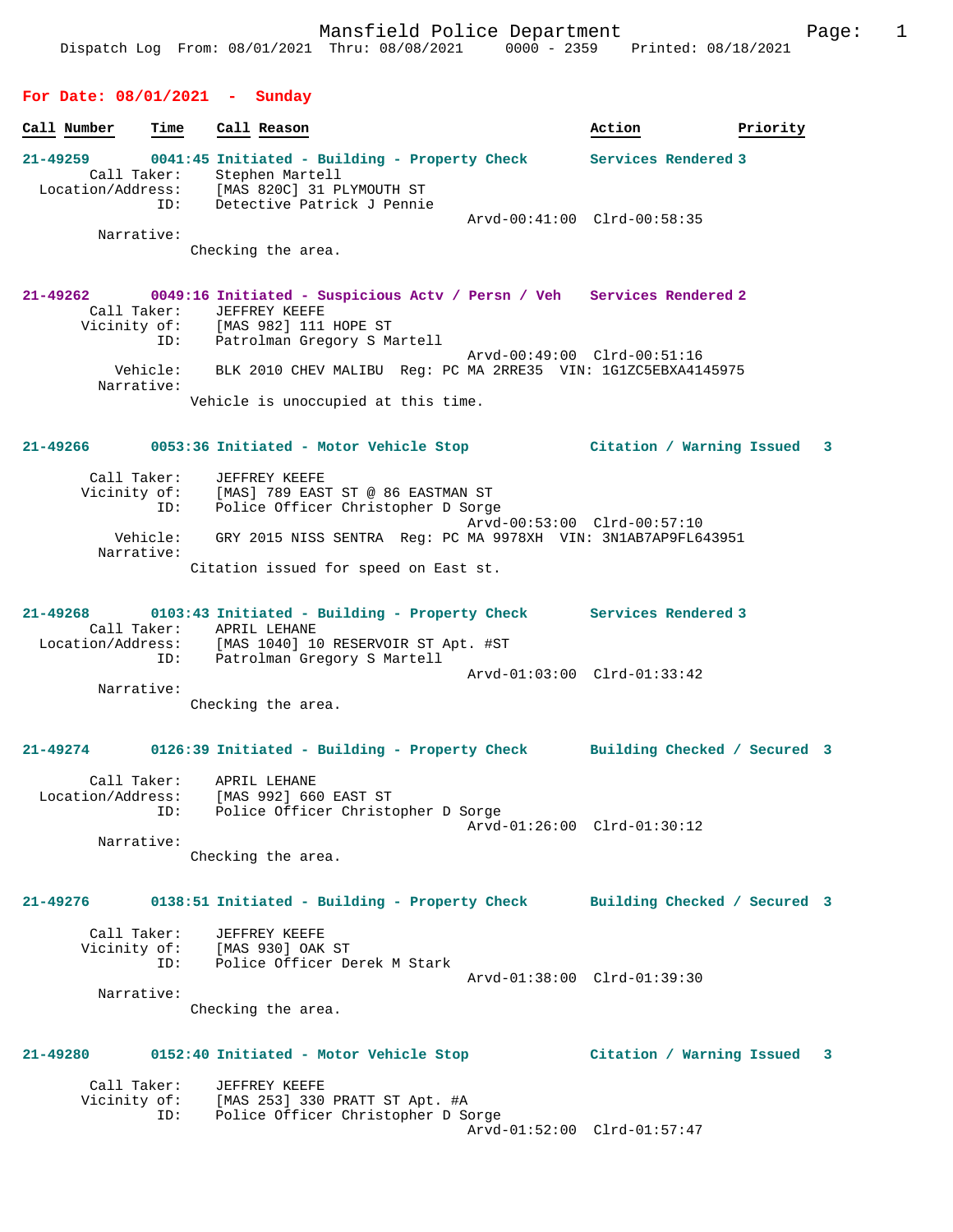Mansfield Police Department Fage: 2 Dispatch Log From: 08/01/2021 Thru: 08/08/2021 0000 - 2359 Printed: 08/18/2021 Vehicle: BLK 2017 FORD F150 Reg: PC MA 5NZ388 VIN: 1FTMF1EF0HFB15421 Narrative: MV stop Narrative: Cite to the RO **21-49284 0210:38 Initiated - Building - Property Check Building Checked / Secured 3** Call Taker: JEFFREY KEEFE Vicinity of: [MAS 2] 60 FORBES BLVD ID: Patrolman Gregory S Martell Arvd-02:10:00 Clrd-02:23:20 Narrative: Checking the area. **21-49285 0211:32 Initiated - Suspicious Actv / Persn / Veh Services Rendered 2**  Call Taker: JEFFREY KEEFE<br>Vicinity of: [MAS 451C] 500 Vicinity of: [MAS 451C] 500 EAST ST ID: Police Officer Christopher D Sorge ID: Police Officer Christopher D Sorge<br>Arvd-02:11:00 Clrd-02:59:42 ID: Sergeant David Schepis<br>Disp-02:12:19 Disp-02:12:19 Arvd-02:12:23 Clrd-02:19:09 Vehicle: 2020 NISS SD Reg: PA LDE6999 VIN: 1N4BL4BV5LC150887 Narrative: Off with two juveniles Narrative: Waiting for the mother of one of the juveniles to come pick them up. Narrative: JOS A Bank backdoor found open. Narrative: Jos A Bank Secure. **21-49289 0235 Initiated - Building - Property Check Building Checked / Secured 3** Call Taker: Patrolman Gregory S Martell Location/Address: [MAS 322] 31 HAMPSHIRE ST ID: Patrolman Gregory S Martell Arvd-02:38:16 Clrd-02:40:34 Narrative: Checking the area. **21-49288 0236:28 Initiated - Building - Property Check Services Rendered 3**  Call Taker: JEFFREY KEEFE<br>Vicinity of: [MAS 894] 905 Vicinity of: [MAS 894] 905 SOUTH MAIN ST Apt. #C ID: Police Officer Derek M Stark Arvd-02:36:00 Clrd-02:37:42 Narrative: Checking the area. **21-49292 0244:55 Initiated - Building - Property Check Building Checked / Secured 3** Call Taker: JEFFREY KEEFE Location/Address: [MAS 840] 280 SCHOOL ST ID: Police Officer Derek M Stark Arvd-02:44:00 Clrd-03:05:02 Narrative: Checking the area. **21-49296 0342:31 Initiated - Building - Property Check Building Checked / Secured 3**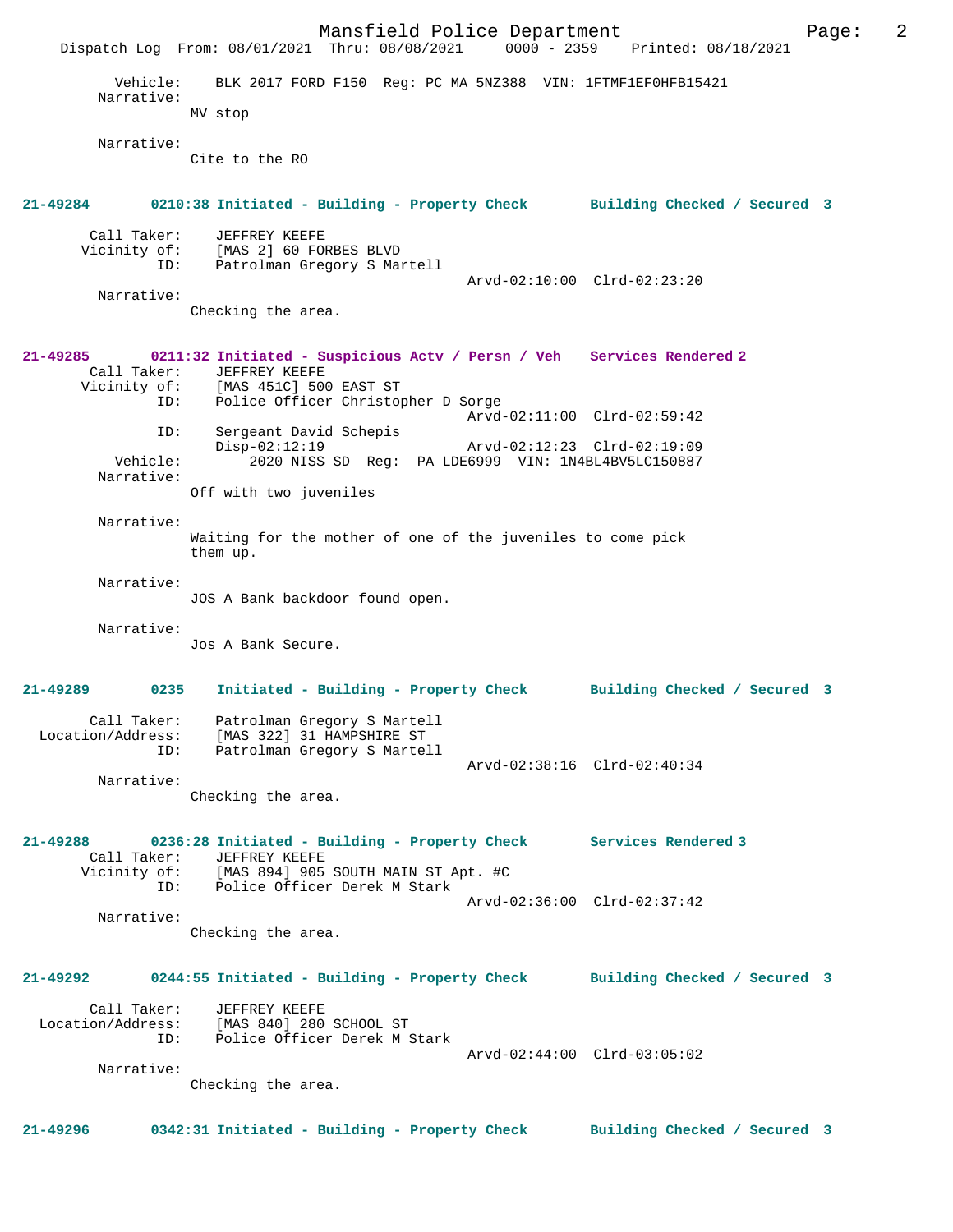|                                                         | Mansfield Police Department<br>Dispatch Log From: 08/01/2021 Thru: 08/08/2021 0000 - 2359 Printed: 08/18/2021                                                            |                             | Page: | 3 |
|---------------------------------------------------------|--------------------------------------------------------------------------------------------------------------------------------------------------------------------------|-----------------------------|-------|---|
| ID:<br>Narrative:                                       | Call Taker: APRIL LEHANE<br>Location/Address: [MAS 820C] 31 PLYMOUTH ST<br>Detective Patrick J Pennie                                                                    | Arvd-03:42:00 Clrd-03:50:23 |       |   |
|                                                         | Checking the area.                                                                                                                                                       |                             |       |   |
| 21-49300 0505                                           | Initiated - Building - Property Check Building Checked / Secured 3                                                                                                       |                             |       |   |
| Call Taker:<br>ID:                                      | Police Officer Derek M Stark<br>Location/Address: [MAS 834] 261 CHAUNCY ST<br>Police Officer Derek M Stark                                                               | Arvd-05:06:19 Clrd-05:09:17 |       |   |
| Narrative:                                              | Checking the area.                                                                                                                                                       |                             |       |   |
| Call Taker:<br>ID:                                      | 21-49303 0620:21 Initiated - Building - Property Check Services Rendered 3<br>JEFFREY KEEFE<br>Location/Address: [MAS 820C] 31 PLYMOUTH ST<br>Detective Patrick J Pennie |                             |       |   |
| Narrative:                                              | Checking the area.                                                                                                                                                       | Arvd-06:20:00 Clrd-06:28:41 |       |   |
| 0701<br>21-49307                                        | Initiated - Building - Property Check Building Checked / Secured 3                                                                                                       |                             |       |   |
| Call Taker:<br>Location/Address:<br>ID:                 | Patrolman Gregory S Martell<br>[MAS] MYSTIC LN<br>Patrolman Gregory S Martell                                                                                            | Arvd-07:03:47 Clrd-07:06:02 |       |   |
| Narrative:                                              | Checking the area.                                                                                                                                                       |                             |       |   |
|                                                         | 21-49308 0703:53 Initiated - Building - Property Check Building Checked / Secured 3                                                                                      |                             |       |   |
| Call Taker:<br>Location/Address:<br>ID:                 | Emily Archer<br>[MAS] 150 OTIS ST<br>Police Officer Derek M Stark                                                                                                        | Arvd-07:03:00 Clrd-07:11:04 |       |   |
| Narrative:                                              | Checking the area.                                                                                                                                                       |                             |       |   |
| 21-49316<br>Call Taker:<br>Location/Address:<br>ID:     | 0802:00 Phone - Fraud or Identity Theft<br>Support Staff Thomas Plunkett<br>[MAS H788] 52 DARBY DR<br>Police Officer Beau J Palanza                                      | Spoken To<br>1              |       |   |
| Narrative:                                              | $Disp-08:08:18$<br>Walk in reports she may have given money to a scam caller<br>and is requesting to file a report and get advice.                                       | Arvd-08:08:22 Clrd-08:14:56 |       |   |
| Narrative:                                              | Speaking with Ofc. Palanza                                                                                                                                               |                             |       |   |
| Narrative:                                              | Party advised                                                                                                                                                            |                             |       |   |
| $21 - 49318$<br>Call Taker:<br>Location/Address:<br>ID: | 0849:46 Initiated - Animal Complaints<br>Emily Archer<br>[MAS] 792 WEST ST<br>Police Officer Matthew A Souza                                                             | Services Rendered 3         |       |   |
| ID:                                                     | Sergeant John R Armstrong                                                                                                                                                | Arvd-08:49:00 Clrd-08:50:54 |       |   |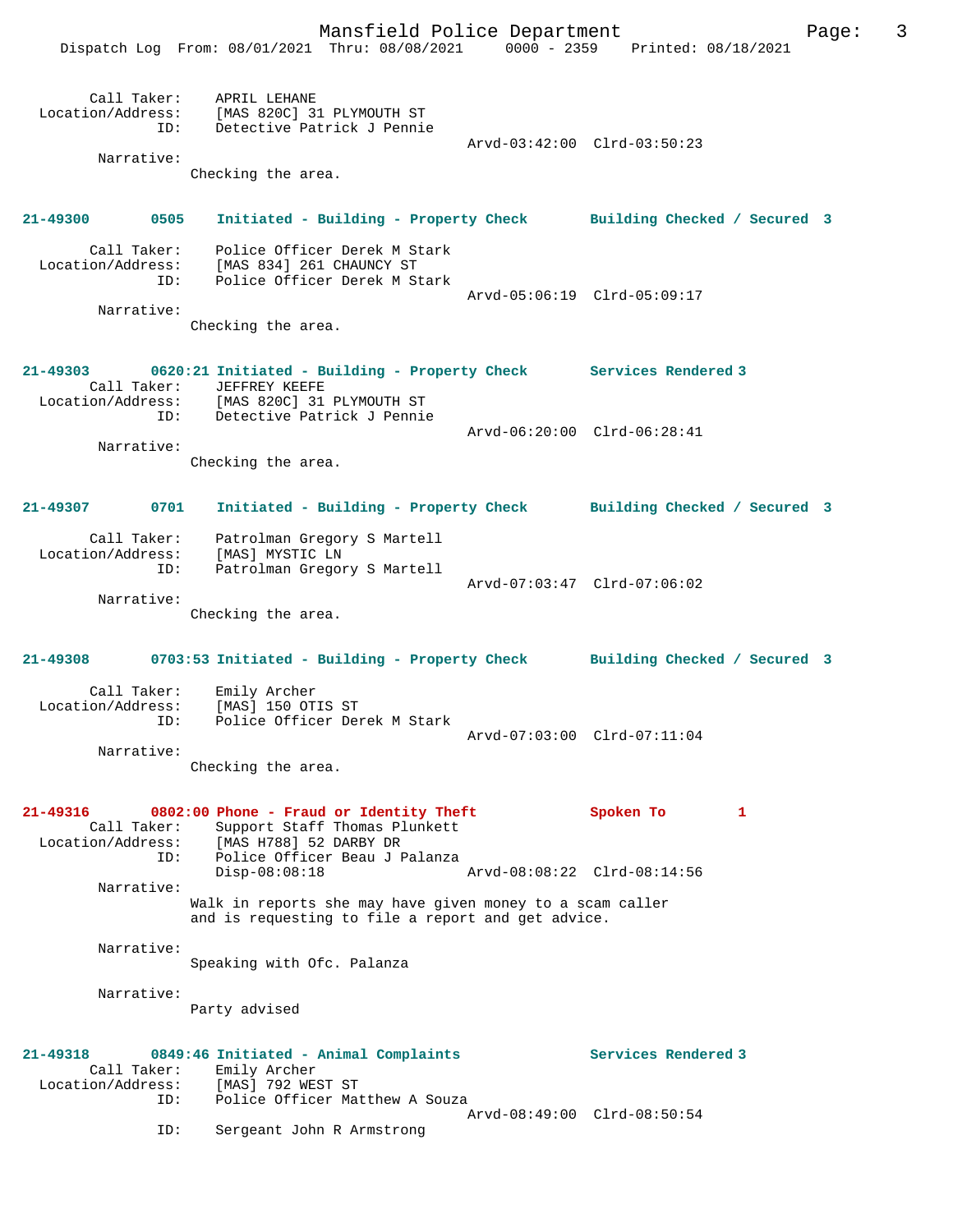|                                                                                       | Dispatch Log From: 08/01/2021 Thru: 08/08/2021 0000 - 2359 Printed: 08/18/2021                                                      | Mansfield Police Department                                      |                             |                     | Page: | 4 |
|---------------------------------------------------------------------------------------|-------------------------------------------------------------------------------------------------------------------------------------|------------------------------------------------------------------|-----------------------------|---------------------|-------|---|
|                                                                                       | $Disp-08:50:44$                                                                                                                     |                                                                  |                             | $Clrd-08:50:48$     |       |   |
| Narrative:                                                                            | M9 states there is a dog running in and out of the roadway,<br>he is attempting to retrieve it.                                     |                                                                  |                             |                     |       |   |
| Narrative:                                                                            | M9 states he is off at 861 West Street, spoke to the dogs<br>owner, and he was not aware the dog was out. M9 states he is<br>clear. |                                                                  |                             |                     |       |   |
| 21-49326 0926:31 Initiated - Building - Property Check Building Checked / Secured 3   |                                                                                                                                     |                                                                  |                             |                     |       |   |
| Call Taker:<br>Location/Address: [MAS] 4 ERICK RD @ 15 BONNEY LN<br>ID:<br>Narrative: | Emily Archer                                                                                                                        | Police Officer Beau J Palanza                                    | Arvd-09:26:00 Clrd-09:35:48 |                     |       |   |
|                                                                                       | Checking the area.                                                                                                                  |                                                                  |                             |                     |       |   |
| 21-49335 0955:24 Initiated - Building - Property Check Building Checked / Secured 3   |                                                                                                                                     |                                                                  |                             |                     |       |   |
| Call Taker:<br>ID:                                                                    | Jennifer Napolitano<br>Location/Address: [MAS 840] 280 SCHOOL ST                                                                    | Police Officer Matthew A Souza                                   | Arvd-09:55:00 Clrd-10:10:10 |                     |       |   |
| Narrative:                                                                            | Checking the area.                                                                                                                  |                                                                  |                             |                     |       |   |
| 21-49337 1003:27 Initiated - Building - Property Check Building Checked / Secured 3   |                                                                                                                                     |                                                                  |                             |                     |       |   |
| Location/Address:<br>ID:                                                              | Call Taker: Emily Archer<br>[MAS 1002] 250 EAST ST                                                                                  | Police Officer Beau J Palanza                                    | Arvd-10:03:00 Clrd-10:11:04 |                     |       |   |
| 21-49340                                                                              | 1004:42 Initiated - Building - Property Check Building Checked / Secured 3                                                          |                                                                  |                             |                     |       |   |
| Call Taker:<br>Location/Address:<br>Narrative:                                        | Emily Archer<br>[MAS 820C] 31 PLYMOUTH ST<br>ID: Police Officer Joshua S Ellender                                                   |                                                                  | Arvd-10:04:00 Clrd-10:15:39 |                     |       |   |
|                                                                                       | Checking the area.                                                                                                                  |                                                                  |                             |                     |       |   |
| 21-49347<br>Call Taker:<br>Location/Address:<br>ID:                                   | 1033:16 Phone - Well Being Check<br>Dispatcher Jacques Ryan<br>[MAS H986]                                                           | Police Officer Beau J Palanza                                    |                             | Services Rendered 3 |       |   |
| ID:                                                                                   | $Disp-10:35:41$<br>Sergeant John R Armstrong                                                                                        |                                                                  | Arvd-10:38:22 Clrd-11:03:22 |                     |       |   |
| ID:                                                                                   | $Disp-10:35:46$<br>Sergeant Brian P Thibault                                                                                        |                                                                  | Arvd-10:40:02 Clrd-11:00:10 |                     |       |   |
| Vehicle:                                                                              | $Disp-10:35:49$                                                                                                                     | RED 2017 SUBA UT FOREST Reg: PC MA 4AL526 VIN: JF2SJAGC4HH424940 | Arvd-10:38:24 Clrd-11:03:24 |                     |       |   |
|                                                                                       |                                                                                                                                     |                                                                  |                             |                     |       |   |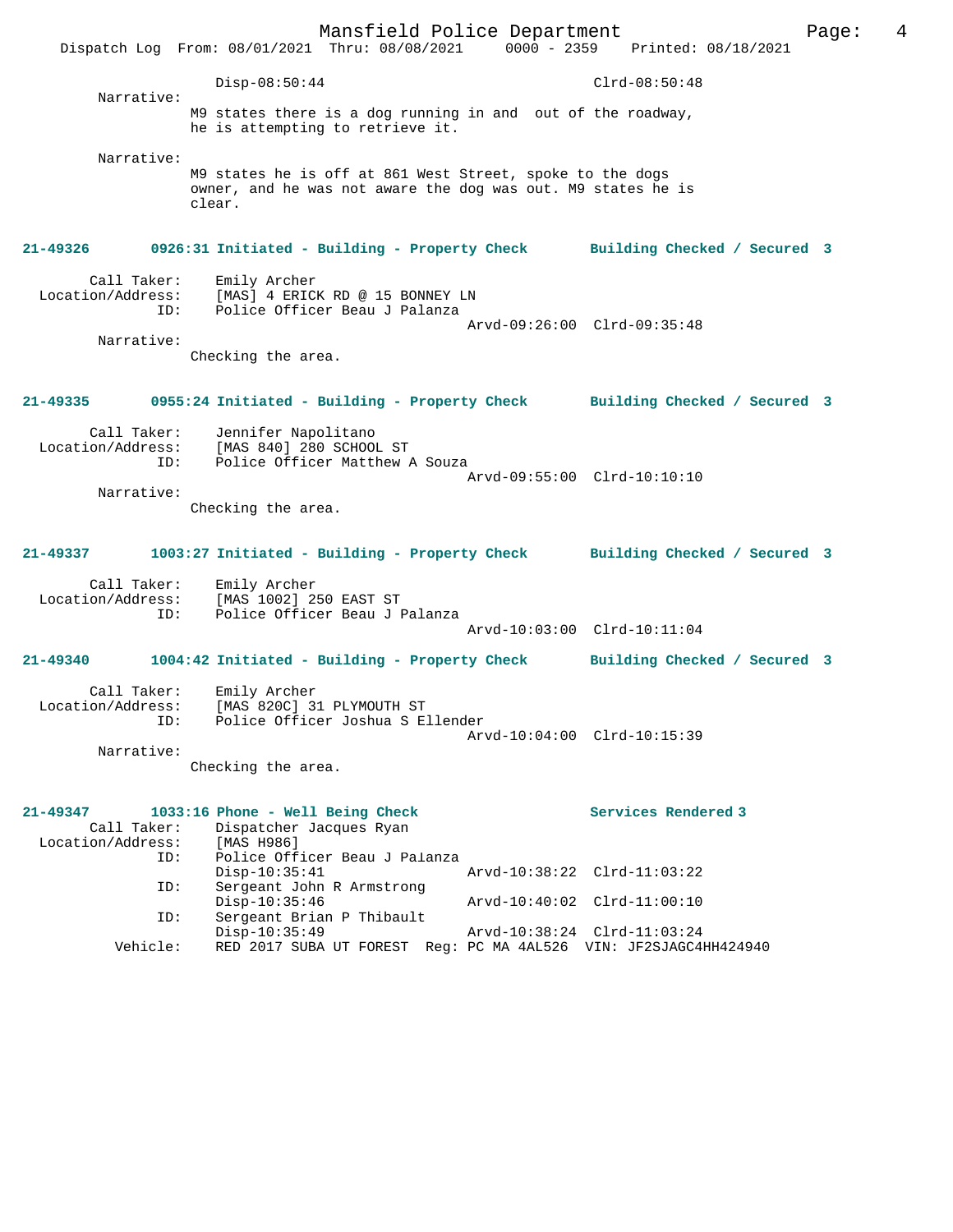Refer To Incident: 21MAS-775-OF

**21-49361 1151:30 Initiated - Building - Property Check Building Checked / Secured 3** Call Taker: Emily Archer

 Location/Address: [MAS 820C] 31 PLYMOUTH ST ID: Police Officer Joshua S Ellender Arvd-11:51:00 Clrd-12:06:10 Narrative:

Checking the area.

## **21-49370 1346:06 Initiated - Building - Property Check Building Checked / Secured 3**

 Call Taker: Emily Archer Location/Address: [MAS 820C] 31 PLYMOUTH ST<br>ID: Police Officer Joshua S E Police Officer Joshua S Ellender Arvd-13:46:00 Clrd-15:12:02

 Narrative: Checking the area.

# **21-49379 1512:21 Initiated - Building - Property Check Building Checked / Secured 3**

| Call Taker:       | Emily Archer                     |  |
|-------------------|----------------------------------|--|
| Location/Address: | [MAS 820C] 31 PLYMOUTH ST        |  |
| TD:               | Police Officer Joshua S Ellender |  |
|                   | Arvd-15:12:00 Clrd-15:30:53      |  |
| Narrative:        |                                  |  |

Checking the area.

## **21-49380 1514:27 Initiated - Building - Property Check Building Checked / Secured 3**

| Call Taker:       | Emily Archer                  |
|-------------------|-------------------------------|
| Location/Address: | [MAS 417] 9 FRANCIS AVE       |
| ID:               | Police Officer Beau J Palanza |
|                   |                               |

Arvd-15:14:00 Clrd-15:20:54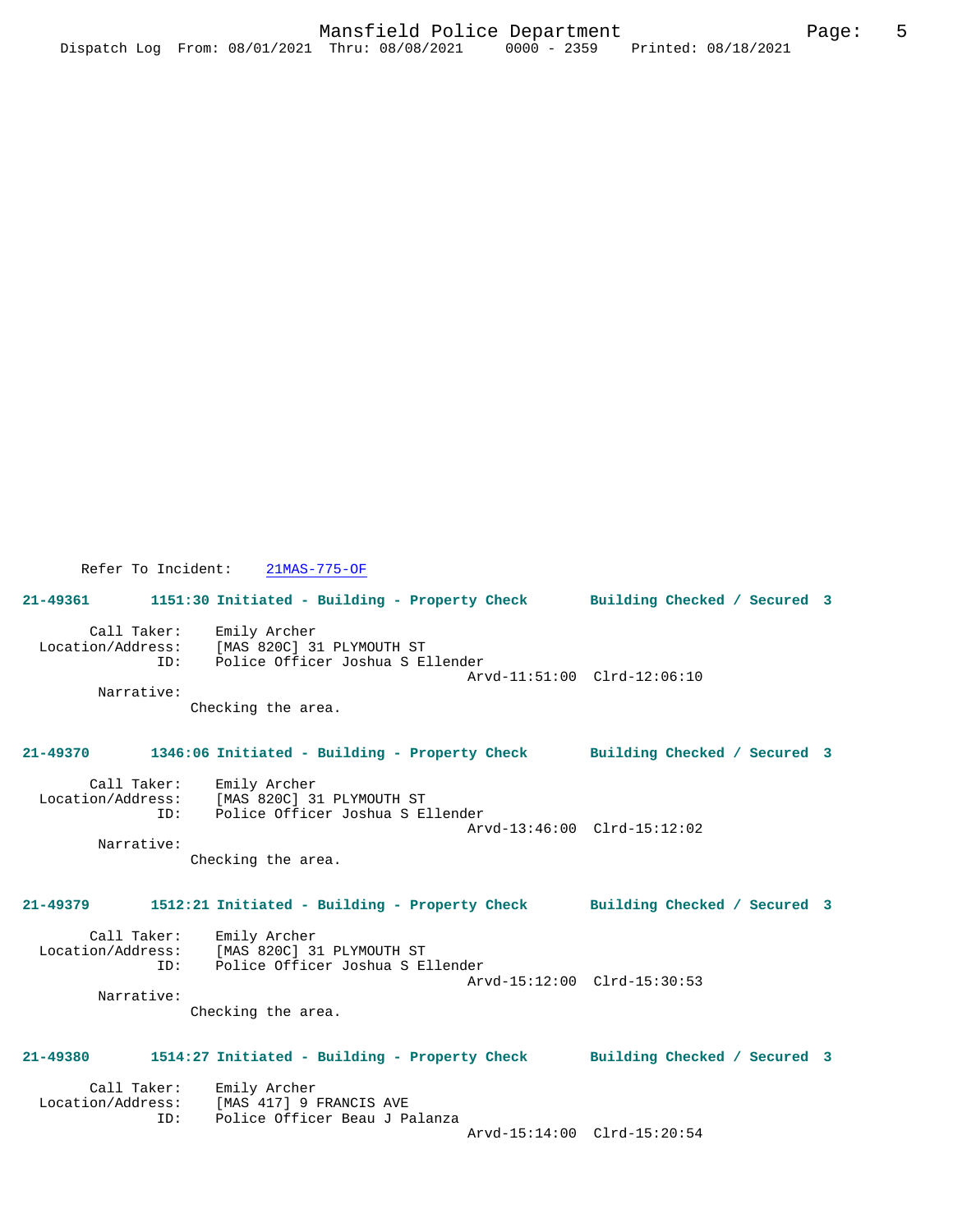Narrative:

Checking the area.

| 21-49385<br>$\mathbf{2}$                              | 1615:21 Phone - 911 Hang-ups & Verifications                                                                                                                                                                                      | Confirmed misdial/Accdntl Call |
|-------------------------------------------------------|-----------------------------------------------------------------------------------------------------------------------------------------------------------------------------------------------------------------------------------|--------------------------------|
| Call Taker:<br>Location/Address:<br>ID:<br>Narrative: | Dispatcher Jacques Ryan<br>[MAS H554] 47 EDDY ST<br>Police Officer David J Pepicelli<br>$Disp-16:17:02$                                                                                                                           | Arvd-16:24:28 Clrd-16:24:55    |
|                                                       | Checking on a 911 hang up.<br>Contact made?:no<br>Cellphone? $(y/n):yes$<br>Uncertainty radius: 28 meters                                                                                                                         |                                |
| Narrative:                                            | Spoke with a male party, will meet officers to confirm.                                                                                                                                                                           |                                |
| Narrative:                                            | Caller answered on callback and will meet the officer out<br>front to confirm the accidental                                                                                                                                      |                                |
| Narrative:                                            | M11 states confirmed accidental.                                                                                                                                                                                                  |                                |
| 21-49391                                              | 1656:35 Initiated - Building - Property Check Building Checked / Secured 3                                                                                                                                                        |                                |
| Call Taker:<br>Location/Address:<br>ID:               | Emily Archer<br>[MAS] OTIS ST<br>Sergeant David Schepis                                                                                                                                                                           |                                |
| Narrative:                                            | Checking the area.                                                                                                                                                                                                                | Arvd-16:56:00 Clrd-17:00:01    |
|                                                       |                                                                                                                                                                                                                                   |                                |
| 21-49394<br>3                                         | 1701:42 Initiated - Building - Property Check Confirmed misdial/Accdntl Call                                                                                                                                                      |                                |
| Call Taker:<br>Location/Address:<br>ID:               | Emily Archer<br>[MAS 820C] 31 PLYMOUTH ST<br>Police Officer Derek M Stark                                                                                                                                                         |                                |
| Narrative:                                            | Checking the area.                                                                                                                                                                                                                | Arvd-17:01:00 Clrd-17:11:41    |
| 21-49399<br>Call Taker:                               | 1730:10 Phone - Parking Violations<br>Savannah Karch<br>Location/Address: [MAS H2851] 16 ERICK RD Apt. #8a                                                                                                                        | Spoken To<br>3                 |
| ID:<br>ID:                                            | Police Officer Mark O'Connor<br>$Disp-17:32:52$<br>Police Officer Joshua S Ellender<br>Police Officer David J Pepicelli                                                                                                           | Arvd-17:38:24 Clrd-18:02:10    |
| ID:                                                   | $Disp-17:33:30$<br>Sergeant John R Armstrong                                                                                                                                                                                      | Arvd-17:36:52 Clrd-18:02:11    |
| Narrative:                                            | Disp-17:39:30<br>caller reporting an RV parked in their lot that does not<br>belong there. reporting a male and female party with the RV<br>now and that had recently been kicked out of a different<br>site with their RV before | Arvd-17:39:39 Clrd-18:02:13    |
| Narrative:                                            | Officers are out at Bonney Lane with potentially the caller.                                                                                                                                                                      |                                |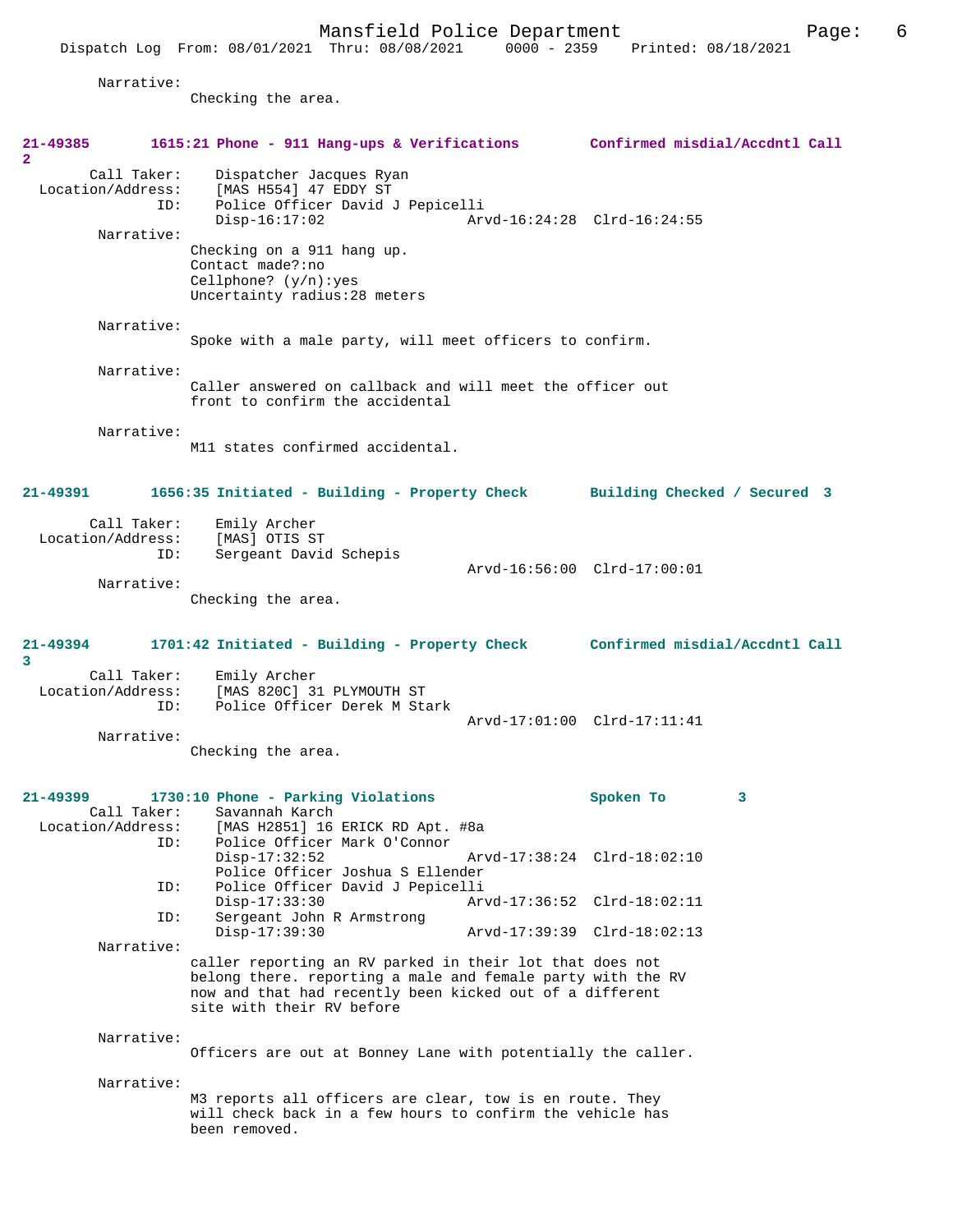| 21-49410                                                                                     | 1903:20 Initiated - Building - Property Check Building Checked / Secured 3                                                                       |                                               |   |
|----------------------------------------------------------------------------------------------|--------------------------------------------------------------------------------------------------------------------------------------------------|-----------------------------------------------|---|
| Call Taker:<br>ID:                                                                           | Stephen Martell<br>Location/Address: [MAS 840] 280 SCHOOL ST<br>Sergeant David Schepis                                                           | Arvd-19:03:00 Clrd-19:16:18                   |   |
| Narrative:                                                                                   | Checking the area. $\setminus$                                                                                                                   |                                               |   |
| $21 - 49416$                                                                                 | 1934:21 Phone - Vandalism                                                                                                                        | Investigated - No Report                      | 3 |
| Call Taker:<br>Location/Address:<br>TD:                                                      | Aaron Fiqueroa<br>[MAS] JUNIPER DR @ FRUIT ST<br>Police Officer Mark O'Connor<br>$Disp-19:39:05$                                                 | Arvd-19:51:43 Clrd-20:06:05                   |   |
| Narrative:                                                                                   | Police Officer Joshua S Ellender                                                                                                                 |                                               |   |
|                                                                                              | Road signs knocked over on juniper at fruit and juniper at<br>meadow                                                                             |                                               |   |
| Narrative:                                                                                   | off at 15 juniper                                                                                                                                |                                               |   |
| Narrative:                                                                                   | DPW needs to be notified of road signs down at Stillbrook @<br>Fruit and Juniper @ Fruit.                                                        |                                               |   |
| Refer To Incident:                                                                           | $21MAS-800-OF$                                                                                                                                   |                                               |   |
| $21 - 49417$<br>Location/Address:<br>TD:                                                     | 1941:03 Phone - Suspicious Actv / Persn / Veh Gone on Arrival<br>Call Taker: Jennifer Napolitano<br>[MAS] RIVERWOOD DR<br>Sergeant David Schepis | $\mathbf{2}$                                  |   |
| Narrative:                                                                                   | $Disp-19:44:34$                                                                                                                                  | Arvd-19:49:00 Clrd-19:54:07                   |   |
|                                                                                              | Car gone down the street multiple times. Driving slowly 2<br>hispanic males seemed out of place. 10 mins ago. Possibly a<br>maroon altima.       |                                               |   |
| Narrative:                                                                                   | area checks negative.                                                                                                                            |                                               |   |
| $21 - 49420$<br>Call Taker: Support Sta:<br>[MAS H6012] Location/Address: [MAS H6012]<br>ID: | 1955:42 Walk-In - Assist Citizen - P S A<br>Support Staff Matthew Gately<br>Police Officer David J Pepicelli<br>$Disp-19:58:59$                  | Spoken To<br>3<br>Arvd-20:00:15 Clrd-20:08:01 |   |

| $21 - 49424$      |             | 2013:58 Phone - Disturbance / Gathering | Spoken To                   |  |
|-------------------|-------------|-----------------------------------------|-----------------------------|--|
|                   | Call Taker: | Jennifer Napolitano                     |                             |  |
| Location/Address: |             | [MAS 417F] 15 FRANCIS AVE Apt. #04      |                             |  |
|                   | ID:         | Police Officer David J Pepicelli        |                             |  |
|                   |             | $Disp-20:15:46$                         | $Clrd-20:16:21$             |  |
|                   | ID:         | Sergeant John R Armstrong               |                             |  |
|                   |             | $Disp-20:16:04$                         | Arvd-20:20:17 Clrd-20:42:35 |  |
|                   | ID:         | Police Officer Mark O'Connor            |                             |  |
|                   |             | $Disp-20:16:11$                         | Arvd-20:21:05 Clrd-20:42:35 |  |
|                   |             |                                         |                             |  |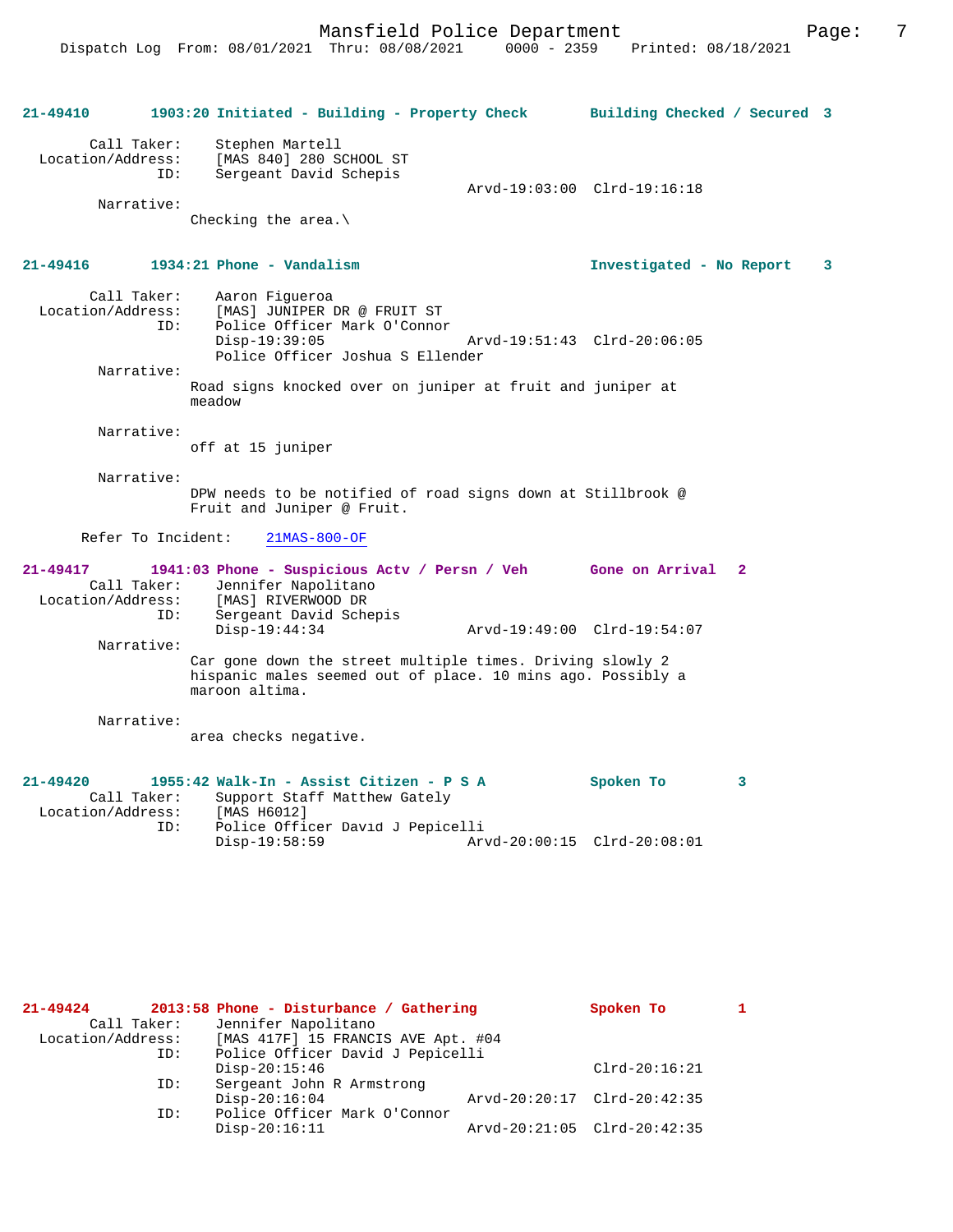|                    | Dispatch Log From: 08/01/2021 Thru: 08/08/2021             | Mansfield Police Department |                             | 0000 - 2359 Printed: 08/18/2021 | Page: | 8 |
|--------------------|------------------------------------------------------------|-----------------------------|-----------------------------|---------------------------------|-------|---|
|                    | Police Officer Joshua S Ellender                           |                             |                             |                                 |       |   |
| Narrative:         |                                                            |                             |                             |                                 |       |   |
|                    | Neighbors are giving her 13 year old daughter weed.        |                             |                             |                                 |       |   |
| Narrative:         |                                                            |                             |                             |                                 |       |   |
|                    | People are denying that her 13 year old daughter is in the |                             |                             |                                 |       |   |
|                    | apartment.                                                 |                             |                             |                                 |       |   |
| Narrative:         |                                                            |                             |                             |                                 |       |   |
|                    | Daughter just came out and is with the caller waiting for  |                             |                             |                                 |       |   |
|                    | the police                                                 |                             |                             |                                 |       |   |
|                    |                                                            |                             |                             |                                 |       |   |
| Refer To Incident: | 21MAS-799-OF                                               |                             |                             |                                 |       |   |
| $21 - 49433$       | 2047:33 Phone - Well Being Check                           |                             |                             | Services Rendered 3             |       |   |
| Call Taker:        | William Casey                                              |                             |                             |                                 |       |   |
| Location/Address:  | [MAS]                                                      |                             |                             |                                 |       |   |
| ID:                | Police Officer Mark O'Connor                               |                             |                             |                                 |       |   |
|                    | $Disp-20:49:59$                                            |                             | Arvd-20:50:13 Clrd-23:02:09 |                                 |       |   |
|                    | Police Officer Joshua S Ellender                           |                             |                             |                                 |       |   |
| ID:                | Sergeant David Schepis                                     |                             |                             |                                 |       |   |
|                    | $Disp-20:50:11$                                            |                             | Arvd-20:55:11 Clrd-21:14:48 |                                 |       |   |
| ID:                | Sergeant John R Armstrong                                  |                             |                             |                                 |       |   |
|                    | $Disp-20:55:35$                                            |                             | Arvd-21:01:39 Clrd-21:14:27 |                                 |       |   |
| ID:                | Police Officer David J Pepicelli                           |                             |                             |                                 |       |   |
|                    | $Disp-21:02:35$                                            |                             |                             | $Clrd-21:03:36$                 |       |   |
| ID:                | Sergeant David Schepis<br>$Disp-21:19:34$                  |                             | Arvd-21:27:53 Clrd-21:32:37 |                                 |       |   |
| ID:                | Police Officer David J Pepicelli                           |                             |                             |                                 |       |   |
|                    | $Disp-21:33:45$                                            |                             | Arvd-21:36:48 Clrd-21:54:37 |                                 |       |   |
| ID:                | Sergeant David Schepis                                     |                             |                             |                                 |       |   |
|                    | $Disp-21:33:48$                                            |                             | Arvd-21:34:46 Clrd-22:11:07 |                                 |       |   |
| ID:                | Sergeant John R Armstrong                                  |                             |                             |                                 |       |   |
|                    |                                                            |                             | Arvd-22:22:00 Clrd-23:02:09 |                                 |       |   |
|                    |                                                            |                             |                             |                                 |       |   |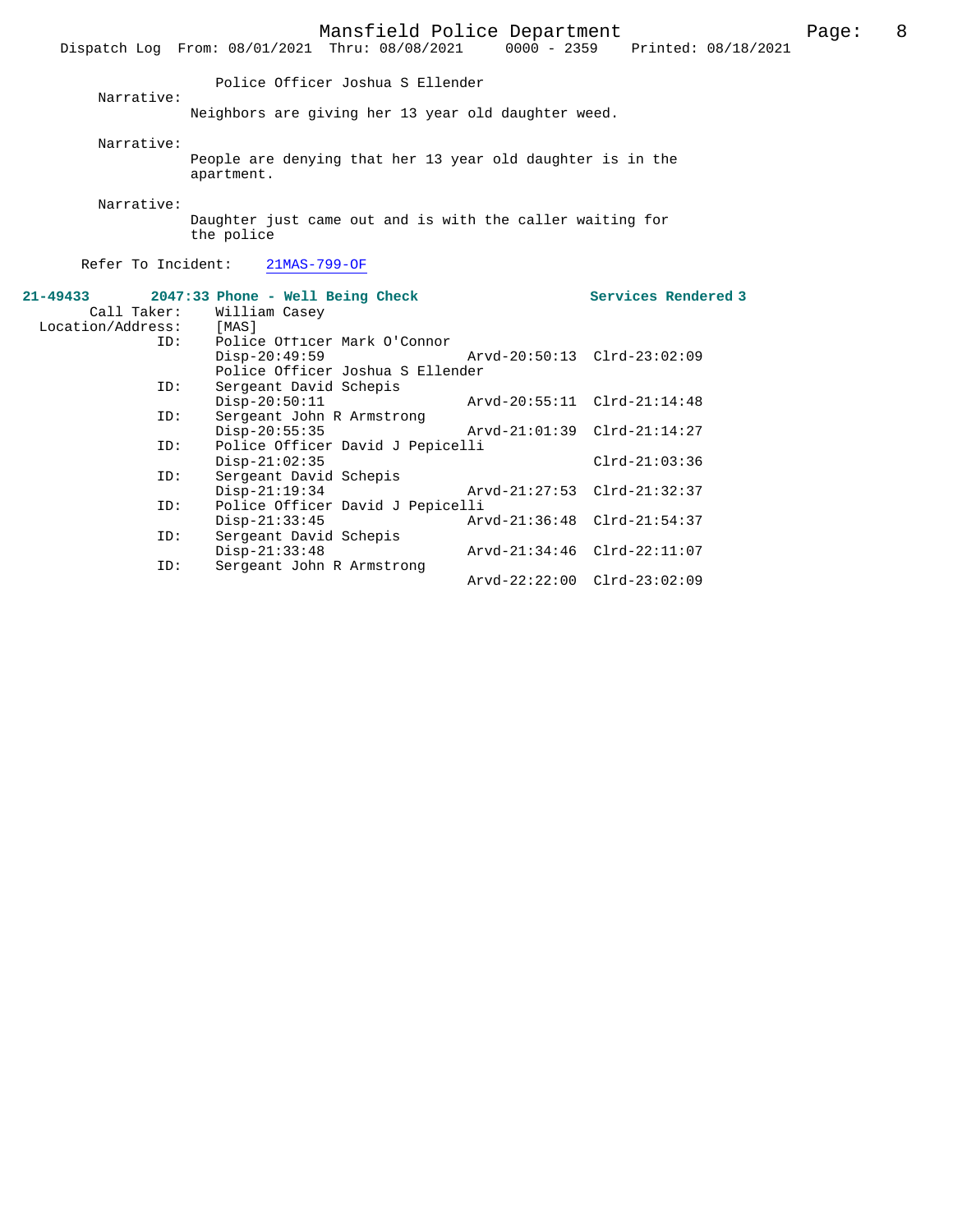Refer To Incident: 21MAS-779-OF

**21-49436 2100:18 Phone - Motor Veh Acc - Hit & Run Investigated - Report Taken 1** Call Taker: Jennifer Napolitano<br>Location/Address: [MAS H4834] 100 OTI [MAS H4834] 100 OTIS ST ID: Police Officer David J Pepicelli Disp-21:03:41 Arvd-21:06:49 Clrd-21:24:21<br>Vehicle: GRY 2017 TOYT CAMRY Reg: PC MA 7ZG978 VIN: 4T1BF1FK7HU42 GRY 2017 TOYT CAMRY Reg: PC MA 7ZG978 VIN: 4T1BF1FK7HU428265 Narrative: MVA hit and run. Callers vehicle was parked on the grass someone hit it and headed south on otis. Narrative: Other vehicle is unknown plate or make or model. Narrative: Attleboro advised Narrative: Norton advised. Narrative: after investigating the area, it does not appear that a vehicle had struck the parked car, but may have been struck with a bat like object. Report taken unit clear. Refer To Incident: 21MAS-778-OF **21-49443 2227:14 Phone - 911 Hang-ups & Verifications Confirmed misdial/Accdntl Call 2**  Call Taker: Jennifer Napolitano<br>Location/Address: [MAS 418F] 31 FRANC ess: [MAS 418F] 31 FRANCIS AVE Apt. #06<br>ID: Sergeant David Schepis Sergeant David Schepis<br>Disp-22:29:13 Disp-22:29:13 Arvd-22:33:01 Clrd-22:38:36 Narrative: Checking on a 911 hang up. Contact made?: No Cellphone? (y/n): No Uncertainty radius: Narrative: accidental by a child. **21-49448 2309:00 911 - 911 Hang-ups & Verifications Confirmed misdial/Accdntl Call 2**  Call Taker: Aaron Figueroa Location/Address: [MAS] 39 DRAPER AVE<br>TD: Sergeant David Scher Sergeant David Schepis<br>Disp-23:10:53 Disp-23:10:53 Arvd-23:14:40 Clrd-23:18:16 ID: Police Officer David J Pepicelli Disp-23:11:34 Arvd-23:16:32 Clrd-23:18:16 Narrative: Checking on a 911 hang up. Contact made?: n Cellphone? (y/n): y Uncertainty radius: 13 Narrative: Received another 911 hang-up, called back x3 with no answer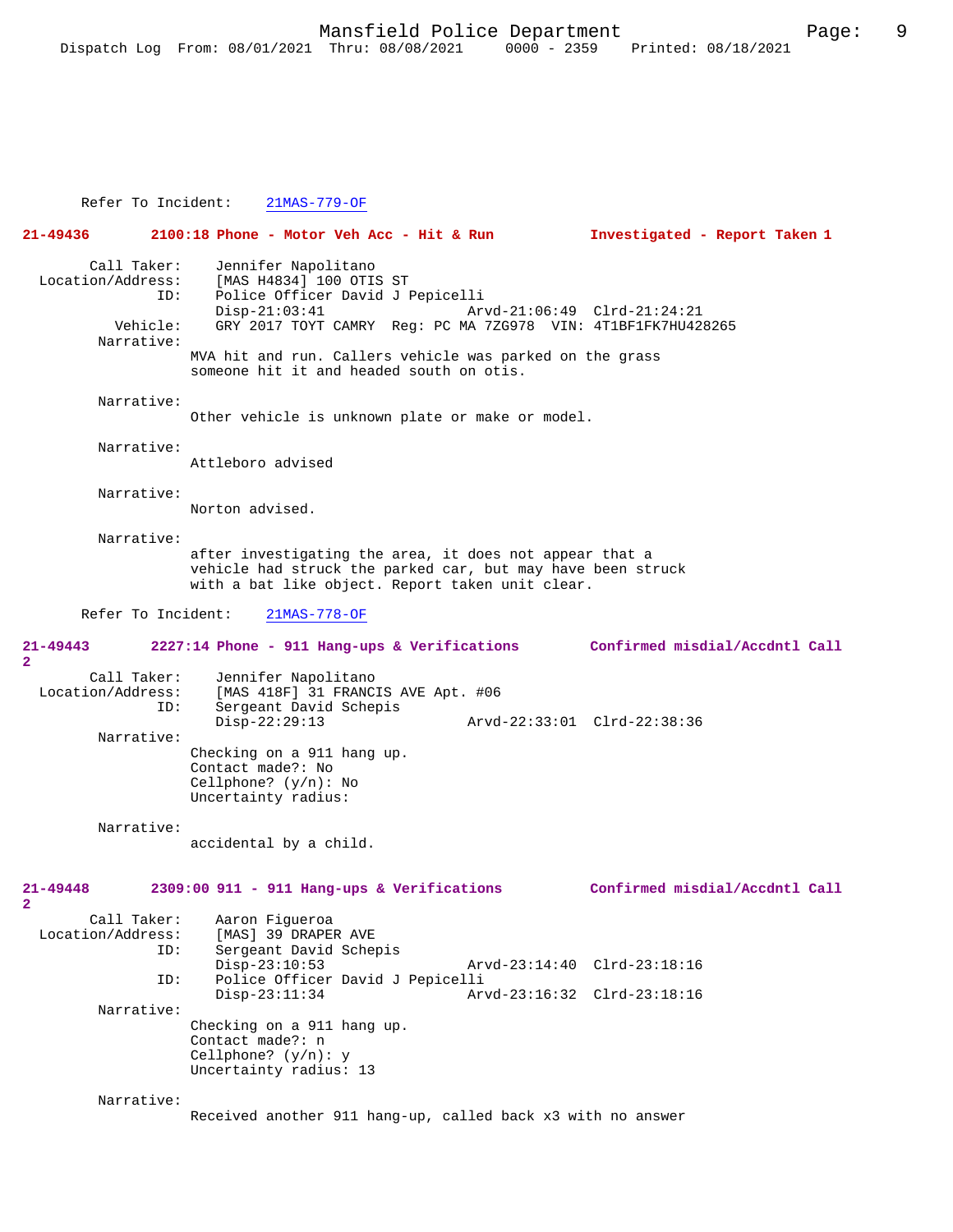Narrative:

confirmed accidental.

| 21-49450<br>Call Taker:<br>Location/Address:<br>ID:     | 2314:47 Initiated - Assist Citizen - P S A Services Rendered 3<br>Stephen Martell<br>[MAS 834] 261 CHAUNCY ST<br>Police Officer Mark O'Connor                       |                              |
|---------------------------------------------------------|---------------------------------------------------------------------------------------------------------------------------------------------------------------------|------------------------------|
|                                                         | Police Officer Joshua S Ellender                                                                                                                                    | Arvd-23:14:00 Clrd-23:26:12  |
| Narrative:                                              | Courtesy transport for a female party at CVS to 10 Mystic<br>Ln.                                                                                                    |                              |
| Narrative:                                              | sm 39792                                                                                                                                                            |                              |
| Narrative:                                              | ending mileage 39795                                                                                                                                                |                              |
| 21-49451<br>ID:                                         | 2328:35 911 - Suspicious Actv / Persn / Veh Services Rendered 2<br>Call Taker: Aaron Figueroa<br>Location/Address: [MAS 65] 30 CHAUNCY ST<br>Sergeant David Schepis |                              |
| ID:                                                     | $Disp-23:30:04$<br>Police Officer David J Pepicelli                                                                                                                 | Arvd-23:31:03 Clrd-23:34:32  |
| Vehicle:                                                | $Disp-23:30:07$<br>Arvd-23:31:04 Clrd-23:34:32<br>BLK 2012 GMC SIERRA Req: PC MA 753YR2 VIN: 1GT125E82CF162501                                                      |                              |
| Narrative:                                              | Caller is reporting a black truck in the parking lot with<br>its door open and nobody around it                                                                     |                              |
| Narrative:                                              | RO stated it was an apparent oversight. RO shecked the<br>vehicle and found nothing out of place.                                                                   |                              |
| $21 - 49454$<br>Call Taker:<br>Location/Address:<br>ID: | 2342:46 911 - Suspicious Actv / Persn / Veh<br>Aaron Fiqueroa<br>[MAS] 151 OAKLAND ST<br>Patrolman Gregory S Martell                                                | <b>Services Rendered 2</b>   |
| Narrative:                                              | $Disp-23:46:23$<br>Arvd-23:47:10 Clrd-23:57:18                                                                                                                      |                              |
|                                                         | Female party leaning against building, white sweatshirt,<br>drinking and smoking. Caller can't see them now, they saw<br>them 5 mintues ago.                        |                              |
| Narrative:                                              | female party was advised to head home for the evening.                                                                                                              |                              |
| For Date: $08/02/2021$ - Monday                         |                                                                                                                                                                     |                              |
| 21-49465<br>0101                                        | Initiated - Building - Property Check                                                                                                                               | Building Checked / Secured 3 |
| Call Taker:<br>Location/Address:<br>ID:                 | Patrolman Gregory S Martell<br>[MAS] MYSTIC LN<br>Patrolman Gregory S Martell                                                                                       |                              |
| Narrative:                                              | Checking the area.                                                                                                                                                  | Arvd-01:02:39 Clrd-01:04:17  |
| 21-49471<br>Call Taker:<br>Location/Address:<br>ID:     | 0111:24 Initiated - Parking Violations<br>Stephen Martell<br>[MAS] 1 MANSFIELD AVE<br>Patrolman Gregory S Martell                                                   | Services Rendered 3          |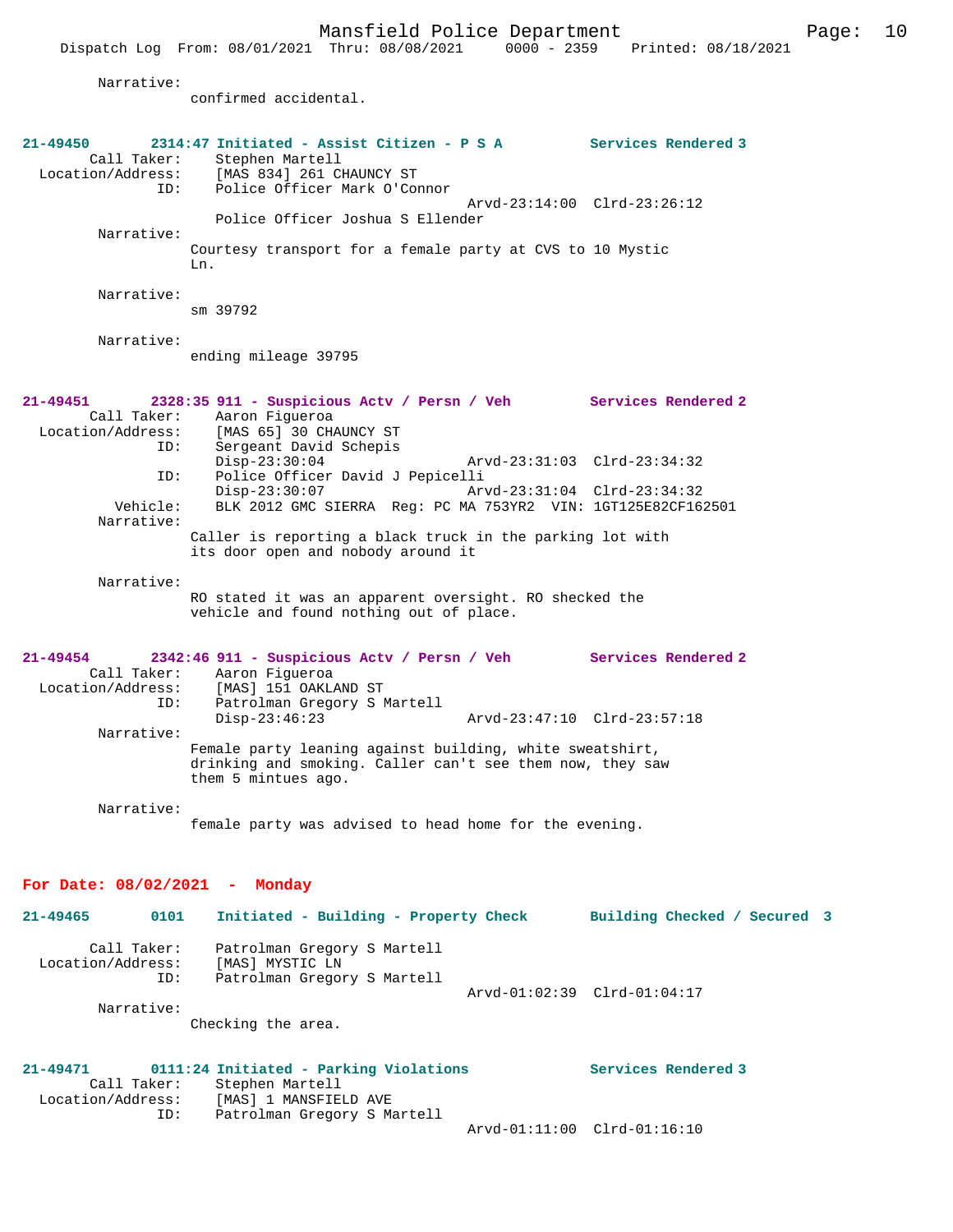Mansfield Police Department Page: 11 Dispatch Log From: 08/01/2021 Thru: 08/08/2021 Vehicle: BLK 2018 JEEP GRANDC Reg: PC MA 2MFA83 VIN: 1C4RJFAGXJC179294 Narrative: Taking plates for revoked reg. **21-49474 0115:43 Initiated - Building - Property Check Building Checked / Secured 3** Call Taker: Stephen Martell Location/Address: [MAS 2] 60 FORBES BLVD ID: Police Officer Christopher D Sorge Arvd-01:15:00 Clrd-01:20:34 Narrative: Checking the area. **21-49475 0116:23 Initiated - Building - Property Check Building Checked / Secured 3** Call Taker: Stephen Martell<br>Location/Address: [MAS 281A] 1 CR [MAS 281A] 1 CROCKER ST ID: Patrolman Gregory S Martell Arvd-01:16:00 Clrd-01:23:35 **21-49479 0120:44 Initiated - Building - Property Check Building Checked / Secured 3** Call Taker: Stephen Martell<br>Location/Address: [MAS 4] 31 HAMP ess: [MAS 4] 31 HAMPSHIRE ST<br>ID: Police Officer Christopl Police Officer Christopher D Sorge Arvd-01:20:00 Clrd-01:25:00 Narrative: Checking the area. **21-49481 0122:14 911 - Well Being Check Incident Report 3**  Call Taker: Aaron Figueroa<br>Location/Address: [MAS 420] 17 FU ess: [MAS 420] 17 FULTON PL Apt. #1<br>ID: Patrolman Gregory S Martell Patrolman Gregory S Martell<br>Disp-01:23:41 Disp-01:23:41 Arvd-01:24:44 Clrd-02:52:04<br>ID: Police Officer Derek M Stark Police Officer Derek M Stark<br>Disp-01:23:44 Disp-01:23:44 Arvd-01:25:09 Clrd-02:43:42<br>ID: Sergeant David Schepis Sergeant David Schepis<br>Disp-01:25:56 Disp-01:25:56 Arvd-01:25:58 Clrd-07:26:21 ID: Detective Anthony R Lattanzio Disp-02:11:46 Arvd-02:30:29 Clrd-12:10:58<br>ID: Deputy Chief Michael Ellsworth Deputy Chief Michael Ellsworth<br>Disp-02:42:18 Disp-02:42:18 Arvd-02:42:22 Clrd-06:13:54<br>ID: Police Officer Derek M Stark Police Officer Derek M Stark Disp-02:47:07 Arvd-02:47:09 Clrd-07:09:01<br>TD: Detective Patrick J Pennie Detective Patrick J Pennie<br>Disp-07:10:23 Disp-07:10:23 Arvd-07:10:27 Clrd-12:14:49 ID: Detective Sgt Donald MacLean Arvd-07:11:55 Clrd-07:56:26 ID: Police Officer Beau J Palanza Disp-07:19:15 Arvd-07:19:18 Clrd-07:52:34<br>ID: Patrolman Gregory S Martell Patrolman Gregory S Martell<br>Disp-07:50:14 Disp-07:50:14 Arvd-07:50:18 Clrd-07:50:24 Narrative: Male party yelling, unknown what is going Narrative: Narrative: MFD responding Tier 1 Hazmat activated, MSP Clandestine team called. Narrative: Building evacuated. Messages left for property management Narrative: notifying red cross.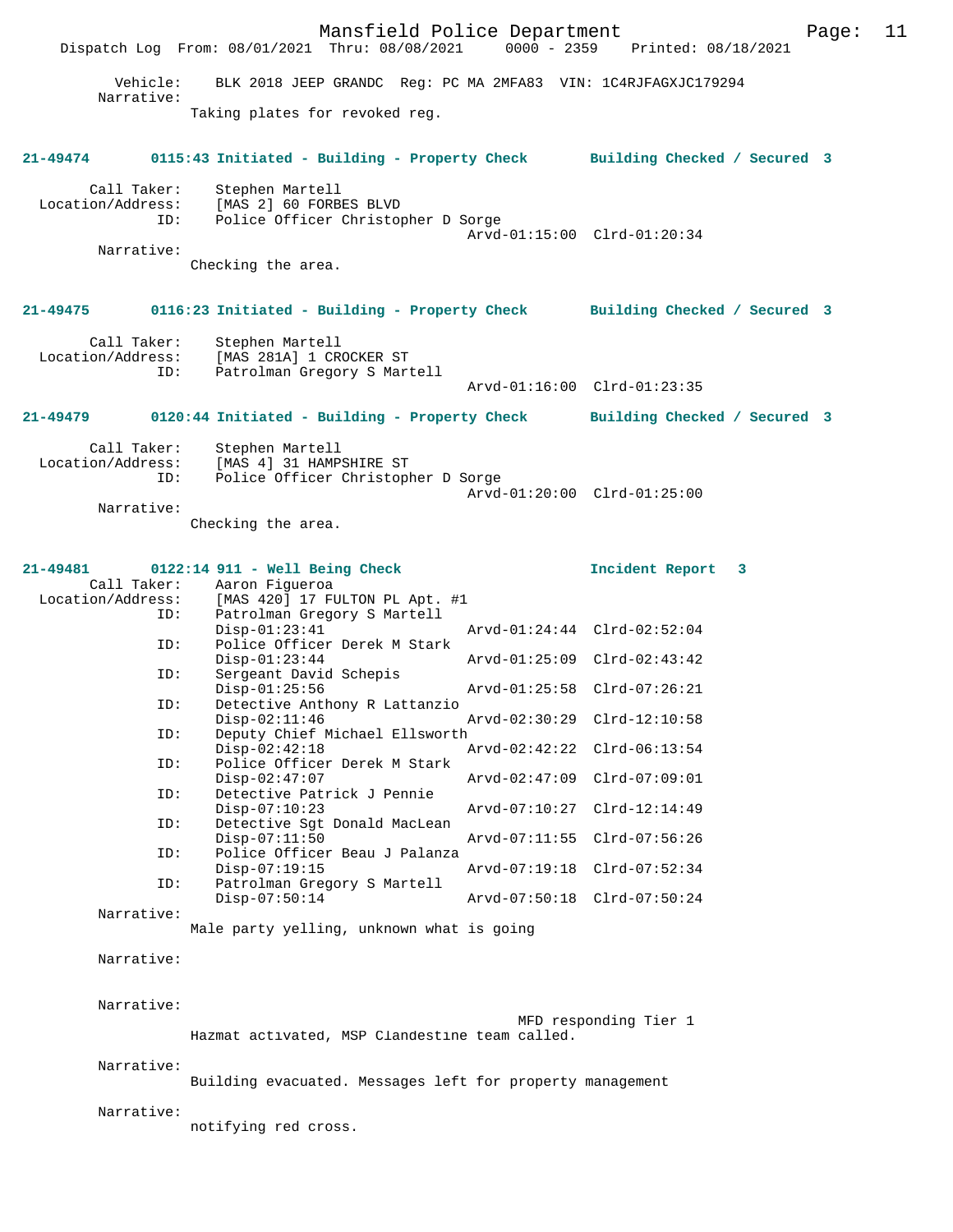|                                                                                     |                                                                                                                | Mansfield Police Department<br>Dispatch Log From: 08/01/2021 Thru: 08/08/2021                                        | $0000 - 2359$                     | Printed: 08/18/2021 | Page: | 12 |
|-------------------------------------------------------------------------------------|----------------------------------------------------------------------------------------------------------------|----------------------------------------------------------------------------------------------------------------------|-----------------------------------|---------------------|-------|----|
|                                                                                     |                                                                                                                |                                                                                                                      |                                   |                     |       |    |
| Narrative:                                                                          | red cross notified                                                                                             |                                                                                                                      |                                   |                     |       |    |
| Narrative:                                                                          |                                                                                                                | Mansfield EMA for rehab requested by FD.                                                                             |                                   |                     |       |    |
| Narrative:                                                                          |                                                                                                                | 2 troopers en route from clandestine team.                                                                           |                                   |                     |       |    |
| Narrative:                                                                          | Hazmat on scene                                                                                                |                                                                                                                      |                                   |                     |       |    |
| Narrative:                                                                          | mansfield ema en route                                                                                         |                                                                                                                      |                                   |                     |       |    |
| Narrative:                                                                          | Initial Hazmat Entry at 0321                                                                                   |                                                                                                                      |                                   |                     |       |    |
| Narrative:                                                                          | Mema rehab on scene                                                                                            |                                                                                                                      |                                   |                     |       |    |
| Narrative:                                                                          | MSP on location                                                                                                |                                                                                                                      |                                   |                     |       |    |
| Narrative:                                                                          |                                                                                                                | Hazmat 2nd entry to gather products                                                                                  |                                   |                     |       |    |
| Narrative:                                                                          | a Grey Toyota 4Runner                                                                                          | Owner of the property is responding with a 45 minute ETA in                                                          |                                   |                     |       |    |
| Narrative:                                                                          |                                                                                                                | residents will be allowed to re enter the building, Unit #1<br>will remain secured. Red Cross will be breaking down. |                                   |                     |       |    |
| Narrative:                                                                          | warrant for the residence                                                                                      |                                                                                                                      | strate Acevedo granted the search |                     |       |    |
| Refer To Summons:<br>Summons:<br>Address:<br>Age:<br>Charges:<br>Refer To Incident: | $21MAS-267-AR$<br>ANDRE, ZACHARY MICHAEL<br>17 FULTON PL Apt. #1<br>35<br>DISTURBING THE PEACE<br>21MAS-781-OF | MANSFIELD, MA                                                                                                        |                                   |                     |       |    |
| 21-49506<br>Call Taker:<br>Location/Address:<br>ID:                                 | 0356:35 Phone - Well Being Check<br>William Casey                                                              | [MAS H9902] 88 CENTRAL ST Apt. #B<br>Patrolman Gregory S Martell                                                     |                                   | Incident Report 3   |       |    |
|                                                                                     | $Disp-04:00:42$                                                                                                |                                                                                                                      |                                   | $Clrd-04:01:30$     |       |    |

 ID: Police Officer Christopher D Sorge Disp-04:01:36 Arvd-04:04:45 Clrd-04:19:18

Refer To Incident: 21MAS-780-OF

**21-49507 0402:02 Initiated - Assist Other Agency Spoken To 3**  Call Taker: Stephen Martell Location/Address: [MAS H9902] ID: Patrolman STEVEN HOLE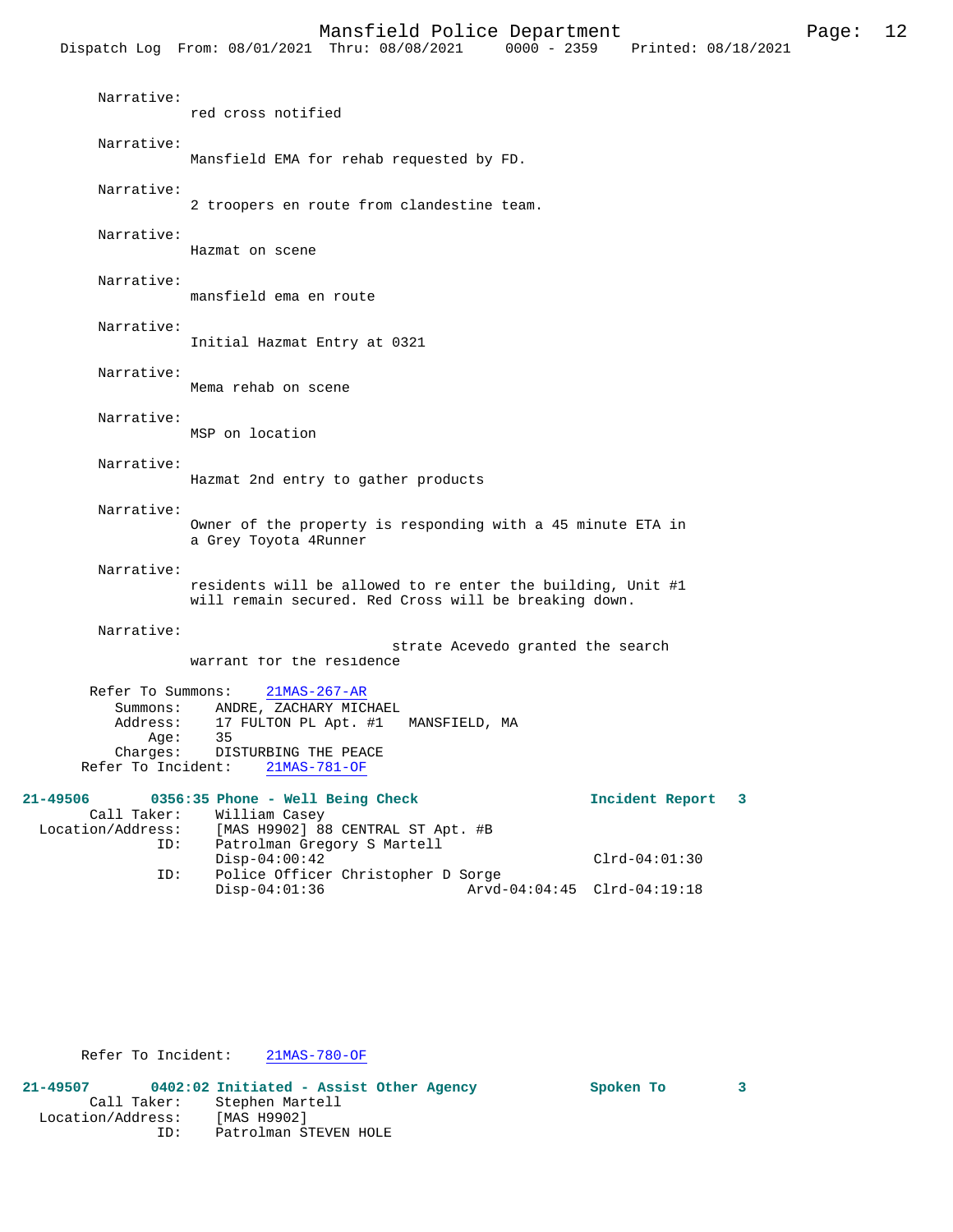Dispatch Log From: 08/01/2021 Thru: 08/08/2021 0000 - 2359 Printed: 08/18/2021

 Arvd-04:02:00 Clrd-04:19:51 **21-49518 0723 Initiated - Parking Violations Services Rendered 3**  Call Taker: Animal Control Steven Simonds Location/Address: [MAS] 43 NORTH MAIN ST @ 13 PARK ST ID: Animal Control Steven Simonds Arvd-07:24:23 Clrd-08:03:26 Narrative: checking area for parking violations **21-49520 0754:29 Phone - 911 Hang-ups & Verifications Unfounded/Unverifed 2** Call Taker: NICHOLAS GOYETTE Location/Address: [MAS H2259] TREMONT ST ID: Police Officer Christopher D Sorge Disp-07:57:39 Clrd-08:06:50 ID: Police Officer Matthew A Souza<br>Disp-07:58:57 A Disp-07:58:57 Arvd-08:03:17 Clrd-08:06:34 Narrative: 911 open line between two houses. Narrative: No contact, ping is 16 meters Narrative: nothing showing in the area. **21-49540 1027:11 Phone - Suspicious Actv / Persn / Veh Spoken To 2**  Call Taker: Jarred Kohler<br>Location/Address: [MAS 447F] 20 [MAS 447F] 20 BICENTENNIAL CT Apt. #L ID: Police Officer Matthew A Souza<br>Disp-10:30:11 Disp-10:30:11 Arvd-10:35:10 Clrd-10:48:28 Narrative: Caller reports someone is ringing her door bell at 3 in the morning for the past 2 weeks. Narrative: M9 advises spoke with female party about the doorbell ringing, the housing authority for the property was advised and will follow up with her. **21-49541 1031:37 Initiated - Building - Property Check Building Checked / Secured 3** Call Taker: Savannah Karch Location/Address: [MAS 840] 280 SCHOOL ST<br>ID: Police Officer Beau J Pa Police Officer Beau J Palanza Arvd-10:31:00 Clrd-10:32:01 Narrative: Checking the area. **21-49544 1051:48 Initiated - Motor Vehicle Stop Citation / Warning Issued 3** Call Taker: Savannah Karch<br>Location/Address: [MAS] 777 WEST ess: [MAS] 777 WEST ST @ 100 HAMPSHIRE ST<br>TD: Police Officer Beau J Palanza Police Officer Beau J Palanza Arvd-10:51:00 Clrd-10:57:43 Vehicle: WHI 2016 MAZD CX5 Reg: PC MA 2929MG VIN: JM3KE4DY6G0617244 Narrative: mvst west & hampshire white mazda cx5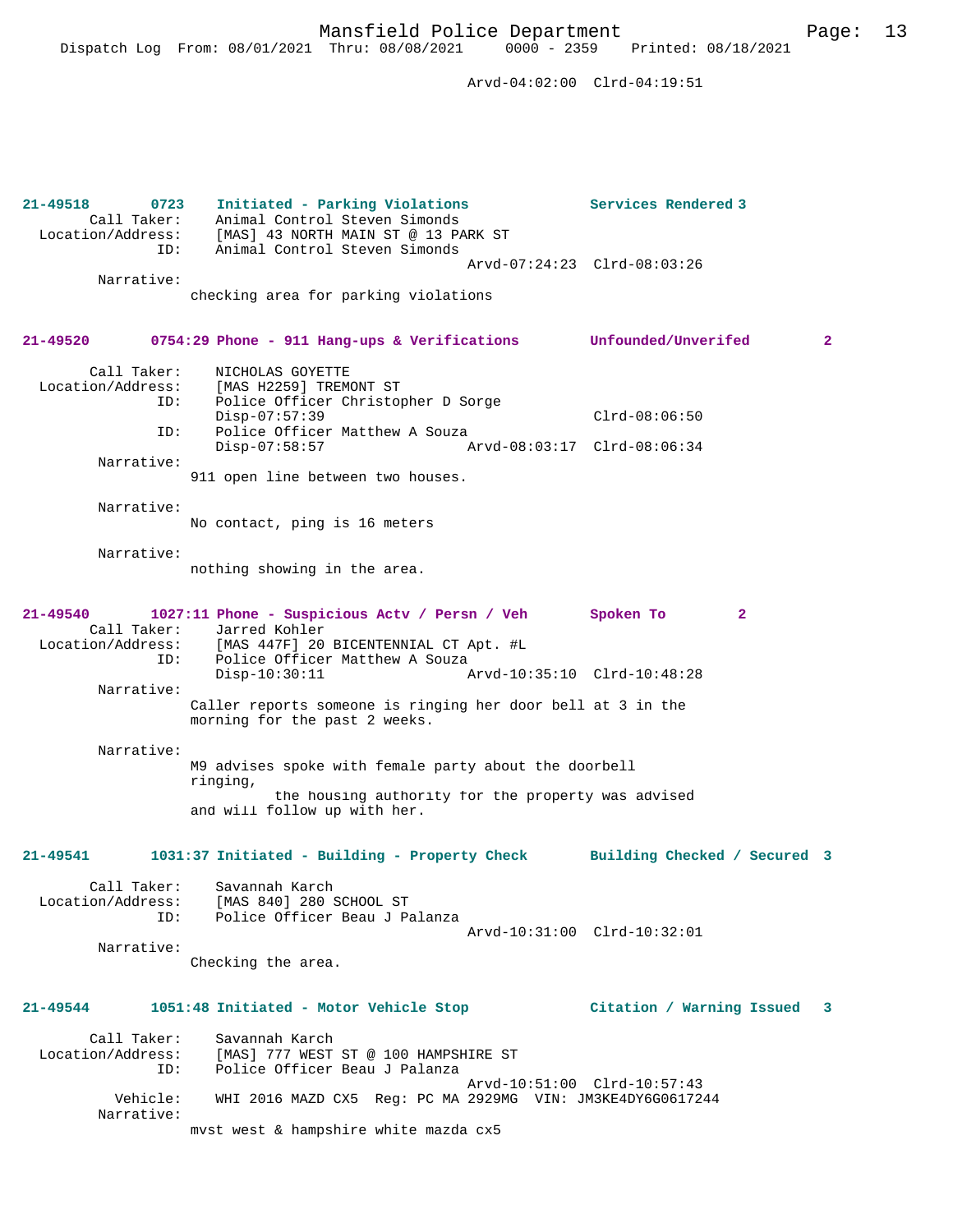Dispatch Log From: 08/01/2021 Thru: 08/08/2021 0000 - 2359 Printed: 08/18/2021 Narrative: citation issued to the operator for speed **21-49549 1118:21 Initiated - Building - Property Check Building Checked / Secured 3** Call Taker: Savannah Karch Location/Address: [MAS 907E] 390 WEST ST ID: Police Officer Beau J Palanza Arvd-11:18:00 Clrd-11:23:59 Narrative: Checking the area. **21-49551 1126 Initiated - Parking Violations Services Rendered 3**  Call Taker: Animal Control Steven Simonds Location/Address: [MAS] 242 NORTH MAIN ST @ 16 OLD COLONY WAY ID: Animal Control Steven Simonds Arvd-11:26:53 Clrd-12:04:21 Narrative: checking area for parking violations Narrative: tagged MA 3YPP39 on west church for overtime parking **21-49553 1145:45 Phone - Motor Veh Acc - No Injury Services Rendered 1**  Call Taker: NICHOLAS GOYETTE Location/Address: [MAS] SOUTH MAIN ST ID: Police Officer Beau J Palanza Disp-11:49:15 Clrd-11:56:44 ID: Police Officer David W Kinahan Disp-11:49:21 Arvd-11:56:18 Clrd-12:48:55 Vehicle: BLU 2020 KIA FORTE Reg: PC MA 3JXV51 VIN: 3KPF34AD4LE150392 Vehicle: BLK 2021 FORD BRONCO SPORT Reg: PC MA 3SRG79 VIN: 3FMCR9A68MRA65495 Towed: For: Accident By: Central Street Garage To: Central Street Garage Released To: ANDERSON On: 08/02/2021 @ 1427 Narrative: 2 car mva no injuries Narrative: M7 requests Also advises female operator needs a tow for her vehicle. Narrative: Central Street for the tow. Narrative: M7 advises Central Street on scene Refer To Accident: 21MAS-212-AC **21-49557 1201:57 Initiated - Serve Warrant Arrest(s) Made 3**  Call Taker: Savannah Karch<br>Location/Address: [MAS 304A] 1 MA [MAS 304A] 1 MANSFIELD AVE ID: Detective Sgt Donald MacLean Arvd-12:01:00 Clrd-13:15:38 ID: Police Officer Michael T Fitzgerald Disp-12:02:51 Arvd-12:02:54 Clrd-12:42:45<br>ID: Police Officer Beau J Palanza Police Officer Beau J Palanza Disp-12:03:00 Arvd-12:03:03 Clrd-12:47:59 ID: Detective Anthony R Lattanzio<br>Disp-12:11:41 Disp-12:11:41 Arvd-12:11:49 Clrd-13:15:27<br>TD: Detective Patrick J Pennie Detective Patrick J Pennie<br>Disp-12:14:59 Disp-12:14:59 Arvd-12:15:04 Clrd-13:15:33<br>TD: Police Officer Michael T Fitzgerald Police Officer Michael T Fitzgerald Arvd-12:59:03 Clrd-13:15:24<br>Vehicle: GRY 2016 MERZ E Reg: PC MA 1DRW39 VIN: WDDHF8JB6GB237452 Vehicle: GRY 2016 MERZ E Reg: PC MA 1DRW39 VIN: WDDHF8JB6GB237452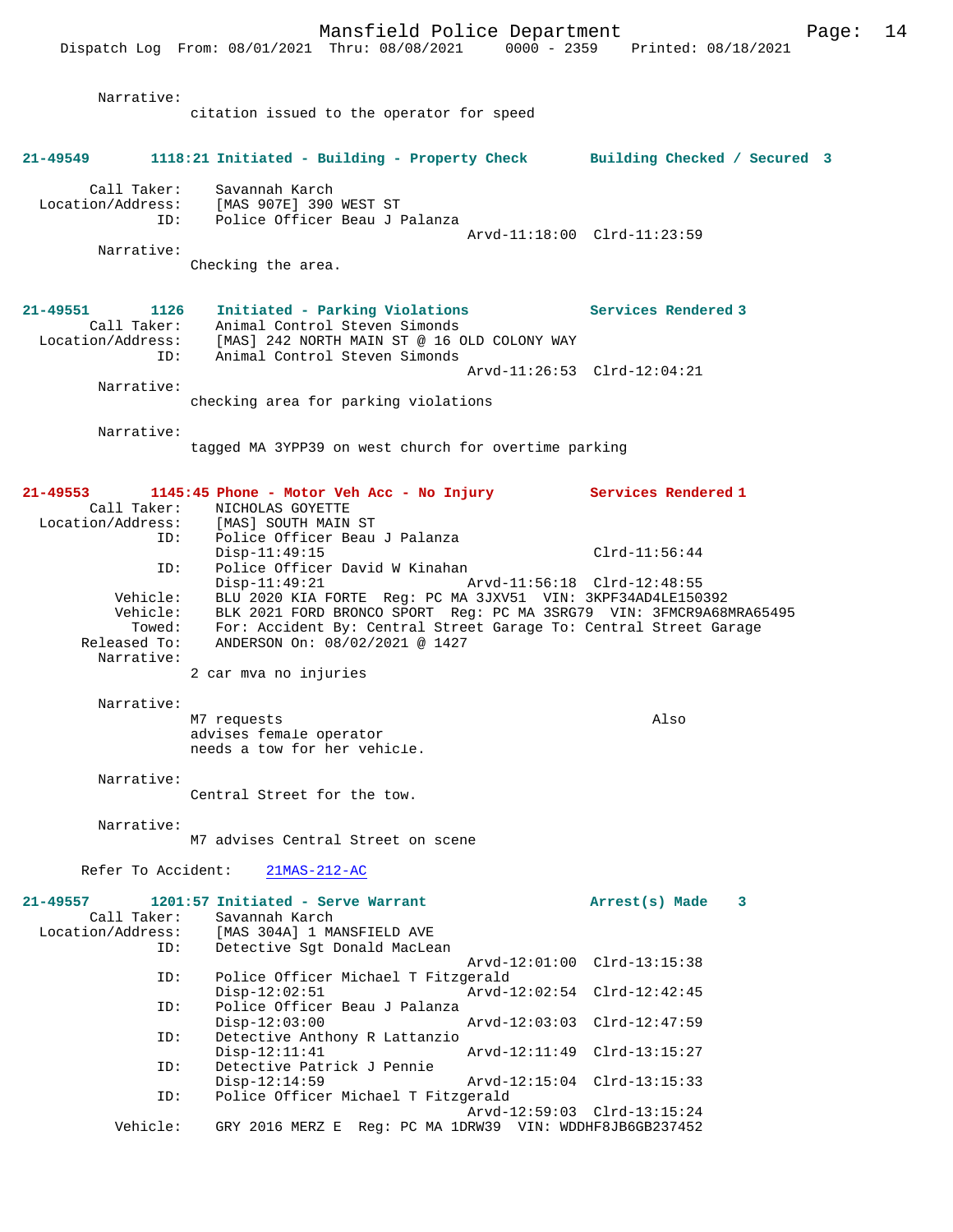Mansfield Police Department Page: 15 Dispatch Log From: 08/01/2021 Thru: 08/08/2021 Towed: For: Other By: Central Street Garage To: Central Street Garage Narrative: MD1 advises units off to serve a warrant at 1 mansfield ave with one in custody. Narrative: M5 transporting one back to the station. Narrative: MD4 requesting a hook, Central tow en route. Narrative: M5 off at the station, placed in male cell 5. Narrative: MSR1 advises following patrol car back to the station in the mercedes from that location. Narrative: MD1 advises clear of 1 Mansfield Ave en route to the station to execute the search warrant on the vehicle. Narrative: MD3 advises bail set for 50,000. Refer To Arrest: 21MAS-268-AR Arrest: BEAN-BOUSSEAU, MALIK D Address: 47 ALLEN ST Apt. #1 BROCKTON, MA Age: 27 Charges: FIREARM, POSSESS LARGE CAPACITY COCAINE, TRAFFICKING IN, 200 GRAMS OR MORE FIREARM, POSSESS LARGE CAPACITY FEEDING DEVICE, POSSESS LARGE CAPACITY FEEDING DEVICE, POSSESS LARGE CAPACITY FEEDING DEVICE, POSSESS LARGE CAPACITY AMMUNITION WITHOUT FID CARD, POSSESS FIREARM W/DEFACED NO., POSSESS IN FELONY FIREARM, STORE IMPROP LARGE CAPACITY FIREARM, STORE IMPROP LARGE CAPACITY Refer To Summons: 21MAS-275-AR Summons: PARSONS, MALIK D Address: 62 CRESTWOOD PARK DORCHESTER, MA<br>Aqe: 25 Age: Charges: CONSPIRACY TO VIOLATE DRUG LAW FELONY COCAINE, TRAFFICKING IN, 200 GRAMS OR MORE<br>ht: 21MAS-786-OF Refer To Incident: **21-49572 1322:16 Initiated - Motor Vehicle Stop Citation / Warning Issued 3** Call Taker: Savannah Karch Location/Address: [MAS] 231 CHAUNCY ST @ 12 GILES PL Police Officer David W Kinahan Arvd-13:22:00 Clrd-13:37:05 Vehicle: WHI 2015 VOLK GTI Reg: PC MA 1KYG27 VIN: 3VWTT7AU9FM104150 Narrative: mvst chauncy @ giles, showing expired. Narrative: M7 reports female operator is on the phone with AAA now Narrative: Citation issued to the owner of the vehicle for expired registration. **21-49575 1343 Initiated - Parking Violations Services Rendered 3**  Call Taker: Animal Control Steven Simonds Location/Address: [MAS] 255 NORTH MAIN ST @ 8 COTTAGE ST ID: Animal Control Steven Simonds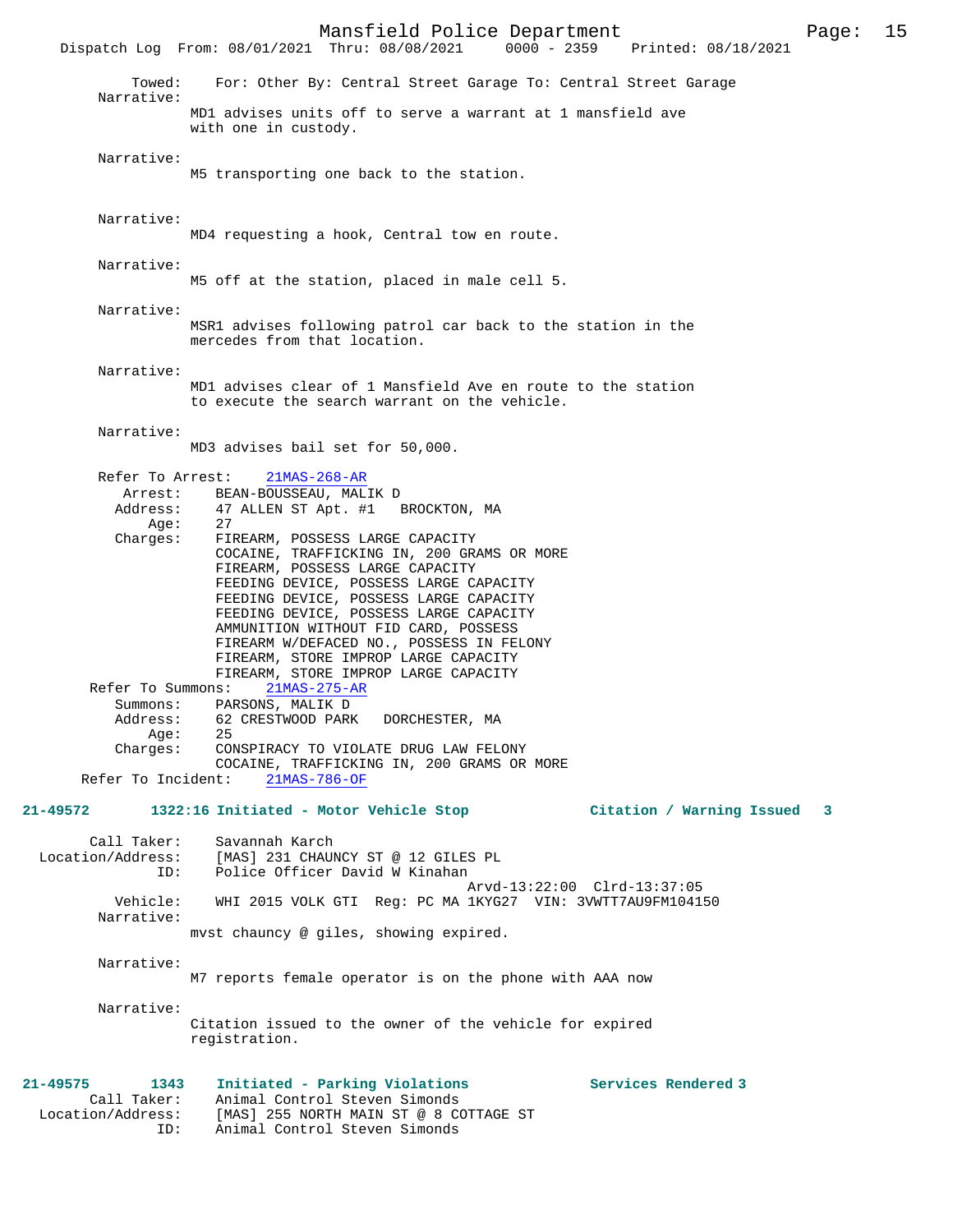Mansfield Police Department Page: 16 Dispatch Log From: 08/01/2021 Thru: 08/08/2021 Arvd-13:44:02 Clrd-14:08:32 Narrative: checking area for parking violations Narrative: tagged MA 864WF5 for parking more than 1 foot from curb on north main **21-49582 1409:54 Phone - Well Being Check Services Rendered 3**  Call Taker: Jarred Kohler<br>Location/Address: [MAS] 10 RESE [MAS] 10 RESERVOIR ST ID: Police Officer Matthew A Souza<br>Disp-14:12:51 Disp-14:12:51 Arvd-14:26:44 Clrd-15:18:56 Narrative: elderly male wandered into the practice Narrative: Narrative:<br>M9 advises will be escorting him over to 5 Settlers Way in Easton. Narrative: M9 advises that party made it safely back to his residence. **21-49584 1430:20 Phone - Motor Veh Acc - w/Injury Services Rendered 1**  Call Taker: Savannah Karch<br>.on/Address: [MAS] 500 ELM ST Location/Address:<br>ID: Police Officer Beau J Palanza<br>Disp-14:31:37 Disp-14:31:37 Arvd-14:37:20 Clrd-16:26:18 ID: Police Officer David W Kinahan<br>Disp-14:31:50 A Disp-14:31:50 Arvd-14:40:28 Clrd-16:18:28 ID: Sergeant Robert S Pierce Disp-14:34:07 Arvd-14:39:59 Clrd-15:18:44 ID: Deputy Chief Michael Ellsworth Disp-14:46:15 Arvd-15:09:11 Clrd-15:14:56 Vehicle: BLU 2019 MAZD CX5 Reg: PAS MA BC430 VIN: JM3KFBDM7K1639349 Narrative: Assisting FD 1999 Mature: mva car vs pedestrian Narrative: eau, M7 was en route for the investigation Narrative: M7 requested DPW for assistance clearing the bicycle from the scene. Refer To Accident: 21MAS-213-AC **21-49590 1501:46 Walk-In - Motor Veh Acc - Hit & Run Incident Report 1**  Call Taker: Support Staff Langston W Puller<br>Location/Address: [MAS 437A] 14 WEBB PL ess: [MAS 437A] 14 WEBB PL<br>ID: Police Officer Michael Police Officer Michael T Fitzgerald<br>Disp-15:03:38 Arvd-1 Disp-15:03:38 Arvd-15:05:51 Clrd-15:14:00 Narrative: walk-in reporting a section of fence knocked down by a vehicle in a hit&run. Refer To Accident: 21MAS-221-AC<br>Refer To Incident: 21MAS-787-OF Refer To Incident: **21-49594 1533:17 Phone - Suspicious Actv / Persn / Veh Spoken To 2**  Call Taker: Dispatcher Alyson Vico Location/Address: [MAS 4] 31 HAMPSHIRE ST Apt. #169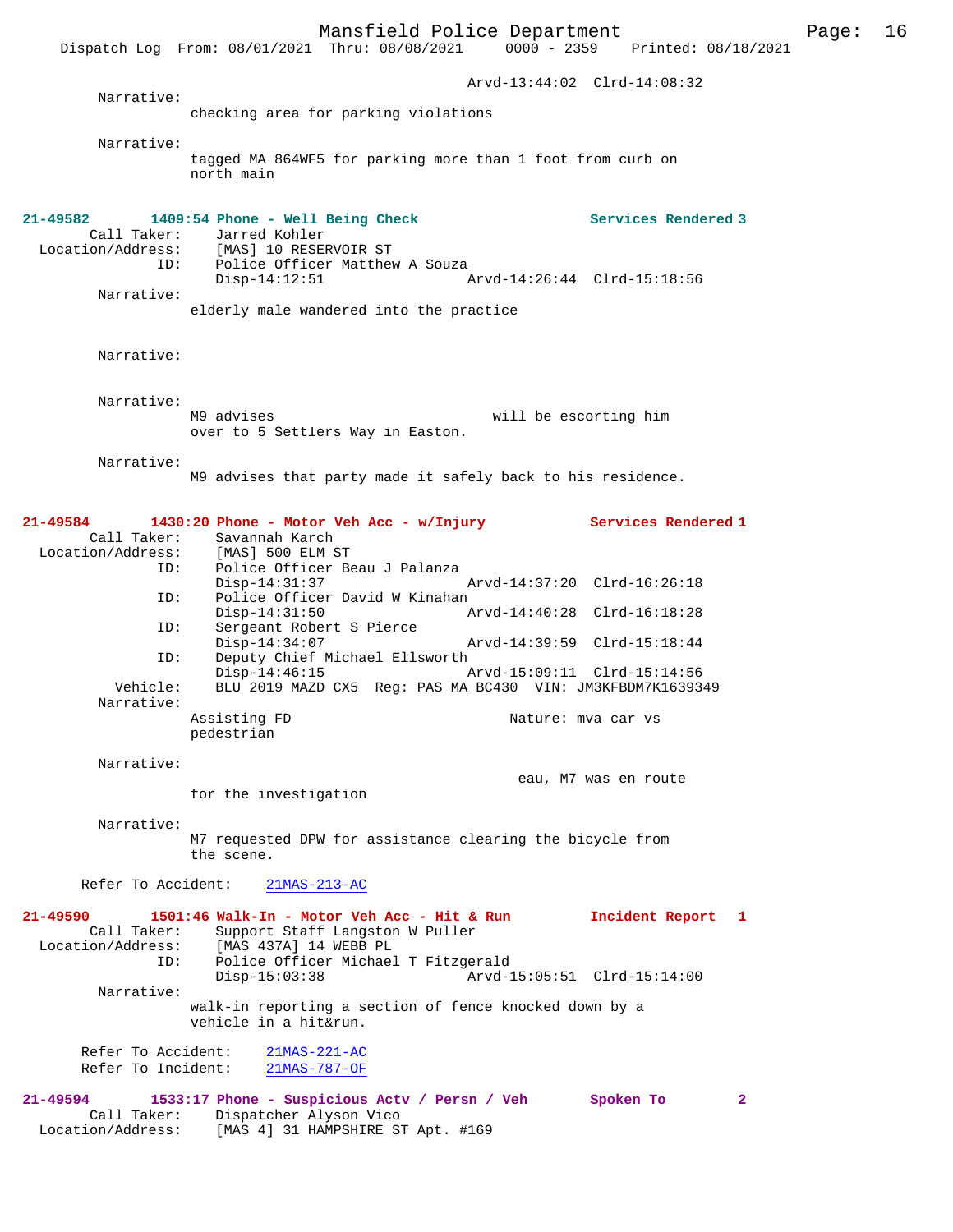Mansfield Police Department Page: 17 Dispatch Log From: 08/01/2021 Thru: 08/08/2021 ID: Police Officer Michael T Fitzgerald Disp-15:39:08 Arvd-15:48:06 Clrd-16:09:24<br>TD: Sergeant Robert S Pierce Sergeant Robert S Pierce<br>Disp-15:41:43 Arvd-15:50:56 Clrd-16:04:11 Narrative: Caller reporting a hotel guest is being rude and inappropriate things to the employees and guest. Saying rude and disturbing things to them. She also thinks he is under the influence. Also trying to get in other guests rooms. Narrative: Caller stated she is an employee at the hotel, but is no longer there and would like to remain anonymous. Narrative: Party advised **21-49618 1705:53 Phone - Disturbance / Gathering Spoken To 1**  Call Taker: Dispatcher Alyson Vico<br>Location/Address: [MAS 4] 31 HAMPSHIRE ST ess: [MAS 4] 31 HAMPSHIRE ST Apt. #169<br>ID: Police Officer Beau J Palanza Police Officer Beau J Palanza Disp-17:09:05 <br>Disp-17:09:05 Clrd-17:10:09 Clrd-17:10:09 Police Officer William C Trudell<br>Disp-17:10:27 Arv Disp-17:10:27 Arvd-17:17:22 Clrd-17:40:15<br>TD: Police Officer David J Pepicelli Police Officer David J Pepicelli Disp-17:10:33 Arvd-17:17:24 Clrd-17:40:18 ID: Police Officer Christopher D Sorge Disp-17:39:28 Arvd-17:39:33 Clrd-17:40:13  $V \triangle A \cap I \triangle B$ : Narrative: Caller reporting a party needs to be escorted off the property. Guest is trying to get the employee to come to his room. Same party as earlier. Narrative: M11 and and M13 spoke with the manager of the hotel and the manager agreed to give this guest one more chance before getting him removed from the property. **21-49626 1740:25 Radio - Parking Violations Services Rendered 3**  Call Taker: Savannah Karch<br>Location/Address: [MAS 4] 31 HAMP [MAS 4] 31 HAMPSHIRE ST ID: Police Officer David J Pepicelli Disp-17:40:57 Arvd-17:47:30 Clrd-17:48:30<br>ID: Police Officer William C Trudell Police Officer William C Trudell Disp-17:41:03 Arvd-17:47:28 Clrd-17:48:32<br>Vehicle: BLK 2016 FD3 Reg: RI 79468 VIN: 4P5FD3524G3018669 BLK 2016 FD3 Reg: RI 79468 VIN: 4P5FD3524G3018669 Narrative: M11 and M13 advise that there is a trailor on the lot that needs to be removed and will be assisting. Narrative: M11 advises that the owner of the camper was spoken to, they agreed to rent a room for the night and work on making arrangments to get the camper removed by the morning. **21-49630 1747:50 Phone - Well Being Check Spoken To 3**  Call Taker: Dispatcher Alyson Vico Location/Address: [MAS H2912] 67 CORAL ST Police Officer David J Pepicelli<br>Disp-17:57:09 Arv Disp-17:57:09 Arvd-18:09:22 Clrd-18:32:40<br>ID: Police Officer William C Trudell Police Officer William C Trudell<br>Disp-17:57:13 Arv Arvd-18:06:47 Clrd-18:27:14 ID: Lieutenant Thomas R Connor

Narrative:

CP is concerned his neighbor is home with out a phone or internet, she will not be able to call if she is having a

Disp-18:11:20 Arvd-18:11:23 Clrd-18:32:43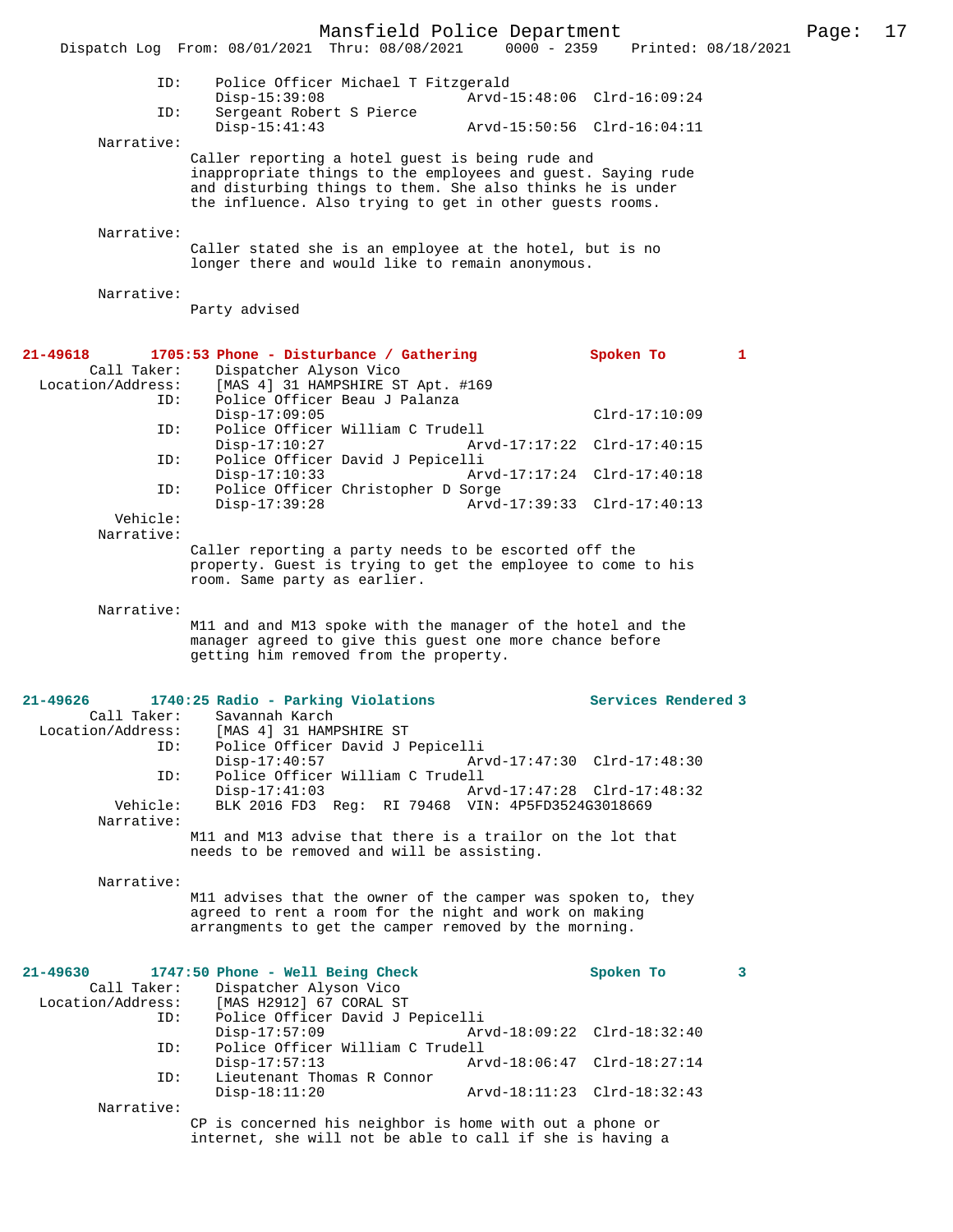|                                                                      |                                                              | Mansfield Police Department<br>Dispatch Log From: 08/01/2021 Thru: 08/08/2021 0000 - 2359 Printed: 08/18/2021                                                                                                                                                                                                                                                                                            |                                                                                                                          |                               | 18<br>Page: |
|----------------------------------------------------------------------|--------------------------------------------------------------|----------------------------------------------------------------------------------------------------------------------------------------------------------------------------------------------------------------------------------------------------------------------------------------------------------------------------------------------------------------------------------------------------------|--------------------------------------------------------------------------------------------------------------------------|-------------------------------|-------------|
|                                                                      | crisis.<br>anonymous.                                        |                                                                                                                                                                                                                                                                                                                                                                                                          | Caller would like to remain                                                                                              |                               |             |
| Narrative:                                                           | tomorrow.                                                    | M1 advises cars clear, female party is sober and in good<br>standing, the house has working utilities and appears in<br>better condition than last interaction. will follow up                                                                                                                                                                                                                           |                                                                                                                          |                               |             |
| 21-49633<br>Call Taker:<br>ID:<br>Vehicle:<br>Vehicle:<br>Narrative: | NICHOLAS GOYETTE<br>$Disp-18:27:36$<br>left towards RTE 140. | 1808:53 Phone - Motor Veh Acc - Hit & Run Services Rendered 1<br>Location/Address: [MAS 849B110A] 287 SCHOOL ST Apt. #B110<br>Police Officer William C Trudell<br>GRY 2013 CHEV UT SUBURB Req: PC MA 2CCB79 VIN: 1GNSKJE70DR135082<br>BLU 2019 NISS VERSA Reg: PC MA 3XCC11 VIN: 3N1CN7AP6KL803021<br>caller reports a hit and run with minor damage. Attatched mv<br>Caller is in chipotle parking lot. | Arvd-18:30:35 Clrd-18:47:58                                                                                              |                               |             |
| Narrative:                                                           |                                                              | calling party was advised of a delayed response                                                                                                                                                                                                                                                                                                                                                          |                                                                                                                          |                               |             |
| 21-49644                                                             |                                                              | 1943:06 Initiated - Follow up Investigation                                                                                                                                                                                                                                                                                                                                                              |                                                                                                                          | Investigated - Report Taken 3 |             |
| Call Taker:<br>Location/Address:<br>ID:<br>Narrative:                | Ryan O'Rourke<br>[MAS 451B] 500 EAST ST<br>incident.         | Police Officer William C Trudell<br>Conducting a follow up in the area to a previously reported                                                                                                                                                                                                                                                                                                          | Arvd-19:43:00 Clrd-20:11:12                                                                                              |                               |             |
| Refer To Accident:                                                   |                                                              | $21MAS-214-AC$                                                                                                                                                                                                                                                                                                                                                                                           |                                                                                                                          |                               |             |
| 21-49646<br>Call Taker:<br>Location/Address:<br>ID:                  | Ryan O'Rourke                                                | 2009:24 Initiated - Well Being Check<br>[MAS 160] 80 NORTH MAIN ST<br>Police Officer Christopher D Sorge                                                                                                                                                                                                                                                                                                 |                                                                                                                          | Services Rendered 3           |             |
| ID:<br>ID:<br>ID:                                                    | $Disp-20:11:09$<br>$Disp-20:11:22$<br>$Disp-20:11:25$        | Lieutenant Thomas R Connor<br>Police Officer William C Trudell<br>Police Officer David J Pepicelli                                                                                                                                                                                                                                                                                                       | Arvd-20:09:00 Clrd-21:16:59<br>Arvd-20:11:38 Clrd-20:20:32<br>Arvd-20:11:40 Clrd-20:20:34<br>Arvd-20:16:27 Clrd-20:17:15 |                               |             |
| Narrative:                                                           | possibly intoxicated subject.                                |                                                                                                                                                                                                                                                                                                                                                                                                          |                                                                                                                          |                               |             |
| Narrative:<br>Narrative:                                             |                                                              | male party may be under the influence of narcotics.                                                                                                                                                                                                                                                                                                                                                      |                                                                                                                          |                               |             |
| Refer To Incident:                                                   |                                                              | Transporting to Sturdy with M12 on board.<br>21MAS-789-OF                                                                                                                                                                                                                                                                                                                                                |                                                                                                                          |                               |             |
| 21-49649                                                             |                                                              | 2032:22 Phone - Disturbance / Gathering                                                                                                                                                                                                                                                                                                                                                                  |                                                                                                                          | Investigated - Report Taken 1 |             |
| Call Taker:<br>Location/Address:                                     | Stephen Martell<br>[MAS 427]                                 |                                                                                                                                                                                                                                                                                                                                                                                                          |                                                                                                                          |                               |             |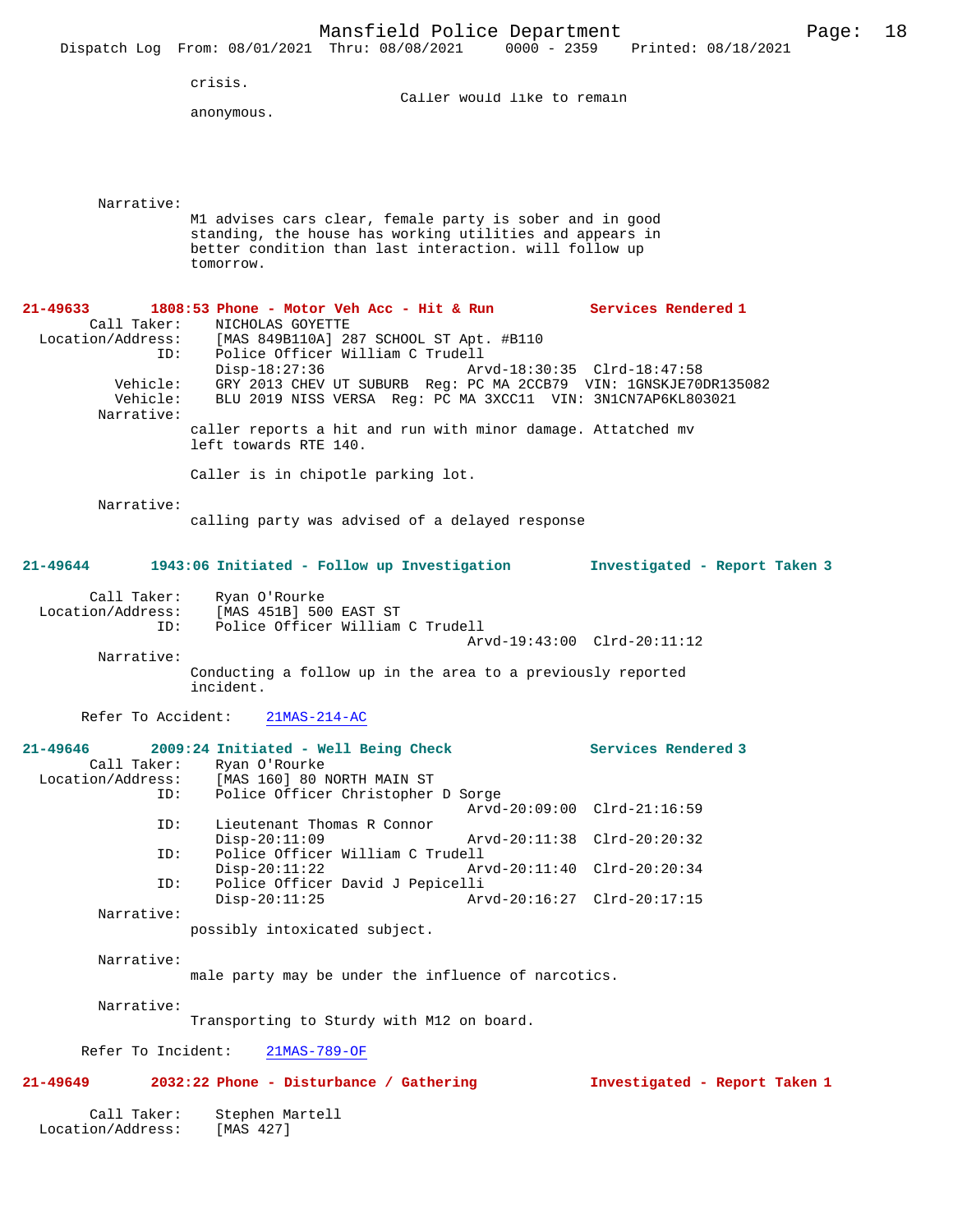Mansfield Police Department Page: 19 Dispatch Log From: 08/01/2021 Thru: 08/08/2021 0000 - 2359 Printed: 08/18/2021 ID: Police Officer David J Pepicelli Disp-20:32:57 Arvd-20:33:52 Clrd-21:13:24<br>TD: Police Officer William C Trudell Police Officer William C Trudell<br>Disp-20:33:04 Ar Disp-20:33:04 Arvd-20:38:17 Clrd-21:09:07<br>TD: Lieutenant Thomas R Connor

Lieutenant Thomas R Connor Disp-20:33:39 Clrd-20:39:08

Refer To Incident: 21MAS-788-OF

| 21-49652          |                              | $2038:01$ Phone - Well Being Check          |  |                             | Spoken To |  |
|-------------------|------------------------------|---------------------------------------------|--|-----------------------------|-----------|--|
|                   | Call Taker: Chelsey Ferstler |                                             |  |                             |           |  |
| Location/Address: |                              | [MAS 2]                                     |  |                             |           |  |
|                   | ID:                          | Lieutenant Thomas R Connor<br>Disp-20:39:15 |  | Arvd-20:48:32 Clrd-20:52:31 |           |  |

| $21 - 49653$      |             | 2042:55 Radio - Assist Other Agency       |                             | Services Rendered 3 |
|-------------------|-------------|-------------------------------------------|-----------------------------|---------------------|
|                   | Call Taker: | Aaron Figueroa                            |                             |                     |
| Location/Address: |             | [MAS <sub>2</sub> ]                       |                             |                     |
|                   | ID:         | Patrolman RYAN P MCGRATH<br>Disp-20:43:52 | Arvd-20:49:24 Clrd-20:50:35 |                     |
|                   | Narrative:  |                                           |                             |                     |

# **21-49661 2119:40 Phone - Motor Veh Acc - w/Injury Investigated - Report Taken 1**

Call Taker: APRIL LEHANE<br>Location/Address: [MAS] 1 NORT [MAS] 1 NORTH MAIN ST @ 10 EAST ST ID: Police Officer Christopher D Sorge Disp-21:20:19 Arvd-21:21:23 Clrd-21:58:40 ID: Police Officer William C Trudell Disp-21:20:59 <br>
D: Lieutenant Thomas R Connor<br>
D: Lieutenant Thomas R Connor Lieutenant Thomas R Connor<br>Disp-21:21:36 Disp-21:21:36 Arvd-21:22:58 Clrd-21:58:58<br>ID: Police Officer David J Pepicelli ID: Police Officer David J Pepicelli Disp-21:28:07 Arvd-21:28:10 Clrd-21:58:36 Vehicle: BRO 2015 HYUN SONATA Reg: PC MA 231NB6 VIN: 5NPE34AF8FH073958 Towed: For: Accident By: Central Street Garage To: Central Street Garage Released To: ZAKHARY On: 08/03/2021 @ 0357<br>Vehicle: WHI 2015 TOYT CAMRY Reg: PC N ehicle: WHI 2015 TOYT CAMRY Reg: PC MA 2CRF44 VIN: 4T1BF1FKXFU065473<br>Towed: For: Accident By: Central Street Garage To: Central Street Gara Towed: For: Accident By: Central Street Garage To: Central Street Garage Vehicle: GRY 2011 VOLK JETTA Reg: PC MA 763PA5 VIN: 3VWLL7AJ2BM063862 Towed: For: Accident By: Central Street Garage To: Central Street Garage Narrative: 3 car mva with injuries.

Narrative: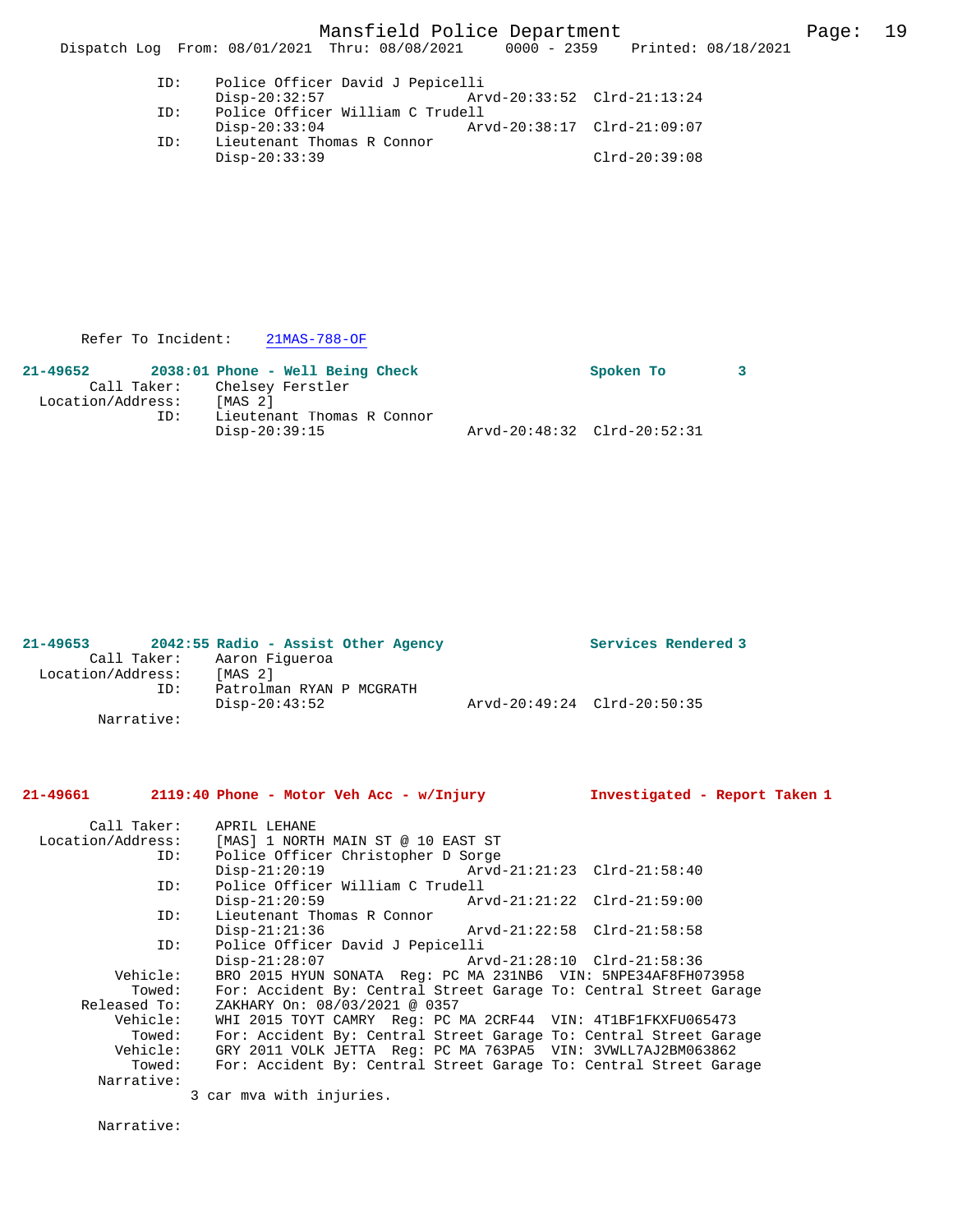Mansfield Police Department Form Page: 20 Dispatch Log From: 08/01/2021 Thru: 08/08/2021 0000 - 2359 Printed: 08/18/2021 operator of 231NB6 Narrative: Central St has all 3 vehicles. Narrative: citation issued for failure to stop for red light Refer To Accident: 21MAS-215-AC **21-49671 2208:43 Phone - 911 Hang-ups & Verifications Confirmed misdial/Accdntl Call 2**  Call Taker: Stephen Martell Location/Address: [MAS 417B] 3 FRANCIS AVE Apt. #316 Police Officer Christopher D Sorge Disp-22:11:26 Clrd-22:12:02<br>ID: Police Officer David J Pepicelli ID: Police Officer David J Pepicelli Disp-22:11:58 Arvd-22:15:35 Clrd-22:16:39 Narrative: Checking on a 911 hang up. Contact made?: NO Cellphone? (y/n): y Uncertainty radius: Narrative: stated it was accidental.

### **For Date: 08/03/2021 - Tuesday**

| 21-49682          | 0022        | Initiated - Building - Property Check |  | Building Checked / Secured 3 |  |
|-------------------|-------------|---------------------------------------|--|------------------------------|--|
|                   | Call Taker: | Patrolman Gregory S Martell           |  |                              |  |
| Location/Address: |             | [MAS 894] 905 SOUTH MAIN ST Apt. #C   |  |                              |  |
|                   | ID:         | Patrolman Gregory S Martell           |  |                              |  |
|                   |             |                                       |  | Arvd-00:23:57 Clrd-00:25:22  |  |
|                   | Narrative:  |                                       |  |                              |  |

Checking the area.

# **21-49683 0027:52 Initiated - Building - Property Check Building Checked / Secured 3** Call Taker: Ryan O'Rourke Location/Address: [MAS 1040] 10 RESERVOIR ST Apt. #ST ID: Patrolman Gregory S Martell Arvd-00:27:00 Clrd-00:31:06 Narrative:

Checking the area.

### **21-49684 0039:54 Initiated - Suspicious Actv / Persn / Veh Spoken To 2**  Call Taker: Ryan O'Rourke<br>Location/Address: [MAS 927] 50 1 [MAS 927] 50 PLYMOUTH ST ID: Patrolman Gregory S Martell Arvd-00:39:00 Clrd-00:45:06 ID: Police Officer Meghan Birnie Disp-00:40:33 Clrd-00:45:04<br>Vehicle: BLU 2011 HOND UT CR-V Req: PC MA 9BE639 VIN: 5J6RE4H45BL Vehicle: BLU 2011 HOND UT CR-V Reg: PC MA 9BE639 VIN: 5J6RE4H45BL016522 Narrative:

checking on a vehicle.

Narrative:

parties will be on their way.

#### **21-49690 0103:24 Initiated - Building - Property Check Building Checked / Secured 3**

|  | $D_{\text{trans}}$ $\bigcap_{n=1}^{n}$ |  |  |  |
|--|----------------------------------------|--|--|--|

Call Taker: Ryan O'Rourke<br>ion/Address: [MAS 992] 660 EAST ST Location/Address: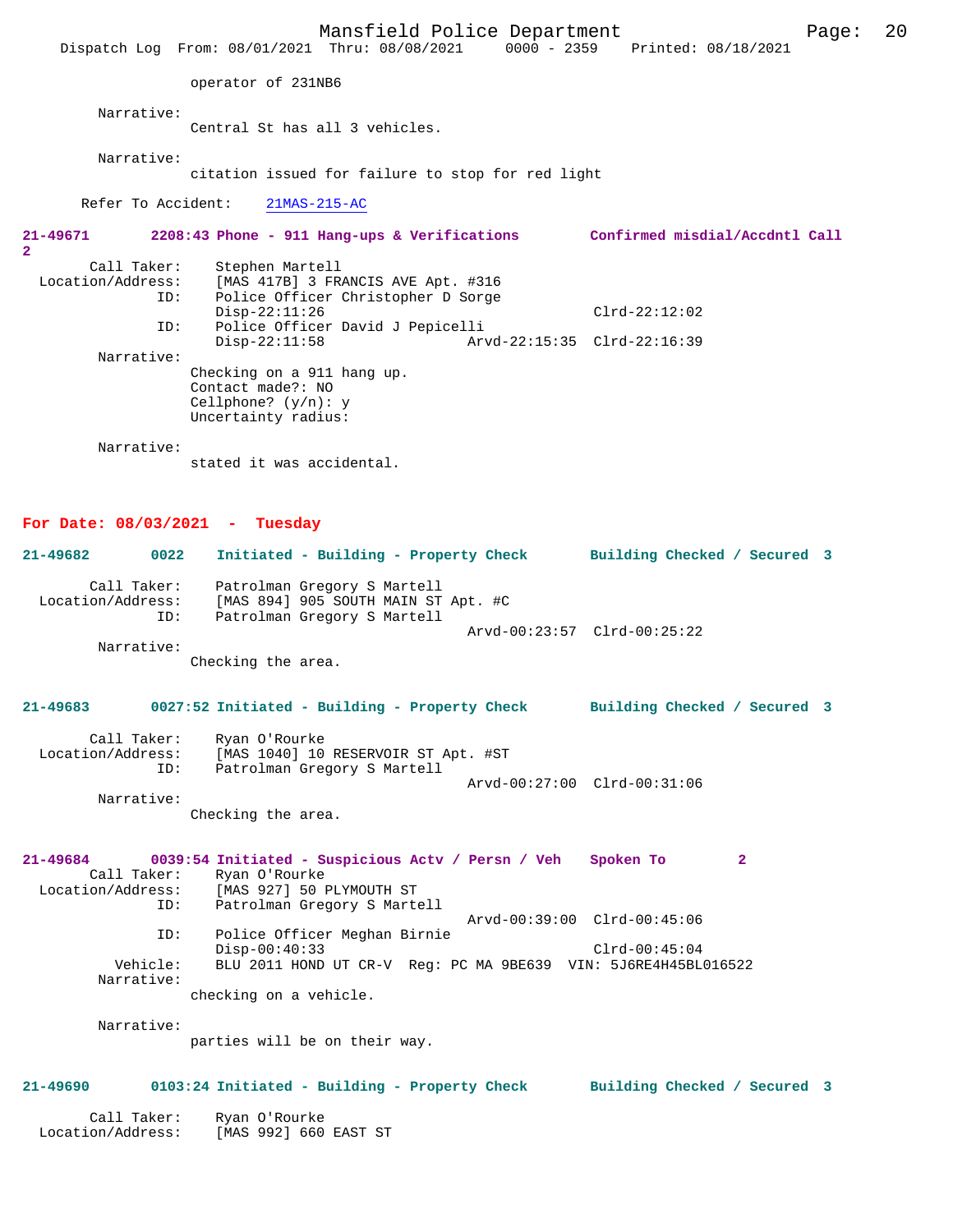Mansfield Police Department Form Page: 21 Dispatch Log From: 08/01/2021 Thru: 08/08/2021 0000 - 2359 Printed: 08/18/2021 ID: Police Officer Meghan Birnie Arvd-01:03:00 Clrd-01:12:35 Narrative: Checking the area. **21-49694 0119:11 Initiated - Building - Property Check Building Checked / Secured 3** Call Taker: Ryan O'Rourke Location/Address: [MAS 170] 255 HOPE ST ID: Police Officer Meghan Birnie Arvd-01:19:00 Clrd-01:32:19 Narrative: Checking the area. **21-49703 0132:27 Initiated - Building - Property Check Building Checked / Secured 3** Call Taker: Ryan O'Rourke Location/Address: [MAS 1002] 250 EAST ST ID: Police Officer Meghan Birnie Arvd-01:32:00 Clrd-01:47:22 Narrative: Checking the area. **21-49707 0145 Initiated - Building - Property Check Building Checked / Secured 3** Call Taker: Patrolman Gregory S Martell Location/Address: [MAS] OAK ST ID: Patrolman Gregory S Martell Arvd-01:47:08 Clrd-01:49:12 Narrative: Checking the area. **21-49710 0159:47 Initiated - Building - Property Check Building Checked / Secured 3** Call Taker: Ryan O'Rourke Location/Address: [MAS 4] 31 HAMPSHIRE ST Patrolman Gregory S Martell Arvd-01:59:00 Clrd-02:06:37 Narrative: Checking the area. **21-49719 0241:00 Initiated - Motor Vehicle Stop Citation / Warning Issued 3** Call Taker: Ryan O'Rourke<br>Location/Address: [MAS 411] 60 I ess: [MAS 411] 60 FORBES BLVD<br>ID: Police Officer Christophe Police Officer Christopher D Sorge Arvd-02:41:00 Clrd-02:46:43 ID: Patrolman Gregory S Martell Disp-02:41:29 <br>Vehicle: WHI 2015 AUDI A3 Req: PC MA 138SC8 VIN: WAUBFGFF7F1004039 WHI 2015 AUDI A3 Reg: PC MA 138SC8 VIN: WAUBFGFF7F1004039 Narrative: mv stop. **21-49720 0245:23 Initiated - Building - Property Check Building Checked / Secured 3** Call Taker: Ryan O'Rourke<br>Location/Address: [MAS 2] 60 FOI [MAS 2] 60 FORBES BLVD ID: Patrolman Gregory S Martell Arvd-02:45:00 Clrd-02:56:20 Narrative: Checking the area. **21-49721 0248:54 Initiated - Building - Property Check Building Checked / Secured 3**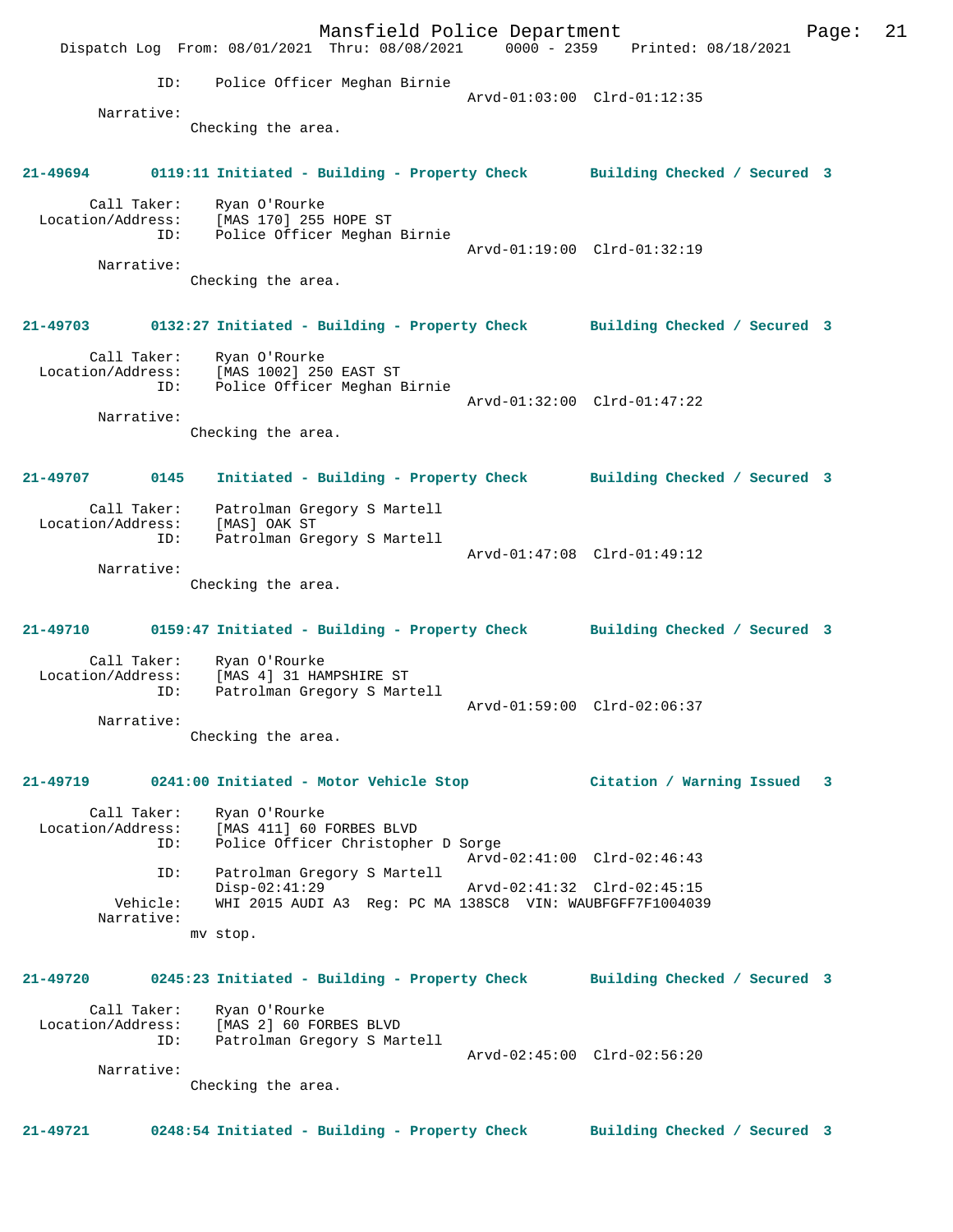Mansfield Police Department Page: 22 Dispatch Log From: 08/01/2021 Thru: 08/08/2021 0000 - 2359 Printed: 08/18/2021 Call Taker: Ryan O'Rourke Location/Address: [MAS 139] 265 FRUIT ST ID: Police Officer Meghan Birnie Arvd-02:48:00 Clrd-02:59:21 Narrative: Checking the area. Narrative: property checks secure. **21-49723 0304:02 Initiated - Building - Property Check Building Checked / Secured 3** Call Taker: Ryan O'Rourke<br>Location/Address: [MAS 834] 261 [MAS 834] 261 CHAUNCY ST ID: Police Officer Christopher D Sorge Arvd-03:04:00 Clrd-03:12:02 Narrative: Checking the area. **21-49725 0307 Initiated - Building - Property Check Building Checked / Secured 3** Call Taker: Patrolman Gregory S Martell Location/Address: [MAS] MYSTIC LN ID: Patrolman Gregory S Martell Arvd-03:08:22 Clrd-03:09:57 Narrative: Checking the area. **21-49726 0312:25 Initiated - Building - Property Check Building Checked / Secured 3** Call Taker: Ryan O'Rourke Location/Address: [MAS 281A] 1 CROCKER ST ID: Police Officer Christopher D Sorge Arvd-03:12:00 Clrd-03:24:39 Narrative: Checking the area. **21-49729 0448:47 Initiated - Motor Vehicle Stop Investigated - Report Taken 3** Call Taker: Ryan O'Rourke Location/Address: [MAS] EASTMAN ST ID: Police Officer Christopher D Sorge Arvd-04:48:00 Clrd-05:29:37 ID: Police Officer Meghan Birnie Disp-04:49:50 <br>
Disp-04:49:50 <br>
Diverse ant David Schepis <br>
Diverse arrow Arvd-04:53:54 <br>
Clrd-05:29:40 Sergeant David Schepis<br>Disp-05:03:05 Disp-05:03:05 Arvd-05:03:09 Clrd-05:29:35<br>Vehicle: BLK 2021 HOND CIVIC Reg: PC MA 2LEZ79 VIN: 2HGFC2F88MH51 ehicle: BLK 2021 HOND CIVIC Reg: PC MA 2LEZ79 VIN: 2HGFC2F88MH511095<br>Towed: For: Unlicensed Operation By: Central Street Garage To: Central Towed: For: Unlicensed Operation By: Central Street Garage To: Central Street Garage Released To: OLIVERIA On: 08/04/2021 @ 0959 OLIVERIA On: 08/04/2021 @ 0959 Narrative: mv stop. Narrative: M4 transporting the female party to Dunkin Donuts. Starting mileage 50800. 0516. Ending mileage 50803, 0520. Narrative: M12 transporting the RO to Dunkin Donuts. Starting milea 54974.3. 0517. Ending mileage 54976.7, 0520 Narrative: Central St on scene. Narrative: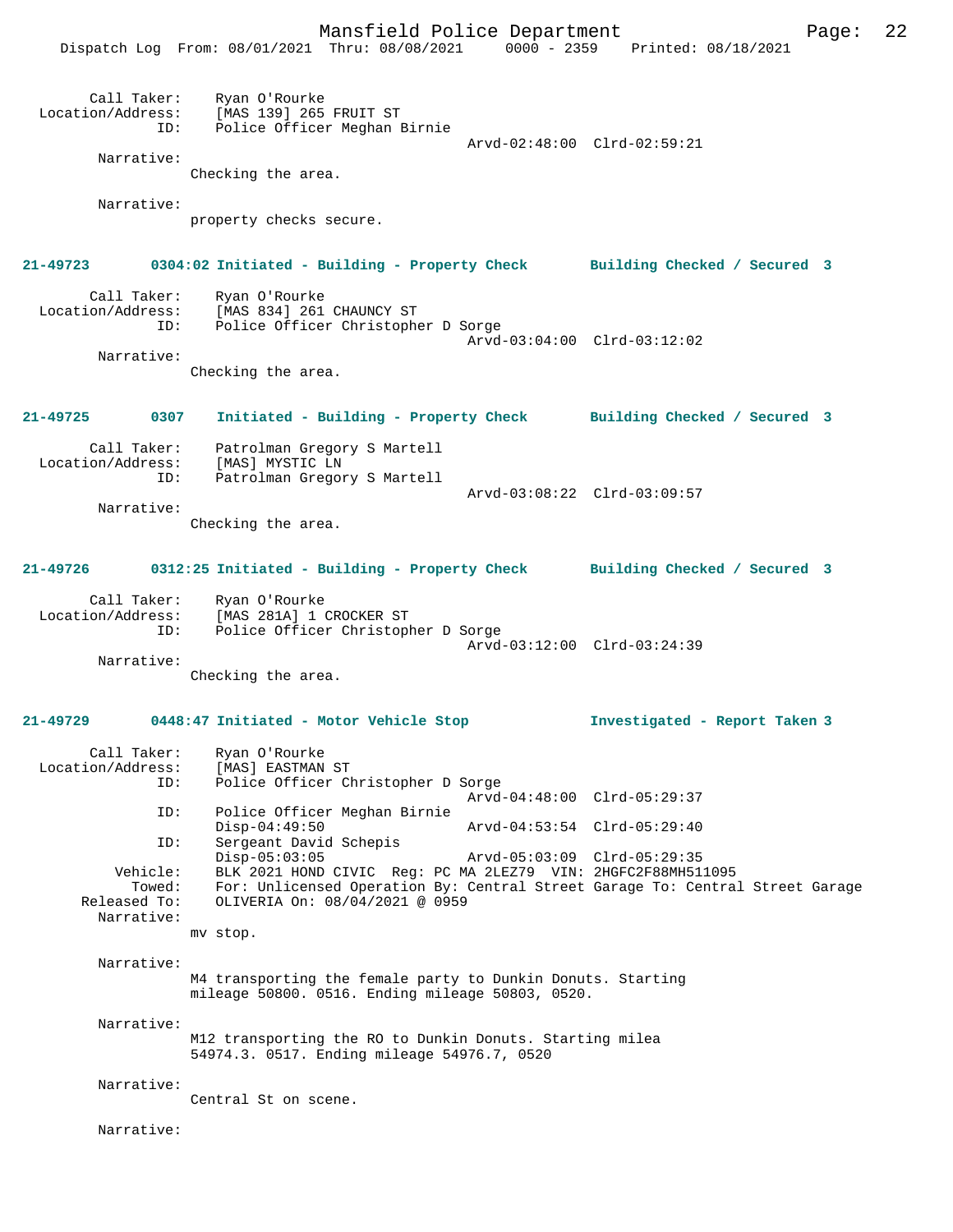Mansfield Police Department Page: 23 Dispatch Log From: 08/01/2021 Thru: 08/08/2021 0000 - 2359 Central St has the vehicle. Narrative: Vehicle was released to the owner. Licensed driver was with the owner who will drive the car from the tow yard. Their father was in the car to drive the second car home. Refer To Summons: 21MAS-270-AR Summons: OLIVEIRA, CLAUDIO MARCO<br>Address: 68 WINTHROP ST Apt. #1 68 WINTHROP ST Apt. #1 BROCKTON, MA<br>24 Age: Charges: LICENSE SUSPENDED, OP MV WITH SPEEDING RATE OF SPEED EXCEEDING POSTED LIMIT **21-49734 0629:38 911 - Motor Veh Acc - No Injury Citation / Warning Issued 1** Call Taker: Ryan O'Rourke Location/Address: [MAS] 1 NORTH MAIN ST @ 10 EAST ST Patrolman Gregory S Martell<br>Disp-06:30:39 Disp-06:30:39 Arvd-06:33:19 Clrd-07:07:12<br>ID: Police Officer Meghan Birnie Disp-00:50:52<br>Police Officer Meghan Birnie<br>Disp-06:30:44 Disp-06:30:44 Arvd-06:33:18 Clrd-07:07:12<br>ID: Sergeant David Schepis Sergeant David Schepis<br>Disp-06:32:18 Disp-06:32:18 Arvd-06:32:20 Clrd-07:07:12<br>Vehicle: RED 2019 SUBA IMPREZ Reg: PC MA 2HWK81 VIN: 4S3GKAA67K36 Vehicle: RED 2019 SUBA IMPREZ Reg: PC MA 2HWK81 VIN: 4S3GKAA67K3609184 For: Accident By: Central Street Garage To: Central Street Garage Vehicle: WHI 2015 FORD VA TRANSI Reg: CO MA R56123 VIN: 1FTNE1CM5FKB24645<br>Towed: For: Accident By: Central Street Garage To: Central Street Garage For: Accident By: Central Street Garage To: Central Street Garage Narrative: mv accident, no injuries reported w/ air bag deployment. Narrative: tow requested for two. Central St notified. Narrative: Central st on scene Narrative: Citation to the operator of the Subaru for failure to yeild Narrative: Vehicles towed Refer To Accident: 21MAS-216-AC **21-49746 0718 Initiated - Parking Violations Services Rendered 3**  Call Taker: Animal Control Steven Simonds Location/Address: [MAS] 43 NORTH MAIN ST @ 13 PARK ST ID: Animal Control Steven Simonds Arvd-07:33:17 Clrd-08:10:02 Narrative: checking area for parking violations **21-49749 0756:11 Phone - 911 Hang-ups & Verifications Confirmed misdial/Accdntl Call** Call Taker: NICHOLAS GOYETTE<br>Location/Address: [MAS 889] 20 CAB ess: [MAS 889] 20 CABOT BLVD<br>ID: Police Officer Gregg S } Police Officer Gregg S Kennedy<br>Disp-08:03:27 Disp-08:03:27 Arvd-08:09:56 Clrd-08:12:11 Narrative: Checking on a 911 accidental from Spanish speaking caller, interpreter indicates no emergency, will wave if they see an officer, he is working construction. Contact made?: yes Cellphone? (y/n): yes Uncertainty radius:

**2**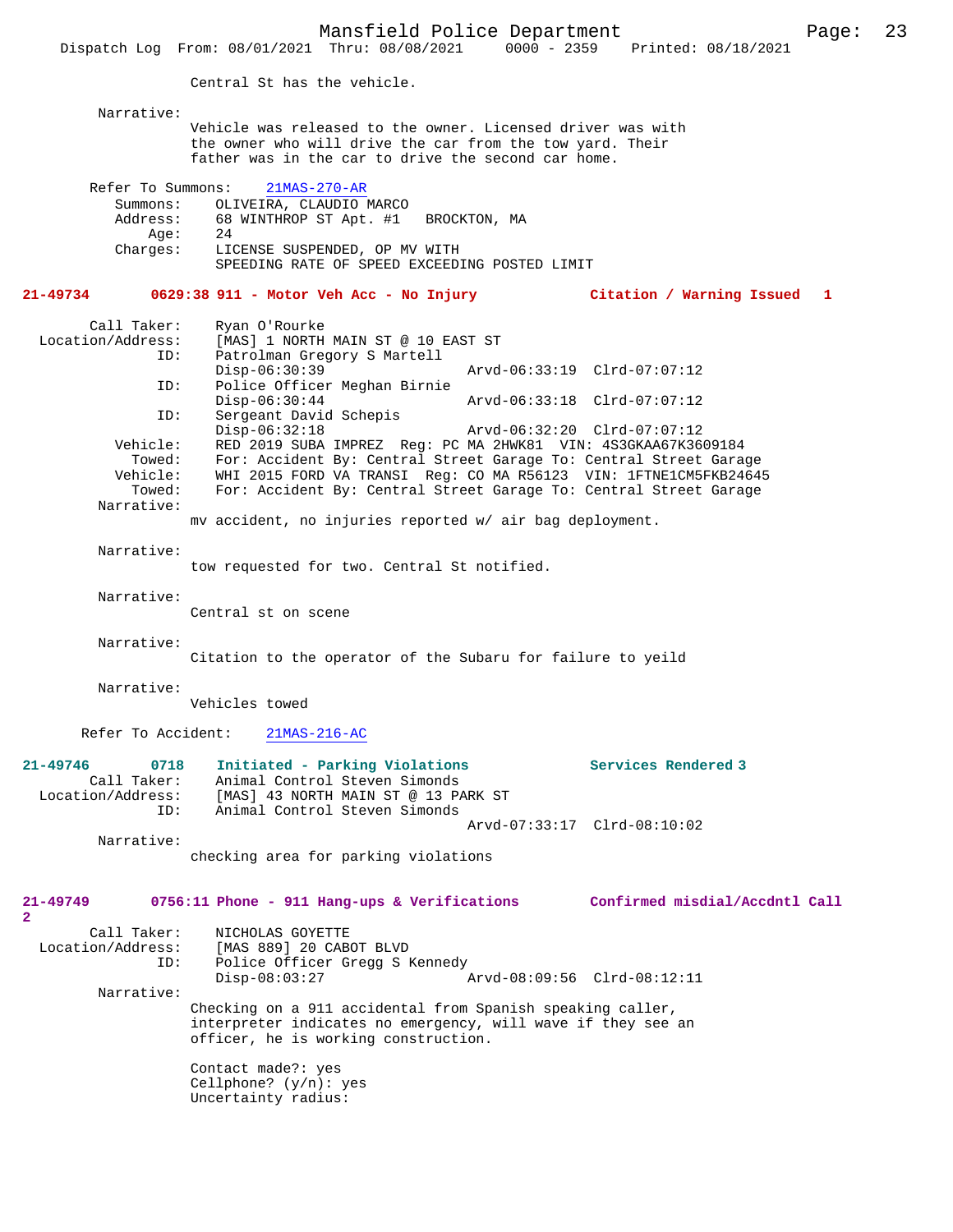|                                                          | Dispatch Log From: 08/01/2021 Thru: 08/08/2021<br>$0000 - 2359$                                                    | Printed: 08/18/2021                       |
|----------------------------------------------------------|--------------------------------------------------------------------------------------------------------------------|-------------------------------------------|
| 21-49751<br>Call Taker:                                  | 0808:57 Phone - Abandoned MV<br>Emily Archer                                                                       | Services Rendered 3                       |
| Location/Address:<br>ID:                                 | [MAS 990C] 77 WEST ST<br>Police Officer Beau J Palanza                                                             |                                           |
|                                                          | $Disp-08:11:50$                                                                                                    | $Clrd-08:12:26$                           |
| ID:                                                      | Police Officer Gregg S Kennedy<br>$Disp-08:12:23$                                                                  | Arvd-08:16:00 Clrd-08:27:28               |
| ID:                                                      | Detective Kenneth E Wright<br>$Disp-08:27:11$                                                                      | Arvd-08:27:35 Clrd-08:27:38               |
| Narrative:                                               |                                                                                                                    |                                           |
|                                                          | Abanonded vehicle left in the lot. Vehicle is a gray minivan<br>with a flat tire. No plate given.                  |                                           |
| Narrative:                                               | Achins was able to get in contact with the property owner                                                          |                                           |
|                                                          | and will make arrangements to get the vehicle off of the<br>property                                               |                                           |
| $21 - 49755$<br>0827<br>Call Taker:<br>Location/Address: | Initiated - Speed Trailer/Signs Deployed Services Rendered 3<br>Animal Control Steven Simonds<br>[MAS] WILLIAMS ST |                                           |
| ID:                                                      | Animal Control Steven Simonds                                                                                      | Arvd-08:28:41 Clrd-08:40:22               |
| Narrative:                                               |                                                                                                                    |                                           |
|                                                          | changing batteries in speed signs                                                                                  |                                           |
| 21-49761                                                 | 0909:19 Phone - Motor Veh Acc - No Injury                                                                          | Citation / Warning Issued<br>$\mathbf{1}$ |
| Call Taker:<br>Location/Address:                         | NICHOLAS GOYETTE<br>[MAS 254A] 47 MAPLE ST                                                                         |                                           |
| ID:                                                      | Police Officer Beau J Palanza                                                                                      |                                           |
| Vehicle:                                                 | $Disp-09:11:03$<br>RED 2013 1500 Reg: RI 109501 VIN: 1C6RR7FT9DS676911                                             |                                           |
| Vehicle:<br>Narrative:                                   | GRY 1988 CELEBRITY Req: RI LE260 VIN: 1G1AW51W3J6172856                                                            |                                           |
|                                                          | 2 car mva no injuries in the parking lot, caller will flag                                                         |                                           |
|                                                          | down officer.                                                                                                      |                                           |
| Narrative:                                               |                                                                                                                    |                                           |
|                                                          | Citation to the RO of the Chevy for operating after a<br>suspended registration                                    |                                           |
| Refer To Accident:<br>Refer To Summons:                  | 21MAS-217-AC<br>21MAS-271-AR                                                                                       |                                           |
| Summons:                                                 | BROWN, BRYANT C                                                                                                    |                                           |
| Address:<br>Age:                                         | 68 GLOVER ST FL Apt. #1<br>PROVIDENCE, RI<br>48                                                                    |                                           |
| Charges:                                                 | LICENSE SUSPENDED, OP MV WITH                                                                                      |                                           |
| 21-49770<br>0944                                         | Initiated - Parking Violations                                                                                     | Services Rendered 3                       |
| Call Taker:                                              | Animal Control Steven Simonds                                                                                      |                                           |
| Location/Address:<br>ID:                                 | [MAS] 242 NORTH MAIN ST @ 16 OLD COLONY WAY<br>Animal Control Steven Simonds                                       |                                           |
|                                                          |                                                                                                                    | Arvd-09:45:12 Clrd-10:39:08               |
| Narrative:                                               | checking area for parking violations                                                                               |                                           |
| 21-49781                                                 | 1050:37 Initiated - Building - Property Check                                                                      | Building Checked / Secured 3              |
| Call Taker:                                              | Dispatcher Jacques Ryan                                                                                            |                                           |
| Location/Address:                                        | [MAS 2] 60 FORBES BLVD                                                                                             |                                           |
| ID:                                                      | Police Officer Michael T Fitzgerald                                                                                | Arvd-10:50:00 Clrd-10:57:49               |
| Narrative:                                               |                                                                                                                    |                                           |
|                                                          | Checking the area.                                                                                                 |                                           |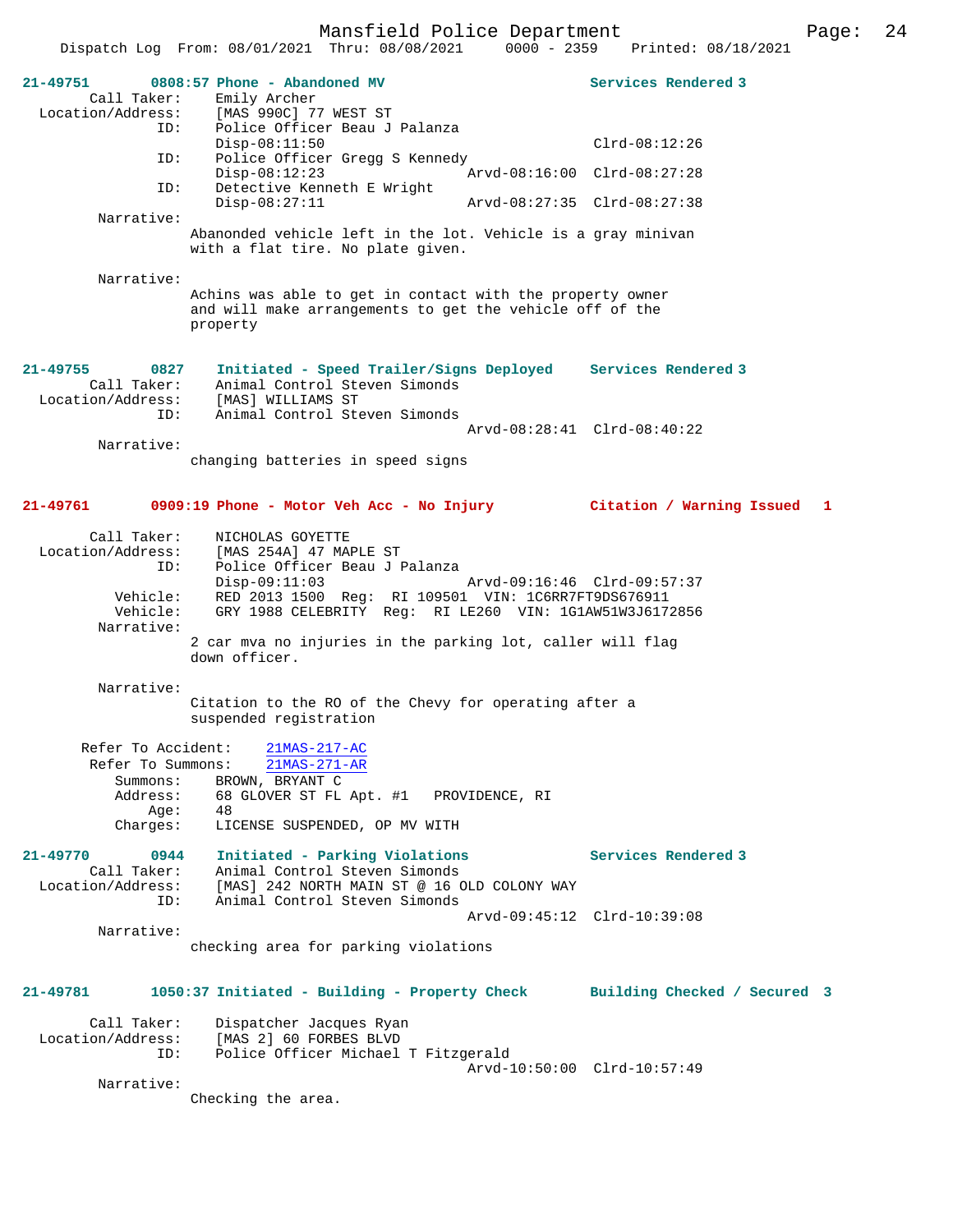Mansfield Police Department Form Page: 25 Dispatch Log From: 08/01/2021 Thru: 08/08/2021 0000 - 2359 Printed: 08/18/2021 **21-49784 1106:03 Initiated - Building - Property Check Building Checked / Secured 3** Call Taker: Dispatcher Jacques Ryan Location/Address: [MAS 4] 31 HAMPSHIRE ST ID: Police Officer Michael T Fitzgerald Arvd-11:06:00 Clrd-11:12:40 Narrative: Checking the area. **21-49786 1115:58 Phone - Assist Fire Department Referred to Other Agency 2** Call Taker: Dispatcher Jacques Ryan<br>Location/Address: [MAS H4968] 120 SPRING ; ess: [MAS H4968] 120 SPRING ST<br>ID: Police Officer Gregg S Ker Police Officer Gregg S Kennedy<br>Disp-11:16:36 Arvd-11:20:06 Clrd-11:31:27 Narrative: Assisting the FD with a fire related incident. Nature: public assist **21-49789 1128:32 Walk-In - Lost / Found Property Not Home / No Answer 3** Call Taker: Support Staff Devon M DiMascio Location/Address: [MAS H5047] 46 BELLA VISTA AVE ID: Police Officer Gregg S Kennedy<br>Disp-12:20:42 Disp-12:20:42 Arvd-12:44:04 Clrd-12:57:05 Narrative: Walk-in dropped off a wallet at the station looking to return it to the rightful owner **21-49790 1139:26 Phone - Disabled Motor Vehicle Services Rendered 3**  Call Taker: NICHOLAS GOYETTE<br>Location/Address: [MAS 840] 280 SCH Location/Address: [MAS 840] 280 SCHOOL ST ID: Police Officer Michael T Fitzgerald Disp-11:40:53 Arvd-11:44:56 Clrd-11:56:07 Vehicle: GRY 2012 BMW 328 Reg: PC MA 9SB191 VIN: WBA3A5C51CF256371 Narrative: DMV: bmw sedan accross from Chipotle blocking traffic Narrative: MV ran out of gas and the operator has a friend en route to give her gas Narrative: Vehicle is on its way **21-49791 1149:26 Initiated - Motor Vehicle Stop Citation / Warning Issued 3** Call Taker: Dispatcher Jacques Ryan Location/Address: [MAS] 300 RTE 140 NB @ 375 WEST ST Sergeant Robert S Pierce Arvd-11:49:00 Clrd-11:55:42 Vehicle: BLK 2019 JEEP UT COMPAS Reg: PC MA 1DAB97 VIN: 3C4NJDBB1KT847687 Narrative: MVST **21-49792 1151:09 Phone - Assist Citizen - P S A Services Rendered 3**  Call Taker: Emily Archer Location/Address: [MAS H4793] 129 RUMFORD AVE Apt. #1ST ID: Police Officer Beau J Palanza Disp-11:53:53 Arvd-12:01:08 Clrd-12:16:02 Narrative: Caller reporting someone was banging on her door between 1-3 am this morning. She wants to speak to an officer. Narrative: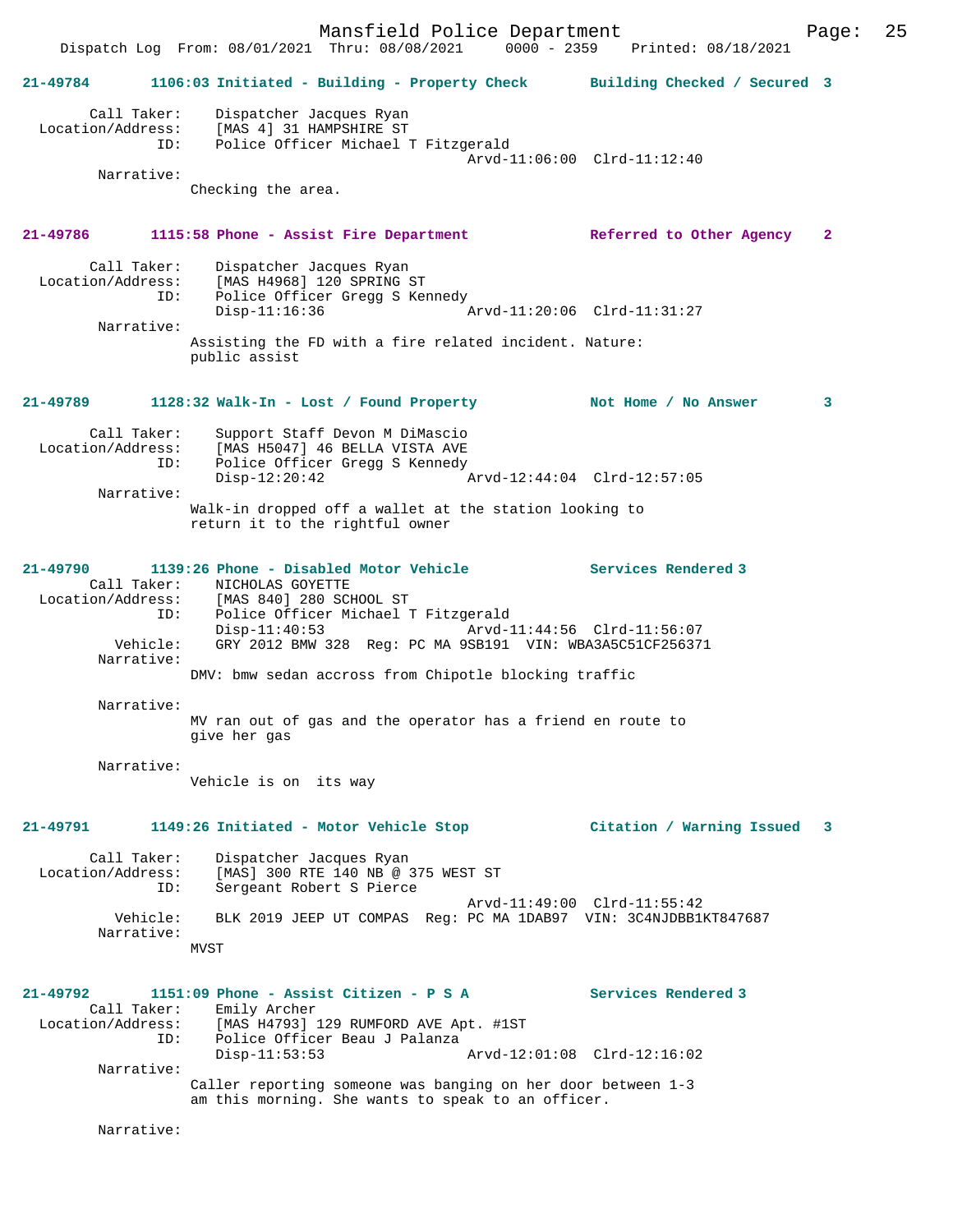Mansfield Police Department Page: 26 Dispatch Log From: 08/01/2021 Thru: 08/08/2021 M5 advised that if it happens again to call 911 **21-49796 1213:04 Initiated - Building - Property Check Building Checked / Secured 3** Call Taker: Dispatcher Jacques Ryan Location/Address: [MAS 281A] 1 CROCKER ST<br>TD: Police Officer Gregg S 1 Police Officer Gregg S Kennedy Arvd-12:13:00 Clrd-12:18:52 Narrative: Checking the area. **21-49799 1214 Initiated - Parking Violations Services Rendered 3**  Call Takering violations<br>Animal Control Steven Simonds<br>EMACL OFF WARE Location/Address: [MAS] 255 NORTH MAIN ST @ 8 COTTAGE ST ID: Animal Control Steven Simonds Arvd-12:14:46 Clrd-12:40:23 Narrative: checking area for parking violations Narrative: tagged MA COMM V98122 on main for restrictive parking **21-49818 1309 Initiated - Parking Violations Services Rendered 3**  Call Taker: Animal Control Steven Simonds<br>Location/Address: [MAS] 242 NORTH MAIN ST @ 16 O ess: [MAS] 242 NORTH MAIN ST @ 16 OLD COLONY WAY<br>ID: Animal Control Steven Simonds Animal Control Steven Simonds Arvd-13:10:08 Clrd-13:26:53 Narrative: checking area for parking violations Narrative: tagged RI QC811 on main for wrong direction **21-49821 1336:20 Phone - Motor Veh Acc - No Injury Investigated - Report Taken 1** Call Taker: Emily Archer<br>Location/Address: [MAS 122] 99 [MAS 122] 99 COPELAND DR ID: Police Officer David W Kinahan Disp-13:37:43 Arvd-13:44:13 Clrd-14:06:49<br>TD: Police Officer Gregg S Kennedy Police Officer Gregg S Kennedy<br>Disp-13:38:12 Disp-13:38:12 Arvd-13:43:45 Clrd-13:47:54 Vehicle: BLU 2011 TOYT UT RAV4 Reg: PC MA 1257HD VIN: 2T3BF4DV0BW111330 Vehicle: GRY 2016 HOND CO FIT Reg: PC MA 2SGY91 VIN: JHMGK5H78GX007639 Narrative: Caller reporting a MVA she is in a RAV 4 and the other vehicle is a Honda Fit. Both vehicles moved into the parking lot. Narrative: Report taken, ninjuries and no towes needed. Refer To Accident: 21MAS-218-AC **21-49824 1345:24 Phone - Assist Fire Department Referred to Other Agency 2** Call Taker: Dispatcher Jacques Ryan<br>Location/Address: [MAS H3252] 104 HIGHLANI ess: [MAS H3252] 104 HIGHLAND AVE<br>TD: Police Officer Gregg S Kenned Police Officer Gregg S Kennedy Disp-13:48:03 Arvd-13:49:31 Clrd-13:55:51 Narrative: Assisting the FD with a fire related incident. Nature:Carbon monoxide alarm **21-49827 1348:51 Phone - 911 Hang-ups & Verifications Unfounded/Unverifed 2**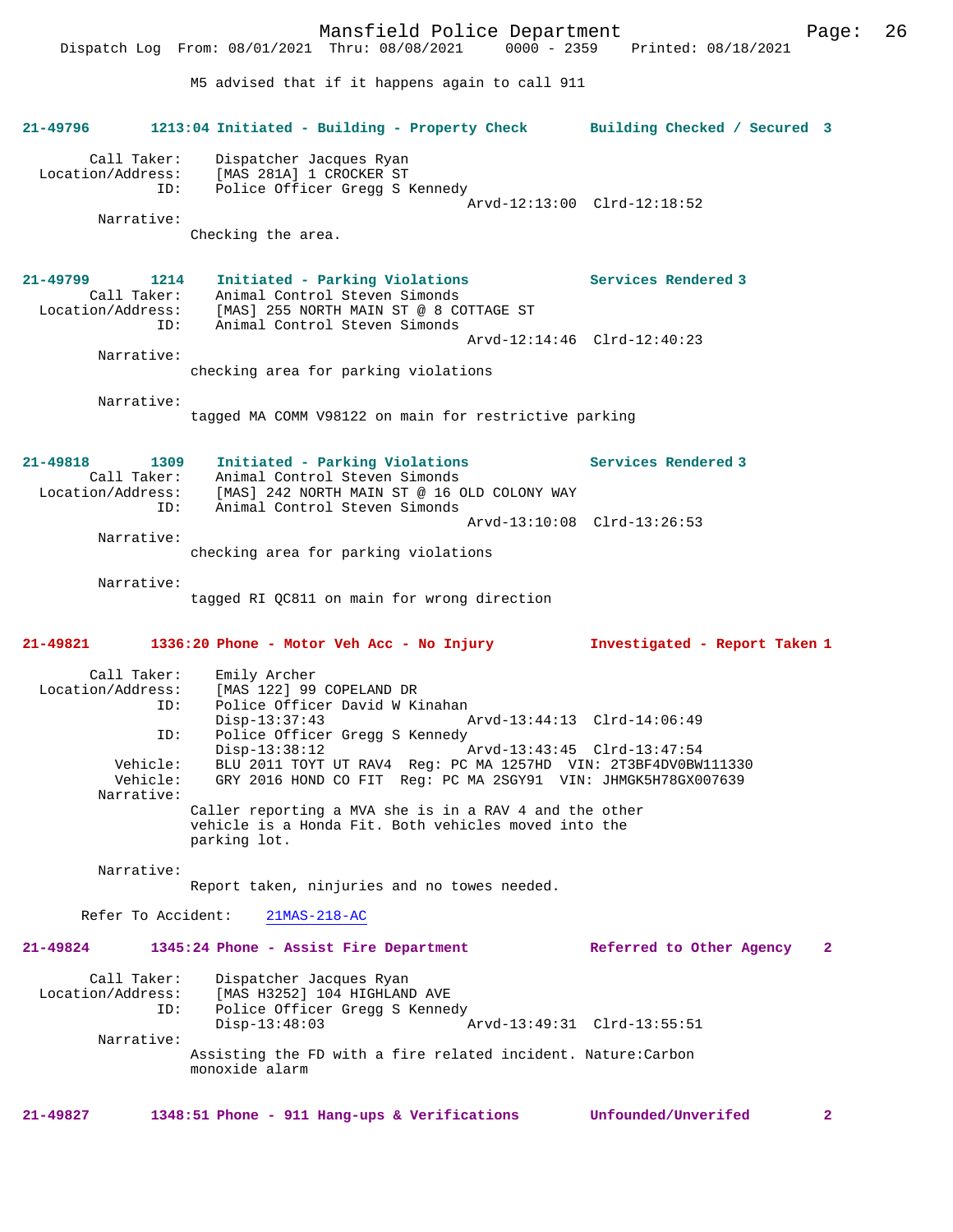|                                                              | Mansfield Police Department<br>Dispatch Log From: 08/01/2021 Thru: 08/08/2021                                                                          |                             | 0000 - 2359 Printed: 08/18/2021                | Page: | 27 |
|--------------------------------------------------------------|--------------------------------------------------------------------------------------------------------------------------------------------------------|-----------------------------|------------------------------------------------|-------|----|
| Call Taker:<br>Location/Address:<br>ID:<br>ID:<br>Narrative: | Dispatcher Alyson Vico<br>[MAS H4447] 47 OAKLAND ST<br>Police Officer Beau J Palanza<br>$Disp-13:50:35$<br>Sergeant Robert S Pierce<br>$Disp-13:50:52$ |                             | $Clrd-13:51:03$<br>Arvd-13:51:10 Clrd-13:54:47 |       |    |
| Narrative:                                                   | Checking on a 911 hang up.<br>Contact made?: no<br>Cellphone? $(y/n):$ yes<br>Uncertainty radius: 65 meters                                            |                             |                                                |       |    |
|                                                              | Searched the area, nothing found                                                                                                                       |                             |                                                |       |    |
| 21-49829                                                     | 1414:00 Phone - Well Being Check                                                                                                                       |                             | Investigated - Report Taken 3                  |       |    |
| Call Taker:<br>Location/Address:<br>ID:                      | NICHOLAS GOYETTE<br>[MAS]<br>ST<br>Police Officer Gregg S Kennedy                                                                                      |                             |                                                |       |    |
| ID:                                                          | $Disp-14:16:46$<br>Sergeant Robert S Pierce                                                                                                            |                             | Arvd-14:17:35 Clrd-14:44:46                    |       |    |
| ID:                                                          | $Disp-14:17:01$<br>Police Officer Michael T Fitzgerald                                                                                                 | Arvd-14:17:31 Clrd-14:44:46 |                                                |       |    |
| ID:                                                          | $Disp-14:17:28$<br>Police Officer David W Kinahan                                                                                                      |                             | $Clrd-14:20:26$                                |       |    |
|                                                              | $Disp-14:19:09$                                                                                                                                        | Arvd-14:20:23 Clrd-14:44:46 |                                                |       |    |
| Vehicle:<br>Narrative:                                       | BLK 2021 KIA UT SELTOS Reg: PC MA 2NEX17 VIN: KNDEPCAAXM7153153                                                                                        |                             |                                                |       |    |
| Narrative:                                                   |                                                                                                                                                        |                             |                                                |       |    |
| Narrative:                                                   |                                                                                                                                                        |                             |                                                |       |    |
| Narrative:                                                   |                                                                                                                                                        |                             |                                                |       |    |
| Narrative:                                                   |                                                                                                                                                        |                             |                                                |       |    |
| Narrative:                                                   |                                                                                                                                                        |                             |                                                |       |    |
| Narrative:                                                   |                                                                                                                                                        |                             |                                                |       |    |
| Narrative:                                                   |                                                                                                                                                        |                             |                                                |       |    |
| Refer To Incident:                                           | $21MAS-793-OF$                                                                                                                                         |                             |                                                |       |    |
| 21-49832                                                     | 1420:13 Phone - Motor Veh Acc - No Injury                                                                                                              |                             | Investigated - Report Taken 1                  |       |    |
| Call Taker:<br>Location/Address:<br>ID:                      | Emily Archer<br>[MAS 871] 789 EAST ST<br>Police Officer Beau J Palanza<br>$Disp-14:21:45$                                                              |                             | Arvd-14:25:51 Clrd-14:40:40                    |       |    |
| Vehicle:                                                     | BLK 2018 GMC PK SIERRA Reg: PC MA 34CR62                                                                                                               |                             |                                                |       |    |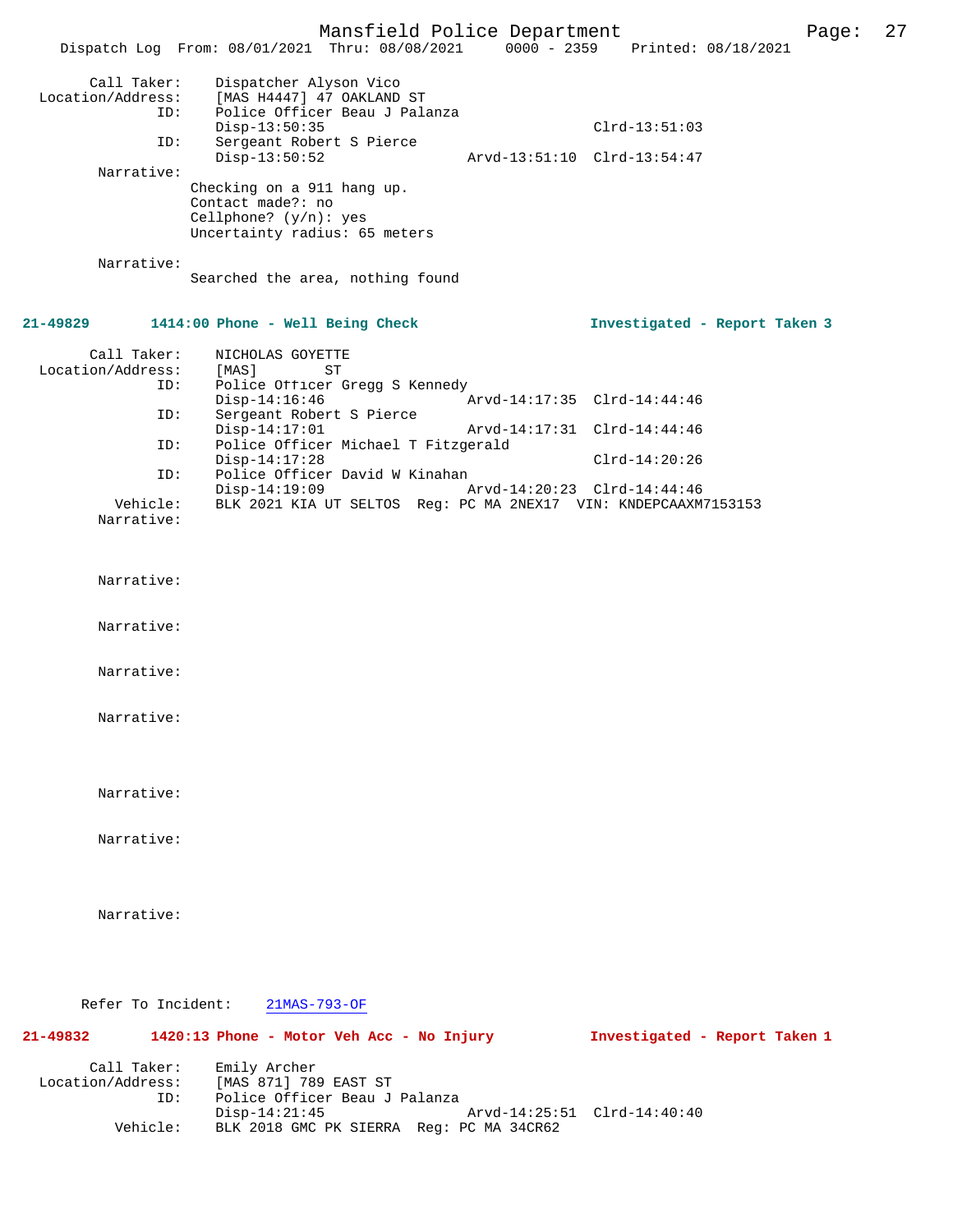Mansfield Police Department Page: 28 Dispatch Log From: 08/01/2021 Thru: 08/08/2021 Vehicle: GRY 2011 NISS LL MURANO Reg: PC MA 2FSS55 Narrative: Caller reporting MVA, a truck and a gray sedan. This is occured in the parking lot. No injuries. Refer To Accident: 21MAS-219-AC **21-49833 1421:44 Walk-In - Fraud or Identity Theft Investigated - Report Taken 1** Call Taker: Support Staff Devon M DiMascio Location/Address: [MAS H4277] 981 WEST ST Police Officer Michael T Fitzgerald<br>Disp-14:27:28 Arvd-1 Disp-14:27:28 Arvd-14:29:52 Clrd-14:41:05 Narrative: RP into the station to add aditional information about a break in incident from last week. Ofc. Fitzgerald to be notified. Refer To Incident: 21MAS-792-OF **21-49841 1621:25 Phone - Suspicious Actv / Persn / Veh Unfounded/Unverifed 2** Call Taker: NICHOLAS GOYETTE<br>Location/Address: [MAS H6158] 103 I [MAS H6158] 103 RUMFORD AVE ID: Police Officer Andrew J Kelley Disp-16:25:20 Arvd-16:31:04 Clrd-16:41:41<br>TD: Police Officer William C Trudell Police Officer William C Trudell<br>Disp-16:25:23 Arv Disp-16:25:23 Arvd-16:32:39 Clrd-16:42:06 Narrative: male party walking through callers yard looking in windows, looked at her with a mean grimace and then walked off to Villa St. Caller has no idea who this person is. Desc: blue shirt / tan shorts / black gloves / wm Narrative: Caller has photo of party, caller would like to speak to an officer Narrative: Searched the area and nothing found **21-49849 1655:37 Phone - Follow up Investigation Investigated - No Report 3** Call Taker: NICHOLAS GOYETTE<br>Location/Address: [MAS H6158] 103 I ESS: [MAS H6158] 103 RUMFORD AVE Police Officer Andrew J Kelley<br>Disp-16:57:10 Disp-16:57:10 Arvd-17:02:51 Clrd-17:18:28 Narrative: Caller looking to point out additional activity: rocks in the back from the well are now by her window Narrative: M13 spoke with RP, few rocks looked out of place along with multiple other items in back yard. **21-49856 1723:28 Initiated - Motor Vehicle Stop Citation / Warning Issued 3** Call Taker: Chelsey Ferstler<br>Location/Address: [MAS] 314 COPELA [MAS] 314 COPELAND DR @ 298 CENTRAL ST ID: Police Officer Andrew J Kelley Arvd-17:23:00 Clrd-17:29:53<br>Vehicle: BLU 1990 TOYT CAMRY Reg: PC MA 344BM7 VIN: 4T1SV21E0LU23 BLU 1990 TOYT CAMRY Reg: PC MA 344BM7 VIN: 4T1SV21E0LU230176 Narrative: mv stop, failure to yield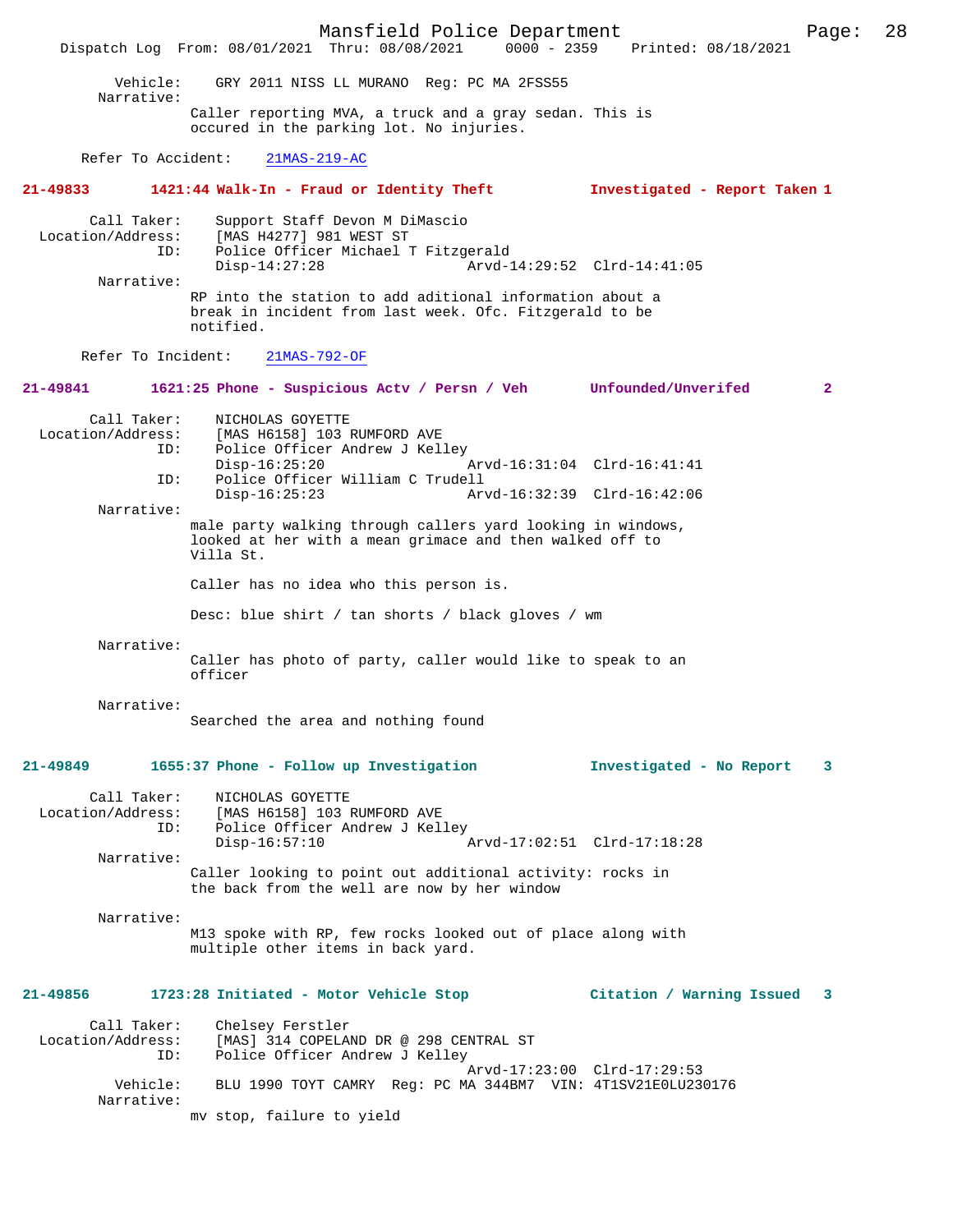Dispatch Log From: 08/01/2021 Thru: 08/08/2021 0000 - 2359 Printed: 08/18/2021

**21-49867 1800:50 Phone - Disturbance / Gathering Investigated - No Report 1** Call Taker: NICHOLAS GOYETTE Location/Address: [MAS 418B] 23 FRANCIS AVE ID: Police Officer Andrew J Kelley Disp-18:02:04 Arvd-18:07:00 Clrd-18:21:21<br>TD: Police Officer Danielle C Titus ID: Police Officer Danielle C Titus Disp-18:02:23 Arvd-18:07:14 Clrd-18:37:04 Narrative: child stole phone, still geting info Narrative: Mother reports a group of kids stole her sons phone, escalating disturbance in front of bldg 23 Narrative: Group of 5 kids are starting to walk away, they live nearby Narrative: M13 reports phone was returned Narrative: M12 was flagged down from a party living in building 31 apt 4, reports children are always in the area, driving thru the parking lot, disperse kids **21-49870 1819:00 Phone - Motor Veh Acc - No Injury Investigated - Report Taken 1** Call Taker: NICHOLAS GOYETTE Location/Address: [MAS] 1 MANSFIELD AVE ID: Sergeant John R Armstrong Disp-18:21:10 Arvd-18:22:02 Clrd-18:57:36<br>ID: Police Officer Andrew J Kelley Police Officer Andrew J Kelley<br>Disp-18:21:35 Disp-18:21:35 Arvd-18:27:46 Clrd-18:57:13 Vehicle: GRY 2011 CHEV CRUZE Reg: PC MA 1EML57 VIN: 1G1PC5SH8B7275690 Vehicle: WHI 2011 KIA UT SOUL Reg: PC MA 429LL1 VIN: KNDJT2A25B7279186 Narrative: 2 car mva no injuries, parked in side lot across from Pratt St. Narrative: White kia soul and a silver chevy cruz Narrative: See AR for further Refer To Accident: 21MAS-220-AC Refer To Summons: 21MAS-272-AR Summons: WELLS, STEPHEON<br>Address: 23 FRANCIS AVE A 23 FRANCIS AVE Apt. #19 MANSFIELD, MA Age: 18<br>Charges: UN UNLICENSED OPERATION OF MV STOP/YIELD, FAIL TO **21-49874 1855:07 Initiated - Building - Property Check Building Checked / Secured 3** Call Taker: Chelsey Ferstler<br>Location/Address: [MAS 1002] 250 E ess: [MAS 1002] 250 EAST ST<br>ID: Police Officer Daniell Police Officer Danielle C Titus Arvd-18:55:00 Clrd-19:08:22 Narrative: Checking the area.

**21-49876 1900:23 Initiated - Follow up Investigation Spoken To 3**  Call Taker: Chelsey Ferstler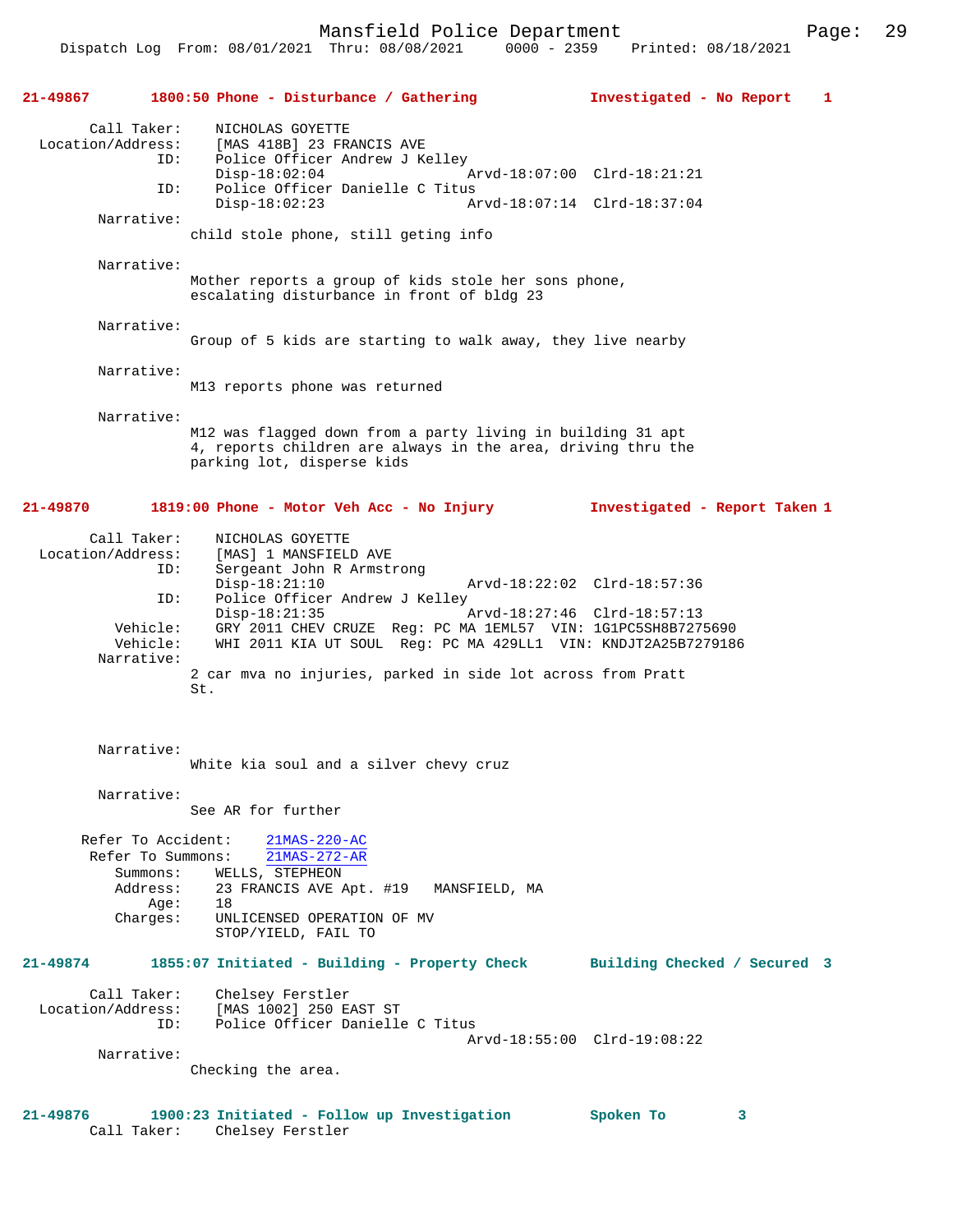Mansfield Police Department Page: 30 Dispatch Log From: 08/01/2021 Thru: 08/08/2021 0000 - 2359 Printed: 08/18/2021 Location/Address: [MAS] 29 FRANCIS AVE ID: Police Officer Andrew J Kelley Arvd-19:00:00 Clrd-19:09:32 Narrative: dropping off paperwork to party **21-49881 1917:40 Phone - 911 Hang-ups & Verifications Unfounded/Unverifed 2** Call Taker: APRIL LEHANE Location/Address: [MAS H760] 253 WEST ST ID: Police Officer Andrew J Kelley Disp-19:18:58 Arvd-19:19:47 Clrd-19:24:53<br>ID: Police Officer Danielle C Titus Police Officer Danielle C Titus Disp-19:19:02 Arvd-19:23:23 Clrd-19:24:56<br>Vehicle: WHI 2014 DODG VA CARAVA Req: PC MA 8AXH80 VIN: 2C4RDGCG81 WHI 2014 DODG VA CARAVA Reg: PC MA 8AXH80 VIN: 2C4RDGCG8ER266313 Narrative: Checking on a 911 hang up. Contact made?: Cellphone? (y/n):y Uncertainty radius:80 meters Narrative: Spoke with homeowner, did not call 911, kids in the area, will be checking with them Narrative: M13 spoke with kids, was not them, everything in area is calm. **21-49884 1926:56 Phone - Erratic Oper MV / Road Rage Unfounded/Unverifed 3** Call Taker: APRIL LEHANE Location/Address: [MAS] EAST ST ID: Police Officer Danielle C Titus<br>Disp-19:28:38 A Disp-19:28:38 Arvd-19:31:45 Clrd-19:42:43 Narrative: RP is reporting a tan infiniti with blue rims is racing up and down East St near Flint Farm Narrative: Spoke with RP, vehicle went east toward north on the town line, unable to locate vehicle at this time. **21-49890 1955:36 Initiated - Building - Property Check Building Checked / Secured 3** Call Taker: Chelsey Ferstler Location/Address: [MAS 840] 280 SCHOOL ST ID: Police Officer William C Trudell Arvd-19:55:00 Clrd-20:38:24 Narrative: Checking the area. **21-49896 2115:05 Initiated - Building - Property Check Building Checked / Secured 3** Call Taker: Chelsey Ferstler<br>Location/Address: [MAS 1016] 4 ERI ess: [MAS 1016] 4 ERICK RD<br>Location: Police Officer Daniel Police Officer Danielle C Titus Arvd-21:15:00 Clrd-21:26:11 Narrative: Checking the area. **21-49908 2221:20 Initiated - Building - Property Check Building Checked / Secured 3** Call Taker: Chelsey Ferstler Location/Address: [MAS]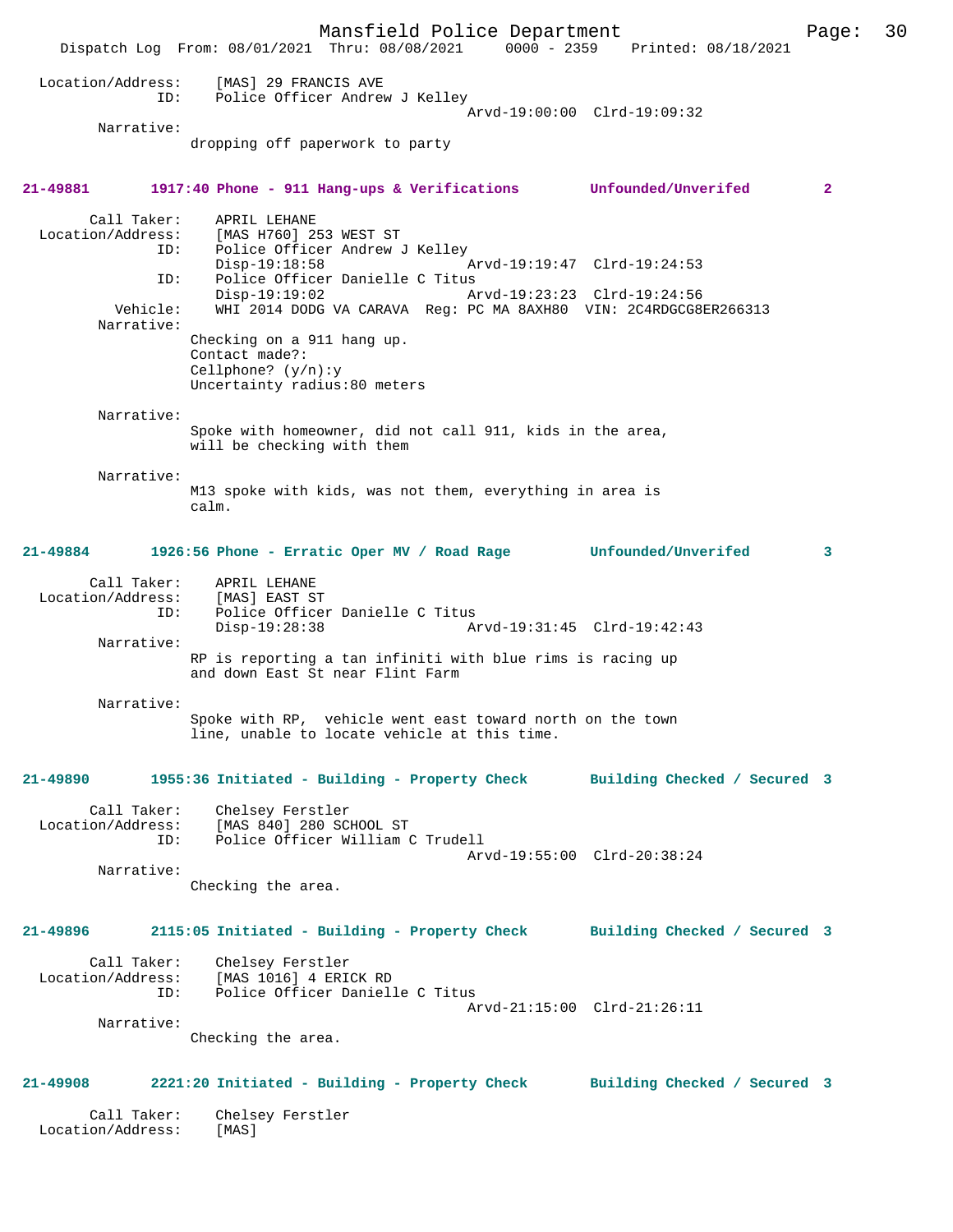|                                                  | Mansfield Police Department<br>Dispatch Log From: 08/01/2021 Thru: 08/08/2021 0000 - 2359 Printed: 08/18/2021                                                                                       |                             |                              | Page: | 31 |
|--------------------------------------------------|-----------------------------------------------------------------------------------------------------------------------------------------------------------------------------------------------------|-----------------------------|------------------------------|-------|----|
| ID:<br>Narrative:                                | Police Officer William C Trudell                                                                                                                                                                    | Arvd-22:21:00 Clrd-22:28:54 |                              |       |    |
|                                                  | 21-49911 2230:52 Phone - Assist Fire Department Services Rendered 2<br>Call Taker: Chelsey Ferstler<br>Location/Address: [MAS 424C] 149 OAKLAND ST Apt. #120<br>ID: Police Officer Danielle C Titus | Arvd-22:34:37 Clrd-22:57:58 |                              |       |    |
| Narrative:                                       | $Disp-22:32:46$<br>Assisting the FD with a fire related incident. Nature: stove<br>fire w/ flames, door D2                                                                                          |                             |                              |       |    |
| Narrative:                                       | Flames inside the pot, stove is turned off                                                                                                                                                          |                             |                              |       |    |
|                                                  | 21-49913 2239:59 Initiated - Motor Vehicle Stop                                                                                                                                                     |                             | Citation / Warning Issued    | 3     |    |
| ID:                                              | Call Taker: Chelsey Ferstler<br>Location/Address: [MAS] 458 EAST ST @ 444 PRATT ST<br>Police Officer William C Trudell                                                                              | Arvd-22:39:00 Clrd-22:48:51 |                              |       |    |
| Vehicle:<br>Narrative:                           | YEL 2006 PONT CAMRY Reg: PC MA 2BFD28 VIN: 1G2ZG558964108234<br>my stop for red light violation, operator cited.                                                                                    |                             |                              |       |    |
|                                                  | 21-49918 2253:04 Initiated - Building - Property Check Building Checked / Secured 3                                                                                                                 |                             |                              |       |    |
| ID:                                              | Call Taker: Chelsey Ferstler<br>Location/Address: [MAS 834] 261 CHAUNCY ST<br>Police Officer Andrew J Kelley                                                                                        | Arvd-22:53:00 Clrd-22:56:56 |                              |       |    |
| Narrative:                                       | Checking the area.                                                                                                                                                                                  |                             |                              |       |    |
| 21-49919                                         | 2257:01 Initiated - Building - Property Check Building Checked / Secured 3                                                                                                                          |                             |                              |       |    |
| Call Taker:<br>Vicinity of:<br>ID:<br>Narrative: | APRIL LEHANE<br>[MAS] COPELAND DR<br>Police Officer Andrew J Kelley<br>Checking the area.                                                                                                           | Arvd-22:57:00 Clrd-23:12:31 |                              |       |    |
|                                                  | For Date: $08/04/2021$ - Wednesday                                                                                                                                                                  |                             |                              |       |    |
| 21-49928                                         | 0101:14 Initiated - Building - Property Check Building Checked / Secured 3                                                                                                                          |                             |                              |       |    |
| Call Taker:<br>Location/Address:<br>ID:          | Chelsey Ferstler<br>[MAS] MYSTIC LN<br>Police Officer Derek M Stark                                                                                                                                 | Arvd-01:01:00 Clrd-01:04:48 |                              |       |    |
| Narrative:                                       | Checking the area.                                                                                                                                                                                  |                             |                              |       |    |
| 21-49933<br>0112                                 | Initiated - Building - Property Check                                                                                                                                                               |                             | Building Checked / Secured 3 |       |    |
| Call Taker:<br>Location/Address:<br>ID:          | Patrolman Gregory S Martell<br>[MAS] 50 RESERVOIR ST<br>Patrolman Gregory S Martell                                                                                                                 | Arvd-01:13:55 Clrd-01:17:19 |                              |       |    |
| Narrative:                                       |                                                                                                                                                                                                     |                             |                              |       |    |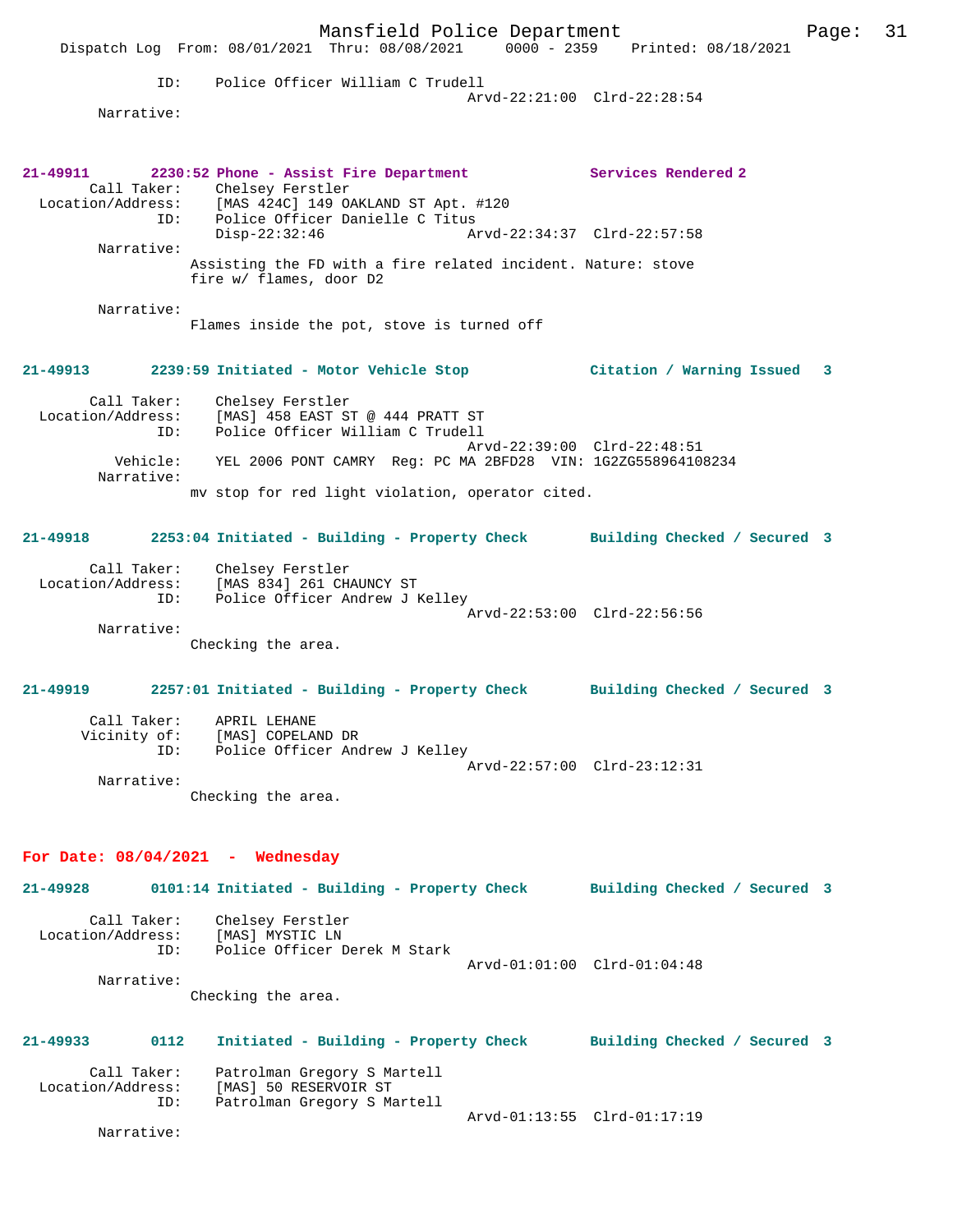Checking the area. **21-49939 0126:23 Initiated - Motor Vehicle Stop Citation / Warning Issued 3** Call Taker: Chelsey Ferstler<br>Location/Address: [MAS] 670 EAST ST ess: [MAS] 670 EAST ST @ 2 LAWNDALE RD<br>ID: Patrolman Gregory S Martell Patrolman Gregory S Martell Arvd-01:26:00 Clrd-01:42:19 ID: Sergeant David Schepis Disp-01:28:08 Arvd-01:28:15 Clrd-01:42:16<br>Vehicle: GRY 2019 HOND UT CR-V Req: PC MA 1AMN16 VIN: 5J6RW2H86KA Vehicle: GRY 2019 HOND UT CR-V Reg: PC MA 1AMN16 VIN: 5J6RW2H86KA010499 Narrative: mv stop Narrative: RO cited for unregistered vehicle, renewed online. **21-49946 0158:43 Initiated - Building - Property Check Building Checked / Secured 3** Call Taker: Chelsey Ferstler Location/Address: [MAS 1002] 250 EAST ST ID: Police Officer Derek M Stark Arvd-01:58:00 Clrd-02:17:09 Narrative: Checking the area. **21-49948 0206:24 Initiated - Building - Property Check Building Checked / Secured 3** Call Taker: Chelsey Ferstler Location/Address: [MAS 4] 31 HAMPSHIRE ST Patrolman Gregory S Martell Arvd-02:06:00 Clrd-02:18:55 Narrative: Checking the area. **21-49950 0208:58 Initiated - Building - Property Check Building Checked / Secured 3** Call Taker: Chelsey Ferstler Location/Address: [MAS 840] 280 SCHOOL ST ID: Police Officer Meghan Birnie Arvd-02:08:00 Clrd-02:19:05 Narrative: Checking the area. **21-49953 0219:10 Initiated - Building - Property Check Building Checked / Secured 3** Call Taker: Chelsey Ferstler Location/Address: [MAS 2] 60 FORBES BLVD Patrolman Gregory S Martell Arvd-02:19:00 Clrd-02:32:05 Narrative: Checking the area. **21-49955 0231:41 Initiated - Building - Property Check Building Checked / Secured 3** Call Taker: Chelsey Ferstler<br>Location/Address: [MAS 417] 9 FRAN ess: [MAS 417] 9 FRANCIS AVE<br>ID: Police Officer Derek M : Police Officer Derek M Stark Arvd-02:31:00 Clrd-02:41:58 Narrative: Checking the area. **21-49956 0236 Initiated - Building - Property Check Building Checked / Secured 3**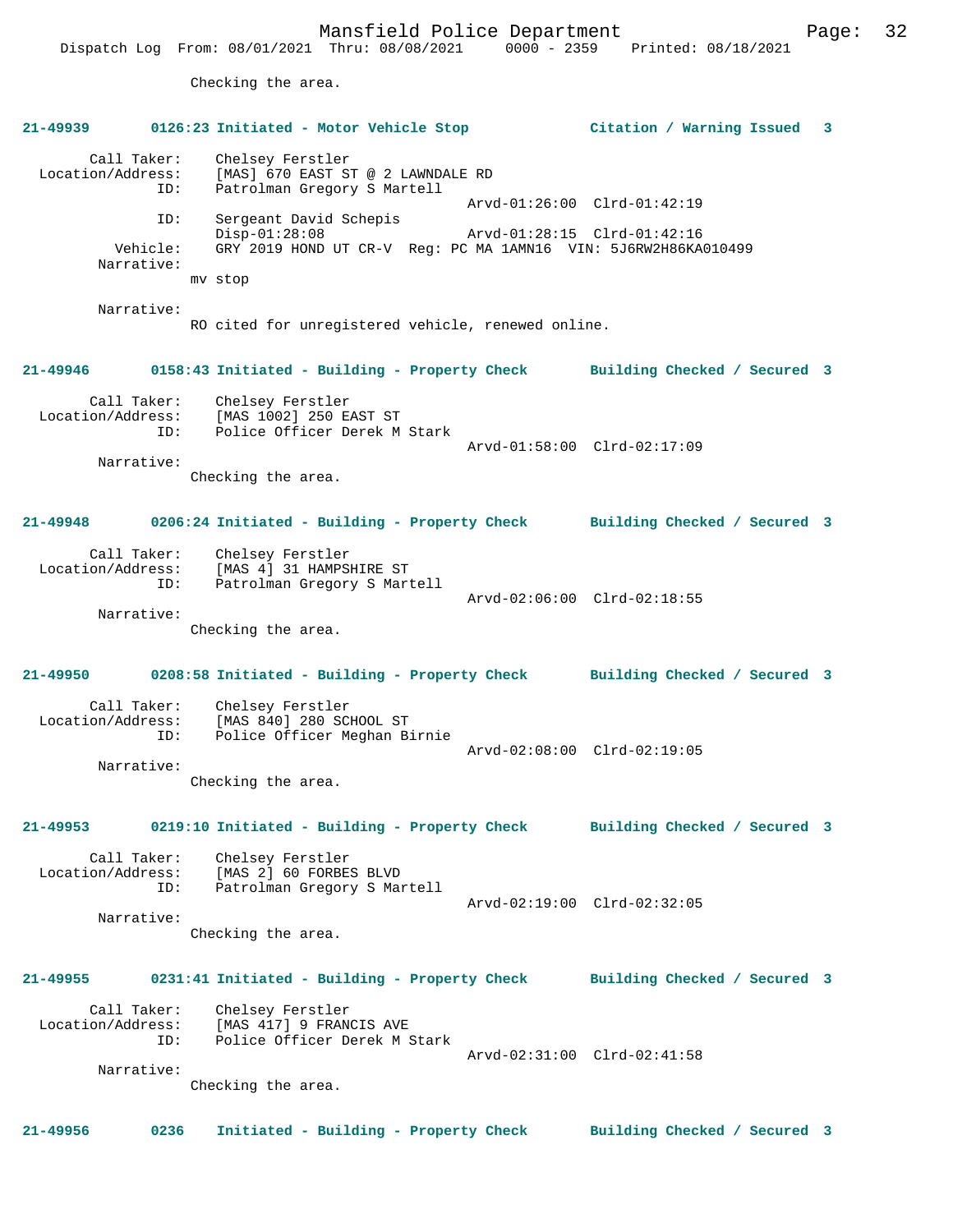Mansfield Police Department Page: 33 Dispatch Log From: 08/01/2021 Thru: 08/08/2021 0000 - 2359 Printed: 08/18/2021 Call Taker: Patrolman Gregory S Martell Location/Address: [MAS 987A] 125 HIGH ST Apt. #1-4 ID: Patrolman Gregory S Martell Arvd-02:36:48 Clrd-02:40:14 Narrative: Checking the area. **21-49957 0240:07 Initiated - Building - Property Check Building Checked / Secured 3** Call Taker: Chelsey Ferstler Location/Address: [MAS 907E] 390 WEST ST ID: Police Officer Meghan Birnie Arvd-02:40:00 Clrd-02:56:00 Narrative: Checking the area. **21-49963 0257:22 Initiated - Building - Property Check Building Checked / Secured 3** Call Taker: Chelsey Ferstler Location/Address: [MAS 992] 660 EAST ST ID: Police Officer Derek M Stark Arvd-02:57:00 Clrd-03:07:11 Narrative: Checking the area. **21-49964 0259:22 Initiated - Building - Property Check Building Checked / Secured 3** Call Taker: Chelsey Ferstler Location/Address: [MAS 1020] 448 FRUIT ST ID: Patrolman Gregory S Martell Arvd-02:59:00 Clrd-03:14:55 Narrative: Checking the area. **21-49965 0300:21 Initiated - Building - Property Check Building Checked / Secured 3** Call Taker: Chelsey Ferstler Location/Address: [MAS 204] 26 OTIS ST ID: Police Officer Meghan Birnie Arvd-03:00:00 Clrd-03:00:48 Narrative: Checking the area. **21-49968 0314:38 Initiated - Building - Property Check Building Checked / Secured 3** Call Taker: Chelsey Ferstler Location/Address: [MAS 802B] 428 ELM ST ID: Police Officer Meghan Birnie Arvd-03:14:00 Clrd-03:17:22 Narrative: Checking the area. **21-49973 0521:12 911 - Suspicious Actv / Persn / Veh Spoken To 2**  Call Taker: Ryan O'Rourke<br>Location/Address: [MAS H273] 25 Location/Address: [MAS H273] 25 SURREY DR ID: Police Officer Meghan Birnie Disp-05:22:41 Arvd-05:28:31 Clrd-05:33:17 Vehicle: RED 2004 DODG STRATU Reg: PC MA 453WP6 VIN: 4B3AG42G34E075737 Narrative: caller thought somebody stole his car, realized his daughter was in vehicle.

Narrative: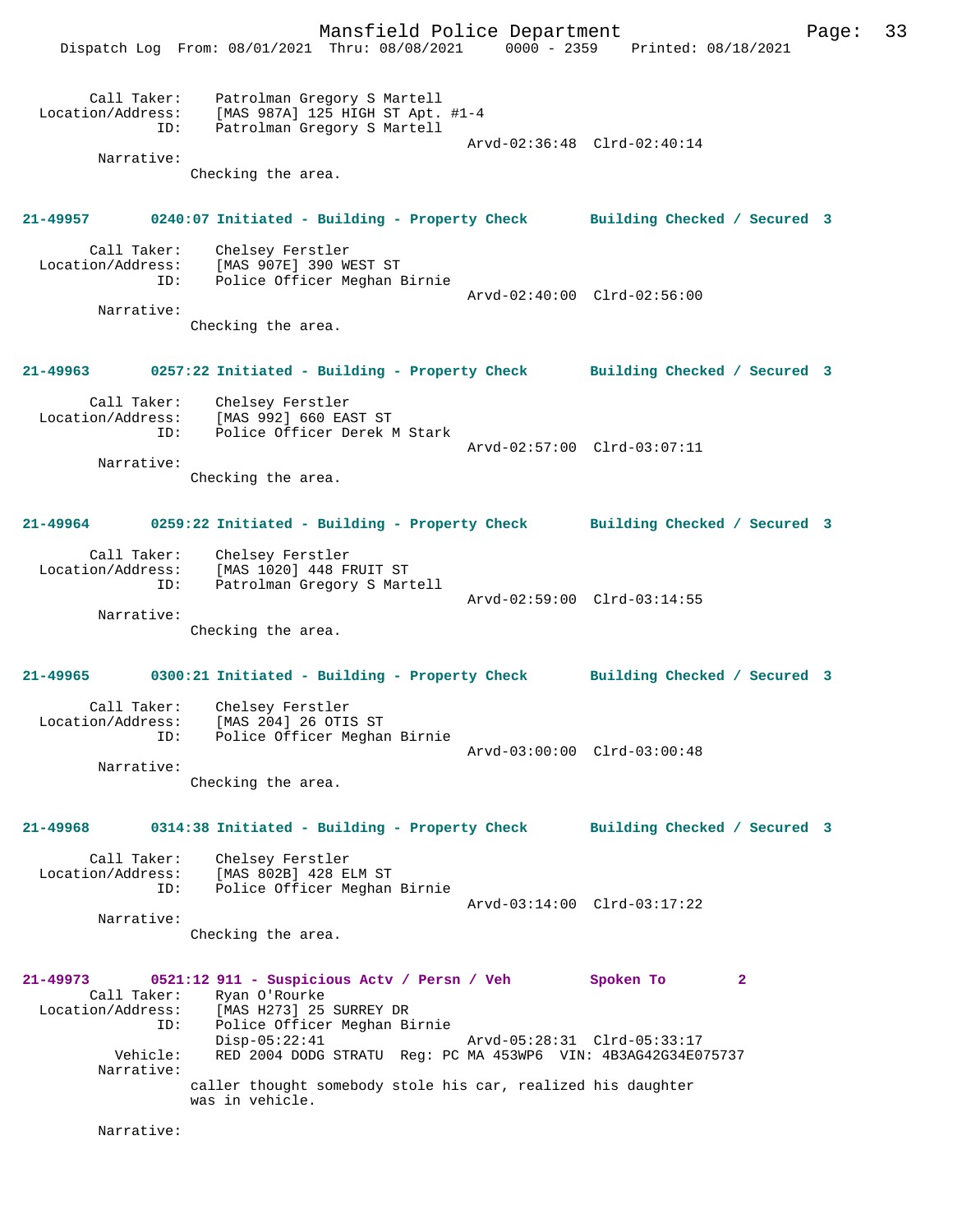M4 spoke with CP confirmed daughter was in vehicle.

| 21-49974<br>Call Taker:<br>ID:                           | 0533:27 Initiated - Disabled Motor Vehicle<br>Chelsey Ferstler<br>Location/Address: [MAS] 54 CHAUNCY ST @ 363 NORTH MAIN ST<br>Police Officer Derek M Stark | Assisted Party<br>3         |              |
|----------------------------------------------------------|-------------------------------------------------------------------------------------------------------------------------------------------------------------|-----------------------------|--------------|
|                                                          |                                                                                                                                                             | Arvd-05:33:00 Clrd-05:46:54 |              |
| ID:                                                      | Patrolman Gregory S Martell<br>$Disp-05:35:02$                                                                                                              | Arvd-05:35:05 Clrd-05:48:00 |              |
| Vehicle:<br>Vehicle:                                     | Reg: 5 TX 188B190<br>Reg: AP TX R421078                                                                                                                     |                             |              |
| Narrative:                                               | TT unit lost trailer                                                                                                                                        |                             |              |
| Narrative:                                               | disonnected, working to rectify situation                                                                                                                   |                             |              |
| Narrative:                                               | Driver able to connect, only going up street, M11 & M14 to<br>follow.                                                                                       |                             |              |
| 21-49976                                                 | 0602:53 Initiated - Motor Vehicle Stop                                                                                                                      | Citation / Warning Issued 3 |              |
| Call Taker:<br>Location/Address:<br>ID:                  | Chelsey Ferstler<br>[MAS] 112 FRANKLIN ST @ 2 PINE NEEDLE LN<br>Police Officer Derek M Stark                                                                |                             |              |
| Vehicle:                                                 | GRY 2003 TOYT AVALON Reg: PC MA 49PG70 VIN: 4T1BF28B13U281968                                                                                               | Arvd-06:02:00 Clrd-06:10:11 |              |
| Narrative:                                               | my stop, operator cited for red light violation.                                                                                                            |                             |              |
| 21-49987                                                 | 0717:11 Phone - Disturbance / Gathering                                                                                                                     | Unfounded/Unverifed         | $\mathbf{1}$ |
| Call Taker:<br>Location/Address:<br>ID:                  | Dispatcher Alyson Vico<br>[MAS 260] 70 COPELAND DR<br>Police Officer Meghan Birnie<br>$Disp-07:19:06$                                                       | Arvd-07:22:39 Clrd-07:25:34 |              |
| ID:                                                      | Police Officer Joshua S Ellender<br>$Disp-07:19:11$                                                                                                         | Arvd-07:24:20 Clrd-07:25:31 |              |
| Vehicle:<br>Narrative:                                   | BLK 2019 NISS UT ROGUE Req: PC MA 451JM2 VIN: KNMAT2MV6KP550200                                                                                             |                             |              |
|                                                          | CP is reporting that a female party is yelling and screaming<br>and threatening to beat her up.                                                             |                             |              |
| Narrative:                                               | CP states she has to go because she can not be late for<br>work, but involved party should still be there.                                                  |                             |              |
|                                                          |                                                                                                                                                             |                             |              |
| Narrative:                                               | Involved party described as wearing white sweat pants and<br>dark reddish hair. CP states she should be inside the store.                                   |                             |              |
| Narrative:                                               | M3 reports all parties were gone prior to officer arrivals.                                                                                                 |                             |              |
|                                                          |                                                                                                                                                             |                             |              |
| $21 - 49988$<br>0719<br>Call Taker:<br>Location/Address: | Initiated - Speed Trailer/Signs Deployed<br>Animal Control Steven Simonds<br>[MAS] RESERVOIR ST                                                             | Services Rendered 3         |              |
| ID:                                                      | Animal Control Steven Simonds                                                                                                                               | Arvd-07:20:13 Clrd-07:39:00 |              |
| Narrative:                                               | changing batteries on speed sign                                                                                                                            |                             |              |
| 21-49990<br>0746<br>Call Taker:                          | Initiated - Parking Violations<br>Animal Control Steven Simonds                                                                                             | Services Rendered 3         |              |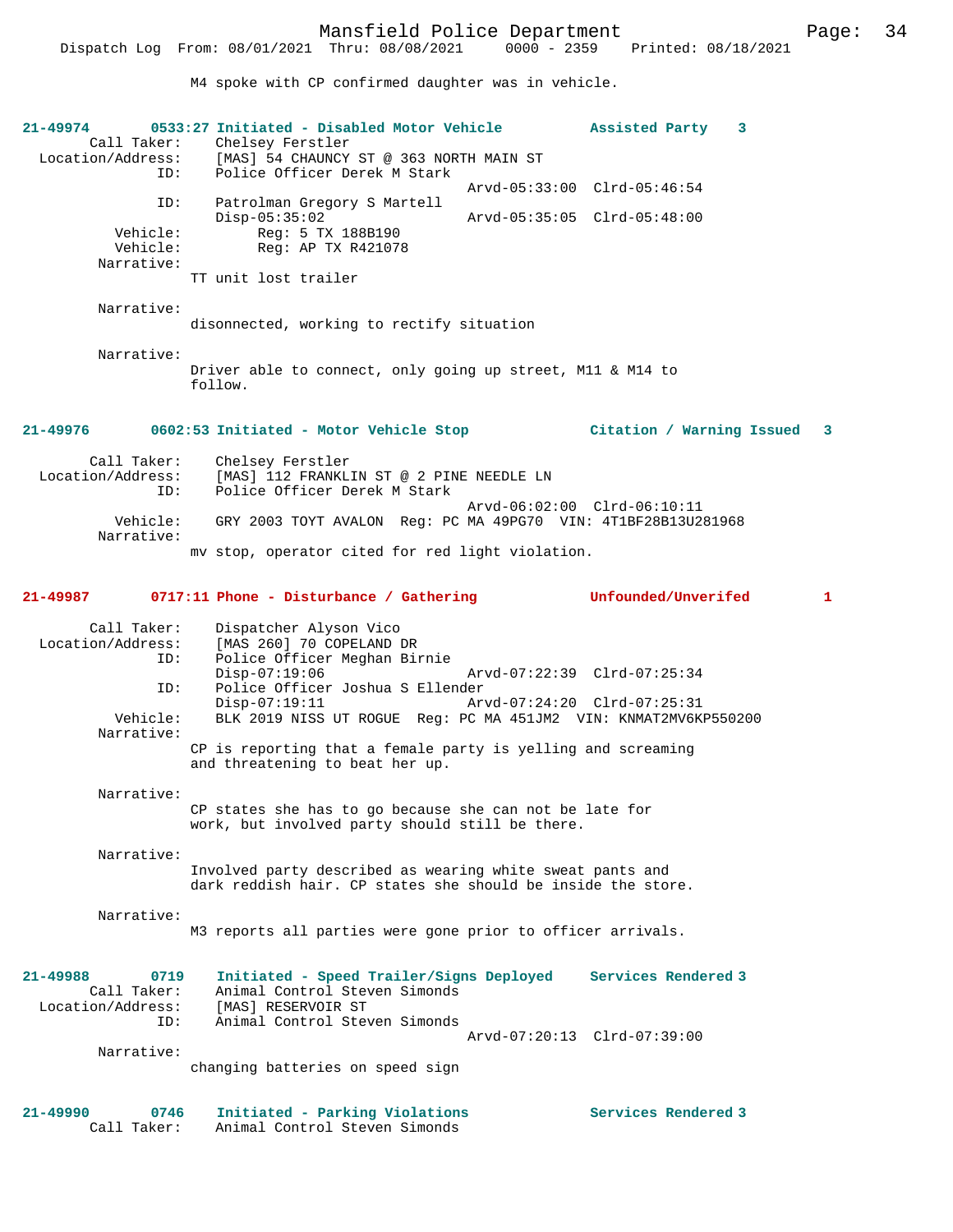Mansfield Police Department Page: 35 Dispatch Log From: 08/01/2021 Thru: 08/08/2021 0000 - 2359 Printed: 08/18/2021 Location/Address: [MAS] 43 NORTH MAIN ST @ 13 PARK ST ID: Animal Control Steven Simonds Arvd-07:47:06 Clrd-08:21:17 Narrative: checking the area for parking violations **21-49992 0855:26 Phone - Suspicious Actv / Persn / Veh Services Rendered 2**  Call Taker: NICHOLAS GOYETTE Location/Address: [MAS 982] 111 HOPE ST ID: Police Officer Joshua S Ellender Disp-08:58:55 Arvd-09:00:39 Clrd-09:07:39 Narrative: Caller reports possible small bag of drugs(bag of white powder). It is in the parking lot on the right side where check in/drop off is for day camp. Staff is not aware of it. Narrative: M3 reports that the baggie is a crushed life saver in a baggie. M3 is now checking on a backpack that was left behind the Qualters Middle School. M3 reports that the backpack is empty and there are no identification marks left on the backpack. **21-49997 0923:01 Initiated - Follow up Investigation Services Rendered 3**  Call Taker: Robert Stewart Location/Address: [MAS 438E] 27 EAST ST Apt. #4 ID: Police Officer Michael T Fitzgerald Arvd-09:23:00 Clrd-09:29:12 Narrative: Conducting a follow up in the area to a previously reported incident. **21-49998 0932:02 Initiated - Building - Property Check Building Checked / Secured 3** Call Taker: Robert Stewart Location/Address: [MAS 417] 9 FRANCIS AVE ID: Police Officer Michael T Fitzgerald Arvd-09:32:00 Clrd-09:41:06 Narrative: Checking the area. **21-50003 0956:50 Initiated - Motor Vehicle Stop Citation / Warning Issued 3** Call Taker: Robert Stewart Location/Address: [MAS H1267] 560 EAST ST<br>TD: Police Officer Derek M S Police Officer Derek M Stark Arvd-09:56:00 Clrd-10:02:56 Vehicle: BLK 2011 TOYT RAV4UT Reg: PC MA 9XB384 VIN: 2T3BF4DV6BW126107 Narrative: MV STOP/// Citation Issued **21-50009 1007:41 Initiated - Motor Vehicle Stop Citation / Warning Issued 3** Call Taker: Robert Stewart Location/Address: [MAS] 444 PRATT ST @ 458 EAST ST ID: Police Officer Michael T Fitzgerald Arvd-10:07:00 Clrd-10:09:44<br>Vehicle: BLU 2011 TOYT COROLL Reg: PC MA 583SS8 VIN: 2T1BU4EE5BC7C Vehicle: BLU 2011 TOYT COROLL Reg: PC MA 583SS8 VIN: 2T1BU4EE5BC701215 Narrative: MV STOP/// Citation Issued **21-50010 1008 Initiated - Parking Violations Services Rendered 3**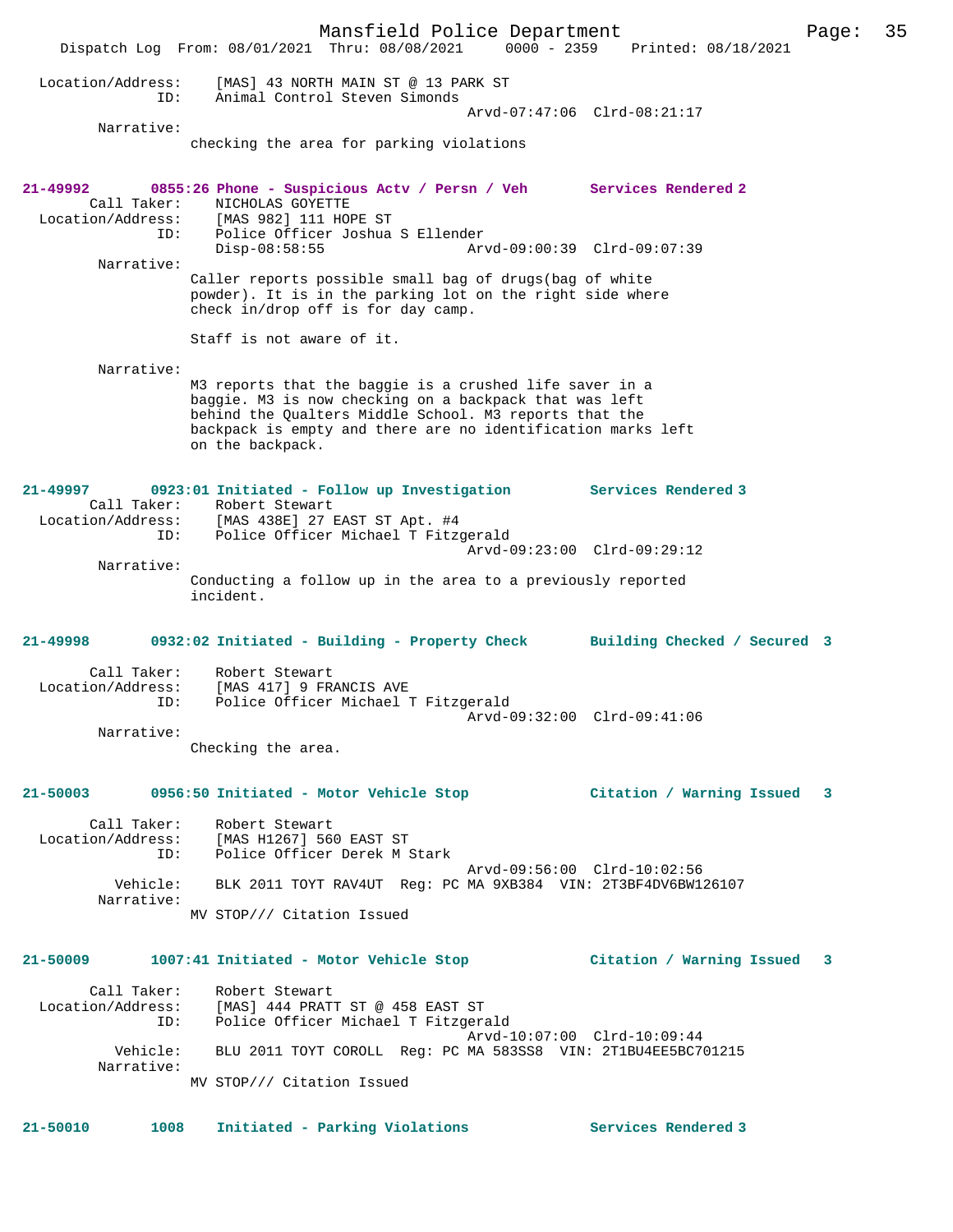Mansfield Police Department Page: 36 Dispatch Log From: 08/01/2021 Thru: 08/08/2021 0000 - 2359 Printed: 08/18/2021 Call Taker: Animal Control Steven Simonds Location/Address: [MAS] 242 NORTH MAIN ST @ 16 OLD COLONY WAY ID: Animal Control Steven Simonds Arvd-10:09:12 Clrd-11:20:22 Narrative: checking area for parking violations **21-50015 1019:17 Initiated - Building - Property Check Building Checked / Secured 3** Call Taker: Robert Stewart Location/Address: [MAS 1040] 10 RESERVOIR ST Apt. #ST ID: Police Officer Derek M Stark Arvd-10:19:00 Clrd-10:25:42 Narrative: Checking the area. **21-50018 1029:06 Walk-In - Fraud or Identity Theft Services Rendered 1**  Call Taker: Support Staff Heather A Sullivan<br>.on/Address: [MAS] 31 ALDEN ST Location/Address:<br>ID: ID: Police Officer Joshua S Ellender Disp-10:29:54 Arvd-10:29:59 Clrd-10:52:52 Narrative: walk in reporting a scam through email. Narrative: Clear Walk in, handling paperwork but availible Refer To Incident: 21MAS-796-OF **21-50026 1055:30 Phone - Assist Fire Department Unfounded/Unverifed 2** Call Taker: Michael Chisholm Location/Address: [MAS H6637] 444 WEST ST ID: Police Officer Derek M Stark Disp-10:56:50 Arvd-11:02:14 Clrd-11:07:11 Narrative: Assisting the FD with a fire related incident. Nature: Narrative: M14 has a small fire in a fire pit, contained **21-50030 1114:03 Initiated - Follow up Investigation Spoken To 3**  Call Taker: Michael Chisholm Location/Address: [MAS 198] 71 COPELAND DR ID: Police Officer Derek M Stark Arvd-11:14:00 Clrd-11:25:13 Narrative: Conducting a follow up in the area to a previously reported incident. Narrative: Spoke with management regarding ATM alarms, they will be contacting service company and reviewing footage as it was serviced yesterday to make sure it is not being tampered with. **21-50038 1140 Initiated - Building - Property Check Building Checked / Secured 3** Call Taker: Police Officer Derek M Stark Location/Address: [MAS 840] 280 SCHOOL ST ID: Police Officer Derek M Stark Arvd-11:41:21 Clrd-11:56:09 Narrative: Checking the area.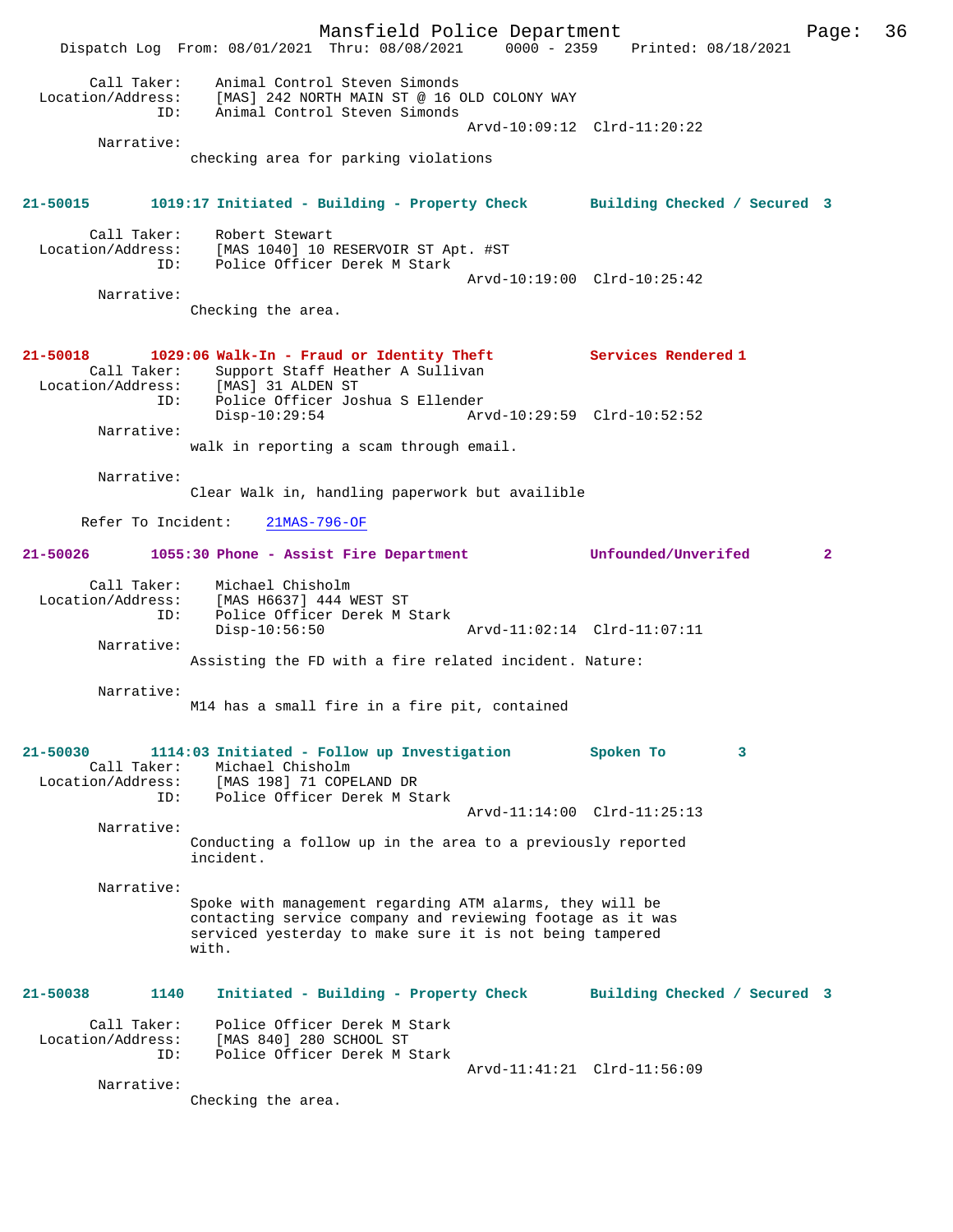Mansfield Police Department Fage: 37 Dispatch Log From: 08/01/2021 Thru: 08/08/2021 0000 - 2359 Printed: 08/18/2021 **21-50042 1208 Initiated - Parking Violations Services Rendered 3**  Call Taker: Animal Control Steven Simonds Location/Address: [MAS] 255 NORTH MAIN ST @ 8 COTTAGE ST ID: Animal Control Steven Simonds Arvd-12:08:31 Clrd-12:54:38 Narrative: checking area for parking violations Narrative: tagged MA 7KD519 at one mansfield for overtime parking **21-50046 1224:27 Initiated - Building - Property Check Building Checked / Secured 3** Call Taker: Michael Chisholm Location/Address: [MAS] 150 OTIS ST ESS: Inner Territor Derek M Stark<br>ID: Police Officer Derek M Stark Arvd-12:24:00 Clrd-12:27:28 Narrative: Checking the area. **21-50056 1241:03 Initiated - Motor Vehicle Stop Citation / Warning Issued 3** Call Taker: Michael Chisholm Location/Address: [MAS] 180 WILLIAMS ST @ 2 JEWELL ST ID: MANSFIELD DAVID W KINAHAN Arvd-12:41:00 Clrd-13:05:50 Vehicle: WHI 2016 HOND CRV Reg: PC MA 1BHN37 VIN: 5J6RM4H74GL041318 Narrative: **MVST**  Narrative: Attempting to renew on scene Narrative: Citation Issued **21-50064 1327:19 Initiated - Motor Vehicle Stop Citation / Warning Issued 3** Call Taker: Michael Chisholm Location/Address: [MAS] 242 CHAUNCY ST ID: MANSFIELD DAVID W KINAHAN Arvd-13:27:00 Clrd-13:32:27 Vehicle: WHI 2016 NISS ALTIMA Reg: PC MA 1FPM27 VIN: 1N4AL3AP6GC266355 Narrative: MVST Narrative: Showing expired Narrative: Citation issued for expired registration **21-50065 1331 Initiated - Parking Violations Services Rendered 3**  Call Taker: Animal Control Steven Simonds Location/Address: [MAS] 126 NORTH MAIN ST @ 10 VILLA ST ID: Animal Control Steven Simonds Arvd-13:32:37 Clrd-14:15:17 Narrative: checking area for parking violations Narrative: tagged MA 2HJH37 on main for restrictive parking Narrative: tagged RI PUBLIC 6737 on court for overtime parking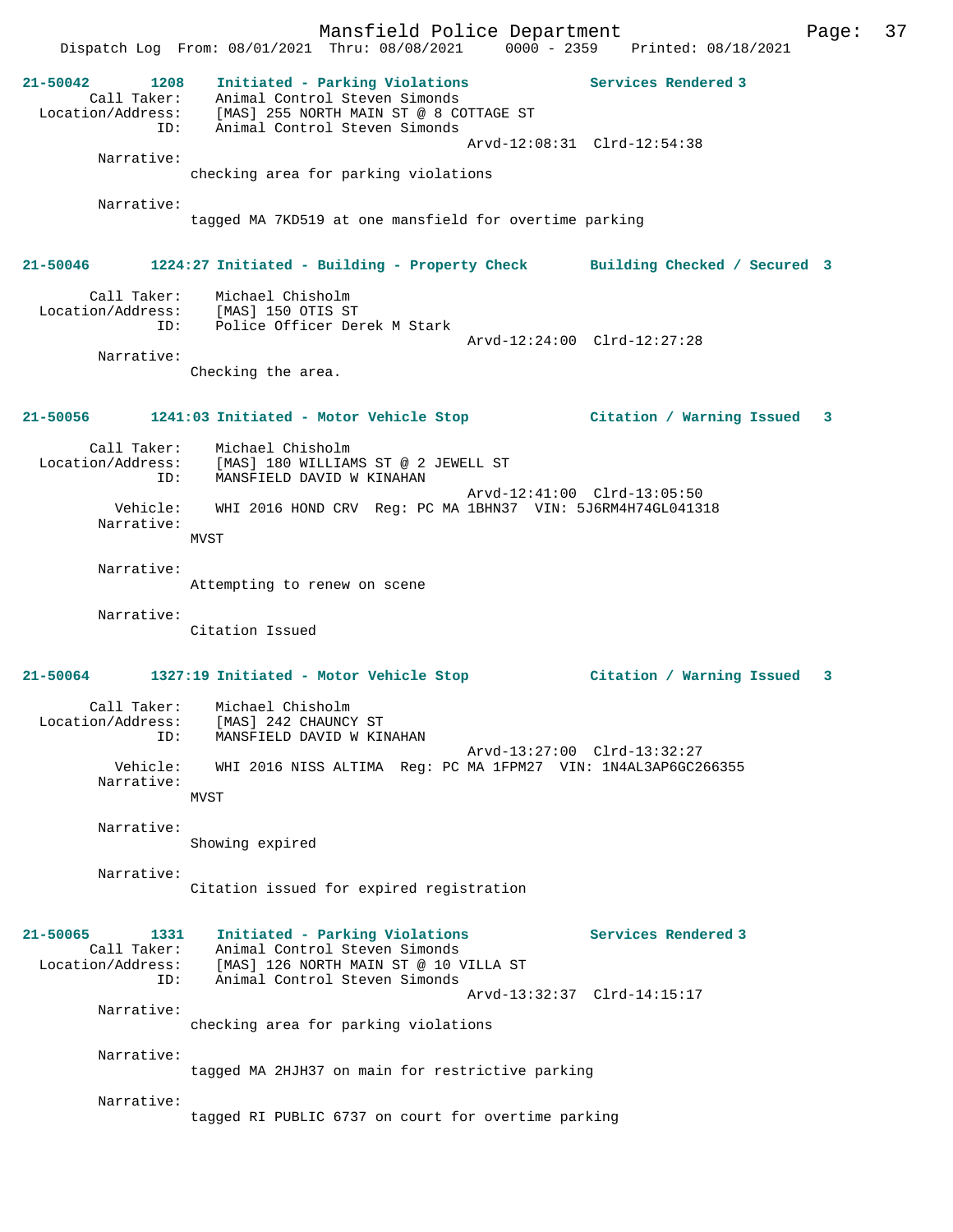Mansfield Police Department Fage: 38

Dispatch Log From: 08/01/2021 Thru: 08/08/2021 0000 - 2359 Printed: 08/18/2021

| 21-50068<br>Call Taker:                                 | 1353:31 Initiated - Follow up Investigation Assisted Party 3<br>Michael Chisholm<br>Location/Address: [MAS 181A] 150 OAKLAND ST                             |                                                    |
|---------------------------------------------------------|-------------------------------------------------------------------------------------------------------------------------------------------------------------|----------------------------------------------------|
|                                                         | ID: Police Officer Derek M Stark                                                                                                                            | Arvd-13:53:00 Clrd-14:14:35                        |
| Narrative:                                              | Conducting a follow up in the area to a previously reported<br>incident.                                                                                    |                                                    |
| 21-50078                                                | 1439:17 Initiated - Motor Vehicle Stop (Citation / Warning Issued 3                                                                                         |                                                    |
| Call Taker:<br>ID:                                      | Michael Chisholm<br>Location/Address: [MAS] 350 PRATT ST<br>Police Officer Michael T Fitzgerald                                                             | Arvd-14:39:00 Clrd-14:43:28                        |
| Vehicle:<br>Narrative:                                  | GRY 2014 NISS VERSA Reg: PC MA 179AN6 VIN: 3N1CN7APXEK453791<br>mvst                                                                                        |                                                    |
|                                                         |                                                                                                                                                             |                                                    |
| 21-50081                                                | 1446:15 Phone - Suspicious Actv / Persn / Veh Unfounded/Unverifed                                                                                           | $\overline{a}$                                     |
| Call Taker:<br>ID:                                      | Dispatcher Alyson Vico<br>Location/Address: [MAS] RTE 140 SB<br>Police Officer Derek M Stark                                                                |                                                    |
|                                                         | $Disp-14:48:08$                                                                                                                                             | Arvd-14:57:46 Clrd-14:57:51                        |
| Narrative:                                              | Caller reporting a MV operator pulled over and dropped a<br>suspicious black trash bag and left.                                                            |                                                    |
| 21-50082                                                | 1447:15 Initiated - Motor Vehicle Stop                    Citation / Warning Issued                                                                         | $\mathbf{3}$                                       |
| ID:                                                     | Call Taker: Michael Chisholm<br>Location/Address: [MAS] 34 SOUTH MAIN ST @ 4 WEBB PL<br>Police Officer Michael T Fitzgerald                                 | Arvd-14:47:00 Clrd-14:51:40                        |
| Vehicle:<br>Narrative:                                  | BLK 2002 GMC ENVOY Req: PC MA 9PA872 VIN: 1GKDT13S622413984<br><b>MVST</b>                                                                                  |                                                    |
|                                                         |                                                                                                                                                             |                                                    |
| Narrative:                                              | citation, defective equipment failure to inspect                                                                                                            |                                                    |
| $21 - 50093$<br>Call Taker:<br>Location/Address:<br>ID: | 1540:40 Phone - Disabled Motor Vehicle<br>Dispatcher Alyson Vico<br>[MAS] 170 SCHOOL ST @ 100 RTE 140 NB<br>Police Officer Derek M Stark<br>$Disp-15:42:15$ | Services Rendered 3<br>Arvd-15:49:36 Clrd-15:57:24 |
| Vehicle:<br>Narrative:                                  | GRY 2008 CX-9 Req: RI 1CZ271 VIN: JM3TB38V880137988                                                                                                         |                                                    |
|                                                         | Reported DMV in the area. Grey Mazda RI plates.                                                                                                             |                                                    |
| Narrative:                                              | Vehicle is out of gas, operator has someone respoding with<br>gas                                                                                           |                                                    |
| 21-50105                                                | 1654:35 Phone - Suspicious Actv / Persn / Veh                                                                                                               | Building Checked / Secured 2                       |
| Call Taker:<br>Location/Address:<br>ID:                 | Dispatcher Alyson Vico<br>[MAS 138] 15 HAMPSHIRE ST<br>Police Officer William C Trudell<br>$Disp-16:57:48$                                                  | Arvd-17:01:09 Clrd-17:06:13                        |
| ID:                                                     | Detective Derek M McCune<br>$Disp-16:57:53$                                                                                                                 | Arvd-17:06:05 Clrd-17:06:11                        |
| Narrative:                                              |                                                                                                                                                             |                                                    |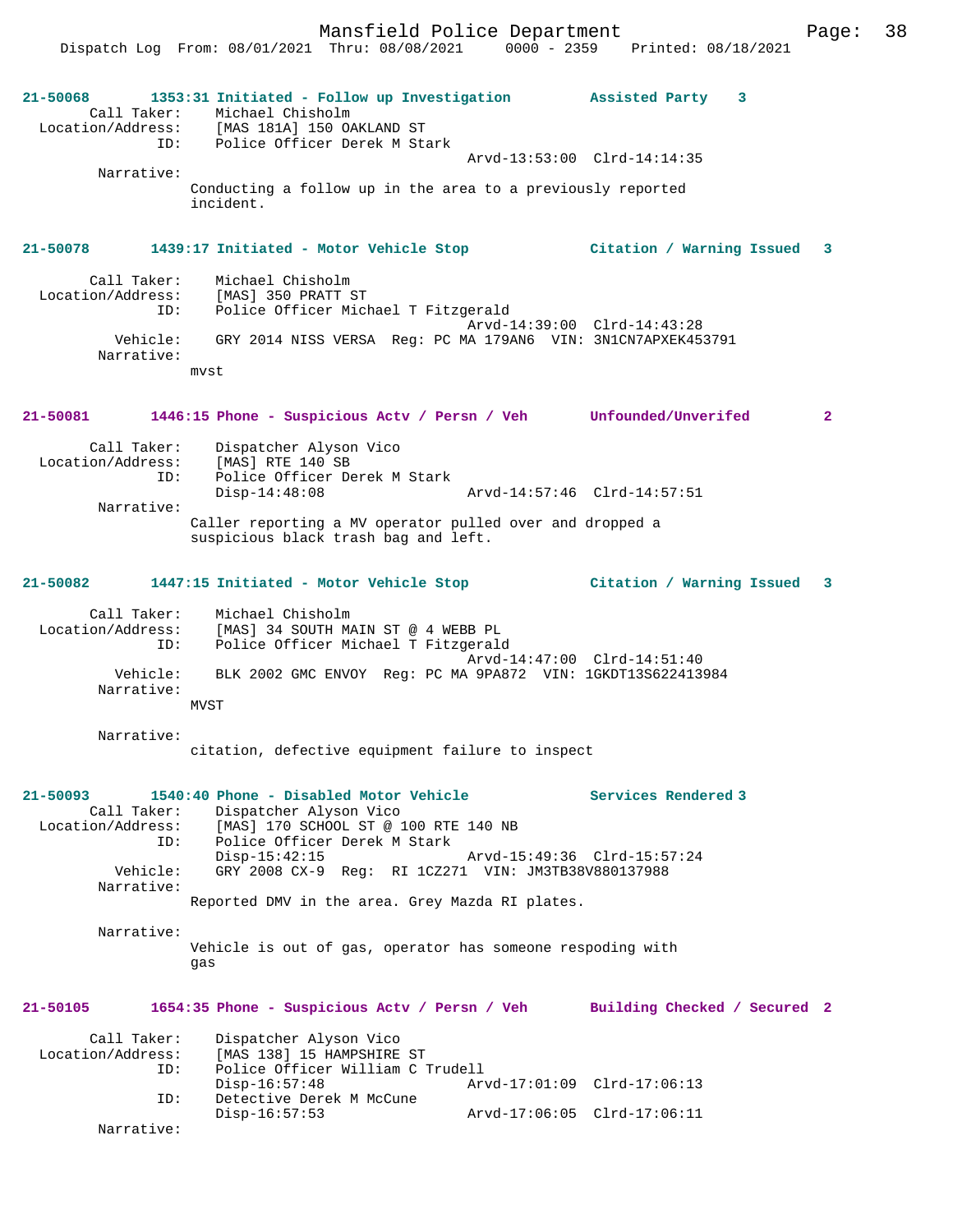|                                                     | Mansfield Police Department<br>Dispatch Log From: 08/01/2021 Thru: 08/08/2021                                                                                                                                       | $0000 - 2359$               | Printed: 08/18/2021 |                           | Page: | 39 |
|-----------------------------------------------------|---------------------------------------------------------------------------------------------------------------------------------------------------------------------------------------------------------------------|-----------------------------|---------------------|---------------------------|-------|----|
|                                                     | Caller reporting a male party knocked on his office window<br>and asked him to come outside because he wanted a job.<br>Caller said no and the involved party and walked towards<br>building 3 about 5 minutes ago. |                             |                     |                           |       |    |
| Narrative:                                          | Described as 5'6" black male in mid 20's. Wearing a blue<br>mask with tan pants and a hoodie with a plad shirt.                                                                                                     |                             |                     |                           |       |    |
| Narrative:                                          | Area checked, no one fitting that description units to clear                                                                                                                                                        |                             |                     |                           |       |    |
| Narrative:                                          | Units now have spotted him in front of a different building.                                                                                                                                                        |                             |                     |                           |       |    |
| Narrative:                                          | Units have lost sight of the party                                                                                                                                                                                  |                             |                     |                           |       |    |
| $21 - 50119$<br>Call Taker:<br>Location/Address:    | 1812:44 Phone - Suspicious Actv / Persn / Veh<br>Dispatcher Alyson Vico<br>[MAS 232A] 65 COPELAND DR                                                                                                                |                             | Services Rendered 2 |                           |       |    |
| ID:                                                 | Police Officer William C Trudell<br>$Disp-18:16:17$                                                                                                                                                                 | Arvd-18:17:57 Clrd-18:25:02 |                     |                           |       |    |
| ID:                                                 | Detective Kenneth E Wright<br>$Disp-18:16:29$                                                                                                                                                                       | Arvd-18:17:56 Clrd-18:24:59 |                     |                           |       |    |
| Narrative:                                          | Caller reporting her total at dollar general came to 45<br>dollars, and when the CP asked them to prove it the store<br>employee said no. Now the employee is accusing her of<br>stealing.                          |                             |                     |                           |       |    |
| Narrative:                                          | Caller states she put the rest of the items back and only<br>took the doritos which she paid for with her EBT card.                                                                                                 |                             |                     |                           |       |    |
| Narrative:                                          | PD on scene mitigated the issue, both parties satisfied<br>units to clear, caller returned items and will speak with<br>manager tomorrow                                                                            |                             |                     |                           |       |    |
| 21-50134                                            | 2018:20 Initiated - Motor Vehicle Stop                                                                                                                                                                              |                             |                     | Citation / Warning Issued |       |    |
| Call Taker:<br>ID:                                  | Aaron Figueroa<br>Location/Address: [MAS] 1770 WEST ST @ 14 GILBERT ST<br>Police Officer Andrew J Kelley                                                                                                            |                             |                     |                           |       |    |
| Vehicle:<br>Narrative:                              | WHI 2019 MAZD CX5 Req: PC MA 1CLM83 VIN: JM3KFBBM5K0598390                                                                                                                                                          | Arvd-20:18:00 Clrd-20:28:56 |                     |                           |       |    |
|                                                     | Citation give to operator for speeding                                                                                                                                                                              |                             |                     |                           |       |    |
| 21-50140<br>Call Taker:<br>Location/Address:<br>ID: | 2048:14 911 - Erratic Oper MV / Road Rage<br>Ryan O'Rourke<br>[MAS] 1689 WEST ST @ 16 PLAIN ST<br>Police Officer Andrew J Kelley                                                                                    |                             | Spoken To           | 3                         |       |    |
| ID:                                                 | $Disp-20:49:48$<br>Sergeant John R Armstrong                                                                                                                                                                        | Arvd-20:56:00 Clrd-21:00:00 |                     |                           |       |    |
| Vehicle:<br>Narrative:                              | $Disp-20:56:04$<br>Req: MA 3280E                                                                                                                                                                                    | Arvd-20:56:06 Clrd-20:59:56 |                     |                           |       |    |
|                                                     | RP states a female in a blk cadillac, MA dlr plate 3280E,<br>who was asleep at the wheel.                                                                                                                           |                             |                     |                           |       |    |
| Narrative:                                          | Just turned onto Williams St                                                                                                                                                                                        |                             |                     |                           |       |    |
| Narrative:                                          | Left onto Tremont st.                                                                                                                                                                                               |                             |                     |                           |       |    |
|                                                     |                                                                                                                                                                                                                     |                             |                     |                           |       |    |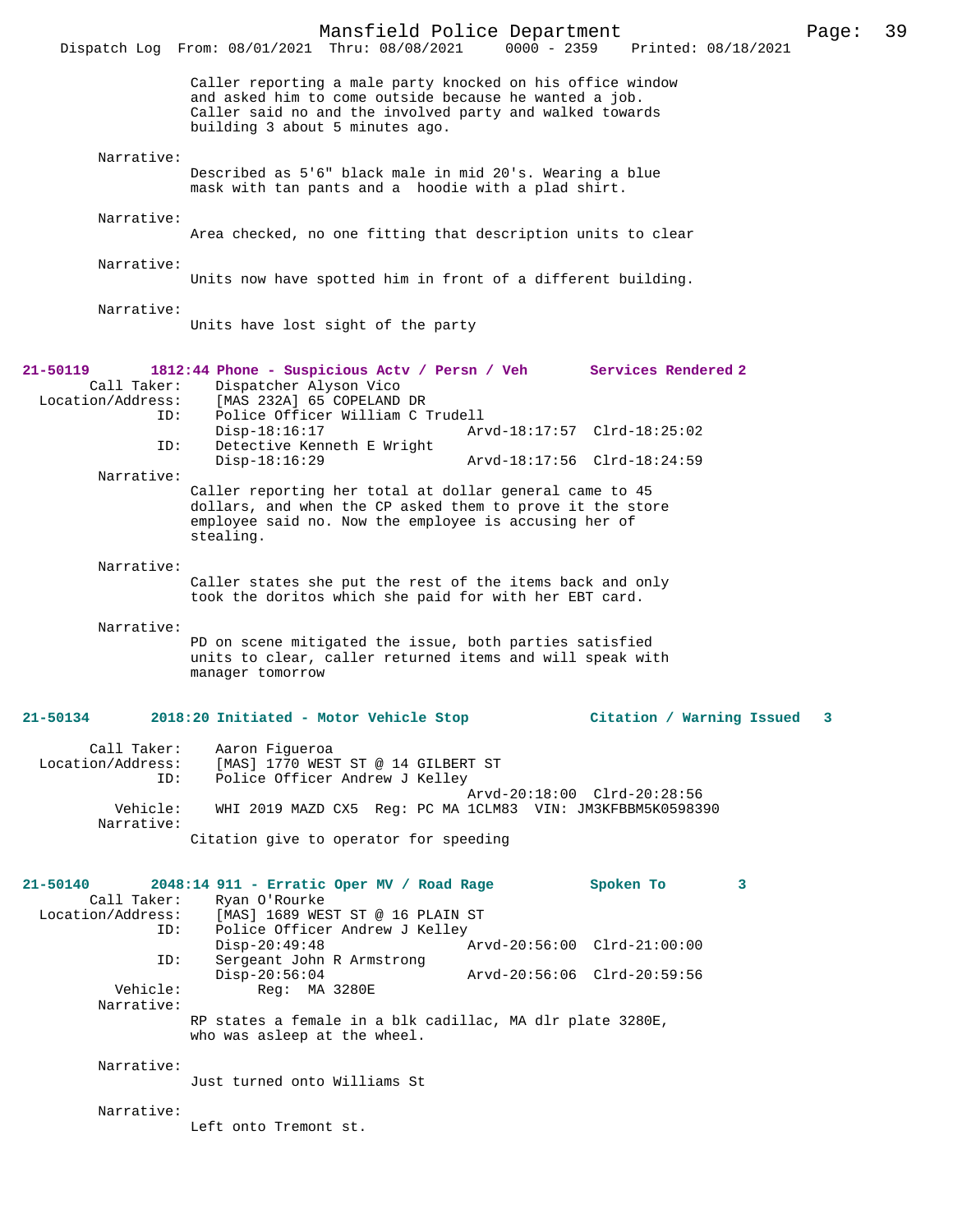Mansfield Police Department Fage: 40 Dispatch Log From: 08/01/2021 Thru: 08/08/2021 0000 - 2359 Printed: 08/18/2021 Narrative: Female pulled into her driveway @ 195 Tremont. Narrative: M1 spoke with a party parked in the driveway **21-50142 2105:19 Initiated - Motor Vehicle Stop Citation / Warning Issued 3** Call Taker: Aaron Figueroa<br>Location/Address: [MAS] 145 SCHO Address: [MAS] 145 SCHOOL ST @ 231 SPRING ST<br>ID: Police Officer Andrew J Kellev Police Officer Andrew J Kelley Arvd-21:05:00 Clrd-21:08:57<br>Vehicle: WHI 2017 VOLK TIGUAN Reg: PC MA 429EXD VIN: WVGSV7AX7HK0 Vehicle: WHI 2017 VOLK TIGUAN Reg: PC MA 429EXD VIN: WVGSV7AX7HK033393 Narrative: MVST white volkswagen Narrative: Citation issued to RO for failure to stop **21-50147 2111:54 Initiated - Motor Vehicle Stop Citation / Warning Issued 3** Call Taker: Aaron Figueroa<br>Location/Address: [MAS 1015] 30 (  $[MAS 1015] 30$  CHAUNCY ST ID: Police Officer Mark O'Connor Arvd-21:11:00 Clrd-21:35:05 Police Officer Joshua S Ellender ID: Police Officer William C Trudell Disp-21:12:24 Arvd-21:12:26 Clrd-21:14:58 Vehicle: BLU 2016 NISS SESL Reg: PC MA 3RC757 VIN: 1N4AA6AP0GC375644 Narrative: Citation issued to operator for unregistered vehicls **21-50151 2147:44 Initiated - Building - Property Check Building Checked / Secured 3** Call Taker: Aaron Figueroa Location/Address: [MAS] 261 CHAUNCY ST ID: Police Officer Andrew J Kelley Arvd-21:47:00 Clrd-21:54:47 Narrative: Checking the area. **21-50154 2154:53 Initiated - Building - Property Check Building Checked / Secured 3** Call Taker: Aaron Figueroa Location/Address: [MAS 2] 60 FORBES BLVD ID: Police Officer Andrew J Kelley Arvd-21:54:00 Clrd-22:09:29 Narrative: Checking the area. **21-50164 2323 Initiated - Building - Property Check Building Checked / Secured 3** Call Taker: Police Officer Andrew J Kelley Location/Address: [MAS 4] 31 HAMPSHIRE ST ID: Police Officer Andrew J Kelley Arvd-23:24:09 Clrd-23:25:03 Narrative: Checking the area.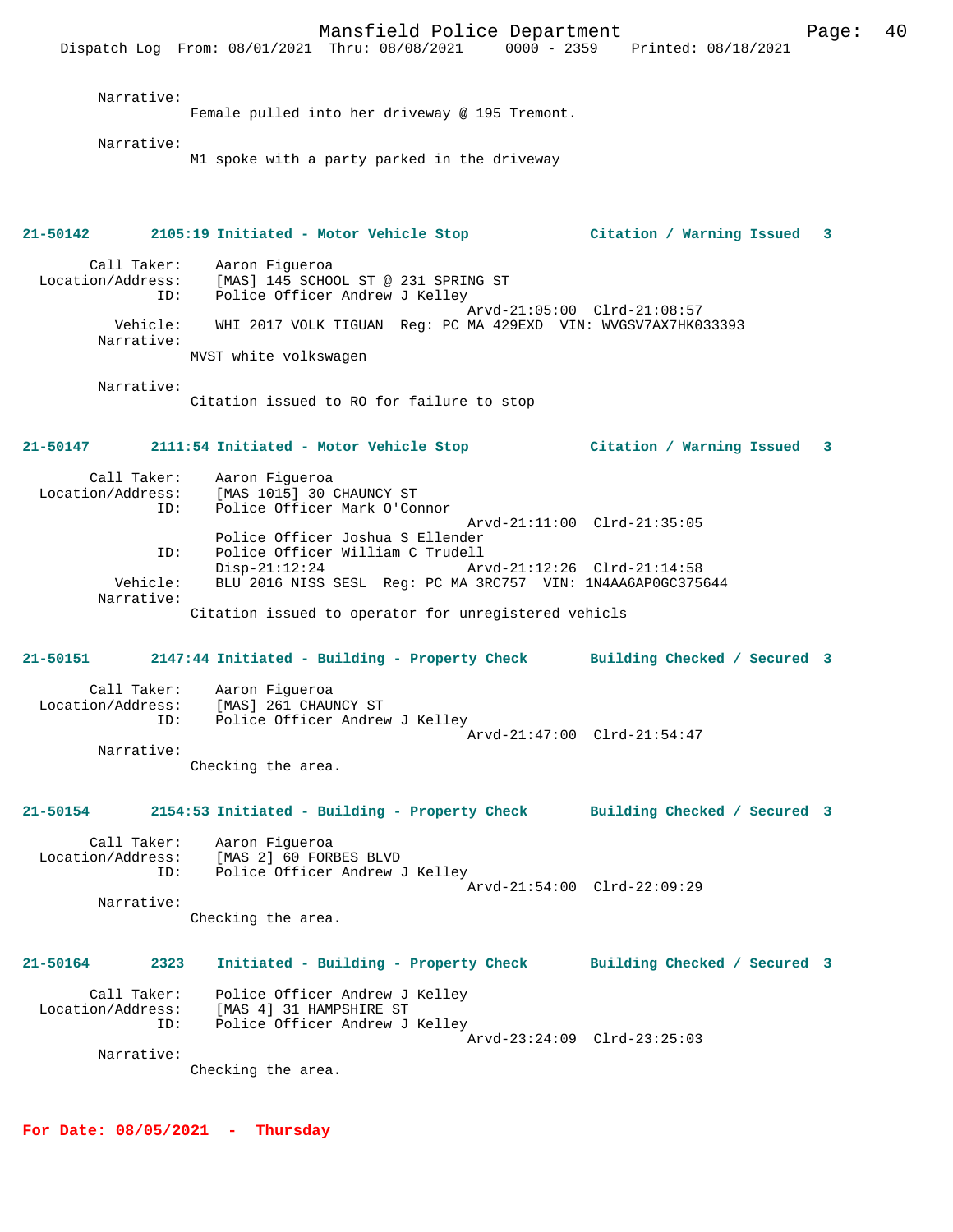Mansfield Police Department Fage: 41 Dispatch Log From: 08/01/2021 Thru: 08/08/2021 0000 - 2359 Printed: 08/18/2021

**21-50168 0042 Initiated - Building - Property Check Building Checked / Secured 3** Call Taker: Patrolman Gregory S Martell Location/Address: [MAS] MYSTIC LN ID: Patrolman Gregory S Martell Arvd-00:43:09 Clrd-00:46:41 Narrative: Checking the area. **21-50174 0054 Initiated - Building - Property Check Building Checked / Secured 3** Call Taker: Patrolman Gregory S Martell Location/Address: [MAS 906] 905 SOUTH MAIN ST ID: Patrolman Gregory S Martell Arvd-00:55:45 Clrd-00:58:27 Narrative: Checking the area. **21-50175 0059:16 Initiated - Building - Property Check Building Checked / Secured 3** Call Taker: Aaron Figueroa Location/Address: [MAS 1040] 10 RESERVOIR ST Apt. #ST ID: Patrolman Gregory S Martell Arvd-00:59:00 Clrd-01:10:49 Narrative: Checking the area. **21-50179 0107:48 Initiated - Building - Property Check Building Checked / Secured 3** Call Taker: APRIL LEHANE Location/Address: [MAS 982] 111 HOPE ST ID: Police Officer Meghan Birnie Arvd-01:07:00 Clrd-01:15:39 Narrative: Checking the area. **21-50186 0115:46 Initiated - Building - Property Check Building Checked / Secured 3** Call Taker: Stephen Martell Location/Address: [MAS 1002] 250 EAST ST ID: Police Officer Meghan Birnie Arvd-01:15:00 Clrd-01:29:05 Narrative: Checking the area. **21-50189 0124 Initiated - Building - Property Check Building Checked / Secured 3** Call Taker: Patrolman Gregory S Martell Location/Address: [MAS] PLYMOUTH ST ID: Patrolman Gregory S Martell Arvd-01:25:37 Clrd-01:26:00 Narrative: Checking the area. **21-50190 0126:47 Initiated - Disabled Motor Vehicle Services Rendered 3**  Call Taker: Aaron Figueroa Location/Address: [MAS] 550 FORBES BLVD @ 10 PLYMOUTH ST ID: Patrolman Gregory S Martell Arvd-01:26:00 Clrd-02:41:32 ID: Police Officer Meghan Birnie<br>Disp-01:30:43 Disp-01:30:43 Arvd-01:31:23 Clrd-01:36:36 Vehicle: GRY 2011 FORD UT ESCAPE Reg: PC MA 1SGK96 VIN: 1FMCU9DGXBKA60013

Towed: For: Disabled Vehicle By: Central Street Garage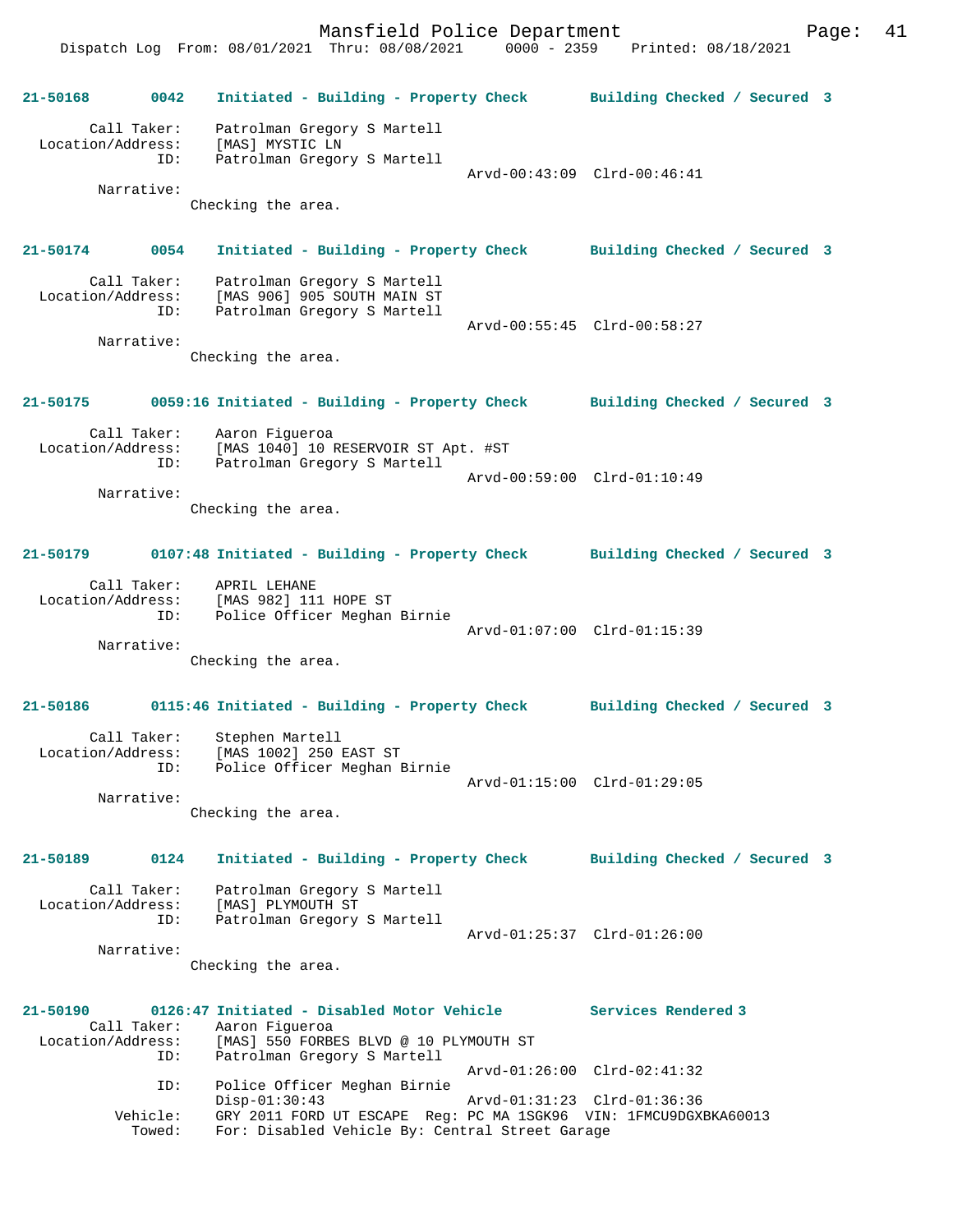Mansfield Police Department Page: 42 Dispatch Log From: 08/01/2021 Thru: 08/08/2021 0000 - 2359 Narrative: M11 is off with two vehicles Narrative: M11 advised the party is changing his tire, M11 will be waiting behind the vehicle giving him light Narrative: M11 request wrecker for vehicle, unable to change tire, gave to central Narrative: M11 advised Central is on scene **21-50199 0136:27 Phone - Road Hazards Services Rendered 3**  Call Taker: Chelsey Ferstler<br>Vicinity of: [MAS H4521] 114 9 of: [MAS H4521] 114 STEARNS AVE<br>ID: Police Officer Meghan Birnie Police Officer Meghan Birnie<br>Disp-01:40:44 Disp-01:40:44 Arvd-01:45:10 Clrd-01:48:59 Narrative: Tree limb hanging in left lane going up stearns ave Narrative: M4 advised the tree is infront of 114 Stearns Ave Narrative: M4 was able to move the tree out of the roadway **21-50203 0150:03 Initiated - Building - Property Check Building Checked / Secured 3** Call Taker: APRIL LEHANE<br>Location/Address: [MAS 1015] 3 ss: [MAS 1015] 30 CHAUNCY ST<br>ID: Police Officer Derek M St Police Officer Derek M Stark Arvd-01:50:00 Clrd-01:56:08 Narrative: Checking the area. **21-50209 0203:04 Initiated - Building - Property Check Building Checked / Secured 3** Call Taker: Aaron Figueroa Location/Address: [MAS 281A] 1 CROCKER ST<br>TD: Police Officer Derek M 9 Police Officer Derek M Stark Arvd-02:03:00 Clrd-02:14:37 Narrative: Checking the area. **21-50210 0207:01 Initiated - Building - Property Check Building Checked / Secured 3** Call Taker: Aaron Figueroa<br>Location/Address: [MAS 139] 265 1 ess: [MAS 139] 265 FRUIT ST<br>ID: Police Officer Meghan I Police Officer Meghan Birnie Arvd-02:07:00 Clrd-02:15:07 Narrative: Checking the area. **21-50214 0302:54 Initiated - Building - Property Check Building Checked / Secured 3** Call Taker: Aaron Figueroa<br>Location/Address: [MAS 4] 31 HAM ess: [MAS 4] 31 HAMPSHIRE ST<br>TD: Patrolman Gregory S Mar Patrolman Gregory S Martell Arvd-03:02:00 Clrd-03:09:02 Narrative: Checking the area.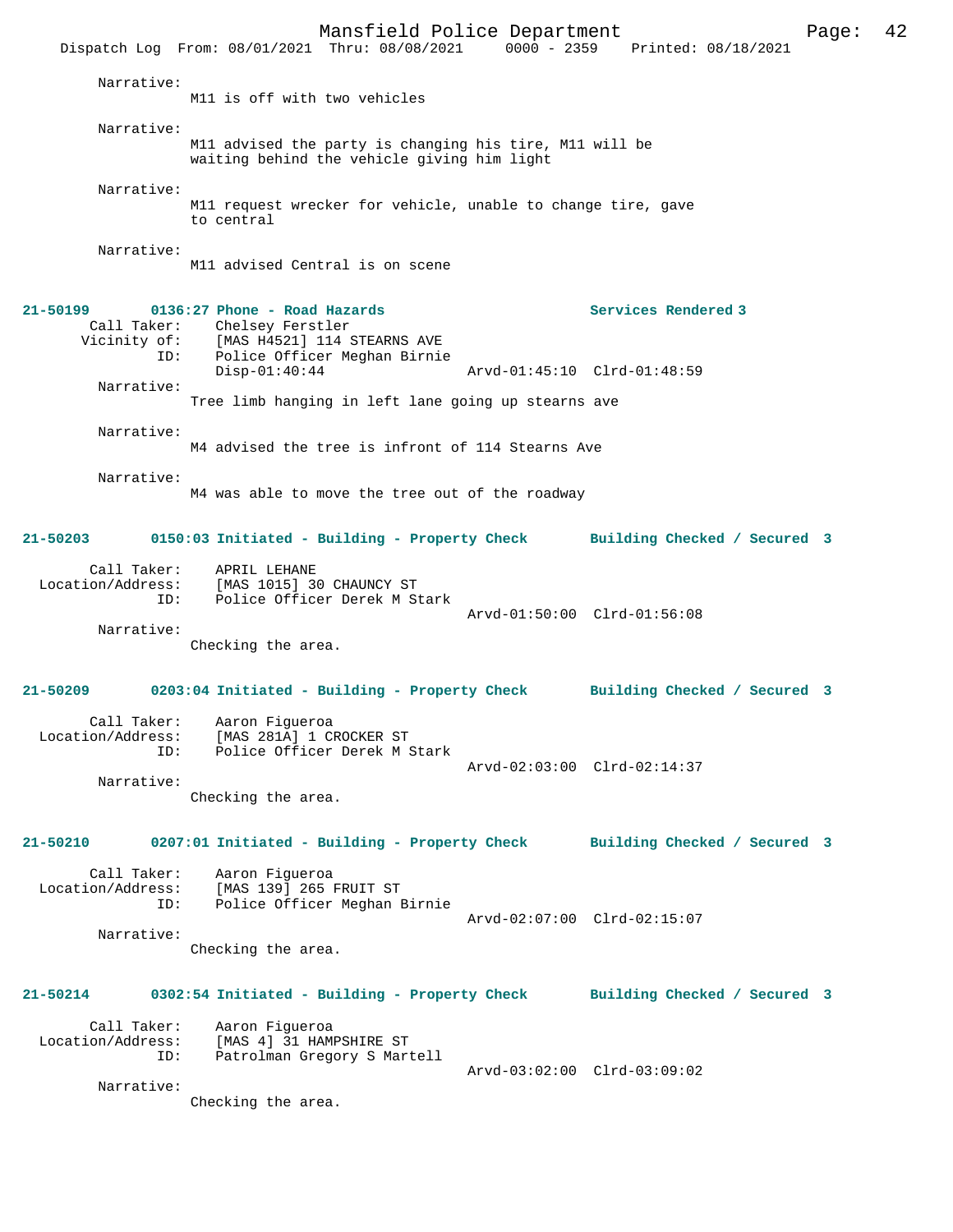Mansfield Police Department Fage: 43 Dispatch Log From: 08/01/2021 Thru: 08/08/2021 0000 - 2359 Printed: 08/18/2021 **21-50215 0303:17 Initiated - Building - Property Check Building Checked / Secured 3** Call Taker: Aaron Figueroa Location/Address: [MAS 992] 660 EAST ST ID: Police Officer Meghan Birnie Arvd-03:03:00 Clrd-03:07:32 Narrative: Checking the area. **21-50216 0308:27 Initiated - Building - Property Check Building Checked / Secured 3** Call Taker: Aaron Figueroa Location/Address: [MAS 834] 261 CHAUNCY ST ID: Police Officer Derek M Stark Arvd-03:08:00 Clrd-03:18:05 Narrative: Checking the area. **21-50217 0309:55 Initiated - Building - Property Check Building Checked / Secured 3** Call Taker: Aaron Figueroa Location/Address: [MAS 2] 60 FORBES BLVD ID: Patrolman Gregory S Martell Arvd-03:09:00 Clrd-03:18:22 Narrative: Checking the area. **21-50230 0644:39 Initiated - Building - Property Check Building Checked / Secured 3** Call Taker: Savannah Karch Location/Address: [MAS] OTIS ST ID: Patrolman Gregory S Martell Arvd-06:44:00 Clrd-06:46:49 Narrative: Checking the area. **21-50237 0723:39 Initiated - Road Hazards Services Rendered 3**  Call Taker: Savannah Karch<br>Location/Address: [MAS] 140 SOUTH [MAS] 140 SOUTH MAIN ST @ 4 COBB ST ID: Police Officer Derek M Stark Arvd-07:23:00 Clrd-07:27:52 Narrative: M14 reporting a water gate in the roadway **21-50238 0737 Initiated - Speed Trailer/Signs Deployed Services Rendered 3**  Call Taker: Animal Control Steven Simonds Location/Address: [MAS] RESERVOIR ST ID: Animal Control Steven Simonds Arvd-07:37:42 Clrd-07:48:06 Narrative: changing batteries on speed sign **21-50239 0752 Initiated - Parking Violations Services Rendered 3**  Call Taker: Animal Control Steven Simonds Location/Address: [MAS] 43 NORTH MAIN ST @ 13 PARK ST ID: Animal Control Steven Simonds Arvd-07:54:28 Clrd-11:07:02 Narrative: checking area for parking violations **21-50252 1027:54 Phone - Abandoned MV Spoken To 3**  Call Taker: MATTHEW BOMES Location/Address: [MAS 834] 261 CHAUNCY ST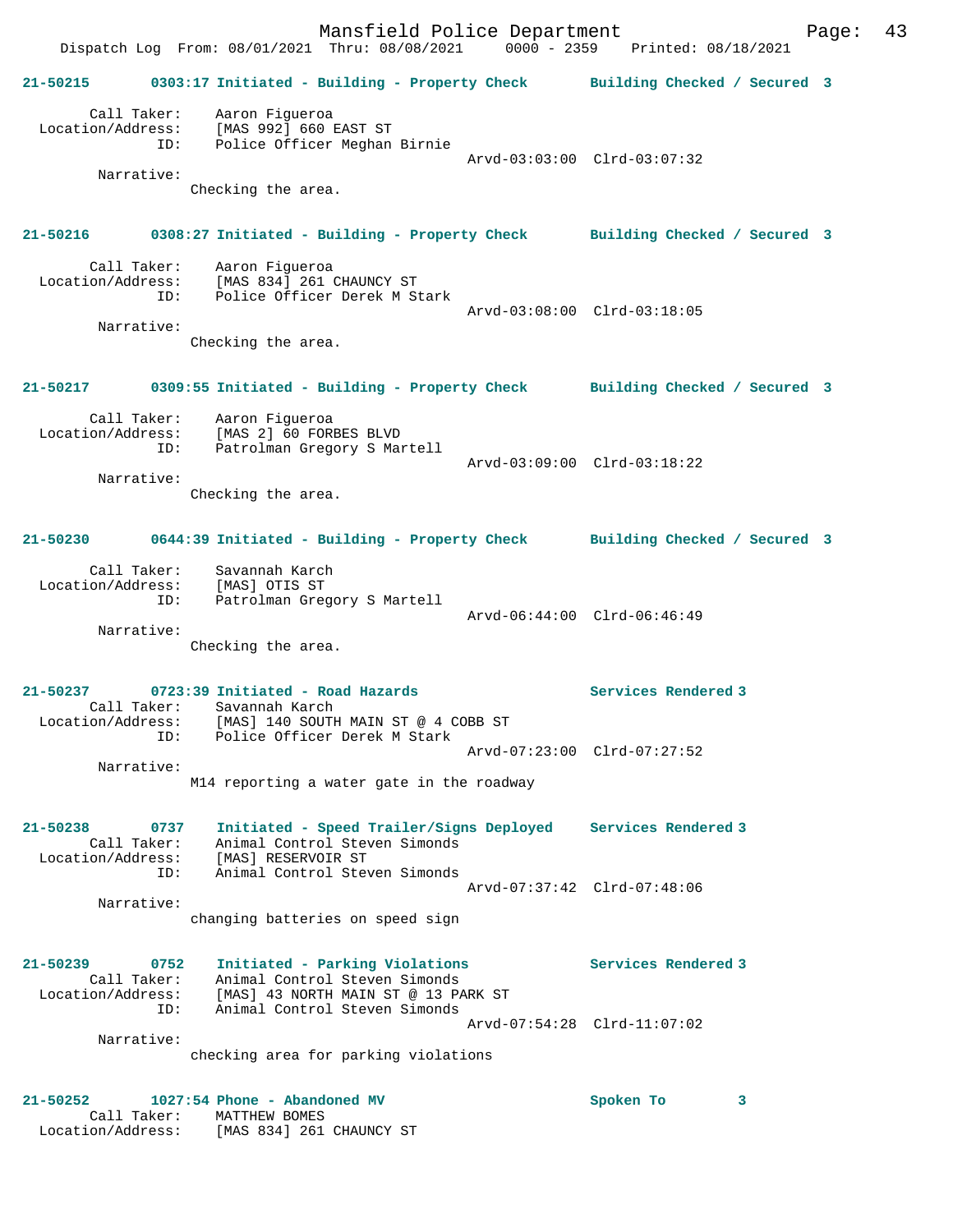|                                    |                                                                                                                                                                                                                   | Mansfield Police Department |                     |                              | Page: | 44 |
|------------------------------------|-------------------------------------------------------------------------------------------------------------------------------------------------------------------------------------------------------------------|-----------------------------|---------------------|------------------------------|-------|----|
|                                    | Dispatch Log From: 08/01/2021 Thru: 08/08/2021 0000 - 2359 Printed: 08/18/2021                                                                                                                                    |                             |                     |                              |       |    |
| ID:<br>Vehicle:                    | Police Officer Matthew A Souza<br>$Disp-10:33:29$<br>GRY 2003 VOLK PASSAT Reg: PC MA 32V910 VIN: WVWPD63B93P341234                                                                                                | Arvd-10:38:08 Clrd-10:48:18 |                     |                              |       |    |
| Narrative:                         | vehicle parked in the lot for last couple of weeks                                                                                                                                                                |                             |                     |                              |       |    |
|                                    |                                                                                                                                                                                                                   |                             |                     |                              |       |    |
| Narrative:                         | M9 advises going to 534 East Street to attempt to make<br>contact with registered owner of the vehicle.                                                                                                           |                             |                     |                              |       |    |
| Narrative:                         | M9 advises the registered owner no longer resides at this<br>address and will be en route to CVS to advise the vehicle<br>needs to be towed privately.                                                            |                             |                     |                              |       |    |
| Narrative:                         | Spoke to the CP Eric Furtado and he was advised of the tow<br>policy.                                                                                                                                             |                             |                     |                              |       |    |
| 21-50253                           | 1040:56 Phone - Suspicious Actv / Persn / Veh                                                                                                                                                                     |                             |                     | Building Checked / Secured 2 |       |    |
| Call Taker:<br>Location/Address:   | William Casey<br>[MAS] 29 SHAWMUT AVE                                                                                                                                                                             |                             |                     |                              |       |    |
| ID:                                | Police Officer David J Pepicelli<br>$Disp-10:44:27$                                                                                                                                                               | Arvd-10:49:38 Clrd-10:57:30 |                     |                              |       |    |
| ID:                                | Police Officer Matthew A Souza<br>$Disp-10:48:49$                                                                                                                                                                 | Arvd-10:52:05 Clrd-10:56:25 |                     |                              |       |    |
| Vehicle:<br>Vehicle:<br>Narrative: | WHI 2014 FORD VA ECONOL Req: CO MA W63795 VIN: 1FTNE2EW2EDA00694<br>WHI 2019 FORD VA TRANSI Reg: PC MA 551MK7 VIN: 1FTYR1ZMXKKA33793                                                                              |                             |                     |                              |       |    |
|                                    | Cp reports a white van with a male party sitting across from<br>her house for the past two hours. No tags or company marking<br>on truck. MA commercial plates. Caller is just concerned<br>about it being there. |                             |                     |                              |       |    |
| Narrative:                         | M11 advises there is home renovations in the area, and<br>confirmed with the homeowner the vehicle in question belongs<br>to a contractor.                                                                        |                             |                     |                              |       |    |
| 21-50258<br>1106                   | Initiated - Parking Violations                                                                                                                                                                                    |                             | Services Rendered 3 |                              |       |    |
| ID:                                | Call Taker: Animal Control Steven Simonds<br>Location/Address: [MAS] 242 NORTH MAIN ST @ 16 OLD COLONY WAY<br>Animal Control Steven Simonds                                                                       |                             |                     |                              |       |    |
| Narrative:                         |                                                                                                                                                                                                                   | Arvd-11:07:02 Clrd-11:27:33 |                     |                              |       |    |
|                                    | checking area for violations                                                                                                                                                                                      |                             |                     |                              |       |    |
| 21-50263                           | 1204:45 Initiated - Building - Property Check Building Checked / Secured 3                                                                                                                                        |                             |                     |                              |       |    |
| Call Taker:<br>ID:                 | Savannah Karch<br>Location/Address: [MAS 2] 60 FORBES BLVD<br>Police Officer Gregg S Kennedy                                                                                                                      | Arvd-12:04:00 Clrd-12:09:28 |                     |                              |       |    |
| Narrative:                         | Checking the area.                                                                                                                                                                                                |                             |                     |                              |       |    |
|                                    |                                                                                                                                                                                                                   |                             |                     |                              |       |    |
|                                    | 21-50264 1209:36 Initiated - Building - Property Check Building Checked / Secured 3                                                                                                                               |                             |                     |                              |       |    |
| Call Taker:                        | Savannah Karch<br>Location/Address: [MAS 4] 31 HAMPSHIRE ST                                                                                                                                                       |                             |                     |                              |       |    |
| ID:                                | Police Officer Gregg S Kennedy                                                                                                                                                                                    | Arvd-12:09:00 Clrd-12:16:12 |                     |                              |       |    |
| Narrative:                         | Checking the area.                                                                                                                                                                                                |                             |                     |                              |       |    |
|                                    |                                                                                                                                                                                                                   |                             |                     |                              |       |    |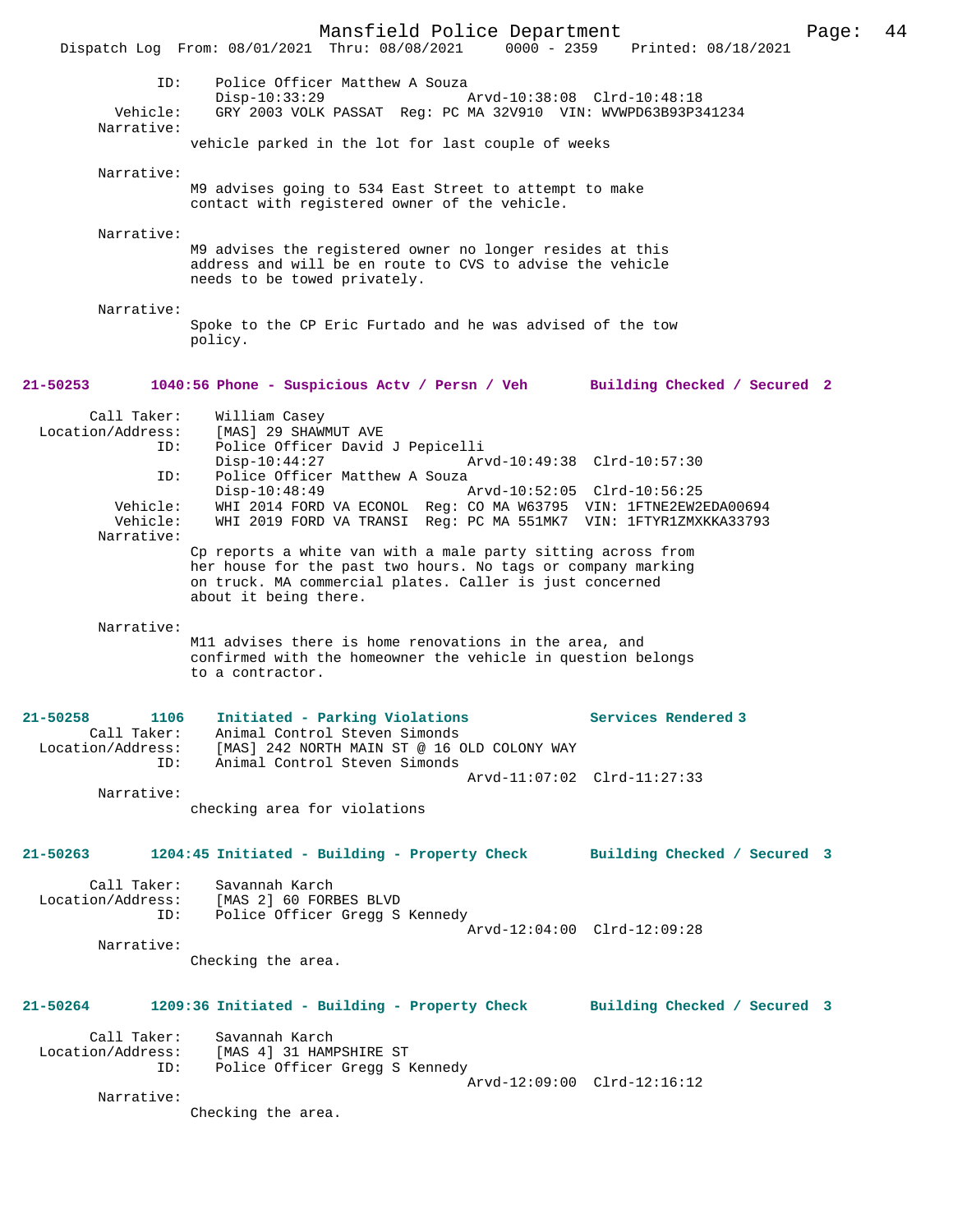Mansfield Police Department Fage: 45 Dispatch Log From: 08/01/2021 Thru: 08/08/2021 0000 - 2359 Printed: 08/18/2021 **21-50268 1223 Initiated - Parking Violations Services Rendered 3**  Call Taker: Animal Control Steven Simonds Location/Address: [MAS] 255 NORTH MAIN ST @ 8 COTTAGE ST ID: Animal Control Steven Simonds Arvd-12:24:20 Clrd-14:03:23 Narrative: checking area for parking violations Narrative: tagged MA 9DA749 at one mansfield for overtime parking **21-50269 1230:56 Initiated - Building - Property Check Building Checked / Secured 3** Call Taker: Savannah Karch Location/Address: [MAS 1019] 792 WEST ST ID: Police Officer Gregg S Kennedy Arvd-12:30:00 Clrd-12:36:54 Narrative: Checking the area. **21-50276 1306:01 Phone - Assist Fire Department Services Rendered 2**  Call Taker: Dispatcher Jacques Ryan Location/Address: [MAS 407B] 90 NORFOLK ST ID: Police Officer Matthew A Souza<br>Disp-13:08:14 Arvd-13:10:43 Clrd-13:11:59 Narrative: Assisting the FD with a fire related incident. Nature: Fire alarm **21-50279 1312:46 Initiated - Building - Property Check Building Checked / Secured 3** Call Taker: Savannah Karch Location/Address: [MAS 840] 280 SCHOOL ST ID: Police Officer Gregg S Kennedy Arvd-13:12:00 Clrd-13:23:08 Narrative: Checking the area. **21-50280 1316:32 Initiated - Motor Vehicle Stop Citation / Warning Issued 3** Call Taker: Savannah Karch Location/Address: [NON] RICHMOND DR ID: Police Officer Michael N Fenore Arvd-13:16:00 Clrd-13:24:29 Support Staff Heather A Sullivan Vehicle: GRY 2017 LEXS UT NX200T Reg: PC MA 7FAE50 VIN: JTJBARBZ1H2108811 Narrative: M17 advises on mvst in the town of norton, call orginated in Mansfield on otis. Narrative: M17 advises citation issued to female RO for speeding and marked lanes. **21-50281 1319:40 Walk-In - Assist Citizen - P S A Services Rendered 3**  Call Taker: Support Staff Matthew Todesco Location/Address: [MAS H2943] ID: Police Officer Matthew A Souza<br>Disp-13:24:02 Disp-13:24:02 Arvd-13:49:53 Clrd-13:49:59 Narrative:

Narrative: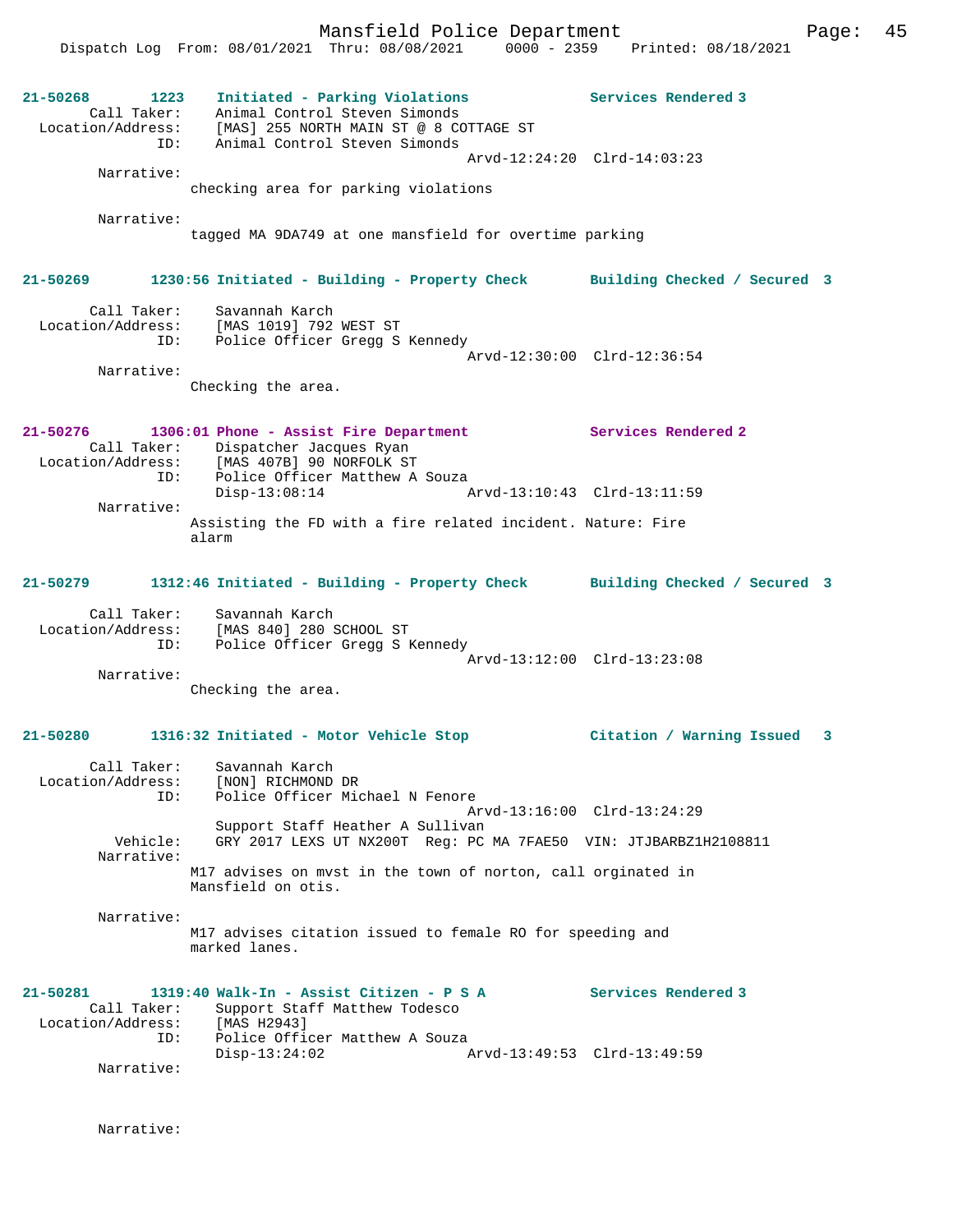| Call Taker:<br>Vicinity of:<br>ID:<br>Narrative: | Nicole Boyer<br>[MAS 840] 280 SCHOOL ST<br>Police Officer Mark O'Connor<br>Police Officer Joshua S Ellender<br>Checking the area. | Arvd-16:46:00 Clrd-16:58:08    |  |
|--------------------------------------------------|-----------------------------------------------------------------------------------------------------------------------------------|--------------------------------|--|
| $21 - 50304$<br>2                                | 1702:37 Phone - 911 Hang-ups & Verifications                                                                                      | Confirmed misdial/Accdntl Call |  |
| Call Taker:<br>Location/Address:<br>ID:          | William Casey<br>[MAS 304A101] 1 MANSFIELD AVE Apt. #A101<br>Police Officer Andrew J Kelley                                       |                                |  |

**21-50301 1646:41 Initiated - Building - Property Check Building Checked / Secured 3**

|            | $Disp-17:04:55$                  |                             | $Clrd-17:05:27$ |
|------------|----------------------------------|-----------------------------|-----------------|
| ID:        | Police Officer David J Pepicelli |                             |                 |
|            | $Disp-17:05:23$                  | Arvd-17:07:30 Clrd-17:09:24 |                 |
| Narrative: |                                  |                             |                 |
|            | Checking on a 911 hang up.       |                             |                 |
|            | Contact made?: yes               |                             |                 |
|            | Cellphone? $(y/n):yes$           |                             |                 |
|            | Uncertainty radius:              |                             |                 |
|            |                                  |                             |                 |

| 21-50305          |     |               | $1703:40$ Phone - Assist Citizen - P S A |                             | Services Rendered 3 |
|-------------------|-----|---------------|------------------------------------------|-----------------------------|---------------------|
| Call Taker:       |     |               | Support Staff Langston W Puller          |                             |                     |
| Location/Address: |     | [MAS H2943]   |                                          |                             |                     |
|                   | ID: |               | Police Officer Andrew J Kelley           |                             |                     |
|                   |     | Disp-17:05:55 |                                          | Arvd-17:07:32 Clrd-17:20:01 |                     |

peace.

```
21-50307 1707:03 Initiated - Motor Vehicle Stop Citation / Warning Issued 3
 Call Taker: Nicole Boyer
 Vicinity of: [MAS] CHESTNUT ST @ GILBERT ST
 ID: Police Officer Mark O'Connor
                                             Arvd-17:07:00 Clrd-17:14:08
 Police Officer Joshua S Ellender
 Vehicle: BLU 2020 TOYT CAMRY Reg: PC MA 771ZZ2 VIN: 4T1G11AK4LU510524
        Narrative: 
                Out with a mvst
        Narrative: 
                Citation given to RO for speeding.
21-50309 1717:41 Phone - Xfinity Event Services Rendered 2
       Call Taker: Josesph Shebertes
  Location/Address: [MAS 108B] 885 SOUTH MAIN ST
        Narrative: 
                Xfinity Detail
        Narrative: 
               K9 sweep with Sgt Schepis (b)1507-(e)1534 check clear
        Narrative:
```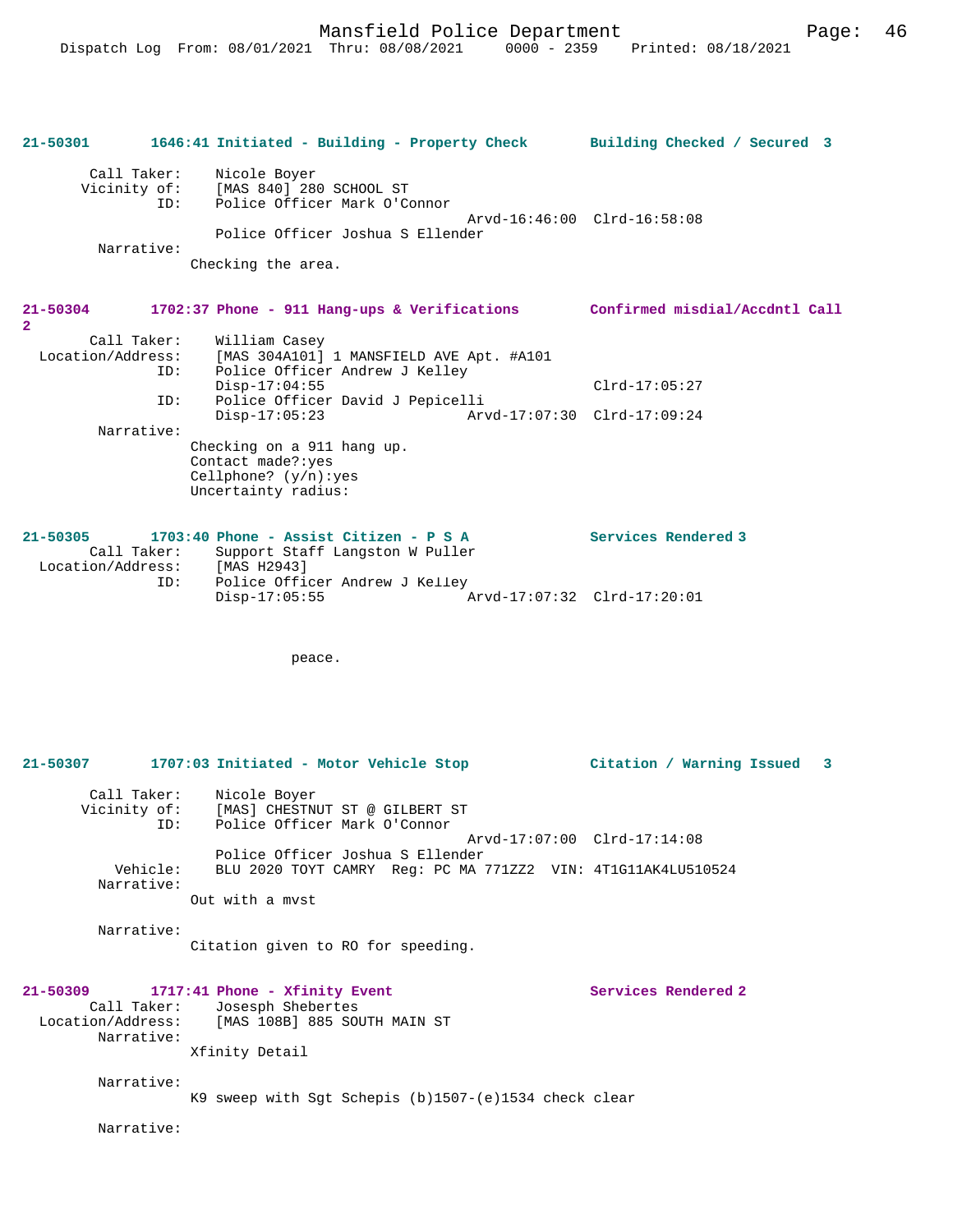Mansfield Police Department Page: 47 Dispatch Log From: 08/01/2021 Thru: 08/08/2021 1718 Officer McCune confirming 911 accidental in lot, Semrec confirmed Narrative: 1900 Sgt. Armstrong assist inside security with patron issue, issue resolved no action taken Narrative: 911 hang up to SEMREC "Doug" near Toyota stand , Squad 3 responded and did not find caller, clear Narrative: Report number 21MAS-803-OF for Officer Fitzgeralds K-9 sweep w/MSP EOD Narrative: 911 hang up sec 12, area checked clear no issues Narrative: 911 hang up from female in sec 6, stated not issue and was on her way to the restroom. Call cleared Narrative: 911 accidental from lot 9., "Sandy" in a Nissan Rouge, lot personal to investigate, officers cleared area Narrative: Party from first aid, Finnain Garratiy / / Det. Wright arranged for adult sober ride home. Narrative: Xfinity detail has been broken down, units are clear. Refer To Incident: 21MAS-803-OF **21-50311 1724:10 Initiated - Building - Property Check Building Checked / Secured 3** Call Taker: Nicole Boyer<br>Vicinity of: [MAS 2] 60 F of: [MAS 2] 60 FORBES BLVD<br>ID: Police Officer Mark O'O Police Officer Mark O'Connor Arvd-17:24:00 Clrd-17:25:42 Police Officer Joshua S Ellender Narrative: Checking the area. **21-50316 1744:32 Initiated - Motor Vehicle Stop Citation / Warning Issued 3** Call Taker: Nicole Boyer Vicinity of: [MAS] 11 GILBERT ST @ 1770 WEST ST<br>TD: Police Officer David J Pepicelli Police Officer David J Pepicelli Arvd-17:44:00 Clrd-17:52:34 Vehicle: WHI 2019 TOYT UT HIGHLANDER Reg: PAS MA VT888J VIN: 5TDDZRFH0KS716518 Narrative: Out with an MVST. Narrative: Citation given to operator for hands free violation. **21-50317 1753:36 Initiated - Motor Vehicle Stop Citation / Warning Issued 3** Call Taker: Nicole Boyer<br>Vicinity of: [MAS] 1720 W. of: [MAS] 1720 WEST ST @ 2 CHAMBERS CT<br>TD: Police Officer David J Pepicelli Police Officer David J Pepicelli Arvd-17:53:00 Clrd-18:01:13<br>Vebicle: WHI 2021 NISS ALTIMA Reg: PC MA 291.IV6 VIN: 1N4RL4EW5MN3 Vehicle: WHI 2021 NISS ALTIMA Reg: PC MA 291JY6 VIN: 1N4BL4EW5MN300314 Narrative:

Out with an mvst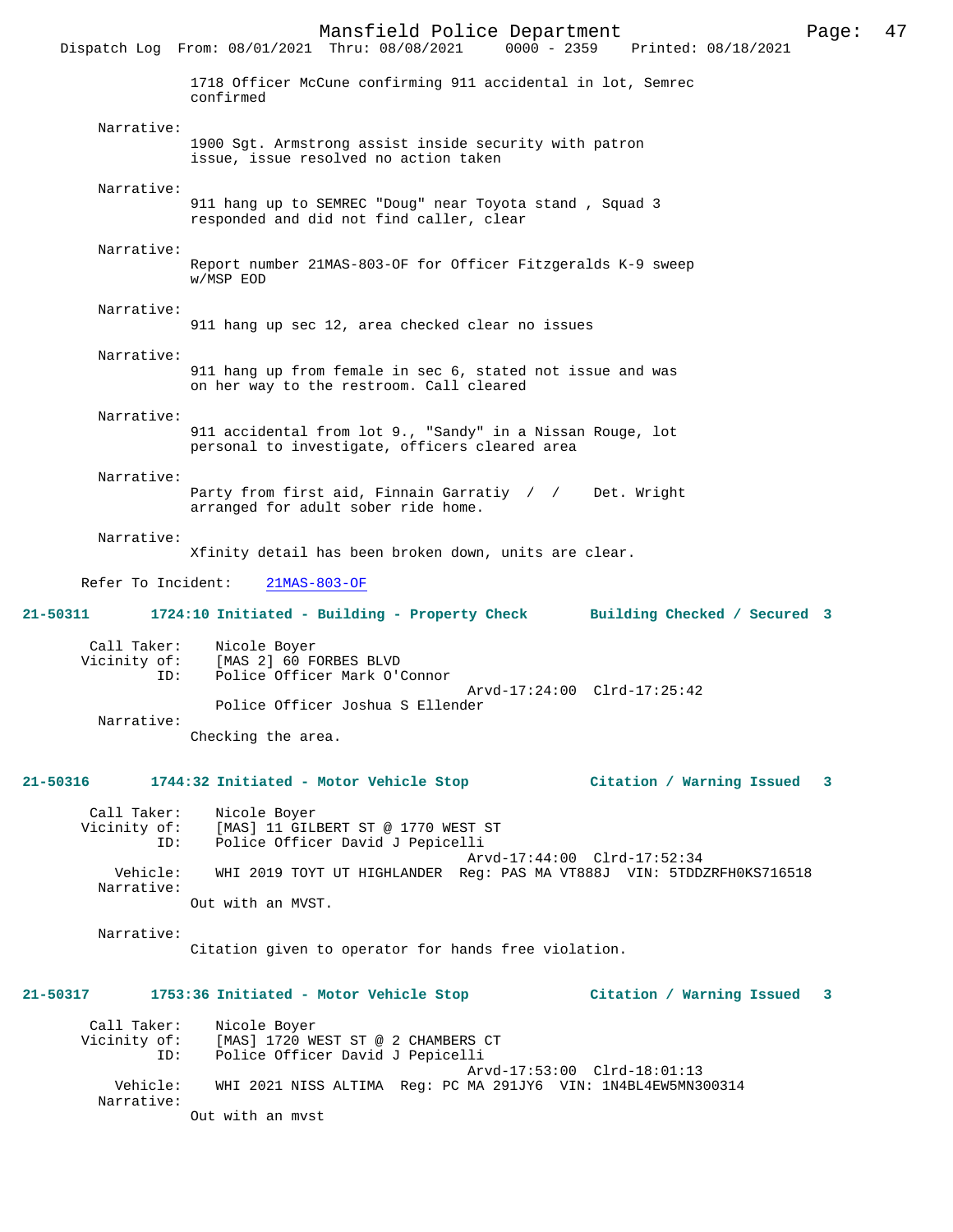Dispatch Log From: 08/01/2021 Thru: 08/08/2021 0000 - 2359

 Narrative: Citation given to RO for speed. **21-50324 1834:00 Initiated - Motor Vehicle Stop Citation / Warning Issued 3** Call Taker: Nicole Boyer<br>Vicinity of: [MAS] 200 CH [MAS] 200 CHAUNCY ST @ 234 CENTRAL ST ID: Police Officer Andrew J Kelley Arvd-18:34:00 Clrd-18:39:01 Vehicle: GRY 2013 HYUN ELANTR Reg: PC MA 5ZC511 VIN: KMHDH4AE5DU011792 Narrative: Out with an mvst Narrative: Citation given to RO for failure to stop and failure to inspect **21-50326 1848:31 Initiated - Building - Property Check Building Checked / Secured 3** Call Taker: Nicole Boyer<br>Vicinity of: [MAS 907E] 3 of: [MAS 907E] 390 WEST ST<br>ID: Police Officer Mark O'O Police Officer Mark O'Connor Arvd-18:48:00 Clrd-18:53:52 Police Officer Joshua S Ellender Narrative: Checking the area. **21-50332 1921:09 Phone - 911 Hang-ups & Verifications Confirmed misdial/Accdntl Call 2**  Call Taker: Dispatcher Alyson Vico<br>Location/Address: [MAS 417G] 17 FRANCIS ess: [MAS 417G] 17 FRANCIS AVE Apt. #10<br>ID: Police Officer David J Pepicelli Police Officer David J Pepicelli<br>Disp-19:23:00 Ar Disp-19:23:00 Arvd-19:32:12 Clrd-19:32:16 Narrative: Checking on a 911 hang up. Contact made?: Yes no emergency. Phone malfunction Cellphone? (y/n): yes Uncertainty radius: 32 meters **21-50334 1933:22 Phone - Motor Veh Acc - Hit & Run Incident Report 1**  Call Taker: Dispatcher Alyson Vico<br>Location/Address: [MAS H2761] 15 INGRID D ess: [MAS H2761] 15 INGRID DR<br>ID: Police Officer Mark O'Com Police Officer Mark O'Connor<br>Disp-19:39:16 Disp-19:39:16 Arvd-19:43:18 Clrd-20:13:29 Police Officer Joshua S Ellender ID: Police Officer Mark O'Connor Disp-20:26:47 Clrd-20:26:56 Police Officer Joshua S Ellender<br>ID: Police Officer Andrew J Kelley Police Officer Andrew J Kelley Disp-20:26:50 Clrd-20:26:54 Narrative: CP requesting to speak to an officer about a car that opened its door and hit his car causing damage. Other involved MV left. Occured at stop and shop. CP is at his home now. Narrative: Going to Stop and Shop to follow up Narrative: See OF for further. Refer To Incident: 21MAS-804-OF **21-50339 2020:22 Initiated - Building - Property Check Building Checked / Secured 3** Call Taker: Nicole Boyer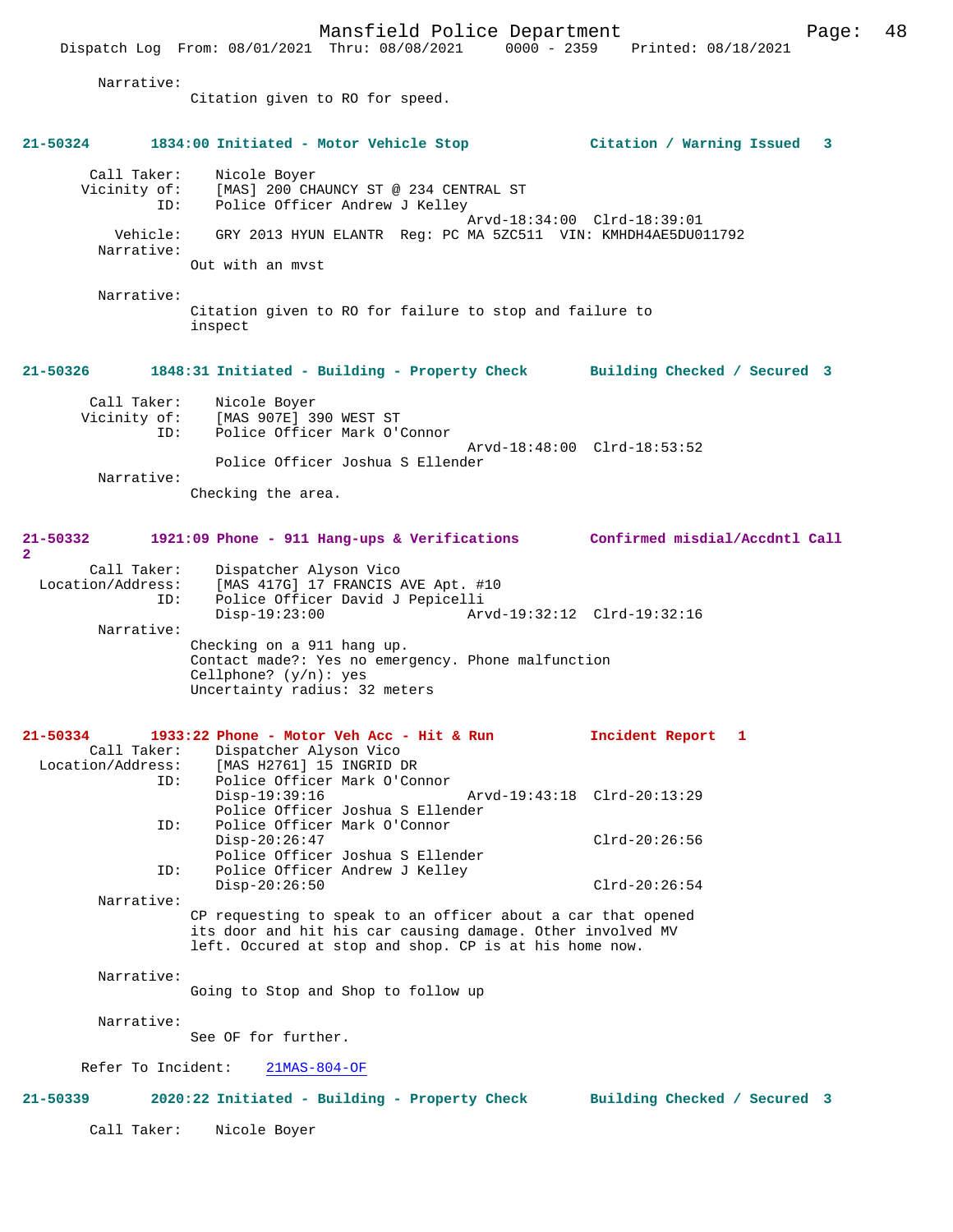Mansfield Police Department Page: 49 Dispatch Log From: 08/01/2021 Thru: 08/08/2021 0000 - 2359 Printed: 08/18/2021 Vicinity of: [MAS 12] 250 EAST ST ID: Police Officer William C Trudell Arvd-20:20:00 Clrd-20:33:03 Narrative: Checking the area. **21-50340 2021:19 Phone - Suspicious Actv / Persn / Veh Referred to Other Agency 2** Call Taker: Dispatcher Alyson Vico Location/Address: [MAS] RTE 140 NB ID: Police Officer Mark O'Connor Disp-20:27:01 Arvd-20:29:32 Clrd-20:36:18 Police Officer Joshua S Ellender<br>ID: Police Officer Andrew J Kellev Police Officer Andrew J Kelley<br>Disp-20:27:07 Disp-20:27:07<br>
Vehicle: GRY 2017 ROGUE Reg: RI WK499 VIN: JN8AT2MV0HW263275 GRY 2017 ROGUE Reg: RI WK499 VIN: JN8AT2MV0HW263275 Narrative: Call from state requesting officers to check on a MV. Truck driver witnessed the MV picking someone up on the side of the highway. Truck driver is still behind the MV. State PD believes the person that was picked up on the highway was involved in a MV hit and run in Attleboro Narrative: Waiting for Attleboro to arrive. **21-50345 2038:36 Initiated - Building - Property Check Building Checked / Secured 3** Call Taker: Nicole Boyer Vicinity of: [MAS] COPELAND DR ID: Police Officer Andrew J Kelley Arvd-20:38:00 Clrd-20:53:30 Narrative: Checking the area. **21-50349 2106:33 Initiated - Building - Property Check Building Checked / Secured 3** Call Taker: Nicole Boyer<br>Vicinity of: [MAS] 150 OT [MAS] 150 OTIS ST ID: Police Officer Mark O'Connor Arvd-21:06:00 Clrd-21:09:08 Police Officer Joshua S Ellender Narrative: Checking the area. **21-50351 2114:19 Initiated - Building - Property Check Building Checked / Secured 3** Call Taker: Nicole Boyer<br>Vicinity of: [MAS 840] 28  $[MAS 840]$  280 SCHOOL ST ID: Police Officer Mark O'Connor Arvd-21:14:00 Clrd-21:29:30 Police Officer Joshua S Ellender Narrative: Checking the area. **21-50354 2130:52 Initiated - Building - Property Check Building Checked / Secured 3** Call Taker: Nicole Boyer<br>Vicinity of: [MAS 834] 26 of: [MAS 834] 261 CHAUNCY ST<br>ID: Police Officer Andrew J I Police Officer Andrew J Kelley Arvd-21:30:00 Clrd-21:44:16 Narrative: Checking the area.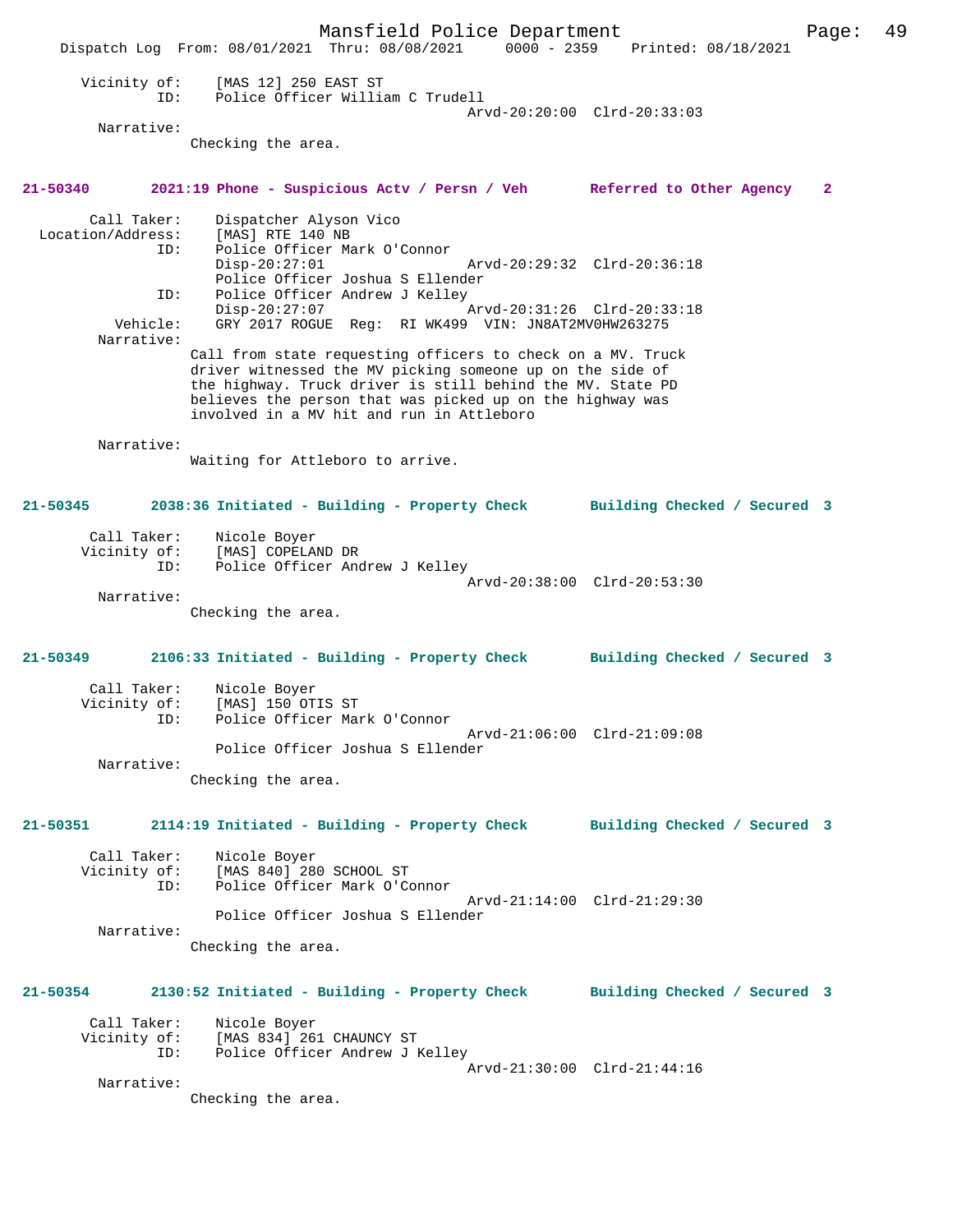Mansfield Police Department Page: 50 Dispatch Log From: 08/01/2021 Thru: 08/08/2021 **21-50355 2131:26 Phone - 911 Hang-ups & Verifications Services Rendered 2**  Call Taker: Dispatcher Alyson Vico Location/Address: [MAS 108B] 885 SOUTH MAIN ST Narrative: Checking on a 911 hang up. Contact made?: yes Cellphone? (y/n): yes Uncertainty radius: section 6 callers name is barbara she is walking to the bathroom now. Narrative: CP notified. **21-50366 2213:25 911 - 911 Hang-ups & Verifications Confirmed misdial/Accdntl Call 2**  Call Taker: Aaron Figueroa<br>Location/Address: [MAS H6519] 382 ess: [MAS H6519] 382 WILLIAMS ST<br>TD: Police Officer Mark O'Conno Police Officer Mark O'Connor<br>Disp-22:17:04 Disp-22:17:04 Arvd-22:29:28 Clrd-22:33:58 Police Officer Joshua S Ellender Narrative: Checking on a 911 accidental recieved by North Attleboro PD who advised they made contact and the caller stated it was a misdial, nothing on callback x2 Contact made?: y Cellphone? (y/n): y Uncertainty radius: **21-50373 2239:15 Initiated - Suspicious Actv / Persn / Veh Investigated - No Report 2** Call Taker: Nicole Boyer Vicinity of: [MAS] 10 PLYMOUTH ST @ 464 SCHOOL ST .<br>Police Officer Mark O'Connor Arvd-22:39:00 Clrd-22:47:05 Police Officer Joshua S Ellender<br>ID: Police Officer Andrew J Kelley Police Officer Andrew J Kelley Arvd-22:42:23 Clrd-22:47:05 Vehicle: WHI 2007 FORD F150 Reg: PC MA 2KZT24 VIN: 1FTRF12217KB12721 Narrative: Suspicious vehicle pulled into the side lot. Narrative: Trailer that was removed from Canoe River campground is now located behind K&D auto. **21-50378 2253:45 Phone - 911 Hang-ups & Verifications Investigated - No Report 2** Call Taker: Dispatcher Alyson Vico<br>Location/Address: [MAS 108B] 885 SOUTH M [MAS 108B] 885 SOUTH MAIN ST Narrative: Checking on a 911 hang up. Contact made?: yes Cellphone?  $(y/n)$ : yes lot 9 by nissan rouge Uncertainty radius: 4 meters Narrative:

CP notified

## **For Date: 08/06/2021 - Friday**

| 21-50383          | 0002:42 Phone - Suspicious Acty / Persn / Veh | Unfounded/Unverifed | 2 |
|-------------------|-----------------------------------------------|---------------------|---|
| Call Taker:       | CARLY MORIARTY                                |                     |   |
| Location/Address: | [MAS 202] 16 OLD COLONY WAY                   |                     |   |
| ID:               | Police Officer Christopher D Sorge            |                     |   |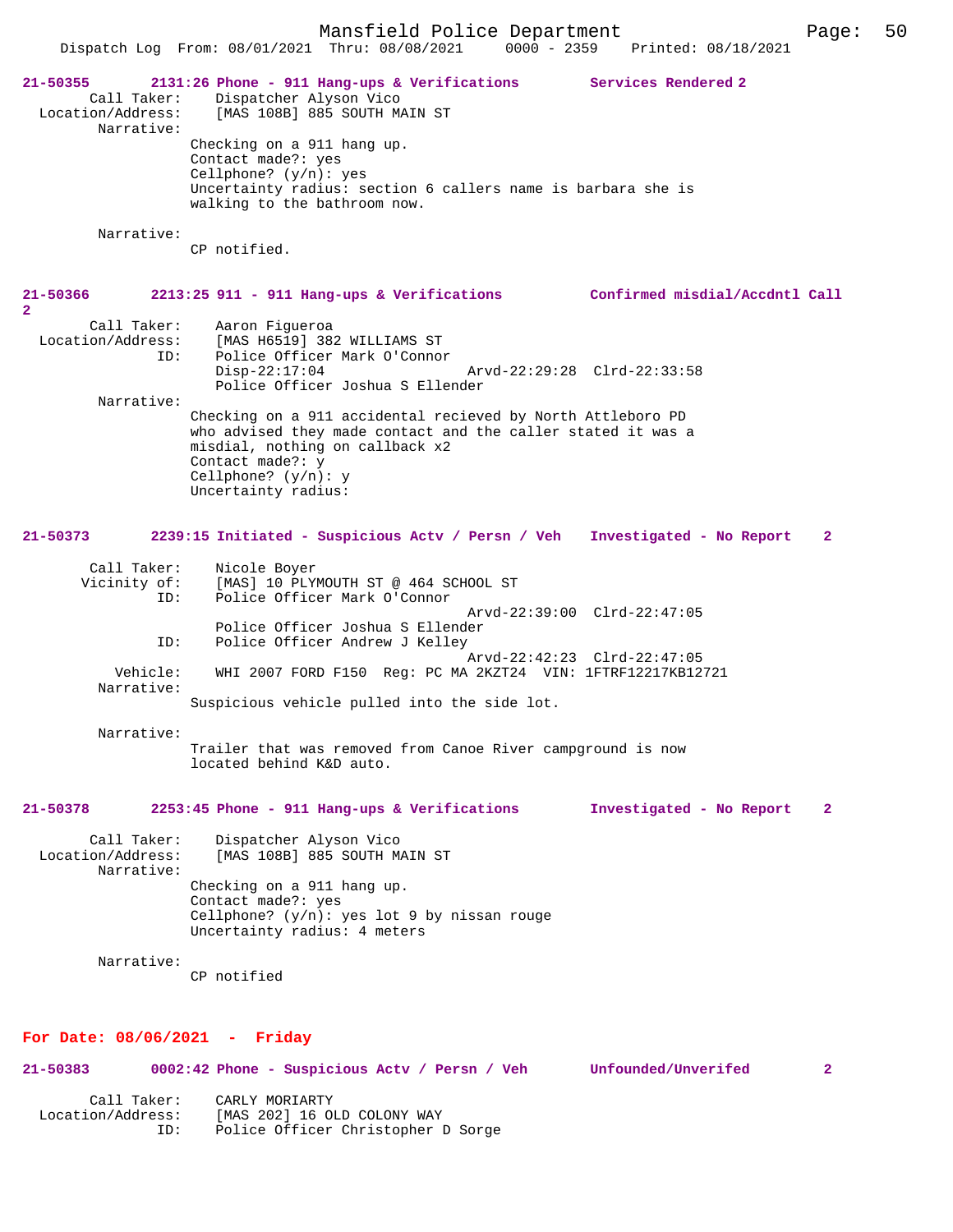Mansfield Police Department Page: 51 Dispatch Log From: 08/01/2021 Thru: 08/08/2021 Disp-00:03:01 Arvd-00:06:19 Clrd-00:14:01 ID: Police Officer Derek M Stark Disp-00:03:09 Arvd-00:06:21 Clrd-00:14:01 Narrative: Cp reporting a male party was kicked out of the bar and is driving around and drinking. Male party should be in a blue jeep no plate given, unsure of when the male was kicked out Narrative: Party was kicked out about 45 minutes ago. He was angry and took his shirt off, they didn't notice a vehicle in the area. Units will be checking the area. **21-50396 0116:51 Initiated - Building - Property Check Building Checked / Secured 3** Call Taker: Nicole Boyer Vicinity of: [MAS 281A] 1 CROCKER ST<br>TD: Police Officer Christopl Police Officer Christopher D Sorge Arvd-01:16:00 Clrd-01:20:51 Narrative: Checking the area. **21-50399 0121:52 Initiated - Building - Property Check Building Checked / Secured 3** Call Taker: Nicole Boyer Vicinity of: [MAS 1040] 10 RESERVOIR ST Apt. #ST ID: Sergeant David Schepis Arvd-01:21:00 Clrd-01:25:35 Narrative: Checking the area. **21-50402 0125:01 Initiated - Suspicious Actv / Persn / Veh Investigated - No Report 2** Call Taker: Nicole Boyer<br>Vicinity of: [MAS 934] 40 of: [MAS 934] 40 RUMFORD AVE<br>TD: Police Officer Christophe Police Officer Christopher D Sorge Arvd-01:25:00 Clrd-01:28:12<br>ID: Sergeant John R Armstrong Sergeant John R Armstrong Disp-01:25:46 Enrt-01:25:46 Arvd-01:27:47 Clrd-01:28:12 Narrative: Out with a few parties in the area. Narrative: Parties check OK. They are just by the pond. **21-50403 0129:59 Initiated - Building - Property Check Building Checked / Secured 3** Call Taker: Nicole Boyer Vicinity of: [MAS 840] 280 SCHOOL ST<br>ID: Sergeant David Schepis Sergeant David Schepis Arvd-01:29:00 Clrd-01:35:02 Narrative: Checking the area. **21-50404 0136:26 Initiated - Building - Property Check Building Checked / Secured 3** Call Taker: Nicole Boyer<br>Vicinity of: [MAS 417] 9 of: [MAS 417] 9 FRANCIS AVE<br>ID: Police Officer Derek M ; Police Officer Derek M Stark Arvd-01:36:00 Clrd-01:40:05 Narrative: Checking the area. **21-50409 0140:56 Initiated - Building - Property Check Building Checked / Secured 3**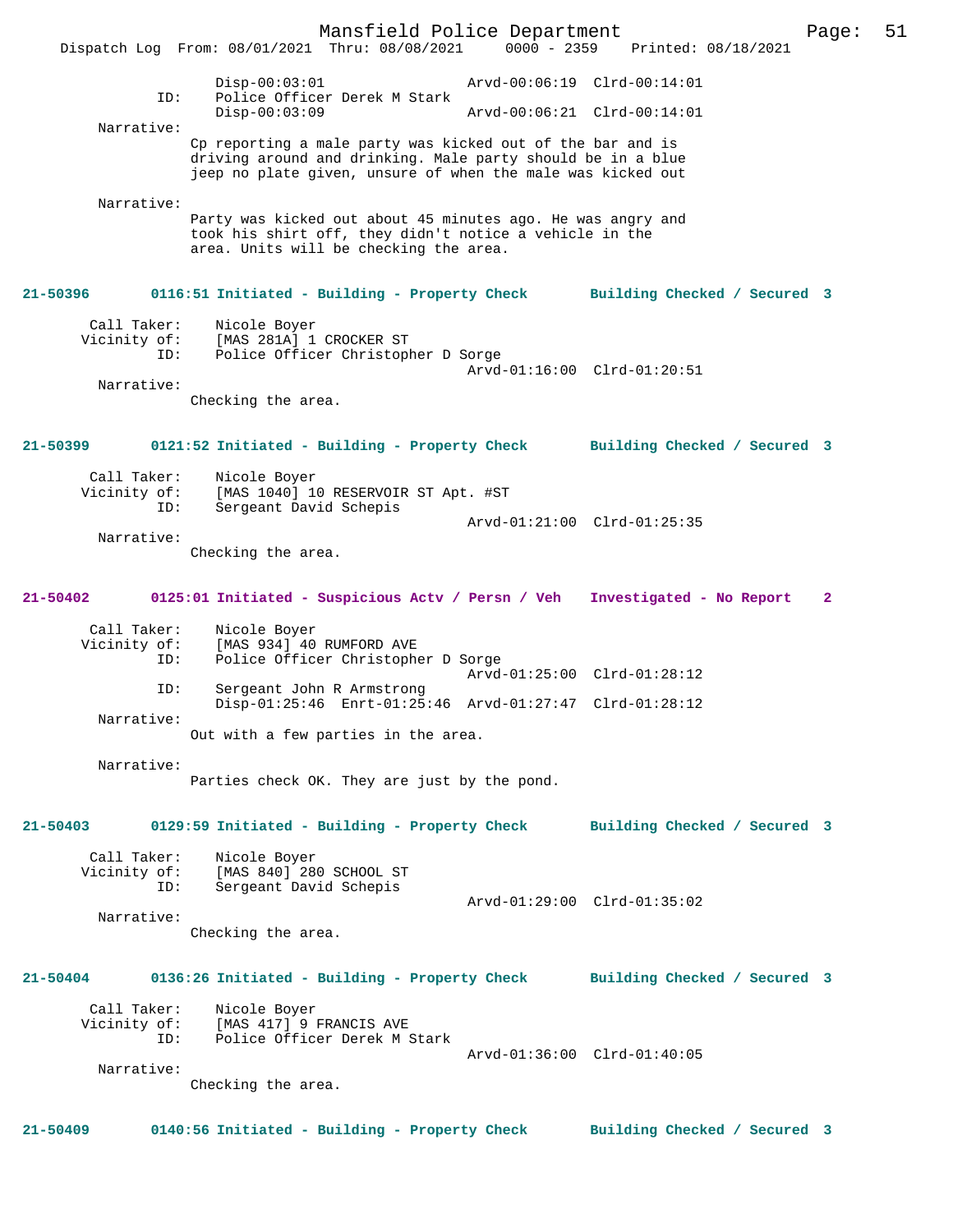Mansfield Police Department Form Page: 52 Dispatch Log From: 08/01/2021 Thru: 08/08/2021 0000 - 2359 Printed: 08/18/2021 Call Taker: Nicole Boyer Vicinity of: [MAS 4] 31 HAMPSHIRE ST ID: Sergeant David Schepis Arvd-01:40:00 Clrd-01:49:31 Vehicle: 2021 CHRY PACIFICA.VST/WG. REGISTE Reg: PC WA BXG8387 VIN: 2C4RC3GG2MR537046 Narrative: Checking the area. Narrative: Car in the front parking lot, side door was open. Looks to be an oversight. **21-50411 0144:59 Initiated - Building - Property Check Building Checked / Secured 3** Call Taker: Nicole Boyer Vicinity of: [MAS 992] 660 EAST ST ID: Police Officer Derek M Stark Arvd-01:44:00 Clrd-01:47:47 Narrative: Checking the area. **21-50413 0151:00 Initiated - Building - Property Check Building Checked / Secured 3** Call Taker: Nicole Boyer Vicinity of: [MAS 2] 60 FORBES BLVD ID: Sergeant David Schepis Arvd-01:51:00 Clrd-01:53:40 Narrative: Checking the area. **21-50414 0153:12 Initiated - Building - Property Check Building Checked / Secured 3** Call Taker: Nicole Boyer<br>Vicinity of: [MAS] MYSTIC of: [MAS] MYSTIC LN<br>ID: Police Officer I Police Officer Derek M Stark Arvd-01:53:00 Clrd-01:59:03 Narrative: Checking the area. **21-50416 0159:17 Initiated - Suspicious Actv / Persn / Veh Investigated - No Report 2** Call Taker: Nicole Boyer<br>Vicinity of: [MAS 834] 26 of: [MAS 834] 261 CHAUNCY ST<br>ID: Police Officer Christoph Police Officer Christopher D Sorge Arvd-01:59:00 Clrd-02:02:00 ID: Sergeant David Schepis Arvd-01:59:54 Clrd-02:02:00 Vehicle: BLU 2003 JEEP UT LIBERT Reg: PC MA 1AKX63 VIN: 1J4GL58K93W569370 Narrative: Checking on a vehicle in the area. Narrative: Vehicle is unoccupied. **21-50420 0215:09 Initiated - Motor Vehicle Stop Citation / Warning Issued 3** Call Taker: Nicole Boyer<br>Vicinity of: [MAS 834] 26 of: [MAS 834] 261 CHAUNCY ST<br>ID: Police Officer Christophe Police Officer Christopher D Sorge Arvd-02:15:00 Clrd-02:40:49 ID: Sergeant David Schepis Arvd-02:18:07 Clrd-02:40:49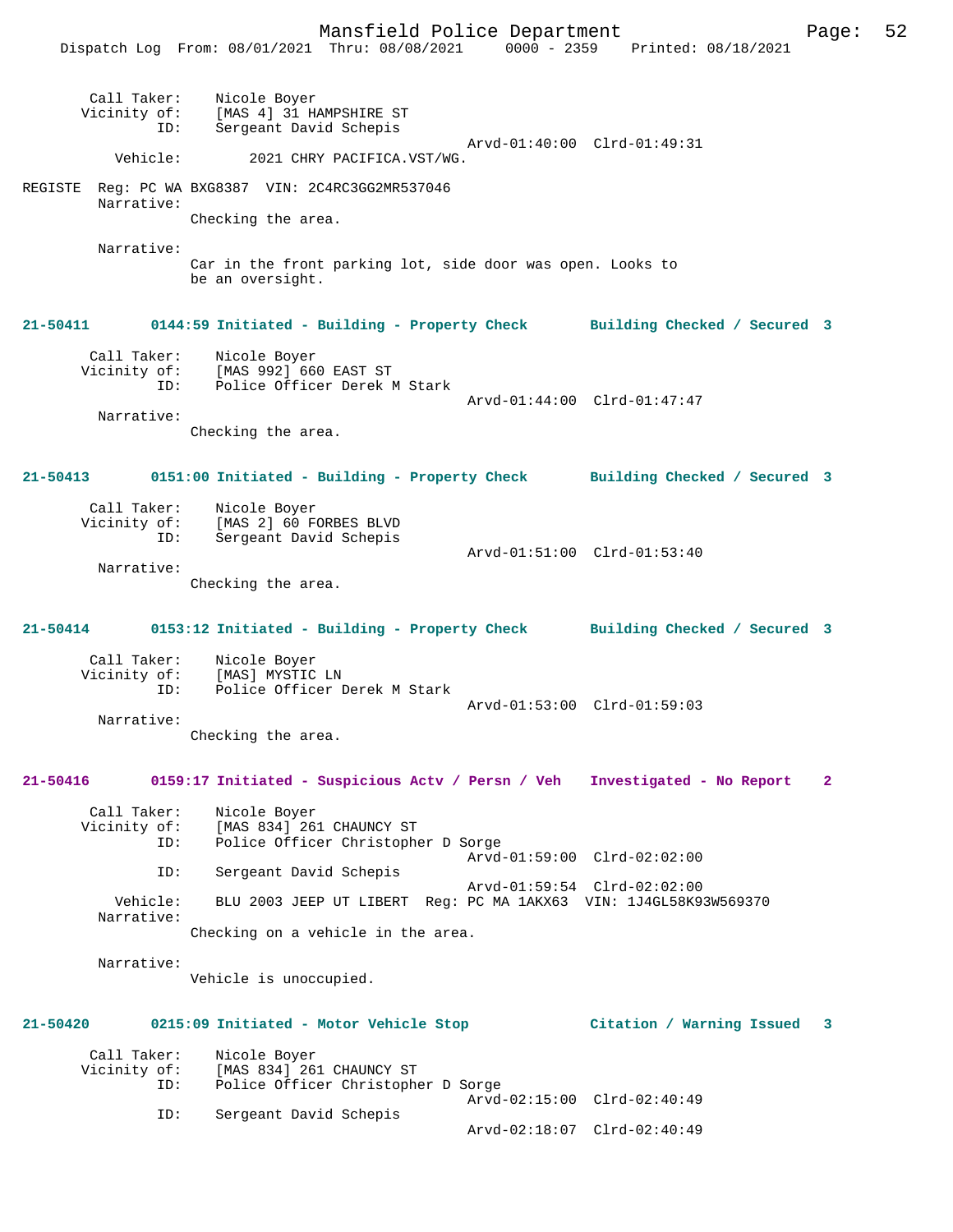Mansfield Police Department Page: 53 Dispatch Log From: 08/01/2021 Thru: 08/08/2021 Vehicle: RED 2006 JEEP UT COMMAN Reg: PC MA 665KY8 VIN: 1J8HG58N56C106018 Narrative: Out with an MVST Narrative: Operator was cited for speeding. **21-50423 0229:13 Initiated - Building - Property Check Building Checked / Secured 3** Call Taker: Nicole Boyer Vicinity of: [MAS] 4 ERICK RD @ 15 BONNEY LN ID: Police Officer Derek M Stark Arvd-02:29:00 Clrd-02:40:11 Narrative: Checking the area. **21-50425 0240:59 Initiated - Building - Property Check Building Checked / Secured 3** Call Taker: Nicole Boyer Vicinity of: [MAS 1015] 30 CHAUNCY ST ID: Police Officer Christopher D Sorge Arvd-02:40:00 Clrd-02:45:10 Narrative: Checking the area. **21-50426 0246:04 Initiated - Building - Property Check Building Checked / Secured 3** Call Taker: Nicole Boyer Vicinity of: [MAS 12] 250 EAST ST ID: Police Officer Derek M Stark Arvd-02:46:00 Clrd-02:55:54 Narrative: Checking the area. **21-50427 0253:07 Initiated - Motor Vehicle Stop Arrest(s) Made 3**  Call Taker: Nicole Boyer<br>Vicinity of: [MAS 181A] 19 of: [MAS 181A] 150 OAKLAND ST<br>ID: Police Officer Christopher Police Officer Christopher D Sorge Arvd-02:53:00 Clrd-05:35:43<br>ID: Police Officer Derek M Stark Police Officer Derek M Stark Arvd-02:56:08 Clrd-03:18:05 ID: Sergeant John R Armstrong Arvd-02:56:36 Clrd-04:01:41<br>Vehicle: WHI 2015 NISS LL ROGUE Req: PC MA 3FA213 VIN: 5N1AT2MV3F WHI 2015 NISS LL ROGUE Reg: PC MA 3FA213 VIN: 5N1AT2MV3FC888100 Narrative: Out with an mvst Narrative: Vehicles not stopping Narrative: Vehicle stopped at Entrance of Depot 2 Narrative: Male party in custody. Narrative: Attempting to make arrangements for vehicle. Narrative: Female party taking control of the vehicle. M12 en route to the station. Refer To Arrest: 21MAS-276-AR Arrest: HOBAN, MICHAEL T<br>Address: 23 FRANCIS AVE AD 23 FRANCIS AVE Apt. #5 MANSFIELD, MA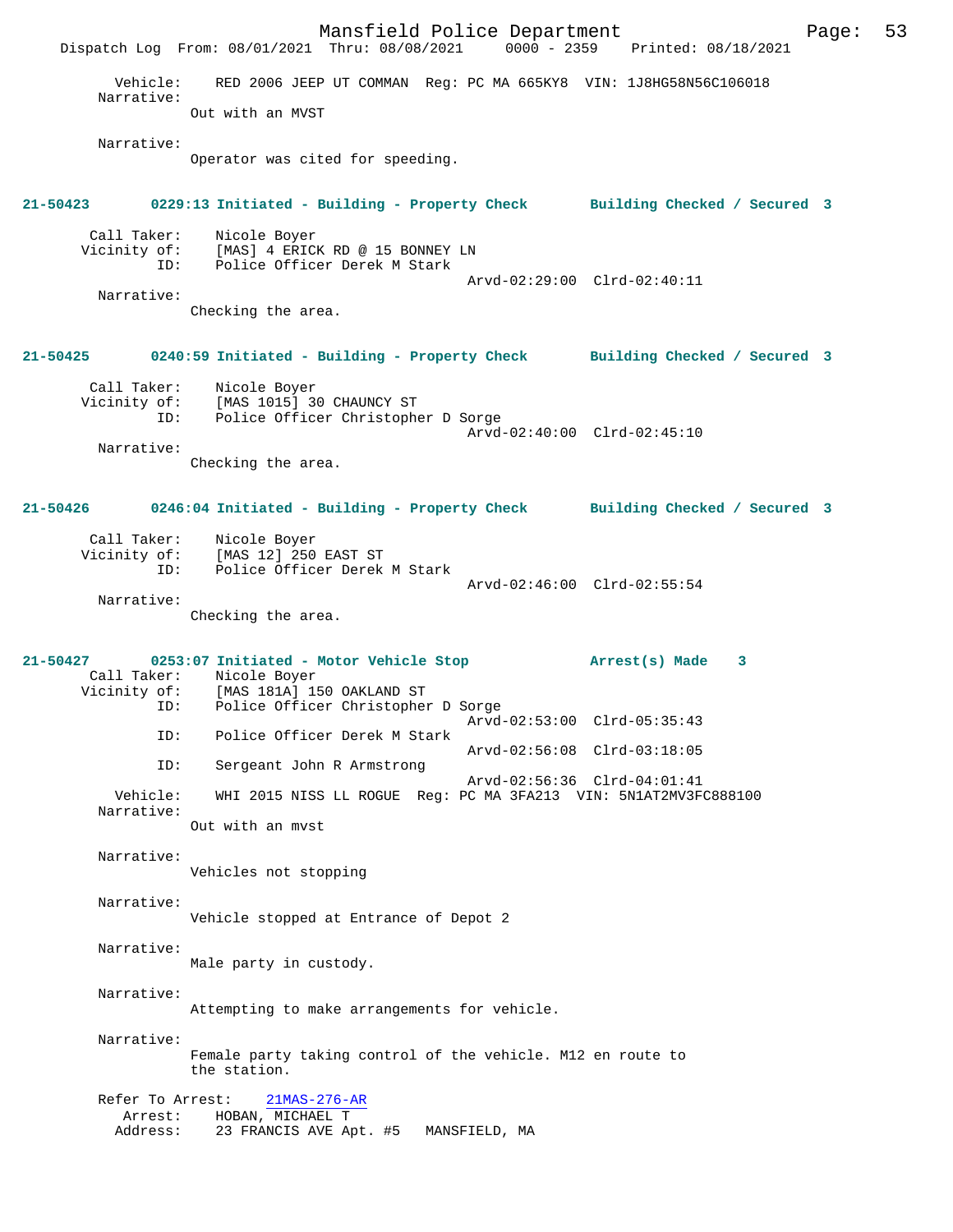Mansfield Police Department Page: 54 Dispatch Log From: 08/01/2021 Thru: 08/08/2021 0000 - 2359 Printed: 08/18/2021 Age: 32 Charges: LICENSE SUSPENDED, OP MV WITH DEFAULT WARRANT STRAIGHT WARRANT **21-50440 0632:08 Initiated - Motor Vehicle Stop Citation / Warning Issued 3** Call Taker: Nicole Boyer<br>Vicinity of: [MAS] 430 SC [MAS] 430 SCHOOL ST @ 2 SEAN DR ID: Sergeant David Schepis Arvd-06:32:00 Clrd-06:38:09 Vehicle: GRY 2015 FORD FOCUS Reg: PC MA 2GD171 VIN: 1FADP3F22FL310509 Narrative: Out with an MVST Narrative: Citation given to RO for speed. **21-50443 0701:17 Phone - Erratic Oper MV / Road Rage Gone on Arrival 3**  Call Taker: Kerri Bishop Location/Address: [MAS] YORK RD ID: Sergeant David Schepis<br>Disp-07:03:06 Disp-07:03:06 Arvd-07:14:41 Clrd-07:23:01<br>Vehicle: Req: PC IL FP109561 Reg: PC IL FP109561 Narrative: N Attleboro pd reports erratic operation of white dodge pro master van, lsh into mansfield on york rd from N. Attleboro. all over the road, road rage incident on the highway. **21-50447 0724:24 Initiated - Assist Citizen - P S A Services Rendered 3**  Call Taker: William Casey<br>Location/Address: [MAS 451B] 50 ess: [MAS 451B] 500 EAST ST<br>ID: Lieutenant Thomas R Cor Lieutenant Thomas R Connor Arvd-07:24:00 Clrd-09:07:32 **21-50452 0741:58 Phone - 911 Hang-ups & Verifications Confirmed misdial/Accdntl Call 2**  Call Taker: Savannah Karch Location/Address: [MAS] 3 LANTERN LN<br>ID: Sergeant David Sche Sergeant David Schepis Disp-07:43:23 Clrd-07:43:42<br>Th: Police Officer Beau J Palanza Police Officer Beau J Palanza<br>Disp-07:51:08 Disp-07:51:08 Arvd-07:54:32 Clrd-07:55:58 Narrative: Checking on a 911 hang up. Contact made?: yes, caller will wave. confirmed no emergency Cellphone? (y/n):y Uncertainty radius: 65 meters 95 percent Narrative: M5 to take the call and enroute **21-50453 0752 Initiated - Parking Violations Services Rendered 3**  Animal Control Steven Simonds Exation: 193 NORTH MAIN ST @ 13 PARK ST<br>ID: Animal Control Steven Simonds Animal Control Steven Simonds Arvd-07:53:11 Clrd-08:14:26 ID: Animal Control Steven Simonds Disp-08:24:13 Clrd-09:14:29 Narrative: checking area for parking violations **21-50456 0814 Initiated - Speed Trailer/Signs Deployed Services Rendered 3**  Call Taker: Animal Control Steven Simonds<br>ion/Address: [MAS] SWETT ST

Location/Address: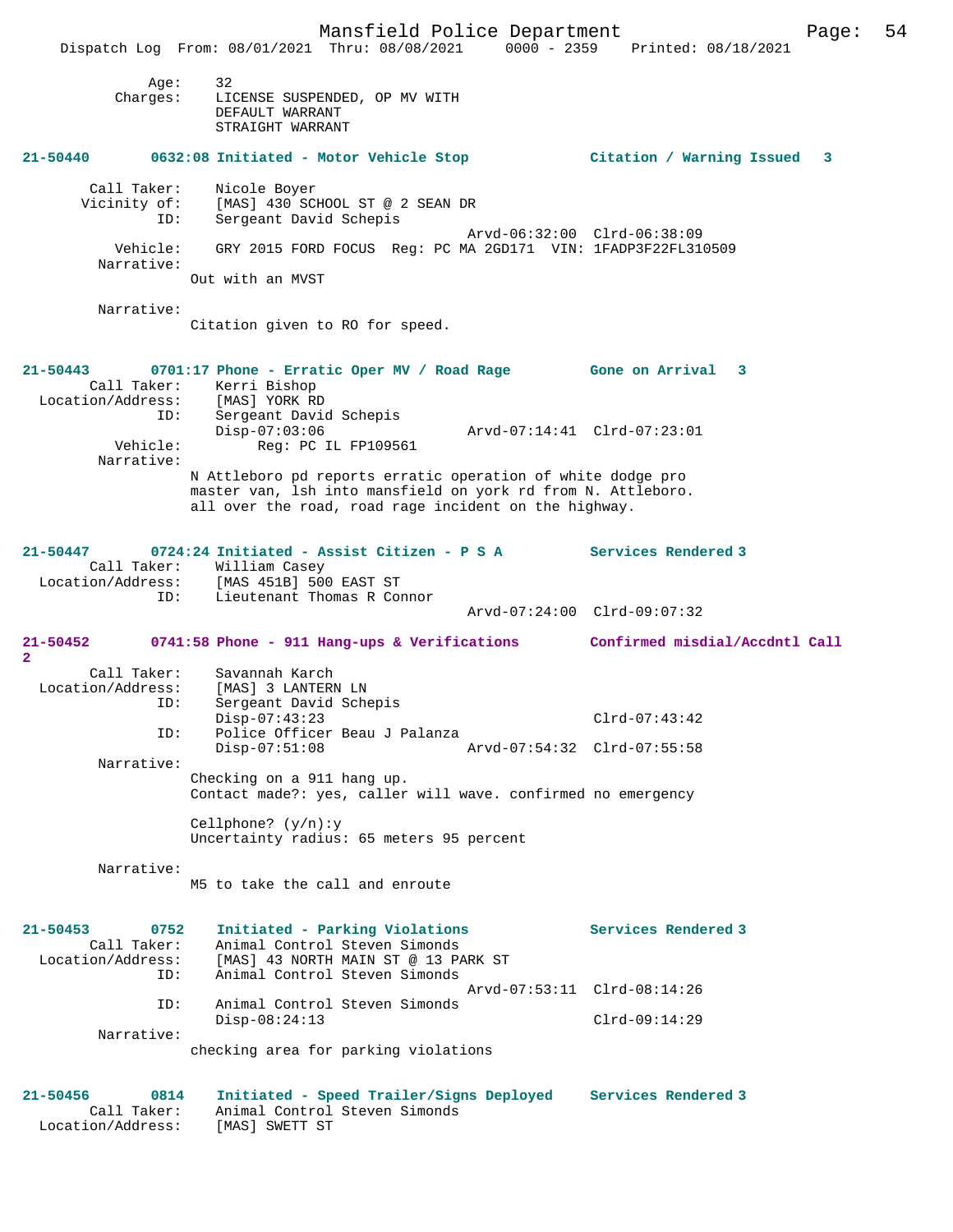Mansfield Police Department Form Page: 55 Dispatch Log From: 08/01/2021 Thru: 08/08/2021 0000 - 2359 Printed: 08/18/2021 ID: Animal Control Steven Simonds Arvd-08:14:26 Clrd-08:23:26 Narrative: changing batteries on speed sign **21-50459 0832:48 Phone - 911 Hang-ups & Verifications Cancelled Enroute 2**  Call Taker: Savannah Karch Location/Address: [MAS] 1 DARBY DR ID: Police Officer Gregg S Kennedy<br>Disp-08:34:12 Disp-08:34:12 Arvd-08:39:42 Clrd-08:39:45 Narrative: Checking on a 911 hang up. Contact made?: negative answer x2 Cellphone? (y/n): y Uncertainty radius: 16 meters 95% Narrative: Party is called back and is at a new location **21-50460 0837:11 Phone - 911 Hang-ups & Verifications Confirmed misdial/Accdntl Call 2**  Call Taker: Kerri Bishop Location/Address: [MAS H1319] 164 FRANKLIN ST ID: Police Officer Gregg S Kennedy<br>Disp-08:40:16 Disp-08:40:16 Arvd-08:40:32 Clrd-08:43:58 Narrative: Checking on a 911 hang up. Contact made?: yes, states kids playing with phone Cellphone? (y/n): y Uncertainty radius: 21-50467 0904:17 Phone - Assist Other Agency **Not Home / No Answer** 3 Call Taker: GARIN EISELE Location/Address: [MAS H2718] 248 WEST ST ID: Sergeant Brian P Thibault<br>Disp-09:05:51<br>ID: Balics 2001 Disp-09:05:51 Arvd-09:09:10 Clrd-10:18:40<br>ID: Police Officer Beau J Palanza Police Officer Beau J Palanza<br>Disp-09:05:57 Disp-09:05:57 Arvd-09:09:08 Clrd-10:17:02 Vehicle: GRY 2012 PORS UT CAYENNE Reg: PAS MA CS2486 VIN: WP1AB2A27CLA45870 Narrative: M1 M5 assisting MSP and Pawtucket Ri Police. Narrative: M1 reports no one home and vehicle was not at that location Refer To Field Int: 21MAS-73-FI **21-50469 0917:23 Initiated - Building - Property Check Building Checked / Secured 3** Call Taker: Savannah Karch Location/Address: [MAS] OTIS ST Police Officer Matthew A Souza Arvd-09:17:00 Clrd-09:20:00 Narrative: Checking the area. **21-50474 0931:17 Initiated - Motor Vehicle Stop Citation / Warning Issued 3** Call Taker: William Casey Location/Address: [MAS] 614 MAPLE ST ID: Police Officer Gregg S Kennedy Arvd-09:31:00 Clrd-09:37:49 Vehicle: GRY 2014 JEEP VA GRANDC Reg: PC MA 979YA3 VIN: 1C4RJFBG1EC135575 Narrative: out with mvst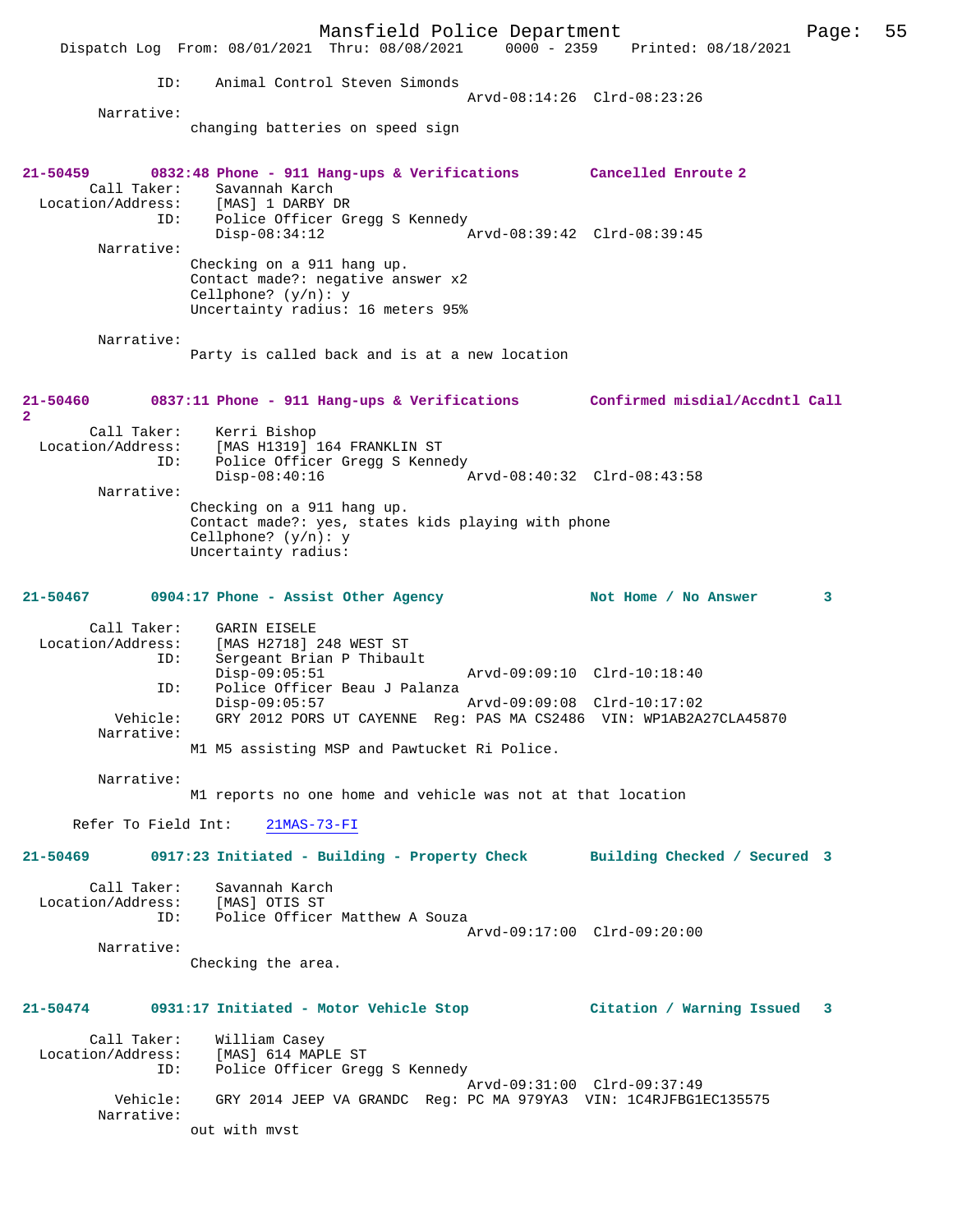Narrative:

Citation issued to operator

| 21-50486<br>Call Taker:<br>Location/Address:<br>Narrative: | 1042<br>Initiated - Parking Violations<br>Animal Control Steven Simonds<br>[MAS] 242 NORTH MAIN ST @ 16 OLD COLONY WAY<br>Animal Control Steven Simonds<br>ID:<br>checking area for parking violations           | Services Rendered 3<br>Arvd-10:42:57 Clrd-11:44:08 |
|------------------------------------------------------------|------------------------------------------------------------------------------------------------------------------------------------------------------------------------------------------------------------------|----------------------------------------------------|
| 21-50491<br>Call Taker:                                    | 1137:50 Phone - Animal Complaints<br>Kerri Bishop<br>Location/Address: [MAS 857] 590 ELM ST<br>animal control Jeffrey S Collins<br>ID:<br>$Disp-11:41:27$<br>Animal Control Steven Simonds<br>ID:                | Services Rendered 3<br>$Clrd-11:43:23$             |
| Narrative:                                                 | $Disp-11:50:01$<br>caller reports found a golden retreiver on Oak St by Walker<br>St.                                                                                                                            | Arvd-11:56:10 Clrd-12:23:42                        |
| Narrative:                                                 | MACO2 headed back to the shelter with dog and will be<br>notifying nortons ACO                                                                                                                                   |                                                    |
| 21-50493<br>$\overline{a}$<br>Call Taker:                  | 1144:05 Phone - 911 Hang-ups & Verifications Confirmed misdial/Accdntl Call<br>Kerri Bishop                                                                                                                      |                                                    |
| Location/Address:<br>Narrative:                            | [MAS 250] 44 NORTH MAIN ST<br>Police Officer Beau J Palanza<br>ID:<br>$Disp-11:46:53$<br>Checking on a 911 hang up.                                                                                              |                                                    |
|                                                            | Contact made?: accidental with new phone,<br>Cellphone? $(y/n): y$<br>Uncertainty radius:                                                                                                                        |                                                    |
| 21-50505<br>Location/Address:                              | 1224:42 Phone - Motor Veh Acc - No Injury<br>Call Taker: Kerri Bishop<br>[MAS 981] 165 SPRING ST<br>Police Officer Beau J Palanza<br>ID:<br>$Disp-12:27:26$<br>Police Officer Gregg S Kennedy<br>ID:             | Services Rendered 1<br>Arvd-12:29:00 Clrd-12:47:56 |
| Vehicle:<br>Vehicle:<br>Narrative:                         | $Disp-12:27:33$<br>BLU 2021 JEEP RENEGADE Reg: PC MA 3VPX59 VIN: ZACNJDBB6MPM47843<br>WHI 2017 FORD FUSION Req: PAR MA K9750 VIN: 3FA6P0H72HR183507<br>caller reports minor mva, white jeep and blue vehicle, no | Arvd-12:33:06 Clrd-12:47:58                        |
|                                                            |                                                                                                                                                                                                                  |                                                    |

Narrative:

paper exchange

**21-50513 1256:18 Initiated - Building - Property Check Building Checked / Secured 3** Call Taker: William Casey Location/Address: [MAS 417] 9 FRANCIS AVE ID: Police Officer Gregg S Kennedy Arvd-12:56:00 Clrd-13:00:43

Narrative:

Checking the area.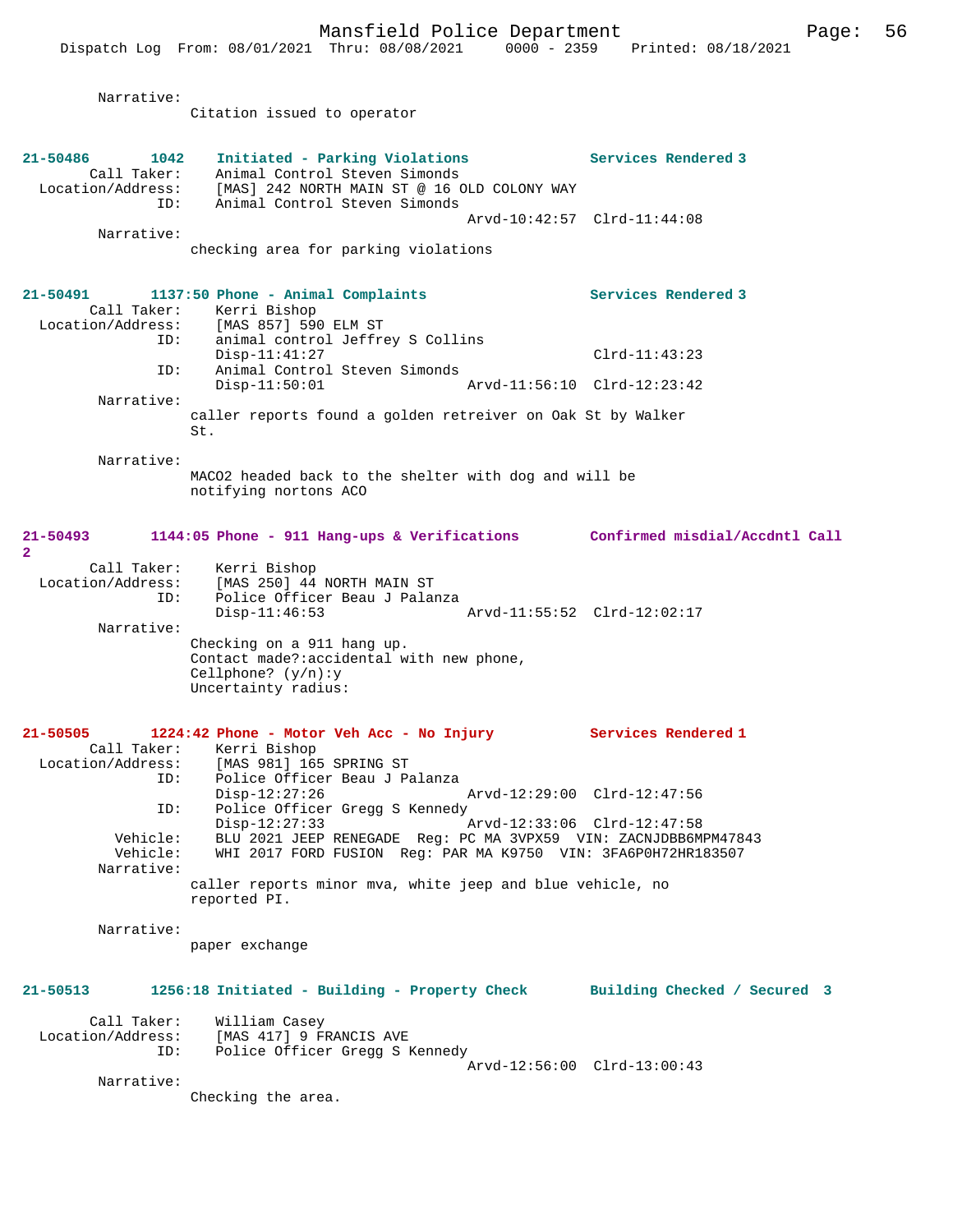Mansfield Police Department Page: 57 Dispatch Log From: 08/01/2021 Thru: 08/08/2021 **21-50522 1325:51 Other - 911 Hang-ups & Verifications Confirmed misdial/Accdntl Call 2**  Call Taker: Kerri Bishop Location/Address: [MAS] 10 KING ARTHUR WAY<br>ID: Police Officer Matthew A Police Officer Matthew A Souza Disp-13:33:27 Clrd-13:37:05<br>TD: Police Officer Matthew A Souza Police Officer Matthew A Souza<br>Disp-13:41:52 A Disp-13:41:52 Arvd-13:47:34 Clrd-13:47:39 Narrative: Checking on a 911 hang up. Contact made?: yes, stated accidental while on a run Cellphone? (y/n):y Uncertainty radius: **21-50521 1327:01 Initiated - Building - Property Check Building Checked / Secured 3** Call Taker: William Casey Location/Address: [MAS 281A] 1 CROCKER ST Police Officer Beau J Palanza Arvd-13:27:00 Clrd-13:35:05 Narrative: Checking the area. **21-50524 1334:31 Phone - Disturbance / Gathering Services Rendered 1**  Call Taker: Kerri Bishop<br>Location/Address: [MAS 907B] 3 ess: [MAS 907B] 390 WEST ST Apt. #C100<br>ID: Police Officer Beau J Palanza Police Officer Beau J Palanza<br>Disp-13:37:02 Disp-13:37:02 Arvd-13:38:45 Clrd-13:41:38<br>TD: Police Officer Matthew A Souza Police Officer Matthew A Souza<br>Disp-13:37:14 Disp-13:37:14 Arvd-13:37:47 Clrd-13:41:41 Narrative: water department reports he was flagged down about two partys arguing in front of building, older male with black shirt and a younger male in sleeveless shirt. Caller got information 3rd party. Narrative: M9 states no arguement at this location. Just an animated conversation **21-50529 1433:11 Walk-In - Fraud or Identity Theft Services Rendered 1**  Call Taker: Support Staff Matthew Todesco<br>Location/Address: [MAS H5291] 427 ELM ST [MAS H5291] 427 ELM ST ID: Police Officer Matthew A Souza<br>Disp-14:35:25 Disp-14:35:25 Arvd-14:38:49 Clrd-14:46:51 Narrative: RP into report his ID was stolen and bank account was drained, Ofc Souza into speak with the RP. Refer To Incident: 21MAS-806-OF **21-50530 1434:11 Phone - Disturbance / Gathering Services Rendered 1**  Call Taker: Kerri Bishop<br>Location/Address: [MAS] 1770 WH ess: [MAS] 1770 WEST ST @ 14 GILBERT ST<br>ID: Police Officer Gregg S Kennedy Police Officer Gregg S Kennedy<br>Disp-14:37:04 Disp-14:37:04 Arvd-14:47:12 Clrd-14:56:12<br>ID: Detective Anthony R Lattanzio Detective Anthony R Lattanzio<br>Disp-14:38:04 Arvd-14:48:02 Clrd-14:55:42 ID: Detective Patrick J Pennie Disp-14:38:34 Arvd-14:48:00 Clrd-14:55:44<br>TD: Police Officer Michael N Fenore Police Officer Michael N Fenore<br>Disp-14:39:32 Az Disp-14:39:32 Arvd-14:44:32 Clrd-14:44:40 ID: Sergeant Brian P Thibault Disp-14:53:33 Arvd-14:53:38 Clrd-14:56:14 Narrative: caller reports female in the woods yelling and a white

sedan in the area attempting to speak to her. unknown the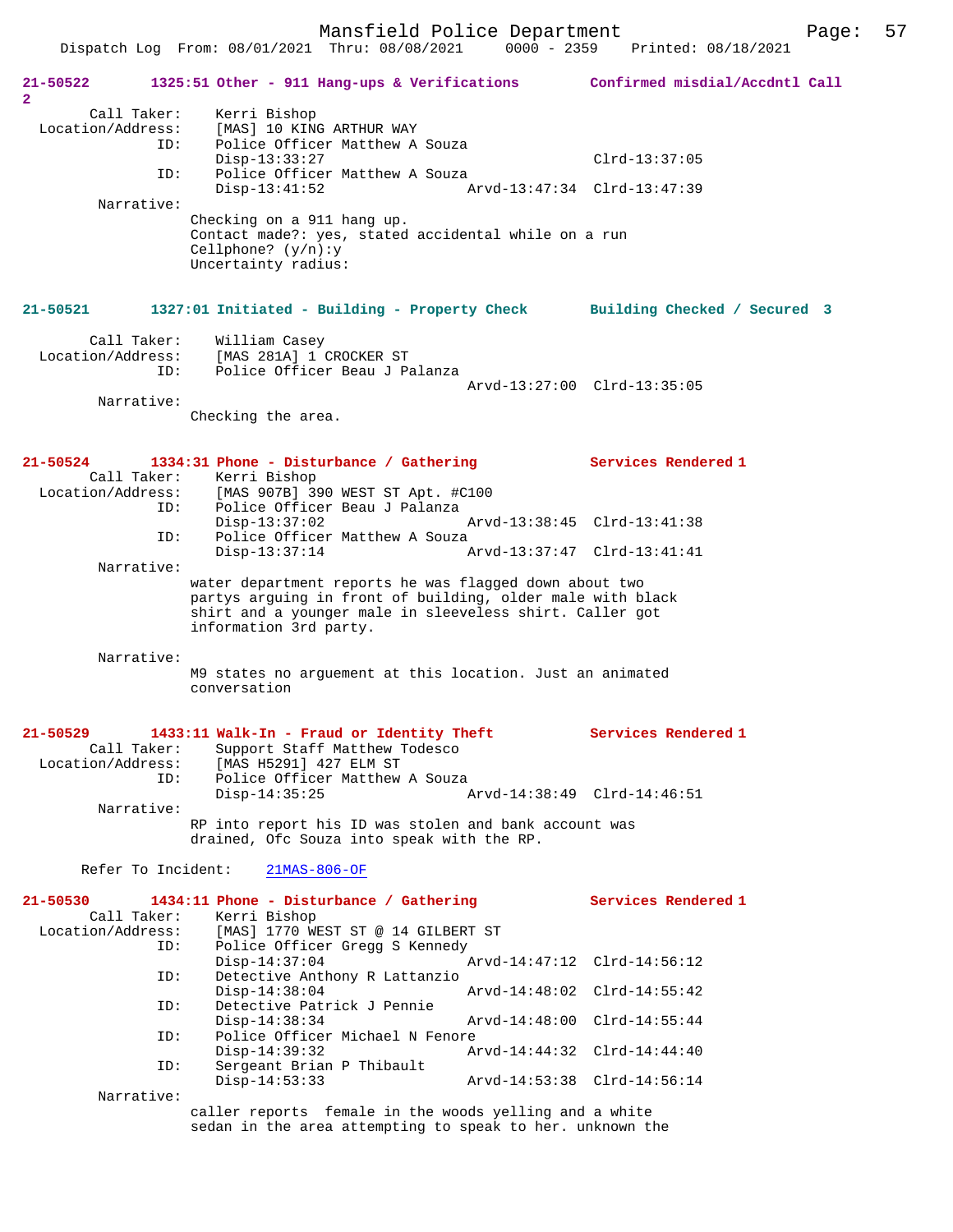|                                                                      |                                                                                    | Mansfield Police Department<br>Dispatch Log From: 08/01/2021 Thru: 08/08/2021 0000 - 2359 Printed: 08/18/2021                                                                          |                             | Page: | 58 |
|----------------------------------------------------------------------|------------------------------------------------------------------------------------|----------------------------------------------------------------------------------------------------------------------------------------------------------------------------------------|-----------------------------|-------|----|
|                                                                      | issue                                                                              |                                                                                                                                                                                        |                             |       |    |
|                                                                      |                                                                                    |                                                                                                                                                                                        |                             |       |    |
| Narrative:                                                           | far into the woods.                                                                | caller unable to get a description of the female, she is too                                                                                                                           |                             |       |    |
| Narrative:                                                           | checking the area                                                                  | M14 reports no white vehicle in the area and will be                                                                                                                                   |                             |       |    |
| Narrative:                                                           | area.                                                                              | M1 reports spoke to a male party and a resident in the area.<br>Both parties stated they did not hear or see anything. M14<br>reports the same thing nothing heard from the 1700 block |                             |       |    |
| $21 - 50531$<br>Call Taker:<br>Location/Address:<br>ID:              | Kerri Bishop<br>[MAS 28B] 110 FORBES BLVD<br>Sergeant Brian P Thibault             | 1441:24 911 - 911 Hang-ups & Verifications                                                                                                                                             | Services Rendered 2         |       |    |
| ID:                                                                  | $Disp-14:44:37$                                                                    | Police Officer Michael N Fenore                                                                                                                                                        | Arvd-14:49:58 Clrd-14:53:15 |       |    |
| Narrative:                                                           | $Disp-14:44:53$                                                                    |                                                                                                                                                                                        | Arvd-14:45:41 Clrd-14:52:31 |       |    |
|                                                                      | Checking on a 911 hang up.<br>Cellphone? $(y/n):y$<br>Uncertainty radius: 6 meters | Contact made?: no answer on call back x2                                                                                                                                               |                             |       |    |
| Narrative:                                                           |                                                                                    |                                                                                                                                                                                        |                             |       |    |
|                                                                      |                                                                                    | Checked the area and unable to find anyone in distress                                                                                                                                 |                             |       |    |
| 21-50547<br>Call Taker:<br>Location/Address:<br>ID:                  | William Casey<br>[MAS 417] 9 FRANCIS AVE                                           | 1712:07 Initiated - Community Policing<br>Police Officer Danielle C Titus                                                                                                              | Services Rendered 3         |       |    |
| ID:                                                                  |                                                                                    | Police Officer Andrew J Kelley                                                                                                                                                         | Arvd-17:12:00 Clrd-17:55:26 |       |    |
| Narrative:                                                           | $Disp-17:12:41$                                                                    |                                                                                                                                                                                        | Arvd-17:12:43 Clrd-17:42:40 |       |    |
|                                                                      | Out on the bike                                                                    |                                                                                                                                                                                        |                             |       |    |
| 21-50554<br>Call Taker:<br>Location/Address: [MAS] 55 OTIS ST<br>ID: | 1742:45 Initiated - Well Being Check<br>William Casey                              | Police Officer Michael N Fenore                                                                                                                                                        | Services Rendered 3         |       |    |
| ID:                                                                  |                                                                                    | Police Officer David J Pepicelli                                                                                                                                                       | Arvd-17:42:00 Clrd-17:52:00 |       |    |
| Vehicle:<br>Narrative:                                               | $Disp-17:43:11$                                                                    | GRY 2012 HYUN ELANTR Req: PC MA 1WTD15 VIN: 5NPDH4AE7CH112040                                                                                                                          | Arvd-17:47:25 Clrd-17:51:53 |       |    |
|                                                                      | Checking on a vehicle                                                              |                                                                                                                                                                                        |                             |       |    |
| Narrative:                                                           |                                                                                    | M17 and M11 out speaking with the individual. Reporting he<br>passed out after a couple drinks and now arranging for the<br>mother in law to pick up vehicle                           |                             |       |    |
| Narrative:                                                           |                                                                                    | Father came and picked up the vehicle                                                                                                                                                  |                             |       |    |
| 21-50559<br>Call Taker:<br>Location/Address:<br>ID:                  | William Casey                                                                      | 1755:36 Initiated - Community Policing<br>[MAS 1039] 242 NORTH MAIN ST<br>Police Officer Danielle C Titus                                                                              | Services Rendered 3         |       |    |
|                                                                      |                                                                                    |                                                                                                                                                                                        | Arvd-17:55:00 Clrd-18:23:08 |       |    |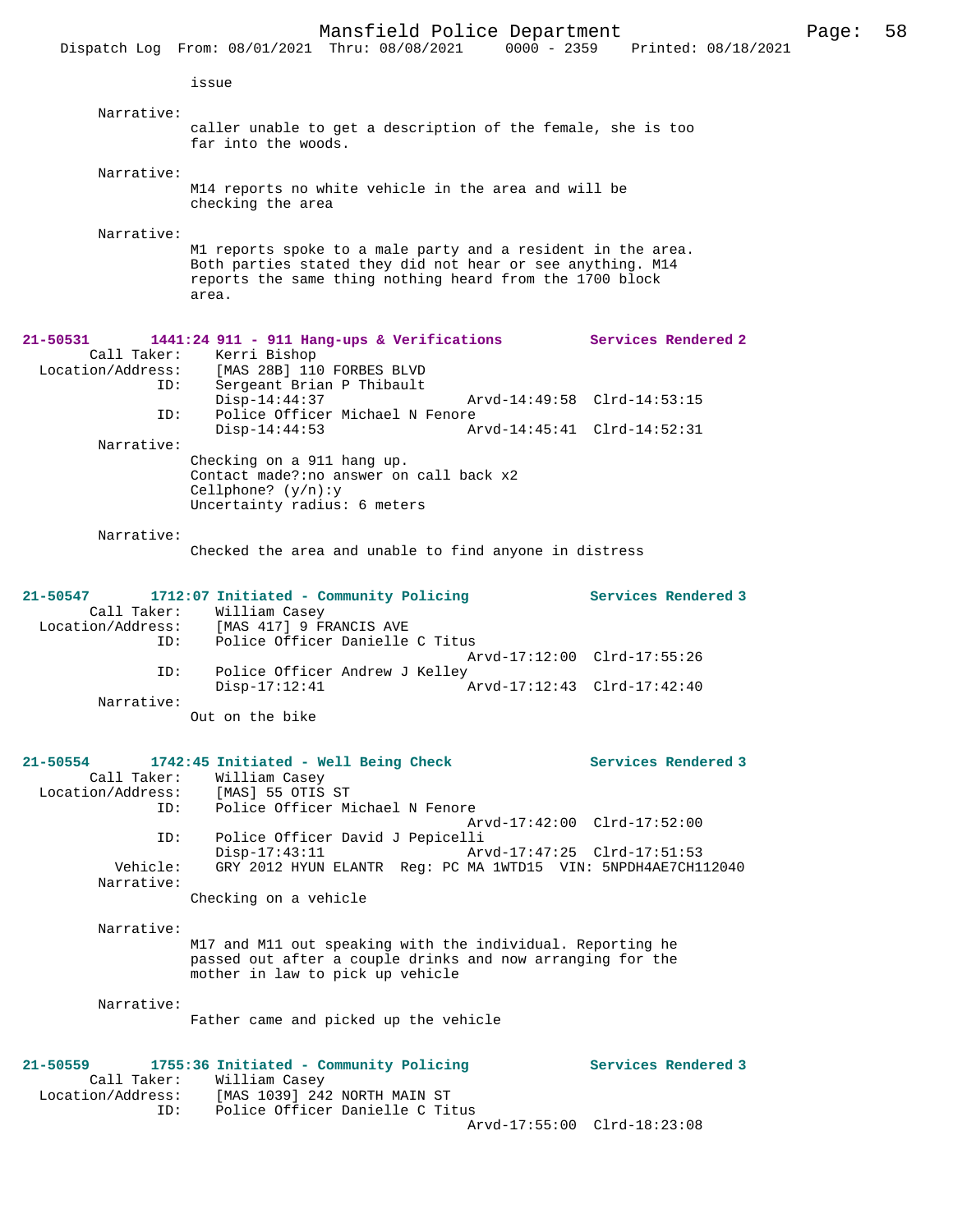Mansfield Police Department Page: 59 Dispatch Log From: 08/01/2021 Thru: 08/08/2021 0000 - 2359 Printed: 08/18/2021 Narrative: downtown community policing **21-50560 1758:07 Initiated - Motor Vehicle Stop Citation / Warning Issued 3** Call Taker: Kerri Bishop Location/Address: [MAS] 2 CLAIRE AVE @ 130 BALCOM ST ID: Police Officer David J Pepicelli Arvd-17:58:00 Clrd-18:03:21 Vehicle: WHI 2018 MAZD UT CX-5 Reg: PC MA 7EM863 VIN: JM3KFBDM0J0351712 Narrative: Citation issued to operator for speed **21-50562 1805:07 Initiated - Building - Property Check Building Checked / Secured 3** Call Taker: William Casey Location/Address: [MAS 1002] 250 EAST ST ID: Police Officer Andrew J Kelley Arvd-18:05:00 Clrd-18:18:30 Narrative: Checking the area. **21-50578 1922:31 911 - 911 Hang-ups & Verifications Not Home / No Answer 2** Call Taker: Nicole Boyer<br>Location/Address: [MAS 420A] 5 [MAS 420A] 5 FULTON PL ID: Police Officer Joshua S Ellender Disp-19:24:48 Arvd-19:25:40 Clrd-19:28:51 Police Officer Mark O'Connor Narrative: Checking on a 911 hang up. Contact made?: Yes Cellphone? (y/n): Yes, stated it was Emergency SOS Uncertainty radius: 9 meters **21-50581 1931:14 Initiated - Motor Vehicle Stop Citation / Warning Issued 3** Call Taker: Kerri Bishop Location/Address: [MAS] 711 EAST ST @ 4 SHADY BROOK LN ID: Police Officer Andrew J Kelley Arvd-19:31:00 Clrd-19:42:26 Vehicle: BLU 2011 INFI G25 Reg: PC MA 876AZ3 VIN: JN1DV6AR7BM650963 **21-50584 1950:47 Other - Parking Violations Unfounded/Unverifed 3** Call Taker: CARLY MORIARTY Location/Address: [MAS 262] 60 OAKLAND ST ID: Police Officer Andrew J Kelley Disp-19:51:07 Arvd-19:52:38 Clrd-20:05:31 Narrative: Checking on a parking violation **21-50587 2013:52 Phone - Animal Complaints Assisted Party 3**  Call Taker: Nicole Boyer<br>Location/Address: [MAS] 26 WOOD [MAS] 26 WOOD AVE ID: Police Officer Joshua S Ellender Disp-20:23:42 Arvd-20:28:29 Clrd-20:48:50 Police Officer Mark O'Connor Narrative: Orange tabby cat having difficulty with back legs, and drops to ground. Last seen by telephone pole. Narrative: M3 reports cat has some injuries, requested attempt to contact ACO.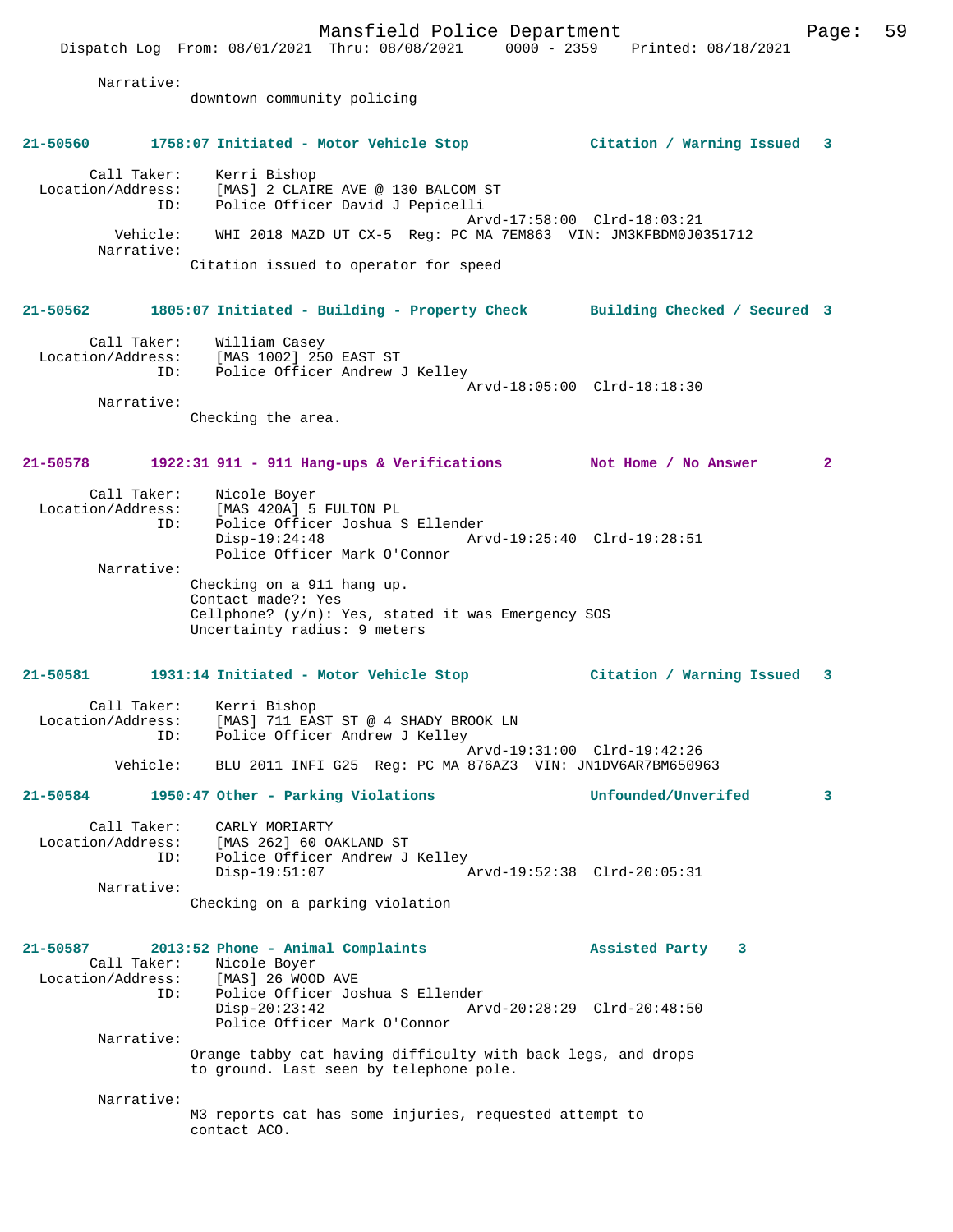Mansfield Police Department Page: 60 Dispatch Log From: 08/01/2021 Thru: 08/08/2021 0000 - 2359 Printed: 08/18/2021 Narrative: ACO notified and enroute Narrative: ACO on scene. **21-50598 2125:30 911 - 911 Hang-ups & Verifications Spoken To 2**  Call Taker: Kerri Bishop Location/Address: [MAS H5837] 4 MONAHAN LN ID: Police Officer Joshua S Ellender Disp-21:26:55 Arvd-21:33:03 Clrd-21:33:34 Police Officer Mark O'Connor Narrative: Checking on a 911 hang up. Contact made?:yes, stated accidental Cellphone? (y/n): yes Uncertainty radius:7 meters **21-50607 2206:48 Initiated - Building - Property Check Building Checked / Secured 3** Call Taker: Kerri Bishop Location/Address: [MAS 992] 660 EAST ST ID: Police Officer Andrew J Kelley Arvd-22:06:00 Clrd-22:08:53 Narrative: Checking the area. **21-50610 2240:51 Initiated - Building - Property Check Building Checked / Secured 3** Call Taker: Aaron Figueroa Location/Address: [MAS 834] 261 CHAUNCY ST ID: Police Officer Joshua S Ellender Arvd-22:40:00 Clrd-22:43:17 Police Officer Mark O'Connor Narrative: Checking the area. **21-50613 2257:41 911 - Assist Fire Department Services Rendered 2**  Call Taker: Aaron Figueroa<br>Location/Address: [MAS 431] 14 BO [MAS 431] 14 BONNEY LN Apt. #30 ID: Police Officer Andrew J Kelley<br>Disp-22:58:45 Arvd-23:02:51 Clrd-23:05:18 Narrative: Assisting the FD with a fire related incident. Nature: fire alarm sounding in apartment **21-50614 2259:57 Initiated - Follow up Investigation Services Rendered 3**  Call Taker: Aaron Figueroa<br>Location/Address: [MAS 122] 99 C [MAS 122] 99 COPELAND DR ID: Police Officer Danielle C Titus Arvd-22:59:00 Clrd-23:22:44 Narrative: Conducting a follow up in the area to a previously reported incident. **21-50615 2310:58 Initiated - Building - Property Check Building Checked / Secured 3** Call Taker: Aaron Figueroa<br>Location/Address: [MAS 820C] 31 : Location/Address: [MAS 820C] 31 PLYMOUTH ST ID: Police Officer Derek M Stark Arvd-23:10:00 Clrd-23:23:00 Narrative: Checking the area.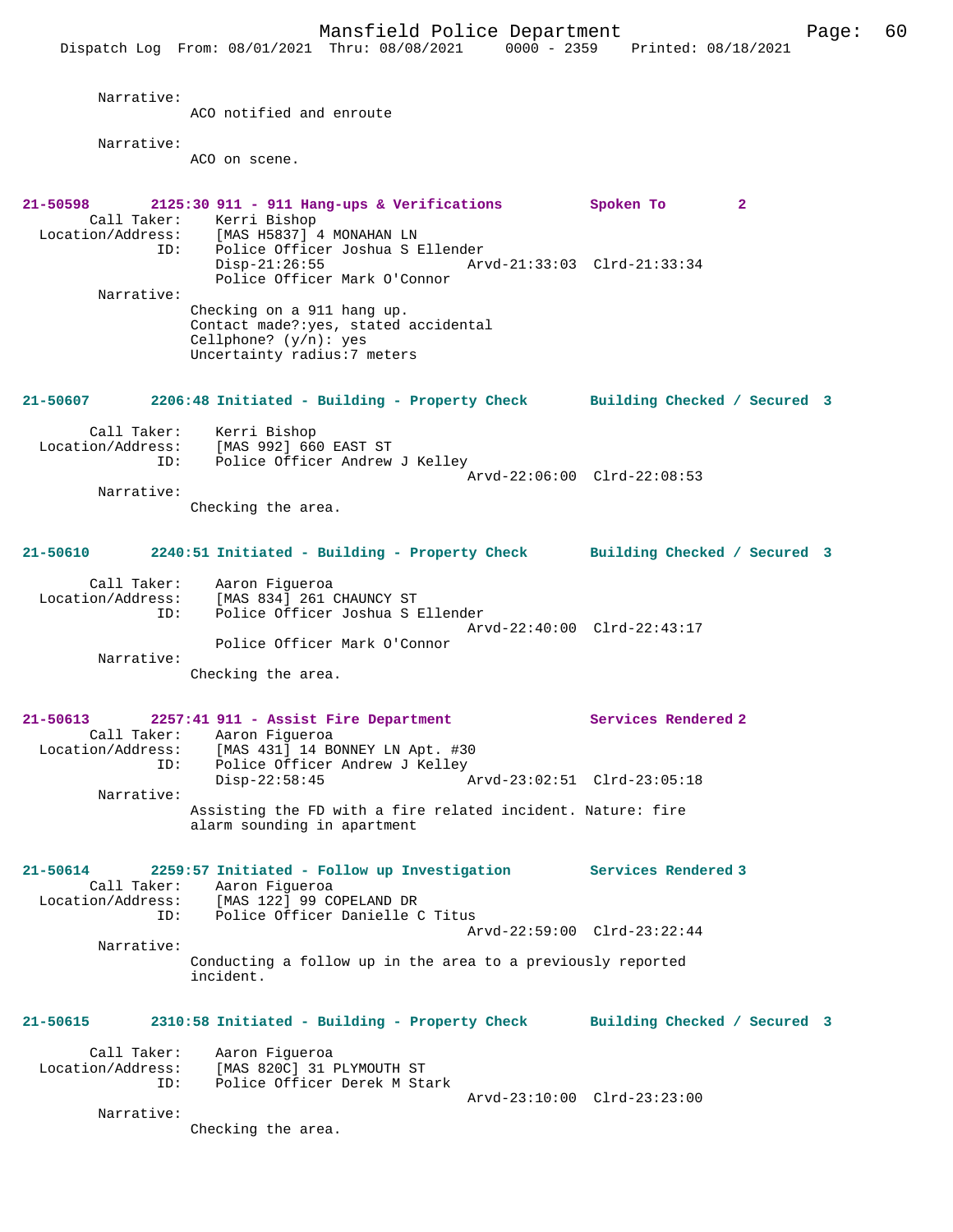## **For Date: 08/07/2021 - Saturday**

| 21-50623<br>2                    |                                                                                                | 0012:42 911 - 911 Hang-ups & Verifications                                                                                                                                                                                                                                                                                                                                                                                                                                                | Confirmed misdial/Accdntl Call |
|----------------------------------|------------------------------------------------------------------------------------------------|-------------------------------------------------------------------------------------------------------------------------------------------------------------------------------------------------------------------------------------------------------------------------------------------------------------------------------------------------------------------------------------------------------------------------------------------------------------------------------------------|--------------------------------|
| Call Taker:<br>Location/Address: | ID:<br>ID:                                                                                     | Aaron Fiqueroa<br>[MAS 202] 16 OLD COLONY WAY<br>Police Officer Andrew J Kelley<br>$Disp-00:15:18$<br>Police Officer Derek M Stark                                                                                                                                                                                                                                                                                                                                                        | Arvd-00:18:06 Clrd-00:21:21    |
| Narrative:                       |                                                                                                | $Disp-00:20:58$                                                                                                                                                                                                                                                                                                                                                                                                                                                                           | Arvd-00:21:00 Clrd-00:21:18    |
|                                  |                                                                                                | Checking on a 911 accidental, phone dialed in pocket<br>Contact made?: y<br>Cellphone? $(y/n): y$<br>Uncertainty radius:                                                                                                                                                                                                                                                                                                                                                                  |                                |
| Narrative:                       |                                                                                                | M13 spoke with the caller and confirmed no emergnecy                                                                                                                                                                                                                                                                                                                                                                                                                                      |                                |
| 21-50628                         |                                                                                                | 0037:17 Phone - Suspicious Actv / Persn / Veh                                                                                                                                                                                                                                                                                                                                                                                                                                             | Investigated - Report Taken 2  |
| Call Taker:<br>Location/Address: | ID:                                                                                            | William Mouyos<br>[MAS 1026] 300 NORTH MAIN ST Apt. #223<br>Police Officer Andrew J Kelley                                                                                                                                                                                                                                                                                                                                                                                                |                                |
|                                  | ID:                                                                                            | $Disp-00:38:48$<br>Sergeant David Schepis                                                                                                                                                                                                                                                                                                                                                                                                                                                 | Arvd-00:41:29 Clrd-03:57:34    |
|                                  | ID:                                                                                            | $Disp-00:44:37$<br>Police Officer Derek M Stark                                                                                                                                                                                                                                                                                                                                                                                                                                           | Arvd-00:44:39 Clrd-02:54:19    |
|                                  | ID:                                                                                            | $Disp-00:55:54$<br>Police Officer Christopher D Sorge                                                                                                                                                                                                                                                                                                                                                                                                                                     | Arvd-00:59:39 Clrd-02:23:10    |
|                                  | Vehicle:<br>Vehicle:<br>Vehicle:<br>Vehicle:<br>Vehicle:<br>Vehicle:<br>Vehicle:<br>Narrative: | $Disp-01:05:32$<br>WHI 2011 SUBA ST IMPREZ Reg: PC MA 916PH2 VIN: JF1GH6B66BG829652<br>WHI 2013 CHRY 300C Req: PC MA 62W160 VIN: 2C3CCAET6DH650535<br>BLK 2016 TOYT CAMRY Reg: PC MA 2GFX81 VIN: 4T1BF1FK1GU547377<br>BLK 2020 KIA UT SORENT Reg: PC MA 2HFJ65 VIN: 5XYPGDA51LG685877<br>WHI 2014 FORD ESCAPE Reg: PC MA 871SN1 VIN: 1FMCU9GX1EUB51997<br>RED 2017 HOND ACCORD Req: PC MA 393M40 VIN: 1HGCR2F12HA064210<br>GRN 2013 TOYT UT RAV4 Reg: PC MA 6PC499 VIN: JTMRFREV4D5011462 | Arvd-01:18:39 Clrd-02:03:53    |
|                                  |                                                                                                | caller is reporting a 4 Y/O little girl appears lost                                                                                                                                                                                                                                                                                                                                                                                                                                      |                                |
| Narrative:                       |                                                                                                | will wait by elevator                                                                                                                                                                                                                                                                                                                                                                                                                                                                     |                                |
| Narrative:                       |                                                                                                | M13 advised off with the juv and the caller and trying to<br>find the apartment that she lives in                                                                                                                                                                                                                                                                                                                                                                                         |                                |
| Narrative:                       |                                                                                                | M1 requesting DCF be contacted-front desk notified                                                                                                                                                                                                                                                                                                                                                                                                                                        |                                |
|                                  | Narrative:                                                                                     | M1 advised M14 will be knocking on doors as well as M12 to<br>search for the childs parents.                                                                                                                                                                                                                                                                                                                                                                                              |                                |
| Narrative:                       |                                                                                                | M1 request MFD respond to assist with man power                                                                                                                                                                                                                                                                                                                                                                                                                                           |                                |
| Narrative:                       |                                                                                                | Head of maintenance advised he has a 30 minute ETA                                                                                                                                                                                                                                                                                                                                                                                                                                        |                                |
| Narrative:                       |                                                                                                | M14 advised he has the sister in apartment 405                                                                                                                                                                                                                                                                                                                                                                                                                                            |                                |
| Narrative:                       |                                                                                                | M1 advised child return to her sisters apartment at 405                                                                                                                                                                                                                                                                                                                                                                                                                                   |                                |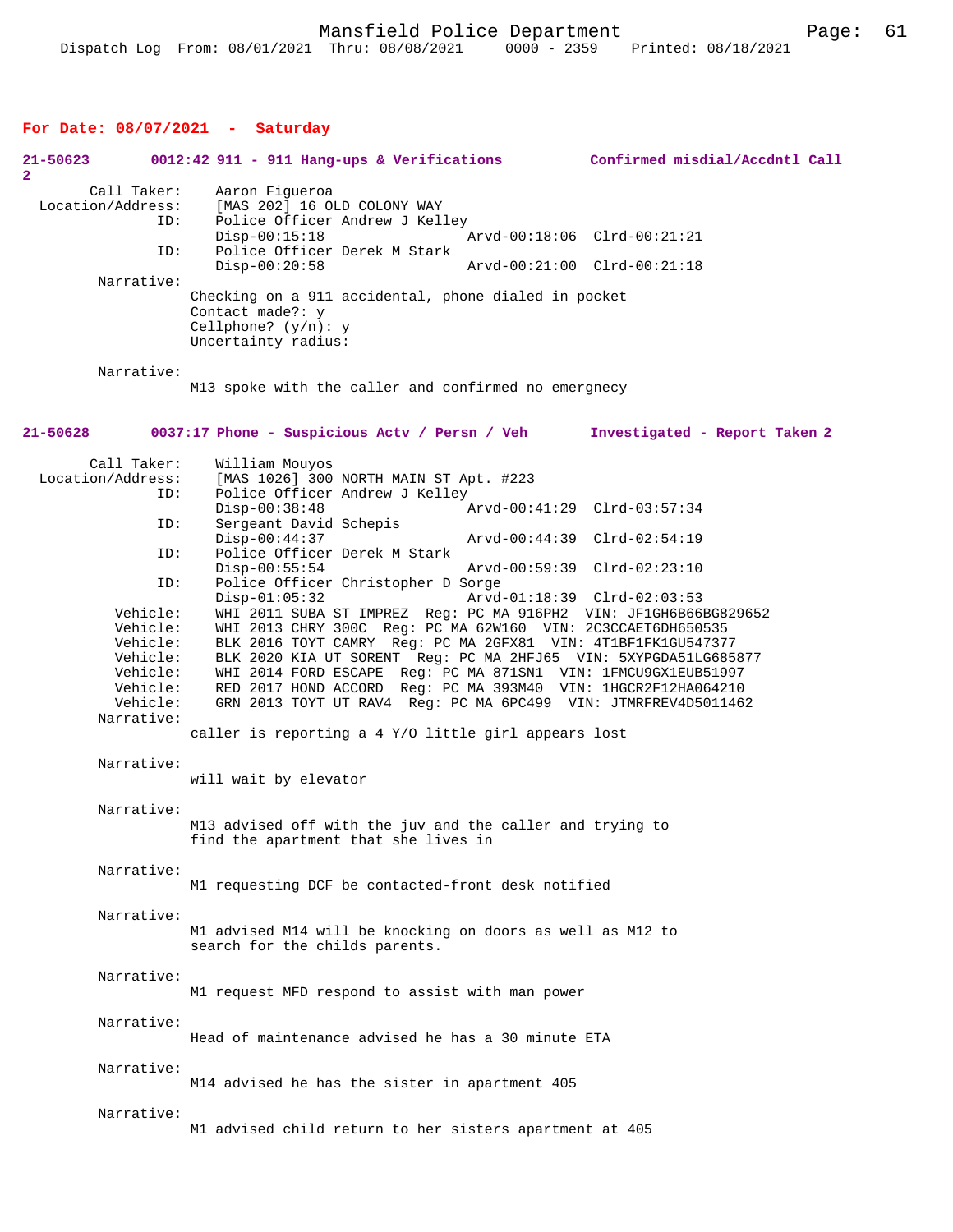Mansfield Police Department Page: 62 Dispatch Log From: 08/01/2021 Thru: 08/08/2021 where she was staying for the night. M1 advised DCF has a 30 minute ETA Narrative: M13 and DCF case worker are clear, the juv is going home with her mother to Francis ave Refer To Incident: 21MAS-808-OF **21-50633 0052:14 Initiated - Motor Vehicle Stop Citation / Warning Issued 3** Call Taker: Aaron Figueroa Location/Address: [MAS] 670 EAST ST @ 2 LAWNDALE RD Police Officer Christopher D Sorge Arvd-00:52:00 Clrd-00:57:40 ID: Police Officer Derek M Stark Disp-00:54:49 Arvd-00:55:41 Clrd-00:55:51 Vehicle: RED 2008 FORD FUSION Reg: PC MA 400YBM VIN: 3FAHP07Z98R221178 Narrative: M12 advised citation to operator for speeding infront of station **21-50651 0222:40 Initiated - Building - Property Check Building Checked / Secured 3** Call Taker: CARLY MORIARTY Location/Address: [MAS 820C] 31 PLYMOUTH ST<br>ID: Sergeant John R Armstrong Sergeant John R Armstrong Arvd-02:22:00 Clrd-02:32:35 Narrative: Checking the area. **21-50654 0230:42 Initiated - Building - Property Check Building Checked / Secured 3** Call Taker: Aaron Figueroa Location/Address: [MAS 1040] 10 RESERVOIR ST Apt. #ST ID: Police Officer Derek M Stark Arvd-02:30:00 Clrd-02:38:32 Narrative: Checking the area. **21-50661 0314:05 Initiated - Building - Property Check Building Checked / Secured 3** Call Taker: Aaron Figueroa Location/Address: [MAS 4] 31 HAMPSHIRE ST ID: Police Officer Derek M Stark Arvd-03:14:00 Clrd-03:20:27 Narrative: Checking the area. **21-50662 0323:04 Initiated - Building - Property Check Building Checked / Secured 3** Call Taker: Aaron Figueroa Location/Address: [MAS 2] 60 FORBES BLVD ID: Police Officer Derek M Stark Arvd-03:23:00 Clrd-03:36:57 Narrative: Checking the area. **21-50663 0337:02 Initiated - Building - Property Check Building Checked / Secured 3** Call Taker: Aaron Figueroa<br>Location/Address: [MAS 992] 660 1 ess: [MAS 992] 660 EAST ST<br>ID: Police Officer Christ Police Officer Christopher D Sorge Arvd-03:37:00 Clrd-03:38:57 Narrative: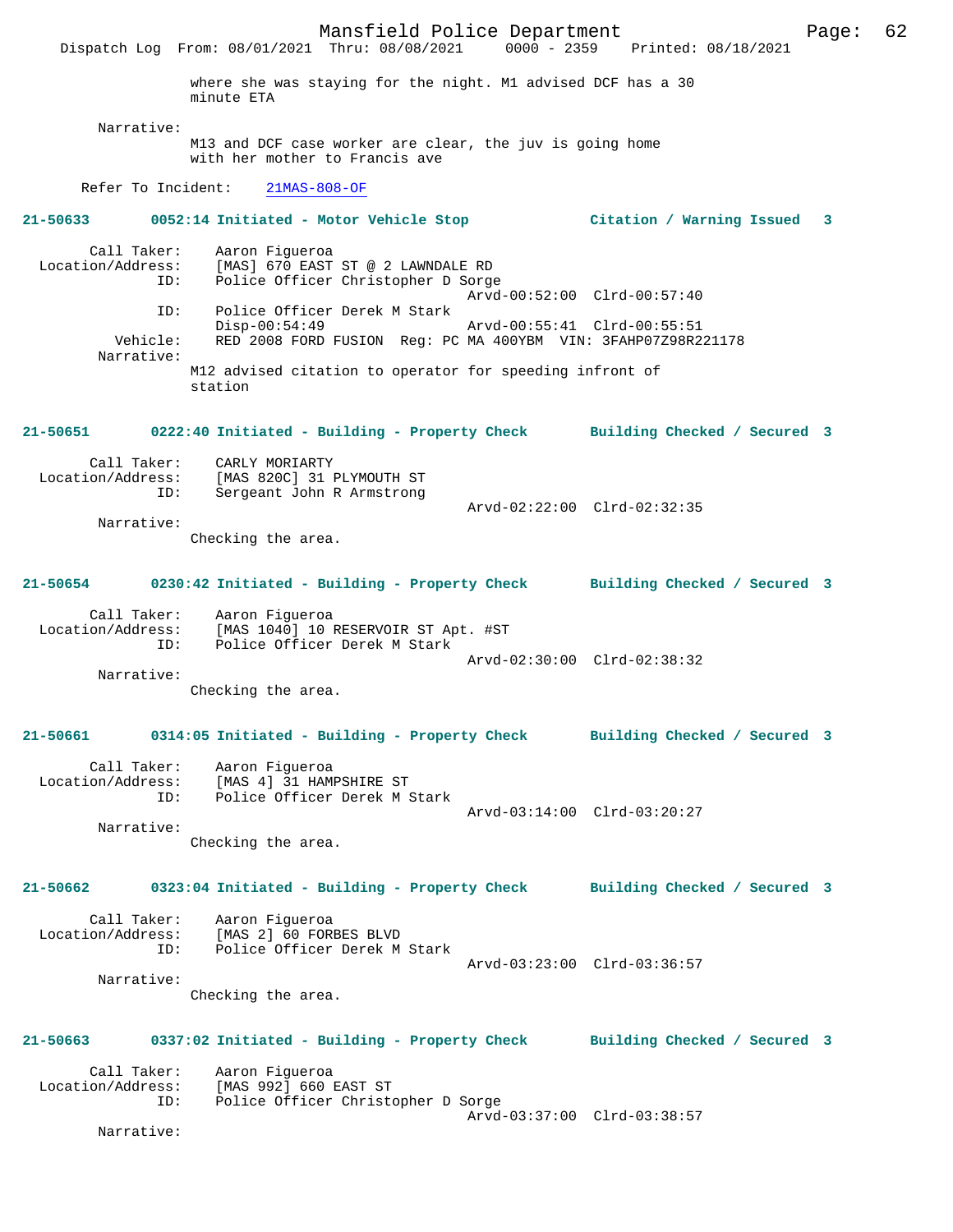Mansfield Police Department Fage: 63 Dispatch Log From: 08/01/2021 Thru: 08/08/2021 0000 - 2359 Printed: 08/18/2021 Checking the area. **21-50665 0339:01 Initiated - Building - Property Check Building Checked / Secured 3** Call Taker: Aaron Figueroa Location/Address: [MAS] MYSTIC LN<br>ID: Police Officer ( Police Officer Christopher D Sorge Arvd-03:39:00 Clrd-03:42:45 Narrative: Checking the area. **21-50666 0340:11 Initiated - Building - Property Check Building Checked / Secured 3** Call Taker: Aaron Figueroa Location/Address: [MAS 834] 261 CHAUNCY ST ID: Police Officer Derek M Stark Arvd-03:40:00 Clrd-03:47:55 Narrative: Checking the area. **21-50667 0349:22 Initiated - Motor Vehicle Stop Citation / Warning Issued 3** Call Taker: Aaron Figueroa<br>Location/Address: [MAS 240A] 189 ess: [MAS 240A] 189 CHAUNCY ST<br>ID: Police Officer Christophe Police Officer Christopher D Sorge Arvd-03:49:00 Clrd-03:55:09<br>TD: Police Officer Derek M Stark Police Officer Derek M Stark<br>Disp-03:51:45 Disp-03:51:45 Arvd-03:51:47 Clrd-03:55:08<br>Vehicle: GRY 2007 MERZ C230 Reg: PC MA 9MX422 VIN: WDBRF52H57F837 GRY 2007 MERZ C230 Reg: PC MA 9MX422 VIN: WDBRF52H57F837595 Narrative: M12 advised citation to RO for speeding **21-50668 0358:05 Initiated - Building - Property Check Building Checked / Secured 3** Call Taker: Aaron Figueroa<br>Location/Address: [MAS 840] 280 SCHOOL ST Location/Address: [MAS 840] 280 SCHOOL ST ID: Police Officer Derek M Stark Arvd-03:58:00 Clrd-04:09:30 Narrative: Checking the area. **21-50672 0422:15 Initiated - Building - Property Check Building Checked / Secured 3** Call Taker: Aaron Figueroa<br>Location/Address: [MAS 820C] 31 ess: [MAS 820C] 31 PLYMOUTH ST<br>TD: Sergeant John R Armstrong Sergeant John R Armstrong Arvd-04:22:00 Clrd-04:34:18 Narrative: Checking the area. **21-50675 0436:53 Initiated - Motor Vehicle Stop Citation / Warning Issued 3** Call Taker: Aaron Figueroa Location/Address: [MAS 199] 54 CHAUNCY ST Police Officer Christopher D Sorge Arvd-04:36:00 Clrd-04:41:20<br>TD: Sergeant David Schepis Sergeant David Schepis<br>Disp-04:38:38 Disp-04:38:38 Arvd-04:38:40 Clrd-04:41:18 Vehicle: GRY 2011 328 Reg: PC RI QC866 VIN: WBAPK5C59BA994638 Narrative: M12 advised citation given to operator for speeding

**21-50676 0442:39 911 - Assist Fire Department Services Rendered 2**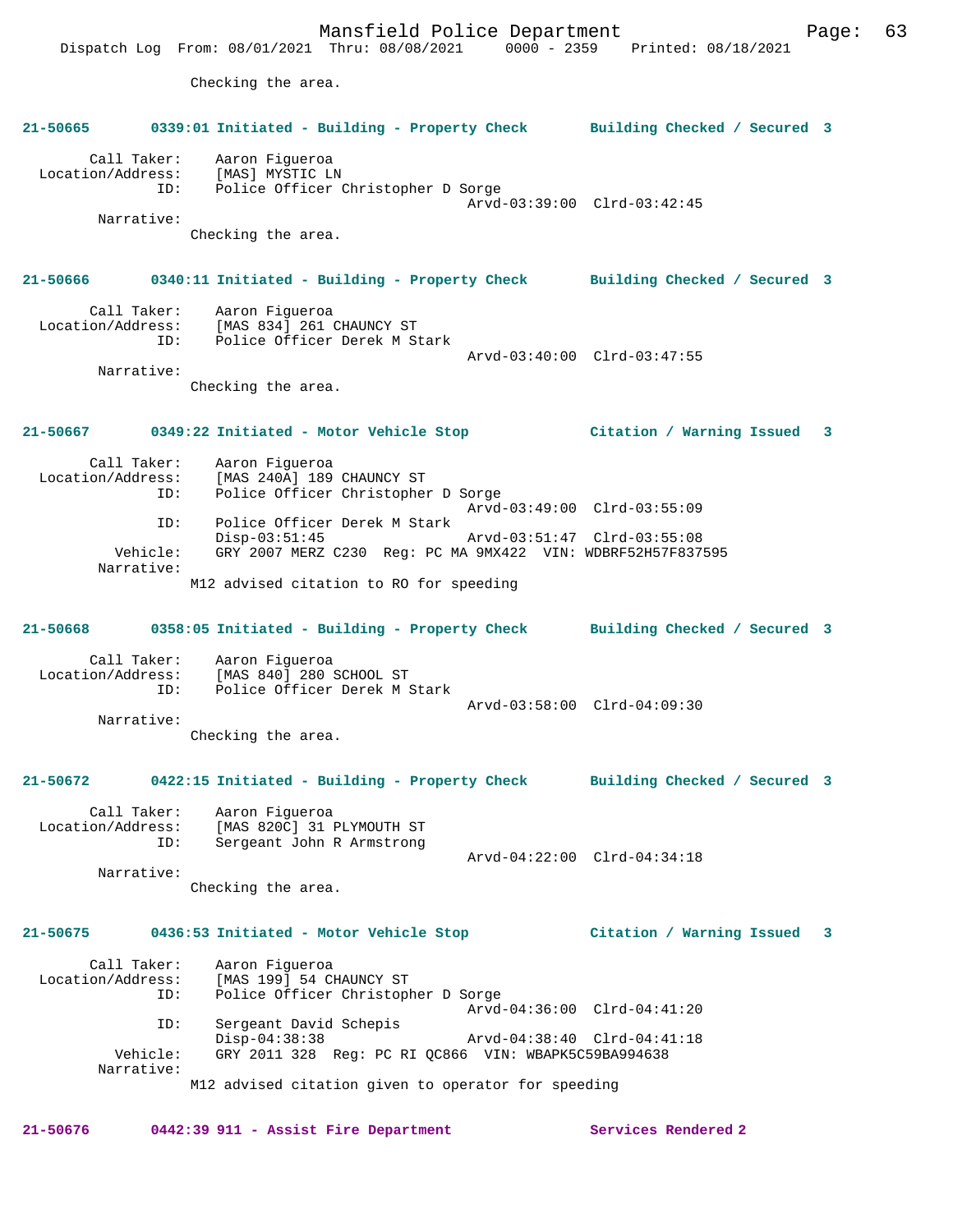Mansfield Police Department Form Page: 64 Dispatch Log From: 08/01/2021 Thru: 08/08/2021 0000 - 2359 Printed: 08/18/2021 Call Taker: Aaron Figueroa Location/Address: [MAS H3202] 289 ELM ST ID: Police Officer Derek M Stark Disp-04:43:43 Arvd-04:47:48 Clrd-05:08:22 Narrative: Assisting the FD with a fire related incident. Nature: fire alarms sounding **21-50684 0555:03 Initiated - Motor Vehicle Stop Citation / Warning Issued 3** Call Taker: Aaron Figueroa Location/Address: [MAS H741] 400 PRATT ST Police Officer Christopher D Sorge Arvd-05:55:00 Clrd-05:58:14<br>Vehicle: RED 2008 PONT GRAND PRIX Req: PC MA 2GLF54 VIN: 2G2WC55C RED 2008 PONT GRAND PRIX Reg: PC MA 2GLF54 VIN: 2G2WC55CX81149070 Narrative: M12 advised citation to RO for speeding **21-50687 0617:18 911 - 911 Hang-ups & Verifications Confirmed misdial/Accdntl Call 2**  Call Taker: Nicole Boyer Location/Address: [MAS H4056] 15 OLD ELM ST ID: Police Officer Derek M Stark Disp-06:21:55 Clrd-06:26:00 ID: Police Officer Derek M Stark Disp-06:29:09 Arvd-06:31:11 Clrd-06:36:56 Narrative: Checking on a 911 hang up. Contact made?: Yes Cellphone? (y/n): Yes Uncertainty radius: 6 meters **21-50698 0657:42 Initiated - Building - Property Check Building Checked / Secured 3** Call Taker: Savannah Karch<br>Location/Address: [MAS 820C] 31 I ess: [MAS 820C] 31 PLYMOUTH ST<br>ID: Sergeant John R Armstrong Sergeant John R Armstrong Arvd-06:57:00 Clrd-07:09:33 **21-50705 0811:31 Initiated - Building - Property Check Building Checked / Secured 3** Call Taker: Savannah Karch Location/Address: [MAS 820C] 31 PLYMOUTH ST ID: Officer Robert C Martin Arvd-08:11:00 Clrd-08:11:51 Narrative: Checking the area. **21-50720 0938:59 Radio - Assist Other Agency Services Rendered 3**  Call Taker: Jennifer Napolitano Location: [MAS] MANSFIELD TOWN LINE Narrative: Cover the town **21-50723 0958:50 Initiated - Building - Property Check Building Checked / Secured 3** Call Taker: Savannah Karch Location/Address: [MAS 820C] 31 PLYMOUTH ST ID: Officer Robert C Martin Arvd-09:58:00 Clrd-10:13:14 Narrative: Checking the area.

**21-50725 1011:05 Initiated - Motor Vehicle Stop Citation / Warning Issued 3**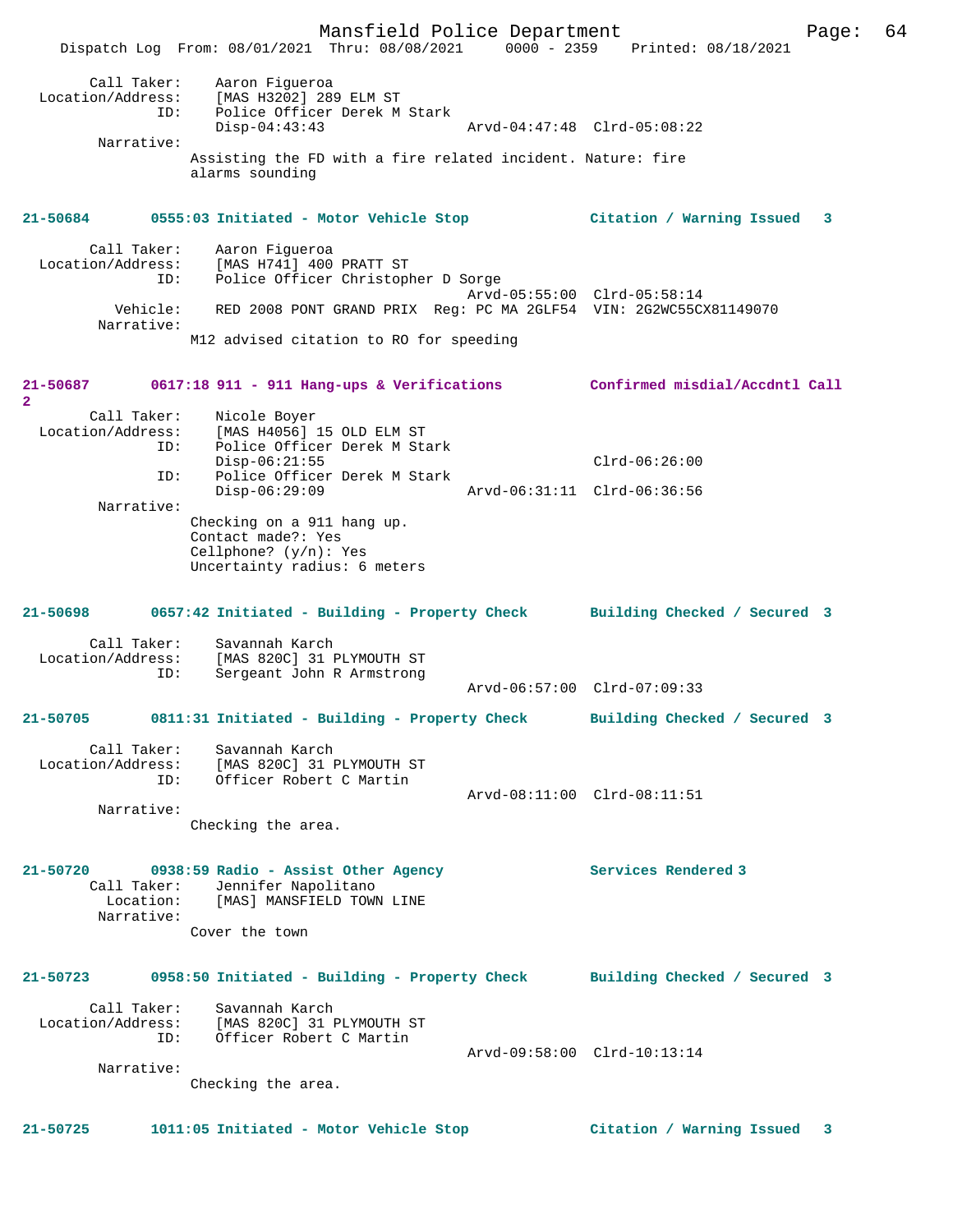Mansfield Police Department Fage: 65 Dispatch Log From: 08/01/2021 Thru: 08/08/2021 0000 - 2359 Printed: 08/18/2021 Call Taker: Savannah Karch Location/Address: [MAS] 150 OTIS ST ID: Police Officer Joshua S Ellender Arvd-10:11:00 Clrd-10:15:28 Vehicle: GRY 2020 NISS ALTIMA Reg: PC MA 2ZCY79 VIN: 1N4BL4BV6LC255700 Narrative: motor vehicle stop in the area. Narrative: citation issued to the RO for speed. **21-50726 1018:14 Initiated - Building - Property Check Building Checked / Secured 3** Call Taker: Savannah Karch Location/Address: [MAS 1002] 250 EAST ST ID: Police Officer Beau J Palanza Arvd-10:18:00 Clrd-10:24:47 **21-50733 1044:43 Radio - Assist Other Agency Cancelled Enroute 3**  Call Taker: MATTHEW BOMES Location/Address: [MAS 43] 137 MILL ST ID: Sergeant John D Eisnor Disp-10:45:44 Clrd-10:48:46 **21-50742 1146:52 Initiated - Building - Property Check Building Checked / Secured 3** Call Taker: Savannah Karch Location/Address: [MAS 820C] 31 PLYMOUTH ST ID: Officer Robert C Martin Arvd-11:46:00 Clrd-12:01:55 Narrative: Checking the area. **21-50758 1325:15 Initiated - Building - Property Check Building Checked / Secured 3** Call Taker: Savannah Karch Location/Address: [MAS] 4 ERICK RD @ 15 BONNEY LN ID: Police Officer Beau J Palanza Arvd-13:25:00 Clrd-13:34:12 Narrative: Checking the area. **21-50759 1338:30 Initiated - Building - Property Check Building Checked / Secured 3** Call Taker: Savannah Karch Location/Address: [MAS 840] 280 SCHOOL ST ID: Police Officer Matthew A Souza Arvd-13:38:00 Clrd-13:53:48 Narrative: Checking the area. **21-50762 1348:13 Initiated - Building - Property Check Building Checked / Secured 3** Call Taker: Savannah Karch Location/Address: [MAS 820C] 31 PLYMOUTH ST ID: Officer Robert C Martin Arvd-13:48:00 Clrd-14:03:21 Narrative: Checking the area. **21-50768 1430:29 Initiated - Building - Property Check Building Checked / Secured 3** Call Taker: Savannah Karch Location/Address: [MAS 417] 9 FRANCIS AVE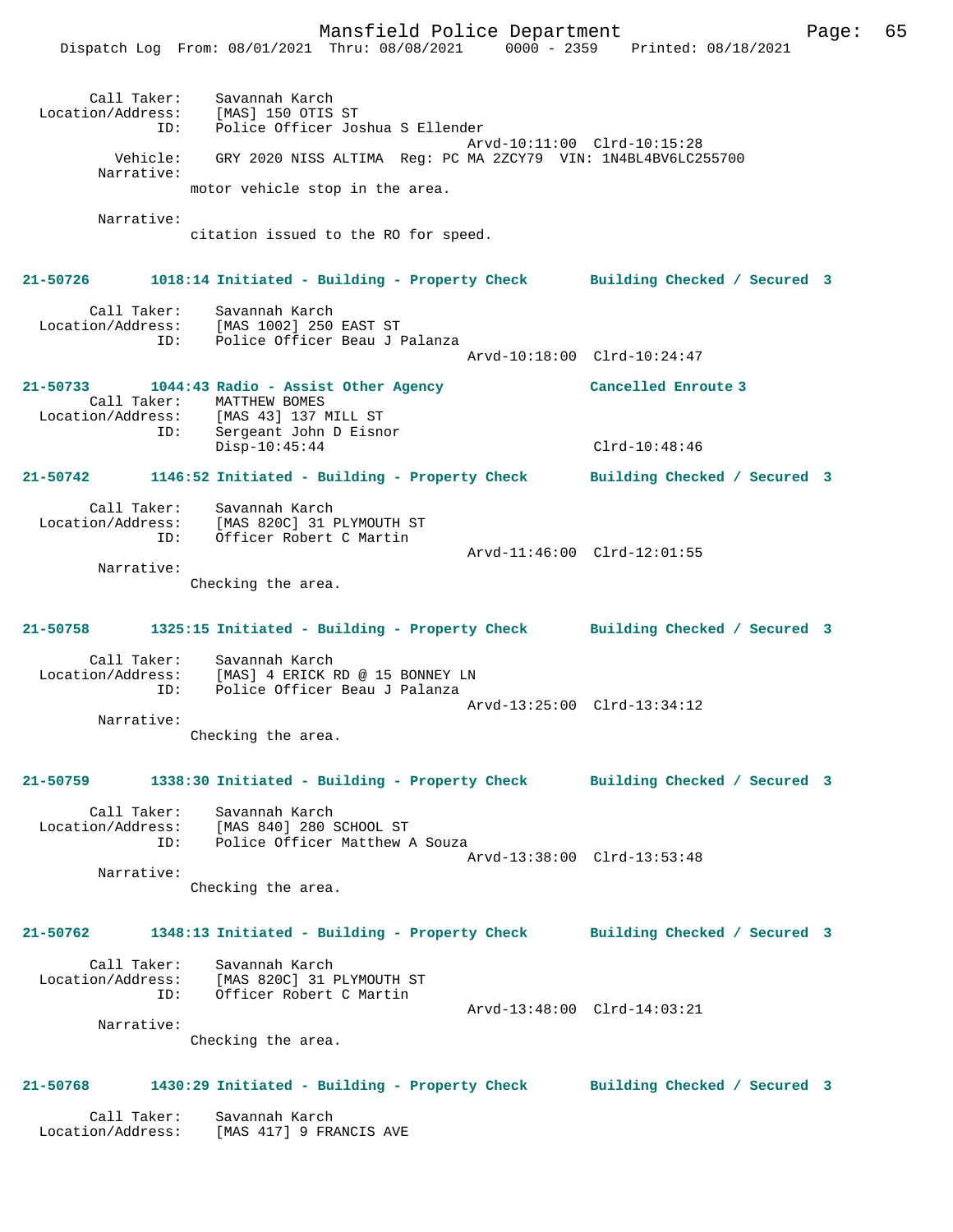Mansfield Police Department Page: 66 Dispatch Log From:  $08/01/2021$  Thru:  $08/08/2021$  0000 - 2359 ID: Police Officer Beau J Palanza Arvd-14:30:00 Clrd-14:40:25 Narrative: Checking the area. **21-50771 1536:54 Initiated - Building - Property Check Building Checked / Secured 3** Call Taker: Emily Archer Location/Address: [MAS 820C] 31 PLYMOUTH ST ID: Officer Robert C Martin Arvd-15:36:00 Clrd-15:48:01 Narrative: Checking the area. **21-50775 1639:52 Phone - 911 Hang-ups & Verifications Confirmed misdial/Accdntl Call 2**  Call Taker: APRIL LEHANE Location/Address: [MAS 165] 91 CHAUNCY ST ID: Police Officer David J Pepicelli Disp-16:43:36 Arvd-16:53:34 Clrd-16:55:31<br>Vehicle: GRN 2010 TOYT UT RAV4 Req: PC MA 161XE4 VIN: 2T3BE4DV8AW GRN 2010 TOYT UT RAV4 Reg: PC MA 161XE4 VIN: 2T3BF4DV8AW057841 Narrative: Checking on a 911 hang up. Caller states he dialed in his pocket. He works in the service area in the garage. Contact made?: yes Cellphone? (y/n): yes Uncertainty radius: Narrative: M11 states confirmed accidental. Narrative: M11 reports vehicle registration is expired, will be standing by with the vehicle in the parking lot. Narrative: M11 reports vehicle was renewed online, verbal warning, clear. **21-50774 1640:37 Initiated - Building - Property Check Building Checked / Secured 3** Call Taker: Emily Archer<br>ion/Address: [MAS] MYSTIC LN Location/Address:<br>ID: Police Officer Joshua S Ellender Arvd-16:40:00 Clrd-16:41:51 Police Officer Mark O'Connor Narrative: Checking the area. **21-50778 1705:03 Initiated - Building - Property Check Building Checked / Secured 3** Call Taker: Emily Archer Location/Address: [MAS 820C] 31 PLYMOUTH ST<br>TD: Police Officer Derek M Sta Police Officer Derek M Stark Arvd-17:05:00 Clrd-17:18:21 Narrative: Checking the area. **21-50788 1737:51 Initiated - Follow up Investigation Services Rendered 3**  Call Taker: Emily Archer<br>Location/Address: [MAS 164] 179 ess: [MAS 164] 175 NORTH MAIN ST<br>ID: Police Officer Christopher I Police Officer Christopher D Sorge Arvd-17:37:00 Clrd-17:57:47 ID: Sergeant Jeffrey G Bombard Disp-17:38:34 Arvd-17:38:37 Clrd-17:57:48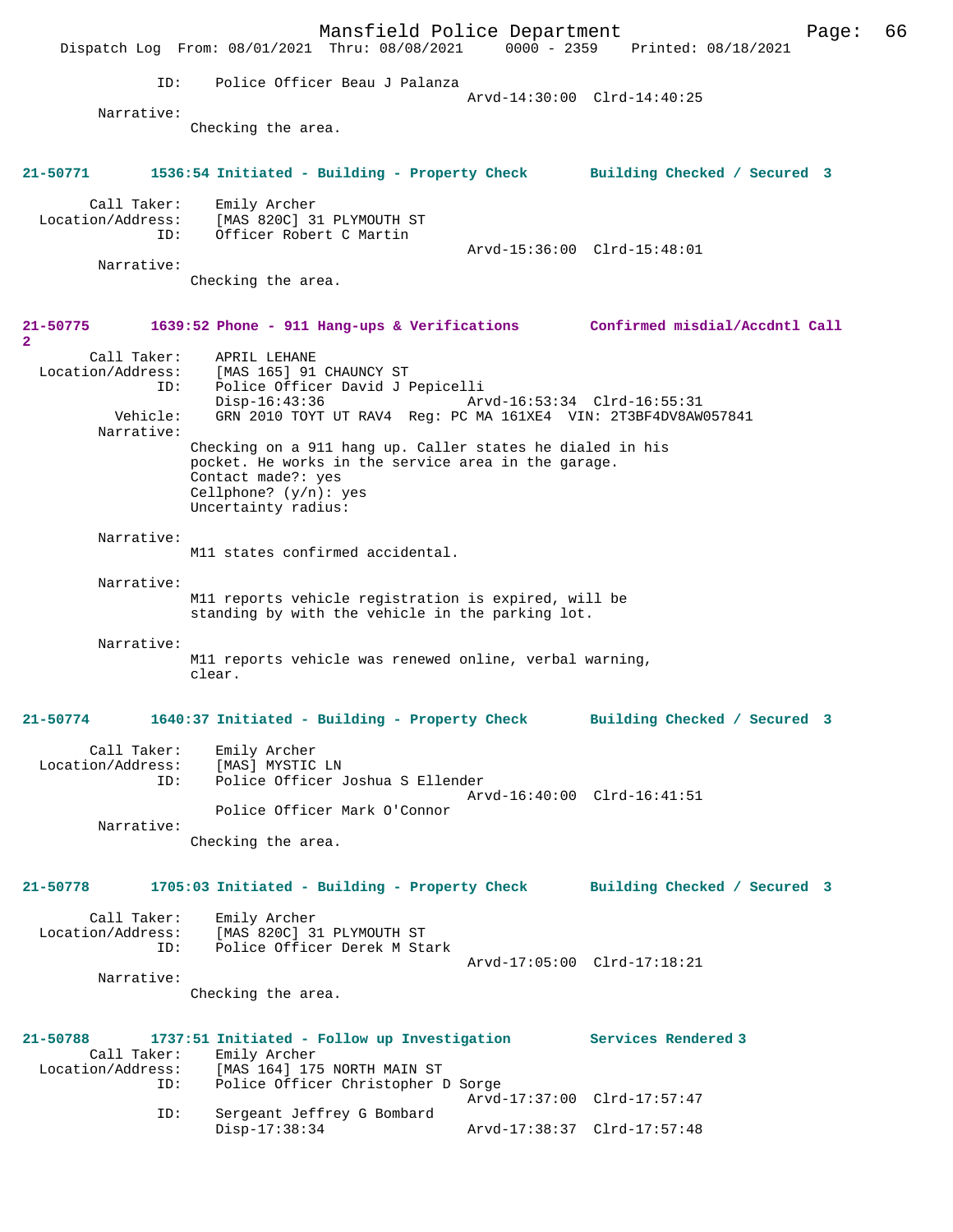Mansfield Police Department Page: 67 Dispatch Log From: 08/01/2021 Thru: 08/08/2021 Narrative: Conducting a follow up in the area to a previously reported incident. Narrative: M5 and M1 are clear. **21-50804 1839:35 Initiated - Parking Violations Citation / Warning Issued 3** Call Taker: Emily Archer<br>Location/Address: [MAS] 126 NO [MAS] 126 NORTH MAIN ST @ 10 VILLA ST ID: Police Officer David J Pepicelli Arvd-18:39:00 Clrd-18:40:50<br>Vehicle: BLK 2019 VOLV UT XC40 Reg: PAV MA SP1368 VIN: YV4162UM7K BLK 2019 VOLV UT XC40 Reg: PAV MA SP1368 VIN: YV4162UM7K2121673 Narrative: M11 states he tagged a vehicle for parking within 20 feet of intersection. **21-50812 1908:23 Initiated - Building - Property Check Building Checked / Secured 3** Call Taker: William Mouyos Location/Address: [MAS 820C] 31 PLYMOUTH ST ID: Police Officer Derek M Stark Arvd-19:08:00 Clrd-19:21:30 Narrative: Checking the area. **21-50814 1910:42 Phone - Animal Complaints Assisted Party 3**  Call Taker: Jennifer Napolitano Location/Address: [MAS H2730] 4 PHEASANT HOLLOW DR Police Officer Danielle C Titus<br>Disp-19:14:17 Ar Disp-19:14:17 Arvd-19:20:56 Clrd-19:38:44 Narrative: Bat in the house. Narrative: unsuccessful attempt at removing, advised homeowner of options **21-50822 1946:03 Walk-In - Suspicious Actv / Persn / Veh Spoken To 2**  Call Taker: Support Staff Heather A Sullivan<br>Location/Address: [MAS 433] 11 BONNEY LN Apt. #21 ess: [MAS 433] 11 BONNEY LN Apt. #21<br>ID: Police Officer Joshua S Ellender Police Officer Joshua S Ellender<br>Disp-19:47:32 Ar Disp-19:47:32 Arvd-19:48:26 Clrd-19:58:47 Police Officer Mark O'Connor Narrative: walk in reporting she discovered a white 'x' on her vehicle. Ofc. Ellender & Ofc. O'Connor to speak with the party. Refer To Incident: 21MAS-828-OF **21-50826 2021:00 Initiated - Building - Property Check Building Checked / Secured 3** Call Taker: William Mouyos<br>Location/Address: [MAS 417] 9 FR ess: [MAS 417] 9 FRANCIS AVE<br>ID: Police Officer Joshua S Police Officer Joshua S Ellender Arvd-20:21:00 Clrd-20:35:14 Police Officer Mark O'Connor Narrative: Checking the area. **21-50827 2040:23 Initiated - Building - Property Check Building Checked / Secured 3** Call Taker: William Mouyos<br>Location/Address: [MAS 1002] 250 [MAS 1002] 250 EAST ST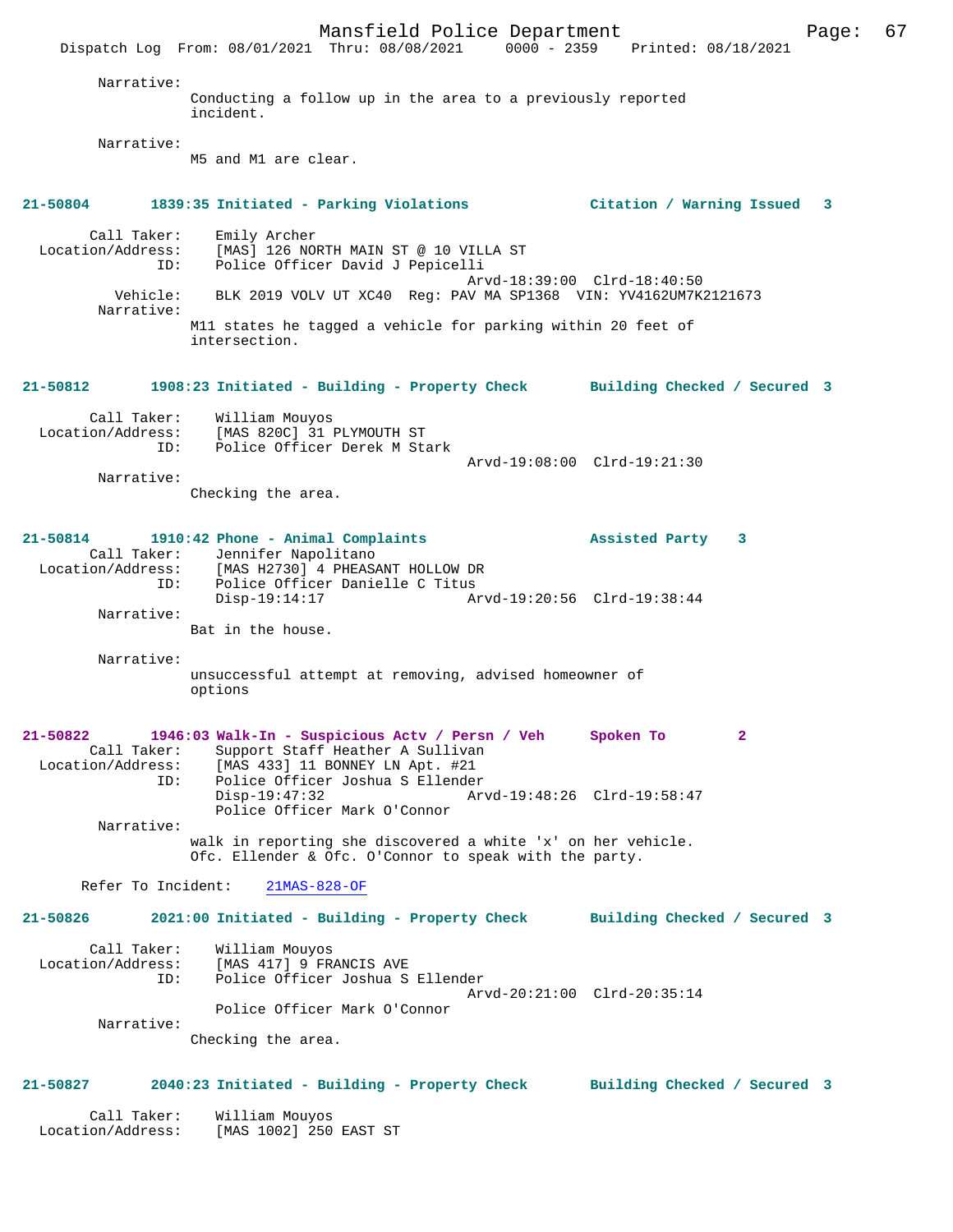Mansfield Police Department Page: 68 Dispatch Log From: 08/01/2021 Thru: 08/08/2021 ID: Police Officer Joshua S Ellender Arvd-20:40:00 Clrd-20:49:00 Police Officer Mark O'Connor Narrative: Checking the area. **21-50828 2052:11 Initiated - Building - Property Check Spoken To 3**  Call Taker: William Mouyos Location/Address: [MAS 4] 31 HAMPSHIRE ST ID: Police Officer Danielle C Titus Arvd-20:52:00 Clrd-20:55:35<br>Vehicle: BLK 2018 FORD TRUCK Reg: PC TX LXH5330 VIN: 1FT7W2RT6JEB BLK 2018 FORD TRUCK Reg: PC TX LXH5330 VIN: 1FT7W2BT6JEB21751 Narrative: Checking the area. Narrative: spoke to prties drinking in back of pickup truck advised of bylaw **21-50831 2104:49 Initiated - Building - Property Check Building Checked / Secured 3** Call Taker: William Mouyos<br>Location/Address: [MAS 4] 31 HAM [MAS 4] 31 HAMPSHIRE ST ID: Police Officer Danielle C Titus Arvd-21:04:00 Clrd-21:10:27 Narrative: performing a walkthrough, manager advises of complaints from pool area **21-50832 2106:19 Initiated - Building - Property Check Building Checked / Secured 3** Call Taker: William Mouyos<br>Location/Address: [MAS 820C] 31 [MAS 820C] 31 PLYMOUTH ST ID: Police Officer Derek M Stark Arvd-21:06:00 Clrd-21:16:07 Narrative: Checking the area. **21-50839 2146:50 Phone - 911 Hang-ups & Verifications Confirmed misdial/Accdntl Call 2**  Call Taker: Jennifer Napolitano<br>Location/Address: [MAS H1253] 226 WILL ess: [MAS H1253] 226 WILLOW ST<br>ID: Police Officer Danielle C Police Officer Danielle C Titus<br>Disp-21:47:48 A Disp-21:47:48 Arvd-21:50:56 Clrd-21:57:25<br>TD: Police Officer Christopher D Sorge Police Officer Christopher D Sorge Disp-21:48:42 Arvd-21:51:06 Clrd-21:57:28 Narrative: Checking on a 911 hang up. Unable to call back Contact made?: No Cellphone? (y/n): Yes Uncertainty radius: 32 Meters pinging right on top of the house. **21-50840 2158:30 Phone - 911 Hang-ups & Verifications Unfounded/Unverifed 2** Call Taker: Jennifer Napolitano Location/Address: [MAS 4] 31 HAMPSHIRE ST ID: Police Officer Danielle C Titus<br>Disp-22:01:25 Disp-22:01:25 Arvd-22:05:34 Clrd-22:11:47<br>TD: Police Officer Christopher D Sorge Police Officer Christopher D Sorge<br>Disp-22:03:24 Arvd Disp-22:03:24 Arvd-22:03:31 Clrd-22:11:39 Narrative: Checking on a 911 hang up. No answer on call back times 2 Contact made?: No Cellphone? (y/n): Yes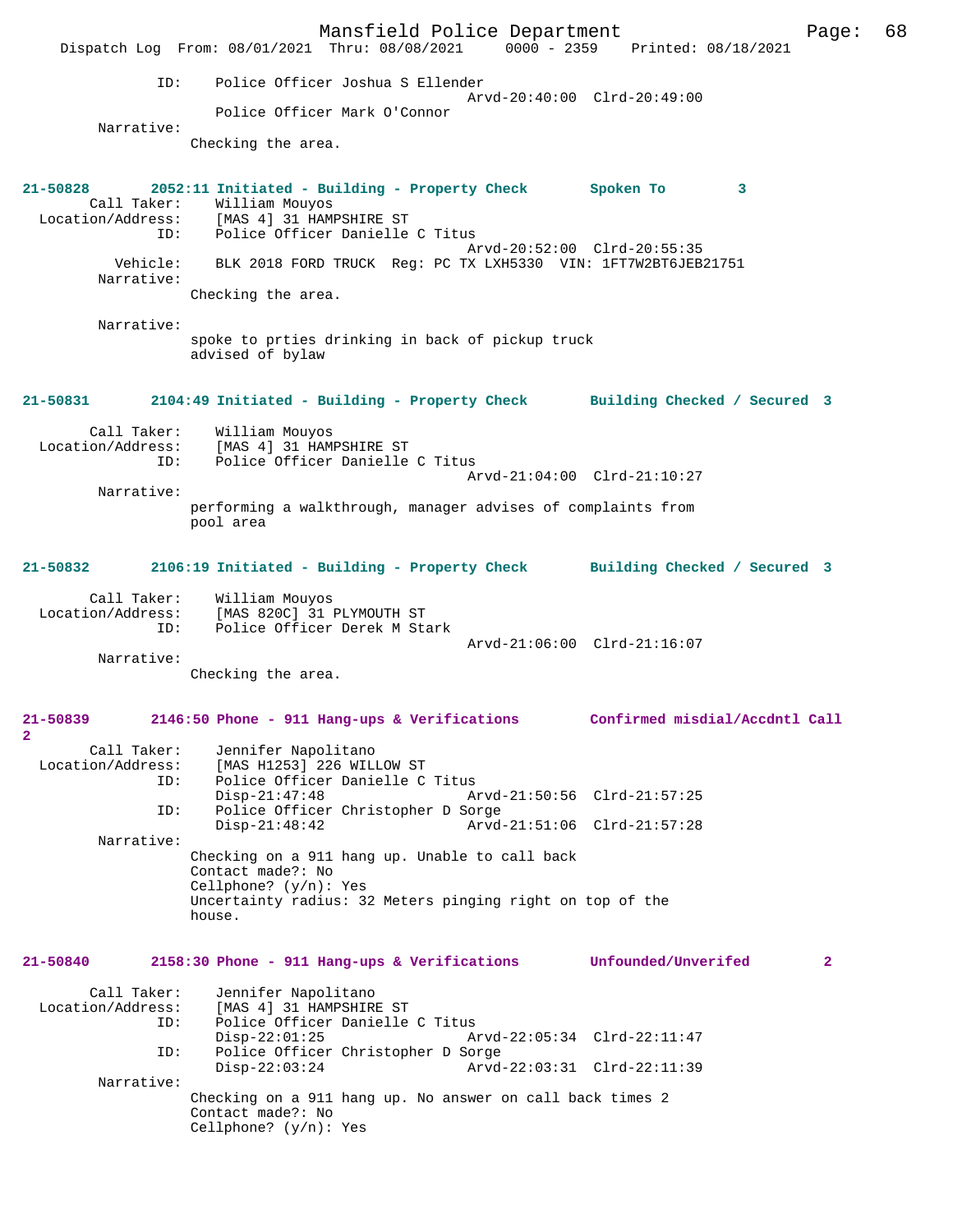Uncertainty radius: 7 meters

| 21-50842<br>Call Taker:<br>Location/Address: | 2208:15 Phone - Suspicious Actv / Persn / Veh<br>Jennifer Napolitano<br>[MAS H3628] 16 PARK AVE<br>Police Officer David J Pepicelli<br>ID: | $\mathbf{2}$<br>Spoken To    |  |
|----------------------------------------------|--------------------------------------------------------------------------------------------------------------------------------------------|------------------------------|--|
|                                              | $Disp-22:11:27$<br>Police Officer Christopher D Sorge<br>ID:                                                                               | Arvd-22:16:48 Clrd-22:27:54  |  |
| Vehicle:<br>Narrative:                       | $Disp-22:11:44$<br>BLK 2014 TOYT CAMRY Req: PC MA 279WM2 VIN: 4T1BF1FK9EU782753                                                            | Arvd-22:19:46 Clrd-22:27:51  |  |
|                                              | Kids in a vehicle in front of the callers house that were<br>screaming and yelling.                                                        |                              |  |
| Narrative:                                   | Kids continued down Willow Street unsure if the Black sedan<br>possibly a Maxima                                                           |                              |  |
| Narrative:                                   | Car parked in the circle. Last house on the right kids went<br>in to the house                                                             |                              |  |
| Narrative:                                   | M11 checked park st checks clear                                                                                                           |                              |  |
| Narrative:                                   | M12 to check Willow                                                                                                                        |                              |  |
| Narrative:                                   | other units to check Willis                                                                                                                |                              |  |
| Narrative:                                   | spoke to 2 male parties who stated there was a verbal<br>argument between them                                                             |                              |  |
| 21-50848                                     | 2218:56 Initiated - Building - Property Check                                                                                              | Building Checked / Secured 3 |  |
|                                              |                                                                                                                                            |                              |  |
| Call Taker:<br>Location/Address:             | William Mouyos<br>[MAS 2] 60 FORBES BLVD<br>Police Officer Danielle C Titus<br>ID:                                                         |                              |  |
| Narrative:                                   | Checking the area.                                                                                                                         | Arvd-22:18:00 Clrd-22:22:23  |  |
| 21-50850                                     | 2225:22 Initiated - Building - Property Check                                                                                              | Building Checked / Secured 3 |  |
| Call Taker:<br>Location/Address:             | William Mouyos<br>[MAS] BONNEY LN<br>Police Officer Joshua S Ellender<br>ID:                                                               |                              |  |
| Narrative:                                   | Police Officer Mark O'Connor                                                                                                               | Arvd-22:25:00 Clrd-22:34:52  |  |
|                                              | Checking the area.                                                                                                                         |                              |  |
| $21 - 50852$                                 | 2232:32 Initiated - Building - Property Check                                                                                              | Building Checked / Secured 3 |  |
| Call Taker:<br>Location/Address:             | William Mouyos<br>[MAS 907E] 390 WEST ST<br>Police Officer Danielle C Titus<br>ID:                                                         |                              |  |
| Narrative:                                   | Checking the area.                                                                                                                         | Arvd-22:32:00 Clrd-22:36:41  |  |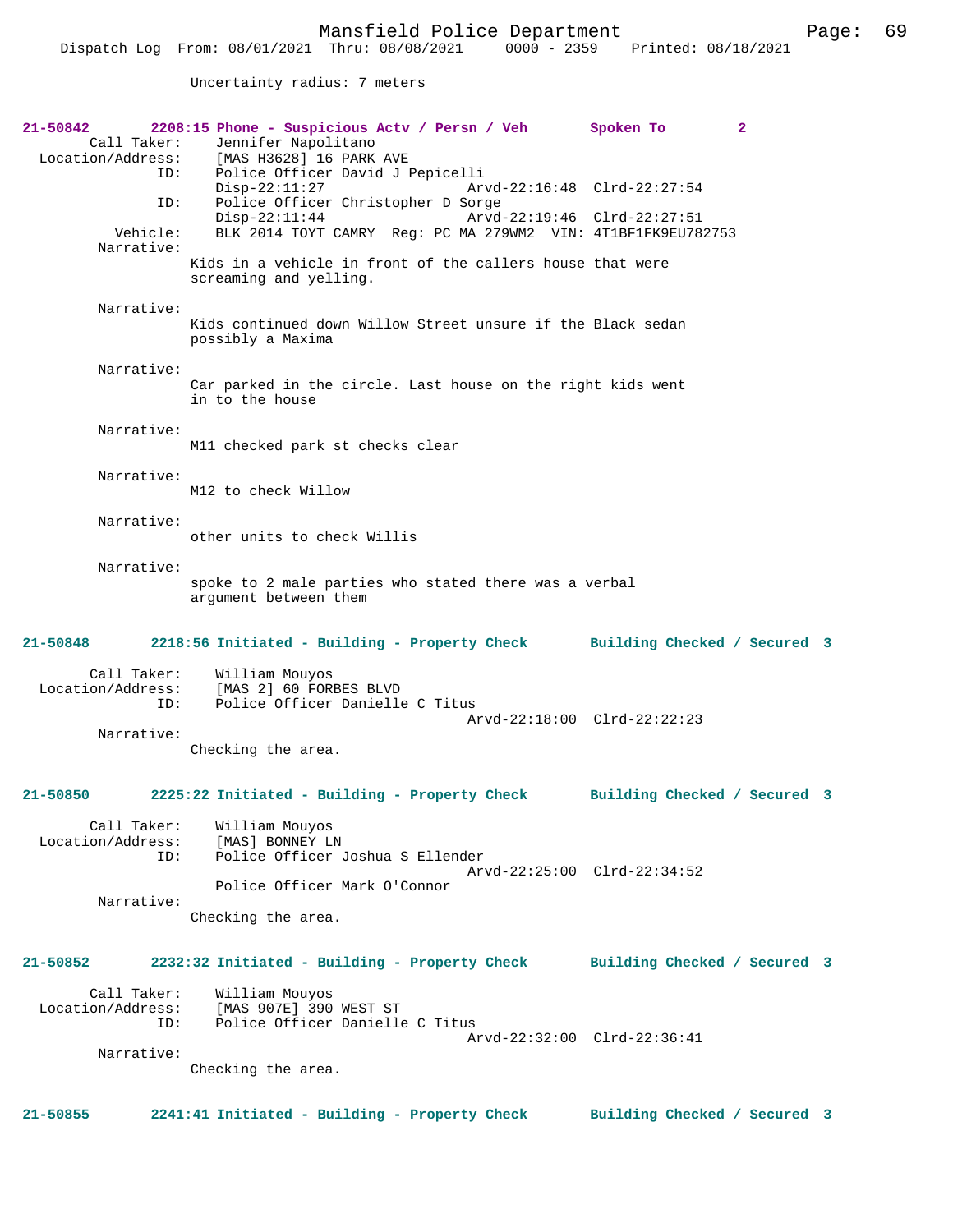Mansfield Police Department Page: 70 Dispatch Log From: 08/01/2021 Thru: 08/08/2021 0000 - 2359 Printed: 08/18/2021 Call Taker: William Mouyos Location/Address: [MAS 944C100] 905 SOUTH MAIN ST Apt. #100 ID: Police Officer Danielle C Titus Arvd-22:41:00 Clrd-22:43:57 Narrative: Checking the area. **21-50859 2301:37 Initiated - Building - Property Check Building Checked / Secured 3** Call Taker: William Mouyos Location/Address: [MAS] 31 PLYMOUTH ST ID: Police Officer Derek M Stark Arvd-23:01:00 Clrd-23:13:41 Narrative: Checking the area. **21-50860 2305:33 Initiated - Motor Vehicle Stop Citation / Warning Issued 3** Call Taker: William Mouyos Location/Address: [MAS 1008] 1 OLD COLONY WAY Apt. #105 ID: Police Officer Christopher D Sorge Arvd-23:05:00 Clrd-23:10:29 Vehicle: GRY 2003 MAZD PROTEGE Reg: PC MA 1GPZ75 VIN: JM1BJ227130645997 Narrative: out with mvst **21-50863 2316:02 Initiated - Motor Vehicle Stop Citation / Warning Issued 3** Call Taker: William Mouyos Location/Address: [MAS] 34 SOUTH MAIN ST @ 4 WEBB PL ID: Police Officer Christopher D Sorge Arvd-23:16:00 Clrd-23:20:16 Vehicle: WHI 2014 HOND UT CRV Reg: PC MA 5ZGS80 VIN: 5J6RM4H30EL050270 Narrative: out with mvst **21-50866 2323:15 Initiated - Motor Vehicle Stop Citation / Warning Issued 3** Call Taker: William Mouyos Location/Address: [MAS 1015] 30 CHAUNCY ST ID: Police Officer Christopher D Sorge Arvd-23:23:00 Clrd-23:28:32 Vehicle: Reg: PC MA VT10934 Vehicle: RED 1997 TOYT CO CELI Reg: PAS MA VT10394 VIN: JT5FG02T3V0038113 **For Date: 08/08/2021 - Sunday 21-50890 0111 Initiated - Building - Property Check Building Checked / Secured 3** Call Taker: Sergeant Jeffrey G Bombard Location/Address: [MAS 1015] 30 CHAUNCY ST ID: Sergeant Jeffrey G Bombard Arvd-01:11:58 Clrd-01:20:28 Narrative: Checking the area. **21-50892 0118:58 911 - Disturbance / Gathering Unfounded/Unverifed 1** Call Taker: TARA LAKO<br>Vicinity of: [MAS 43] of: [MAS 43] 137 MILL ST Apt. #55<br>ID: Sergeant Jeffrey G Bombard Sergeant Jeffrey G Bombard<br>Disp-01:20:28 Disp-01:20:28 Arvd-01:25:50 Clrd-01:36:46 ID: Police Officer Meghan Birnie Disp-01:20:46 Arvd-01:26:02 Clrd-01:36:58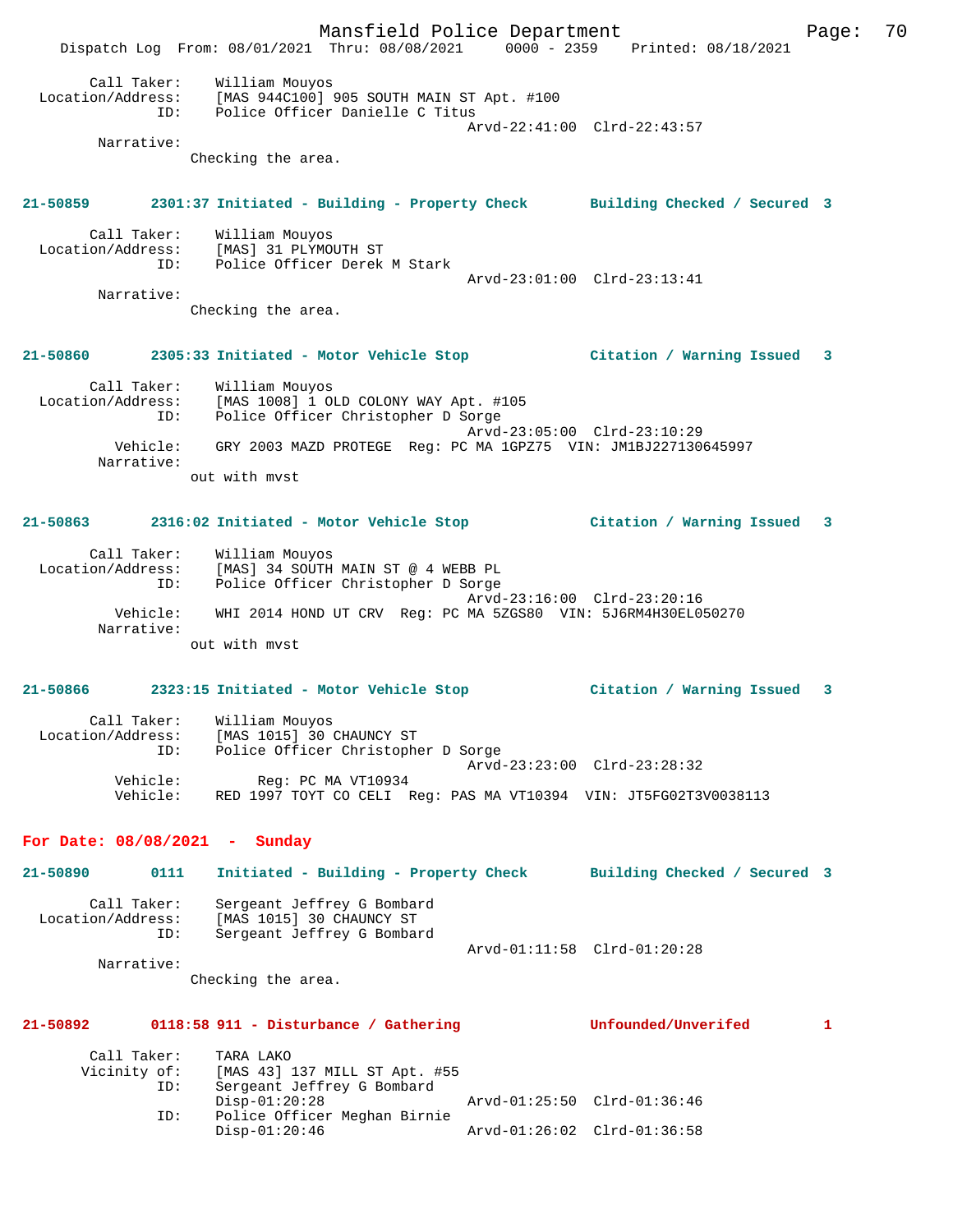Mansfield Police Department Page: 71 Dispatch Log From: 08/01/2021 Thru: 08/08/2021 0000 - 2359 ID: Police Officer Christopher D Sorge Disp-01:23:15 Arvd-01:26:03 Clrd-01:37:15<br>TD: Sergeant David Schepis Sergeant David Schepis<br>Disp-01:29:31 Disp-01:29:31 Arvd-01:29:33 Clrd-01:37:17 Narrative: RP reporting a large disturbance in the area Narrative: RP reports there are people arguing, unknown if it is physical Narrative: RP reports she does not hear them at this time. **21-50903 0141:39 Initiated - Building - Property Check Building Checked / Secured 3** Call Taker: William Mouyos Location/Address: [MAS] NORTH MAIN ST Police Officer Meghan Birnie Arvd-01:41:00 Clrd-01:48:21 Narrative: Checking the area. **21-50909 0148:31 Initiated - Building - Property Check Building Checked / Secured 3** Call Taker: William Mouyos Location/Address: [MAS 907E] 390 WEST ST Police Officer Christopher D Sorge Arvd-01:48:00 Clrd-01:51:50 Narrative: Checking the area. **21-50910 0152:09 Initiated - Building - Property Check Spoken To 3**  Call Taker: William Mouyos<br>Location/Address: [MAS 4] 31 HAM ess: [MAS 4] 31 HAMPSHIRE ST<br>ID: Police Officer Christopl Police Officer Christopher D Sorge Arvd-01:52:00 Clrd-01:59:08<br>ID: Police Officer Meghan Birnie Police Officer Meghan Birnie Disp-01:55:07 Arvd-01:57:06 Clrd-01:59:01 Narrative: Checking the area. Narrative: checking on mv, several mv and a camper spoke to parties **21-50915 0221 Initiated - Building - Property Check Building Checked / Secured 3** Call Taker: Sergeant Jeffrey G Bombard Location/Address: [MAS 1002] 250 EAST ST ID: Sergeant Jeffrey G Bombard Arvd-02:22:42 Clrd-02:36:04 Narrative: Checking the schools. **21-50916 0223:19 Initiated - Building - Property Check Building Checked / Secured 3** Call Taker: William Mouyos<br>Location/Address: [MAS 820C] 31 [MAS 820C] 31 PLYMOUTH ST ID: Sergeant John R Armstrong Arvd-02:23:00 Clrd-02:35:15 Narrative: Checking the area.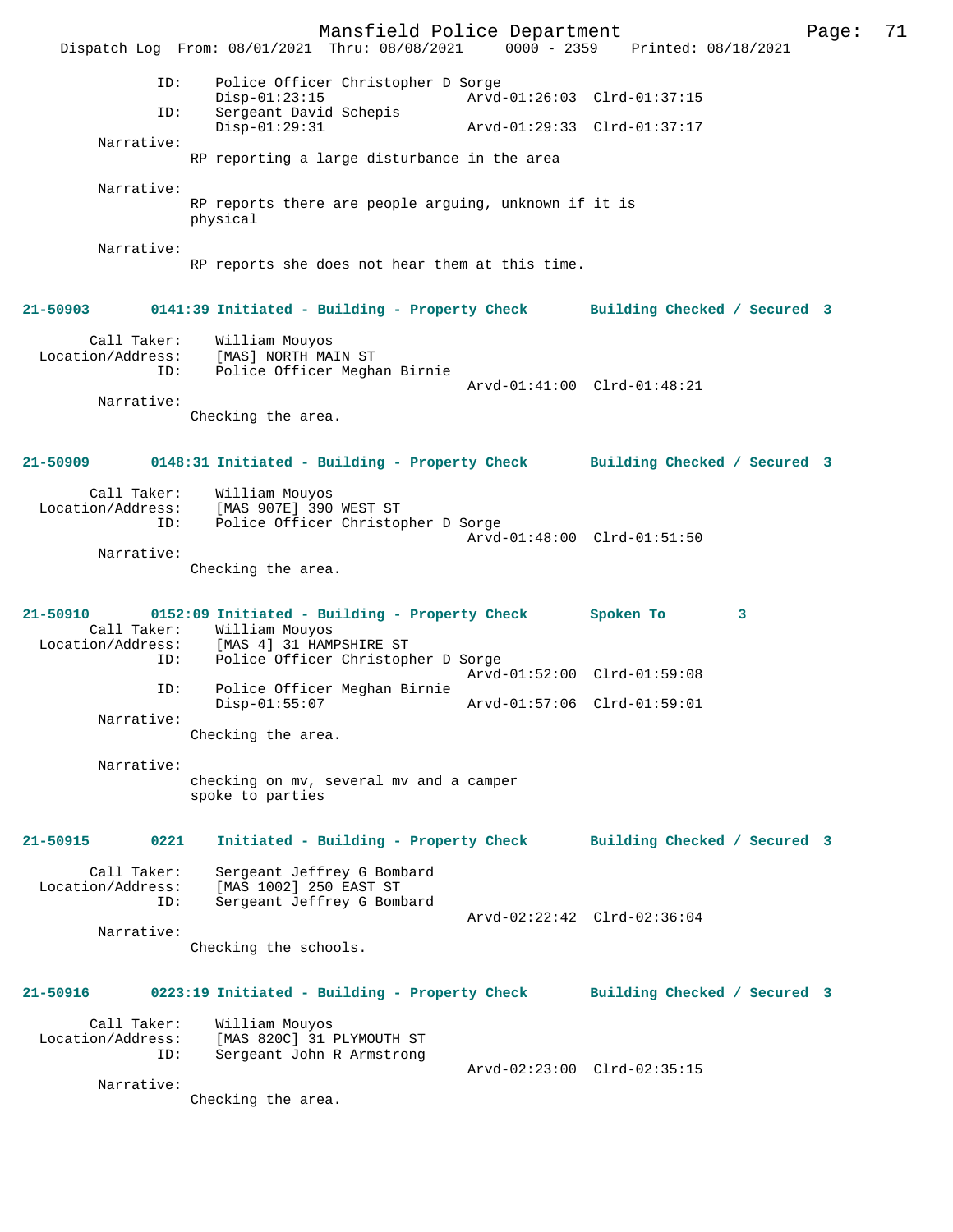Mansfield Police Department Page: 72 Dispatch Log From: 08/01/2021 Thru: 08/08/2021 **21-50918 0228:06 Initiated - Building - Property Check Building Checked / Secured 3** Call Taker: William Mouyos<br>Location/Address: [MAS 2] 60 FOR ess: [MAS 2] 60 FORBES BLVD<br>ID: Police Officer Christop Police Officer Christopher D Sorge Arvd-02:28:00 Clrd-02:31:34 Narrative: Checking the area. **21-50920 0236:52 Initiated - Building - Property Check Building Checked / Secured 3** Call Taker: William Mouyos<br>Location/Address: [MAS 1015] 30 ess: [MAS 1015] 30 CHAUNCY ST<br>ID: Police Officer Meghan Bir Police Officer Meghan Birnie Arvd-02:36:00 Clrd-02:40:44 Narrative: Checking the area. **21-50922 0247:15 Phone - Suspicious Actv / Persn / Veh Referred to Other Agency 2** Call Taker: William Mouyos Location/Address: [MAS 9] 25 COBB ST<br>TD: Police Officer Med Police Officer Meghan Birnie<br>Disp-02:48:56 Disp-02:48:56 Arvd-02:51:37 Clrd-03:23:18<br>ID: Sergeant Jeffrey G Bombard Sergeant Jeffrey G Bombard<br>Disp-02:49:06 Arvd-02:53:20 Clrd-03:23:13 ID: Sergeant David Schepis<br>Disp-02:51:30 Disp-02:51:30 Arvd-02:51:35 Clrd-03:23:22 Narrative: male party requesting assistance, states he is an escaped prisoner Narrative: several attempts to contact site reps unsuccessful Narrative: M13 made contact with staff member Narrative: FD evaluated party, spoke to family member and staff member assisted party back into building **21-50926 0330 Initiated - Building - Property Check Building Checked / Secured 3** Call Taker: Sergeant Jeffrey G Bombard<br>Location/Address: [MAS 417] 9 FRANCIS AVE ess: [MAS 417] 9 FRANCIS AVE<br>ID: Sergeant Jeffrey G Bomb Sergeant Jeffrey G Bombard Arvd-03:31:06 Clrd-03:38:14 Narrative: Checking the area. **21-50927 0354:37 Initiated - Suspicious Actv / Persn / Veh Spoken To 2**  Call Taker: William Mouyos<br>Location/Address: [MAS 2] 60 FORI ess: [MAS 2] 60 FORBES BLVD<br>ID: Police Officer Christop Police Officer Christopher D Sorge Arvd-03:54:00 Clrd-03:59:21 Vehicle: WHI 2008 NISS ALTIMA Reg: PAS MA NEDA92 VIN: 1N4CL21E08C232298 Narrative: checking on mv Narrative: party asleep in MV checks ok, will be making way into hotel

**21-50931 0436:16 Initiated - Building - Property Check Building Checked / Secured 3**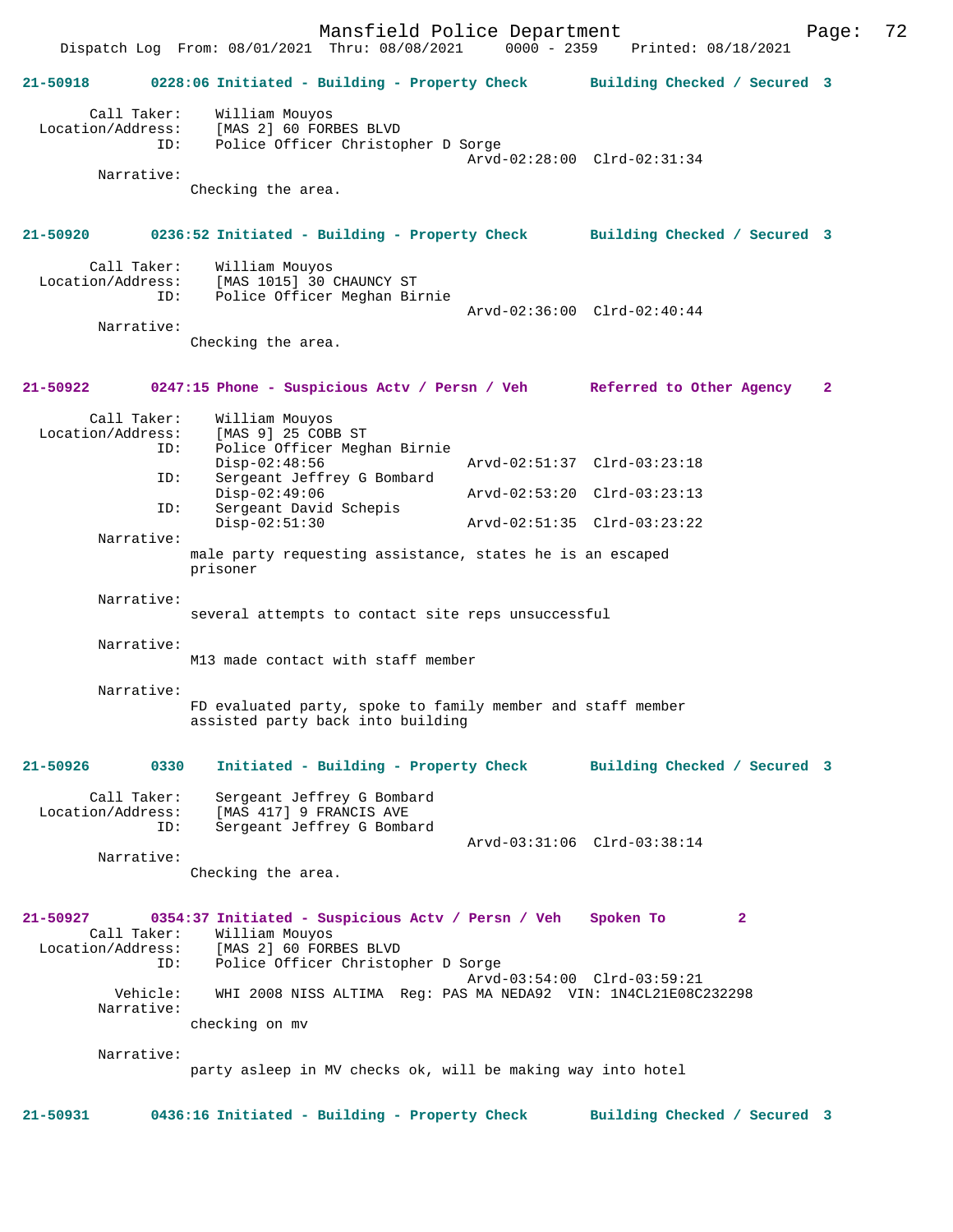|                                                       | Mansfield Police Department<br>Dispatch Log From: 08/01/2021 Thru: 08/08/2021 0000 - 2359 Printed: 08/18/2021                                                                              | 73<br>Page:                   |
|-------------------------------------------------------|--------------------------------------------------------------------------------------------------------------------------------------------------------------------------------------------|-------------------------------|
| Call Taker:<br>Location/Address:<br>ID:<br>Narrative: | William Mouyos<br>[MAS 820C] 31 PLYMOUTH ST<br>Sergeant John R Armstrong<br>Checking the area.                                                                                             | Arvd-04:36:00 Clrd-04:48:11   |
|                                                       |                                                                                                                                                                                            |                               |
|                                                       | 21-50932 0509:24 Phone - Assist Fire Department Services Rendered 2<br>Call Taker: William Mouyos<br>Location/Address: [MAS H2062] 43 LANTERN LN<br>ID: Police Officer Christopher D Sorge |                               |
| Narrative:                                            | $Disp-05:11:48$                                                                                                                                                                            | Arvd-05:19:08 Clrd-05:30:10   |
|                                                       | Assisting the FD with a fire related incident. Nature: FIRE<br>ALARM SOUNDING reported by neighbor @ 39                                                                                    |                               |
|                                                       | 21-50933 0545:39 Initiated - Motor Vehicle Stop Citation / Warning Issued 3                                                                                                                |                               |
| Call Taker:<br>Location/Address:<br>ID:               | William Mouyos<br>[MAS] 660 EAST ST @ 25 FRANKLIN ST<br>Police Officer Christopher D Sorge                                                                                                 | Arvd-05:45:00 Clrd-05:50:44   |
| Vehicle:<br>Narrative:                                | GRY 2010 HYUN ELANTRA Req: PC MA 1JNR74 VIN: KMHDU4AD5AU826640<br>out with MVST                                                                                                            |                               |
|                                                       | 21-50940 0659:44 Initiated - Building - Property Check Services Rendered 3<br>Call Taker: Jarred Kohler<br>Location/Address: [MAS 820C] 31 PLYMOUTH ST                                     |                               |
| ID:                                                   | Sergeant John R Armstrong                                                                                                                                                                  | Arvd-06:59:00 Clrd-07:13:52   |
| Narrative:                                            | Checking the area.                                                                                                                                                                         |                               |
| ID:                                                   | 21-50943 0703:23 Initiated - Community Policing Services Rendered 3<br>Call Taker: Jarred Kohler<br>Location/Address: [MAS] 421 FRANKLIN ST @ 491 MAPLE ST<br>Police Officer Meghan Birnie |                               |
| ID:                                                   | Police Officer Michael N Fenore                                                                                                                                                            | Arvd-07:03:00 Clrd-08:25:27   |
| Narrative:                                            | $Disp-08:25:22$                                                                                                                                                                            | Arvd-08:25:24 Clrd-09:25:03   |
|                                                       | out for traffic                                                                                                                                                                            |                               |
| 21-50944                                              | 0705:16 Initiated - Follow up Investigation                                                                                                                                                | Investigated - Report Taken 3 |
| Call Taker:<br>Location/Address:<br>ID:               | Jarred Kohler<br>[MAS 1040] 10 RESERVOIR ST Apt. #ST<br>Sergeant David Schepis                                                                                                             |                               |
| ID:                                                   | Police Officer Christopher D Sorge                                                                                                                                                         | Arvd-07:05:00 Clrd-07:41:19   |
| ID:                                                   | $Disp-07:08:13$<br>Sergeant Jeffrey G Bombard                                                                                                                                              | Arvd-07:08:43 Clrd-07:41:22   |
| Vehicle:<br>Narrative:                                | $Disp-07:12:04$<br>GRY 2000 ACUR CO INTEGRA Req: PC MA 3XVZ41 VIN: JH4DC4453YS009912                                                                                                       | Arvd-07:12:07 Clrd-07:41:18   |
|                                                       | Conducting a follow up in the area to a previously reported<br>incident.                                                                                                                   |                               |
| Narrative:                                            | Vehicle found from a robbery in north attleboro                                                                                                                                            |                               |
| Narrative:                                            | Information passed to N.Attleboro                                                                                                                                                          |                               |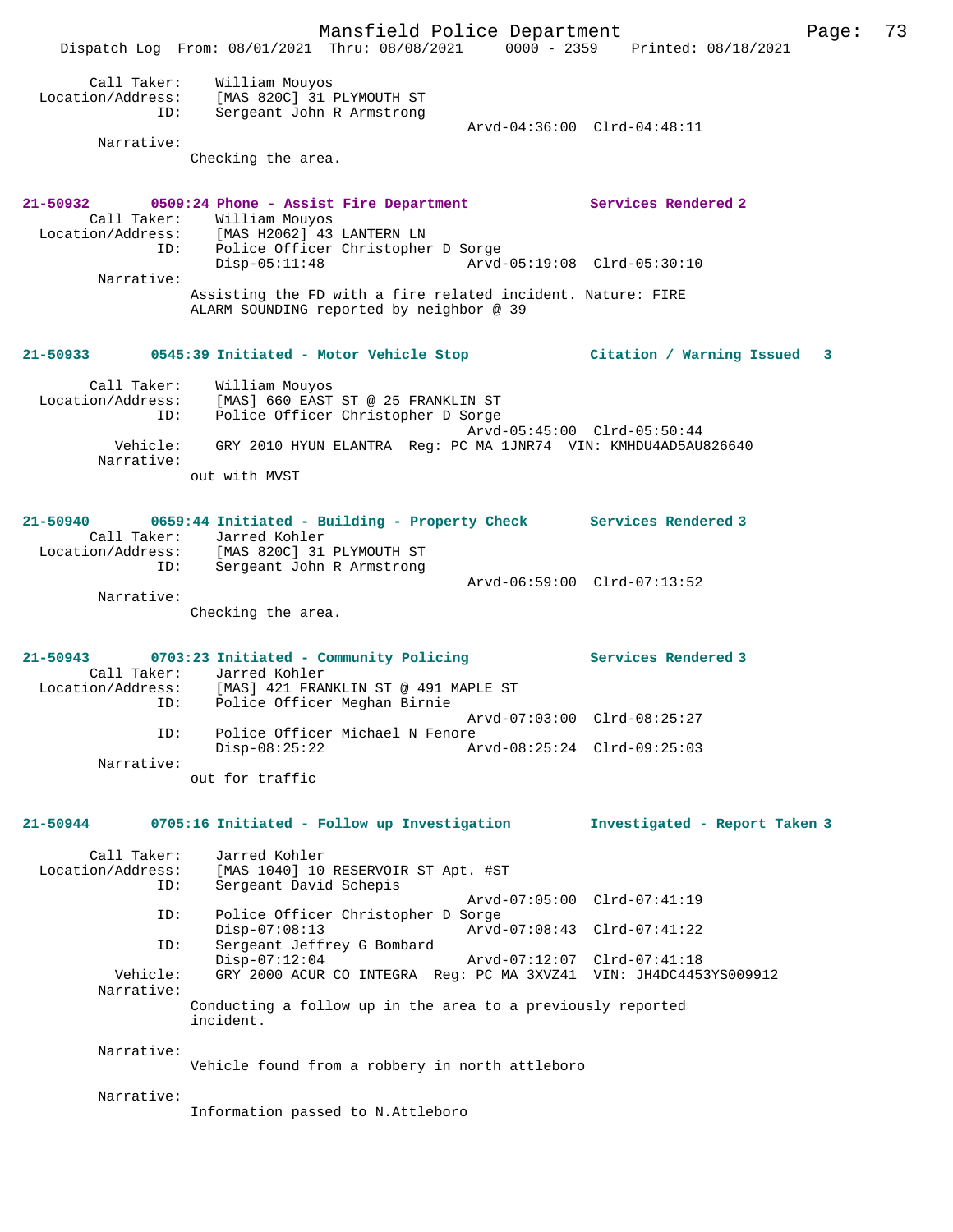Refer To Incident: 21MAS-811-OF

|                                  | 21-50951 0833:57 Initiated - Community Policing Services Rendered 3<br>Call Taker: Jarred Kohler<br>Location/Address: [MAS] 1770 WEST ST @ 14 GILBERT ST                                   |                              |
|----------------------------------|--------------------------------------------------------------------------------------------------------------------------------------------------------------------------------------------|------------------------------|
| Narrative:                       | ID: Police Officer Beau J Palanza                                                                                                                                                          | Arvd-08:33:00 Clrd-10:32:46  |
|                                  | out for community policing                                                                                                                                                                 |                              |
|                                  | 21-50953 0851:50 Phone - Assist Fire Department Services Rendered 2<br>Call Taker: Jarred Kohler<br>Location/Address: [MAS H3603] 8 PLEASANT ST<br>ID: Police Officer Michael T Fitzgerald |                              |
| Narrative:                       | Disp-08:52:43                                                                                                                                                                              |                              |
|                                  | Assisting the FD with a fire related incident. Nature: fire<br>alarm sounding no smoke or fire                                                                                             |                              |
|                                  | 21-50956 0912:36 Initiated - Building - Property Check Building Checked / Secured 3                                                                                                        |                              |
| Call Taker:<br>Location/Address: | Jarred Kohler<br>[MAS 820C] 31 PLYMOUTH ST<br>ID: Police Officer Joshua S Ellender                                                                                                         |                              |
| Narrative:                       |                                                                                                                                                                                            | Arvd-09:12:00 Clrd-11:02:10  |
|                                  | Checking the area.                                                                                                                                                                         |                              |
|                                  | 21-50958 0929:56 Phone - Assist Fire Department Services Rendered 2<br>Call Taker: Jarred Kohler                                                                                           |                              |
| ID:                              | Location/Address: [MAS] 18 PARK ST<br>Police Officer Michael T Fitzgerald<br>$Disp-09:30:48$                                                                                               | Arvd-09:35:04 Clrd-09:45:27  |
| Narrative:                       |                                                                                                                                                                                            |                              |
|                                  | Assisting the FD with a fire related incident. Nature: alarm<br>sounding due to burnt food                                                                                                 |                              |
|                                  | 21-50959 0943:52 Phone - Assist Fire Department Services Rendered 2<br>Call Taker: Jarred Kohler<br>Location/Address: [MAS H2065] 2 WICKLOW LN                                             |                              |
| ID:<br>Narrative:                | Police Officer Michael N Fenore<br>$Disp-09:45:23$                                                                                                                                         | Arvd-09:51:46 Clrd-09:58:12  |
|                                  | Assisting the FD with a fire related incident. Nature:<br>CO alarm sounding                                                                                                                |                              |
| Narrative:                       | faulty detector                                                                                                                                                                            |                              |
| 21-50972<br>Location/Address:    | 1045:29 Initiated - Building - Property Check Services Rendered 3<br>Call Taker: Jarred Kohler<br>[MAS 281A] 1 CROCKER ST                                                                  |                              |
|                                  | ID: Police Officer Michael T Fitzgerald                                                                                                                                                    | Arvd-10:45:00 Clrd-10:51:09  |
| Narrative:                       | Checking the area.                                                                                                                                                                         |                              |
| 21-50973                         | 1047:23 Initiated - Building - Property Check                                                                                                                                              | Building Checked / Secured 3 |
| Call Taker:                      | Jarred Kohler                                                                                                                                                                              |                              |
| ID:                              | Location/Address: [MAS 4] 31 HAMPSHIRE ST<br>Police Officer Beau J Palanza                                                                                                                 |                              |
|                                  |                                                                                                                                                                                            | Arvd-10:47:00 Clrd-10:53:57  |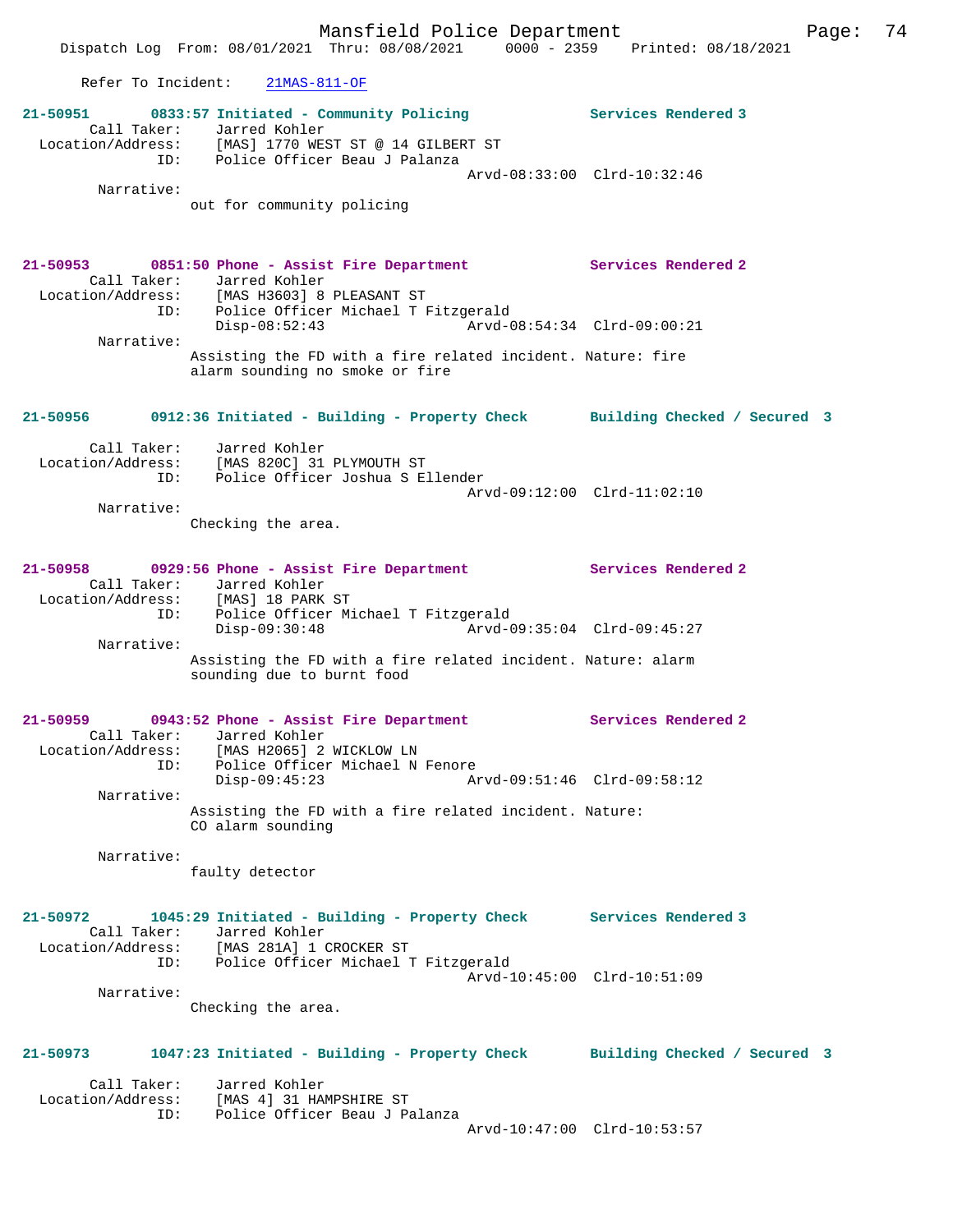Mansfield Police Department Form Page: 75 Dispatch Log From: 08/01/2021 Thru: 08/08/2021 0000 - 2359 Printed: 08/18/2021 Narrative: Checking the area. **21-50974 1054:07 Initiated - Building - Property Check Building Checked / Secured 3** Call Taker: Jarred Kohler Location/Address: [MAS 2] 60 FORBES BLVD ID: Police Officer Beau J Palanza Arvd-10:54:00 Clrd-11:01:47 Narrative: Checking the area. **21-50981 1127:59 Phone - 911 Hang-ups & Verifications Confirmed misdial/Accdntl Call 2**  Call Taker: Josesph Shebertes<br>Location/Address: [MAS 840I135] 280 ess: [MAS 840I135] 280 SCHOOL ST Apt. #I135<br>ID: Police Officer Beau J Palanza Police Officer Beau J Palanza<br>Disp-11:29:54 Arvd-11:34:12 Clrd-11:35:54 Narrative: Checking on a 911 hang up. was putting a phone on his case Contact made?: yes will meet infront of the store Cellphone? (y/n): yes Uncertainty radius: **21-50985 1208:12 Initiated - Building - Property Check Building Checked / Secured 3** Call Taker: Jarred Kohler Location/Address: [MAS 820C] 31 PLYMOUTH ST ID: Police Officer Joshua S Ellender Arvd-12:08:00 Clrd-13:08:13 Narrative: Checking the area. **21-50986 1210:09 Initiated - Building - Property Check Building Checked / Secured 3** Call Taker: Jarred Kohler<br>Location/Address: [MAS 1002] 25 ess: [MAS 1002] 250 EAST ST<br>ID: Police Officer Michael Police Officer Michael N Fenore Arvd-12:10:00 Clrd-12:17:09 Narrative: Checking the area. **21-50987 1211:28 Walk-In - Assist Citizen - P S A Spoken To 3**  Call Taker: Support Staff Thomas Plunkett<br>Location/Address: [MAS H5921] 104 OAKLAND ST ess: [MAS H5921] 104 OAKLAND ST<br>ID: Police Officer Michael N Fe Police Officer Michael N Fenore<br>Disp-12:19:15 Ar Arvd-12:25:44 Clrd-12:32:28 Narrative: Walk in reporting there was an accident on her property last night that caused damage. Narrative: Speaking with Ofc. Fenore Narrative: Party reported imformation regarding MVA that occured last night. Party's information was given to Ofc. Ellender and OIT. O'Connor. **21-50993 1251:16 Phone - Assist Fire Department Services Rendered 2**  Call Taker: Jarred Kohler<br>Location/Address: [MAS H3140] 6 ess: [MAS H3140] 6 ERICK RD Apt. #81<br>ID: Police Officer Michael N Fenore Police Officer Michael N Fenore<br>Disp-12:52:00 A Disp-12:52:00 Arvd-12:56:26 Clrd-13:08:05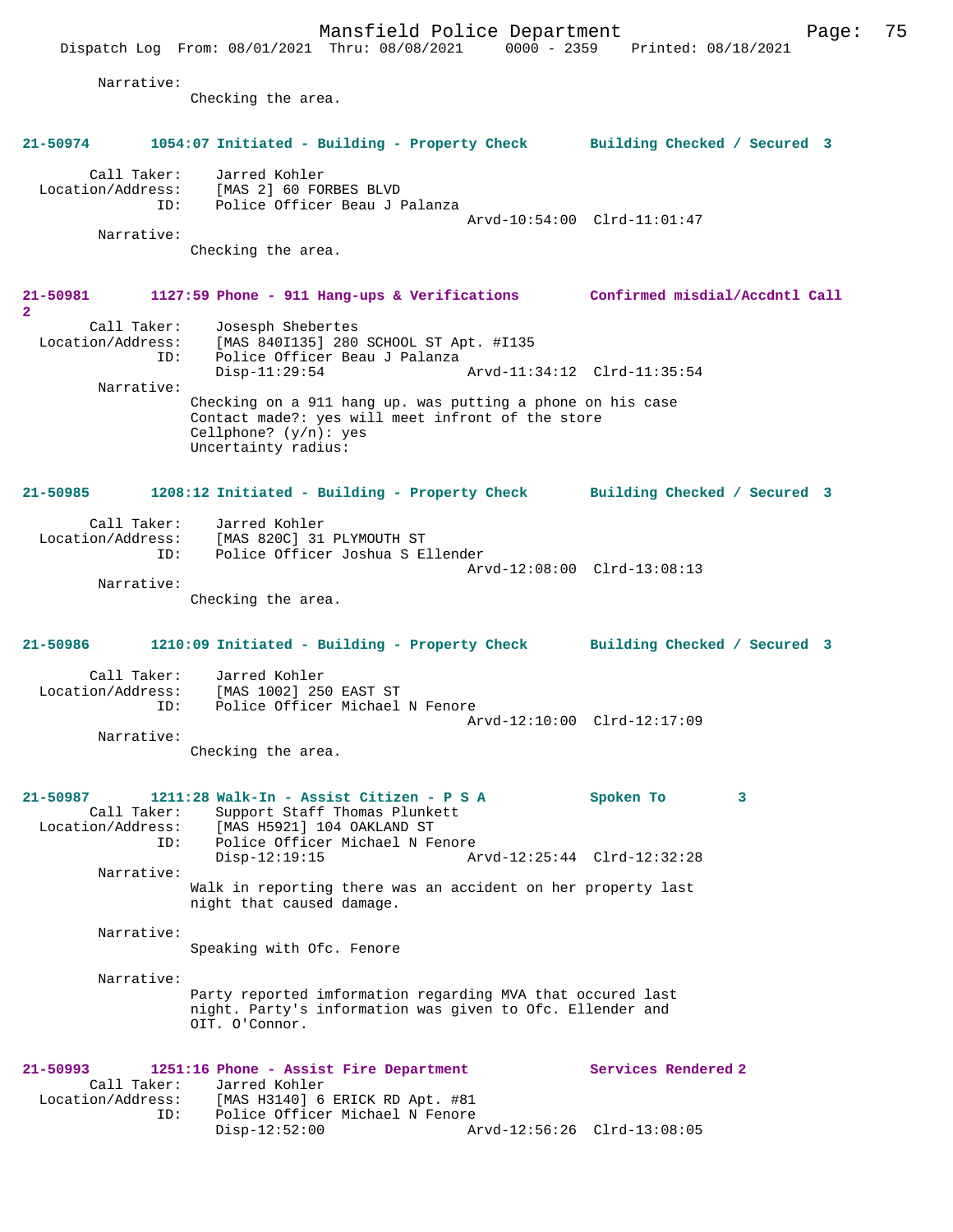| Narrative:                  | Assisting the FD with a fire related incident. Nature:<br>residential lock out                 |                             |              |
|-----------------------------|------------------------------------------------------------------------------------------------|-----------------------------|--------------|
| $21 - 50999$<br>Call Taker: | 1330:29 Phone - Motor Vehicle Theft<br>Josesph Shebertes<br>Location/Address: [FOX] 29 PINE ST | Arrest(s) Made              | $\mathbf{2}$ |
|                             | ID: Patrolman JAMES L PARAH<br>$Disp-13:31:58$                                                 | Arvd-13:36:35 Clrd-14:14:11 |              |
| ID:                         | Patrolman KURT L POLLISTER<br>$Disp-13:32:19$                                                  | Arvd-13:33:45 Clrd-14:12:30 |              |
| ID:                         | Patrolman CHARLES P GALLAGHER<br>$Disp-13:34:05$                                               | Arvd-13:49:31 Clrd-14:48:06 |              |
| ID:                         | Sergeant Robert S Pierce<br>$Disp-14:33:43$                                                    | $Clrd-14:33:51$             |              |
| Vehicle:<br>Narrative:      | WHI 2005 CHEV UT TRAILB Req: PC MA 2LJE84 VIN: 1GNDT13SX52366871                               |                             |              |
|                             | stolen chevy trailblazer color white, towards 495                                              |                             |              |
| Narrative:                  | stopped by 188 main                                                                            |                             |              |
| Narrative:                  | 1 male in custody 1337 one in hand                                                             |                             |              |
| Narrative:                  | Fox 49 SM - 19350.7                                                                            |                             |              |
| Narrative:                  | Central St garage en route.                                                                    |                             |              |

 Narrative: tow is on scene

Narrative:

central st has the vehicle.

 Refer To Arrest: 21FOX-112-AR Arrest: FLORES, DAVID M Address: 29 PINE ST FOXBOROUGH, MA Age: 49 Charges: USE MV WITHOUT AUTHORITY DEFAULT WARRANT Refer To Incident: 21FOX-848-OF

# **21-51000 1338:44 Initiated - Building - Property Check Building Checked / Secured 3**

 Call Taker: Jarred Kohler Location/Address: [MAS 820C] 31 PLYMOUTH ST ID: Police Officer Joshua S Ellender Arvd-13:38:00 Clrd-14:01:54 Narrative:

Checking the area.

## **21-51003 1407:19 Initiated - Building - Property Check Building Checked / Secured 3**

 Call Taker: Jarred Kohler Location/Address: [MAS 907E] 390 WEST ST ID: Police Officer Beau J Palanza Arvd-14:07:00 Clrd-14:13:53

Narrative:

Checking the area.

#### **21-51005 1423:59 Initiated - Motor Vehicle Stop Citation / Warning Issued 3**

Call Taker: Jarred Kohler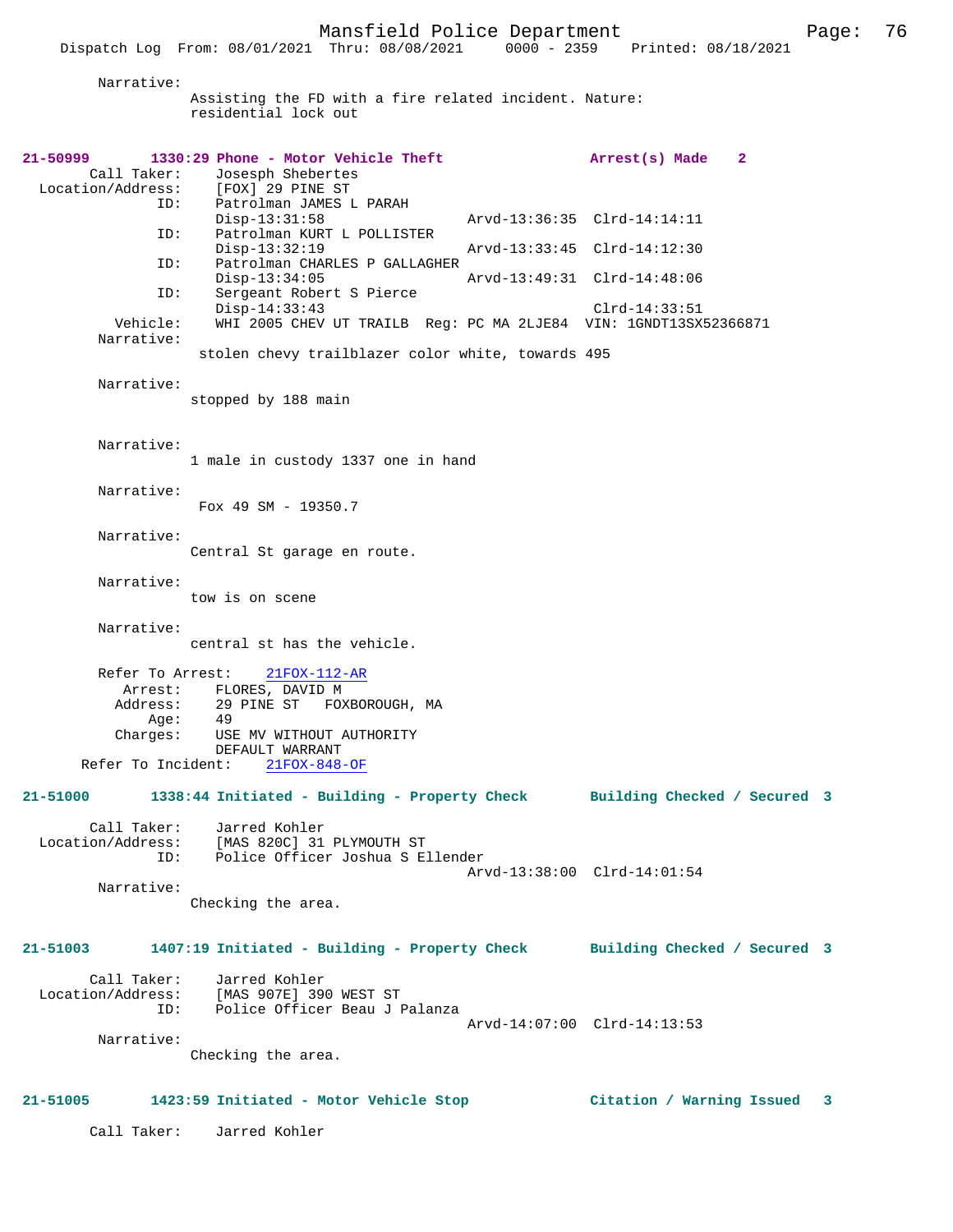Mansfield Police Department Fage: 77 Dispatch Log From: 08/01/2021 Thru: 08/08/2021 0000 - 2359 Printed: 08/18/2021 Location/Address: [MAS] 777 WEST ST @ 100 HAMPSHIRE ST ID: Police Officer Beau J Palanza Arvd-14:23:00 Clrd-14:29:34 Vehicle: BLK 2017 HOND UT CRV Reg: PC MA 6LV781 VIN: 5J6RW2H81HL002839 Narrative: out with mvst Narrative: citation issued to the OP **21-51011 1510:36 Initiated - Building - Property Check Building Checked / Secured 3** Call Taker: Jarred Kohler Location/Address: [MAS 820C] 31 PLYMOUTH ST ID: Police Officer Joshua S Ellender Arvd-15:10:00 Clrd-16:02:54 Narrative: Checking the area. **21-51015 1517:13 Initiated - Building - Property Check Building Checked / Secured 3** Call Taker: Jarred Kohler Location/Address: [MAS 840] 280 SCHOOL ST ID: Police Officer Beau J Palanza Arvd-15:17:00 Clrd-15:28:09 Narrative: Checking the area. **21-51023 1604:22 Phone - 911 Hang-ups & Verifications Unfounded/Unverifed 2** Call Taker: Emily Archer<br>Location/Address: [MAS 907] 390 ess: [MAS 907] 390 WEST ST Apt. #A<br>ID: Police Officer Beau J Palanza Police Officer Beau J Palanza Disp-16:06:23 Clrd-16:06:51 ID: Police Officer Jay J Sparrow Disp-16:12:50 Arvd-16:18:01 Clrd-16:21:37 Narrative: Checking on a 911 hang up. Contact made?:Y Cellphone? (y/n):Y Uncertainty radius: Caller reporting his phone accidentally dialed, he is in the doorway of Home Depot. Narrative: M5 will be clr, checked both exits and spoke to a few employees who reported no issues. **21-51041 1820:48 Initiated - Building - Property Check Building Checked / Secured 3** Call Taker: Jarred Kohler<br>ion/Address: [MAS 840] 280 SCHOOL ST Location/Address: ID: Police Officer Jay J Sparrow Arvd-18:20:00 Clrd-18:33:24 Narrative: Checking the area. **21-51046 1857:05 Initiated - Building - Property Check Building Checked / Secured 3** Call Taker: TARA LAKO Location/Address: [MAS 139] 265 FRUIT ST Police Officer David J Pepicelli Arvd-18:57:00 Clrd-18:58:24 Narrative: Checking the area.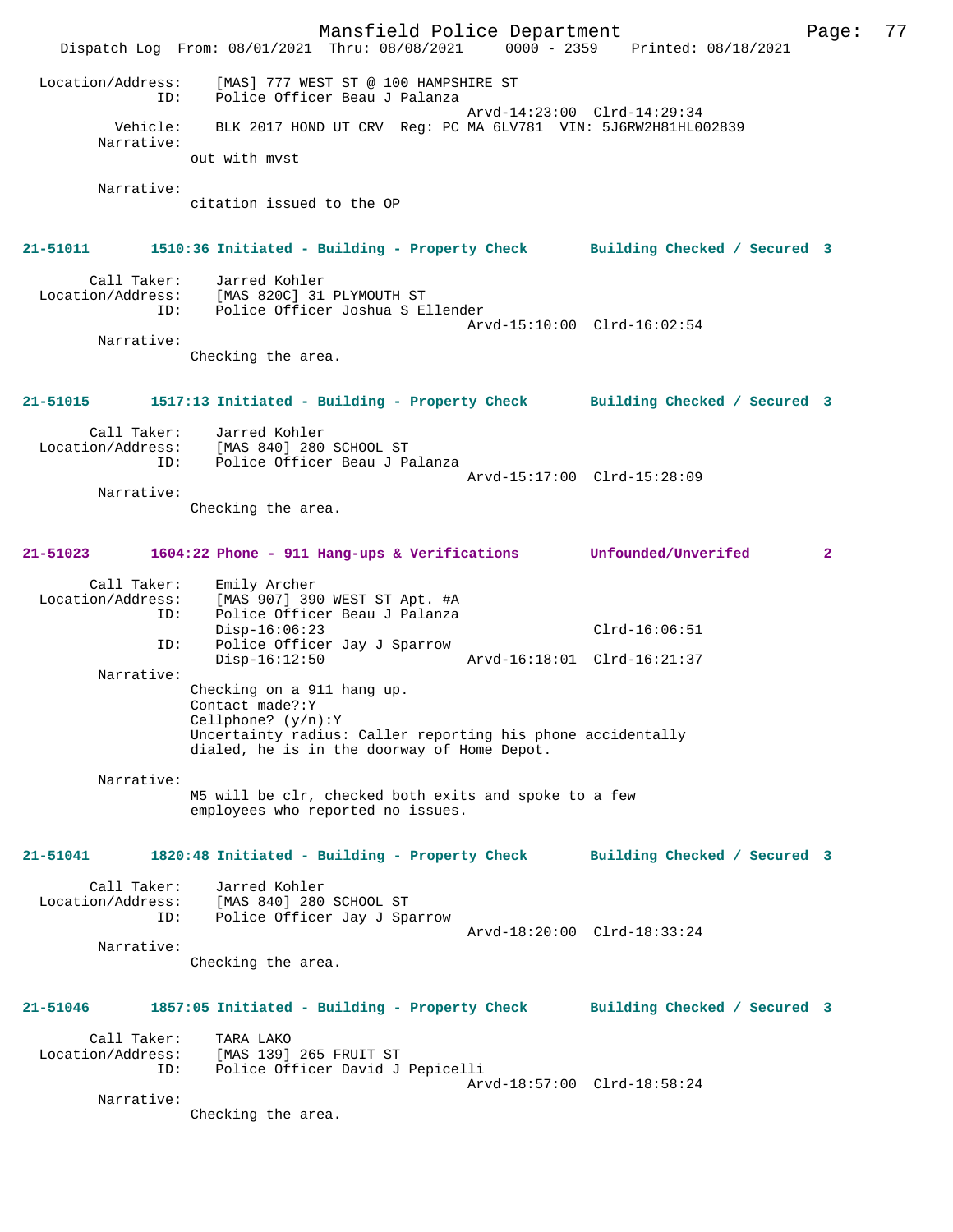Mansfield Police Department Fage: 78 Dispatch Log From: 08/01/2021 Thru: 08/08/2021 0000 - 2359 Printed: 08/18/2021 **21-51047 1858:31 Initiated - Building - Property Check Building Checked / Secured 3** Call Taker: TARA LAKO Location/Address: [MAS 870] 175 FRUIT ST ID: Police Officer David J Pepicelli Arvd-18:58:00 Clrd-19:09:08 Narrative: Checking the area. **21-51051 1914:52 Initiated - Building - Property Check Building Checked / Secured 3** Call Taker: TARA LAKO Location/Address: [MAS 417] 9 FRANCIS AVE ID: Police Officer David J Pepicelli Arvd-19:14:00 Clrd-19:39:09 Narrative: Checking the area. **21-51062 2014:41 Initiated - Building - Property Check Building Checked / Secured 3** Call Taker: TARA LAKO Location/Address: [MAS 281A] 1 CROCKER ST ID: Police Officer Danielle C Titus Arvd-20:14:00 Clrd-20:16:22 Narrative: Checking the train station and train lots. **21-51063 2016:40 911 - Assist Citizen - P S A Unfounded/Unverifed 3**

| Call Taker:<br>Vicinity of: | TARA LAKO<br>[MAS H1677]         |                             |  |
|-----------------------------|----------------------------------|-----------------------------|--|
| ID:                         | Police Officer Danielle C Titus  |                             |  |
|                             | Disp-20:17:20                    | Arvd-20:27:42 Clrd-20:37:06 |  |
| ID:                         | Police Officer David J Pepicelli |                             |  |
|                             | $Disp-20:17:24$                  | Arvd-20:27:41 Clrd-20:37:04 |  |

| 21-51065          |             | 2023:23 911 - Assist Citizen - P S A |                             | Incident Report 3 |  |
|-------------------|-------------|--------------------------------------|-----------------------------|-------------------|--|
|                   | Call Taker: | Nicole Boyer                         |                             |                   |  |
| Location/Address: |             | [MAS 424]                            |                             |                   |  |
|                   | ID:         | Sergeant Jeffrey G Bombard           |                             |                   |  |
|                   |             | $Disp-20:28:41$                      | Arvd-20:31:23 Clrd-21:26:17 |                   |  |
|                   | ID:         | Police Officer Danielle C Titus      |                             |                   |  |
|                   |             | $Disp-20:41:17$                      | Arvd-20:41:19 Clrd-21:26:36 |                   |  |
|                   |             |                                      |                             |                   |  |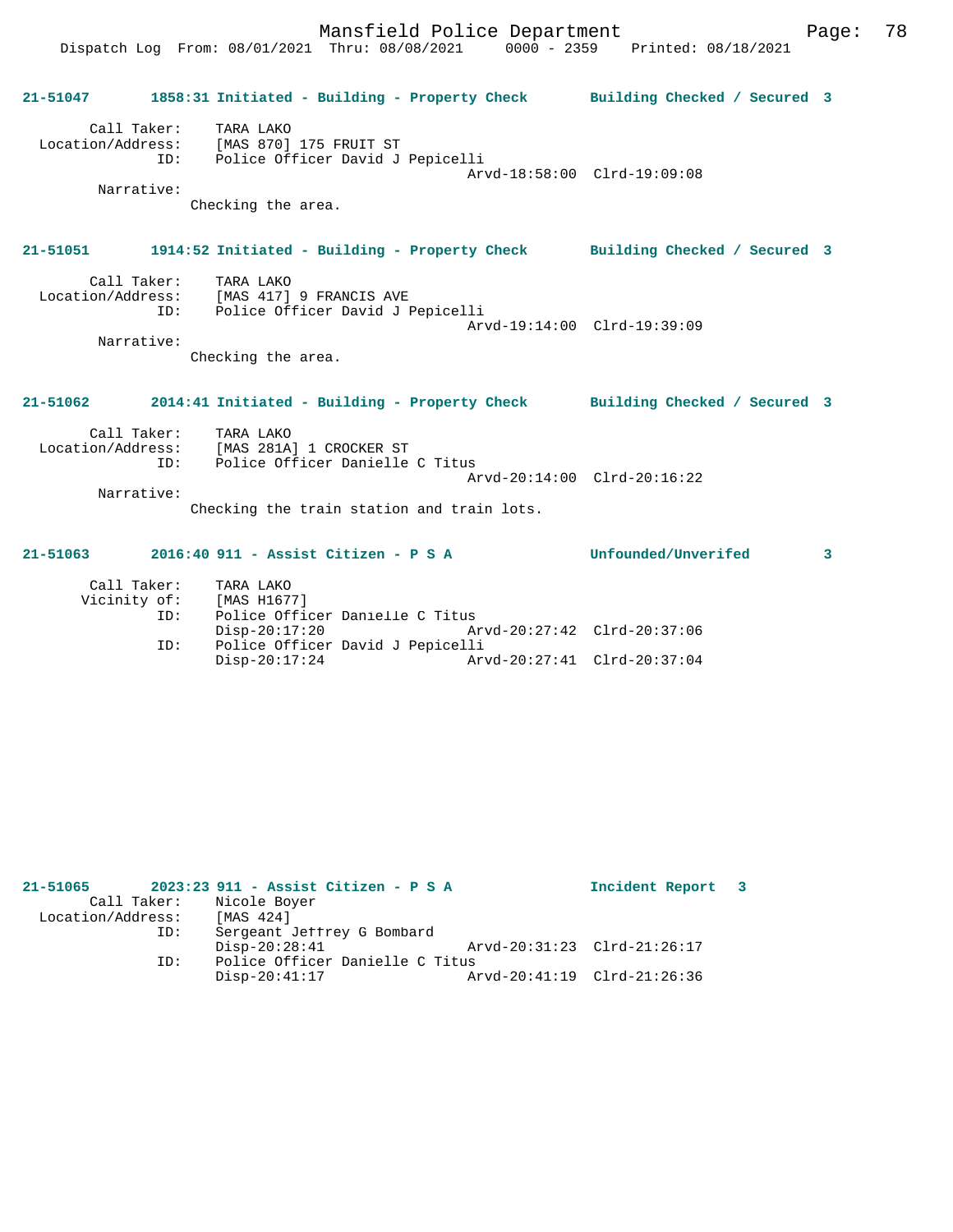Refer To Incident: 21MAS-814-OF

**21-51074 2130:29 Initiated - Building - Property Check Building Checked / Secured 3** Call Taker: TARA LAKO Location/Address: [MAS 322] 31 HAMPSHIRE ST ID: Police Officer Jay J Sparrow Arvd-21:30:00 Clrd-21:35:47 Narrative: Checking the area. **21-51076 2137:07 Initiated - Building - Property Check Building Checked / Secured 3** Call Taker: TARA LAKO<br>ion/Address: [MAS 411] Location/Address: [MAS 411] 60 FORBES BLVD ID: Police Officer Jay J Sparrow Arvd-21:37:00 Clrd-21:40:06 Narrative: Checking the area. **21-51082 2213:31 Initiated - Building - Property Check Building Checked / Secured 3** Call Taker: TARA LAKO<br>Location/Address: [MAS 226E ess: [MAS 226E] 125 HIGH ST Apt. #1-4<br>ID: Police Officer Danielle C Titus Police Officer Danielle C Titus Arvd-22:13:00 Clrd-22:16:38 Narrative: Checking the area. **21-51086 2237:55 911 - Assist Citizen - P S A Spoken To 3**  Call Taker: Nicole Boyer<br>Location/Address: [MAS 281A] 1 [MAS 281A] 1 CROCKER ST ID: Police Officer Danielle C Titus<br>Disp-22:40:43 Am Disp-22:40:43 Arvd-22:43:38 Clrd-23:06:47 Narrative: Left work phone in Lyft car and needs to make a report. The driver states he doesn't have the cell phone in his possession. Party will be Outbound section to speak with the officer. Narrative: Ofc Titus reports the RP spoke with the Lyft driver who has another customer in the vehicle. After he drops the customer off he will check his vehicle for the phone. Narrative: CP called back. Got in contact with the Lyft driver. He found the phone and will mail to the RP.

**21-51096 2324:46 Walk-In - Fraud or Identity Theft Incident Report 1**  Call Taker: Support Staff Matthew Gately Location/Address: [MAS H3933] 177 WEST ST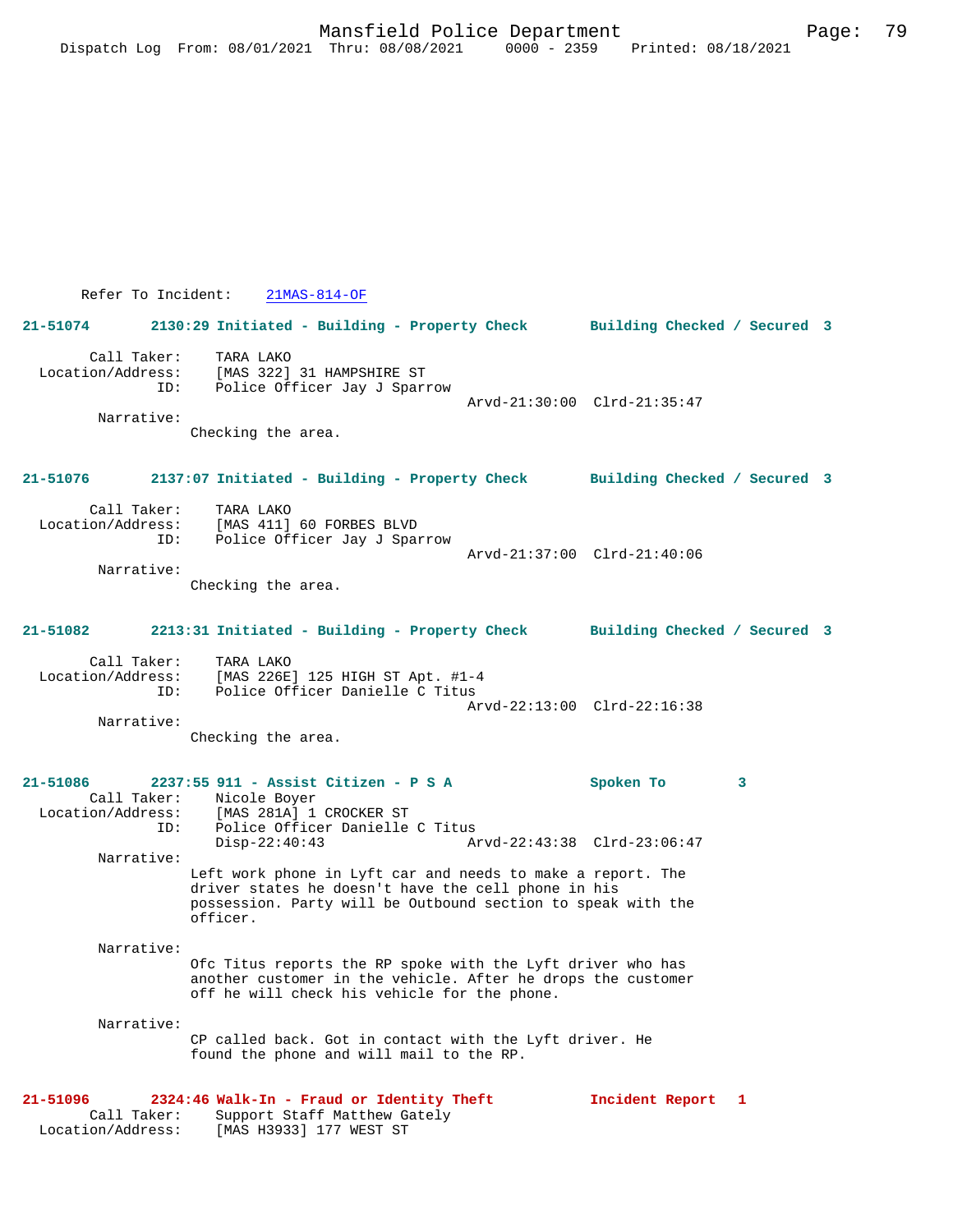Disp-23:27:13 Arvd-23:27:17 Clrd-23:46:05 Narrative: Walk in reporting identity theft, Ofc Titus in to speak with the party. Refer to call 21-51030 from earlier.

Refer To Incident: 21MAS-816-OF

#### **21-51098 2354:45 Alarm - Assist Fire Department Referred to Other Agency 2**

Call Taker: TARA LAKO

 Location/Address: [MAS 840A] 280 SCHOOL ST Apt. #A Narrative: Assisting the FD with a fire related incident. Nature: Masterbox activation: ducts and smokes

Narrative:

Per Sgt Schepis, MFD to handle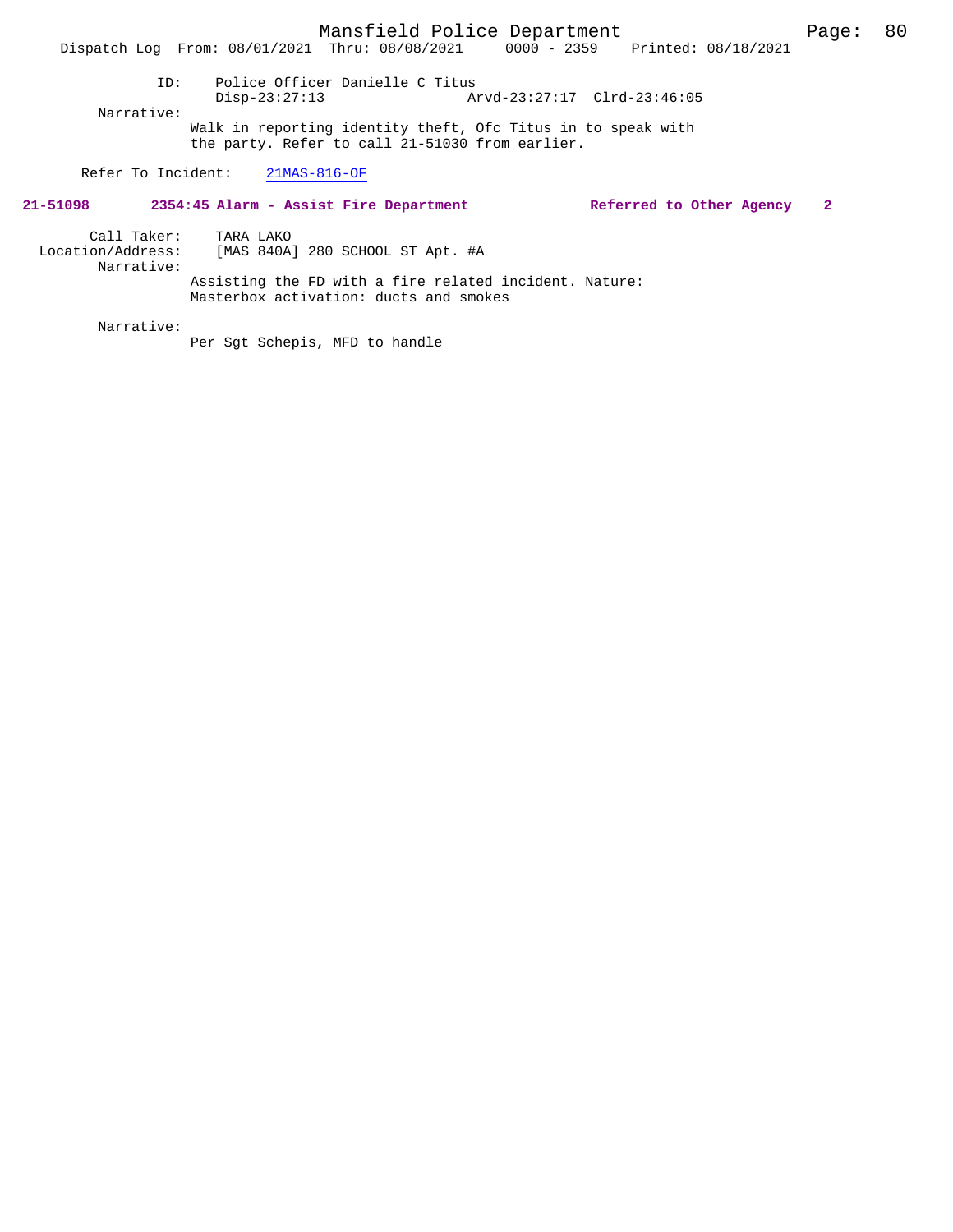#### **For Date: 08/09/2021 - Monday**

| Call Number                      | Time               | Call Reason                                                                                                                      | Action                       | Priority |  |
|----------------------------------|--------------------|----------------------------------------------------------------------------------------------------------------------------------|------------------------------|----------|--|
| 21-51132                         |                    | 0151:27 Initiated - Building - Property Check                                                                                    | Building Checked / Secured 3 |          |  |
| Narrative:                       | Call Taker:        | TARA LAKO<br>Location/Address: [MAS 1002] 250 EAST ST<br>ID: Police Officer Meghan Birnie<br>Checking the area.                  | Arvd-01:51:00 Clrd-01:58:15  |          |  |
| 21-51134                         |                    | 0158:25 Initiated - Building - Property Check Building Checked / Secured 3                                                       |                              |          |  |
| Narrative:                       | Call Taker:<br>ID: | TARA LAKO<br>Location/Address: [MAS 982] 111 HOPE ST<br>Police Officer Meghan Birnie                                             | Arvd-01:58:00 Clrd-02:05:55  |          |  |
|                                  |                    | Checking the area.                                                                                                               |                              |          |  |
| 21-51136                         |                    | 0203:11 Initiated - Building - Property Check Building Checked / Secured 3                                                       |                              |          |  |
| Vicinity of:<br>Narrative:       | ID:                | Call Taker: Nicole Boyer<br>[MAS] NORTH MAIN ST<br>Police Officer Christopher D Sorge                                            | Arvd-02:03:00 Clrd-02:06:46  |          |  |
|                                  | Call Taker:        | Checking the area.<br>21-51140 0210:30 Initiated - Building - Property Check Building Checked / Secured 3<br>TARA LAKO           |                              |          |  |
| Narrative:                       | ID:                | Location/Address: [MAS 411] 60 FORBES BLVD<br>Police Officer Christopher D Sorge<br>Checking the area.                           | Arvd-02:10:00 Clrd-02:14:52  |          |  |
|                                  |                    | 21-51142 0215:03 Initiated - Building - Property Check Building Checked / Secured 3                                              |                              |          |  |
| Narrative:                       | ID:                | Call Taker: TARA LAKO<br>Location/Address: [MAS 322] 31 HAMPSHIRE ST<br>Police Officer Christopher D Sorge<br>Checking the area. | Arvd-02:15:00 Clrd-02:19:32  |          |  |
| 21-51143                         |                    | 0215:37 Initiated - Building - Property Check Building Checked / Secured 3                                                       |                              |          |  |
| Call Taker:<br>Location/Address: | ID:                | TARA LAKO<br>[MAS] MYSTIC LN<br>Police Officer Meghan Birnie                                                                     | Arvd-02:15:00 Clrd-02:15:49  |          |  |
| Narrative:                       |                    | Checking the area.                                                                                                               |                              |          |  |
| 21-51145                         |                    | 0219:40 Initiated - Building - Property Check                                                                                    | Building Checked / Secured 3 |          |  |
| Call Taker:<br>Location/Address: | ID:                | TARA LAKO<br>[MAS 840] 280 SCHOOL ST<br>Police Officer Christopher D Sorge                                                       |                              |          |  |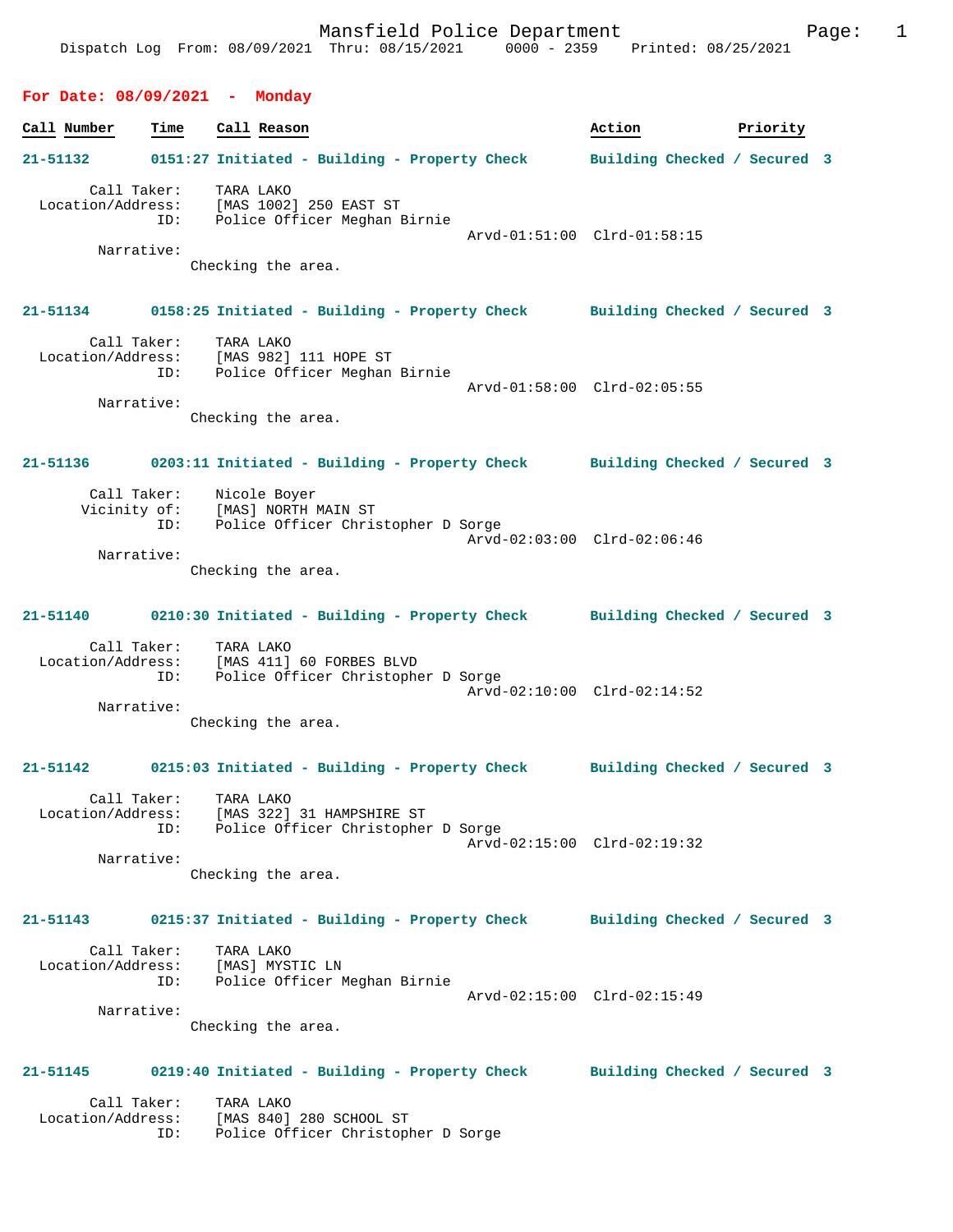Dispatch Log From: 08/09/2021 Thru: 08/15/2021

 Arvd-02:19:00 Clrd-02:31:26 Narrative: Checking the area. **21-51149 0249:57 Initiated - Building - Property Check Building Checked / Secured 3** Call Taker: TARA LAKO Location/Address: [MAS 1040] 10 RESERVOIR ST Apt. #ST<br>ID: Police Officer Christopher D Sorge IMAS IVIU, IV ALLANDER D Sorge Arvd-02:49:00 Clrd-03:04:19 Narrative: Checking the area. **21-51175 0745 Initiated - Parking Violations Services Rendered 3**  Call Taker: Animal Control Steven Simonds Location/Address: [MAS] 43 NORTH MAIN ST @ 13 PARK ST ID: Animal Control Steven Simonds Arvd-07:45:51 Clrd-08:15:09 Narrative: checking area for parking violations Narrative: tagged MD 3DJ9612 on Park for blocking sidewalk and wrong direction **21-51177 0824 Initiated - Speed Trailer/Signs Deployed Services Rendered 3**  Call Taker: Animal Control Steven Simonds Location/Address: [MAS] ESSEX ST ID: Animal Control Steven Simonds Arvd-08:24:43 Clrd-08:29:27 Narrative: Installed speed sign **21-51180 0835 Initiated - Speed Trailer/Signs Deployed Services Rendered 3**  Call Taker: Animal Control Steven Simonds<br>Location/Address: [MAS] SWETT ST ess: [MAS] SWETT ST<br>ID: Animal Control Animal Control Steven Simonds Arvd-08:36:17 Clrd-08:47:46 Narrative: changing batteries on speed signs **21-51182 0854:21 Initiated - Motor Vehicle Stop Arrest(s) Made 3**  Call Taker: Jarred Kohler Location/Address: [MAS] 100 CHAUNCY ST @ 20 WINTHROP AVE ID: Police Officer Michael T Fitzgerald Arvd-08:54:00 Clrd-09:12:07<br>ID: Police Officer Meghan Birnie Police Officer Meghan Birnie<br>Disp-08:55:26 Disp-08:55:26 Arvd-08:57:55 Clrd-10:17:16<br>ID: Sergeant Robert S Pierce Sergeant Robert S Pierce Disp-08:55:29 Arvd-08:59:41 Clrd-10:03:13<br>ID: Police Officer Beau J Palanza Police Officer Beau J Palanza<br>Disp-09:04:16 Disp-09:04:16 Arvd-09:09:33 Clrd-09:26:06<br>Vehicle: GRY 2001 TOYT CAMRY Req: PC MA 2HZF26 VIN: 4T1BG22K11U79 Vehicle: GRY 2001 TOYT CAMRY Reg: PC MA 2HZF26 VIN: 4T1BG22K11U797119 Towed: For: Arrest By: Achins Garage To: Achins Garage Released To: COLON On: 08/13/2021 @ 1411 Narrative: out with mvst Narrative: both parties in the vehicle confirmed WMS Narrative: tow requested, achins enroute Narrative: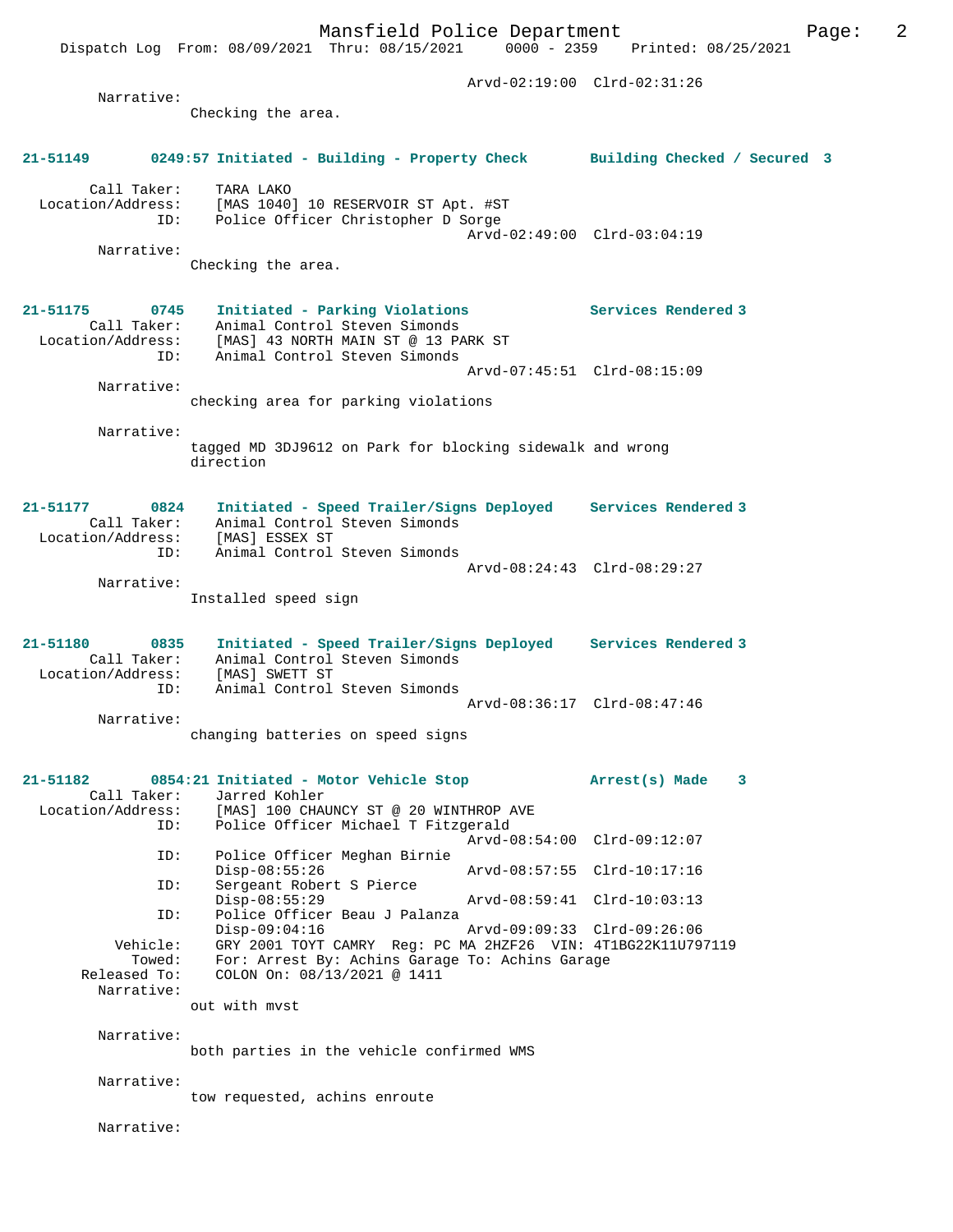Mansfield Police Department Page: 3 Dispatch Log From: 08/09/2021 Thru: 08/15/2021 2 parties in custody Narrative: 1 female to the station 51070 Narrative: m1 transporting 1 male to the station Narrative: M4 ending with female, 51071 Narrative: M4 requesting fire for eval of female. Narrative: Achins on scene Narrative: All warrants located Refer To Arrest: 21MAS-280-AR Arrest: CORREIRO, JARED S<br>Address: 11 FRANCIS AVE Apt 11 FRANCIS AVE Apt. #08 MANSFIELD, MA<br>37 Age:<br>:Charges LICENSE REVOKED AS HTO, OPERATE MV WITH (CRIMINAL) Warrant arrest Warrant arrest Warrant arrest Refer To Arrest: 21MAS-281-AR Arrest: ZARELLA, HELEN G<br>Address: 11 FRANCIS AVE A 11 FRANCIS AVE Apt. #08 MANSFIELD, MA<br>33 Age:<br>:Charges Warrant arrest Warrant arrest **21-51186 0935:24 Phone - Motor Veh Acc - Hit & Run Investigated - Report Taken 1** Call Taker: Savannah Karch<br>Location/Address: [MAS 998] 273 ( ess: [MAS 998] 273 CHAUNCY ST Apt. #1<br>ID: Police Officer Beau J Palanza Police Officer Beau J Palanza<br>Disp-09:37:08 Disp-09:37:08 Arvd-09:39:42 Clrd-10:03:43 Narrative: caller repoting truck into a pole white box truck cracked the pole at the base. Narrative: caller reporting that he is turning right headed north on 140 RI plate, driver of the vehicle being described as african american male with red vest Narrative: MELD notified. Narrative: Foxborough Notified. Narrative: Foxoborough checked the area with negative results. Narrative: Pole cracked at the base but still intact. Narrative: See OF for further Narrative: MELD on scene Refer To Incident: 21MAS-818-OF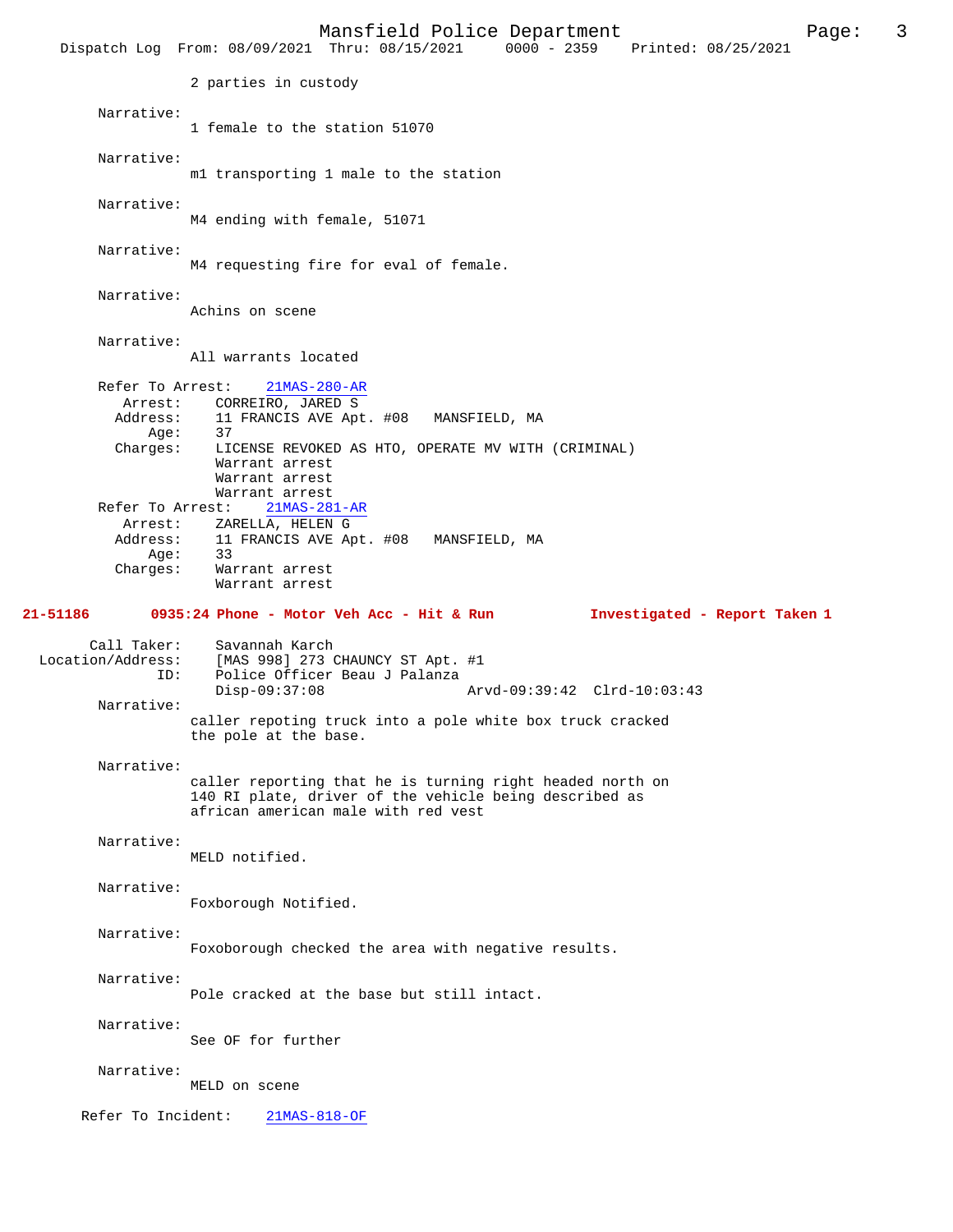Mansfield Police Department Form Page: 4 Dispatch Log From: 08/09/2021 Thru: 08/15/2021 0000 - 2359 Printed: 08/25/2021 **21-51197 1033:28 Phone - Vandalism Investigated - Report Taken 3** Call Taker: Jarred Kohler Location/Address: [MAS] 525 NORTH MAIN ST @ 8 COUNTY ST ID: Sergeant Robert S Pierce Disp-10:34:05 Arvd-10:34:07 Clrd-10:34:21 Narrative: Tagging in the area by the train station Narrative: See FI for further Refer To Field Int: 21MAS-74-FI **21-51198 1035 Initiated - Parking Violations Services Rendered 3**  Call Taker: Animal Control Steven Simonds Location/Address: [MAS] 255 NORTH MAIN ST @ 8 COTTAGE ST ID: Animal Control Steven Simonds Arvd-10:35:22 Clrd-12:37:43 Narrative: checking area for parking violations Narrative: tagged MA 2GWY85 at one mansfield for overtime parking **21-51209 1101:33 Walk-In - Lost / Found Property Services Rendered 3**  Call Taker: Support Staff Devon M DiMascio<br>Location/Address: [MAS] 631 EAST ST Location/Address: [MAS] 631 EAST ST ID: Police Officer Beau J Palanza Disp-11:06:02 Arvd-11:15:12 Clrd-12:30:06 Narrative: RP into the station to turn in an old firearm. Ofc. Palanza to be notified. **21-51211 1116:40 Initiated - Building - Property Check Building Checked / Secured 3** Call Taker: Jarred Kohler Location/Address: [MAS 281A] 1 CROCKER ST ID: Police Officer Gregg S Kennedy Arvd-11:16:00 Clrd-12:23:30 Narrative: Checking the area. **21-51226 1142:35 Initiated - Building - Property Check Building Checked / Secured 3** Call Taker: Jarred Kohler Location/Address: [MAS 1002] 250 EAST ST ID: Police Officer Beau J Palanza Arvd-11:42:00 Clrd-12:48:05 Narrative: Checking the area. **21-51221 1202:13 Phone - Motor Veh Acc - No Injury Services Rendered 1**  Call Taker: Jarred Kohler Location/Address: [MAS] 255 HOPE ST @ 141 PRATT ST ID: Police Officer Beau J Palanza<br>Disp-12:02:34 Arvd-12:03:40 Clrd-12:16:42 Disp-12:02:34 Arvd-12:03:40 Clrd-12:16:42 ID: Police Officer Michael T Fitzgerald Disp-12:03:37 Arvd-12:04:38 Clrd-12:04:50 Vehicle: RED 2013 BUIC LACROS Reg: PAS MA RT11TI VIN: 1G4GG5E34DF240208 Vehicle: BLK 2014 ACUR ILX Reg: PC MA 8FGP30 VIN: 19VDE1F35EE000643 Narrative: MVA no injuries

paper exchanged only.

Narrative: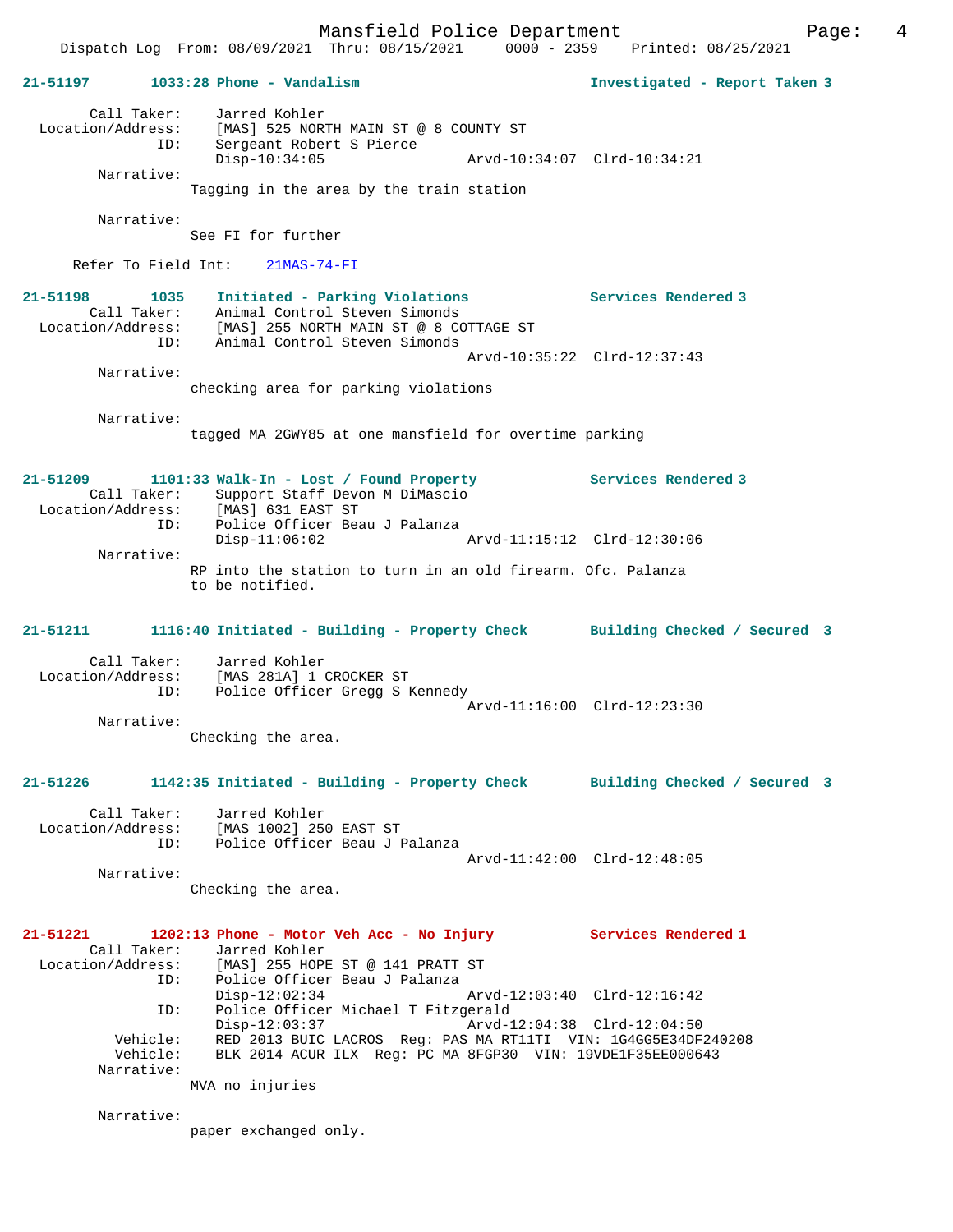| 21-51218<br>Call Taker:<br>ID:                                  | 1227:30 Phone - Well Being Check<br>NICHOLAS GOYETTE<br>Location/Address: [MAS 424C] 149 OAKLAND ST Apt. #C91<br>Police Officer Beau J Palanza | Spoken To                   | 3              |
|-----------------------------------------------------------------|------------------------------------------------------------------------------------------------------------------------------------------------|-----------------------------|----------------|
| ID:                                                             | $Disp-12:30:42$<br>Police Officer Gregg S Kennedy                                                                                              | Arvd-12:35:34 Clrd-12:38:34 |                |
| ID:                                                             | $Disp-12:32:06$<br>Police Officer Beau J Palanza                                                                                               | Arvd-12:43:18 Clrd-12:43:21 |                |
| Narrative:                                                      | $Disp-12:38:42$                                                                                                                                | Arvd-12:38:49 Clrd-12:43:26 |                |
|                                                                 | well being check fro a 31yof, has not been able to be<br>reached. CAller is mother, getting further.                                           |                             |                |
| Narrative:                                                      | Caller reports she may have food poisoning, this is not like<br>her.                                                                           |                             |                |
| Narrative:                                                      | M14 spoke with the female, she will call her mother                                                                                            |                             |                |
| 21-51219                                                        | 1231:25 Initiated - Building - Property Check Building Checked / Secured 3                                                                     |                             |                |
| Call Taker:                                                     | Jarred Kohler                                                                                                                                  |                             |                |
|                                                                 | Location/Address: [MAS] 30 CHAUNCY ST<br>ID: Police Officer Gregg S Kennedy                                                                    |                             |                |
| Narrative:                                                      |                                                                                                                                                | Arvd-12:31:00 Clrd-12:31:56 |                |
|                                                                 | Checking the area.                                                                                                                             |                             |                |
| $21 - 51232$<br>1256<br>Call Taker:<br>Location/Address:<br>ID: | Initiated - Parking Violations<br>Animal Control Steven Simonds<br>[MAS] 389 NORTH MAIN ST @ 10 PRATT ST<br>Animal Control Steven Simonds      | Services Rendered 3         |                |
| Narrative:                                                      |                                                                                                                                                | Arvd-13:00:16 Clrd-13:35:50 |                |
|                                                                 | checking area for parking violations                                                                                                           |                             |                |
| Narrative:                                                      | tagged MA 835SV2 on Fulton for overtime parking                                                                                                |                             |                |
| Narrative:                                                      | tagged MA 6WJ722 on crocker for overtime parking                                                                                               |                             |                |
| 21-51233                                                        | $1301:07$ 911 - 911 Hang-ups & Verifications                                                                                                   | Unfounded/Unverifed         | $\overline{2}$ |
| Call Taker:<br>Location/Address:<br>ID:<br>Narrative:           | GARIN EISELE<br>[MAS 991] 23 FREDRIC LN<br>Sergeant Robert S Pierce<br>$Disp-13:04:55$                                                         | Arvd-13:09:39 Clrd-13:13:12 |                |
|                                                                 | Checking on a 911 hang up.<br>Contact made?: No<br>Cellphone? $(y/n):yes$<br>Uncertainty radius: 18 meters                                     |                             |                |
| 21-51234                                                        | 1303:10 911 - 911 Hang-ups & Verifications                                                                                                     | Unfounded/Unverifed         | $\overline{2}$ |
| Call Taker:<br>Location/Address:<br>ID:                         | <b>GARIN EISELE</b><br>[MAS H4030] 1676 WEST ST<br>Police Officer Michael T Fitzgerald<br>$Disp-13:05:23$                                      | Arvd-13:13:31 Clrd-13:21:20 |                |
| Narrative:                                                      | Checking on a 911 hang up.<br>Contact made?: No                                                                                                |                             |                |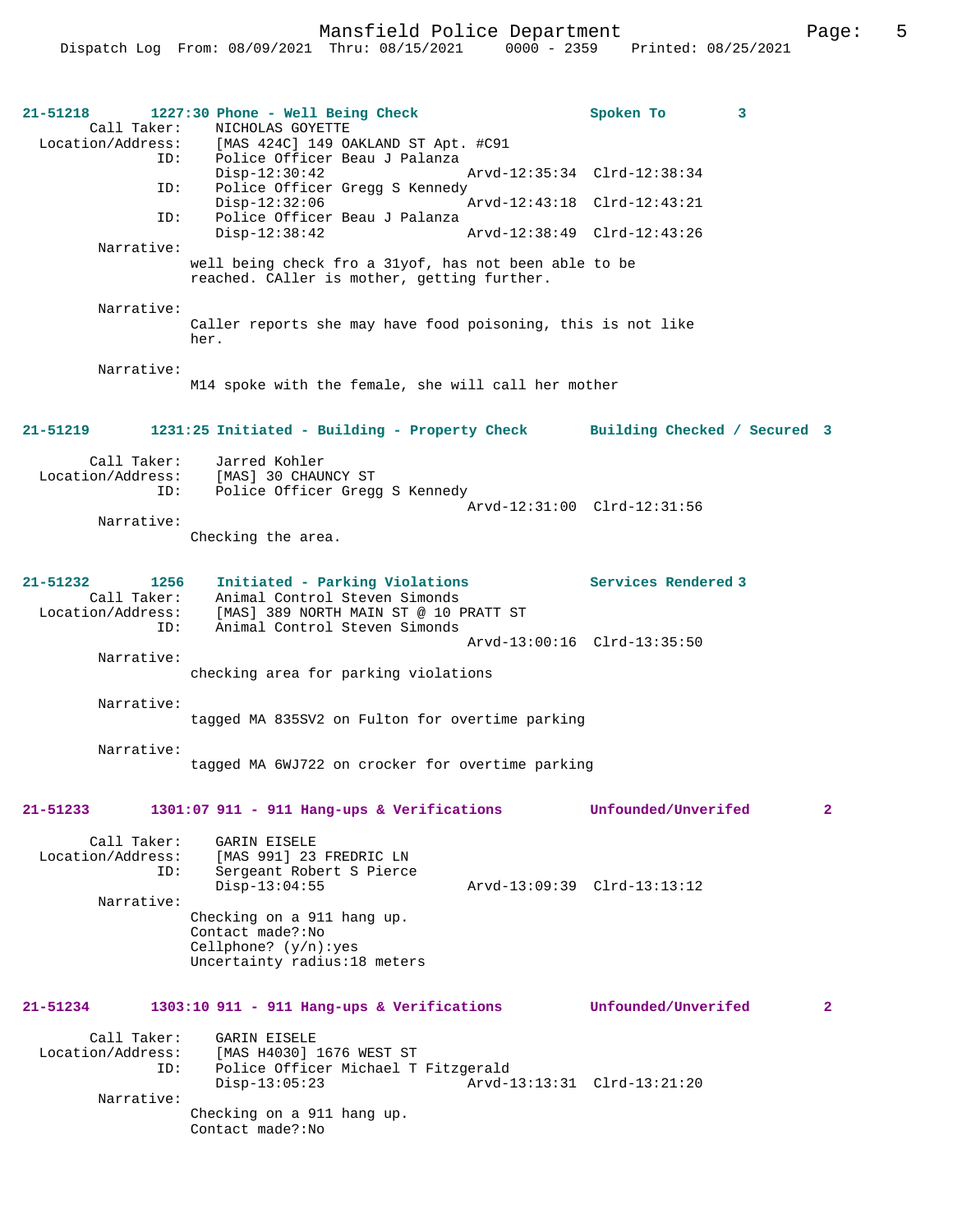Mansfield Police Department Page: 6 Dispatch Log From: 08/09/2021 Thru: 08/15/2021 Cellphone? (y/n):yes Uncertainty radius: Came into North Attleboro PD and no answer on their end. **21-51239 1336:00 Phone - Well Being Check Transported to Hospital 3** Call Taker: Jarred Kohler<br>ion/Address: [MAS 205] Location/Address:<br>ID: Sergeant Robert S Pierce<br>Disp-13:37:27 Disp-13:37:27 Arvd-13:43:21 Clrd-14:23:53<br>ID: Police Officer Beau J Palanza Police Officer Beau J Palanza<br>Disp-13:43:07 Disp-13:43:07 Arvd-13:43:22 Clrd-14:23:54<br>ID: Police Officer Michael T Fitzgerald Police Officer Michael T Fitzgerald Disp-14:05:17 Arvd-14:05:19 Clrd-14:23:55 Narrative: Narrative: Narrative: Narrative: Narrative: Refer To Incident: 21MAS-820-OF **21-51241 1356:15 Phone - 911 Hang-ups & Verifications Confirmed misdial/Accdntl Call** Call Taker: Dispatcher Alyson Vico Location/Address: [MAS H5712] 8 LAWNDALE RD Police Officer Gregg S Kennedy<br>Disp-13:57:53 Disp-13:57:53 Arvd-14:01:24 Clrd-14:01:26 Narrative: Checking on a 911 hang up. Contact made?: No Cellphone? (y/n): Yes Uncertainty radius: 9 Meters Narrative: Contact made, stated no emergency. **21-51251 1458:54 Initiated - Community Policing Services Rendered 3**  Call Taker: Jarred Kohler<br>Location/Address: [MAS 982] 111 ess: [MAS 982] 111 HOPE ST<br>ID: Police Officer Grega Police Officer Gregg S Kennedy Arvd-14:58:00 Clrd-15:12:23 Narrative: out for community polciing. **21-51253 1520:54 Phone - Motor Veh Acc - No Injury Investigated - Report Taken 1** Call Taker: Dispatcher Alyson Vico<br>Location/Address: [MAS H1270] 364 CHAUNC ess: [MAS H1270] 364 CHAUNCY ST<br>ID: Police Officer Michael T F Police Officer Michael T Fitzgerald<br>Disp-15:22:59 Arvd-Disp-15:22:59 <br>
Vehicle: RED 2015 FORD UT EXPLOR Req: PC MA 2496GB VIN: 1FM5K7B881 Vehicle: RED 2015 FORD UT EXPLOR Reg: PC MA 2496GB VIN: 1FM5K7B88FGC32188 Vehicle: WHI 2006 SUBA ST FOREST Reg: PC MA 6KE258 VIN: JF1SG65686H718058 Narrative: Caller reporting a fender bender.

**2**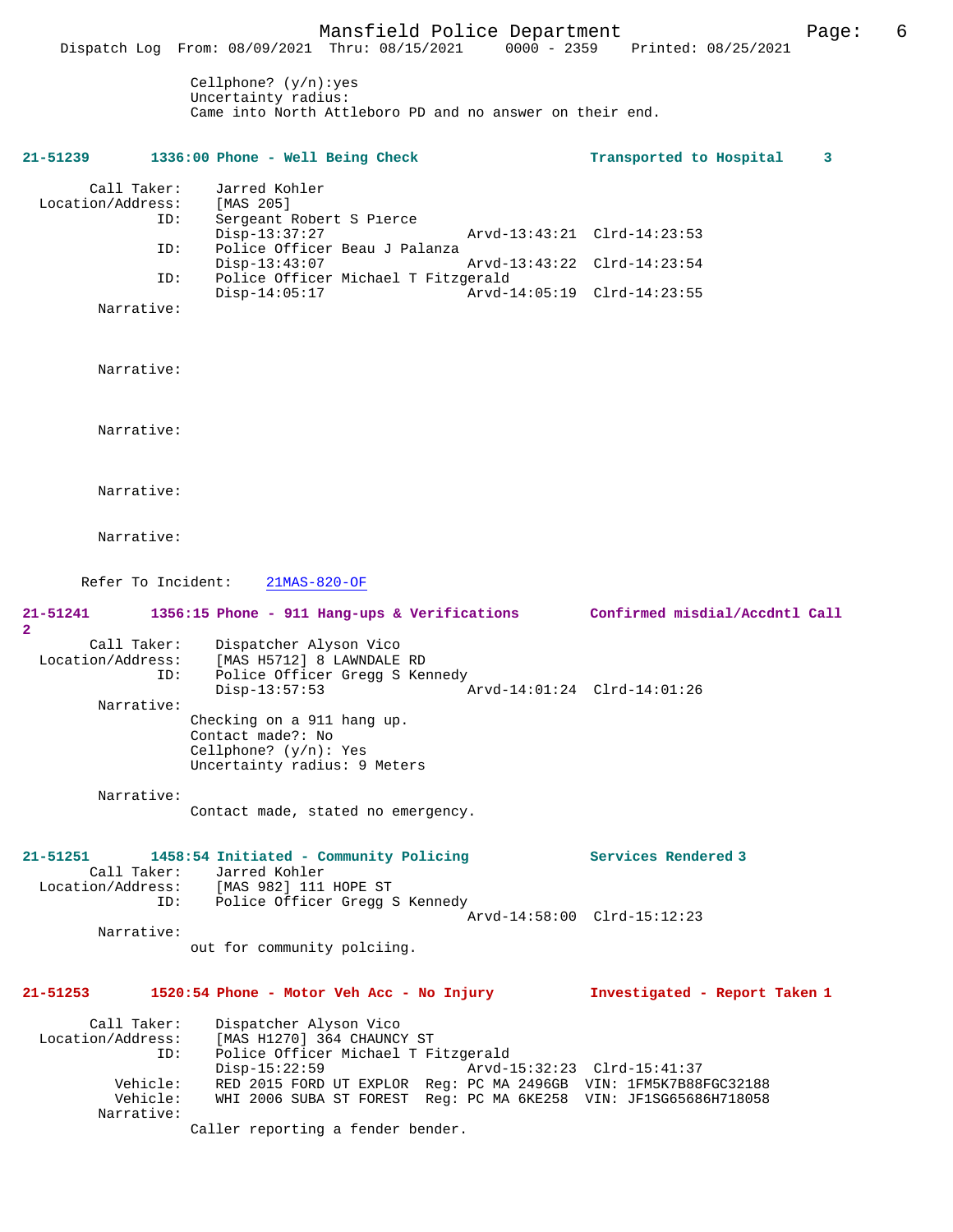**21-51255 1542:02 Phone - 911 Hang-ups & Verifications Confirmed misdial/Accdntl Call 2**  Call Taker: Dispatcher Alyson Vico Location/Address: [MAS H4089] 34 YORK RD<br>ID: Police Officer Michael Police Officer Michael T Fitzgerald Disp-15:43:20 Clrd-15:43:45 ID: Police Officer Andrew J Kelley Disp-15:48:42 Arvd-15:59:36 Clrd-16:07:29 Narrative: Checking on a 911 hang up. Contact made?: yes no issues Cellphone? (y/n): yes Uncertainty radius: 10 meters Narrative: confirmed accidental

| $21 - 51264$      | 1637:19 Phone - Disturbance / Gathering | Arrest(s) Made              |  |
|-------------------|-----------------------------------------|-----------------------------|--|
| Call Taker:       | NICHOLAS GOYETTE                        |                             |  |
| Location/Address: | [MAS H406]                              |                             |  |
| ID:               | Police Officer Jay J Sparrow            |                             |  |
|                   | $Disp-16:38:10$                         | $Clrd-16:38:31$             |  |
| ID:               | Police Officer William C Trudell        |                             |  |
|                   | $Disp-16:38:13$                         | Arvd-16:41:11 Clrd-17:20:31 |  |
| ID:               | Police Officer Andrew J Kelley          |                             |  |
|                   | $Disp-16:38:28$                         | Arvd-16:40:00 Clrd-18:52:19 |  |
| ID:               | Police Officer Jay J Sparrow            |                             |  |
|                   | $Disp-16:39:51$                         | Arvd-16:39:57 Clrd-17:00:42 |  |
| ID:               | Sergeant John R Armstrong               |                             |  |
|                   | $Disp-16:49:01$                         | Arvd-16:49:04 Clrd-17:20:19 |  |
| Narrative:        |                                         |                             |  |

Narrative:

Narrative:

Narrative:

Narrative:

 Refer To Summons: 21MAS-282-AR S<sub>S</sub>

Call Taker: Aaron Figueroa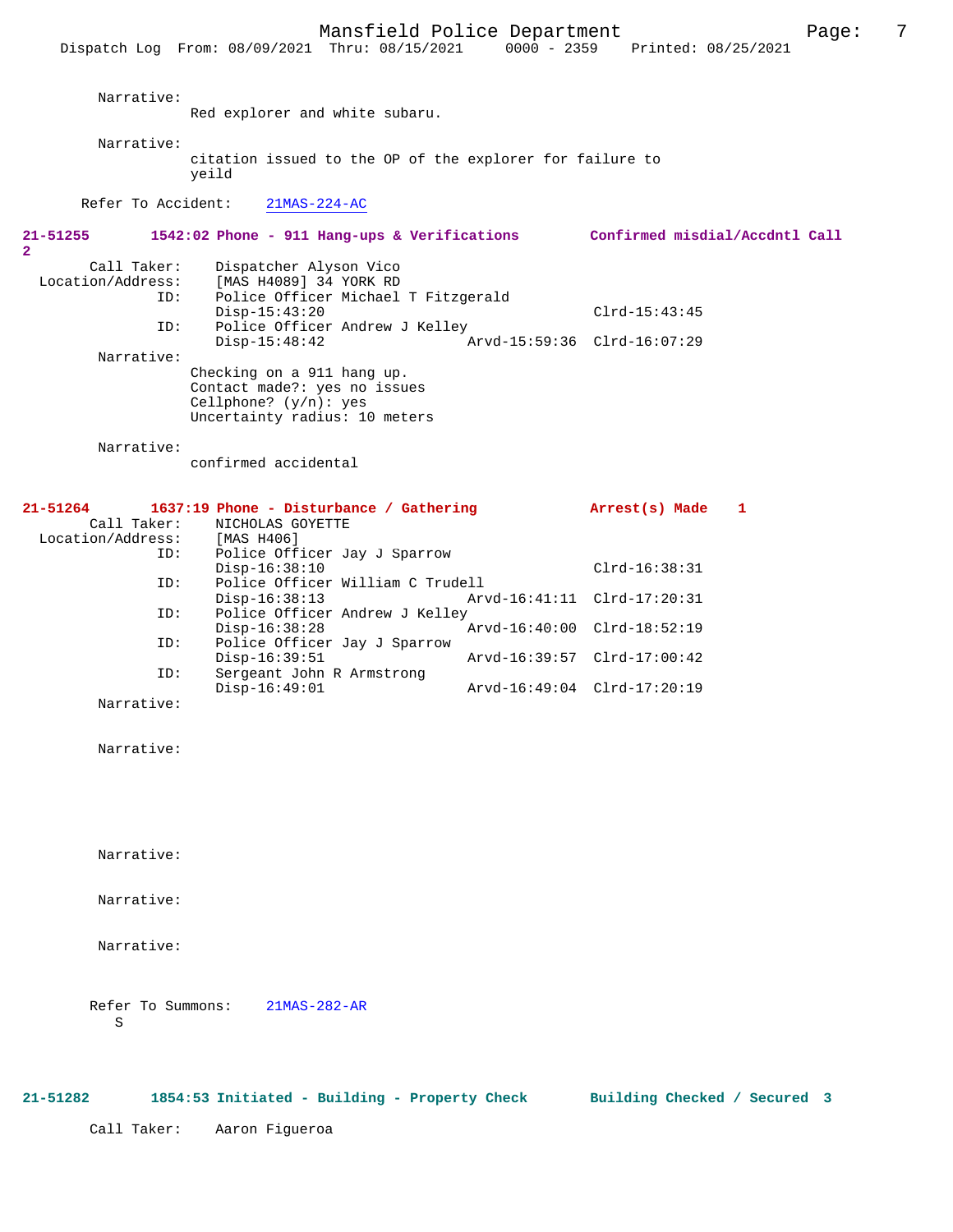Mansfield Police Department The Page: 8 Dispatch Log From: 08/09/2021 Thru: 08/15/2021 0000 - 2359 Printed: 08/25/2021 Location/Address: [MAS] PRATT ST ID: Police Officer Jay J Sparrow Arvd-18:54:00 Clrd-18:58:29 Narrative: Checking the area. **21-51285 1927:49 Initiated - Building - Property Check Building Checked / Secured 3** Call Taker: Aaron Figueroa Location/Address: [MAS 927] 50 PLYMOUTH ST ID: Police Officer William C Trudell Arvd-19:27:00 Clrd-19:31:09 Narrative: Checking the area. **21-51291 2013:17 Initiated - Building - Property Check Building Checked / Secured 3** Call Taker: Aaron Figueroa Location/Address: [MAS 417] 9 FRANCIS AVE ID: Police Officer Danielle C Titus Arvd-20:13:00 Clrd-20:23:53 Narrative: Checking the area. **21-51298 2053:38 Initiated - Building - Property Check Building Checked / Secured 3** Call Taker: Aaron Figueroa Location/Address: [MAS 281A] 1 CROCKER ST ID: Police Officer Jay J Sparrow Arvd-20:53:00 Clrd-20:57:31 Narrative: Checking the area. **21-51314 2236:38 Initiated - Building - Property Check Building Checked / Secured 3** Call Taker: Aaron Figueroa Location/Address: [MAS 987A] 125 HIGH ST Apt. #1-4 ID: Police Officer Jay J Sparrow Arvd-22:36:00 Clrd-22:40:18 Narrative: Checking the area. **21-51315 2240:57 Initiated - Disabled Motor Vehicle Services Rendered 3**  Call Taker: Aaron Figueroa Location/Address: [MAS H3786] 265 PRATT ST ID: Police Officer Andrew J Kelley Arvd-22:40:00 Clrd-22:41:59 Narrative: M13 advised there is a DMV in the breakdown lane, shouldn't be an issue. M13 adv'd it is a AAA matter **21-51320 2351:07 Initiated - Building - Property Check Building Checked / Secured 3** Call Taker: Aaron Figueroa Location/Address: [MAS 820C] 31 PLYMOUTH ST ID: Support Staff Matthew Gately Arvd-23:51:00 Clrd-23:52:42 Narrative: Checking the area.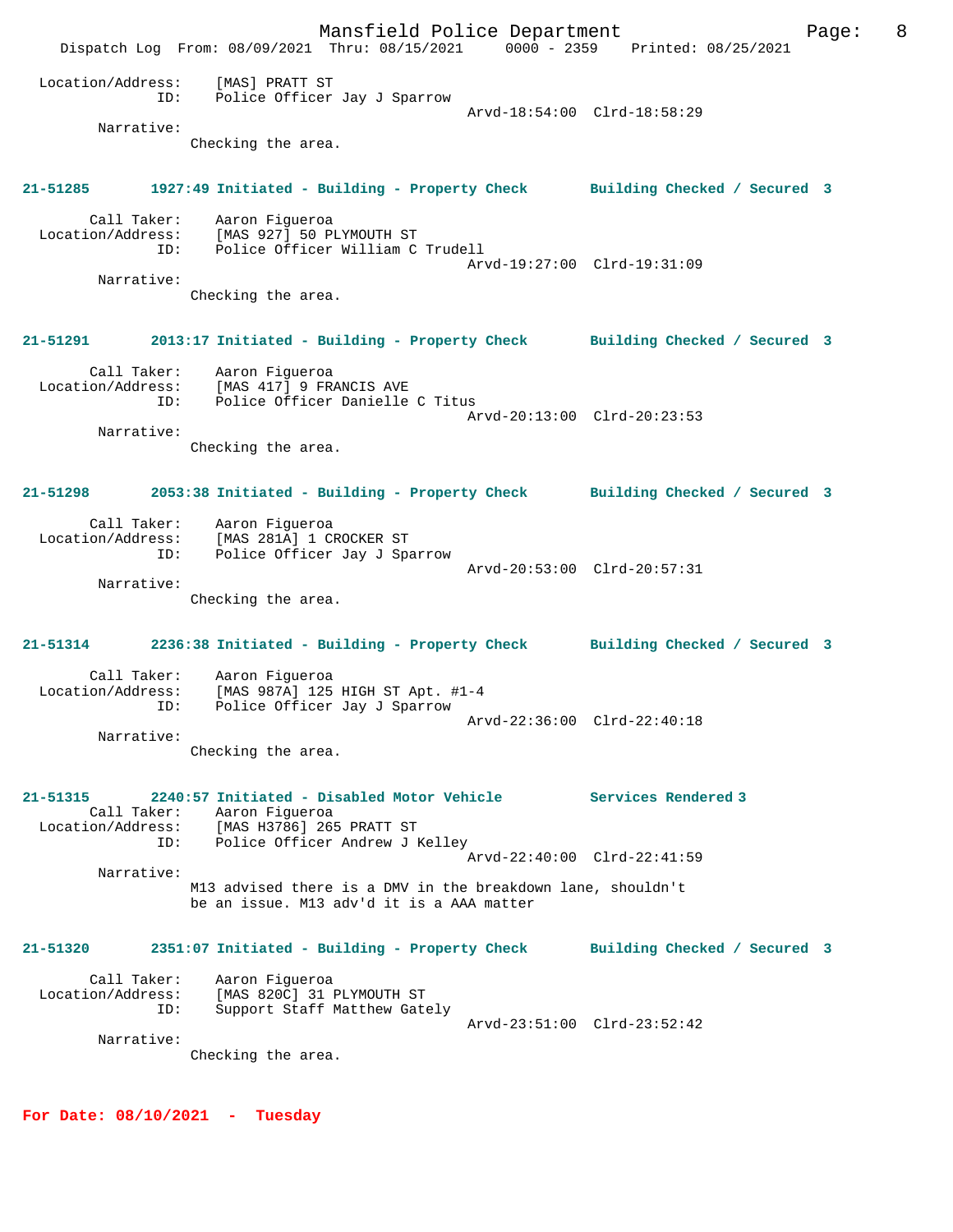| 21-51337<br>2                                         | 0124:11 911 - 911 Hang-ups & Verifications Confirmed misdial/Accdntl Call                                                                                                                                |                              |
|-------------------------------------------------------|----------------------------------------------------------------------------------------------------------------------------------------------------------------------------------------------------------|------------------------------|
| Call Taker:<br>Location/Address:<br>ID:<br>Narrative: | Ryan O'Rourke<br>[MAS 979] 50 SUFFOLK RD<br>Police Officer Meghan Birnie<br>$Disp-01:25:45$<br>Checking on a 911 hang up.<br>Contact made?: N<br>Cellphone? $(y/n): Y$<br>Uncertainty radius: 44 meters. | Arvd-01:30:48 Clrd-01:37:18  |
| 21-51338                                              | 0126:57 Initiated - Building - Property Check Building Checked / Secured 3                                                                                                                               |                              |
| Call Taker:<br>ID:                                    | Aaron Figueroa<br>Location/Address: [MAS] MYSTIC LN<br>Police Officer Derek M Stark                                                                                                                      | Arvd-01:26:00 Clrd-01:32:13  |
| Narrative:                                            | Checking the area.                                                                                                                                                                                       |                              |
| 21-51339                                              | 0147:49 911 - 911 Hang-ups & Verifications Unfounded/Unverifed                                                                                                                                           | $\mathbf{2}$                 |
| Call Taker:<br>Location/Address:<br>ID:<br>Narrative: | Ryan O'Rourke<br>[MAS H5397] 69 FOWLER ST<br>Police Officer Meghan Birnie<br>$Disp-01:49:03$<br>Checking on a 911 hang up.<br>Contact made?: N<br>Cellphone? $(y/n): Y$<br>Uncertainty radius: 5 meters. | Arvd-01:50:22 Clrd-01:57:23  |
| Narrative:                                            | No answer on call back<br>M4 tried ringing the door bell and no one answered                                                                                                                             |                              |
| 21-51341                                              | 0159:29 Initiated - Building - Property Check                                                                                                                                                            | Building Checked / Secured 3 |
| Call Taker:<br>Location/Address:<br>ID:<br>Narrative: | Aaron Figueroa<br>[MAS 2] 60 FORBES BLVD<br>Police Officer Meghan Birnie<br>Checking the area.                                                                                                           | Arvd-01:59:00 Clrd-02:04:32  |
| $21 - 51342$                                          | 0159:50 Initiated - Building - Property Check                                                                                                                                                            | Building Checked / Secured 3 |
| Call Taker:<br>Location/Address:<br>ID:               | Aaron Fiqueroa<br>[MAS] NORTH MAIN ST<br>Police Officer Derek M Stark                                                                                                                                    | Arvd-01:59:00 Clrd-02:07:00  |
| ID:<br>Narrative:                                     | Police Officer Derek M Stark<br>$Disp-02:09:17$<br>Checking the area.                                                                                                                                    | Arvd-02:10:58 Clrd-02:33:59  |
| 21-51343<br>Call Taker:                               | 0204:35 Initiated - Building - Property Check<br>Aaron Figueroa                                                                                                                                          | Building Checked / Secured 3 |
| Location/Address:<br>ID:<br>Narrative:                | [MAS 4] 31 HAMPSHIRE ST<br>Police Officer Meghan Birnie                                                                                                                                                  | Arvd-02:04:00 Clrd-02:08:51  |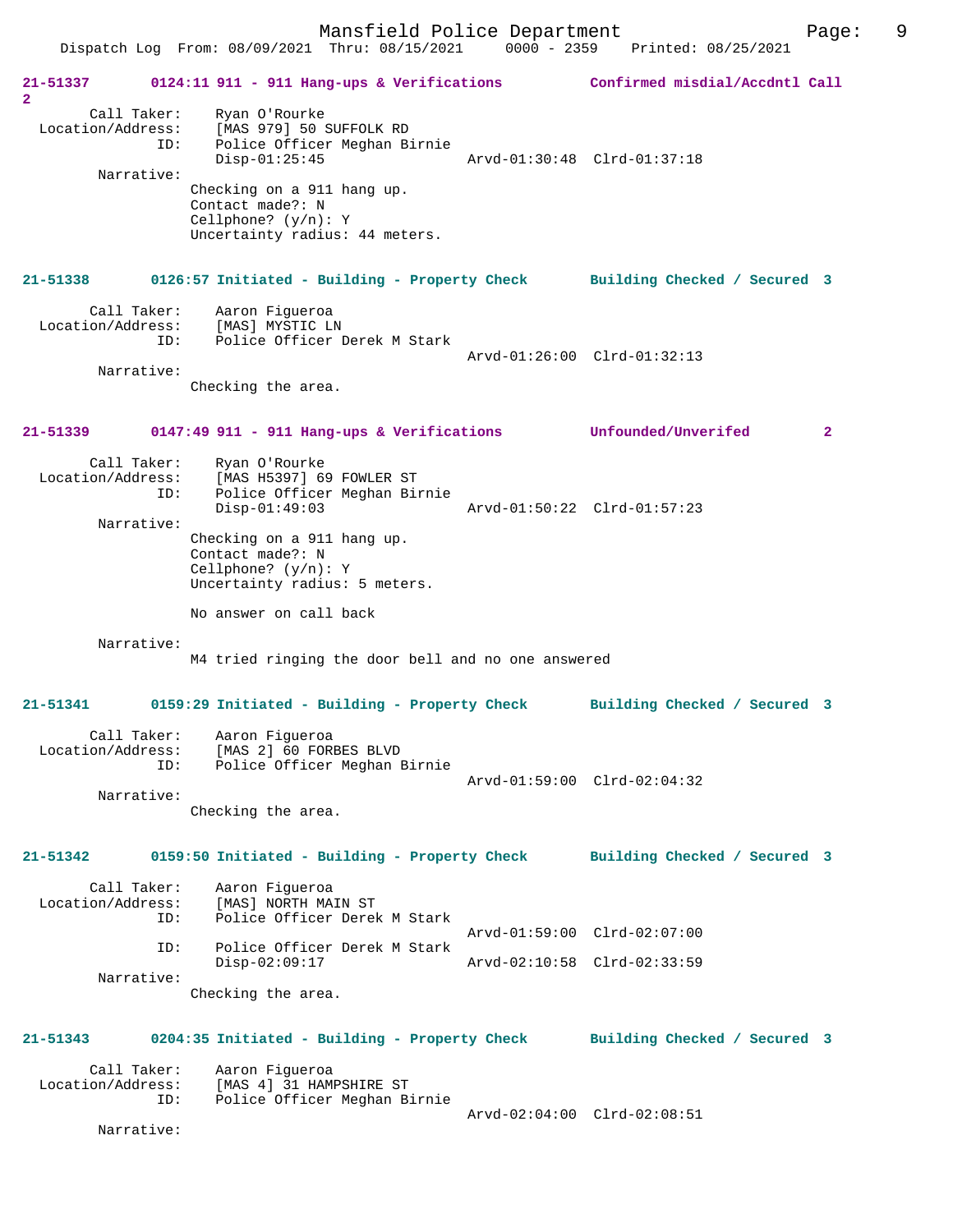Mansfield Police Department Form Page: 10 Dispatch Log From: 08/09/2021 Thru: 08/15/2021 0000 - 2359 Printed: 08/25/2021 Checking the area. **21-51348 0238:06 Initiated - Building - Property Check Building Checked / Secured 3** Call Taker: Aaron Figueroa Location/Address: [MAS 907E] 390 WEST ST Police Officer Meghan Birnie Arvd-02:38:00 Clrd-02:42:25 Narrative: Checking the area. **21-51349 0238:33 Initiated - Building - Property Check Building Checked / Secured 3** Call Taker: Aaron Figueroa Location/Address: [MAS 281A] 1 CROCKER ST<br>TD: Police Officer Derek M S Police Officer Derek M Stark Arvd-02:38:00 Clrd-02:41:00 ID: Police Officer Derek M Stark Disp-02:43:14 Clrd-02:43:44 Narrative: Checking the area. **21-51354 0244:58 Initiated - Building - Property Check Building Checked / Secured 3** Call Taker: Aaron Figueroa Location/Address: [MAS 170] 255 HOPE ST Police Officer Derek M Stark Arvd-02:44:00 Clrd-02:51:34 Narrative: Checking the area. Narrative: M14 advised a side building at the library looks like there is some new graffitti on it **21-51357 0251:40 Initiated - Building - Property Check Building Checked / Secured 3** Call Taker: Aaron Figueroa Location/Address: [MAS 1002] 250 EAST ST Police Officer Derek M Stark Arvd-02:51:00 Clrd-03:09:23 Narrative: Checking the area. **21-51359 0306:17 Initiated - Building - Property Check Building Checked / Secured 3** Call Taker: Aaron Figueroa Location/Address: [MAS 1] 50 WEST ST<br>ID: Police Officer Meg Police Officer Meghan Birnie Arvd-03:06:00 Clrd-03:12:28 Narrative: Checking the area. **21-51361 0317:39 Initiated - Building - Property Check Building Checked / Secured 3** Call Taker: Nicole Boyer<br>Vicinity of: [MAS] 4 ERIC of: [MAS] 4 ERICK RD @ 15 BONNEY LN<br>ID: Police Officer Derek M Stark Police Officer Derek M Stark Arvd-03:17:00 Clrd-03:33:55 Narrative: Checking the area. **21-51362 0340:18 Initiated - Building - Property Check Building Checked / Secured 3**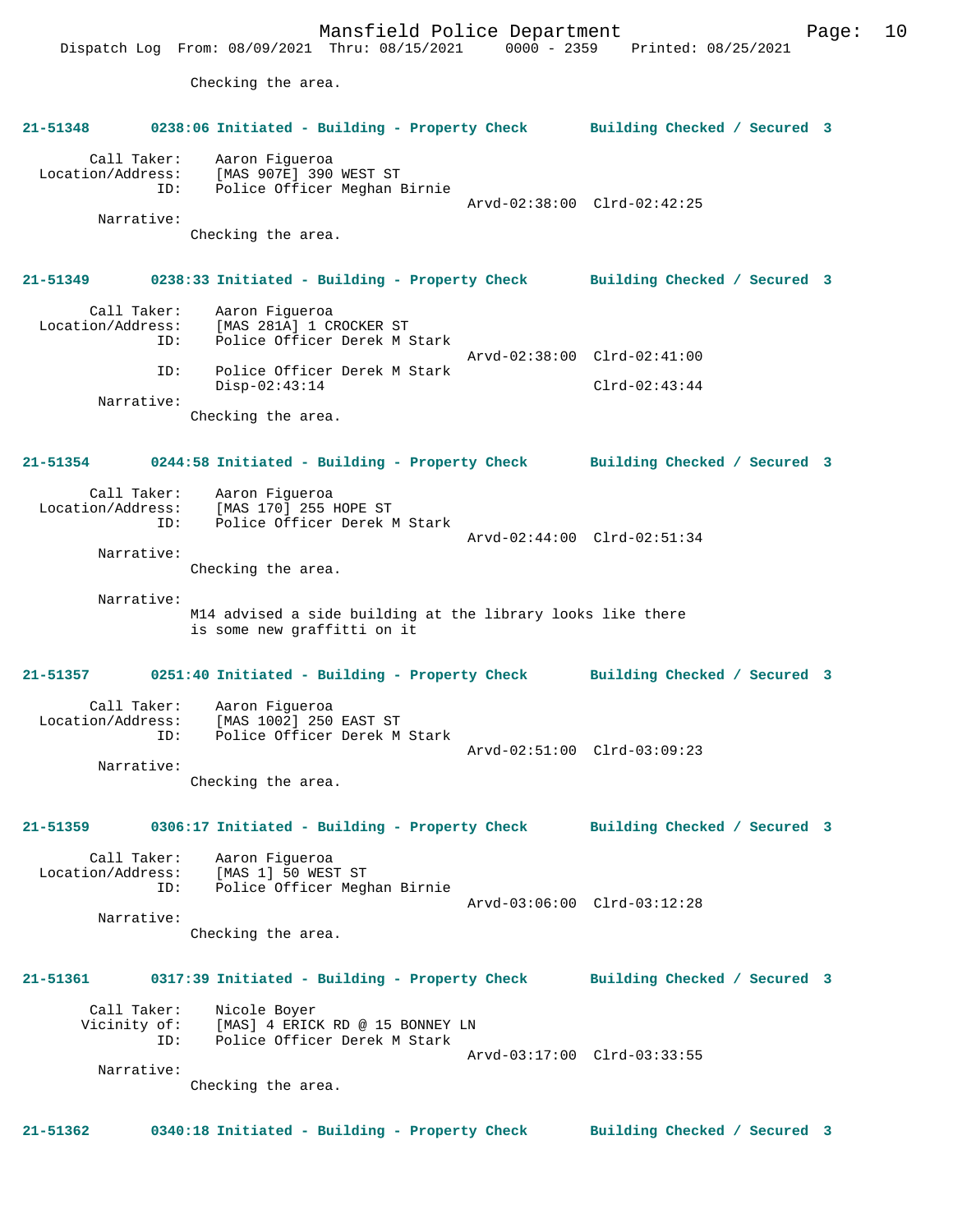|                                         | Dispatch Log From: 08/09/2021 Thru: 08/15/2021 0000 - 2359 Printed: 08/25/2021                                                                                                       |                             |                             |                |
|-----------------------------------------|--------------------------------------------------------------------------------------------------------------------------------------------------------------------------------------|-----------------------------|-----------------------------|----------------|
|                                         | Call Taker: Aaron Figueroa<br>Location/Address: [MAS 992] 660 EAST ST<br>Police Officer Derek M Stark<br>ID:                                                                         |                             | Arvd-03:40:00 Clrd-03:40:38 |                |
| Narrative:                              | Checking the area.                                                                                                                                                                   |                             |                             |                |
|                                         | 21-51363 0352:01 Initiated - Suspicious Actv / Persn / Veh Spoken To<br>Call Taker: Aaron Figueroa<br>Location/Address: [MAS 858] 245 OAKLAND ST<br>ID: Police Officer Derek M Stark |                             | $\mathbf{2}$                |                |
| Narrative:                              | Vehicle: SIL 2013 ELANTRA GT Reg: PC RI TR568 VIN: KMHD35LE5DU107293                                                                                                                 | Arvd-03:52:00 Clrd-03:53:28 |                             |                |
|                                         | M14 advised off with a car                                                                                                                                                           |                             |                             |                |
| Narrative:                              |                                                                                                                                                                                      |                             |                             |                |
|                                         | M14 advised the vehicle is an employee                                                                                                                                               |                             |                             |                |
|                                         | 21-51366 0606:36 Initiated - Building - Property Check Building Checked / Secured 3                                                                                                  |                             |                             |                |
|                                         | Call Taker: Aaron Fiqueroa<br>Location/Address: [MAS H6110] 85 PRATT ST<br>ID: Police Officer Derek M Stark                                                                          |                             |                             |                |
| Narrative:                              | Checking the area.                                                                                                                                                                   |                             | Arvd-06:06:00 Clrd-06:08:51 |                |
| 21-51379                                | 0745 Initiated - Parking Violations<br>Call Taker: Animal Control Steven Simonds<br>Location/Address: [MAS] 43 NORTH MAIN ST @ 13 PARK ST                                            |                             | Services Rendered 3         |                |
| ID:                                     | Animal Control Steven Simonds                                                                                                                                                        |                             | Arvd-08:11:08 Clrd-09:03:44 |                |
| Narrative:                              | checking area for parking violations                                                                                                                                                 |                             |                             |                |
|                                         | $21-51380$ 0817:57 Phone - 911 Hang-ups & Verifications                                                                                                                              |                             | Unfounded/Unverifed         | $\overline{a}$ |
| Call Taker:<br>Location/Address:<br>ID: | Dispatcher Alyson Vico<br>[MAS] 106 UNION ST<br>Police Officer Joshua S Ellender                                                                                                     |                             |                             |                |
| Narrative:                              | $Disp-08:20:48$                                                                                                                                                                      |                             | Arvd-08:33:05 Clrd-08:40:48 |                |
|                                         | Checking on a 911 hang up.<br>Contact made?: no called back twice went to voice mail<br>Cellphone? $(y/n)$ : yes<br>Uncertainty radius: 21 meters                                    |                             |                             |                |
| Narrative:                              | M3 checked the appartments, nothing showing.                                                                                                                                         |                             |                             |                |
| 21-51387                                | 0908:20 Initiated - Motor Vehicle Stop                                                                                                                                               |                             | Citation / Warning Issued 3 |                |
| Call Taker:<br>Location/Address:<br>ID: | Dispatcher Alyson Vico<br>[MAS] 11 SHIELDS ST @ 85 OAKLAND ST<br>Police Officer Joshua S Ellender                                                                                    |                             |                             |                |
| Vehicle:<br>Narrative:                  | GRY 2009 HOND 4D ACCORD Reg: PC ME 8787WS VIN: 1HGCP26489A071762                                                                                                                     | Arvd-09:08:00 Clrd-09:17:08 |                             |                |
|                                         | M3 is off with a MVST.                                                                                                                                                               |                             |                             |                |
| Narrative:                              | Citation issued to the RO for speed in the area of Oakland                                                                                                                           |                             |                             |                |

Citation issued to the RO for speed in the area of Oakland and Mansfield Ave.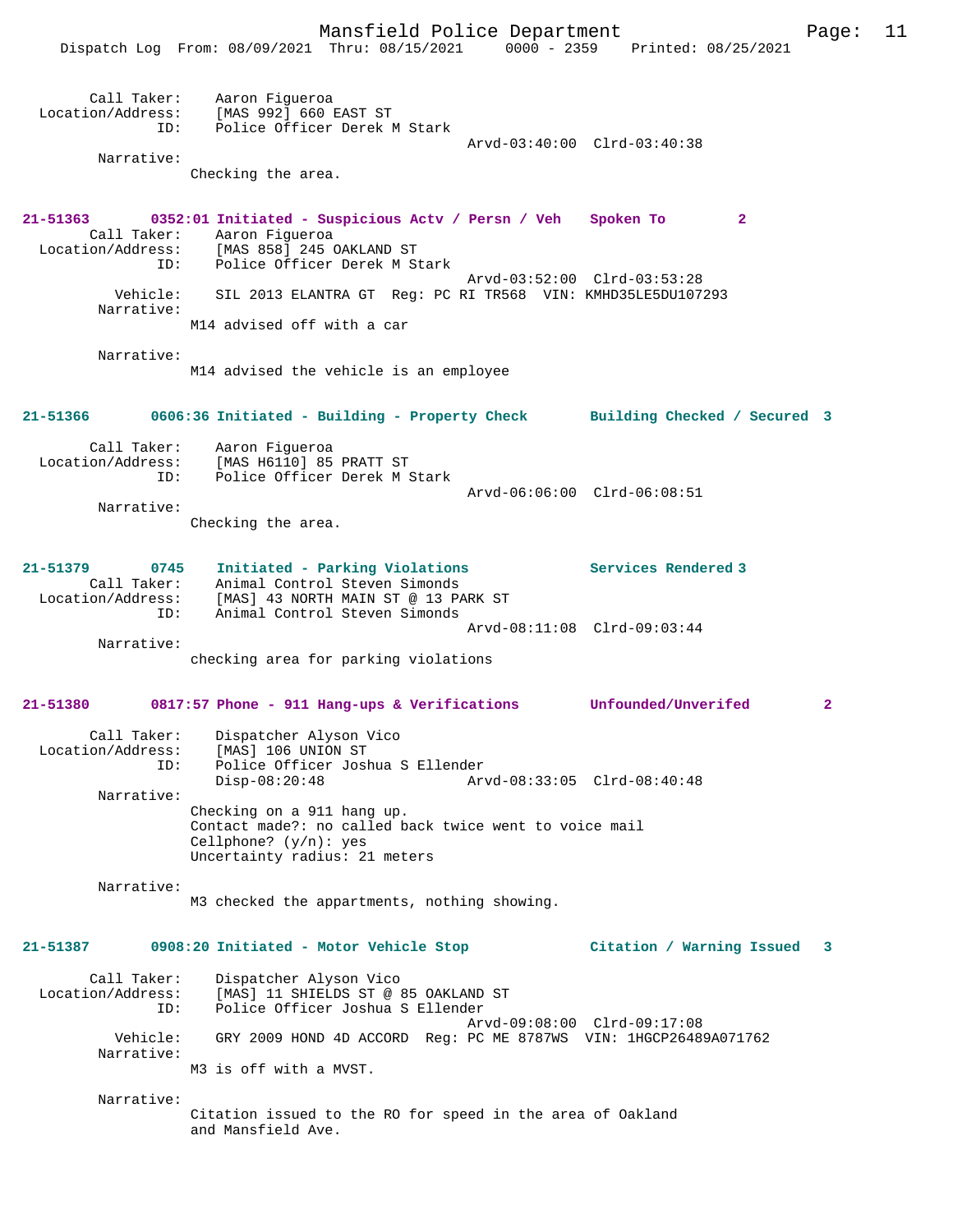Mansfield Police Department Fage: 12

**21-51388 0917:20 Initiated - Motor Vehicle Stop Citation / Warning Issued 3** Call Taker: Dispatcher Alyson Vico Vicinity of: [MAS] 280 SCHOOL ST<br>ID: Police Officer Gregg Police Officer Gregg S Kennedy Arvd-09:17:00 Clrd-09:26:17 Vehicle: GRY 2003 BMW 330XI Reg: PC MA 2HVH76 VIN: WBAEW53403PN30753 Narrative: M14 is off with a MVST. Narrative: Citation issued to the operator for a red light violation and license not in possesion. **21-51389 0929:20 Initiated - Motor Vehicle Stop Citation / Warning Issued 3** Call Taker: Dispatcher Alyson Vico Vicinity of: [MAS 840] 280 SCHOOL ST ID: Police Officer Gregg S Kennedy Arvd-09:29:00 Clrd-09:36:16 Vehicle: BRO 2017 TOYT CAMRY Reg: PC MA 8JR636 VIN: 4T1BF1FK6HU303273 Narrative: M14 is off with a MVST in the parking lot of Mansfield Crossing. Narrative: Citation issued to the RO for a stop sign violation and license not in possession. **21-51391 0940:47 Initiated - Motor Vehicle Stop Citation / Warning Issued 3** Call Taker: Dispatcher Alyson Vico Vicinity of: [MAS] 300 RTE 140 NB @ 375 WEST ST ID: Police Officer Gregg S Kennedy Arvd-09:40:00 Clrd-09:44:19<br>Vehicle: WHI 2017 CADI UT XT5 Reg: PC MA 8TP431 VIN: 1GYKNDRS0HZ2 Vehicle: WHI 2017 CADI UT XT5 Reg: PC MA 8TP431 VIN: 1GYKNDRS0HZ238373 Narrative: M14 is off with a MVST. Narrative: Citation issued to the operator for failure to stop. **21-51394 0949:17 Initiated - Motor Vehicle Stop Citation / Warning Issued 3** Call Taker: Dispatcher Jacques Ryan Location/Address: [MAS] RTE 140 SB ID: Police Officer Gregg S Kennedy Arvd-09:49:00 Clrd-09:56:58<br>Vehicle: WHI 2012 TOYT COROLL Reg: PC MA 6FH953 VIN: 2T1BU4EE3CC8 WHI 2012 TOYT COROLL Reg: PC MA 6FH953 VIN: 2T1BU4EE3CC811780 Narrative: M14 is off with a MVST. Narrative: Citation issued to the RO for failure to stop. **21-51398 1002 Initiated - Parking Violations Services Rendered 3**  Animal Control Steven Simonds Location/Address: [MAS] 242 NORTH MAIN ST @ 16 OLD COLONY WAY ID: Animal Control Steven Simonds Arvd-10:02:28 Clrd-10:48:55 Narrative: checking area for parking violations Narrative: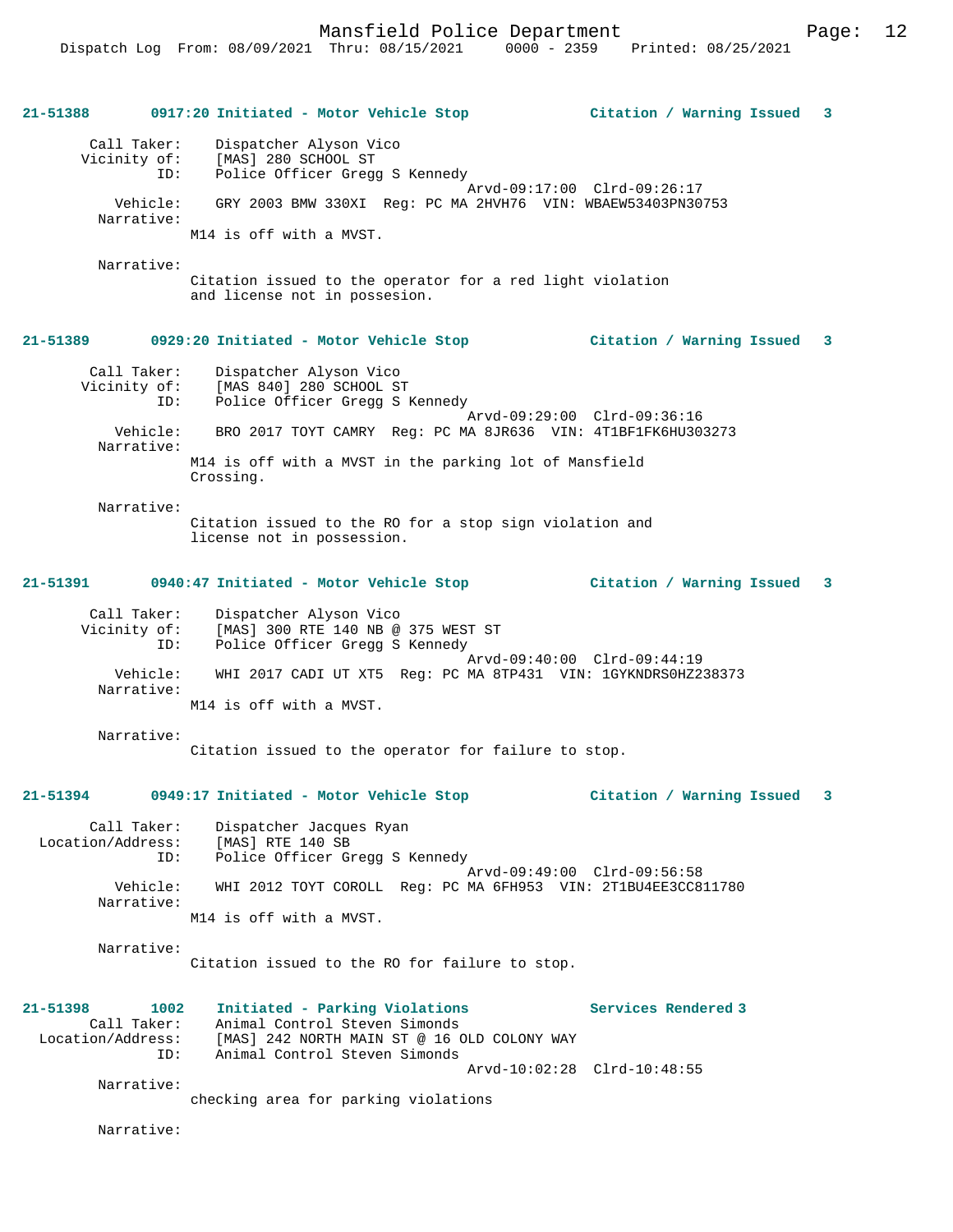Mansfield Police Department Page: 13 Dispatch Log From: 08/09/2021 Thru: 08/15/2021 tagged MA NE13RB on Bristol for overtime parking Narrative: tagged RI BY85 on Church for overtime parking **21-51399 1003:09 Initiated - Building - Property Check Building Checked / Secured 3** Call Taker: Dispatcher Alyson Vico Location/Address: [MAS 840] 280 SCHOOL ST ID: Police Officer Gregg S Kennedy Arvd-10:03:00 Clrd-10:21:08 Narrative: Checking the area. **21-51405 1010:47 Initiated - Community Policing Building Checked / Secured 3** Call Taker: Dispatcher Alyson Vico Location/Address: [MAS 982] 111 HOPE ST ID: Police Officer Michael T Fitzgerald Arvd-10:10:00 Clrd-10:20:34 Narrative: M15 is off community policing. **21-51410 1022:59 Initiated - Building - Property Check Building Checked / Secured 3** Call Taker: Dispatcher Alyson Vico Location/Address: [MAS 417] 9 FRANCIS AVE ID: Police Officer Michael T Fitzgerald Arvd-10:22:00 Clrd-10:28:09 Narrative: Checking the area. **21-51411 1028:55 Initiated - Motor Vehicle Stop Citation / Warning Issued 3** Call Taker: Dispatcher Alyson Vico Vicinity of: [MAS] 234 CENTRAL ST @ 200 CHAUNCY ST<br>ID: Police Officer Joshua S Ellender Police Officer Joshua S Ellender Arvd-10:28:00 Clrd-10:37:01 Vehicle: RED 2006 TOYT TUNDRA Reg: CO MA L47708 VIN: 5TBJU32156S461340 Narrative: M3 is off with a MVST. Narrative: Citation issued to the operator for a red light violation in the area of Copeland and Central St. **21-51413 1112:14 Walk-In - Assist Citizen - P S A Services Rendered 3**  Call Taker: Support Staff Heather A Sullivan<br>Location/Address: [MAS 451B] 500 EAST ST Location/Address: [MAS 451B] 500 EAST ST ID: Police Officer Michael T Fitzgerald Disp-11:13:03 Arvd-11:19:01 Clrd-11:26:39 Vehicle: Reg: MA 9177HD Narrative: requesting assistance with a VIN verification on his father's vehicle. **21-51418 1133 Initiated - Parking Violations Services Rendered 3**  Call Taker: Animal Control Steven Simonds<br>Location/Address: [MAS] 255 NORTH MAIN ST @ 8 CO ess: [MAS] 255 NORTH MAIN ST @ 8 COTTAGE ST<br>TD: Animal Control Steven Simonds Animal Control Steven Simonds Arvd-11:34:01 Clrd-12:13:36 Narrative: checking area for parking violations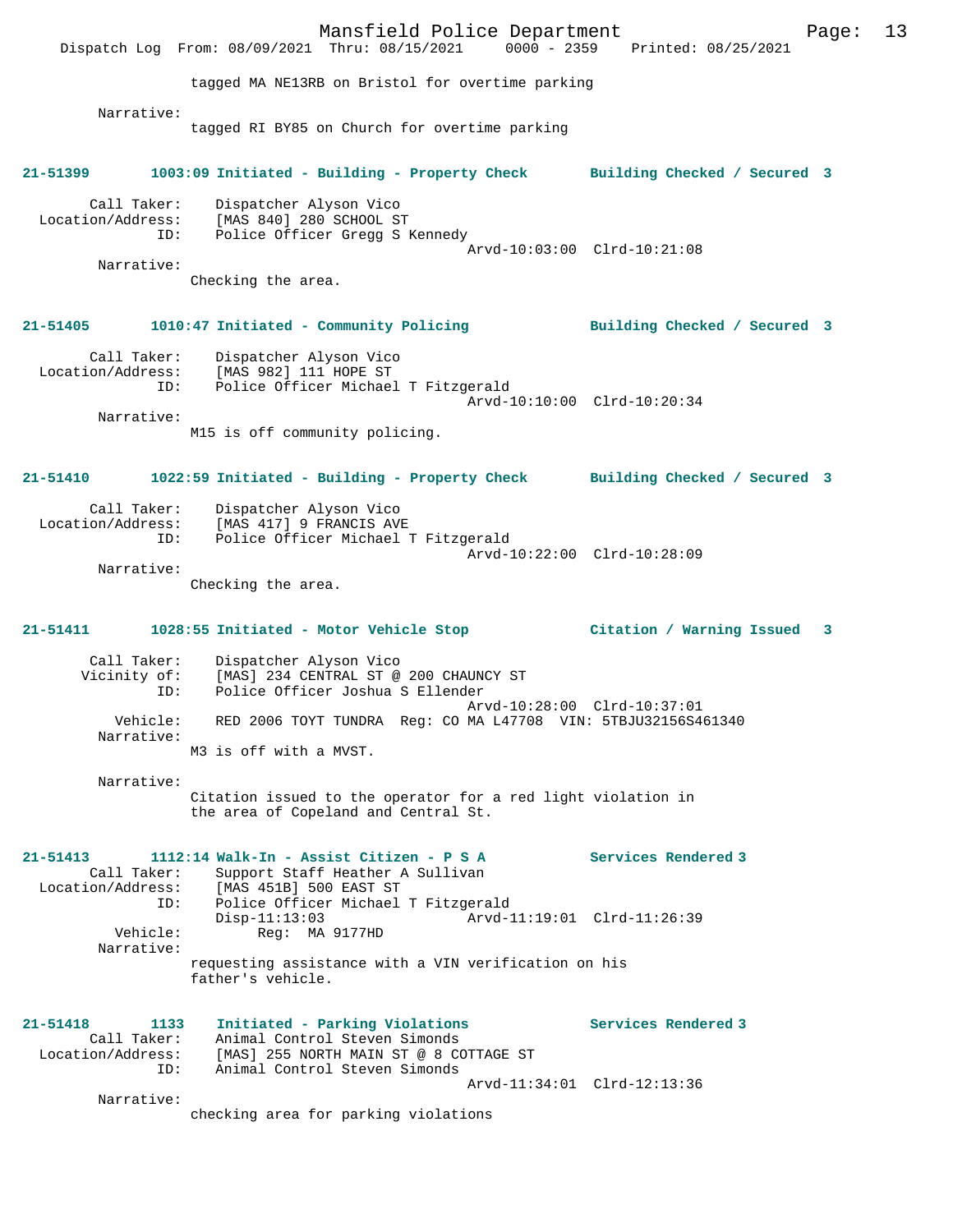Dispatch Log From: 08/09/2021 Thru: 08/15/2021 0000 - 2359 Printed: 08/25/2021

|                               |                                    | 21-51425 1222:57 Other - Assist Other Agency                                                                                                                               | $\mathbf{3}$<br>Not Home / No Answer     |  |
|-------------------------------|------------------------------------|----------------------------------------------------------------------------------------------------------------------------------------------------------------------------|------------------------------------------|--|
| Location/Address:             | Call Taker:<br>ID:                 | Support Staff Heather A Sullivan<br>[MAS 418B] 23 FRANCIS AVE Apt. #02<br>Police Officer Michael T Fitzgerald                                                              |                                          |  |
|                               |                                    | $Disp-12:27:22$                                                                                                                                                            | Arvd-12:28:21 Clrd-12:35:01              |  |
|                               | Narrative:                         | assisting BPD with a found wallet. Notification request to<br>the owner.                                                                                                   |                                          |  |
|                               | Narrative:                         |                                                                                                                                                                            |                                          |  |
|                               |                                    | Party is not home.                                                                                                                                                         |                                          |  |
| 21-51426                      |                                    | 1234:41 Phone - Motor Veh Acc - No Injury                                                                                                                                  | Services Rendered 1                      |  |
|                               | Call Taker:                        | Jarred Kohler<br>Location/Address: [MAS 848] 560 WEST ST                                                                                                                   |                                          |  |
|                               | ID:                                | Police Officer Gregg S Kennedy                                                                                                                                             |                                          |  |
|                               |                                    | $Disp-12:36:10$                                                                                                                                                            | $Clrd-12:48:58$                          |  |
|                               | ID:                                | Police Officer Joshua S Ellender<br>$Disp-12:38:34$                                                                                                                        | Arvd-12:42:01 Clrd-12:53:21              |  |
|                               | Vehicle:<br>Vehicle:<br>Narrative: | WHI 2020 CHEV SILVER Req: CO MA T33662 VIN: 1GB5YLE76LF284942<br>WHI 2017 FORD F350 Req: CO MA T78491 VIN: 1FDRF3H66HEC47601                                               |                                          |  |
|                               |                                    | 2 car mva no injuries. in the parking lot                                                                                                                                  |                                          |  |
|                               | Narrative:                         |                                                                                                                                                                            |                                          |  |
|                               |                                    | M3 reports other MV involved is not on scene and has gone to<br>lunch. MV will be back. CP was advised to call back when the<br>MV comes back. Damage is under \$1,000.00. |                                          |  |
|                               | Narrative:                         |                                                                                                                                                                            |                                          |  |
|                               |                                    | M3 reports other MV showed up as he was leaving. Will be<br>assisting in paperwork exchange. MV was unocuppied when hit.                                                   |                                          |  |
|                               | Narrative:                         |                                                                                                                                                                            |                                          |  |
|                               |                                    | M3 reports MV with operator attached backed in to the<br>unoccupied MV in front of door echo.                                                                              |                                          |  |
| $21 - 51433$                  |                                    | 1258:23 Initiated - Community Policing                                                                                                                                     | <b>Services Rendered 3</b>               |  |
| Location/Address:             | Call Taker:<br>ID:                 | Dispatcher Alyson Vico<br>[MAS 934] 40 RUMFORD AVE<br>Police Officer Gregg S Kennedy                                                                                       |                                          |  |
|                               |                                    |                                                                                                                                                                            | Arvd-12:58:00 Clrd-13:03:17              |  |
|                               | Narrative:                         | M5 is on bike patrol checking the area.                                                                                                                                    |                                          |  |
|                               |                                    |                                                                                                                                                                            |                                          |  |
| 21-51438<br>Location/Address: | 1308<br>Call Taker:<br>ID:         | Initiated - Parking Violations<br>Animal Control Steven Simonds<br>[MAS] 126 NORTH MAIN ST @ 10 VILLA ST<br>Animal Control Steven Simonds                                  | Services Rendered 3                      |  |
|                               |                                    |                                                                                                                                                                            | Arvd-13:08:55 Clrd-14:06:04              |  |
|                               | Narrative:                         | checking area for parking violations                                                                                                                                       |                                          |  |
|                               | Narrative:                         |                                                                                                                                                                            |                                          |  |
|                               |                                    | tagged MA 4022YY and MA 1EXW57 in lot A for overtime parking                                                                                                               |                                          |  |
| $21 - 51442$                  |                                    | 1328:57 Phone - Assist Fire Department                                                                                                                                     | Referred to Other Agency<br>$\mathbf{2}$ |  |
| Location/Address:             | Call Taker:<br>ID:                 | Dispatcher Alyson Vico<br>[MAS] RIVER ST<br>Police Officer Joshua S Ellender                                                                                               |                                          |  |
|                               |                                    | $Disp-13:30:10$                                                                                                                                                            | Arvd-13:32:49 Clrd-13:34:25              |  |
|                               | Narrative:                         | Assisting the FD with a fire related incident. Nature:                                                                                                                     |                                          |  |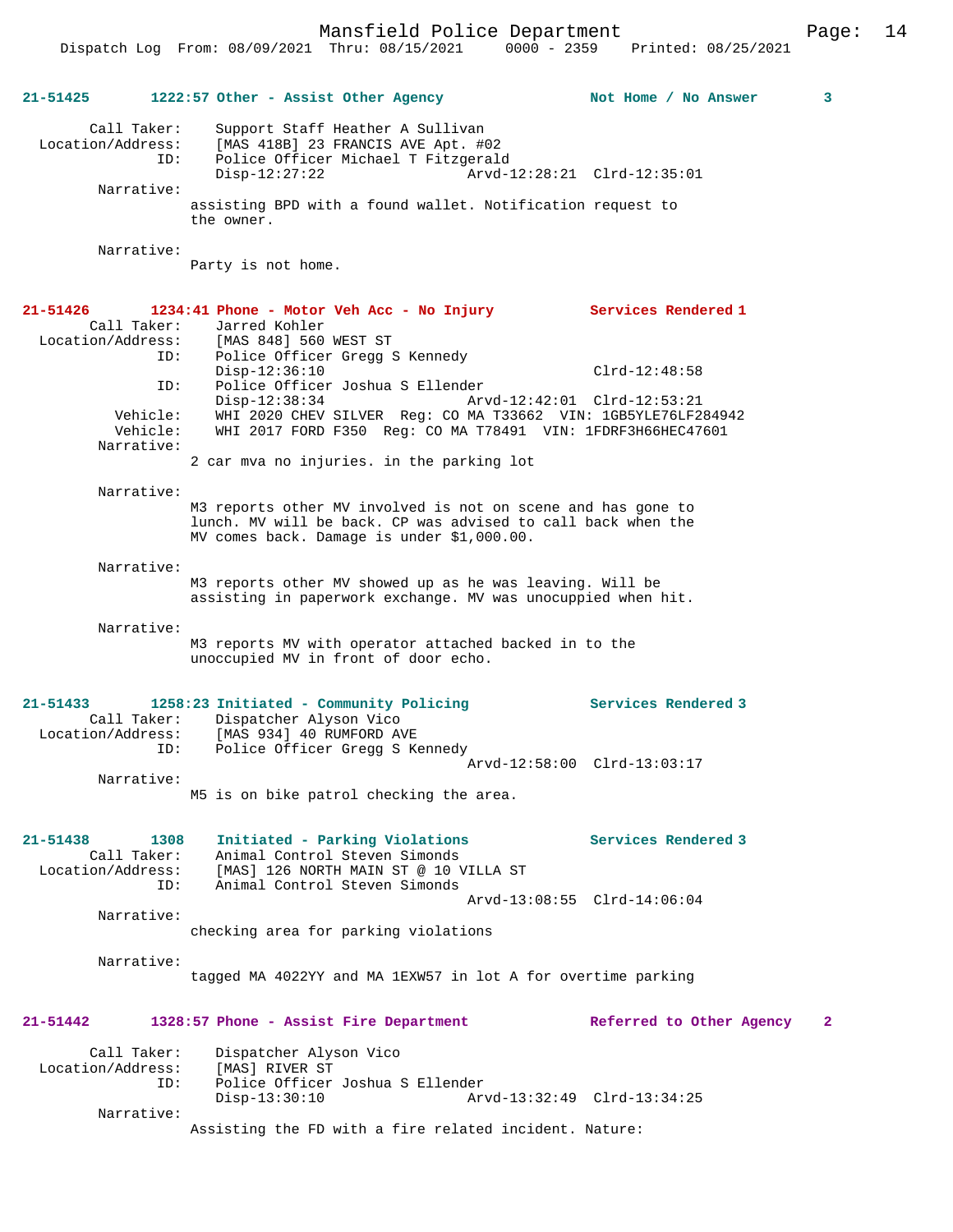Mansfield Police Department Page: 15 Dispatch Log From: 08/09/2021 Thru: 08/15/2021 Hydrolic fluid spill. Narrative: Detail officer on scene. **21-51447 1353:57 Initiated - Community Policing Services Rendered 3**  Call Taker: Dispatcher Alyson Vico Location/Address: [MAS 417] 9 FRANCIS AVE ID: Police Officer Gregg S Kennedy Arvd-13:53:00 Clrd-14:02:15 Narrative: M5 is off checking station point. **21-51448 1357:33 Initiated - Building - Property Check Building Checked / Secured 3** Call Taker: Dispatcher Alyson Vico Location/Address: [MAS 1002] 250 EAST ST Police Officer Michael T Fitzgerald Arvd-13:57:00 Clrd-14:04:50 Narrative: Checking the area. **21-51452 1420:27 Phone - Motor Veh Acc - Hit & Run Gone on Arrival 1**  Call Taker: Dispatcher Alyson Vico<br>Vicinity of: [MAS H52] 1012 EAST ST [MAS H52] 1012 EAST ST ID: Police Officer Michael T Fitzgerald<br>Disp-14:22:03 Arvd-1 Disp-14:22:03 Arvd-14:28:10 Clrd-14:30:01 Narrative: Detail officer on sited an MVA hit and run. Ford sedan hit a mail box and drove off. MV went up East Street towards Flint Farms. Narrative: Sergeant Hopkins reports, mail box was actually a piece of granite. Granite piece was not damaged and he was able to upright it. Narrative: M15 reports he checked the area, saw a few grey vehicles but none with damage. **21-51473 1522:51 Phone - 911 Hang-ups & Verifications Confirmed misdial/Accdntl Call 2**  Call Taker: Jarred Kohler<br>Location/Address: [MAS H2347] 5 [MAS H2347] 51 BRANCH ST ID: Detective Kenneth E Wright Disp-15:25:40 Arvd-15:27:40 Clrd-15:29:39 Narrative: Checking on a 911 accidental. Female caller will make her self known Contact made?: yes Cellphone? (y/n): yes Uncertainty radius: Narrative: MS1 spoke will female party. Confirmed accidental. **21-51477 1535:11 Phone - 911 Hang-ups & Verifications Unfounded/Unverifed 2** Call Taker: NICHOLAS GOYETTE<br>Location/Address: [MAS 233C] 50 HAI [MAS 233C] 50 HAMPDEN RD ID: Police Officer Gregg S Kennedy Disp-15:39:17 Clrd-15:41:47<br>TD: Police Officer Michael T Fitzgerald Police Officer Michael T Fitzgerald<br>Disp-15:41:43 Arvd-1 Arvd-15:50:49 Clrd-15:54:35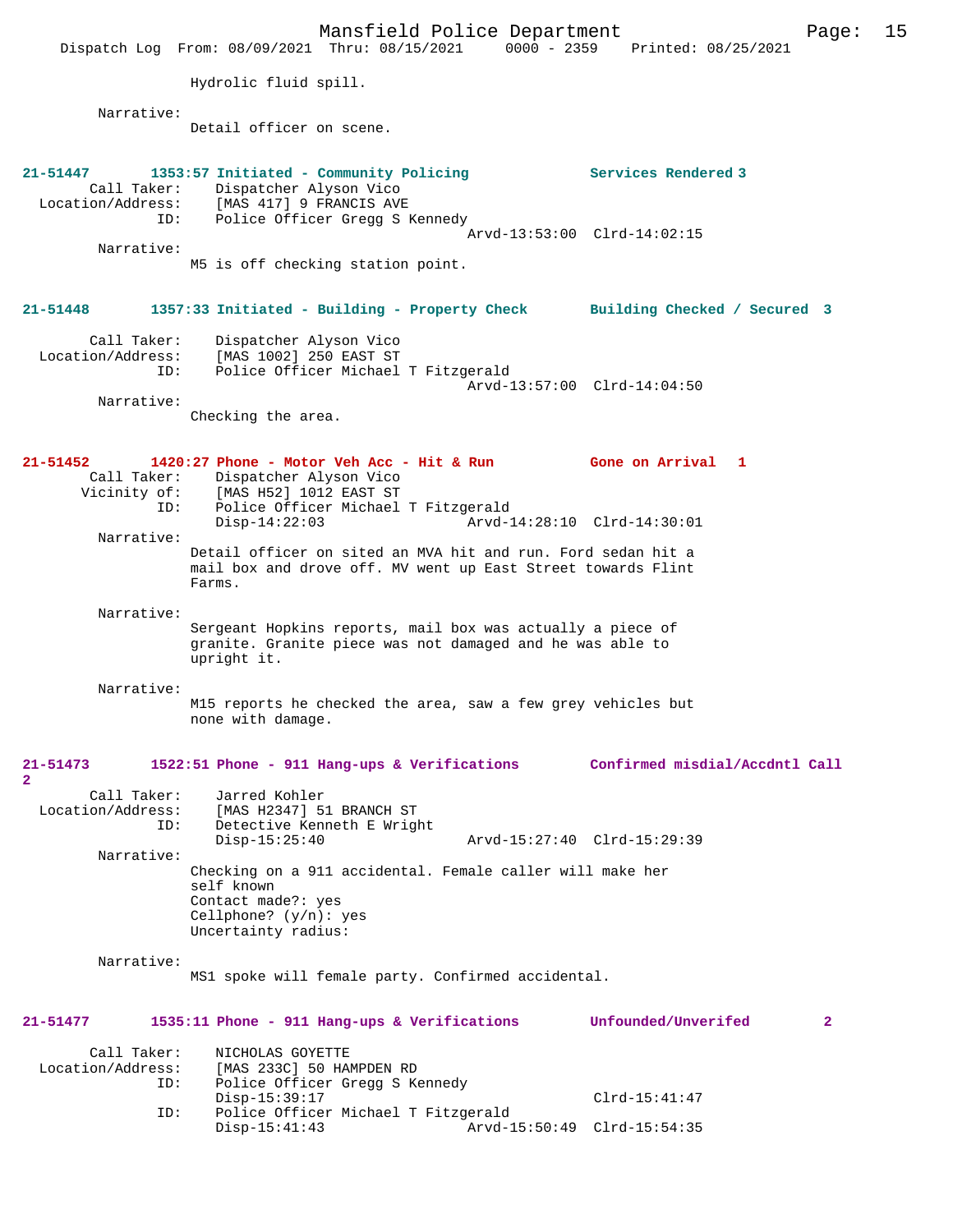Mansfield Police Department Page: 16 Dispatch Log From: 08/09/2021 Thru: 08/15/2021 Narrative: Checking on a 911 hang up. Corner of building by Middlesex/Hampden. Radius shows the caller could be inside or outside building. Forklift and talking could be heard. Contact made?: no Cellphone? (y/n): yes Uncertainty radius: 19m Narrative: M15 was unable to find the source of the call. **21-51489 1712:58 Initiated - Child Safety Seat Program Inspection Performed 3** Call Taker: Dispatcher Alyson Vico Location/Address: [MAS 204] 26 OTIS ST ID: Police Officer Andrew J Kelley Arvd-17:12:00 Clrd-17:49:38 Narrative: Officer installing child passenger seat Narrative: 4 carseats inspected **21-51490 1712:28 Walk-In - Assist Citizen - P S A Services Rendered 3** 

Call Taker: Support Staff Langston W Puller<br>.on/Address: [MAS] Location/Address:<br>ID: Police Officer William C Trudell<br>Disp-17:15:50 Arv Disp-17:15:50 Arvd-17:17:41 Clrd-17:33:57 Narrative:

Narrative:

speed.

| $21 - 51494$ | 1721:24 Phone - Erratic Oper MV / Road Rage                                     | 3<br>Spoken To              |  |
|--------------|---------------------------------------------------------------------------------|-----------------------------|--|
|              | Call Taker: Jarred Kohler                                                       |                             |  |
|              | Location/Address: [MAS H279] 106 WALNUT ST                                      |                             |  |
|              | ID: Police Officer Jay J Sparrow                                                |                             |  |
|              | $Disp-17:24:20$                                                                 | $Clrd-17:27:20$             |  |
| ID:          | Police Officer Joshua S Ellender                                                |                             |  |
|              | $Disp-17:24:33$                                                                 |                             |  |
| Narrative:   |                                                                                 |                             |  |
|              | Caller reporting a neighbor riding up and down the streat<br>with no helmet on. |                             |  |
| Narrative:   |                                                                                 |                             |  |
|              | M3 reports he made contact with 3 wheelers on their property                    |                             |  |
|              | and they have been advised.                                                     |                             |  |
|              |                                                                                 |                             |  |
| $21 - 51496$ | 1732:26 Initiated - Motor Vehicle Stop                                          | Citation / Warning Issued 3 |  |
|              | Call Taker: Dispatcher Alyson Vico                                              |                             |  |
|              | Location/Address: [MAS] 20 COPELAND DR @ 1 SCHOOL ST L                          |                             |  |
| ID:          | Police Officer Joshua S Ellender                                                |                             |  |
|              |                                                                                 | Arvd-17:32:00 Clrd-17:40:00 |  |
| Vehicle:     | BLU 2012 CHEV CO CAMARO Req: PC MA 3WR385 VIN: 2G1FA1E33C9192582                |                             |  |
| Narrative:   |                                                                                 |                             |  |
|              | M3 is off with a MVST. Citation issued to the operator for                      |                             |  |
|              |                                                                                 |                             |  |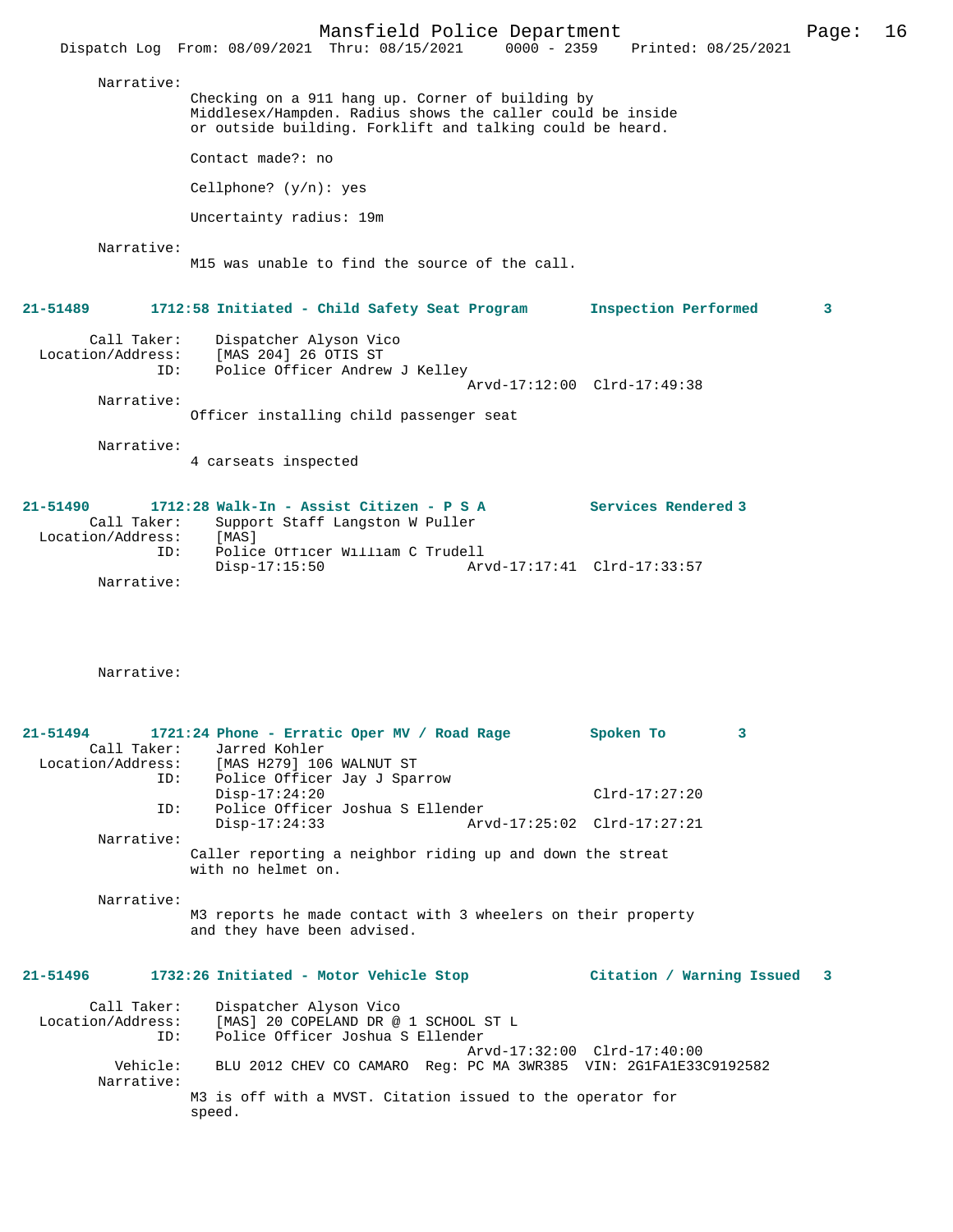Mansfield Police Department Page: 17

**21-51504 1800:12 Initiated - Motor Vehicle Stop Citation / Warning Issued 3**

# Call Taker: Dispatcher Alyson Vico Location/Address: [MAS] CHAUNCY ST @ HAMPSHIRE ST ID: Police Officer Andrew J Kelley Arvd-18:00:00 Clrd-18:05:23 Vehicle: GRY 2015 NISS ALTIMA Reg: PC MA 9KM564 VIN: 1N4AL3AP5FC498833 Narrative: M13 is off with a MVST. Citation issued to the operator. **21-51507 1819:21 Initiated - Building - Property Check Building Checked / Secured 3** Call Taker: Dispatcher Alyson Vico Location/Address: [MAS 417] 9 FRANCIS AVE ID: Police Officer Joshua S Ellender Arvd-18:19:00 Clrd-18:32:48 Narrative: Checking the area. **21-51513 1904:18 Initiated - Motor Vehicle Stop Citation / Warning Issued 3** Call Taker: Chelsey Ferstler Location/Address: [MAS] SOUTH MAIN ST ID: Police Officer Joshua S Ellender Arvd-19:04:00 Clrd-19:12:32 Vehicle: RED 2011 TOYT CO SCION Reg: PC MA 2FHA55 VIN: JTKJF5C75B3011031 Narrative: mv stop for speed, citation to RO **21-51516 1918:38 Initiated - Disabled Motor Vehicle Vehicle Towed 3**  Call Taker: Chelsey Ferstler Location/Address: [MAS] 255 HOPE ST @ 141 PRATT ST ID: Police Officer Joshua S Ellender Arvd-19:18:00 Clrd-19:49:30 Vehicle: BLU 2008 TOYT TUNDRA Reg: PC MA 1ENR46 VIN: 5TBBV58148S504072 Narrative: Reported DMV in the area. Narrative: 20 min eta for tow Narrative: Tow on scene **21-51517 1923:26 Initiated - Building - Property Check Building Checked / Secured 3** Call Taker: Chelsey Ferstler Location/Address: [MAS 1040] 10 RESERVOIR ST Apt. #ST ID: Police Officer Andrew J Kelley Arvd-19:23:00 Clrd-19:38:10 Narrative: Checking the area. **21-51518 1923:56 Initiated - Building - Property Check Building Checked / Secured 3** Call Taker: Chelsey Ferstler Location/Address: [MAS 417] 9 FRANCIS AVE ID: Sergeant John R Armstrong Arvd-19:23:00 Clrd-19:30:49 Narrative: Checking the area. **21-51526 1949:11 Phone - Missing Person Spoken To 1**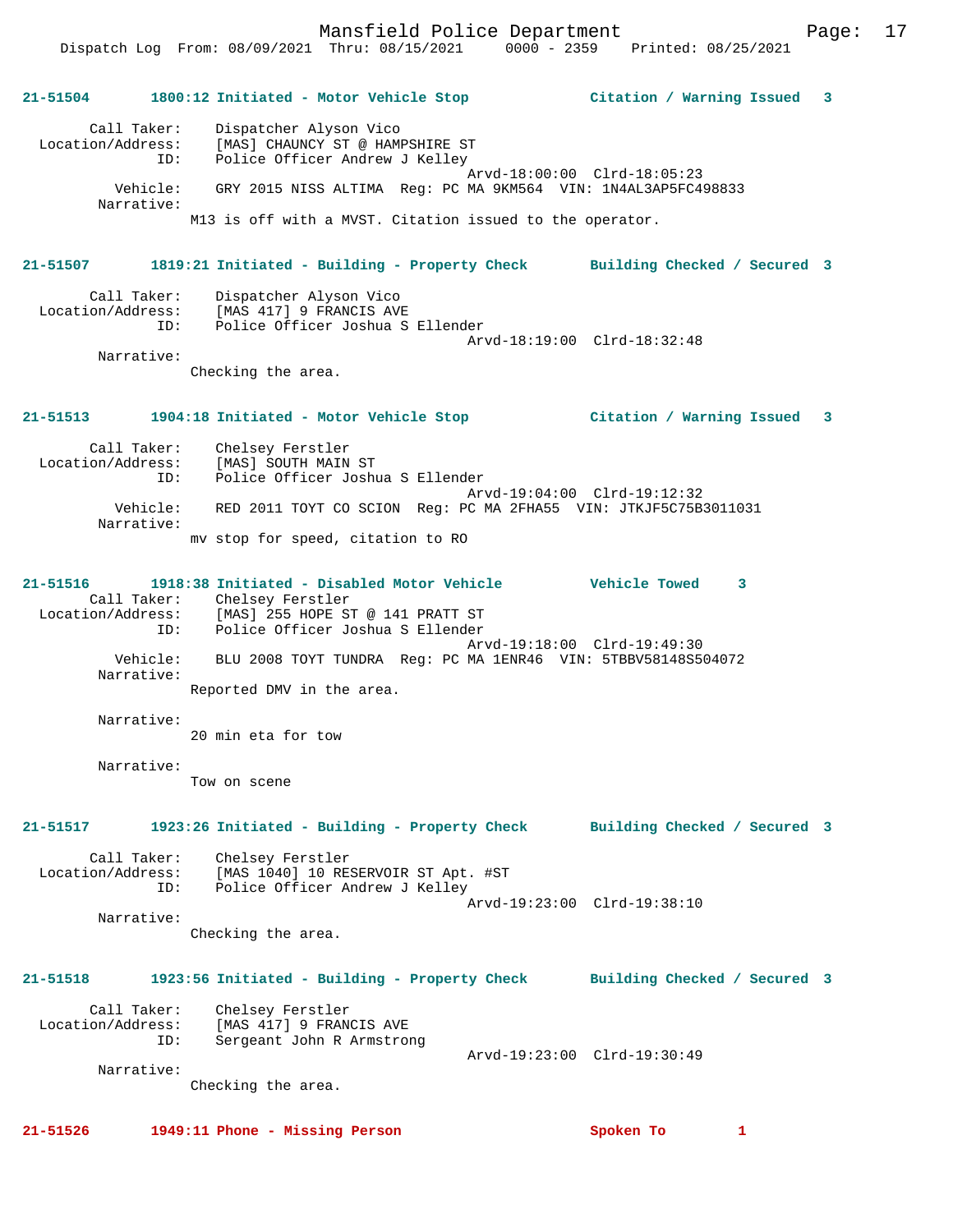|                   | Dispatch Log From: 08/09/2021 Thru: 08/15/2021                |                             | 0000 - 2359 Printed: 08/25/2021 |
|-------------------|---------------------------------------------------------------|-----------------------------|---------------------------------|
| Call Taker:       | Stephen Martell                                               |                             |                                 |
| Location/Address: | [MAS]                                                         |                             |                                 |
| ID:               | Police Officer Andrew J Kelley                                |                             |                                 |
|                   | $Disp-19:52:51$                                               | Arvd-19:58:39 Clrd-20:13:40 |                                 |
| ID:               | Sergeant John R Armstrong                                     |                             |                                 |
|                   | $Disp-20:01:43$                                               | Arvd-20:01:45 Clrd-20:13:31 |                                 |
| ID:               | Police Officer William C Trudell                              |                             |                                 |
|                   | $Disp-20:04:40$                                               |                             | $Clrd-20:10:18$                 |
| ID:               | Police Officer William C Trudell                              |                             |                                 |
|                   | $Disp-20:10:41$                                               | Arvd-20:10:43 Clrd-20:13:35 |                                 |
| ID:               | Police Officer Andrew J Kelley                                |                             |                                 |
|                   | $Disp-21:45:45$                                               | Arvd-21:45:47 Clrd-22:00:16 |                                 |
| Vehicle:          | GRY 2002 TOYT AVALON Req: PC MA 676GJ8 VIN: 4T1BF28B02U201980 |                             |                                 |
| Narrative:        |                                                               |                             |                                 |

Narrative:

Narrative:

Narrative:

Narrative:

Narrative:

Narrative:

Narrative:

Narrative:

Narrative: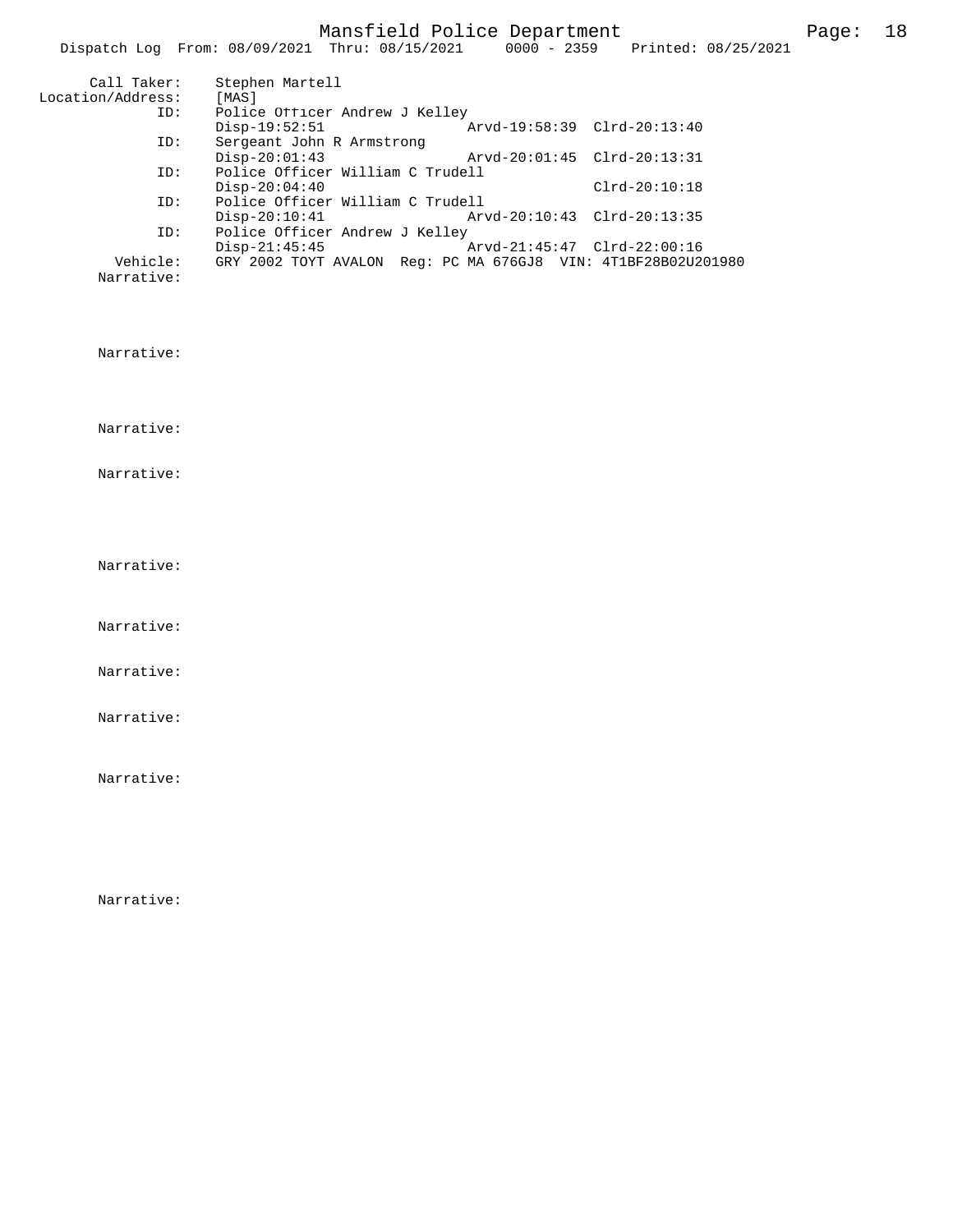Narrative:

Narrative:

Narrative:

Narrative:

Narrative:

Narrative:

Narrative:

Narrative:

Refer To Incident: 21MAS-823-OF

## **21-51532 2124:49 Initiated - Motor Vehicle Stop Citation / Warning Issued 3**

 Call Taker: Chelsey Ferstler Location/Address: [MAS] 789 EAST ST @ 86 EASTMAN ST ID: Police Officer Joshua S Ellender Arvd-21:24:00 Clrd-21:33:41 Vehicle: GRY 2005 LNDR LR3 Reg: PC MA 4WY127 VIN: SALAG25425A339246 Narrative: mv stop for red light violation

## **21-51538 2208 Initiated - Building - Property Check Building Checked / Secured 3**

 Call Taker: Police Officer Andrew J Kelley Location/Address: [MAS 907E] 390 WEST ST ID: Police Officer Andrew J Kelley Arvd-22:08:59 Clrd-22:09:11 Narrative:

Checking the area.

#### **21-51547 2312:47 Initiated - Motor Vehicle Stop Citation / Warning Issued 3**

 Call Taker: Chelsey Ferstler Location/Address: [MAS] SOUTH MAIN ST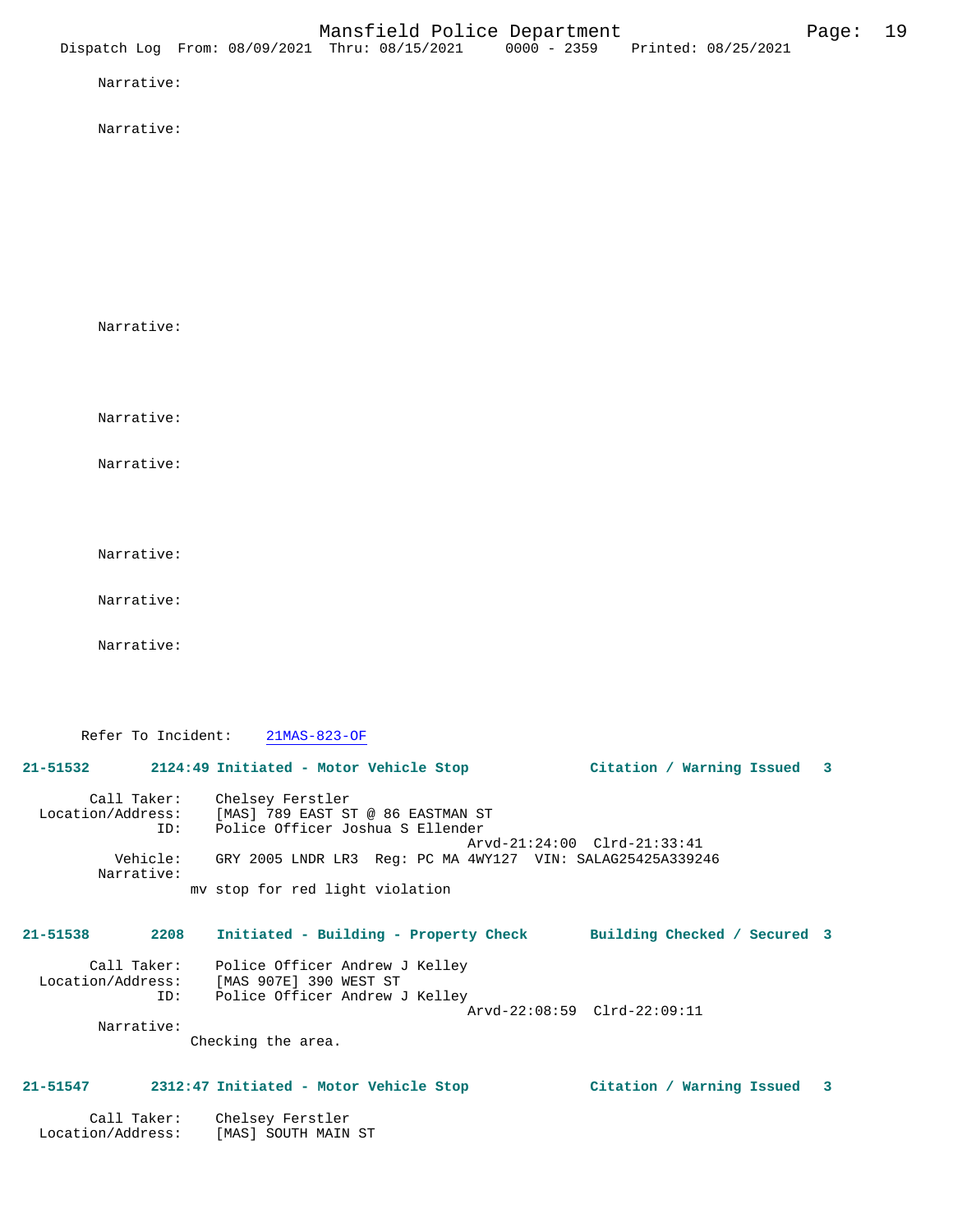Mansfield Police Department Fage: 20

 Dispatch Log From: 08/09/2021 Thru: 08/15/2021 0000 - 2359 Printed: 08/25/2021 ID: Police Officer Andrew J Kelley Arvd-23:12:00 Clrd-23:20:24 Vehicle: BLK 2011 VOLK JETTA Reg: PC MA 5VN147 VIN: 3VWDZ7AJ9BM335956 Narrative: mv stop, marked lanes & speed, operator cited.

| 21-51550          |             | 2324:19 Phone - Well Being Check | Spoken To                   |  |
|-------------------|-------------|----------------------------------|-----------------------------|--|
|                   | Call Taker: | Stephen Martell                  |                             |  |
| Location/Address: |             | [MAS H4189]                      |                             |  |
| ID:               |             | Police Officer Andrew J Kelley   |                             |  |
|                   |             | $Disp-23:33:04$                  | Arvd-23:33:14 Clrd-23:52:23 |  |
|                   | ID:         | Sergeant John R Armstrong        |                             |  |
|                   |             | $Disp-23:39:27$                  | Arvd-23:42:48 Clrd-23:52:17 |  |
|                   | ID:         | Police Officer Joshua S Ellender |                             |  |
|                   |             | $Disp-23:42:42$                  | Arvd-23:43:04 Clrd-23:51:36 |  |
|                   | Narrative:  |                                  |                             |  |

Narrative:

**21-51548 2328:39 Phone - Suspicious Actv / Persn / Veh Arrest(s) Made 2**  Call Taker: APRIL LEHANE Location/Address: [MAS H1619] 264 FRANKLIN ST ID: Police Officer William C Trudell Disp-23:29:27 Arvd-23:32:04 Clrd-08/11/2021 @ 00:04:52<br>ID: Police Officer Jay J Sparrow Disp-23:29:27<br>Disp-23:29:27<br>Disp-23:29:44 Disp-23:29:44 Arvd-23:34:31 Clrd-08/11/2021 @ 00:05:16 Vehicle: BLU 2008 FORD FOCUS Reg: PC MA 1JGD84 VIN: 1FAHP35N08W119668 Towed: For: Other By: Achins Garage To: Achins Garage Released To: CARTER On: 08/20/2021 @ 1142 Narrative: RP is reporting a car in her driveway for about 15 minutes running. Unable what kind of vehicle. Narrative: M5 with PC, req tow Narrative: M5 enroute to station Narrative: M5 back at station Narrative: Tow on scene Narrative: See AR for further. Refer To P/C: 21MAS-283-AR P/C: CARTER, DANIEL J<br>Address: 170 HIGHLAND ST *1* 170 HIGHLAND ST Apt. #115 TAUNTON, MA<br>34 Age:<br>:Charges PROTECTIVE CUSTODY

**For Date: 08/11/2021 - Wednesday**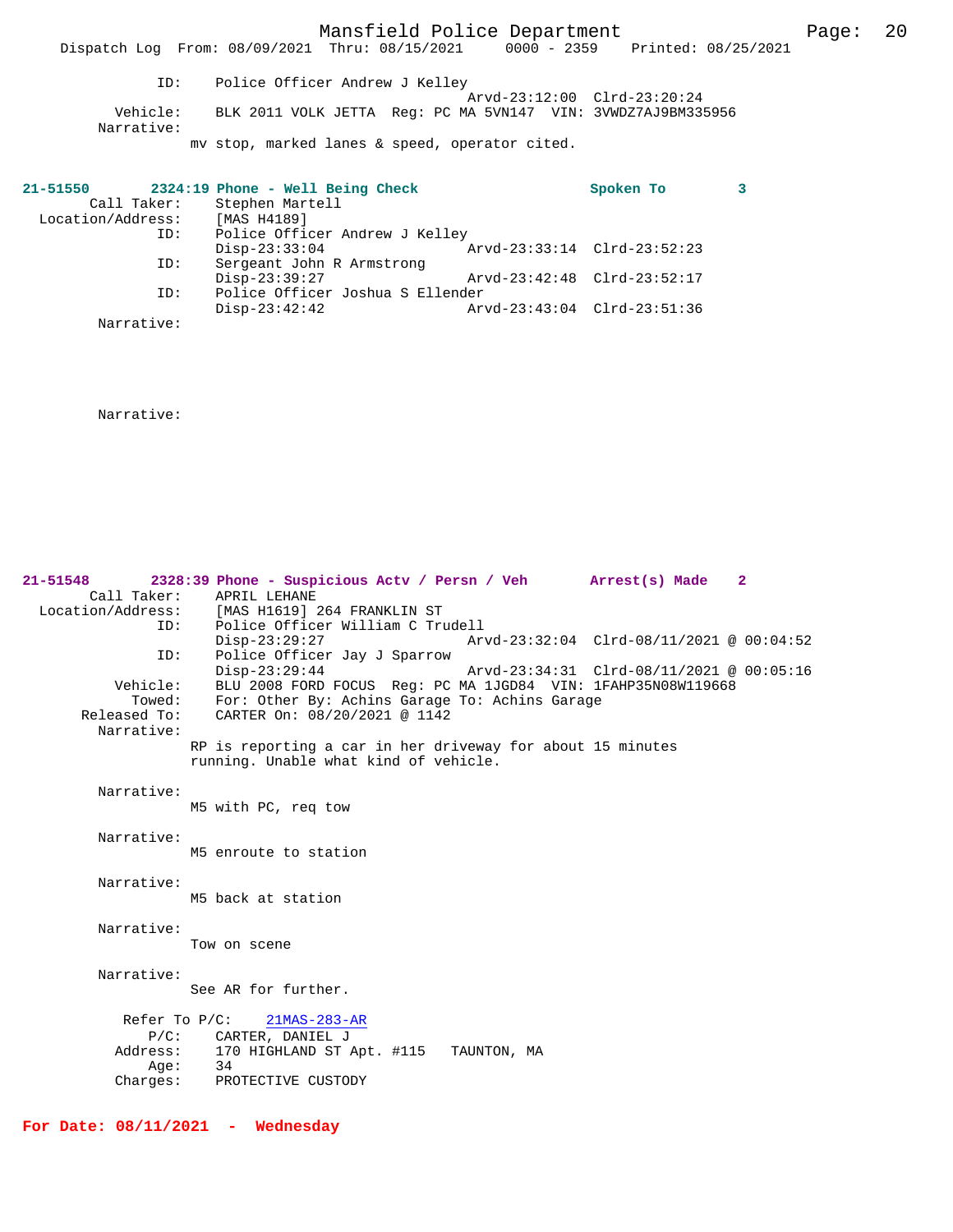Dispatch Log From: 08/09/2021 Thru: 08/15/2021 0000 - 2359 Printed: 08/25/2021

**21-51555 0046:24 Phone - 911 Hang-ups & Verifications Confirmed misdial/Accdntl Call 2**  Call Taker: Stephen Martell Location/Address: [MAS H918] 6 ERICK RD Apt. #69 ID: Police Officer Meghan Birnie Disp-00:48:25 Arvd-00:52:28 Clrd-00:54:57 Narrative: Checking on a 911 hang up. Contact made?: yes Cellphone? (y/n): YES Uncertainty radius: Stated accidental. **21-51562 0055:51 Initiated - Building - Property Check Building Checked / Secured 3** Call Taker: Chelsey Ferstler Location/Address: [MAS 1016] 4 ERICK RD<br>ID: Police Officer Meghan Police Officer Meghan Birnie Arvd-00:55:00 Clrd-01:02:21 Narrative: Checking the area. **21-51567 0102:27 Initiated - Building - Property Check Building Checked / Secured 3** Call Taker: Chelsey Ferstler Location/Address: [MAS 992] 660 EAST ST ID: Police Officer Meghan Birnie Arvd-01:02:00 Clrd-01:30:49 Narrative: Checking the area. **21-51573 0120:51 Initiated - Building - Property Check Building Checked / Secured 3** Call Taker: Chelsey Ferstler<br>Location/Address: [MAS 1015] 30 CHAUNCY ST Location/Address: [MAS 1015] 30 CHAUNCY ST ID: Police Officer Derek M Stark Arvd-01:20:00 Clrd-01:27:28 Narrative: Checking the area. **21-51576 0130:17 Initiated - Building - Property Check Building Checked / Secured 3** Call Taker: Chelsey Ferstler Location/Address: [MAS 181A] 150 OAKLAND ST ID: Police Officer Derek M Stark Arvd-01:30:00 Clrd-01:45:03 Narrative: Checking the area. **21-51581 0147:11 Initiated - Building - Property Check Building Checked / Secured 3** Call Taker: Chelsey Ferstler Location/Address: [MAS 281A] 1 CROCKER ST Police Officer Derek M Stark Arvd-01:47:00 Clrd-02:05:08 Narrative: Checking the area. Narrative: past susp activity about 90 mins ago, male party was going up to vehicles and looking in them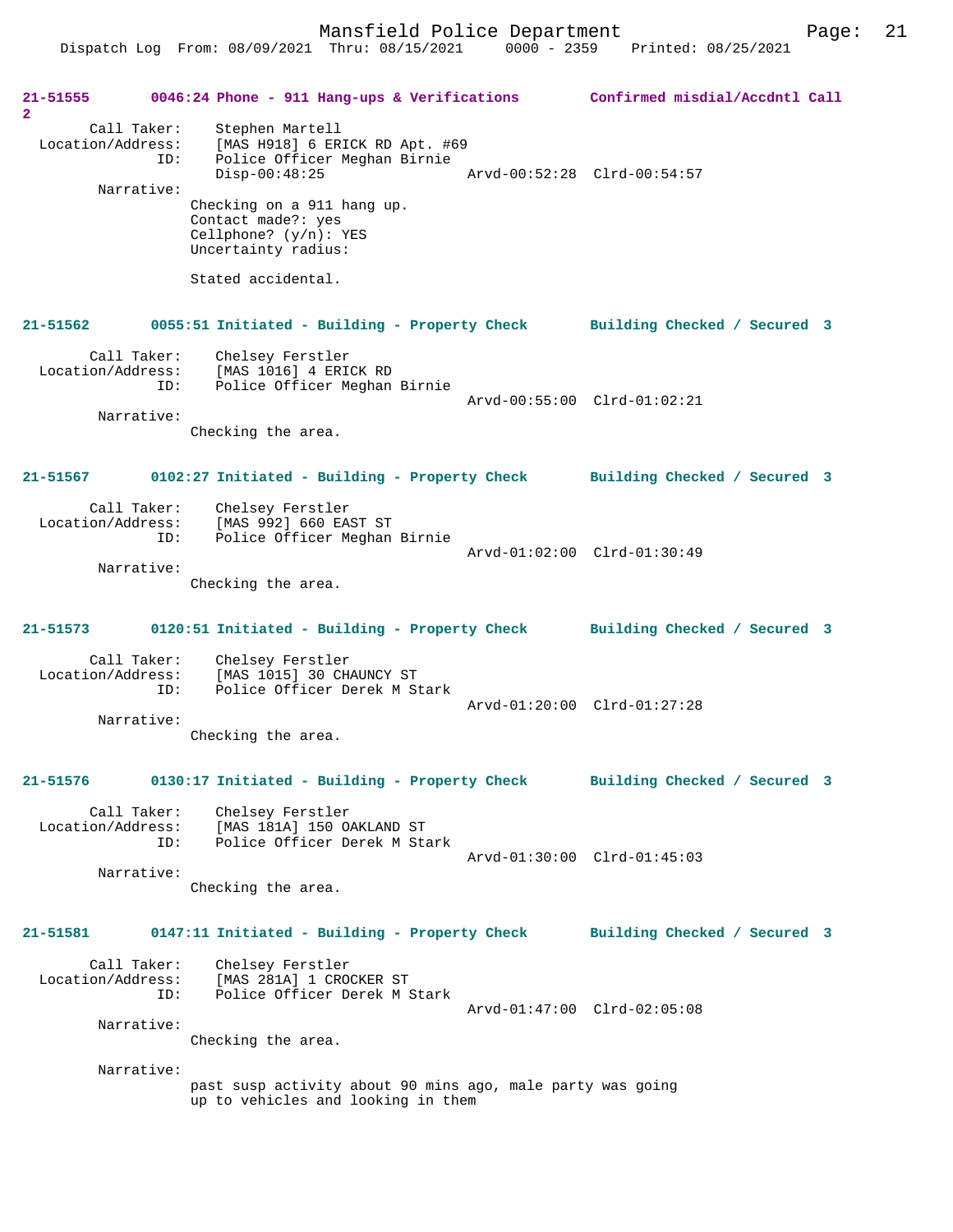Mansfield Police Department Fage: 22 Dispatch Log From: 08/09/2021 Thru: 08/15/2021 0000 - 2359 Printed: 08/25/2021 **21-51582 0201:15 Initiated - Building - Property Check Building Checked / Secured 3** Call Taker: Chelsey Ferstler Location/Address: [MAS 1002] 250 EAST ST ID: Police Officer Meghan Birnie Arvd-02:01:00 Clrd-02:06:09 Narrative: Checking the area. **21-51583 0202:17 Initiated - Building - Property Check Building Checked / Secured 3** Call Taker: Chelsey Ferstler<br>Location/Address: [MAS 2] 60 FORBE: ess: [MAS 2] 60 FORBES BLVD<br>ID: Police Officer Andrew Police Officer Andrew J Kelley Arvd-02:02:00 Clrd-02:06:25 Narrative: Checking the area. **21-51586 0203:42 Phone - Noise Complaint Spoken To 2**  Call Taker: Stephen Martell Location/Address: [MAS 424C] 149 OAKLAND ST Apt. #109 ---<br>ID: Police Officer Derek M Stark<br>Disp-02:05:32 Disp-02:05:32 Arvd-02:07:34 Clrd-02:21:18 ID: Police Officer Meghan Birnie Disp-02:06:18 Arvd-02:08:38 Clrd-02:21:21 Vehicle: RED 2016 TOYT 4D CAMRY Reg: PC TX LPB7907 Narrative: loud music in the parking lot coming from a red sedan with a texas plate. Narrative: M4 spoke with male party, said he will be heading into apartment. **21-51587 0206:33 Initiated - Building - Property Check Building Checked / Secured 3** Call Taker: Chelsey Ferstler<br>Location/Address: [MAS 4] 31 HAMPSI [MAS 4] 31 HAMPSHIRE ST ID: Police Officer Andrew J Kelley Arvd-02:06:00 Clrd-02:09:24 Narrative: Checking the area. **21-51589 0221:25 Initiated - Suspicious Actv / Persn / Veh Spoken To 2**  Call Taker: Chelsey Ferstler Location/Address: [MAS 982] 111 HOPE ST ID: Police Officer Meghan Birnie Arvd-02:21:00 Clrd-02:29:33<br>ID: Police Officer Derek M Stark Police Officer Derek M Stark<br>Disp-02:23:09 Disp-02:23:09 Arvd-02:23:11 Clrd-02:29:31<br>Vehicle: GRY 2017 SUBA FORESTER Req: PC MA 2PPS49 VIN: JF2SJARC3H GRY 2017 SUBA FORESTER Reg: PC MA 2PPS49 VIN: JF2SJARC3HH560411 Narrative: checking on a vehicle Narrative: Spoke to party's, will be moving along **21-51591 0300:03 Initiated - Building - Property Check Building Checked / Secured 3** Call Taker: Chelsey Ferstler<br>Location/Address: [MAS] NORTH MAIN Location/Address: [MAS] NORTH MAIN ST ID: Police Officer Derek M Stark Arvd-03:00:00 Clrd-03:09:13 Narrative: Checking the area.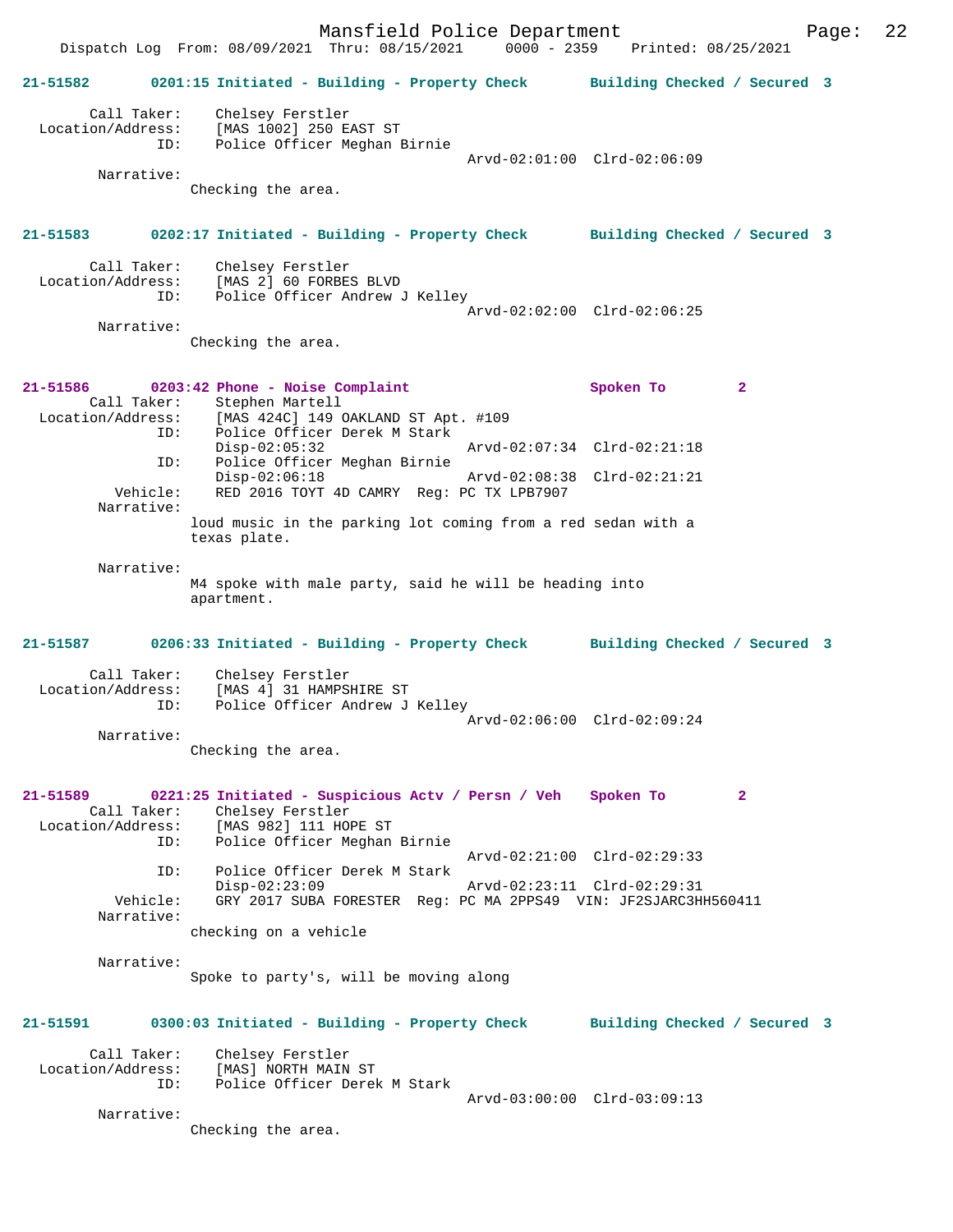**21-51592 0316:53 Initiated - Building - Property Check Building Checked / Secured 3** Call Taker: Chelsey Ferstler Location/Address: [MAS 139] 265 FRUIT ST ID: Police Officer Meghan Birnie Arvd-03:16:00 Clrd-03:23:22 Narrative: Checking the area. **21-51593 0325 Initiated - Building - Property Check Building Checked / Secured 3** Call Taker: Police Officer Andrew J Kelley Location/Address: [MAS 907E] 390 WEST ST ID: Police Officer Andrew J Kelley Arvd-03:26:08 Clrd-03:26:50 Narrative: Checking the area. **21-51594 0330:38 Initiated - Building - Property Check Building Checked / Secured 3** Call Taker: Chelsey Ferstler Location/Address: [MAS 814] 50 WEST CHURCH ST ID: Police Officer Derek M Stark Arvd-03:30:00 Clrd-03:39:23 Narrative: Checking the area. **21-51600 0540:42 Phone - Assist Fire Department Services Rendered 2**  Call Taker: Chelsey Ferstler<br>Location/Address: [MAS 12] 250 EAST Location/Address: [MAS 12] 250 EAST ST ID: Police Officer Meghan Birnie Disp-05:42:14 Arvd-05:45:42 Clrd-05:50:33 Narrative: Assisting the FD with a fire related incident. Nature: automatic fire alarm **21-51603 0605:08 Initiated - Motor Vehicle Stop Citation / Warning Issued 3** Call Taker: Chelsey Ferstler Location/Address: [MAS 170] 255 HOPE ST ID: Police Officer Meghan Birnie Arvd-06:05:00 Clrd-06:10:09 Vehicle: GRY 2001 TOYT UT HIGHLA Reg: PC MA 9TT479 VIN: JTEHF21A510022898 Narrative: mv stop for speed, operator cited **21-51605 0611:16 Initiated - Building - Property Check Building Checked / Secured 3** Call Taker: Chelsey Ferstler Location/Address: [MAS H6110] 85 PRATT ST ID: Police Officer Derek M Stark Arvd-06:11:00 Clrd-06:17:49 Narrative: Checking the area. **21-51606 0615:20 Phone - Road Hazards Services Rendered 3**  Call Taker: Stephen Martell<br>Location/Address: [MAS] 1160 SCHO [MAS] 1160 SCHOOL ST @ 246 ELM ST ID: Sergeant John R Armstrong Disp-06:16:27 Arvd-06:21:53 Clrd-07:41:01 Narrative: Rp states low hanging tree possibly down in the roadway.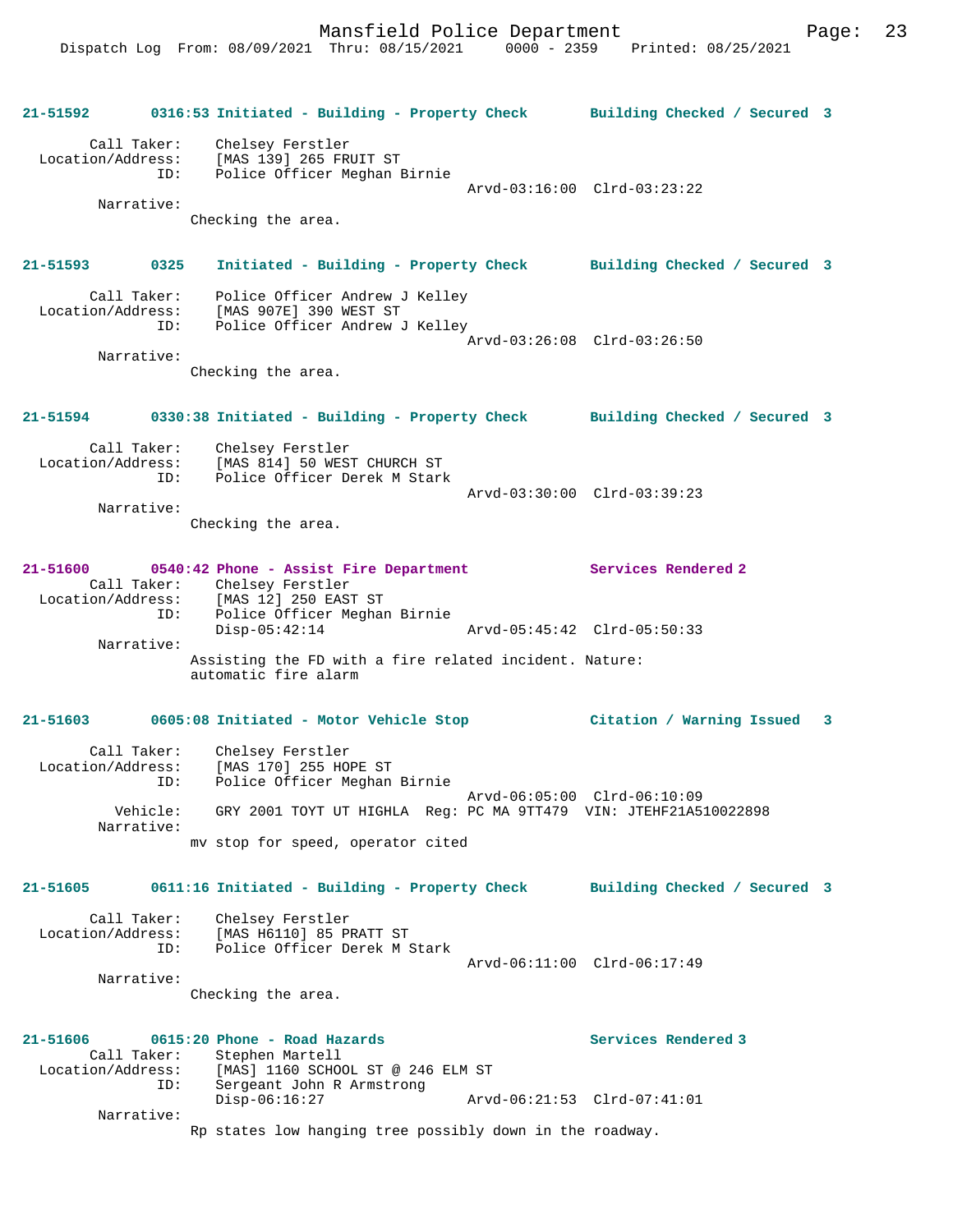Mansfield Police Department Page: 24 Dispatch Log From: 08/09/2021 Thru: 08/15/2021 Narrative: Tree came down into roadway, by 1000 school st Narrative: Req DPW Narrative: Highway on scene **21-51620 0923:09 Initiated - Motor Vehicle Stop Citation / Warning Issued 3** Call Taker: Jennifer Napolitano<br>Location/Address: [MAS] 777 WEST ST @ ess: [MAS] 777 WEST ST @ 100 HAMPSHIRE ST<br>ID: Police Officer Joshua S Ellender Police Officer Joshua S Ellender Arvd-09:23:00 Clrd-09:33:19 Vehicle: BLK 2016 CHEV SILVER Reg: PC MA 6DY812 VIN: 1GCVKREC1GZ153807 Narrative: Out for mvst Narrative: Citation for speed **21-51623 0946:32 Phone - 911 Hang-ups & Verifications Confirmed misdial/Accdntl Call 2**  Call Taker: NICHOLAS GOYETTE<br>Location/Address: [MAS H1467] 59 CO [MAS H1467] 59 COLONIAL DR ID: Police Officer Michael T Fitzgerald Disp-09:48:37 Arvd-09:49:36 Clrd-09:54:12 Narrative: Checking on a 911 open line. Radius covers 55 to 63 Colonial Contact made?: n Cellphone? (y/n): y Uncertainty radius: 45m Narrative: Contact made: accidental, caller will make themselves known to officer. **21-51629 1009:53 Walk-In - Follow up Investigation Spoken To 3**  Call Taker: Support Staff Matthew Todesco Location/Address: [MAS 418E] 29 FRANCIS AVE Apt. #11 Police Officer Michael T Fitzgerald<br>1-Disp-10:21:44 Arvd Disp-10:21:44 Arvd-10:21:48 Clrd-10:58:22 Narrative: RP into speak with an officer in regards to a past report. Ofc Fitzgerald into speak with the RP. Narrative: Rp filled out a voluntary statement form that will forwarded to the court. **21-51637 1108:39 Initiated - Motor Vehicle Stop Citation / Warning Issued 3** Call Taker: Jennifer Napolitano<br>Location/Address: [MAS 834] 261 CHAUN [MAS 834] 261 CHAUNCY ST ID: Sergeant Robert S Pierce Arvd-11:08:00 Clrd-11:14:10<br>Vehicle: GRY 2017 LINC MKZ Reg: PC MA 86LY17 VIN: 3LN6L5F92HR6004 GRY 2017 LINC MKZ Reg: PC MA 86LY17 VIN: 3LN6L5F92HR600451 Narrative: out for mvst Narrative: Working on re-registering the vehicle on line Narrative: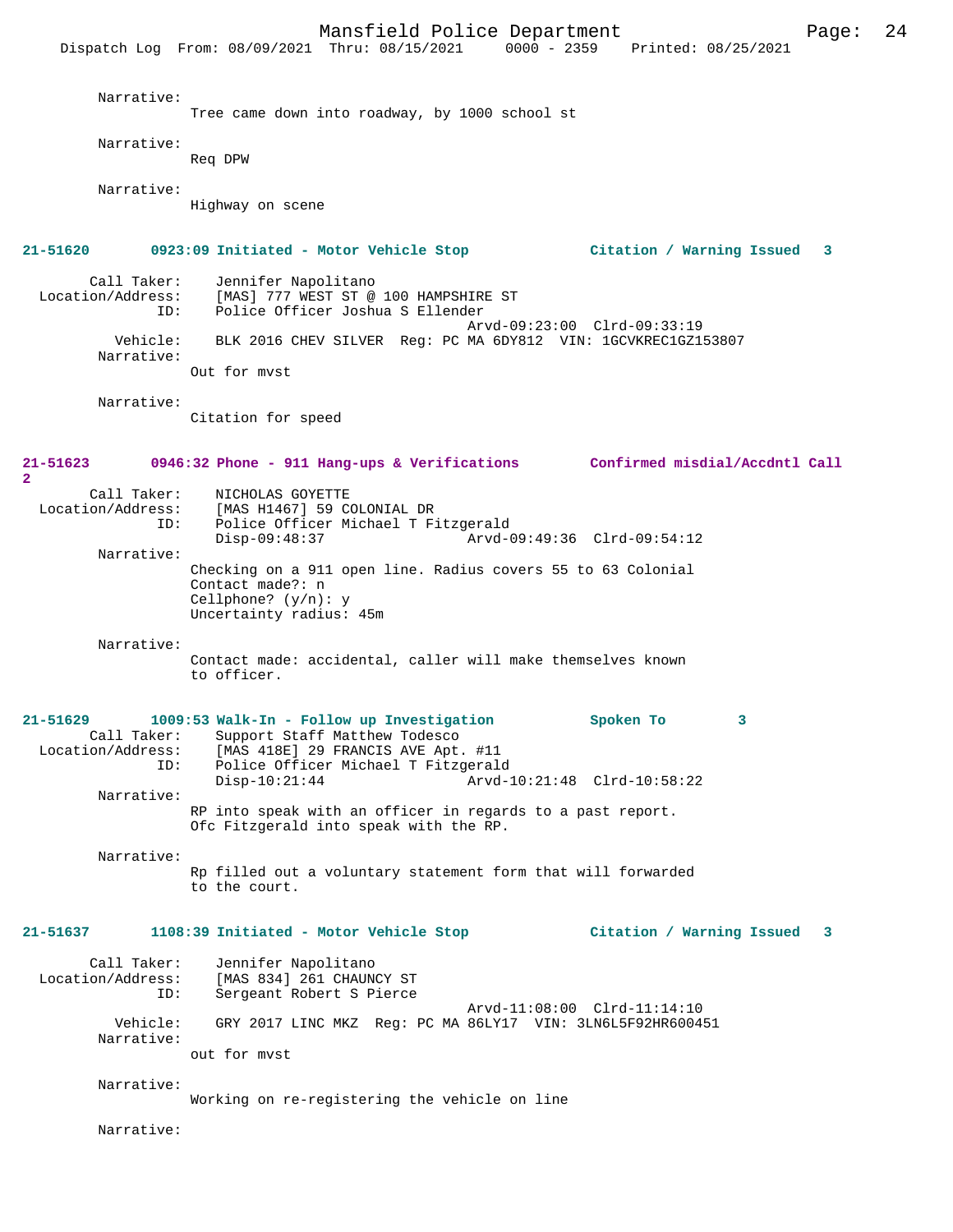Citation issued for unregistered.

| $21 - 51642$                     | $1132:04$ Phone - Vandalism<br>Call Taker: Jarred Kohler<br>Location/Address: [MAS] 149 OAKLAND ST Apt. #D<br>ID: Police Officer Michael T Fitzgerald                                       | Spoken To<br>3              |   |
|----------------------------------|---------------------------------------------------------------------------------------------------------------------------------------------------------------------------------------------|-----------------------------|---|
| Narrative:                       | $Disp-11:35:51$                                                                                                                                                                             | Arvd-11:38:30 Clrd-12:02:54 |   |
|                                  | Building manager reporting a possible tenant took a can on<br>primer and through it all over the lobby, windows and walls.                                                                  |                             |   |
| Narrative:                       |                                                                                                                                                                                             |                             |   |
|                                  | Spoke with all parties involved. Possible suspect denied any<br>involvement.                                                                                                                |                             |   |
| Refer To Incident:               | $21MAS-826-OF$                                                                                                                                                                              |                             |   |
| 21-51650                         | 1228:11 Initiated - Community Policing Theorem Services Rendered 3<br>Call Taker: Jennifer Napolitano<br>Location/Address: [MAS 982] 111 HOPE ST<br>ID: Police Officer Michael T Fitzgerald |                             |   |
| Narrative:                       |                                                                                                                                                                                             | Arvd-12:28:00 Clrd-12:41:07 |   |
|                                  | Out for Community policing                                                                                                                                                                  |                             |   |
| 21-51653                         | 1244:42 Initiated - Motor Vehicle Stop                                                                                                                                                      | Citation / Warning Issued 3 |   |
| Call Taker:                      | Jennifer Napolitano                                                                                                                                                                         |                             |   |
| Location/Address:<br>ID:         | [MAS] MAVERICK DR<br>Police Officer Joshua S Ellender                                                                                                                                       |                             |   |
|                                  |                                                                                                                                                                                             | Arvd-12:44:00 Clrd-12:51:36 |   |
| Vehicle:<br>Narrative:           | GRY 2020 NISS ST ROGUES Reg: PC MA 1WKX46 VIN: JN1BJ1CW9LW362473                                                                                                                            |                             |   |
|                                  | Out for myst                                                                                                                                                                                |                             |   |
| Narrative:                       | Citation for speed 400 blcok of west                                                                                                                                                        |                             |   |
|                                  | 21-51667 1346:42 Phone - Road Hazards                                                                                                                                                       | Services Rendered 3         |   |
|                                  | Call Taker: Jarred Kohler                                                                                                                                                                   |                             |   |
| ID:                              | Location/Address: [MAS H6115] 110 PRATT ST<br>Police Officer Matthew A Souza<br>$Disp-13:48:40$                                                                                             | Arvd-13:51:38 Clrd-14:29:00 |   |
| Narrative:                       | tree fell blocking 3/4th of the roadway                                                                                                                                                     |                             |   |
|                                  |                                                                                                                                                                                             |                             |   |
| 21-51680                         | 1508:17 Phone - Well Being Check                                                                                                                                                            | Not Home / No Answer        | 3 |
| Call Taker:<br>Location/Address: | Savannah Karch<br>[MAS 417A] 1 FRANCIS AVE Apt. #6                                                                                                                                          |                             |   |
| ID:                              | Sergeant Robert S Pierce                                                                                                                                                                    |                             |   |
| ID:                              | $Disp-15:12:54$<br>Police Officer Matthew A Souza                                                                                                                                           | Arvd-15:14:50 Clrd-15:24:28 |   |
| Narrative:                       | $Disp-15:16:19$                                                                                                                                                                             | Arvd-15:16:22 Clrd-15:24:23 |   |
|                                  | Diane from Bristol Elder Service requesting a safety check<br>for a meals on wheels client Patricia Creed who did not<br>answer, she has a history of wandering.                            |                             |   |
| Narrative:                       | M1 no answer at the door. Attempting to call family                                                                                                                                         |                             |   |
| Narrative:                       | Spoke with a family member who states he believes she is out<br>with his wife and another family member. They do not believe                                                                |                             |   |
|                                  | she is home.                                                                                                                                                                                |                             |   |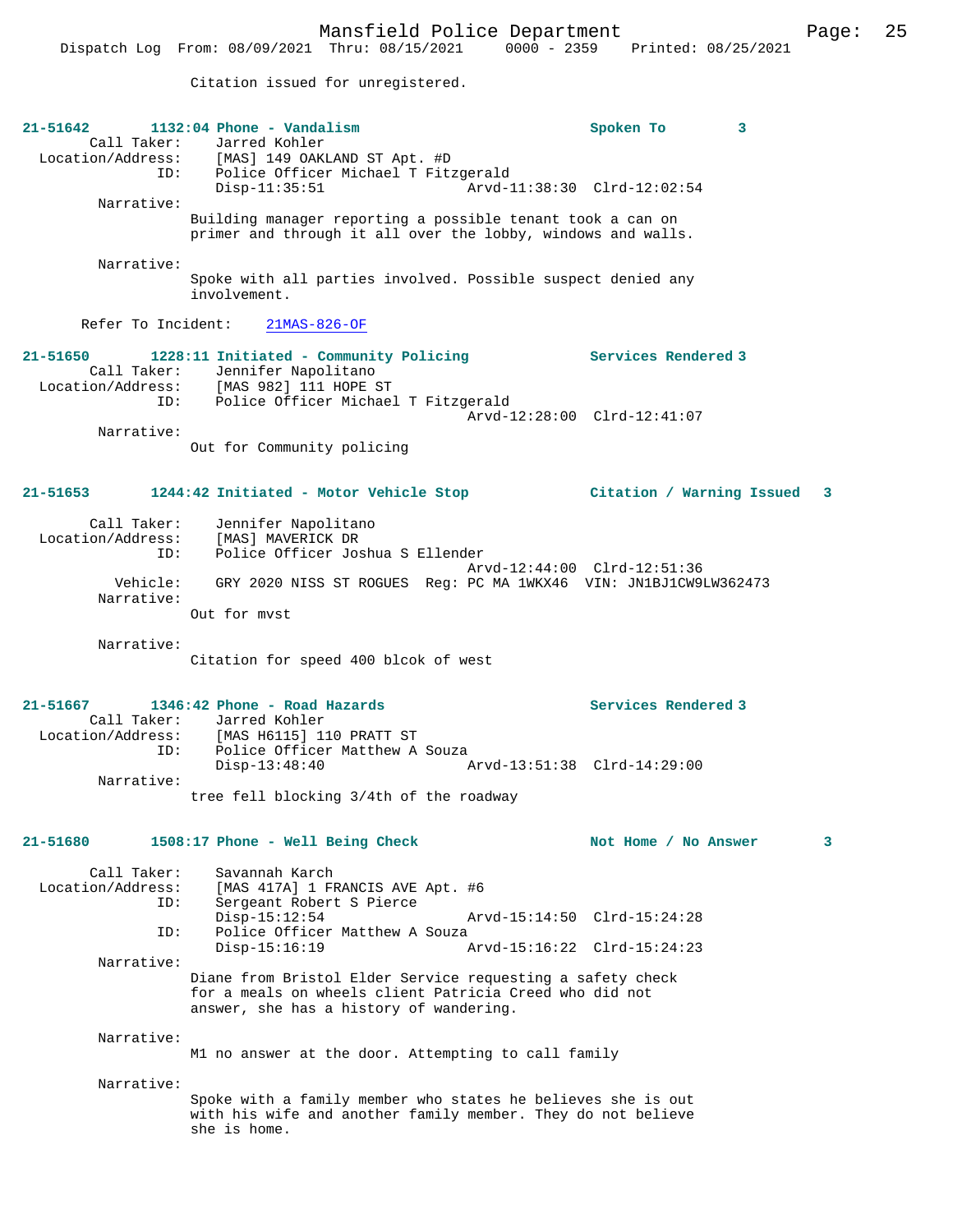Narrative:

Units clear. Neighbor confirms she is not home.

| 21-51682          |                        | 1537:41 Walk-In - Fraud or Identity Theft<br>Call Taker: Support Staff Langston W Puller<br>Location/Address: [MAS 292A] 88 CHILSON AVE<br>ID: Police Officer Matthew A Souza | Incident Report 1           |              |
|-------------------|------------------------|-------------------------------------------------------------------------------------------------------------------------------------------------------------------------------|-----------------------------|--------------|
|                   | Narrative:             | $Disp-15:41:29$                                                                                                                                                               | Arvd-15:45:35 Clrd-16:04:15 |              |
|                   |                        | walk-in reporting a check intended for his business was<br>cashed by an unknown party in late July.                                                                           |                             |              |
|                   | Narrative:             | See OF for further                                                                                                                                                            |                             |              |
|                   |                        | Refer To Incident: 21MAS-827-OF                                                                                                                                               |                             |              |
|                   |                        | 21-51691 1646:14 Phone - Assist Fire Department - Referred to Other Agency                                                                                                    |                             | $\mathbf{2}$ |
|                   | ID:                    | Call Taker: Jennifer Napolitano<br>Location/Address: [MAS H3753] 399 PRATT ST<br>Police Officer Mark O'Connor<br>$Disp-16:47:37$<br>Arvd-16:52:50 Clrd-16:58:52               |                             |              |
|                   | Narrative:             | Police Officer Joshua S Ellender<br>Assisting the FD with a fire related incident. Nature: Co                                                                                 |                             |              |
|                   |                        | activation                                                                                                                                                                    |                             |              |
| 21-51695          | Call Taker:            | 1658:36 Walk-In - Child Safety Seat Program Assisted Party 3<br>Support Staff Langston W Puller<br>Location/Address: [MAS 451B] 500 EAST ST                                   |                             |              |
|                   | ID:                    | Police Officer William C Trudell<br>$Disp-16:59:09$                                                                                                                           |                             |              |
|                   | Narrative:             | Officer installing child passenger seat                                                                                                                                       |                             |              |
|                   |                        | 21-51702 1743:58 Initiated - Motor Vehicle Stop                                                                                                                               | Citation / Warning Issued   | 3            |
|                   | Call Taker:<br>ID:     | APRIL LEHANE<br>Location/Address: [MAS] 91 CHAUNCY ST @ 6 HIGHLAND AVE<br>Police Officer David J Pepicelli                                                                    |                             |              |
|                   | Vehicle:               | GRY 2018 TOYT TACOMA Req: PC MA 5708JW VIN: 3TMCZ5AN1JM182686                                                                                                                 | Arvd-17:43:00 Clrd-17:48:00 |              |
|                   |                        | 21-51706 1758:50 Initiated - Motor Vehicle Stop                                                                                                                               | Citation / Warning Issued 3 |              |
| Location/Address: | Call Taker:<br>ID:     | APRIL LEHANE<br>[MAS] 91 CHAUNCY ST @ 6 HIGHLAND AVE<br>Police Officer David J Pepicelli                                                                                      |                             |              |
|                   | Vehicle:<br>Narrative: | WHI 2016 HOND UT PILOT Req: PC MA 417RH9 VIN: 5FNYF6H59GB118077                                                                                                               | Arvd-17:58:00 Clrd-18:02:48 |              |
|                   |                        | Clear of stop. Citation for handsfree violation                                                                                                                               |                             |              |
| $21 - 51708$      |                        | 1811:10 Initiated - Motor Vehicle Stop                                                                                                                                        | Citation / Warning Issued 3 |              |
| Location/Address: | Call Taker:<br>ID:     | Jennifer Napolitano<br>[MAS] 126 NORTH MAIN ST @ 10 VILLA ST<br>Police Officer David J Pepicelli                                                                              |                             |              |
|                   | Vehicle:<br>Narrative: | WHI 2018 JEEP WRANGL Req: PC MA 7GZ482 VIN: 1C4HJXEN9JW328206                                                                                                                 | Arvd-18:11:00 Clrd-18:26:17 |              |
|                   |                        | Out for myst                                                                                                                                                                  |                             |              |
|                   | Narrative:             |                                                                                                                                                                               |                             |              |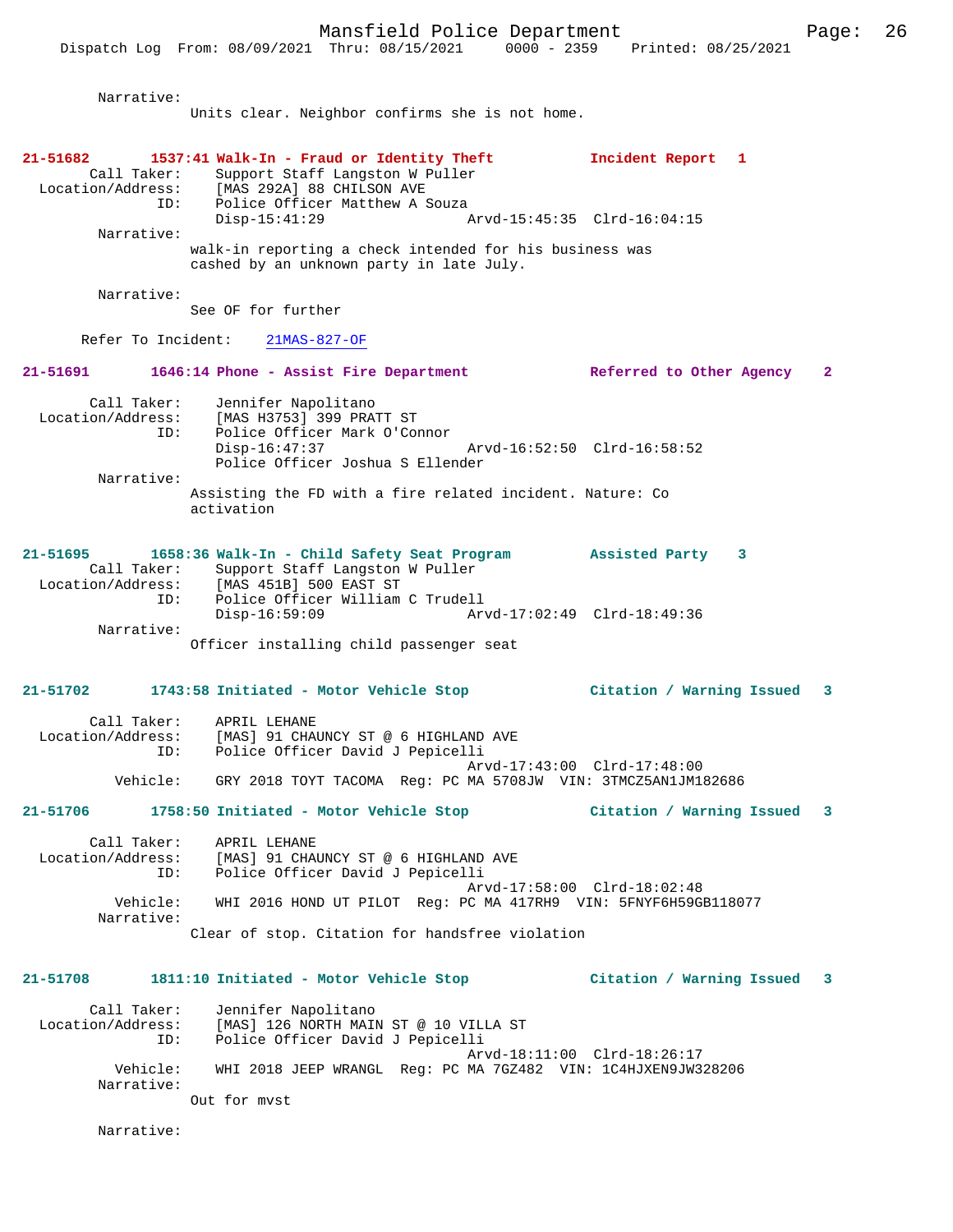Mansfield Police Department Fage: 27 Dispatch Log From: 08/09/2021 Thru: 08/15/2021 0000 - 2359 Printed: 08/25/2021 Attempting to renew online Narrative: Owner was able to renew online. Ciation for unregistered **21-51709 1812:18 Initiated - Motor Vehicle Stop Citation / Warning Issued 3** Call Taker: Jennifer Napolitano Location/Address: [MAS] WARE ST ID: Police Officer Andrew J Kelley Arvd-18:12:00 Clrd-18:18:31 Vehicle: GRY 2010 SUBA FOREST Reg: PC MA 9PNX10 VIN: JF2SH6DC1AH737379 Narrative: Out for ,vst Narrative: Citation for owner for failure to failure to inspect. Citatio for the opertor for marked lanes **21-51713 1830:41 Initiated - Parking Violations Citation / Warning Issued 3** Call Taker: Stephen Martell Location/Address: [MAS] 8 COTTAGE ST @ 255 NORTH MAIN ST ID: Police Officer David J Pepicelli Arvd-18:30:00 Clrd-18:32:31 Vehicle: GRY 2019 HOND ACCORD Reg: PC MA 1GMZ17 VIN: 1HGCV3F57KA015936 Narrative: violation issued **21-51714 1840:01 Initiated - Parking Violations Citation / Warning Issued 3** Call Taker: Stephen Martell Location/Address: [MAS] COTTAGE ST ID: Police Officer David J Pepicelli Arvd-18:40:00 Clrd-18:40:49 Vehicle: BLU 2017 NISS MAXIMA Reg: PC MA 3PFK10 VIN: 1N4AA6AP8HC410772 Narrative: parking violation issued. **21-51726 1926:00 Initiated - Building - Property Check Building Checked / Secured 3** Call Taker: Stephen Martell Location/Address: [MAS 2] 60 FORBES BLVD ID: Police Officer Mark O'Connor Arvd-19:26:00 Clrd-19:30:14 Police Officer Joshua S Ellender Narrative: Checking the area. **21-51727 1939:29 Initiated - Building - Property Check Building Checked / Secured 3** Call Taker: Stephen Martell Location/Address: [MAS 907E] 390 WEST ST ID: Police Officer Mark O'Connor Arvd-19:39:00 Clrd-19:46:09 Police Officer Joshua S Ellender Narrative: Checking the area. **21-51729 1953:31 911 - 911 Hang-ups & Verifications Confirmed misdial/Accdntl Call 2**  Call Taker: APRIL LEHANE Location/Address: [MAS H146] 7 MAYFLOWER DR ID: Police Officer William C Trudell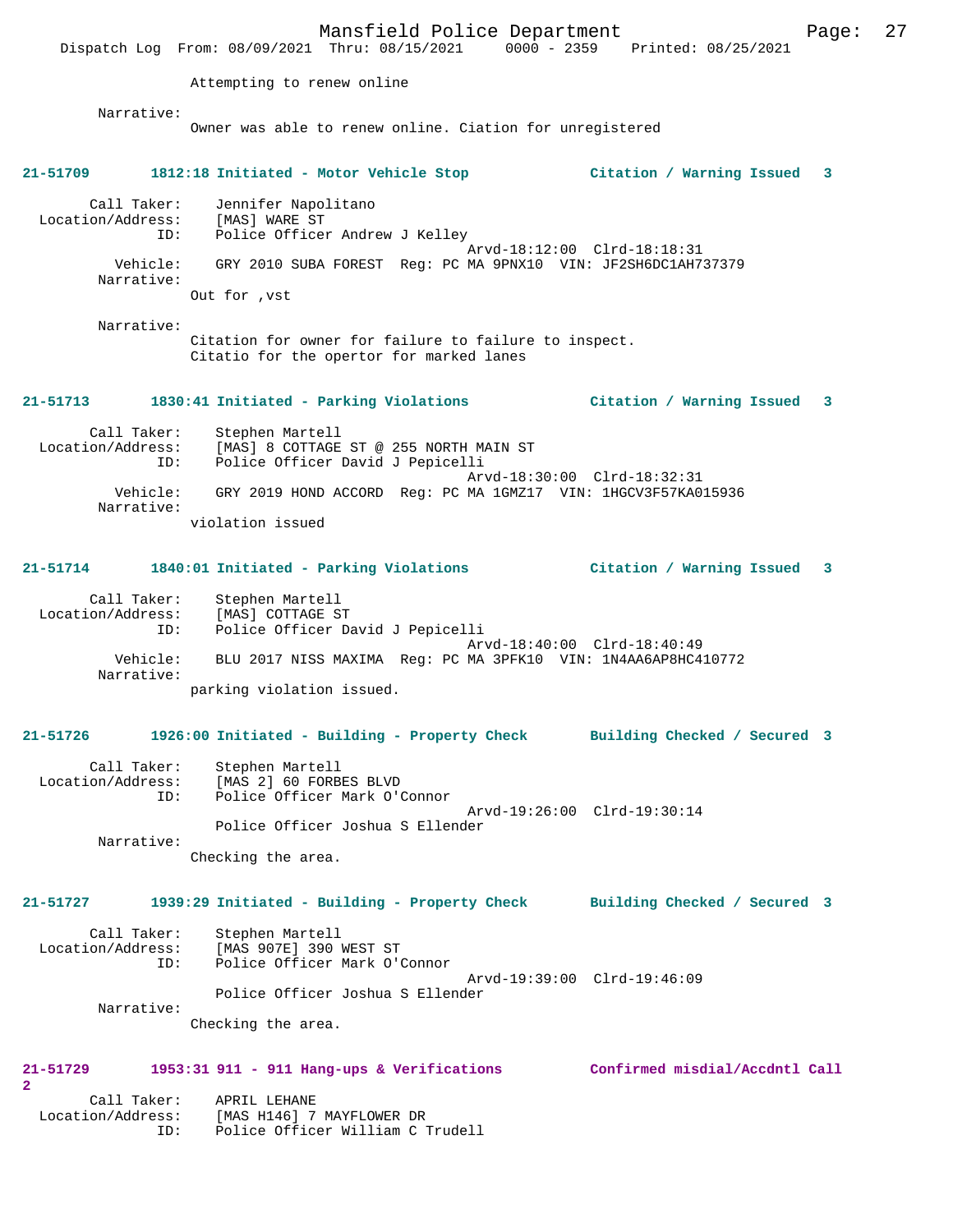Mansfield Police Department Page: 28 Dispatch Log From: 08/09/2021 Thru: 08/15/2021 Disp-19:58:03 Arvd-20:03:30 Clrd-20:05:22 Narrative: Checking on a 911 hang up. Child was playing with the phone. Contact made?: yes Cellphone? (y/n): yes Uncertainty radius: **21-51730 2003:20 Walk-In - Vandalism Field Interrogation 3** Call Taker: Support Staff Langston W Puller<br>Location/Address: [MAS H3734] 72 COURT ST [MAS H3734] 72 COURT ST ID: Police Officer Andrew J Kelley Disp-20:04:43 Clrd-20:08:27 Narrative: Walk-in reporting suspicious graffiti outside of his grandmother's house Narrative: M13 passed the house and saw the graffiti in question. Narrative: See FI for further Refer To Field Int: 21MAS-75-FI **21-51731 2005:04 911 - Missing Person Services Rendered 1**  Call Taker: APRIL LEHANE<br>Location/Address: [MAS 840K] 2 [MAS 840K] 280 SCHOOL ST Apt. #K ID: Police Officer David J Pepicelli Disp-20:06:51 Arvd-20:08:51 Clrd-22:15:02<br>TD: Police Officer Mark O'Connor Police Officer Mark O'Connor Disp-20:07:04 Arvd-20:11:02 Clrd-21:47:47 Police Officer Joshua S Ellender<br>ID: Police Officer William C Trudell Police Officer William C Trudell<br>Disp-20:08:25 Ar Disp-20:08:25 Arvd-20:12:31 Clrd-21:35:28 ID: Sergeant Jeffrey G Bombard Disp-20:08:30 Arvd-20:19:21 Clrd-22:02:17<br>TD: Police Officer Andrew J Kelley Police Officer Andrew J Kelley<br>Disp-20:08:41 Disp-20:08:41 Arvd-20:19:19 Clrd-22:15:02 ID: Police Officer Michael T Fitzgerald Disp-20:27:05 <br>ID: Lieutenant Thomas R Connor <br>ID: Lieutenant Thomas R Connor Lieutenant Thomas R Connor<br>Disp-20:45:08 Disp-20:45:08 Arvd-20:45:11 Clrd-21:36:37 Narrative: Female on the lone reporting her adult autistic son is missing from the area. Narrative: 34 yom, 6'1, slender build, brown hair, hazel eyes, wearing a blk button up shirt, tan pants, white sneakers. He was last seen 10 mins ago near the Xfinity store. Narrative: Has been known to walk away from his group home before. Narrative: RP will be waiting in a red mazda outside of the store. Narrative: M11 out on foot in the area. Narrative: M11 spoke with a male party that was fishing at Fulton Pond, male party stated that he did not see anyone matching the description. Narrative: M3 will be out with the mother gathering detail.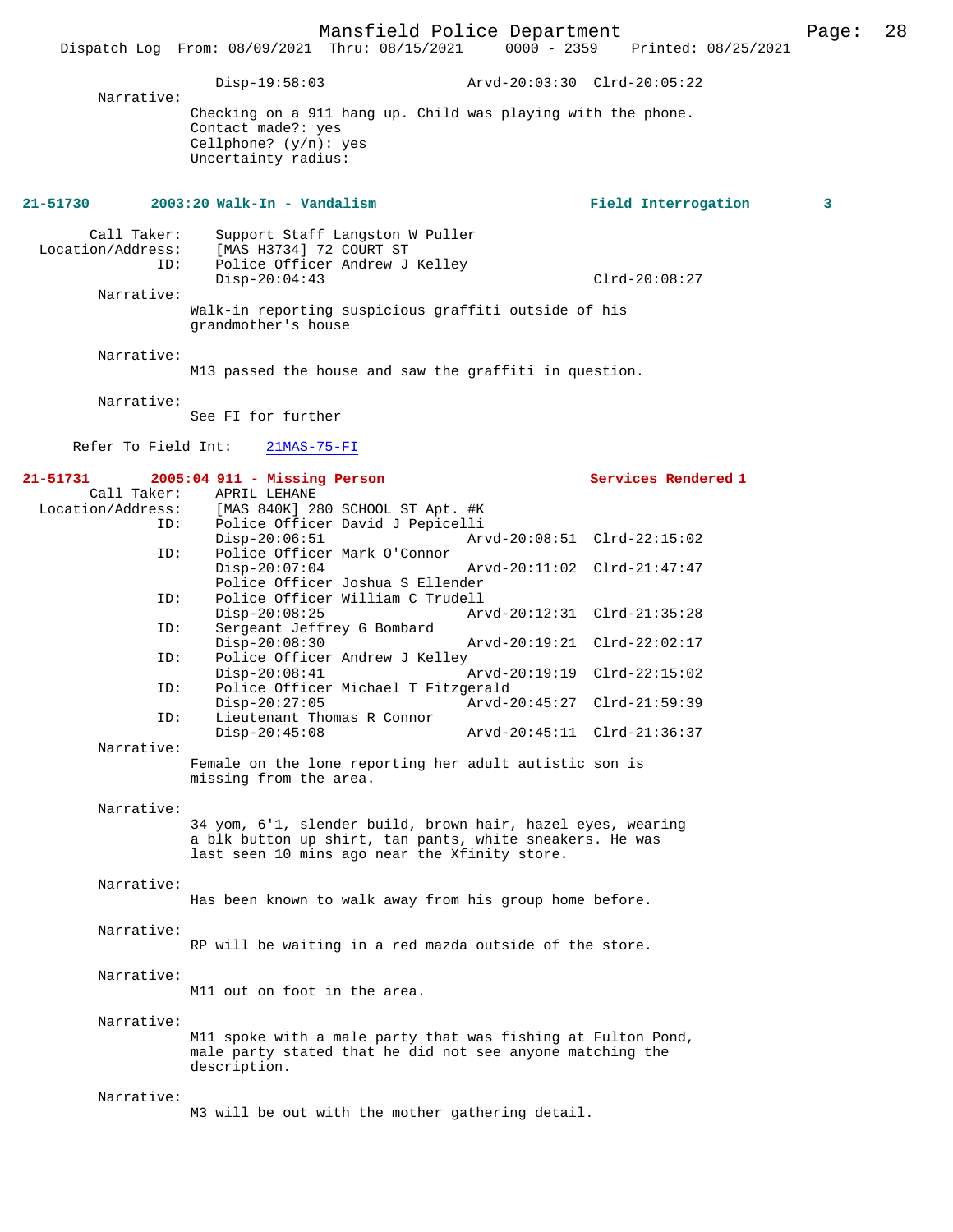Mansfield Police Department Page: 29 Dispatch Log From: 08/09/2021 Thru: 08/15/2021 Narrative: M3 will be checking inside of kohls Narrative: SAKE checks negative M11 Narrative: M13 checked rear of loft, spoke with an employee at the rear who stated she heard rustling in the woods but did not see anyone matching the descrition in the area. Narrative: M11 checking school st and 140 area. Narrative: M1 notify state in case male party walked into the highway area. Also requests FD to respond for imaging to check the woods. Narrative: State Police have been notified. Narrative: M11 to check the 495 area from the split Narrative: M1 requesting a k-9 for the search. M15 Narrative: M3 reporting a negative result at khols. Narrative: M13 walkthrough of Fridays checks negative. Narrative: mother believes that the son may not want to go back to his group home and states that he would take back roads as he has a good knowledge of the area. Narrative: M1 best buy store checks negative. Narrative: american ealge block of stores checks negative and are closing for the evening. Narrative: exterior building check of Khols checks negative. Narrative: notifying plainville and wrentham Narrative: unit heading to Stop n Shop to check that area. Mom states he knows how to get home from that location. Narrative: bertuccis checks negative as well as coldstone, other stores are now closing in this block. Narrative: Dominos checks negative. Narrative: FD requested to start scanning the woodline by Kohls and Xfinity store. Narrative: Son does not have a cell phone.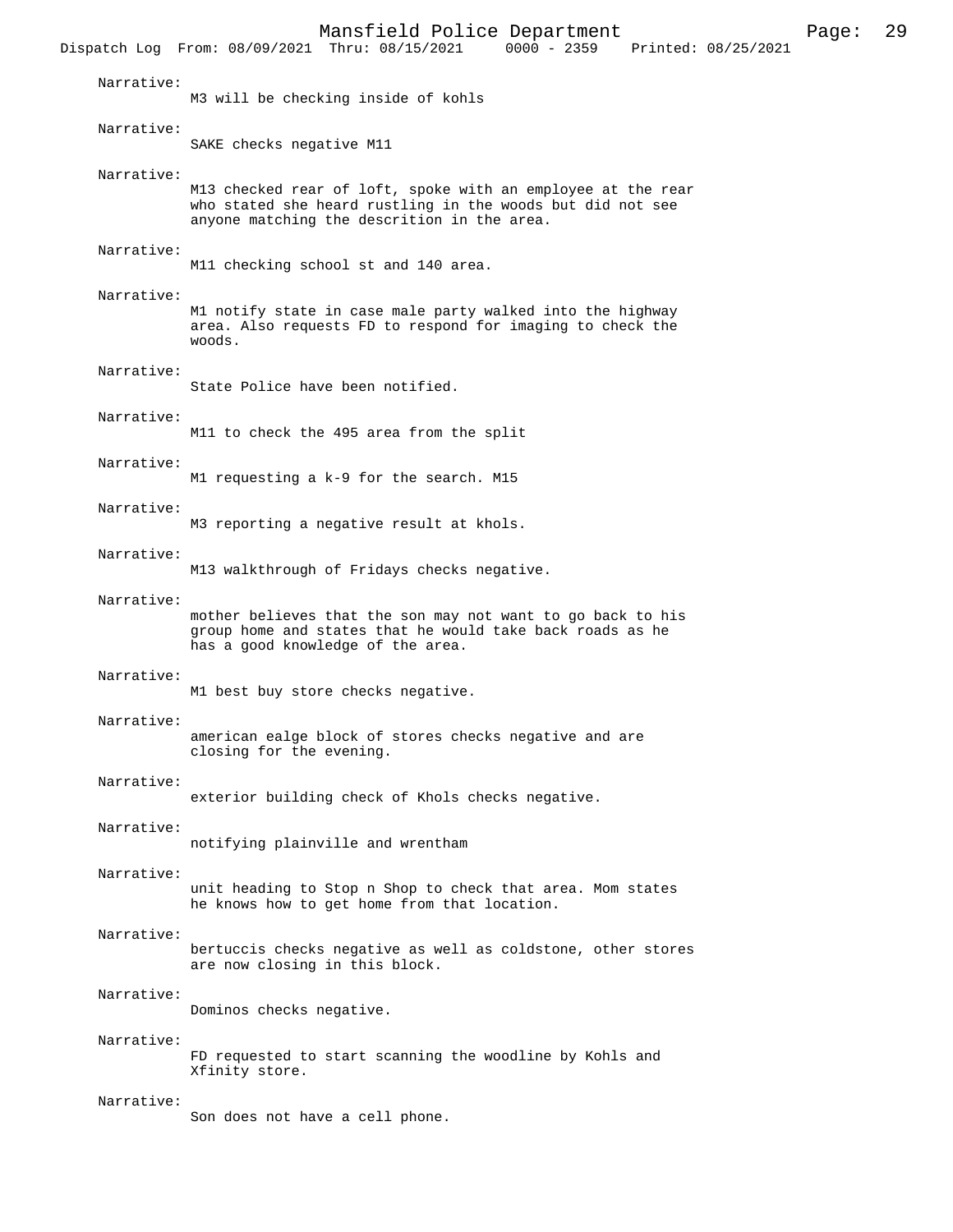Mansfield Police Department Page: 30 Dispatch Log From: 08/09/2021 Thru: 08/15/2021 Narrative: M3 requesting bolo for Foxboro Units Narrative: Plainville and Wrentham Advised Narrative: M11 negative 140 to ocean state. Narrative: M1 Chipotle and that plaza checks negative, M1 en route to link up with FD for woodline sweep. Narrative: M13 Buffalo wild wings checks negative. Narrative: ML2 out at the mall with M1 and FD Narrative: M13 will be checking Elm st towards Norton. Narrative: M12 out at Shaws checking the area. Narrative: M15 out at Khols. Narrative: M13 checked from the mall down to School st to Elm st. to the town line area checked negative. Narrative: M11 checking Old Elm st. to Williams towards west st. Narrative: M12 Shaws checks negative, heading over to Home Depot Narrative: M11 Freemont to Williams and West st. out to plain checks negative. Narrative: M13 Area of Otis and Balcom checks negative. Narrative: M13 heading towards the center Narrative: M13 Copelane dr to Wendy's, Domino's and Gas Stations in the area check negative. Narrative: Starting K-9 search behind xfinity store. Narrative: Staging area confirmed by Kohl's Narrative: M13 Fulton pond area checks negative. Narrative: M11 checking the Red roof, also checked the train station with negative results. Narrative: M13 checking the holiday inn and surrounding area.

Narrative: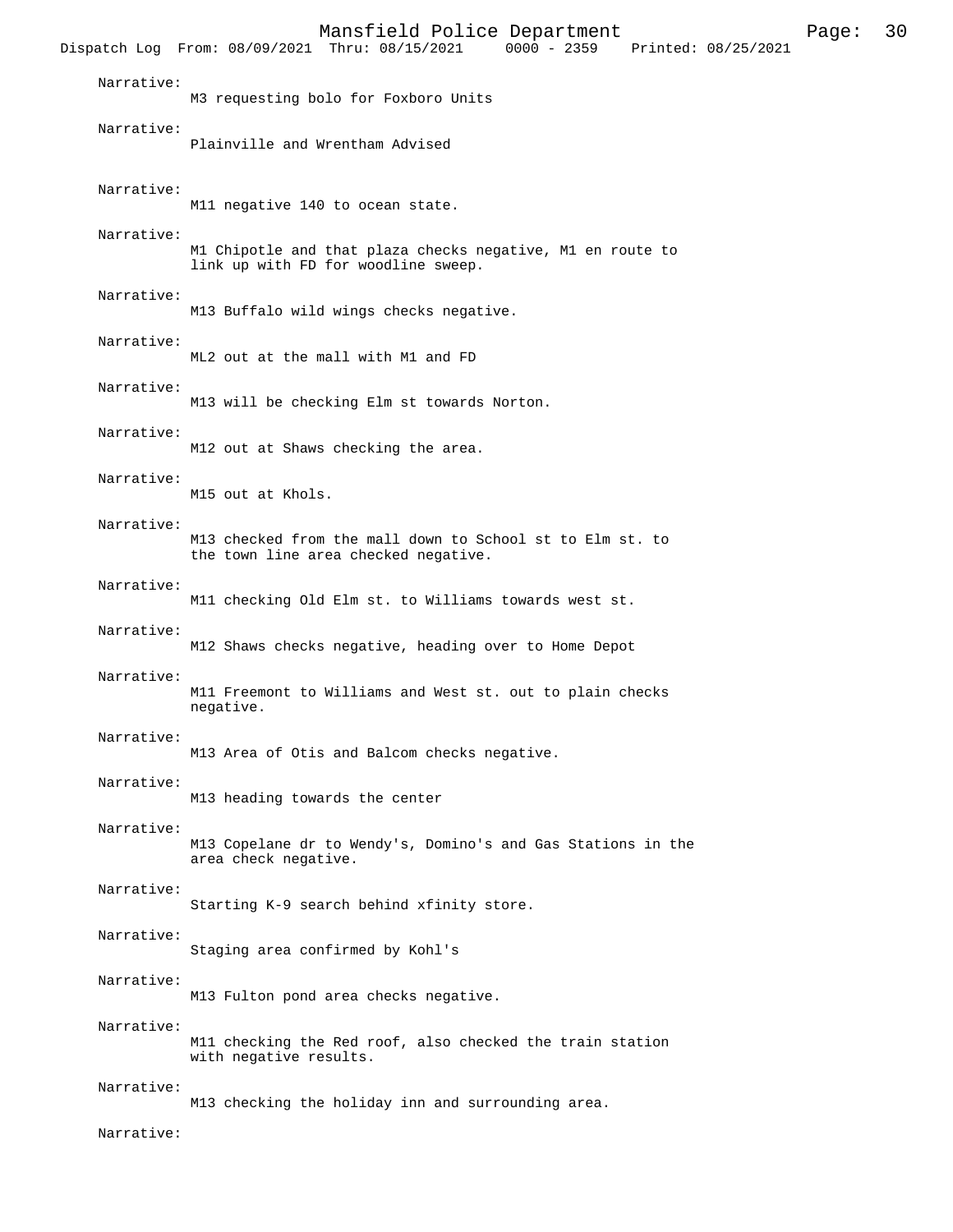Mansfield Police Department Page: 31 Dispatch Log From:  $08/09/2021$  Thru:  $08/15/2021$ M11 reporting negative results at red roof. Narrative: MSP reporting 1 call of a male party walking on 95 by 140 possibly matching the description. Narrative: M11 heading to that location advised to approach without lights. Narrative: M12 Fairfield inn checks negative. Narrative: M12 heading to M11 destination Narrative: M1 requesting Rescue 34 to respond to M11 destination he may have better luck. Narrative: Male party was reported as walking North bound on 95 just prior to 140 Narrative: Gave info from MSP to Fox S3 who advised they will check the on ramp and Route 140, Fox S3 will have Fox 48 go from 140 north to mechanic street Narrative: M12 negative up to 140 Narrative: Foxboro reprting possible visual contact at 140 by the 95S ramp Narrative: Rescue 34 has made contact with the male party 140 by walnut st in Foxboro Narrative: M11 en route to the area. Narrative: Narrative: M1 mother has been left a voicemail. Narrative: M13 off with the resuce. Narrative: MECC made aware of the party being located. Narrative: M12 off with M13 Narrative: M12 clearing from the call and available for calls. Narrative: M1 reporting Judge Rotenburg center was advised, they will have a crew responding to the rescue. Narrative: Group home is now on location. Narrative: M13 all units clear, group home has that male custody.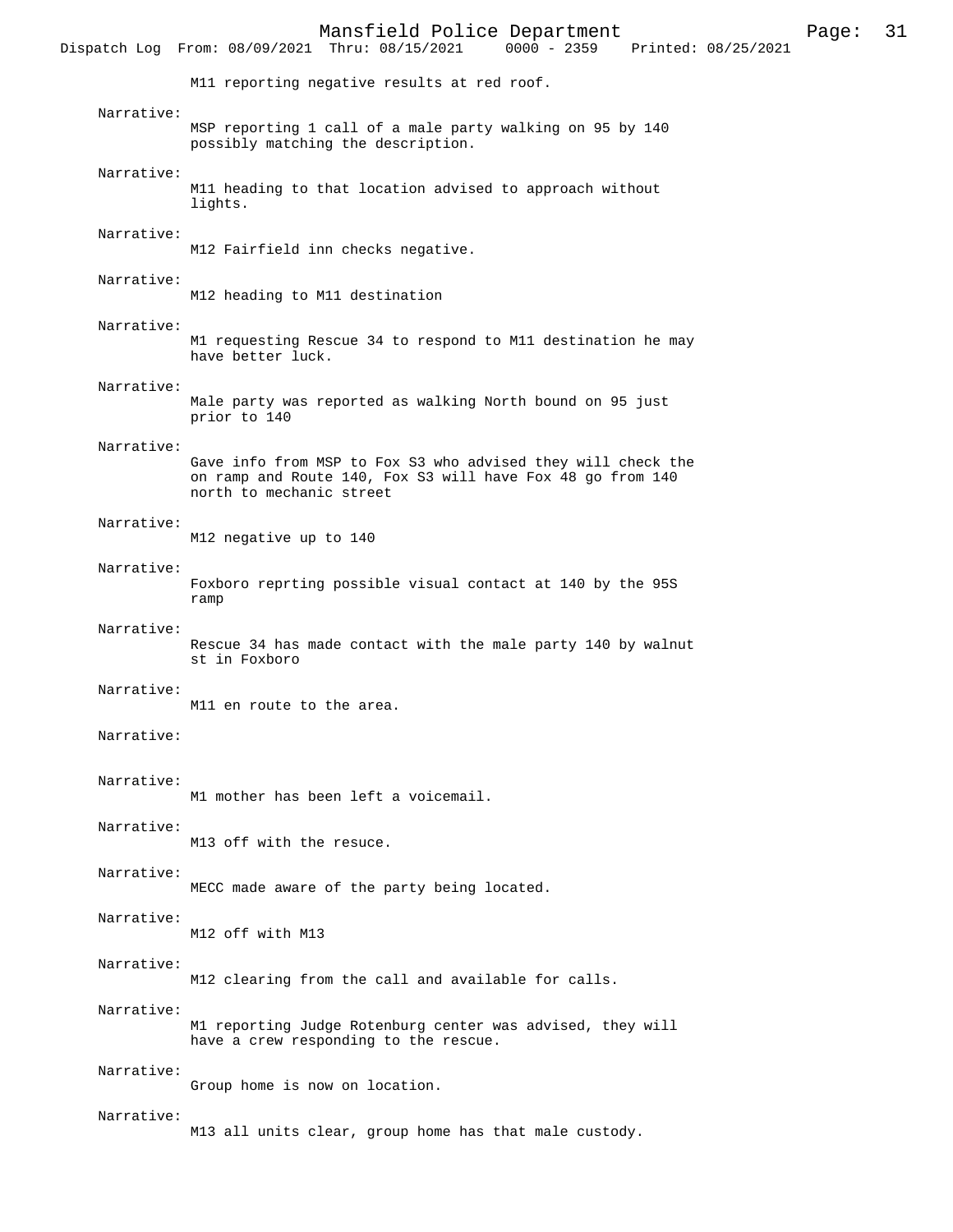Refer To Incident: 21MAS-829-OF Refer To Incident: 21MAS-830-OF

## **21-51733 2015:11 Phone - Assist Citizen - P S A Cancelled Enroute 3**

 Call Taker: Savannah Karch Location/Address: [MAS 927] 50 PLYMOUTH ST Narrative:

caller locked inside of the soccer field with his children

Narrative:

Engine #31 to respond with a key while units are tied up

| 21-51748 |                   | 2219:34 Phone - Assist Fire Department        |                                                                                                                              | Services Rendered 2          |  |
|----------|-------------------|-----------------------------------------------|------------------------------------------------------------------------------------------------------------------------------|------------------------------|--|
|          | Call Taker:       | Stephen Martell                               |                                                                                                                              |                              |  |
|          | Location/Address: | [MAS] 214 RUMFORD AVE                         |                                                                                                                              |                              |  |
|          | ID:               | Police Officer Andrew J Kelley                |                                                                                                                              |                              |  |
|          |                   | $Disp-22:20:38$                               |                                                                                                                              | Arvd-22:23:51 Clrd-23:03:40  |  |
|          | Narrative:        |                                               |                                                                                                                              |                              |  |
|          |                   | alarms are not sounding.                      | Assisting the FD with a fire related incident. Nature: light<br>smoke in the bed room after hearing a loud bang, no fire and |                              |  |
| 21-51754 |                   | 2352:25 Initiated - Building - Property Check |                                                                                                                              | Building Checked / Secured 3 |  |

| Call Taker:<br>Location/Address:<br>ID: | Stephen Martell<br>[MAS 820C] 31 PLYMOUTH ST<br>Support Staff Langston W Puller |                             |                                                             |
|-----------------------------------------|---------------------------------------------------------------------------------|-----------------------------|-------------------------------------------------------------|
|                                         |                                                                                 | Arvd-23:52:00 Clrd-23:53:16 |                                                             |
| ID:                                     | Officer RICHARD STANTON                                                         |                             |                                                             |
|                                         | $Disp-23:53:08$                                                                 |                             | $Arvd-23:53:13 \text{ Clrd}-08/12/2021 \text{ @ } 00:23:14$ |
| Narrative:                              |                                                                                 |                             |                                                             |
|                                         | Checking the area.                                                              |                             |                                                             |

## **For Date: 08/12/2021 - Thursday**

| $\mathbf{2}$                     | 21-51755 0005:27 Phone - 911 Hang-ups & Verifications Confirmed misdial/Accdntl Call                                                                                |                             |
|----------------------------------|---------------------------------------------------------------------------------------------------------------------------------------------------------------------|-----------------------------|
| ID:                              | Call Taker: Chelsey Ferstler<br>Location/Address: [MAS 280] 440 FORBES BLVD<br>Police Officer Christopher D Sorge<br>Arvd-00:23:07 Clrd-00:27:09<br>$Disp-00:07:43$ |                             |
| Narrative:                       |                                                                                                                                                                     |                             |
|                                  | Checking on a 911 hang up.<br>Contact made?: no<br>Cellphone? $(y/n)$ :<br>Uncertainty radius: 65 meters                                                            |                             |
|                                  | no answer x2                                                                                                                                                        |                             |
| 21-51758                         | 0030:55 Initiated - Building - Property Check Building Checked / Secured 3                                                                                          |                             |
| ID:                              | Call Taker: Stephen Martell<br>Location/Address: [MAS 834] 261 CHAUNCY ST<br>Police Officer Christopher D Sorge                                                     |                             |
| Narrative:                       |                                                                                                                                                                     | Arvd-00:30:00 Clrd-00:39:24 |
|                                  | Checking the area.                                                                                                                                                  |                             |
| $21 - 51759$                     | 0039:36 Initiated - Building - Property Check Building Checked / Secured 3                                                                                          |                             |
| Call Taker:<br>Location/Address: | Stephen Martell<br>[MAS 417] 9 FRANCIS AVE                                                                                                                          |                             |

ID: Police Officer Derek M Stark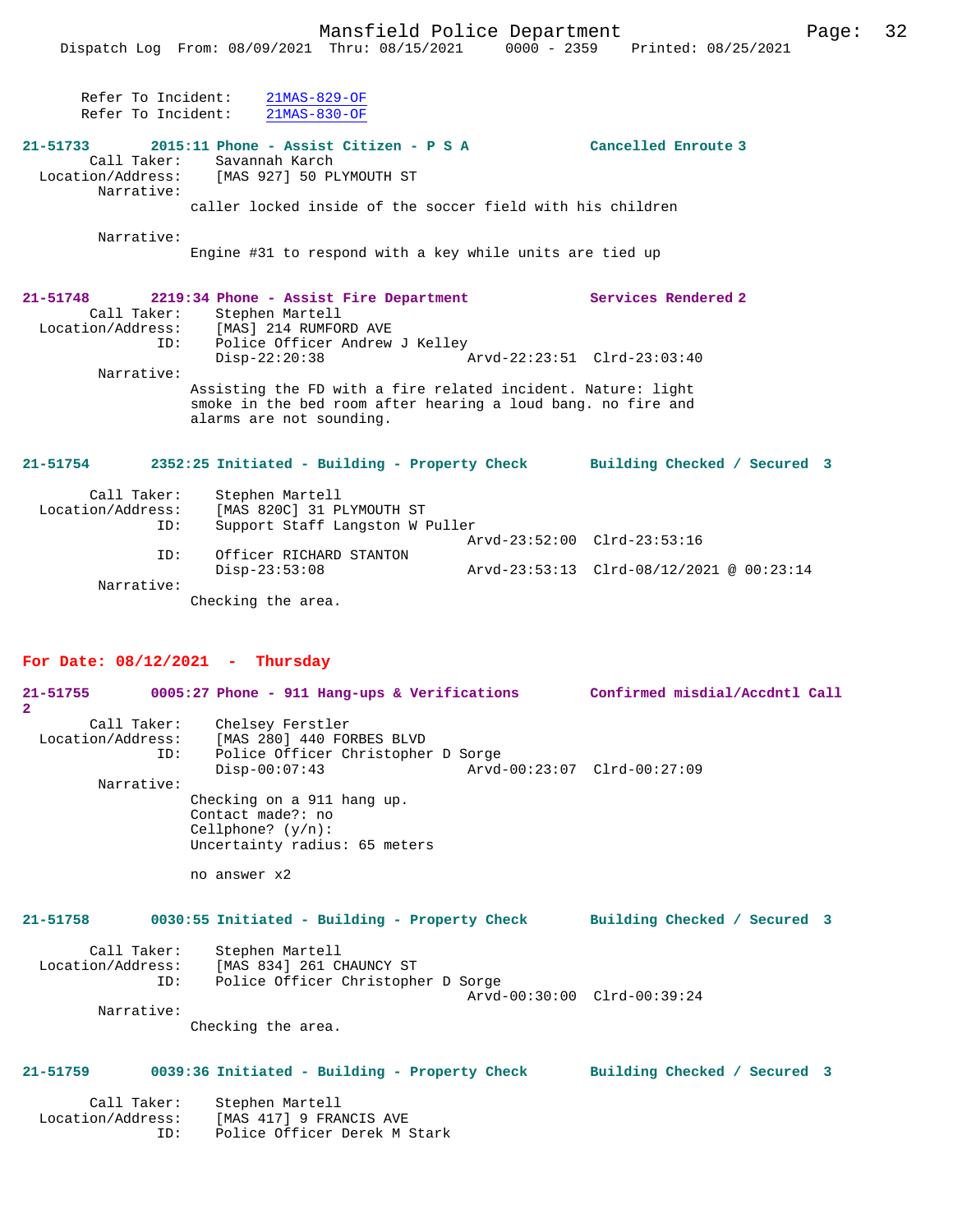Mansfield Police Department Page: 33 Dispatch Log From: 08/09/2021 Thru: 08/15/2021 Arvd-00:39:00 Clrd-00:45:44 Narrative: Checking the area. **21-51761 0048:25 Initiated - Building - Property Check Building Checked / Secured 3** Call Taker: Stephen Martell Location/Address: [MAS 1015] 30 CHAUNCY ST<br>ID: Police Officer Derek M S Id: Police Officer Derek M Stark Arvd-00:48:00 Clrd-00:52:22 Narrative: Checking the area. **21-51779 0155:43 Initiated - Building - Property Check Building Checked / Secured 3** Call Taker: Stephen Martell Location/Address: [MAS] MYSTIC LN ID: Police Officer Derek M Stark Arvd-01:55:00 Clrd-02:11:11 Narrative: Checking the area. Narrative: Party walking a dog reporting strange noises coming from the woodline, Sounds like wildlife party has been advised. **21-51783 0158:53 Initiated - Building - Property Check Building Checked / Secured 3** Call Taker: APRIL LEHANE Location/Address: [MAS 927] 50 PLYMOUTH ST Police Officer Christopher D Sorge Arvd-01:58:00 Clrd-02:02:35 Narrative: Checking the area. **21-51787 0211:34 Initiated - Building - Property Check Building Checked / Secured 3** Call Taker: Stephen Martell Location/Address: [MAS 813B] 86 EASTMAN ST ID: Police Officer Derek M Stark Arvd-02:11:00 Clrd-02:13:50 Narrative: gate found open checking the area. **21-51791 0227:37 Initiated - Building - Property Check Building Checked / Secured 3** Call Taker: Stephen Martell<br>Location/Address: [MAS 1016] 4 ER ess: [MAS 1016] 4 ERICK RD<br>ID: Police Officer Derek M Police Officer Derek M Stark Arvd-02:27:00 Clrd-02:49:51 Narrative: Checking the area. **21-51800 0357:33 Initiated - Building - Property Check Building Checked / Secured 3** Call Taker: Stephen Martell Location/Address: [MAS 1002] 250 EAST ST<br>ID: Police Officer Derek M Police Officer Derek M Stark Arvd-03:57:00 Clrd-04:16:47 Narrative: Checking the area.

**21-51801 0601:25 Initiated - Building - Property Check Building Checked / Secured 3**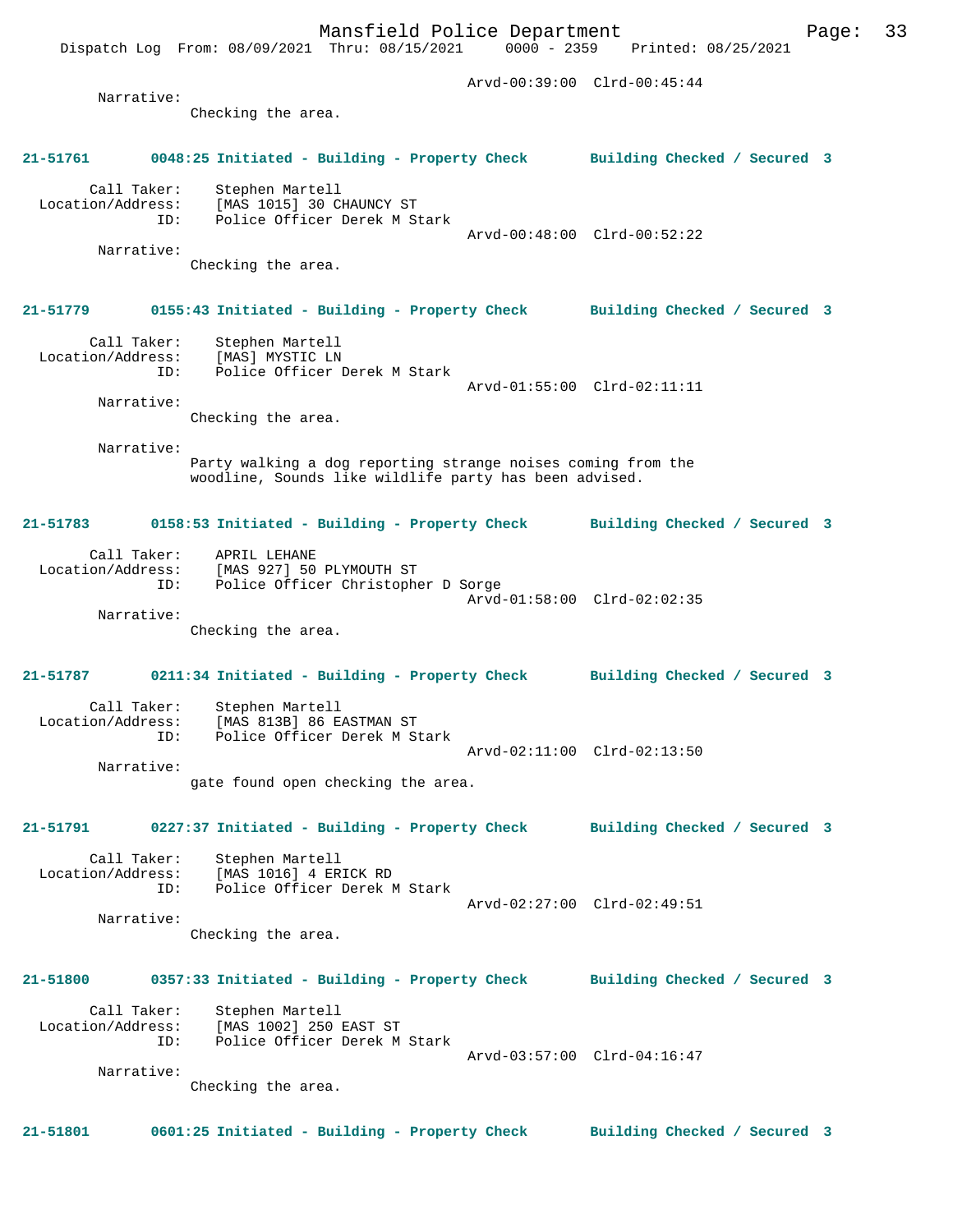|                                                       | Mansfield Police Department<br>Dispatch Log From: 08/09/2021 Thru: 08/15/2021                                                                                                                                                                                                                                                                           | 34<br>Page:<br>0000 - 2359 Printed: 08/25/2021 |
|-------------------------------------------------------|---------------------------------------------------------------------------------------------------------------------------------------------------------------------------------------------------------------------------------------------------------------------------------------------------------------------------------------------------------|------------------------------------------------|
| Call Taker:<br>Location/Address:<br>ID:<br>Narrative: | Stephen Martell<br>[MAS H6110] 85 PRATT ST<br>Police Officer Derek M Stark<br>Checking the area.                                                                                                                                                                                                                                                        | Arvd-06:01:00 Clrd-06:03:56                    |
| 21-51804<br>Call Taker:                               | 0625:02 911 - Noise Complaint<br>Nicole Boyer<br>Location/Address: [MAS] 388 GILBERT ST                                                                                                                                                                                                                                                                 | Spoken To<br>$\mathbf{2}$                      |
| ID:<br>Narrative:                                     | Police Officer Christopher D Sorge<br>$Disp-06:26:39$<br>Arvd-06:34:09 Clrd-06:36:25<br>Neighbor is working on house and it's too early and too                                                                                                                                                                                                         |                                                |
| Narrative:                                            | loud.<br>spoke to the resident he will be waiting until 7am to<br>continue to work.                                                                                                                                                                                                                                                                     |                                                |
| 21-51814                                              | 0727:08 Phone - Motor Veh Acc - No Injury                                                                                                                                                                                                                                                                                                               | Investigated - Report Taken 1                  |
| Call Taker:<br>Location/Address:<br>ID:<br>ID:        | William Casey<br>[MAS] 71 SCHOOL ST<br>Police Officer Christopher D Sorge<br>$Disp-07:29:01$<br>Arvd-07:31:57 Clrd-08:09:46<br>Executive Lieutenant Francis W Archer JR                                                                                                                                                                                 |                                                |
| ID:<br>Vehicle:<br>Towed:<br>Released To:<br>Vehicle: | $Disp-07:29:08$<br>Arvd-07:29:11 Clrd-08:04:09<br>Sergeant John R Armstrong<br>$Disp-07:29:59$<br>Arvd-07:30:01 Clrd-08:09:48<br>WHI 2013 CHEV VA EXPRESS Reg: CO MA W64916 VIN: 1GCWGFCAXD1186160<br>For: Accident By: Achins Garage To: Achins Garage<br>MURCH On: 08/12/2021 @ 0824<br>GRY 2015 TOYT CAMRY Reg: PAS MA FF52MA VIN: 4T1BF1FK1FU996699 |                                                |
| Towed:<br>Released To:<br>Narrative:                  | For: Accident By: Achins Garage To: Achins Garage<br>RUSE On: 08/12/2021 @ 1309<br>ML1 reports a 2 car mva and road impassable. ML1 needs coral<br>and school, spring and school shut down. 2 tows requested.                                                                                                                                           |                                                |
| Narrative:                                            | Achins enroute x2                                                                                                                                                                                                                                                                                                                                       |                                                |
| Narrative:                                            | Tows on location                                                                                                                                                                                                                                                                                                                                        |                                                |
| Narrative:                                            | See AC for further                                                                                                                                                                                                                                                                                                                                      |                                                |
| Refer To Accident:<br>21-51820                        | $21MAS-227-AC$<br>0835:28 Phone - Motor Veh Acc - No Injury                                                                                                                                                                                                                                                                                             | Services Rendered 1                            |
| Call Taker:<br>ID:<br>ID:                             | Robert Stewart<br>Location/Address: [MAS] 54 CHAUNCY ST @ 363 NORTH MAIN ST<br>Police Officer Beau J Palanza<br>$Disp-08:37:50$<br>Arvd-08:41:56 Clrd-08:54:30<br>Police Officer David W Kinahan<br>$Disp-08:37:55$                                                                                                                                     | $Clrd-08:38:24$                                |
| ID:<br>Vehicle:<br>Vehicle:<br>Narrative:             | Police Officer Matthew A Souza<br>$Disp-08:38:18$<br>Arvd-08:41:58 Clrd-08:52:56<br>WHI 2019 FORD VA TRANSIT Reg: CO MA T69695 VIN: 1FTYE2CM5KKA33825<br>Reg: PC MA 8209774                                                                                                                                                                             |                                                |
|                                                       | Caller reporting a two car mva with no injuries. Caller is                                                                                                                                                                                                                                                                                              |                                                |

in a transit van.

Narrative: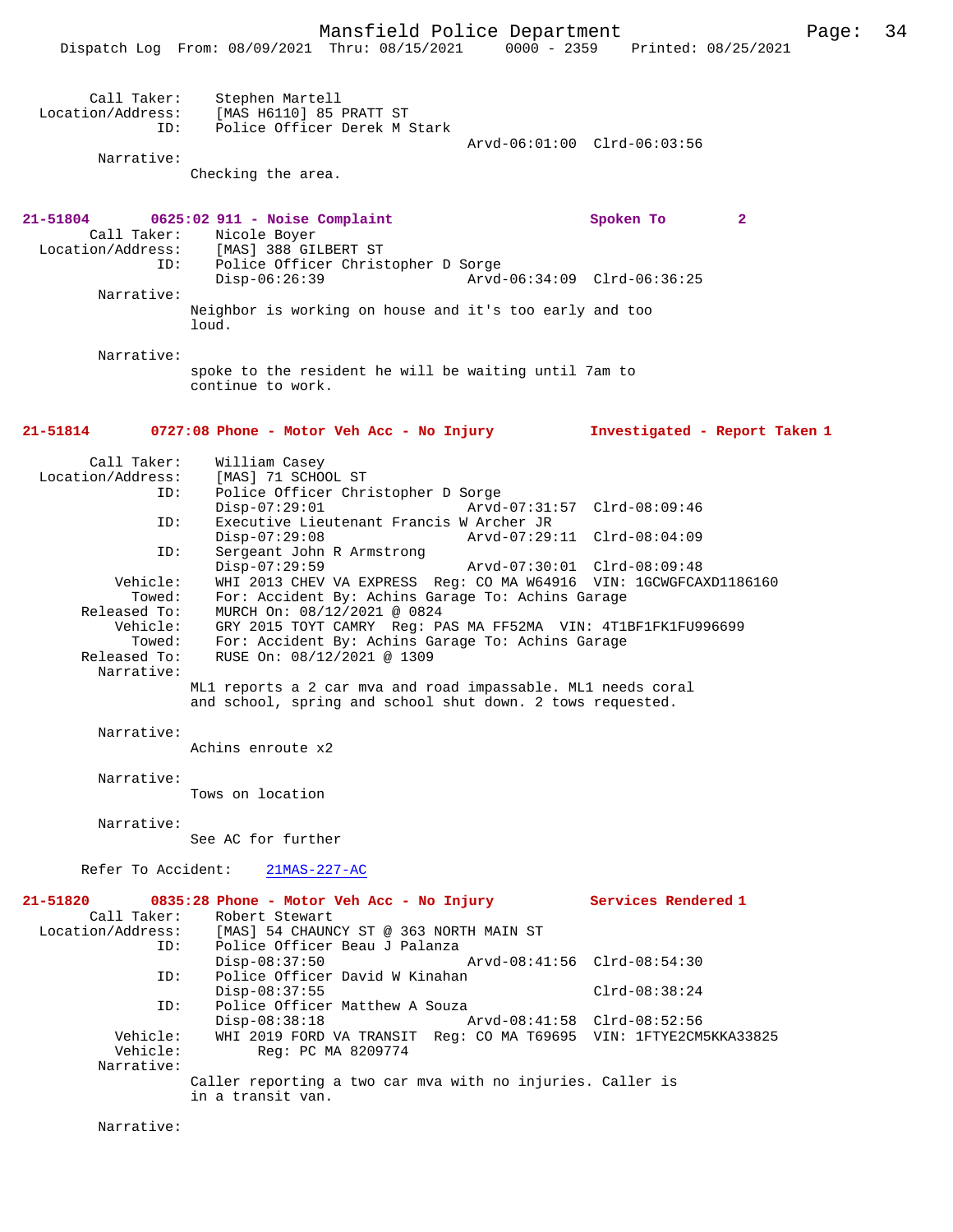Damage under a thousand and M5 helped with paper exchange

**21-51822 0858:42 Initiated - Building - Property Check Services Rendered 3**  Call Taker: William Casey Location/Address: [MAS 1002] 250 EAST ST ID: Police Officer Gregg S Kennedy Arvd-08:58:00 Clrd-09:11:24 Narrative: Checking the area. **21-51825 0915:54 Initiated - Motor Vehicle Stop Citation / Warning Issued 3** Call Taker: William Casey Location/Address: [MAS] 31 WEST ST @ 31 RUMFORD AVE ID: Police Officer David W Kinahan Arvd-09:15:00 Clrd-09:21:42 Vehicle: BLK 2010 TOYT COROLL Reg: PC MA 3GJ723 VIN: 2T1BU4EE8AC465478 Narrative: Out with mvst Narrative: Citation issued to RO **21-51830 0928:52 Initiated - Motor Vehicle Stop Citation / Warning Issued 3** Call Taker: William Casey Location/Address: [MAS] 223 WINTER ST @ 3 CLEMENTINE DR ID: Sergeant Brian P Thibault Arvd-09:28:00 Clrd-09:33:35 Vehicle: WHI 2020 JEEP UT WRANGLER UNLIMITED Reg: PC MA 283F80 VIN: 1C4HJXEN1LW131615 Narrative: Out with mvst Narrative: Citation issued to RO **21-51831 0932:32 Initiated - Building - Property Check Building Checked / Secured 3** Call Taker: William Casey Location/Address: [MAS] MYSTIC LN ID: Police Officer Gregg S Kennedy Arvd-09:32:00 Clrd-09:38:07 Narrative: Checking the area. **21-51833 0955:41 Initiated - Building - Property Check Building Checked / Secured 3** Call Taker: William Casey Location/Address: [MAS 840] 280 SCHOOL ST ID: Police Officer Matthew A Souza Arvd-09:55:00 Clrd-10:24:45 Narrative: Checking the area. **21-51834 1004:41 Initiated - Building - Property Check Building Checked / Secured 3** Call Taker: William Casey Location/Address: [MAS] 85 PRATT ST ID: Police Officer Beau J Palanza Arvd-10:04:00 Clrd-10:08:25 Narrative: Checking the area.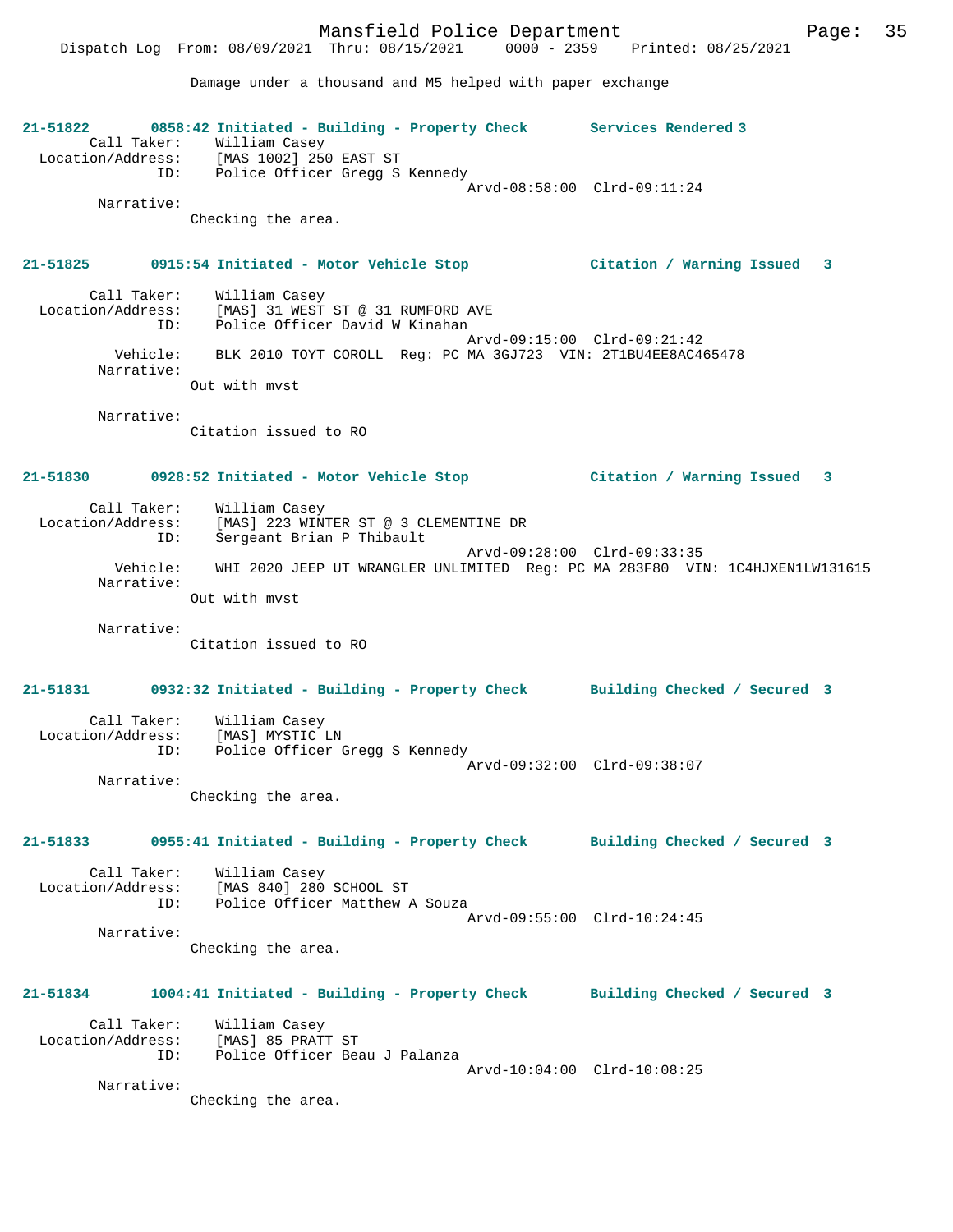Mansfield Police Department Page: 36 Dispatch Log From: 08/09/2021 Thru: 08/15/2021 0000 - 2359 Printed: 08/25/2021 **21-51835 1008:02 Initiated - Investigation Investigated - Report Taken 3** Call Taker: Jarred Kohler Location/Address: [MAS 840I120] 280 SCHOOL ST Apt. #I120 ID: Detective Patrick J Pennie Arvd-10:08:00 Clrd-10:08:48 Narrative: investigation, see OF for further Refer To Incident: 21MAS-832-OF **21-51839 1013:30 Initiated - Follow up Investigation Services Rendered 3**  Call Taker: William Casey Location/Address: [MAS 255] 377 CHAUNCY ST Police Officer Beau J Palanza Arvd-10:13:00 Clrd-10:19:10 Narrative: Conducting a follow up in the area to a previously reported incident. **21-51842 1021:34 Initiated - Building - Property Check Building Checked / Secured 3** Call Taker: William Casey Location/Address: [MAS 139] 265 FRUIT ST ID: Police Officer Gregg S Kennedy Arvd-10:21:00 Clrd-10:35:50 Narrative: Checking the area. **21-51845 1028:04 Initiated - Building - Property Check Building Checked / Secured 3** Call Taker: William Casey Location/Address: [MAS 281A] 1 CROCKER ST ID: Police Officer Beau J Palanza Arvd-10:28:00 Clrd-10:36:59 Narrative: Checking the area. **21-51857 1135:31 Initiated - Motor Vehicle Stop Citation / Warning Issued 3** Call Taker: Savannah Karch Location/Address: [MAS H4234] 160 CHAUNCY ST ID: Police Officer Beau J Palanza Arvd-11:35:00 Clrd-11:41:14 Vehicle: BLU 2014 CHEV CRUZE Reg: PC MA 6AA549 VIN: 1G1PK5SB6E7470089 Narrative: motor vehicle stop in the area. Narrative: M5 clear, citation issued for speed to the operator. **21-51862 1157:41 Phone - 911 Hang-ups & Verifications Unfounded/Unverifed 2** Call Taker: Robert Stewart Location/Address: [MAS H1128] 91 OTIS ST ID: Police Officer Matthew A Souza Disp-12:00:11 Arvd-12:07:51 Clrd-12:13:29 Narrative: Checking on a 911 hang up. Contact made?: Yes, will wave from the door Cellphone? (y/n): yes Uncertainty radius: Narrative: M9 advises unfounded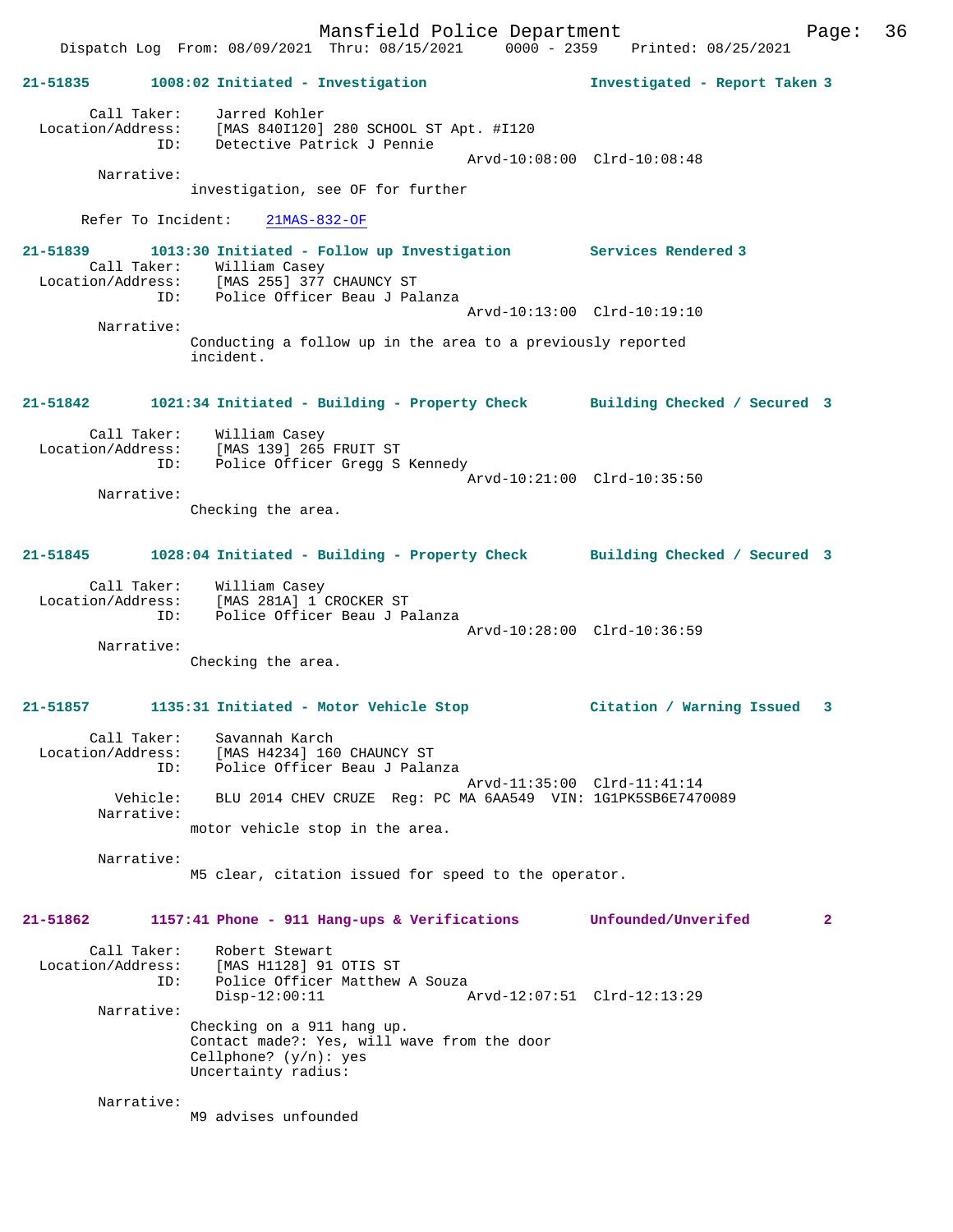Mansfield Police Department Page: 37

**21-51877 1326:12 Initiated - Building - Property Check Building Checked / Secured 3** Call Taker: Savannah Karch Location/Address: [MAS] 321 SCHOOL ST ID: Sergeant Brian P Thibault Arvd-13:26:00 Clrd-13:37:24 ID: Detective Sgt Donald MacLean<br>Disp-13:26:44 Disp-13:26:44 Arvd-13:26:50 Clrd-13:37:19 Narrative: Checking the area. Narrative: M1 advises of a quick walk through taking place at 321 School St with MD1. **21-51892 1432:46 Initiated - Building - Property Check Building Checked / Secured 3** Call Taker: Savannah Karch Location/Address: [MAS 417] 9 FRANCIS AVE ID: Police Officer Gregg S Kennedy Arvd-14:32:00 Clrd-14:44:59 Narrative: Checking the area. **21-51899 1537:02 Phone - Motor Veh Acc - Hit & Run Vehicle Towed 1**  Call Taker: NICHOLAS GOYETTE<br>Location/Address: [MAS] 575 WEST ST [MAS] 575 WEST ST @ 260 FORBES BLVD ID: Police Officer Matthew A Souza<br>Disp-15:38:28 A Arvd-15:42:55 Clrd-15:59:10 ID: Police Officer David J Pepicelli Disp-15:41:58 Arvd-15:42:00 Clrd-15:42:57 Vehicle: BLK 2015 JEEP UT GRACHE Reg: PC MA 244Z60 VIN: 1C4RJFAG9FC156872 Towed: For: Accident By: Achins Garage To: Achins Garage Narrative: black corolla w/ ri plates and front end damage fled towards the hotels on Forbes, occurred West @ Forbes Narrative: Caller is in a black jeep grand cherokee, in middle of intersection due to damage. Narrative: Achins en route Narrative: M6 on location with the vehicle struck, advises vehicle needs a tow. Narrative: Achins on location. Refer To Incident: 21MAS-833-OF **21-51919 1746:08 Radio - Assist Citizen - P S A Services Rendered 3**  Call Taker: Savannah Karch Location/Address: [MAS 451B] 500 EAST ST Police Officer Andrew J Kelley<br>Disp-17:47:31 Disp-17:47:31 Arvd-17:47:33 Clrd-17:47:35 Narrative: M13 completed car seat install. **21-51926 1824:07 Initiated - Building - Property Check Building Checked / Secured 3** Call Taker: Savannah Karch<br>ion/Address: [MAS 1002] 250 EAST ST Location/Address: ID: Police Officer Andrew J Kelley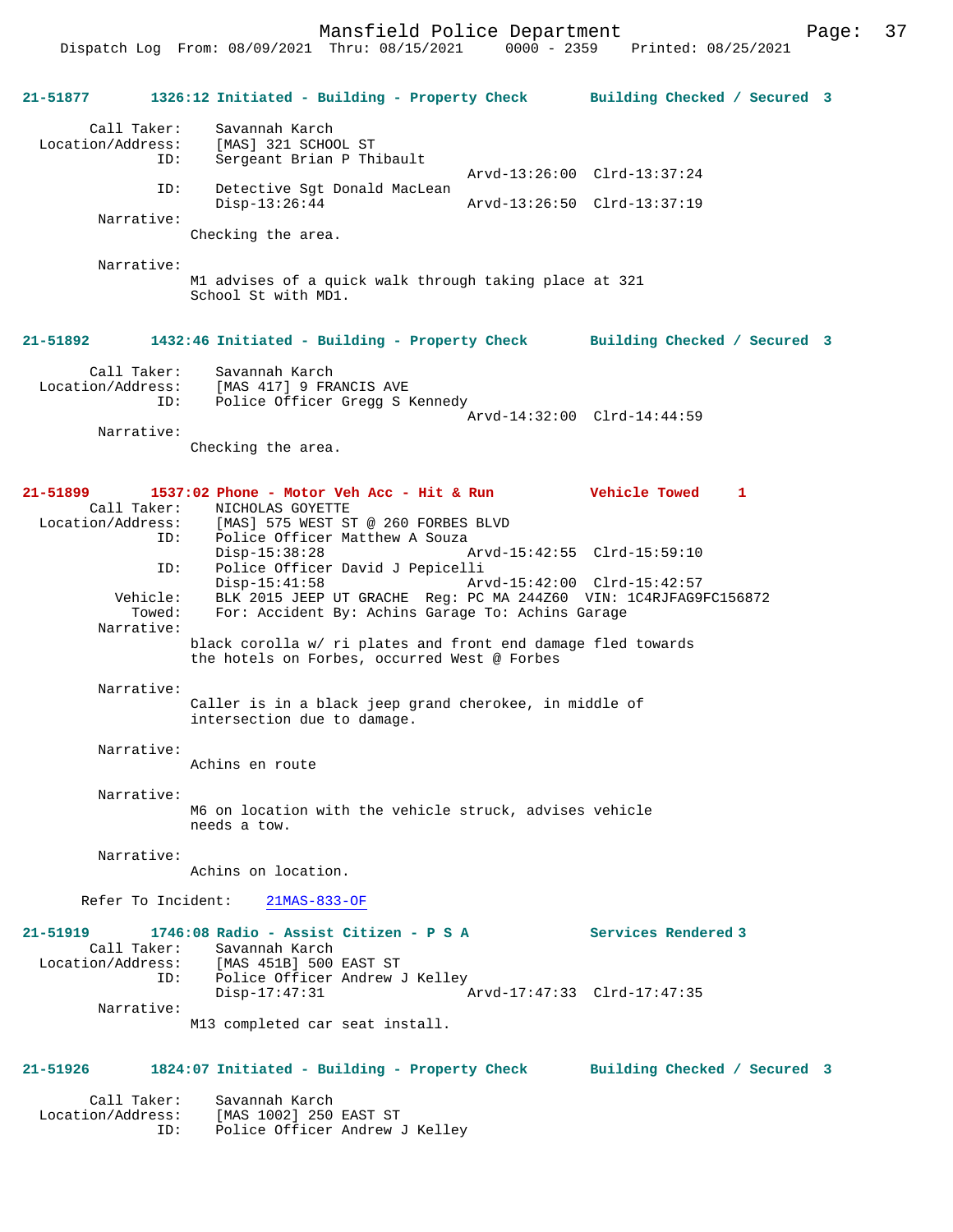Arvd-18:24:00 Clrd-18:27:35 Narrative: Checking the area. **21-51931 1833:27 Initiated - Disabled Motor Vehicle Vehicle Towed 3**  Call Taker: Savannah Karch<br>Location/Address: [MAS] 54 CHAUNC Location/Address: [MAS] 54 CHAUNCY ST @ 363 NORTH MAIN ST ID: Police Officer Danielle C Titus Arvd-18:33:00 Clrd-18:40:17 Vehicle: GRY 2011 HYUN SONATA Reg: PC MA 1VTP21 VIN: 5NPEC4AC1BH246042 Narrative: m12 off with a dmv in the area. Narrative: m12 advises opreator already called for a private tow and will stand by with that vehicle until it arrives. Narrative: tow on location. **21-51936 1854:56 Initiated - Building - Property Check Building Checked / Secured 3** Call Taker: Savannah Karch Location/Address: [MAS 170] 255 HOPE ST Police Officer Andrew J Kelley Arvd-18:54:00 Clrd-18:59:25 Narrative: Checking the area. **21-51946 1921:54 Initiated - Motor Vehicle Stop Citation / Warning Issued 3** Call Taker: Savannah Karch Location/Address: [MAS] 130 BALCOM ST @ 2 CLAIRE AVE ID: Police Officer David J Pepicelli Arvd-19:21:00 Clrd-19:27:39 Vehicle: GRY 2018 CHEV ST EQUINO Reg: PC MA 628MM6 VIN: 2GNAXSEVXJ6308809 Narrative: motor vehicle stop in the area. Narrative: citation issued to male operator, for speeding. **21-51952 2000:49 Initiated - Community Policing Building Checked / Secured 3** Call Taker: Savannah Karch Location/Address: [MAS 417] 9 FRANCIS AVE ID: Lieutenant Thomas R Connor Arvd-20:00:00 Clrd-20:19:43 Narrative: community policing. **21-51966 2050:07 Initiated - Community Policing Services Rendered 3**  Call Taker: Savannah Karch Location/Address: [MAS 840] 280 SCHOOL ST ID: Police Officer Joshua S Ellender Arvd-20:50:00 Clrd-21:25:02 Police Officer Mark O'Connor Narrative: community policing initiative. **21-51969 2101:28 Initiated - Building - Property Check Building Checked / Secured 3** Call Taker: Savannah Karch Vicinity of: [MAS] 905 SOUTH MAIN ST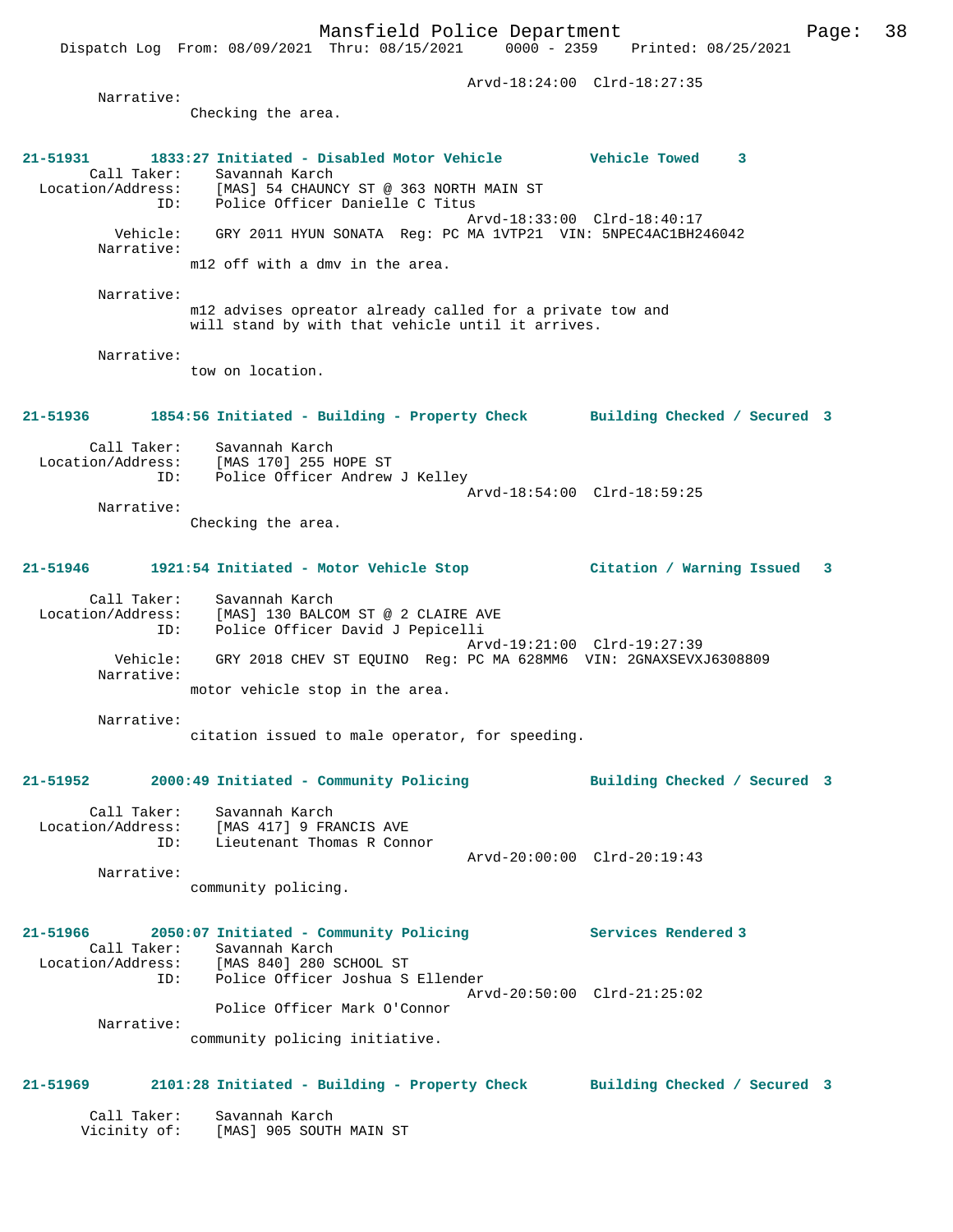|                                                               | Dispatch Log From: 08/09/2021 Thru: 08/15/2021 0000 - 2359 Printed: 08/25/2021                                                                                                                                                                            | Mansfield Police Department                        |  |                              | Page: | 39 |
|---------------------------------------------------------------|-----------------------------------------------------------------------------------------------------------------------------------------------------------------------------------------------------------------------------------------------------------|----------------------------------------------------|--|------------------------------|-------|----|
| ID:                                                           |                                                                                                                                                                                                                                                           | Police Officer Danielle C Titus                    |  |                              |       |    |
| Vehicle:<br>Narrative:                                        |                                                                                                                                                                                                                                                           | BLU 2010 CIV Reg: RI 481314 VIN: JHMFA3F20AS003373 |  | Arvd-21:01:00 Clrd-21:13:36  |       |    |
|                                                               | Checking the area.                                                                                                                                                                                                                                        |                                                    |  |                              |       |    |
| Narrative:                                                    | M12 notes vehicle parked in the rear of the property with RI<br>tags, significant front end damage.                                                                                                                                                       |                                                    |  |                              |       |    |
| Narrative:                                                    | M12 advises M11 came and looked at the vehicle believed to<br>be involed in earlier incident, he did not believe the<br>damage/description matched up. RO of the vehicle was inside<br>and spoken to, stated that the bumper had fallen off<br>yesterday. |                                                    |  |                              |       |    |
| 21-51978                                                      | 2143:17 Initiated - Building - Property Check Building Checked / Secured 3                                                                                                                                                                                |                                                    |  |                              |       |    |
| Call Taker:<br>Location/Address:<br>ID:                       | Savannah Karch<br>[MAS] BONNEY LN                                                                                                                                                                                                                         | Police Officer Danielle C Titus                    |  | Arvd-21:43:00 Clrd-21:54:55  |       |    |
| Narrative:                                                    | Checking the area.                                                                                                                                                                                                                                        |                                                    |  |                              |       |    |
| For Date: $08/13/2021$ - Friday<br>21-52024                   | 0127:24 Initiated - Building - Property Check Building Checked / Secured 3                                                                                                                                                                                |                                                    |  |                              |       |    |
| Call Taker:<br>Location/Address:<br>ID:                       | Stephen Martell<br>[MAS 834] 261 CHAUNCY ST                                                                                                                                                                                                               | Police Officer Christopher D Sorge                 |  | Arvd-01:27:00 Clrd-01:36:02  |       |    |
| Narrative:                                                    | Checking the area.                                                                                                                                                                                                                                        |                                                    |  |                              |       |    |
| 21-52026                                                      | 0136:09 Initiated - Building - Property Check                                                                                                                                                                                                             |                                                    |  | Building Checked / Secured 3 |       |    |
| Call Taker:<br>Location/Address:<br>ID:<br>Narrative:         | Stephen Martell<br>[MAS 2] 60 FORBES BLVD                                                                                                                                                                                                                 | Police Officer Christopher D Sorge                 |  | Arvd-01:36:00 Clrd-01:41:04  |       |    |
|                                                               | Checking the area. $\setminus$                                                                                                                                                                                                                            |                                                    |  |                              |       |    |
| 21-52027                                                      | 0141:15 Initiated - Building - Property Check Building Checked / Secured 3                                                                                                                                                                                |                                                    |  |                              |       |    |
| Call Taker:<br>Location/Address:<br>ID:                       | Stephen Martell<br>[MAS 4] 31 HAMPSHIRE ST                                                                                                                                                                                                                | Police Officer Christopher D Sorge                 |  | Arvd-01:41:00 Clrd-01:46:05  |       |    |
| Narrative:                                                    | Checking the area.                                                                                                                                                                                                                                        |                                                    |  |                              |       |    |
| 21-52028                                                      | 0144:49 Initiated - Building - Property Check Building Checked / Secured 3                                                                                                                                                                                |                                                    |  |                              |       |    |
| Call Taker:<br>Location/Address: [MAS 802B] 428 ELM ST<br>ID: | Stephen Martell                                                                                                                                                                                                                                           | Police Officer Meghan Birnie                       |  |                              |       |    |
| Narrative:                                                    |                                                                                                                                                                                                                                                           |                                                    |  | Arvd-01:44:00 Clrd-01:45:06  |       |    |

Checking the area.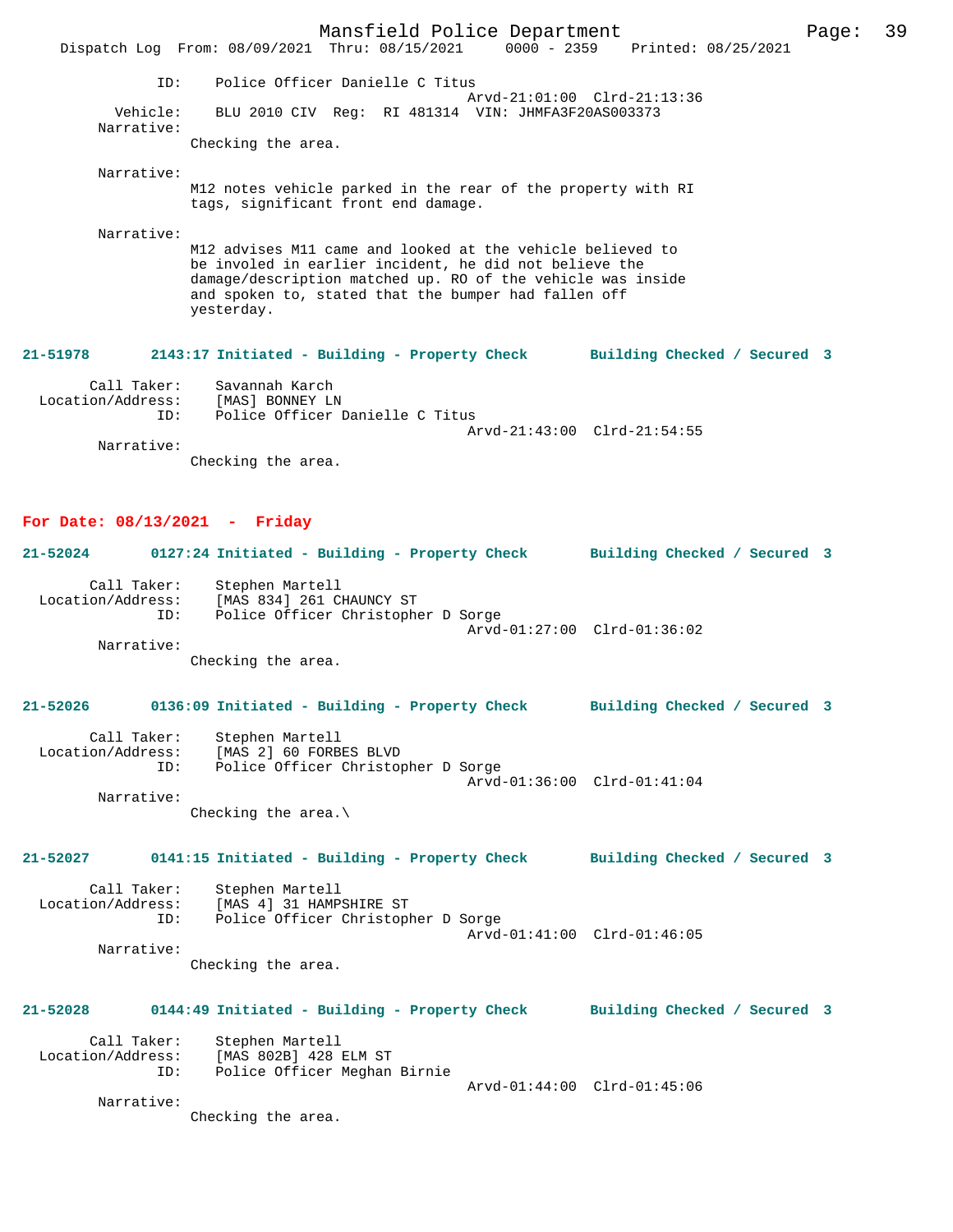Mansfield Police Department Form Page: 40

Dispatch Log From: 08/09/2021 Thru: 08/15/2021 0000 - 2359 Printed: 08/25/2021

**21-52033 0156:01 Initiated - Building - Property Check Services Rendered 3**  Call Taker: Stephen Martell Location/Address: [MAS 907E] 390 WEST ST ID: Police Officer Meghan Birnie Arvd-01:56:00 Clrd-02:11:05 Narrative: Checking the area. **21-52034 0204:41 Initiated - Motor Vehicle Stop Services Rendered 3**  Call Taker: JEFFREY KEEFE Location/Address: [MAS] 33 UNION ST @ 15 WEST ST<br>ID: Police Officer Christopher D Sc Police Officer Christopher D Sorge Arvd-02:04:00 Clrd-02:06:17<br>Vehicle: RED 2008 VOLK JETTA Reg: PC MA 1LWX19 VIN: 3VWJM71KX8M03 RED 2008 VOLK JETTA Reg: PC MA 1LWX19 VIN: 3VWJM71KX8M032798 Narrative: Vehicle is parked on the side of the road with its light on unoccupied. **21-52044 0250 Initiated - Building - Property Check Building Checked / Secured 3** Call Taker: Patrolman Gregory S Martell Location/Address: [MAS 992] 660 EAST ST ID: Patrolman Gregory S Martell Arvd-02:50:25 Clrd-02:52:27 Narrative: Checking the area. **21-52045 0250:43 Initiated - Building - Property Check Building Checked / Secured 3** Call Taker: Stephen Martell Location/Address: [MAS 1014] COPELAND DR ID: Police Officer Christopher D Sorge Arvd-02:50:00 Clrd-02:55:59 Narrative: Checking the area. **21-52046 0253:15 Initiated - Building - Property Check Building Checked / Secured 3** Call Taker: Stephen Martell Location/Address: [MAS 1040] 10 RESERVOIR ST Apt. #ST ID: Police Officer Meghan Birnie Arvd-02:53:00 Clrd-02:58:07 Narrative: Checking the area. **21-52047 0253 Initiated - Building - Property Check Building Checked / Secured 3** Call Taker: Patrolman Gregory S Martell Location/Address: [MAS] MYSTIC LN ID: Patrolman Gregory S Martell Arvd-02:54:08 Clrd-02:56:06 Narrative: Checking the area. **21-52049 0303:48 Initiated - Building - Property Check Building Checked / Secured 3** Call Taker: Stephen Martell<br>Location/Address: [MAS 139] 265 F [MAS 139] 265 FRUIT ST ID: Patrolman Gregory S Martell Arvd-03:03:00 Clrd-03:08:30 Narrative: Checking the area.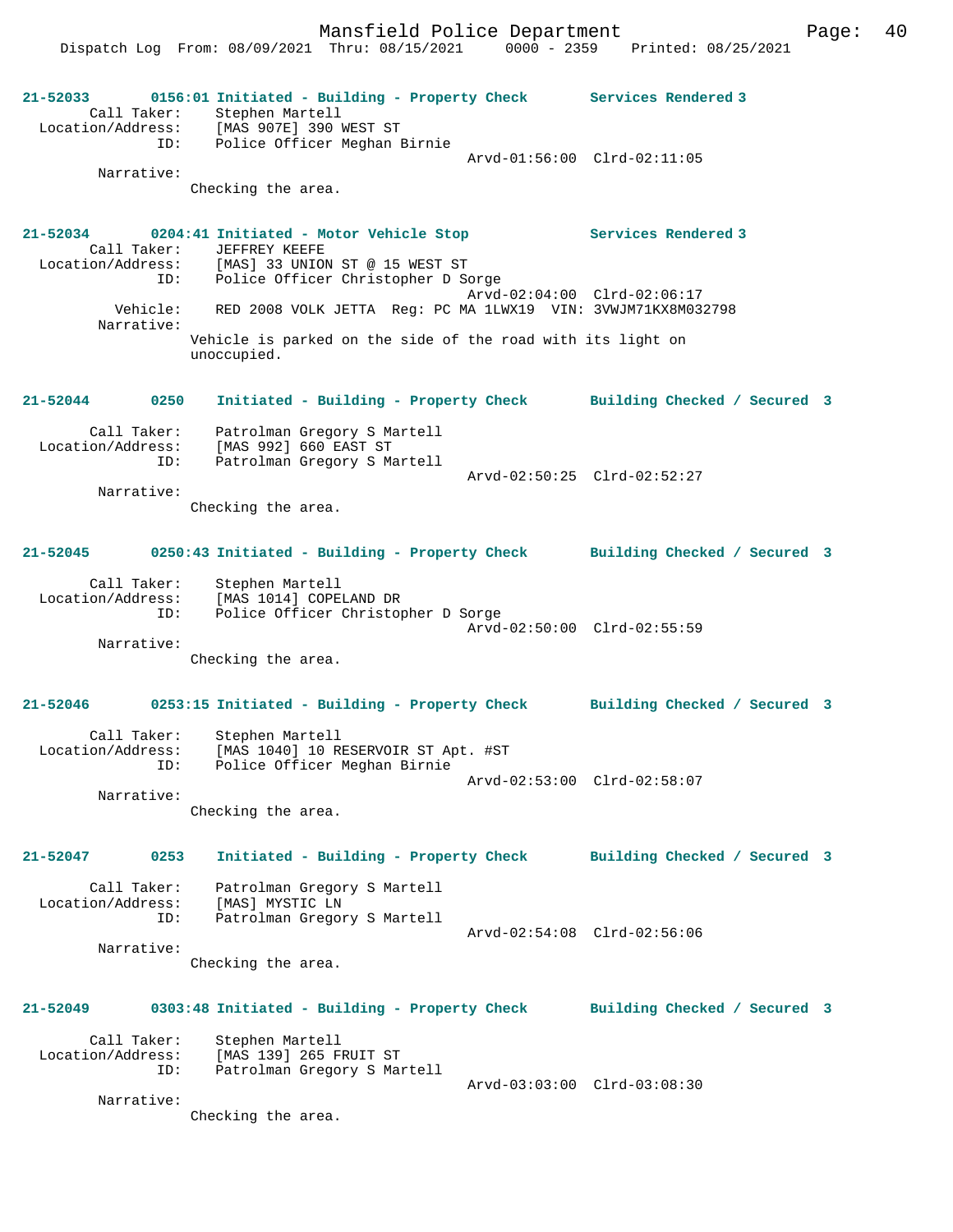Mansfield Police Department Page: 41 Dispatch Log From: 08/09/2021 Thru: 08/15/2021

**21-52050 0311:58 Initiated - Motor Vehicle Stop Services Rendered 3**  Call Taker: Stephen Martell<br>Location/Address: [MAS] 86 EASTMA [MAS] 86 EASTMAN ST @ 0 AUTUMN LN ID: Patrolman Gregory S Martell Arvd-03:11:00 Clrd-03:22:10 ID: Police Officer Christopher D Sorge Disp-03:15:24 Arvd-03:15:39 Clrd-03:22:10<br>Vehicle: GRY 2011 JEEP WRANGL Reg: PC MA 1WVY35 VIN: 1J4GA7D1XRL5 GRY 2011 JEEP WRANGL Reg: PC MA 1WVY35 VIN: 1J4GA7D1XBL577203 Narrative: MV stop Narrative: citation issued. **21-52051 0331:29 Initiated - Building - Property Check Building Checked / Secured 3** Call Taker: Stephen Martell<br>Location/Address: [MAS 1015] 30 C ess: [MAS 1015] 30 CHAUNCY ST<br>ID: Police Officer Christophe Police Officer Christopher D Sorge Arvd-03:31:00 Clrd-03:37:17 Narrative: Checking the area. **21-52052 0334:53 Initiated - Suspicious Actv / Persn / Veh Services Rendered 2**  Call Taker: Stephen Martell Location/Address: [MAS 966] 99 MAPLE ST ID: Patrolman Gregory S Martell Arvd-03:34:00 Clrd-04:04:31<br>TD: Police Officer Christopher D Sorge Police Officer Christopher D Sorge<br>Disp-03:37:28 Arvd Disp-03:37:28 Arvd-03:37:30 Clrd-04:04:31<br>ID: Police Officer Meghan Birnie Police Officer Meghan Birnie<br>Disp-03:46:29 Disp-03:46:29 Arvd-03:46:32 Clrd-03:56:14<br>Vehicle: WHI 2002 TOYT ECHO Reg: PC MA 1AWA34 VIN: JTDAT123720244 WHI 2002 TOYT ECHO Reg: PC MA 1AWA34 VIN: JTDAT123720244286 Narrative: checking on a vehicle. Narrative: Contacting parents. Narrative: transporting Noah back to 32 oakland st springs. Narrative: individual has been dropped off at Oakland st. Narrative: spoke to the father who agreed to allow his son be transported home. Narrative: SM 55583.5 transporting the minor back to the family residence. Narrative: EM: 55586.1 @0400 **21-52060 0545:17 911 - 911 Hang-ups & Verifications Confirmed misdial/Accdntl Call 2**  Call Taker: JEFFREY KEEFE<br>Location/Address: [MAS] 6 WAGON [MAS] 6 WAGONWHEEL WAY ID: Patrolman Gregory S Martell Arvd-05:52:48 Clrd-05:56:43 Narrative: Checking on a 911 hang up. Contact made?: yes Cellphone? (y/n): yes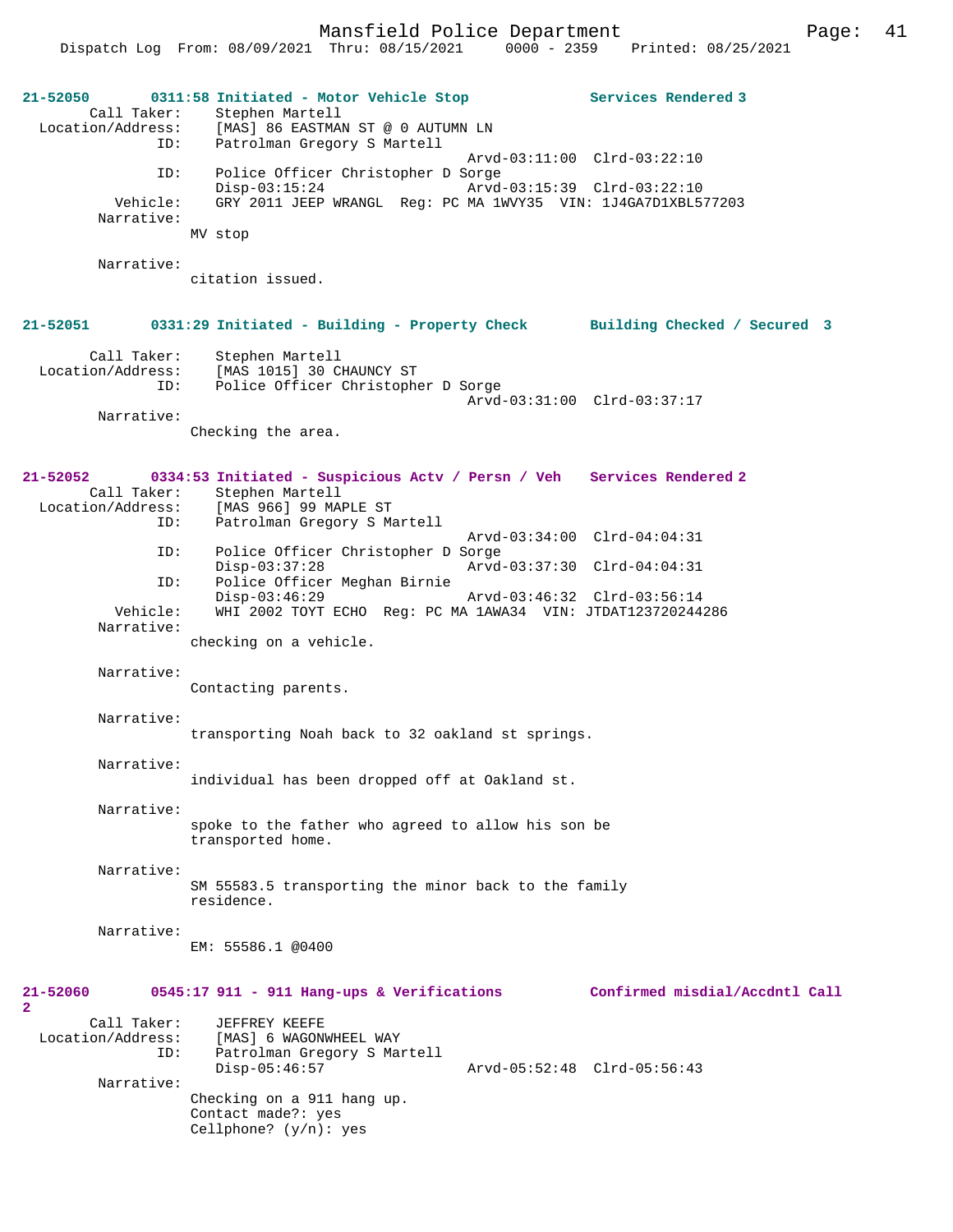Uncertainty radius: no spoke with female caller.

| 21-52076<br>Call Taker:<br>Location/Address: | 0729:51 Initiated - Disabled Motor Vehicle<br>Josesph Shebertes<br>[MAS] CHAUNCY ST                                             | Services Rendered 3           |
|----------------------------------------------|---------------------------------------------------------------------------------------------------------------------------------|-------------------------------|
| ID:                                          | Patrolman Gregory S Martell<br>Arvd-07:29:00 Clrd-07:49:30                                                                      |                               |
| Vehicle:<br>Narrative:                       | GRY 2017 1500 Req: PC MA 7HV234 VIN: 1C6RR7FG6HS738726                                                                          |                               |
|                                              | Reported DMV in the area.                                                                                                       |                               |
| Narrative:                                   |                                                                                                                                 |                               |
|                                              | operator was able to get a can of gas. will be attempting to<br>move her around the corner.                                     |                               |
| Narrative:                                   |                                                                                                                                 |                               |
|                                              | M12 will be clr, operator was able to move the vehicle on<br>her own.                                                           |                               |
| 21-52078                                     | 0734:10 Initiated - Suspicious Actv / Persn / Veh                                                                               | Investigated - Report Taken 2 |
| Call Taker:<br>Location/Address:             | Josesph Shebertes<br>[MAS 122] 99 COPELAND DR                                                                                   |                               |
| ID:                                          | Police Officer Christopher D Sorge                                                                                              | Arvd-07:34:00 Clrd-07:44:01   |
| ID:                                          | Police Officer Meghan Birnie<br>$Disp-07:37:10$<br>Arvd-07:37:13 Clrd-07:44:01                                                  |                               |
| ID:                                          | Sergeant David Schepis<br>$Disp-07:39:03$<br>Arvd-07:39:08 Clrd-07:44:01                                                        |                               |
| Vehicle:<br>Narrative:                       | BLK 2018 GMC SIERRA Req: PC MA 9YC525 VIN: 1GTV2LEC3JZ373180                                                                    |                               |
|                                              | rpeorted parties arguing in the parking lot.                                                                                    |                               |
| Narrative:                                   | the party involved was in a vehicle accident approx 5 mins<br>prior and was angry about the accident. all units will be<br>clr. |                               |
| Refer To Incident:                           | $21MAS-835-OF$                                                                                                                  |                               |
| $21 - 52085$                                 | 0843:47 Initiated - Motor Vehicle Stop                                                                                          | Citation / Warning Issued 3   |
| Call Taker:<br>Location/Address:<br>ID:      | Josesph Shebertes<br>[MAS] EAST ST<br>Police Officer David W Kinahan                                                            |                               |
| Vehicle:                                     | GRN 2014 FORD VA ECONOLINE Reg: PC MA 6VF895 VIN: 1FTNE2EW3EDA52500                                                             | Arvd-08:43:00 Clrd-08:49:36   |
| Narrative:                                   | will be out with a vehicle.                                                                                                     |                               |
| 21-52093                                     | 0938:41 Initiated - Building - Property Check                                                                                   | Building Checked / Secured 3  |
| Call Taker:                                  | Josesph Shebertes                                                                                                               |                               |
| Location/Address:<br>ID:                     | [MAS 1002] 250 EAST ST<br>Police Officer Beau J Palanza                                                                         |                               |
|                                              |                                                                                                                                 | Arvd-09:38:00 Clrd-09:46:52   |
| Narrative:                                   | Checking the area.                                                                                                              |                               |
|                                              |                                                                                                                                 |                               |
| 21-52096                                     | 1011:06 Initiated - Building - Property Check                                                                                   | Building Checked / Secured 3  |
| Call Taker:<br>Location/Address:             | Josesph Shebertes<br>[MAS 969] 321 SCHOOL ST                                                                                    |                               |
| ID:                                          | Patrolman Gregory S Martell                                                                                                     | Arvd-10:11:00 Clrd-10:12:57   |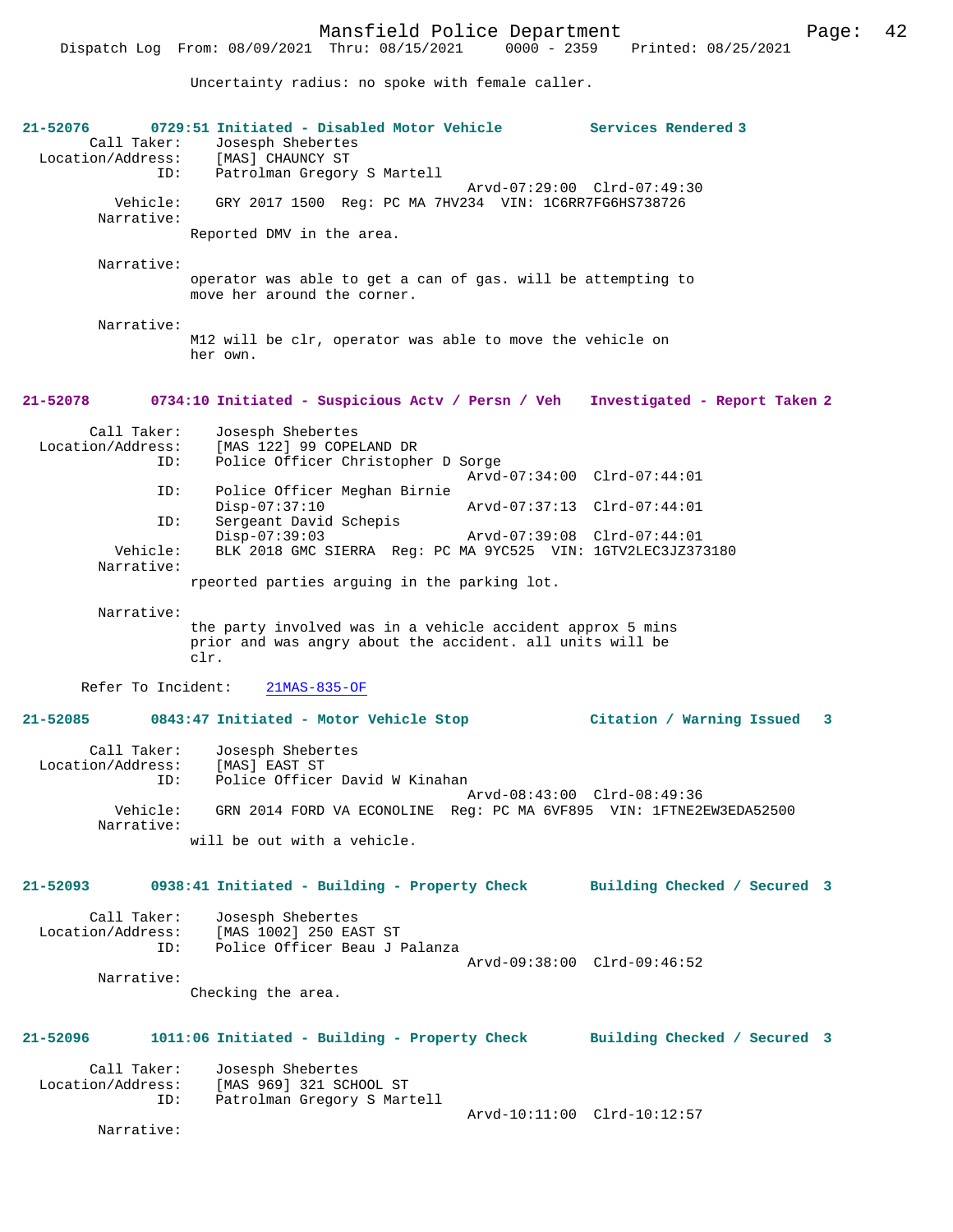Mansfield Police Department Page: 43 Dispatch Log From: 08/09/2021 Thru: 08/15/2021 0000 - 2359 Printed: 08/25/2021 Checking the area. **21-52098 1017:56 Initiated - Building - Property Check Building Checked / Secured 3** Call Taker: Josesph Shebertes Location/Address: [MAS 840] 280 SCHOOL ST ID: Police Officer Matthew A Souza Arvd-10:17:00 Clrd-10:45:44 Narrative: Checking the area. **21-52108 1120:59 Initiated - Motor Vehicle Stop Citation / Warning Issued 3** Call Taker: Josesph Shebertes Location/Address: [MAS] JAMESON CT ID: Police Officer Beau J Palanza Arvd-11:20:00 Clrd-11:25:48 Vehicle: GRY 2013 HYUN ELANTR Reg: PC MA 79EB59 VIN: KMHDH4AE3DU572704 Narrative: will be out with a vehicle. Narrative: citation issued to the operator for speed. **21-52111 1202:44 Walk-In - Assist Citizen - P S A Services Rendered 3**  Call Taker: Support Staff Matthew Todesco Location/Address: [MAS H807] 62 OLD NORTH TRL ID: Police Officer David W Kinahan<br>Disp-12:04:03 Disp-12:04:03 Arvd-12:04:07 Clrd-12:09:20 Narrative: RP into the station to speak with the traffic officer. Ofc Kinahan into speak with the RP. **21-52114 1209:06 Initiated - Motor Vehicle Stop Citation / Warning Issued 3** Call Taker: Josesph Shebertes Vicinity of: [MAS 240A] 189 CHAUNCY ST ID: Police Officer Joshua S Ellender Arvd-12:09:00 Clrd-12:16:10 Vehicle: GRY 2010 CHRY SEBRIN Reg: PC MA 5SDS30 VIN: 1C3CC4FBXAN212305 Narrative: will be out with a vehicle. **21-52119 1217:11 Phone - Erratic Oper MV / Road Rage Gone on Arrival 3**  Call Taker: Kerri Bishop<br>Location/Address: [MAS 840] 28 Location/Address: [MAS 840] 280 SCHOOL ST ID: Police Officer Beau J Palanza Disp-12:23:25 Arvd-12:23:27 Clrd-12:35:50<br>
DD: Police Officer Joshua S Ellender<br>
Disp-12:25:31 Arvd-12:28:28 Clrd-12:35:58<br>
Arvd-12:28:28 Clrd-12:35:58 Police Officer Joshua S Ellender Disp-12:25:31 Arvd-12:28:28 Clrd-12:35:58<br>
Vehicle: 2020 Reg: PC MD 4DZ2462 VIN: 5NPD84LE1LH511743 2020 Reg: PC MD 4DZ2462 VIN: 5NPD84LF1LH511743 Narrative: caller reports aggresive operation of black hyundai elantra, lsh into the crossings. Narrative: caller reports vehicle passed her at the last second and then slammed on brakes twice while directly in front of her almost causing an accident. Narrative: M3 saw a MD plate infront of Qdoba MD 4ED0411 Black Ford Fusion. will continue to check the lot.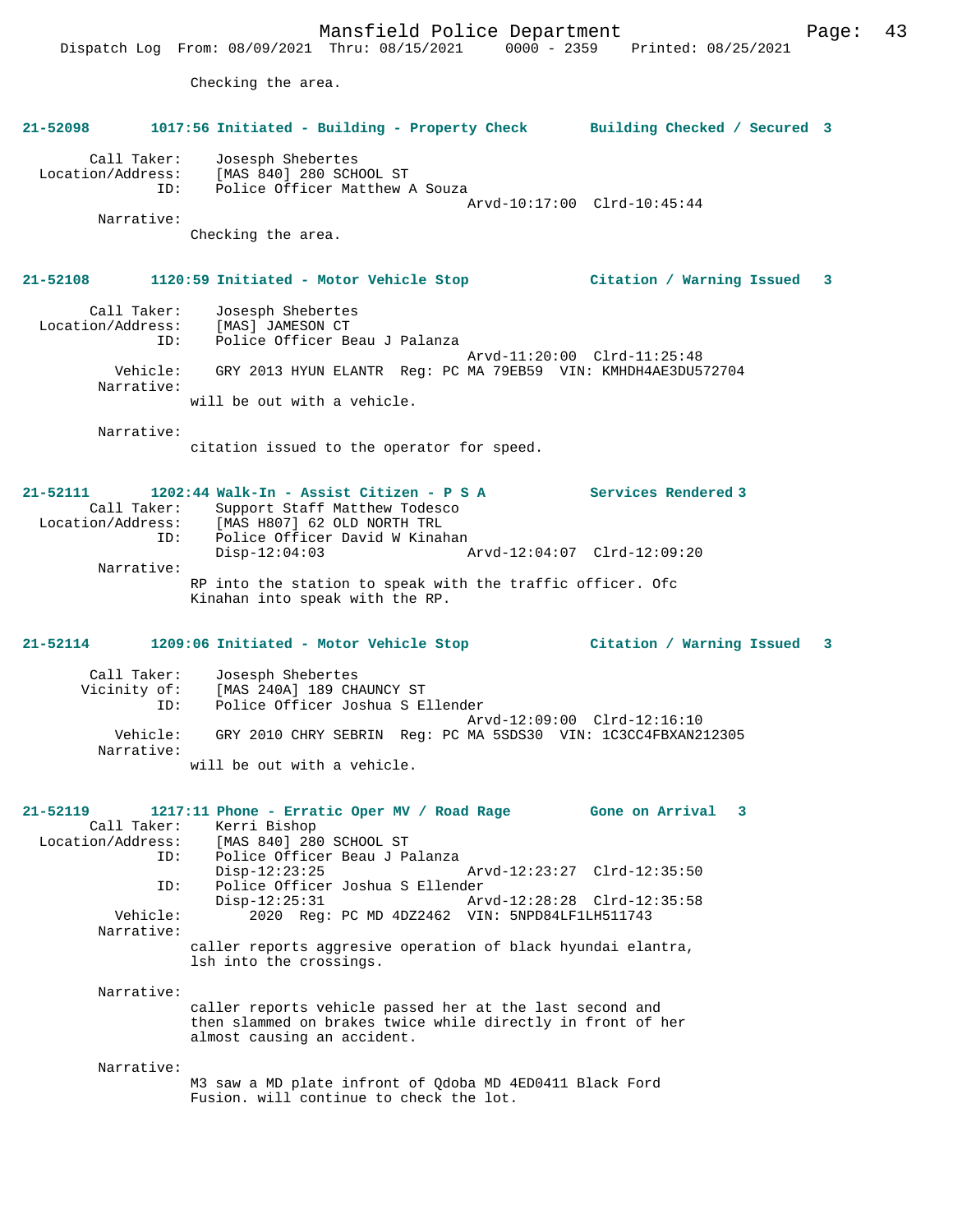Mansfield Police Department Page: 44 Dispatch Log From: 08/09/2021 Thru: 08/15/2021 0000 - 2359 Printed: 08/25/2021 **21-52118 1218:15 Initiated - Motor Vehicle Stop Citation / Warning Issued 3** Call Taker: Josesph Shebertes Location/Address: [MAS H3992] 287 CHAUNCY ST Apt. #A101 ID: Police Officer Joshua S Ellender Arvd-12:18:00 Clrd-12:25:09 Vehicle: BLK 2021 1500 Reg: PC MA 3XCS81 VIN: 1C6SRFJT6MN679587 Narrative: will be out with a vehicle. **21-52128 1331:10 Initiated - Motor Vehicle Stop Citation / Warning Issued 3** Call Taker: Josesph Shebertes Location/Address: [MAS] 27 CHAUNCY ST ID: Police Officer Joshua S Ellender Arvd-13:31:00 Clrd-13:37:04 Vehicle: WHI 2018 ISU NPRHD Reg: CO MA T65838 VIN: JALC4W163J7008656 Narrative: will be out with a vehicle. Narrative: Citation issued to the operator for red light violation. **21-52132 1343:17 Initiated - Community Policing Services Rendered 3**  Call Taker: Josesph Shebertes<br>Location/Address: [MAS 417] 9 FRANC: Location (Address: [MAS 417] 9 FRANCIS AVE ID: Police Officer Beau J Palanza Arvd-13:43:00 Clrd-13:58:10 Narrative: Checking the area. Narrative: M5 was off community policing, and giving out bracelets. **21-52135 1414:28 911 - 911 Hang-ups & Verifications Unfounded/Unverifed 2** Call Taker: GARIN EISELE Location/Address: [MAS H3157] 198 PLAIN ST ID: Police Officer Matthew A Souza Disp-14:17:45 Arvd-14:23:08 Clrd-14:24:57 Narrative: Checking on a 911 hang up. Contact made?:No Cellphone? (y/n):yes Uncertainty radius:90% at 38 meters. Narrative: no answer at the door. M9 will be clr. **21-52136 1415:00 Initiated - Motor Vehicle Stop Citation / Warning Issued 3** Call Taker: Josesph Shebertes Location/Address: [MAS H5779] 900 MAPLE ST ID: Police Officer Beau J Palanza Arvd-14:15:00 Clrd-14:20:46 Vehicle: GRY 2016 VOLK JETTA Reg: PC MA 6VX142 VIN: 3VW267AJ1GM320861 Narrative: will be out with a vehicle. **21-52145 1517:56 Initiated - Motor Vehicle Stop Citation / Warning Issued 3** Call Taker: Josesph Shebertes<br>Location/Address: [MAS] 710 EAST ST Location/Address: [MAS] 710 EAST ST @ 48 STEARNS AVE ID: Police Officer Beau J Palanza

Arvd-15:17:00 Clrd-15:22:41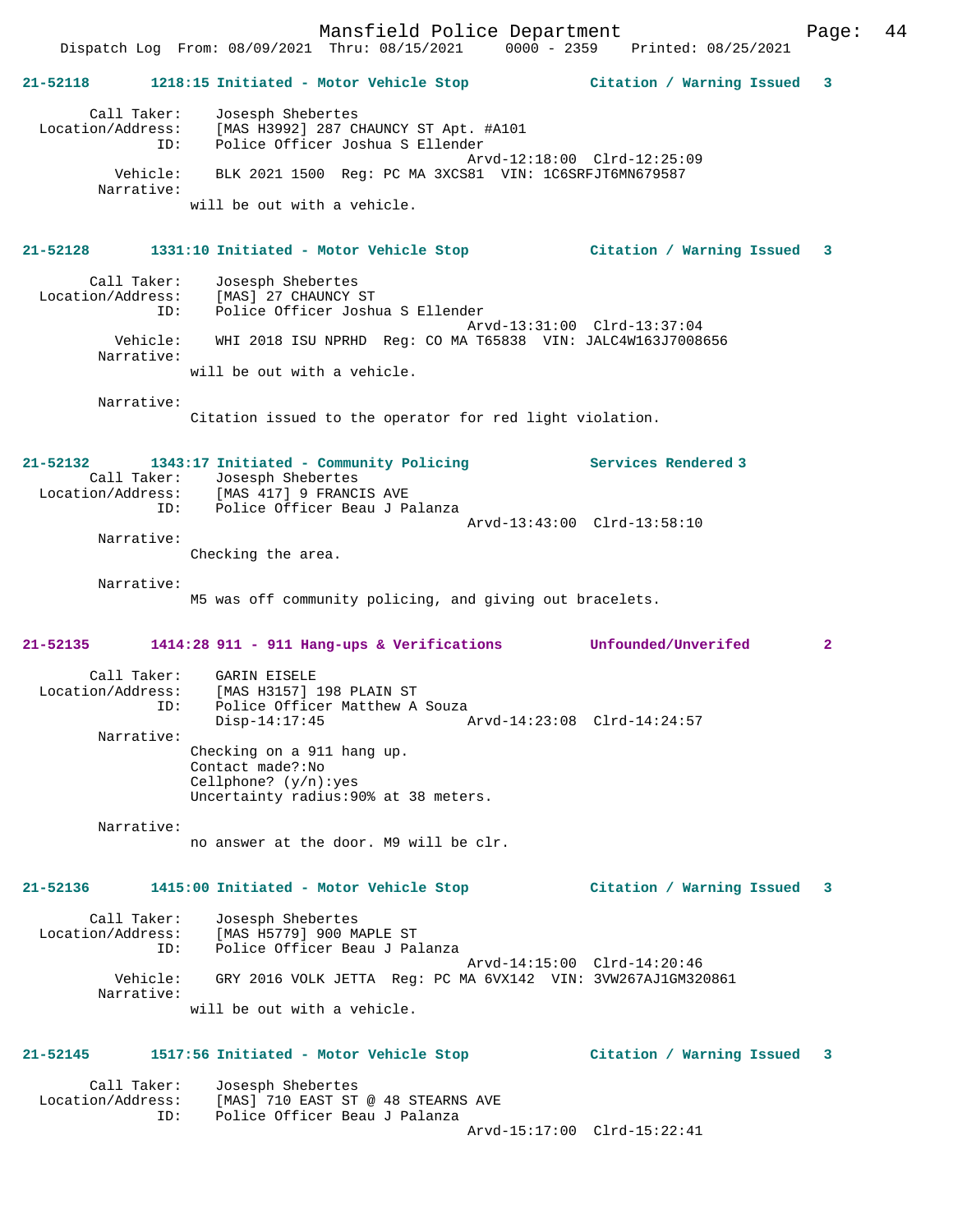Mansfield Police Department Page: 45 Dispatch Log From: 08/09/2021 Thru: 08/15/2021 Vehicle: BLU 2016 MAZD CX5 Reg: PC MA 2HT146 VIN: JM3KE4BY0G0661162 Narrative: will be out with a vehicle. Narrative: citation issued to the operator for stop sign violation. **21-52149 1541:39 Walk-In - Assist Citizen - P S A Investigated - Report Taken 3** Call Taker: Support Staff Matthew Gately Location/Address: [MAS H1925] 449 BIRD RD ID: Police Officer Beau J Palanza Disp-15:44:01 Arvd-15:44:05 Clrd-15:52:27 Narrative: Walk-in reports illegal dumping that has been going on in here area. Refer To Incident: 21MAS-836-OF **21-52153 1625:17 Initiated - Community Policing Services Rendered 3**  Call Taker: Josesph Shebertes<br>Location/Address: [MAS 244A] 4 SOUT ess: [MAS 244A] 4 SOUTH MAIN ST<br>ID: Police Officer Christopher Police Officer Christopher D Sorge Arvd-16:25:00 Clrd-16:28:16 Police Officer Beau J Palanza **21-52160 1701:48 Initiated - Community Policing Services Rendered 3**  Call Taker: Josesph Shebertes<br>Location/Address: [MAS 840] 280 SCH [MAS 840] 280 SCHOOL ST ID: Police Officer Christopher D Sorge Arvd-17:01:00 Clrd-17:59:43 Police Officer Beau J Palanza Narrative: community policing **21-52167 1725:19 Phone - Suspicious Actv / Persn / Veh Unfounded/Unverifed 2** Call Taker: William Casey<br>Location/Address: [MAS 1026] 30 ess: [MAS 1026] 300 NORTH MAIN ST<br>ID: Police Officer David J Pepice Police Officer David J Pepicelli Disp-17:27:35 Arvd-17:36:37 Clrd-17:40:42<br>TD: Police Officer Jav J Sparrow Police Officer Jay J Sparrow<br>Disp-17:27:39 Disp-17:27:39 Arvd-17:34:17 Clrd-17:40:42 ID: Police Officer Mark O'Connor Disp-17:27:41 Arvd-17:29:30 Clrd-17:40:42 Police Officer Joshua S Ellender Narrative: CP reports a male party screaming on the street corner about a phone charger. White male in a yellow high viz vest. Narrative: M3 reports party is heading towards Rumford Ave Narrative: unable to locate the individual. **21-52170 1752:32 Initiated - Motor Vehicle Stop Citation / Warning Issued 3** Call Taker: Josesph Shebertes Location/Address: [MAS 812B] 243 CHAUNCY ST ID: Police Officer David J Pepicelli Arvd-17:52:00 Clrd-18:10:59<br>Vehicle: GRY 2013 TOYT CAMRY Reg: PC MA 5SL557 VIN: 4T4BF1FK6DR31 GRY 2013 TOYT CAMRY Reg: PC MA 5SL557 VIN: 4T4BF1FK6DR315424 Narrative: will be out with a vehicle. Narrative: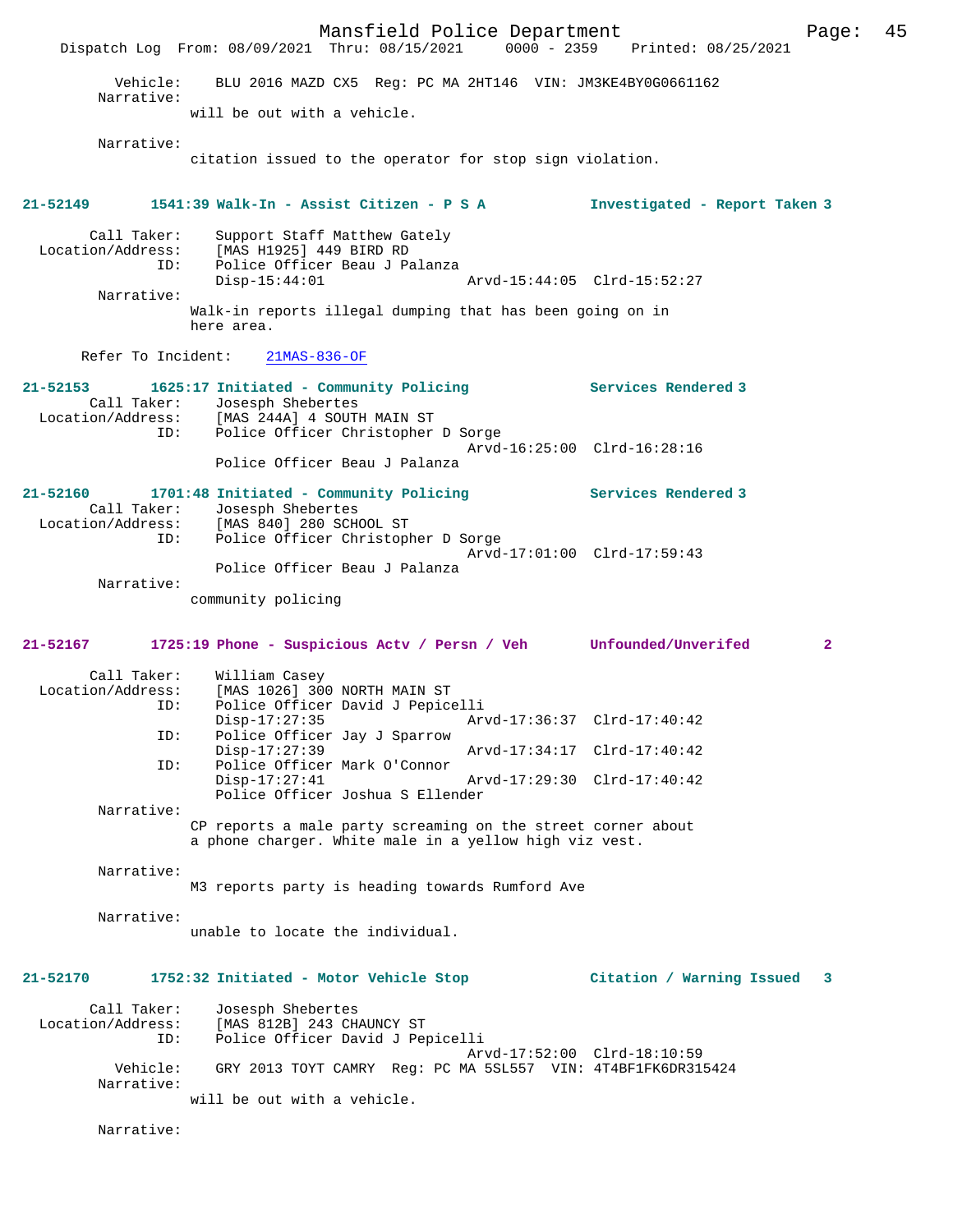|                                                     | Dispatch Log From: 08/09/2021 Thru: 08/15/2021<br>$0000 - 2359$                                                                                                                                  | Printed: 08/25/2021         |   |
|-----------------------------------------------------|--------------------------------------------------------------------------------------------------------------------------------------------------------------------------------------------------|-----------------------------|---|
|                                                     | M11 will be standing by. the female operator spoke to her<br>father who will be renewing the Reg online.                                                                                         |                             |   |
| Narrative:                                          |                                                                                                                                                                                                  |                             |   |
|                                                     | M11 reports RO was able to register online. Citation issued<br>to the RO for an unregistered MV.                                                                                                 |                             |   |
| 21-52173                                            | 1759:53 Initiated - Community Policing<br>Call Taker: Josesph Shebertes<br>Location/Address: [MAS 4] 31 HAMPSHIRE ST                                                                             | <b>Services Rendered 3</b>  |   |
| ID:                                                 | Police Officer Christopher D Sorge                                                                                                                                                               | Arvd-17:59:00 Clrd-18:17:25 |   |
| Narrative:                                          | Police Officer Beau J Palanza                                                                                                                                                                    |                             |   |
|                                                     | community policing                                                                                                                                                                               |                             |   |
| 21-52176<br>Call Taker:                             | 1816:44 Phone - Disabled Motor Vehicle<br>Kerri Bishop<br>Location/Address: [MAS H1691] 139 GROVE ST @ 3 SOUTH ST                                                                                | Assisted Party 3            |   |
| ID:                                                 | Police Officer Jay J Sparrow<br>$Disp-18:20:11$                                                                                                                                                  | Arvd-18:27:05 Clrd-19:14:24 |   |
| ID:                                                 | Police Officer Danielle C Titus<br>$Disp-18:20:21$                                                                                                                                               | $Clrd-18:27:44$             |   |
| ID:                                                 | Sergeant Jacob J Dennett<br>Disp-18:45:59 Enrt-18:45:59                                                                                                                                          | $Clrd-18:46:04$             |   |
| Vehicle:<br>Narrative:                              | WHI 2014 TOYT UT RAV4 Reg: PC MA 4AJ169 VIN: 2T3RFREV3EW165350                                                                                                                                   |                             |   |
|                                                     | caller reports white vehicle with door open, states waiting<br>on AAA for several hours. Elderly female who states she<br>doesn't need medical attention but is very hot and<br>distressed.      |                             |   |
| Narrative:                                          |                                                                                                                                                                                                  |                             |   |
|                                                     | M5 made contact with that female. she reported her car died<br>but the vehicle started right up. she did not know how to<br>get back to Pratt St from her location. M5 will be escorting<br>her. |                             |   |
| 21-52175<br>Call Taker:<br>Location/Address:<br>ID: | 1817:38 Initiated - Community Policing<br>Josesph Shebertes<br>[MAS] PLYMOUTH ST<br>Police Officer Christopher D Sorge                                                                           | Services Rendered 3         |   |
|                                                     | Police Officer Beau J Palanza                                                                                                                                                                    | Arvd-18:17:00 Clrd-18:41:05 |   |
| Narrative:                                          | community policing                                                                                                                                                                               |                             |   |
|                                                     |                                                                                                                                                                                                  |                             |   |
| 21-52179                                            | 1822:56 Initiated - Motor Vehicle Stop                                                                                                                                                           | Citation / Warning Issued   | 3 |
| Call Taker:<br>Location/Address:                    | Josesph Shebertes<br>[MAS] SPRING ST                                                                                                                                                             |                             |   |
| ID:                                                 | Police Officer David J Pepicelli                                                                                                                                                                 | Arvd-18:22:00 Clrd-18:29:28 |   |
| Vehicle:<br>Narrative:                              | GRY 2004 FORD FOCUS Req: PC MA 2RNT74 VIN: 1FAFP38Z64W117326                                                                                                                                     |                             |   |
|                                                     | will be out with a vehicle.                                                                                                                                                                      |                             |   |
| Narrative:                                          | citation issued to the RO for speed.                                                                                                                                                             |                             |   |
| 21-52182                                            | 1838:09 Initiated - Motor Vehicle Stop                                                                                                                                                           | Citation / Warning Issued   | 3 |
| Call Taker:<br>Location/Address:<br>ID:             | Josesph Shebertes<br>[MAS] 71 COPELAND DR @ 10 CREEDEN ST<br>Police Officer David J Pepicelli                                                                                                    |                             |   |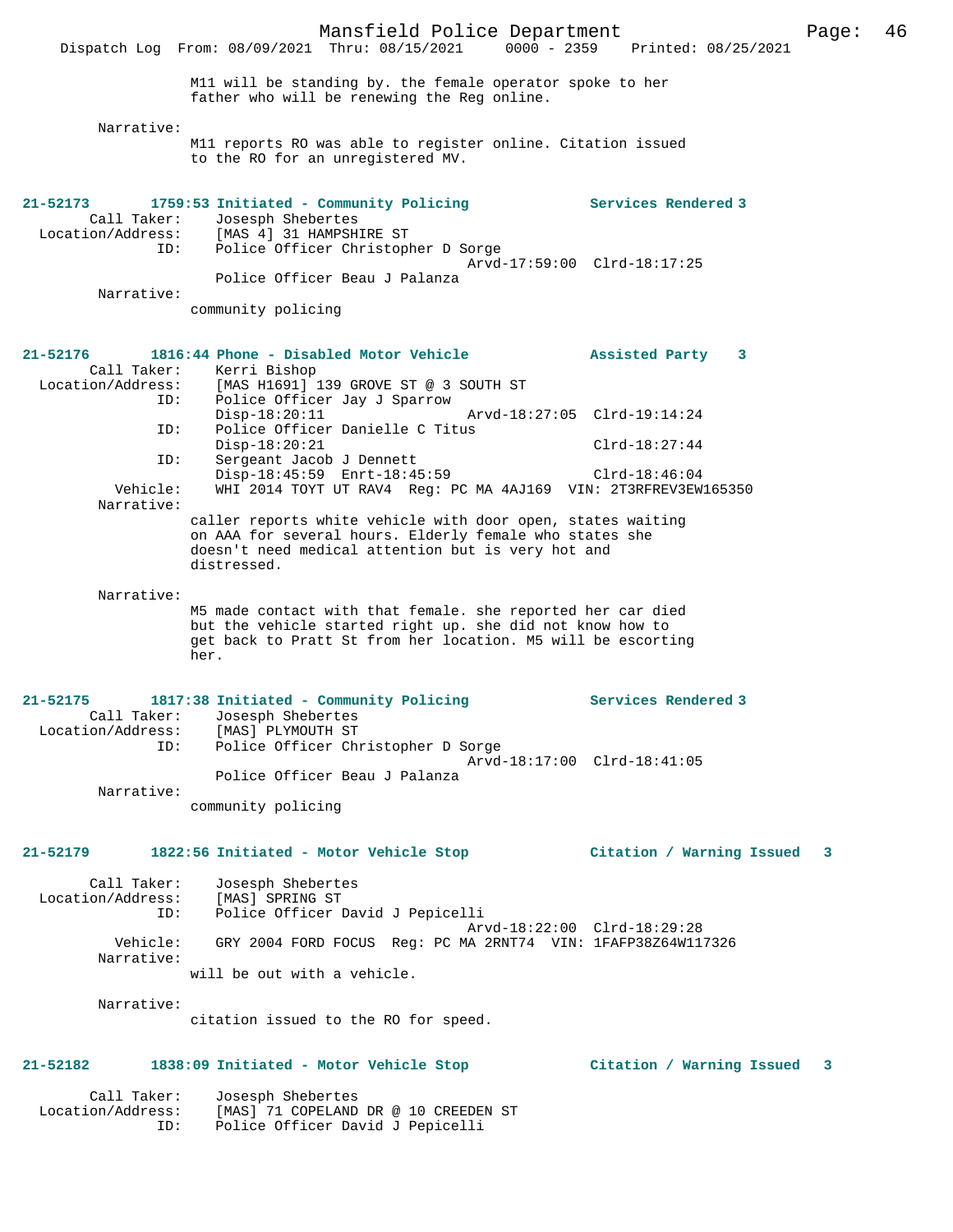Mansfield Police Department Page: 47 Dispatch Log From: 08/09/2021 Thru: 08/15/2021 Arvd-18:38:00 Clrd-18:45:32 Vehicle: BLK 2011 CADI CTS Reg: PC MA 8LF538 VIN: 1G6DG5EY4B0151437 Narrative: will be out with a vehicle. **21-52186 1848:38 Initiated - Building - Property Check Building Checked / Secured 3** Call Taker: William Mouyos Location/Address: [MAS 417] 9 FRANCIS AVE ID: Police Officer Christopher D Sorge Arvd-18:48:00 Clrd-19:02:35 Police Officer Beau J Palanza Narrative: Checking the area. **21-52188 1851:56 Walk-In - Motor Veh Acc - No Injury Spoken To 1**  Call Taker: Support Staff Matthew Gately<br>Location: [MAS 255] RTE 106 TURNING ON: ion: [MAS 255] RTE 106 TURNING ONTO RTE 140<br>ID: Police Officer Danielle C Titus Police Officer Danielle C Titus Disp-18:57:25 Arvd-19:29:22 Clrd-19:58:25 Vehicle: WHI 2006 LINC SD ZEPHYR Reg: PC MA 262TT8 VIN: 3LNHM26166R665038 Narrative: Walk-in reports an accident that occurred earlier today. Refer to call 21-52166. Ofc Titus spoke with the party, she was advised. She had heavy front end damage to her bumper and the accident occurred on Rte 106 turning onto Rte 140. Accident was with a TT unit. **21-52189 1903:24 Phone - 911 Hang-ups & Verifications Confirmed misdial/Accdntl Call 2**  Call Taker: Kerri Bishop Location/Address: [MAS H4877] 46 KING ST ID: Police Officer David J Pepicelli<br>Disp-19:04:52 Arv Disp-19:04:52 Arvd-19:08:01 Clrd-19:09:48 Narrative: Checking on a 911 hang up. Contact made?: caller reports accidental by her child, will wave from the front door Cellphone? (y/n):y Uncertainty radius:49 meters **21-52197 1928:57 Initiated - Building - Property Check Building Checked / Secured 3** Call Taker: William Mouyos Location/Address: [MAS] MYSTIC LN ID: Police Officer Mark O'Connor Arvd-19:28:00 Clrd-19:30:30 Police Officer Joshua S Ellender Narrative: Checking the area. **21-52198 1933:25 Initiated - Parking Violations Removed Hazard 3**  Call Taker: William Mouyos Location/Address: [MAS] OAKLAND ST ID: Police Officer David J Pepicelli Arvd-19:33:00 Clrd-19:35:12 Narrative: M11 reports a MV was removed from sidewalk in front of restaraunt **21-52199 1935:28 Initiated - Building - Property Check Building Checked / Secured 3** Call Taker: William Mouyos Location/Address: [MAS] PRATT ST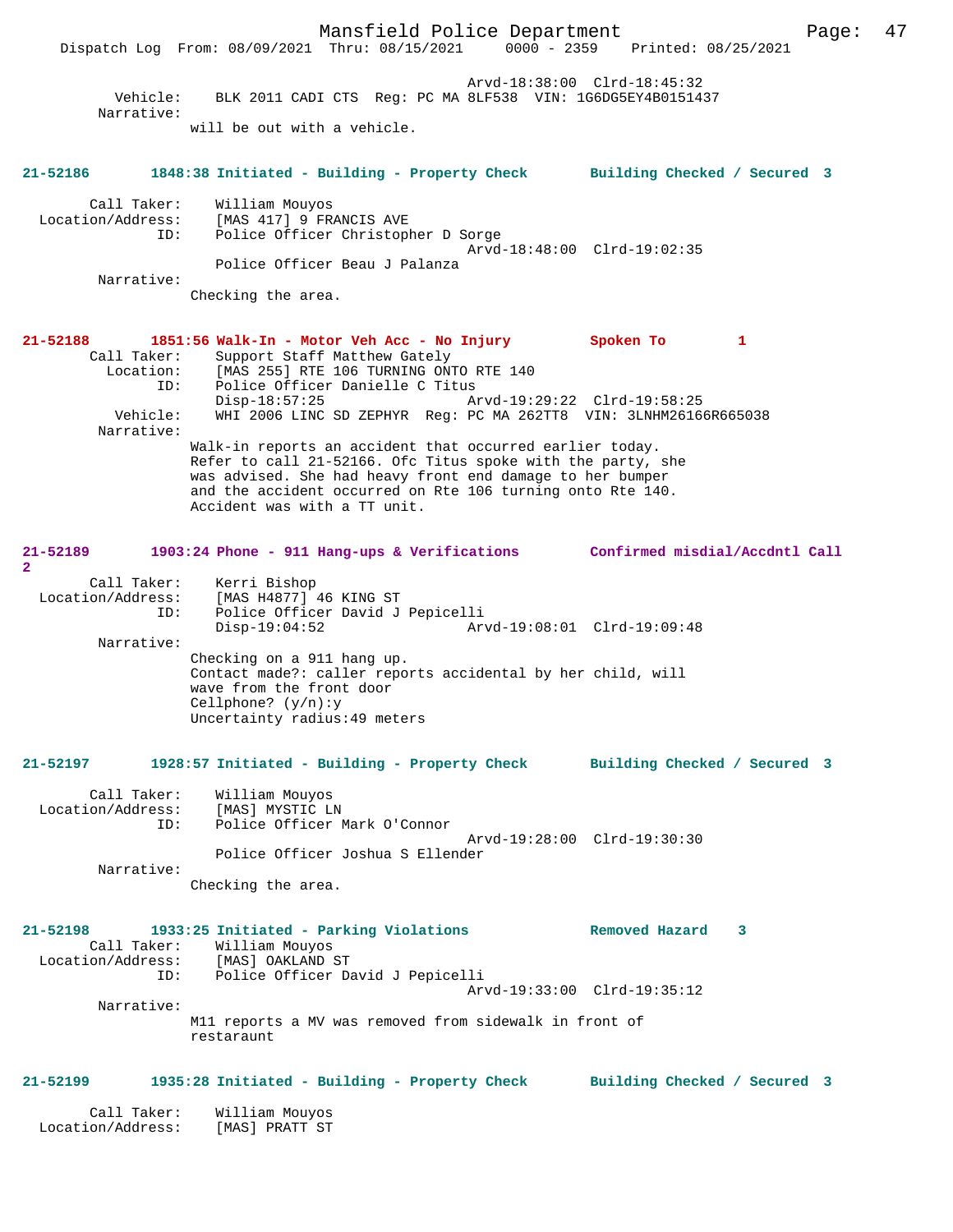Mansfield Police Department Fage: 48 Dispatch Log From: 08/09/2021 Thru: 08/15/2021 0000 - 2359 Printed: 08/25/2021 ID: Police Officer Mark O'Connor Arvd-19:35:00 Clrd-19:40:42 Police Officer Joshua S Ellender Narrative: Checking the area. **21-52201 1937:26 911 - Well Being Check Referred to Other Agency 3** Call Taker: Nicole Boyer Location/Address: [MAS 840] 280 SCHOOL ST ID: Police Officer David J Pepicelli Disp-19:42:19 <br>
Disp-19:42:19 <br>
Disposicly Mark O'Connor<br>
Disposition Arvd-19:48:38 Clrd-19:51:16 Police Officer Mark O'Connor<br>Disp-19:42:37 Disp-19:42:37 Arvd-19:46:10 Clrd-19:51:19 Police Officer Joshua S Ellender<br>ID: Sergeant Jeffrey G Bombard Sergeant Jeffrey G Bombard<br>Disp-19:44:27 Disp-19:44:27 Arvd-19:49:24 Clrd-19:53:30 Vehicle: GRY 2020 HOND ACCORD Reg: PC MA 2MRP24 VIN: 1HGCV1F35LA019911 Narrative:

Narrative:

Narrative:

Narrative:

| 21-52203          |     | $1948:54$ 911 - Missing Person |                                    |                             |                 | Returned to Home / Family 1 |  |
|-------------------|-----|--------------------------------|------------------------------------|-----------------------------|-----------------|-----------------------------|--|
| Call Taker:       |     | Kerri Bishop                   |                                    |                             |                 |                             |  |
| Location/Address: |     | [MAS 9]                        |                                    |                             |                 |                             |  |
|                   | ID: |                                | Police Officer David J Pepicelli   |                             |                 |                             |  |
|                   |     | $Disp-19:51:23$                |                                    | Arvd-19:53:57 Clrd-20:20:35 |                 |                             |  |
|                   | ID: | Police Officer Mark O'Connor   |                                    |                             |                 |                             |  |
|                   |     | $Disp-19:51:29$                |                                    | Arvd-19:54:07 Clrd-20:21:54 |                 |                             |  |
|                   |     |                                | Police Officer Joshua S Ellender   |                             |                 |                             |  |
|                   | ID: | Sergeant Jeffrey G Bombard     |                                    |                             |                 |                             |  |
|                   |     | $Disp-19:53:45$                |                                    | Arvd-20:01:15 Clrd-20:17:04 |                 |                             |  |
|                   | ID: |                                | Police Officer Christopher D Sorge |                             |                 |                             |  |
|                   |     | $Disp-19:59:40$                |                                    |                             | $Clrd-20:02:36$ |                             |  |
|                   |     |                                | Police Officer Beau J Palanza      |                             |                 |                             |  |
| Narrative:        |     |                                |                                    |                             |                 |                             |  |

Narrative:

Narrative:

Narrative: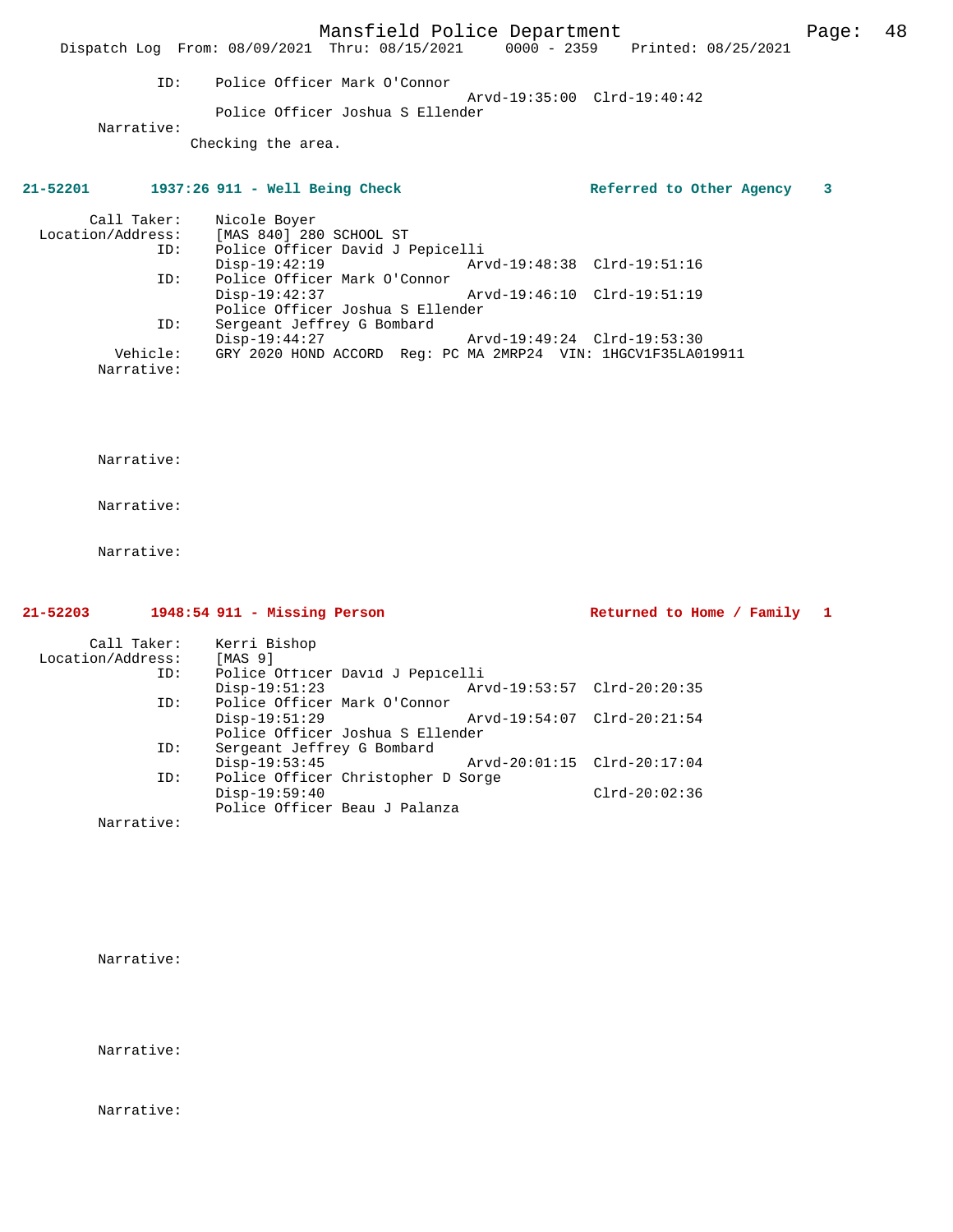**21-52205 2015:33 Initiated - Building - Property Check Building Checked / Secured 3** Call Taker: William Mouyos Location/Address: [MAS 1040] 10 RESERVOIR ST Apt. #ST ID: Police Officer Christopher D Sorge Arvd-20:15:00 Clrd-20:15:56 Police Officer Beau J Palanza Narrative: Checking the area. **21-52206 2016:05 Initiated - Building - Property Check Building Checked / Secured 3** Call Taker: William Mouyos Location/Address: [MAS 2] 60 FORBES BLVD ID: Police Officer Christopher D Sorge Arvd-20:16:00 Clrd-20:28:28 Police Officer Beau J Palanza Narrative: Checking the area. **21-52209 2028:36 Initiated - Building - Property Check Building Checked / Secured 3** Call Taker: William Mouyos Location/Address: [MAS 202] 16 OLD COLONY WAY ID: Police Officer Christopher D Sorge Arvd-20:28:00 Clrd-20:39:06 Police Officer Beau J Palanza Narrative: Checking the area. **21-52211 2041:18 Initiated - Building - Property Check Building Checked / Secured 3** Call Taker: Nicole Boyer Vicinity of: [MAS 49] 249 NORTH MAIN ST<br>ID: Police Officer Christopher Police Officer Christopher D Sorge Arvd-20:41:00 Clrd-20:46:45 Police Officer Beau J Palanza Narrative: Checking the area. **21-52214 2049:33 Initiated - Disabled Motor Vehicle Vehicle Towed 3**  Call Taker: William Mouyos Location/Address: [MAS] 170 SCHOOL ST @ 100 RTE 140 NB ID: Police Officer Danielle C Titus Arvd-20:49:00 Clrd-21:29:01 Vehicle: WHI 2008 TOYT Tacoma Access Cab Reg: CM CT 199CXJ VIN: 5TEUU42N78Z582051 For: Disabled Vehicle By: Achins Garage Narrative: Reported DMV in the area. checking on dmv Narrative: operator states clutch is bad in mv requesting duty tow Narrative: tow truck removed mv and operator **21-52219 2103:20 Initiated - Building - Property Check Building Checked / Secured 3** Call Taker: William Mouyos<br>Location/Address: [MAS] 15 BONNEY ess: [MAS] 15 BONNEY LN @ 4 ERICK RD:<br>ID: Police Officer Mark O'Connor Police Officer Mark O'Connor Arvd-21:03:00 Clrd-21:14:11 Police Officer Joshua S Ellender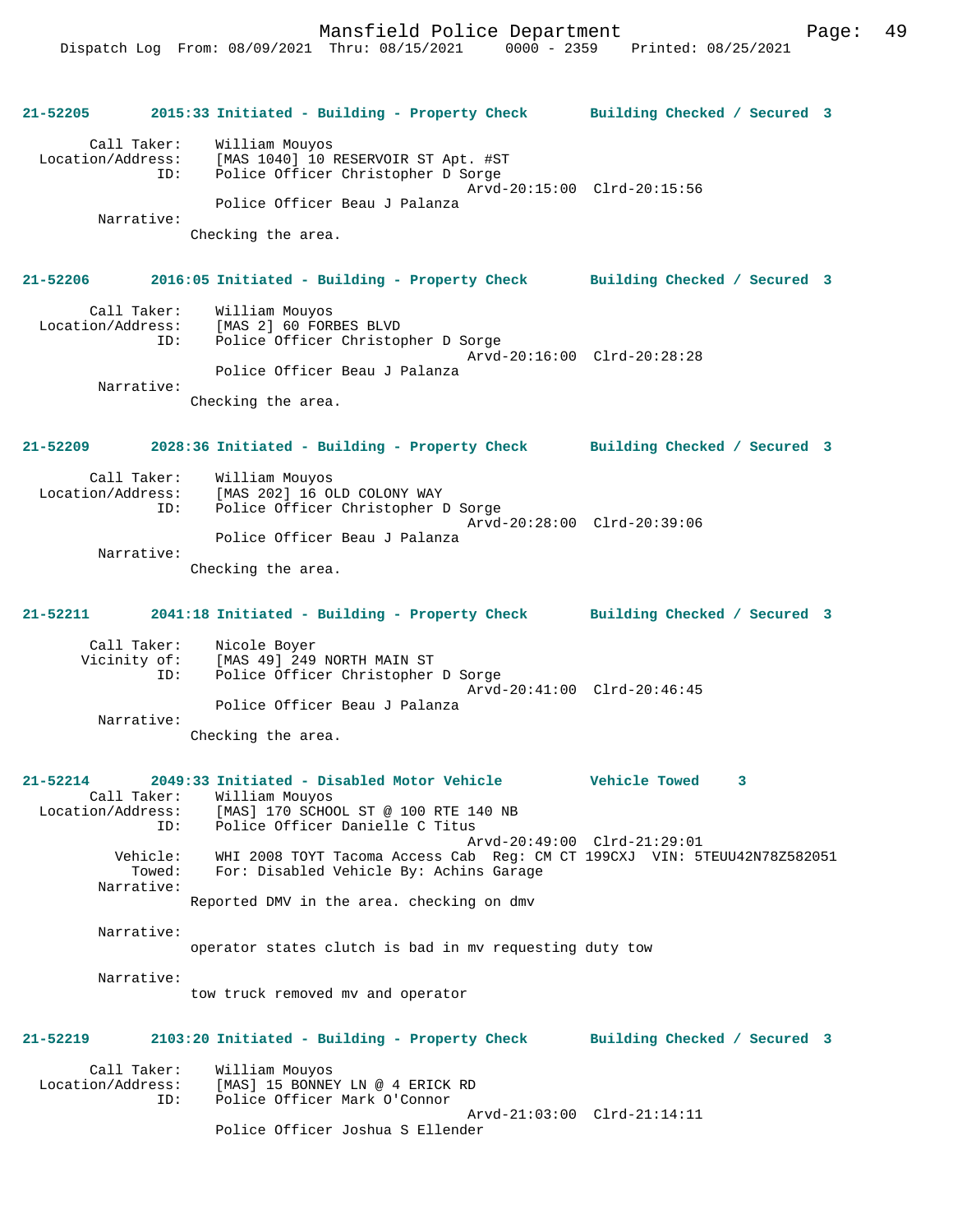Narrative: Checking the area. **21-52222 2109:52 Initiated - Motor Vehicle Stop Citation / Warning Issued 3** Call Taker: William Mouyos Location/Address: [MAS] 377 NORTH MAIN ST @ 44 CROCKER ST ID: Police Officer Michael N Fenore Arvd-21:09:00 Clrd-21:22:33 Vehicle: WHI 2017 KIA SPORTAGE Reg: PC MA 3DMN99 VIN: KNDPN3AC4H7033029 Narrative: out with mvst Narrative: cited for red light violation **21-52224 2120:11 Initiated - Building - Property Check Building Checked / Secured 3** Call Taker: William Mouyos<br>Location/Address: [MAS 417] 9 FR Location/Address: [MAS 417] 9 FRANCIS AVE ID: Police Officer Mark O'Connor Arvd-21:20:00 Clrd-21:29:56 Police Officer Joshua S Ellender Narrative: Checking the area. **21-52225 2131:03 Initiated - Building - Property Check Building Checked / Secured 3** Call Taker: William Mouyos Location/Address: [MAS 181A] 150 OAKLAND ST<br>TD: Police Officer Mark O'Com Police Officer Mark O'Connor Arvd-21:31:00 Clrd-21:33:23 Police Officer Joshua S Ellender Narrative: Checking the area. **21-52231 2143:27 Initiated - Building - Property Check Building Checked / Secured 3** Call Taker: William Mouyos<br>Location/Address: [MAS 322] 31 H. [MAS 322] 31 HAMPSHIRE ST ID: Police Officer Danielle C Titus Arvd-21:43:00 Clrd-21:49:10 Narrative: Checking the area. **21-52232 2145:12 Initiated - Building - Property Check Building Checked / Secured 3** Call Taker: William Mouyos Location/Address: [MAS] HIGH ST<br>ID: Police Office Police Officer David J Pepicelli Arvd-21:45:00 Clrd-22:03:10 Narrative: Checking the area. **21-52233 2146:31 Initiated - Community Policing Building Checked / Secured 3** Call Taker: William Mouyos Location/Address: [MAS 834] 261 CHAUNCY ST ID: Police Officer Christopher D Sorge Arvd-21:46:00 Clrd-22:01:54 Police Officer Beau J Palanza Narrative: Checking the area.

Dispatch Log From: 08/09/2021 Thru: 08/15/2021 0000 - 2359 Printed: 08/25/2021

Mansfield Police Department Page: 50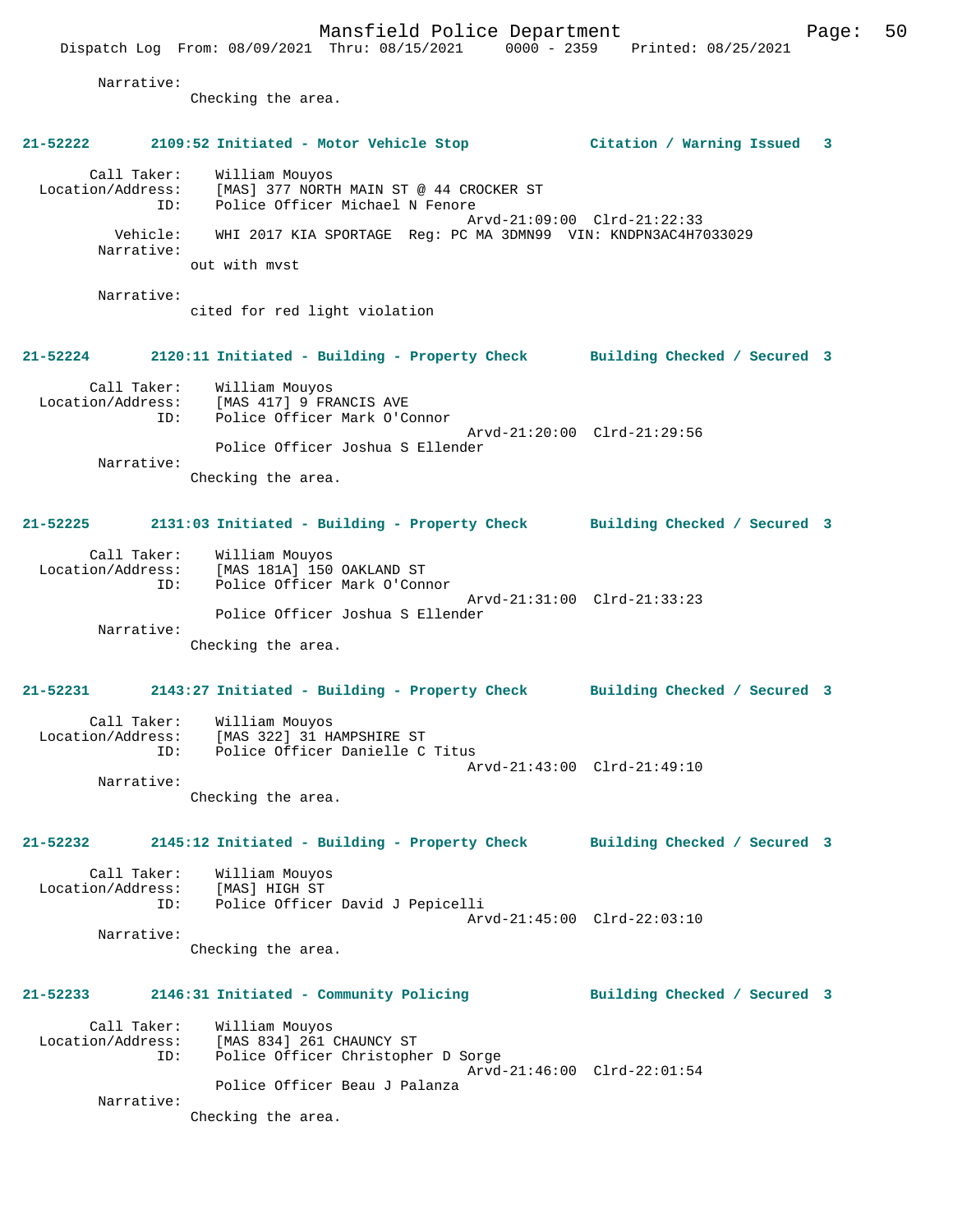Mansfield Police Department Page: 51 Dispatch Log From: 08/09/2021 Thru: 08/15/2021 Refer To Field Int: 21MAS-77-FI **21-52234 2153:37 Initiated - Building - Property Check Building Checked / Secured 3** Call Taker: William Mouyos Location/Address: [MAS 322] 31 HAMPSHIRE ST ID: Police Officer Danielle C Titus Arvd-21:53:00 Clrd-21:53:57 Narrative: Checking the area. **21-52235 2154:04 Initiated - Building - Property Check Building Checked / Secured 3** Call Taker: William Mouyos<br>Location/Address: [MAS 2] 60 FORI ess: [MAS 2] 60 FORBES BLVD<br>ID: Police Officer Danielle Police Officer Danielle C Titus Arvd-21:54:00 Clrd-21:58:34 Narrative: Checking the area. **21-52241 2208:12 Phone - Erratic Oper MV / Road Rage Arrest(s) Made 3**  Call Taker: Kerri Bishop Location/Address: [MAS 255] 377 CHAUNCY ST ID: Police Officer Danielle C Titus Disp-22:10:36 Arvd-22:11:20 Clrd-23:06:09<br>ID: Police Officer Christopher D Sorge Police Officer Christopher D Sorge<br>Disp-22:11:47 Arvd Disp-22:11:47 Arvd-22:11:49 Clrd-23:18:21 Police Officer Beau J Palanza<br>ID: Sergeant Jeffrey G Bombard Sergeant Jeffrey G Bombard<br>Disp-22:20:02 Disp-22:20:02 Arvd-22:20:04 Clrd-23:06:17<br>ID: Police Officer David J Pepicelli ID: Police Officer David J Pepicelli Disp-22:34:53 Arvd-22:34:57 Clrd-23:06:15<br>Vehicle: GRY 2021 JEEP TK GLADIATOR Reg: PC PA ZRJ9620 VIN: 1C6HJ Vehicle: GRY 2021 JEEP TK GLADIATOR Reg: PC PA ZRJ9620 VIN: 1C6HJTAG2ML513114 Towed: For: Arrest By: Achins Garage To: Achins Garage Released To: MCCALLUM On: 08/14/2021 @ 1154 Vehicle: WHI 2015 CHEV TAHOE Reg: PC MA 6MZ649 VIN: 1GNSKBKC4FR748669 Narrative: caller reports erratic operation of p/up color gray, lsh east on Green St in Foxborough towards Mansfield, all over the road, crossing double yellow. Narrative: caller reports vehicle turned right onto Rt 140 towards Home Depot. Narrative: MVST 140SB @ school st Narrative: M13 requesting PBT Narrative: M1 one in custody Narrative: Achins has MV, parties picked up Narrative: Narrative: Vehicle ( released @ 1154 hrs Refer To Arrest: 21MAS-284-AR Arrest: MCCALLUM, JASON Address: 101 CHAPEL HILL RD MEDIA, PA  $A$ ge:  $44$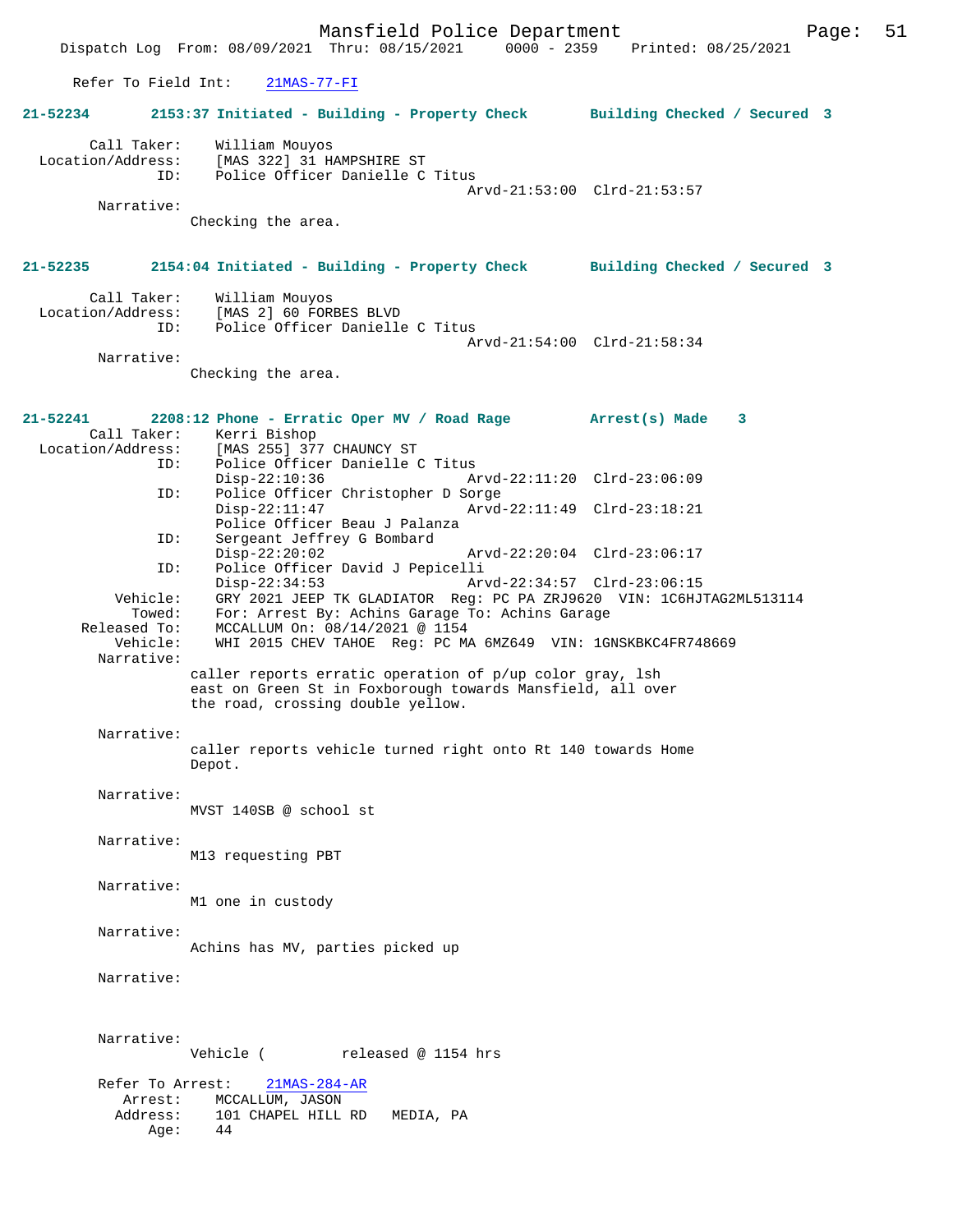|                                         | Mansfield Police Department                                                                                                                       | 52<br>Page: |
|-----------------------------------------|---------------------------------------------------------------------------------------------------------------------------------------------------|-------------|
|                                         | Dispatch Log From: 08/09/2021 Thru: 08/15/2021 0000 - 2359 Printed: 08/25/2021                                                                    |             |
| Charges:                                | 0UI-LIOUOR OR .08%<br>CHILD ENDANGERMENT WHILE OUI<br>CHILD ENDANGERMENT WHILE OUI<br>NEGLIGENT OPERATION OF MOTOR VEHICLE<br>STOP/YIELD, FAIL TO |             |
| $21 - 52246$                            | 2218:22 Initiated - Building - Property Check<br>Building Checked / Secured 3                                                                     |             |
| Call Taker:<br>Location/Address:<br>ID: | William Mouyos<br>[MAS 820C] 31 PLYMOUTH ST<br>Detective Anthony R Lattanzio<br>Arvd-22:18:00 Clrd-22:21:16                                       |             |
| Narrative:                              |                                                                                                                                                   |             |
|                                         | Checking the area.                                                                                                                                |             |
| $21 - 52259$                            | 2303:53 Walk-In - Assist Citizen - P S A<br>3<br>Spoken To<br>Call Taker: Michael Mezhberg<br>Location/Address: [MAS 451B] 500 EAST ST            |             |

ID: Police Officer Michael N Fenore

Narrative:

Disp-23:06:33 Arvd-23:06:38 Clrd-23:08:19

|                   | $21-52263$ $2342:56$ Phone - Noise Complaint                     | Returned to Home / Family 2              |
|-------------------|------------------------------------------------------------------|------------------------------------------|
| Call Taker:       | Nicole Boyer                                                     |                                          |
| Location/Address: | [MAS] 3 STANLEY CIR                                              |                                          |
| ID:               | Police Officer Mark O'Connor                                     |                                          |
|                   | $Disp-23:44:30$                                                  | $Clrd-23:51:00$                          |
| ID:               | Police Officer Joshua S Ellender                                 |                                          |
|                   | Sergeant Jeffrey G Bombard<br>$Disp-23:44:38$                    | $Clrd-23:45:32$                          |
| ID:               | Police Officer David J Pepicelli                                 |                                          |
|                   | $Disp-23:45:23$                                                  | $Clrd-23:46:13$                          |
| ID:               | Patrolman Gregory S Martell                                      |                                          |
|                   | $Disp-23:46:09$                                                  | Arvd-23:51:03 Clrd-08/14/2021 @ 00:55:48 |
| ID:               | Police Officer Meghan Birnie                                     |                                          |
|                   | $Disp-23:50:53$                                                  | Arvd-23:51:04 Clrd-08/14/2021 @ 00:55:45 |
| ID:               | Sergeant David Schepis                                           |                                          |
|                   | $Disp-23:52:02$                                                  | Arvd-23:52:10 Clrd-08/14/2021 @ 00:55:43 |
| Vehicle:          | BLK 2014 TOYT CAMRY Req: PC MA 279WM2 VIN: 4T1BF1FK9EU782753     |                                          |
| Vehicle:          | WHI 2016 TOYT RAV4 Req: PC MA 4KR157 VIN: JTMRFREV1GJ097986      |                                          |
| Vehicle:          | WHI 2013 HYUN SANTA FE Req: PC MA 2KXM16 VIN: KM8SNDHF3DU015208  |                                          |
| Vehicle:          | BLK 2013 HOND ACCORD Req: PC MA 1ZLF24 VIN: 1HGCR2F58DA180315    |                                          |
| Vehicle:          | BLK 2021 NISS SENTRA Req: PC MA 2WBX29 VIN: 3N1AB8DV3MY210867    |                                          |
| Vehicle:          | GRY 2006 NISS ALTIMA Req: PC MA 1GZG78 VIN: 1N4AL11E16C196703    |                                          |
| Vehicle:          | BLK 2019 MERZ UT G550W4 Req: PC MA 1PH493 VIN: WDCYC6BJ7KX307771 |                                          |
| Vehicle:          | BLK 2003 CHEV IMPALA Req: PC MA 1KRB29 VIN: 2G1WH52K739277715    |                                          |
| Vehicle:          | WHI 2014 FORD CMAX Req: PC MA 39YB56 VIN: 1FADP5CU1EL514458      |                                          |
| Vehicle:          | RED/BLK 1993 FORD F150 Req: PC MA 2523XR VIN: 1FTEF15Y5PNB37800  |                                          |
| Vehicle:          | GRY 2007 HOND ACCORD Req: PC MA 2ENE65 VIN: 1HGCM66547A036691    |                                          |
| Vehicle:          | BLK 2017 KIA VA SEDONA Req: PC MA 261DH2 VIN: KNDMC5C15H6259957  |                                          |
| Vehicle:          | WHI 2013 HOND PILOT Req: PC MA 7BG648 VIN: 5FNYF4H99DB084855     |                                          |
| Vehicle:          | RED 2016 LEXS ES300H Req: PC MA 8NG479 VIN: JTHBW1GG2G2103921    |                                          |
| Narrative:        |                                                                  |                                          |
|                   | Loud music coming from their vehicles. People were out in        |                                          |
|                   | the street without shirts. CP heard someone yell, "I'll be       |                                          |
|                   | back."                                                           |                                          |
| Narrative:        |                                                                  |                                          |

M5 reports several MV in roadway, several individuals took off into woods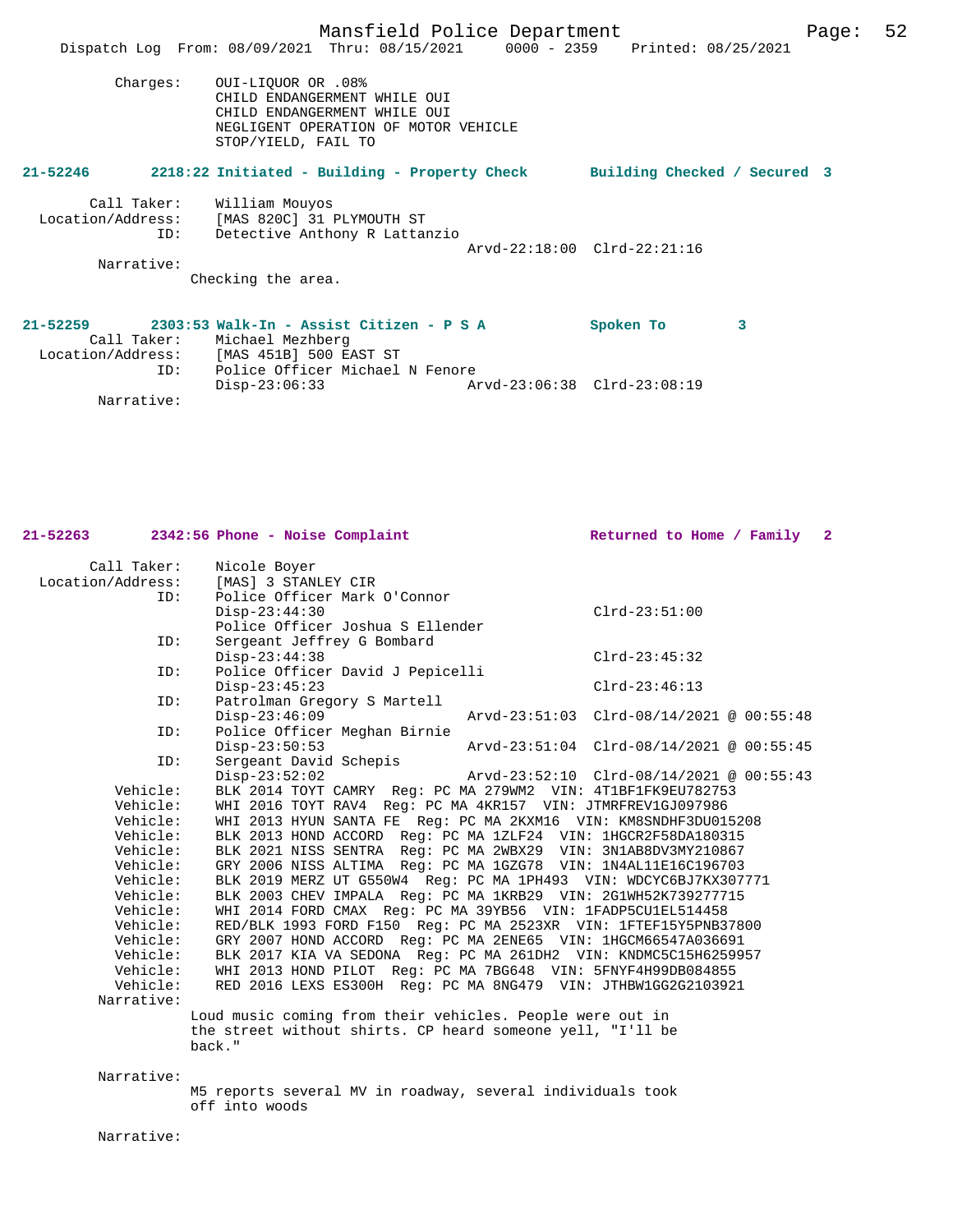Mansfield Police Department Page: 53 Dispatch Log From: 08/09/2021 Thru: 08/15/2021 M1 speaking with 12+ individuals who are in process of calling parents to pick them up Narrative: MV to be left in roadway to be retrieved at a later time Narrative: checking area for any remianing individuals Narrative: checked area thoroughly unabke to locate any other individuals Refer To Incident: 21MAS-837-OF **For Date: 08/14/2021 - Saturday 21-52291 0101:34 Radio - Building - Property Check Building Checked / Secured 3** Call Taker: Sergeant Jeffrey G Bombard Location/Address: [MAS 820C] 31 PLYMOUTH ST ID: Sergeant Jeffrey G Bombard Disp-01:02:50 Arvd-01:02:58 Clrd-01:11:01 Narrative: Checking the area. **21-52322 0303:33 Initiated - Building - Property Check Building Checked / Secured 3** Call Taker: Sergeant Jeffrey G Bombard<br>Location/Address: [MAS 820C] 31 PLYMOUTH ST ess: [MAS 820C] 31 PLYMOUTH ST<br>ID: Sergeant Jeffrey G Bombar Sergeant Jeffrey G Bombard Arvd-03:03:00 Clrd-03:10:15 Narrative: Checking the area. **21-52325 0336:01 Initiated - Building - Property Check Building Checked / Secured 3** Call Taker: William Mouyos Location/Address: [MAS] NORTH MAIN ST Police Officer Meghan Birnie Arvd-03:36:00 Clrd-03:37:52 Narrative: Checking the area. **21-52326 0338:02 Initiated - Building - Property Check Building Checked / Secured 3** Call Taker: William Mouyos<br>Location/Address: [MAS 226E] 125 [MAS 226E] 125 HIGH ST Apt. #1-4 ID: Police Officer Meghan Birnie Arvd-03:38:00 Clrd-03:45:33 Narrative: Checking the area. **21-52327 0351 Initiated - Building - Property Check Building Checked / Secured 3** Call Taker: Patrolman Gregory S Martell Location/Address: [MAS 992] 660 EAST ST Patrolman Gregory S Martell Arvd-03:51:47 Clrd-03:53:06 Narrative: Checking the area. **21-52328 0353 Initiated - Building - Property Check Building Checked / Secured 3**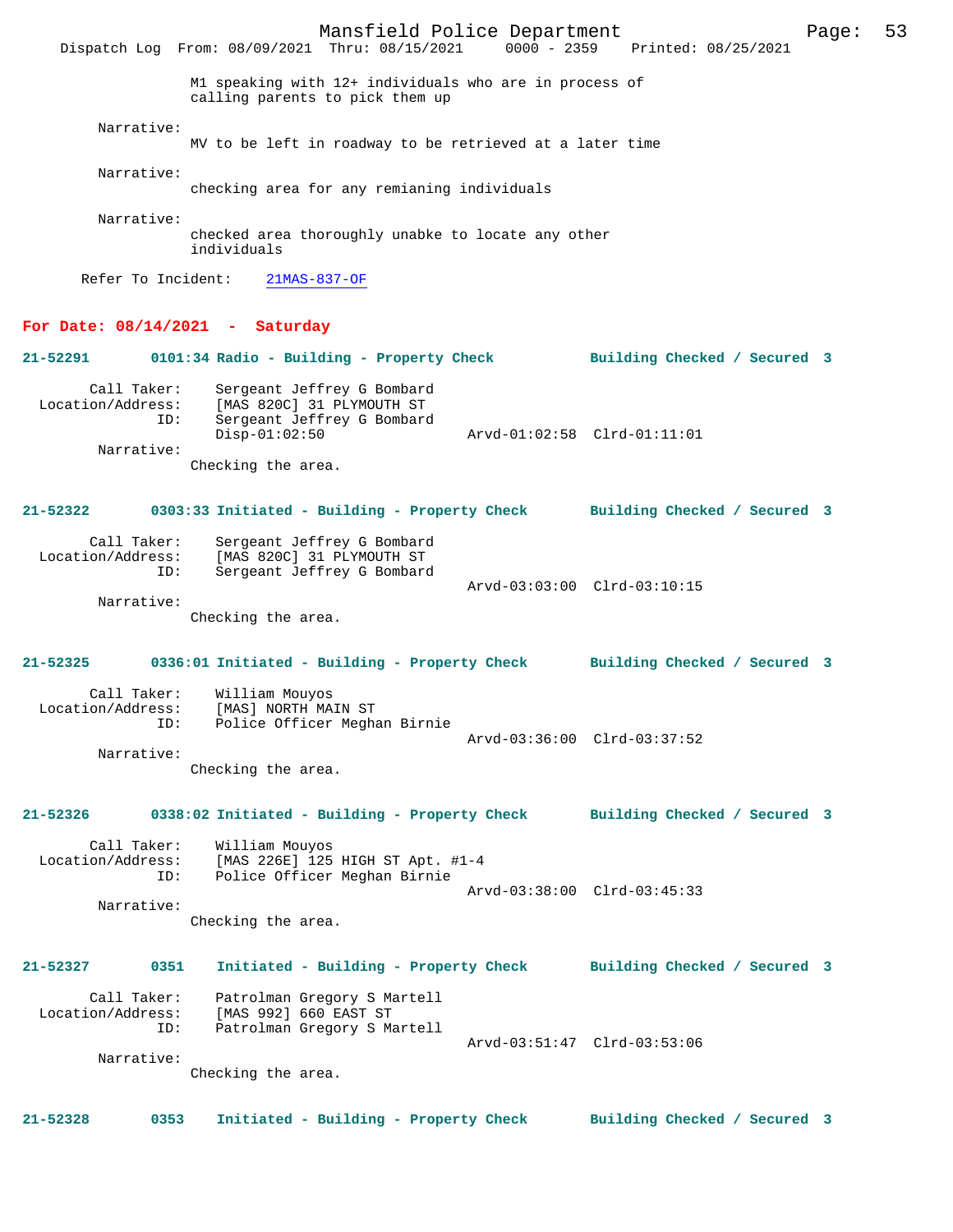Mansfield Police Department Page: 54 Dispatch Log From: 08/09/2021 Thru: 08/15/2021 0000 - 2359 Printed: 08/25/2021 Call Taker: Patrolman Gregory S Martell Location/Address: [MAS] MYSTIC LN ID: Patrolman Gregory S Martell Arvd-03:53:51 Clrd-03:56:43 Narrative: Checking the area. **21-52329 0400 Initiated - Building - Property Check Building Checked / Secured 3** Call Taker: Patrolman Gregory S Martell Location/Address: [MAS 13] 175 FRUIT ST ID: Patrolman Gregory S Martell Arvd-04:01:17 Clrd-04:04:08 Narrative: Checking the area. **21-52331 0502:14 Initiated - Building - Property Check Building Checked / Secured 3** Call Taker: Sergeant Jeffrey G Bombard Location/Address: [MAS 820C] 31 PLYMOUTH ST ID: Sergeant Jeffrey G Bombard Arvd-05:02:00 Clrd-05:09:17 Narrative: Checking the area. **21-52333 0554:45 911 - Disabled Motor Vehicle Vehicle Towed 3**  Call Taker: GARIN EISELE<br>Location/Address: [MAS 57A] 888 [MAS 57A] 888 SOUTH MAIN ST ID: Police Officer Meghan Birnie Disp-05:55:56 Arvd-06:00:41 Clrd-06:23:56 ID: Police Officer Christopher D Sorge Disp-05:57:58 Arvd-06:08:35 Clrd-06:19:44 ID: Police Officer Meghan Birnie Disp-06:24:14 Arvd-06:24:16 Clrd-06:29:26 Vehicle: BRO 2015 KIA SW SOUL Reg: PC NH 2841P VIN: KNDJP3A51F7137458 Towed: For: Disabled Vehicle By: Achins Garage To: Achins Garage Released To: HICKS On: 08/16/2021 @ 1651 Narrative: Caller reporting car broke down in roadway. Narrative: Achins tow requested an on scene **21-52335 0619:46 Initiated - Disabled Motor Vehicle Assisted Party 3**  Call Taker: William Mouyos<br>Location/Address: [MAS] S MAIN S [MAS] S MAIN ST @ RTE 495 NB ID: Police Officer Christopher D Sorge Arvd-06:19:00 Clrd-06:21:18<br>Vehicle: BLK 2014 DODG DURANG WDEL75 Reg: PC MA 5209GZ VIN: 1C4RD BLK 2014 DODG DURANG WDEL75 Reg: PC MA 5209GZ VIN: 1C4RDJAG4EC514694 Narrative: Reported DMV in the area. Narrative: mv over to roadside with hazards on takiing sunrise pictures **21-52336 0624:19 911 - Suspicious Actv / Persn / Veh Spoken To 2**  Call Taker: Nicole Boyer Location/Address: [MAS 834] 261 CHAUNCY ST<br>ID: Patrolman Gregory S Marte Patrolman Gregory S Martell<br>Disp-06:25:39 Disp-06:25:39 Arvd-06:27:40 Clrd-06:29:31<br>ID: Police Officer Christopher D Sorge Police Officer Christopher D Sorge Disp-06:25:44 Clrd-06:29:23 ID: Sergeant David Schepis Disp-06:27:33 Clrd-06:29:20<br>Vehicle: WHI 2008 NISS ALTIMA Reg: PAS MA NEDA92 VIN: 1N4CL21E08C WHI 2008 NISS ALTIMA Reg: PAS MA NEDA92 VIN: 1N4CL21E08C232298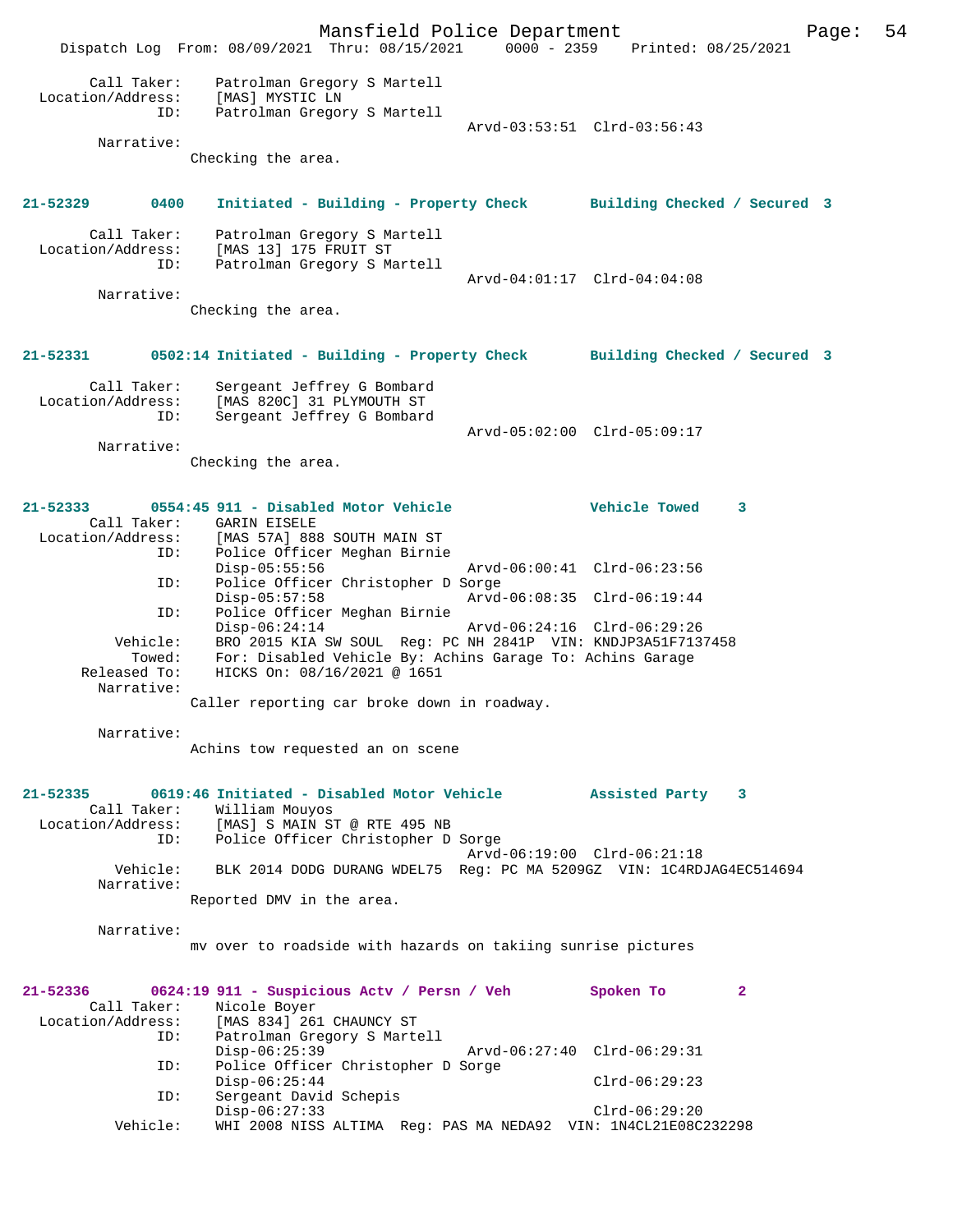Mansfield Police Department Page: 55 Dispatch Log From: 08/09/2021 Thru: 08/15/2021 Narrative: Male party inside of a car for the past few hours Narrative: CP sees the male party moving around in the car. Narrative: M5 reports speaking with party checks ok **21-52338 0702:50 Initiated - Building - Property Check Building Checked / Secured 3** Call Taker: Sergeant Jeffrey G Bombard<br>Location/Address: [MAS 820C] 31 PLYMOUTH ST ess: [MAS 820C] 31 PLYMOUTH ST<br>ID: Sergeant Jeffrey G Bombard Sergeant Jeffrey G Bombard Arvd-07:02:00 Clrd-07:09:12 Narrative: Checking the area. **21-52350 0750:43 Initiated - Building - Property Check Spoken To 3**  Call Taker: Jennifer Napolitano Location/Address: [MAS 820C] 31 PLYMOUTH ST ID: Police Officer David J Pepicelli Arvd-07:50:00 Clrd-07:55:52 Vehicle: GRY 2019 TOYT TACOMA Reg: PC MA 6VY281 VIN: 5TFCZ5AN5KX183898 Narrative: Vehicle pulled in to the yard. Narrative: Leaving Trailer 875 and taking trailer 4894 and will be back later today. **21-52355 0928:56 Initiated - Building - Property Check Building Checked / Secured 3** Call Taker: Jennifer Napolitano Location/Address: [MAS 820C] 31 PLYMOUTH ST ID: Police Officer David J Pepicelli Arvd-09:28:00 Clrd-09:46:44 Narrative: Checking the area. **21-52357 0935:50 Phone - 911 Hang-ups & Verifications Confirmed misdial/Accdntl Call 2**  Call Taker: Josesph Shebertes<br>Location/Address: [MAS H141] 566 MAI ess: [MAS H141] 566 MAPLE ST<br>ID: Police Officer Michael Police Officer Michael T Fitzgerald<br>Disp-09:38:01 Arvd-0 Disp-09:38:01 Arvd-09:45:48 Clrd-09:48:12 Narrative: Checking on a 911 hang up. reported accidental from his watch Contact made?: yes Cellphone? (y/n): yes Uncertainty radius: **21-52365 1025:36 Walk-In - Motor Veh Acc - No Injury Incident Report 1**  Call Taker: Support Staff Thomas Plunkett Location/Address: [MAS H1385] 165 STEARNS AVE ID: Police Officer Matthew A Souza<br>Disp-10:29:15 Disp-10:29:15 Arvd-10:39:49 Clrd-10:59:09<br>Vehicle: BLK 2015 SUBA LEGACY Reg: PC MA 1FJ512 VIN: 4S3BNAN60F30 BLK 2015 SUBA LEGACY Reg: PC MA 1FJ512 VIN: 4S3BNAN60F3057562 Narrative: Walk in reporting a vehicle travelled over the double yellow and hit their mirror, caused damage. Narrative: Walk in speaking with Ofc. Souza in the lobby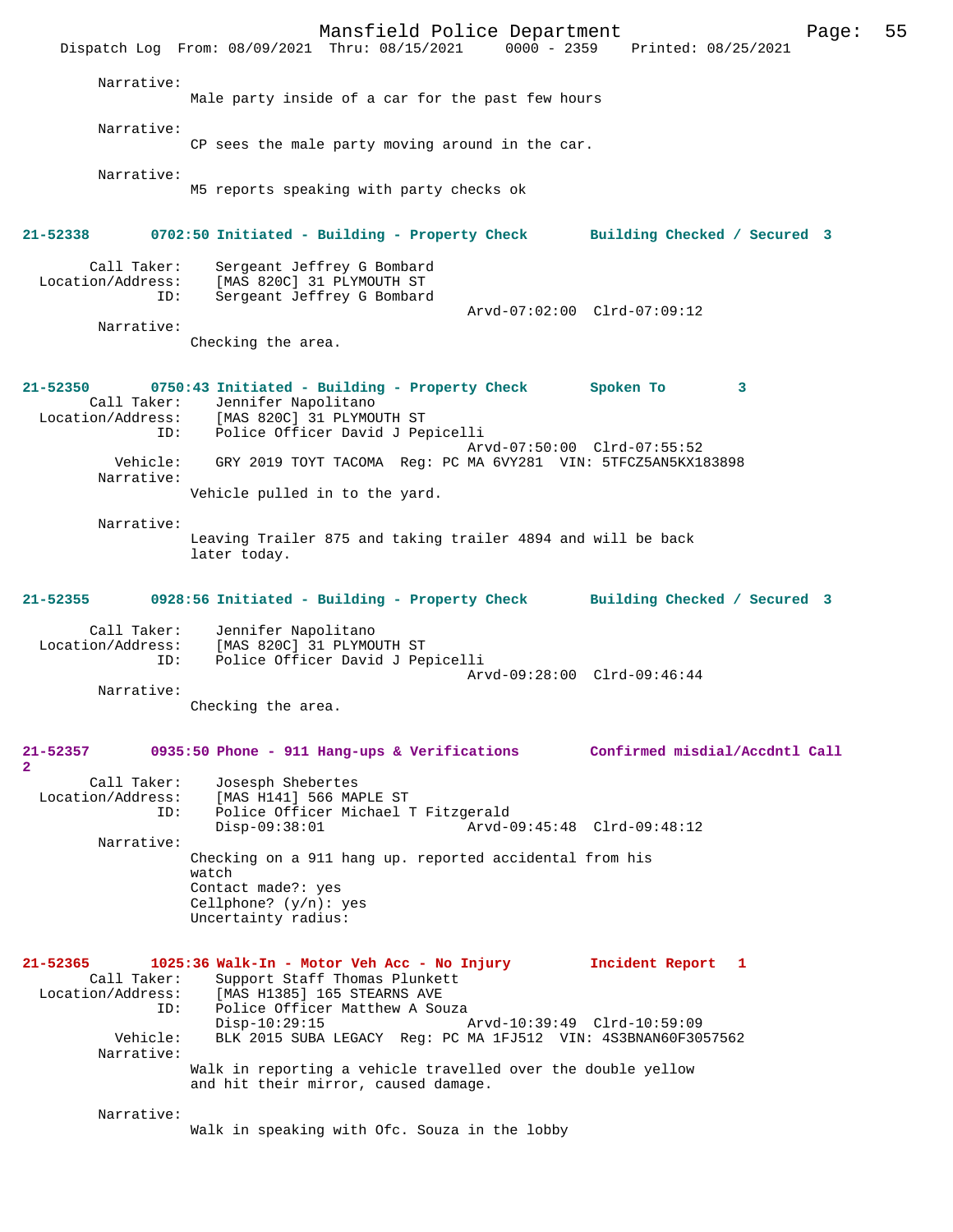Mansfield Police Department Page: 56 Dispatch Log From: 08/09/2021 Thru: 08/15/2021 Narrative: Walk in in the lobby was involved in this as well. Narrative: There was debris in the roadway in the ara of 165 Stearns ave Refer To Accident: 21MAS-228-AC Refer To Incident: 21MAS-838-OF **21-52367 1028:29 Initiated - Community Policing Services Rendered 3**  Call Taker: Jennifer Napolitano<br>ion/Address: [MAS] BIRD RD Location/Address:<br>ID: Police Officer Michael T Fitzgerald Arvd-10:28:00 Clrd-10:35:44 Narrative: Community POlicing at a lemoade stand **21-52371 1040:03 Phone - Motor Vehicle Stop Citation / Warning Issued 3** Call Taker: Jennifer Napolitano<br>Location/Address: [MAS] 777 WEST ST @ ess: [MAS] 777 WEST ST @ 100 HAMPSHIRE ST<br>ID: Police Officer Beau J Palanza Police Officer Beau J Palanza<br>Disp-10:40:49 Disp-10:40:49 Arvd-10:40:51 Clrd-10:45:45<br>Vehicle: GRN 2011 TOYT CAMRY Req: PC MA 2KHW90 VIN: 4T4BF3EK0BR13 GRN 2011 TOYT CAMRY Reg: PC MA 2KHW90 VIN: 4T4BF3EK0BR134670 Narrative: Out for mvst 21-52385 1200:56 Radio - Xfinity Event Services Rendered 2 Call Taker: Support Staff Matthew Todesco Location/Address: [MAS 108B] 885 SOUTH MAIN ST Vehicle: BLK 2011 LEXS UT RX450H Reg: PAV MA MIGLAW VIN: JTJBC1BA0B2034388<br>Vehicle: WHI 2018 ELANTRA Reg: RI XW256 VIN: KMHD04LBXJU681313 WHI 2018 ELANTRA Reg: RI XW256 VIN: KMHD04LBXJU681313 Narrative: All arrest, incident, and accident numbers are associated with the Jimmy Buffett show. Narrative: Cart 1 reports the Richard Bros is open and unattended. Parking notified. Narrative: Blue Team reports advising that there are no portable bathrooms allowed. Several complaints from Norton about traffic not moving. Cart 2 reports a car lock out. Narrative: Cart and the Blue Team are responding to assist security and parking with four cars refusing to move. Units are clear, the patrons have been moved along. Narrative: Blue Team will be assisting parking in Lot 6 at this time. Narrative: Red team checked the handi cap lot for a 911 hang up, no answer on call back, are checks ok White Team checked Lot A for a 911 hang up no answer on call back, area checks ok Red Team is checking the primer lot for a 911 hang up, no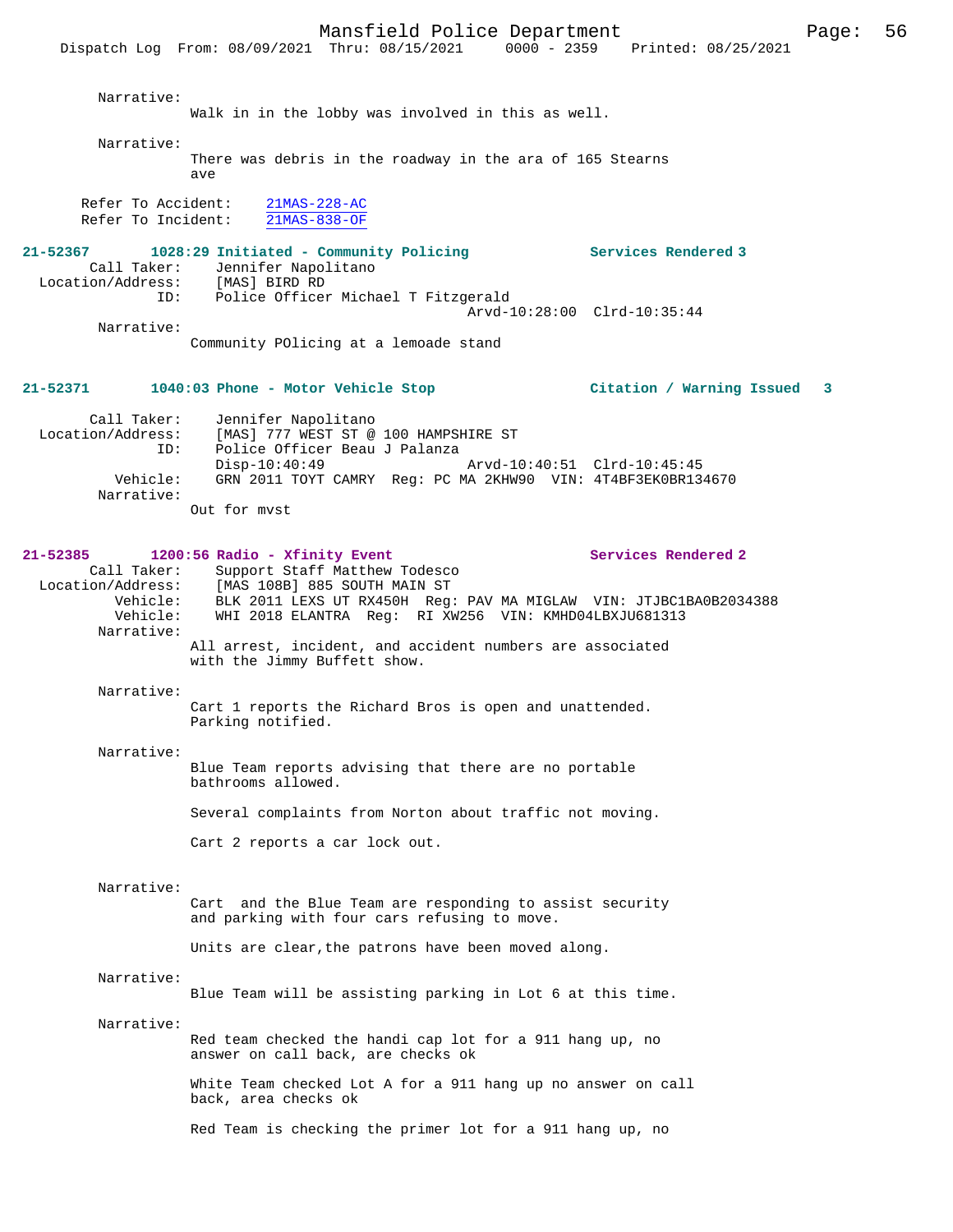Dispatch Log From: 08/09/2021 Thru: 08/15/2021 answer on call back. Red Team reports area checks ok. Narrative: Blue Team is responding to assist parking with Lot 6. Narrative: Red Team is responding to assist security and parking in moving along patrons who are blocking the travel lane and refusing to move. Red Team reports the cars have been moved along and are clear. Narrative: Rumford Lot officer is checking the lot for a 911 hang up with no answer on call back. The officer reports there are no issues at this time. Narrative: White Team is checking the back row of Lot B for a 911 hang up. The caller Stacy is by a black pick up. Officers report no issues in the area and are clear. Narrative: White Team and Cart 2 are assisting parking and security in Lot C. Officers are clear with services rendered. Narrative: Red Team is checking the area of Lot 9 on the wood line for a 911 hang up. Red Team reports officers are clear there are no issues in the area. Narrative: 1513: Sgt Thibault reports the first escort en route. Parking has been notified. Narrative: Red Team is checking Lot 9 for a 911 hang up. Upon call back Silvi by a white Alantra will flag down officers. Officers checked the area and there are no issues. Narrative: This call will be continued see call # 21-52424 Refer To Incident: 21MAS-863-OF **21-52388 1227:23 911 - Motor Veh Acc - No Injury Investigated - Report Taken 1** Call Taker: MATTHEW BOMES<br>Location/Address: [MAS] 255 CHA [MAS] 255 CHAUNCY ST ID: Police Officer Michael T Fitzgerald Arvd-12:29:43 Clrd-12:52:24 ID: Police Officer Beau J Palanza Disp-12:28:26 Arvd-12:30:37 Clrd-12:58:22<br>ID: Police Officer Michael T Fitzgerald Police Officer Michael T Fitzgerald Disp-12:52:30 Arvd-12:52:33 Clrd-12:58:22<br>Vehicle: BRO 2007 ACUR UT RDX Reg: PC MA 1WVH21 VIN: 5J8TB18217A0 Vehicle: BRO 2007 ACUR UT RDX Reg: PC MA 1WVH21 VIN: 5J8TB18217A009430 Vehicle: GRY 2014 JEEP CHEROK Reg: PC MA 3DN635 VIN: 1C4PJMCB7EW308335 Narrative: 2 car MVC reported no injuries Narrative: requesting fire for airbag deployment Narrative: Requesting a tow for 1 Narrative: Achins En Route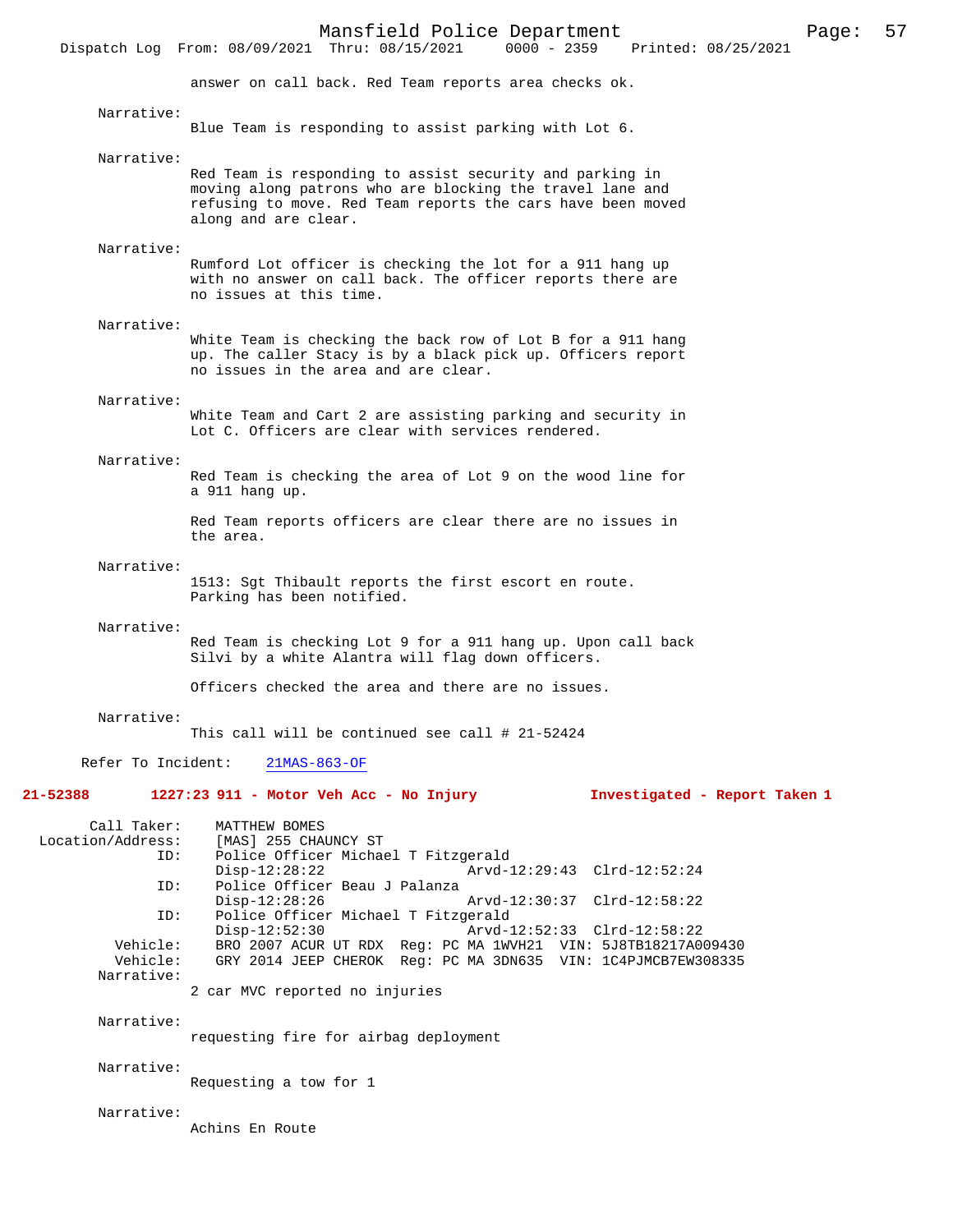Refer To Accident: 21MAS-229-AC **21-52393 1251:11 Phone - Assist Fire Department Referred to Other Agency 2** Call Taker: Dispatcher Jacques Ryan Location/Address: [MAS] 150 RUMFORD AVE<br>ID: Police Officer Matthew Police Officer Matthew A Souza<br>Disp-12:52:39 Disp-12:52:39 Arvd-12:54:25 Clrd-13:06:48 Narrative: Assisting the FD with a fire related incident. Nature: Masterbox activation **21-52394 1256:53 Phone - 911 Hang-ups & Verifications Confirmed misdial/Accdntl Call 2**  Call Taker: Josesph Shebertes<br>Location/Address: [MAS H70] 17 ERIC [MAS H70] 17 ERICK RD Apt. #20 ID: Police Officer Michael T Fitzgerald Disp-12:59:32 Arvd-13:09:01 Clrd-13:11:23 Narrative: Checking on a 911 hang up. spoke to male party reported accidental Contact made?: yes Cellphone? (y/n): yes Uncertainty radius: **21-52400 1323:08 Phone - 911 Hang-ups & Verifications Unfounded/Unverifed 2** Call Taker: Josesph Shebertes Location/Address: [MAS H5712] 8 LAWNDALE RD ID: Police Officer Matthew A Souza<br>Disp-13:27:24 Disp-13:27:24 Arvd-13:31:17 Clrd-13:36:29 Narrative: Checking on a 911 hang up. Contact made?: yes, with a child on the phone. then hung up Cellphone? (y/n): yes Uncertainty radius: 84 meter **21-52403 1403:54 Phone - 911 Hang-ups & Verifications Services Rendered 2**  Call Taker: Josesph Shebertes<br>Location/Address: [MAS 10] 885 S MA [MAS 10] 885 S MAIN ST Narrative: Checking on a 911 hang up. no answer on call back Contact made?: no Cellphone? (y/n): yes Uncertainty radius: 5 mets in the handicap lot Narrative: passed off to CP, who will handle **21-52408 1405:31 Walk-In - Assist Citizen - P S A Spoken To 3**  Call Taker: Support Staff Thomas Plunkett<br>Location/Address: [MAS H1471] 167 YORK RD ess: [MAS H1471] 167 YORK RD<br>ID: Police Officer Beau J Pa Police Officer Beau J Palanza<br>Disp-14:14:42 Disp-14:14:42 Arvd-14:23:15 Clrd-14:59:12 Narrative: Walk in reporting he paid a contractor w/check for work on his house and the contractor hasn't done the work. Narrative: Speaking w/ Ofc. Palanza Narrative: Party advised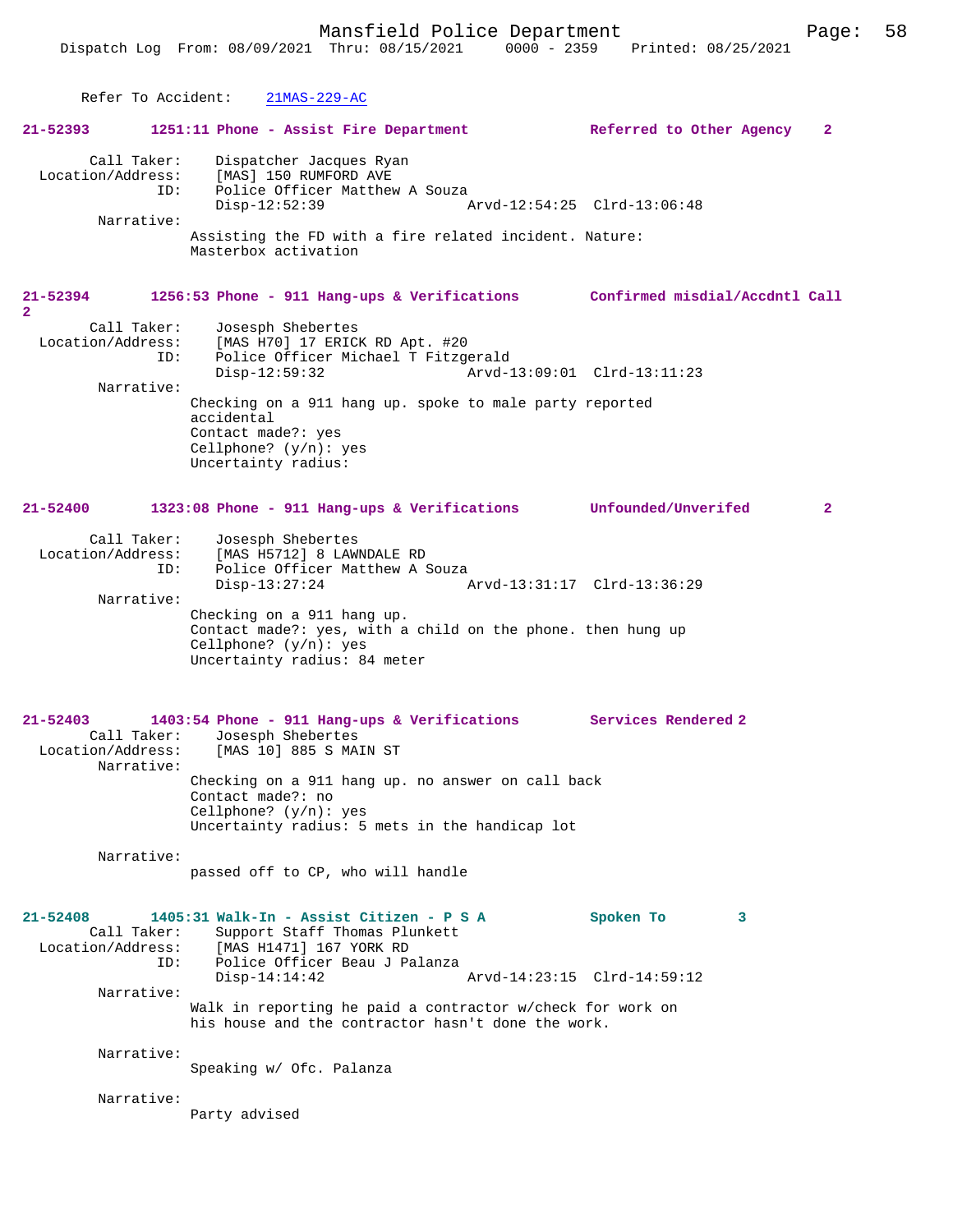Mansfield Police Department Page: 59 Dispatch Log From: 08/09/2021 Thru: 08/15/2021 Refer To Incident: 21MAS-841-OF **21-52405 1408:11 Phone - 911 Hang-ups & Verifications Confirmed misdial/Accdntl Call 2**  Call Taker: Josesph Shebertes Location/Address: [MAS 10] 885 S MAIN ST Narrative: Checking on a 911 hang up. back premier lot. Contact made?: no Cellphone? (y/n): yes Uncertainty radius: 5 meter **21-52411 1422:51 Phone - 911 Hang-ups & Verifications Unfounded/Unverifed 2** Call Taker: Josesph Shebertes<br>Location/Address: [MAS 840K] 280 SCI ess: [MAS 840K] 280 SCHOOL ST Apt. #K<br>ID: Police Officer Michael T Fitzger Police Officer Michael T Fitzgerald<br>Disp-14:26:23 Arvd-1  $\bar{A}rvd-14:34:15$   $Clrd-14:40:10$  Narrative: Checking on a 911 hang up. no answer on call back. blue shorts black shirt. Contact made?: no Cellphone? (y/n): yes Uncertainty radius: 36 meters **21-52413 1436:45 Phone - 911 Hang-ups & Verifications Services Rendered 2**  Call Taker: Josesph Shebertes<br>Location/Address: [MAS 10] 885 S MA [MAS 10] 885 S MAIN ST Narrative: Checking on a 911 hang up. no answer on call back Contact made?: no Cellphone? (y/n): yes Uncertainty radius: 7 meters Lot A Narrative: referred to CP. CP to handle Narrative: toured both lots, no issues. **21-52414 1445:03 Phone - 911 Hang-ups & Verifications Unfounded/Unverifed 2** Call Taker: Josesph Shebertes<br>Location/Address: [MAS 10] 885 S MA [MAS 10] 885 S MAIN ST Narrative: Checking on a 911 hang up. lot B, Black Pick up truck Contact made?: yes reported accidental Cellphone?  $(y/n):$  yes Uncertainty radius: Narrative: passed to CP who will handle. was advised to flag the officer down. Narrative: was unable to locate party. everything appears in order. **21-52416 1500:48 Initiated - Assist Other Agency Referred to Other Agency 3** Call Taker: Dispatcher Jacques Ryan<br>Location/Address: [FOX 29] 1 PATRIOT PL Location/Address: [FOX 29] 1 PATRIOT PL ID: Police Officer Matthew A Souza Arvd-15:00:00 Clrd-17:03:14 Narrative:

Assist Foxborough with crowd control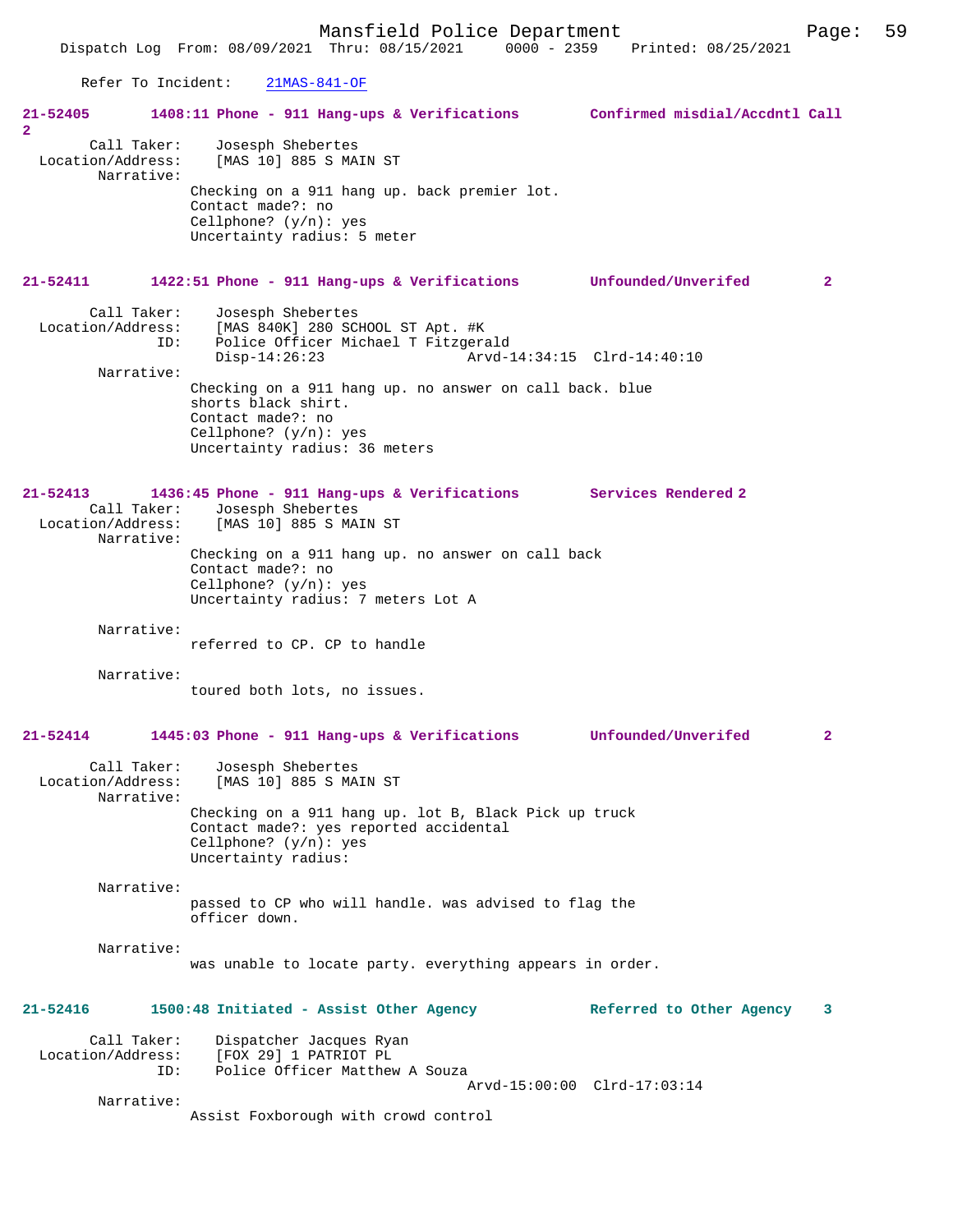Dispatch Log From: 08/09/2021 Thru: 08/15/2021 0000 - 2359 Printed: 08/25/2021 **21-52419 1508:39 911 - 911 Hang-ups & Verifications Services Rendered 2** 

 Call Taker: MATTHEW BOMES Location/Address: [MAS 10] 885 S MAIN ST Narrative: Checking on a 911 hang up. Contact made?:yes

Cellphone? (y/n):y Uncertainty radius:11 meter Lot 9 toward the wood line stated no problem

Narrative:

Refer to CP

**21-52421 1516:52 Phone - 911 Hang-ups & Verifications Services Rendered 2**  Call Taker: Josesph Shebertes Location/Address: [MAS 10] 885 S MAIN ST Narrative: Checking on a 911 hang up. Lot 9, White elantra. Contact made?: yes Cellphone? (y/n): yes Uncertainty radius: Narrative: CP notified, will handle.

## **21-52422 1521:21 911 - 911 Hang-ups & Verifications Services Rendered 2**  Call Taker: MATTHEW BOMES<br>Location/Address: [MAS 10] 885 S [MAS 10] 885 S MAIN ST Narrative: Checking on a 911 hang up.

Contact made?:n Cellphone? (y/n):y Uncertainty radius:8 meters premier lot

**21-52425 1527:55 911 - 911 Hang-ups & Verifications Services Rendered 2**  Call Taker: MATTHEW BOMES Location/Address: [MAS 10] 885 S MAIN ST Narrative: Checking on a 911 hang up. Contact made?:n Cellphone? (y/n):y Uncertainty radius:14 meters Lot A

Narrative:

Refer to CP

## **21-52424 1528:22 Radio - Xfinity Event Investigated - No Report 2**

Call Taker: Support Staff Matthew Todesco<br>Location/Address: [MAS 108B] 885 SOUTH MAIN ST [MAS 108B] 885 SOUTH MAIN ST Narrative:

This call is a continueation of call # 21-52385 the Jimmy Buffett Show.

Narrative:

Rumford Lot Officer is checking the area for a 911 hang up with no answer on call back. Rumford Officer reports all checks ok. Total 911 calls is 2 all checked ok.

White Team is checking Lot C for a 911 Hang up with no answer on call back. White Team reports the area checks ok.

Blue Team is checking Lot 5 for a 911 hang up, no answer on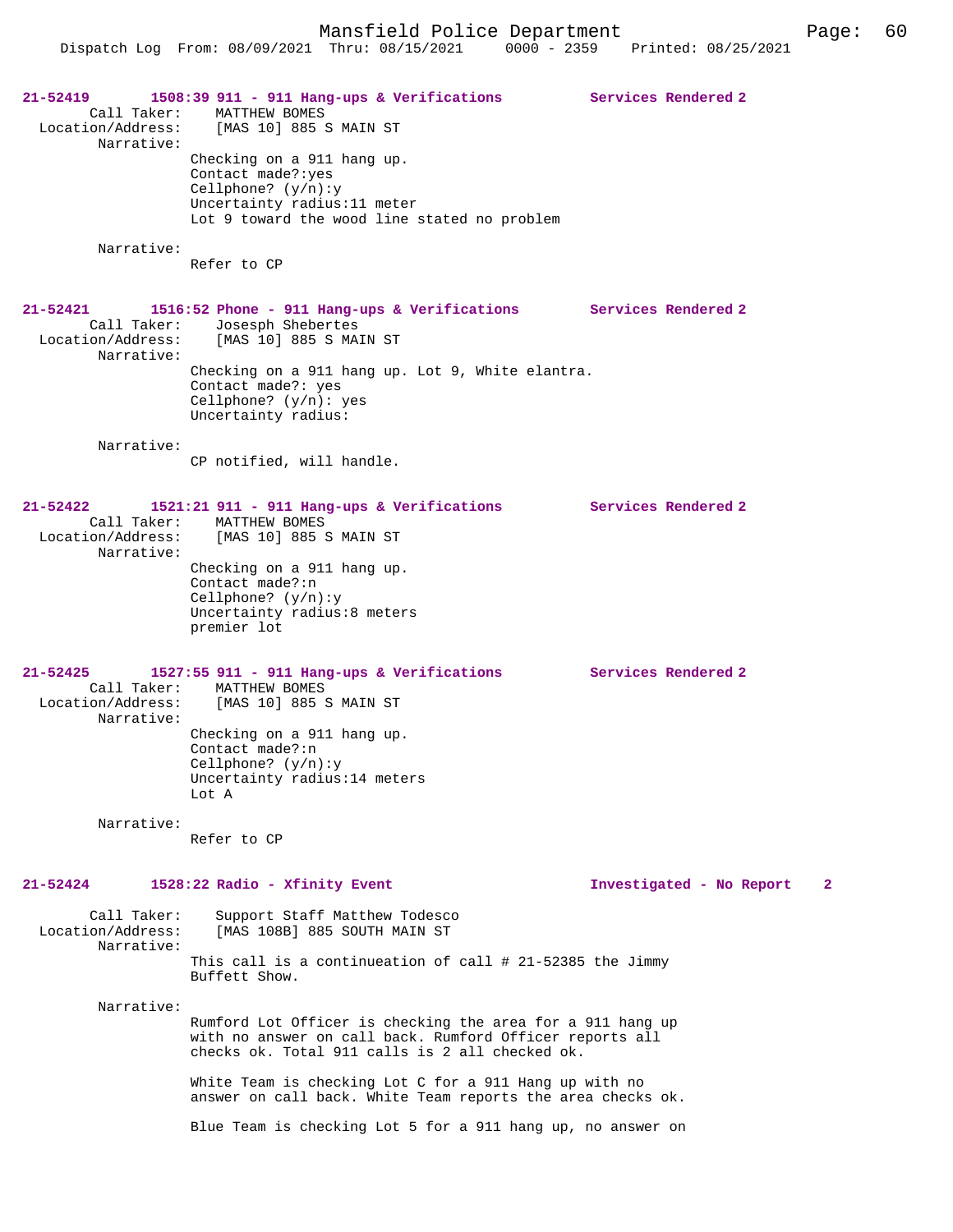Mansfield Police Department Page: 61 Dispatch Log From: 08/09/2021 Thru: 08/15/2021 call back. Blue Team reports there are no issues. Total 911 calls 3. all check ok. Lot 6 there is a white Ford Escape Ford Escape 911 hang up, Blue Team responding. Blue Team Reports there are no issues. Premier Lot 911 hang up, Red Team is checking the area. Red Team reports there are no issues. Narrative: Sgt Thibault reports they are leaving the airport at this time. Narrative: White Team is checking Lot B for a 911 hang up in a white Dodge Ram. White Team reports all checks ok Sgt Thibault reports the traffic is clearing at this time. Narrative: Red Team is responding to check Lot 9 for a white Lexis driver's name is Ben. Red Team reports all checks ok. Narrative: Blue Team is checking Lot 5 for the 911 Hang up, no answer on call back. Blue Team reports all is clear. Rumford Lot officer is checking for a 911 hang up in the area. The officer reports all checks good. Narrative: Red Team is checking the area of Lot 10 to assist parking and security. Narrative: Blue Team is checking Lot 6 for the 911 hang up, no answer on call back. Blue Team reports all checks ok Cart 1 is checking on two 911 hang up's in Lot 5. Cart 1 reports that all checks ok. Narrative: Cart 1 is checking Lot 4 for a 911 hang up. Cart 1 reports all checks ok. Red Team is responding to check the premier lot for a 911 hang up. Narrative: Blue Team is responding to check the VIP Lot for a 911 hang up. Blue Team reports there are no issues. Blue Team is responding to Lot 4 for a 911 hang up. Blue Team reports there are no issues. Red Team is responding to Lot 10 for he report of a 911 hang up. Red Team reports there are no issues. Narrative: Red Team is responding to the Premier Lot for a 911 Hang up, no answer on call back. Red Team reports no issues White Team requests EMS to the first row of Lot B for a heat related illness, MFD en route. Narrative:

White Team checked the White Lot for a 911 hang up. White Team reports there are no issues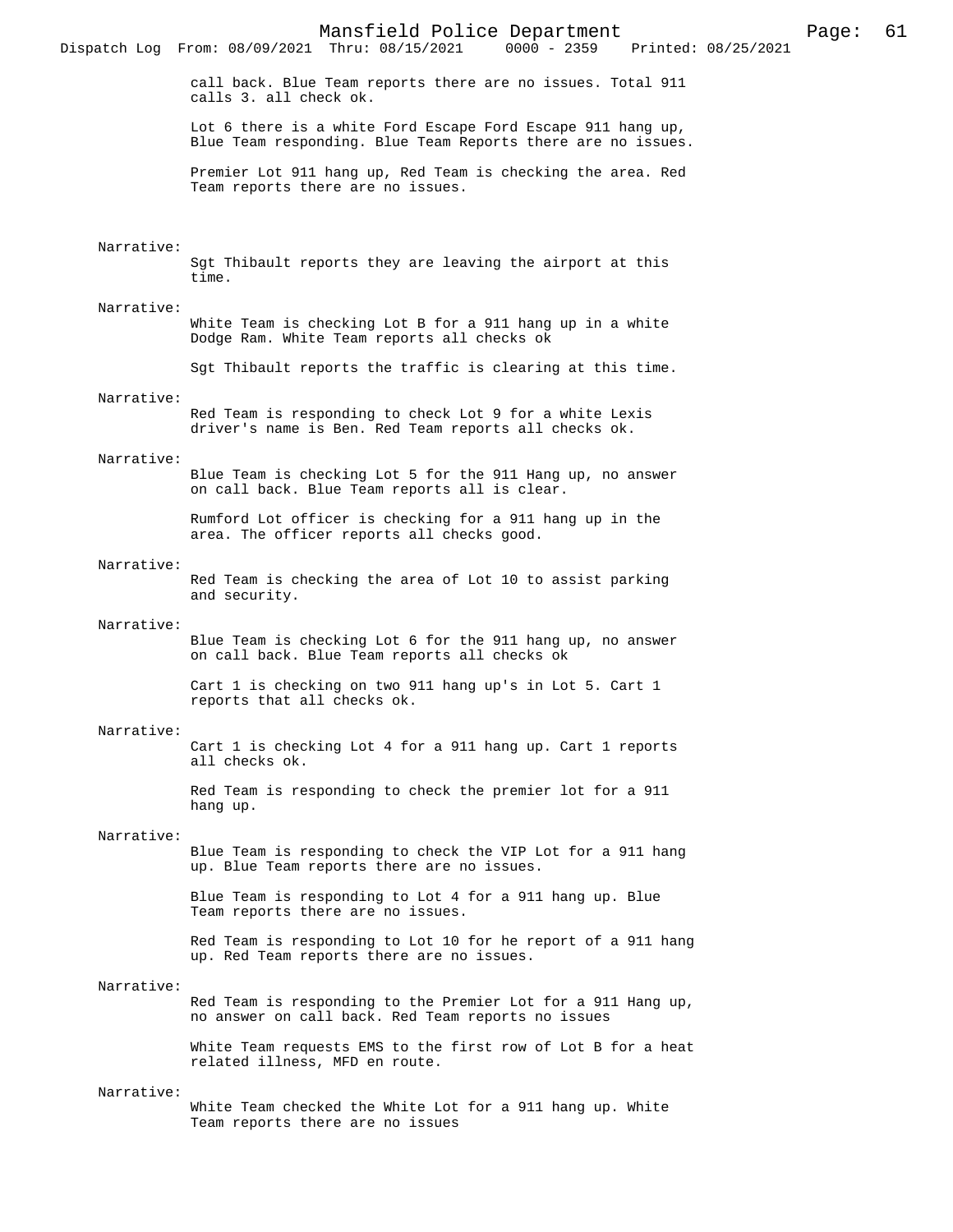|                                                                | Mansfield Police Department                                                                                                           |                             |                                 | Page: | 62 |
|----------------------------------------------------------------|---------------------------------------------------------------------------------------------------------------------------------------|-----------------------------|---------------------------------|-------|----|
|                                                                | Dispatch Log From: 08/09/2021 Thru: 08/15/2021                                                                                        |                             | 0000 - 2359 Printed: 08/25/2021 |       |    |
| Narrative:                                                     |                                                                                                                                       |                             |                                 |       |    |
|                                                                | Blue Team is responding to Lot 6 roadside assist MFD with<br>the report of a female who is fallen and has a laceration to<br>the head |                             |                                 |       |    |
| Narrative:                                                     | CP notified                                                                                                                           |                             |                                 |       |    |
| Narrative:                                                     |                                                                                                                                       |                             |                                 |       |    |
|                                                                | White Team is responding to a 911 hang up, no issues.                                                                                 |                             |                                 |       |    |
|                                                                | White Team is checking lot 4 for a 911 hang up. White Team<br>reports no issues.                                                      |                             |                                 |       |    |
| 21-52426<br>3                                                  | 1528:29 Phone - Assist Other Agency                                                                                                   |                             | Confirmed misdial/Accdntl Call  |       |    |
| Call Taker:<br>Location/Address:                               | Kerri Bishop<br>[FOX 610] 10 FOXBOROUGH BLVD Apt. #C                                                                                  |                             |                                 |       |    |
| ID:                                                            | Police Officer Michael T Fitzgerald<br>$Disp-15:30:08$                                                                                | Arvd-15:30:47 Clrd-15:34:06 |                                 |       |    |
| ID:                                                            | Police Officer Beau J Palanza<br>$Disp-15:30:59$                                                                                      | Arvd-15:31:01 Clrd-15:34:06 |                                 |       |    |
| Narrative:                                                     |                                                                                                                                       |                             |                                 |       |    |
|                                                                | Foxboro PD requested Mansfield to check on silent hold up<br>alarm.                                                                   |                             |                                 |       |    |
| Narrative:                                                     | Accidental by employee                                                                                                                |                             |                                 |       |    |
| $21 - 52428$<br>Call Taker:<br>Location/Address:<br>Narrative: | 1531:59 911 - 911 Hang-ups & Verifications Services Rendered 2<br><b>GARIN EISELE</b><br>[MAS 10] 885 S MAIN ST                       |                             |                                 |       |    |
|                                                                | Checking on a 911 hang up. No Lot C<br>Contact made?: No<br>Cellphone? $(y/n):yes$<br>Uncertainty radius:                             |                             |                                 |       |    |
| Narrative:                                                     |                                                                                                                                       |                             |                                 |       |    |
|                                                                | Checking on a 911 hang up.<br>Contact made?:n<br>Cellphone? $(y/n):y$<br>Uncertainty radius:8 meters<br>Lot A                         |                             |                                 |       |    |
| Narrative:                                                     |                                                                                                                                       |                             |                                 |       |    |
|                                                                | refer to CP                                                                                                                           |                             |                                 |       |    |
| 21-52429<br>Call Taker:<br>Location/Address:<br>Narrative:     | 1532:25 Phone - 911 Hang-ups & Verifications<br>Savannah Karch<br>[MAS 108B] 885 SOUTH MAIN ST                                        |                             | <b>Services Rendered 2</b>      |       |    |
|                                                                | Checking on a 911 hang up.<br>Contact made?: 911 hang up, no contact made, negative answer<br>x2                                      |                             |                                 |       |    |
|                                                                | Cellphone? $(y/n):y$<br>Uncertainty radius: 90% 5 meters, mapping in lot A                                                            |                             |                                 |       |    |
| Narrative:                                                     | refer to CP                                                                                                                           |                             |                                 |       |    |
| 21-52430                                                       | 1534:59 Phone - 911 Hang-ups & Verifications                                                                                          |                             | Services Rendered 2             |       |    |
| Call Taker:<br>Location/Address:                               | Savannah Karch<br>[MAS 108B] 885 SOUTH MAIN ST                                                                                        |                             |                                 |       |    |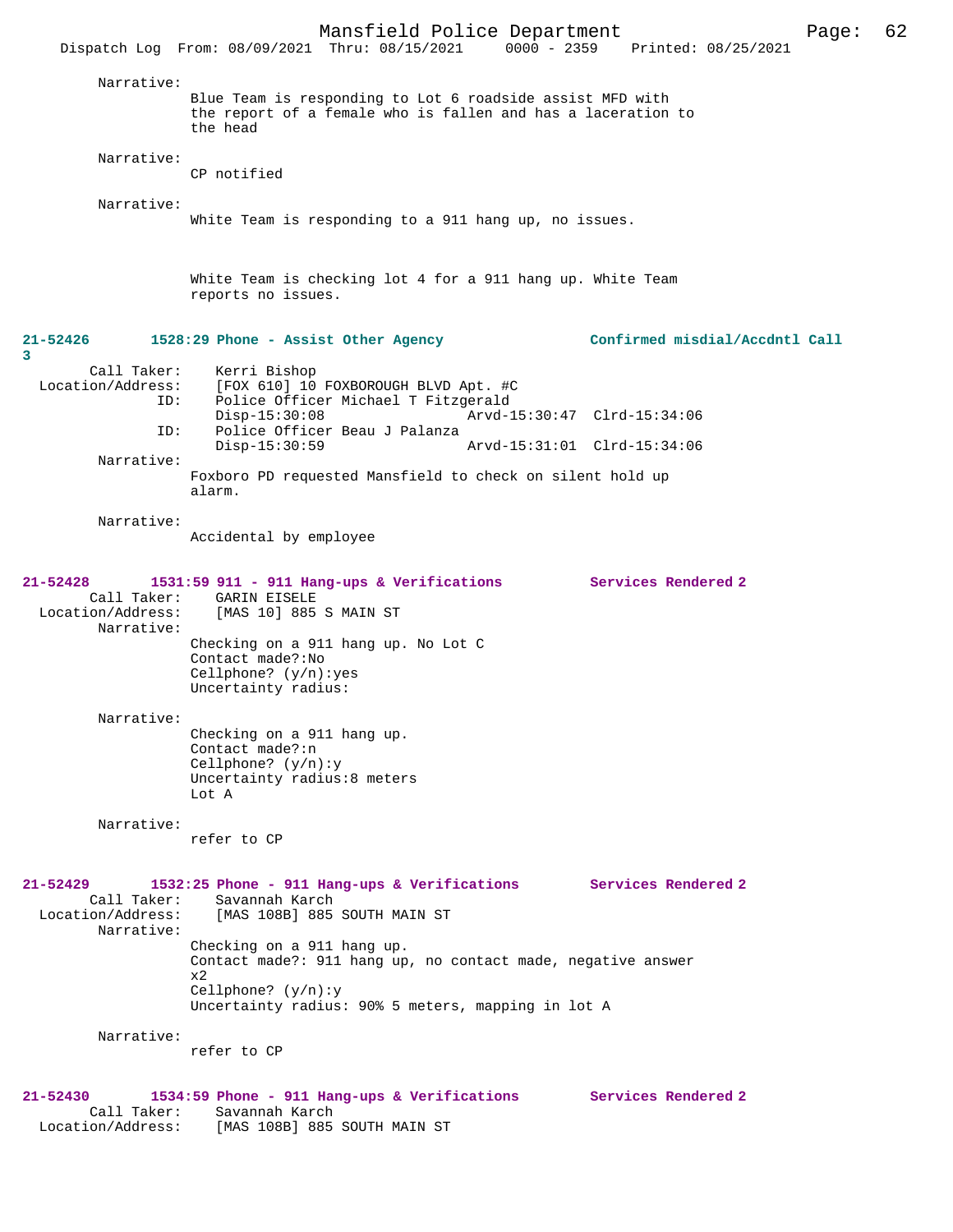Narrative: Checking on a 911 hang up. Contact made?: yes, she will make herself known. lot 5 Cellphone? (y/n):y Uncertainty radius: **21-52431 1536:04 Phone - 911 Hang-ups & Verifications Services Rendered 2**  Call Taker: Josesph Shebertes Location/Address: [MAS 10] 885 S MAIN ST Narrative: Checking on a 911 hang up. Lot 6, White Ford Escape. was told to flag officer down. Contact made?: yes Cellphone? (y/n): yes Uncertainty radius: Narrative: refer to CP **21-52432 1536:49 911 - 911 Hang-ups & Verifications Services Rendered 2**  Call Taker: GARIN EISELE<br>Location/Address: [MAS 10] 885 [MAS 10] 885 S MAIN ST Narrative: Checking on a 911 hang up. Contact made?:yes Cellphone? (y/n):yes Lot 9 accidental 5th row in will make herself know. Uncertainty radius: Narrative: refer to CP **21-52433 1539:23 Phone - 911 Hang-ups & Verifications Services Rendered 2**  Call Taker: Josesph Shebertes<br>Location/Address: [MAS 10] 885 S MA [MAS 10] 885 S MAIN ST Narrative: Checking on a 911 hang up. Honda Pilot Grey. Back Premier Lot no emergency Contact made?: yes was told to flag the officer down Cellphone? (y/n): yes Uncertainty radius: Narrative: refer to CP **21-52436 1552:13 911 - 911 Hang-ups & Verifications Services Rendered 2**  Call Taker: MATTHEW BOMES<br>Location/Address: [MAS 10] 885 9 [MAS 10] 885 S MAIN ST Narrative: Checking on a 911 hang up. Contact made?:yes Cellphone? (y/n):y Uncertainty radius:8 meters lot B at the wood line white dodge ram Narrative: refer to CP **21-52438 1559:50 911 - 911 Hang-ups & Verifications Confirmed misdial/Accdntl Call 2**  Call Taker: MATTHEW BOMES<br>Location/Address: [MAS 43] 137 1

[MAS 43] 137 MILL ST Apt. #HS77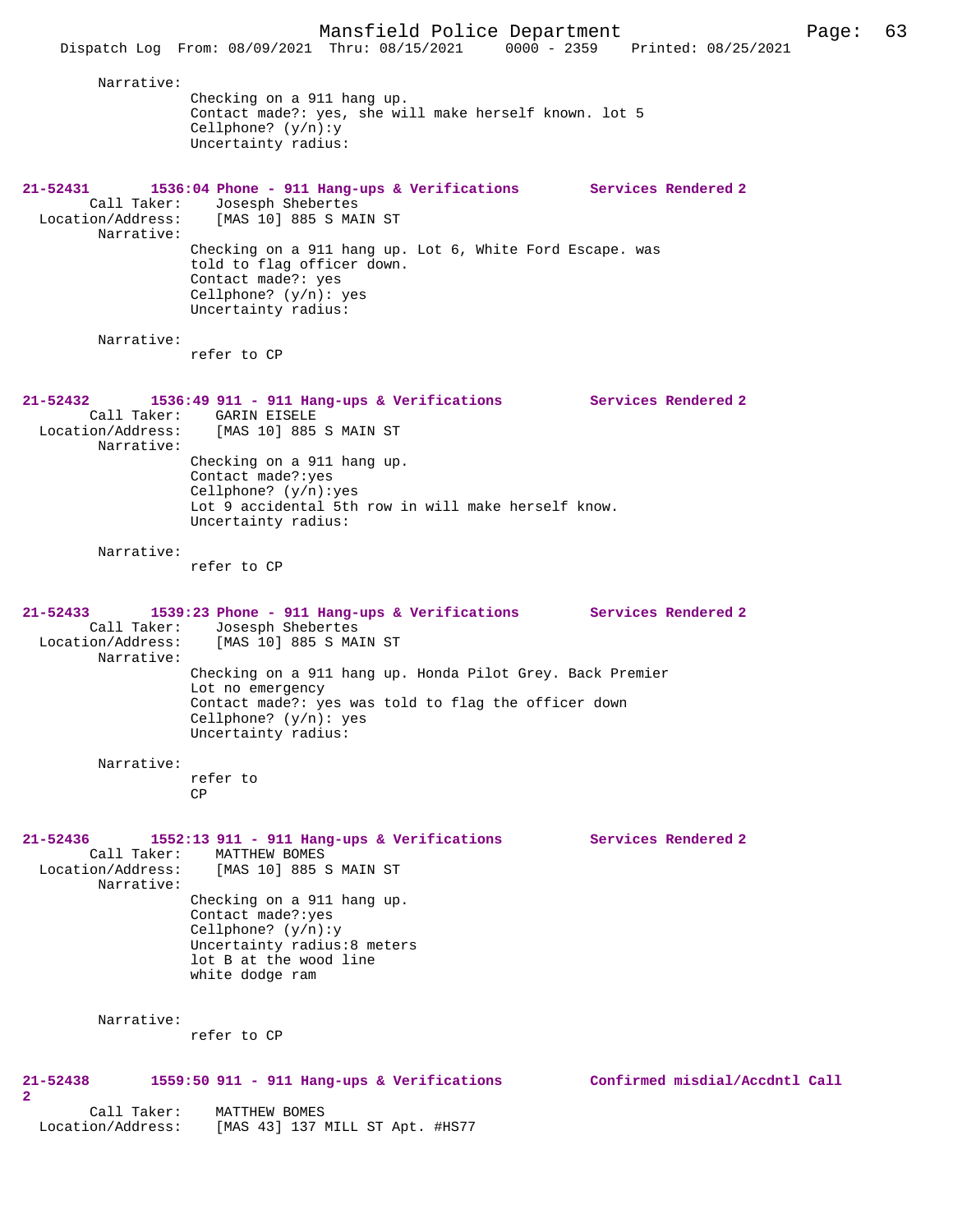Mansfield Police Department Page: 64 Dispatch Log From: 08/09/2021 Thru: 08/15/2021 0000 - 2359 Printed: 08/25/2021 ID: Police Officer David J Pepicelli Disp-16:02:25 Arvd-16:09:48 Clrd-16:15:33 Narrative: Checking on a 911 hang up. Contact made?:y Cellphone? (y/n):y Uncertainty radius:5 meters **21-52439 1600:00 Phone - 911 Hang-ups & Verifications Confirmed misdial/Accdntl Call 2**  Call Taker: Josesph Shebertes Location/Address: [MAS H1438] 145 GILBERT ST Police Officer Jay J Sparrow ID: Police Officer Jay J Sparrow<br>Disp-16:03:28 Arvd-16:19:04 Clrd-16:22:20 Narrative: Checking on a 911 hang up. no answer on call back Contact made?: no Cellphone? (y/n): yes Uncertainty radius: 6 meters **21-52440 1607:29 Phone - 911 Hang-ups & Verifications Services Rendered 2**  Call Taker: Josesph Shebertes<br>Location/Address: [MAS 10] 885 S MA: [MAS 10] 885 S MAIN ST Narrative: Checking on a 911 hang up. 9, lexus white SUV Contact made?: yes no emergency reported accidental Cellphone? (y/n): yes Uncertainty radius: Narrative: passed on to CP who will handle. **21-52442 1612:43 Phone - 911 Hang-ups & Verifications Services Rendered 2**  Call Taker: Josesph Shebertes<br>Location/Address: [MAS 10] 885 S MA [MAS 10] 885 S MAIN ST Apt. #3 Narrative: Checking on a 911 hang up. Lot 5, no answer on call back Contact made?: no Cellphone? (y/n): yes Uncertainty radius: 8 meters Narrative: refer to CP **21-52443 1622:13 911 - 911 Hang-ups & Verifications Services Rendered 2**  Call Taker: MATTHEW BOMES Location/Address: [MAS 10] 885 S MAIN ST Narrative: Checking on a 911 hang up. Contact made?:n Cellphone? (y/n):y Uncertainty radius:6 meters Lot A Narrative: refer to CP **21-52445 1624:29 Phone - Well Being Check Services Rendered 3**  Call Taker: GARIN EISELE<br>Location/Address: [MAS 840K] 28 ess: [MAS 840K] 280 SCHOOL ST Apt. #K<br>ID: Police Officer Jay J Sparrow Police Officer Jay J Sparrow<br>Disp-16:26:47 Arvd-16:29:04 Clrd-16:36:43 ID: Police Officer Christopher D Sorge Disp-16:27:31 Arvd-16:36:35 Clrd-16:36:43 Vehicle: GRY 2004 CAMRY Reg: RI 1ED558 VIN: 4T1BE32K74U848087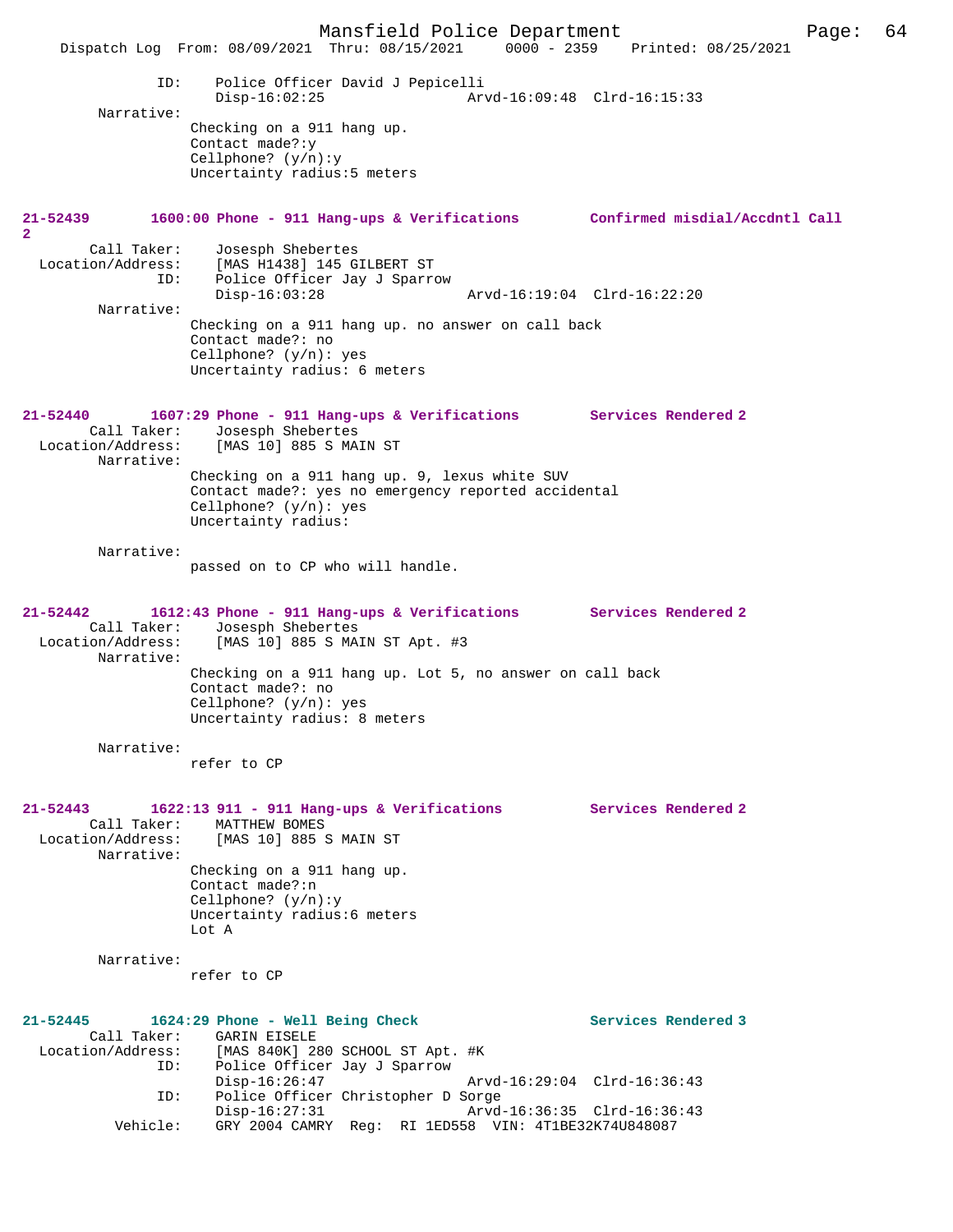Mansfield Police Department Page: 65 Dispatch Log From: 08/09/2021 Thru: 08/15/2021 Narrative: 2 people sleeping in a vehicle side of the building. Narrative: Operator was filling out applications and taking a nap before heading back toRI **21-52450 1650:08 911 - 911 Hang-ups & Verifications Services Rendered 2**  Call Taker: MATTHEW BOMES<br>Location/Address: [MAS 10] 885 9 [MAS 10] 885 S MAIN ST Narrative: Checking on a 911 hang up. Contact made?:n Cellphone? (y/n):y Uncertainty radius:11 meters lot 6 top of lot Narrative: refer to CP **21-52451 1650:41 911 - 911 Hang-ups & Verifications Services Rendered 2**  Call Taker: Nicole Boyer<br>Location/Address: [MAS 10] 885 [MAS 10] 885 S MAIN ST Narrative: Checking on a 911 hang up. Contact made?: No answer on call back Cellphone? (y/n): yes Uncertainty radius: 7 meters Narrative: Came from Lot 5 Narrative: refer to CP **21-52453 1654:59 Phone - 911 Hang-ups & Verifications Services Rendered 2**  Call Taker: Josesph Shebertes<br>Location/Address: [MAS 10] 885 S MA [MAS 10] 885 S MAIN ST Narrative: Checking on a 911 hang up. reported accidental in Lot 4 Contact made?: yes Cellphone? (y/n): yes Uncertainty radius: 14 meters **21-52452 1655:23 911 - 911 Hang-ups & Verifications Services Rendered 2**  Call Taker: Nicole Boyer<br>Location/Address: [MAS 10] 885 [MAS 10] 885 S MAIN ST Narrative: Checking on a 911 hang up. Contact made?: No Cellphone? (y/n): Yes Uncertainty radius: 5 meters Came from Lot 4 Narrative: refer to CP **21-52454 1655:53 911 - 911 Hang-ups & Verifications Services Rendered 2** 

## Call Taker: MATTHEW BOMES<br>Location/Address: [MAS 10] 885 9 [MAS 10] 885 S MAIN ST

 Narrative: Checking on a 911 hang up. Contact made?:n Cellphone? (y/n):y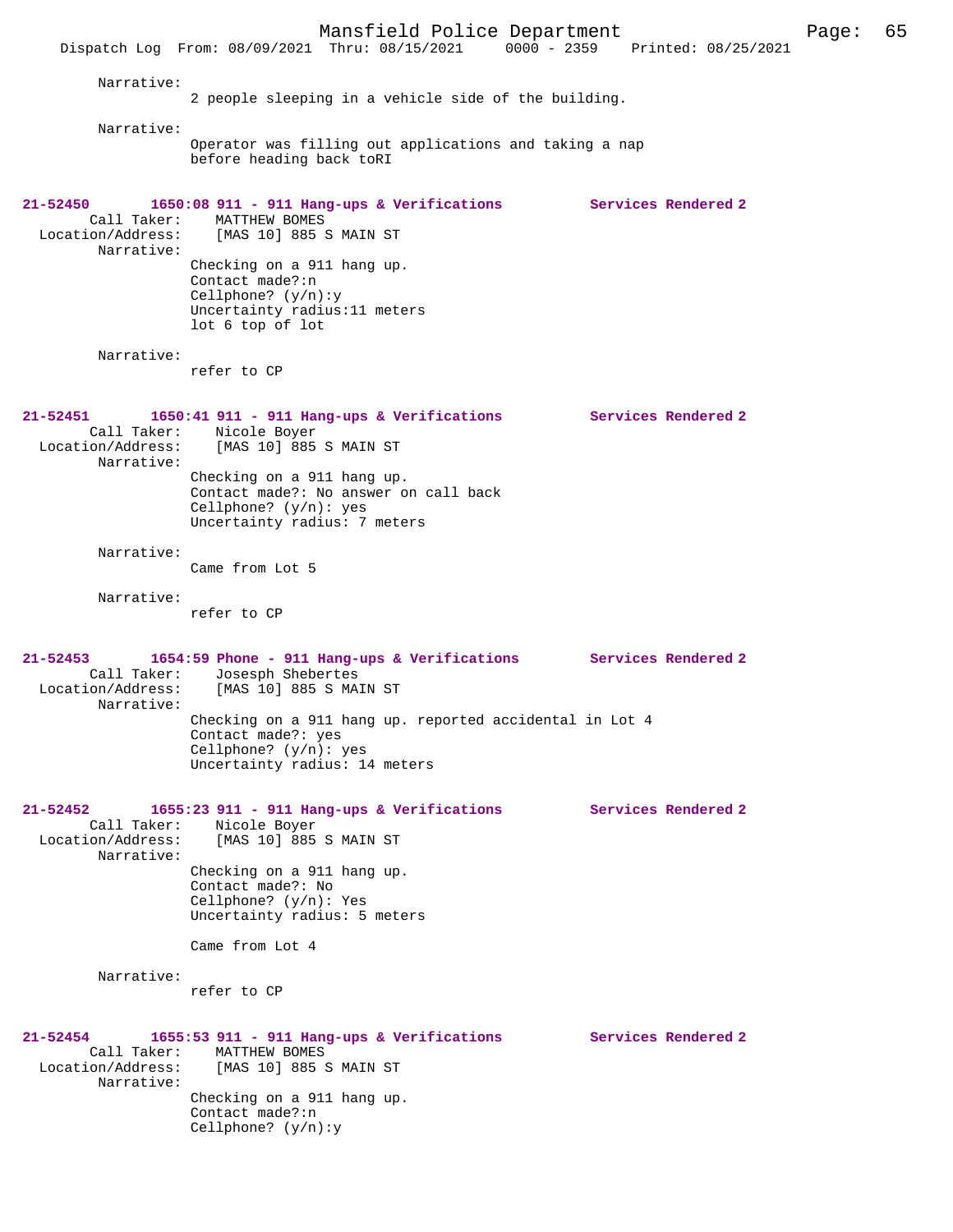Mansfield Police Department Page: 66 Dispatch Log From: 08/09/2021 Thru: 08/15/2021 0000 - 2359 Printed: 08/25/2021 Uncertainty radius:4.7 meters Premier lot Narrative: refer to CP **21-52458 1706:51 911 - 911 Hang-ups & Verifications Services Rendered 2**  Call Taker: Nicole Boyer Location/Address: [MAS 10] 885 S MAIN ST Narrative: Checking on a 911 hang up. Contact made?: Yes Cellphone? (y/n): No Uncertainty radius: 4 meters Lot G, By two a black and white SUV Narrative: REFER TO cp **21-52461 1709:49 911 - 911 Hang-ups & Verifications Services Rendered 2**  Call Taker: MATTHEW BOMES<br>Location/Address: [MAS 10] 885 9 [MAS 10] 885 S MAIN ST Narrative: Checking on a 911 hang up. Contact made?:y Cellphone? (y/n):y Uncertainty radius:9 Lot 4 White Rav 4 Narrative: refer to CP **21-52463 1711:11 Phone - 911 Hang-ups & Verifications Services Rendered 2**  Call Taker: Josesph Shebertes Location/Address: [MAS 10] 885 S MAIN ST Narrative: Checking on a 911 hang up. lot 10, Chevy equinox, Red Contact made?: yes reported accidental. Cellphone? (y/n): Uncertainty radius: Narrative: CP to handle. **21-52464 1713:56 Initiated - Motor Vehicle Stop Citation / Warning Issued 3** Call Taker: Dispatcher Jacques Ryan Location/Address: [MAS H6449] 700 WARE ST ID: Police Officer David J Pepicelli Arvd-17:13:00 Clrd-17:20:07<br>Vehicle: BRO 2015 TOYT COROLL Reg: PC MA 3JLN14 VIN: 2T1BURHE6FC3 BRO 2015 TOYT COROLL Reg: PC MA 3JLN14 VIN: 2T1BURHE6FC363483 Narrative: MVST **21-52468 1723:19 Phone - 911 Hang-ups & Verifications Investigated - No Report 2** Call Taker: Josesph Shebertes<br>Location/Address: [MAS 10] 885 S MA [MAS 10] 885 S MAIN ST Narrative: Checking on a 911 hang up. no answer on call back Contact made?: no Cellphone? (y/n): yes Uncertainty radius: 11 meters back permier lot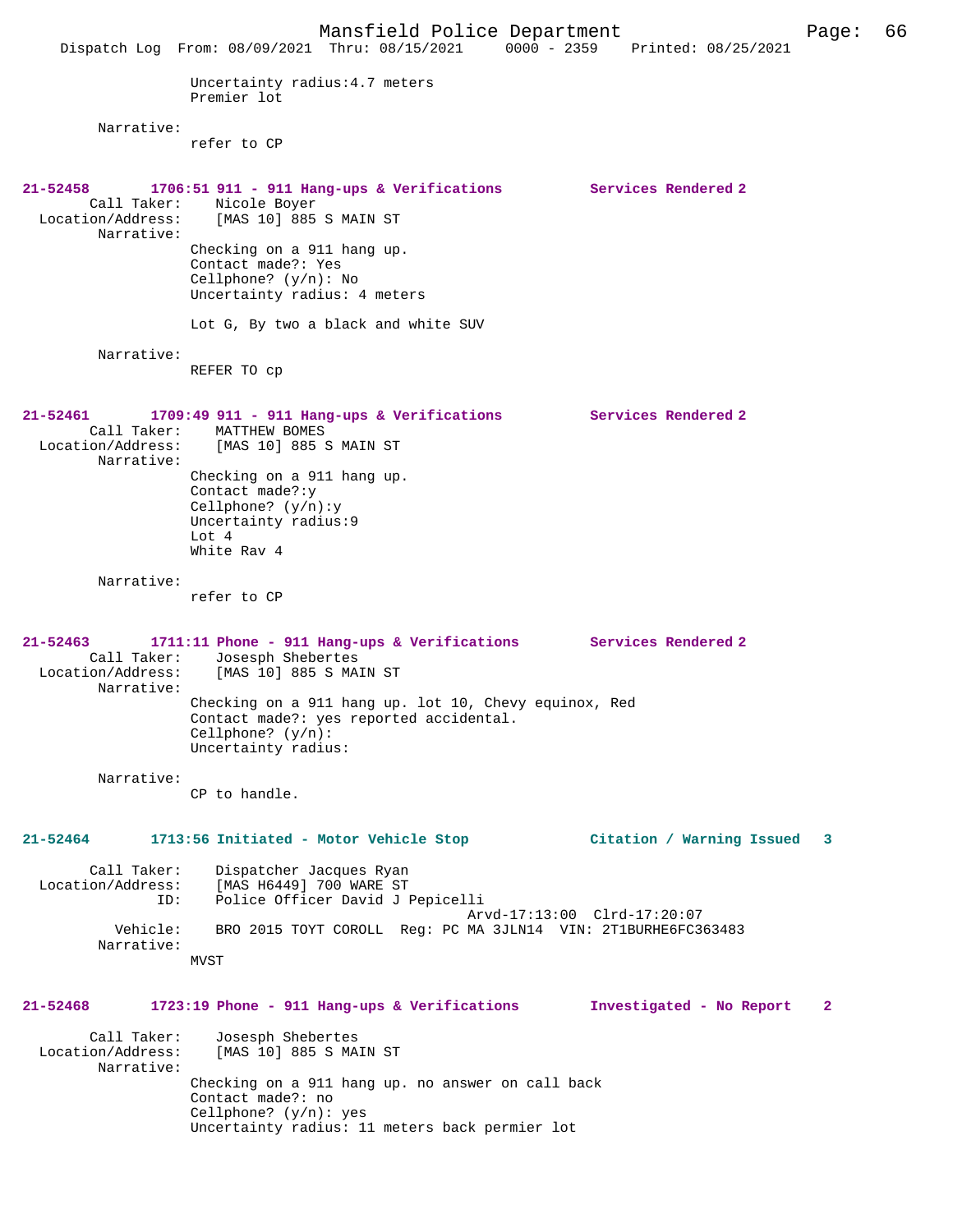# **21-52470 1736:10 911 - 911 Hang-ups & Verifications Investigated - No Report 2** Call Taker: Nicole Boyer Location/Address: [MAS 10] 885 S MAIN ST Narrative: Checking on a 911 hang up. Contact made?: No Cellphone? (y/n): Yes Uncertainty radius: 5 meters from Lot 1, white lot, by a black jeep **21-52471 1738:51 Initiated - Motor Vehicle Stop Citation / Warning Issued 3** Call Taker: Dispatcher Jacques Ryan Location/Address: [MAS] SHILOH DR<br>TD: Police Officer I Police Officer David J Pepicelli Arvd-17:38:00 Clrd-17:42:46 Vehicle: BRO 2017 HOND UT CR-V Reg: PC MA 1FTL69 VIN: 5J6RW2H82HL046820 Narrative: mvst **21-52478 1756:57 911 - 911 Hang-ups & Verifications Services Rendered 2**  Call Taker: MATTHEW BOMES<br>Location/Address: [MAS 10] 885 9 [MAS 10] 885 S MAIN ST Narrative: Checking on a 911 hang up. Contact made?:y Cellphone? (y/n):y Uncertainty radius:10.2 party is 3 rows over from the cup cake truck VIP lot Narrative: refer to CP **21-52477 1758:35 Phone - 911 Hang-ups & Verifications Investigated - No Report 2** Call Taker: Savannah Karch Vicinity of: [MAS 108B] 885 SOUTH MAIN ST Narrative: Checking on a 911 hang up. Contact made?: yes, caller kelly in lot 4 white ford explorer Cellphone? (y/n):y Uncertainty radius: Narrative: CP notified **21-52481 1800:54 Phone - 911 Hang-ups & Verifications Investigated - No Report 2** Call Taker: William Casey Location/Address: [MAS 10] 885 S MAIN ST Narrative: Checking on a 911 hang up. Contact made?:yes, vip by toyota carolla silver, third row Cellphone? (y/n):yes Uncertainty radius: 21-52483 1806:53 Radio - Xfinity Event Services Rendered 2 Call Taker: Support Staff Matthew Todesco Location/Address: [MAS 108B] 885 SOUTH MAIN ST Vehicle: GRY 2017 CADI UT ESCALA Reg: PC MA 1DJJ57 VIN: 1GYS4DKJ3HR184992 Vehicle: WHI 2012 FORD EXPLOR Reg: PC MA 835LXM VIN: 1FMHK8D82CGA89332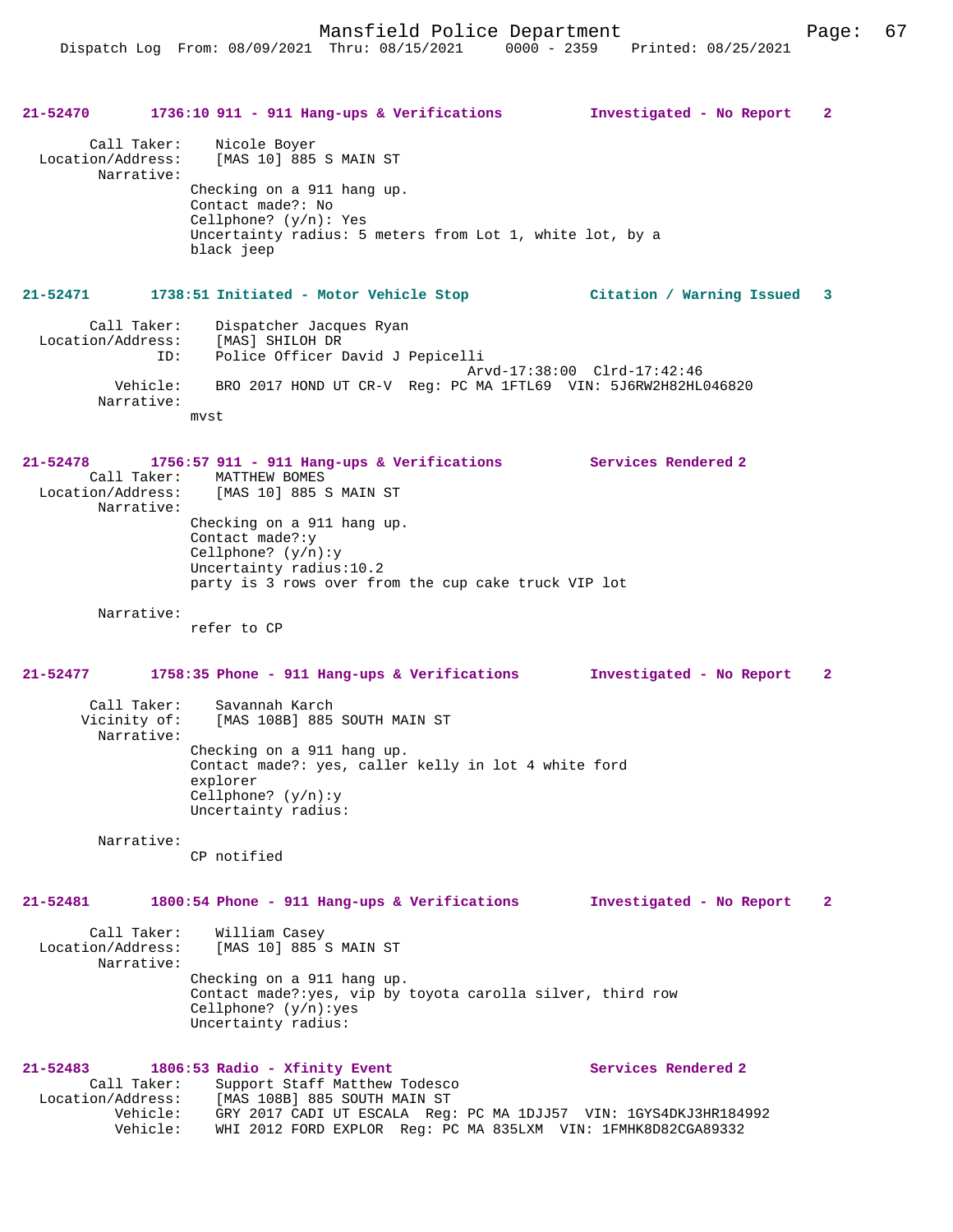|                                                                                              | LLOM' 00/02/2021 INLU' 00/13/2021                                                                                                                                                                                                                                                                                                                                                                                                                                                                                                                                 |
|----------------------------------------------------------------------------------------------|-------------------------------------------------------------------------------------------------------------------------------------------------------------------------------------------------------------------------------------------------------------------------------------------------------------------------------------------------------------------------------------------------------------------------------------------------------------------------------------------------------------------------------------------------------------------|
| Vehicle:<br>Vehicle:<br>Towed:<br>Vehicle:<br>Vehicle:<br>Vehicle:<br>Vehicle:<br>Narrative: | BLK 2015 CHEV SILVER Reg: PC MA 3ZV522 VIN: 1GCVKREC7FZ241579<br>GRY 2021 TOYT TACOMA Req: PAS MA VT1L54 VIN: 3TYSZ5AN7MT015947<br>For: OUI Related By: Achins Garage To: Achins Garage<br>GRY 2011 JEEP UT GRAND CHEROK Reg: PC MA 2JKT47 VIN: 1J4RR4GG6BC567896<br>BLK 2012 FORD F250 Req: PC ME 8873VT VIN: 1FT7W2B65CEA46814<br>GRY 2019 SUBA UT OUTBAC Reg: PC MA 568CF9 VIN: 4S4BSANC5K3267434<br>WHI 1994 DODG VA RAMVAN Req: PC MA 812YK9 VIN: 2B6KB31Z6RK166525<br>Continuation of call 21-52424 & 21-52385 at the Xfinity<br>Center Jimmy Buffett Show. |
| Narrative:                                                                                   |                                                                                                                                                                                                                                                                                                                                                                                                                                                                                                                                                                   |
|                                                                                              | Red Team is responding to Lot 9 woodline for a 911 hang up.<br>Red Team reports no issues.                                                                                                                                                                                                                                                                                                                                                                                                                                                                        |
|                                                                                              | Blue Team is responding to check the VIP Lot for a 911 hang<br>up, Blue Team reports no issues.                                                                                                                                                                                                                                                                                                                                                                                                                                                                   |
| Narrative:                                                                                   | 18:30 Gates open                                                                                                                                                                                                                                                                                                                                                                                                                                                                                                                                                  |
|                                                                                              | Blue Team checked lot 5 for the report of a 911 hang up.                                                                                                                                                                                                                                                                                                                                                                                                                                                                                                          |
|                                                                                              | Blue Team reports no issues.                                                                                                                                                                                                                                                                                                                                                                                                                                                                                                                                      |
| Narrative:                                                                                   | Red Team is responding to check the area for a 911 hang up.<br>Red Team reports the area checks ok, there are no issues.                                                                                                                                                                                                                                                                                                                                                                                                                                          |
| Narrative:                                                                                   | Blue Team is responding for a 911 hang up Lot 6 road side.<br>Blue Team reports there are no issues in the area.                                                                                                                                                                                                                                                                                                                                                                                                                                                  |
| Narrative:                                                                                   | Red Team is responding to Lot 8 for the report of a 911 hang<br>up. Red Team reports no issues.                                                                                                                                                                                                                                                                                                                                                                                                                                                                   |
| Narrative:                                                                                   |                                                                                                                                                                                                                                                                                                                                                                                                                                                                                                                                                                   |
| Narrative:                                                                                   | Red Team is responding for the report of a 911 hang up Red<br>Team reports all checks ok.                                                                                                                                                                                                                                                                                                                                                                                                                                                                         |
| Narrative:                                                                                   | Red Team is responding for the report of 911n hang up. Red<br>Team reports no issues.                                                                                                                                                                                                                                                                                                                                                                                                                                                                             |
|                                                                                              | Red Team checked the middle of Lot 9 for a 911 hang up. Red<br>Team reports there are no issues in the area.                                                                                                                                                                                                                                                                                                                                                                                                                                                      |
|                                                                                              | Red Team is responding to the report of a boot legger in Lot<br>12 Row 1. Description is a black male 5'6 with a tie dyed<br>shirt. Red Team is clear, the male has left the property.                                                                                                                                                                                                                                                                                                                                                                            |
| Narrative:                                                                                   |                                                                                                                                                                                                                                                                                                                                                                                                                                                                                                                                                                   |
| Narrative:                                                                                   | Cart 1 is responding to the premier lot by the building. for<br>a 911 hang up. Cart 1 reports the area checks ok.                                                                                                                                                                                                                                                                                                                                                                                                                                                 |
| Narrative:                                                                                   | Rumford Lot 911 hang up. Ofc Kinahan is checking the area.<br>Ofc Kinahan reports there are no issues.                                                                                                                                                                                                                                                                                                                                                                                                                                                            |
| Narrative:                                                                                   |                                                                                                                                                                                                                                                                                                                                                                                                                                                                                                                                                                   |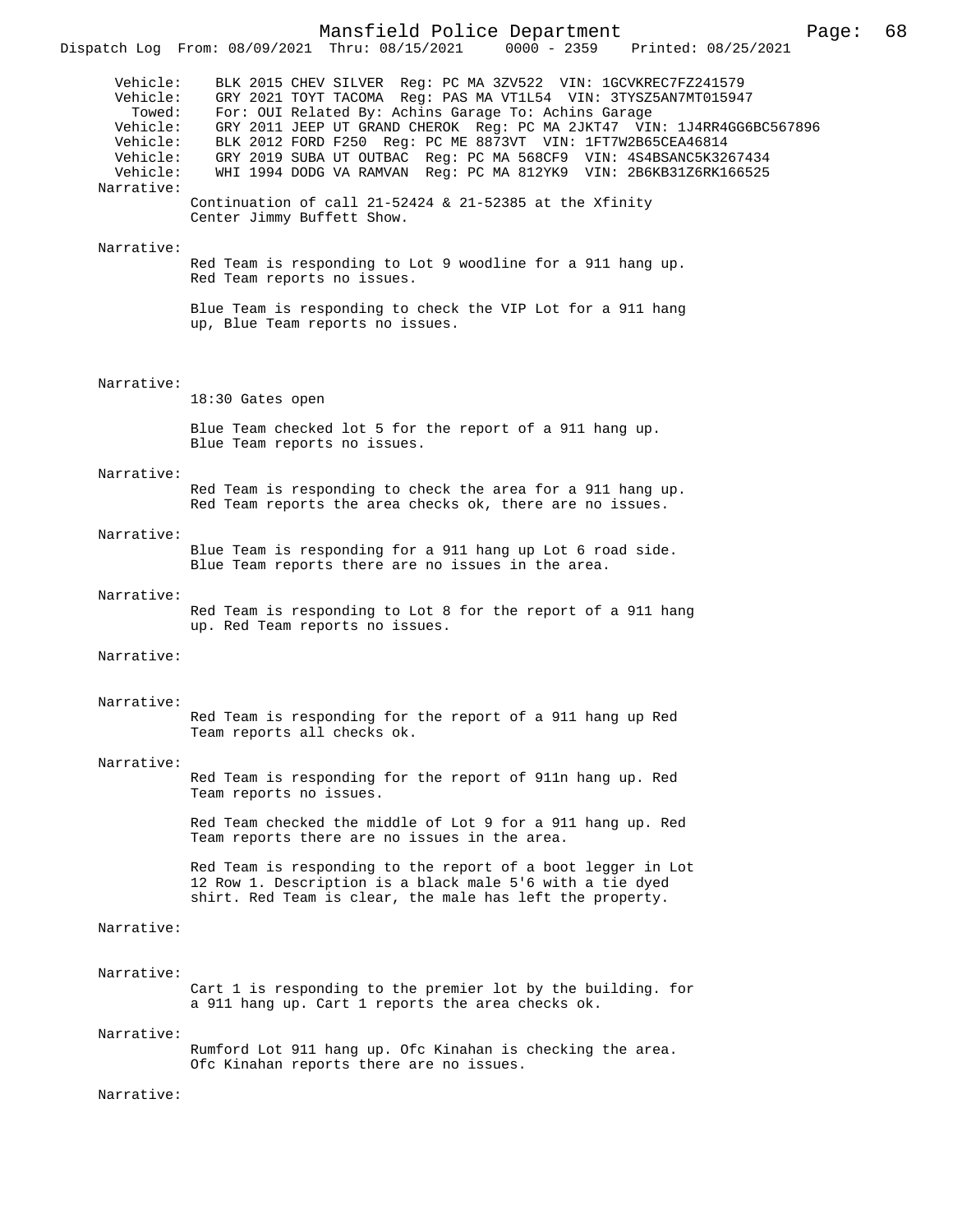#### Narrative:

Red Team reports speaking with the family in MA/PC The son was having an a panic attack and they are now in on the way into the show.

#### Narrative:

Officers responding to the front gate for the report of a passed out female. Officers report the female is with MFD at this time.

Sgt Schepis reports he is our with an unattended bag. He has the K-9 unit with him. The bag checks ok.

#### Narrative:

## Narrative:

Squad 4 is responding for the report of a 911 hang up. Squad 4 reports there are no issues.

### Narrative:

Sgt Schepis is responding to assist MFD with an intoxicated male who is unable to stand. Sgt Schepis reports MFD will be all set.

### Narrative:

Ejection released to McNally

#### Narrative:

Officers are investigating a gray Toyota Tacoma with front passenger side damage. Officers are investigating and conducting FST's. The male has run at this time, Officers are checking the area. Officers have the male in custody. Sgt Armstrong is calling for a tow. Control will call. Sgt Armstrong reports the MV was stolen and is now taking a report

#### Narrative:

Lawn officers requesting EMS to the pole 10 for a sick female.

Officers are checking the premier lot for a 911 hang up. Red Team reports the area checks ok.

### Narrative:

T1 transporting one starting miles/time 13601.3/2118

Sgt Schepis reports officers are responding to the bottom of the lawn lot side for a fight, Sgt Schepis reports one in custody.

Cart 1 is responding to Lot 10 for a poss OUI a white Jeep struck a wall. Officers are off with the Jeep investigating. Cart 1 will be transporting one male and one female to the Xtra Mart for a ride. the female is to upset to drive.

#### Narrative:

Venue staff are headed to ring road for a fight in progress. Officers are responding. Upper lawn for the fight. Sgt Schepis reports the group was GOA.

### Narrative:

Venue officers are responding to light pole 2

## Narrative:

T1 reports transporting two males starting miles/time 17891.9/2201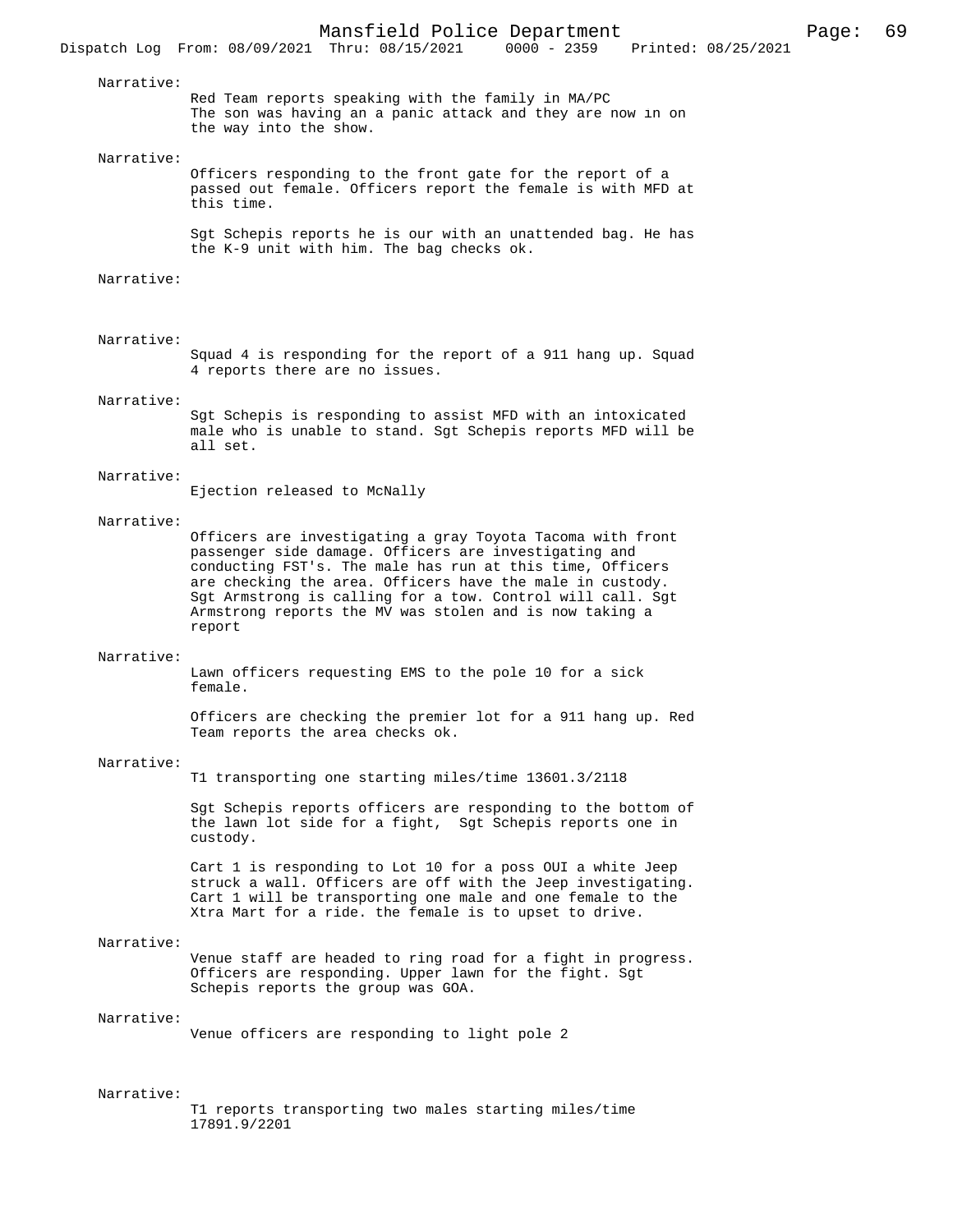Mansfield Police Department Page: 70 Dispatch Log From: 08/09/2021 Thru: 08/15/2021 Narrative: T1 reports he is off at the station ending miles/time 17895.8/2210 Narrative: 22:20 House lights Narrative: Ofc Kinahan is conducting the escort Narrative: Narrative: Officers are responding to the front kiosk for a angry patron. Blue team is checking a 911 hang up in the area. Blue Team reports no issues. Narrative: Officers are responding to check the report of an MVA cart 2 is responding. Cart 2 is clear the car was GOA White Team is out checking the White Lot for a 911 hang up. White Team reports the area checks ok. Narrative: Sgt Armstrong is responding to the main driveway for the report of a 911 hang up. Sgt Armstrong reports there are no issues. Narrative: Ofc Fenore reports one female PC'd Narrative: D2 reports transporting two females to the station starting miles/time 13609.8/2308 Narrative: Red Team is responding to Lot 10 Woodside for a 911 hang up. Red Team reports area checks ok. Narrative: Red Team reports they are investigating a Hit & Run in lot 10. MV's involved are MA/PC 812YK9 and MA/PC 568CF9. See report for more info. Narrative: T1 reports transporting one female to the station starting miles/time 17899.8/2326 Narrative: T2 reports off at the station ending miles 13613.7 Narrative: Lt Connor is moving along a female from the area of the CP. T1 is off at the station ending miles/time 17903.7/2337 Refer To Accident: 21MAS-232-AC Refer To Arrest: 21MAS-287-AR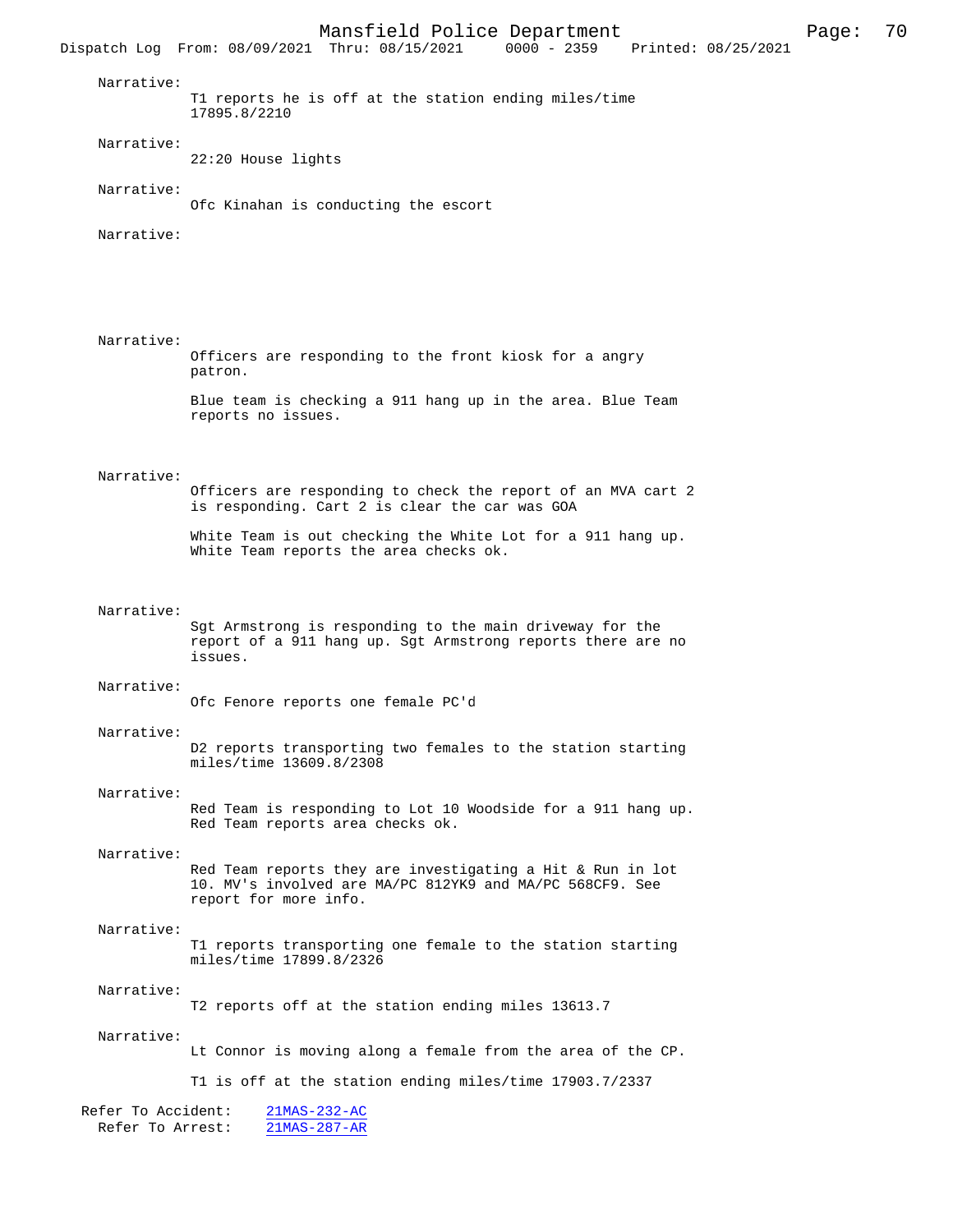Dispatch Log From: 08/09/2021 Thru: 08/15/2021 0000 - 2359 Arrest: GEORGE, LIAM PATRICK Address: 31 WHITRIDGE ST BOSTON, MA Age: 19 Charges: OUI-LIQUOR OR .08% NEGLIGENT OPERATION OF MOTOR VEHICLE LEAVE SCENE OF PROPERTY DAMAGE DISORDERLY CONDUCT RESIST ARREST MOTOR VEH, LARCENY OF LIQUOR ID CARD/LICENSE, FALSE/MISUSE Refer To P/C: 21MAS-288-AR P/C: DOWNEY, CHARLES HENRY<br>Address: 284 MASSAPOAG AVE NO 284 MASSAPOAG AVE NORTH EASTON, MA<br>20  $A$ qe: Charges: PROTECTIVE CUSTODY Refer To Arrest: 21MAS-289-AR Arrest: ANDERSON, THOMAS ARTHUR<br>Address: 4 ARBOR WAY ROWLEY, M 4 ARBOR WAY ROWLEY, MA Age: 23 Charges: DISORDERLY CONDUCT DISTURBING THE PEACE A&B Refer To P/C: 21MAS-290-AR P/C: BENOIT, JENNIFER F<br>Address: 619 MILL ST LANC. 619 MILL ST LANCASTER, MA Age: 65 Charges: PROTECTIVE CUSTODY Refer To P/C: 21MAS-291-AR P/C: BROWNELL, LESLIE Address: UNKNOWN TROY, NY Age: 27 Charges: PROTECTIVE CUSTODY Refer To P/C: 21MAS-292-AR P/C: PARKERSON, MELISSA Address: 106 HIGH BANK AVE N KINGSTON, RI Age: 50 Charges: PROTECTIVE CUSTODY Refer To Incident:  $\frac{21\text{MAS} - 842 - \text{OF}}{21\text{MAS} - 843 - \text{OF}}$ Refer To Incident: **21-52485 1808:06 Phone - 911 Hang-ups & Verifications Investigated - No Report 2** Call Taker: Josesph Shebertes<br>Location/Address: [MAS 108B] 885 SO [MAS 108B] 885 SOUTH MAIN ST Narrative: Checking on a 911 hang up. Contact made?: yes lot 9, spoke to a melissa did not give a vehicle. pinging at the end by the wood line Cellphone? (y/n): yes Uncertainty radius: 6 meters Narrative: CP notified **21-52486 1810:43 911 - 911 Hang-ups & Verifications Investigated - No Report 2** Call Taker: MATTHEW BOMES Location/Address: [MAS 10] 885 S MAIN ST Narrative: Checking on a 911 hang up. Contact made?:n Cellphone? (y/n):y Uncertainty radius:16 meters Lot 6 Narrative: CP notified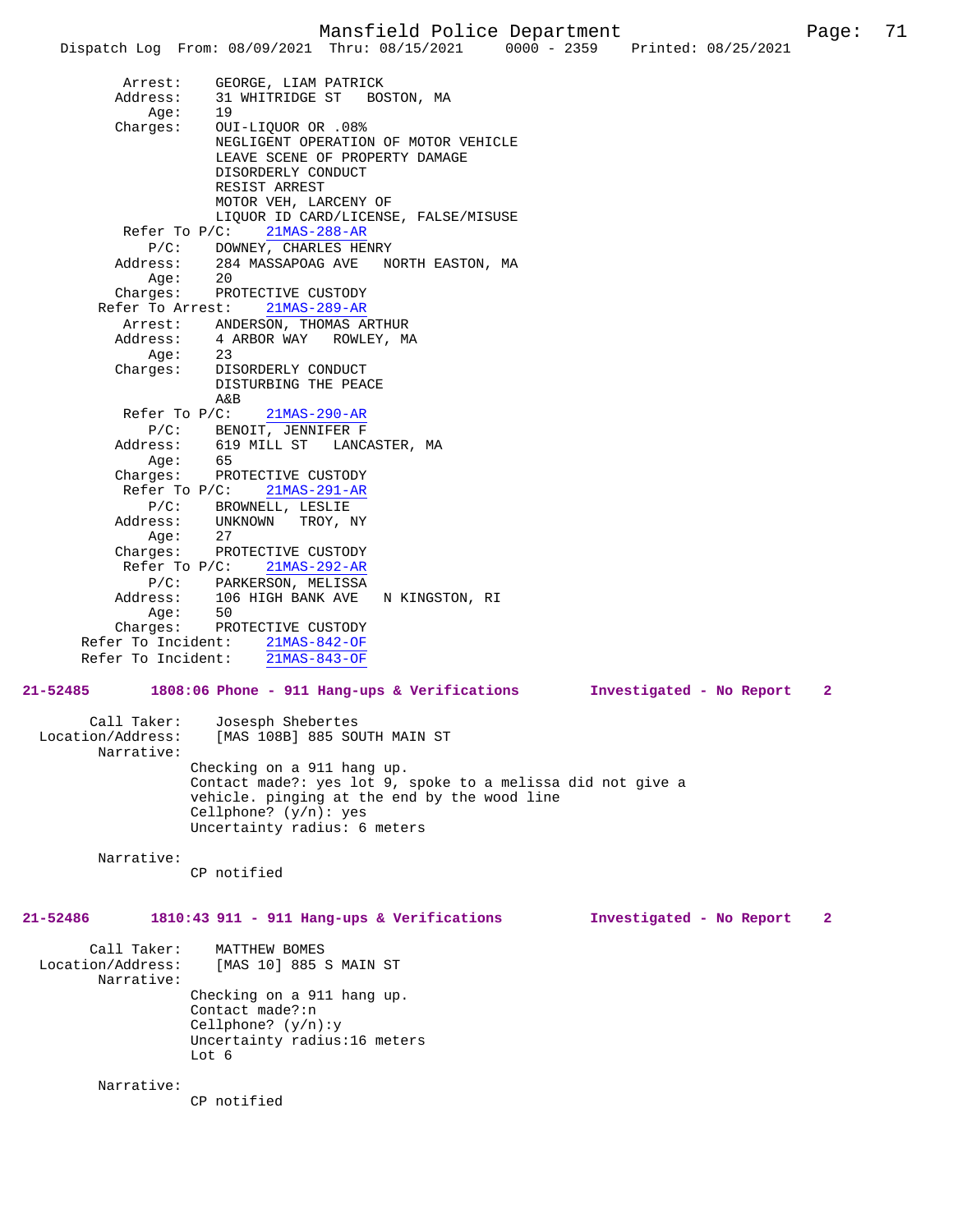Mansfield Police Department Page: 72 Dispatch Log From: 08/09/2021 Thru: 08/15/2021 **21-52488 1823:00 Phone - 911 Hang-ups & Verifications Services Rendered 2**  Call Taker: Josesph Shebertes<br>Location/Address: [MAS 10] 885 S MA [MAS 10] 885 S MAIN ST Narrative: Checking on a 911 hang up. Contact made?: Lot 5, claims they can not hear because its to loud Cellphone? (y/n): yes 5 meters Uncertainty radius: Narrative: Cp to handle. **21-52490 1830:36 Initiated - Building - Property Check Building Checked / Secured 3** Call Taker: Dispatcher Jacques Ryan Location/Address: [MAS 840] 280 SCHOOL ST<br>TD: Police Officer Jay J Spa Police Officer Jay J Sparrow Arvd-18:30:00 Clrd-18:45:19 Narrative: Checking the area. **21-52491 1830:36 Phone - 911 Hang-ups & Verifications Confirmed misdial/Accdntl Call 2**  Call Taker: Josesph Shebertes<br>Location/Address: [MAS 195A] 254 CH  $[MAS 195A] 254$  CHAUNCY ST ID: Police Officer Danielle C Titus<br>Disp-18:33:25 A Disp-18:33:25 Arvd-18:41:40 Clrd-18:41:47 Narrative: Checking on a 911 hang up. Contact made?: yes will meet outside. Cellphone? (y/n): yes Uncertainty radius: **21-52493 1838:23 911 - 911 Hang-ups & Verifications Investigated - No Report 2** Call Taker: MATTHEW BOMES<br>Location/Address: [MAS 10] 885 9 [MAS 10] 885 S MAIN ST Narrative: Checking on a 911 hang up. Contact made?:n Cellphone? (y/n):y Uncertainty radius:9 meters premier lot walking toward the venue Narrative: CP notified **21-52494 1844:36 Radio - Assist Other Agency Services Rendered 3**  Call Taker: MATTHEW BOMES Location/Address: [MAS] 299 SOUTH MAIN ST Police Officer Danielle C Titus<br>Disp-18:45:12 Ar Disp-18:45:12 Arvd-18:48:08 Clrd-19:21:39 Narrative: assist MELD Narrative: Light department changed the transformer **21-52495 1847:39 911 - 911 Hang-ups & Verifications Services Rendered 2**  Call Taker: JEFFREY KEEFE<br>Vicinity of: [MAS 10] 885 9 [MAS 10] 885 S MAIN ST Narrative: Checking on a 911 hang up. Contact made?: no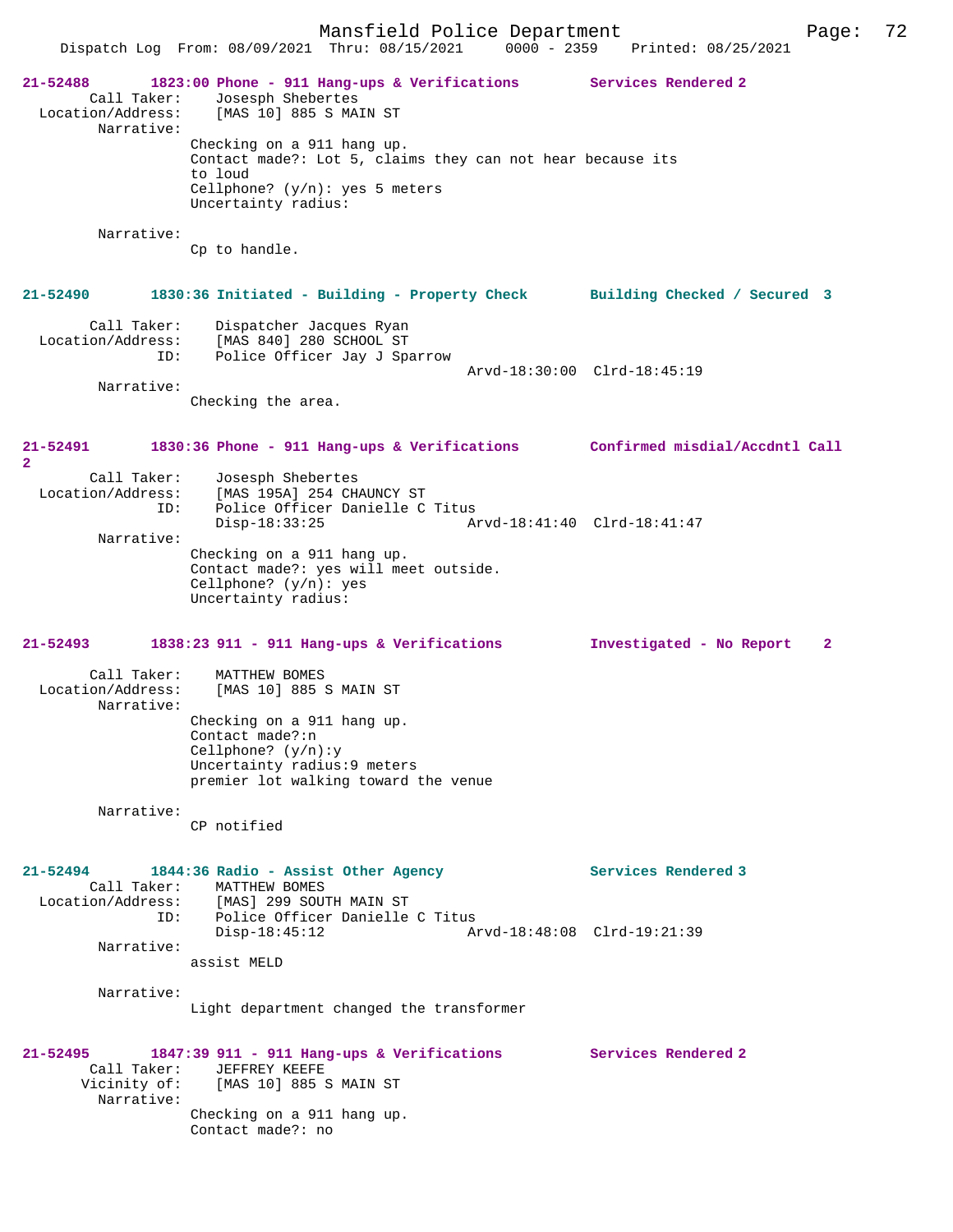|                                         | Mansfield Police Department<br>Dispatch Log From: 08/09/2021 Thru: 08/15/2021                                           | 0000 - 2359 Printed: 08/25/2021          |    | Page: | 73 |
|-----------------------------------------|-------------------------------------------------------------------------------------------------------------------------|------------------------------------------|----|-------|----|
|                                         | Cellphone? $(y/n)$ : yes 5 meters<br>Uncertainty radius:                                                                |                                          |    |       |    |
| 1850<br>21-52496                        | Initiated - Building - Property Check Building Checked / Secured 3                                                      |                                          |    |       |    |
| Call Taker:<br>Location/Address:<br>ID: | Sergeant Jeffrey G Bombard<br>[MAS 181A] 150 OAKLAND ST<br>Sergeant Jeffrey G Bombard                                   |                                          |    |       |    |
|                                         |                                                                                                                         | Arvd-18:50:58 Clrd-18:59:07              |    |       |    |
| Narrative:                              | Checking the area.                                                                                                      |                                          |    |       |    |
| 21-52497                                | 1851:44 Initiated - Building - Property Check Building Checked / Secured 3                                              |                                          |    |       |    |
| Call Taker:                             | Nicole Boyer                                                                                                            |                                          |    |       |    |
| Vicinity of:<br>ID:                     | [MAS] 4 ERICK RD @ 15 BONNEY LN<br>Police Officer Christopher D Sorge                                                   |                                          |    |       |    |
|                                         |                                                                                                                         | Arvd-18:51:00 Clrd-18:57:05              |    |       |    |
| Narrative:                              |                                                                                                                         |                                          |    |       |    |
|                                         | Checking the area.                                                                                                      |                                          |    |       |    |
| $21 - 52498$                            | 1853:44 911 - Suspicious Actv / Persn / Veh Arrest(s) Made                                                              |                                          | -2 |       |    |
| Call Taker:<br>Location/Address:        | MATTHEW BOMES<br>[MAS] 370 PRATT ST                                                                                     |                                          |    |       |    |
| ID:                                     | Police Officer Jay J Sparrow                                                                                            |                                          |    |       |    |
|                                         | Disp-18:56:43                                                                                                           | $Clrd-19:02:19$                          |    |       |    |
| ID:                                     | Police Officer David J Pepicelli<br>$Disp-18:56:53$                                                                     | Arvd-18:57:39 Clrd-23:10:38              |    |       |    |
| ID:                                     | Police Officer Christopher D Sorge                                                                                      | Arvd-18:57:20 Clrd-08/15/2021 @ 01:57:21 |    |       |    |
| ID:                                     | Sergeant Jeffrey G Bombard                                                                                              | Arvd-18:59:20 Clrd-20:34:17              |    |       |    |
| ID:                                     | Police Officer Jay J Sparrow                                                                                            |                                          |    |       |    |
| ID:                                     | Disp-20:07:56 Enrt-20:07:56 Arvd-20:22:24 Clrd-22:50:35<br>Police Officer Danielle C Titus                              |                                          |    |       |    |
|                                         |                                                                                                                         | Arvd-20:22:21 Clrd-23:16:40              |    |       |    |
| Vehicle:<br>Vehicle:                    | YEL 2003 CADI CTS Req: PC MA 2FSX49 VIN: 1G6DM57N930171406<br>BLU 1987 BUIC 4D Reg: PC FL KZVB57 VIN: 1G4CW5139H1457506 |                                          |    |       |    |
| Narrative:                              | female party ETOH friend took her key and she is flipping<br>out.                                                       |                                          |    |       |    |
|                                         | caller does not want her to know she called                                                                             |                                          |    |       |    |
| Narrative:                              | female is in the drive way                                                                                              |                                          |    |       |    |
|                                         |                                                                                                                         |                                          |    |       |    |
| Narrative:                              | white shear shirt                                                                                                       |                                          |    |       |    |
|                                         |                                                                                                                         |                                          |    |       |    |
| Narrative:                              | party is behind the white SUV in the drive way                                                                          |                                          |    |       |    |
| Narrative:                              |                                                                                                                         |                                          |    |       |    |
|                                         | Achins en route                                                                                                         |                                          |    |       |    |
| Narrative:                              |                                                                                                                         |                                          |    |       |    |
|                                         | 5 min ETA from Achins                                                                                                   |                                          |    |       |    |
|                                         |                                                                                                                         |                                          |    |       |    |
| Narrative:                              |                                                                                                                         |                                          |    |       |    |
|                                         | M12 one in custody                                                                                                      |                                          |    |       |    |
| Narrative:                              |                                                                                                                         |                                          |    |       |    |
|                                         | M5 transporting one male party back to the station                                                                      |                                          |    |       |    |
| Narrative:                              |                                                                                                                         |                                          |    |       |    |
|                                         | M13 states female party is in custody at this time                                                                      |                                          |    |       |    |
|                                         |                                                                                                                         |                                          |    |       |    |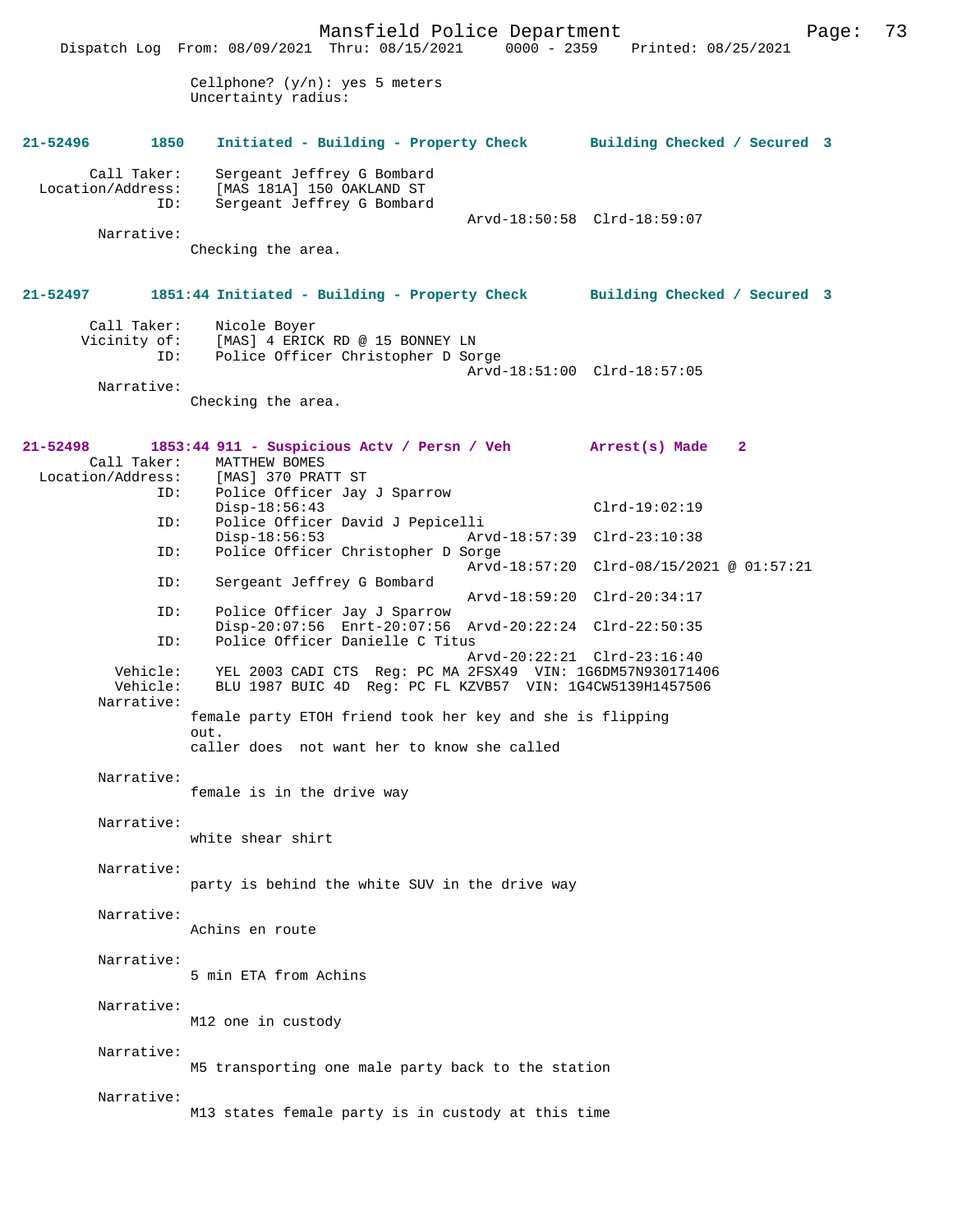Mansfield Police Department Page: 74 Dispatch Log From: 08/09/2021 Thru: 08/15/2021 Narrative: Warrants have been located for the involved party. Refer To Arrest: 21MAS-285-AR Arrest: LAURSEN, MATTHEW P<br>Address: 2561 SE KAYCEE CT 2561 SE KAYCEE CT PORT ST LUCIE, FL<br>35 Age:<br>Charges: Warrant Arrest (no new charges)<br>est: 21MAS-286-AR Refer To Arrest: Arrest: MURRAY, DANIELLE LORRAINE<br>Address: 2561 SE KAYCEE ST PORT 2561 SE KAYCEE ST PORT ST LUCIE, FL<br>32  $Age:$  Charges: A&B ON INTIMATE PARTNER **21-52499 1856:33 Phone - 911 Hang-ups & Verifications Referred to Other Agency 2** Call Taker: JEFFREY KEEFE Vicinity of: [MAS 108B] 885 SOUTH MAIN ST Narrative: Checking on a 911 hang up. Contact made?: no Cellphone? (y/n): yes 11 meters Uncertainty radius: given to CP **21-52505 1908:51 911 - 911 Hang-ups & Verifications Services Rendered 2**  Call Taker: JEFFREY KEEFE<br>Location/Address: [MAS 108B] 889 [MAS 108B] 885 SOUTH MAIN ST Narrative: Checking on a 911 hang up. Contact made?: yes Cellphone? (y/n): yes Uncertainty radius: spoke to her states all is okay. **21-52516 2018:21 911 - 911 Hang-ups & Verifications Investigated - No Report 2** Call Taker: Kerri Bishop<br>Location/Address: [MAS 10] 885 [MAS 10] 885 S MAIN ST Narrative: Checking on a 911 hang up. Contact made?:no answer on call back, pinging to the lawn section 14. Cellphone? (y/n):y Uncertainty radius:4 Meters **21-52522 2048:09 911 - Suspicious Actv / Persn / Veh Spoken To 2**  Call Taker: MATTHEW BOMES<br>Location/Address: [MAS] 20 NORTI ess: [MAS] 20 NORTHRIDGE RD<br>ID: Sergeant Jeffrey G Bom Sergeant Jeffrey G Bombard<br>Disp-21:11:57 Disp-21:11:57 Arvd-21:17:09 Clrd-21:25:01 Narrative: caller states some one came up there long drivway and was walking around with a flash light Narrative: party would like to speak to an officer Narrative: Spoke to home owners. The property was checked prior to arrival. They're satisfied and have been advised.

**21-52525 2056:14 Phone - 911 Hang-ups & Verifications Services Rendered 2**  Call Taker: Dispatcher Jacques Ryan<br>Location/Address: [MAS 108B] 885 SOUTH MAI [MAS 108B] 885 SOUTH MAIN ST Narrative: Checking on a 911 hang up. Contact made?:no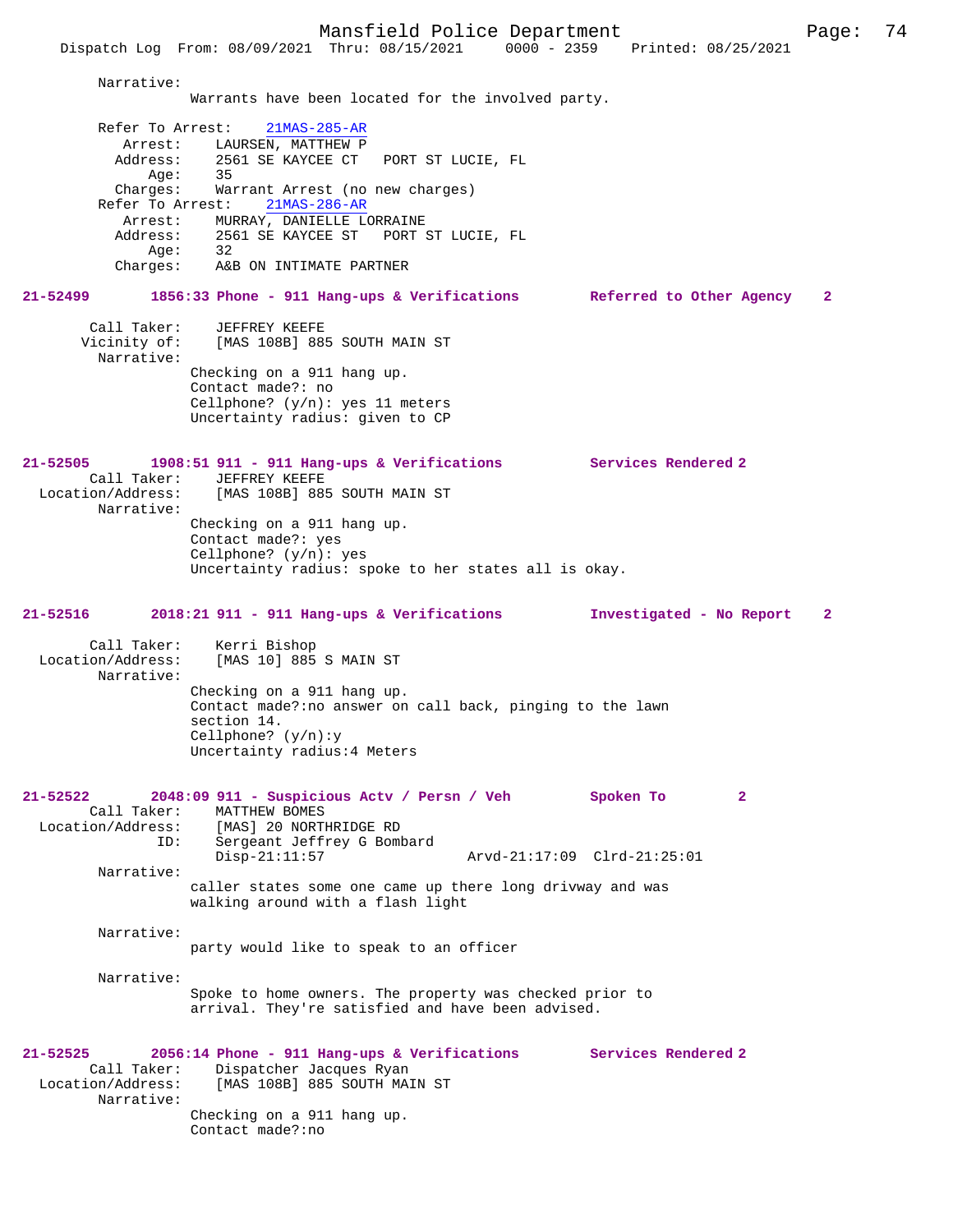Mansfield Police Department Page: 75 Dispatch Log From: 08/09/2021 Thru: 08/15/2021 Cellphone? (y/n):yes Uncertainty radius: 8 meters in the premier lot near the mobile homes Narrative: refer to cp **21-52527 2103:17 Initiated - Building - Property Check Building Checked / Secured 3** Call Taker: Nicole Boyer<br>Vicinity of: [MAS 820C] 3 of: [MAS 820C] 31 PLYMOUTH ST<br>ID: Sergeant Richard E Hopkins Sergeant Richard E Hopkins Arvd-21:03:00 Clrd-21:03:37 Narrative: Checking the area. **21-52528 2117:44 911 - 911 Hang-ups & Verifications Confirmed misdial/Accdntl Call 2**  Call Taker: JEFFREY KEEFE<br>Location/Address: [MAS H3309] 5 ess: [MAS H3309] 5 EPHRIAM DR<br>ID: Sergeant Jeffrev G Rombai Sergeant Jeffrey G Bombard<br>Disp-21:25:40 Disp-21:25:40 Arvd-21:27:31 Clrd-21:32:50 Narrative: Checking on a 911 hang up. Contact made?: yes Cellphone? (y/n): yes Uncertainty radius: spoke with the female party. **21-52529 2124:43 Phone - Erratic Oper MV / Road Rage Services Rendered 3**  Call Taker: Dispatcher Jacques Ryan Location/Address: [MAS 108B] 885 SOUTH MAIN ST Vehicle: GRY 2011 JEEP UT GRAND CHEROK Reg: PC MA 2JKT47 VIN: 1J4RR4GG6BC567896 Narrative: Lot 10 - report of white suv, ran into a cement pole. Husband and wife are arguing. Narrative: refer to CP **21-52538 2248:28 Radio - Disabled Motor Vehicle Investigated - No Report 3** Call Taker: MATTHEW BOMES Location/Address: [MAS] 300 RTE 140 NB @ 375 WEST ST ID: Police Officer Jay J Sparrow Disp-22:50:43 Arvd-22:59:19 Clrd-23:00:24 Vehicle: SIL 2004 X5 Reg: RI 1BN123 VIN: 5UXFA13594LU23229 Narrative: Reported DMV in the area. Narrative: This vehicle has been there all day. Narrative: No note attached to the vehicle. It is off to the side in the breakdown lane. **21-52539 2248:25 Phone - 911 Hang-ups & Verifications Referred to Other Agency 2** Call Taker: Dispatcher Jacques Ryan Location/Address: [MAS 108B] 885 SOUTH MAIN ST Narrative: Checking on a 911 hang up. Lot B in the roadway betweeen lot b and lot c Contact made?:yes Cellphone? (y/n):y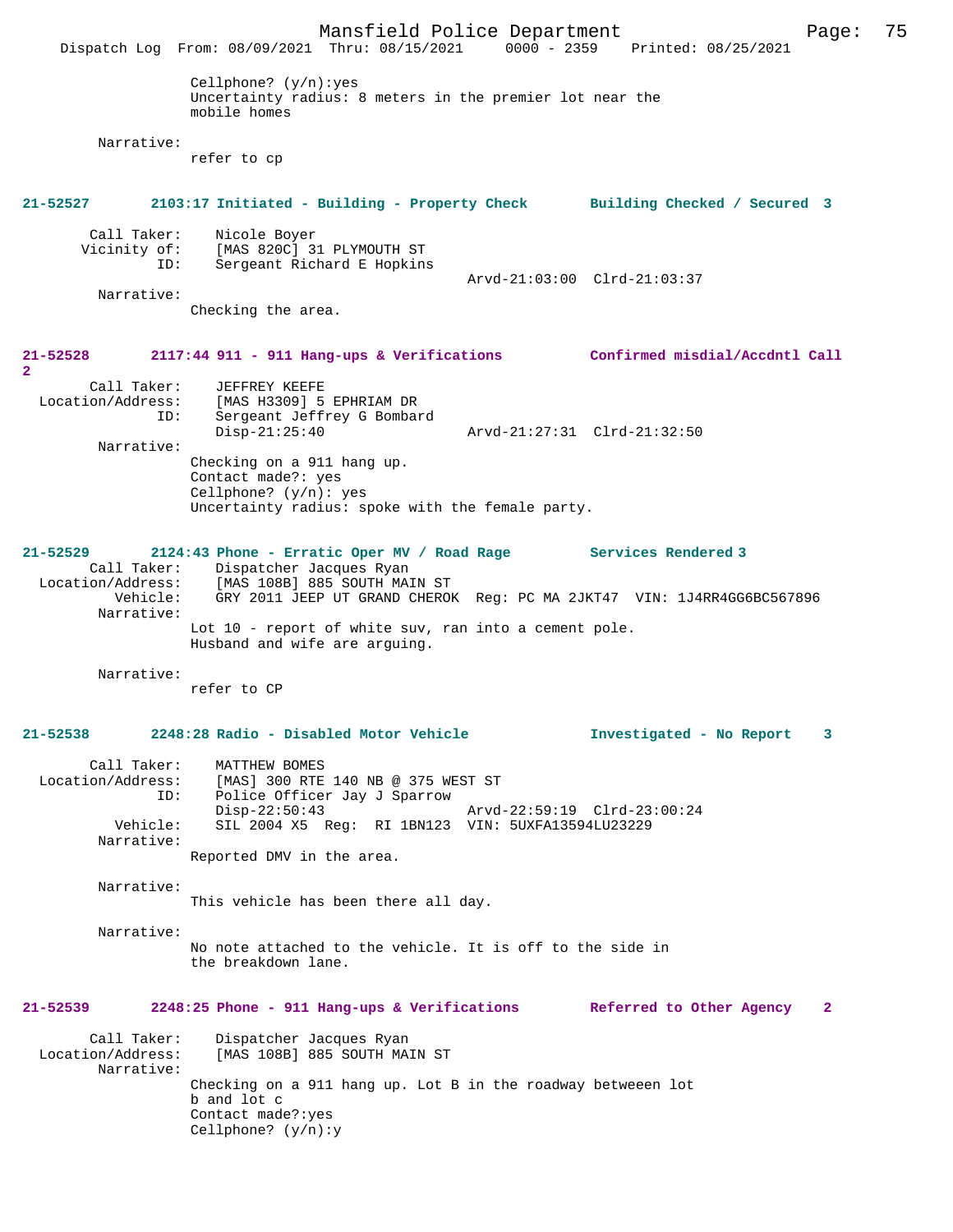Mansfield Police Department Page: 76 Dispatch Log From: 08/09/2021 Thru: 08/15/2021 Uncertainty radius: 40 meters Stated no emergency and they are in a blue honda civic stuck in traffic Narrative: CP advised. **21-52541 2251:28 911 - 911 Hang-ups & Verifications Referred to Other Agency 2** Call Taker: Michael Mezhberg<br>Location/Address: [MAS 108B] 885 S [MAS 108B] 885 SOUTH MAIN ST Narrative: Checking on a 911 hang up. Contact made?: Yes Cellphone? (y/n): Yes Uncertainty radius: 5m. Caller is in blue volvo. Narrative: CP advised. **21-52545 2259:24 Initiated - Building - Property Check Building Checked / Secured 3** Call Taker: Nicole Boyer<br>Vicinity of: [MAS 820C] 3 of: [MAS 820C] 31 PLYMOUTH ST<br>ID: Sergeant Richard E Hopking Sergeant Richard E Hopkins Arvd-22:59:00 Clrd-23:00:15 Narrative: Checking the area. **21-52548 2308:23 Phone - 911 Hang-ups & Verifications Confirmed misdial/Accdntl Call 2**  Call Taker: Dispatcher Jacques Ryan Location/Address: [MAS H1028] 6 ERICK RD Apt. #59 ID: Police Officer David J Pepicelli Disp-23:10:57 Arvd-23:13:54 Clrd-23:21:22 Narrative: Checking on a 911 hang up. Contact made?:yes Cellphone? (y/n):yes Uncertainty radius: 65 meters stated no emergency and that it was an accident **21-52549 2309:15 911 - 911 Hang-ups & Verifications Referred to Other Agency 2** Call Taker: JEFFREY KEEFE<br>Vicinity of: [MAS 108B] 885 [MAS 108B] 885 SOUTH MAIN ST Narrative: Checking on a 911 hang up. Contact made?: yes Cellphone? (y/n): yes in a blue honda crv Uncertainty radius:spoke with in lot 10 by the wood line. **21-52552 2316:54 911 - Well Being Check Unfounded/Unverifed 3** Call Taker: Nicole Boyer<br>Location/Address: [MAS] 464 SC [MAS] 464 SCHOOL ST @ 10 PLYMOUTH ST ID: Police Officer Jay J Sparrow Disp-23:17:30 Arvd-23:23:19 Clrd-23:29:43 ID: Police Officer Danielle C Titus Disp-23:17:38 Arvd-23:23:27 Clrd-23:29:43 Narrative: Female party crying on the side of the road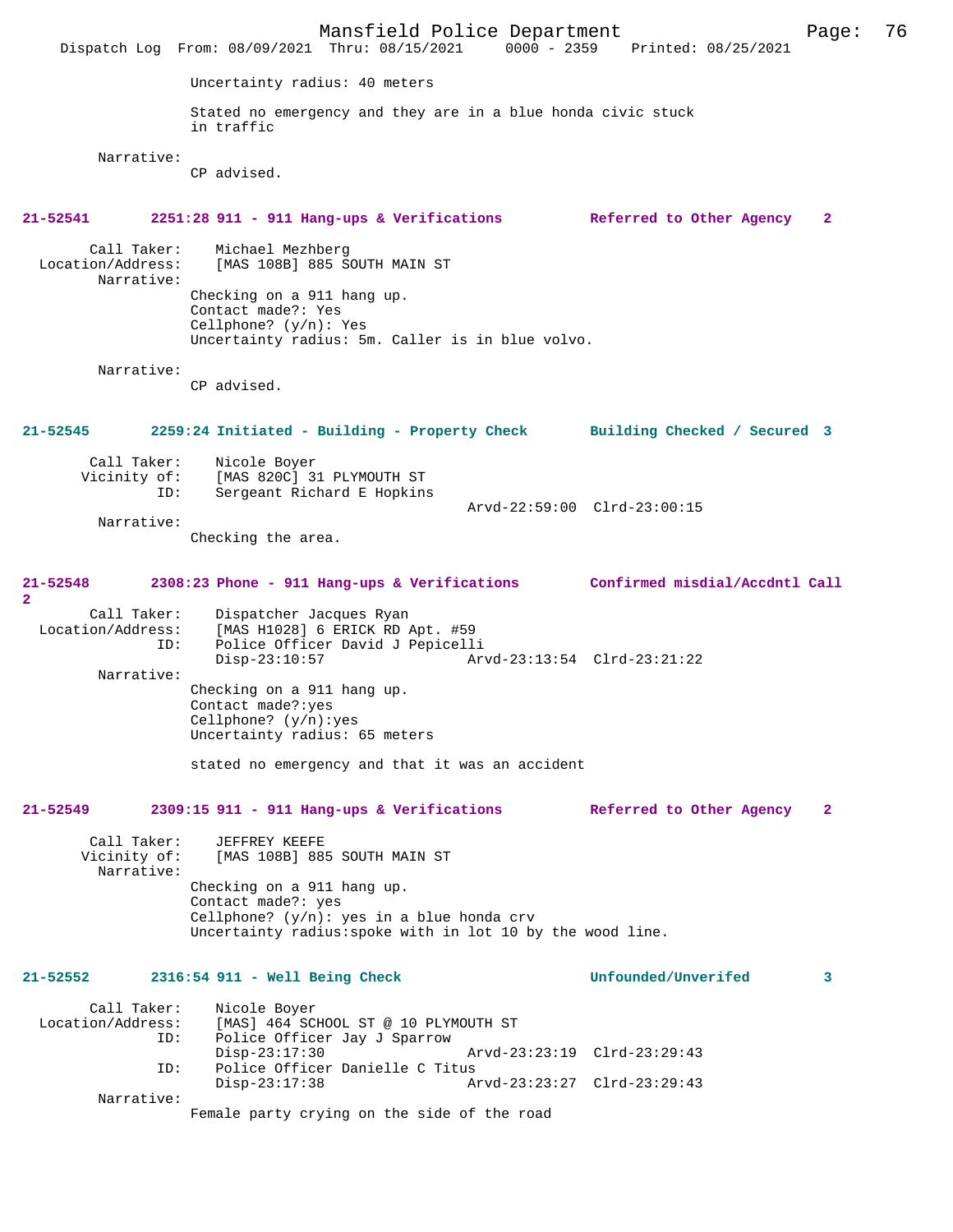Mansfield Police Department Page: 77 Dispatch Log From: 08/09/2021 Thru: 08/15/2021 0000 - 2359 Narrative: report of a WF teenager with dark pants on side of the road crying Narrative: Area has been checked, with no findings. **For Date: 08/15/2021 - Sunday 21-52562 0009:38 Initiated - Building - Property Check Building Checked / Secured 3** Call Taker: Nicole Boyer Vicinity of: [MAS 820C] 31 PLYMOUTH ST<br>TD: Officer Raymond E Maigret Officer Raymond E Maigret Arvd-00:09:00 Clrd-00:18:27 Narrative: Checking the area. **21-52595 0200:34 Initiated - Assist Citizen - P S A Services Rendered 3**  Call Taker: Nicole Boyer<br>Location/Address: [MAS 1002] 2 ess: [MAS 1002] 250 EAST ST<br>ID: Police Officer Christom Police Officer Christopher D Sorge Arvd-02:00:00 Clrd-02:04:07 Narrative: white male party with a black back pack attempting to get MT1's attention Narrative: No issues, party was out for a walk and just giving a friendly wave. **21-52597 0205:57 Initiated - Building - Property Check Building Checked / Secured 3** Call Taker: Nicole Boyer Vicinity of: [MAS 820C] 31 PLYMOUTH ST ID: Officer Raymond E Maigret Arvd-02:05:00 Clrd-02:20:24 Narrative: Checking the area. **21-52601 0209:47 Phone - Assist Fire Department Building Checked / Secured 2** Call Taker: Chelsey Ferstler Location/Address: [MAS 10] 885 S MAIN ST Police Officer Christopher D Sorge<br>Disp-02:11:47 Arvd Disp-02:11:47 Arvd-02:20:12 Clrd-02:44:36<br>TD: Sergeant David Schepis Sergeant David Schepis Arvd-02:18:03 Clrd-02:32:30 Narrative: Assisting the FD with a fire related incident. Nature: dumpster fire Narrative: Area of the lot is all the way in the back, with 20 ft dumpster, heavy flames. Narrative: M13 will standby with FD **21-52619 0247:46 Initiated - Building - Property Check Building Checked / Secured 3** Call Taker: Nicole Boyer<br>Vicinity of: [MAS 12] 250 [MAS 12] 250 EAST ST ID: Police Officer Meghan Birnie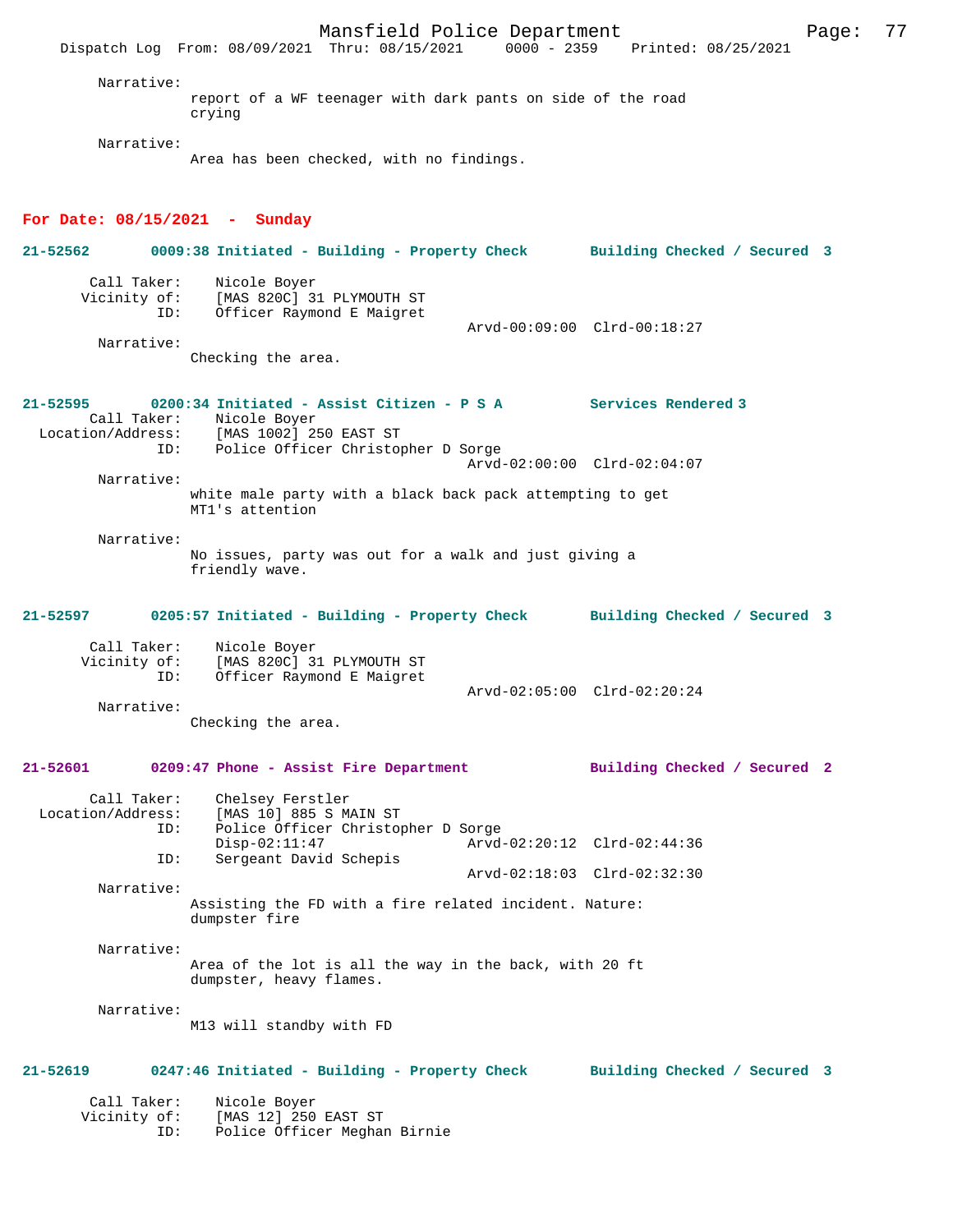Dispatch Log From: 08/09/2021 Thru: 08/15/2021 0000 - 2359 Printed: 08/25/2021

 Arvd-02:47:00 Clrd-03:00:02 Narrative: Checking the area. **21-52622 0353:09 Initiated - Building - Property Check Building Checked / Secured 3** Call Taker: Nicole Boyer Vicinity of: [MAS 170] 255 HOPE ST ID: Police Officer Meghan Birnie Arvd-03:53:00 Clrd-03:59:35 Narrative: Checking the area. **21-52623 0401:50 Initiated - Building - Property Check Building Checked / Secured 3** Call Taker: Nicole Boyer Vicinity of: [MAS 820C] 31 PLYMOUTH ST ID: Officer Raymond E Maigret Arvd-04:01:00 Clrd-04:13:08 Narrative: Checking the area. **21-52625 0423:32 Initiated - Building - Property Check Building Checked / Secured 3** Call Taker: Nicole Boyer<br>Vicinity of: [MAS 1040] 10 [MAS 1040] 10 RESERVOIR ST Apt. #ST ID: Police Officer Derek M Stark Arvd-04:23:00 Clrd-04:32:58 Narrative: Checking the area. **21-52626 0435:17 Initiated - Building - Property Check Building Checked / Secured 3** Call Taker: Nicole Boyer Vicinity of: [MAS 840] 280 SCHOOL ST ID: Police Officer Derek M Stark Arvd-04:35:00 Clrd-04:41:13 Narrative: Checking the area. **21-52627 0440:17 911 - Noise Complaint Unfounded/Unverifed 2** Call Taker: JEFFREY KEEFE<br>Vicinity of: [MAS H5217A] 3 of: [MAS H5217A] 36 SOUTH MAIN ST Apt. #1<br>ID: Police Officer Christopher D Sorge Police Officer Christopher D Sorge<br>Disp-04:41:47 Arvd Arvd-04:45:26 Clrd-04:50:10 ID: Police Officer Meghan Birnie Disp-04:42:03 Arvd-04:45:09 Clrd-04:50:10 Narrative: Cp reports a noise complaint in the area. CP reports loud talking and banging on vehicles in the area. Narrative: Checked the area, and no one is around. **21-52631 0559:02 Phone - Assist Fire Department Referred to Other Agency 2** Call Taker: Nicole Boyer Location/Address: [MAS] 151 RUMFORD AVE @ 7 WEST CHURCH ST ID: Police Officer Christopher D Sorge Disp-06:03:56 Arvd-06:05:05 Clrd-06:25:41 Narrative: Heard a noise and sparks, nothing residual, no smoke.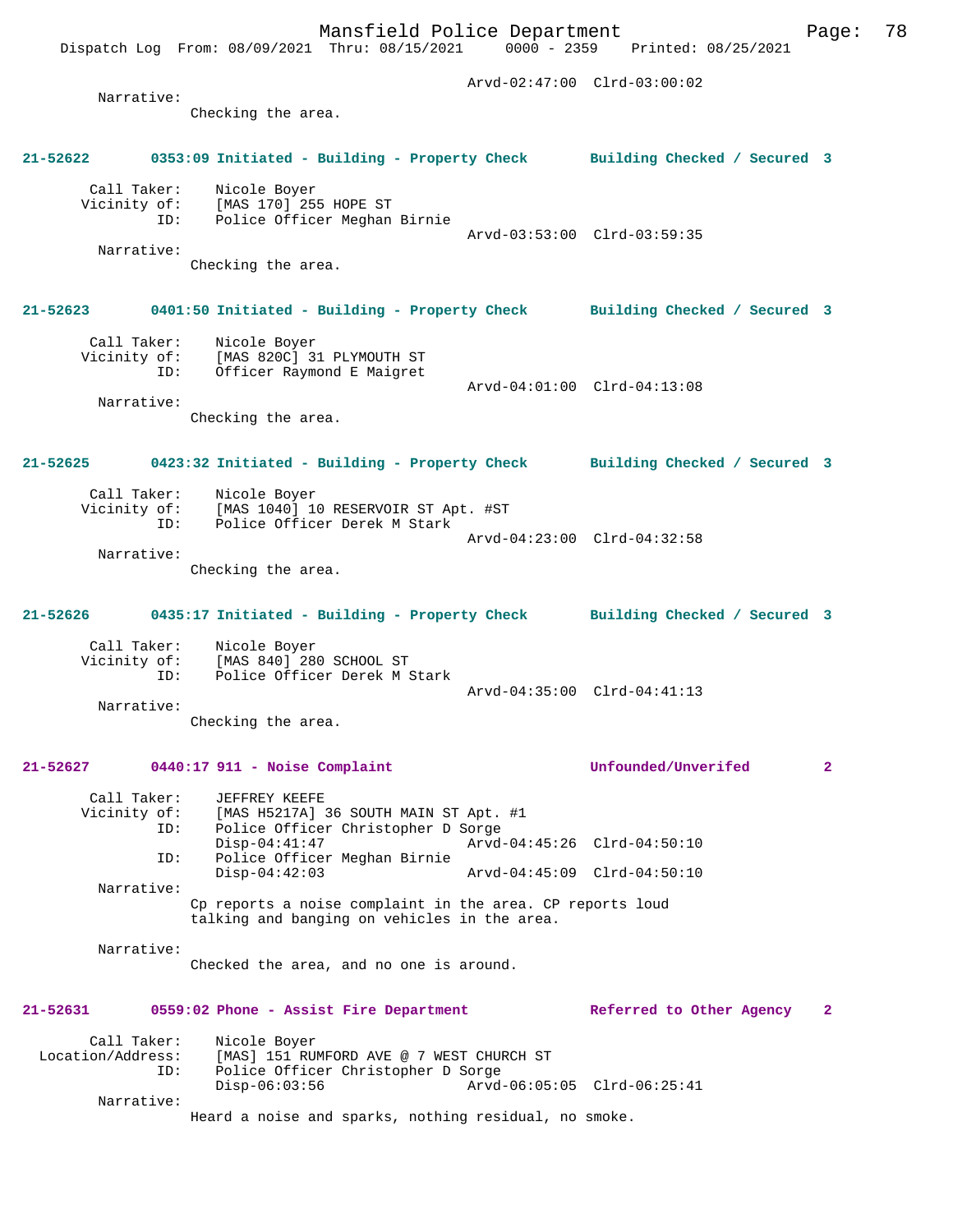Mansfield Police Department Fage: 79 Dispatch Log From: 08/09/2021 Thru: 08/15/2021 0000 - 2359 Printed: 08/25/2021 Narrative: In front of 141 Rumford Narrative: Pole #18. Due to a squirrel. Narrative: MELD has the scene **21-52635 0613:59 Initiated - Building - Property Check Building Checked / Secured 3** Call Taker: Nicole Boyer<br>Vicinity of: [MAS 820C] 3 of: [MAS 820C] 31 PLYMOUTH ST<br>ID: Officer Raymond E Maigret Officer Raymond E Maigret Arvd-06:13:00 Clrd-06:28:45 Narrative: Checking the area. **21-52636 0631:27 Phone - Suspicious Actv / Persn / Veh Investigated - No Report 2** Call Taker: JEFFREY KEEFE Vicinity of: [MAS 280] 440 FORBES BLVD<br>ID: Police Officer Derek M Sta Police Officer Derek M Stark<br>Disp-06:34:11 Disp-06:34:11 Arvd-06:35:44 Clrd-06:37:55<br>TD: Police Officer Christopher D Sorge Police Officer Christopher D Sorge Disp-06:34:52 Enrt-06:34:52 Clrd-06:37:55 Narrative: Security is reporting a SUSP package. Security states that there is two bottles of soda and a package that seems out of place. Narrative: DoorDash delivery **21-52641 0652:12 Initiated - Lost / Found Property Vehicle Towed 3**  Call Taker: GARIN EISELE<br>.on/Address: [MAS] RTE 140 NB Location/Address:<br>ID: Police Officer Derek M Stark Arvd-06:52:00 Clrd-07:30:43 Vehicle: SIL 2004 BMW 4D X5 Reg: PAS RI 1BN123 VIN: 5UXFA13594LU23229 Towed: For: RECOVERED STOLEN By: Central Street Garage To: Central Street Garage Released To: LAU On: 08/16/2021 @ 0854 Narrative: M14 found mv on the side of the road. Narrative: Central St Towing on scene. MSP informed M14 that the vehicle may have been involved in an incident on the interstate as well, will advise. Narrative: Central St has the vehicle. Refer To Incident: 21MAS-844-OF **21-52656 0855:51 Initiated - Escort / Transport Services Rendered 3**  Call Taker: ROBERT BOLGER<br>Location/Address: [MAS 10] 885 S Location/Address: [MAS 10] 885 S MAIN ST ID: Police Officer Gregg S Kennedy Arvd-08:55:00 Clrd-09:04:47 Narrative: Courtesy transpor for one female party from the station to the Xfinity Center. SM: 66889. Narrative: EM: 66896.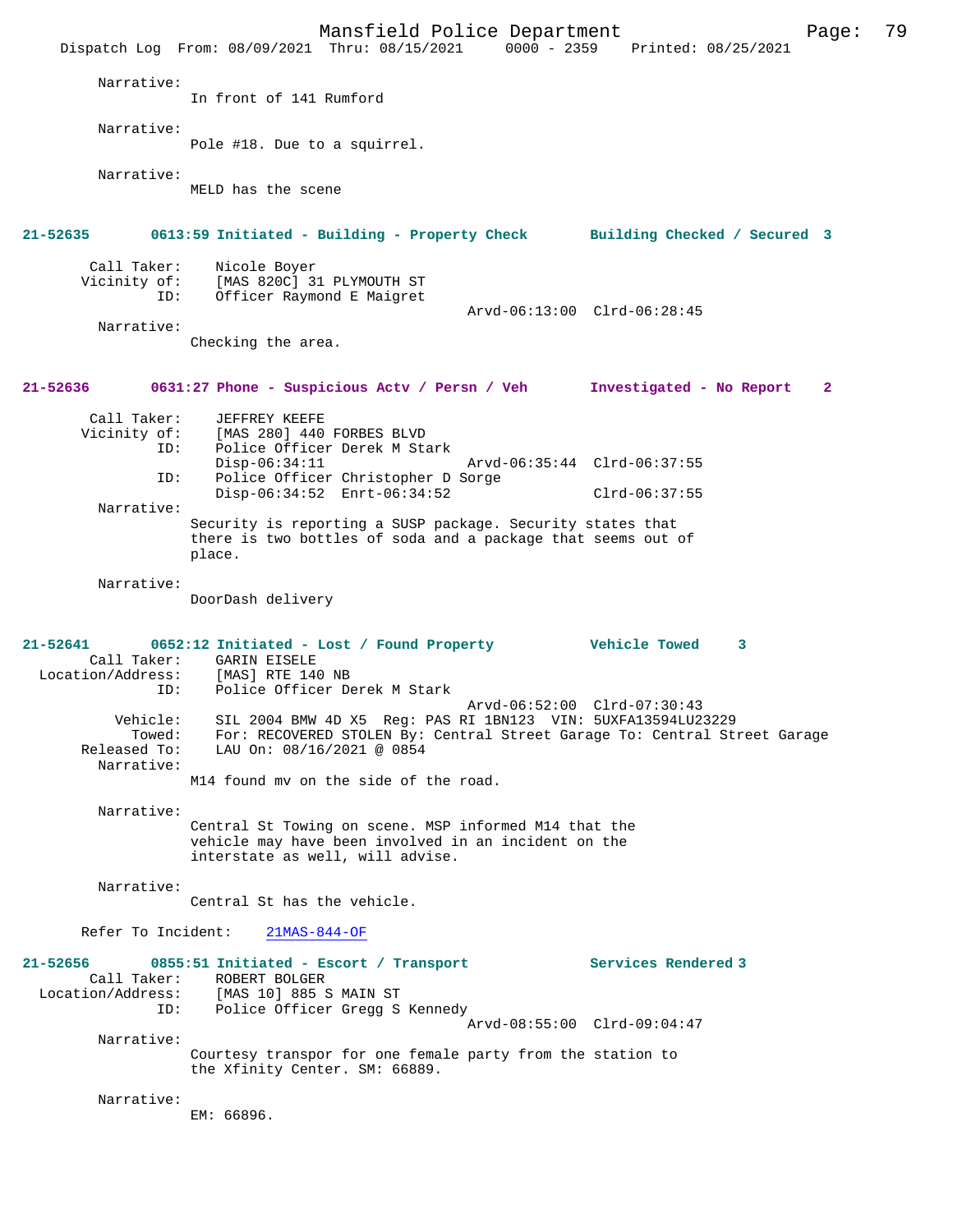Mansfield Police Department Fage: 80

Dispatch Log From: 08/09/2021 Thru: 08/15/2021 0000 - 2359 Printed: 08/25/2021

**21-52666 0922:16 Initiated - Building - Property Check Services Rendered 3**  Call Taker: Jennifer Napolitano Location/Address: [MAS 4] 31 HAMPSHIRE ST ID: Police Officer Michael T Fitzgerald Arvd-09:22:00 Clrd-09:31:00 Narrative: Checking the area. **21-52677 1015:31 Initiated - Motor Vehicle Stop Spoken To 3**  Call Taker: Jennifer Napolitano Location/Address: [MAS] 224 BALCOM ST @ 166 JEWELL ST Police Officer Michael T Fitzgerald Arvd-10:15:00 Clrd-10:16:35 Vehicle: GRY 2013 DODG VA CARAVA Reg: PC MA 845WN3 VIN: 2C4RDGBG8DR759411 Narrative: Out for mvst Narrative: Verbal for speed. **21-52678 1016:53 Initiated - Building - Property Check Building Checked / Secured 3** Call Taker: ROBERT BOLGER Location/Address: [MAS 820C] 31 PLYMOUTH ST ID: Lieutenant Thomas R Connor Arvd-10:16:26 Clrd-10:19:44 Narrative: Checking the area. **21-52689 1059:54 Initiated - Building - Property Check Building Checked / Secured 3** Call Taker: Savannah Karch Vicinity of: [MAS 840] 280 SCHOOL ST ID: Police Officer Michael T Fitzgerald Arvd-10:59:00 Clrd-11:19:52 Narrative: Checking the area. **21-52690 1100:24 Initiated - Building - Property Check Building Checked / Secured 3** Call Taker: Savannah Karch Vicinity of: [MAS 1002] 250 EAST ST ID: Police Officer Beau J Palanza Arvd-11:00:00 Clrd-11:09:18 Narrative: Checking the area. **21-52703 1246:40 Initiated - Building - Property Check Building Checked / Secured 3** Call Taker: Savannah Karch Location/Address: [MAS] 4 ERICK RD @ 15 BONNEY LN ID: Police Officer Beau J Palanza Arvd-12:46:00 Clrd-12:58:11 Narrative: Checking the area. **21-52712 1334:09 Initiated - Motor Vehicle Stop Citation / Warning Issued 3** Call Taker: Savannah Karch Vicinity of: [MAS 992] 660 EAST ST<br>ID: Police Officer Beau J Police Officer Beau J Palanza Arvd-13:34:00 Clrd-13:40:53 Vehicle: WHI 2016 TESL MODEL S Reg: PC MA 2DTD63 VIN: 5YJSA1E24GF125388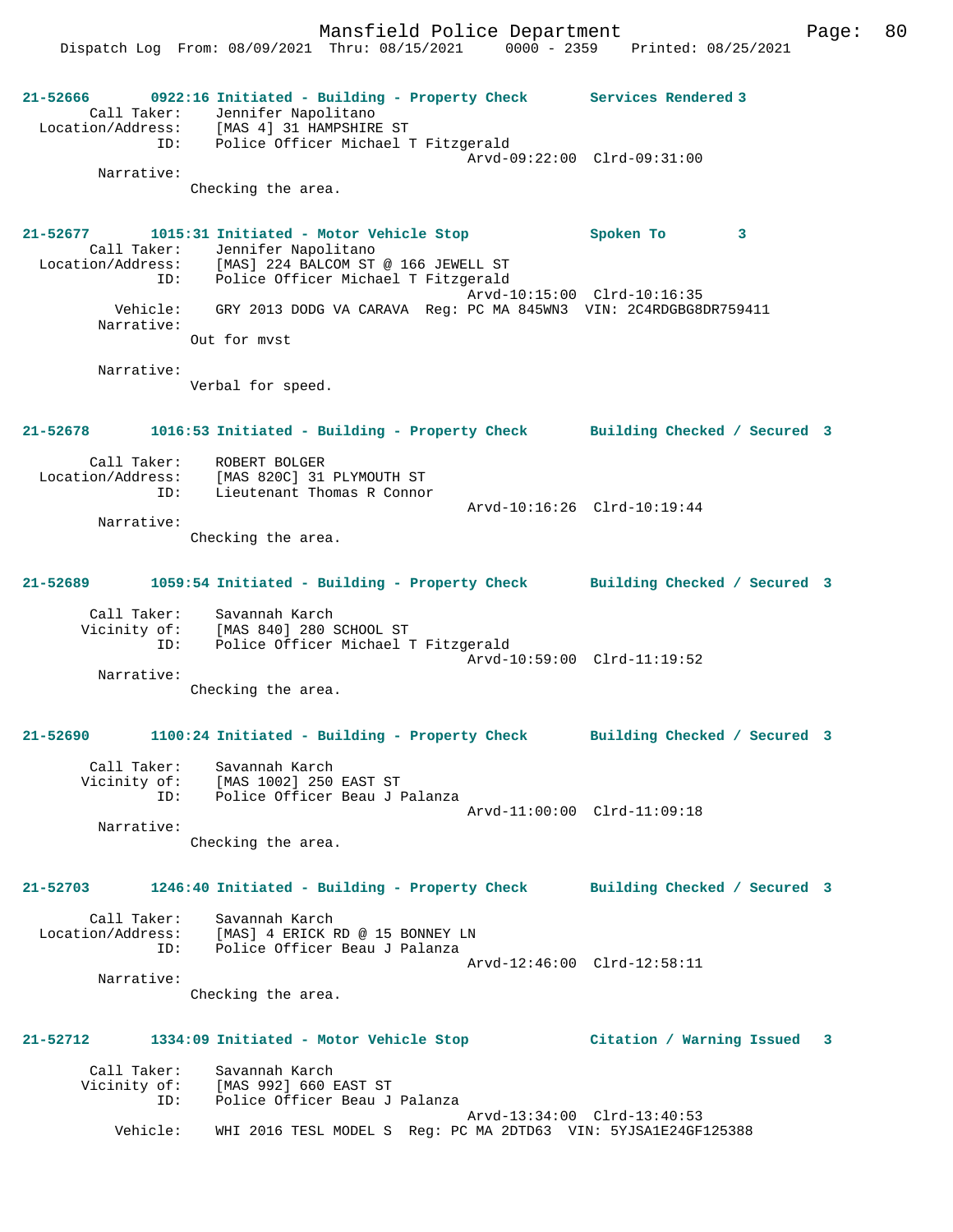Mansfield Police Department Fage: 81 Dispatch Log From: 08/09/2021 Thru: 08/15/2021 0000 - 2359 Printed: 08/25/2021 Narrative: motor vehicle stop in the area. Narrative: citation issued to the RO for handsfree violation **21-52713 1342:47 Initiated - Building - Property Check Building Checked / Secured 3** Call Taker: Savannah Karch Location/Address: [MAS 820C] 31 PLYMOUTH ST ID: Lieutenant Thomas R Connor Arvd-13:42:00 Clrd-13:48:04 Narrative: Checking the area. **21-52718 1411:06 Initiated - Building - Property Check Building Checked / Secured 3** Call Taker: Savannah Karch<br>Location/Address: [MAS 253] 330 I ess: [MAS 253] 330 PRATT ST Apt. #A<br>ID: Police Officer Beau J Palanza Police Officer Beau J Palanza Arvd-14:11:00 Clrd-14:15:57 Narrative: Checking the area. **21-52721 1439:24 Initiated - Building - Property Check Building Checked / Secured 3** Call Taker: Savannah Karch<br>Location/Address: [MAS 417] 9 FR [MAS 417] 9 FRANCIS AVE ID: Police Officer Beau J Palanza Arvd-14:39:00 Clrd-14:53:57 Narrative: Checking the area. Narrative: Community Policing **21-52726 1455:41 Walk-In - Assist Citizen - P S A Spoken To 3**  Call Taker: Support Staff Thomas Plunkett<br>Location/Address: [MAS 451B] 500 EAST ST ess: [MAS 451B] 500 EAST ST<br>ID: Police Officer Michael ID: Police Officer Michael T Fitzgerald  $Arvd-15:07:16$  Clrd-15:07:22 Narrative: Walk in requesting advice in regards to landlord-tenant issue. Narrative: Party lives in Foxboro and was advised to report the incident to the Foxboro Police Department. **21-52725 1502:40 Phone - Disabled Motor Vehicle Services Rendered 3**  Call Taker: Emily Archer Location/Address: [MAS 451B] 500 EAST ST<br>ID: Police Officer Beau J I Police Officer Beau J Palanza<br>Disp-15:03:58 Disp-15:03:58 Arvd-15:05:40 Clrd-15:12:58<br>Vehicle: BLK 2010 SUZI GRANDV Reg: PC MA 5456VN VIN: JS3TD0D22A41 BLK 2010 SUZI GRANDV Reg: PC MA 5456VN VIN: JS3TD0D22A4101209 Narrative: Caller reporting she is broken down in the road way into the parking lot. Narrative: The mv was moved into the parking lot and the oper has AAA enroute.

**21-52732 1558:05 911 - 911 Hang-ups & Verifications Confirmed misdial/Accdntl Call**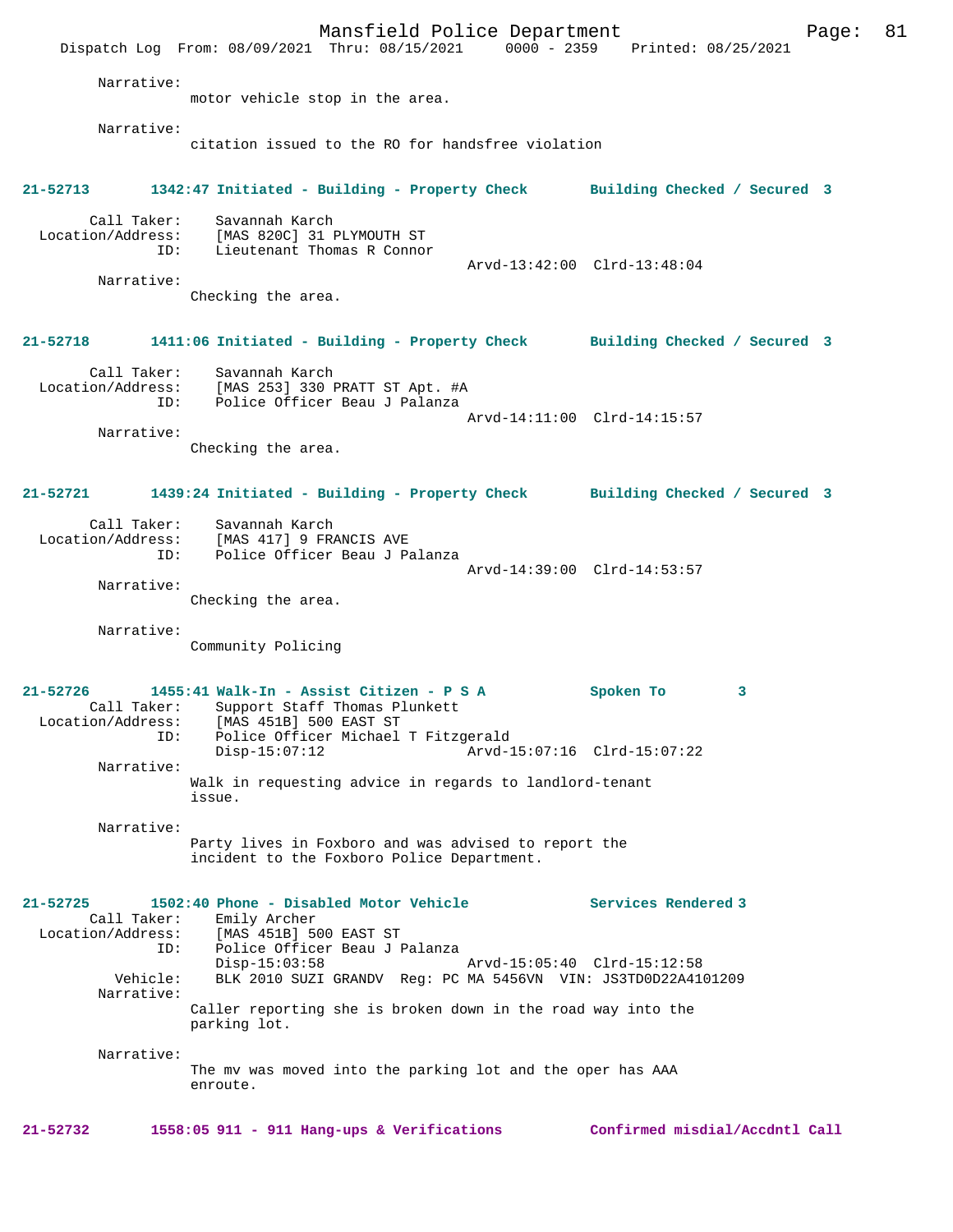|                                                           | Dispatch Log From: 08/09/2021 Thru: 08/15/2021                                                                                                        | $0000 - 2359$               | Printed: 08/25/2021            |  |
|-----------------------------------------------------------|-------------------------------------------------------------------------------------------------------------------------------------------------------|-----------------------------|--------------------------------|--|
|                                                           |                                                                                                                                                       |                             |                                |  |
| $\overline{2}$<br>Call Taker:<br>Location/Address:<br>ID: | Kerri Bishop<br>[MAS 9] 25 COBB ST Apt. #J101<br>Police Officer Jay J Sparrow                                                                         |                             |                                |  |
|                                                           | $Disp-16:02:29$                                                                                                                                       | Arvd-16:11:48 Clrd-16:14:46 |                                |  |
| Narrative:                                                | Checking on a 911 hang up.<br>Contact made?: yes, reports accidental<br>Cellphone? $(y/n):y$<br>Uncertainty radius:8 meters                           |                             |                                |  |
| Narrative:                                                |                                                                                                                                                       |                             |                                |  |
|                                                           | Resident hit her emergency button in place of the garage<br>door opener, no emergencies.                                                              |                             |                                |  |
| 21-52739                                                  | 1635:18 Initiated - Building - Property Check                                                                                                         |                             | Building Checked / Secured 3   |  |
| Call Taker:<br>Location/Address:<br>ID:                   | Dispatcher Judge Katrina<br>[MAS 840] 280 SCHOOL ST<br>Police Officer Joshua S Ellender                                                               | Arvd-16:35:00 Clrd-16:55:45 |                                |  |
| Narrative:                                                |                                                                                                                                                       |                             |                                |  |
|                                                           | Checking the area.                                                                                                                                    |                             |                                |  |
| $21 - 52744$                                              | 1709:40 Initiated - Motor Vehicle Stop                                                                                                                |                             | Citation / Warning Issued<br>3 |  |
| Call Taker:<br>Vicinity of:<br>ID:                        | Dispatcher Judge Katrina<br>[MAS] RESERVOIR ST<br>Police Officer Joshua S Ellender                                                                    |                             |                                |  |
| Vehicle:                                                  | BLK 2010 NISS MURANO Reg: PC MA 4YZW60 VIN: JN8AZ1MW5AW134276                                                                                         | Arvd-17:09:00 Clrd-17:14:31 |                                |  |
| 21-52747                                                  | 1727:11 Initiated - Building - Property Check                                                                                                         |                             | Building Checked / Secured 3   |  |
| Call Taker:<br>Location/Address:<br>ID:                   | Dispatcher Judge Katrina<br>[MAS 1002] 250 EAST ST<br>Police Officer Danielle C Titus                                                                 | Arvd-17:27:00 Clrd-17:37:31 |                                |  |
| Narrative:                                                |                                                                                                                                                       |                             |                                |  |
|                                                           | Checking the area.                                                                                                                                    |                             |                                |  |
| 21-52765<br>Call Taker:                                   | 1955:40 Initiated - Suspicious Actv / Persn / Veh Services Rendered 2<br><b>JEFFREY KEEFE</b><br>Vicinity of: [MAS 85A] 157 PRATT ST                  |                             |                                |  |
| ID:<br>Narrative:                                         | Executive Lieutenant Francis W Archer JR                                                                                                              | Arvd-19:55:00 Clrd-19:56:54 |                                |  |
|                                                           | Male flagged down by parties at Canaan fuels.                                                                                                         |                             |                                |  |
| Narrative:                                                | Parties were attempting to get a jack for a flat.                                                                                                     |                             |                                |  |
| 21-52767<br>Call Taker:                                   | 2004:34 Initiated - Building - Property Check Services Rendered 3<br>JEFFREY KEEFE<br>Vicinity of: [MAS 417] 9 FRANCIS AVE                            |                             |                                |  |
| ID:<br>Narrative:                                         | Police Officer Danielle C Titus                                                                                                                       | Arvd-20:04:00 Clrd-20:15:20 |                                |  |
|                                                           | Checking the area.                                                                                                                                    |                             |                                |  |
| 21-52771<br>Call Taker:<br>ID:                            | 2029:34 Initiated - Building - Property Check Services Rendered 3<br>JEFFREY KEEFE<br>Vicinity of: [MAS] MYSTIC LN<br>Police Officer Danielle C Titus |                             |                                |  |
|                                                           |                                                                                                                                                       | Arvd-20:29:00 Clrd-20:42:35 |                                |  |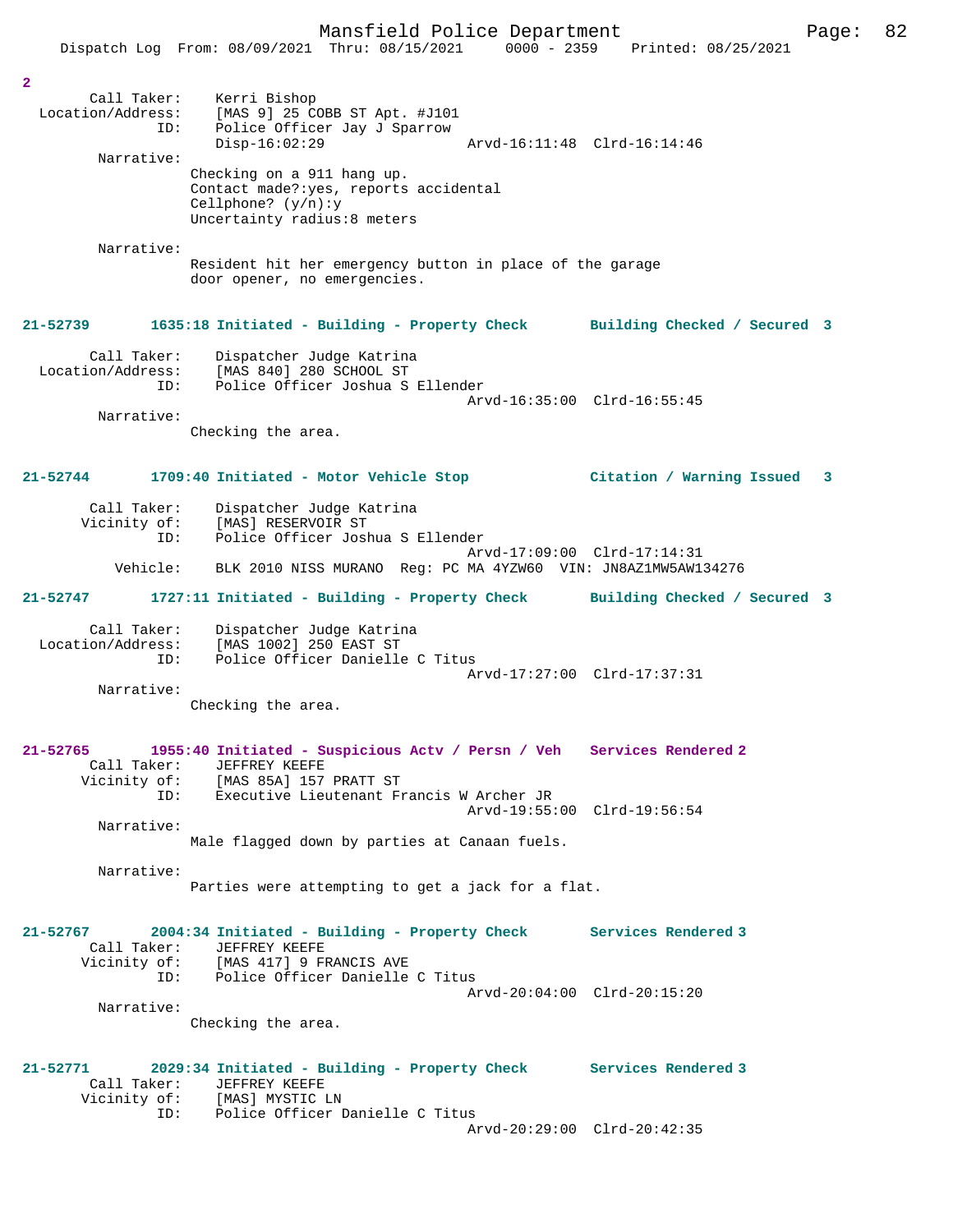Arvd-21:13:00 Clrd-21:21:07

Narrative:

Narrative:

Checking the area.

## **21-52784 2142:29 Phone - Suspicious Actv / Persn / Veh Unfounded/Unverifed 2**

| Call Taker:       | Nicole Boyer                                                 |  |
|-------------------|--------------------------------------------------------------|--|
| Location/Address: | [MAS 840A] 280 SCHOOL ST Apt. #A                             |  |
| ID:               | Executive Lieutenant Francis W Archer JR                     |  |
|                   | Arvd-21:48:36 Clrd-21:49:42<br>$Disp-21:45:01$               |  |
| Narrative:        |                                                              |  |
|                   | Truck stopped with flashers stopped in front of Fridays, and |  |

taking up the lane. Could possible be disabled.

## **21-52786 2153:36 Initiated - Building - Property Check Services Rendered 3**  Call Taker: JEFFREY KEEFE Vicinity of: [MAS 987A] 125 HIGH ST Apt. #1-4 ID: Police Officer Jay J Sparrow Arvd-21:53:00 Clrd-21:59:39 Narrative:

Checking the area.

## **21-52787 2154:57 Initiated - Building - Property Check Services Rendered 3**  Call Taker: JEFFREY KEEFE Location/Address: [MAS 1040] 10 RESERVOIR ST Apt. #ST ID: Executive Lieutenant Francis W Archer JR Arvd-21:54:00 Clrd-21:58:42 Narrative:

Checking the area.

# **21-52788 2222:35 Initiated - Building - Property Check Building Checked / Secured 3**

| Call Taker:  | JEFFREY KEEFE                            |  |
|--------------|------------------------------------------|--|
| Vicinity of: | [MAS 2] 60 FORBES BLVD                   |  |
| TD:          | Executive Lieutenant Francis W Archer JR |  |
|              | Arvd-22:22:00 Clrd-22:28:45              |  |
| Narrative:   |                                          |  |

Checking the area.

## **21-52794 2312:50 Phone - Suspicious Actv / Persn / Veh Spoken To 2**  Call Taker: JEFFREY KEEFE Vicinity of: [MAS] 10 ERICK RD ID: Police Officer Jay J Sparrow Disp-23:14:58 Arvd-23:20:55 Clrd-23:29:15 ID: Executive Lieutenant Francis W Archer JR Disp-23:15:29 Arvd-23:17:15 Clrd-23:26:54<br>Vehicle: BLK 2015 DODG CO CHALLENGER Reg: PC MA 2VRT25 VIN: 2C3CD BLK 2015 DODG CO CHALLENGER Reg: PC MA 2VRT25 VIN: 2C3CDZC91FH758034 Narrative: CP stated that there are several youths that are soliciting.

Narrative:

CP states that the kids were smoking and being loud.

Narrative:

YOung kid blond curley hair black hat green jeans. Girl with glasses and a hoodie.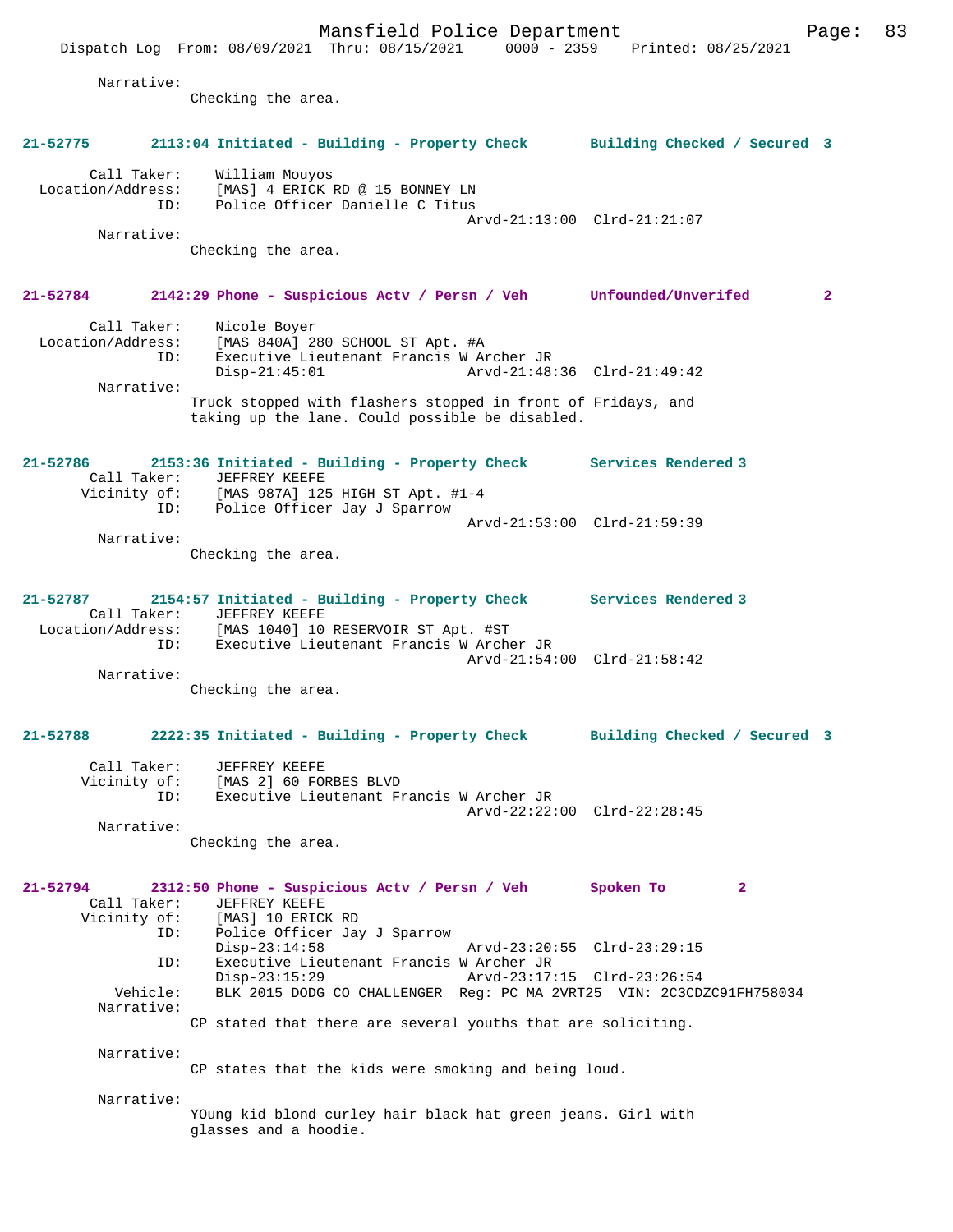Mansfield Police Department Page: 84 Dispatch Log From: 08/09/2021 Thru: 08/15/2021 Narrative: Parties are located in between 10 and 6 Eric. Narrative: subjects advised to move along **21-52795 2324:02 Phone - Well Being Check Transported to Hospital 3** Call Taker: William Mouyos<br>Location/Address: [MAS 322] 31 H [MAS 322] 31 HAMPSHIRE ST Apt. #231 ID: Police Officer Joshua S Ellender Disp-23:25:50 Arvd-23:29:01 Clrd-23:51:30<br>ID: Police Officer Danielle C Titus Police Officer Danielle C Titus<br>Disp-23:25:55 A Disp-23:25:55 Arvd-23:29:51 Clrd-23:53:10<br>ID: Executive Lieutenant Francis W Archer JR Executive Lieutenant Francis W Archer JR<br>Disp-23:26:54 Arvd-23:32 Disp-23:26:54 Arvd-23:32:51 Clrd-08/16/2021 @ 00:03:41 Narrative: female party reporting partner has taken several types of medications in attempt to kill herself, CP reports she has a history of doing so. Narrative: Forced entry made. Narrative: ML1- reports working code Refer To Incident: 21MAS-848-OF **21-52796 2329:15 911 - 911 Hang-ups & Verifications Confirmed misdial/Accdntl Call 2**  Call Taker: Nicole Boyer<br>Location/Address: [MAS] 11 NORI Location Duyer<br>SS: [MAS] 11 NOREEN RD<br>TD: Police Officer Jav Police Officer Jay J Sparrow<br>Disp-23:34:04 Disp-23:34:04 Arvd-23:40:23 Clrd-23:44:52 Narrative: Checking on a 911 hang up. Contact made?: Yes Cellphone? (y/n): Yes Uncertainty radius: 7 meters CP stated it was accidental by a new phone **21-52801 2352:14 Initiated - Building - Property Check Services Rendered 3**  Call Taker: Chelsey Ferstler<br>Location/Address: [MAS 820C] 31 PL ESS: [MAS 820C] 31 PLYMOUTH ST<br>ID: Officer RICHARD STANTON Officer RICHARD STANTON Arvd-23:52:00 Clrd-08/16/2021 @ 00:07:33 Narrative: Checking the area. **21-52802 2353:20 Phone - Noise Complaint Unfounded/Unverifed 2** Call Taker: Nicole Boyer<br>Location/Address: [MAS] 206 BR [MAS] 206 BRANCH ST ID: Police Officer Danielle C Titus Disp-23:54:59 Clrd-08/16/2021 @ 00:05:43<br>ID: Police Officer Derek M Stark Police Officer Derek M Stark<br>Disp-00:05:39 Disp-00:05:39 Arvd-00:09:41 Clrd-08/16/2021 @ 00:09:44 Narrative: Dirt bike heard in the area and saw them go through CPs grass Narrative: Last heard about 5 minutes ago, behind his house.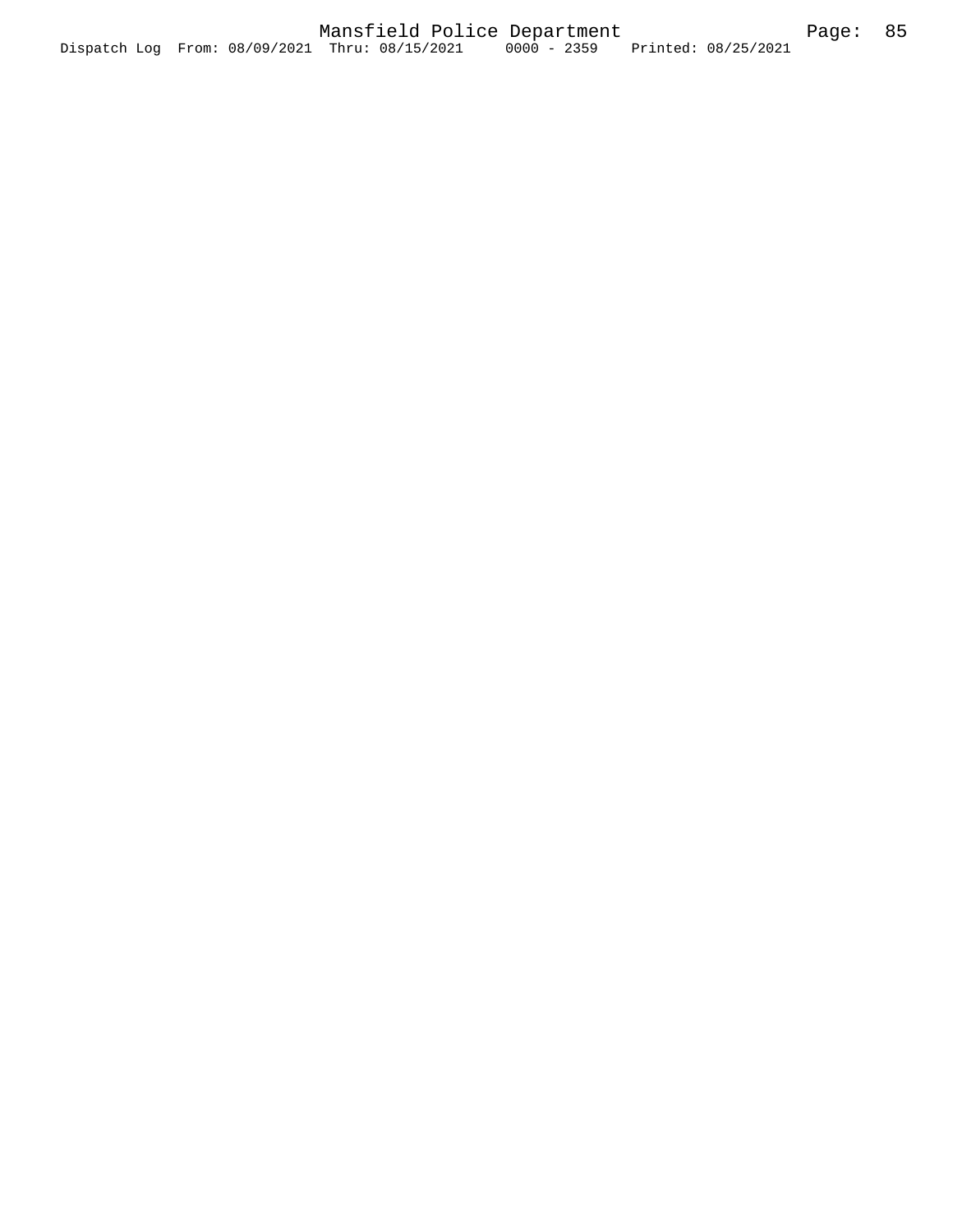# **For Date: 08/16/2021 - Monday**

| Call Number                                  | Time                                           | Call Reason                                                                                                                                                                                                              | Action                       | Priority |
|----------------------------------------------|------------------------------------------------|--------------------------------------------------------------------------------------------------------------------------------------------------------------------------------------------------------------------------|------------------------------|----------|
| $21 - 52822$                                 | Call Taker:                                    | 0122:35 Initiated - Building - Property Check Services Rendered 3<br>JEFFREY KEEFE<br>Vicinity of: [MAS 907E] 390 WEST ST<br>ID: Police Officer Meghan 1<br>Police Officer Meghan Birnie                                 |                              |          |
|                                              | Narrative:                                     | Checking the area.                                                                                                                                                                                                       | Arvd-01:22:00 Clrd-01:28:33  |          |
|                                              |                                                | 21-52825 0139:18 Initiated - Building - Property Check Building Checked / Secured 3                                                                                                                                      |                              |          |
|                                              | Call Taker:                                    | JEFFREY KEEFE<br>Vicinity of: [MAS 1002] 250 EAST ST<br>ID: Police Officer Derek M Stark                                                                                                                                 | Arvd-01:39:00 Clrd-01:58:31  |          |
|                                              | Narrative:                                     | Checking the area.                                                                                                                                                                                                       |                              |          |
| 21-52831                                     |                                                | 0157:59 Initiated - Building - Property Check Services Rendered 3<br>Call Taker: JEFFREY KEEFE<br>Location/Address: [MAS] NORTH MAIN ST                                                                                  |                              |          |
|                                              | ID:                                            | Police Officer Meghan Birnie                                                                                                                                                                                             | Arvd-01:57:00 Clrd-02:03:28  |          |
|                                              |                                                | 21-52832 0202:16 Initiated - Building - Property Check                                                                                                                                                                   | Building Checked / Secured 3 |          |
|                                              | Call Taker:                                    | JEFFREY KEEFE<br>Location/Address: [MAS 982] 111 HOPE ST<br>ID: Police Officer Derek M Stark                                                                                                                             |                              |          |
|                                              | Narrative:                                     |                                                                                                                                                                                                                          | Arvd-02:02:00 Clrd-02:07:03  |          |
|                                              |                                                | Checking the area.                                                                                                                                                                                                       |                              |          |
|                                              |                                                | 21-52834 0212:07 Initiated - Building - Property Check Building Checked / Secured 3                                                                                                                                      |                              |          |
|                                              | Call Taker:<br>ID:                             | JEFFREY KEEFE<br>Vicinity of: [MAS 181A] 150 OAKLAND ST<br>Police Officer Derek M Stark                                                                                                                                  | Arvd-02:12:00 Clrd-02:20:49  |          |
|                                              | Narrative:                                     | Checking the area.                                                                                                                                                                                                       |                              |          |
|                                              | Call Taker:                                    | 21-52837 0218:44 Initiated - Building - Property Check Services Rendered 3<br>JEFFREY KEEFE<br>Location/Address: [MAS 840] 280 SCHOOL ST                                                                                 |                              |          |
|                                              |                                                | ID: Police Officer Meghan Birnie                                                                                                                                                                                         | Arvd-02:18:00 Clrd-02:24:56  |          |
|                                              | Narrative:                                     | Checking the area.                                                                                                                                                                                                       |                              |          |
| 21-52840<br>Call Taker:<br>Location/Address: | ID:                                            | 0238:09 911 - Suspicious Actv / Persn / Veh Services Rendered 2<br>Nicole Boyer<br>[MAS H5353] 10 ERICK RD Apt. #37<br>Police Officer Derek M Stark                                                                      |                              |          |
|                                              | ID:                                            | $Disp-02:40:08$<br>Sergeant John R Armstrong                                                                                                                                                                             | Arvd-02:45:38 Clrd-03:12:58  |          |
|                                              | Vehicle:<br>Vehicle:<br>Vehicle:<br>Narrative: | $Disp-02:40:17$<br>BLK 2015 DODG CO CHALLENGER Req: PC MA 2VRT25 VIN: 2C3CDZC91FH758034<br>BLK 2012 HYUN GENES Req: PC MA 229NR4 VIN: KMHGC4DH5CU162793<br>BLK 1999 LINC CONTIN Req: PC MA 5AK121 VIN: 1LNHM97V7XY676434 |                              |          |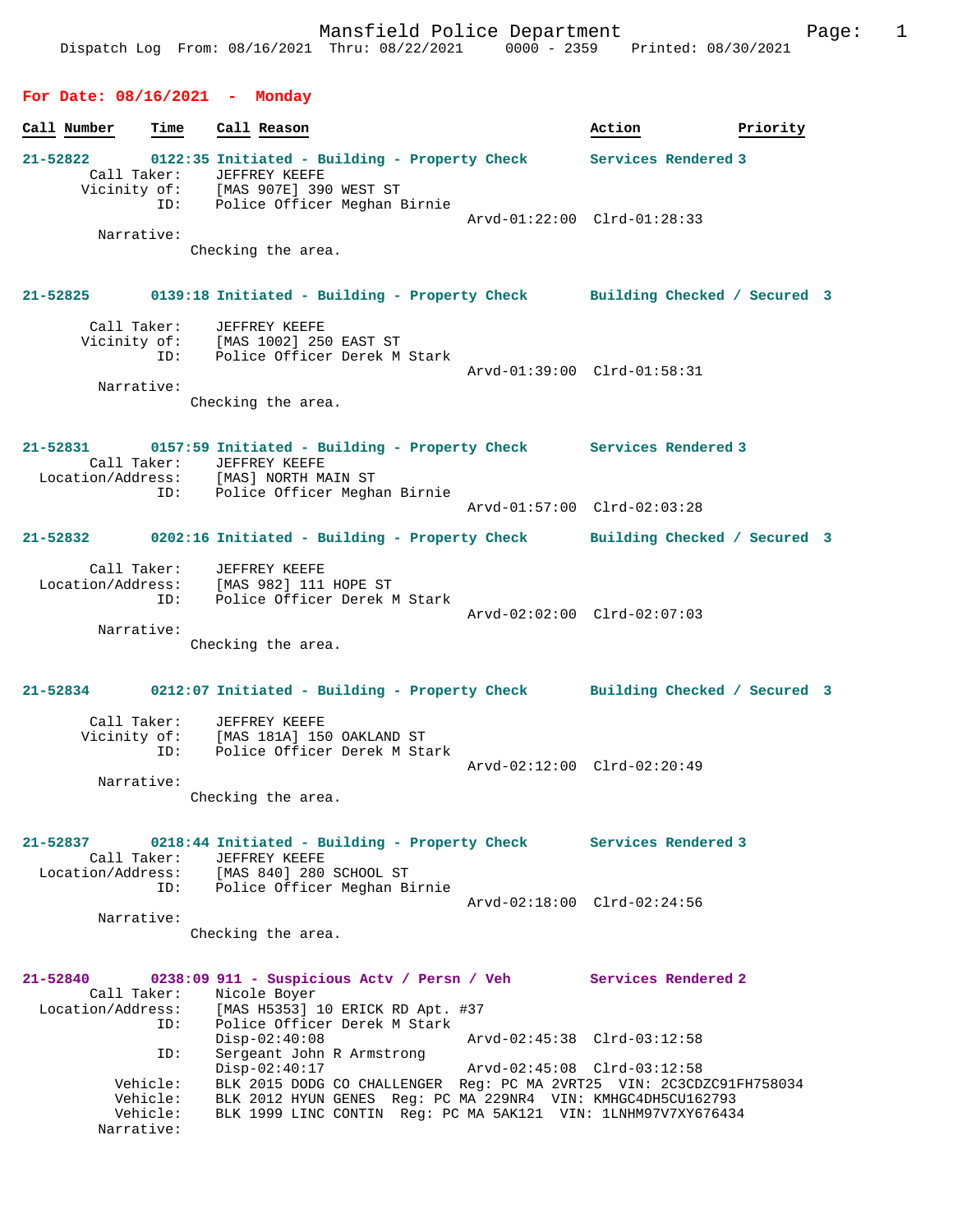Mansfield Police Department Page: 2 Dispatch Log From: 08/16/2021 Thru: 08/22/2021 Dodge Challenger, all black, about 4-5 young 20's mostly male. CP saw them going into the woods. They left and came back. CP doesn't believe they belong in the neighborhood, and doesn't recognize the vehicle. **21-52842 0316:10 Initiated - Building - Property Check Building Checked / Secured 3** Call Taker: JEFFREY KEEFE<br>Vicinity of: [MAS] 4 ERICK [MAS] 4 ERICK RD @ 15 BONNEY LN ID: Police Officer Derek M Stark Arvd-03:16:00 Clrd-03:29:18 Narrative: Checking the area. **21-52843 0339:48 Initiated - Building - Property Check Building Checked / Secured 3** Call Taker: Michael Mezhberg Location/Address: [MAS 139E] 265 FRUIT ST ID: Police Officer Derek M Stark Arvd-03:39:00 Clrd-03:49:55 Narrative: Checking the area. **21-52844 0439:02 911 - 911 Hang-ups & Verifications Services Rendered 2**  Call Taker: Nicole Boyer Location/Address: [MAS H9941] 311 BRANCH ST ID: Police Officer Derek M Stark Disp-04:41:20 Arvd-04:48:17 Clrd-04:49:21 Narrative: Checking on a 911 hang up. Contact made?: Yes Cellphone? (y/n): Yes Uncertainty radius: confirmed with CP CP states attempting to turn off alarm and accidentally dialed 911, no need for police, fire, or ambulance services. **21-52866 0751:17 Radio - Motor Vehicle Stop Spoken To 3**  Call Taker: Josesph Shebertes<br>Location/Address: [MAS] 100 RTE 140 ess: [MAS] 100 RTE 140 NB @ 170 SCHOOL ST<br>TD: Police Officer David W Kinaban Police Officer David W Kinahan<br>Disp-07:54:57 Disp-07:54:57 Arvd-07:55:01 Clrd-07:55:04<br>Vehicle: BLK 2008 HYUN ELANTR Req: PC MA 553BC9 VIN: KMHDU46D98U3 BLK 2008 HYUN ELANTR Reg: PC MA 553BC9 VIN: KMHDU46D98U329139 Narrative: M7 will be out with a vehicle. Narrative: will be clr, reason for the stop Reg was showing expired. driver had proper paperwork. **21-52870 0845:07 Initiated - Building - Property Check Building Checked / Secured 3** Call Taker: Josesph Shebertes Location/Address: [MAS 2] 60 FORBES BLVD<br>ID: Police Officer Grega Police Officer Gregg S Kennedy Arvd-08:45:00 Clrd-08:49:42 Narrative: Checking the area. **21-52876 0923:51 Initiated - Building - Property Check Building Checked / Secured 3** Call Taker: Josesph Shebertes Location/Address: [MAS 840] 280 SCHOOL ST ID: Police Officer Gregg S Kennedy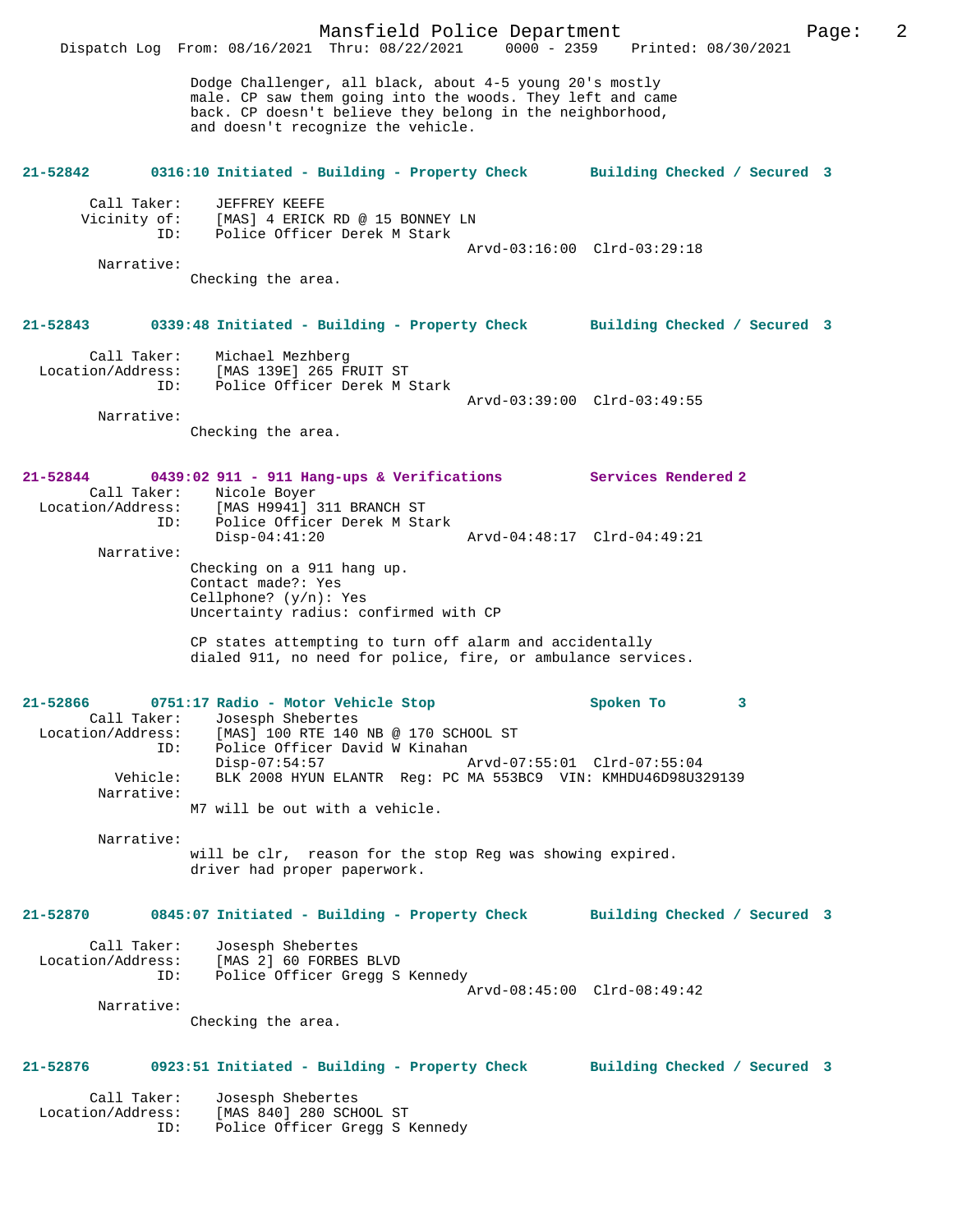Arvd-09:23:00 Clrd-09:39:30

 Narrative: Checking the area. **21-52883 1004:55 Initiated - Parking Violations Citation / Warning Issued 3** Call Taker: Josesph Shebertes Location/Address: [MAS 418C] 25 FRANCIS AVE ID: Police Officer Michael T Fitzgerald Arvd-10:04:00 Clrd-10:05:55

 Vehicle: GRY 2018 C-HR Reg: RI GT683 VIN: NMTKHMBX9JR013832 Narrative: citation issued to vehicle parked in a handicap spot with no placard

## **21-52885 1029:41 Initiated - Building - Property Check Building Checked / Secured 3**

| Call Taker:       | Josesph Shebertes              |  |
|-------------------|--------------------------------|--|
| Location/Address: | [MAS 907E] 390 WEST ST         |  |
| ID:               | Police Officer Gregg S Kennedy |  |
|                   | Arvd-10:29:00 Clrd-10:42:04    |  |
| Narrative:        |                                |  |

Checking the area.

| 21-52897          | 1107:58 Phone - Well Being Check |                          |                                     |                             | Spoken To |  |
|-------------------|----------------------------------|--------------------------|-------------------------------------|-----------------------------|-----------|--|
| Call Taker:       | Emily Archer                     |                          |                                     |                             |           |  |
| Location/Address: | [MAS]                            |                          |                                     |                             |           |  |
| ID:               |                                  | Sergeant Robert S Pierce |                                     |                             |           |  |
|                   |                                  | $Disp-11:14:12$          |                                     | Arvd-11:20:58 Clrd-11:22:41 |           |  |
| ID:               |                                  |                          | Police Officer Joshua S Ellender    |                             |           |  |
|                   |                                  | $Disp-11:14:15$          |                                     | Arvd-11:15:34 Clrd-11:22:41 |           |  |
| ID:               |                                  |                          | Police Officer Michael T Fitzgerald |                             |           |  |
|                   |                                  | $Disp-11:14:25$          |                                     | Arvd-11:16:32 Clrd-11:22:41 |           |  |
| Narrative:        |                                  |                          |                                     |                             |           |  |

Narrative:

**21-52902 1131:46 Phone - Suspicious Actv / Persn / Veh Services Rendered 2**  Call Taker: Emily Archer<br>Location/Address: [MAS H5224] [MAS H5224] 185 SOUTH MAIN ST ID: Police Officer Joshua S Ellender Disp-11:35:07 Arvd-11:37:28 Clrd-11:37:30 Narrative: Caller reporting she sees a pole that is swaying back and forth, she believes there may be a tree service on scene. It is located behind her house facing Spring Street. Narrative: M3 confirmed tree removal company in the area. **21-52904 1138:06 Radio - Motor Vehicle Stop Citation / Warning Issued 3** Call Taker: Josesph Shebertes Location/Address: [MAS H1062] 72 RESERVOIR ST

| TD:        | Police Officer David W Kinahan                               |                             |  |
|------------|--------------------------------------------------------------|-----------------------------|--|
|            | Disp-11:38:41                                                | Arvd-11:38:44 Clrd-11:43:30 |  |
|            | Police Officer Mark O'Connor                                 |                             |  |
| Vehicle:   | WHI 2018 HOND CIVIC Req: PC MA 2EXX25 VIN: SHHFK7H44JU430829 |                             |  |
| Narrative: |                                                              |                             |  |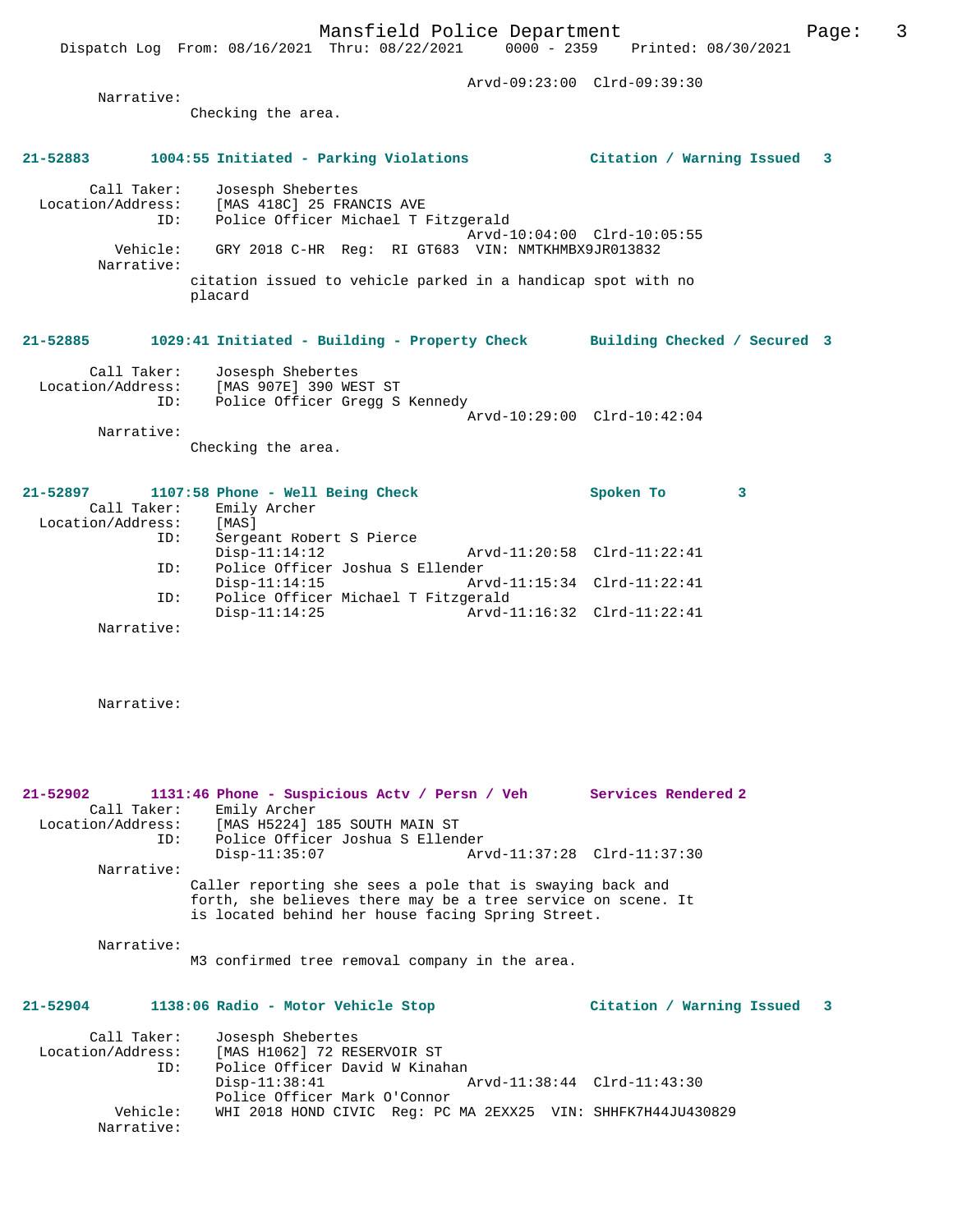Mansfield Police Department Page: 4 Dispatch Log From: 08/16/2021 Thru: 08/22/2021 0000 - 2359 will be out with a vehicle. Narrative: citation issued to the RO for speed. **21-52907 1209:24 Initiated - Motor Vehicle Stop Citation / Warning Issued 3** Call Taker: Josesph Shebertes Location/Address: [MAS H1062] 72 RESERVOIR ST ID: Police Officer David W Kinahan Arvd-12:09:00 Clrd-12:18:25 Police Officer Mark O'Connor Vehicle: BLK 2015 TOYT COROLL Reg: PC MA 4DY915 VIN: 2T1BURHE7FC400430 Narrative: MVST Narrative: citation issued to the operator for speed. **21-52910 1217:19 Phone - Assist Other Agency Spoken To 3**  Call Taker: GARIN EISELE<br>Location/Address: [MAS H3906] ess: [MAS H3906] 6 FIRST ST<br>ID: Sergeant Robert S Piero Sergeant Robert S Pierce Disp-12:26:48 Arvd-12:33:34 Clrd-12:37:11<br>ID: Police Officer Joshua S Ellender Police Officer Joshua S Ellender Disp-12:33:24 Arvd-12:33:27 Clrd-12:37:11<br>ID: Police Officer Michael T Fitzgerald Police Officer Michael T Fitzgerald<br>Disp-12:35:56 Arvd-1 Disp-12:35:56 Arvd-12:35:58 Clrd-12:37:11 Vehicle: GRY 2017 HYUN 4D ELANTRA Reg: PAS MA 6HZ413 VIN: KMHD84LF3HU292051 Narrative: Plainville PD reporting they had a road rage incident at their Starbucks. Party involved showed a knife and could be heading back to their residence. Narrative: M1 will be checking the area. Narrative: M3 reports the vehicle is at the location, will be attempting to verify. Narrative: M3 is speaking to the RO who was the driver. he was advised to return to Plainville PD. **21-52911 1218:56 Initiated - Motor Vehicle Stop Citation / Warning Issued 3** Call Taker: Josesph Shebertes<br>Location/Address: [MAS H1062] 72 RES ess: [MAS H1062] 72 RESERVOIR ST<br>ID: Police Officer David W Kinal Police Officer David W Kinahan Arvd-12:18:00 Clrd-12:23:33 Police Officer Mark O'Connor<br>Vehicle: GRY 2018 SUBA UT CROSST Reg: GRY 2018 SUBA UT CROSST Reg: PC MA 7SY417 VIN: JF2GTABC6JH279168 Narrative: MVST Narrative: citation issued to the RO for speed. **21-52921 1316:44 Initiated - Motor Vehicle Stop Citation / Warning Issued 3** Call Taker: Josesph Shebertes Location/Address: [MAS] 99 COPELAND DR @ 235 CHAUNCY ST<br>TD: Police Officer Joshua S Ellender Police Officer Joshua S Ellender Arvd-13:16:00 Clrd-13:23:40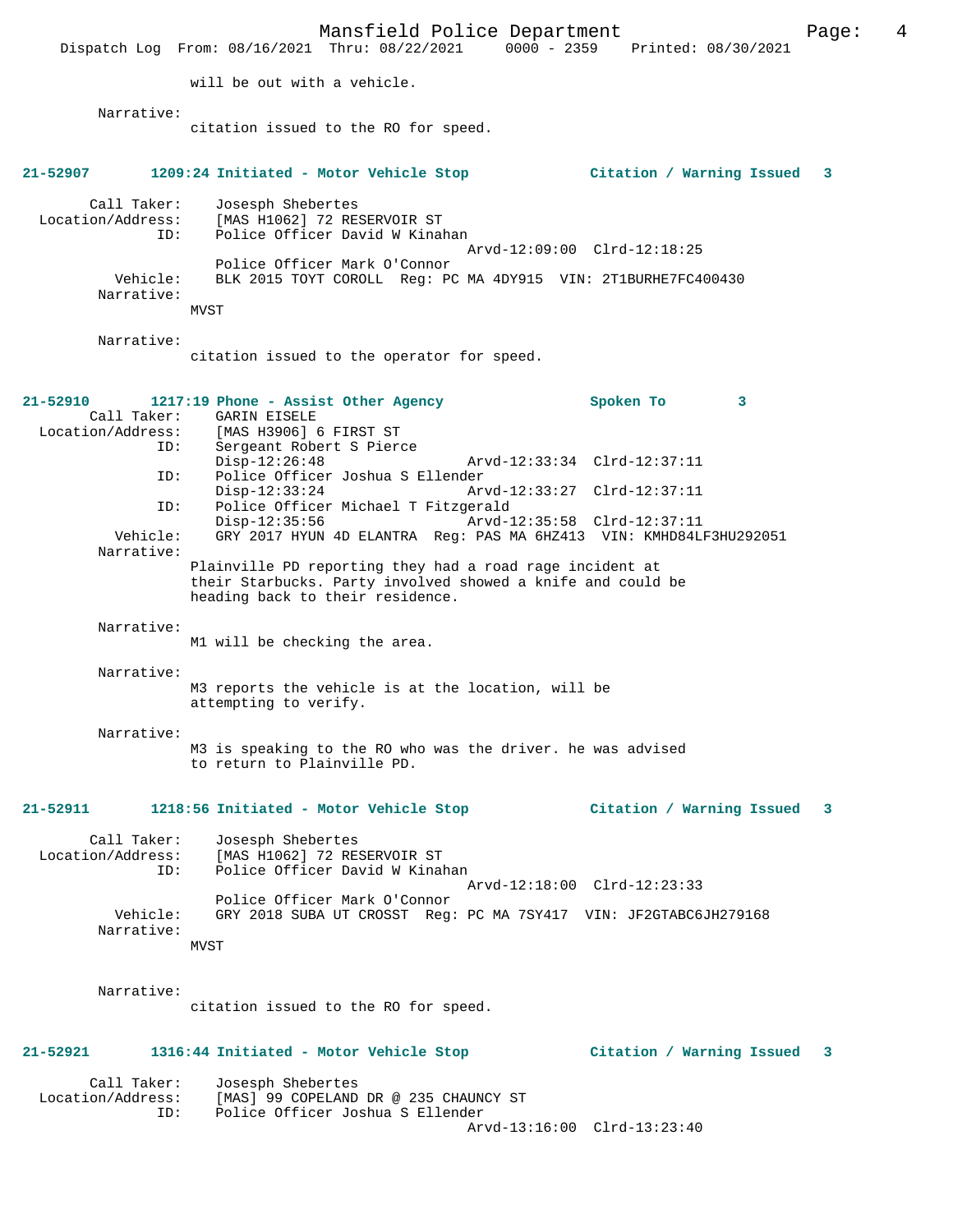Mansfield Police Department Page: 5 Dispatch Log From: 08/16/2021 Thru: 08/22/2021 Vehicle: WHI 2021 FORD PK F350 Reg: CO MA V52935 VIN: 1FT7W3BN7MEC55485 Narrative: MVST Narrative: citation issued to the operator. **21-52925 1333:27 Initiated - Follow up Investigation Services Rendered 3**  Call Taker: Josesph Shebertes Location/Address: [MAS 304A101] 1 MANSFIELD AVE Apt. #A101 ID: Police Officer Gregg S Kennedy Arvd-13:33:00 Clrd-14:13:22 Narrative: Conducting a follow up in the area to a previously reported incident. **21-52931 1351:55 Initiated - Building - Property Check Building Checked / Secured 3** Call Taker: MATTHEW BOMES<br>Location/Address: [MAS 1016] 4 ERICK RD Location/Address: [MAS 1016] 4 ERICK RD ID: Police Officer Michael T Fitzgerald Arvd-13:51:00 Clrd-13:56:13 Narrative: Checking the area. **21-52939 1417:43 Phone - Follow up Investigation Services Rendered 3**  Call Taker: Josesph Shebertes<br>Location/Address: [MAS H9853] 180 RI [MAS H9853] 180 RUMFORD AVE ID: Police Officer Gregg S Kennedy<br>Disp-14:18:22 Disp-14:18:22 Arvd-14:35:33 Clrd-14:55:57 Narrative: Conducting a follow up in the area to a previously reported incident. **21-52943 1432:43 Phone - 911 Hang-ups & Verifications Unfounded/Unverifed 2** Call Taker: Emily Archer Location/Address: [MAS 108B] 885 SOUTH MAIN ST ID: Police Officer Joshua S Ellender Disp-14:35:05 Arvd-14:46:41 Clrd-14:46:45 Narrative: Checking on a 911 hang up. Contact made?:n Cellphone? (y/n):Y Uncertainty radius:121 meters Call backs attempted and goes to voicemail. Narrative: unfounded, workers called over the radios no issues reported. **21-52947 1500:39 Phone - 911 Hang-ups & Verifications Confirmed misdial/Accdntl Call 2**  Call Taker: Emily Archer<br>Location/Address: [MAS] 287 CH ess: [MAS] 287 CHAUNCY ST Apt. #A104<br>ID: Police Officer Joshua S Ellender Police Officer Joshua S Ellender Disp-15:01:56 Arvd-15:04:49 Clrd-15:07:05 Narrative: Checking on a 911 hang up. Contact made?:Y Cellphone? (y/n):Y Caller states he was trying to contact 411 and dialed by accident.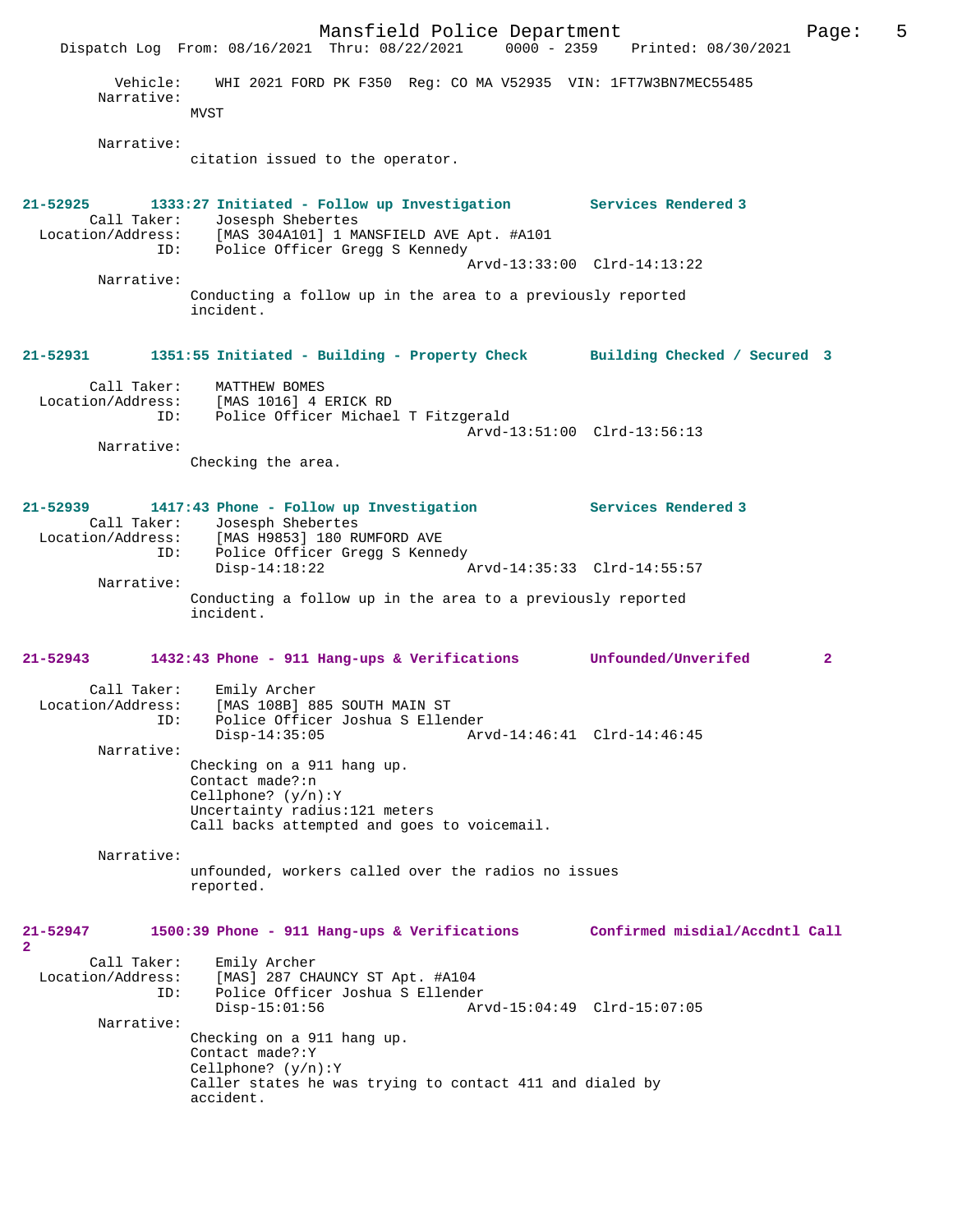Dispatch Log From: 08/16/2021 Thru: 08/22/2021 0000 - 2359 Printed: 08/30/2021

| 21-52949<br>Call Taker: | Services Rendered 2<br>1511:01 Phone - Assist Fire Department<br>Josesph Shebertes           |    |
|-------------------------|----------------------------------------------------------------------------------------------|----|
| Location/Address:       | [MAS H6636] 375 WEST ST                                                                      |    |
|                         | Police Officer Joshua S Ellender<br>ID:                                                      |    |
| Narrative:              | $Disp-15:12:11$<br>Arvd-15:14:47 Clrd-15:30:59                                               |    |
|                         | Assisting the FD with a fire related incident. Nature:                                       |    |
|                         | inside odor of gas                                                                           |    |
|                         |                                                                                              |    |
| 21-52958                | 1617:18 Phone - Suspicious Actv / Persn / Veh Services Rendered 2                            |    |
| Call Taker:             | Jennifer Napolitano                                                                          |    |
|                         | Location/Address: [MAS] 1155 WEST ST<br>ID: Police Officer And                               |    |
|                         | Police Officer Andrew J Kelley<br>ID:<br>$Disp-16:22:19$<br>Arvd-16:38:30 Clrd-16:46:33      |    |
| Vehicle:                | GRY 2009 HOND ACCORD Reg: PC MA 74EB38 VIN: JHMCP26799C014434                                |    |
| Narrative:              |                                                                                              |    |
|                         | Strange vehicle parked in the driveway. Caller is in New                                     |    |
|                         | Hampshire and was just told by a friend that this vehicle is<br>in the driveway.             |    |
|                         |                                                                                              |    |
| Narrative:              |                                                                                              |    |
|                         | Vehicle has been there for 3 weeks.                                                          |    |
| Narrative:              |                                                                                              |    |
|                         | Calling party would like a call from the officer regarding                                   |    |
|                         | the vehicle. No rush.                                                                        |    |
| Narrative:              |                                                                                              |    |
|                         | vehicle is parked there, home checks secure. M13 called the                                  |    |
|                         | CP back and left a message. Will be clr.                                                     |    |
| Narrative:              |                                                                                              |    |
|                         | M13 requesting a Norton Officer to respond to the owner of                                   |    |
|                         | the vehicles home to try and make contact with someone about                                 |    |
|                         | the vehicle                                                                                  |    |
|                         |                                                                                              |    |
|                         | Refer To Incident:<br>$21MAS-849-OF$                                                         |    |
|                         |                                                                                              |    |
| 21-52965                | 1654:48 Initiated - Motor Vehicle Stop<br>Citation / Warning Issued 3                        |    |
| Call Taker:             | Josesph Shebertes                                                                            |    |
| Location/Address:       | [MAS] 1689 WEST ST @ 16 PLAIN ST                                                             |    |
|                         | Police Officer Andrew J Kelley<br>ID:                                                        |    |
| Vehicle:                | Arvd-16:54:00 Clrd-16:59:09<br>BRO 2005 CHEV IMPALA Req: PC MA 655PK2 VIN: 2G1WF52E859116308 |    |
| Narrative:              |                                                                                              |    |
|                         | <b>MVST</b>                                                                                  |    |
|                         |                                                                                              |    |
| Narrative:              | citation issued to the RO for speed                                                          |    |
|                         |                                                                                              |    |
|                         |                                                                                              |    |
| 21-52984                | Citation / Warning Issued<br>1744:43 Initiated - Motor Vehicle Stop                          | 3  |
| Call Taker:             | Josesph Shebertes                                                                            |    |
| Vicinity of:            | [MAS H6681] 1666 WEST ST                                                                     |    |
|                         | Police Officer Andrew J Kelley<br>ID:<br>Arvd-17:44:00 Clrd-17:49:33                         |    |
| Vehicle:                | GRY 2018 NISS UT ROGUE Reg: PC MA 1AWJ54 VIN: KNMAT2MV3JP607709                              |    |
| Narrative:              |                                                                                              |    |
|                         | <b>MVST</b>                                                                                  |    |
| Narrative:              |                                                                                              |    |
|                         | citation issued to the RO for speed.                                                         |    |
|                         |                                                                                              |    |
| 21-52986                | 1752:19 Initiated - Motor Vehicle Stop<br>Citation / Warning Issued                          | 3. |
| Call Taker:             | Josesph Shebertes                                                                            |    |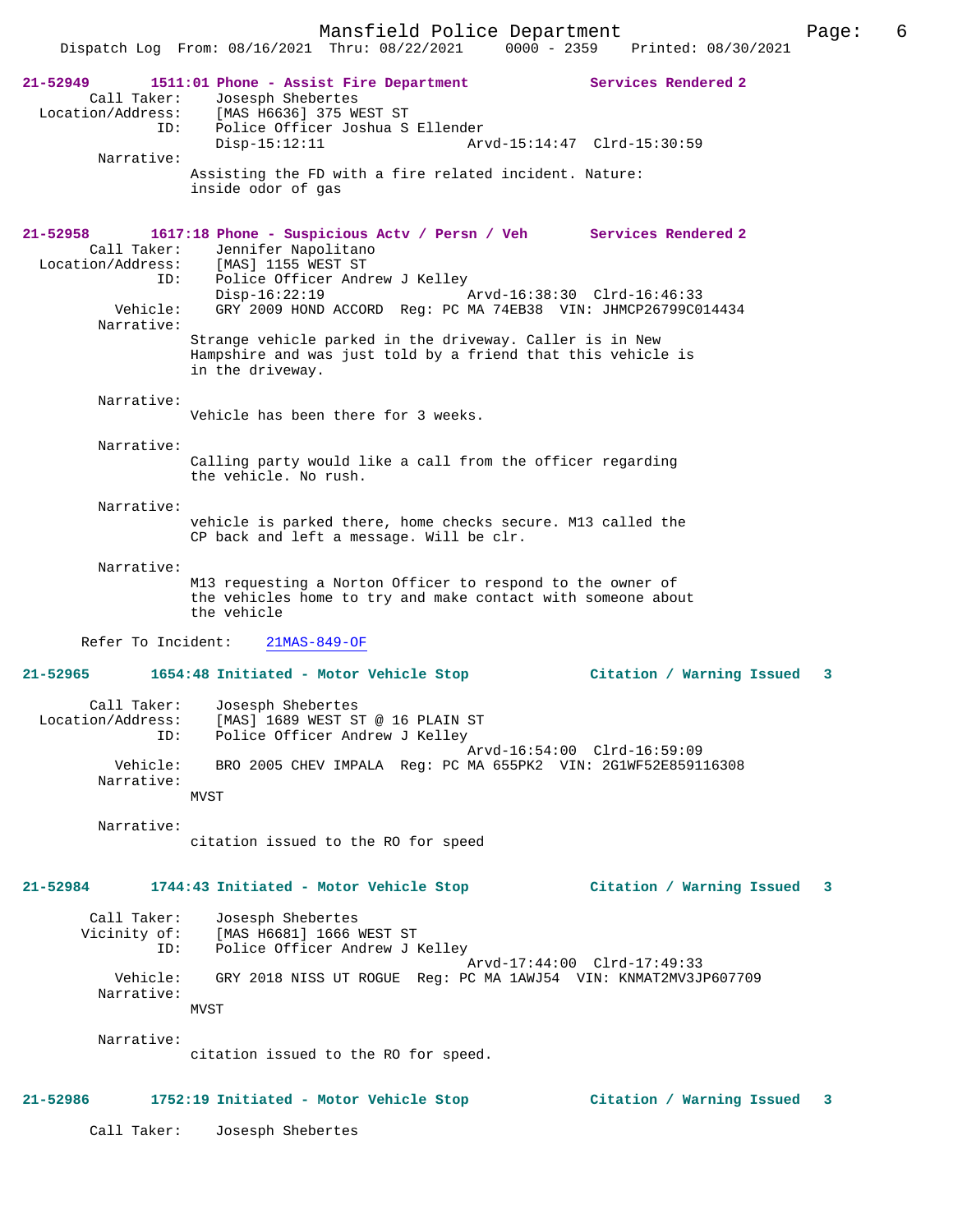Mansfield Police Department Form Page: 7 Dispatch Log From: 08/16/2021 Thru: 08/22/2021 0000 - 2359 Printed: 08/30/2021 Vicinity of: [MAS H2942] 18 TIMBERLINE DR ID: Police Officer Andrew J Kelley Arvd-17:52:00 Clrd-18:03:50 Vehicle: BLK 2016 TOYT CAMRY Reg: PC MA 6XL417 VIN: 4T1BF1FK5GU535751 Narrative: MVST Narrative: citation issued to the operator for speed and failure to stop. **21-52987 1754:51 Initiated - Motor Vehicle Stop Citation / Warning Issued 3** Call Taker: Emily Archer Location/Address: [MAS] MILL ST ID: Police Officer Jay J Sparrow Arvd-17:54:00 Clrd-18:01:25 Vehicle: GRY 2016 HOND CRZ Reg: PC MA 7MA341 VIN: JHMZF1D41GS000059 Narrative: out for a mvst Narrative: citation issued to the operator for speed. **21-52997 1825:24 Initiated - Motor Vehicle Stop Citation / Warning Issued 3** Call Taker: Josesph Shebertes Location/Address: [MAS] WEST ST ID: Police Officer Andrew J Kelley Arvd-18:25:00 Clrd-18:29:15 Vehicle: BLK 2010 NISS ALTIMA Reg: PC MA 1WCK99 VIN: 1N4AL2AP4AN538388 Narrative: MVST just over the North Attleboro Line North Attleboro Advised. Narrative: citation issued to the RO for speed. **21-52998 1826:35 Phone - Motor Veh Acc - No Injury Services Rendered 1**  Call Taker: Jennifer Napolitano<br>Location/Address: [MAS H5212] 145 SCHO [MAS H5212] 145 SCHOOL ST ID: Police Officer Bryan Hurley Disp-18:28:21 Arvd-18:36:01 Clrd-18:36:08 Police Officer Joshua S Ellender Narrative: Someone hit the cones and the plates for the construction site in front of the callers house. Car has a cone stuck under it **21-53004 1838:16 Walk-In - Assist Citizen - P S A Assisted Party 3**  Call Taker: Support Staff Langston W Puller Location/Address: [MAS 451B] 500 EAST ST ID: Police Officer Jay J Sparrow Arvd-18:45:22 Clrd-19:26:35 Narrative: walk-in reporting ammunition found in a storage locker he was cleaning in Lakeville Narrative: approx 100 rounds of each of 9mm and 7.62. M5 will be contacting Lakeville PD about any missing amunition in their area. **21-53007 1846:00 Initiated - Motor Vehicle Stop Spoken To 3**  Call Taker: Josesph Shebertes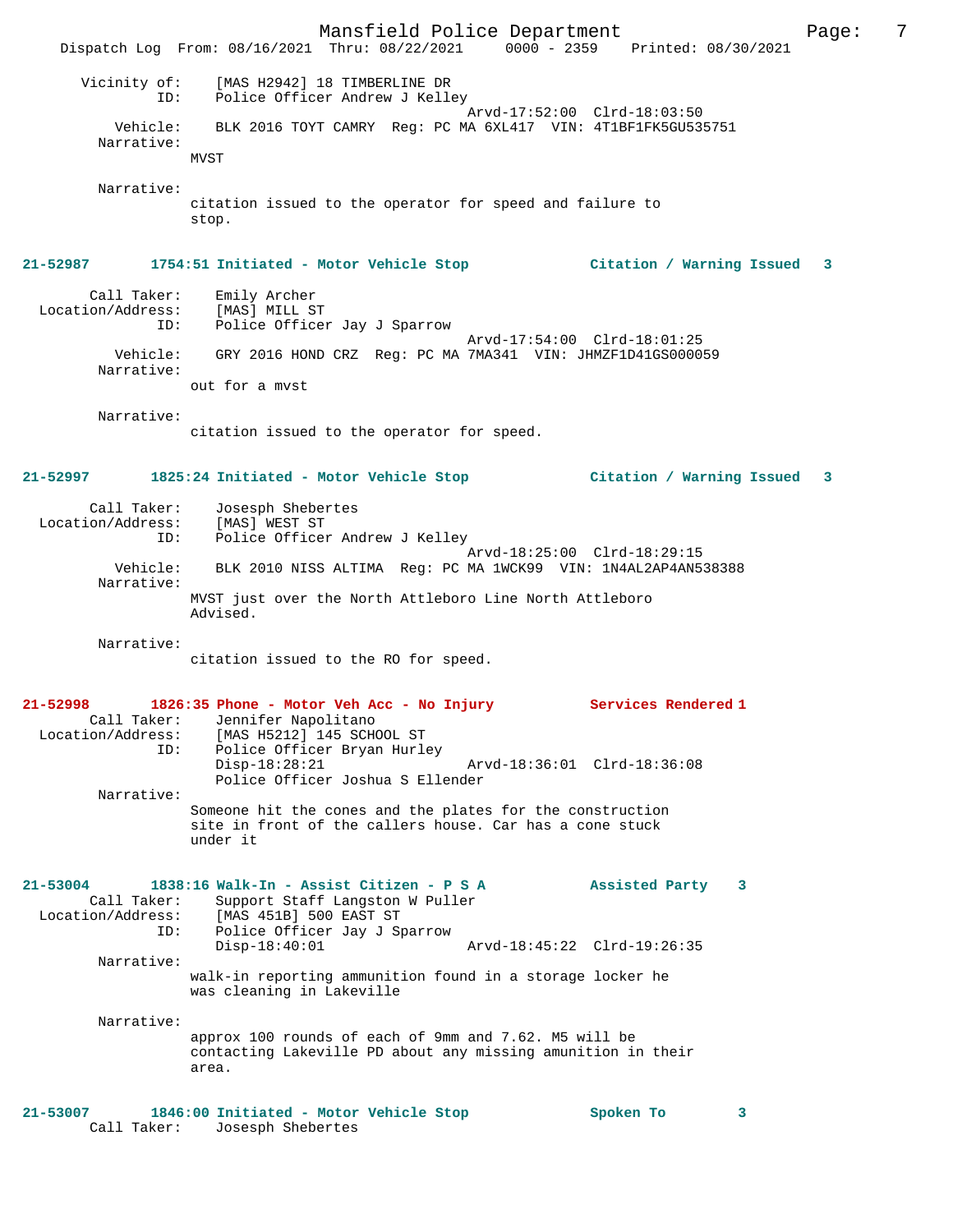Mansfield Police Department The Page: 8 Dispatch Log From: 08/16/2021 Thru: 08/22/2021 0000 - 2359 Printed: 08/30/2021 Location/Address: [MAS] 99 COPELAND DR @ 235 CHAUNCY ST ID: Police Officer Bryan Hurley Arvd-18:46:00 Clrd-18:55:01 Police Officer Joshua S Ellender Vehicle: BRO 2019 KIA SORENTO Reg: PC MA 3CXW64 VIN: 5XYPHDA5XKG453211 Narrative: **MVST**  Narrative: Cited for failure to stop Copeland/Chauncy. **21-53014 1941:30 Initiated - Motor Vehicle Stop Citation / Warning Issued 3** Call Taker: Kerri Bishop Location/Address: [MAS] 231 CHAUNCY ST @ 12 GILES PL ID: Police Officer Bryan Hurley Arvd-19:41:00 Clrd-19:50:17 Police Officer Joshua S Ellender Vehicle: BLK 2011 HOND UT PILOT Reg: PC MA 285HL3 VIN: 5FNYF4H54BB080867 **21-53017 1956:15 Initiated - Motor Vehicle Stop Citation / Warning Issued 3** Call Taker: Kerri Bishop Location/Address: [MAS 834] 261 CHAUNCY ST ID: Police Officer Bryan Hurley Arvd-19:56:00 Clrd-20:06:38 Police Officer Joshua S Ellender Vehicle: RED 2015 FORD 4D FOCUS Reg: PC MA 1ENK31 VIN: 1FADP3F25FL237541 **21-53021 2012:33 Initiated - Building - Property Check Building Checked / Secured 3** Call Taker: Kerri Bishop Location/Address: [MAS 2] 60 FORBES BLVD ID: Police Officer Andrew J Kelley Arvd-20:12:00 Clrd-20:13:59 Narrative: Checking the area. **21-53026 2045:44 Initiated - Motor Vehicle Stop Citation / Warning Issued 3** Call Taker: Kerri Bishop Location/Address: [MAS] HAMPSHIRE ST ID: Police Officer Andrew J Kelley Arvd-20:45:00 Clrd-20:49:38 Vehicle: GRY 2011 VOLK JETTA Reg: PAS MA NE74MG VIN: 3VW1K7AJ2BM362245 **21-53030 2101:52 Initiated - Building - Property Check Building Checked / Secured 3** Call Taker: Kerri Bishop Location/Address: [MAS 4] 31 HAMPSHIRE ST Police Officer Andrew J Kelley Arvd-21:01:00 Clrd-21:12:19 Narrative: Checking the area. **21-53032 2115 Initiated - Building - Property Check Building Checked / Secured 3** Call Taker: Police Officer Andrew J Kelley Location/Address: [MAS 907E] 390 WEST ST ID: Police Officer Andrew J Kelley Arvd-21:15:39 Clrd-21:17:24 Narrative: Checking the area. **21-53034 2123:18 Phone - 911 Hang-ups & Verifications Spoken To 2** 

Call Taker: JEFFREY KEEFE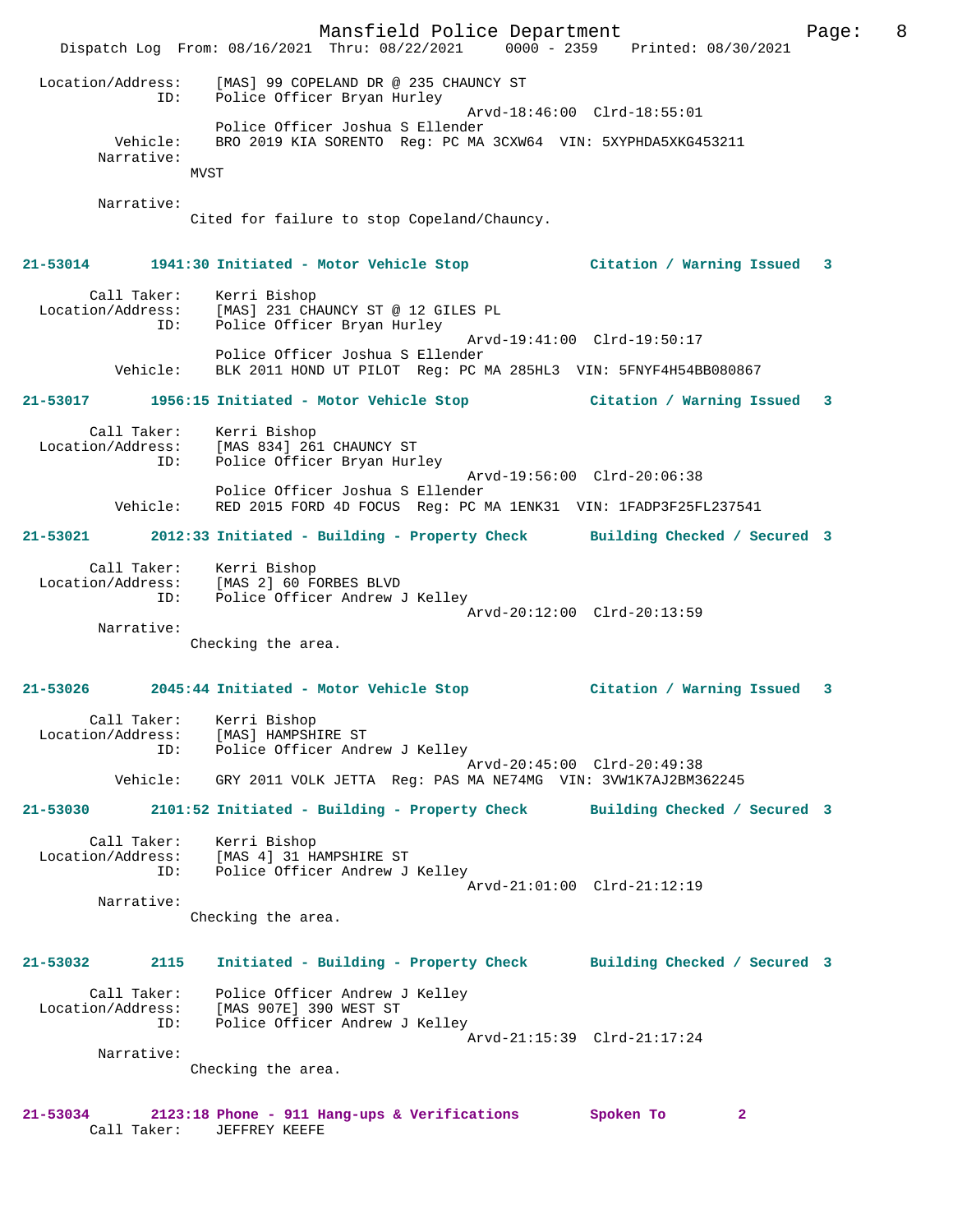Mansfield Police Department Page: 9 Dispatch Log From: 08/16/2021 Thru: 08/22/2021 0000 - 2359 Printed: 08/30/2021 Location/Address: [MAS] 72 ELYSE RD ID: Police Officer Jay J Sparrow Disp-21:26:21 Arvd-21:33:44 Clrd-21:36:09 Narrative: Accidental 911 call. Contact was made Contact made?: Y Cellphone? (y/n): Y Uncertainty radius: Narrative: M5 reports confirmed accidental **21-53036 2137:37 Initiated - Building - Property Check Building Checked / Secured 3** Call Taker: Kerri Bishop Location/Address: [MAS 840] 280 SCHOOL ST ID: Police Officer Andrew J Kelley Arvd-21:37:00 Clrd-21:53:27 Narrative: Checking the area. **21-53046 2250:51 Initiated - Building - Property Check Building Checked / Secured 3** Call Taker: APRIL LEHANE Location/Address: [MAS 417] 9 FRANCIS AVE ID: Police Officer Jay J Sparrow Arvd-22:50:00 Clrd-22:59:27 Narrative: Checking the area.

## **For Date: 08/17/2021 - Tuesday**

**21-53072 0127:20 Initiated - Building - Property Check Building Checked / Secured 3** Call Taker: APRIL LEHANE Location/Address: [MAS 840] 280 SCHOOL ST ID: Police Officer Derek M Stark Arvd-01:27:00 Clrd-01:38:41 Narrative: Checking the area.

### **21-53080 0147:54 Initiated - Building - Property Check Building Checked / Secured 3**

 Call Taker: APRIL LEHANE Location/Address: [MAS 982] 111 HOPE ST ID: Police Officer Meghan Birnie Arvd-01:47:00 Clrd-01:56:56 Narrative:

Checking the area.

## **21-53081 0148:13 Initiated - Building - Property Check Building Checked / Secured 3**

| Call Taker:       | APRIL LEHANE                 |                             |
|-------------------|------------------------------|-----------------------------|
| Location/Address: | [MAS 834] 261 CHAUNCY ST     |                             |
| TD:               | Police Officer Derek M Stark |                             |
|                   |                              | Arvd-01:48:00 Clrd-02:03:19 |

Narrative:

Checking the area.

## **21-53084 0157:01 Initiated - Building - Property Check Building Checked / Secured 3**

 Call Taker: APRIL LEHANE Location/Address: [MAS 1002] 250 EAST ST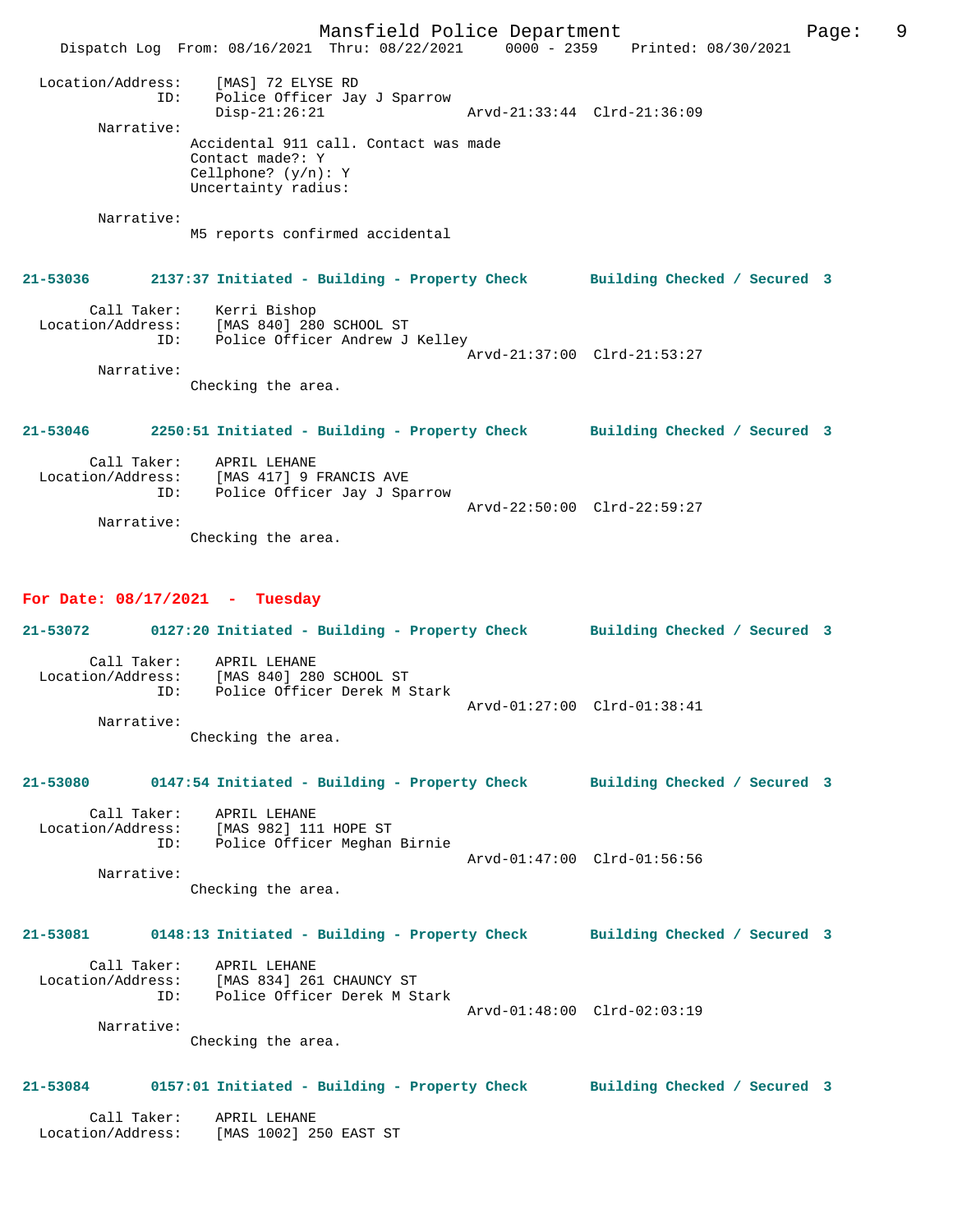Mansfield Police Department Form Page: 10 Dispatch Log From: 08/16/2021 Thru: 08/22/2021 0000 - 2359 Printed: 08/30/2021 ID: Police Officer Meghan Birnie Arvd-01:57:00 Clrd-02:07:04 Narrative: Checking the area. **21-53085 0205:36 Initiated - Building - Property Check Building Checked / Secured 3** Call Taker: APRIL LEHANE Location/Address: [MAS 411] 60 FORBES BLVD ID: Police Officer Derek M Stark Arvd-02:05:00 Clrd-02:17:17 Narrative: Checking the area. **21-53090 0221:09 Initiated - Building - Property Check Building Checked / Secured 3** Call Taker: APRIL LEHANE Location/Address: [MAS 322] 31 HAMPSHIRE ST ID: Police Officer Derek M Stark Arvd-02:21:00 Clrd-02:36:37 Narrative: Checking the area. **21-53092 0226:15 Initiated - Building - Property Check Building Checked / Secured 3** Call Taker: APRIL LEHANE Location/Address: [MAS 139] 265 FRUIT ST ID: Police Officer Meghan Birnie Arvd-02:26:00 Clrd-02:34:40 Narrative: Checking the area. **21-53096 0308:59 Initiated - Building - Property Check Building Checked / Secured 3** Call Taker: Chelsey Ferstler Location/Address: [MAS 1040] 10 RESERVOIR ST Apt. #ST ID: Police Officer Derek M Stark Arvd-03:08:00 Clrd-03:14:15 Narrative: Checking the area. **21-53097 0310:54 Initiated - Building - Property Check Building Checked / Secured 3** Call Taker: Chelsey Ferstler Location/Address: [MAS 37] 670 EAST ST ID: Police Officer Meghan Birnie Arvd-03:10:00 Clrd-03:21:31 Narrative: Checking the area. **21-53100 0335:18 Initiated - Building - Property Check Building Checked / Secured 3** Call Taker: Nicole Boyer Vicinity of: [MAS 907E] 390 WEST ST ID: Police Officer Derek M Stark Arvd-03:35:00 Clrd-03:35:45 Narrative: Checking the area. **21-53104 0535:16 Phone - Motor Veh Acc - No Injury Assisted Party 1**  Call Taker: JEFFREY KEEFE<br>Vicinity of: [MAS 122] 99 ( [MAS 122] 99 COPELAND DR ID: Police Officer Derek M Stark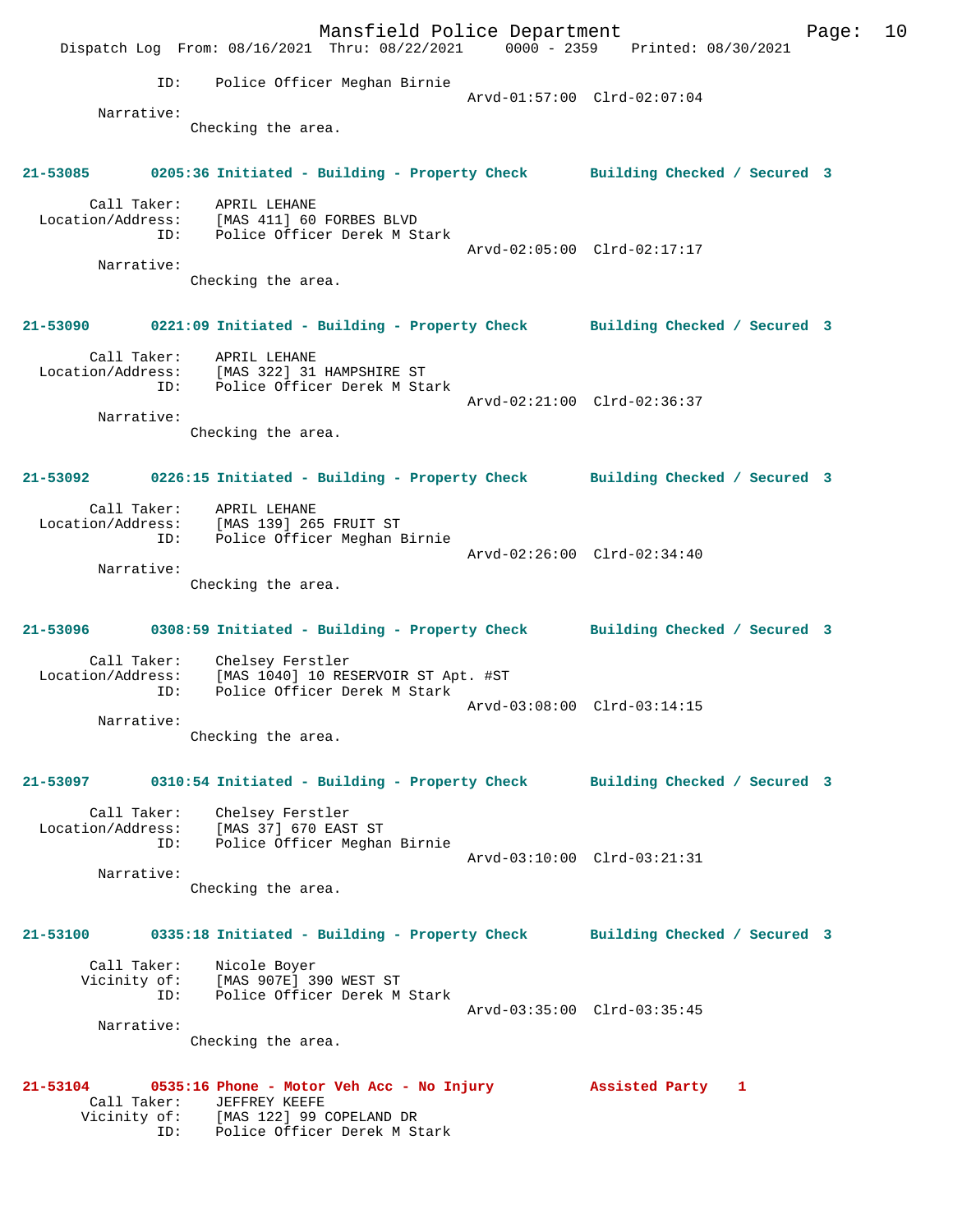Mansfield Police Department Page: 11 Dispatch Log From: 08/16/2021 Thru: 08/22/2021 0000 - 2359 Printed: 08/30/2021 Disp-05:36:27 Arvd-05:37:31 Clrd-05:53:47 ID: Police Officer Meghan Birnie Disp-05:36:29 Clrd-05:38:38 Vehicle: BLK 2019 JEEP GRANDC Reg: PC MA 10PH03 VIN: 1C4RJFBG2KC810345 Vehicle: BLK 2004 CHEV 1500 Reg: PC MA 6RJ263 VIN: 2GCEK19TX41200185 Narrative: Two car MVA in the parking lot no injuries Narrative: Black Jeep Cheroke and a dark pick up. Narrative: M14 assited party's with paper work exchange, minor damage to vehicle. Narrative: Advised party's, clear. **21-53105 0553:43 911 - 911 Hang-ups & Verifications Confirmed misdial/Accdntl Call 2**  Call Taker: Nicole Boyer Location/Address: [MAS H6164] 180 RUMFORD AVE Apt. #6 ID: Police Officer Derek M Stark<br>Disp-05:55:31 Disp-05:55:31 Arvd-05:58:16 Clrd-06:02:10 Narrative: Checking on a 911 hang up. Contact made?: Yes Cellphone? (y/n): Yes Uncertainty radius: Spoke with someone Son with autism was playing with the phone **21-53110 0652:36 Phone - Assist Fire Department Services Rendered 2**  Call Taker: Emily Archer Location/Address: [MAS 108B] 885 SOUTH MAIN ST ID: Police Officer Derek M Stark Disp-06:54:42 Arvd-07:00:08 Clrd-07:26:26 Narrative: Caller reporting dumpster fire. Narrative: Heavy smoke showing. Narrative: M14 states 20 yard dumpster, appears that Xfinity attempted to remove trash. Narrative: M14 states he is clear. **21-53117 0730:53 Radio - LE Team Activation Services Rendered 1**  Call Taker: Support Staff Matthew Todesco Location/Address: [MAS 451B] 500 EAST ST ID: Police Officer Joshua S Ellender Disp-07:33:12 Arvd-07:34:13 Clrd-15:57:19 Narrative: Ofc Ellender is out on a scheduled METRO call out. Narrative: Clear **21-53134 0949:42 Phone - Animal Complaints Referred to Other Agency 3** Call Taker: Emily Archer Location/Address: [MAS] 82 WARE ST ID: Lieutenant Thomas R Connor Disp-09:50:15 Arvd-09:50:17 Clrd-09:50:19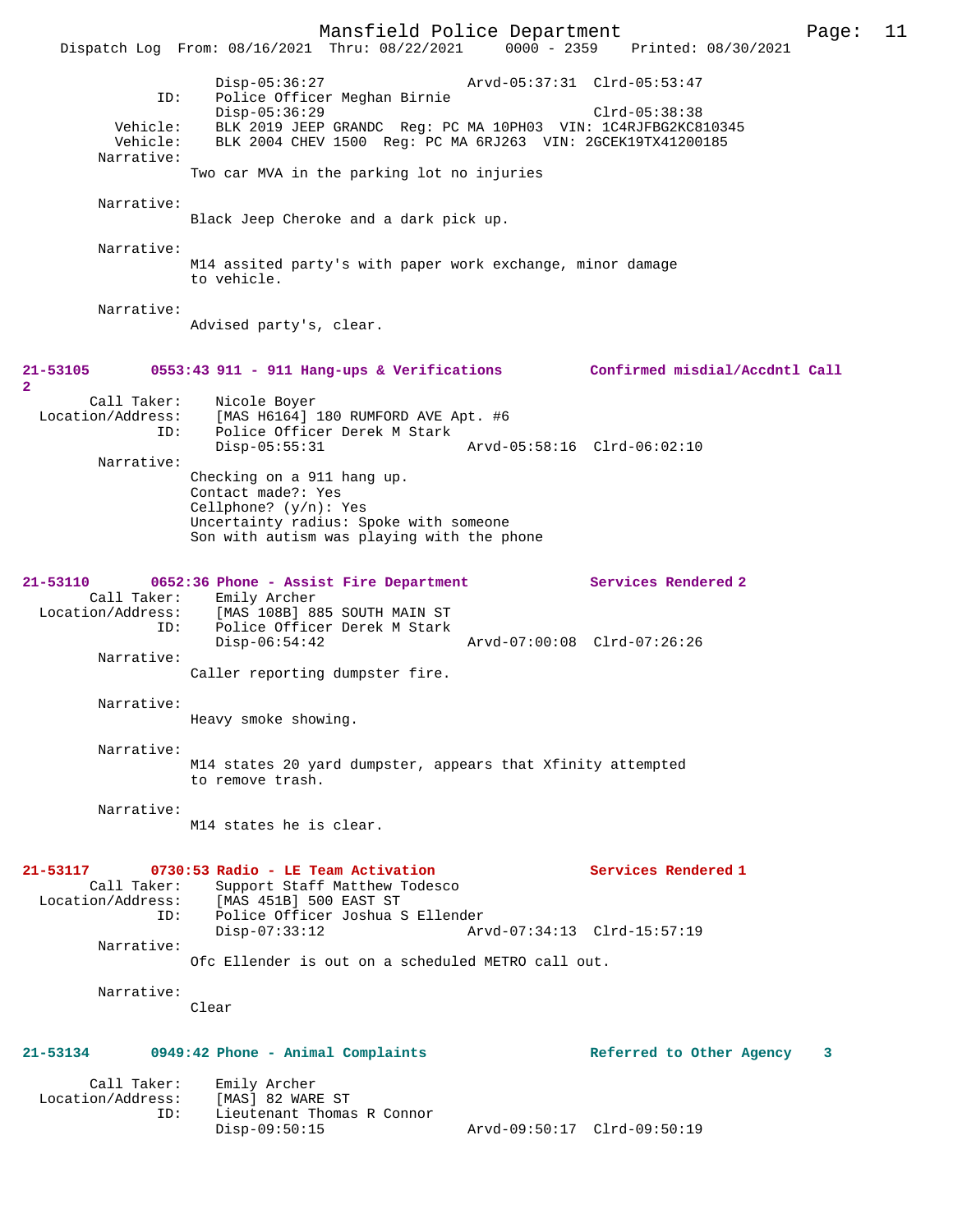Mansfield Police Department Page: 12 Dispatch Log From: 08/16/2021 Thru: 08/22/2021 0000 - 2359 Printed: 08/30/2021 Narrative: M1 reports deceased animal. DPW advised over radio. **21-53139 1017:27 Initiated - Building - Property Check Building Checked / Secured 3** Call Taker: Dispatcher Alyson Vico Location/Address: [MAS 417] 9 FRANCIS AVE ID: Police Officer Mark O'Connor Arvd-10:17:00 Clrd-10:31:28 Police Officer Matthew A Souza Narrative: Checking the area. **21-53143 1034:07 Initiated - Building - Property Check Building Checked / Secured 3** Call Taker: Emily Archer Location/Address: [MAS 1002] 250 EAST ST ID: Police Officer Mark O'Connor Arvd-10:34:00 Clrd-10:39:36 Police Officer Matthew A Souza Narrative: Checking the area. **21-53145 1111:38 Initiated - Motor Vehicle Stop Citation / Warning Issued 3** Call Taker: Emily Archer Location/Address: [MAS] 48 STEARNS AVE @ 710 EAST ST ID: Police Officer Mark O'Connor Arvd-11:11:00 Clrd-11:16:30 Police Officer Matthew A Souza<br>Vehicle: BRO 2012 FORD F150 Reg: PC MA BRO 2012 FORD F150 Reg: PC MA 2GAN21 VIN: 1FTFW1EF1CFB16854 Narrative: out for a mvst Narrative: Citation issued for failing to stop. **21-53150 1128:22 Initiated - Motor Vehicle Stop Citation / Warning Issued 3** Call Taker: Emily Archer Location/Address: [MAS] 48 STEARNS AVE @ 710 EAST ST<br>TD: Police Officer Mark O'Connor Police Officer Mark O'Connor Arvd-11:28:00 Clrd-11:48:36 Police Officer Matthew A Souza<br>Vehicle: SIL 2017 FUSION Reg: RI VL487 SIL 2017 FUSION Reg: RI VL487 VIN: 3FA6P0LU5HR121516 Narrative: Out for a MVST. Narrative: Narrative: **21-53155 1153:00 Initiated - Animal Complaints Services Rendered 3** 

 Call Taker: Emily Archer Location/Address: [MAS 43] 137 MILL ST<br>ID: animal control Jeffre animal control Jeffrey S Collins

Arvd-11:53:00 Clrd-12:18:52

Narrative:

Portable reports loose dog in the area of canoe river campground, brown dog with curly hair. ACO en route.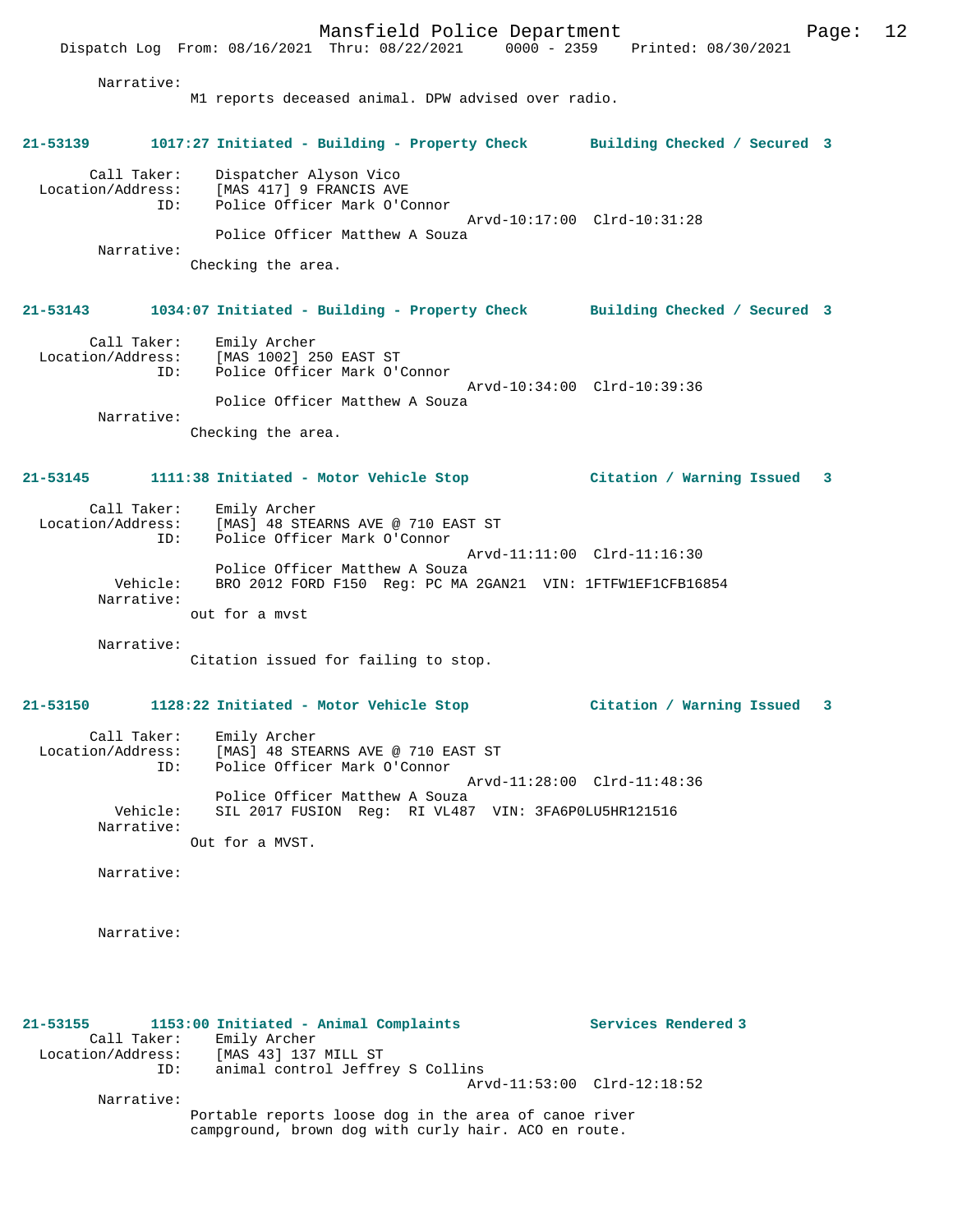Narrative: ACO states dog returned to owner. **21-53157 1209:34 Initiated - Motor Vehicle Stop Citation / Warning Issued 3** Call Taker: Emily Archer Location/Address: [MAS 332] 240 EAST ST Police Officer Gregg S Kennedy Arvd-12:09:00 Clrd-12:16:02 Vehicle: BLK 2021 TESL MODEL 3 Reg: PC MA 3BZT64 VIN: 5YJ3E1EB1MF981249 Narrative: Out behind the middle school on a MVST. Narrative: Citation issued for speeding. **21-53158 1217:00 Phone - 911 Hang-ups & Verifications Unfounded/Unverifed 2** Call Taker: Jarred Kohler<br>Location/Address: [MAS 907A] 39 ess: [MAS 907A] 390 WEST ST Apt. #B<br>ID: Police Officer Greaa S Kennedv Police Officer Gregg S Kennedy Disp-12:22:06 Arvd-12:28:37 Clrd-12:32:16 Narrative: Checking on a 911 hang up. No answer on two call backs. Contact made?: no Cellphone? (y/n): yes Uncertainty radius: 6 meters Narrative: M14 states nothing showing, no issues, he is clear. **21-53167 1312:15 Initiated - Building - Property Check Building Checked / Secured 3** Call Taker: Emily Archer Location/Address: [MAS] 4 ERICK RD @ 15 BONNEY LN<br>ID: Police Officer Mark O'Connor Police Officer Mark O'Connor Arvd-13:12:00 Clrd-13:19:32 Police Officer Matthew A Souza Narrative: Checking the area. **21-53168 1327:26 Initiated - Building - Property Check Building Checked / Secured 3** Call Taker: Emily Archer Location/Address: [MAS] MYSTIC LN ID: Police Officer Mark O'Connor Arvd-13:27:00 Clrd-13:30:32 Police Officer Matthew A Souza Narrative: Checking the area. **21-53171 1339:06 Initiated - Motor Vehicle Stop Citation / Warning Issued 3** Call Taker: Emily Archer Location/Address: [MAS] 100 SCHOOL ST ID: Police Officer Gregg S Kennedy Arvd-13:39:00 Clrd-13:44:09 Vehicle: BLK 2008 FORD FUSION Reg: PC MA 2CV133 VIN: 3FAHP08148R212994 Narrative: Out for a MVST. Narrative:

Citation issued for failure to inspect.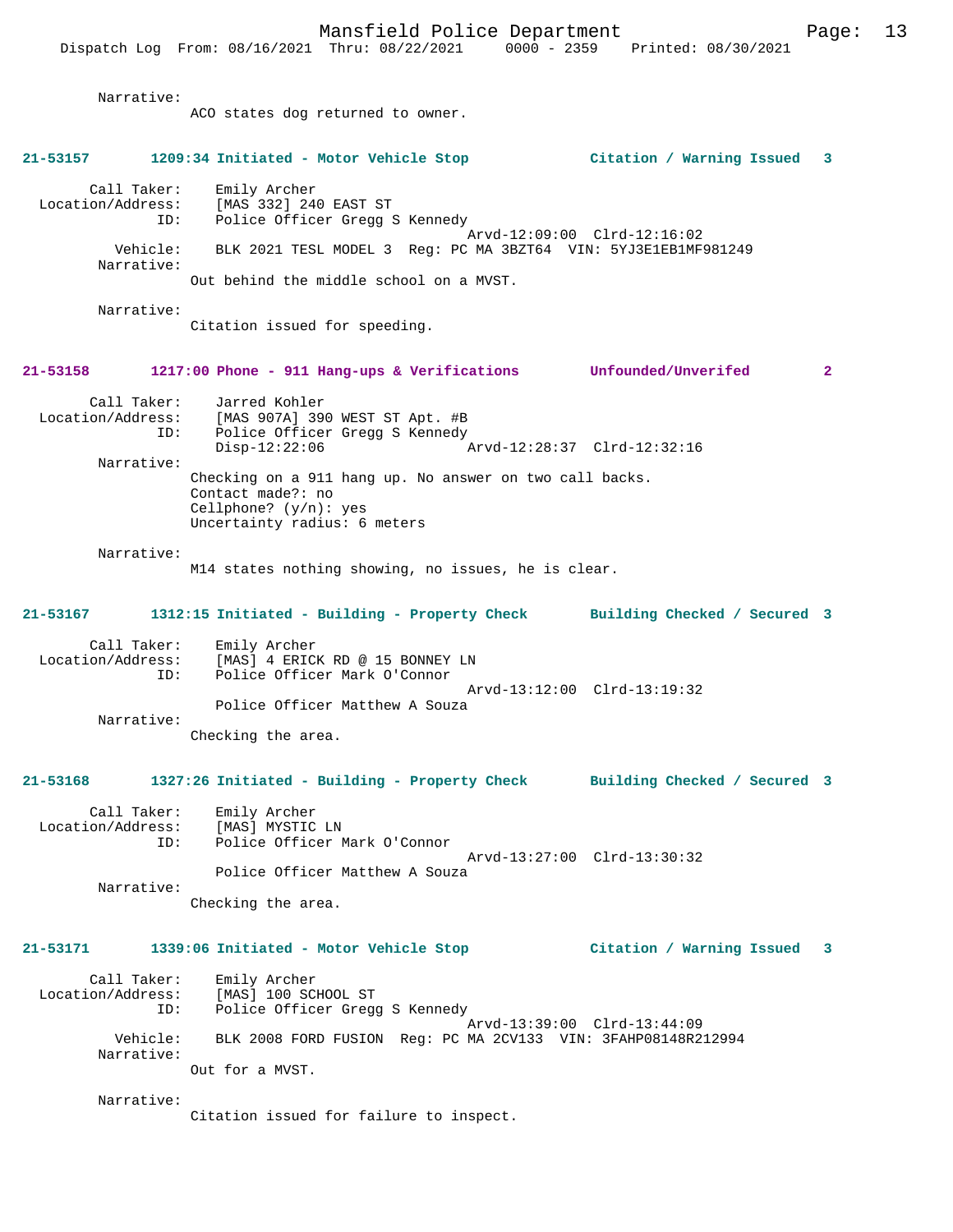| 21-53173                                            | 1348:11 Initiated - Building - Property Check Building Checked / Secured 3                                                                                                               |                              |  |
|-----------------------------------------------------|------------------------------------------------------------------------------------------------------------------------------------------------------------------------------------------|------------------------------|--|
| Call Taker:<br>ID:                                  | Emily Archer<br>Location/Address: [MAS 4] 31 HAMPSHIRE ST<br>Police Officer Gregg S Kennedy                                                                                              |                              |  |
| Narrative:                                          | Checking the area.                                                                                                                                                                       | Arvd-13:48:00 Clrd-13:57:06  |  |
| 21-53176                                            | 1408:14 Initiated - Motor Vehicle Stop                                                                                                                                                   | Citation / Warning Issued 3  |  |
| Call Taker:<br>Location/Address:<br>ID:             | Emily Archer<br>[MAS] 15 CHURCH ST @ 215 NORTH MAIN ST<br>Police Officer Mark O'Connor                                                                                                   |                              |  |
| Vehicle:<br>Narrative:                              | Police Officer Matthew A Souza<br>WHI 2012 VOLK CO BEETLE Req: PC MA 433RW7 VIN: 3VWJP7AT0CM611999<br>MVST.                                                                              | Arvd-14:08:00 Clrd-14:14:46  |  |
| Narrative:                                          | Citation issued to the male operator for speeding.                                                                                                                                       |                              |  |
| 21-53180                                            | 1430:44 Initiated - Building - Property Check                                                                                                                                            | Building Checked / Secured 3 |  |
|                                                     | Call Taker: Emily Archer<br>Location/Address: [MAS 2] 60 FORBES BLVD<br>Police Officer Gregg S Kennedy<br>ID:                                                                            | Arvd-14:30:00 Clrd-14:33:57  |  |
| Narrative:                                          | Checking the area.                                                                                                                                                                       |                              |  |
| 21-53181<br>Call Taker:<br>Location/Address:        | 1432:30 Walk-In - Community Policing<br>Support Staff Matthew Todesco<br>[MAS 451B] 500 EAST ST                                                                                          | Services Rendered 3          |  |
| ID:<br>Narrative:                                   | Police Officer David W Kinahan<br>Disp-14:33:16                                                                                                                                          |                              |  |
|                                                     | Ofc Kinahan is off on a community policing assignment.                                                                                                                                   |                              |  |
| 21-53183<br>Call Taker:<br>Location/Address:<br>ID: | 1439:31 Initiated - Follow up Investigation<br>Emily Archer<br>[MAS 304A101] 1 MANSFIELD AVE Apt. #A101<br>Police Officer Gregg S Kennedy                                                | Services Rendered 3          |  |
| Narrative:                                          |                                                                                                                                                                                          | Arvd-14:39:00 Clrd-14:56:37  |  |
|                                                     | Conducting a follow up in the area to a previously reported<br>incident.                                                                                                                 |                              |  |
| 21-53191<br>Call Taker:<br>Location/Address:        | 1545:02 Phone - 911 Hang-ups & Verifications<br>Josesph Shebertes<br>[MAS 43] 137 MILL ST Apt. #3                                                                                        | Services Rendered 2          |  |
| ID:                                                 | Police Officer Mark O'Connor<br>$Disp-15:49:39$<br>Police Officer Matthew A Souza                                                                                                        | $Clrd-15:54:40$              |  |
| ID:<br>Narrative:                                   | Police Officer Andrew J Kelley<br>$Disp-15:59:52$                                                                                                                                        | Arvd-16:02:39 Clrd-16:03:03  |  |
|                                                     | Checking on a 911 hang up.<br>Contact made?: yes, did not want to meet officer at the<br>gate, reported we will be sending an officer<br>Cellphone? $(y/n)$ : yes<br>Uncertainty radius: |                              |  |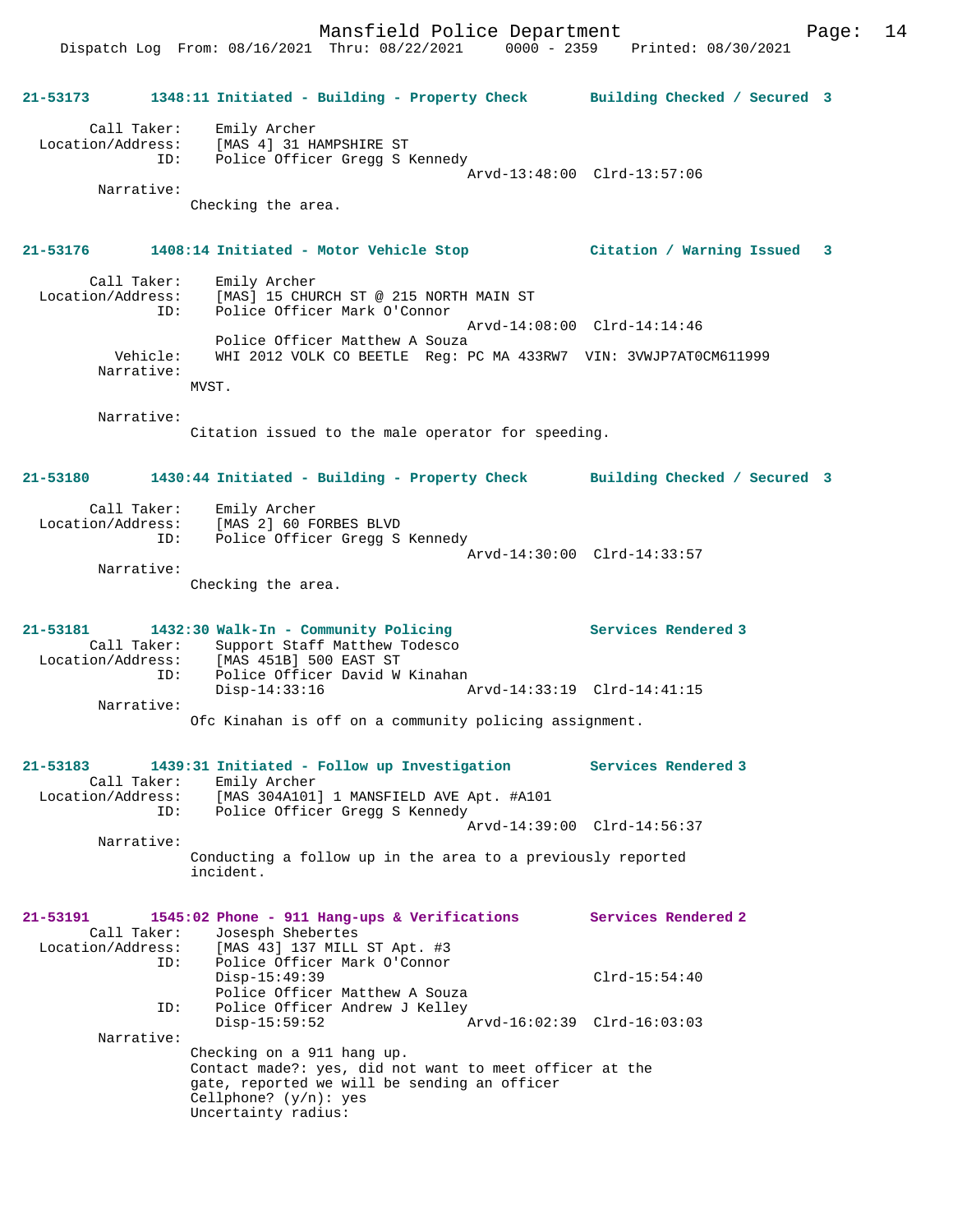Mansfield Police Department Page: 15 Dispatch Log From: 08/16/2021 Thru: 08/22/2021 Narrative: Campground notified and will open the gate. Caller was from site 3. Narrative: confirmed accidental. **21-53192 1601:48 Phone - 911 Hang-ups & Verifications Confirmed misdial/Accdntl Call 2**  Call Taker: Jarred Kohler<br>Location/Address: [MAS] 120 FOR [MAS] 120 FORBES BLVD Apt. #190 ID: Police Officer Bryan Hurley<br>Disp-16:04:05 Disp-16:04:05 Arvd-16:26:02 Clrd-16:27:08 Police Officer Joshua S Ellender Narrative: Checking on a 911 accidental. Caller was attempting to dial out of the building. Contact made?:yes Cellphone? (y/n):no Uncertainty radius: Narrative: Confirmed accidental. **21-53203 1704:15 Phone - Erratic Oper MV / Road Rage Unfounded/Unverifed 3** Call Taker: Jarred Kohler<br>Location/Address: [MAS] 99 COPE ess: [MAS] 99 COPELAND DR @ 235 CHAUNCY ST<br>TD: Police Officer Andrew J Kelley Police Officer Andrew J Kelley<br>Disp-17:06:19 Disp-17:06:19 Arvd-17:08:50 Clrd-17:12:39<br>Vehicle: RED 2015 FORD SRWSUP Reg: CO MA R80918 VIN: 1FT7X3BT3FEB RED 2015 FORD SRWSUP Reg: CO MA R80918 VIN: 1FT7X3BT3FEB01919 Narrative: Caller reporting a Red F250 with a possibly intoxicated driver. Narrative: M13 states area search negative from route 106. **21-53214 1758:16 Walk-In - Vandalism Incident Report 3**  Call Taker: Support Staff Langston W Puller<br>ion/Address: [MAS] 176 DEAN ST Location/Address:<br>ID: ID: Police Officer Andrew J Kelley Disp-18:01:10 Arvd-18:01:14 Clrd-19:00:39<br>Vehicle: SIL 2018 MITS LL OUTLANDER SPORT Req: PC RI 1BE978 VIN: SIL 2018 MITS LL OUTLANDER SPORT Reg: PC RI 1BE978 VIN: JA4AR3AU9JZ025869 Narrative: walk-in reports her car being keyed. previously spoke with Sgt. Armstrong. Narrative: M13 states there is 5000-6000K worth of damage. See OF for further. Refer To Incident: 21MAS-852-OF **21-53215 1813:48 Initiated - Motor Vehicle Stop Citation / Warning Issued 3** Call Taker: Emily Archer<br>Location/Address: [MAS H3190] ess: [MAS H3190] 49 OTIS ST:<br>ID: Police Officer Bryan Hi Police Officer Bryan Hurley Arvd-18:13:00 Clrd-18:22:37 Police Officer Joshua S Ellender Vehicle: WHI 2015 JEEP UT GRACHE Reg: PC MA 9GR638 VIN: 1C4RJEAG8FC137370 Narrative: MVST. Narrative: Citation to the RO for speed.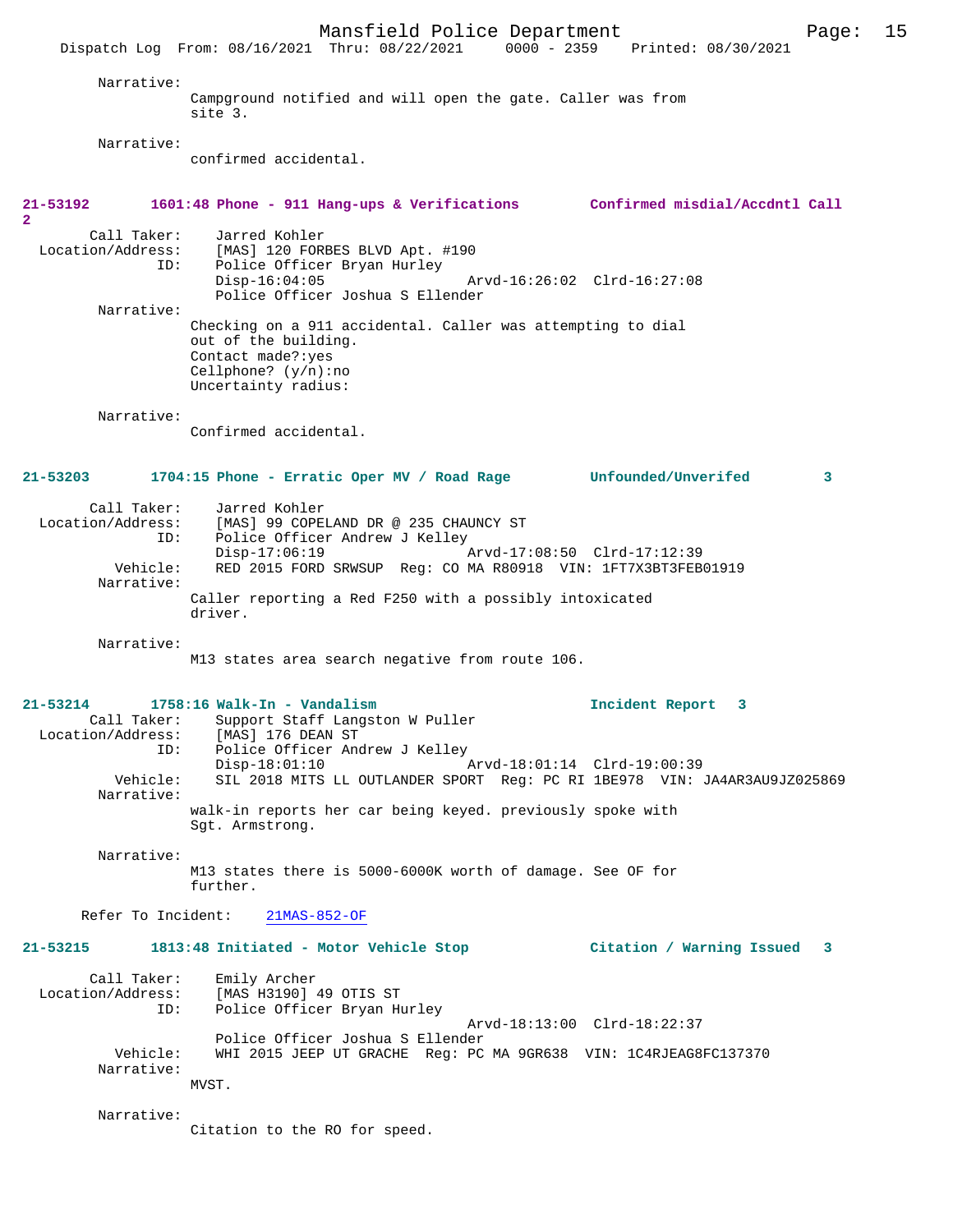| 21-53220          |          | 1833:16 Initiated - Motor Vehicle Stop |                                                               | Citation / Warning Issued 3 |  |
|-------------------|----------|----------------------------------------|---------------------------------------------------------------|-----------------------------|--|
| Call Taker:       |          | Emily Archer                           |                                                               |                             |  |
| Location/Address: |          | [MAS] 163 FRANKLIN ST @ 1 DARBY DR     |                                                               |                             |  |
|                   | ID:      | Police Officer David J Pepicelli       |                                                               |                             |  |
|                   |          |                                        | Arvd-18:33:00 Clrd-18:36:15                                   |                             |  |
|                   | Vehicle: |                                        | BLK 2018 NISS ALTIMA Req: PC MA 1ZZK39 VIN: 1N4AL3AP8JC284489 |                             |  |
| Narrative:        |          |                                        |                                                               |                             |  |
|                   |          | Out just prior to Darby on a MVST.     |                                                               |                             |  |
| Narrative:        |          |                                        |                                                               |                             |  |

Citation issued for speeding.

| $21 - 53233$      | $1938:27$ 911 - Disturbance / Gathering | Incident Report             |  |
|-------------------|-----------------------------------------|-----------------------------|--|
| Call Taker:       | ROBERT BOLGER                           |                             |  |
| Location/Address: | [MAS 89890]                             |                             |  |
| ID:               | Police Officer David J Pepicelli        |                             |  |
|                   | $Disp-19:41:32$                         | Arvd-19:48:51 Clrd-20:01:58 |  |
| ID:               | Police Officer Andrew J Kelley          |                             |  |
|                   | $Disp-19:41:44$                         | Arvd-19:50:00 Clrd-20:03:42 |  |
| ID:               | Sergeant Brian P Thibault               |                             |  |
|                   | $Disp-19:42:11$                         | Arvd-19:45:20 Clrd-20:03:55 |  |
| Narrative:        |                                         |                             |  |

Narrative:

Narrative:

Refer To Incident: 21MAS-853-OF

| $21 - 53245$                     |     | 2138:20 Initiated - Building - Property Check |  |                             | Building Checked / Secured 3 |  |
|----------------------------------|-----|-----------------------------------------------|--|-----------------------------|------------------------------|--|
| Call Taker:<br>Location/Address: |     | Chelsey Ferstler<br>[MAS 4] 31 HAMPSHIRE ST   |  |                             |                              |  |
|                                  | ID: | Police Officer Bryan Hurley                   |  |                             |                              |  |
|                                  |     |                                               |  | Arvd-21:38:00 Clrd-21:48:29 |                              |  |
|                                  |     | Police Officer Joshua S Ellender              |  |                             |                              |  |
| Narrative:                       |     |                                               |  |                             |                              |  |
|                                  |     | Checking the area.                            |  |                             |                              |  |

| 21-53246          |     |                   | 2141:45 Phone - 911 Hang-ups & Verifications |  | Confirmed misdial/Accdntl Call |  |
|-------------------|-----|-------------------|----------------------------------------------|--|--------------------------------|--|
| $\mathbf{2}$      |     |                   |                                              |  |                                |  |
| Call Taker:       |     | William Mouyos    |                                              |  |                                |  |
| Location/Address: |     |                   | [MAS H4725] 54 FRUIT ST                      |  |                                |  |
|                   | ID: |                   | Sergeant Jeffrey G Bombard                   |  |                                |  |
|                   |     | $Disp-21:45:43$   |                                              |  | $Clrd-21:45:51$                |  |
|                   | ID: |                   | Police Officer Andrew J Kelley               |  |                                |  |
|                   |     | $Disp-21:46:05$   |                                              |  | $Clrd-21:55:04$                |  |
|                   | ID: |                   | Police Officer Bryan Hurley                  |  |                                |  |
|                   |     | $Disp-21:56:30$   |                                              |  | Arvd-22:00:44 Clrd-22:03:21    |  |
|                   |     |                   | Police Officer Joshua S Ellender             |  |                                |  |
| Narrative:        |     |                   |                                              |  |                                |  |
|                   |     |                   | Checking on a 911 hang up.                   |  |                                |  |
|                   |     | Contact made?: no |                                              |  |                                |  |
|                   |     |                   | Cellphone? $(y/n)$ : yes                     |  |                                |  |
|                   |     |                   | Uncertainty radius: 95% 65 meter             |  |                                |  |
|                   |     |                   |                                              |  |                                |  |

Narrative: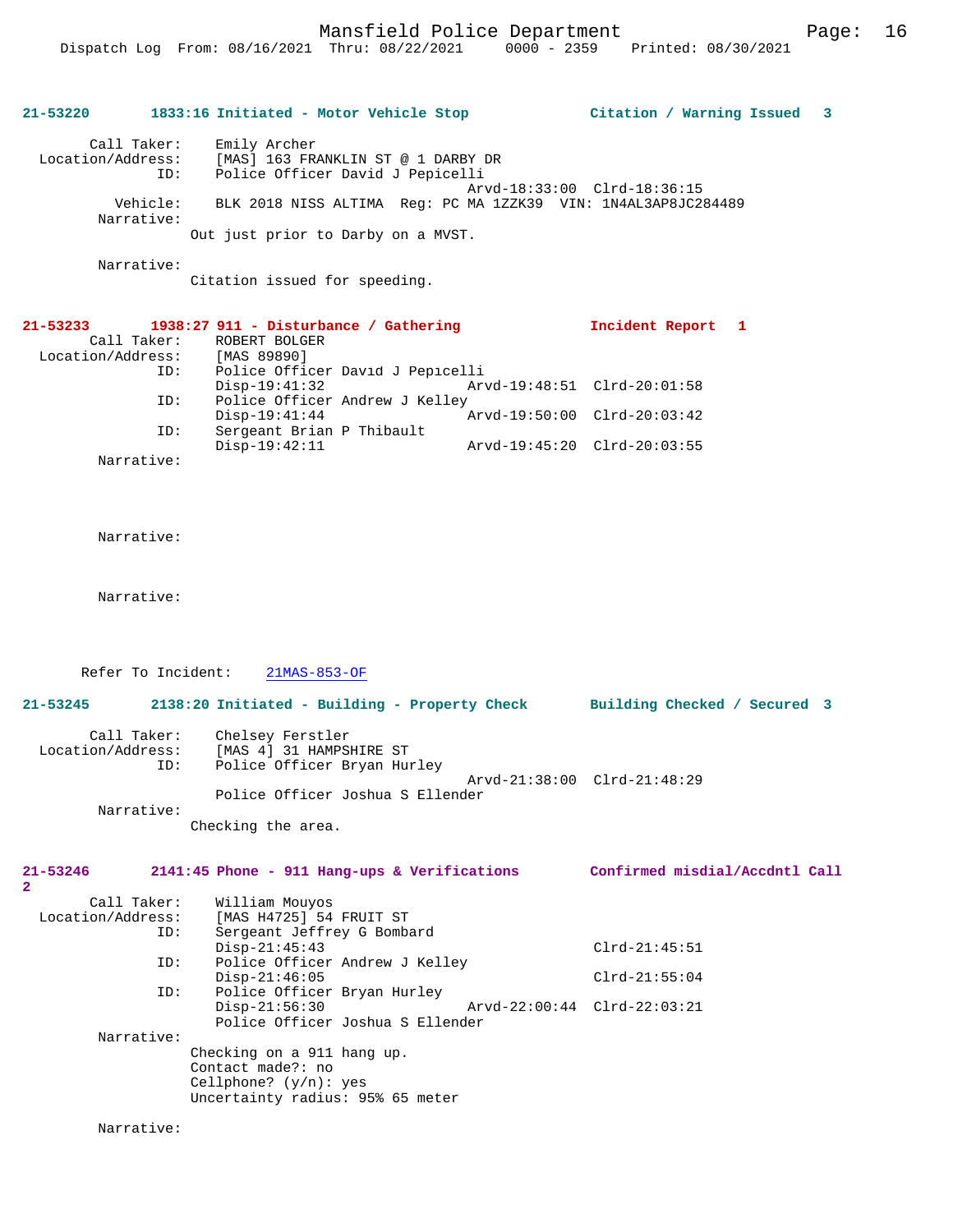made contact states no issue at residence and was accidental

| $21 - 53247$<br>Call Taker:<br>Location/Address:<br>ID: | 2142:50 Phone - Assist Fire Department<br>Chelsey Ferstler<br>[MAS H777] 570 MAPLE ST<br>Police Officer David J Pepicelli | Services Rendered 2          |
|---------------------------------------------------------|---------------------------------------------------------------------------------------------------------------------------|------------------------------|
| Narrative:                                              | $Disp-21:44:49$                                                                                                           | Arvd-21:49:59 Clrd-22:06:07  |
|                                                         | Assisting the FD with a fire related incident. Nature: co<br>detector with illness                                        |                              |
| 21-53249                                                | 2148:34 Initiated - Building - Property Check Building Checked / Secured 3                                                |                              |
| Call Taker:<br>Location/Address:<br>ID:                 | Chelsey Ferstler<br>[MAS 2] 60 FORBES BLVD<br>Police Officer Bryan Hurley                                                 | Arvd-21:48:00 Clrd-21:56:24  |
| Narrative:                                              | Police Officer Joshua S Ellender                                                                                          |                              |
|                                                         | Checking the area.                                                                                                        |                              |
| 21-53253                                                | 2208:54 Initiated - Building - Property Check                                                                             | Building Checked / Secured 3 |
| Call Taker:<br>Location/Address:                        | Chelsey Ferstler<br>[MAS 1040] 10 RESERVOIR ST Apt. #ST                                                                   |                              |
| ID:                                                     | Police Officer Bryan Hurley<br>Police Officer Joshua S Ellender                                                           | Arvd-22:08:00 Clrd-22:13:06  |
| Narrative:                                              | Checking the area.                                                                                                        |                              |
|                                                         |                                                                                                                           |                              |
| 21-53254                                                | 2211:17 Initiated - Building - Property Check                                                                             | Building Checked / Secured 3 |
| Call Taker:<br>Location/Address:<br>ID:                 | Chelsey Ferstler<br>[MAS 1002] 250 EAST ST<br>Police Officer David J Pepicelli                                            |                              |
| Vehicle:<br>Narrative:                                  | BRO 2007 FORD FOCUS Req: PC MA 172270 VIN: 1FAFP34N27W175103                                                              | Arvd-22:11:00 Clrd-22:27:18  |
|                                                         | Checking the area.                                                                                                        |                              |
| Narrative:                                              | Male party was working out at the track in the dark, has<br>been advised and will be moving along.                        |                              |
| 21-53255                                                | 2211:35 Initiated - Building - Property Check Building Checked / Secured 3                                                |                              |
| Call Taker:<br>Location/Address:<br>ID:                 | Chelsey Ferstler<br>[MAS] NORTH MAIN ST<br>Police Officer Andrew J Kelley                                                 |                              |
| Narrative:                                              |                                                                                                                           | Arvd-22:11:00 Clrd-22:26:26  |
|                                                         | Checking the area.                                                                                                        |                              |
| 21-53259                                                | 2229:11 Initiated - Building - Property Check                                                                             | Building Checked / Secured 3 |
| Call Taker:<br>Location/Address:<br>ID:                 | Chelsey Ferstler<br>[MAS 1018] 600 EAST ST<br>Police Officer David J Pepicelli                                            |                              |
| Narrative:                                              |                                                                                                                           | Arvd-22:29:00 Clrd-22:39:52  |
|                                                         | Checking the area.                                                                                                        |                              |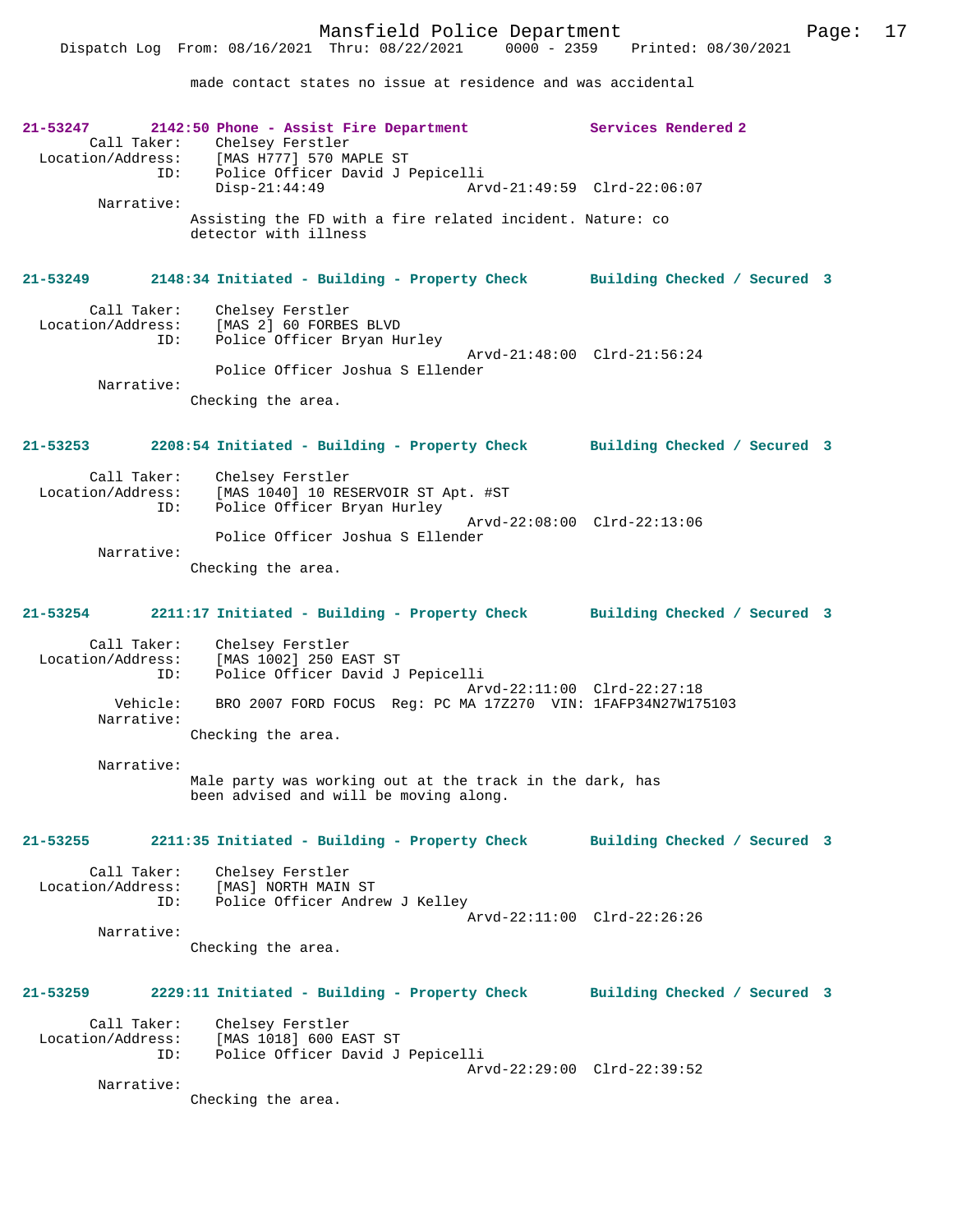Mansfield Police Department Fage: 18 Dispatch Log From: 08/16/2021 Thru: 08/22/2021 0000 - 2359 Printed: 08/30/2021 **21-53262 2241:20 Initiated - Noise Complaint Gone on Arrival 2**  Call Taker: Chelsey Ferstler Location/Address: [MAS H6540] 361 WILLOW ST Tess. The notation is minimum of the ID: Police Officer Andrew J Kelley Arvd-22:41:00 Clrd-23:06:50 Narrative: In the area for a dirt bike complaint **21-53265 2244:17 Initiated - Motor Vehicle Stop Spoken To 3**  Call Taker: Chelsey Ferstler Location/Address: [MAS] JACOB DR ID: Police Officer Bryan Hurley Arvd-22:44:00 Clrd-22:46:55 Police Officer Joshua S Ellender Vehicle: GRY 2017 AUDI A4 Reg: PC MA 9LY382 VIN: WAUENAF49HN019875 Narrative: mv stop Narrative: Spoke with operator as to why they were pulled over, passenger lives in area

# **For Date: 08/18/2021 - Wednesday**

| 21-53272          |                           | 0018:38 Phone - 911 Hang-ups & Verifications                                                                     |                             | Investigated - Report Taken 2 |  |
|-------------------|---------------------------|------------------------------------------------------------------------------------------------------------------|-----------------------------|-------------------------------|--|
| Location/Address: | Call Taker:<br>ID:<br>ID: | William Mouyos<br>[MAS]<br>Police Officer Christopher D Sorge<br>$Disp-00:20:19$<br>Police Officer Derek M Stark |                             | Arvd-00:22:57 Clrd-00:46:41   |  |
|                   | Narrative:                | $Disp-00:20:48$                                                                                                  | Arvd-00:27:50 Clrd-00:47:12 |                               |  |
|                   |                           | Checking on a 911 hang up.<br>Contact made?:no<br>Cellphone? $(y/n)$ yes:<br>Uncertainty radius: 65 metere 95%   |                             |                               |  |
|                   | Narrative:                |                                                                                                                  |                             |                               |  |
|                   | Narrative:                |                                                                                                                  |                             |                               |  |
| 21-53291          |                           | Refer To Incident:<br>$21MAS-855-OF$                                                                             |                             |                               |  |
|                   |                           | 0119:58 Initiated - Building - Property Check Building Checked / Secured 3                                       |                             |                               |  |
| Location/Address: | Call Taker:<br>TD:        | Stephen Martell<br>[MAS 834] 261 CHAUNCY ST<br>Police Officer Derek M Stark                                      |                             |                               |  |
|                   |                           |                                                                                                                  |                             | Arvd-01:19:00 Clrd-01:30:00   |  |
|                   | ID:<br>Narrative:         | Police Officer Christopher D Sorge<br>$Disp-01:29:56$                                                            |                             | Arvd-01:29:58 Clrd-01:30:03   |  |
|                   |                           | Checking the area.                                                                                               |                             |                               |  |
| 21-53300          |                           | 0148:47 Initiated - Building - Property Check Building Checked / Secured 3                                       |                             |                               |  |
| Location/Address: | Call Taker:<br>ID:        | Chelsey Ferstler<br>[MAS 1040] 10 RESERVOIR ST Apt. #ST<br>Police Officer Christopher D Sorge                    |                             | Arvd-01:48:00 Clrd-01:55:26   |  |
|                   | Narrative:                |                                                                                                                  |                             |                               |  |
|                   |                           | Checking the area.                                                                                               |                             |                               |  |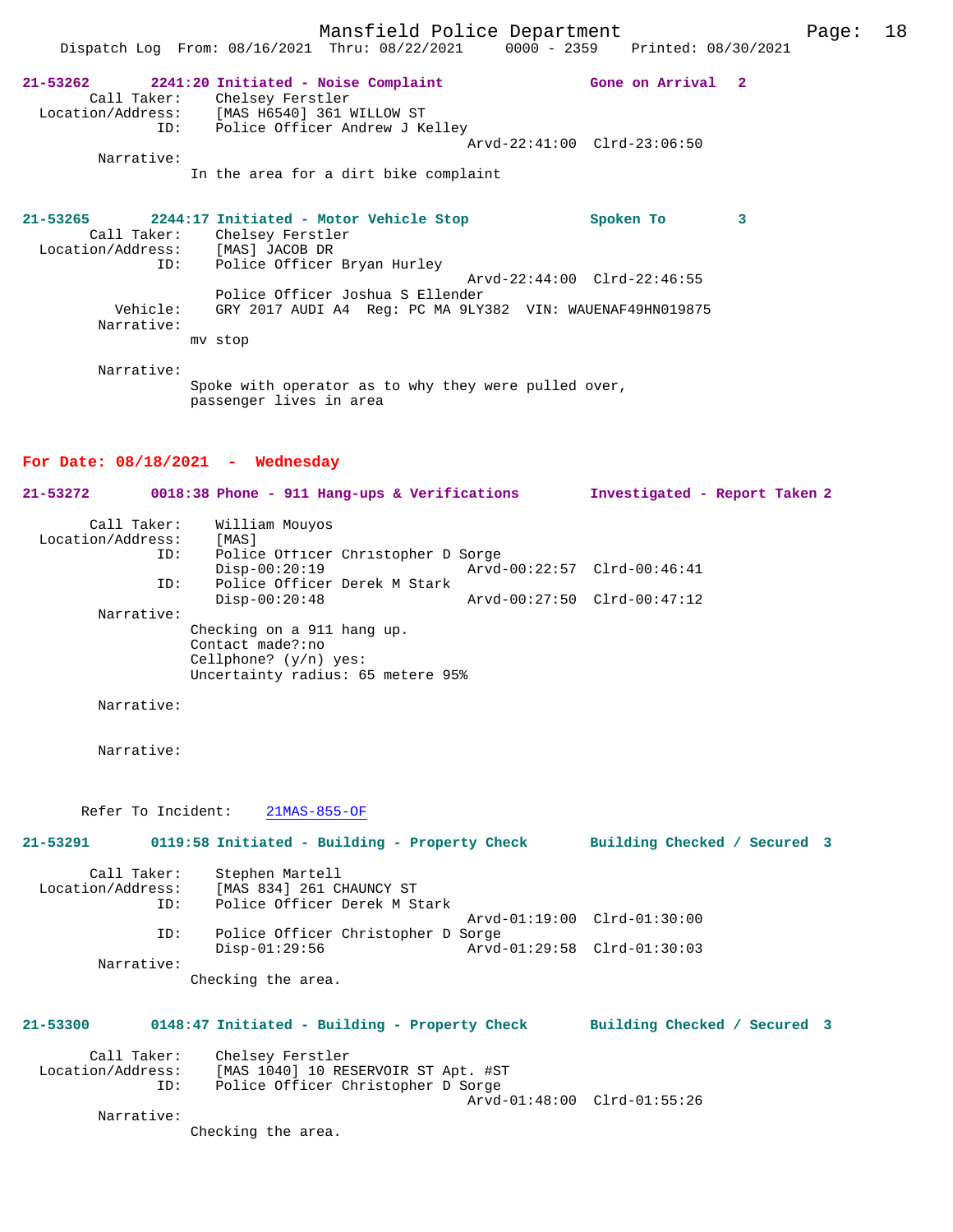**21-53302 0155:40 Initiated - Building - Property Check Building Checked / Secured 3** Call Taker: Stephen Martell Location/Address: [MAS] MYSTIC LN Police Officer Derek M Stark Arvd-01:55:00 Clrd-02:03:45 Narrative: Checking the area. **21-53305 0219:43 Initiated - Building - Property Check Building Checked / Secured 3** Call Taker: Chelsey Ferstler<br>Location/Address: [MAS 1002] 250 E [MAS 1002] 250 EAST ST ID: Police Officer Derek M Stark Arvd-02:19:00 Clrd-02:30:45 Narrative: Checking the area. **21-53306 0228:30 Initiated - Motor Vehicle Stop Arrest(s) Made 3**  Call Taker: Chelsey Ferstler Location/Address: [MAS 199] 54 CHAUNCY ST ID: Police Officer Christopher D Sorge Arvd-02:28:00 Clrd-03:26:13<br>ID: Sergeant John R Armstrong Sergeant John R Armstrong<br>Disp-02:29:12 Disp-02:29:12 Arvd-02:29:18 Clrd-02:47:12<br>ID: Police Officer Derek M Stark Police Officer Derek M Stark<br>Disp-02:30:53 Disp-02:30:53 Arvd-02:30:55 Clrd-03:10:23 Vehicle: BLK 2015 DODG CO CHALLENGER Reg: PC MA 2VRT25 VIN: 2C3CDZC91FH758034 Towed: For: Arrest By: Central Street Garage To: Central Street Garage Released To: LAWENDY On: 08/19/2021 @ 0826 Narrative: out with mv stop Narrative: Req tow Narrative: M12 with 1 in custody Narrative: Central notified and enroute Narrative: Central on scene Narrative: M12 enroute to station with 1 Narrative: M12 back at station Narrative: Narrative: Refer To Arrest: 21MAS-294-AR Arrest: PAPAGNO, STEPHEN PAGE<br>Address: 14 YORK RD MANSFIELI 14 YORK RD MANSFIELD, MA<br>22  $A$ ge: Charges: INSPECTION/STICKER, NO NUMBER PLATE VIOLATION LICENSE SUSPENDED, OP MV WITH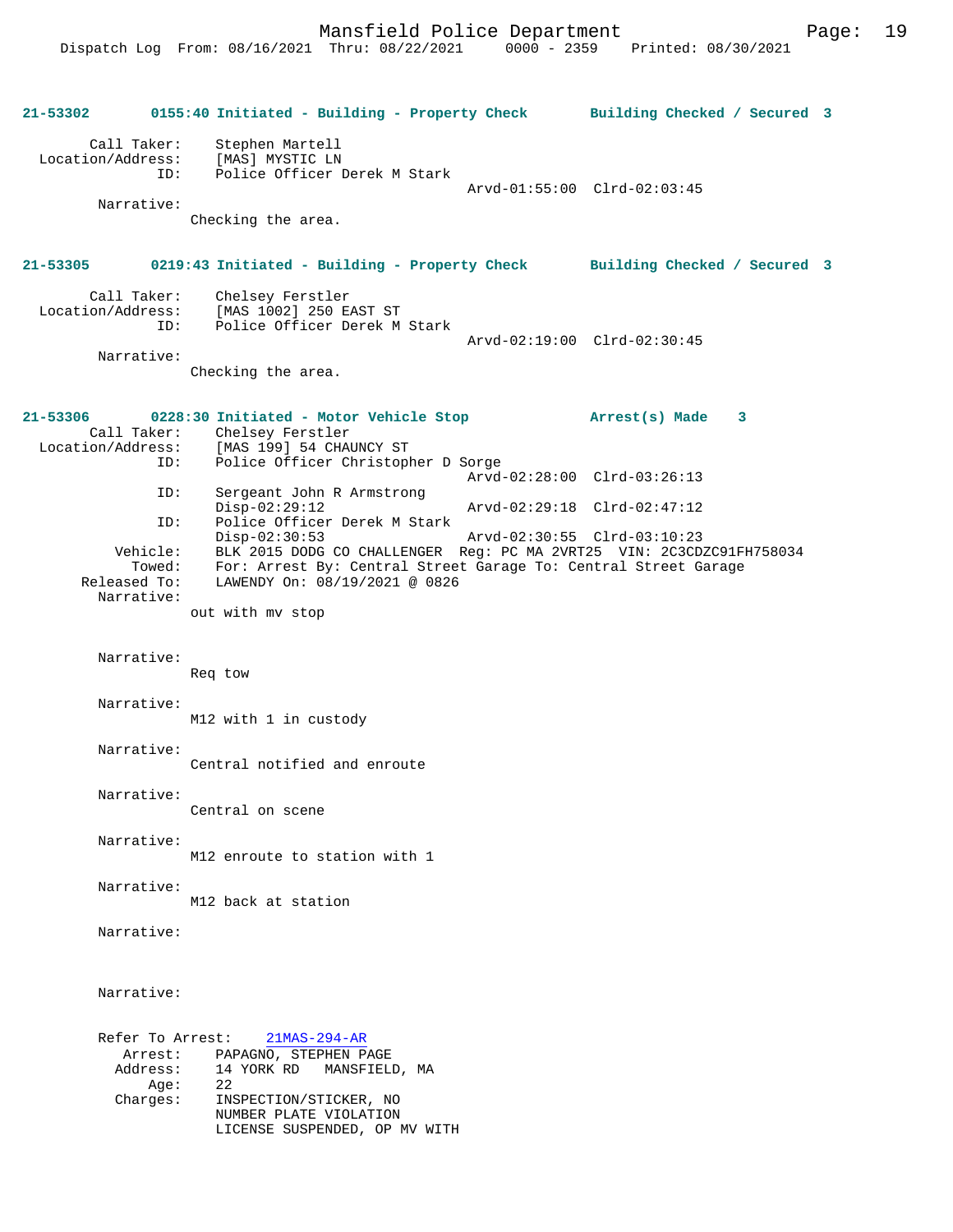Mansfield Police Department Page: 20 Dispatch Log From: 08/16/2021 Thru: 08/22/2021 0000 - 2359 Printed: 08/30/2021 **21-53312 0412 Initiated - Assist Other Agency Services Rendered 3**  Call Taker: Police Officer Derek M Stark Location/Address: [MAS] 54 CHAUNCY ST @ 363 NORTH MAIN ST ID: Police Officer Derek M Stark Arvd-04:14:45 Clrd-04:14:54 Narrative: Assisting Highway Dept with linepainting in the intersection at request of Highway Dept. **21-53313 0438:12 Phone - 911 Hang-ups & Verifications Confirmed misdial/Accdntl Call 2**  Call Taker: William Mouyos<br>Location/Address: [MAS H1291] 134 ess: [MAS H1291] 1340 EAST ST<br>ID: Police Officer Derek M St Police Officer Derek M Stark<br>Disp-04:40:12 Disp-04:40:12 Arvd-04:47:44 Clrd-04:53:36 ID: Police Officer Christopher D Sorge Disp-04:53:09 Arvd-04:53:11 Clrd-04:53:34<br>Vehicle: RED 2015 CHRY 200 Req: PC MA 2BJZ45 VIN: 1C3CCCBB3FN58529 RED 2015 CHRY 200 Reg: PC MA 2BJZ45 VIN: 1C3CCCBB3FN585290 Narrative: Checking on a 911 hang up. Contact made?: yes Cellphone? (y/n): yes Uncertainty radius: spoke to caller states no emergency Refer To Field Int: 21MAS-78-FI **21-53314 0604:06 Initiated - Motor Vehicle Stop Citation / Warning Issued 3** Call Taker: Chelsey Ferstler Location/Address: [MAS 451B] 500 EAST ST ID: Police Officer Derek M Stark Arvd-06:04:00 Clrd-06:12:36 Vehicle: RED 2014 DODG CO CHALLE Reg: PC MA 2ABX95 VIN: 2C3CDYBT5EH112288 Narrative: mv stop for speed in school zone, operator cited. **21-53316 0609:41 Phone - Assist Fire Department Services Rendered 2**  Call Taker: Chelsey Ferstler<br>Location/Address: [MAS H6553] 7 WIN [MAS H6553] 7 WINDCHIME DR ID: Police Officer Christopher D Sorge Disp-06:10:47 Clrd-06:12:56 ID: Police Officer Derek M Stark Disp-06:12:52 Arvd-06:15:06 Clrd-06:56:01 ID: Police Officer Christopher D Sorge Disp-06:17:39 Arvd-06:21:00 Clrd-06:51:58<br>TD: Sergeant John R Armstrong Sergeant John R Armstrong<br>Disp-06:23:51 Disp-06:23:51 Arvd-06:30:11 Clrd-06:53:55 Narrative: Assisting the FD with a fire related incident. Nature: transformer issue Narrative: M14 reports active lines burning, debris falling, another line may fall down, road shut down - Windchime at Tracey Cir Narrative: M14 reports wires just blew Narrative: M1 to give female jogger ride to Erin Dr SM 74032 @ 628 Narrative: M1 female jogger has been dropped off 74036 @ 0639 Narrative: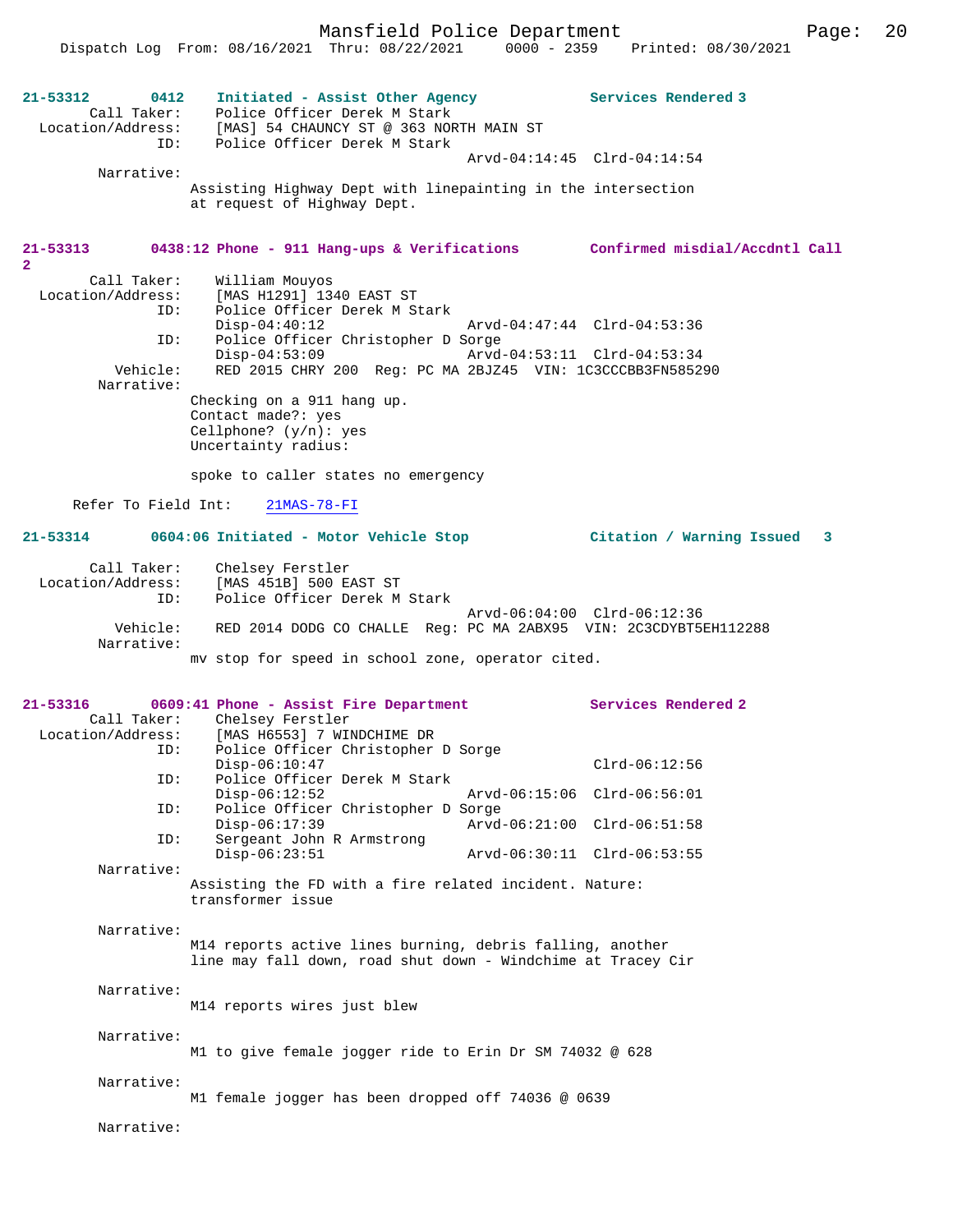Mansfield Police Department Page: 21 Dispatch Log From: 08/16/2021 Thru: 08/22/2021 0000 - 2359 Printed: 08/30/2021 M1 blocking roadway at windchime Narrative: Power outage area of: Ware, Fruit, Deer path rd, Benefit union Narrative: Ofc. Sorge clear, Ofc. Seekell on scene tp replace. Narrative: Units cleared, relieved by detail officer M15 Officer Fitzgerald. **21-53319 0701:55 Initiated - Assist Other Agency Services Rendered 3**  Call Taker: Dispatcher Alyson Vico Location/Address: [MAS] 99 SOUTH MAIN ST @ 35 SPRING ST ID: Police Officer Derek M Stark Arvd-07:01:00 Clrd-07:16:21 Narrative: Assisting light department. **21-53327 0722:29 Initiated - Building - Property Check Building Checked / Secured 3** Call Taker: Dispatcher Alyson Vico<br>Location/Address: [MAS H4856] 125 FRUIT : Location (Address: محمود السيادة)<br>Address: [MAS H4856] 125 FRUIT ST:<br>ID: Police Officer Derek M St Police Officer Derek M Stark Arvd-07:22:00 Clrd-07:24:38 Narrative: Checking the area. Checks ok. **21-53330 0823:22 Phone - Assist Fire Department Services Rendered 2**  Call Taker: Dispatcher Alyson Vico Location/Address: [MAS] 73 PINE NEEDLE LN ID: Police Officer Gregg S Kennedy Disp-08:24:27 Arvd-08:29:05 Clrd-08:29:10 Narrative: Assisting the FD with a fire related incident. Nature: Fire alarm sounding due to cooking. **21-53340 0856:02 Initiated - Building - Property Check Building Checked / Secured 3** Call Taker: Dispatcher Alyson Vico Location/Address: [MAS 1002] 250 EAST ST ID: Police Officer Gregg S Kennedy Arvd-08:56:00 Clrd-09:08:12 Narrative: Checking the area. **21-53345 0912:06 Initiated - Building - Property Check Building Checked / Secured 3** Call Taker: Dispatcher Alyson Vico Location/Address: [MAS 281A] 1 CROCKER ST ID: Police Officer Beau J Palanza Arvd-09:12:00 Clrd-09:22:39 Narrative: Checking the area. **21-53350 0932:39 Initiated - Motor Vehicle Stop Citation / Warning Issued 3** Call Taker: Dispatcher Alyson Vico<br>Vicinity of: [MAS] 231 CHAUNCY ST @ of: [MAS] 231 CHAUNCY ST @ 12 GILES PL<br>ID: Police Officer Matthew A Souza Police Officer Matthew A Souza Arvd-09:32:00 Clrd-09:40:40<br>Vehicle: BLK 2010 BMW SD 535 Req: PC MA 7376SH VIN: WBANV9C56AC13 BLK 2010 BMW SD 535 Reg: PC MA 7376SH VIN: WBANV9C56AC136343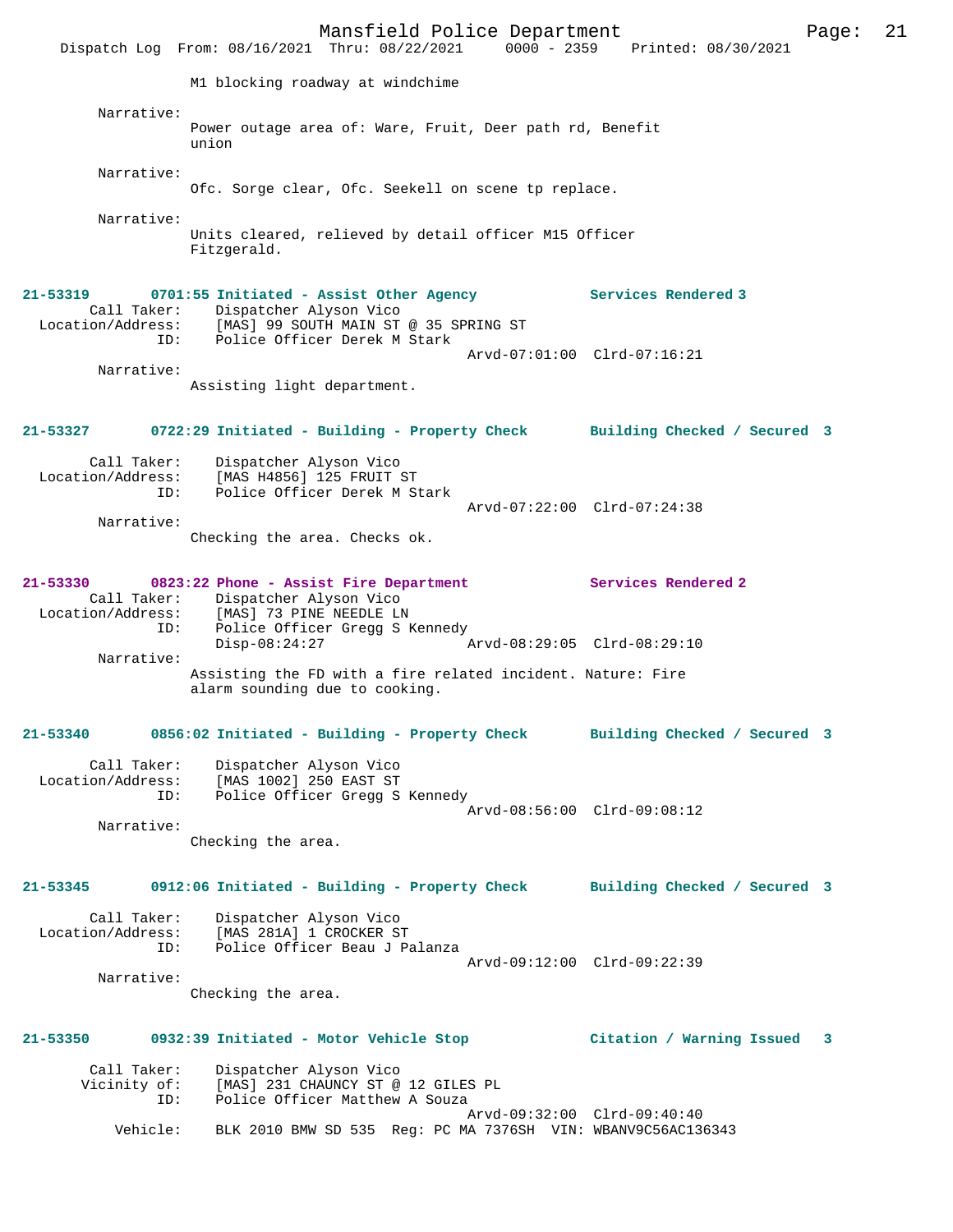Narrative: M11 is off with a MVST. Citation issued to the RO for a red light violation. **21-53373 1000 Initiated - Community Policing Services Rendered 3**  Call Taker: Police Officer David W Kinahan Location/Address: [MAS H1410] 460 WILLIAMS ST ID: Police Officer David W Kinahan Arvd-12:01:54 Clrd-12:02:36 Narrative: Officer Kinahan out to speak to the resident at 460 Williams St regarding a past Traffic Complaint and Speed Study that was completed. **21-53355 1021:46 Initiated - Building - Property Check Building Checked / Secured 3** Call Taker: Dispatcher Alyson Vico Vicinity of: [MAS] 280 SCHOOL ST ID: Police Officer Matthew A Souza Arvd-10:21:00 Clrd-10:42:59 Narrative: Checking the area. **21-53360 1058:28 Initiated - Building - Property Check Building Checked / Secured 3** Call Taker: Dispatcher Alyson Vico Location/Address: [MAS] FRUIT ST ID: Police Officer Gregg S Kennedy Arvd-10:58:00 Clrd-11:02:01 Narrative: Checking the area. **21-53391 1331:40 Phone - Missing Person Services Rendered 1**  Call Taker: NICHOLAS GOYETTE<br>ion/Address: [MAS H4952] Location/Address:<br>ID: Police Officer Beau J Palanza<br>Disp-13:38:44 Arvd-13:46:28 Clrd-14:55:46 Disp-13:38:44 Arvd-13:46:28 Clrd-14:55:46 ID: Sergeant Brian P Thibault Disp-14:12:47 Arvd-14:12:49 Clrd-14:55:47 Vehicle: GRY 2002 TOYT 4D AVALON Reg: PC MA 676GJ8 VIN: 4T1BF28B02U201980 Narrative: Narrative: Narrative: Narrative: Narrative: Refer To Incident: 21MAS-859-OF

**21-53410 1519:24 Initiated - Road Hazards Services Rendered 3**  Call Taker: Michael Chisholm Location/Address: [MAS H2443] 379 PRATT ST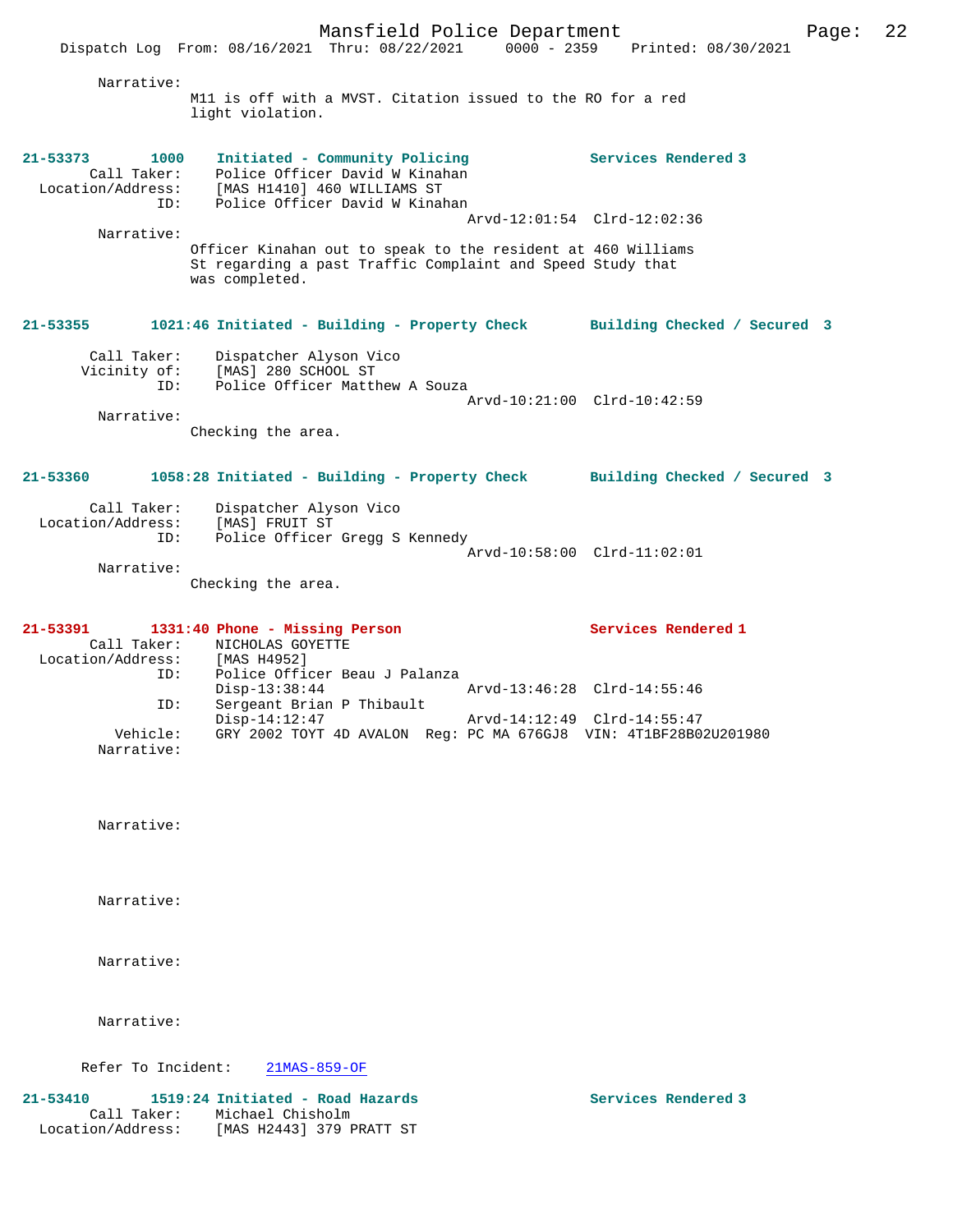Mansfield Police Department Page: 23 Dispatch Log From: 08/16/2021 Thru: 08/22/2021 ID: Police Officer David W Kinahan Arvd-15:19:00 Clrd-16:21:49 Narrative: Tree over hanging wires, DPW already on scene Narrative: M7 reports tree company is on scene, will be standing by. Narrative: Tree has been removed. **21-53414 1607:58 Phone - Suspicious Actv / Persn / Veh Services Rendered 2**  Call Taker: William Casey<br>Location/Address: [MAS 894] 905 [MAS 894] 905 SOUTH MAIN ST Apt. #C ID: Police Officer David J Pepicelli Arvd-16:21:15 Clrd-16:26:54 ID: Police Officer Danielle C Titus Disp-16:10:55 Arvd-16:21:33 Clrd-16:26:53 Narrative: Cp reports people hanging in the lot believes they might be going to the concert. Cp states smoking and possibly drinking. Narrative: M11 reports all involved parties have bought items from the store. They will be leaving and going to the xfinity center shortly for the concert. Narrative: M12 reports no further issues, group was waiting to be let in to the xfinity center. 21-53425 1700:49 Radio - Xfinity Event Services Rendered 2 Call Taker: Support Staff Matthew Todesco<br>Location/Address: [MAS 108B] 885 SOUTH MAIN ST [MAS 108B] 885 SOUTH MAIN ST ID: imc imc Disp-17:02:29 Arvd-17:04:09 Clrd-08/19/2021 @ 00:54:00 Vehicle:<br>Vehicle: WHI 2011 MERZ ECLAS Reg: PC MA 2WWC30 VIN: WDDHF8HB3BA373686 Narrative: All incident, accident, and arrest numbers are associated with the Kiss concert. 911 hang up between lots 6 and 7. Bike Team is responding to check the area. Bike team reports no issues. Narrative: Sgt Thibault, Ofc Fitzgerald, and K9 Ronan are conducting the interior sweep. Narrative: Red team responding to lots 8 and 9 for the report of bootleggers. Narrative: Blue team responding to the VIP Lot for a 911 hang up. Blue Team reports the call was unfounded Blue Team responded to lot 6 for a 911 hang up. Blue Team reports there are no issues. Rumford Lot detail checked the first row for a 911 Hang up. Officer reports all checks ok. Det Kerr reports assisting an elderly woman find her son. Narrative: Red team is responding to the rear left corner of Lot 9 for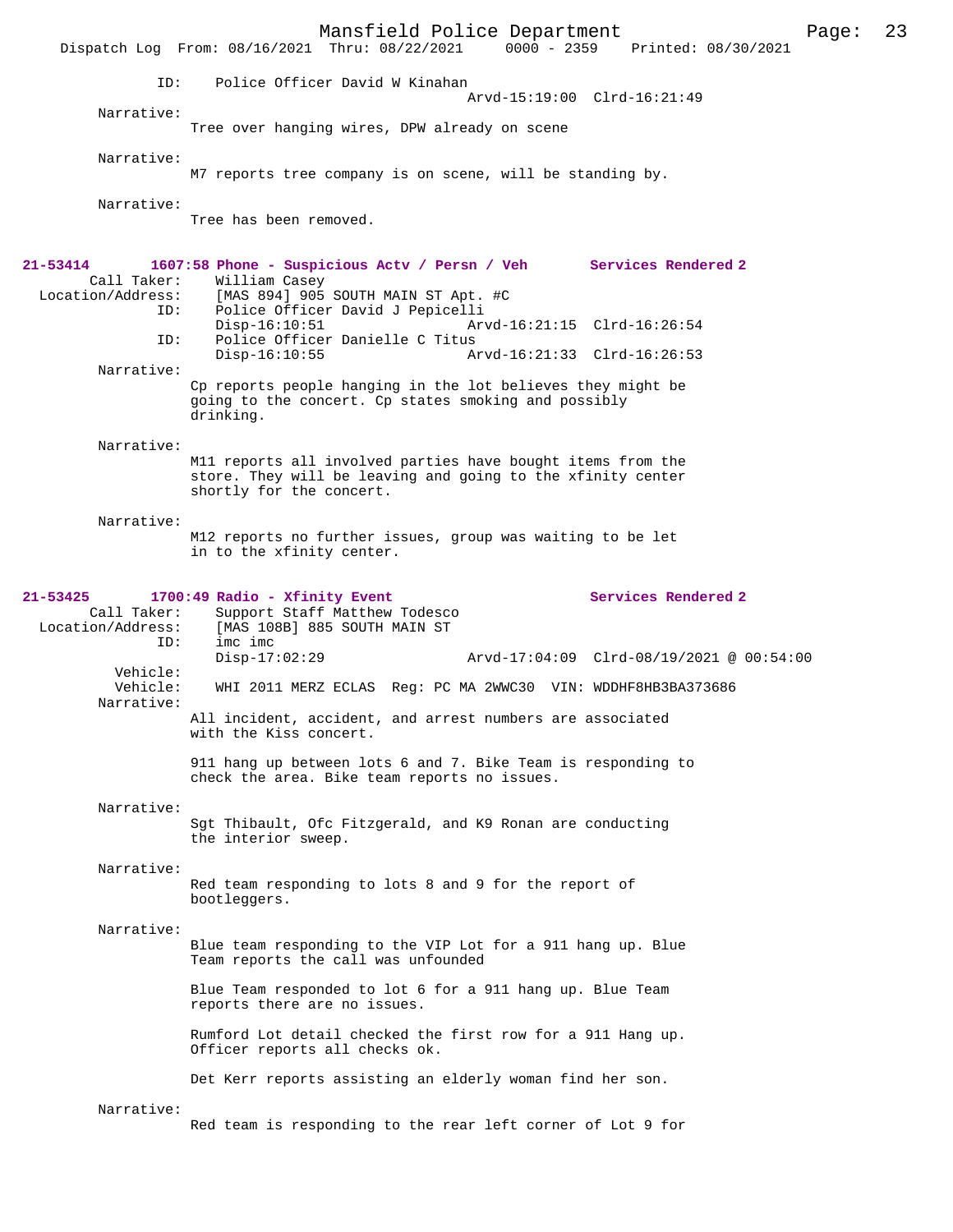Mansfield Police Department Page: 24 Dispatch Log From: 08/16/2021 Thru: 08/22/2021 a 911 hang up. Red Team reports there are no issues. Narrative: Blue Team is responding for the report of boot legers, Security is off with them. Blue Team is clear. The person was sent on his way. Narrative: Cart 1 and Xtra Mart officers responding to the Richard Bros Lot. The lock to the gate has been cut. Officers are investigating Narrative: 2079 through the door at 19:00 Narrative: Red Team responding to lot 8 for a 911 hang up. Red Team reports no issues. Narrative: Blue Team is responding for a 911 hang up at the top of lot 6. Red Team reports no issues. Narrative: Narrative: Narrative: Narrative: Squad 3 is responding to check the lot side bathrooms. Squad 3 reports there are no issues. Narrative: 911 hang up, no imformation near sec 4. Interior venue to check. Negative on location , nor issues Narrative: Venue command coming down with one female ejection, subject placed in protective custody 21MAS-295-AR Narrative: Security requests assistance police assitance for unruly patron woodside lot cossesions Narrative: Ofc Bernie en route to station with female starting 17996 ending 18000 Narrative: 911 hang up from exiting traffic, pin pointed on 495 S, no way to veify. Narrative: Female PC was .137 BAC Refer To P/C: 21MAS-295-AR P/C: BOTELHO, LINDA<br>Address: 17 HICKS ST 17 HICKS ST DARTMOUTH, MA Age: 51 Charges: PROTECTIVE CUSTODY Refer To Incident: 21MAS-864-OF

**21-53429 1709:10 Initiated - Motor Vehicle Stop Citation / Warning Issued 3**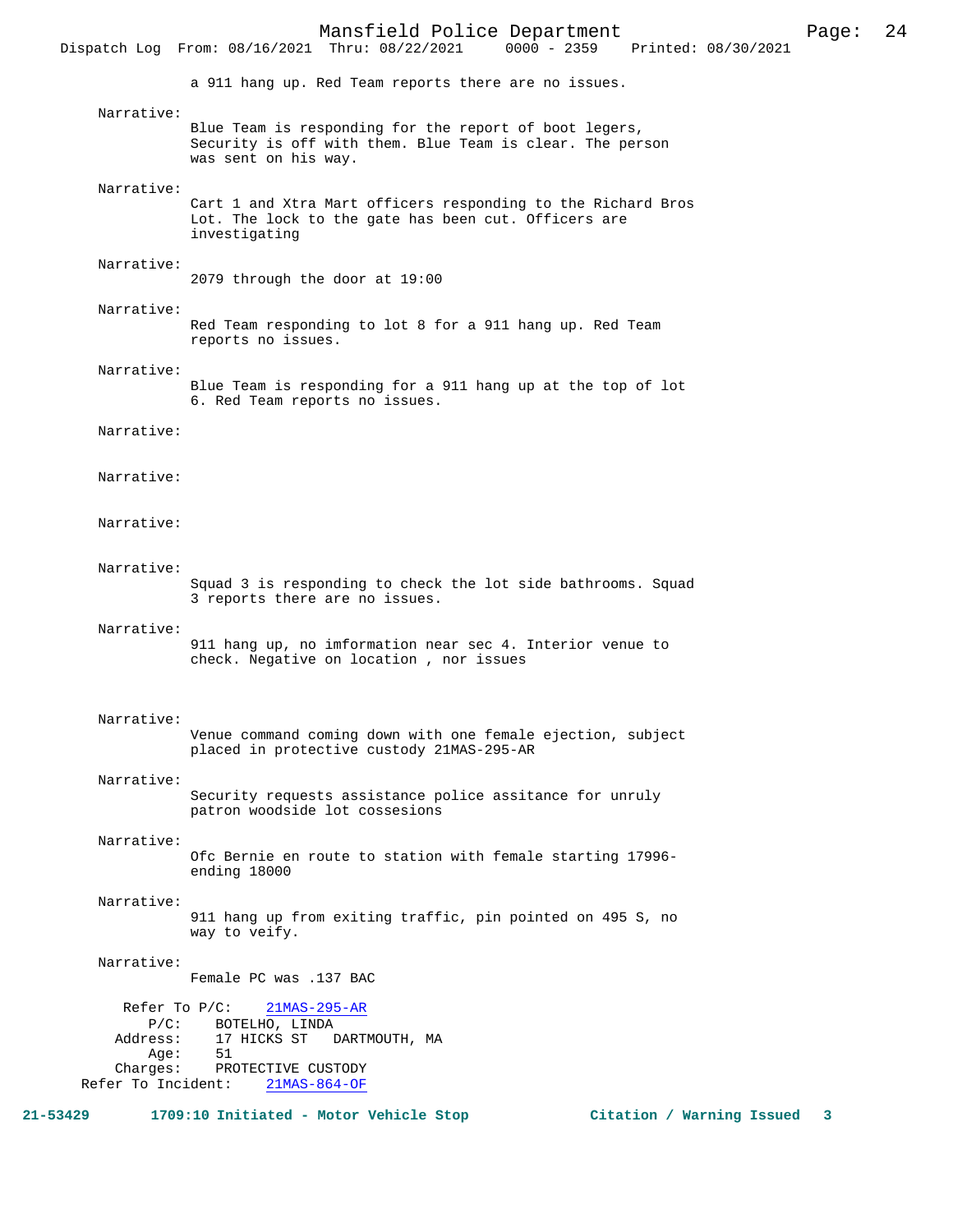Mansfield Police Department Page: 25 Dispatch Log From: 08/16/2021 Thru: 08/22/2021 0000 - 2359 Printed: 08/30/2021 Call Taker: Dispatcher Alyson Vico Location/Address: [MAS] 100 RTE 140 SB @ 280 SCHOOL ST ID: Police Officer David J Pepicelli Arvd-17:09:00 Clrd-17:13:20 Vehicle: GRY 2020 NISS ALTIMA Reg: PC MA 2WWP41 VIN: 1N4BL4BV1LC165435 Narrative: M11 is off with a MVST. Narrative: Citation to the operator for a hands free violation. **21-53432 1725:29 Initiated - Motor Vehicle Stop Citation / Warning Issued 3** Call Taker: William Casey<br>Location/Address: [MAS 1000] 229 [MAS 1000] 229 SCHOOL ST ID: Police Officer David J Pepicelli Arvd-17:25:00 Clrd-17:31:10 Vehicle: GRY 2015 NISS ROGUE Reg: PC MA 6054PL VIN: KNMAT2MV9FP504320 Narrative: Out with mvst Narrative: Citation to the operator for a red light violation. **21-53439 1747:23 Initiated - Motor Vehicle Stop Citation / Warning Issued 3** Call Taker: Dispatcher Alyson Vico Location/Address: [MAS 1000] 229 SCHOOL ST ID: Police Officer David J Pepicelli Arvd-17:47:00 Clrd-17:54:07 Vehicle: WHI 2017 HYUN ELANTRA Reg: PC MA 1JKH47 VIN: 5NPD84LF6HH075043 Narrative: M11 is off with a MVST. Narrative: Citation to the operator for red light violation. **21-53442 1756:17 Initiated - Building - Property Check Building Checked / Secured 3** Call Taker: Dispatcher Alyson Vico Location/Address: [MAS 139] 265 FRUIT ST ID: Police Officer Andrew J Kelley Arvd-17:56:00 Clrd-18:02:06 Narrative: Checking the area. **21-53443 1758:09 Initiated - Motor Vehicle Stop Citation / Warning Issued 3** Call Taker: Dispatcher Alyson Vico Location/Address: [MAS 1000] 229 SCHOOL ST ID: Police Officer David J Pepicelli Arvd-17:58:00 Clrd-18:00:22 Vehicle: GRY 2016 BMW UT X1 Reg: PC MA 9WC257 VIN: WBXHT3Z33G4A50358 Narrative: M11 is off with a MVST. Narrative: Citation to the RO for a red light violation. **21-53444 1801:27 Initiated - Motor Vehicle Stop Citation / Warning Issued 3** Call Taker: Dispatcher Alyson Vico<br>Location/Address: [MAS 1000] 229 SCHOOL Location/Address: [MAS 1000] 229 SCHOOL ST ID: Police Officer David J Pepicelli Arvd-18:01:00 Clrd-18:07:18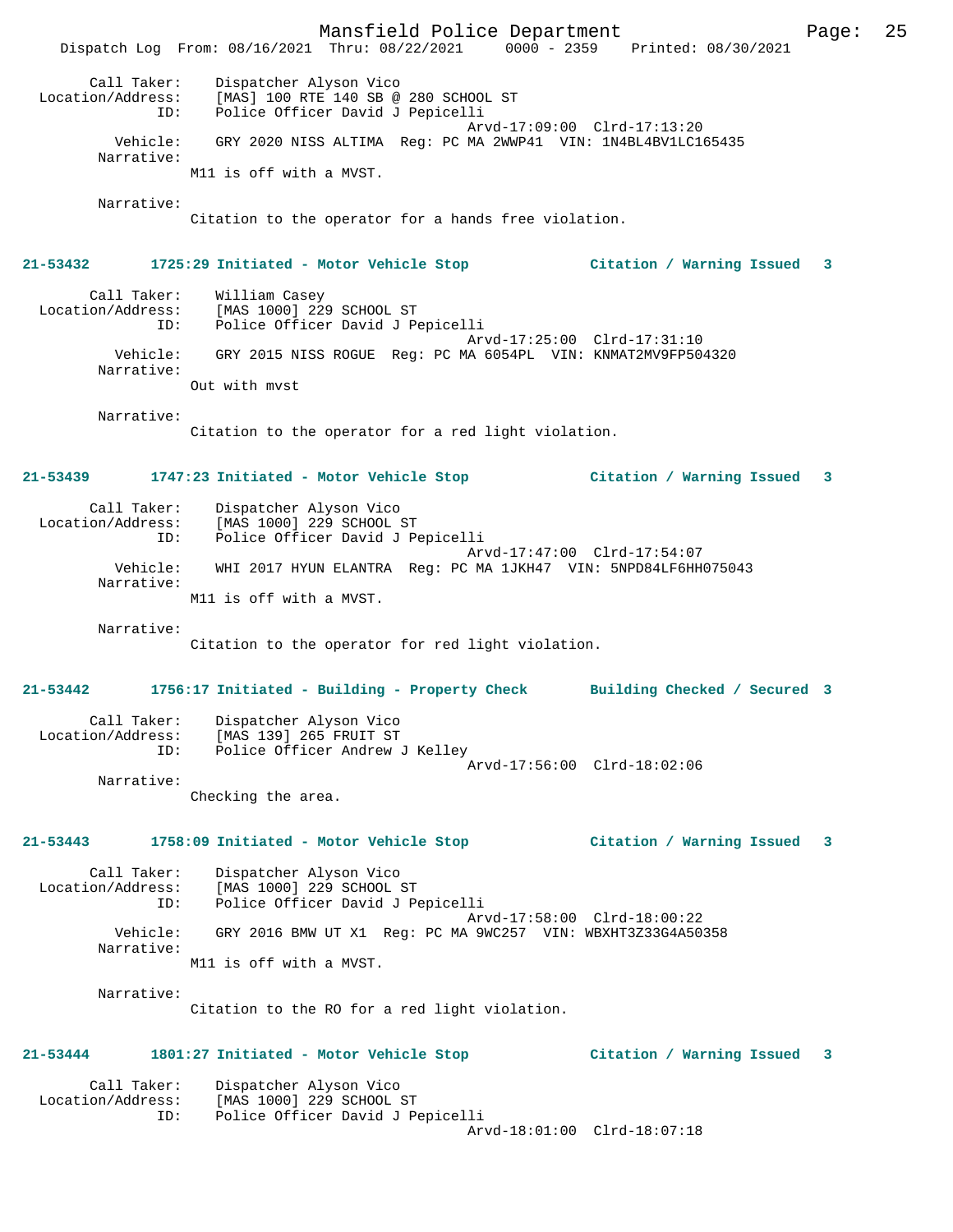Mansfield Police Department Page: 26 Dispatch Log From: 08/16/2021 Thru: 08/22/2021 0000 - 2359 Printed: 08/30/2021 Vehicle: GRY 2015 LEXS IS250 Reg: PC MA 857AD2 VIN: JTHCF1D28F5024604 Narrative: M11 is off with a MVST. Narrative: Citation to the RO for red light violation. **21-53447 1807:24 Phone - 911 Hang-ups & Verifications Confirmed misdial/Accdntl Call 2**  Call Taker: William Casey Location/Address: [MAS 10] 885 S MAIN ST Narrative: Checking on a 911 hang up. Contact made?:yes and in the vip lot Cellphone? (y/n):grey toyota Uncertainty radius: **21-53449 1815:17 Initiated - Motor Vehicle Stop Citation / Warning Issued 3** Call Taker: Dispatcher Alyson Vico Location/Address: [MAS 1000] 229 SCHOOL ST ID: Police Officer David J Pepicelli Arvd-18:15:00 Clrd-18:23:37 Vehicle: GRY 2016 SUBA UT FORESTER Reg: PC MA 3FSC69 VIN: JF2SJADC3GH449699 Vehicle: RED 2017 VOLK JETTA Reg: PC MA 26S910 VIN: 3VWDB7AJ0HM296445 Narrative: M11 is off with 2 MV. Narrative: Citation to both RO for a red light violation. **21-53458 1851:58 Walk-In - Assist Citizen - P S A Assisted Party 3**  Call Taker: Support Staff Heather A Sullivan Location/Address: [MAS 451B] 500 EAST ST Vehicle: Reg: MA 1LJR15 Narrative: returned lost license plate **21-53476 2042:52 Phone - Suspicious Actv / Persn / Veh Investigated - No Report 2** Call Taker: Michael Chisholm<br>Location/Address: [MAS H4845] 469 9 ess: [MAS H4845] 469 STEARNS AVE<br>ID: Police Officer Danielle C T Police Officer Danielle C Titus<br>Disp-20:43:53 Am Disp-20:43:53 Arvd-20:47:17 Clrd-20:54:11<br>ID: Sergeant Jeffrey G Bombard Sergeant Jeffrey G Bombard<br>Disp-20:44:33 Disp-20:44:33 Arvd-20:48:00 Clrd-20:54:36 ID: Police Officer David J Pepicelli Disp-20:44:52 Clrd-20:53:11<br>ID: Police Officer Andrew J Kelley Police Officer Andrew J Kelley Disp-20:47:05 Arvd-20:47:11 Clrd-20:54:15 Narrative: Man in a red shirt with a black hat in her backyard, he had a flashlight Narrative: Grey sweatpants no t-shirt US Federal Agent DHS employee, he has his service pistol out Narrative: Party fled, towards street Narrative: M13 off at 481, speaking with a party in regards to lost dog. Narrative: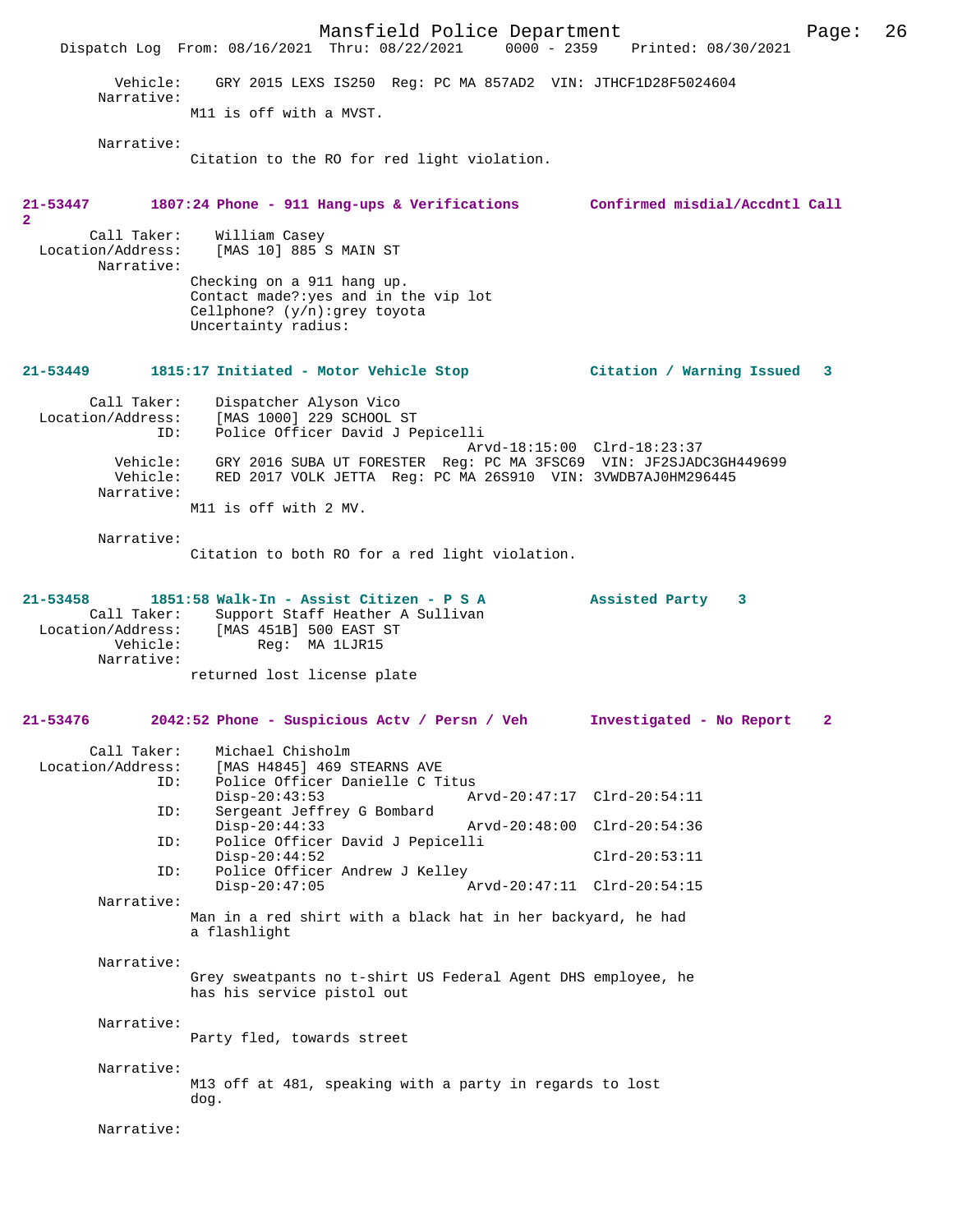Mansfield Police Department Page: 27 Dispatch Log From: 08/16/2021 Thru: 08/22/2021

> M13 rpts dog got loose and ran to neighbors pool, party didn't want to be rude and knock on door. CP advised.

# **21-53484 2103:28 Initiated - Building - Property Check Building Checked / Secured 3** Call Taker: Ryan O'Rourke<br>Location/Address: [MAS 170] 255 Location/Address: [MAS 170] 255 HOPE ST ID: Police Officer Andrew J Kelley Arvd-21:03:00 Clrd-21:05:11 Narrative: Checking the area. **21-53489 2154:26 Initiated - Building - Property Check Building Checked / Secured 3** Call Taker: Ryan O'Rourke Location/Address: [MAS 814] 50 WEST CHURCH ST<br>TD: Police Officer Danielle CT Police Officer Danielle C Titus Arvd-21:54:00 Clrd-22:00:03<br>Vehicle: GRN 2012 HOND CRV Reg: PC MA 881LE1 VIN: 2HKRM4H30CH60109 GRN 2012 HOND CRV Reg: PC MA 881LE1 VIN: 2HKRM4H30CH601093 Narrative: Checking the area. Narrative: checking on a vehicle. Narrative: party pulled over to use phone, he will be on his way. **21-53495 2212:23 Initiated - Building - Property Check Building Checked / Secured 3** Call Taker: Ryan O'Rourke<br>Location/Address: [MAS 1002] 250 ess: [MAS 1002] 250 EAST ST<br>ID: Police Officer Andrew Police Officer Andrew J Kelley Arvd-22:12:00 Clrd-22:32:18 Narrative: Checking the area. **21-53499 2248:58 Initiated - Building - Property Check Building Checked / Secured 3** Call Taker: Ryan O'Rourke Vicinity of: [MAS 1015] 30 CHAUNCY ST<br>TD: Police Officer Danielle C Police Officer Danielle C Titus Arvd-22:48:00 Clrd-22:51:05 Narrative: Checking the area. **21-53506 2309:45 Phone - Suspicious Actv / Persn / Veh Spoken To 2**  Call Taker: Chelsey Ferstler<br>Location/Address: [MAS 969A110] 323 [MAS 969A110] 321 SCHOOL ST Apt. #A110 ID: Police Officer David J Pepicelli Disp-23:10:59 Arvd-23:17:02 Clrd-23:27:03 ID: Police Officer Danielle C Titus Disp-23:11:07 Arvd-23:17:04 Clrd-23:27:06 ID: Sergeant Jeffrey G Bombard Disp-23:13:59 Arvd-23:14:01 Clrd-23:27:09<br>Vehicle: RED 2021 TESL MODEL 3 Reg: PAS MA EVF674 VIN: 5YJ3E1EB9M RED 2021 TESL MODEL 3 Reg: PAS MA EVF674 VIN: 5YJ3E1EB9MF019796 Narrative: CP reports possible drunk driver, doing donuts and yelling at customers Vehicle is a Red tesla Narrative:

parties were asked to leave the restaurant and were animated, stated they did not do donuts but did drive around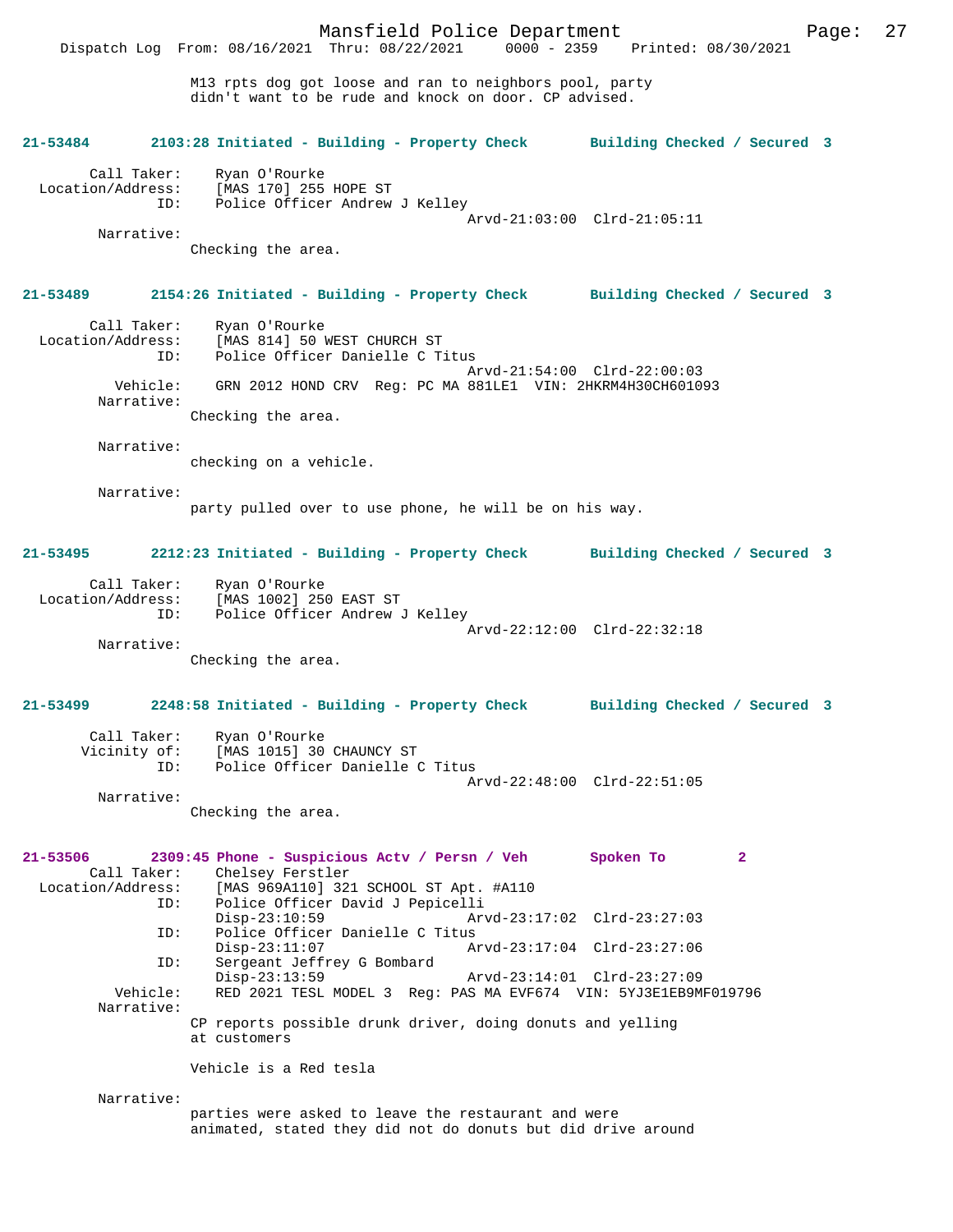Mansfield Police Department Fage: 28 Dispatch Log From: 08/16/2021 Thru: 08/22/2021 0000 - 2359 Printed: 08/30/2021 the parking lot. **For Date: 08/19/2021 - Thursday 21-53520 0045:41 Initiated - Building - Property Check Building Checked / Secured 3** Call Taker: Ryan O'Rourke<br>Location/Address: [MAS 834] 261 ess: [MAS 834] 261 CHAUNCY ST<br>ID: Police Officer Christophe Police Officer Christopher D Sorge Arvd-00:45:00 Clrd-00:50:42 Narrative: Checking the area. **21-53527 0114:00 Initiated - Building - Property Check Building Checked / Secured 3** Call Taker: Ryan O'Rourke Location/Address: [MAS 170] 255 HOPE ST ID: Police Officer Christopher D Sorge Arvd-01:14:00 Clrd-01:18:58 Narrative: Checking the area. **21-53533 0125:35 Initiated - Suspicious Actv / Persn / Veh Services Rendered 2**  Call Taker: Ryan O'Rourke<br>Location/Address: [MAS H3782] 2! [MAS H3782] 256 PRATT ST ID: Police Officer Christopher D Sorge Arvd-01:25:00 Clrd-01:39:55<br>TD: Sergeant John R Armstrong Sergeant John R Armstrong Disp-01:27:30 Arvd-01:27:35 Clrd-01:35:19 Narrative: out with a male at above address. Narrative: party was trying to hitchhike to Weymouth. Narrative: Giving courtesy ride to involved party to 5 corners. Narrative: party was dropped off at the mobile station on 106 **21-53543 0146:55 Initiated - Suspicious Actv / Persn / Veh Spoken To 2**  Call Taker: Ryan O'Rourke<br>Location/Address: [MAS 281A] 1 ( ess: [MAS 281A] 1 CROCKER ST<br>ID: Police Officer Christopl Police Officer Christopher D Sorge Arvd-01:46:00 Clrd-01:54:51<br>ID: Sergeant John R Armstrong Sergeant John R Armstrong<br>Disp-01:48:16 Disp-01:48:16 Arvd-01:49:12 Clrd-01:55:05 Narrative: out checking on a a vehicle. Narrative: one occupant was upset. **21-53557 0248:47 Initiated - Building - Property Check Building Checked / Secured 3** Call Taker: Ryan O'Rourke<br>Location/Address: [MAS 2] 60 FO ess: [MAS 2] 60 FORBES BLVD<br>ID: Police Officer Derek M Police Officer Derek M Stark Arvd-02:48:00 Clrd-03:00:07<br>Vehicle: GRY 2017 HOND ACCORD Reg: PC MA 2BDH28 VIN: JHMCR6F53HC02 Vehicle: GRY 2017 HOND ACCORD Reg: PC MA 2BDH28 VIN: JHMCR6F53HC021250 Narrative: Checking the area.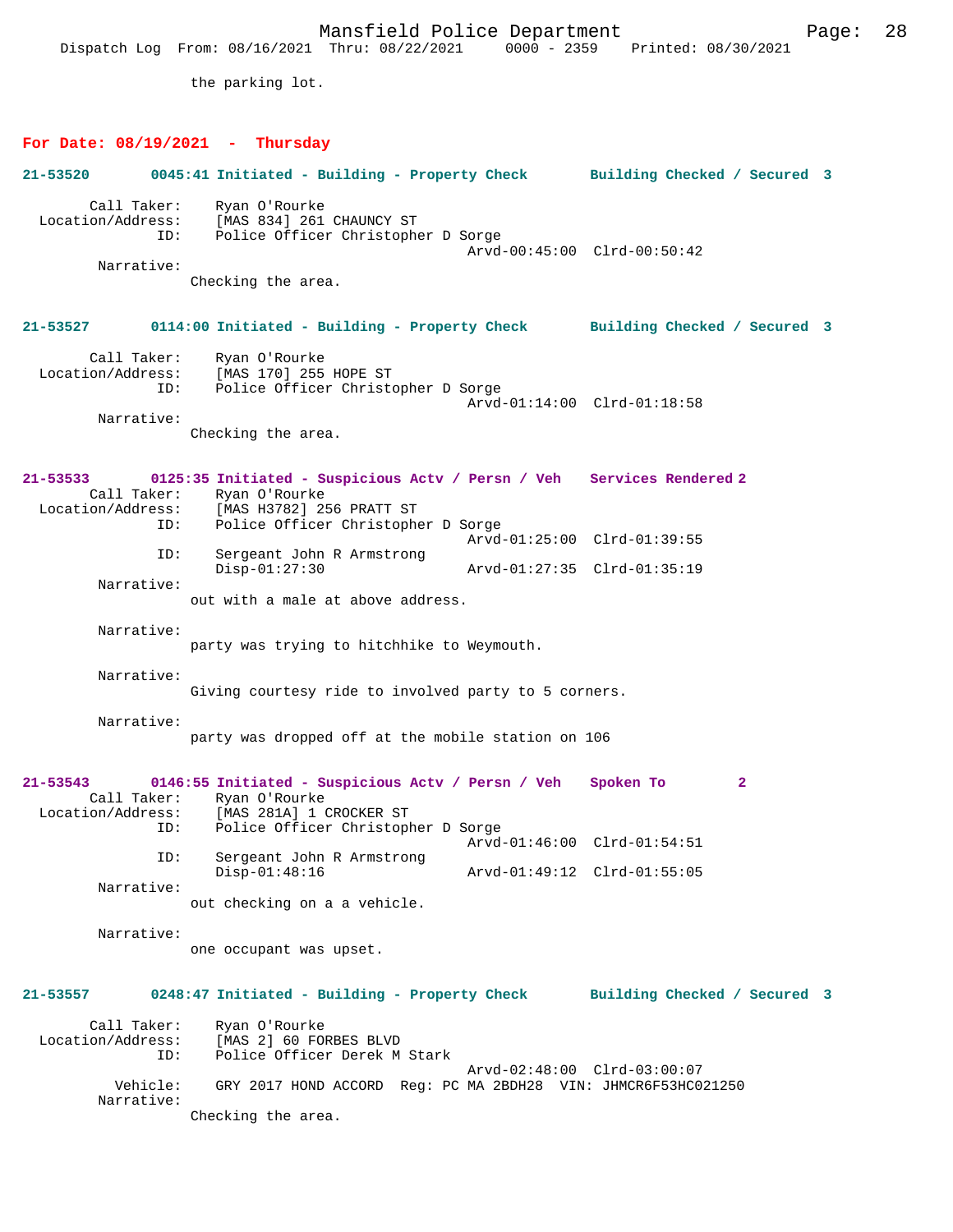Mansfield Police Department Fage: 29 Dispatch Log From: 08/16/2021 Thru: 08/22/2021 0000 - 2359 Printed: 08/30/2021 Refer To Field Int: 21MAS-79-FI **21-53558 0303:18 Initiated - Building - Property Check Building Checked / Secured 3** Call Taker: Ryan O'Rourke Location/Address: [MAS 322] 31 HAMPSHIRE ST ID: Police Officer Derek M Stark Arvd-03:03:00 Clrd-03:07:11 ID: Police Officer Derek M Stark Disp-03:07:41 Arvd-03:07:58 Clrd-03:33:40 Narrative: Checking the area. **21-53559 0305:06 911 - Assist Other Agency Referred to Other Agency 3** Call Taker: Ryan O'Rourke Location/Address: [MAS] HAMPSHIRE ST ID: Police Officer Derek M Stark Disp-03:07:11 Arvd-03:07:13 Clrd-03:07:41 Narrative: rpts of a small fire in area. Narrative: M14 rpts small fire in Foxborough. Foxborough PD and FD ntfd. **21-53563 0340:44 Initiated - Building - Property Check Building Checked / Secured 3** Call Taker: Ryan O'Rourke Location/Address: [MAS 840] 280 SCHOOL ST ID: Police Officer Derek M Stark Arvd-03:40:00 Clrd-03:53:21 Vehicle: GRY 2004 HOND UT PILOT Reg: PAS MA NE39BF VIN: 5FNYF18454B011355 Narrative: Checking the area. Narrative: One vehicle, DMV in front of Spirit Halloween. vehicle secured. **21-53564 0400:29 Initiated - Building - Property Check Building Checked / Secured 3** Call Taker: Ryan O'Rourke Location/Address: [MAS 1040] 10 RESERVOIR ST Apt. #ST Police Officer Derek M Stark Arvd-04:00:00 Clrd-04:07:40 Narrative: Checking the area. **21-53566 0554 Initiated - Building - Property Check Building Checked / Secured 3** Call Taker: Police Officer Derek M Stark Location/Address: [MAS H4856] 125 FRUIT ST<br>ID: Police Officer Derek M St Police Officer Derek M Stark Arvd-05:55:14 Clrd-05:55:52 Narrative: Checking the area. **21-53567 0603:38 Initiated - Motor Vehicle Stop Citation / Warning Issued 3** Call Taker: Ryan O'Rourke<br>Location/Address: [MAS] 464 SCH

ess: [MAS] 464 SCHOOL ST @ 10 PLYMOUTH ST<br>ID: Police Officer Derek M Stark Police Officer Derek M Stark Arvd-06:03:00 Clrd-06:10:56 Vehicle: RED 2010 JEEP UT COMPAS Reg: PC MA 8KR895 VIN: 1J4NT4FB5AD560582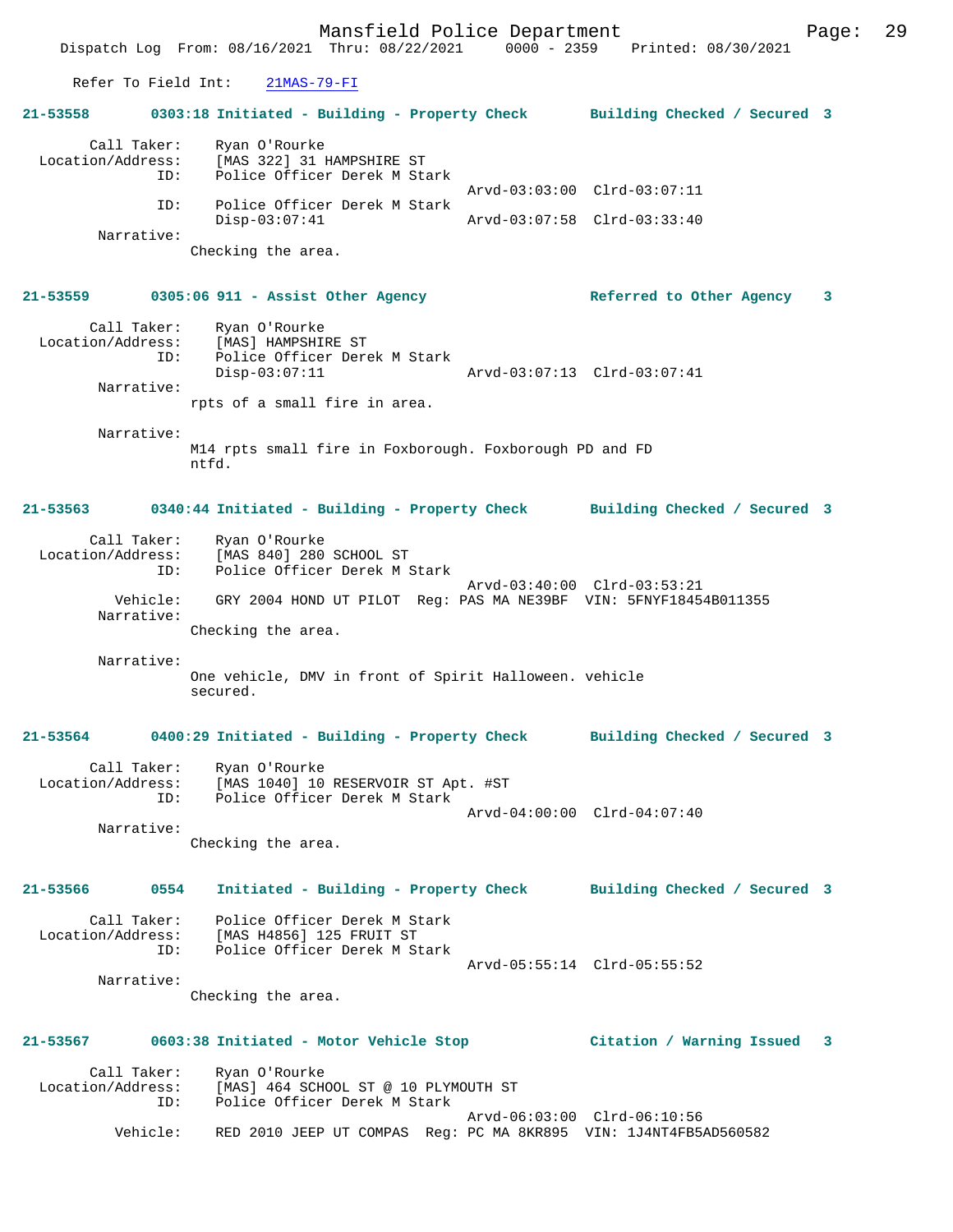Narrative:

mv stop.

# **21-53568 0611:13 Initiated - Motor Vehicle Stop Citation / Warning Issued 3**

 Call Taker: Ryan O'Rourke Location/Address: [MAS] 430 SCHOOL ST @ 2 SEAN DR ID: Police Officer Derek M Stark Arvd-06:11:00 Clrd-06:21:08 Vehicle: BRO 2010 HOND CIVIC Reg: PC MA 2WEX80 VIN: 2HGFA1F96AH521483 Narrative: mv stop.

# **21-53572 0653:18 Initiated - Motor Vehicle Stop Citation / Warning Issued 3**

 Call Taker: Dispatcher Jacques Ryan Vicinity of: [MAS MAS12] 1007 WEST ST ID: Police Officer Derek M Stark Arvd-06:53:00 Clrd-07:27:06 Vehicle: BLK 2014 GMC TERRAI Reg: PAS MA RT53RV VIN: 2GKFLXE39E6260588 Narrative: MVST for speed at 70 west

# **21-53582 0722:11 Phone - 911 Hang-ups & Verifications Unfounded/Unverifed 2**

| Call Taker:       | Jarred Kohler                                             |
|-------------------|-----------------------------------------------------------|
| Location/Address: | [MAS 979B1] 50 SUFFOLK RD                                 |
| ID:               | Police Officer Derek M Stark                              |
|                   | Arvd-07:39:36 Clrd-07:39:59<br>$Disp-07:27:50$            |
| Narrative:        |                                                           |
|                   | Checking on a 911 hang up. No answer on two call backs    |
|                   | Contact made?: no                                         |
|                   | Cellphone? $(y/n)$ : yes                                  |
|                   | Uncertainty radius: 42 meters over the middle part of the |
|                   | building.                                                 |
|                   |                                                           |

| $21 - 53585$      | 0744        | Initiated - Speed Trailer/Signs Deployed |  |                             | Services Rendered 3 |
|-------------------|-------------|------------------------------------------|--|-----------------------------|---------------------|
|                   | Call Taker: | Animal Control Steven Simonds            |  |                             |                     |
| Location/Address: |             | [MAS] ESSEX ST                           |  |                             |                     |
|                   | TD:         | Animal Control Steven Simonds            |  |                             |                     |
|                   |             |                                          |  | Arvd-07:45:07 Clrd-07:56:07 |                     |
|                   | Narrative:  |                                          |  |                             |                     |

changing batteries on speed signs

|              | $21-53588$ 0754:40 Phone - Motor Veh Acc - w/Injury               | Vehicle Towed | $\mathbf{1}$ |
|--------------|-------------------------------------------------------------------|---------------|--------------|
|              | Call Taker: Jennifer Napolitano                                   |               |              |
|              | Vicinity of: [MAS 902] 875 SOUTH MAIN ST                          |               |              |
|              | ID: Police Officer Beau J Palanza                                 |               |              |
|              | Disp-07:56:36 Arvd-08:02:35 Clrd-08:41:41                         |               |              |
| ID:          | Police Officer Joshua S Ellender                                  |               |              |
|              | Disp-07:56:57                                                     |               |              |
| ID:          | Police Officer Mark O'Connor                                      |               |              |
|              | $Disp-07:57:18$                                                   |               |              |
|              | Police Officer Matthew A Souza                                    |               |              |
| ID:          | Sergeant Brian P Thibault                                         |               |              |
|              | Disp-08:12:17 Arvd-08:12:20 Clrd-08:41:41                         |               |              |
| Vehicle:     | RED 2015 HOND UT CRV Req: PC MA 65MB12 VIN: 2HKRM4H78FH607506     |               |              |
| Towed:       | For: Accident By: Central Street Garage To: Central Street Garage |               |              |
| Released To: | DEXTRADEUR On: 08/20/2021 @ 0819                                  |               |              |
| Vehicle:     | GRY 2016 TOYT PRIUS Req: PC MA 657ZIW VIN: JTDKARFU9G3017750      |               |              |
| Towed:       | For: Accident By: Central Street Garage To: Central Street Garage |               |              |
| Released To: | WALL On: 08/20/2021 @ 1135                                        |               |              |
| Narrative:   |                                                                   |               |              |
|              | MVA 2 cars                                                        |               |              |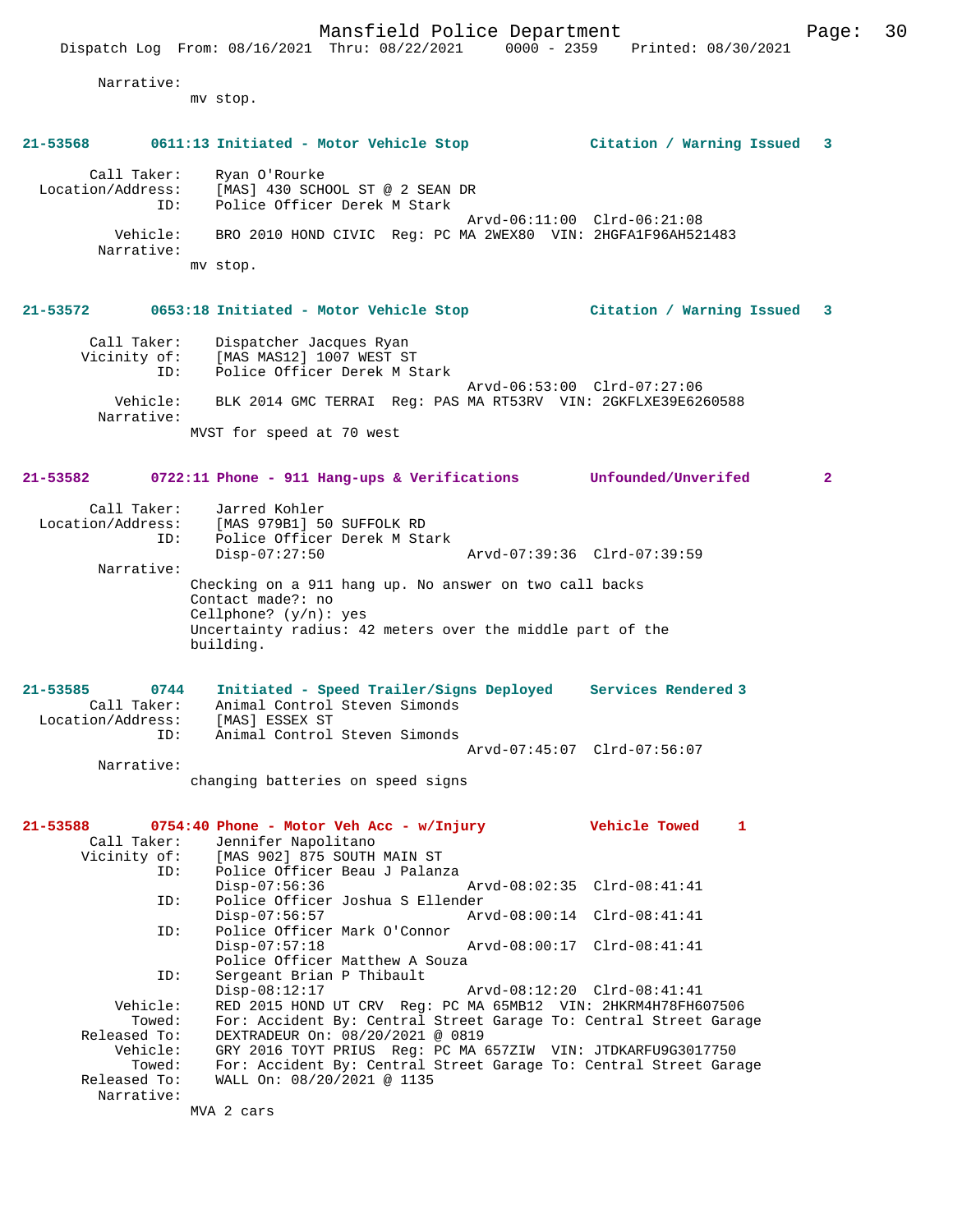Mansfield Police Department Form Page: 31 Dispatch Log From: 08/16/2021 Thru: 08/22/2021 0000 - 2359 Printed: 08/30/2021 Narrative: Blocking the SB side of 140 Narrative: Central St enroute Narrative: 1 operator transported Narrative: Central st on scene Narrative: Citation for failure to yield Narrative: vehicles towed Refer To Accident: 21MAS-233-AC **21-53589 0757 Initiated - Parking Violations Services Rendered 3**  Call Taker: Animal Control Steven Simonds Location/Address: [MAS] 43 NORTH MAIN ST @ 13 PARK ST ID: Animal Control Steven Simonds Arvd-07:57:56 Clrd-08:23:41 Narrative: checking area for parking violations **21-53593 0835 Initiated - Speed Trailer/Signs Deployed Services Rendered 3**  Call Taker: Animal Control Steven Simonds Location/Address: [MAS] SWETT ST ID: Animal Control Steven Simonds Arvd-08:35:46 Clrd-09:04:26 Narrative: changing batteries on speed signs 21-53604 1000 Initiated - ACO Activity **1200 Services Rendered 3**  Call Taker: Animal Control Steven Simonds Location/Address: [MAS] WEST ST ID: Animal Control Steven Simonds Arvd-10:01:11 Clrd-10:19:02 Narrative: elderly resident surrendering their cat **21-53606 1015:52 Phone - Disabled Motor Vehicle Unfounded/Unverifed 3** Call Taker: Jarred Kohler<br>Location/Address: [MAS] 170 SCH [MAS] 170 SCHOOL ST @ 100 RTE 140 NB ID: Police Officer Joshua S Ellender Disp-10:20:01 Clrd-10:20:27 ID: Police Officer Mark O'Connor Disp-10:20:17 Arvd-10:26:57 Clrd-10:28:24 Police Officer Matthew A Souza Narrative: white van blocking the roadway in the intersection. Does not appear to be occupied Narrative: There is no van in the area **21-53618 1149 Initiated - Parking Violations Services Rendered 3**  Call Taker: Animal Control Steven Simonds<br>Location/Address: [MAS] 242 NORTH MAIN ST @ 16 O ess: [MAS] 242 NORTH MAIN ST @ 16 OLD COLONY WAY<br>ID: Animal Control Steven Simonds Animal Control Steven Simonds Arvd-11:50:24 Clrd-12:53:26 Narrative: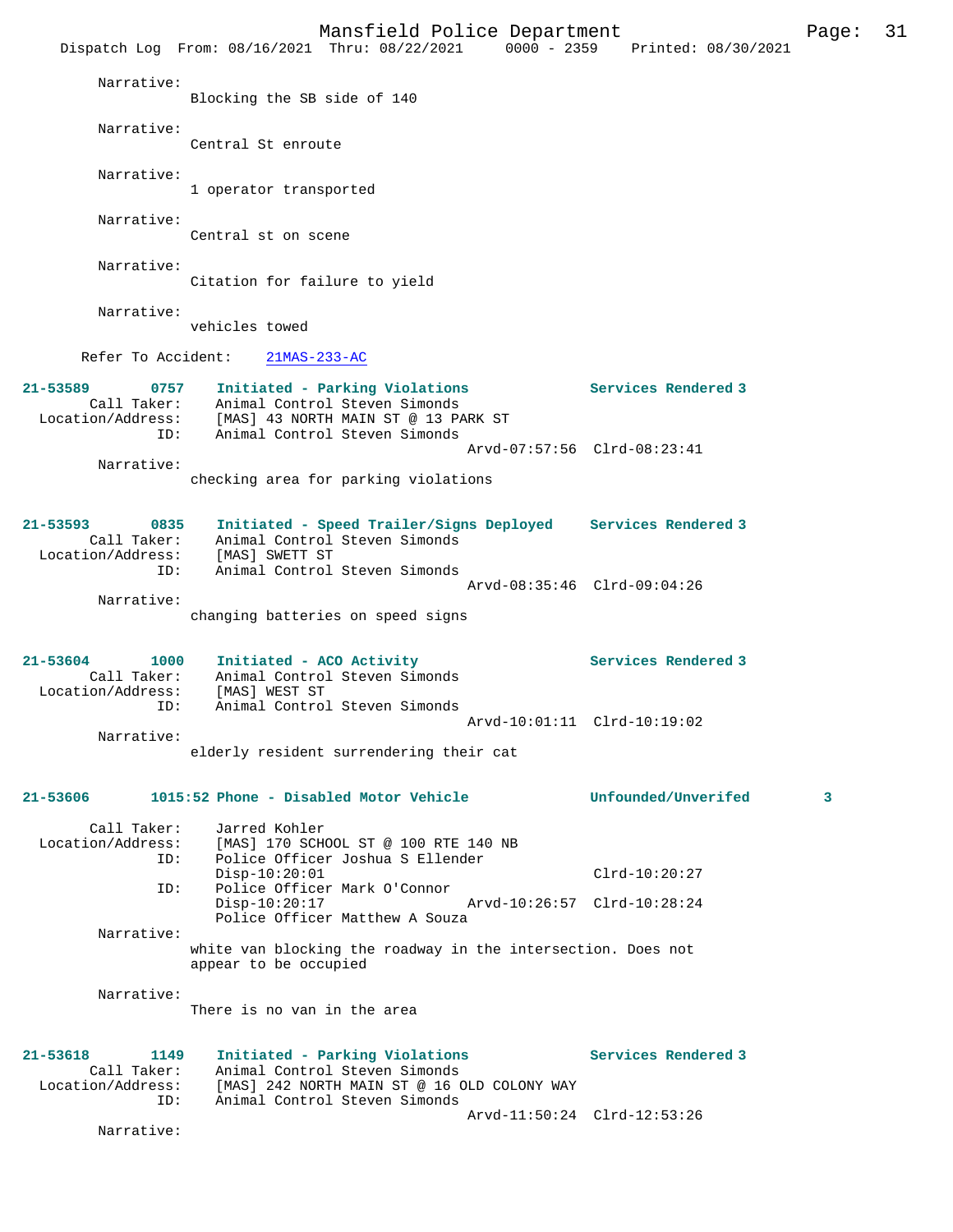|                                                             |                                                                                                                                                                                                                      | Mansfield Police Department                                                                                                                |                             | Dispatch Log From: 08/16/2021 Thru: 08/22/2021 0000 - 2359 Printed: 08/30/2021 | Page: | 32 |
|-------------------------------------------------------------|----------------------------------------------------------------------------------------------------------------------------------------------------------------------------------------------------------------------|--------------------------------------------------------------------------------------------------------------------------------------------|-----------------------------|--------------------------------------------------------------------------------|-------|----|
|                                                             | checking area for parking violations                                                                                                                                                                                 |                                                                                                                                            |                             |                                                                                |       |    |
| Narrative:                                                  | tagged MA on west cottage for overtime parking                                                                                                                                                                       |                                                                                                                                            |                             |                                                                                |       |    |
| Narrative:                                                  | tagged MA in LOT D for overtime parking                                                                                                                                                                              |                                                                                                                                            |                             |                                                                                |       |    |
| 21-53630<br>1335<br>Call Taker:<br>Location/Address:<br>ID: |                                                                                                                                                                                                                      | Initiated - Parking Violations<br>Animal Control Steven Simonds<br>[MAS] 255 NORTH MAIN ST @ 8 COTTAGE ST<br>Animal Control Steven Simonds |                             | Services Rendered 3                                                            |       |    |
| Narrative:                                                  | checking area for parking violations                                                                                                                                                                                 |                                                                                                                                            | Arvd-13:35:50 Clrd-14:34:03 |                                                                                |       |    |
| 21-53642<br>Call Taker:<br>Location/Address:<br>ID:         | 1524:33 Phone - Erratic Oper MV / Road Rage Services Rendered 3<br>Emily Archer<br>[MAS] 280 SCHOOL ST                                                                                                               | Police Officer Mark O'Connor                                                                                                               |                             |                                                                                |       |    |
| ID:                                                         | $Disp-15:26:29$                                                                                                                                                                                                      | Police Officer Matthew A Souza<br>Police Officer Joshua S Ellender                                                                         |                             |                                                                                |       |    |
| Vehicle:<br>Narrative:                                      | $Disp-15:26:34$                                                                                                                                                                                                      | WHI 2016 FORD F150 Reg: PC MA 1CKK98 VIN: 1FTEX1EP9GFD07767                                                                                |                             |                                                                                |       |    |
|                                                             | Caller reporting she was almost struck by a vehicle, a Ford<br>F150 white. The caller is in a Fiat. Caller reporting the<br>Ford F150 operator was yelling at her. Both vehicles are in<br>the Best Buy parking lot. |                                                                                                                                            |                             |                                                                                |       |    |
| Narrative:                                                  | Drivers did argue, nothing physical and no threats were<br>made. parties went on their separate ways.                                                                                                                |                                                                                                                                            |                             |                                                                                |       |    |
| 21-53644<br>Call Taker:<br>Location/Address:                | 1532:30 Walk-In - Assist Citizen - P S A<br>[MAS H5109] 5 CONCETTA DR                                                                                                                                                | Support Staff Matthew Todesco                                                                                                              |                             | <b>Services Rendered 3</b>                                                     |       |    |
| ID:<br>Narrative:                                           | $Disp-15:34:14$                                                                                                                                                                                                      | Police Officer Beau J Palanza                                                                                                              | Arvd-15:34:49 Clrd-15:53:07 |                                                                                |       |    |
|                                                             | RP into report that he bougt an item and when he went to<br>pick it up it was not there. Ofc Palanza into speak with the<br>RP.                                                                                      |                                                                                                                                            |                             |                                                                                |       |    |
| 21-53649<br>Call Taker:<br>Location/Address:                | 1548:38 Phone - Well Being Check<br>Dispatcher Jacques Ryan<br>[MAS] 555 NORTH MAIN ST                                                                                                                               |                                                                                                                                            |                             | Services Rendered 3                                                            |       |    |
| ID:                                                         | $Disp-15:49:32$                                                                                                                                                                                                      | Police Officer Mark O'Connor<br>Police Officer Matthew A Souza                                                                             | Arvd-15:51:01 Clrd-15:57:19 |                                                                                |       |    |
| ID:<br>ID:                                                  | $Disp-15:49:35$                                                                                                                                                                                                      | Police Officer Joshua S Ellender                                                                                                           |                             | $Clrd-15:54:25$                                                                |       |    |
| ID:                                                         | Detective Kenneth E Wright<br>$Disp-15:49:48$<br>Sergeant Brian P Thibault                                                                                                                                           |                                                                                                                                            | Arvd-15:49:51 Clrd-15:57:19 |                                                                                |       |    |
| Narrative:                                                  | $Disp-15:52:49$                                                                                                                                                                                                      |                                                                                                                                            | Arvd-15:52:52 Clrd-15:57:19 |                                                                                |       |    |
|                                                             | reports of a man in the middle of the street blocking<br>traffic                                                                                                                                                     |                                                                                                                                            |                             |                                                                                |       |    |
| Narrative:                                                  | Det. Wright reports the male party was walking in front of<br>vehicles                                                                                                                                               |                                                                                                                                            |                             |                                                                                |       |    |
| Narrative:                                                  |                                                                                                                                                                                                                      |                                                                                                                                            |                             |                                                                                |       |    |
|                                                             |                                                                                                                                                                                                                      |                                                                                                                                            |                             |                                                                                |       |    |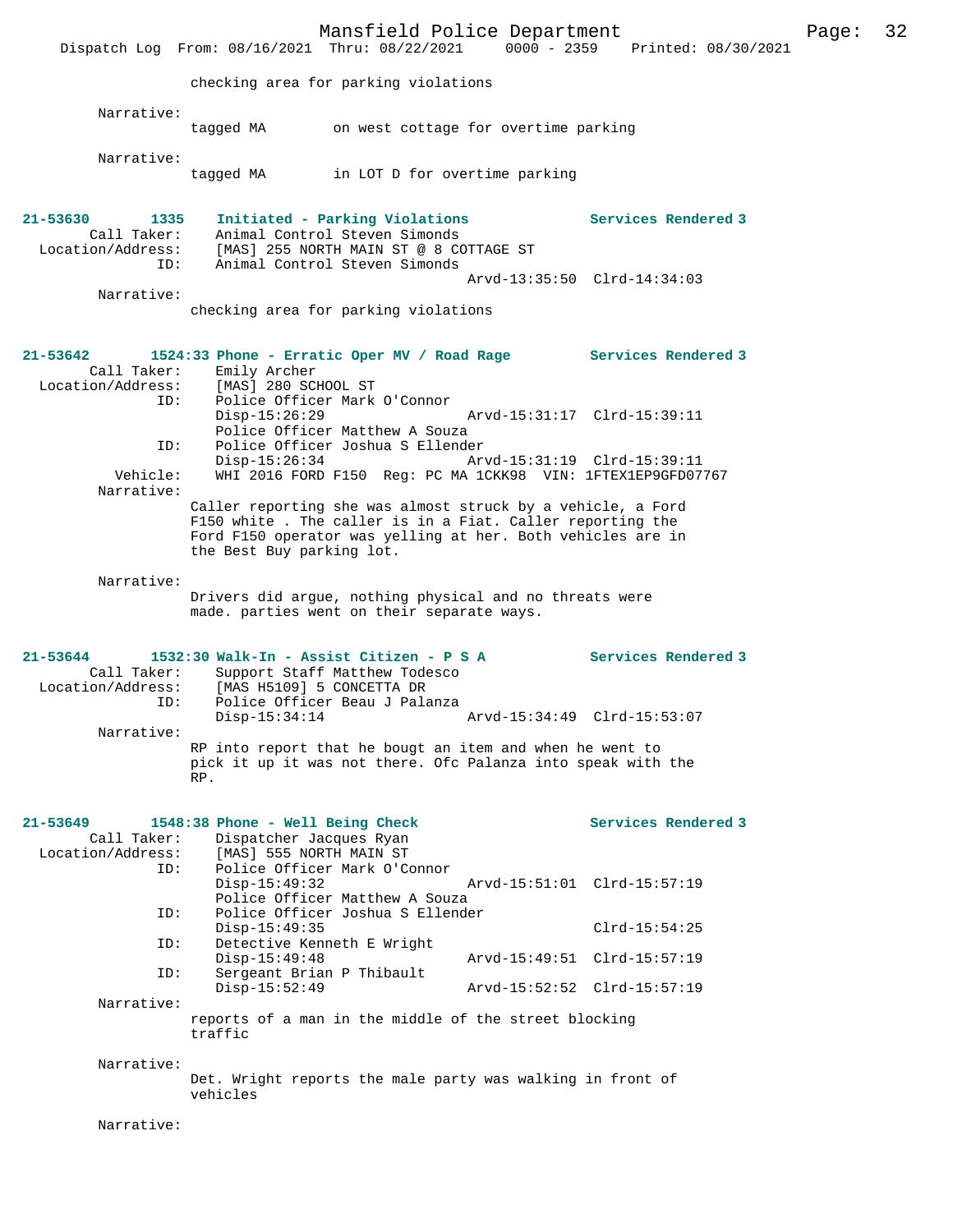Male party left with his girlfriend

| 21-53654<br>Call Taker:<br>ID:       | 1616:37 Phone - Trespassing / Unwanted Person Services Rendered 1<br>Jarred Kohler<br>Location/Address: [MAS 2] 60 FORBES BLVD<br>Police Officer Beau J Palanza<br>$Disp-16:17:29$ | Arvd-16:23:46 Clrd-16:32:38 |
|--------------------------------------|------------------------------------------------------------------------------------------------------------------------------------------------------------------------------------|-----------------------------|
| ID:                                  | Police Officer Danielle C Titus<br>$Disp-16:17:32$                                                                                                                                 | Arvd-16:23:40 Clrd-16:32:38 |
| Narrative:                           | Employee reporting a party on the do not rent list in the                                                                                                                          |                             |
|                                      | lobby that is becoming irate.                                                                                                                                                      |                             |
| Narrative:                           | male party, red shirt, white sweatpants, white male.                                                                                                                               |                             |
| Narrative:                           | female and child accompanying the male are outside in a<br>black vehicle with tinted windows.                                                                                      |                             |
| Narrative:                           | possibly a toyota camry, party took left out of the red<br>roof.                                                                                                                   |                             |
| $21 - 53657$                         | 1627:17 Phone - Motor Veh Acc - No Injury Citation / Warning Issued 1                                                                                                              |                             |
| Call Taker:<br>ID:                   | Jarred Kohler<br>Location/Address: [MAS] 11 NORFOLK ST @ 440 FORBES BLVD<br>Police Officer Danielle C Titus                                                                        | Arvd-16:34:06 Clrd-16:56:03 |
| ID:                                  | $Disp-16:33:59$<br>Police Officer Beau J Palanza                                                                                                                                   |                             |
| Vehicle:                             | $Disp-16:34:02$<br>Vehicle: GRY 2015 HOND VA ODYSSEY Reg: PC MA 2TVV84 VIN: 5FNRL5H93FB117984<br>GRY 2012 MERZ UT GL450 Reg: PC MA 79MY60 VIN: 4JGBF7BE9CA789705                   | Arvd-16:34:04 Clrd-16:54:19 |
| Narrative:                           | 2 car mva no injures                                                                                                                                                               |                             |
| Narrative:                           | Citation to the operator of the Honda                                                                                                                                              |                             |
| Refer To Accident:                   | $21MAS - 234 - AC$                                                                                                                                                                 |                             |
| 21-53669<br>Location/Address:<br>ID: | 1718:21 Phone - Well Being Check<br>Call Taker: Emily Archer<br>[MAS]<br>Police Officer Danielle C Titus                                                                           | Services Rendered 3         |
| ID:                                  | $Disp-17:22:17$<br>Police Officer Beau J Palanza                                                                                                                                   | Arvd-17:28:58 Clrd-17:57:41 |
| Narrative:                           | $Disp-17:22:22$                                                                                                                                                                    | Arvd-17:25:48 Clrd-17:57:20 |
|                                      |                                                                                                                                                                                    |                             |
| Narrative:                           |                                                                                                                                                                                    |                             |
| Narrative:                           |                                                                                                                                                                                    |                             |
| Narrative:                           |                                                                                                                                                                                    |                             |
| Narrative:                           |                                                                                                                                                                                    |                             |
| Narrative:                           |                                                                                                                                                                                    |                             |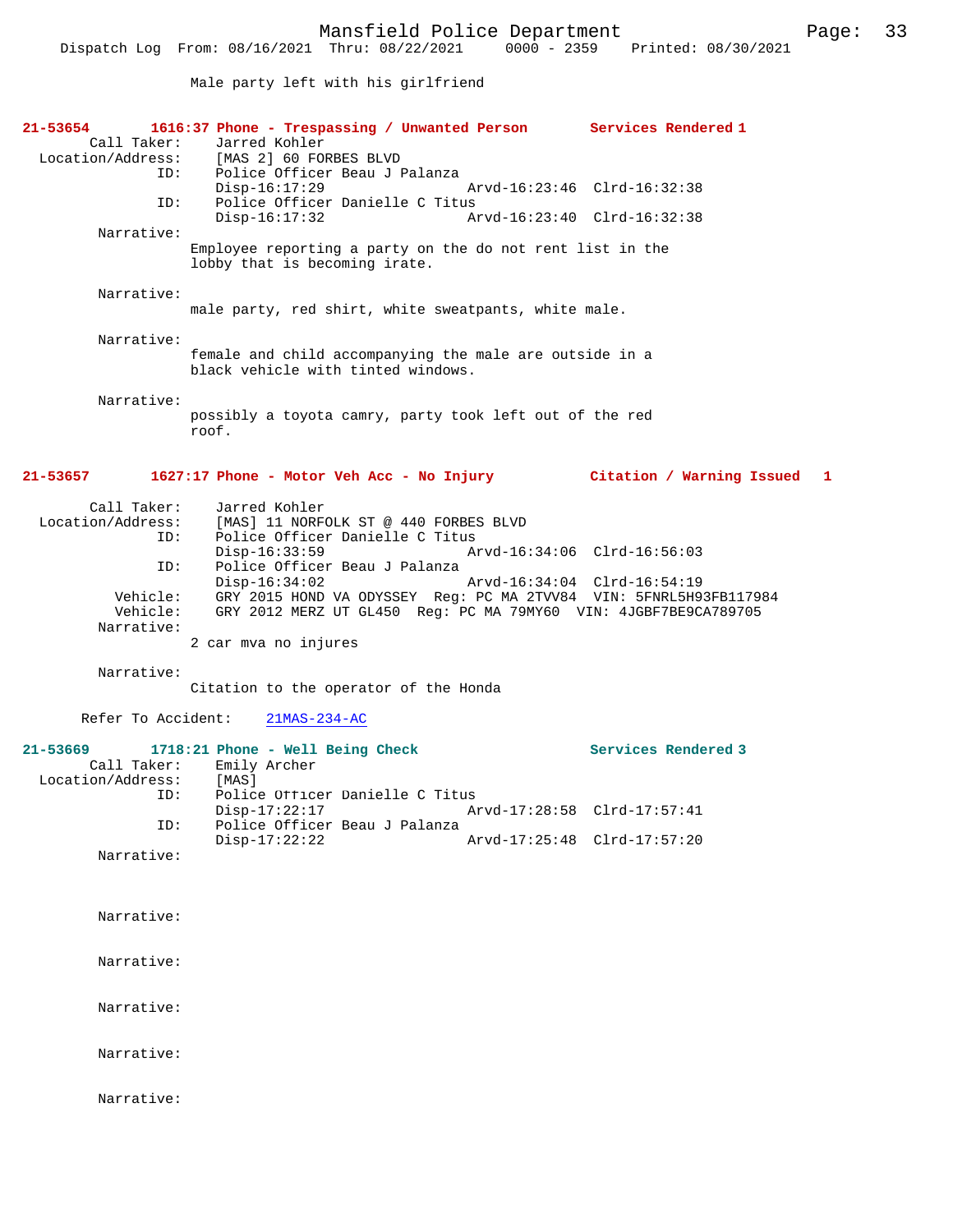Narrative:

Narrative:

Narrative:

Refer To Field Int: 21MAS-80-FI

**21-53687 1842:36 Initiated - Community Policing Services Rendered 3**  Call Taker: Jarred Kohler<br>Location/Address: [MAS 840] 280 [MAS 840] 280 SCHOOL ST ID: Police Officer Jay J Sparrow Arvd-18:42:00 Clrd-19:56:18 Police Officer David J Pepicelli Narrative: Checking the area.

Refer To Field Int: 21MAS-81-FI

**21-53688 1846:26 Initiated - Building - Property Check Building Checked / Secured 3** Call Taker: Chelsey Ferstler Location/Address: [MAS 4] 31 HAMPSHIRE ST ID: Police Officer Danielle C Titus Arvd-18:46:00 Clrd-19:00:51

 Narrative: Checking the area.

# **21-53695 1908:28 Initiated - Building - Property Check Building Checked / Secured 3**

 Call Taker: Chelsey Ferstler Location/Address: [MAS 1016] 4 ERICK RD ID: Police Officer Joshua S Ellender Arvd-19:08:00 Clrd-19:14:18 Police Officer Bryan Hurley Narrative: Checking the area.

# **21-53700 2003:59 Initiated - Follow up Investigation Services Rendered 3**  Call Taker: Chelsey Ferstler Location/Address: [MAS H1928] 193 WINTER ST ID: Police Officer Joshua S Ellender Arvd-20:03:00 Clrd-20:08:36 Police Officer Bryan Hurley Narrative: Conducting a follow up in the area to a previously reported incident.

**21-53706 2026:12 Initiated - Motor Vehicle Stop Citation / Warning Issued 3**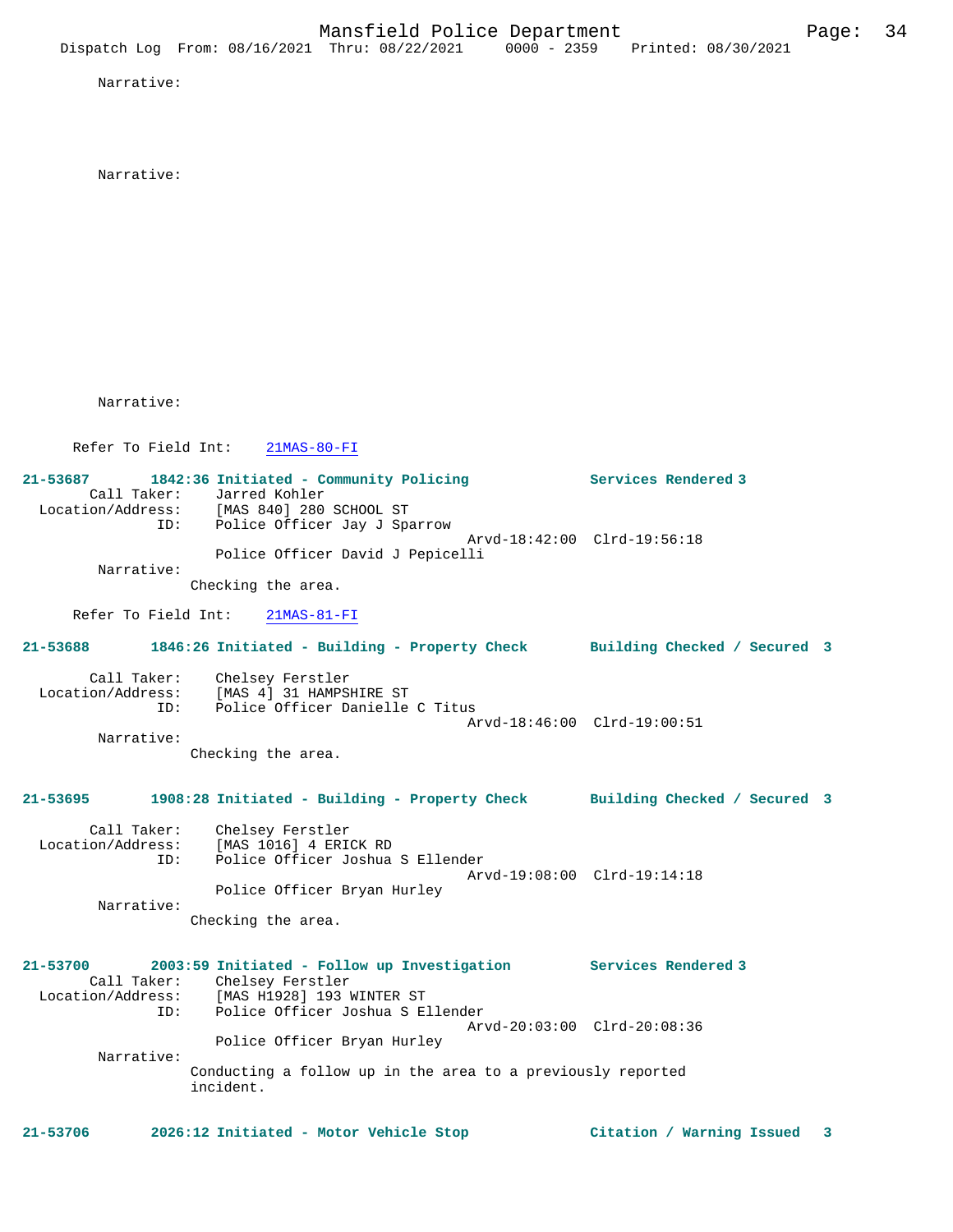Mansfield Police Department Page: 35 Dispatch Log From: 08/16/2021 Thru: 08/22/2021 0000 - 2359 Printed: 08/30/2021 Call Taker: Chelsey Ferstler Location/Address: [MAS H3435] 173 CHAUNCY ST ID: Police Officer Beau J Palanza Arvd-20:26:00 Clrd-20:33:33 Vehicle: BLK 2015 EQUINOX Reg: RI QN163 VIN: 2GNFLEEK4F6102837 Narrative: mv stop for speed, RO cited **21-53707 2037:56 Initiated - Building - Property Check Services Rendered 3**  Call Taker: Chelsey Ferstler Location/Address: [MAS 281A] 1 CROCKER ST ID: Police Officer Beau J Palanza Arvd-20:37:00 Clrd-20:43:37 Narrative: Checking the area. **21-53711 2057:56 Initiated - Building - Property Check Building Checked / Secured 3** Call Taker: Chelsey Ferstler Location/Address: [MAS 2] 60 FORBES BLVD ID: Police Officer Danielle C Titus Arvd-20:57:00 Clrd-21:01:25 Narrative: Checking the area. **21-53718 2124:14 Initiated - Building - Property Check Building Checked / Secured 3** Call Taker: Chelsey Ferstler Location/Address: [MAS 944C100] 905 SOUTH MAIN ST Apt. #100 ID: Police Officer Danielle C Titus Arvd-21:24:00 Clrd-21:27:54 Narrative: Checking the area. **21-53722 2138:45 Initiated - Building - Property Check Building Checked / Secured 3** Call Taker: Chelsey Ferstler Location/Address: [MAS 987A] 125 HIGH ST Apt. #1-4 ID: Police Officer Beau J Palanza Arvd-21:38:00 Clrd-21:42:24 Narrative: Checking the area. **21-53724 2143:55 Phone - Suspicious Actv / Persn / Veh Spoken To 2**  Call Taker: Chelsey Ferstler<br>ion/Address: [MAS] Location/Address: ID: Police Officer Joshua S Ellender Disp-21:44:55 Arvd-21:47:40 Clrd-21:48:14 Police Officer Bryan Hurley Narrative: Narrative: Narrative:

Narrative: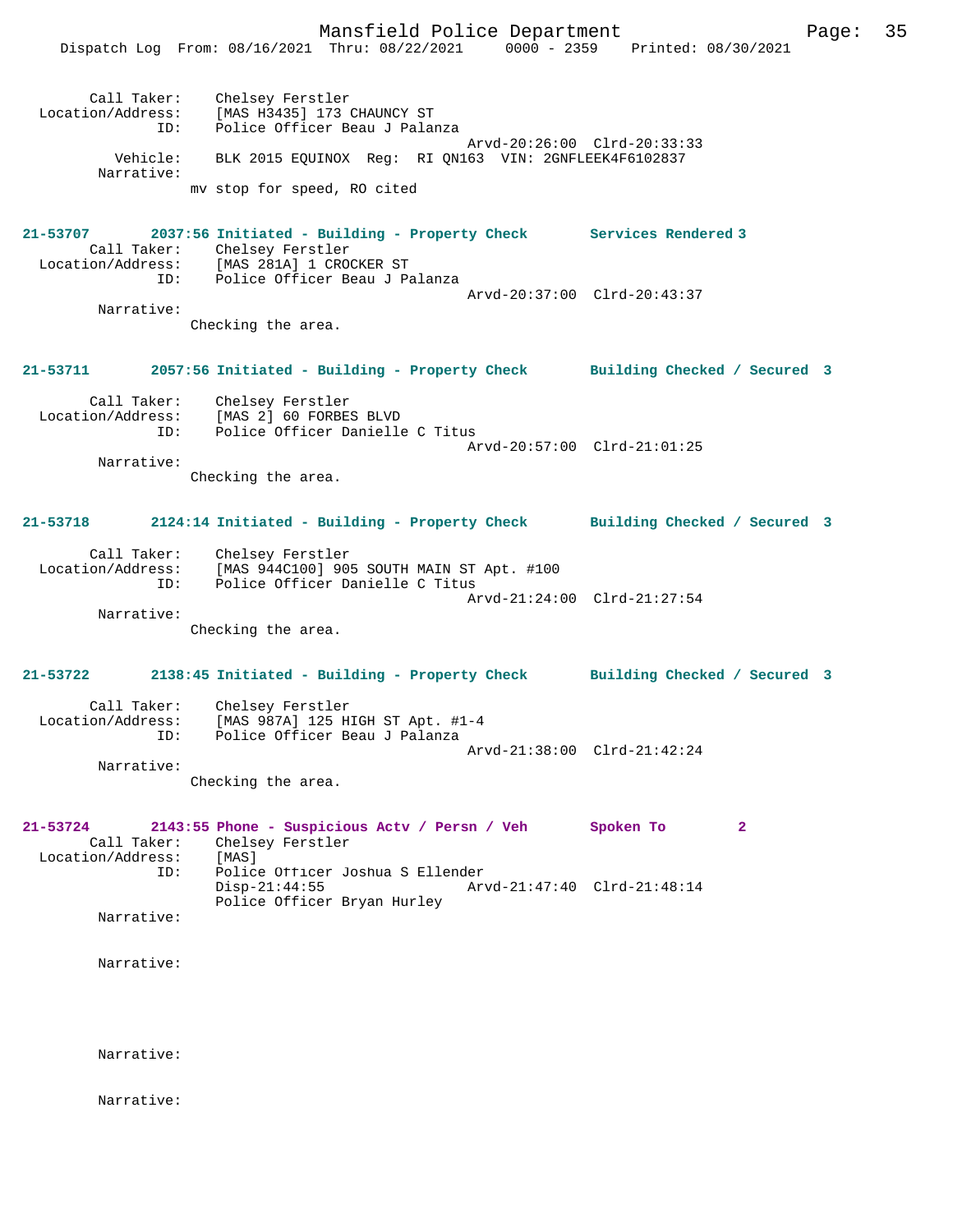Mansfield Police Department Form Page: 36

**21-53726 2150:31 Initiated - Building - Property Check Building Checked / Secured 3** Call Taker: Chelsey Ferstler Location/Address: [MAS 966] 99 MAPLE ST Police Officer Joshua S Ellender Arvd-21:50:00 Clrd-21:55:27 Police Officer Bryan Hurley Vehicle: WHI 2021 JEEP GRAND CHEROK Reg: PC MA 2MMK33 VIN: 1C4RJFBG6MC708582 Narrative: Checking the area. Narrative: Out with MA spoke with 2 party's 1 male 1 female, stated they were just talking **21-53728 2214:26 Initiated - Building - Property Check Building Checked / Secured 3** Call Taker: APRIL LEHANE<br>Location/Address: [MAS 992] 66 [MAS 992] 660 EAST ST ID: Police Officer Joshua S Ellender Arvd-22:14:00 Clrd-22:19:03 Police Officer Bryan Hurley Narrative: Checking the area. **21-53730 2215:26 Initiated - Building - Property Check Building Checked / Secured 3** Call Taker: Chelsey Ferstler Location/Address: [MAS 834] 261 CHAUNCY ST ID: Police Officer Beau J Palanza Arvd-22:15:00 Clrd-22:21:13 Narrative: Checking the area. **21-53731 2220:13 Initiated - Building - Property Check Building Checked / Secured 3** Call Taker: Chelsey Ferstler<br>.on/Address: [MAS] MYSTIC LN Location/Address:

 ID: Police Officer Joshua S Ellender Arvd-22:20:00 Clrd-22:26:10 Police Officer Bryan Hurley Narrative: Checking the area.

#### **For Date: 08/20/2021 - Friday**

**21-53756 0112:12 Initiated - Building - Property Check Building Checked / Secured 3** Call Taker: APRIL LEHANE Location/Address: [MAS 322] 31 HAMPSHIRE ST Police Officer Nicole P Newport Arvd-01:12:00 Clrd-01:13:44 ID: Police Officer Nicole P Newport<br>Disp-01:17:11 A Arvd-01:17:13 Clrd-01:33:03 Narrative: Checking the area.

### **21-53766 0122:03 Initiated - Building - Property Check Building Checked / Secured 3**

| Call Taker:       | Chelsey Ferstler             |
|-------------------|------------------------------|
| Location/Address: | [MAS 1002] 250 EAST ST       |
| TD:               | Police Officer Meghan Birnie |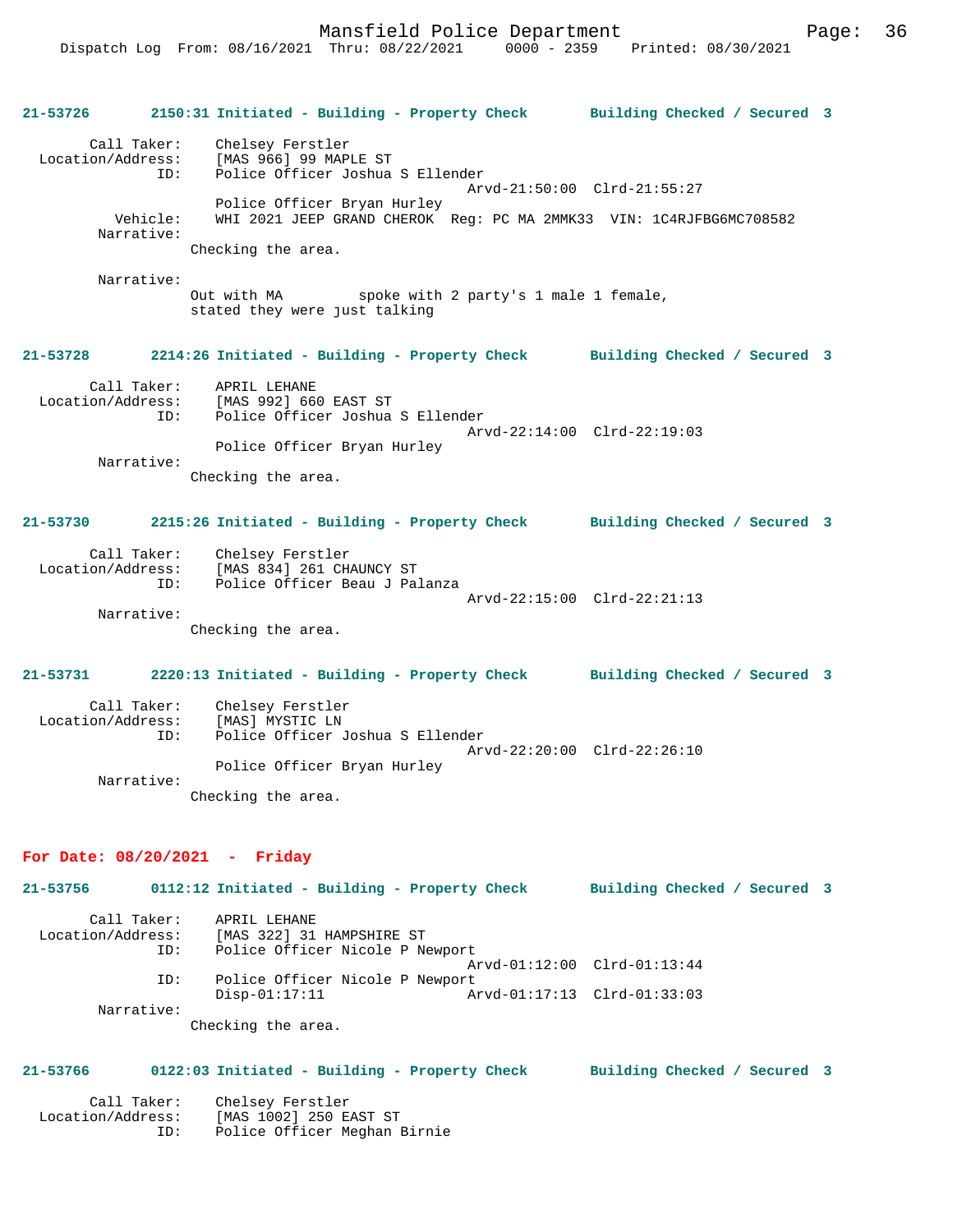Dispatch Log From: 08/16/2021 Thru: 08/22/2021 0000 - 2359 Printed: 08/30/2021 Arvd-01:22:00 Clrd-01:33:40 Narrative: Checking the area. **21-53776 0134:55 Initiated - Building - Property Check Building Checked / Secured 3** Call Taker: Chelsey Ferstler Location/Address: [MAS 2] 60 FORBES BLVD ID: Police Officer Nicole P Newport Arvd-01:34:00 Clrd-01:46:08 Narrative: Checking the area. **21-53777 0138:23 Initiated - Building - Property Check Building Checked / Secured 3** Call Taker: Nicole Boyer Location/Address: [MAS 170] 255 HOPE ST ID: Police Officer Meghan Birnie Arvd-01:38:00 Clrd-01:49:49 Narrative: Checking the area. **21-53786 0215:34 Initiated - Building - Property Check Building Checked / Secured 3** Call Taker: Nicole Boyer<br>Vicinity of: [MAS 840] 28 [MAS 840] 280 SCHOOL ST ID: Police Officer Meghan Birnie Arvd-02:15:00 Clrd-02:27:15 Narrative: Checking the area. **21-53793 0243:36 Initiated - Building - Property Check Building Checked / Secured 3** Call Taker: Chelsey Ferstler Location/Address: [MAS 139] 265 FRUIT ST ID: Police Officer Meghan Birnie Arvd-02:43:00 Clrd-02:51:05 Narrative: Checking the area. **21-53794 0339:36 Initiated - Building - Property Check Building Checked / Secured 3** Call Taker: Chelsey Ferstler Location/Address: [MAS] NORTH MAIN ST ID: Police Officer Meghan Birnie Arvd-03:39:00 Clrd-03:41:51 Narrative: Checking the area. **21-53795 0339:51 Initiated - Building - Property Check Building Checked / Secured 3** Call Taker: Chelsey Ferstler Location/Address: [MAS 1040] 10 RESERVOIR ST Apt. #ST ID: Police Officer Nicole P Newport Arvd-03:39:00 Clrd-03:43:17 Narrative: Checking the area. **21-53796 0343:29 Initiated - Building - Property Check Building Checked / Secured 3** Call Taker: Chelsey Ferstler<br>Location/Address: [MAS 944C100] 909 ess: [MAS 944C100] 905 SOUTH MAIN ST Apt. #100<br>ID: Police Officer Nicole P Newport

Police Officer Nicole P Newport

Mansfield Police Department Fage: 37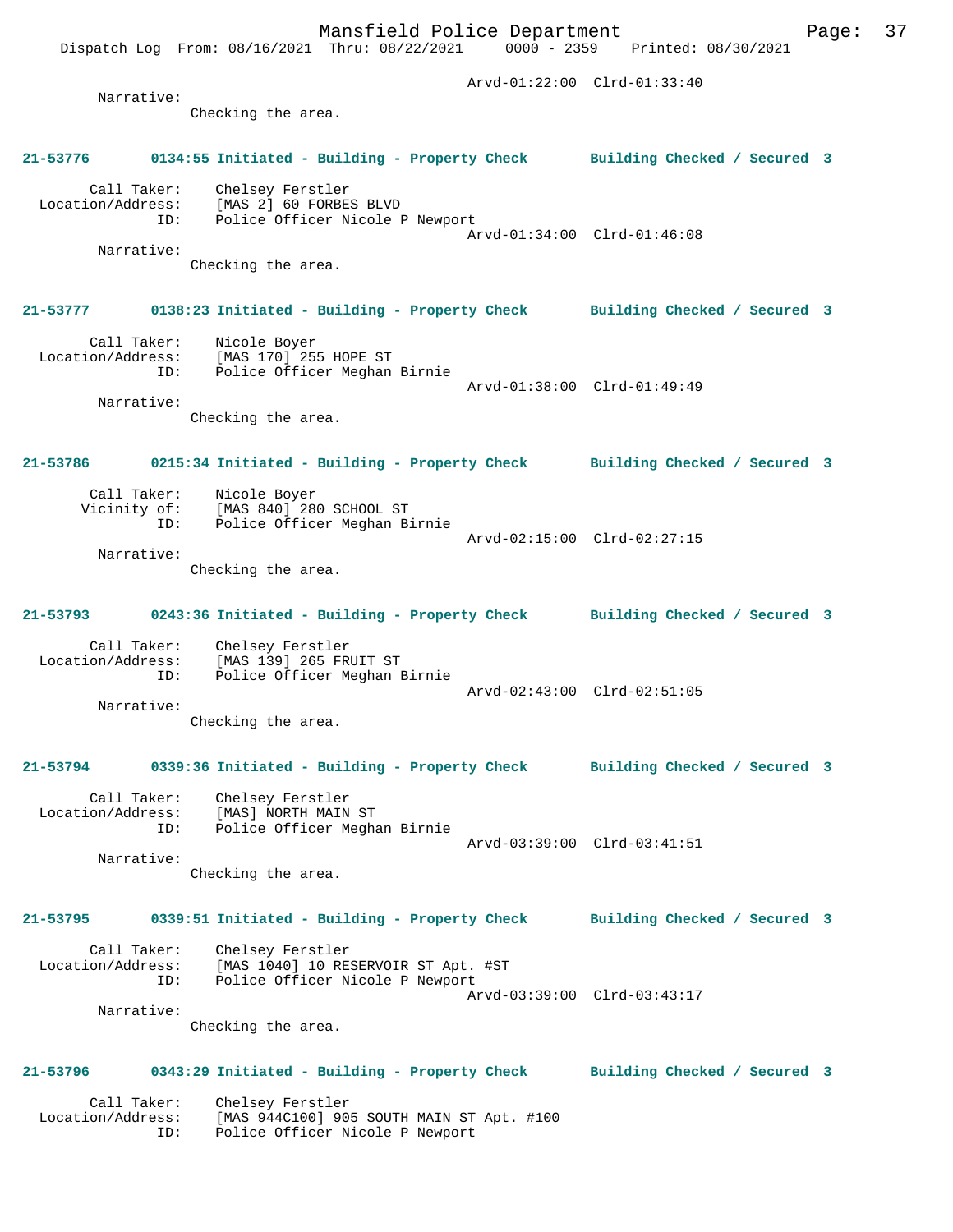Dispatch Log From: 08/16/2021 Thru: 08/22/2021 0000 - 2359 Printed: 08/30/2021

|               |                                                 |                                                                                                                                                                                                       | Arvd-03:43:00 Clrd-03:46:21 |
|---------------|-------------------------------------------------|-------------------------------------------------------------------------------------------------------------------------------------------------------------------------------------------------------|-----------------------------|
|               | Narrative:                                      | Checking the area.                                                                                                                                                                                    |                             |
|               |                                                 | 21-53797 0348:40 Initiated - Building - Property Check Building Checked / Secured 3                                                                                                                   |                             |
|               |                                                 | Call Taker: Chelsey Ferstler<br>Location/Address: [MAS 840] 280 SCHOOL ST<br>ID: Police Officer Nicole P Newport                                                                                      | Arvd-03:48:00 Clrd-04:03:28 |
|               | Narrative:                                      | Checking the area.                                                                                                                                                                                    |                             |
|               | ID:                                             | 21-53798 0405:26 Phone - Assist Fire Department Services Rendered 2<br>Call Taker: Chelsey Ferstler<br>Location/Address: [MAS] 1 OLD COLONY WAY Apt. #116<br>Police Officer Nicole P Newport          |                             |
|               | Narrative:                                      | $Disp-04:06:17$<br>Arvd-04:13:52 Clrd-04:22:24                                                                                                                                                        |                             |
|               |                                                 | Assisting the FD with a fire related incident. Nature: lift<br>assist                                                                                                                                 |                             |
| 21-53811 0715 | Location/Address:                               | Initiated - Speed Trailer/Signs Deployed Services Rendered 3<br>Call Taker: Animal Concrete<br>MAS] RESERVOIR ST [MAS] RESERVOIR ST<br>Animal Control Steven Simonds<br>Animal Control Steven Simonds |                             |
|               | ID:<br>Narrative:                               | Arvd-07:16:16 Clrd-07:29:08                                                                                                                                                                           |                             |
|               |                                                 | changing batteries on speed sign                                                                                                                                                                      |                             |
| 21-53812 0730 | ID:                                             | Initiated - Parking Violations<br>Call Taker: Animal Control Steven Simonds<br>Location/Address: [MAS] 43 NORTH MAIN ST @ 13 PARK ST<br>Animal Control Steven Simonds                                 | Services Rendered 3         |
|               | Narrative:                                      |                                                                                                                                                                                                       | Arvd-07:31:18 Clrd-08:11:50 |
|               |                                                 | checking area for parking violations                                                                                                                                                                  |                             |
|               |                                                 | 21-53814 0743:07 911 - Assist Fire Department<br>Call Taker: MATTHEW BOMES<br>Location/Address: [MAS] 24 OLD ELM ST                                                                                   | Services Rendered 2         |
|               | ID:<br>ID:                                      | Police Officer Nicole P Newport<br>$Disp-07:44:21$<br>Police Officer David J Pepicelli                                                                                                                | $Clrd-07:47:16$             |
|               | ID:                                             | $Disp-07:51:04$<br>Police Officer Beau J Palanza                                                                                                                                                      | $Clrd-07:53:22$             |
|               | Narrative:                                      |                                                                                                                                                                                                       | Arvd-07:53:17 Clrd-08:14:53 |
|               |                                                 | Assisting the FD with a fire related incident.<br>Nature: arching wires                                                                                                                               |                             |
|               | Narrative:                                      | MELD notified                                                                                                                                                                                         |                             |
|               | Narrative:                                      | MELD to handle                                                                                                                                                                                        |                             |
| 21-53816      | 0802<br>Call Taker:<br>Location/Address:<br>ID: | Initiated - Speed Trailer/Signs Deployed<br>Police Officer David W Kinahan<br>[MAS] 259 CENTRAL ST<br>Police Officer David W Kinahan                                                                  | Services Rendered 3         |
|               | Narrative:                                      |                                                                                                                                                                                                       | Arvd-08:03:33 Clrd-08:13:54 |
|               |                                                 | Officer Kinahan out to remove Speed Trailer from the area.                                                                                                                                            |                             |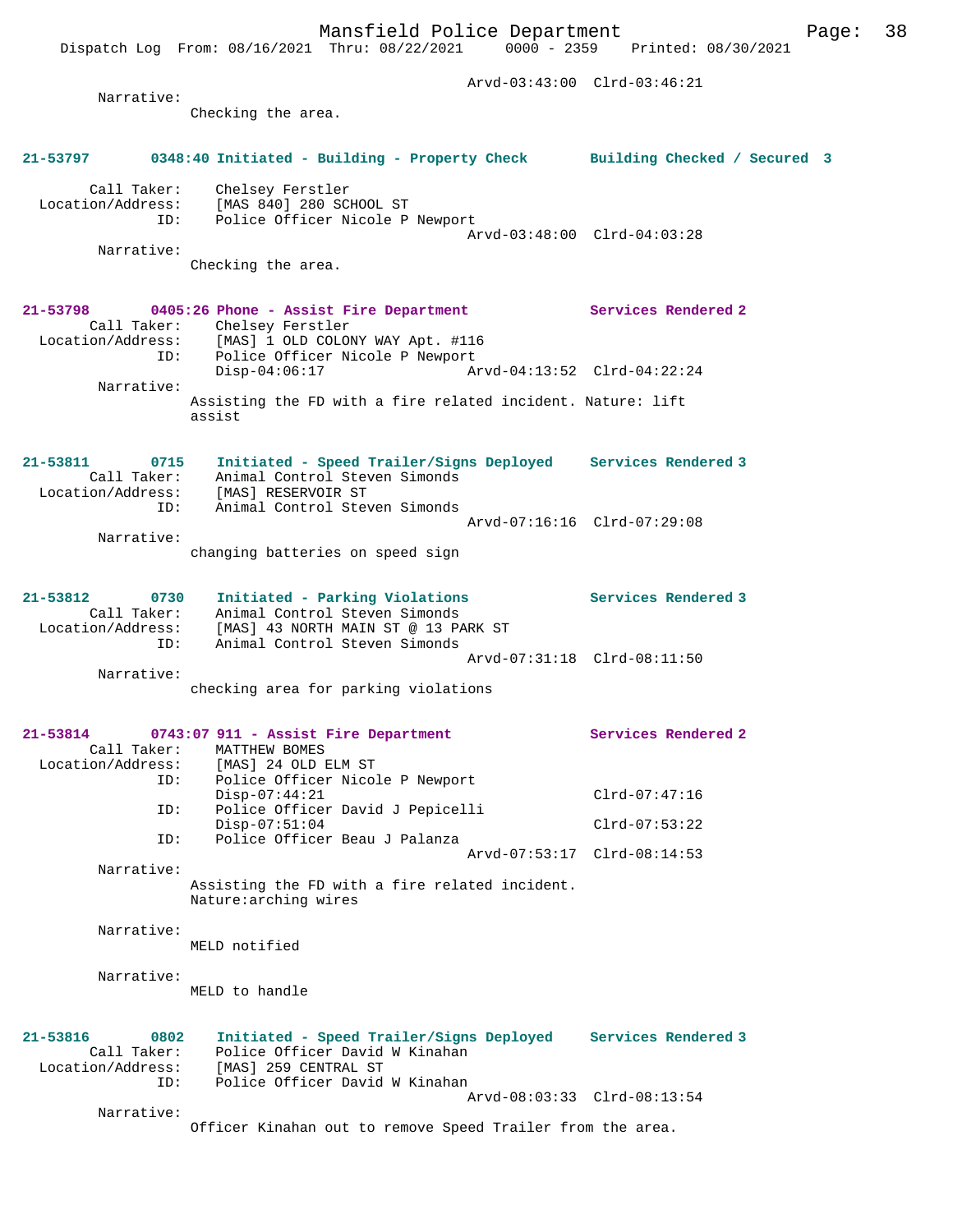| Call Taker:<br>Location/Address:        | 21-53823 0844:33 Alarm - Assist Fire Department<br>MATTHEW BOMES<br>[MAS H9897] 150 RUMFORD AVE Apt. #106                                                                   | Services Rendered 2            |
|-----------------------------------------|-----------------------------------------------------------------------------------------------------------------------------------------------------------------------------|--------------------------------|
|                                         | ID: Police Officer Beau J Palanza<br>$Disp-08:45:41$                                                                                                                        | Arvd-08:50:21 Clrd-09:02:43    |
| Narrative:                              | Assisting the FD with a fire related incident. Nature: Fire<br>alarm                                                                                                        |                                |
| 21-53830                                | 0924:47 Initiated - Motor Vehicle Stop               Citation / Warning Issued                                                                                              | 3                              |
| Call Taker:<br>ID:                      | MATTHEW BOMES<br>Vicinity of: [MAS] 1814 WEST ST @ 6 OLD FARM RD<br>Police Officer David W Kinahan                                                                          |                                |
| Vehicle:<br>Narrative:                  | BLK 2022 MITS UT OUTLANDER Req: PC MA 7ER367 VIN: JA4J4UA83NZ011169                                                                                                         | Arvd-09:24:00 Clrd-09:31:44    |
|                                         | ciation issued to the R/o                                                                                                                                                   |                                |
| 21-53832<br>Location/Address:<br>ID:    | 0925:30 Phone - Suspicious Actv / Persn / Veh Services Rendered 2<br>Call Taker: Matthew Cunningham<br>[MAS 894] 905 SOUTH MAIN ST Apt. #C<br>Police Officer Beau J Palanza |                                |
| Narrative:                              | $Disp-09:28:22$                                                                                                                                                             | Arvd-09:38:24 Clrd-09:41:43    |
|                                         | Caller reports finding a single spent shotgun shell on the<br>right side of the building near propane tanks. Doesnt want<br>to touch it, requesting to speak to an officer. |                                |
| ID:                                     | 21-53833 0937:32 Initiated - Traffic / Roadway Complaint<br>Call Taker: MATTHEW BOMES<br>Location/Address: [MAS] 245 PLAIN ST<br>Police Officer David W Kinahan             | Spoken To<br>$\mathbf{2}$      |
| Vehicle:<br>Narrative:                  | RED 2000 FORD F650 Req: CO MA S63206 VIN: 3FDNW65H3YMA26392                                                                                                                 | Arvd-09:37:00 Clrd-09:38:54    |
| Narrative:                              | dump truck and trailer blocking the road                                                                                                                                    |                                |
|                                         | party is moving out of the roadway                                                                                                                                          |                                |
| 21-53834<br>$\overline{2}$              | 0937:27 Phone - 911 Hang-ups & Verifications                                                                                                                                | Confirmed misdial/Accdntl Call |
| Call Taker:<br>Location/Address:<br>ID: | Matthew Cunningham<br>[MAS] COTTAGE ST<br>Police Officer David J Pepicelli<br>$Disp-09:40:23$                                                                               | Arvd-09:45:25 Clrd-09:48:03    |
| Narrative:                              | Checking on a 911 hang up. Caller is a plumber working on a<br>new house, states no emergency.<br>Contact made?: y<br>Cellphone? $(y/n):y$<br>Uncertainty radius: 95%       |                                |
| 21-53835<br>Call Taker:                 | 0939:18 Phone - Animal Complaints<br>Jarred Kohler                                                                                                                          | Services Rendered 3            |
| ID:                                     | Location/Address: [MAS H6725] 1125 EAST ST<br>animal control Jeffrey S Collins<br>$Disp-09:43:30$                                                                           | Arvd-09:54:23 Clrd-09:58:14    |
| Narrative:                              | Caller reports a 4 foot snake inside his garage                                                                                                                             |                                |
| Narrative:                              |                                                                                                                                                                             |                                |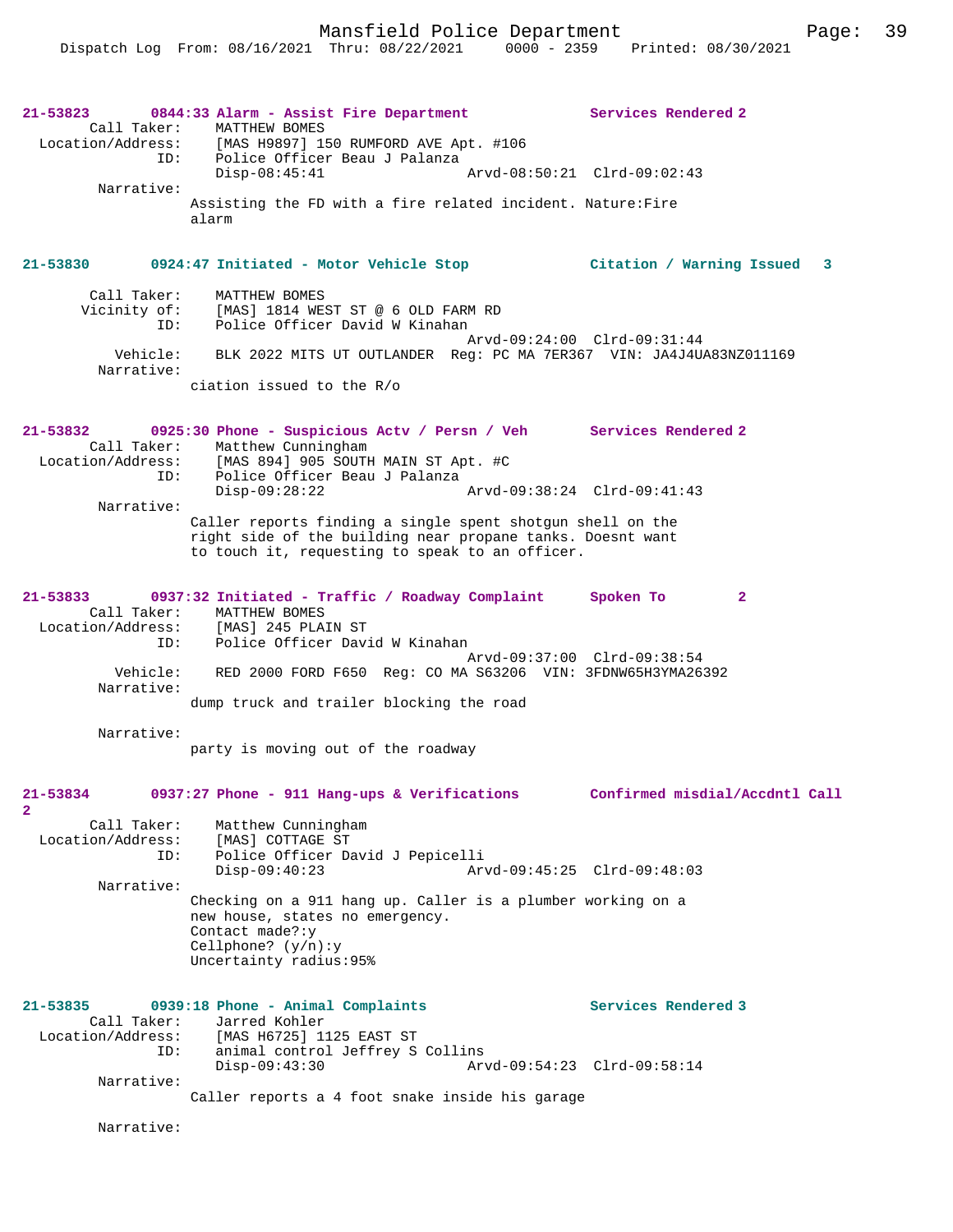was able to remove it, relocated to wood line

| 21-53836<br>$\mathbf{2}$                                    | 0943:34 Phone - 911 Hang-ups & Verifications Confirmed misdial/Accdntl Call                                                                                          |                              |
|-------------------------------------------------------------|----------------------------------------------------------------------------------------------------------------------------------------------------------------------|------------------------------|
| Call Taker:<br>Location/Address:<br>ID:<br>ID:              | Matthew Cunningham<br>[MAS H2327] 28 MARSHALL AVE<br>Police Officer Mark O'Connor<br>$Disp-09:49:10$<br>Police Officer Matthew A Souza<br>Lieutenant Thomas R Connor | $Clrd-09:49:55$              |
|                                                             | $Disp-09:49:47$                                                                                                                                                      | Arvd-09:58:09 Clrd-09:59:43  |
| Narrative:                                                  | Checking on a 911 hang up. Caller reports accidental, no<br>emergency.<br>Contact made?: y<br>Cellphone? $(y/n):y$<br>Uncertainty radius: 95                         |                              |
| 21-53837<br>0947<br>Call Taker:<br>Location/Address:<br>ID: | Initiated - Parking Violations<br>Animal Control Steven Simonds<br>[MAS] 322 NORTH MAIN ST @ 18 THOMAS ST<br>Animal Control Steven Simonds                           | Services Rendered 3          |
|                                                             |                                                                                                                                                                      | Arvd-09:48:12 Clrd-10:15:15  |
| Narrative:                                                  | checking area for parking violations                                                                                                                                 |                              |
| Narrative:                                                  | tagged MA 371NF0 on Fulton for too close to intersetion                                                                                                              |                              |
| 21-53842                                                    | 1004:44 Initiated - Building - Property Check                                                                                                                        | Building Checked / Secured 3 |
| Call Taker:<br>Vicinity of:<br>ID:                          | MATTHEW BOMES<br>[MAS] BONNEY LN<br>Police Officer Mark O'Connor                                                                                                     |                              |
| Narrative:                                                  | Police Officer Matthew A Souza                                                                                                                                       | Arvd-10:04:00 Clrd-10:20:24  |
|                                                             | Checking the area.                                                                                                                                                   |                              |
| $21 - 53843$                                                | 1006:09 Initiated - Building - Property Check                                                                                                                        | Building Checked / Secured 3 |
| Call Taker:<br>Vicinity of:<br>ID:                          | MATTHEW BOMES<br>[MAS 907E] 390 WEST ST<br>Police Officer Beau J Palanza                                                                                             |                              |
| Narrative:                                                  | Checking the area.                                                                                                                                                   | Arvd-10:06:00 Clrd-10:14:02  |
| 21-53846                                                    | 1035:44 Initiated - Motor Vehicle Stop                                                                                                                               | Citation / Warning Issued 3  |
| Call Taker:                                                 | MATTHEW BOMES<br>Vicinity of: [MAS H1267] 560 EAST ST<br>ID:<br>Police Officer Mark O'Connor                                                                         | Arvd-10:35:00 Clrd-10:53:29  |
| Vehicle:<br>Narrative:                                      | Police Officer Matthew A Souza<br>BLK 2016 VOLK PASSAT Req: PC MA 1KKA64 VIN: 1VWBS7A35GC048720                                                                      |                              |
|                                                             | citation issued to the R/o for exp req. party renewed online                                                                                                         |                              |
| 21-53848                                                    |                                                                                                                                                                      |                              |
| Call Taker:                                                 | MATTHEW BOMES<br>Vicinity of: [MAS] 115 PRATT ST<br>Police Officer David W Kinahan<br>ID:                                                                            |                              |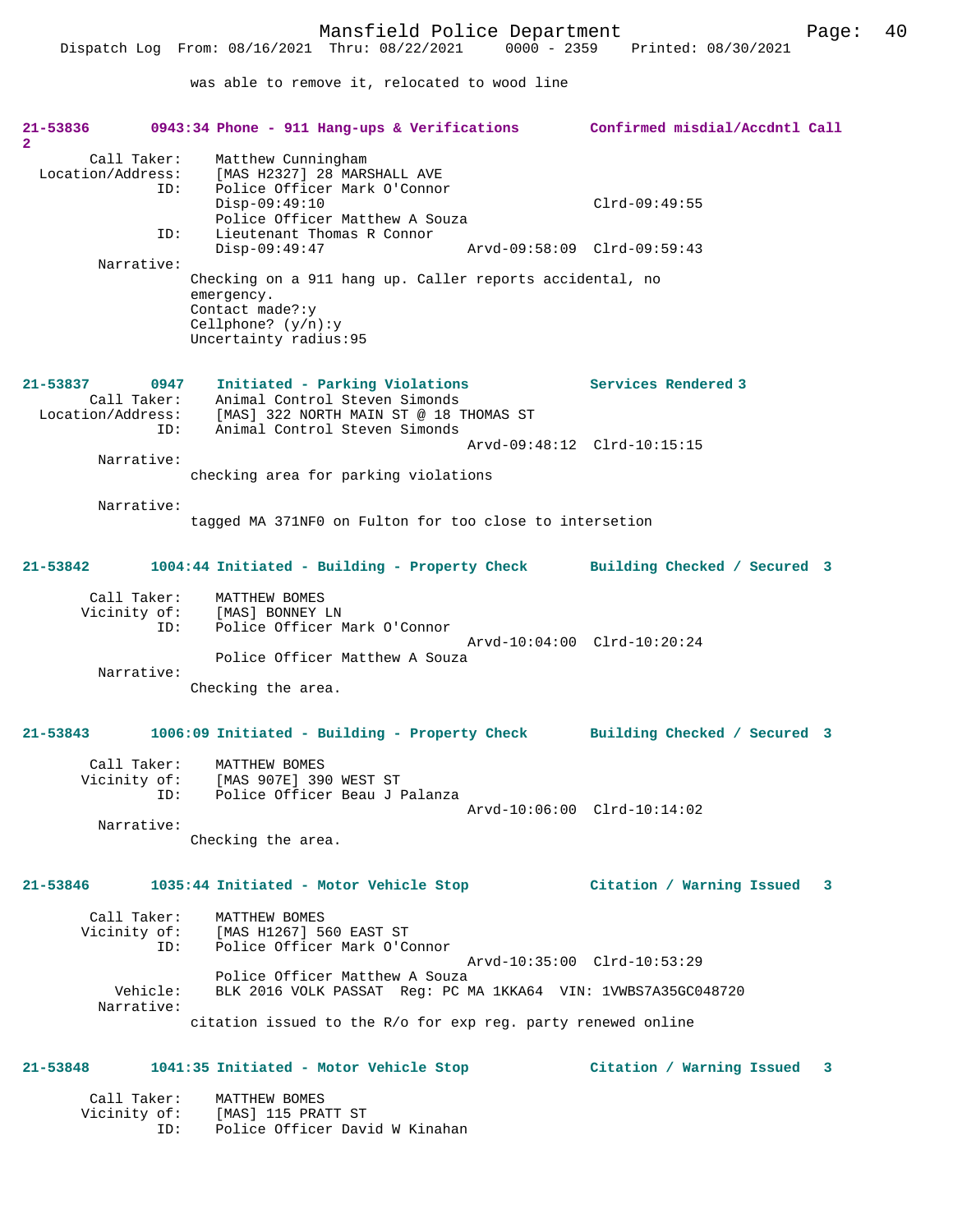Mansfield Police Department Page: 41 Dispatch Log From: 08/16/2021 Thru: 08/22/2021 Arvd-10:41:00 Clrd-10:48:54 Vehicle: WHI 2019 CHEV BOLTEV Reg: PAS MA EV487Y VIN: 1G1FZ6S06K4103993 Narrative: citation issued to the R/o for exp reg. renewed on line **21-53851 1100 Initiated - Speed Trailer/Signs Deployed Services Rendered 3**  Call Taker: Police Officer David W Kinahan Location/Address: [MAS H6290] 11 SWETT ST ID: Police Officer David W Kinahan Arvd-11:01:44 Clrd-11:03:31 Narrative: Narrative: Officer Kinahan out to remove Speed Signs from the area. **21-53854 1106 Initiated - Speed Trailer/Signs Deployed Services Rendered 3**  Call Taker: Animal Control Steven Simonds<br>Location/Address: [MAS] RESERVOIR ST Location/Address: [MAS] RESERVOIR ST ID: Animal Control Steven Simonds Arvd-11:06:25 Clrd-11:48:38 Narrative: collecting speed signs **21-53871 1217:22 Phone - Burglary Investigated - Report Taken 2** Call Taker: Matthew Cunningham<br>Location/Address: [MAS H2162] 335 CEN ess: [MAS H2162] 335 CENTRAL ST<br>ID: Police Officer Beau J Palau Police Officer Beau J Palanza<br>Disp-12:19:47 Disp-12:19:47 Arvd-12:23:54 Clrd-14:05:55 ID: Police Officer David J Pepicelli Disp-12:20:42 Arvd-12:29:02 Clrd-14:05:55<br>ID: Executive Lieutenant Francis W Archer JR Executive Lieutenant Francis W Archer JR<br>Disp-12:21:27  $Arvd-12:24$  Disp-12:21:27 Arvd-12:24:30 Clrd-13:52:12 ID: Police Officer David W Kinahan Arvd-12:23:08 Clrd-13:52:37 ID: Sergeant Jeffrey G Bombard Arvd-12:24:09 Clrd-14:05:55<br>ID: Detective Patrick J Pennie Detective Patrick J Pennie<br>Disp-12:26:26 Disp-12:26:26 Arvd-12:39:22 Clrd-14:02:14 ID: Lieutenant Thomas R Connor Arvd-12:26:56 Clrd-13:23:40<br>TD: Police Officer Mark O'Connor Police Officer Mark O'Connor Arvd-12:30:45 Clrd-13:53:48 Police Officer Matthew A Souza ID: Lieutenant Thomas R Connor Arvd-13:30:35 Clrd-14:02:28<br>Vehicle: BRO 2004 HOND VA ODYSSE Req: PC MA 56YY15 VIN: 5FNRL1853 BRO 2004 HOND VA ODYSSE Reg: PC MA 56YY15 VIN: 5FNRL18534B129507 Vehicle: RED 2019 HOND UT PILOT Reg: PC MA 8JB118 VIN: 5FNYF6H59KB024306<br>Vehicle: BLU 2008 FORD ESCAPE Reg: PC MA 5PE944 VIN: 1FMCU49H88KB00134 Vehicle: BLU 2008 FORD ESCAPE Reg: PC MA 5PE944 VIN: 1FMCU49H88KB00134<br>Vehicle: GRY 2021 TOYT RAV4 Reg: PC MA 2YWV89 VIN: 2T3P1RFV0MC186287 Vehicle: GRY 2021 TOYT RAV4 Reg: PC MA 2YWV89 VIN: 2T3P1RFV0MC186287 Narrative: Caller reports an unknown party entered his home and possibly took something while he was in the bathroom. Narrative: Caller reports a blonde male wearing a grey shirt, possibly 30's-40's in age. Couldnt see a vehicle, went left if you look down his driveway from his house. Narrative: M7 spoke with the party, Chauncy st toward the mobil Narrative: ML1 checking the train station Narrative: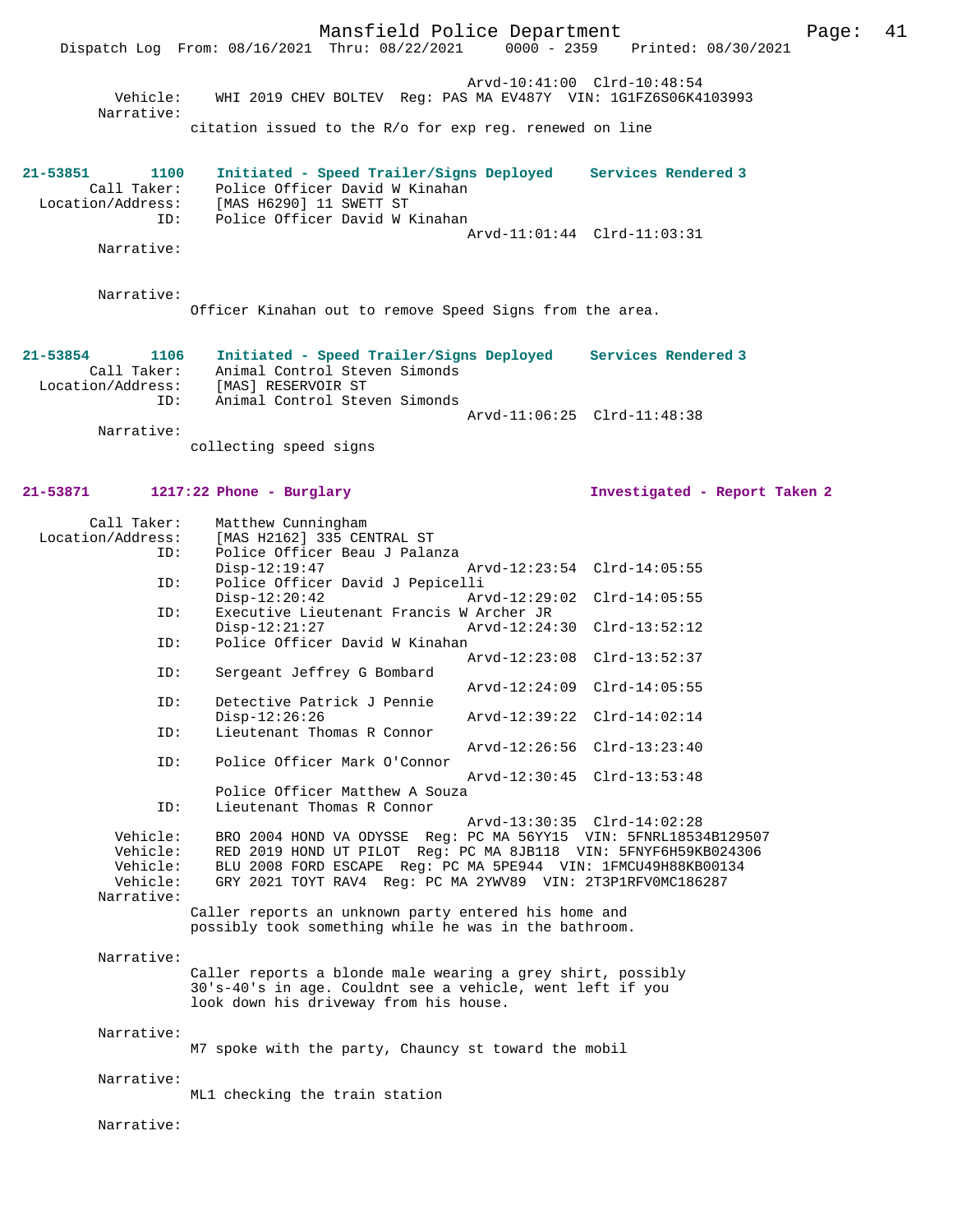|            | Mansfield Police Department<br>42<br>Page:<br>$0000 - 2359$<br>Dispatch Log From: 08/16/2021 Thru: 08/22/2021<br>Printed: 08/30/2021                                                             |
|------------|--------------------------------------------------------------------------------------------------------------------------------------------------------------------------------------------------|
|            | ML2 checked central st nothing showing                                                                                                                                                           |
| Narrative: | ML2 checked Belavista                                                                                                                                                                            |
| Narrative: | ML1 checked Highland st                                                                                                                                                                          |
| Narrative: | M1 requesting METRO for a K9                                                                                                                                                                     |
| Narrative: | M7 checked the camera at Fred's and can see a male party<br>matching the description of the party. last scene walking<br>down the driveway of 321 the neighbors house and enter the<br>woos line |
| Narrative: | Metro has been contacted for a K9. Metro will be reaching<br>out to the OIC.                                                                                                                     |
| Narrative: | checking prince st                                                                                                                                                                               |
| Narrative: | ML2 checked the train station, and walk way nothing showing                                                                                                                                      |
| Narrative: | Brigwater K-9 enroute                                                                                                                                                                            |
| Narrative: | Foxboro PD has extensively checked the area. Nothing is<br>showing, will remain in the area.                                                                                                     |
| Narrative: | ML1 out at the Red Roof on portable                                                                                                                                                              |
| Narrative: | Fox s4 states she spoke with an employee at Central Street<br>garage and a male was seen matching description asking<br>directions to train stations, he was walking from behind the<br>hotel.   |
| Narrative: | The vehicles at 321 Central st look to be gone through also                                                                                                                                      |
| Narrative: | K-9 on scene                                                                                                                                                                                     |
| Narrative: | Bristol County has a K9 enroute                                                                                                                                                                  |
| Narrative: | A vehicle at 317 Central was gone through also                                                                                                                                                   |
| Narrative: | Bristol County K9 30 min eta                                                                                                                                                                     |
| Narrative: | BCI on scene @ 1333                                                                                                                                                                              |
| Narrative: | 3 K-9 units staging                                                                                                                                                                              |
| Narrative: | Fox C3 states they have eyes on a male matching description,<br>Cibo Mato on 106 walking west bound.                                                                                             |
| Narrative: | Male party was last seen walking west bound, possible in the                                                                                                                                     |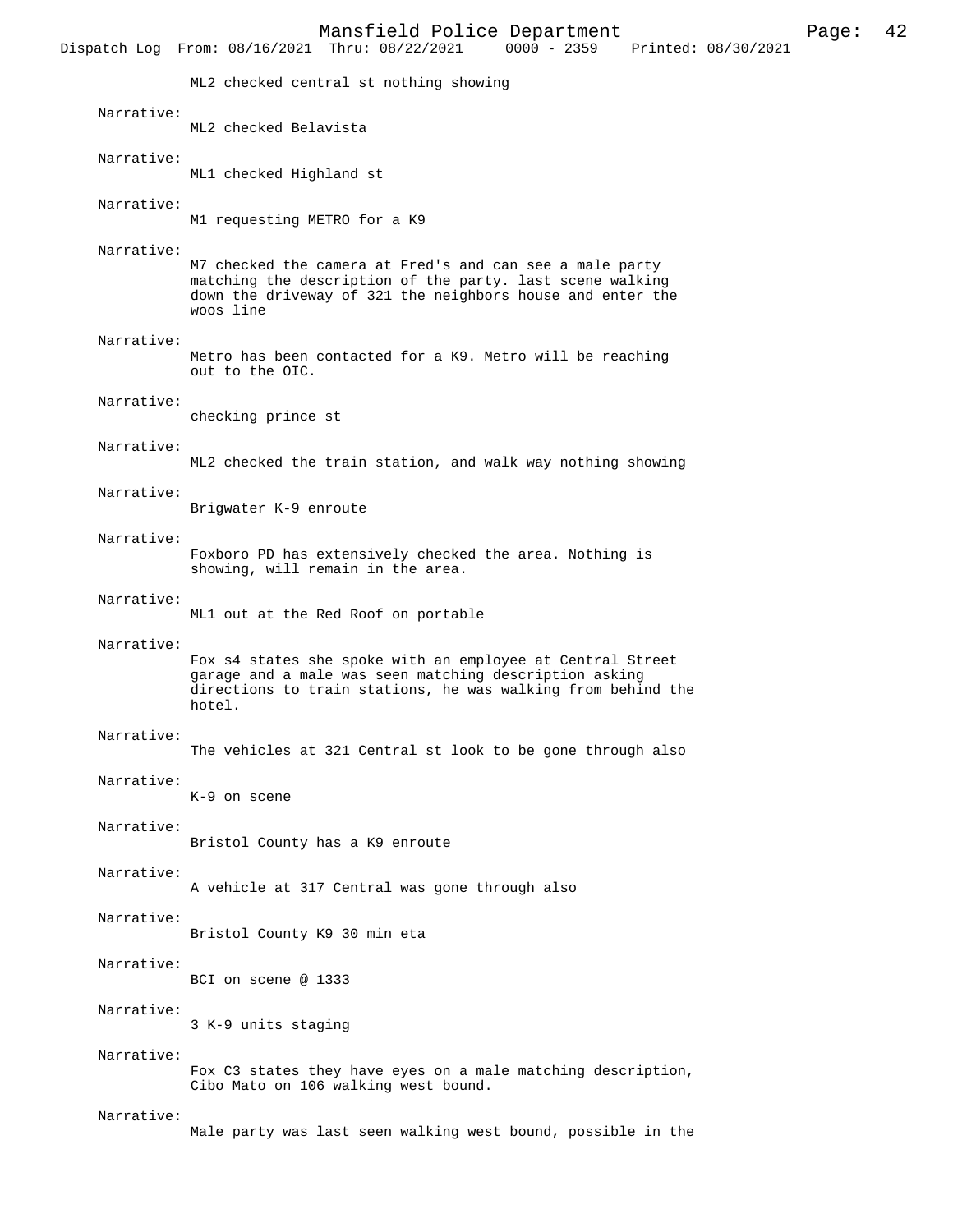area of Advanced Auto parts Refer To Summons: 21MAS-301-AR Summons: TIERNEY, GRANT<br>Address: 123 ELM ST QU 123 ELM ST QUINCY, MA Age: 41<br>Charges: MO' MOTOR VEH, LARCENY OF B&E BUILDING DAYTIME FOR FELONY B&E VEHICLE/BOAT DAYTIME FOR FELONY<br>ht: 21MAS-869-OF Refer To Incident: **21-53878 1249:53 Phone - Motor Vehicle Theft Investigated - Report Taken 2** Call Taker: Matthew Cunningham<br>Location/Address: [MAS] 172 COPELAND ess: [MAS] 172 COPELAND DR.<br>ID: Detective Kenneth E Wr Detective Kenneth E Wright Arvd-12:54:12 Clrd-13:36:28<br>Vebicle: RED 2007 JEEP UT GROHER Reg: PC MA 148XSE VIN: 1J8GR48K2 Vehicle: RED 2007 JEEP UT GRCHER Reg: PC MA 148XSF VIN: 1J8GR48K27C524706 Narrative: Caller reports he went outside and noticed his 2007 red cherokee was stolen from his business within the last 20 minutes. Unsure on direction of travel, caller reports he does have a camera system. Narrative: State police has been notified. Narrative: BOLO given over Bapern Narrative: Message sent via GBC and to RI. Narrative: Boston Pd called to notifie they have the jeep in question the jeep is not occupied Narrative: BPD called back it is not the right jeep Narrative: Involved Jeep Grand Cherokee entered into NCIC at this time. Narrative: description of the male party in the video matches the party from the previous incident Refer To Incident: 21MAS-868-OF **21-53883 1313 Initiated - Parking Violations Services Rendered 3**  Call Taker: Animal Control Steven Simonds Location/Address: [MAS] 242 NORTH MAIN ST @ 16 OLD COLONY WAY ID: Animal Control Steven Simonds Arvd-13:13:36 Clrd-13:22:03 Narrative: checking area for parking violations **21-53885 1317:05 Phone - 911 Hang-ups & Verifications Confirmed misdial/Accdntl Call 2**  Call Taker: Jarred Kohler Location/Address: [MAS H3542] 94 EAST ST Lieutenant Thomas R Connor<br> $Disp-13:24:02$  Disp-13:24:02 Arvd-13:26:21 Clrd-13:30:21 Narrative: Checking on a 911 accidental. Caller accidentally called from an Iwatch. Advised of units being tied up. Contact made?: yes Cellphone? (y/n): yes Uncertainty radius: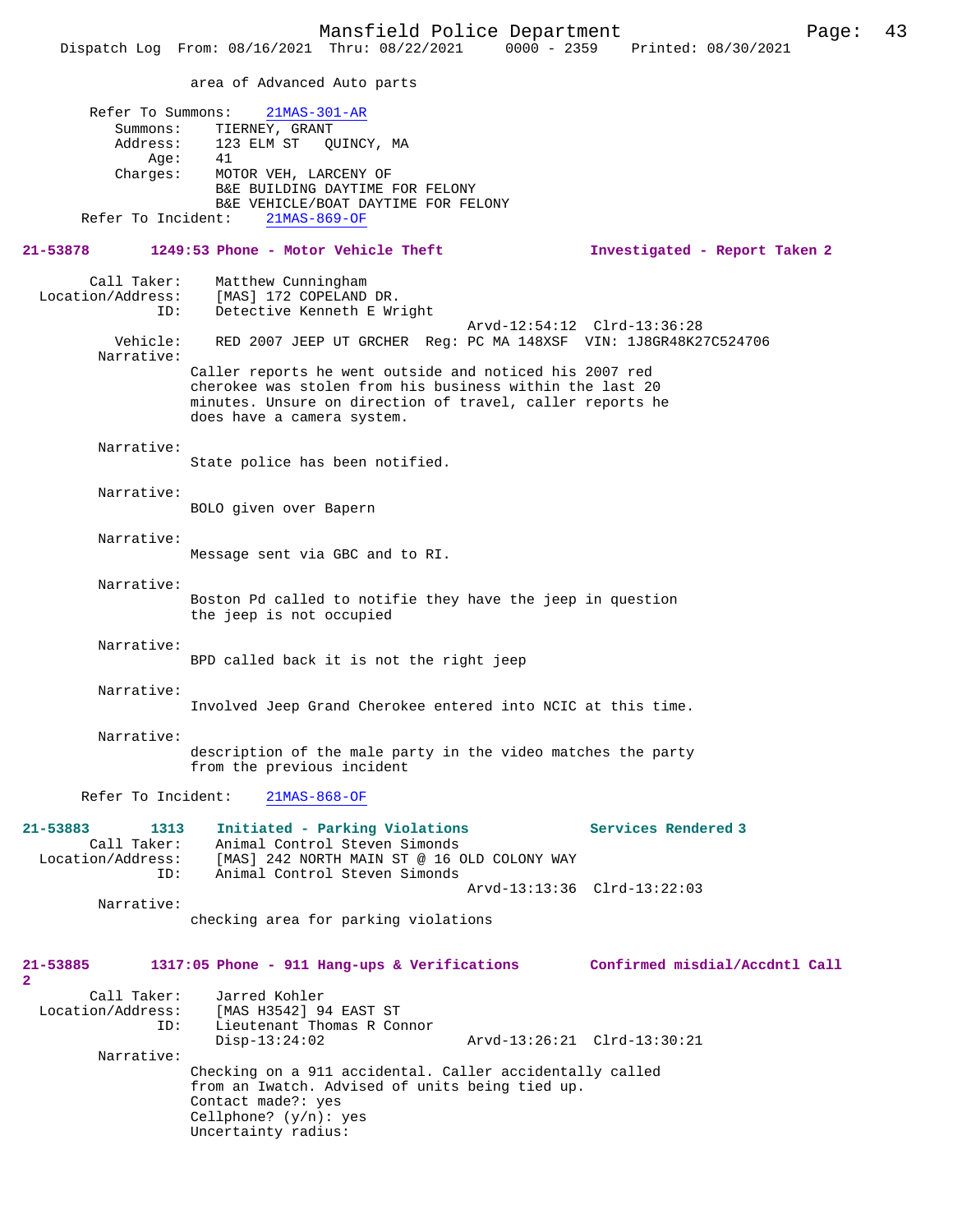| 21-53888                                         | 1335:43 Initiated - Assist Other Agency                                                                                                                                                                                       | Unfounded/Unverifed<br>3                 |
|--------------------------------------------------|-------------------------------------------------------------------------------------------------------------------------------------------------------------------------------------------------------------------------------|------------------------------------------|
| Call Taker:<br>Location/Address:                 | Emily Archer<br>[MAS 195A] 254 CHAUNCY ST<br>Lieutenant KENNETH FITZGERALD JR<br>ID:                                                                                                                                          |                                          |
|                                                  | ID:<br>Detective MICHAEL D ALBERTS                                                                                                                                                                                            | Arvd-13:35:00 Clrd-13:54:36              |
| Narrative:                                       | $Disp-13:38:49$                                                                                                                                                                                                               | Arvd-13:38:51 Clrd-13:54:38              |
|                                                  | Fox C3 states he has eyes on a male matching description of<br>the suspect.                                                                                                                                                   |                                          |
| Narrative:                                       | Male party was last seen walking west bound, possible in the<br>area of Advanced Auto parts                                                                                                                                   |                                          |
| Narrative:                                       | Mansfield states this is not the suspect.                                                                                                                                                                                     |                                          |
| 21-54479<br>Call Taker:<br>Location/Address:     | Initiated - Parking Violations<br>1443<br>Animal Control Steven Simonds<br>[MAS] 43 NORTH MAIN ST @ 13 PARK ST<br>Animal Control Steven Simonds<br>ID:                                                                        | Services Rendered 3                      |
| Narrative:                                       |                                                                                                                                                                                                                               | Arvd-07:17:02 Clrd-08/23/2021 @ 07:59:50 |
|                                                  | checking area for parking violations                                                                                                                                                                                          |                                          |
| 21-53897                                         | 1453:24 Phone - 911 Hang-ups & Verifications Unfounded/Unverifed                                                                                                                                                              | $\mathbf{2}$                             |
| Call Taker:<br>Location/Address:                 | Matthew Cunningham<br>[MAS H1917] 29 HENRY ST<br>Police Officer Beau J Palanza<br>ID:<br>$Disp-14:57:15$                                                                                                                      | Arvd-15:01:29 Clrd-15:04:50              |
| Narrative:                                       | Checking on a 911 hang up. Called in by intrado voip phone<br>service reporting an abandoned 911 from an account holder at<br>this address.<br>Contact made?:n<br>Cellphone? $(y/n):n$ , voip phone<br>Uncertainty radius:u/a |                                          |
| $21 - 53902$<br>Call Taker:<br>Location/Address: | 1525:19 Phone - Parking Violations<br>Matthew Cunningham<br>[MAS 906] 905 SOUTH MAIN ST                                                                                                                                       | Spoken To<br>3                           |
| ID:                                              | Police Officer Beau J Palanza<br>$Disp-15:29:54$                                                                                                                                                                              | Arvd-15:37:45 Clrd-15:46:00              |
| Narrative:                                       | Caller reports the parking lots on the property are being<br>filled by concertgoers, would like to speak to an officer.                                                                                                       |                                          |
| 21-53905<br>Call Taker:<br>Location/Address:     | 1530:18 Radio - Xfinity Event<br>Support Staff Matthew Todesco<br>[MAS 108B] 885 SOUTH MAIN ST<br>imc imc<br>ID:                                                                                                              | Services Rendered 2                      |
| Vehicle:<br>Narrative:                           | $Disp-15:41:11$<br>GRY 2006 FORD F150 Req: CO MA S25695 VIN: 1FTPX14586FA61740                                                                                                                                                | Arvd-15:42:09 Clrd-19:40:07              |
|                                                  | All incident, accident, and arrest numbers are associated<br>with the Dave Matthews Band                                                                                                                                      |                                          |
| Narrative:                                       |                                                                                                                                                                                                                               |                                          |
|                                                  | Rumford Lot officer is responding to check the area for a<br>911 hang up. The officer reports the area checks ok.                                                                                                             |                                          |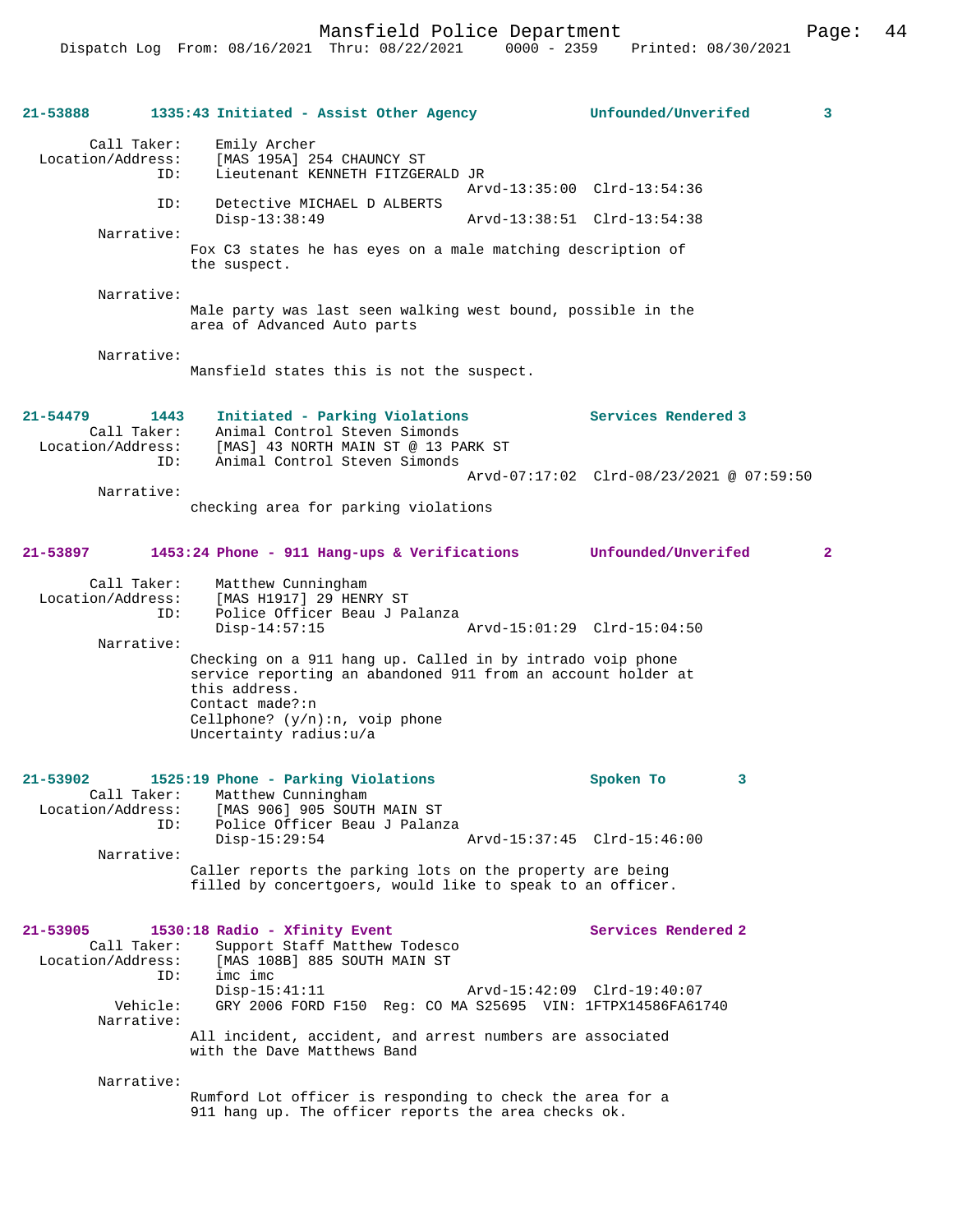Narrative:

Dispatch Log From: 08/16/2021 Thru: 08/22/2021

Sgt Schepis reports they are starting the K9 sweep

Red Team is responding to Lot 9 to investigate a 911 hang up. Red Team reports the area checks ok, there are no issues.

### Narrative:

Red Team is responding to check a 911 hang up in lot 9 in the middle of the lot. Red Team reports the area checks ok, no issues.

## Narrative:

Red Team is responding to check Lot 9 for two 911 hang up's. Red Team reports there are no issues.

# Narrative:

White Team is responding for the report of a 911 hang up. White Team reports all checks ok.

#### Narrative:

Blue Team requests EMS to the VIP Lot row one for an evaluation of a females eye.

## Narrative:

Blue Team is responding to the bottom of lot 6 for the 911 hang up. Cart 1 reports there are no issues.

#### Narrative:

Officers are checking the lots for a 911 accidental. The female stated everything is ok. She does not know what lot she is in and reports she sees no landmarks. Officers report there are no issues.

#### Narrative:

M19 is responding to the bottom of the ramp for a DMV. Ofc Fenore reports the Box Truck is on it's way.

### Narrative:

Blue Team is responding to check the 2nd row of Lot 6 for a 911 hang up. Blue Team reports they are clear, there are no issues.

## Narrative:

Red Team is responding to Lot 8 for the report of a 911 hang up. Red Team reports there are no issues.

### Narrative:

Cart 1 is responding to the Premier Lot for a 911 hang up. Cart 1 reports no issues.

Red Team is responding to Lot 9 for a 911 hang up. Red Team reports there are no issues.

### Narrative:

Red Team is responding to the top of Lot 10 for a 911 Hang up. Red Team reports there are no issues.

# Narrative:

Red Team is responding to lot 12 to check on the report of a 911 hang up. Red Team reports there are no issues.

#### Narrative:

Red Team is out with the same caller in Lot 2 who has called it again. Red team reports there is still no issues.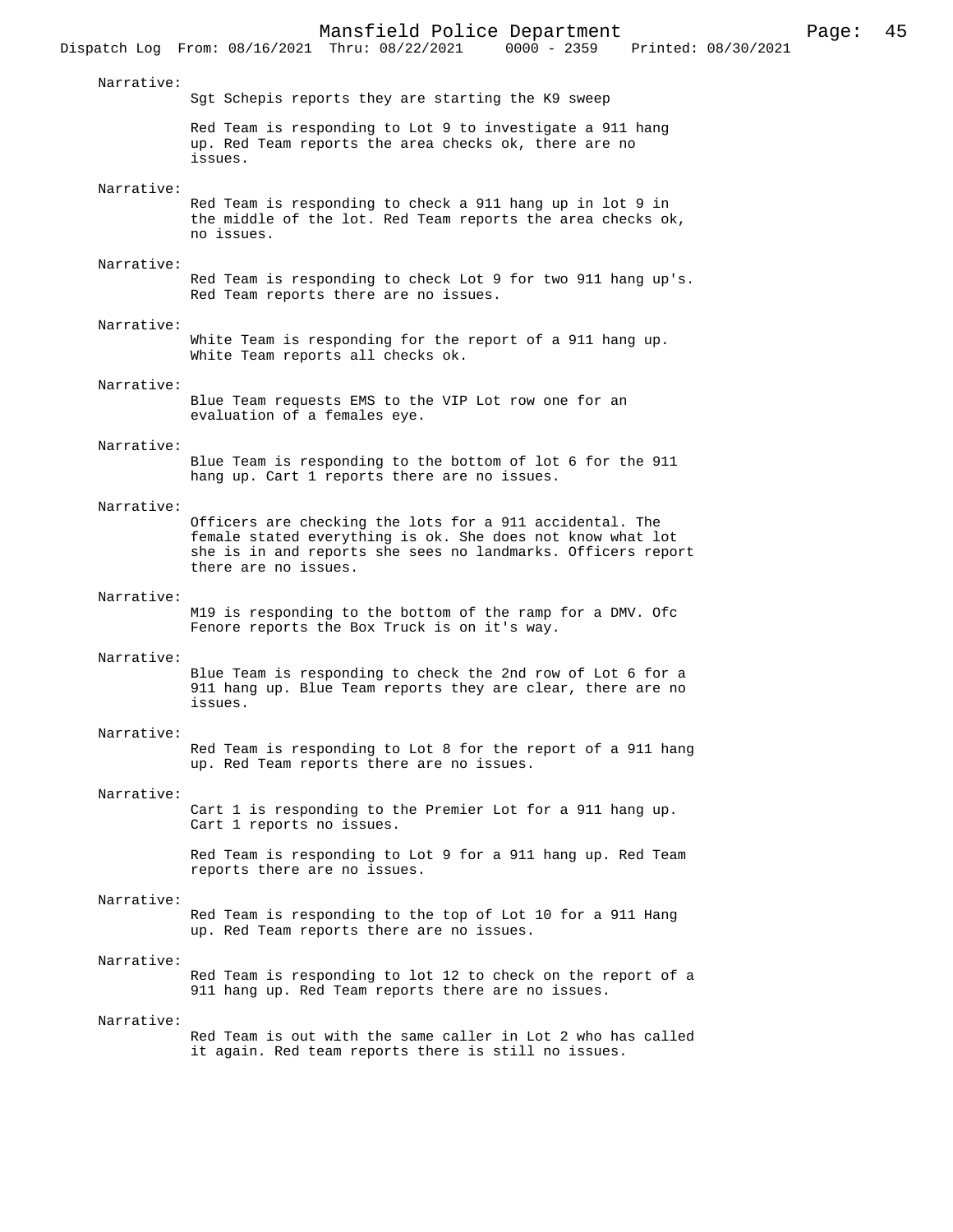Mansfield Police Department Page: 46 Dispatch Log From: 08/16/2021 Thru: 08/22/2021 Blue Team is responding to Lot 5 for the 911 hang up. Blue team reports they will be clear, no issues. Narrative: Cart 1 is responding to Lot B for the 911 Hang up. Cart 1 reports there are no issues. Narrative: Narrative: Lot officers are starting the soft push. Narrative: Cart 1 is responding to Lot B for the 911 hang up. Cart 1 reports there are no issues. **21-54485 1558 Initiated - Parking Violations Services Rendered 3**  Call Taker: Animal Control Steven Simonds Location/Address: [MAS] 242 NORTH MAIN ST @ 16 OLD COLONY WAY ID: Animal Control Steven Simonds Arvd-08:31:48 Clrd-08/23/2021 @ 09:00:51 Narrative: checking area for parking violations **21-53910 1609:32 Phone - 911 Hang-ups & Verifications Unfounded/Unverifed 2** Call Taker: Jarred Kohler<br>Vicinity of: [MAS H1510] 7 [MAS H1510] 710 EAST ST ID: Police Officer David J Pepicelli Disp-16:12:02 Arvd-16:15:07 Clrd-16:21:19 Narrative: Checking on a 911 open line. No distress in the background. Contact made?: no Cellphone? (y/n): yes, 911 phone Uncertainty radius: 21 Narrative: spoke to the parties in the residence, none of there phones called **21-54510 1717 Initiated - Speed Trailer/Signs Deployed Services Rendered 3**  Animal Control Steven Simonds Location/Address: [MAS] ESSEX ST ID: Animal Control Steven Simonds Arvd-09:57:50 Clrd-08/23/2021 @ 10:15:18 Narrative: installing speed signs **21-54515 1744 Initiated - Speed Trailer/Signs Deployed Services Rendered 3**  Call Taker: Animal Control Steven Simonds<br>Location/Address: [MAS] RESERVOIR ST [MAS] RESERVOIR ST ID: Animal Control Steven Simonds Arvd-10:18:14 Clrd-08/23/2021 @ 10:25:43 Narrative: putting speed signs back up **21-53941 1748:45 Initiated - Building - Property Check Building Checked / Secured 3** Call Taker: MATTHEW BOMES<br>Location/Address: [MAS 840] 280 ess: [MAS 840] 280 SCHOOL ST<br>TD: Police Officer Beau J P Police Officer Beau J Palanza Arvd-17:48:00 Clrd-18:02:33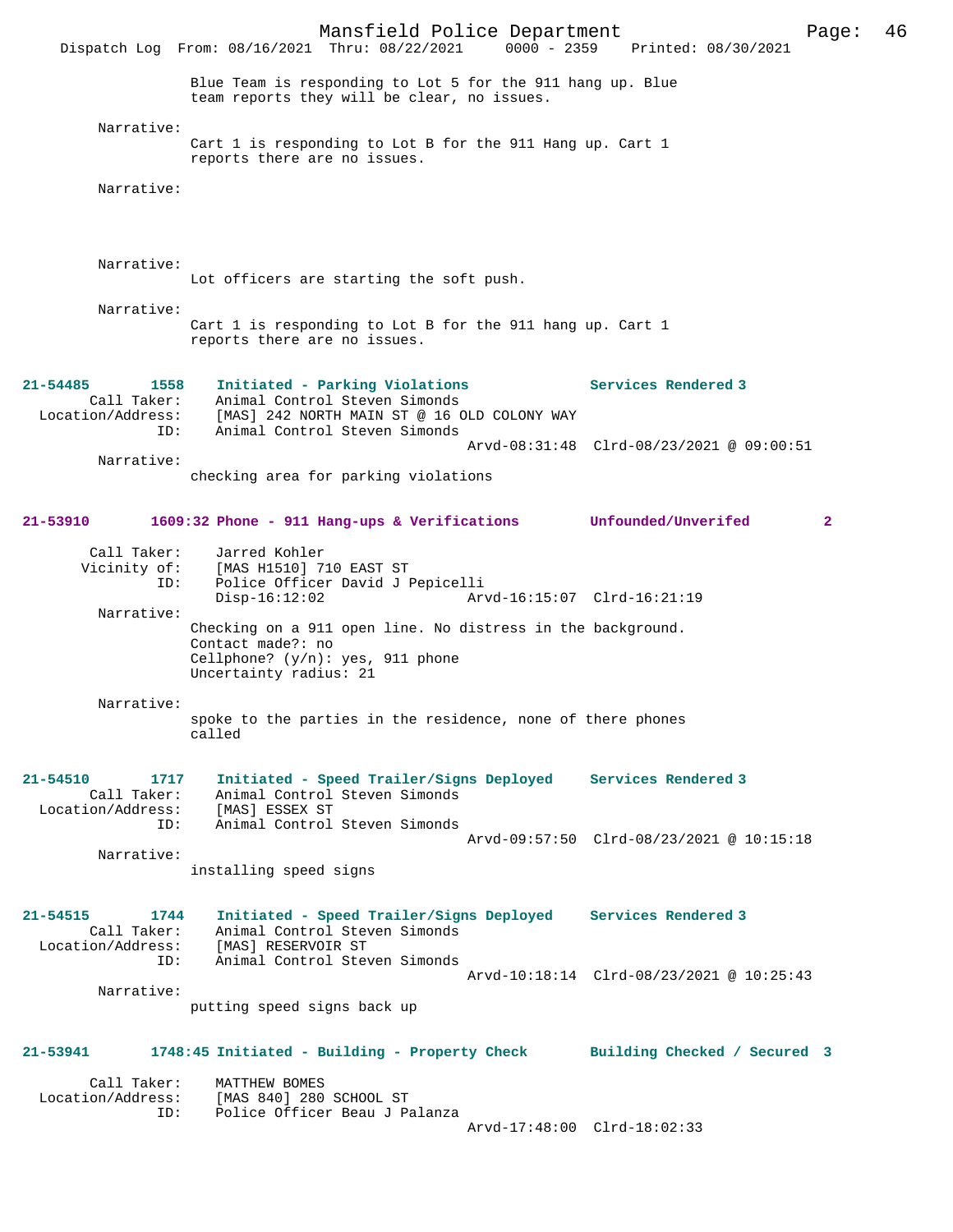Narrative:

**2** 

Checking the area.

**21-54522 1830 Initiated - Parking Violations Services Rendered 3**  Call Taker: Animal Control Steven Simonds Location/Address: [MAS] 126 NORTH MAIN ST @ 10 VILLA ST ID: Animal Control Steven Simonds Arvd-11:04:26 Clrd-08/23/2021 @ 11:25:59 Narrative: checking area for parking violations Narrative: tagged MA on west church for overtime parking **21-53956 1832:45 Initiated - Motor Vehicle Stop Citation / Warning Issued 3** Call Taker: MATTHEW BOMES Vicinity of: [MAS] 777 WEST ST @ 100 HAMPSHIRE ST ID: Police Officer Beau J Palanza Arvd-18:32:00 Clrd-18:38:34 Vehicle: BLK 2012 HYUN SONATA Reg: PC MA 1KS896 VIN: 5NPEC4AC7CH370785 Narrative: citation issued for speed **21-53958 1901:37 Initiated - Building - Property Check Building Checked / Secured 3** Call Taker: Nicole Boyer Vicinity of: [MAS 820C] 31 PLYMOUTH ST ID: Officer Raymond E Maigret Arvd-19:01:00 Clrd-19:16:28 Narrative: Checking the area. **21-53959 1912:03 911 - 911 Hang-ups & Verifications Confirmed misdial/Accdntl Call** Call Taker: JEFFREY KEEFE<br>Location/Address: [MAS H3160] 8 Location/Address: [MAS H3160] 85 SAMOSET AVE Apt. #2 ID: Police Officer David J Pepicelli Disp-19:15:15 Arvd-19:21:08 Clrd-19:33:31 Narrative: Checking on a 911 hang up. Contact made?: yes Cellphone? (y/n): yes was a text to 911 Uncertainty radius: spoke with female party **21-53960 1914:15 Initiated - Building - Property Check Building Checked / Secured 3** Call Taker: Nicole Boyer Vicinity of: [MAS 907E] 390 WEST ST<br>ID: Police Officer Beau J I Police Officer Beau J Palanza Arvd-19:14:00 Clrd-19:20:42 Narrative: Checking the area. **21-53966 1933:42 Initiated - Building - Property Check Building Checked / Secured 3** Call Taker: Nicole Boyer Vicinity of: [MAS] FRUIT ST ID: Police Officer David J Pepicelli Arvd-19:33:00 Clrd-19:36:32 Narrative: Checking the area.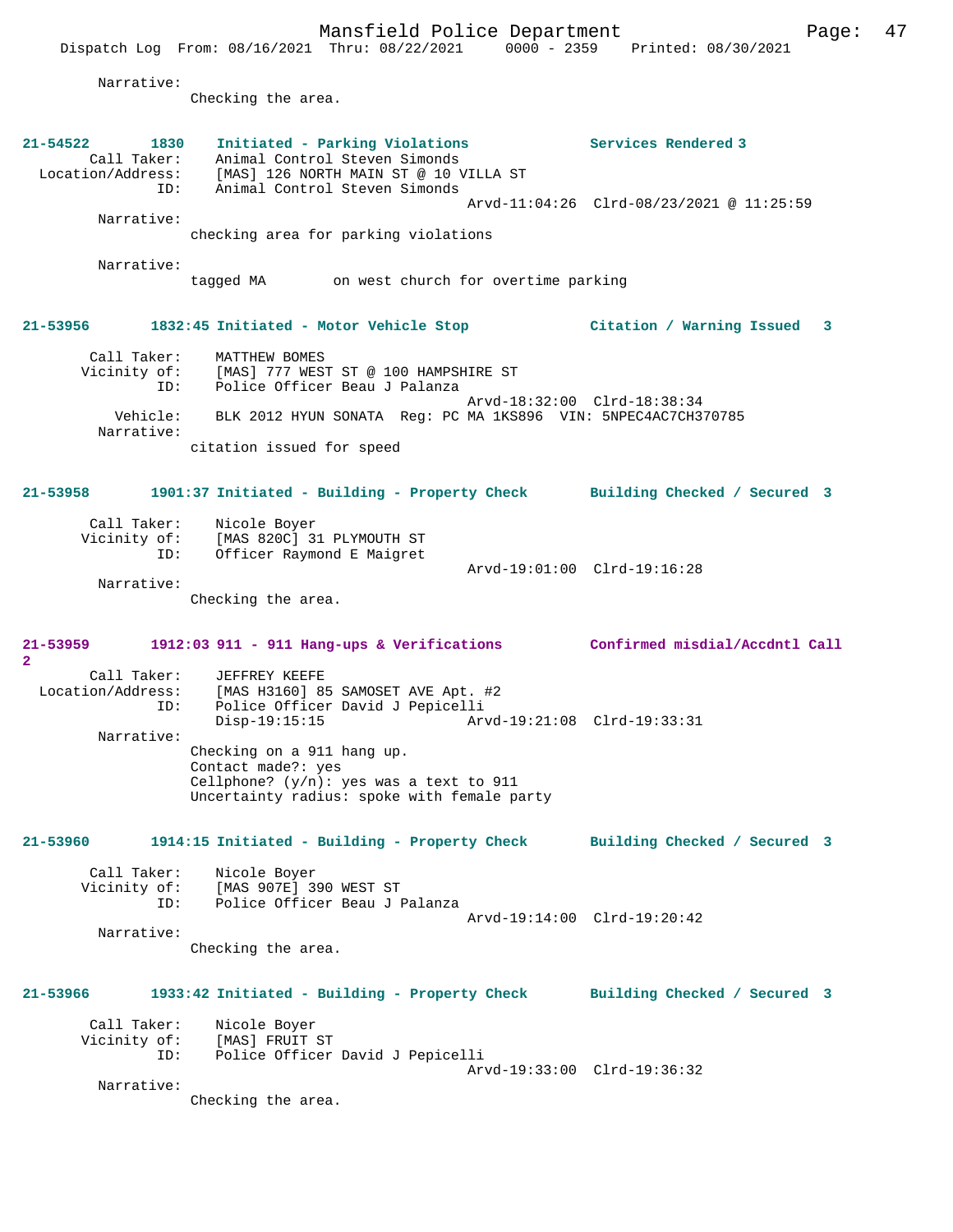Mansfield Police Department Page: 48

|                   |                                    | 21-53968 1940:37 Phone - Assist Citizen - P S A                                                                                                                                         |                             | Investigated - No Report                 | 3 |
|-------------------|------------------------------------|-----------------------------------------------------------------------------------------------------------------------------------------------------------------------------------------|-----------------------------|------------------------------------------|---|
| Location/Address: | Call Taker:<br>ID:                 | MATTHEW BOMES<br>[MAS]<br>Police Officer William C Trudell                                                                                                                              |                             |                                          |   |
|                   | ID:                                | Disp-19:43:37<br>Sergeant Jeffrey G Bombard                                                                                                                                             |                             | $Clrd-19:47:52$                          |   |
|                   | ID:                                | Disp-19:47:16<br>Police Officer David J Pepicelli                                                                                                                                       | Arvd-19:47:55 Clrd-20:05:45 |                                          |   |
|                   | Narrative:                         |                                                                                                                                                                                         | Arvd-19:47:46 Clrd-20:05:45 |                                          |   |
|                   |                                    |                                                                                                                                                                                         |                             |                                          |   |
|                   | Narrative:                         |                                                                                                                                                                                         |                             |                                          |   |
|                   | Narrative:                         |                                                                                                                                                                                         |                             |                                          |   |
| 21-53970          | Call Taker:<br>ID:                 | 1956:09 Radio - Xfinity Event<br>Support Staff Matthew Todesco<br>Location/Address: [MAS 108B] 885 SOUTH MAIN ST<br>imc imc                                                             |                             | Arrest(s) Made<br>$\overline{2}$         |   |
|                   | Vehicle:<br>Vehicle:<br>Narrative: | $Disp-19:57:31$<br>Vehicle: BLK 2014 TOYT Camry Se/xle Reg: CT AT39859 VIN: 4T1BK1FK0EU553339<br>GRY 2019 TOYT UT RAV4 Reg: PC MA 2LZK41 VIN: JTMP1RFV1KD013676<br>Reg: TRN IL 722137ST |                             | Arvd-20:07:57 Clrd-08/21/2021 @ 00:34:08 |   |
|                   |                                    | Dave Matthews Band coninued from 21-53905.                                                                                                                                              |                             |                                          |   |
|                   | Narrative:                         |                                                                                                                                                                                         |                             |                                          |   |
|                   | Narrative:                         |                                                                                                                                                                                         |                             |                                          |   |
|                   | Narrative:                         |                                                                                                                                                                                         |                             |                                          |   |
|                   | Narrative:                         |                                                                                                                                                                                         |                             |                                          |   |
|                   |                                    |                                                                                                                                                                                         |                             |                                          |   |
|                   | Narrative:                         |                                                                                                                                                                                         |                             |                                          |   |
|                   | Narrative:                         |                                                                                                                                                                                         |                             |                                          |   |
|                   |                                    | Officers checked the front gate for a 911 hang up. Officers<br>report there are no issues.                                                                                              |                             |                                          |   |
|                   | Narrative:                         |                                                                                                                                                                                         |                             |                                          |   |
|                   | Narrative:                         |                                                                                                                                                                                         |                             |                                          |   |

Sgt Crosman reports he was advised someone relieved himself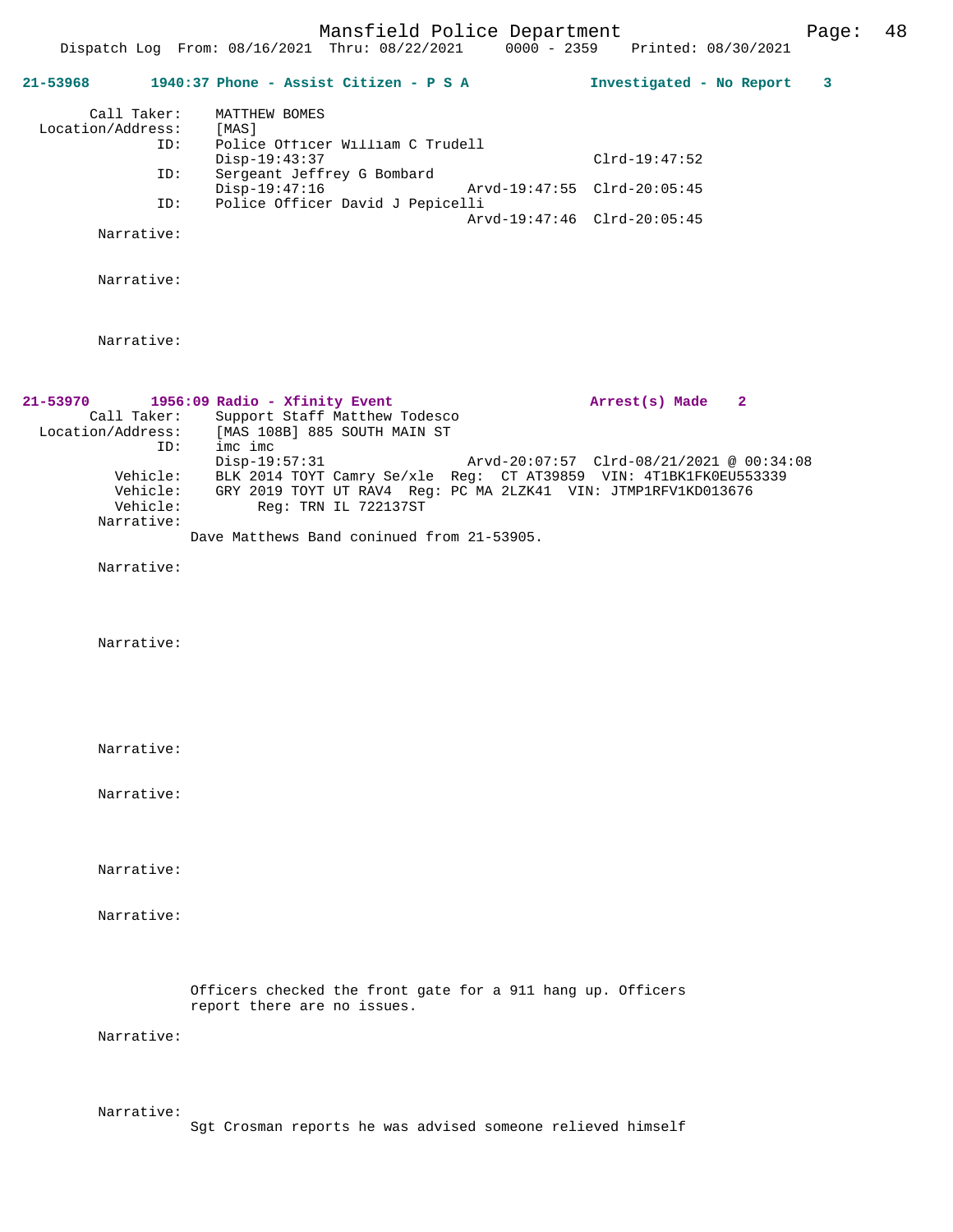on a patron in section 2, Officers are responding to investigate. Sgt Crosman reports that security has removed the suspect and he believes that his is being brought to the Police Compound. Lt Connor advised.

Narrative:

Narrative:

 Narrative: Sgt Schepis reports he is dealing with a highly intoxicated male at this time at the top of 6

Narrative:

#### Narrative:

Venue officers are responding to Section 9 Row E for a verbal altercation. Officers report two parties being ejected and they are escorting them to the gate.

Narrative:

## Narrative:

Officers are responding to the lower woodside concessions for a poss fight. Officers are clear security handled prior to arrival.

#### Narrative:

Squad 3 is responding for the report of a female wanting to speak with an officer because she was assaulted. Squad 3 reports the female and her husband would not answer any questions, and would not assist in the investigation. Officers are clear.

#### Narrative:

Ofc Kinahan spoke with a rep rom the Rumford LLC lot in regards to traffic cones. Ofc Kinahan reports the Rumford employee is new. No issues.

### Narrative:

T1 reports transporting one to station starting miles/time 18013/2206. T1 reports off at the station ending miles/time 18016/2215.

T1 reports there is a report of a fight Spring at School. T1 will assist until shift arrives.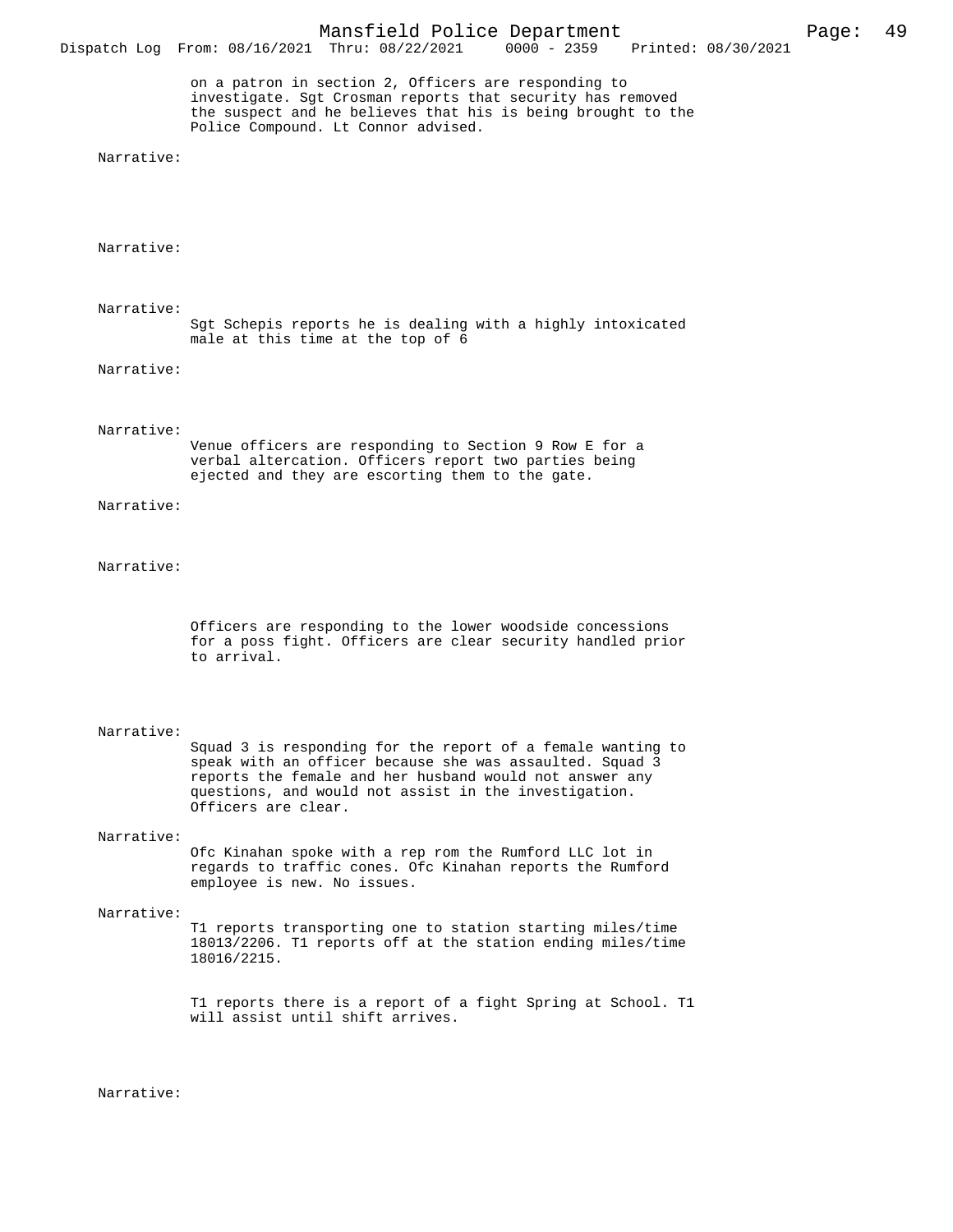```
 Narrative:
```
Narrative:

2246 House lights

Narrative:

All officers are clear from the escort.

Narrative:

Narrative:

Ofc Kinahan is checking the area for a 911 misdeal. Ofc Kinahan reports all checks ok.

Narrative:

 Narrative: Red Team reports one male in PC lot 10 Report of a MVA at the crosswalk between VIP and the box office. Cart 2 responding. This is a paper exchange only. MA/PC 2LZK41 vs Il/Tractor Trailer 722137ST. Officers are clear with a paper Exchange.

Narrative:

0021 T1 is transporting one male to the station

 Refer To P/C: 21MAS-297-AR P/C: LIZOTTE, CHRISTOPHER PAUL Address: 15 TEXEL DR SPRINGFIELD, MA Age:<br>Charges: PROTECTIVE CUSTODY Refer To P/C: 21MAS-298-AR P/C: LAPIERRE, CANDICE Address: 41 JOHNNY ST NEW HARTFORD, CT Age: 38 Charges: PROTECTIVE CUSTODY Refer To P/C: 21MAS-299-AR P/C: BARRETT, JAMES<br>Address: 1589 OCEAN ST 1589 OCEAN ST MARSHFIELD, MA : Age<br>: Charqes 32<br>PROTECTIVE CUSTODY Refer To Incident:  $\frac{21\text{MAS}-872-\text{OF}}{21\text{MAS}-882-\text{OF}}$ Refer To Incident:

| 21-53971          |     | 1958:13 Initiated - Community Policing | Services Rendered 3          |  |
|-------------------|-----|----------------------------------------|------------------------------|--|
| Call Taker:       |     | Nicole Boyer                           |                              |  |
| Location/Address: |     | [MAS 10] 885 S MAIN ST                 |                              |  |
|                   | ID: | Police Officer Meghan Birnie           |                              |  |
|                   |     |                                        | Arvd-19:58:00 Clrd-20:23:59  |  |
|                   |     | Police Officer Danielle C Titus        |                              |  |
| 21-53976          |     | 2029:39 Initiated - Community Policing | Building Checked / Secured 3 |  |

| Call Taker:<br>Vicinity of: | Nicole Boyer<br>[MAS 834] 261 CHAUNCY ST                    |  |
|-----------------------------|-------------------------------------------------------------|--|
| ID:                         | Police Officer Meghan Birnie<br>Arvd-20:29:00 Clrd-20:37:38 |  |
|                             | Police Officer Danielle C Titus                             |  |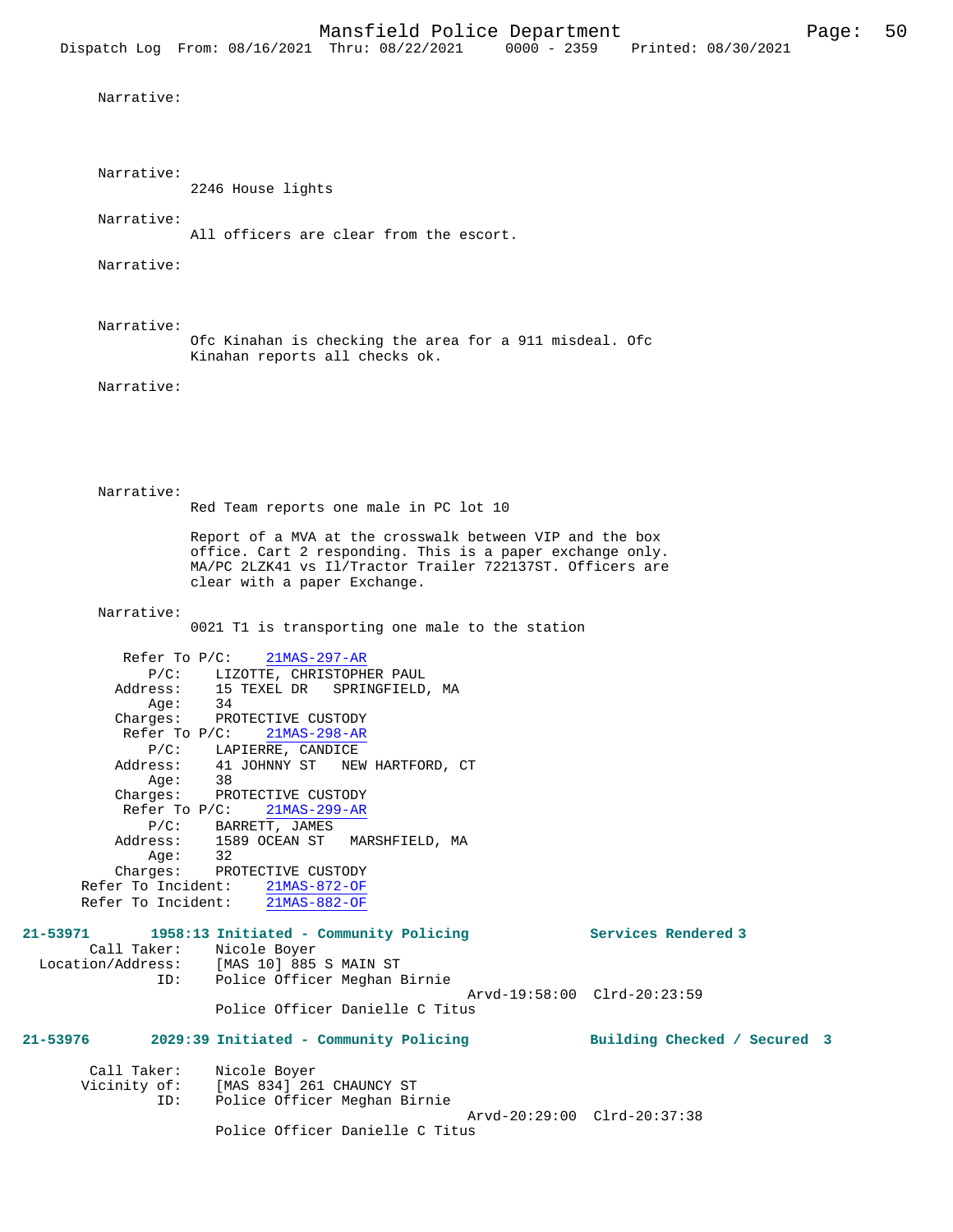Dispatch Log From: 08/16/2021 Thru: 08/22/2021 0000 - 2359 Printed: 08/30/2021

**21-53978 2042:18 Initiated - Community Policing Services Rendered 3**  Call Taker: Nicole Boyer Vicinity of: [MAS 1015] 30 CHAUNCY ST ID: Police Officer Meghan Birnie Arvd-20:42:00 Clrd-20:53:13 Police Officer Danielle C Titus<br>ht: 21MAS-82-FI Refer To Field Int: **21-53981 2103:34 Initiated - Building - Property Check Building Checked / Secured 3** Call Taker: Nicole Boyer Vicinity of: [MAS 820C] 31 PLYMOUTH ST ID: Officer Raymond E Maigret Arvd-21:03:00 Clrd-21:13:16 Narrative: Checking the area. **21-53983 2112:45 Initiated - Building - Property Check Building Checked / Secured 3** Call Taker: Nicole Boyer Vicinity of: [MAS 139] 265 FRUIT ST ID: Police Officer David J Pepicelli Arvd-21:12:00 Clrd-21:14:48 Narrative: Checking the area. **21-53984 2114:55 Initiated - Building - Property Check Building Checked / Secured 3** Call Taker: Nicole Boyer Vicinity of: [MAS 1041] 175 FRUIT ST ID: Police Officer David J Pepicelli Arvd-21:14:00 Clrd-21:26:49 Narrative: Checking the area. **21-53985 2120:06 Initiated - Suspicious Actv / Persn / Veh Assisted Party 2**  Call Taker: Nicole Boyer Location/Address: [MAS] CHAUNCY ST ID: Police Officer Beau J Palanza ID: Police Officer Beau J Palanza<br>Arvd-21:20:00 Clrd-21:48:00 Vehicle: BLU 1993 CADI FLEETWOOD Reg: PC MA 7858XR VIN: 1G6DW5277PR714031 Narrative: Vehicle in the area Narrative: Operator states he's waiting for AAA Narrative: AAA's ETA is about 45 minutes, request for tow. Narrative: Central Street has been advised and will send someone out. Narrative: Central St on scene Narrative: Operator did not have enough money for the tow. Central St moved the vehicle off the roadway and into a parking lot. Narrative: AAA arriving now. **21-53990 2157:14 Initiated - Building - Property Check Building Checked / Secured 3**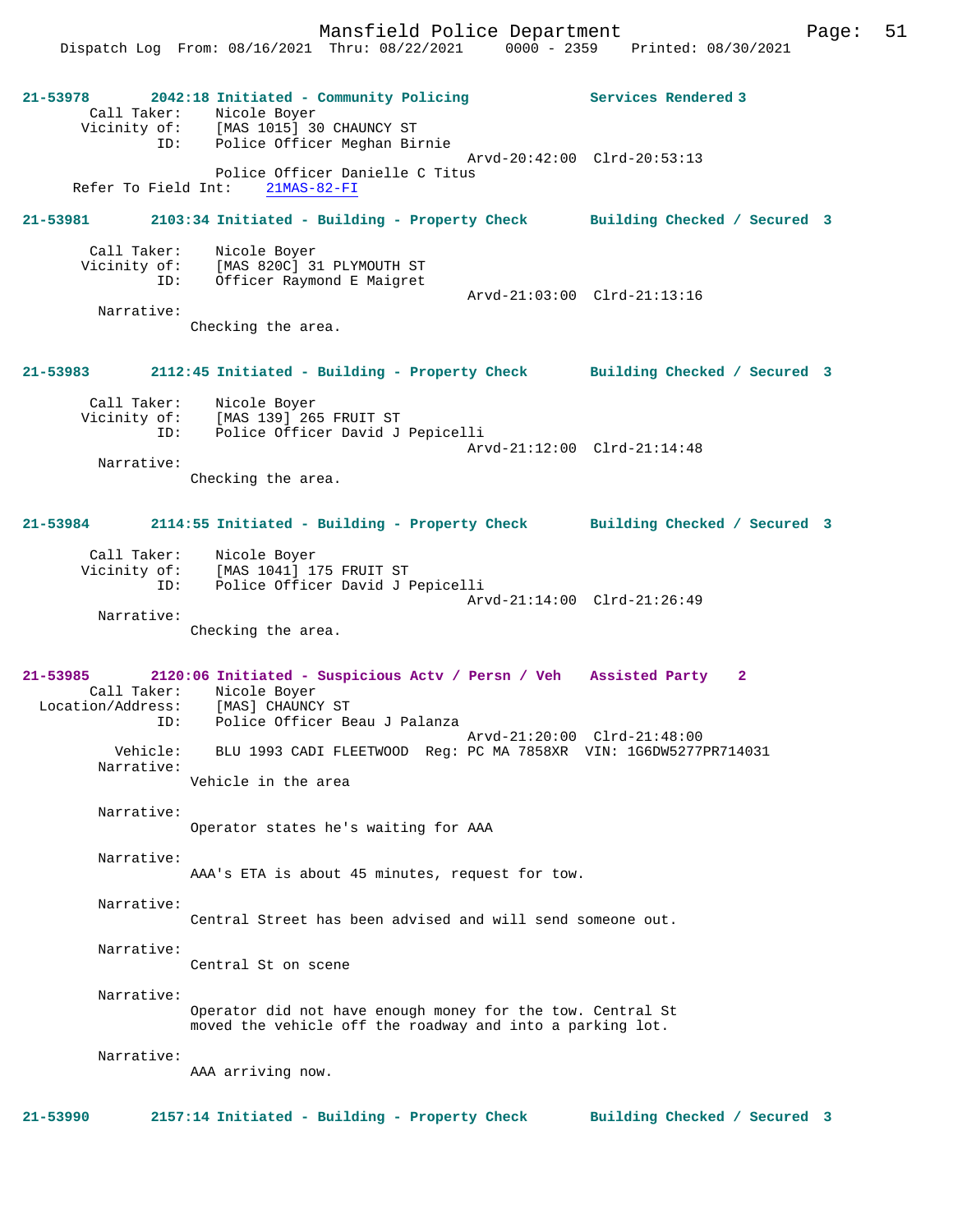Mansfield Police Department Page: 52 Dispatch Log From: 08/16/2021 Thru: 08/22/2021 Call Taker: Nicole Boyer Vicinity of: [MAS 12] 250 EAST ST<br>ID: Police Officer David Police Officer David J Pepicelli Arvd-21:57:00 Clrd-22:10:57 Narrative: Checking the area. **21-53994 2210:08 911 - Motor Veh Acc - No Injury Services Rendered 1**  Nicole Boyer Vicinity of: [MAS H3119] 182 GILBERT ST<br>ID: Police Officer Beau J Pala Police Officer Beau J Palanza<br>Disp-22:11:24 Disp-22:11:24 Arvd-22:13:23 Clrd-23:05:46<br>ID: Sergeant Jeffrey G Bombard Sergeant Jeffrey G Bombard Arvd-22:15:54 Clrd-23:05:46<br>TD: Police Officer William C Trudell Police Officer William C Trudell Arvd-22:16:10 Clrd-22:42:35 Vehicle: GRY 2006 MERC MILAN Reg: PC MA 3JBM21 VIN: 3MEHM08106R600545<br>Towed: For: Accident By: Central Street Garage To: Central Street Gara For: Accident By: Central Street Garage To: Central Street Garage Released To: HIGGINS On: 08/24/2021 @ 1006 Liens: S54578948 Narrative: One vehicle rollover Narrative: Nobody is in the vehicle at this time. All involved are OK Narrative: Central notified and enroute Narrative: Central St has been advised and en route Narrative: Female party was a patient refusal, she's arranging her own ride. Road is closed from Chessman. Narrative: Tow on scene Narrative: See AC for further. Narrative: MA Reg 3JBM21 was released to the owner @ 1006 hrs. Refer To Accident: 21MAS-235-AC **21-53999 2232:20 911 - Disturbance / Gathering Services Rendered 1**  Call Taker: MATTHEW BOMES<br>Location/Address: [MAS] 231 SPR [MAS] 231 SPRING ST ID: Police Officer David J Pepicelli Disp-22:34:05 Arvd-22:42:29 Clrd-22:58:21<br>TD: Police Officer William C Trudell Police Officer William C Trudell Arvd-22:42:46 Clrd-22:49:00<br>Vehicle: BLK 2014 JEEP WRANGL Reg: PC MA 2JND65 VIN: 1C4BJWEG3EL2 BLK 2014 JEEP WRANGL Reg: PC MA 2JND65 VIN: 1C4BJWEG3EL274409 Narrative: 2 females fighting in the front yard Narrative: 1 female party is in the callers vehicle Narrative: other female in in the yard of the residence Narrative: 1 female in the car is stating the other female freaked out Narrative: T1 from the detail is on location to assist.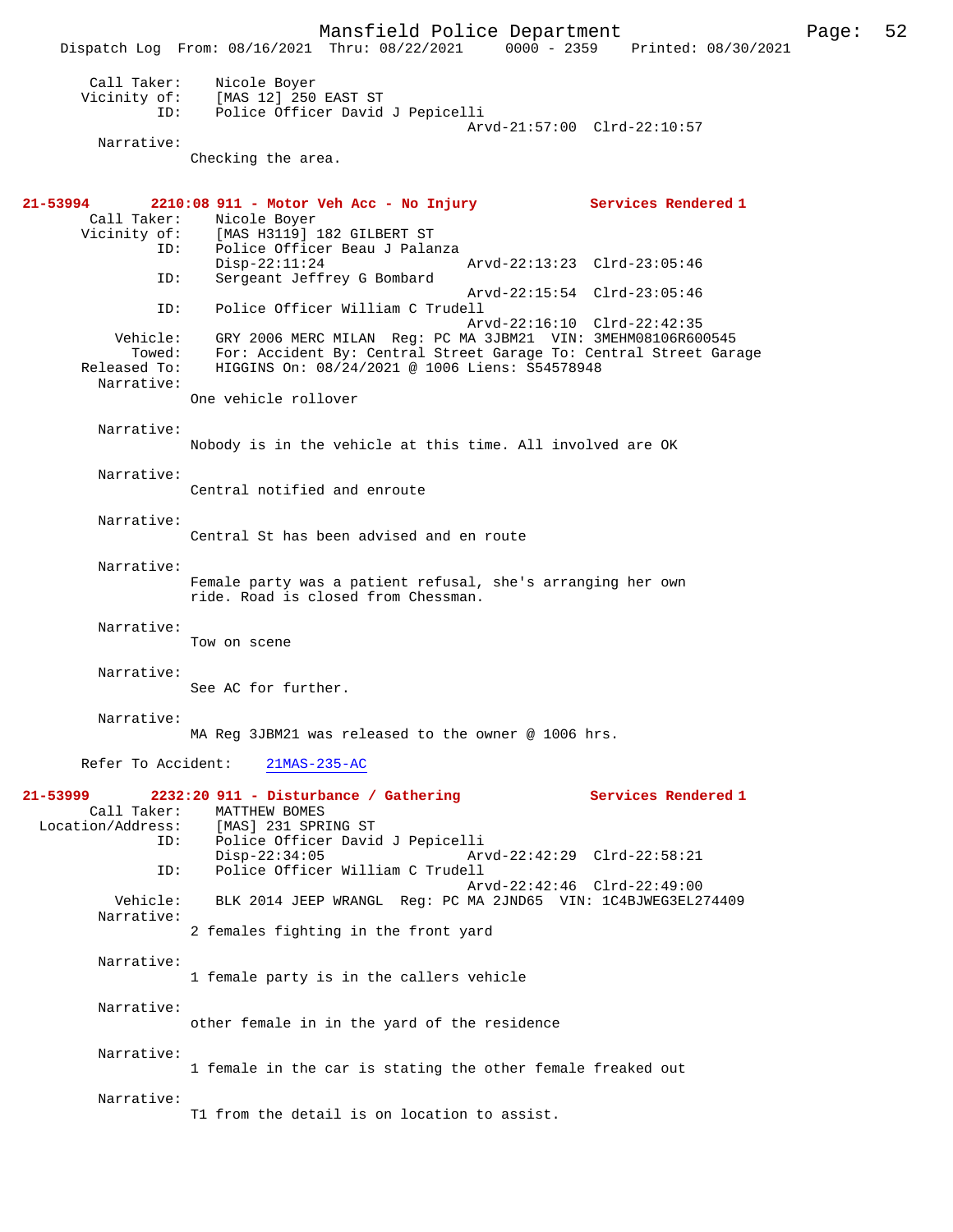Mansfield Police Department Page: 53 Dispatch Log From: 08/16/2021 Thru: 08/22/2021 0000 - 2359 Printed: 08/30/2021 Narrative: Two female friends got into an argument about driving. They'll be calling to make arrangements. Narrative: One of the husbands on scene, moving the black jeep wrangler over to 50 West St. Narrative: Both parties have a ride home at this time. See OF for further. Refer To Incident: 21MAS-873-OF<br>Refer To Incident: 21MAS-874-OF Refer To Incident: **21-54005 2315:19 Initiated - Building - Property Check Building Checked / Secured 3** Call Taker: Nicole Boyer Vicinity of: [MAS 820C] 31 PLYMOUTH ST ID: Officer Raymond E Maigret Arvd-23:15:00 Clrd-23:26:04 Narrative: Checking the area. **21-54709 2343 Initiated - Parking Violations Services Rendered 3**  Call Taker: Animal Control Steven Simonds Location/Address: [MAS] 242 NORTH MAIN ST @ 16 OLD COLONY WAY ID: Animal Control Steven Simonds Disp-09:59:27 Arvd-09:59:30 Clrd-08/24/2021 @ 10:16:21 Narrative: checking area for parking violations **21-54710 2346 Initiated - Parking Violations Services Rendered 3**  Call Taker: Animal Control Steven Simonds Location/Address: [MAS] 242 NORTH MAIN ST @ 16 OLD COLONY WAY ID: Animal Control Steven Simonds Arvd-08:52:49 Clrd-08/24/2021 @ 09:13:56 Narrative: checking area for parking violations **21-54011 2349:35 911 - Well Being Check Investigated - No Report 3** Call Taker: Dispatcher Judge Katrina Location/Address: [MAS 10] ID: Police Officer Christopher D Sorge Disp-23:52:52 <br>Disp-23:52:52 Arvd-23:58:04 Clrd-08/21/2021 @ 00:06:07<br>D: Police Officer Michael N Fenore Police Officer Michael N Fenore Arvd-23:59:47 Clrd-08/21/2021 @ 00:06:07 Vehicle: BLK 2014 TOYT Camry Se/xle Reg: CT AT39859 VIN: 4T1BK1FK0EU553339 Narrative: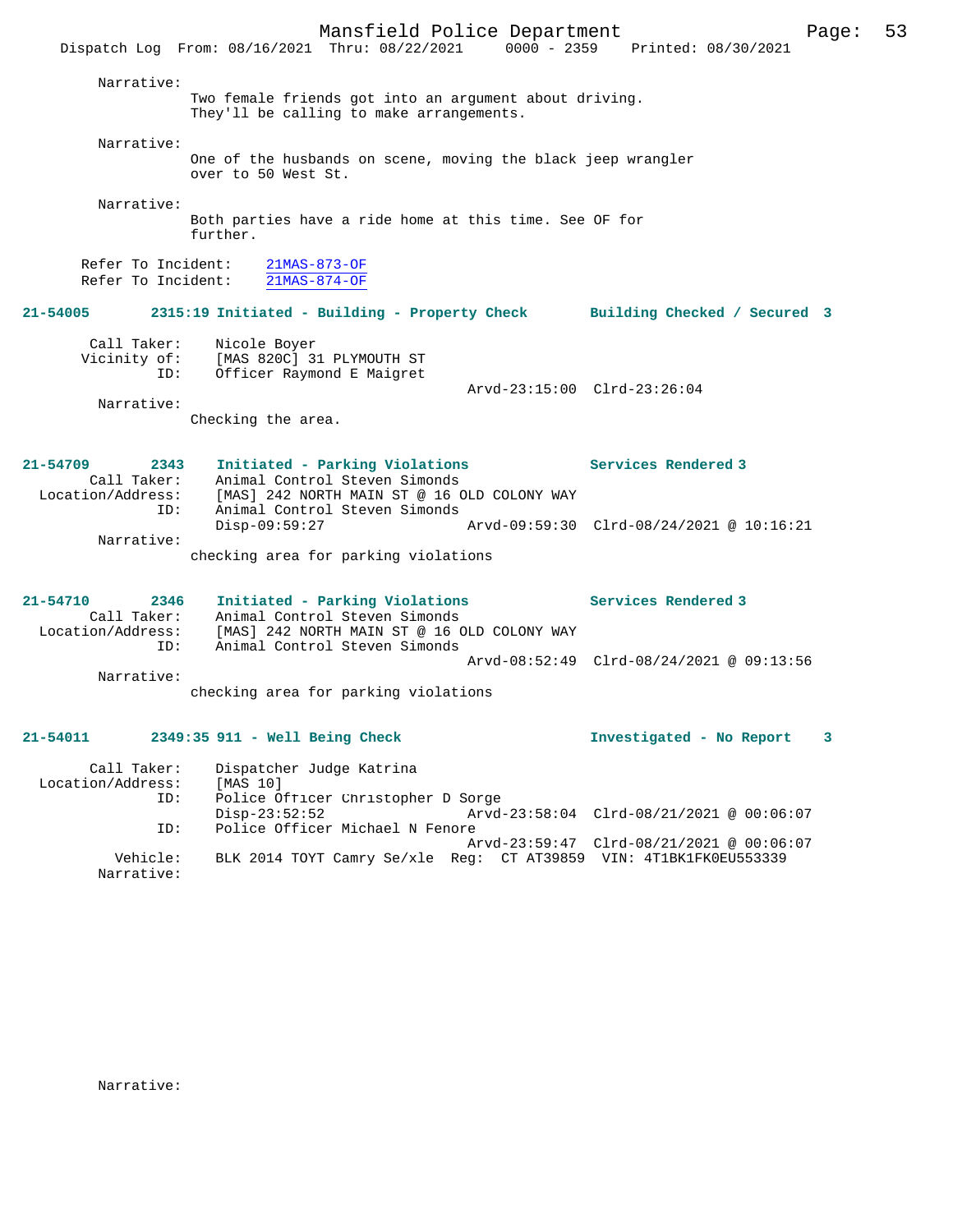## **For Date: 08/21/2021 - Saturday**

| $21 - 54013$                                                      | 0002:49 Phone - Disabled Motor Vehicle                                                                                                                                                                                                                               | 3<br>Investigated - No Report |
|-------------------------------------------------------------------|----------------------------------------------------------------------------------------------------------------------------------------------------------------------------------------------------------------------------------------------------------------------|-------------------------------|
| Call Taker:<br>Location/Address:<br>ID:<br>Vehicle:<br>Narrative: | Chelsey Ferstler<br>[MAS] 9 CABOT BLVD @ 11 OXFORD RD<br>Police Officer Michael N Fenore<br>$Disp-00:08:39$<br>Arvd-00:15:29 Clrd-00:17:40<br>GRY 2010 HYUN ACCENT Reg: PC MA 1WWS51 VIN: KMHCN4AC1AU473961<br>Vehicle broke down, AAA will tow in the morning       |                               |
| Narrative:                                                        | Everything checks ok, no road hazard.                                                                                                                                                                                                                                |                               |
| Narrative:                                                        | RP called to state that they were able to move the my into<br>the parking lot. They will be returning in the am to have it<br>removed. He was advised that it is prvt property so there is<br>a possibility of the property mgr having it towed.                     |                               |
| 21-54017<br>Call Taker:<br>ID:<br>Vehicle:                        | 0013:49 Walk-In - Missing Person<br>Support Staff Langston W Puller<br>Location/Address: [MAS 451B] 500 EAST ST<br>Police Officer Meghan Birnie<br>$Disp-00:14:35$<br>Arvd-00:14:39 Clrd-00:44:20<br>BRO 2002 GMC PK SONOMA Reg: PC MA 533AJ3 VIN: 1GTCT19W728210794 | Incident Report 1             |
| Narrative:                                                        | Walk-in reports her father is missing.                                                                                                                                                                                                                               |                               |
| Narrative:                                                        | Party was following his daughter to her new house and got<br>lost along the way                                                                                                                                                                                      |                               |
| Narrative:                                                        | Last seen in his vehicle in the area of County St in<br>Attleboro around 2200 hours in a brown 2002 GMC Sonoma                                                                                                                                                       |                               |
| Narrative:                                                        | Party has been located by Attleboro PD in front of their<br>fire station per Officer Goyette of Attleboro PD                                                                                                                                                         |                               |
| Narrative:                                                        | RP has been notified and will respond to Attleboro to<br>retrieve her father                                                                                                                                                                                         |                               |
| Refer To Incident:                                                | $21MAS-876-OF$                                                                                                                                                                                                                                                       |                               |
| 21-54028<br>Call Taker:<br>ID:                                    | 0109:45 Initiated - Building - Property Check<br>Nicole Boyer<br>Vicinity of: [MAS 1040] 10 RESERVOIR ST Apt. #ST<br>Police Officer Christopher D Sorge                                                                                                              | Building Checked / Secured 3  |
| Narrative:                                                        | Checking the area.                                                                                                                                                                                                                                                   | Arvd-01:09:00 Clrd-01:15:49   |
| $21 - 54033$                                                      | 0117:50 Initiated - Building - Property Check                                                                                                                                                                                                                        | Building Checked / Secured 3  |
| Call Taker:<br>Location/Address:<br>ID:                           | Stephen Martell<br>[MAS 820C] 31 PLYMOUTH ST<br>Officer Raymond E Maigret                                                                                                                                                                                            | Arvd-01:17:00 Clrd-01:25:24   |
| Narrative:                                                        | Checking the area.]                                                                                                                                                                                                                                                  |                               |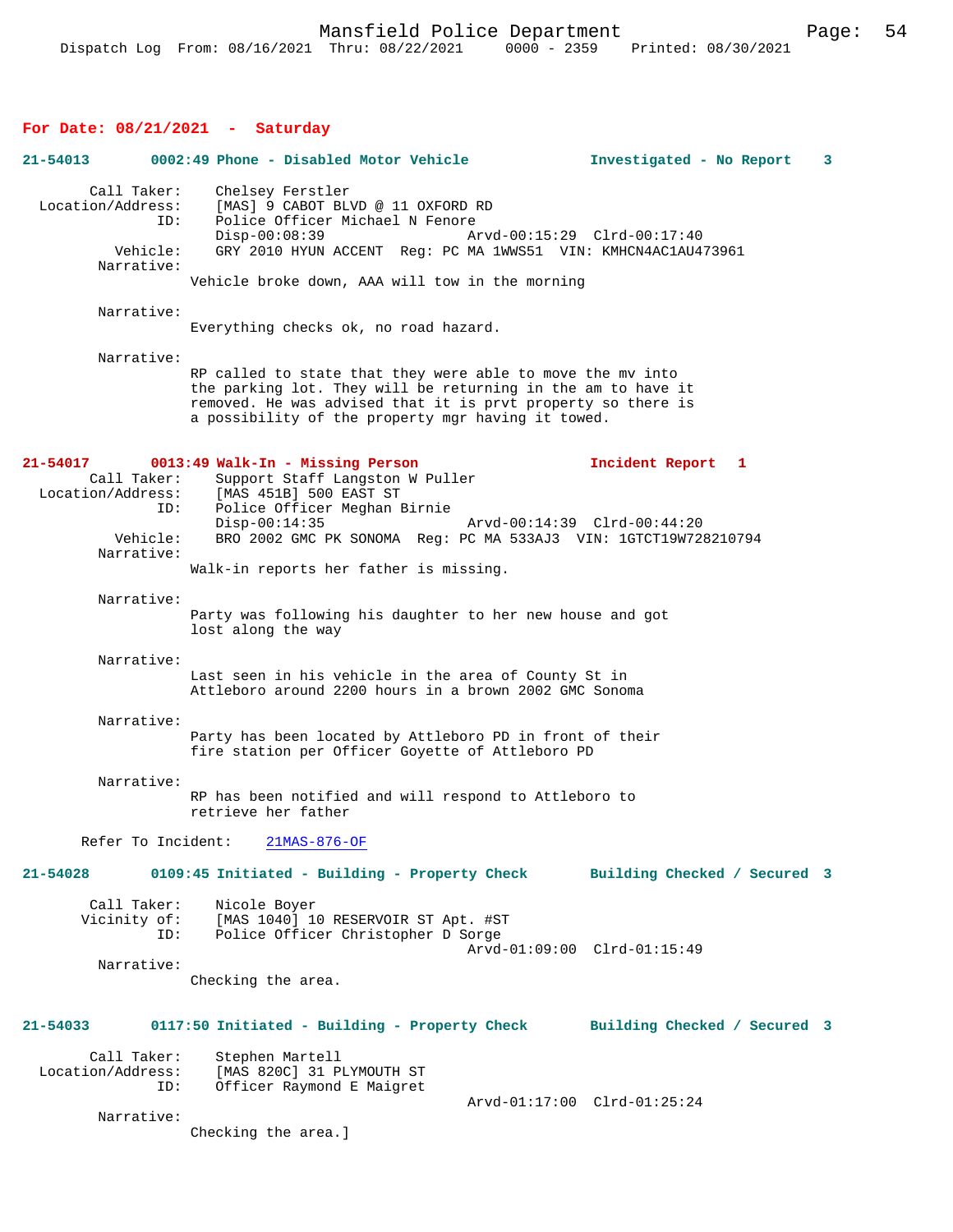Dispatch Log From: 08/16/2021 Thru: 08/22/2021 0000 - 2359 Printed: 08/30/2021

|                             |                      | 21-54047 0140:13 Initiated - Building - Property Check Building Checked / Secured 3                                                 |                                |
|-----------------------------|----------------------|-------------------------------------------------------------------------------------------------------------------------------------|--------------------------------|
| Call Taker:                 |                      | Nicole Boyer<br>Vicinity of: [MAS 982] 111 HOPE ST                                                                                  |                                |
|                             | ID:                  | Police Officer Meghan Birnie                                                                                                        | Arvd-01:40:00 Clrd-01:50:17    |
| Narrative:                  |                      | Checking the area.                                                                                                                  |                                |
| 21-54049                    |                      | 0148:15 Initiated - Building - Property Check Building Checked / Secured 3                                                          |                                |
|                             |                      |                                                                                                                                     |                                |
|                             |                      | Call Taker: Nicole Boyer                                                                                                            |                                |
|                             |                      | Vicinity of: [MAS 4] 31 HAMPSHIRE ST<br>ID: Police Officer Michael N Fenore                                                         | Arvd-01:48:00 Clrd-01:51:54    |
| Narrative:                  |                      |                                                                                                                                     |                                |
|                             |                      | Checking the area.                                                                                                                  |                                |
| 21-54051                    |                      | 0153:20 Initiated - Building - Property Check Building Checked / Secured 3                                                          |                                |
|                             |                      |                                                                                                                                     |                                |
| Call Taker:                 |                      | Nicole Boyer<br>Vicinity of: [MAS 2] 60 FORBES BLVD                                                                                 |                                |
|                             | ID:                  | Police Officer Michael N Fenore                                                                                                     |                                |
| Narrative:                  |                      | Arvd-01:53:00 Clrd-01:59:03                                                                                                         |                                |
|                             |                      | Checking the area.                                                                                                                  |                                |
|                             |                      | 0202:51 Initiated - Building - Property Check Building Checked / Secured 3                                                          |                                |
| 21-54054                    |                      |                                                                                                                                     |                                |
| Call Taker:<br>Vicinity of: |                      | Nicole Boyer<br>[MAS 240A] 189 CHAUNCY ST                                                                                           |                                |
|                             | ID:                  | Police Officer Christopher D Sorge                                                                                                  |                                |
| Narrative:                  |                      |                                                                                                                                     | Arvd-02:02:00 Clrd-02:03:56    |
|                             |                      | Checking the area.                                                                                                                  |                                |
|                             |                      | 21-54057 0216:23 Initiated - Building - Property Check Building Checked / Secured 3                                                 |                                |
|                             |                      |                                                                                                                                     |                                |
| Call Taker:<br>Vicinity of: |                      | Nicole Boyer<br>[MAS 1015] 30 CHAUNCY ST                                                                                            |                                |
|                             | ID:                  | Police Officer Christopher D Sorge                                                                                                  |                                |
| Narrative:                  |                      |                                                                                                                                     | Arvd-02:16:00 Clrd-02:16:57    |
|                             |                      | Checking the area.                                                                                                                  |                                |
| 21-54058<br>$\overline{a}$  |                      | $0231:57$ 911 - 911 Hang-ups & Verifications                                                                                        | Confirmed misdial/Accdntl Call |
| Call Taker:                 |                      | Dispatcher Judge Katrina                                                                                                            |                                |
| Location/Address:           | ID:                  | [MAS H6148] 18 ROCK ST<br>Police Officer Christopher D Sorge                                                                        |                                |
|                             |                      | $Disp-02:33:46$                                                                                                                     | Arvd-02:38:12 Clrd-02:46:42    |
|                             | Vehicle:<br>Vehicle: | BLK 2021 JEEP GRAND CHEROK Req: PC MA 2FGK53 VIN: 1C4RJFBG7MC618678<br>BLK 2009 LEXS IS250 Req: PC MA 113NL2 VIN: JTHCK262295030482 |                                |
| Narrative:                  |                      | Checking on a 911 hang up. Female hit in error while                                                                                |                                |
|                             |                      | sleeping.                                                                                                                           |                                |
|                             |                      | Contact made?: yes<br>Cellphone? $(y/n)$ : yes                                                                                      |                                |
|                             |                      | Uncertainty radius: 95%                                                                                                             |                                |
|                             |                      |                                                                                                                                     |                                |

**21-54063 0248:46 Initiated - Building - Property Check Building Checked / Secured 3**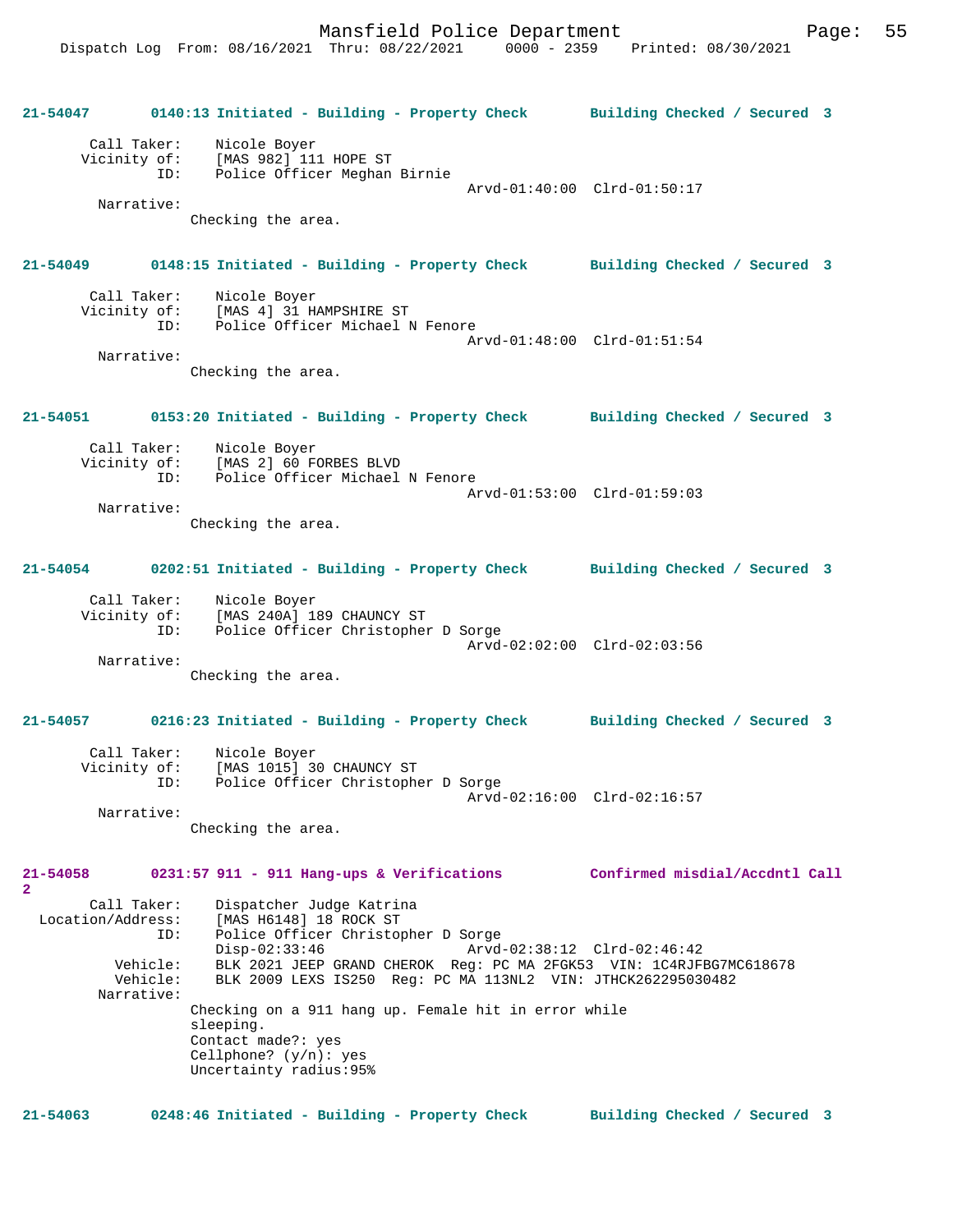Mansfield Police Department Page: 56 Dispatch Log From: 08/16/2021 Thru: 08/22/2021 0000 - 2359 Printed: 08/30/2021 Call Taker: Nicole Boyer Vicinity of: [MAS] NORTH MAIN ST ID: Police Officer Christopher D Sorge Arvd-02:48:00 Clrd-02:52:26 Narrative: Checking the area. **21-54065 0254:29 Initiated - Building - Property Check Building Checked / Secured 3** Call Taker: Nicole Boyer<br>Vicinity of: [MAS 139] 26! of: [MAS 139] 265 FRUIT ST<br>ID: Police Officer Meghan I Police Officer Meghan Birnie Arvd-02:54:00 Clrd-03:09:34 Narrative: Checking the area. **21-54066 0301:52 Initiated - Building - Property Check Building Checked / Secured 3** Call Taker: Nicole Boyer Vicinity of: [MAS 820C] 31 PLYMOUTH ST ID: Officer Raymond E Maigret Arvd-03:01:00 Clrd-03:14:32 Narrative: Checking the area. **21-54075 0411:57 911 - Assist Citizen - P S A Services Rendered 3**  Call Taker: Dispatcher Judge Katrina Location/Address: [MAS 1040] 10 RESERVOIR ST Apt. #ST ID: Police Officer Michael N Fenore Arvd-04:18:12 Clrd-04:32:33 ID: Police Officer Christopher D Sorge Disp-04:15:49 Arvd-04:21:03 Clrd-04:25:10 Vehicle: RED 2011 FRO Reg: RI 115821 VIN: 1N6AD0EV6BC450750 Narrative: Customer called to report his mv was stolen from the Xfinity Center lot 8 last evening. He last saw his mv, a reg Nissan Frontier, sport edition, around 1900 hrs. Narrative: M12 to check Xfiniti center to see if it can be located Narrative: M12 found vehicle in Lot B Narrative: M2 transporting male to pick up vehicle Narrative: Male has been reunited with vehicle. **21-54077 0425:15 Initiated - Suspicious Actv / Persn / Veh Spoken To 2**  Call Taker: Nicole Boyer Vicinity of: [MAS 10] 885 S MAIN ST ID: Police Officer Christopher D Sorge Arvd-04:25:00 Clrd-04:37:12<br>Vehicle: BRO 1999 GRAND CHEROKEE Req: PC RI QA306 VIN: 1J4GW68S7X BRO 1999 GRAND CHEROKEE Reg: PC RI QA306 VIN: 1J4GW68S7XC640893 Narrative: Checking on a vehicle in the area Narrative: Parties have been advised of the status and will be setting up arrangements. **21-54080 0514:54 Initiated - Building - Property Check Building Checked / Secured 3**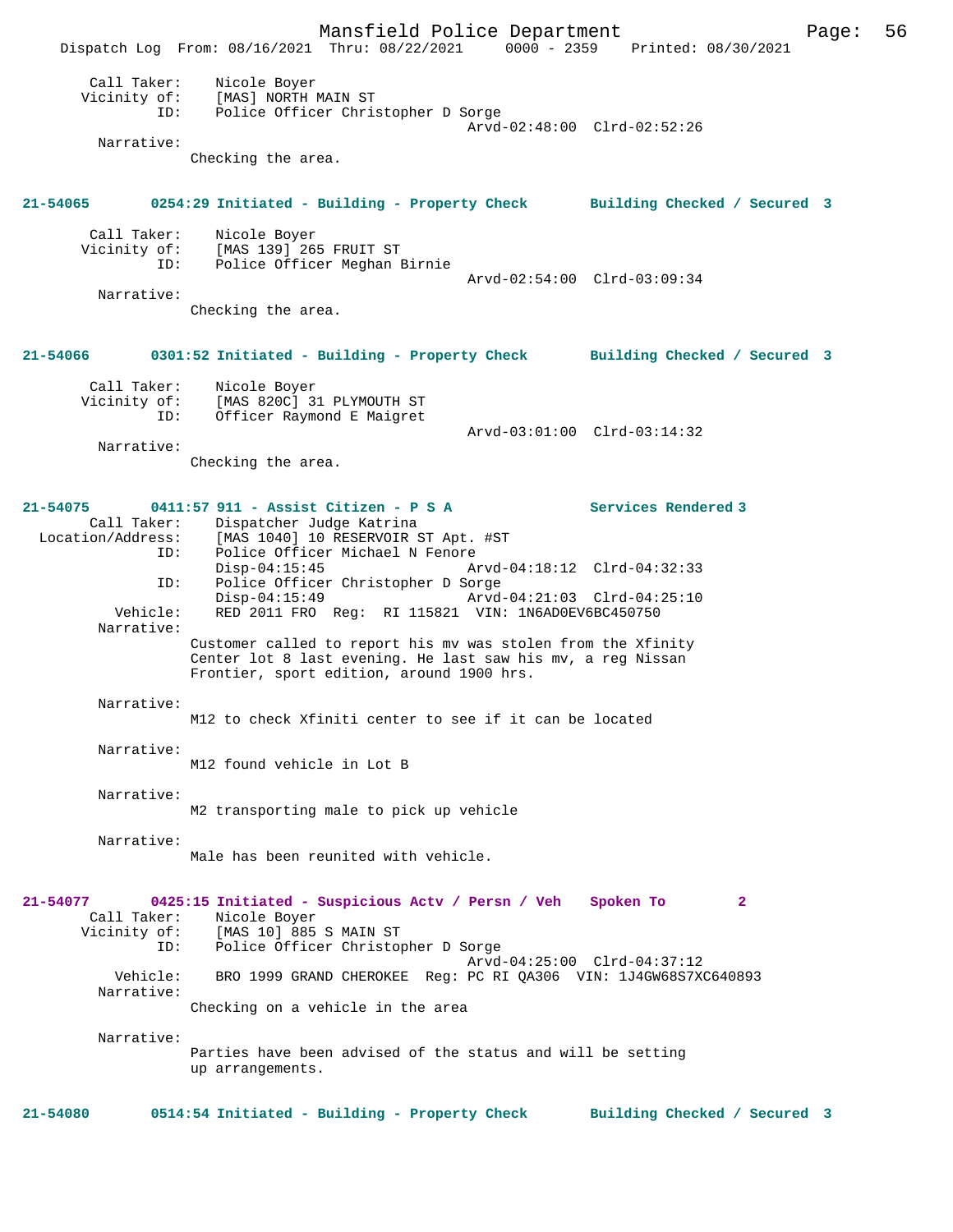Mansfield Police Department Form Page: 57 Dispatch Log From: 08/16/2021 Thru: 08/22/2021 0000 - 2359 Printed: 08/30/2021 Call Taker: Nicole Boyer Vicinity of: [MAS 820C] 31 PLYMOUTH ST ID: Officer Raymond E Maigret Arvd-05:14:00 Clrd-05:25:39 Narrative: Checking the area. **21-54094 0920:00 Phone - Parking Violations Citation / Warning Issued 3** Call Taker: Kerri Bishop Location/Address: [MAS] 34 SOUTH MAIN ST @ 4 WEBB PL ID: Police Officer Andrew J Kelley Disp-09:23:18 Arvd-09:30:26 Clrd-09:39:07 Vehicle: BLU 2020 CHRY VA PACIFICA Reg: PC MA 2FCJ37 VIN: 2C4RC1BG9LR269980 Vehicle: GRY 2013 NISS TR Reg: PC TX GPG9340 VIN: 1N4AA5AP3DC834882 Narrative: caller reports two vehicles illegaly parked in the area, black crystler van and a gold/blue nissan. **21-54095 0922:12 Initiated - Building - Property Check Building Checked / Secured 3** Call Taker: Ryan O'Rourke Location/Address: [MAS 820C] 31 PLYMOUTH ST ID: Police Officer Joshua S Ellender Arvd-09:22:00 Clrd-09:39:18 Narrative: Checking the area. **21-54098 0947:11 Initiated - Motor Vehicle Stop Citation / Warning Issued 3** Call Taker: Ryan O'Rourke Vicinity of: [MAS H4948] 555 MAPLE ST ID: IPHO ITALLY CONTRACT CONTRACT CONTRACT POLICE Arvd-09:47:00 Clrd-09:54:01 Vehicle: WHI 2018 MERZ GLE350 Reg: PC MA 676ZX9 VIN: 4JGDA5HB5JB016004 Narrative: mv stop. **21-54102 0956:57 Initiated - Motor Vehicle Stop Citation / Warning Issued 3** Call Taker: Ryan O'Rourke Vicinity of: [MAS H4239] 551 MAPLE ST ID: Police Officer Beau J Palanza Arvd-09:56:00 Clrd-10:02:22 Vehicle: BLU 2015 LEXS RX350 Reg: PC MA 8SC192 VIN: 2T2BK1BAXFC312318 Narrative: mv stop. **21-54103 1009:04 Initiated - Motor Vehicle Stop Citation / Warning Issued 3** Call Taker: Ryan O'Rourke Location/Address: [MAS] 64 COPELAND DR @ 1 FOWLER ST ID: Police Officer Andrew J Kelley Arvd-10:09:00 Clrd-10:13:50 Vehicle: RED 2000 FORD UT EXPLOR Reg: PC MA 1GRB76 VIN: 1FMZU84P8YZC03433 Narrative: mv stop. **21-54106 1017:24 Initiated - Community Policing Services Rendered 3**  Call Taker: Ryan O'Rourke<br>Location/Address: [MAS 421] 21 E [MAS 421] 21 EAST ST ID: Lieutenant Thomas R Connor Arvd-10:17:00 Clrd-10:29:19 Narrative: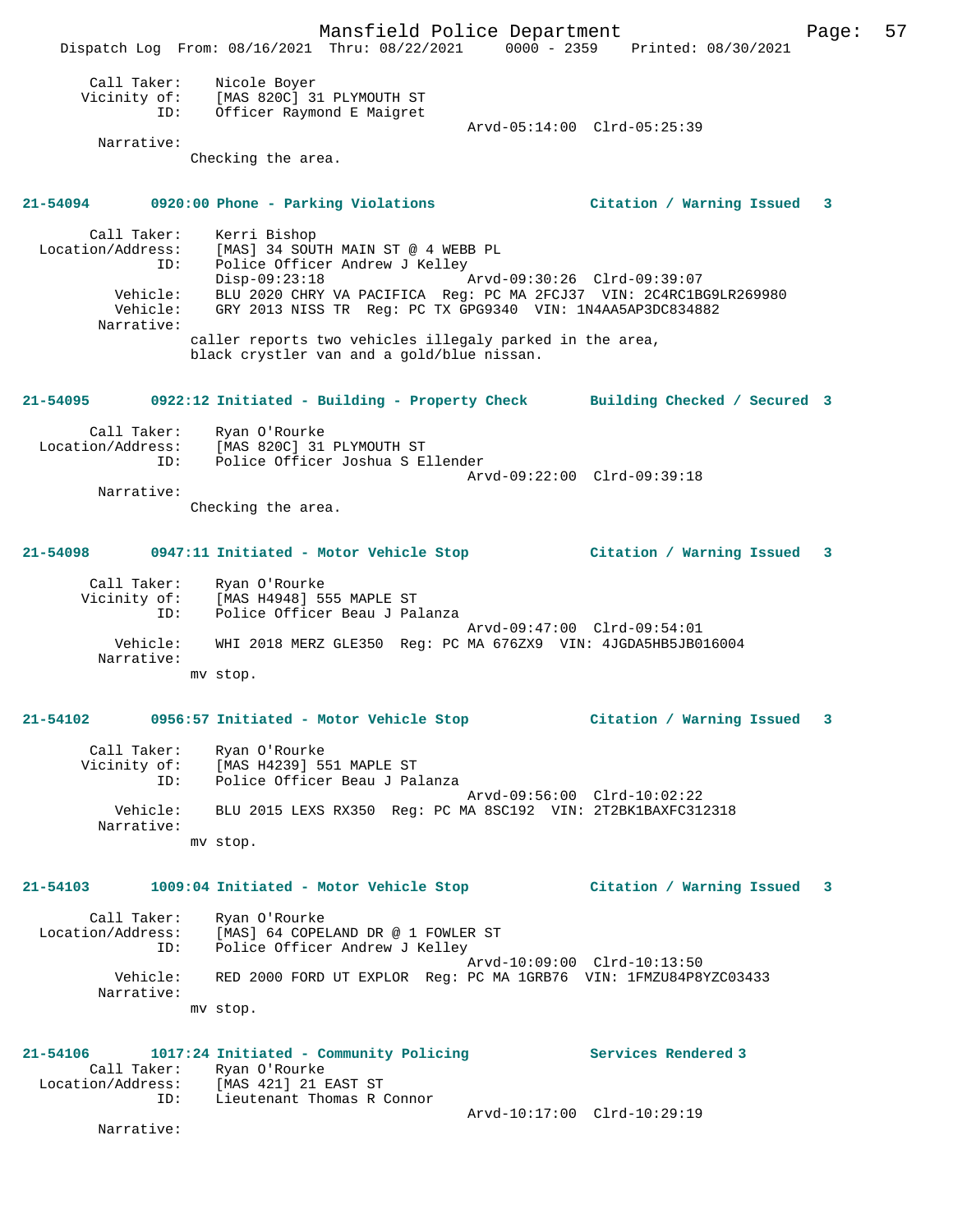Mansfield Police Department Fage: 58 Dispatch Log From: 08/16/2021 Thru: 08/22/2021 0000 - 2359 Printed: 08/30/2021 out for community policing. **21-54109 1031:19 Initiated - Building - Property Check Building Checked / Secured 3** Call Taker: Ryan O'Rourke Location/Address: [MAS 1002] 250 EAST ST ID: Police Officer Beau J Palanza Arvd-10:31:00 Clrd-10:39:43 Narrative: Checking the area. **21-54110 1036:16 Phone - Assist Other Agency Services Rendered 3**  Call Taker: Kerri Bishop Location/Address: [MAS H6455] 788 WARE ST ID: Police Officer Beau J Palanza Disp-10:39:58 Arvd-10:44:39 Clrd-10:52:55 Vehicle: RED 2015 FORD MUSTAN Reg: PC MA 8PM239 VIN: 1FATP8EM0F5340236 Narrative: Sandwich PD requested attempt to contact someone at address to see if they can arrange to remove vehicle from the side of the road in their town before they have it towed. Narrative: No answer at door. **21-54111 1043:34 Walk-In - Lost / Found Property Spoken To 3**  Call Taker: Support Staff Thomas Plunkett<br>Location/Address: [MAS 255] 377 CHAUNCY ST ess: [MAS 255] 377 CHAUNCY ST<br>ID: Police Officer Michael T Police Officer Michael T Fitzgerald<br>Disp-10:48:45 Arvd-1 Arvd-10:49:15 Clrd-10:56:05 Narrative: Walk in reporting she lost her wallet in Stop and Shop parking lot, wants to file a report Narrative: Speaking with Ofc. Fitzgerald Narrative: Party was unsure where the wallet was lost, cancelled all bank cards. Party was advised to contact PD if any fraud occurs. **21-54115 1137:15 Initiated - Building - Property Check Building Checked / Secured 3** Call Taker: Ryan O'Rourke Location/Address: [MAS 281A] 1 CROCKER ST<br>TD: Police Officer Andrew J Police Officer Andrew J Kelley Arvd-11:37:00 Clrd-11:46:40 Narrative: Checking the area. **21-54118 1146:14 Initiated - Building - Property Check Building Checked / Secured 3** Call Taker: MATTHEW BOMES Location/Address: [MAS 820C] 31 PLYMOUTH ST ID: Police Officer Joshua S Ellender Arvd-11:46:00 Clrd-12:12:23 Narrative: Checking the area. **21-54120 1158:59 Initiated - Building - Property Check Building Checked / Secured 3**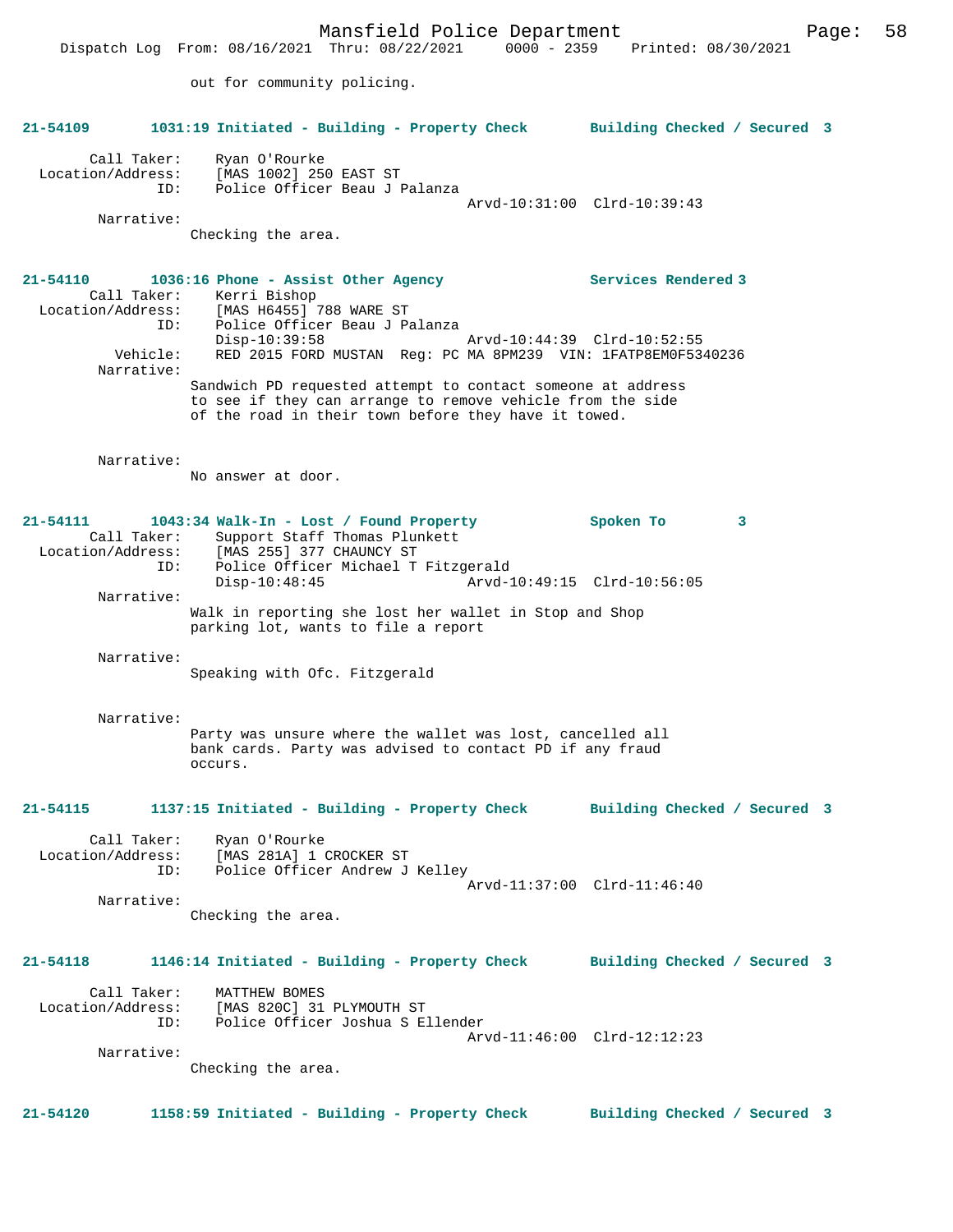Mansfield Police Department Fage: 59 Dispatch Log From: 08/16/2021 Thru: 08/22/2021 0000 - 2359 Printed: 08/30/2021 Call Taker: Ryan O'Rourke Location/Address: [MAS 2] 60 FORBES BLVD ID: Police Officer Michael T Fitzgerald Arvd-11:58:00 Clrd-12:08:35 Narrative: Checking the area. **21-54122 1208:43 Initiated - Building - Property Check Building Checked / Secured 3** Call Taker: Ryan O'Rourke Location/Address: [MAS 4] 31 HAMPSHIRE ST ID: Police Officer Michael T Fitzgerald Arvd-12:08:00 Clrd-12:17:20 Narrative: Checking the area. **21-54124 1217:34 Initiated - Building - Property Check Building Checked / Secured 3** Call Taker: Ryan O'Rourke Location/Address: [MAS] COPELAND DR ID: Police Officer Andrew J Kelley Arvd-12:17:00 Clrd-12:20:15 Narrative: Checking the area. **21-54130 1246:47 Initiated - Follow up Investigation Services Rendered 3**  Call Taker: Ryan O'Rourke Location/Address: [MAS] 333 SCHOOL ST ID: Police Officer Beau J Palanza Arvd-12:46:00 Clrd-12:58:33 Narrative: Conducting a follow up in the area to a previously reported incident. **21-54131 1247:57 Initiated - Building - Property Check Building Checked / Secured 3** Call Taker: Ryan O'Rourke<br>ion/Address: The Location/Address: [MAS 840] 280 SCHOOL ST ID: Police Officer Michael T Fitzgerald Arvd-12:47:00 Clrd-12:57:48 Narrative: Checking the area. **21-54138 1336:16 Initiated - Motor Vehicle Stop Citation / Warning Issued 3**

Savannah Karch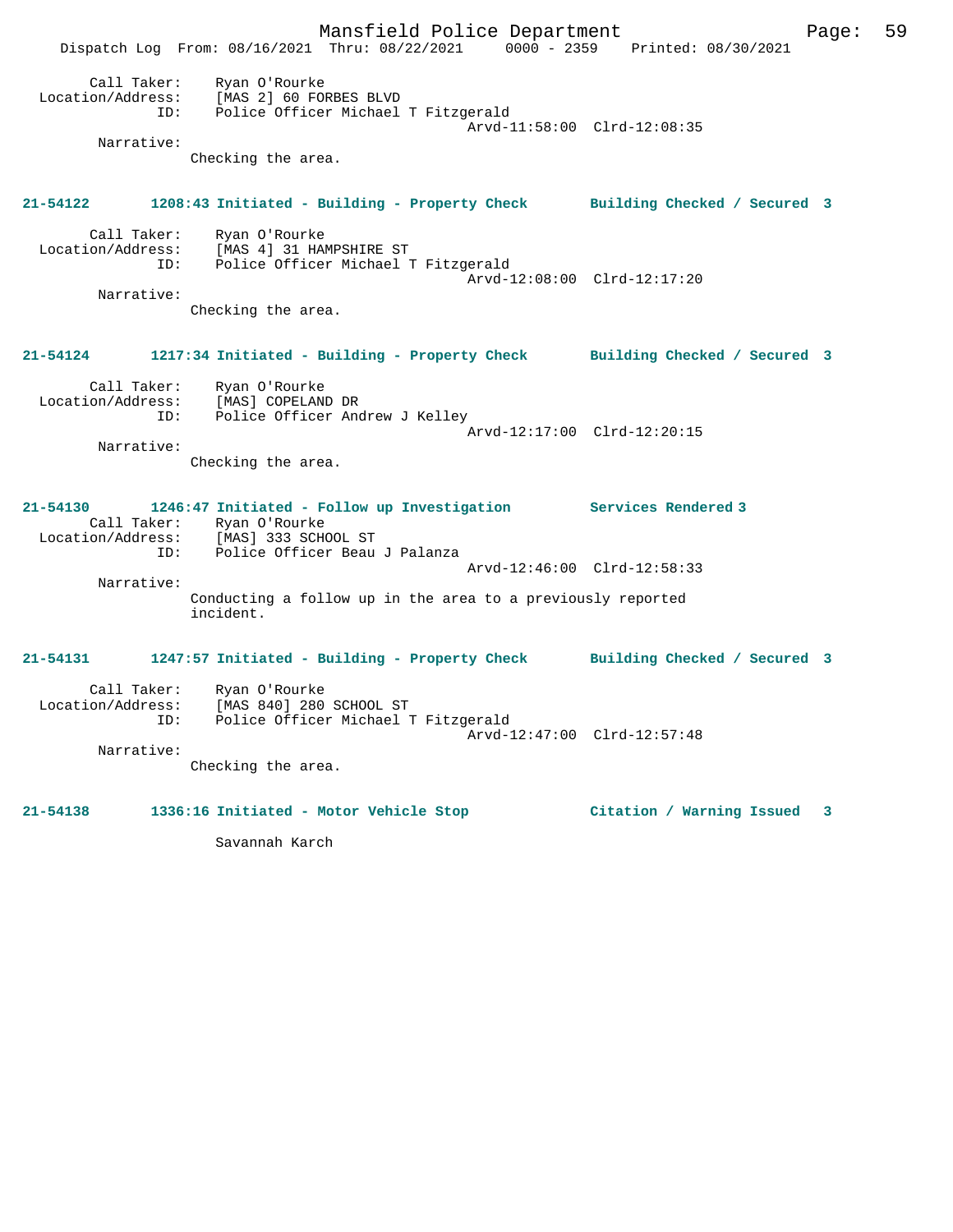**21-54139 1338:20 Radio - Assist Other Agency Services Rendered 3**  Call Taker: Ryan O'Rourke<br>Location/Address: [MAS 240A] 189 ess: [MAS 240A] 189 CHAUNCY ST<br>ID: Lieutenant Thomas R Connor Lieutenant Thomas R Connor<br>Disp-13:42:31 Disp-13:42:31 Arvd-13:43:00 Clrd-13:45:04 Narrative: assisting with Foxborough mv stop. **21-54144 1407:38 Phone - 911 Hang-ups & Verifications Confirmed misdial/Accdntl Call 2**  Call Taker: Jennifer Napolitano<br>Location/Address: [MAS 108B] 885 SOUTI [MAS 108B] 885 SOUTH MAIN ST ID: Police Officer Michael T Fitzgerald Disp-14:13:32 Arvd-14:19:43 Clrd-14:23:53 Narrative: Checking on a 911 hang up. Yes VIP lot. Dialed by mistake Contact made?: y Cellphone? (y/n):Y Uncertainty radius: 4 meters **21-54147 1424:27 Initiated - Building - Property Check Building Checked / Secured 3** Call Taker: Ryan O'Rourke Location/Address: [MAS 820C] 31 PLYMOUTH ST ID: Police Officer Joshua S Ellender Arvd-14:24:00 Clrd-14:52:01 Narrative: Checking the area. **21-54157 1526:20 Initiated - Building - Property Check Building Checked / Secured 3** Call Taker: Ryan O'Rourke Location/Address: [MAS H4856] 125 FRUIT ST Police Officer Beau J Palanza Arvd-15:26:00 Clrd-15:30:39 Narrative: Checking the area. **21-54158 1531:35 Phone - 911 Hang-ups & Verifications Confirmed misdial/Accdntl Call 2**  Call Taker: Kerri Bishop Location/Address: [MAS 43] 137 MILL ST Apt. #C1 ID: Police Officer Beau J Palanza Disp-15:33:28 Arvd-15:39:47 Clrd-15:43:09 Narrative: Checking on a 911 hang up. Contact made?: yes, caller states accidental Cellphone? (y/n):y Uncertainty radius:10 meters **21-54167 1722:41 Initiated - Building - Property Check Services Rendered 3**  Call Taker: Ryan O'Rourke Location/Address: [MAS 820C] 31 PLYMOUTH ST ID: Police Officer Joshua S Ellender Arvd-17:22:00 Clrd-18:38:30 Narrative: Checking the area. **21-54182 1826:59 Initiated - Building - Property Check Building Checked / Secured 3**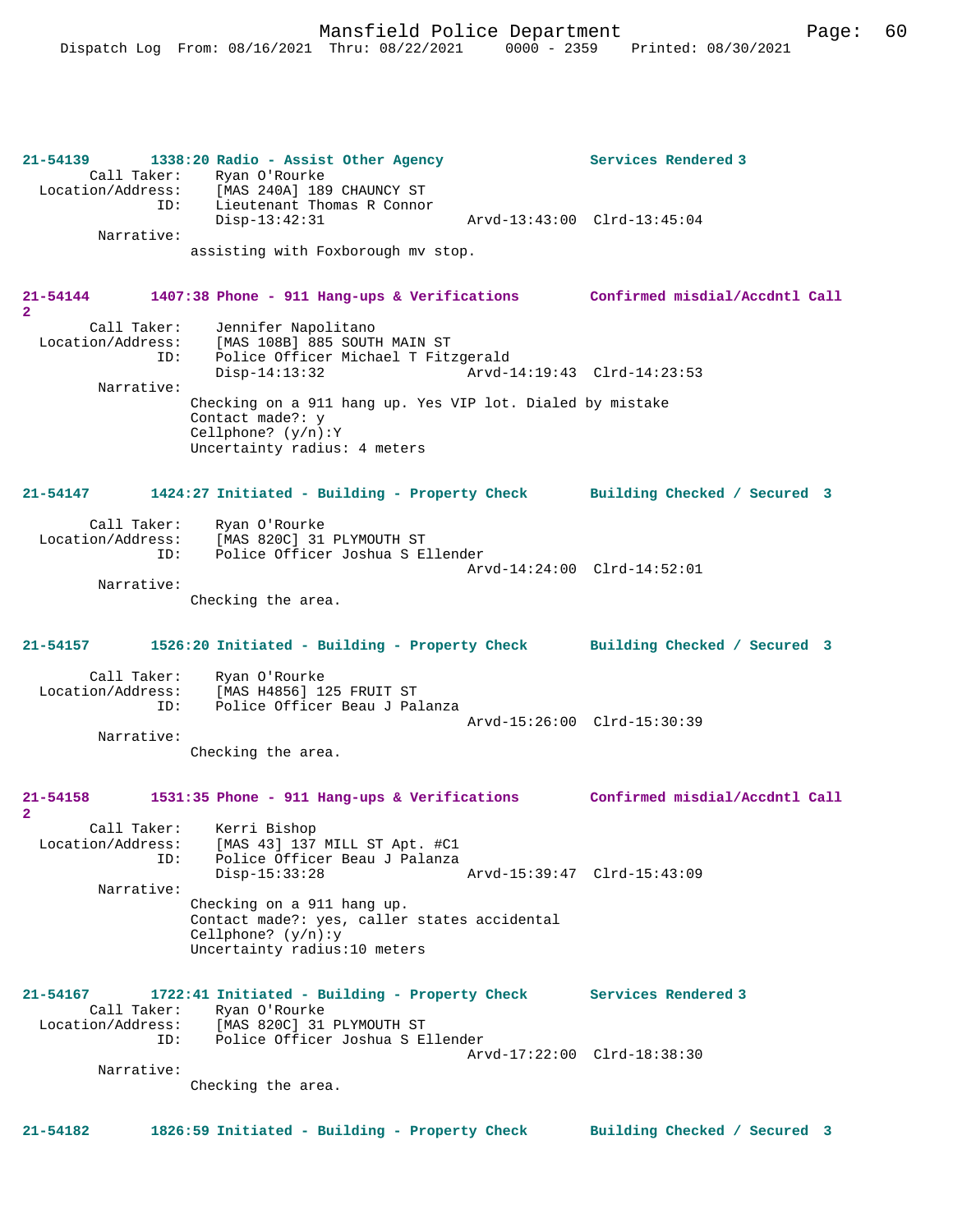|                                         | Mansfield Police Department<br>Dispatch Log From: 08/16/2021 Thru: 08/22/2021                                                                                                                                                                                                                        |                             | 0000 - 2359 Printed: 08/30/2021 | Page:        | 61 |
|-----------------------------------------|------------------------------------------------------------------------------------------------------------------------------------------------------------------------------------------------------------------------------------------------------------------------------------------------------|-----------------------------|---------------------------------|--------------|----|
| Call Taker:<br>Location/Address:<br>ID: | Ryan O'Rourke<br>[MAS 4] 31 HAMPSHIRE ST<br>Police Officer William C Trudell                                                                                                                                                                                                                         | Arvd-18:26:00 Clrd-18:30:18 |                                 |              |    |
| Narrative:                              | Checking the area.                                                                                                                                                                                                                                                                                   |                             |                                 |              |    |
|                                         |                                                                                                                                                                                                                                                                                                      |                             |                                 |              |    |
| 21-54183                                | 1830:25 Initiated - Building - Property Check Building Checked / Secured 3                                                                                                                                                                                                                           |                             |                                 |              |    |
| Call Taker:<br>Location/Address:<br>ID: | Ryan O'Rourke<br>[MAS 2] 60 FORBES BLVD<br>Police Officer William C Trudell                                                                                                                                                                                                                          | Arvd-18:30:00 Clrd-18:35:31 |                                 |              |    |
| Narrative:                              | Checking the area.                                                                                                                                                                                                                                                                                   |                             |                                 |              |    |
| 21-54187                                | 1839:47 Initiated - Building - Property Check Building Checked / Secured 3                                                                                                                                                                                                                           |                             |                                 |              |    |
| Call Taker:<br>Location/Address:<br>ID: | Ryan O'Rourke<br>[MAS 927] 50 PLYMOUTH ST<br>Police Officer William C Trudell                                                                                                                                                                                                                        | Arvd-18:39:00 Clrd-18:43:23 |                                 |              |    |
| Narrative:                              |                                                                                                                                                                                                                                                                                                      |                             |                                 |              |    |
|                                         | Checking the area.                                                                                                                                                                                                                                                                                   |                             |                                 |              |    |
| 21-54192                                | 1840:22 911 - 911 Hang-ups & Verifications                                                                                                                                                                                                                                                           |                             | Unfounded/Unverifed             | $\mathbf{2}$ |    |
| Call Taker:<br>Location/Address:<br>ID: | Michael Mezhberg<br>[MAS] 172 CHAUNCY ST<br>Police Officer William C Trudell                                                                                                                                                                                                                         |                             |                                 |              |    |
| ID:                                     | $Disp-18:46:11$<br>Police Officer Derek M Stark                                                                                                                                                                                                                                                      |                             | $Clrd-18:55:47$                 |              |    |
| Narrative:                              | $Disp-18:49:50$                                                                                                                                                                                                                                                                                      |                             | $Clrd-18:55:51$                 |              |    |
|                                         | Checking on a 911 hang up. On call back, caller states his<br>emergency is at this address in the state of California. The<br>number is a non-initialized phone. This phone has called us<br>7 times in total since 1000. One other time, the child<br>caller tried to order a pizza. Then hangs up. |                             |                                 |              |    |
| Narrative:                              | address is a business that is closed.                                                                                                                                                                                                                                                                |                             |                                 |              |    |
| 21-54191                                | 1841:35 Initiated - Motor Vehicle Stop                                                                                                                                                                                                                                                               |                             | Citation / Warning Issued       | 3            |    |
| Call Taker:<br>Vicinity of:<br>ID:      | Ryan O'Rourke<br>[MAS 131] 141 NORTH MAIN ST<br>Police Officer Derek M Stark                                                                                                                                                                                                                         | Arvd-18:41:00 Clrd-18:47:45 |                                 |              |    |
| Vehicle:<br>Narrative:                  | GRY 2012 GMC ACADIA Req: PAS MA BR26ZW VIN: 1GKKVRED2CJ153427                                                                                                                                                                                                                                        |                             |                                 |              |    |
|                                         | mv stop.                                                                                                                                                                                                                                                                                             |                             |                                 |              |    |
|                                         | 21-54195 1904:07 Initiated - Motor Vehicle Stop                                                                                                                                                                                                                                                      |                             | Citation / Warning Issued       | 3            |    |
| Call Taker:<br>Vicinity of:<br>ID:      | Ryan O'Rourke<br>[MAS] NORTH MAIN ST<br>Police Officer Derek M Stark                                                                                                                                                                                                                                 |                             |                                 |              |    |
| Vehicle:<br>Narrative:                  | WHI 2019 TOYT RAV4 Req: PC MA 53CR07 VIN: 2T3P1RFV7KC031796                                                                                                                                                                                                                                          | Arvd-19:04:00 Clrd-19:09:23 |                                 |              |    |
|                                         | mv stop.                                                                                                                                                                                                                                                                                             |                             |                                 |              |    |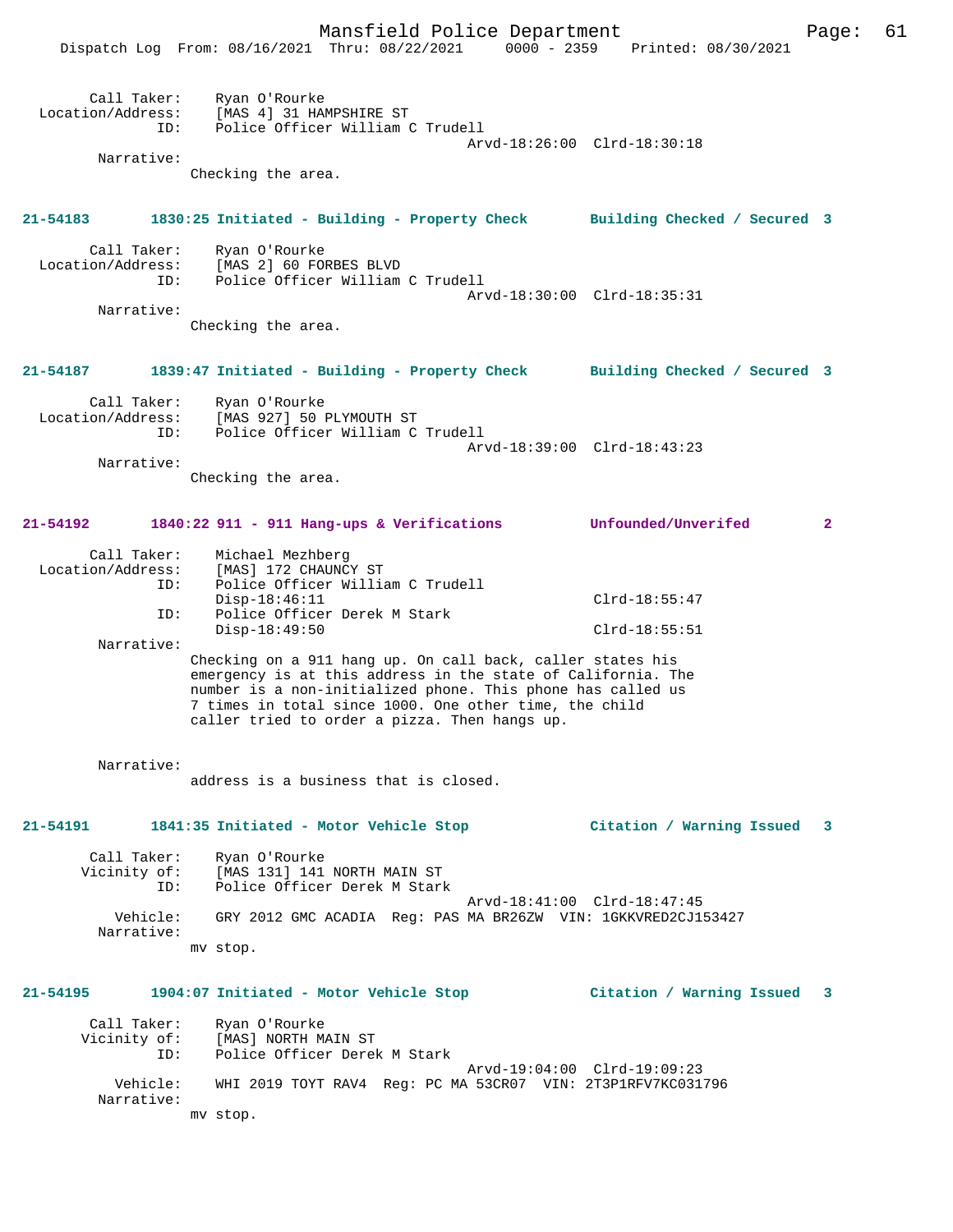Dispatch Log From: 08/16/2021 Thru: 08/22/2021 0000 - 2359 Printed: 08/30/2021

**21-54197 1909:36 Initiated - Building - Property Check Building Checked / Secured 3** Call Taker: Ryan O'Rourke Location/Address: [MAS 840] 280 SCHOOL ST ID: Police Officer Jay J Sparrow Arvd-19:09:00 Clrd-19:22:32 Narrative: Checking the area. **21-54198 1915:35 Initiated - Building - Property Check Building Checked / Secured 3** Call Taker: Ryan O'Rourke Location/Address: [MAS 820C] 31 PLYMOUTH ST ID: Police Officer Joshua S Ellender Arvd-19:15:00 Clrd-19:38:06 Narrative: Checking the area. **21-54199 1918:57 Initiated - Motor Vehicle Stop Citation / Warning Issued 3** Call Taker: Ryan O'Rourke Location/Address: [MAS] 562 MAPLE ST @ 3 JENNIFER DR ID: Police Officer Andrew J Kelley Arvd-19:18:00 Clrd-19:22:23 Vehicle: BRO 2017 VOLV UT XC90 Reg: PC MA 9071PG VIN: YV4A22PK1H1106073 Narrative: mv stop. **21-54200 1922:38 Initiated - Motor Vehicle Stop Citation / Warning Issued 3** Call Taker: Ryan O'Rourke Vicinity of: [MAS 10] 885 S MAIN ST ID: Police Officer Derek M Stark Arvd-19:22:00 Clrd-19:27:25 Vehicle: BLK 2019 VOLK ATLAS Reg: PC MA 1RX176 VIN: 1V2MR2CA5KC558997 Narrative: mv stop for red light violation. Narrative: citation issued to the RO. **21-54203 1937 Initiated - Building - Property Check Building Checked / Secured 3** Call Taker: Police Officer Andrew J Kelley Location/Address: [MAS 12] 250 EAST ST ID: Police Officer Andrew J Kelley Arvd-19:37:28 Clrd-19:48:36 ID: Police Officer Andrew J Kelley<br>Disp-20:01:33 Arvd-20:04:01 Clrd-20:04:04  $Disp-20:01:33$  Narrative: Checking the area. **21-54206 2004:58 Initiated - Building - Property Check Building Checked / Secured 3** Call Taker: Ryan O'Rourke Location/Address: [MAS 863] 34 PLYMOUTH ST ID: Police Officer Andrew J Kelley Arvd-20:04:00 Clrd-20:21:48 Narrative: Checking the area. **21-54208 2017:51 Initiated - Follow up Investigation Services Rendered 3**  Call Taker: Ryan O'Rourke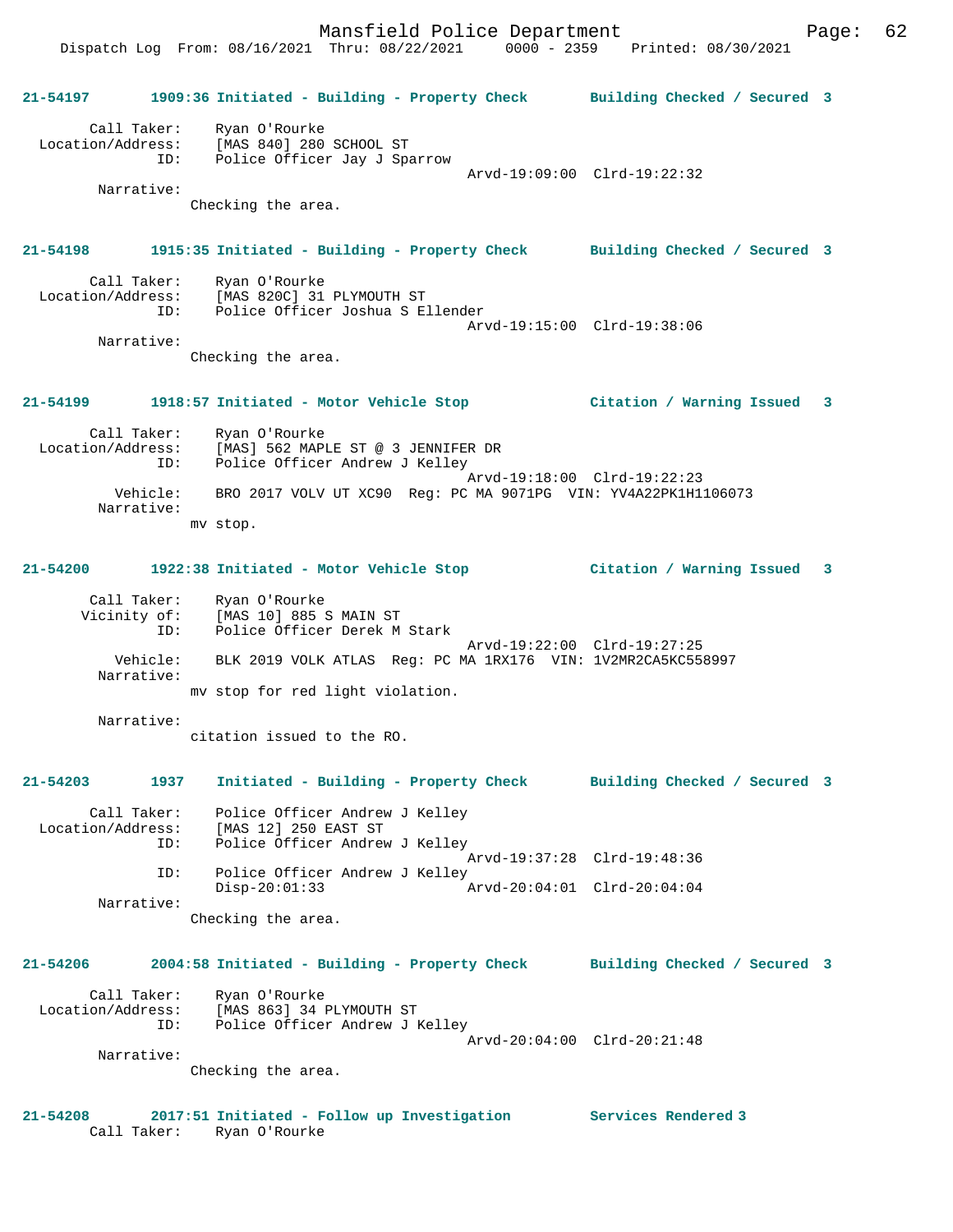Mansfield Police Department Fage: 63 Dispatch Log From: 08/16/2021 Thru: 08/22/2021 0000 - 2359 Printed: 08/30/2021 Location/Address: [MAS 10] 885 S MAIN ST ID: Police Officer Derek M Stark Arvd-20:17:00 Clrd-20:36:24 Vehicle: GRY 2017 ACUR MDX Reg: PC MA 9PD870 VIN: 5FRYD4H85HB013881 Vehicle: GRY 2017 ACUR MDX Reg: PC MA 9PD870 VIN: 5FRYD4H85HB013881 Narrative: Conducting a follow up in the area to a previously reported incident. Narrative: Female party reporting she cannot find her vehicle after leaving it at the Xfinity Center last night. Ofc. Stark is checking the area and is out the CP. Ofc. Stark was able to reunite the CP with her vehicle. The gate to clemmey has been closed and secured with a chain and lock. **21-54215 2132:58 Initiated - Building - Property Check Building Checked / Secured 3** Call Taker: Ryan O'Rourke Location/Address: [MAS 820C] 31 PLYMOUTH ST ID: Police Officer Joshua S Ellender Arvd-21:32:00 Clrd-21:51:38 Narrative: Checking the area. **21-54216 2133 Initiated - Building - Property Check Cancelled Enroute 3**  Call Taker: Police Officer Andrew J Kelley Location/Address: [MAS 253] 330 PRATT ST Apt. #A ID: Police Officer Andrew J Kelley Arvd-21:33:43 Clrd-21:55:27 Narrative: Checking the area. **21-54223 2159:31 Initiated - Building - Property Check Building Checked / Secured 3** Call Taker: Ryan O'Rourke Location/Address: [MAS 170] 255 HOPE ST ID: Police Officer Andrew J Kelley Arvd-21:59:00 Clrd-22:11:44 Narrative: Checking the area. **21-54225 2211:16 Initiated - Suspicious Actv / Persn / Veh Spoken To 2**  Call Taker: Ryan O'Rourke Location/Address: [MAS 12] 250 EAST ST ID: Police Officer Derek M Stark Arvd-22:11:00 Clrd-22:14:07<br>Vehicle: RRO 2007 FORD FIVHIN Reg: PC MA 7JRT80 VIN: 1FAHP25157G16 BRO 2007 FORD FIVHUN Reg: PC MA 7JBT80 VIN: 1FAHP25157G161768 Narrative: checking on a vehicle. Narrative: occupants just eating ice cream, on their way. **21-54230 2225:44 Initiated - Building - Property Check Building Checked / Secured 3** Call Taker: Ryan O'Rourke Location/Address: [MAS 907E] 390 WEST ST ID: Police Officer Jay J Sparrow Arvd-22:25:00 Clrd-22:33:16 Narrative: Checking the area. **21-54238 2305:38 Initiated - Building - Property Check Building Checked / Secured 3**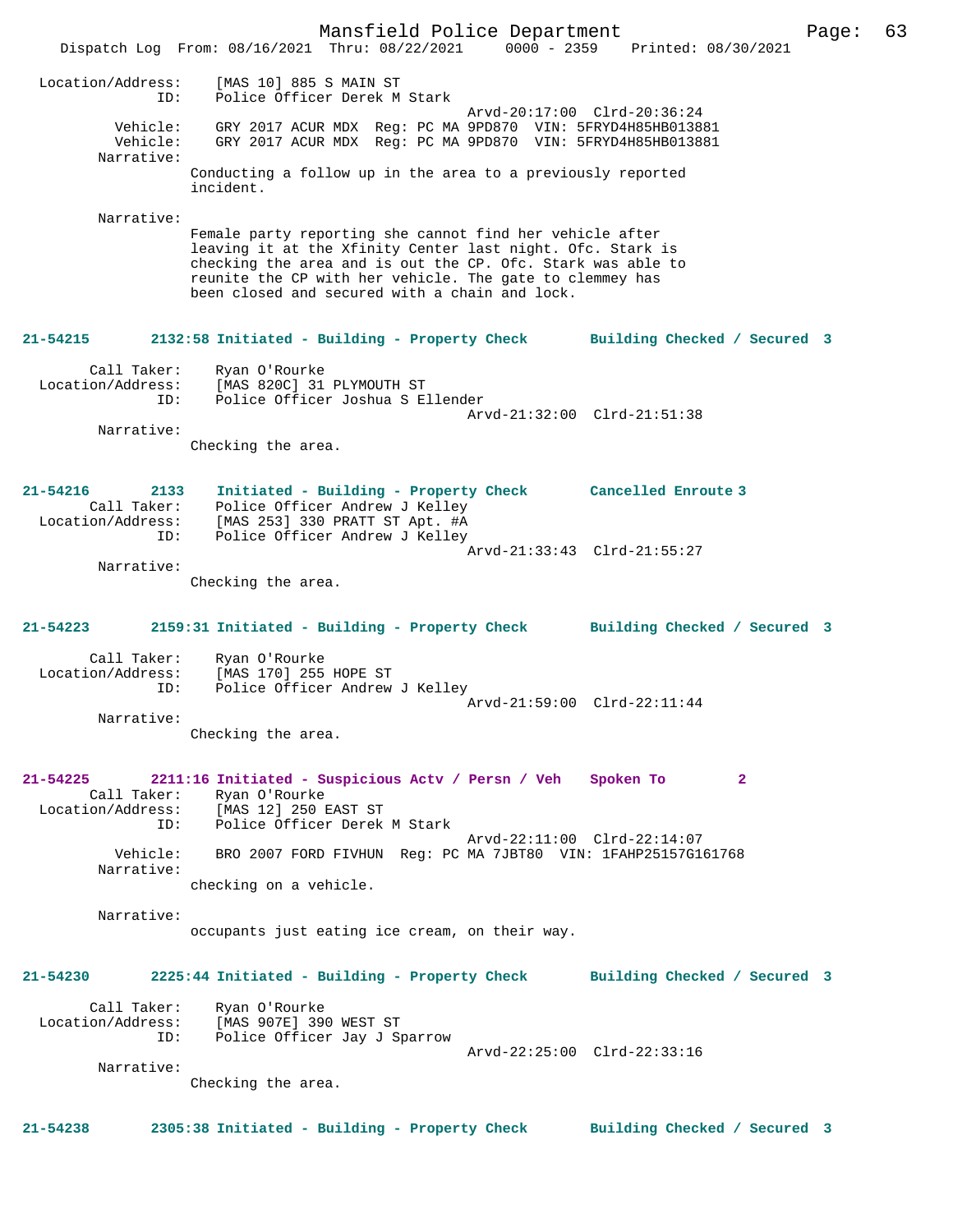|                                                | Mansfield Police Department                                                                                                                                                     |                             |                                 | Page: 64 |
|------------------------------------------------|---------------------------------------------------------------------------------------------------------------------------------------------------------------------------------|-----------------------------|---------------------------------|----------|
|                                                | Dispatch Log From: 08/16/2021 Thru: 08/22/2021                                                                                                                                  |                             | 0000 - 2359 Printed: 08/30/2021 |          |
| Call Taker:                                    | <b>JEFFREY KEEFE</b><br>Vicinity of: [MAS 226E] 125 HIGH ST Apt. #1-4                                                                                                           |                             |                                 |          |
| ID:                                            | Police Officer Derek M Stark                                                                                                                                                    |                             |                                 |          |
| Narrative:                                     |                                                                                                                                                                                 |                             | Arvd-23:05:00 Clrd-23:13:16     |          |
|                                                | Checking the area.                                                                                                                                                              |                             |                                 |          |
| 21-54241<br>2324                               | Initiated - Building - Property Check Building Checked / Secured 3                                                                                                              |                             |                                 |          |
| Call Taker:<br>Location/Address:<br>ID:        | Police Officer Derek M Stark<br>[MAS 281A] 1 CROCKER ST<br>Police Officer Derek M Stark                                                                                         |                             |                                 |          |
|                                                |                                                                                                                                                                                 | Arvd-23:24:48 Clrd-23:30:45 |                                 |          |
| Narrative:                                     | Checking the area.                                                                                                                                                              |                             |                                 |          |
| For Date: $08/22/2021$ - Sunday                |                                                                                                                                                                                 |                             |                                 |          |
| 21-54247<br>Call Taker:<br>Vicinity of:<br>ID: | 0010:08 Initiated - Building - Property Check Services Rendered 3<br>JEFFREY KEEFE<br>[MAS 820C] 31 PLYMOUTH ST<br>Officer Raymond E Maigret                                    |                             |                                 |          |
|                                                |                                                                                                                                                                                 | Arvd-00:10:00 Clrd-00:24:19 |                                 |          |
| Narrative:                                     | Checking the area.                                                                                                                                                              |                             |                                 |          |
| 21-54251                                       | 0025:40 Phone - Erratic Oper MV / Road Rage                                                                                                                                     |                             | <b>Unfounded/Unverifed</b>      | 3        |
| Call Taker:<br>Vicinity of:<br>ID:             | JEFFREY KEEFE<br>[MAS] ELM ST<br>Police Officer Meghan Birnie                                                                                                                   |                             |                                 |          |
| ID:                                            | $Disp-00:31:45$<br>Police Officer William C Trudell                                                                                                                             |                             | $Clrd-00:40:51$                 |          |
|                                                | $Disp-00:31:52$                                                                                                                                                                 | Arvd-00:34:20 Clrd-00:40:51 |                                 |          |
| Narrative:                                     | CP reports a black SUV all over the road heading in the<br>direction of Mansfield.                                                                                              |                             |                                 |          |
| Narrative:                                     | M12 checked up to the town line, no sign of vehicle.                                                                                                                            |                             |                                 |          |
| 21-54252                                       | 0027:07 Initiated - Building - Property Check Building Checked / Secured 3                                                                                                      |                             |                                 |          |
| Call Taker:                                    | Nicole Boyer<br>Vicinity of: [MAS 417] 9 FRANCIS AVE<br>ID: Police Officer Derek M Stark                                                                                        |                             |                                 |          |
|                                                |                                                                                                                                                                                 | Arvd-00:27:00 Clrd-00:38:18 |                                 |          |
| Narrative:                                     | Checking the area.                                                                                                                                                              |                             |                                 |          |
| 21-54253                                       | 0027:39 Initiated - Building - Property Check Services Rendered 3<br>Call Taker: Nicole Boyer<br>Vicinity of: [MAS 139] 265 FRUIT ST<br>Police Officer William C Trudell<br>ID: |                             |                                 |          |
| Narrative:                                     |                                                                                                                                                                                 | Arvd-00:27:00 Clrd-00:30:17 |                                 |          |
|                                                | Checking the area.                                                                                                                                                              |                             |                                 |          |
| 21-54260<br>Call Taker:                        | 0045:57 Initiated - Building - Property Check Services Rendered 3<br>JEFFREY KEEFE<br>Vicinity of: [MAS 4] 31 HAMPSHIRE ST<br>Police Officer Meghan Birnie<br>ID:               |                             |                                 |          |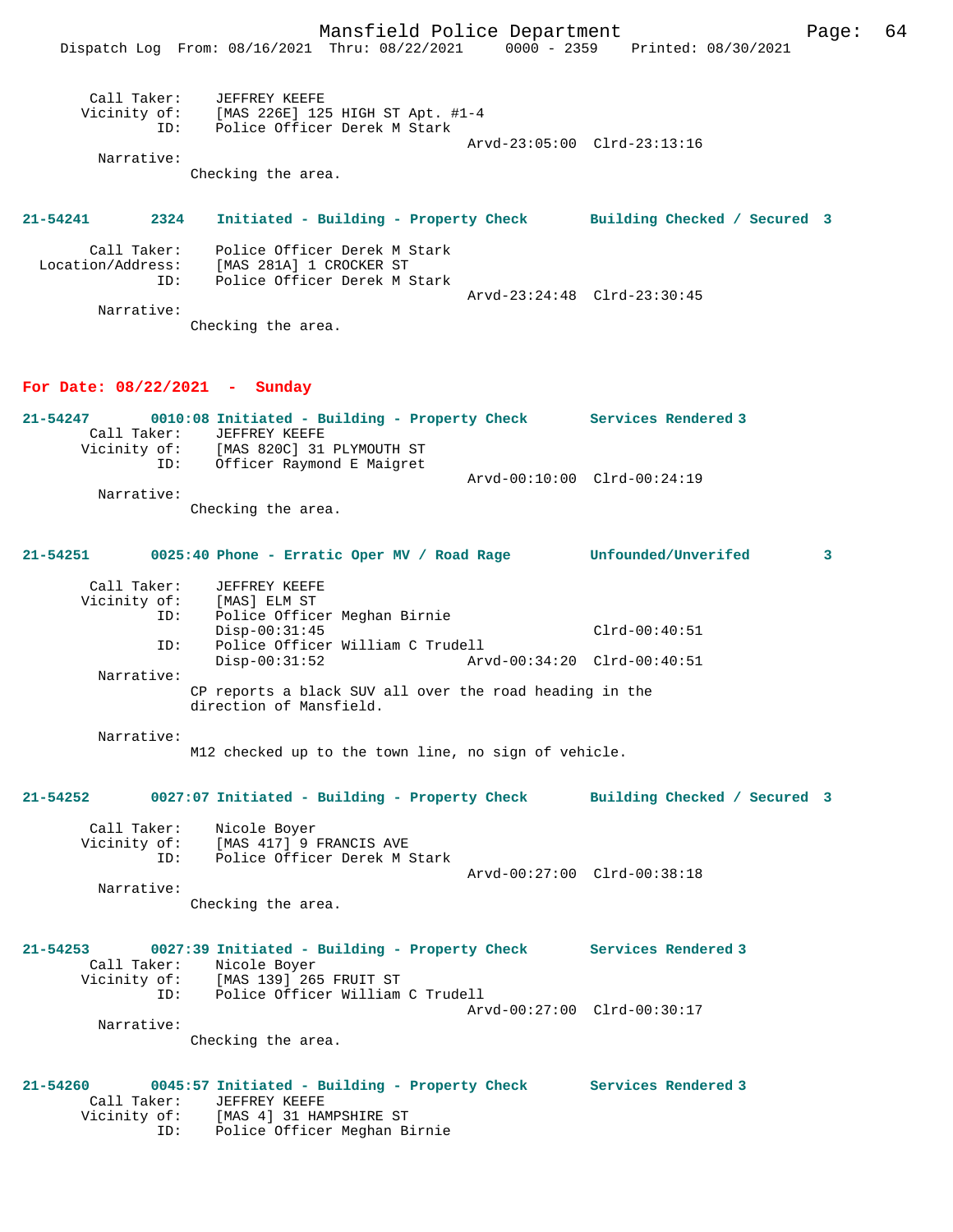Dispatch Log From: 08/16/2021 Thru: 08/22/2021 0000 - 2359 Printed: 08/30/2021

 Arvd-00:45:00 Clrd-00:52:08 Narrative: Checking the area. **21-54261 0052:17 Initiated - Building - Property Check Services Rendered 3**  Call Taker: JEFFREY KEEFE Vicinity of: [MAS 2] 60 FORBES BLVD of: [MAS 2] 60 FORBES BLVD<br>ID: Police Officer Meghan Birnie Arvd-00:52:00 Clrd-00:57:09 Narrative: Checking the area. **21-54262 0053:23 Initiated - Building - Property Check Services Rendered 3**  Call Taker: JEFFREY KEEFE Vicinity of: [MAS] 150 OAKLAND ST ID: Police Officer Derek M Stark Arvd-00:53:00 Clrd-01:07:47 Narrative: Checking the area. **21-54270 0109:35 Initiated - Building - Property Check Services Rendered 3**  Call Taker: JEFFREY KEEFE Location/Address: [MAS 1040] 10 RESERVOIR ST Apt. #ST ID: Police Officer Meghan Birnie Arvd-01:09:00 Clrd-01:17:27 Narrative: Checking the area. **21-54288 0201:57 Initiated - Building - Property Check Services Rendered 3**  Call Taker: JEFFREY KEEFE Vicinity of: [MAS 820C] 31 PLYMOUTH ST ID: Officer Raymond E Maigret Arvd-02:01:00 Clrd-02:14:41 Narrative: Checking the area. **21-54289 0208:27 Initiated - Building - Property Check Services Rendered 3**  Call Taker: JEFFREY KEEFE Location/Address: [MAS 907E] 390 WEST ST ID: Police Officer Meghan Birnie Arvd-02:08:00 Clrd-02:18:36 Narrative: Checking the area. **21-54290 0215:08 Initiated - Building - Property Check Services Rendered 3**  Call Taker: JEFFREY KEEFE<br>Vicinity of: [MAS 1002] 250 EAST ST Vicinity of: [MAS 1002] 250 EAST ST ID: Police Officer Derek M Stark Arvd-02:15:00 Clrd-02:19:05 ID: Police Officer William C Trudell Disp-02:16:43 Clrd-02:16:47 Narrative: Checking the area. **21-54291 0218:00 Initiated - Building - Property Check Services Rendered 3**  Call Taker: JEFFREY KEEFE Vicinity of: [MAS 1015] 30 CHAUNCY ST ID: Police Officer William C Trudell Arvd-02:18:00 Clrd-02:19:24 Narrative: Checking the area.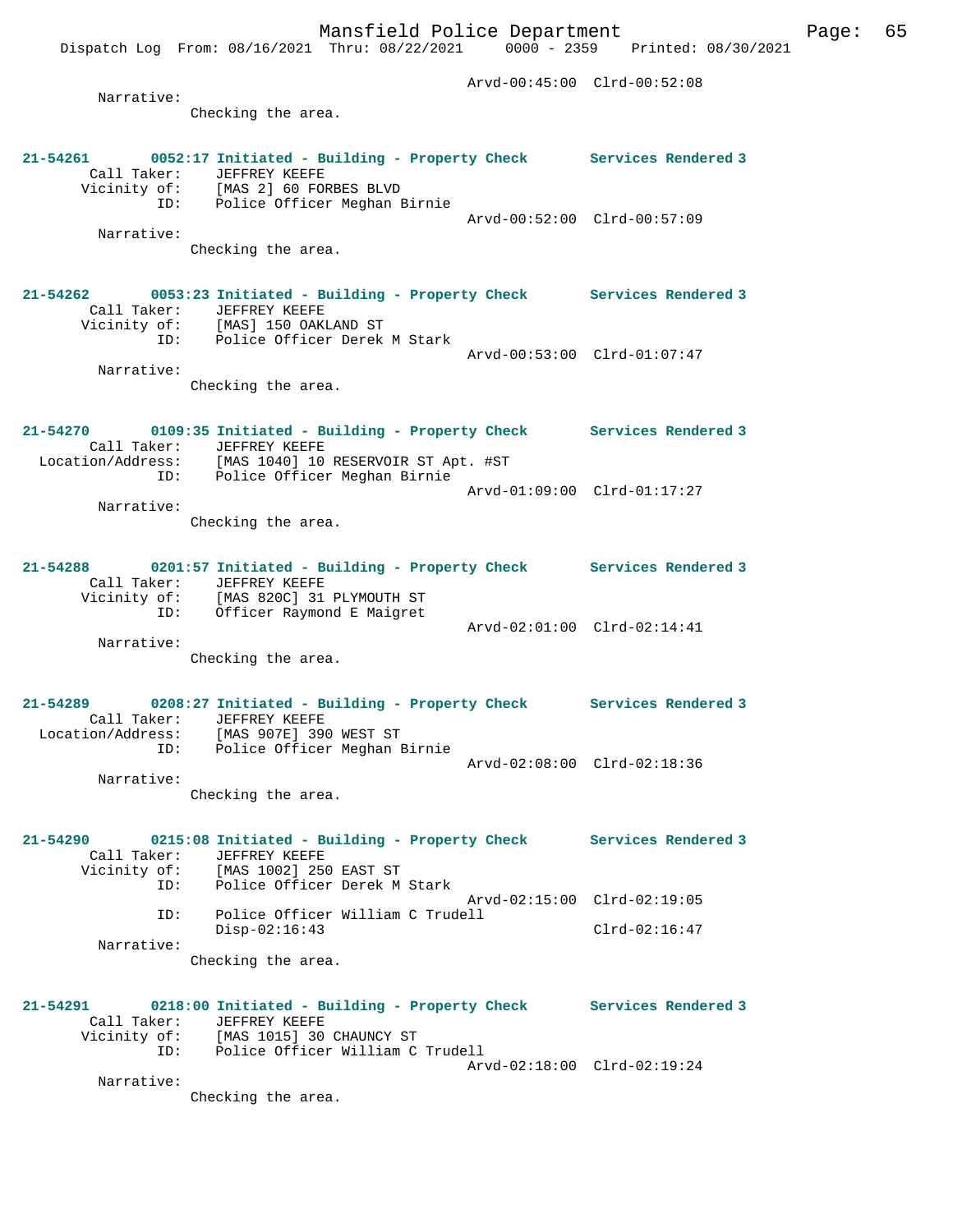Mansfield Police Department Page: 66 Dispatch Log From: 08/16/2021 Thru: 08/22/2021 0000 - 2359 Printed: 08/30/2021 **21-54293 0242:55 Initiated - Building - Property Check Services Rendered 3**  Call Taker: JEFFREY KEEFE Location/Address: [MAS 840] 280 SCHOOL ST ID: Police Officer Meghan Birnie Arvd-02:42:00 Clrd-02:57:34 Narrative: Checking the area. **21-54294 0250:37 Initiated - Building - Property Check Building Checked / Secured 3** Call Taker: JEFFREY KEEFE Vicinity of: [MAS] 4 ERICK RD @ 15 BONNEY LN<br>ID: Police Officer Derek M Stark Police Officer Derek M Stark Arvd-02:50:00 Clrd-03:02:08 Narrative: Checking the area. **21-54295 0305:03 Initiated - Suspicious Actv / Persn / Veh Services Rendered 2**  Call Taker: Michael Mezhberg Vicinity of: [MAS 992] 660 EAST ST ID: Police Officer Derek M Stark Arvd-03:05:00 Clrd-03:09:41 Vehicle: GRY 2018 HOND UT CR-V Reg: PC MA 575JE7 VIN: 2HKRW6H31JH213373 Narrative: M14 out with a vehicle parked in the plaza. **21-54297 0309:50 Initiated - Building - Property Check Building Checked / Secured 3** Call Taker: JEFFREY KEEFE Location/Address: [MAS 992] 660 EAST ST ID: Police Officer Derek M Stark Arvd-03:09:00 Clrd-03:13:52 Narrative: Checking the area. **21-54299 0333:52 Initiated - Building - Property Check Services Rendered 3**  Call Taker: JEFFREY KEEFE Vicinity of: [MAS 802B] 428 ELM ST ID: Police Officer Meghan Birnie Arvd-03:33:00 Clrd-03:34:11 Narrative: Checking the area. **21-54300 0335:25 Initiated - Building - Property Check Building Checked / Secured 3** Call Taker: JEFFREY KEEFE Vicinity of: [MAS] MYSTIC LN ID: Police Officer Derek M Stark Arvd-03:35:00 Clrd-03:42:28 Narrative: Checking the area. **21-54302 0343:04 Initiated - Building - Property Check Building Checked / Secured 3** Call Taker: JEFFREY KEEFE Vicinity of: [MAS H1695] 34 MAYFLOWER DR Vicinity of: [MAS H1695] 34 MAYFLOWER DR<br>ID: Police Officer Derek M Stark Arvd-03:43:00 Clrd-03:50:30 Narrative: Checking the area.

**21-54303 0402:48 Initiated - Building - Property Check Services Rendered 3**  Call Taker: Michael Mezhberg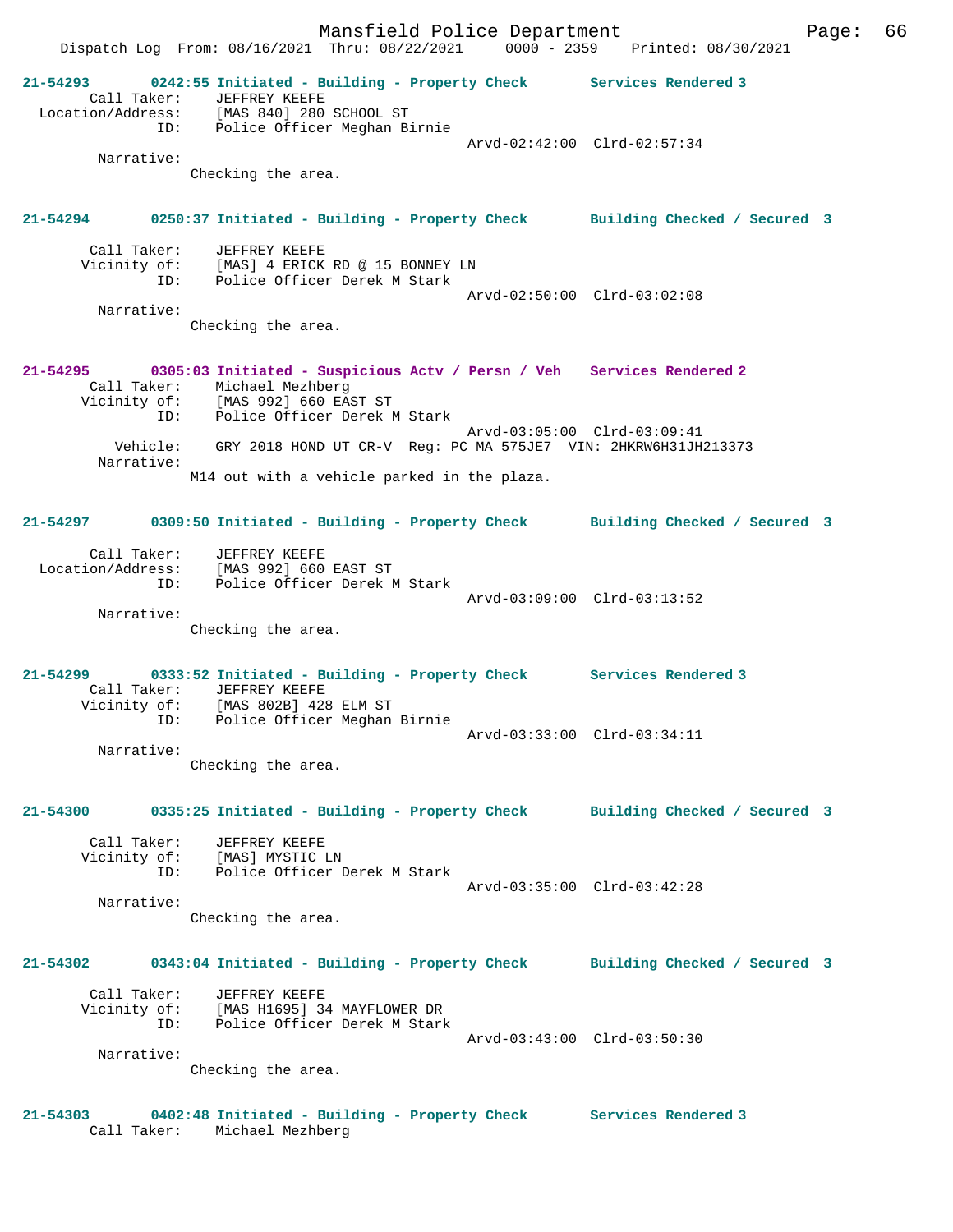Mansfield Police Department Fage: 67 Dispatch Log From: 08/16/2021 Thru: 08/22/2021 0000 - 2359 Printed: 08/30/2021 Location/Address: [MAS 820C] 31 PLYMOUTH ST ID: Officer Raymond E Maigret Arvd-04:02:00 Clrd-04:16:53 Narrative: Checking the area. **21-54304 0424:36 911 - 911 Hang-ups & Verifications Confirmed misdial/Accdntl Call 2**  Call Taker: JEFFREY KEEFE Location/Address: [MAS] 287 CHAUNCY ST Apt. #B301 ID: Police Officer William C Trudell Disp-04:27:41 Arvd-04:32:07 Clrd-04:32:20 Narrative: Checking on a 911 hang up. Contact made?: yes Cellphone? (y/n): yes Uncertainty radius: none spoke with cp **21-54306 0614:47 Initiated - Building - Property Check Building Checked / Secured 3** Call Taker: JEFFREY KEEFE Vicinity of: [MAS 820C] 31 PLYMOUTH ST ID: Officer Raymond E Maigret Arvd-06:14:00 Clrd-07:40:11 Narrative: Checking the area. **21-54313 0728:06 Phone - Assist Fire Department Services Rendered 2**  Call Taker: Josesph Shebertes<br>Location/Address: [MAS H5115] 2 CONE [MAS H5115] 2 CONROD CT ID: Police Officer Derek M Stark Disp-07:29:31 Arvd-07:33:52 Clrd-07:41:45 Narrative: Assisting the FD with a fire related incident. Nature: CO alarm sounding. **21-54316 0758:22 Initiated - Building - Property Check Building Checked / Secured 3** Call Taker: Josesph Shebertes Location/Address: [MAS 820C] 31 PLYMOUTH ST ID: Officer Robert C Martin Arvd-07:58:00 Clrd-08:12:36 Narrative: Checking the area. **21-54326 1002:18 Initiated - Building - Property Check Building Checked / Secured 3** Call Taker: Josesph Shebertes<br>Location/Address: [MAS 820C] 31 PLY ess: [MAS 820C] 31 PLYMOUTH ST<br>ID: Officer Robert C Martin Officer Robert C Martin Arvd-10:02:00 Clrd-10:19:00 Narrative: Checking the area. **21-54333 1024:35 Phone - Road Hazards Removed Hazard 3**  Call Taker: MATTHEW BOMES<br>Location/Address: [MAS] 1689 WES [MAS] 1689 WEST ST @ 16 PLAIN ST ID: Police Officer Joshua S Ellender Disp-10:27:05 Arvd-10:32:02 Clrd-10:32:11 Narrative: part of a trailer left in the roadway caller mved to road side has a plate on it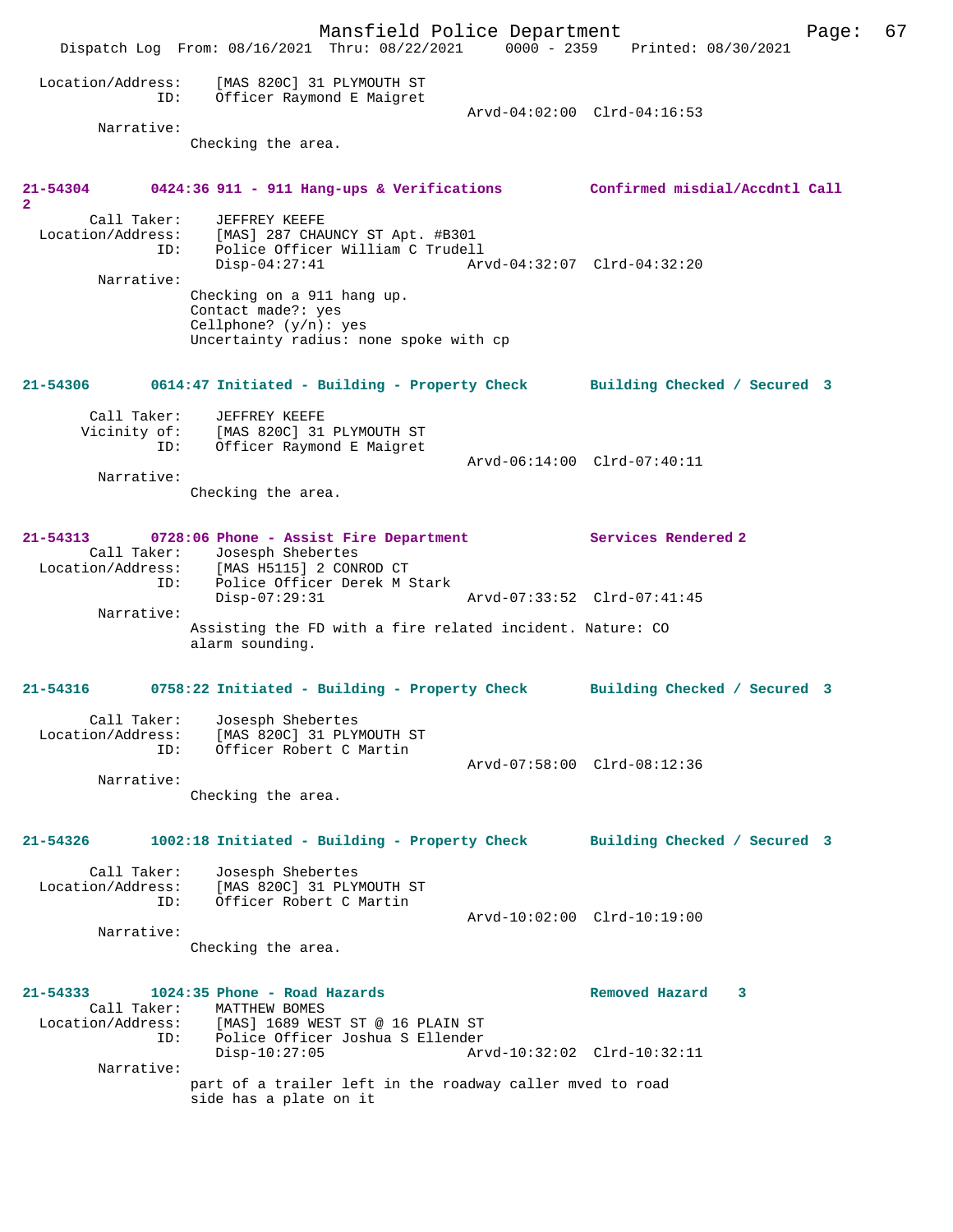Mansfield Police Department Page: 68 Dispatch Log From: 08/16/2021 Thru: 08/22/2021 **21-54336 1035 Initiated - Building - Property Check Building Checked / Secured 3** Call Taker: Police Officer Michael T Fitzgerald Location/Address: [MAS 417] 9 FRANCIS AVE ID: Police Officer Michael T Fitzgerald Arvd-10:36:57 Clrd-10:41:28 Narrative: Checking the area. **21-54337 1041 Initiated - Building - Property Check Building Checked / Secured 3** Call Taker: Police Officer Michael T Fitzgerald Location/Address: [MAS 1002] 250 EAST ST Police Officer Michael T Fitzgerald Arvd-10:42:32 Clrd-10:53:58 Narrative: Checking the area. **21-54339 1052:25 Initiated - Building - Property Check Building Checked / Secured 3** Call Taker: Josesph Shebertes Location/Address: [MAS 840] 280 SCHOOL ST ID: Police Officer Joshua S Ellender Arvd-10:52:00 Clrd-11:48:05 Narrative: Checking the area. **21-54342 1111 Initiated - Building - Property Check Building Checked / Secured 3** Call Taker: Police Officer Michael T Fitzgerald Location/Address: [MAS 982] 111 HOPE ST Police Officer Michael T Fitzgerald Arvd-11:12:13 Clrd-11:14:55 Narrative: Checking the area. **21-54346 1133 Initiated - Building - Property Check Building Checked / Secured 3** Call Taker: Police Officer Andrew J Kelley Location/Address: [MAS 281A] 1 CROCKER ST ID: Police Officer Andrew J Kelley Arvd-11:33:57 Clrd-11:48:00 Narrative: Checking the area. **21-54348 1146:57 Phone - 911 Hang-ups & Verifications Confirmed misdial/Accdntl Call 2**  Call Taker: Kerri Bishop<br>Location/Address: [MAS H2212] [MAS H2212] 11 EUGENIA DR ID: Police Officer Michael T Fitzgerald Arvd-11:55:54 Clrd-11:57:30 Narrative: Checking on a 911 hang up. Contact made?: yes, states accidental. Cellphone? (y/n):y Uncertainty radius: 107 meters **21-54349 1156:53 911 - 911 Hang-ups & Verifications Confirmed misdial/Accdntl Call 2**  Call Taker: Kerri Bishop Location/Address: [MAS H5901] 82 NORTH ST<br>ID: Police Officer Michael 1 Police Officer Michael T Fitzgerald<br>Disp-11:59:13 Arvd-1 Disp-11:59:13 Arvd-12:07:56 Clrd-12:12:26<br>ID: Police Officer Andrew J Kellev Police Officer Andrew J Kelley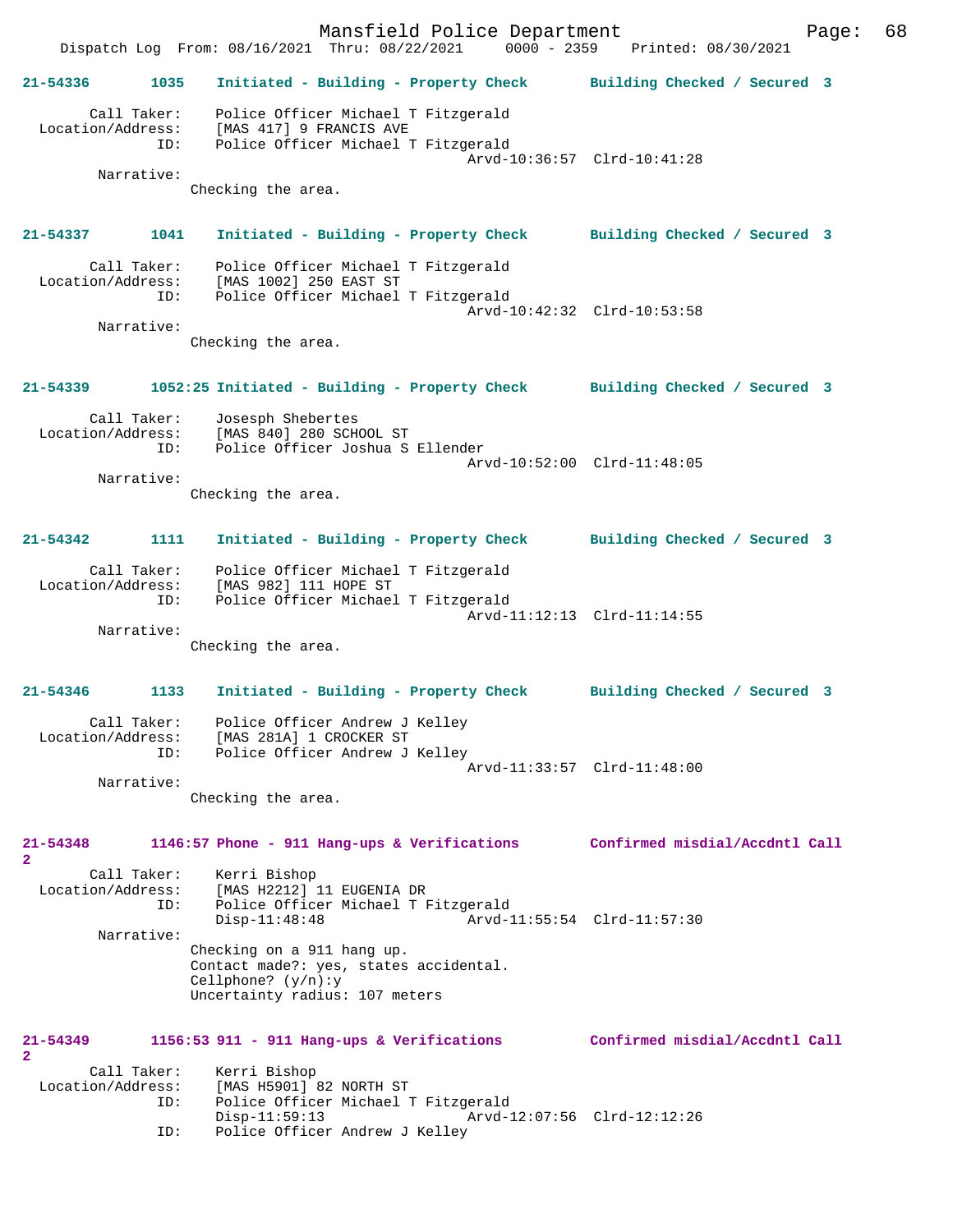Mansfield Police Department Page: 69 Dispatch Log From: 08/16/2021 Thru: 08/22/2021 0000 - 2359 Printed: 08/30/2021 Disp-12:12:07 Clrd-12:12:26 Narrative: Checking on a 911 hang up. Contact made?: caller on the line stated they had phone issues and then hung up, not answering on call back Cellphone? (y/n):y Uncertainty radius: 109 Meters Narrative: made contact with calling party, reported she is having issues with her phone. will be clr **21-54350 1159:21 Initiated - Building - Property Check Building Checked / Secured 3** Call Taker: Josesph Shebertes Location/Address: [MAS 820C] 31 PLYMOUTH ST ID: Officer Robert C Martin Arvd-11:59:00 Clrd-12:09:56 Narrative: Checking the area. **21-54351 1211:18 Phone - Road Hazards Removed Hazard 3**  Call Taker: MATTHEW BOMES<br>ion/Address: [MAS] MAPLE ST Location/Address:<br>ID: Police Officer Michael T Fitzgerald<br>Disp-12:14:44 Arvd-1 Disp-12:14:44 Arvd-12:20:33 Clrd-12:25:02 Narrative: tree branch in the roadway, area of after joanna dr. Narrative: road hazard removed. **21-54352 1225:28 Initiated - Road Hazards Removed Hazard 3**  Call Taker: Josesph Shebertes Location/Address: [MAS H5779] 900 MAPLE ST Police Officer Michael T Fitzgerald Arvd-12:30:00 Clrd-12:30:43 Narrative: M15 was notified of another branch in the roadway. **21-54354 1239:14 Phone - 911 Hang-ups & Verifications Unfounded/Unverifed 2** Call Taker: Kerri Bishop<br>Location/Address: [MAS H1510] [MAS H1510] 710 EAST ST ID: Police Officer Michael T Fitzgerald Disp-12:40:50 Arvd-12:43:57 Clrd-12:47:03 Narrative: Checking on a 911 hang up. Contact made?: no, 911 only phone, unable to call back Cellphone? (y/n): y Uncertainty radius: 46 meters Narrative: spoke to the subject at the residence, no issues, unsure of where it came from. all checks out. **21-54362 1350 Initiated - Building - Property Check Building Checked / Secured 3** Call Taker: Police Officer Andrew J Kelley Location/Address: [MAS] COPELAND DR<br>ID: Police Officer And Police Officer Andrew J Kelley Arvd-13:51:18 Clrd-13:53:39 **21-54367 1422:27 Initiated - Follow up Investigation Services Rendered 3**  Call Taker: Josesph Shebertes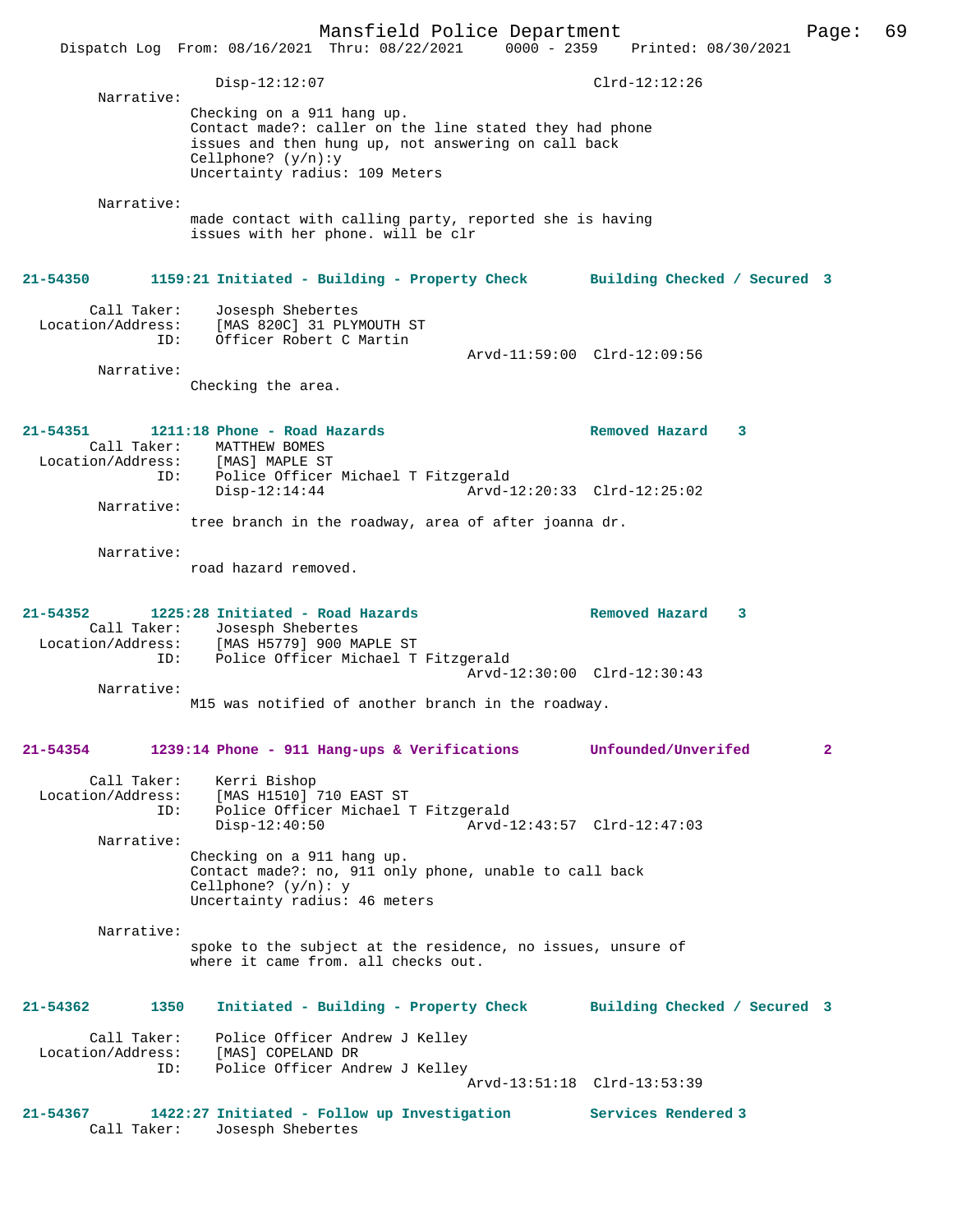Mansfield Police Department Page: 70 Dispatch Log From: 08/16/2021 Thru: 08/22/2021 Vicinity of: [MAS H6573] 185 WINTER ST ID: Police Officer Joshua S Ellender Arvd-14:22:00 Clrd-14:54:34 Narrative: Conducting a follow up in the area to a previously reported incident. Narrative: M3 will be clr, assisted with removal of lights on the property. all parties are satisfied. **21-54368 1423:57 Initiated - Building - Property Check Building Checked / Secured 3** Call Taker: Josesph Shebertes Location/Address: [MAS 820C] 31 PLYMOUTH ST ID: Officer Robert C Martin Arvd-14:23:00 Clrd-15:06:03 Narrative: Checking the area. **21-54374 1539:55 Phone - Road Hazards Services Rendered 3**  Call Taker: Josesph Shebertes<br>ion/Address: [MAS] 980 WEST ST Location/Address: Narrative: M3 set up road closure signs due to tree removal in the area. Officer Mobley will be out on detail. Narrative: Facebook post and Waze road diversion have been also set up. Narrative: M6 is on location. **21-54387 1818 Initiated - Building - Property Check Building Checked / Secured 3** Call Taker: Police Officer Andrew J Kelley Location/Address: [MAS 802B] 428 ELM ST<br>ID: Police Officer Andrew Police Officer Andrew J Kelley Arvd-18:18:55 Clrd-18:19:23 Narrative: Checking the area. **21-54388 1821:12 Phone - Motor Veh Acc - No Injury Unfounded/Unverifed 1** Call Taker: Jennifer Napolitano Location/Address: [MAS 1017] RTE 140 SB ID: Police Officer Andrew J Kelley<br>Disp-18:23:26 Disp-18:23:26 Arvd-18:24:38 Clrd-18:30:47 Narrative: 140 possibly on the S curves. No injuries all MSP troopers tied up they are requesting MPD check the area. Narrative: M13 is checking the area, spoke with a witness who stated that the vehicle exited on to S Main st from 495 SB then possibly took a left back on to 495 NB. M13 checking the area. Narrative: checked the area, nothing showing. will be clr. Narrative: Female ended up contacting MPD front desk to follow up on this MVA. She was referred to MPD by MSP. See AC for further.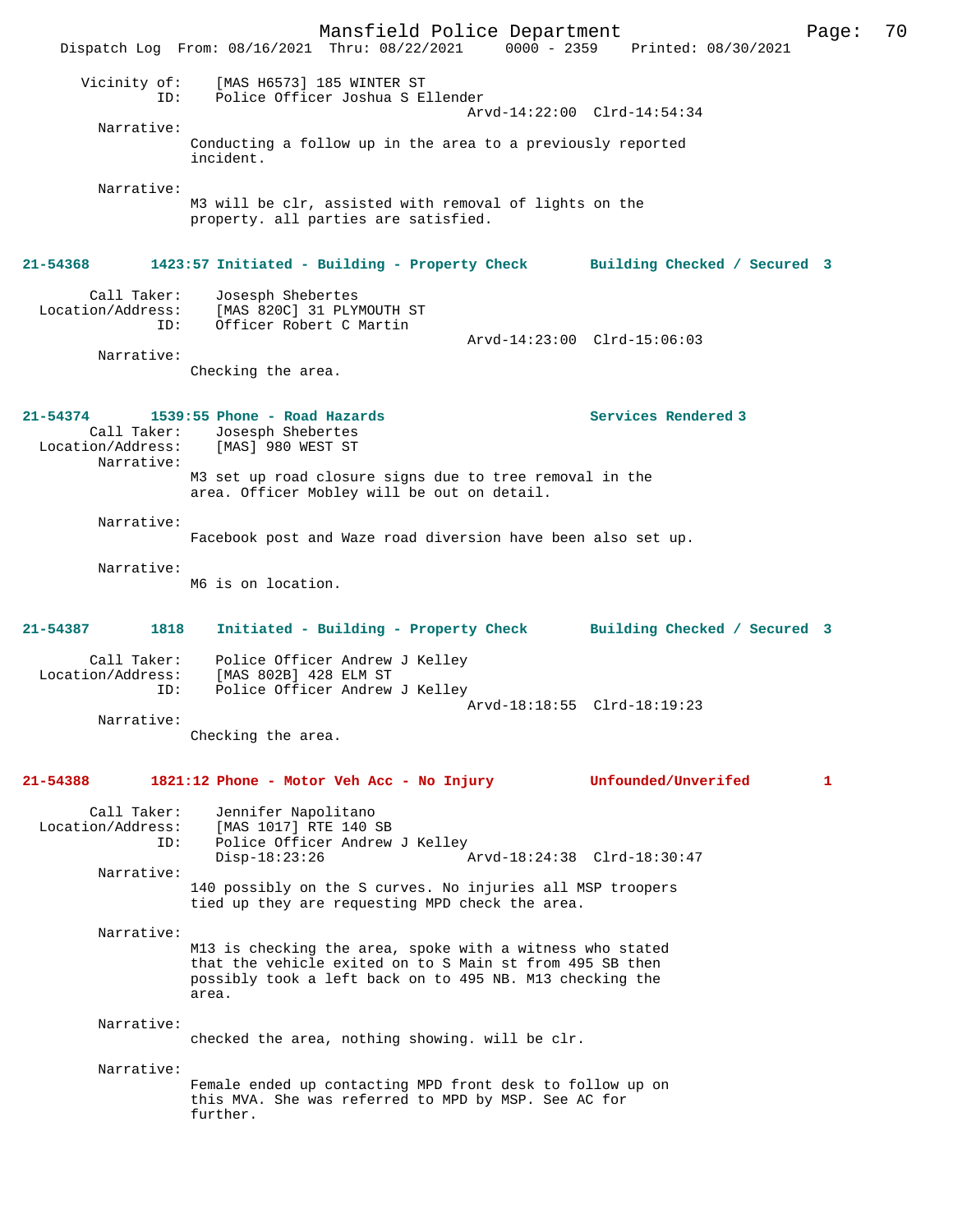Mansfield Police Department Form Page: 71 Dispatch Log From: 08/16/2021 Thru: 08/22/2021 0000 - 2359 Printed: 08/30/2021 Refer To Accident: 21MAS-236-AC **21-54389 1838:06 Initiated - Motor Vehicle Stop Citation / Warning Issued 3** Call Taker: Josesph Shebertes Vicinity of: [MAS 1002] 250 EAST ST ID: Police Officer Derek M Stark Arvd-18:38:00 Clrd-18:44:50 Vehicle: BLU 2017 TOYT UT RAV4 Reg: PC MA 5CW642 VIN: JTMBFREV1HJ700339 Narrative: mvst Narrative: citation issued to the operator for speed. **21-54395 1913:50 Initiated - Building - Property Check Building Checked / Secured 3** Call Taker: Michael Mezhberg Location/Address: [MAS 840] 280 SCHOOL ST ID: Police Officer William C Trudell Arvd-19:13:00 Clrd-19:18:17 Narrative: Checking the area. **21-54396 1913:31 Initiated - Motor Vehicle Stop Citation / Warning Issued 3** Call Taker: William Mouyos Location/Address: [MAS 1040] EAST ST Apt. #ST ID: Police Officer Derek M Stark Arvd-19:13:00 Clrd-19:19:30 Vehicle: BLK 2011 MAZD 3 Reg: PC MA 487YG8 VIN: JM1BL1VG7B1421643 Narrative: out with mvst

## **21-54397 1920:36 Initiated - Motor Vehicle Stop Citation / Warning Issued 3**

 Call Taker: William Mouyos Location/Address: [MAS 1002] 250 EAST ST Police Officer Derek M Stark Arvd-19:20:00 Clrd-19:41:36<br>Vehicle: BLU 2018 LEXS ES350 Req: PC MA 81FE75 VIN: 58ABK1GG1JU08 BLU 2018 LEXS ES350 Reg: PC MA 81FE75 VIN: 58ABK1GG1JU083075 Narrative:

out with mvst

Narrative:

citation issued to operator

**21-54398 1921:23 Phone - Follow up Investigation Services Rendered 3**  Call Taker: Support Staff Langston W Puller Location/Address: [MAS 451B] 500 EAST ST ID: Police Officer Andrew J Kelley<br>Disp-19:24:31 Disp-19:24:31 Arvd-19:24:35 Clrd-21:05:45<br>Vehicle: SIL 2005 GMC ENVOY Reg: PC MA 2AGW43 VIN: 1GKDT13S6522324 Vehicle: SIL 2005 GMC ENVOY Reg: PC MA 2AGW43 VIN: 1GKDT13S652232422 Narrative: Conducting a follow up in the area to a previously reported incident.

| 21-54400          |     | 1927:40 Phone - Assist Other Agency |  |                             | Spoken To |  |
|-------------------|-----|-------------------------------------|--|-----------------------------|-----------|--|
|                   |     | Call Taker: JEFFREY KEEFE           |  |                             |           |  |
| Location/Address: |     | [MAS H3852] 191 FRUIT ST            |  |                             |           |  |
|                   | ID: | Police Officer Bryan Hurley         |  |                             |           |  |
|                   |     | $Disp-19:33:47$                     |  | Arvd-20:02:43 Clrd-20:15:48 |           |  |
|                   |     | Police Officer Joshua S Ellender    |  |                             |           |  |
|                   | ID: | Police Officer Derek M Stark        |  |                             |           |  |
|                   |     | $Disp-20:02:40$                     |  | Arvd-20:02:42 Clrd-20:16:08 |           |  |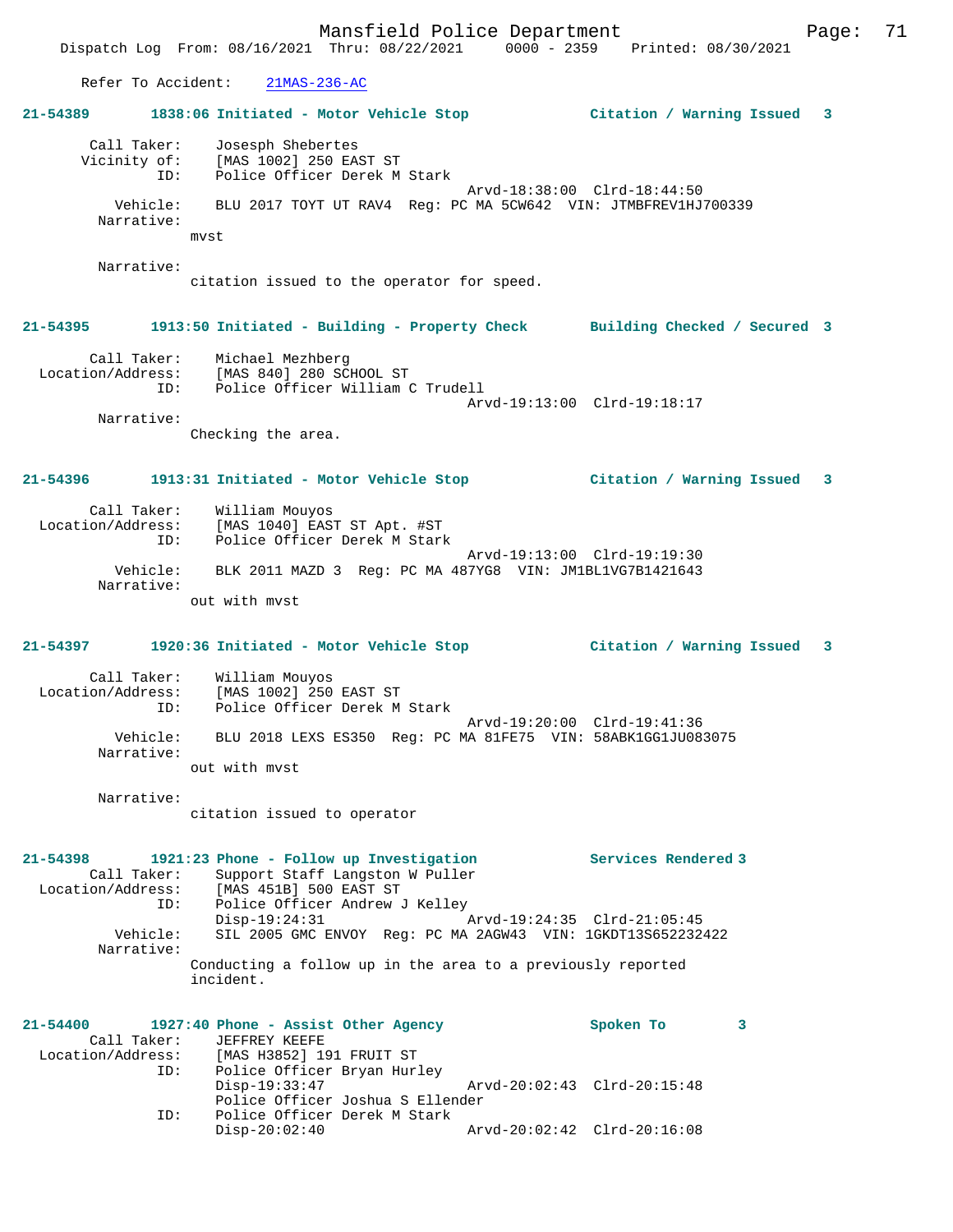| inted: 08/30/2021 |  |
|-------------------|--|
|                   |  |

 Narrative: Plymouth pd requested to ID the passenger of a vehicle that was involved in a shoplifting incident in their town. He is described as a black male wearing a grey t shirt jeans and a red sox hat with a cast on one foot and a cast on one arm.

```
 Narrative:
```
Spoke with Plymouth PD

**21-54421 2157:06 911 - Suspicious Actv / Persn / Veh Unfounded/Unverifed 2** Call Taker: JEFFREY KEEFE<br>Vicinity of: [MAS H5522] 1 of: [MAS H5522] 14 GREEN ACRES DR<br>ID: Police Officer Derek M Stark Police Officer Derek M Stark Disp-21:59:42 Arvd-22:03:40 Clrd-22:27:41<br>ID: Police Officer Brvan Hurley Police Officer Bryan Hurley<br>Disp-21:59:48 Arvd-22:12:24 Clrd-22:24:16 Police Officer Joshua S Ellender Narrative: CP reports she heard a loud screem in the area of her home. CP reported it could possibly be a child or a female party. Narrative: M14- reporting nothing heard on approach all appears quiet at this time Narrative: M14 spoke with RP who stated she heard a female yelling "HELP" and possibly running through the woods towards Franklin st. Narrative: Area checked no findings. **21-54425 2231:58 Initiated - Building - Property Check Building Checked / Secured 3** Call Taker: William Mouyos<br>.on/Address: [MAS] MYSTIC LN Location/Address:<br>ID: Police Officer Derek M Stark Arvd-22:31:00 Clrd-22:37:06 Narrative: Checking the area. **21-54428 2252:58 Initiated - Motor Vehicle Stop Citation / Warning Issued 3** Call Taker: William Mouyos<br>Location/Address: [MAS 1002] 250 [MAS 1002] 250 EAST ST ID: Police Officer Derek M Stark Arvd-22:52:00 Clrd-23:04:15<br>ID: Police Officer Brvan Hurley Police Officer Bryan Hurley Disp-22:55:21 Clrd-23:04:12 Police Officer Joshua S Ellender<br>TD: Police Officer William C Trudell Police Officer William C Trudell<br>Disp-22:59:16 Art Disp-22:59:16 Arvd-22:59:18 Clrd-23:04:14<br>Vehicle: GRY 2014 FORD UT EXPLOR Reg: PC MA 2VJR35 VIN: 1EM5K8E891 GRY 2014 FORD UT EXPLOR Reg: PC MA 2VJR35 VIN: 1FM5K8F89EGC37009 Narrative: out with mvst Narrative: M14 requesting second car for argumentative operator Narrative: operator cited for speeding in school zone **21-54430 2305:31 Phone - Road Hazards Services Rendered 3**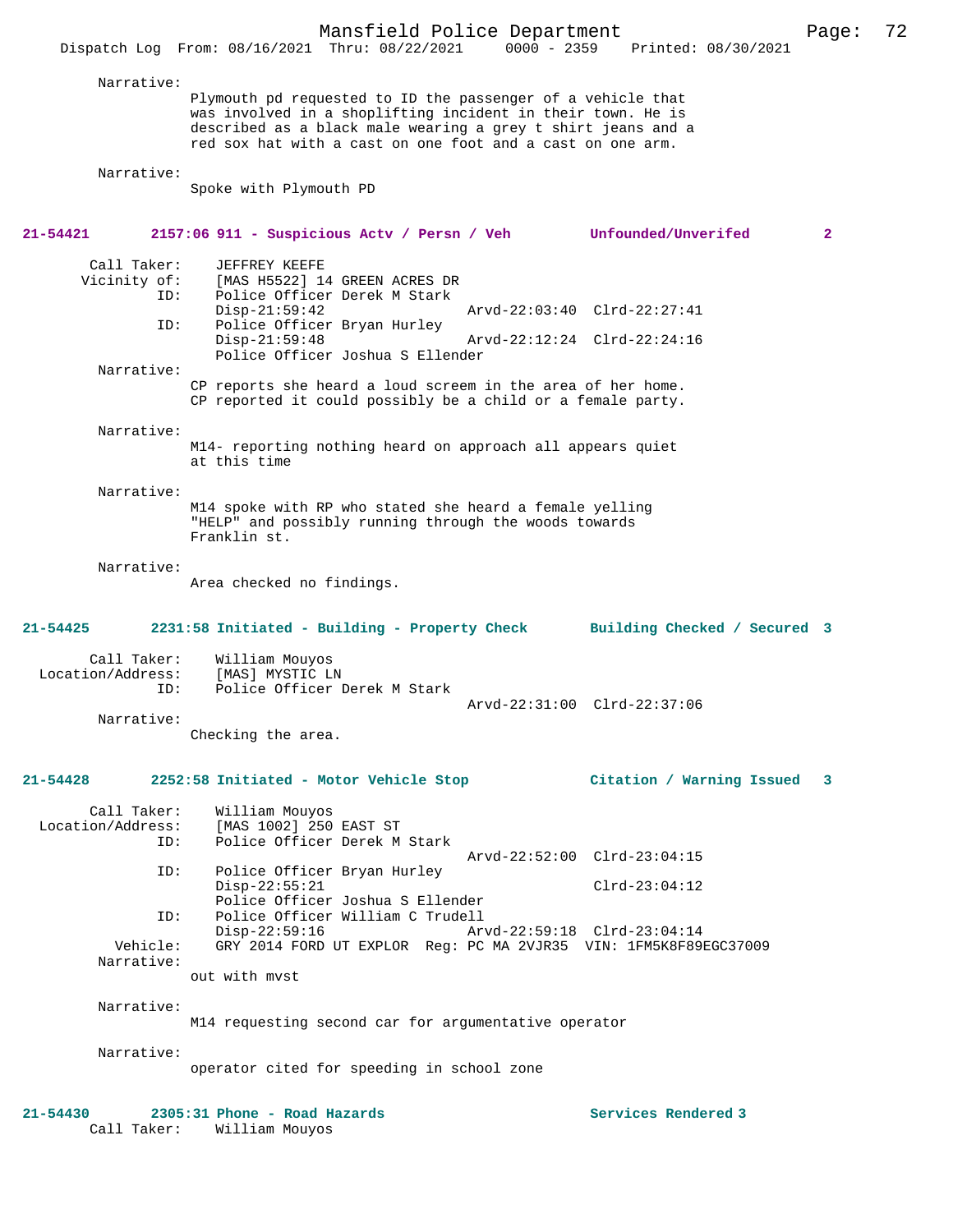|                                | Mansfield Police Department<br>Dispatch Log From: 08/16/2021 Thru: 08/22/2021 0000 - 2359 Printed: 08/30/2021                                 |                             |                                                                                                                 |                                | 73<br>Page: |
|--------------------------------|-----------------------------------------------------------------------------------------------------------------------------------------------|-----------------------------|-----------------------------------------------------------------------------------------------------------------|--------------------------------|-------------|
| Location/Address:<br>ID:       | [MAS H5652] 70 JEWELL ST<br>Police Officer Andrew J Kelley<br>$Disp-23:08:39$                                                                 | Arvd-23:15:45 Clrd-23:23:33 |                                                                                                                 |                                |             |
| Narrative:                     | tree down unknown hazards                                                                                                                     |                             |                                                                                                                 |                                |             |
| Narrative:                     | nothing in roadway, no apparent hazards                                                                                                       |                             |                                                                                                                 |                                |             |
| Narrative:                     | attempting to advise neighbor of property damage                                                                                              |                             |                                                                                                                 |                                |             |
| Narrative:                     | both homeowners to settle amongst themselves                                                                                                  |                             |                                                                                                                 |                                |             |
| $21 - 54435$<br>$\overline{2}$ | $2356:48$ 911 - 911 Hang-ups & Verifications                                                                                                  |                             |                                                                                                                 | Confirmed misdial/Accdntl Call |             |
| Call Taker:<br>ID:             | JEFFREY KEEFE<br>Vicinity of: [MAS H1684] 39 MAYFLOWER DR<br>Police Officer William C Trudell                                                 |                             |                                                                                                                 |                                |             |
| ID:                            | $Disp-23:58:53$<br>Police Officer Meghan Birnie                                                                                               |                             | Arvd-00:06:29 Clrd-08/23/2021 @ 00:08:37                                                                        |                                |             |
| ID:                            | $Disp-23:59:31$<br>Police Officer Derek M Stark                                                                                               |                             | Arvd-00:04:09 Clrd-08/23/2021 @ 00:08:39<br>$Arvd-00:04:10 \quad CLrd-08/23/2021 \quad \text{Q} \quad 00:08:32$ |                                |             |
| Narrative:                     | $Disp-23:59:39$<br>Checking on a 911 hang up.<br>Contact made?: yes<br>Cellphone? $(y/n)$ : yes<br>Uncertainty radius: spoke with male party. |                             |                                                                                                                 |                                |             |
| Narrative:                     |                                                                                                                                               |                             |                                                                                                                 |                                |             |

M1 confirmed accidental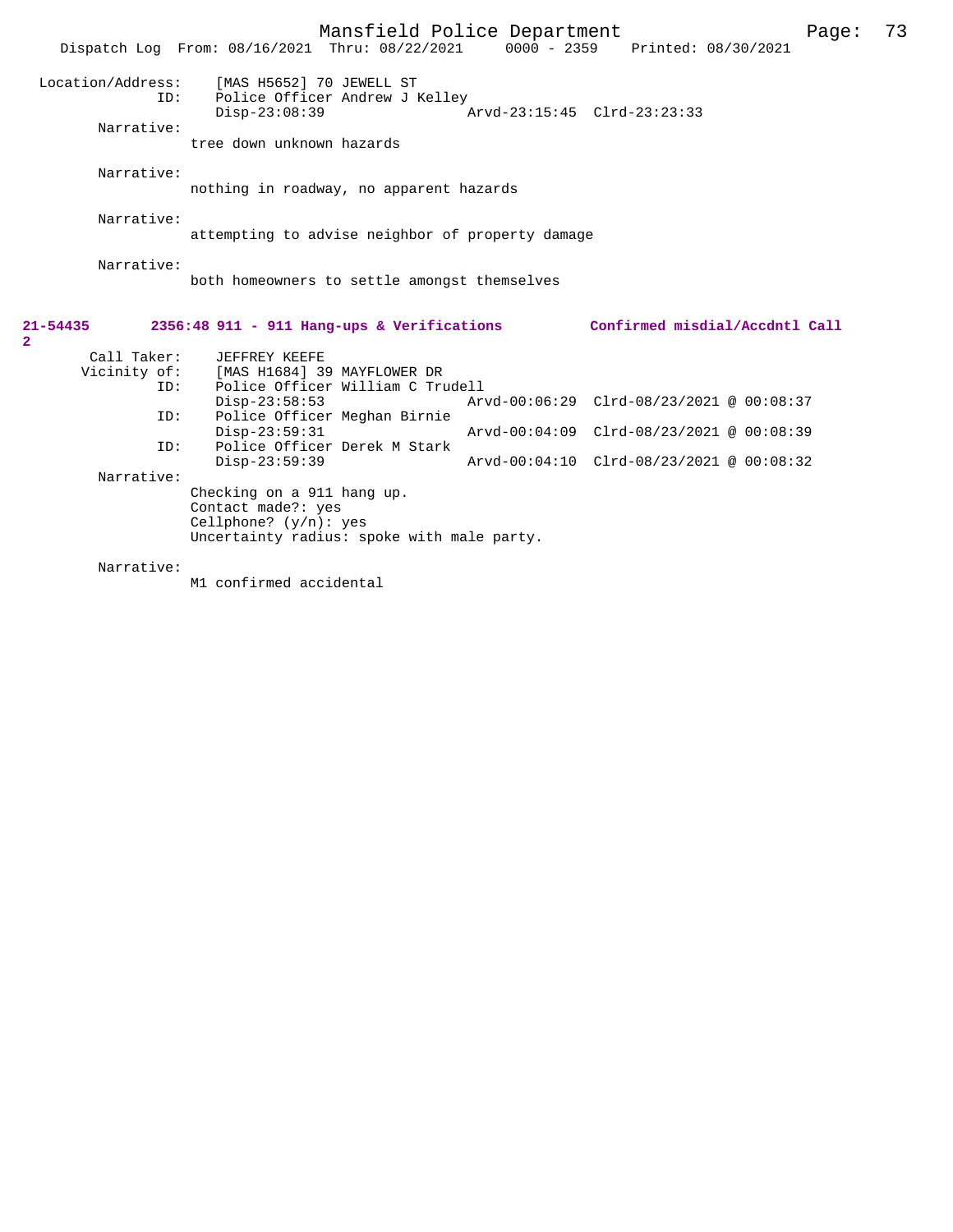## **For Date: 08/23/2021 - Monday**

**Call Number Time Call Reason 6 and Call Reason Action Action Priority 21-54451 0135:07 Initiated - Building - Property Check Building Checked / Secured 3** Call Taker: William Mouyos Location/Address: [MAS 2] 60 FORBES BLVD ID: Police Officer Derek M Stark Arvd-01:35:00 Clrd-01:46:16 Narrative: Checking the area. **21-54454 0146:32 Initiated - Building - Property Check Building Checked / Secured 3** Call Taker: Michael Mezhberg Vicinity of: [MAS 1002] 250 EAST ST ID: Police Officer Meghan Birnie Arvd-01:46:00 Clrd-01:59:47 Narrative: Checking the area. **21-54455 0149:10 Initiated - Building - Property Check Building Checked / Secured 3** Call Taker: William Mouyos<br>Location/Address: [MAS 4] 31 HAM Location (MAS 4) 31 HAMPSHIRE ST ID: Police Officer Derek M Stark Arvd-01:49:00 Clrd-01:57:15 Narrative: Checking the area. **21-54459 0211:35 Initiated - Building - Property Check Building Checked / Secured 3** Call Taker: William Mouyos Location/Address: [MAS 1040] 10 RESERVOIR ST Apt. #ST ID: Police Officer Derek M Stark Arvd-02:11:00 Clrd-02:20:23 Narrative: Checking the area. **21-54460 0212:06 Initiated - Building - Property Check Building Checked / Secured 3** Call Taker: William Mouyos Location/Address: [MAS 992] 660 EAST ST ID: Police Officer Meghan Birnie Arvd-02:12:00 Clrd-02:12:30 Narrative: Checking the area. **21-54461 0230 Initiated - Building - Property Check Building Checked / Secured 3** Call Taker: Police Officer Derek M Stark Location/Address: [MAS 840] 280 SCHOOL ST ID: Police Officer Derek M Stark Arvd-02:31:07 Clrd-02:51:08 Narrative: Checking the area. **21-54463 0238:31 Initiated - Building - Property Check Building Checked / Secured 3** Call Taker: William Mouyos<br>Location/Address: [MAS 139] 265

 Location/Address: [MAS 139] 265 FRUIT ST Police Officer Meghan Birnie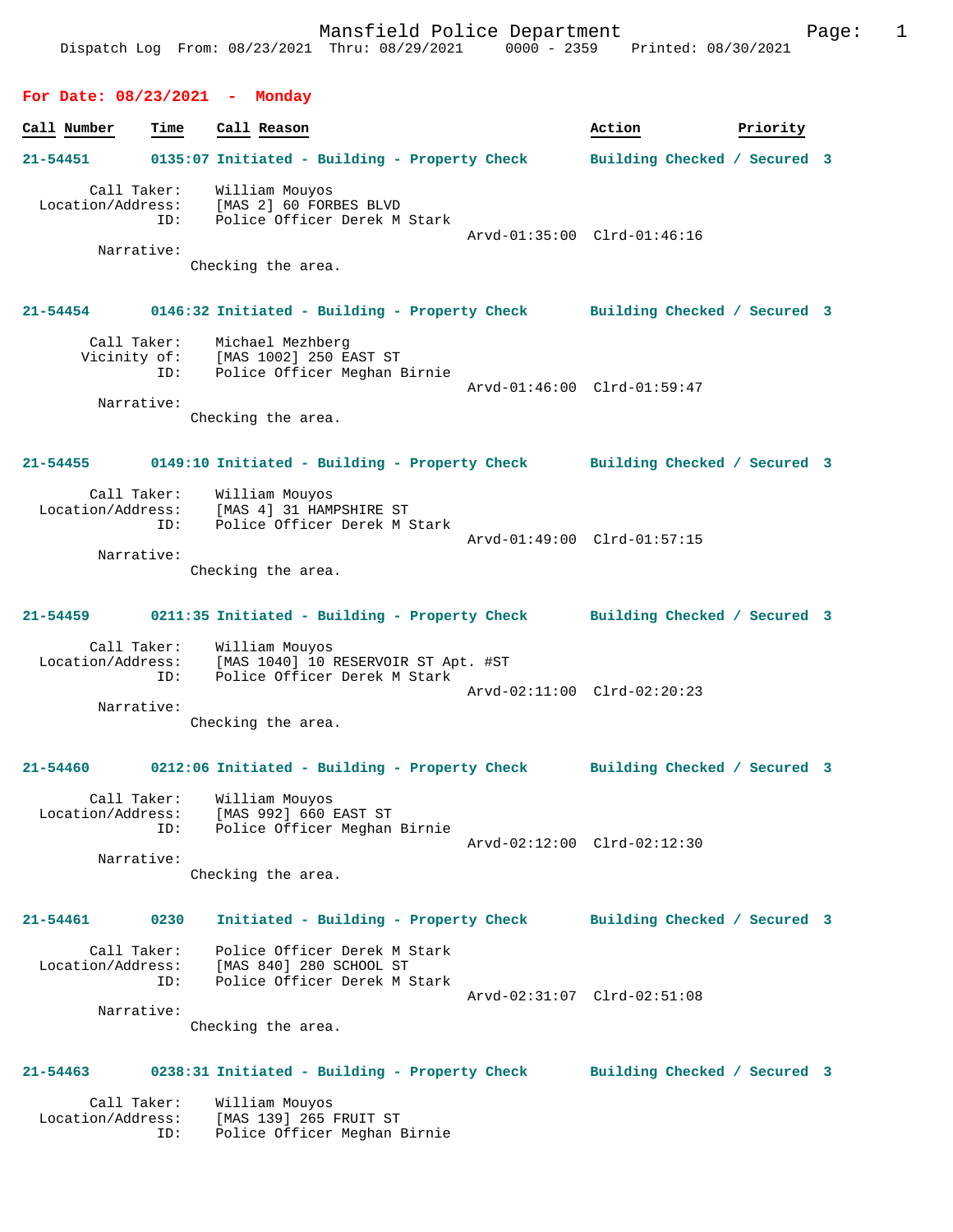Dispatch Log From: 08/23/2021 Thru: 08/29/2021 0000 - 2359 Printed: 08/30/2021 Arvd-02:38:00 Clrd-02:46:42 Narrative: Checking the area. **21-54465 0251:34 Phone - Assist Citizen - P S A Spoken To 3**  Call Taker: Support Staff Thomas Plunkett<br>Location/Address: [MAS 451B] 500 EAST ST [MAS 451B] 500 EAST ST Narrative: CP called the frontdesk from out of state stating that they had additional information for an incident from 2 years ago. CP was advised to give that information to local PD. CP stated they contacted local PD and will give them the further information. **21-54466 0329:35 Phone - Assist Citizen - P S A Spoken To 3**  Call Taker: Support Staff Thomas Plunkett<br>Location/Address: [MAS 451B] 500 EAST ST [MAS 451B] 500 EAST ST Narrative: CP reported that they believed they receieved fraudulent mail for jury duty from the New Bedford Superior Court. Party advised to call the court in morning for further information. **21-54469 0408 Initiated - Building - Property Check Building Checked / Secured 3** Call Taker: Police Officer Derek M Stark Location/Address: [MAS 907E] 390 WEST ST ID: Police Officer Derek M Stark Arvd-04:09:15 Clrd-04:11:55 Narrative: Checking the area. **21-54472 0605:26 Initiated - Building - Property Check Building Checked / Secured 3** Call Taker: William Mouyos<br>Location/Address: [MAS] MAYFLOWE ess: [MAS] MAYFLOWER DR<br>ID: Police Officer Megh Police Officer Meghan Birnie Arvd-06:05:00 Clrd-06:09:47 Narrative: Checking the area. **21-54480 0717:31 Alarm - Assist Fire Department False / Accidental Alarm 2** Call Taker: Kieran M Ruth<br>Location/Address: [MAS 185] 241 [MAS 185] 241 FRANCIS AVE ID: Police Officer Meghan Birnie Disp-07:18:22 Arvd-07:22:54 Clrd-07:30:44 Narrative: Assisting the FD with a fire related incident. Nature:Master box **21-54484 0810:01 Alarm - Assist Fire Department Referred to Other Agency 2** Call Taker: Kieran M Ruth Location/Address: [MAS 453] 651 SOUTH MAIN ST ID: Police Officer Mark O'Connor Disp-08:11:25 Arvd-08:18:03 Clrd-08:30:26 Police Officer Joshua S Ellender Narrative: Assisting the FD with a fire related incident. Nature:Maste box

**21-54486 0838:42 Initiated - Building - Property Check Building Checked / Secured 3**

## Mansfield Police Department Page: 2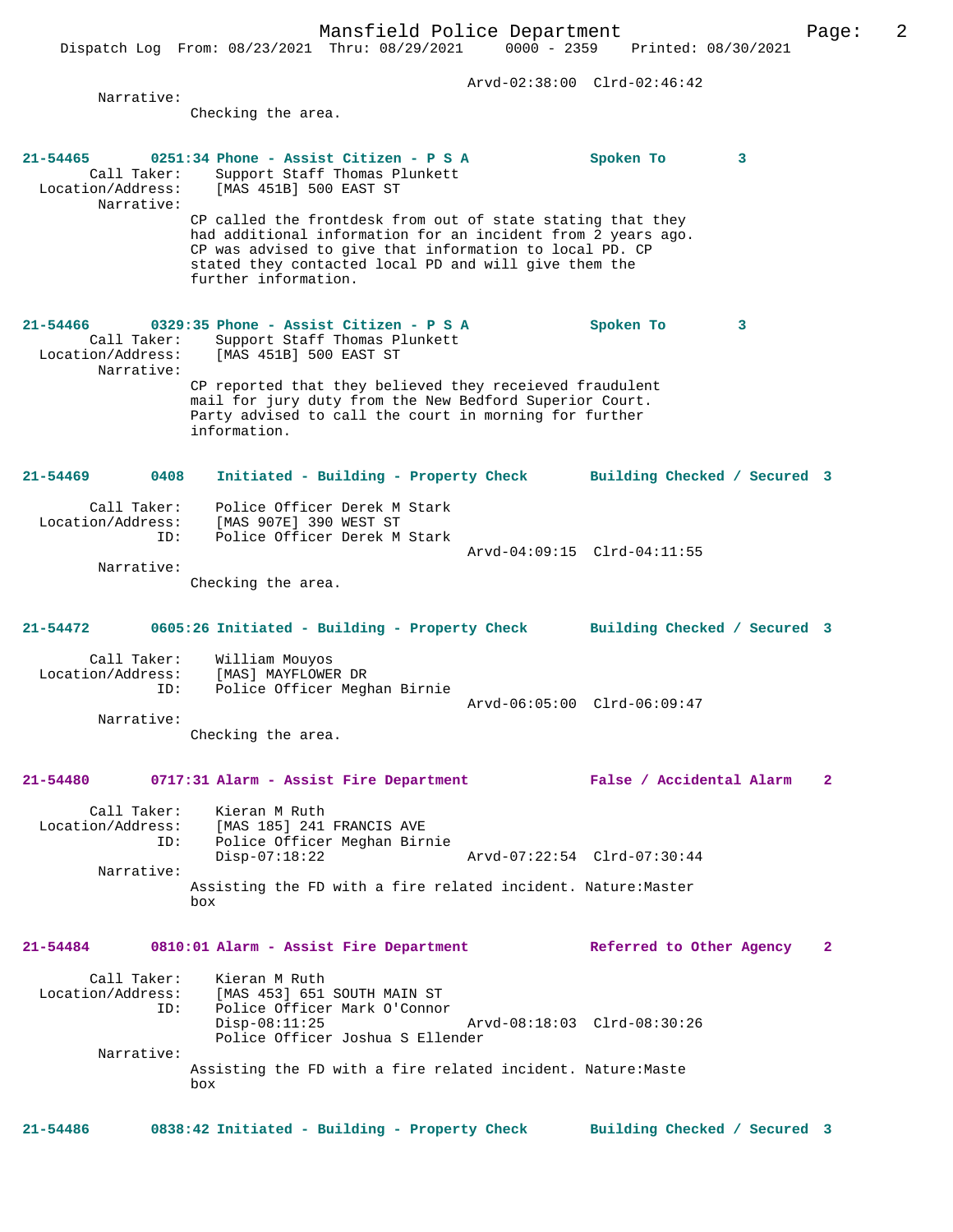Mansfield Police Department Form Page: 3 Dispatch Log From: 08/23/2021 Thru: 08/29/2021 0000 - 2359 Printed: 08/30/2021 Call Taker: Kieran M Ruth Location/Address: [MAS 907E] 390 WEST ST ID: Police Officer Mark O'Connor Arvd-08:38:00 Clrd-08:44:00 Police Officer Joshua S Ellender Narrative: Checking the area. **21-54491 0907:29 Radio - Motor Vehicle Stop Citation / Warning Issued 3** Call Taker: Kieran M Ruth<br>Location/Address: [MAS] 126 NOR Location/Address: [MAS] 126 NORTH MAIN ST @ 10 VILLA ST ID: Police Officer Matthew A Souza Disp-09:08:01 Arvd-09:08:04 Clrd-09:13:26 Vehicle: GRN 2015 JEEP WRANGLER UNL Reg: PC MA 93AA76 VIN: 1C4BJWEGXFL624314 Narrative: MV stop Narrative: Cited for speed **21-54493 0910:50 Initiated - Building - Property Check Building Checked / Secured 3** Call Taker: Kieran M Ruth Location/Address: [MAS 411] 60 FORBES BLVD ID: Police Officer Mark O'Connor Arvd-09:10:00 Clrd-09:13:18 Police Officer Joshua S Ellender Narrative: Checking the area. **21-54497 0921:39 Initiated - Motor Vehicle Stop Citation / Warning Issued 3** Call Taker: Kieran M Ruth Location/Address: [MAS] WEST ST ID: Police Officer Mark O'Connor Arvd-09:21:00 Clrd-09:36:14 Police Officer Joshua S Ellender Vehicle: WHI TOYT 4D Reg: PAS RI 140986 Narrative: MV stop Narrative: Cited for speed **21-54498 0925:55 Initiated - Building - Property Check Building Checked / Secured 3** Call Taker: Kieran M Ruth Location/Address: [MAS] MAYFLOWER DR ID: Police Officer Michael T Fitzgerald Arvd-09:25:00 Clrd-09:29:05 Narrative: Checking the area. **21-54501 0931:15 Initiated - Building - Property Check Building Checked / Secured 3** Call Taker: Kieran M Ruth Location/Address: [MAS] 4 ERICK RD @ 15 BONNEY LN ID: Police Officer Michael T Fitzgerald Arvd-09:31:00 Clrd-09:36:49 Narrative: Checking the area.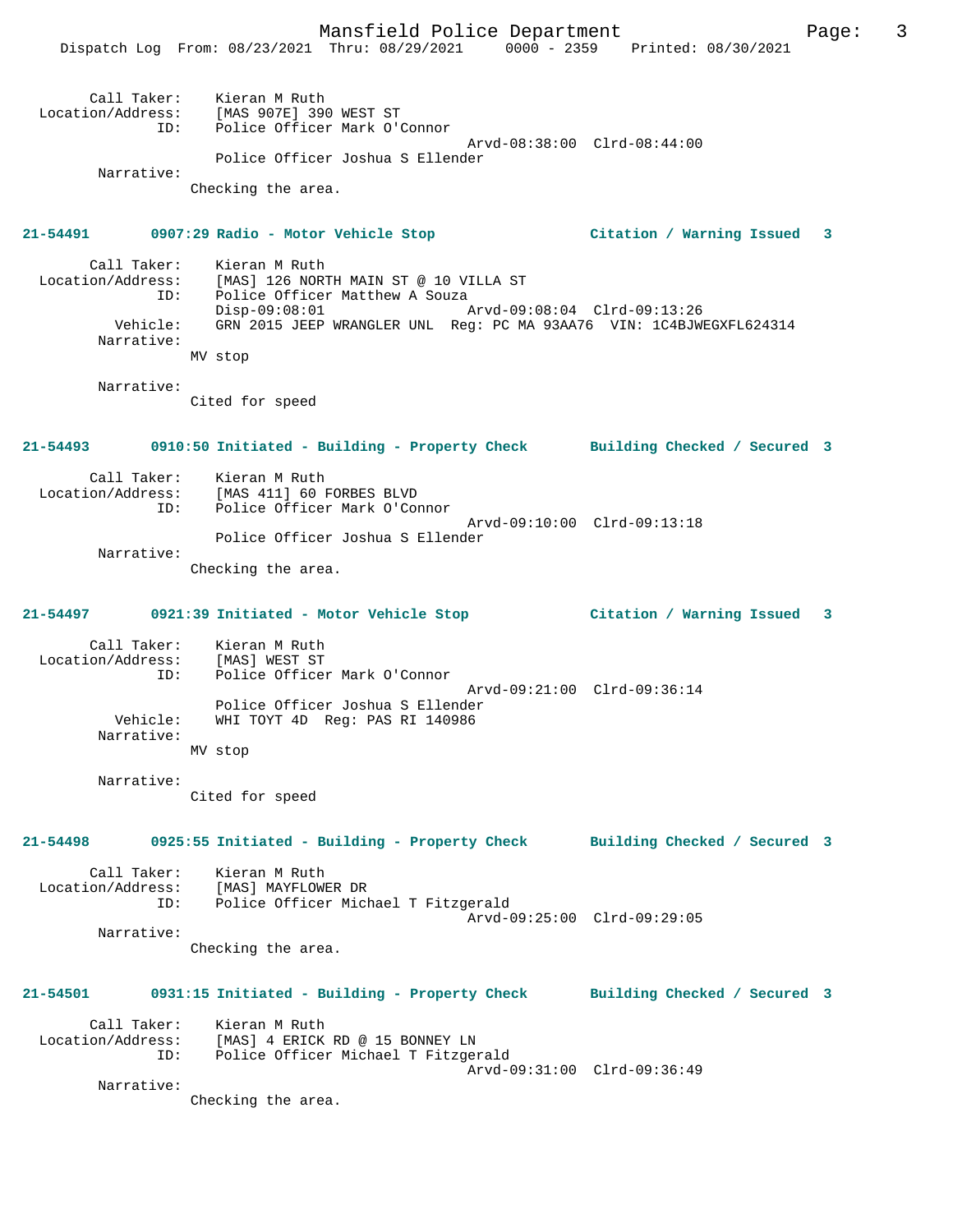Mansfield Police Department Fage: 4

 Dispatch Log From: 08/23/2021 Thru: 08/29/2021 0000 - 2359 Printed: 08/30/2021 **21-54524 1124:26 Initiated - Building - Property Check Building Checked / Secured 3** Call Taker: Kieran M Ruth Location/Address: [MAS 840] 280 SCHOOL ST ID: Police Officer Mark O'Connor Arvd-11:24:00 Clrd-11:47:53 Police Officer Joshua S Ellender Vehicle: GRY 2015 DODG CO CHALLE Reg: PAS MA VT37220 VIN: 2C3CDZAG2FH775586 Narrative: Checking the area. Narrative: Citation given for no handicapped placard **21-54525 1128:53 Initiated - Building - Property Check Building Checked / Secured 3** Call Taker: Kieran M Ruth Location/Address: [MAS 1002] 250 EAST ST ID: Police Officer Michael T Fitzgerald Arvd-11:28:00 Clrd-11:35:31 Narrative: Checking the area. **21-54529 1148:13 Initiated - Motor Vehicle Stop Citation / Warning Issued 3** Call Taker: Kieran M Ruth<br>Location/Address: [MAS U3] COPEI [MAS U3] COPELAND DR ID: Police Officer Mark O'Connor Arvd-11:48:00 Clrd-11:56:24 Police Officer Joshua S Ellender Vehicle: GRY 2010 VOLV UT XC60 Reg: PAR MA 899W VIN: YV4992DZXA2107416 Narrative: MV stop **21-54531 1204:43 Initiated - Building - Property Check Building Checked / Secured 3** Call Taker: Kieran M Ruth Location/Address: [MAS 418] 21 FRANCIS AVE ID: Police Officer Michael T Fitzgerald Arvd-12:04:00 Clrd-12:11:12 Narrative: Checking the area. **21-54542 1243 Initiated - Speed Trailer/Signs Deployed Services Rendered 3**  Call Taker: Police Officer David W Kinahan Location/Address: [MAS 12] 250 EAST ST ID: Police Officer David W Kinahan Arvd-12:44:34 Clrd-12:59:25 Narrative: Officer Kinahan out to deploy Speed Trailer to the area. **21-54547 1309:29 Initiated - Motor Vehicle Stop Citation / Warning Issued 3** Call Taker: Kieran M Ruth Location/Address: [MAS] 12 PERKINS AVE @ 173 CHAUNCY ST ID: Police Officer David W Kinahan Arvd-13:09:00 Clrd-13:15:22 Vehicle: WHI 2005 GMC HICUBE Reg: CO MA T95956 VIN: 1GDHG31U651910962 Narrative: MV stop Narrative:

Cited for hands free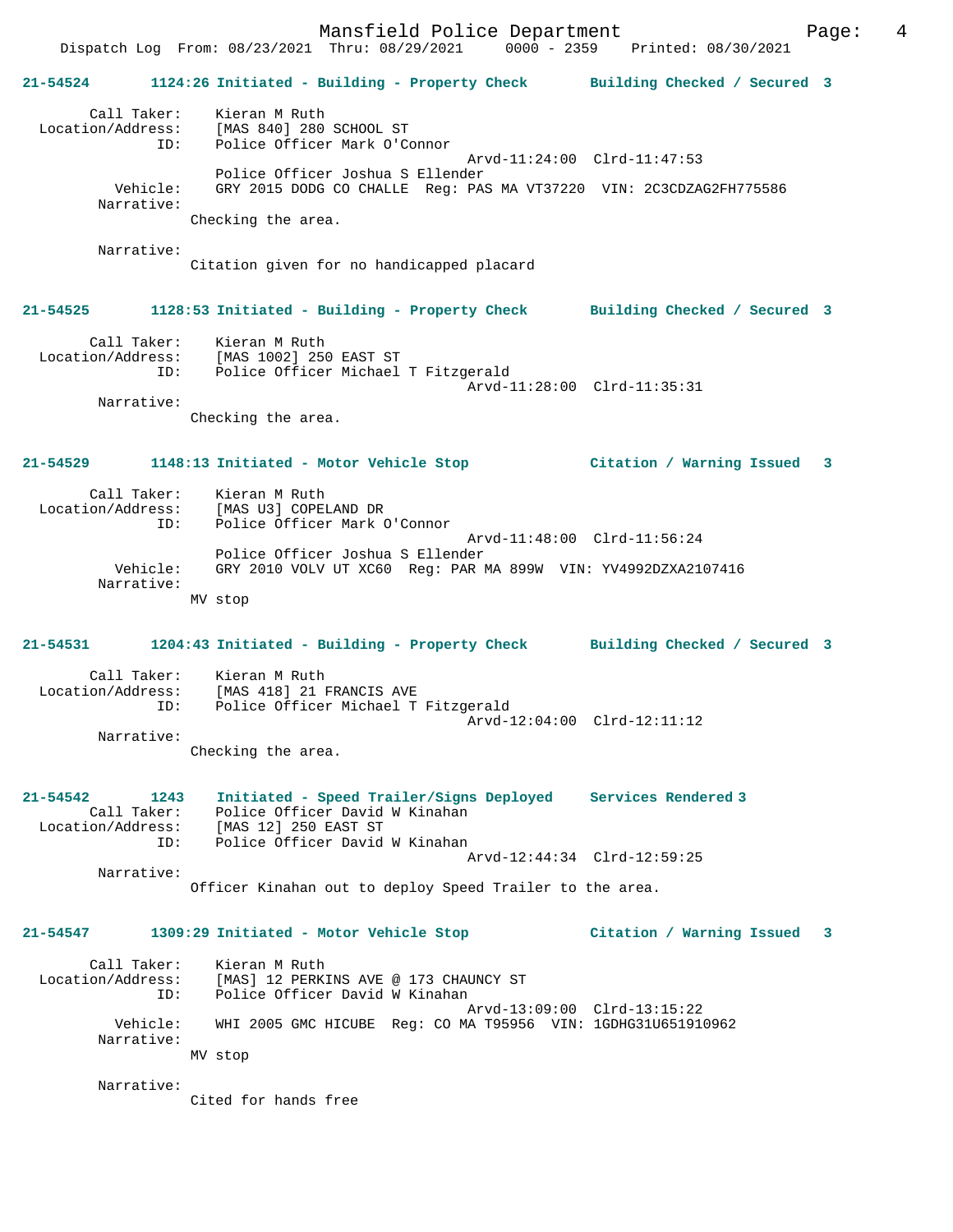Mansfield Police Department Page: 5 Dispatch Log From: 08/23/2021 Thru: 08/29/2021 0000 - 2359 Printed: 08/30/2021 **21-54549 1328:18 Initiated - Motor Vehicle Stop Citation / Warning Issued 3** Call Taker: William Casey Location/Address: [MAS] 400 RTE 140 SB @ 272 CHAUNCY ST ID: Police Officer Mark O'Connor Arvd-13:28:00 Clrd-13:44:49 Police Officer Joshua S Ellender<br>Vehicle: Reg: IN 3060766 Reg: IN 3060766 Narrative: out with mvst **21-54550 1333:31 Phone - Well Being Check Services Rendered 3**  Call Taker: Ryan O'Rourke<br>tion/Address: [MAS H4890] Location/Address:<br>ID: Id: France Officer Mark O'Connor<br>Disp-13:44:49 Arvd-14:10:15 Clrd-14:59:45 Police Officer Joshua S Ellender<br>ID: Police Officer Matthew A Souza Police Officer Matthew A Souza<br>Disp-13:48:24 Disp-13:48:24 Arvd-13:48:27 Clrd-14:30:12<br>ID: Sergeant Brian P Thibault Sergeant Brian P Thibault<br>Disp-13:55:09 Disp-13:55:09 Arvd-13:55:25 Clrd-14:11:17 ID: Lieutenant Thomas R Connor Disp-13:55:16 Arvd-13:55:22 Clrd-14:11:08 Narrative: Narrative: Narrative: Narrative: Refer To Incident: 21MAS-879-OF **21-54552 1341:12 Initiated - Motor Vehicle Stop Citation / Warning Issued 3** Call Taker: Kieran M Ruth Location/Address: [MAS] 231 CHAUNCY ST @ 12 GILES PL ID: Police Officer David W Kinahan Arvd-13:41:00 Clrd-13:45:50 Vehicle: RED 2009 NISS ROGUE Reg: PC MA 661ZZ2 VIN: JN8AS58V69W169904 Narrative: MV stop Narrative: Cited for hands free and no seatbelt **21-54553 1347:11 Phone - Motor Veh Acc - w/Injury Incident Report 1**  Call Taker: Kieran M Ruth<br>Location/Address: [MAS] 575 WEST [MAS] 575 WEST ST @ 260 FORBES BLVD ID: Police Officer David W Kinahan<br>Disp-13:48:02 Arvd-13:50:48 Clrd-14:20:13 ID: Police Officer Michael T Fitzgerald Disp-13:48:19 Arvd-13:51:01 Clrd-14:10:04 Vehicle: BLU 2016 KIA FORTE Reg: PC MA 693KF1 VIN: KNAFX4A84G5490485 Vehicle: BLK 2020 TOYT TUNDRA Reg: CO MA H77007 VIN: 5TFCY5F17LX025931 Narrative: Out for an MVA with possible injuries Narrative: Report taken, no injuries

Refer To Accident: 21MAS-237-AC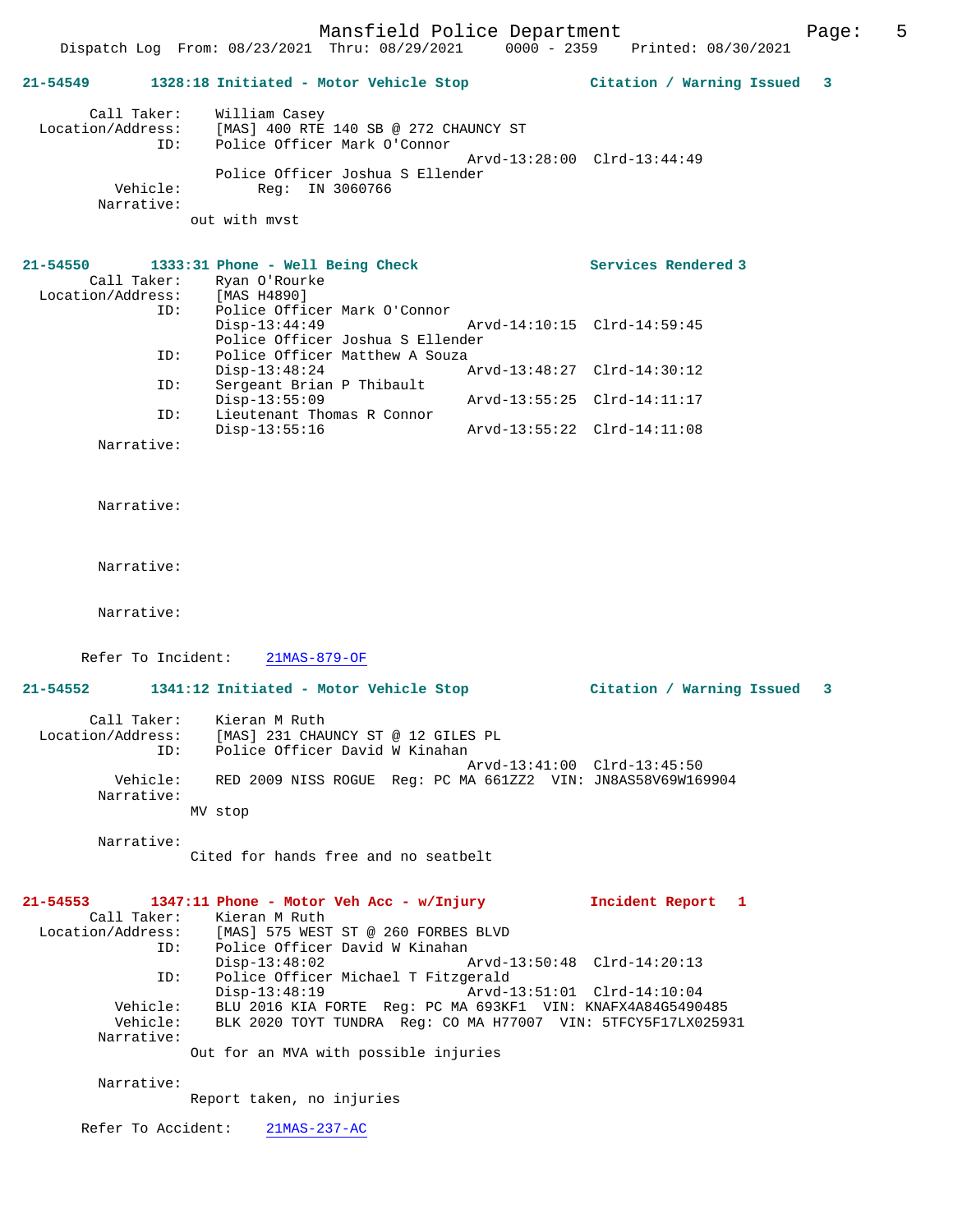Dispatch Log From: 08/23/2021 Thru: 08/29/2021 0000 - 2359 Printed: 08/30/2021

**21-54565 1527:11 Phone - 911 Hang-ups & Verifications Confirmed misdial/Accdntl Call 2**  Call Taker: Jennifer Napolitano Location/Address: [MAS] 18 COUNTY ST ID: Police Officer Mark O'Connor Disp-15:28:43 Arvd-15:34:44 Clrd-15:37:02 Police Officer Joshua S Ellender Narrative: Checking on a 911 accidental call by a child. Contact made?: Yes with father Cellphone? (y/n): Yes Uncertainty radius: 65 **21-54577 1717:17 Initiated - Motor Vehicle Stop Citation / Warning Issued 3** Call Taker: Kieran M Ruth Location/Address: [MAS] 100 CHAUNCY ST @ 20 WINTHROP AVE ID: Police Officer Andrew J Kelley Arvd-17:17:00 Clrd-17:26:44 Vehicle: WHI 2013 BMW 3SERIE Reg: PC MA 7VH375 VIN: WBA3B3C58DJ811655 Narrative: MV stop Narrative: Cited for failure to stop and no license on hand **21-54580 1731:08 Initiated - Motor Vehicle Stop Citation / Warning Issued 3** Call Taker: Kieran M Ruth Location/Address: [MAS] 200 CHAUNCY ST @ 234 CENTRAL ST Police Officer Andrew J Kelley Arvd-17:31:00 Clrd-17:37:59 Vehicle: BLU 2018 HYUN ELANTRA GT Reg: PC MA 9EJ833 VIN: KMHH35LE9JU013785 Narrative: MV stop Narrative: Cited **21-54584 1759:04 Phone - Fraud or Identity Theft Incident Report 1**  Call Taker: Ryan O'Rourke<br>Location/Address: [MAS H2036] 71 Location/Address: [MAS H2036] 71 PILGRIM RD Police Officer William C Trudell<br>Disp-18:00:50 Art Disp-18:00:50 Arvd-18:15:30 Clrd-18:39:00 Narrative: CP would like to speak with an officer regarding identity theft. Refer To Incident: 21MAS-880-OF **21-54588 1814:11 Phone - 911 Hang-ups & Verifications Confirmed misdial/Accdntl Call 2**  Call Taker: Jennifer Napolitano Location/Address: [MAS 417E] 11 FRANCIS AVE Apt. #01 ID: Police Officer Andrew J Kelley<br>Disp-18:17:18 Arvd-18:20:47 Clrd-18:20:53 Narrative: Checking on a 911 hang up. Contact made?: Yes. May leave before the officer gets there because she's headed out. Cellphone? (y/n): y Uncertainty radius:109 Meters **21-54598 1958:44 Initiated - Building - Property Check Building Checked / Secured 3**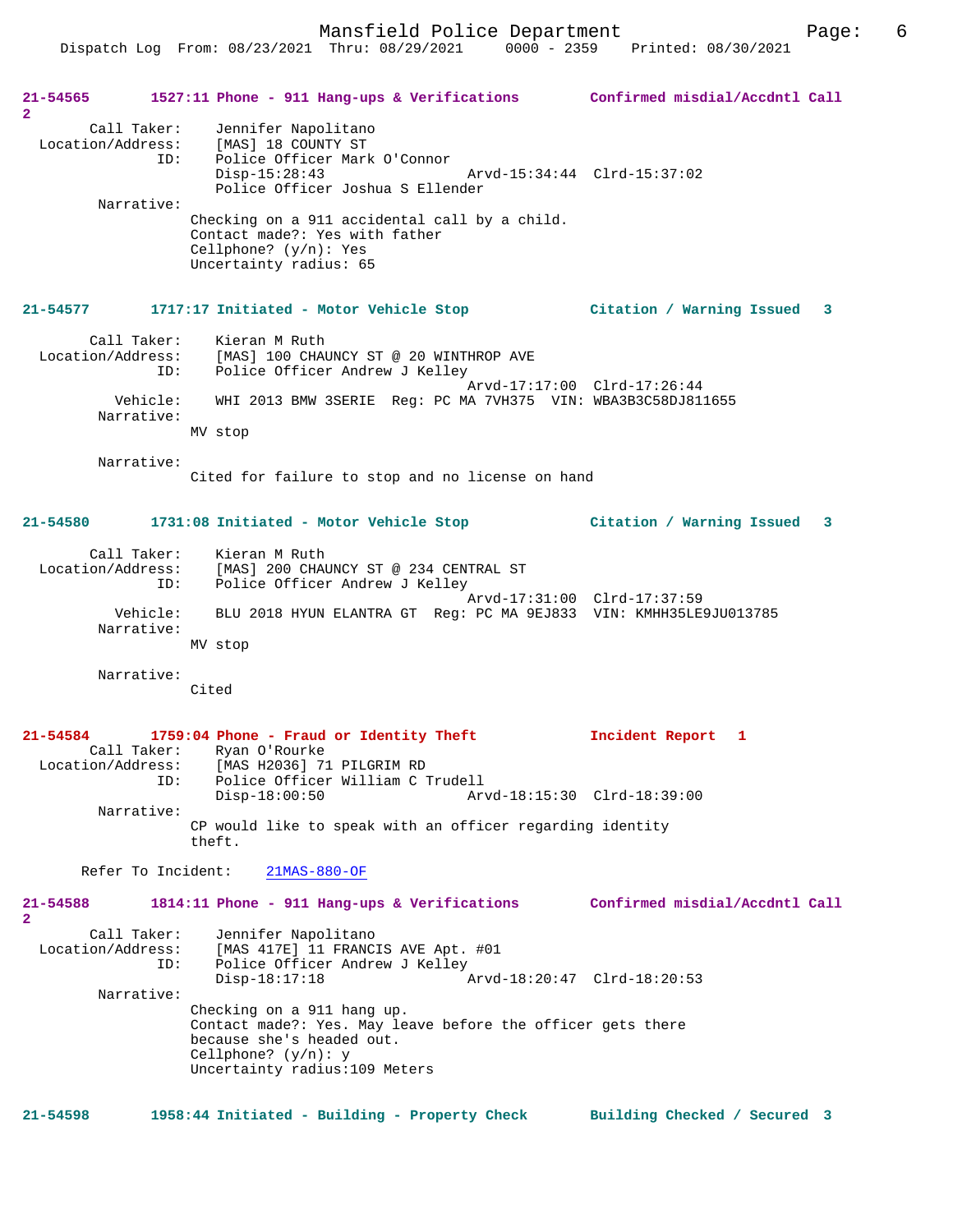Mansfield Police Department Fage: 7 Dispatch Log From: 08/23/2021 Thru: 08/29/2021 0000 - 2359 Printed: 08/30/2021 Call Taker: Nicole Boyer Vicinity of: [MAS] NORTH MAIN ST ID: Police Officer Andrew J Kelley Arvd-19:58:00 Clrd-20:15:55 Narrative: Checking the area. **21-54599 2007:55 Initiated - Building - Property Check Building Checked / Secured 3** Call Taker: Nicole Boyer Vicinity of: [MAS 2] 60 FORBES BLVD ID: Police Officer Bryan Hurley Arvd-20:07:00 Clrd-20:11:33 Police Officer Joshua S Ellender Narrative: Checking the area. **21-54606 2035:07 911 - Assist Fire Department Referred to Other Agency 2** Call Taker: TARA LAKO Location/Address: [MAS 293] 2 CHAUNCY ST ID: Police Officer Andrew J Kelley<br>Disp-20:37:22 A Disp-20:37:22 Arvd-20:38:33 Clrd-20:48:42 Narrative: Assisting the FD with a fire related incident. Nature: Employee reports the sign on the property is sparking Narrative: FD reset the system, resident has been advised to contact management in the morning. **21-54611 2116 Initiated - Building - Property Check Building Checked / Secured 3** Call Taker: Police Officer Andrew J Kelley Location/Address: [MAS 982] 111 HOPE ST ID: Police Officer Andrew J Kelley Arvd-21:17:05 Clrd-21:19:42 Narrative: Checking the area. **21-54612 2117 Initiated - Building - Property Check Building Checked / Secured 3** Call Taker: Police Officer Bryan Hurley Location/Address: [MAS 840] 280 SCHOOL ST ID: Police Officer Bryan Hurley Arvd-21:18:32 Clrd-21:21:29 Police Officer Joshua S Ellender **21-54614 2123 Initiated - Building - Property Check Building Checked / Secured 3** Call Taker: Police Officer Bryan Hurley Location/Address: [MAS 969A] 321 SCHOOL ST Apt. #A ID: Police Officer Bryan Hurley Arvd-21:24:31 Clrd-21:32:59 Police Officer Joshua S Ellender **21-54619 2136:25 Initiated - Disabled Motor Vehicle Referred to Other Agency 3** Call Taker: Nicole Boyer Location/Address: [MAS H254] 1132 SCHOOL ST ID: Police Officer Bryan Hurley Arvd-21:36:00 Clrd-22:03:45 Police Officer Joshua S Ellender Vehicle: BRO 2001 NISS MAXIMA Reg: PC MA 99R930 VIN: JN1CA31D61T840249 Narrative: DMV in the area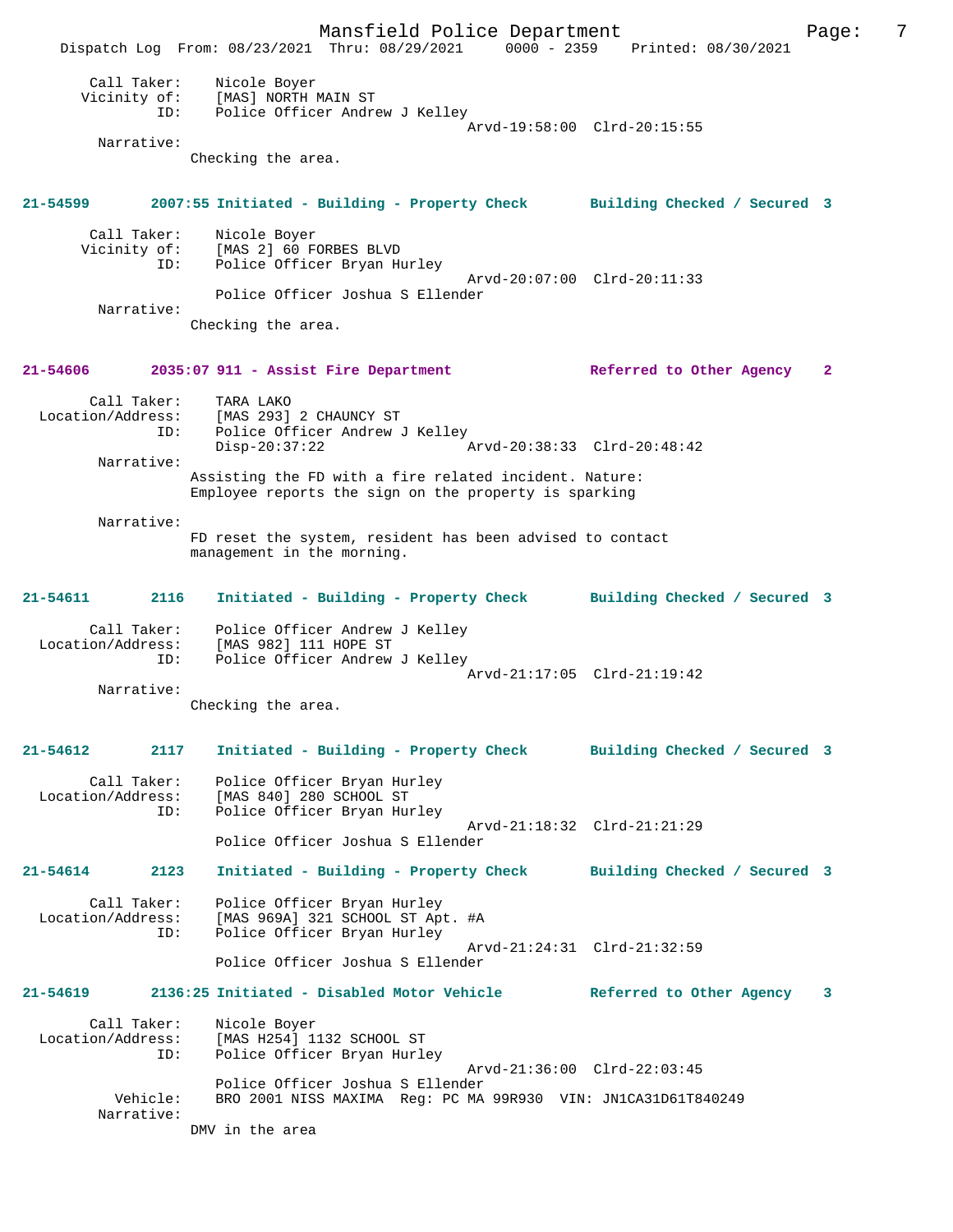Narrative: Achins being notified. Narrative: Achins en route. Narrative: Achins on scene. Narrative: Achins has the vehicle. **21-54623 2227:02 Phone - Erratic Oper MV / Road Rage Referred to Other Agency 3** Call Taker: William Mouyos<br>.on/Address: [MAS] EASTMAN ST Location/Address:<br>TD: Police Officer William C Trudell Disp-22:28:29 Arvd-22:36:28 Clrd-22:36:34 Narrative: possible intoxicated operator inbound from Easton Intoxicated female in Silver toyota highlander. Stated a male party was following her. Narrative: Female party was looking for directions to Brockton from the CP. Narrative: Easton PD to handle, possibly off with the vehicle now. M12 checked the area with no findings. **21-54625 2240:02 Initiated - Disabled Motor Vehicle Investigated - No Report 3** Call Taker: Nicole Boyer<br>Vicinity of: [MAS] CHAUNCY of: [MAS] CHAUNCY ST<br>ID: Police Officer Br Police Officer Bryan Hurley Arvd-22:40:00 Clrd-22:43:46 Police Officer Joshua S Ellender<br>TD: Police Officer Bryan Hurley Police Officer Bryan Hurley<br>Disp-22:47:22 Disp-22:47:22 Arvd-22:48:13 Clrd-22:48:16 Police Officer Joshua S Ellender Vehicle: GRY 2006 HYUN ELANTR Reg: PC MA 8EB749 VIN: KMHDN46DX6U223776 Narrative: Reported DMV in the area. Narrative: Vehicle is just pulled over to the side of the st. **21-54626 2243 Initiated - Building - Property Check Building Checked / Secured 3** Call Taker: Police Officer Bryan Hurley Location/Address: [MAS 2] 60 FORBES BLVD Police Officer Bryan Hurley Arvd-22:43:46 Clrd-22:47:15 Police Officer Joshua S Ellender **21-54628 2248:29 Initiated - Building - Property Check Building Checked / Secured 3** Call Taker: Nicole Boyer Vicinity of: [MAS 4] 31 HAMPSHIRE ST<br>TD: Police Officer Bryan Hu Police Officer Bryan Hurley Arvd-22:48:00 Clrd-22:58:57 Police Officer Joshua S Ellender Narrative: Checking the area.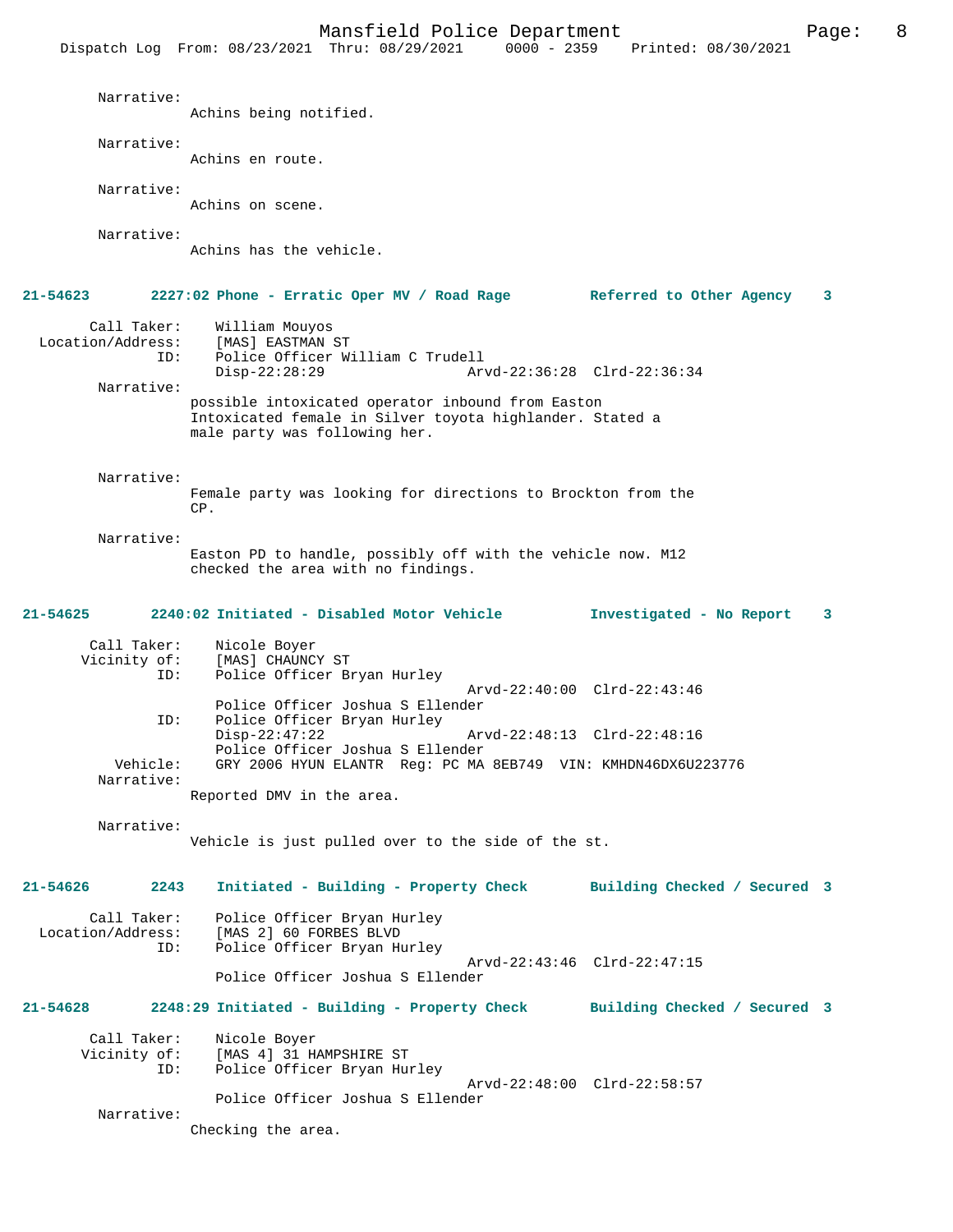|                                  | 21-54630 2304:35 Initiated - Building - Property Check Building Checked / Secured 3                                                       |                             |
|----------------------------------|-------------------------------------------------------------------------------------------------------------------------------------------|-----------------------------|
| Narrative:                       | Call Taker: William Mouyos<br>Location/Address: [MAS H1695] 34 MAYFLOWER DR<br>ID: Police Officer William C Trudell<br>Checking the area. | Arvd-23:04:00 Clrd-23:10:53 |
| For Date: $08/24/2021$ - Tuesday | 21-54632 0028:03 Alarm - Assist Fire Department Referred to Other Agency                                                                  | $\mathbf{2}$                |
| Narrative:                       | Call Taker: TARA LAKO<br>Location/Address: [MAS H1220] 900 SOUTH MAIN ST<br>ID: Police Officer Andrew J Kelley<br>$Disp-00:29:19$         | Arvd-00:38:44 Clrd-00:55:52 |
|                                  | Assisting the FD with a fire related incident. Nature:<br>Masterbox activation, duct smoke detectors                                      |                             |
| Narrative:                       | FD to handle.                                                                                                                             |                             |
|                                  | 21-54641 0059:50 Initiated - Building - Property Check Building Checked / Secured 3                                                       |                             |
| Narrative:                       | Call Taker: Nicole Boyer<br>Vicinity of: [MAS MAS6] 95 SOUTH MAIN ST<br>ID: Police Officer Andrew J Kelley<br>Checking the area.          | Arvd-00:59:00 Clrd-01:01:37 |
|                                  |                                                                                                                                           |                             |

**21-54643 0104 Initiated - Building - Property Check Building Checked / Secured 3** Call Taker: Police Officer Derek M Stark

 Location/Address: [MAS 1002] 250 EAST ST ID: Police Officer Derek M Stark Arvd-01:05:27 Clrd-01:19:14 Narrative:

Checking the area.

 Narrative: Open door to field shed next to high school gym.

 Narrative: Door secured, possible oversight.

**21-54644 0106 Initiated - Building - Property Check Building Checked / Secured 3** Call Taker: Police Officer Andrew J Kelley

 Location/Address: [MAS 934] RUMFORD AVE ID: Police Officer Andrew J Kelley Arvd-01:07:02 Clrd-01:07:38

> Narrative: Checking the area.

**21-54649 0123 Initiated - Building - Property Check Building Checked / Secured 3** Call Taker: Police Officer Derek M Stark Location/Address: [MAS 982] 111 HOPE ST

ID: Police Officer Derek M Stark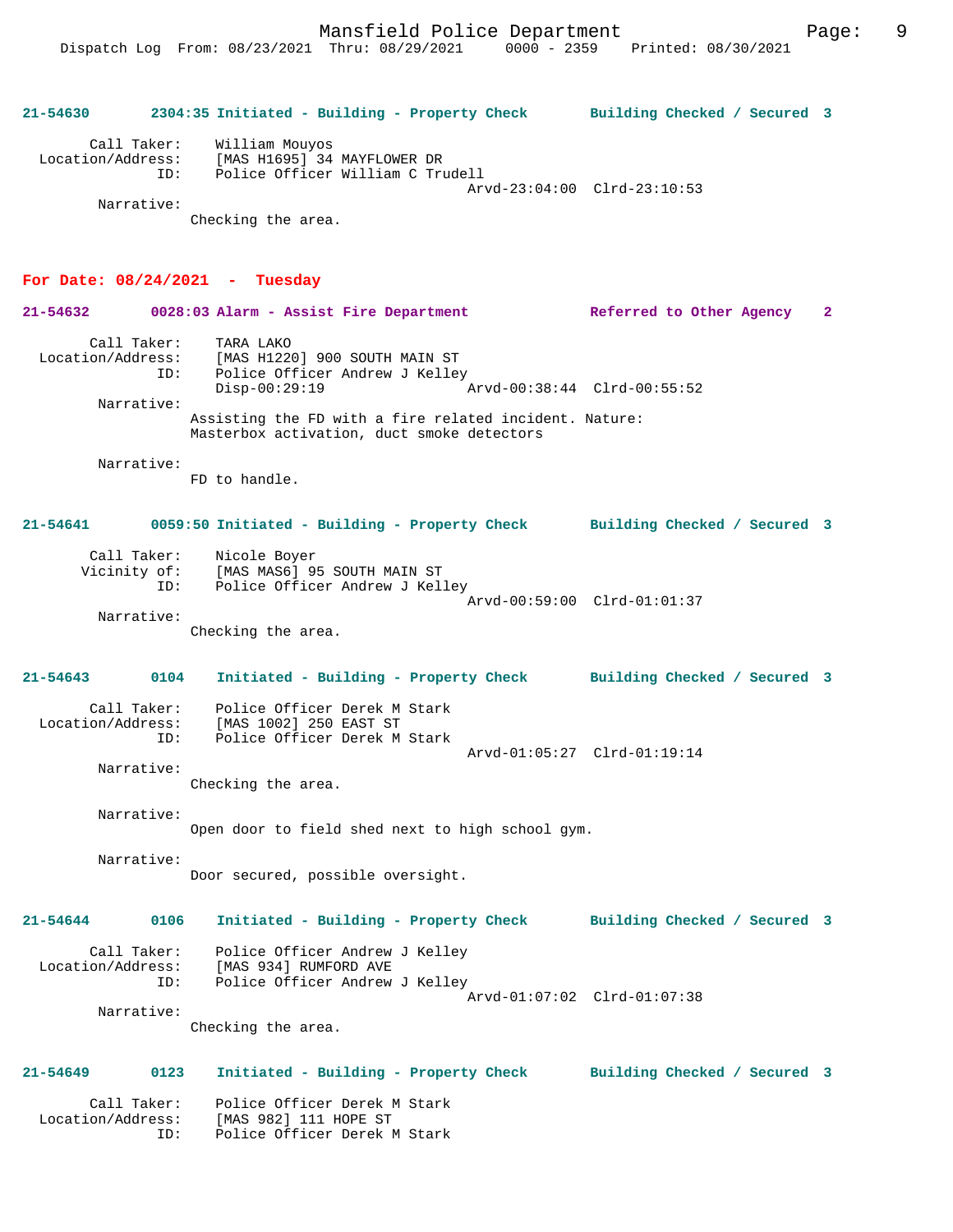Mansfield Police Department Form Page: 10 Dispatch Log From: 08/23/2021 Thru: 08/29/2021 0000 - 2359 Printed: 08/30/2021 Arvd-01:24:21 Clrd-01:25:15 Narrative: Checking the area. **21-54650 0125 Initiated - Building - Property Check Building Checked / Secured 3** Call Taker: Police Officer Derek M Stark Location/Address: [MAS 170] 255 HOPE ST ID: Police Officer Derek M Stark Arvd-01:26:13 Clrd-01:28:39 Narrative: Checking the area. **21-54654 0132 Initiated - Building - Property Check Building Checked / Secured 3** Call Taker: Police Officer Andrew J Kelley Location/Address: [MAS 834] 261 CHAUNCY ST ID: Police Officer Andrew J Kelley Arvd-01:33:03 Clrd-01:33:15 Narrative: Checking the area. **21-54655 0133:56 Initiated - Building - Property Check Building Checked / Secured 3** Call Taker: William Mouyos Location/Address: [MAS 417] 9 FRANCIS AVE ID: Police Officer Derek M Stark Arvd-01:33:00 Clrd-01:45:50 Narrative: Checking the area. **21-54661 0150 Initiated - Building - Property Check Building Checked / Secured 3** Call Taker: Police Officer Derek M Stark Location/Address: [MAS 124] 241 FRANCIS AVE ID: Police Officer Derek M Stark Arvd-01:50:58 Clrd-01:58:09 Narrative: Checking the area. **21-54667 0204:00 Initiated - Building - Property Check Building Checked / Secured 3** Call Taker: Nicole Boyer Vicinity of: [MAS 2] 60 FORBES BLVD ID: Police Officer Andrew J Kelley Arvd-02:04:00 Clrd-02:06:50 Narrative: Checking the area. **21-54669 0204 Initiated - Building - Property Check Building Checked / Secured 3** Call Taker: Police Officer Derek M Stark Location/Address: [MAS 424] 149 OAKLAND ST ID: Police Officer Derek M Stark Arvd-02:05:00 Clrd-02:06:37 Narrative: Checking the area. **21-54670 0206:57 Initiated - Building - Property Check Building Checked / Secured 3** Call Taker: Nicole Boyer Vicinity of: [MAS 4] 31 HAMPSHIRE ST ID: Police Officer Andrew J Kelley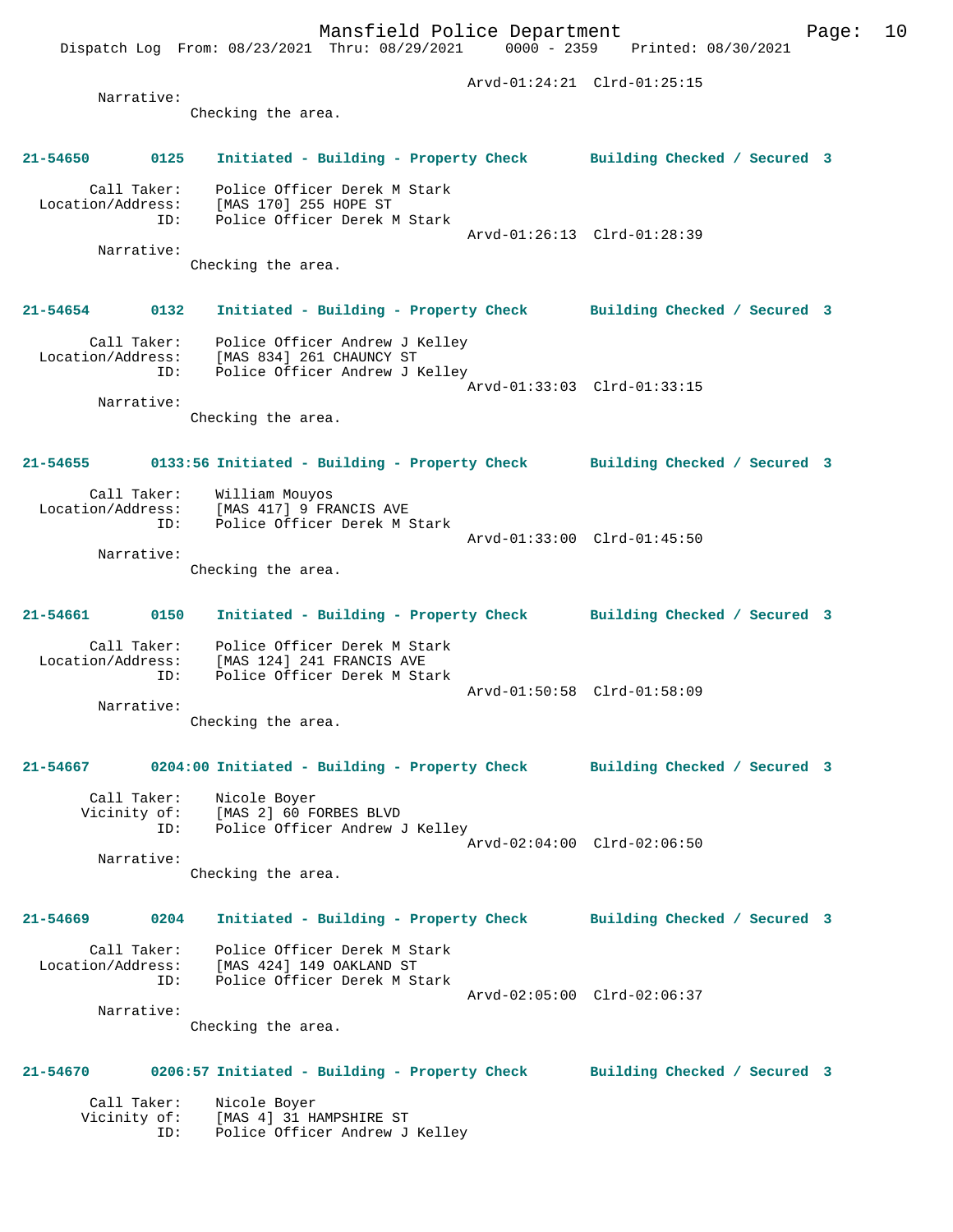Mansfield Police Department Fage: 11 Dispatch Log From: 08/23/2021 Thru: 08/29/2021 0000 - 2359 Printed: 08/30/2021 Arvd-02:06:00 Clrd-02:09:00 Narrative: Checking the area. **21-54671 0210 Initiated - Building - Property Check Building Checked / Secured 3** Call Taker: Police Officer Derek M Stark Location/Address: [MAS 181A] 150 OAKLAND ST ID: Police Officer Derek M Stark Arvd-02:11:41 Clrd-02:11:50 Narrative: Checking the area. **21-54674 0218 Initiated - Building - Property Check Building Checked / Secured 3** Call Taker: Police Officer Andrew J Kelley Location/Address: [MAS 907E] 390 WEST ST ID: Police Officer Andrew J Kelley Arvd-02:19:14 Clrd-02:19:53 Narrative: Checking the area. **21-54675 0218 Initiated - Building - Property Check Building Checked / Secured 3** Call Taker: Police Officer Derek M Stark Location/Address: [MAS 966] 99 MAPLE ST ID: Police Officer Derek M Stark Arvd-02:19:25 Clrd-02:19:42 Narrative: Gate to Cate Spring left open, checks okay. **21-54680 0304:11 Initiated - Building - Property Check Building Checked / Secured 3** Call Taker: Nicole Boyer Vicinity of: [MAS 840] 280 SCHOOL ST ID: Police Officer Andrew J Kelley Arvd-03:04:00 Clrd-03:17:35 Narrative: Checking the area. **21-54681 0316 Initiated - Building - Property Check Building Checked / Secured 3** Call Taker: Police Officer Derek M Stark Location/Address: [MAS] 4 ERICK RD @ 15 BONNEY LN ID: Police Officer Derek M Stark Arvd-03:17:03 Clrd-03:24:22 Narrative: Checking the area. **21-54685 0333 Initiated - Building - Property Check Building Checked / Secured 3** Call Taker: Police Officer Derek M Stark Location/Address: [MAS 139] 265 FRUIT ST ID: Police Officer Derek M Stark Arvd-03:34:19 Clrd-03:38:55 Narrative: Checking the area. **21-54686 0350 Initiated - Building - Property Check Building Checked / Secured 3** Call Taker: Police Officer Derek M Stark Location/Address: [MAS 895] 175 FRUIT ST ID: Police Officer Derek M Stark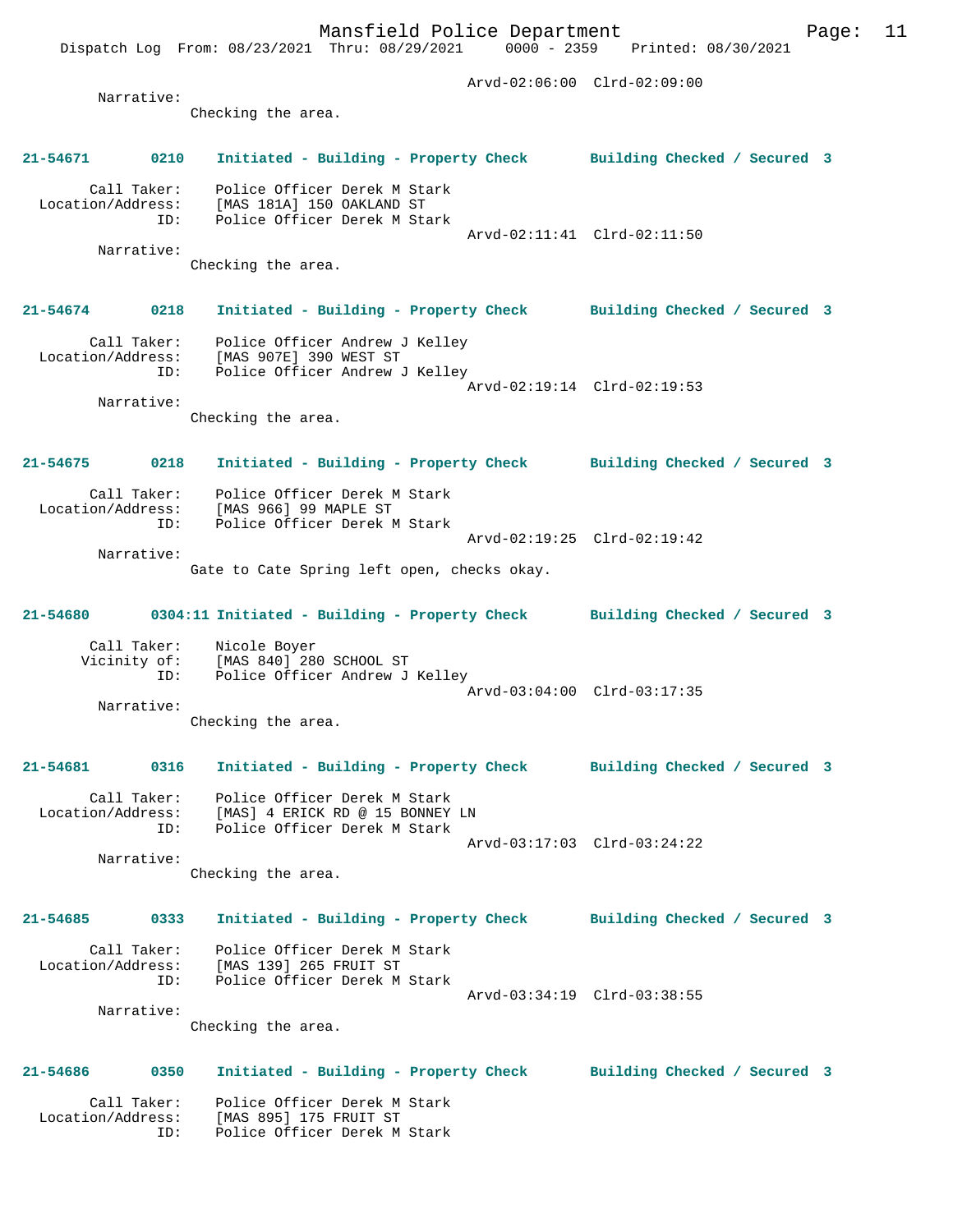Dispatch Log From: 08/23/2021 Thru: 08/29/2021 0000 - 2359 Printed: 08/30/2021

|                                         |                                                                                                                                                                                          | Arvd-03:50:59 Clrd-03:51:05  |              |
|-----------------------------------------|------------------------------------------------------------------------------------------------------------------------------------------------------------------------------------------|------------------------------|--------------|
| Narrative:                              | Checking the area.                                                                                                                                                                       |                              |              |
|                                         |                                                                                                                                                                                          |                              |              |
| 21-54688                                | 0434:41 Phone - Suspicious Actv / Persn / Veh Unfounded/Unverifed                                                                                                                        |                              | $\mathbf{2}$ |
| Call Taker:<br>ID:                      | NICHOLAS GOYETTE<br>Location/Address: [MAS H5522] 14 GREEN ACRES DR<br>Police Officer Andrew J Kelley<br>$Disp-04:35:49$                                                                 | Arvd-04:40:34 Clrd-04:49:57  |              |
| ID:                                     | Police Officer Derek M Stark                                                                                                                                                             |                              |              |
| Narrative:                              | $Disp-04:35:53$                                                                                                                                                                          | Arvd-04:40:16 Clrd-04:49:57  |              |
|                                         | caller heard noise downstairs/outside, someone rang<br>doorbell.                                                                                                                         |                              |              |
|                                         | Saw a shadow on porch as well.                                                                                                                                                           |                              |              |
| Narrative:                              |                                                                                                                                                                                          |                              |              |
| Narrative:                              | M13 made contact with the CP. The doorbell rang and they saw<br>a shadow after that. No foot prints found and there's no<br>vehicle in the area. Units will check the area periodically. |                              |              |
| 21-54712                                | 0906:55 Initiated - Building - Property Check                                                                                                                                            | Building Checked / Secured 3 |              |
| Call Taker:<br>Location/Address:<br>ID: | Jennifer Napolitano<br>[MAS 907E] 390 WEST ST<br>Police Officer Mark O'Connor                                                                                                            |                              |              |
|                                         | Police Officer Matthew A Souza                                                                                                                                                           | Arvd-09:06:00 Clrd-09:12:58  |              |
| Narrative:                              | Checking the area.                                                                                                                                                                       |                              |              |
|                                         |                                                                                                                                                                                          | Building Checked / Secured 3 |              |
| Call Taker:<br>Location/Address:<br>ID: | Jennifer Napolitano<br>[MAS 840] 280 SCHOOL ST<br>Police Officer Mark O'Connor                                                                                                           | Arvd-09:21:00 Clrd-09:32:37  |              |
| Narrative:                              | Police Officer Matthew A Souza                                                                                                                                                           |                              |              |
|                                         | Checking the area.                                                                                                                                                                       |                              |              |
| 21-54717                                | 0927:35 Initiated - Building - Property Check Building Checked / Secured 3                                                                                                               |                              |              |
|                                         | Call Taker: Jennifer Napolitano<br>Location/Address: [MAS 281A] 1 CROCKER ST<br>ID: Police Officer Beau J Palanza                                                                        | Arvd-09:27:00 Clrd-09:37:55  |              |
| Narrative:                              | Checking the area.                                                                                                                                                                       |                              |              |
| 21-54720                                | 0937:21 Initiated - Building - Property Check Building Checked / Secured 3                                                                                                               |                              |              |
| Call Taker:                             | Jennifer Napolitano<br>Location/Address: [MAS] MAYFLOWER DR<br>ID: Police Officer Joshua S Ellender                                                                                      | Arvd-09:37:00 Clrd-09:40:59  |              |
| Narrative:                              | Checking the area.                                                                                                                                                                       |                              |              |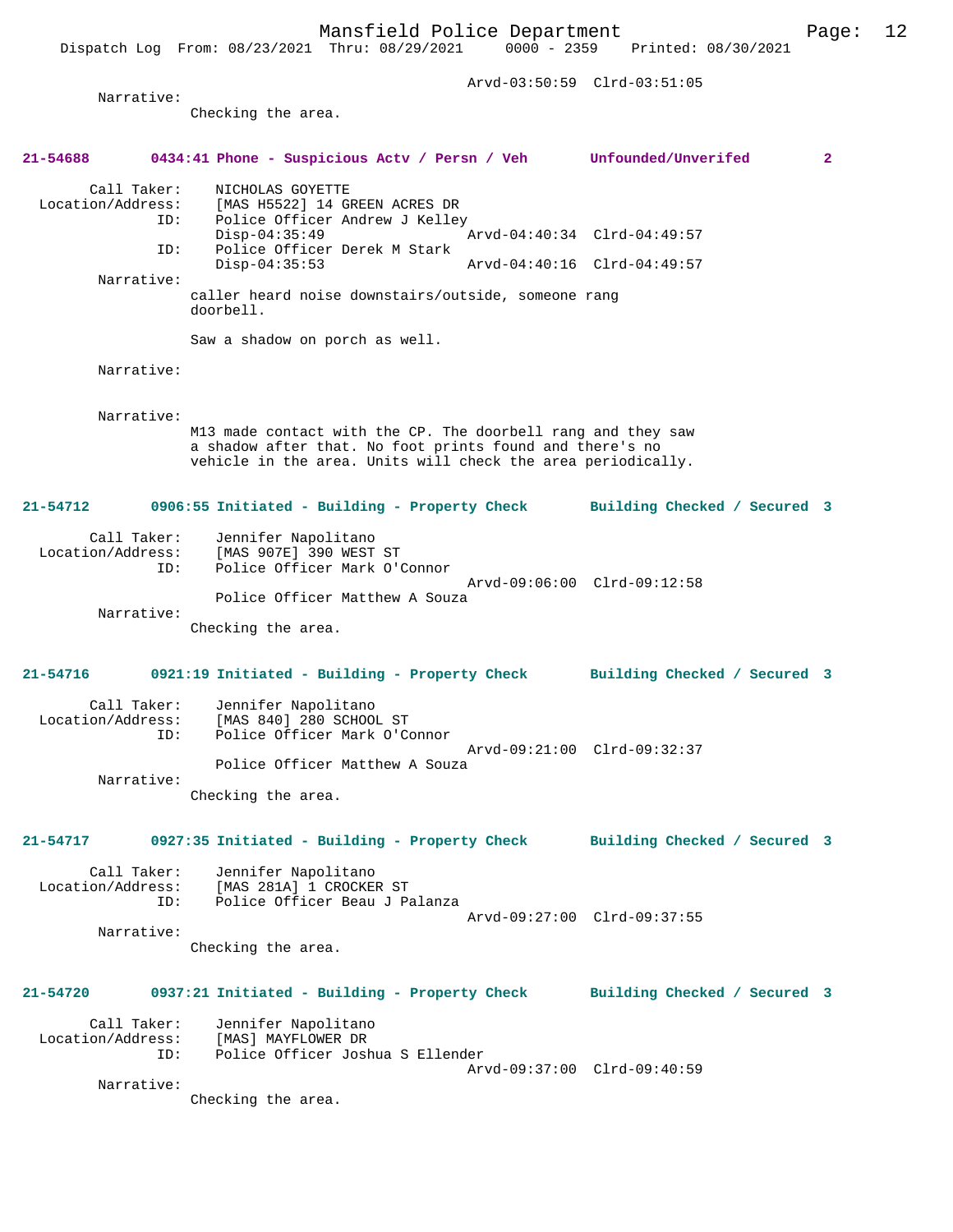Mansfield Police Department Page: 13

Dispatch Log From: 08/23/2021 Thru: 08/29/2021 0000 - 2359 Printed: 08/30/2021

**21-54723 0950:42 Initiated - Motor Vehicle Stop Citation / Warning Issued 3** Call Taker: Jennifer Napolitano Location/Address: [MAS 917A1] 260 CHAUNCY ST Apt. #1 ID: Police Officer Mark O'Connor Arvd-09:50:00 Clrd-10:00:09 Police Officer Matthew A Souza<br>Vehicle: RED 2017 FORD FUSTON Reg: PC N RED 2017 FORD FUSION Reg: PC MA 235D60 VIN: 3FA6P0H79HR390119 Narrative: out with mvst Narrative: Citation to R/O for hands free violation **21-54728 1011:34 Initiated - Motor Vehicle Stop Citation / Warning Issued 3** Call Taker: Jennifer Napolitano Location/Address: [MAS 16] 46 CHAUNCY ST ID: Police Officer Mark O'Connor Arvd-10:11:00 Clrd-10:29:57 Police Officer Matthew A Souza Vehicle: WHI 2016 JEEP PATRIO Reg: PC MA 1KXY27 VIN: 1C4NJRFB9GD542829 Narrative: out with mvst Narrative: Citation to Operator for failure to stop and registration **21-54733 1049:23 Phone - 911 Hang-ups & Verifications Confirmed misdial/Accdntl Call 2**  Call Taker: Jarred Kohler Location/Address: [MAS 907B] 390 WEST ST Apt. #C100 ID: Police Officer Mark O'Connor Disp-10:51:45 Arvd-10:54:01 Clrd-10:55:39 Police Officer Matthew A Souza Narrative: Checking on a 911 hang up. Unable to call back. Contact made?: No Cellphone? (y/n): No Uncertainty radius: Narrative: Staples employee will step out, confirmed no emergency Narrative: M11 confired accidental by employee. **21-54734 1054 Initiated - Parking Violations Services Rendered 3**  Call Taker: Animal Control Steven Simonds Location/Address: [MAS] 255 NORTH MAIN ST @ 8 COTTAGE ST ID: Animal Control Steven Simonds Arvd-10:54:28 Clrd-11:19:55 Narrative: checking area for parking violations **21-54738 1113:58 Phone - Missing Person Services Rendered 1**  Call Taker: William Casey Location/Address: [MAS H1513] 18 COOPER RD ID: Police Officer Beau J Palanza Disp-11:16:59 Clrd-11:21:07 ID: Police Officer Joshua S Ellender<br>Disp-11:17:30 Ary Disp-11:17:30 Arvd-11:20:00 Clrd-11:35:22<br>ID: Police Officer Mark O'Connor Police Officer Mark O'Connor Disp-11:19:57 Clrd-11:21:01 Police Officer Matthew A Souza ID: Sergeant Brian P Thibault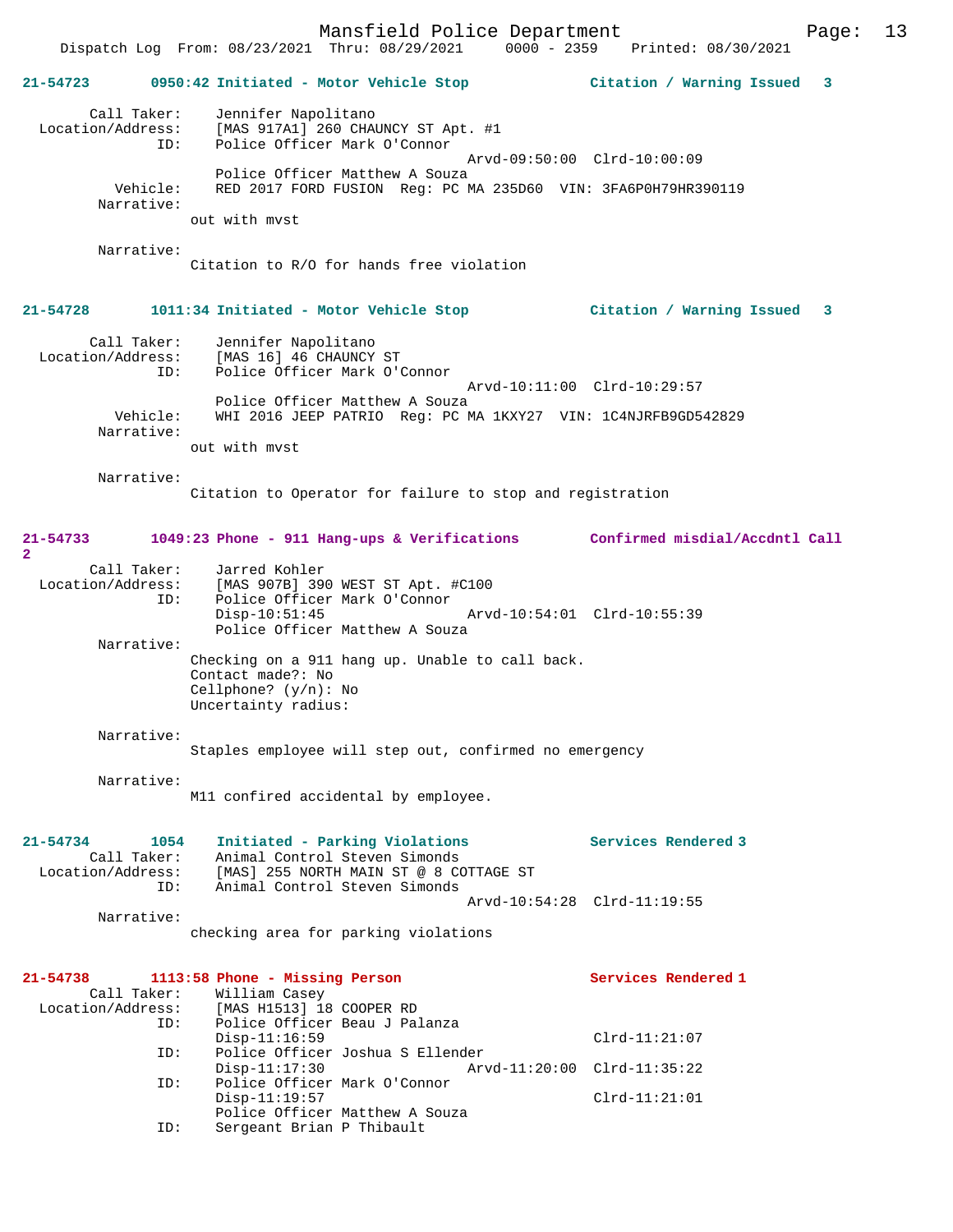Mansfield Police Department Page: 14 Dispatch Log From: 08/23/2021 Thru: 08/29/2021 0000 - 2359 Printed: 08/30/2021 Disp-11:20:05 Clrd-11:21:04 ID: Lieutenant Thomas R Connor Disp-11:20:20 Clrd-11:21:10<br>TD: Sergeant Brian P Thibault Sergeant Brian P Thibault Disp-11:24:02 Clrd-11:32:38 Narrative: CP reports a missing 5 yo child. red striped shirt, dark shorts, brown hair and hazel eyes. Last seen 30 min ago upstairs in the home. Narrative: Child found inside the house **21-54744 1209:19 Phone - Assist Fire Department Services Rendered 2**  Call Taker: Jennifer Napolitano<br>Location/Address: [MAS 942A] 10 CONNOP [MAS 942A] 10 CONNORS AVE Apt. #B ID: Police Officer Joshua S Ellender Disp-12:10:56 Arvd-12:14:55 Clrd-12:16:11 Narrative: Assisting the FD with a fire related incident. Nature: Fire Alarm Narrative: Fire Department to handle. Unit clear **21-54747 1224:46 Initiated - Motor Vehicle Stop Citation / Warning Issued 3** Call Taker: George Burton<br>Location/Address: [MAS] 173 CHAU ess: [MAS] 173 CHAUNCY ST @ 12 PERKINS AVE<br>ID: Sergeant Brian P Thibault Sergeant Brian P Thibault Arvd-12:24:00 Clrd-12:42:13 ID: Police Officer Beau J Palanza Disp-12:30:45 Arvd-12:30:48 Clrd-12:33:26 Vehicle: GRY 2017 TOYT COROLL Reg: PC MA 1FTR99 VIN: 2T1BURHE0HC850049 Vehicle: WHI 2013 BMW 528XI Reg: PAS MA NETK72 VIN: WBAXH5C54DDW14489 Narrative: out with mvst. Possible road rage incident Narrative: Citation to R/O of BMW for Passing Violation. **21-54748 1227:08 Phone - 911 Hang-ups & Verifications Confirmed misdial/Accdntl Call 2**  Call Taker: William Casey<br>Location/Address: [MAS] 287 CHA [MAS] 287 CHAUNCY ST ID: Police Officer Joshua S Ellender Disp-12:32:39 Clrd-12:33:40 ID: Police Officer Beau J Palanza Disp-12:33:33 Arvd-12:38:03 Clrd-12:38:43 Narrative: Checking on a 911 hang up. Contact made?:yes Cellphone?  $(y/n):yes, Cp$  reports accidental and will step out Uncertainty radius: Narrative: Confirmed accidental **21-54750 1244:16 Initiated - Motor Vehicle Stop Citation / Warning Issued 3** Call Taker: George Burton Location/Address: [MAS] 87 CHILSON AVE<br>TD: Sergeant Brian P Thib Sergeant Brian P Thibault Arvd-12:44:00 Clrd-12:51:29<br>Vehicle: GRY 2014 MERZ VA SPRINT Reg: CO MA S78977 VIN: WD4PE7DC11 GRY 2014 MERZ VA SPRINT Reg: CO MA S78977 VIN: WD4PE7DC1E5939932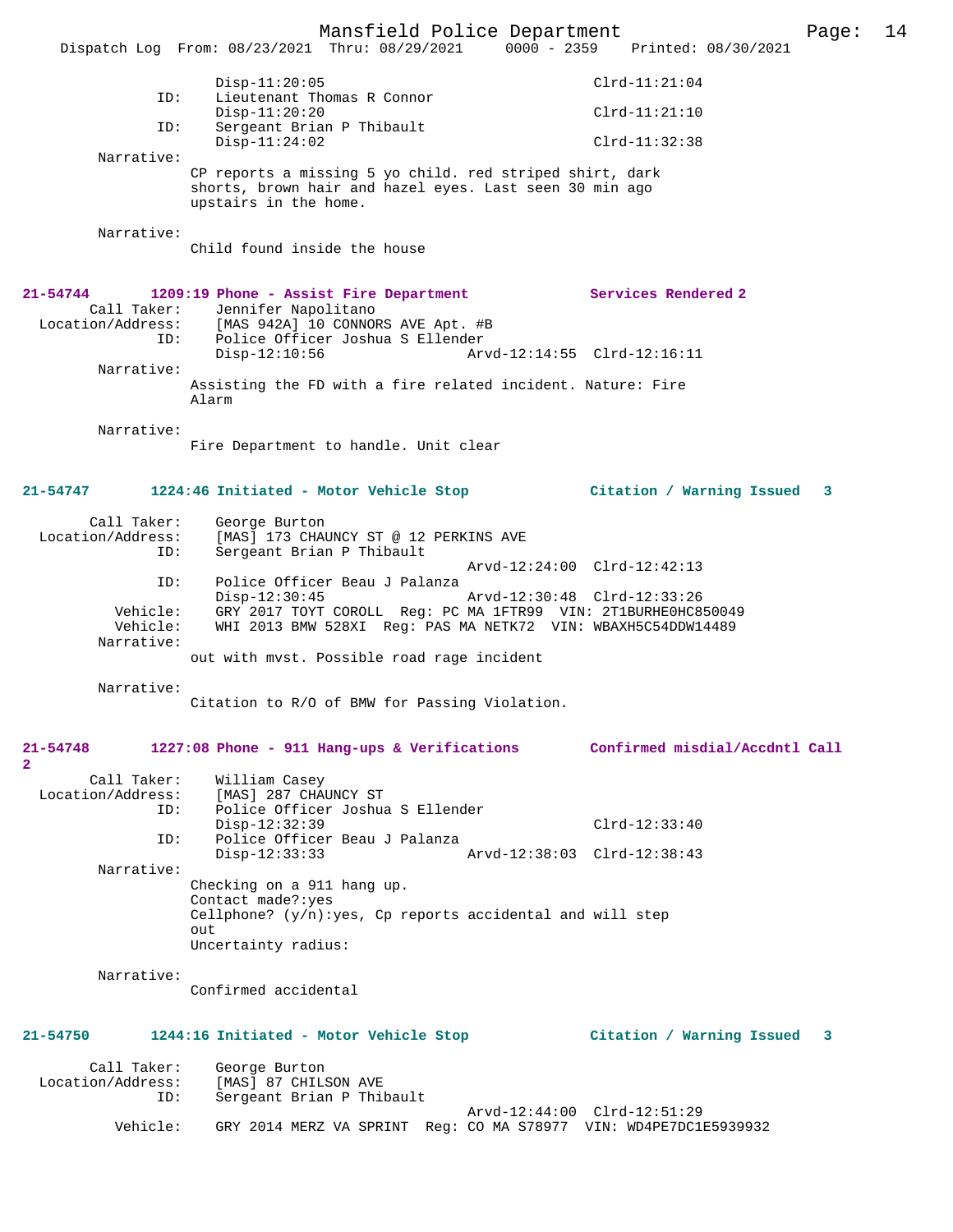|                                                     | Mansfield Police Department<br>Dispatch Log From: 08/23/2021 Thru: 08/29/2021 0000 - 2359 Printed: 08/30/2021             |                             | Page: | 15 |
|-----------------------------------------------------|---------------------------------------------------------------------------------------------------------------------------|-----------------------------|-------|----|
| Narrative:                                          | out with myst                                                                                                             |                             |       |    |
| Narrative:                                          | Citation to R/O for Crosswalk Violation                                                                                   |                             |       |    |
| 21-54753                                            | 1255:53 Initiated - Motor Vehicle Stop                 Citation / Warning Issued                                          |                             | 3     |    |
| Call Taker:<br>ID:                                  | Jennifer Napolitano<br>Location/Address: [MAS] 660 EAST ST @ 25 FRANKLIN ST<br>Police Officer Joshua S Ellender           |                             |       |    |
| Vehicle:                                            | RED 2019 NISS SD SENTRA Reg: PC MA 8SP219 VIN: 3N1AB7APXKY214444                                                          | Arvd-12:55:00 Clrd-13:07:24 |       |    |
| Narrative:                                          | Out for myst                                                                                                              |                             |       |    |
| Narrative:                                          | Citation to Operator for Red Light Violation                                                                              |                             |       |    |
|                                                     | 21-54754               1255:14 Initiated - Motor Vehicle Stop                                                             | Citation / Warning Issued   | 3     |    |
| Call Taker:<br>Location/Address:<br>ID:             | George Burton<br>[MAS] 400 RTE 140 NB @ 287 CHAUNCY ST<br>Police Officer Beau J Palanza                                   |                             |       |    |
| ID:                                                 | Police Officer Mark O'Connor                                                                                              | Arvd-12:55:00 Clrd-13:18:26 |       |    |
|                                                     | $Disp-13:01:04$<br>Police Officer Matthew A Souza                                                                         | Arvd-13:02:16 Clrd-13:18:22 |       |    |
| Vehicle:<br>Narrative:                              | BLK 2020 SUBA UT FORESTER Reg: PC MA 3HAD81 VIN: JF2SKAJC7LH451693<br>out with myst                                       |                             |       |    |
| Narrative:                                          | Citation to R/O for Failure to Stop and License Infraction                                                                |                             |       |    |
| Refer To Summons:                                   | $21MAS-302-AR$                                                                                                            |                             |       |    |
| Summons:                                            | ABDELWAHAB, FATMA M                                                                                                       |                             |       |    |
| Address:<br>Age:                                    | 85 WASHINGTON ST Apt. #3205<br>PLAINVILLE, MA<br>65                                                                       |                             |       |    |
| Charges:                                            | UNLICENSED OPERATION OF MV<br>STOP/YIELD, FAIL TO                                                                         |                             |       |    |
| 21-54764                                            | 1356:55 Initiated - Motor Vehicle Stop                                                                                    | Citation / Warning Issued   | 3     |    |
| Call Taker:<br>Location/Address:<br>ID:             | George Burton<br>[MAS] 150 RUMFORD AVE<br>Police Officer Mark O'Connor                                                    |                             |       |    |
| Vehicle:                                            | Police Officer Matthew A Souza<br>GRY 2014 BMW UT X5 Req: PC MA 182BL2 VIN: 5UXKR6C59E0C02207                             | Arvd-13:56:00 Clrd-14:06:03 |       |    |
| Narrative:                                          | out with myst                                                                                                             |                             |       |    |
| Narrative:                                          | Citation to R/O for Hands-Free Violation                                                                                  |                             |       |    |
| 21-54766<br>Call Taker:<br>Location/Address:<br>ID: | 1407:24 Initiated - Follow up Investigation<br>Jennifer Napolitano<br>[MAS 451B] 500 EAST ST<br>Sergeant Brian P Thibault | Spoken To<br>3              |       |    |
| ID:                                                 | Sergeant Brian P Thibault                                                                                                 | Arvd-14:07:00 Clrd-14:22:23 |       |    |
| Narrative:                                          | $Disp-14:33:46$                                                                                                           | $Clrd-14:37:27$             |       |    |
|                                                     | Conducting a follow up in the area to a previously reported<br>incident. RO followup at the station                       |                             |       |    |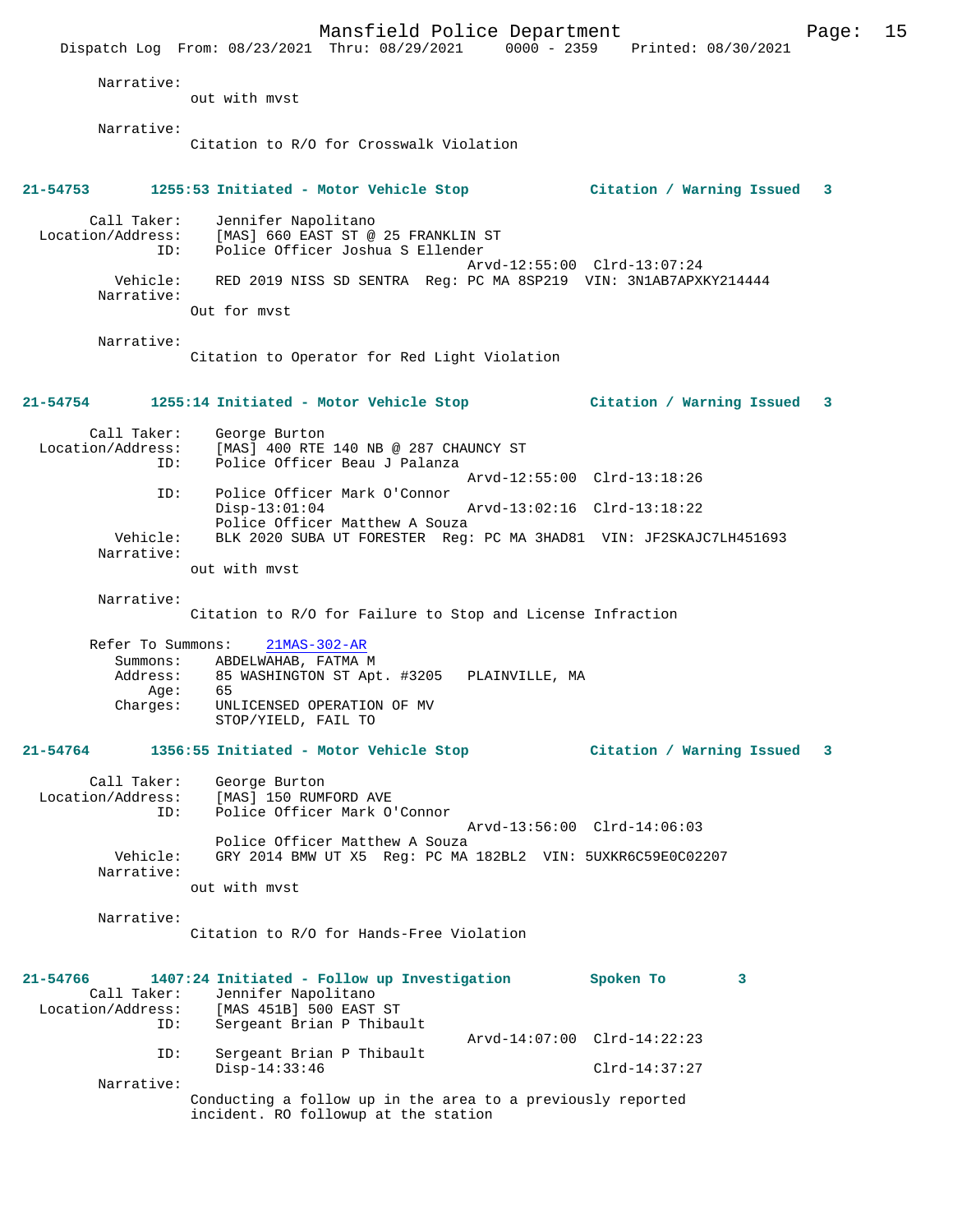Narrative: Spoke to old roommate who will work on new address for service in Fall River **21-54771 1414:24 Initiated - Motor Vehicle Stop Assisted Party 3**  Call Taker: George Burton<br>Location/Address: [MAS 840I120] Location/Address: [MAS 840I120] 280 SCHOOL ST Apt. #I120 ID: Police Officer Mark O'Connor Arvd-14:14:00 Clrd-14:45:39 Police Officer Matthew A Souza<br>Vehicle: BLK 2017 MERZ GLS450W4 Req: PO BLK 2017 MERZ GLS450W4 Reg: PC MA 31BE46 VIN: 4JGDF6EEXHA878124 Narrative: out with mvst Narrative: M11 spoke with R/O about expired registration. Registration is now active. Unit clear **21-54772 1417:31 Phone - 911 Hang-ups & Verifications Confirmed misdial/Accdntl Call 2**  Call Taker: William Casey Location/Address: [MAS 43] 137 MILL ST ID: Sergeant Brian P Thibault Disp-14:22:23 Arvd-14:32:49 Clrd-14:33:46 Narrative: Checking on a 911 hang up. Contact made?:no,2 times on call back no answer Cellphone? (y/n):yes Uncertainty radius:38meter at 95% Narrative: M1 reports he spoke to party at Site M6. No emergency. Accidental call **21-54793 1750:47 Initiated - Building - Property Check Services Rendered 3**  Call Taker: George Burton<br>Location/Address: [MAS 1002] 250 ess: [MAS 1002] 250 EAST ST<br>ID: Police Officer Andrew .....<br>Police Officer Andrew J Kelley Arvd-17:50:00 Clrd-18:30:44 Narrative: Checking the area. **21-54804 1824:15 Initiated - Follow up Investigation Services Rendered 3**  Call Taker: Jennifer Napolitano<br>Location/Address: [MAS 451B] 500 EAST [MAS 451B] 500 EAST ST ID: Police Officer Michael N Fenore Arvd-18:24:00 Clrd-18:43:45 Police Officer Nicole P Newport Narrative: Conducting a follow up in the area to a previously reported incident. Refer To Incident: 21MAS-884-OF **21-54806 1828:52 911 - Assist Fire Department Services Rendered 2**  Call Taker: ROBERT BOLGER Location/Address: [MAS 424A] 149 OAKLAND ST Apt. #B2 ID: Police Officer Andrew J Kelley<br>Disp-18:31:02 A Disp-18:31:02 Arvd-18:33:01 Clrd-18:38:15 Narrative: Assist MFD with a report of a kitchen fire. Narrative: M13 reports MFD has fire contained and extinguished.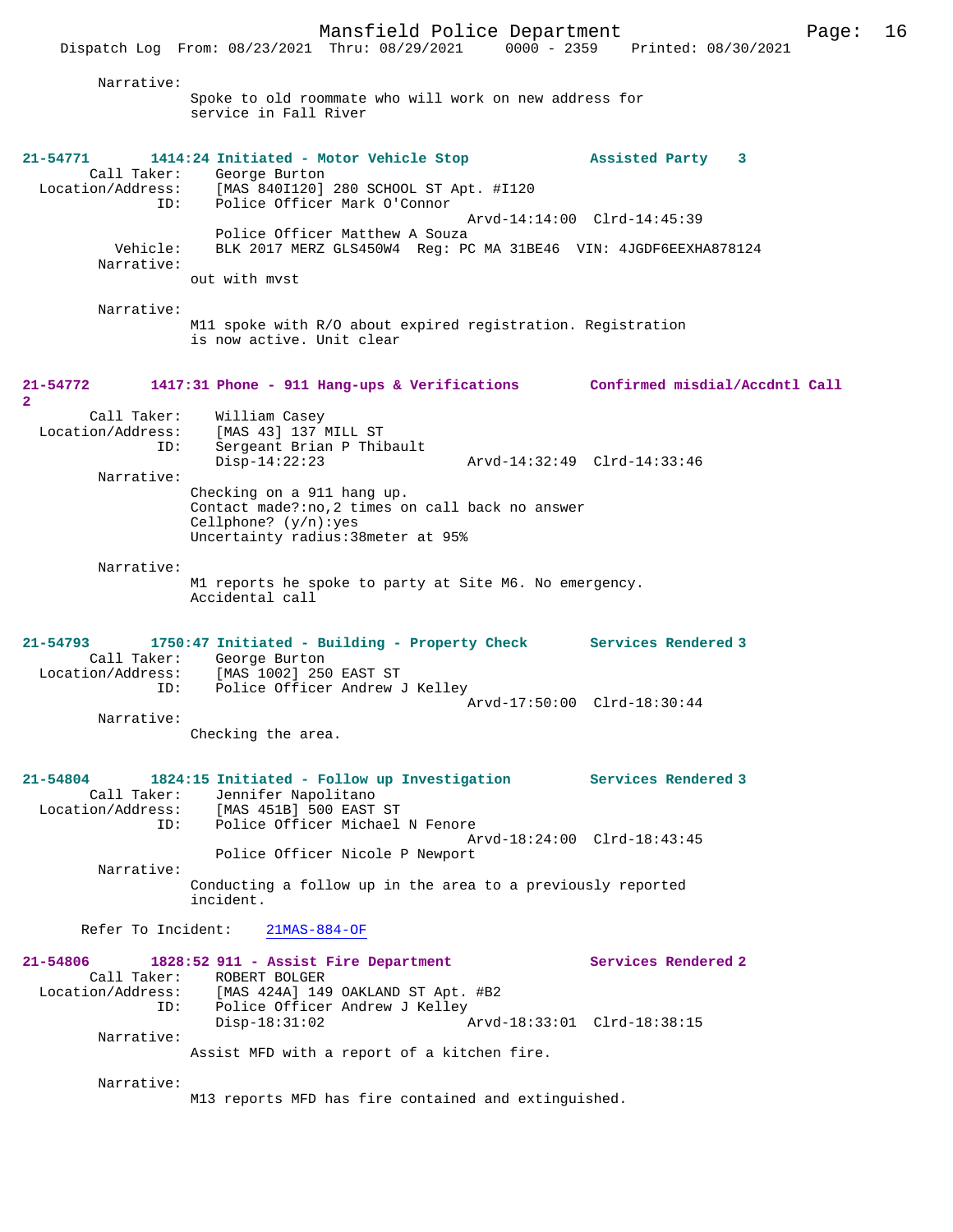|                                    |                                                                                                                                      | Dispatch Log From: 08/23/2021 Thru: 08/29/2021 0000 - 2359 Printed: 08/30/2021 |  |
|------------------------------------|--------------------------------------------------------------------------------------------------------------------------------------|--------------------------------------------------------------------------------|--|
| 21-54808<br>Call Taker:            | 1839:48 Initiated - Building - Property Check Services Rendered 3<br>ROBERT BOLGER<br>Location/Address: [MAS 417] 9 FRANCIS AVE      |                                                                                |  |
|                                    | ID: Police Officer Andrew J Kelley                                                                                                   | Arvd-18:39:00 Clrd-18:58:53                                                    |  |
| Narrative:                         |                                                                                                                                      |                                                                                |  |
|                                    | Checking the area.                                                                                                                   |                                                                                |  |
|                                    | 21-54809 1843:54 Initiated - Follow up Investigation Services Rendered 3<br>Call Taker: ROBERT BOLGER                                |                                                                                |  |
|                                    | Location/Address: [MAS] 1300 EAST ST<br>ID: Police Officer Michael N Fenore                                                          | Arvd-18:43:00 Clrd-19:22:29                                                    |  |
| Narrative:                         | Police Officer Nicole P Newport                                                                                                      |                                                                                |  |
|                                    | Off on a follow-up in the area.                                                                                                      |                                                                                |  |
|                                    | 21-54813 1850:51 911 - Motor Veh Acc - No Injury Services Rendered 1<br>Call Taker: Aaron Figueroa                                   |                                                                                |  |
| ID:                                | Location/Address: [MAS] 400 RTE 140 NB @ 287 CHAUNCY ST<br>Police Officer Joshua S Ellender                                          |                                                                                |  |
|                                    | $Disp-18:53:07$<br>Police Officer Bryan Hurley                                                                                       | $Clrd-18:59:57$                                                                |  |
| ID:<br>ID:                         | Police Officer Danielle C Titus<br>$Disp-18:53:38$<br>Police Officer Andrew J Kelley                                                 |                                                                                |  |
|                                    | Disp-18:59:23                                                                                                                        |                                                                                |  |
| Vehicle:<br>Vehicle:<br>Narrative: | WHI 2016 FORD PK F350 Reg: PC MA 1VDP71 VIN: 1FT8W3BT2GEA77556<br>WHI 2021 CHEV PK COLORADO Req: PC MA 188WH6 VIN: 1GCHTBEN7M1145322 |                                                                                |  |
|                                    | Caller is reporting that he was involved in a 2 car MVA with<br>no injuries or fluids and no airbag deployment.                      |                                                                                |  |
|                                    | Refer To Accident: 21MAS-239-AC                                                                                                      |                                                                                |  |
| 21-54814                           |                                                                                                                                      |                                                                                |  |
| Call Taker:                        | ROBERT BOLGER<br>Location/Address: [MAS] 62 HOPE ST @ 155 CHURCH ST<br>ID: Police Officer Andrew J Kelley                            |                                                                                |  |
|                                    |                                                                                                                                      | Arvd-19:17:00 Clrd-19:20:41                                                    |  |
| Vehicle:                           |                                                                                                                                      |                                                                                |  |
| Narrative:                         | GRY 2016 TOYT SD CAMRY Req: PC MA 5TY914 VIN: 4T1BF1FK3GU562155                                                                      |                                                                                |  |
|                                    | Off with MA 5TY914 for speed.                                                                                                        |                                                                                |  |
|                                    | 21-54818 1931:13 Phone - Lost / Found Property Services Rendered 3                                                                   |                                                                                |  |
|                                    | Call Taker: NICHOLAS GOYETTE<br>Location/Address: [MAS 281A] 1 CROCKER ST                                                            |                                                                                |  |
| ID:                                | Police Officer Joshua S Ellender<br>$Disp-19:33:40$                                                                                  | Arvd-19:39:33 Clrd-19:47:24                                                    |  |
| Narrative:                         | Police Officer Bryan Hurley                                                                                                          |                                                                                |  |
|                                    | BMX bike found abandoned. Bottom of stairwell by 106, River<br>St side.                                                              |                                                                                |  |
|                                    | 21-54824 1952:55 Initiated - Community Policing                                                                                      | Services Rendered 3                                                            |  |
|                                    | Call Taker: ROBERT BOLGER<br>Location/Address: [MAS 451B] 500 EAST ST<br>ID: Police Officer Joshua S Ellender                        |                                                                                |  |
|                                    | Police Officer Bryan Hurley                                                                                                          | Arvd-19:52:00 Clrd-20:25:44                                                    |  |
|                                    | 21-54830 2039:36 Initiated - Building - Property Check Services Rendered 3                                                           |                                                                                |  |
|                                    | Call Taker: Michael Mezhberg<br>Location/Address: [MAS 4] 31 HAMPSHIRE ST<br>Police Officer Danielle C Titus<br>ID:                  |                                                                                |  |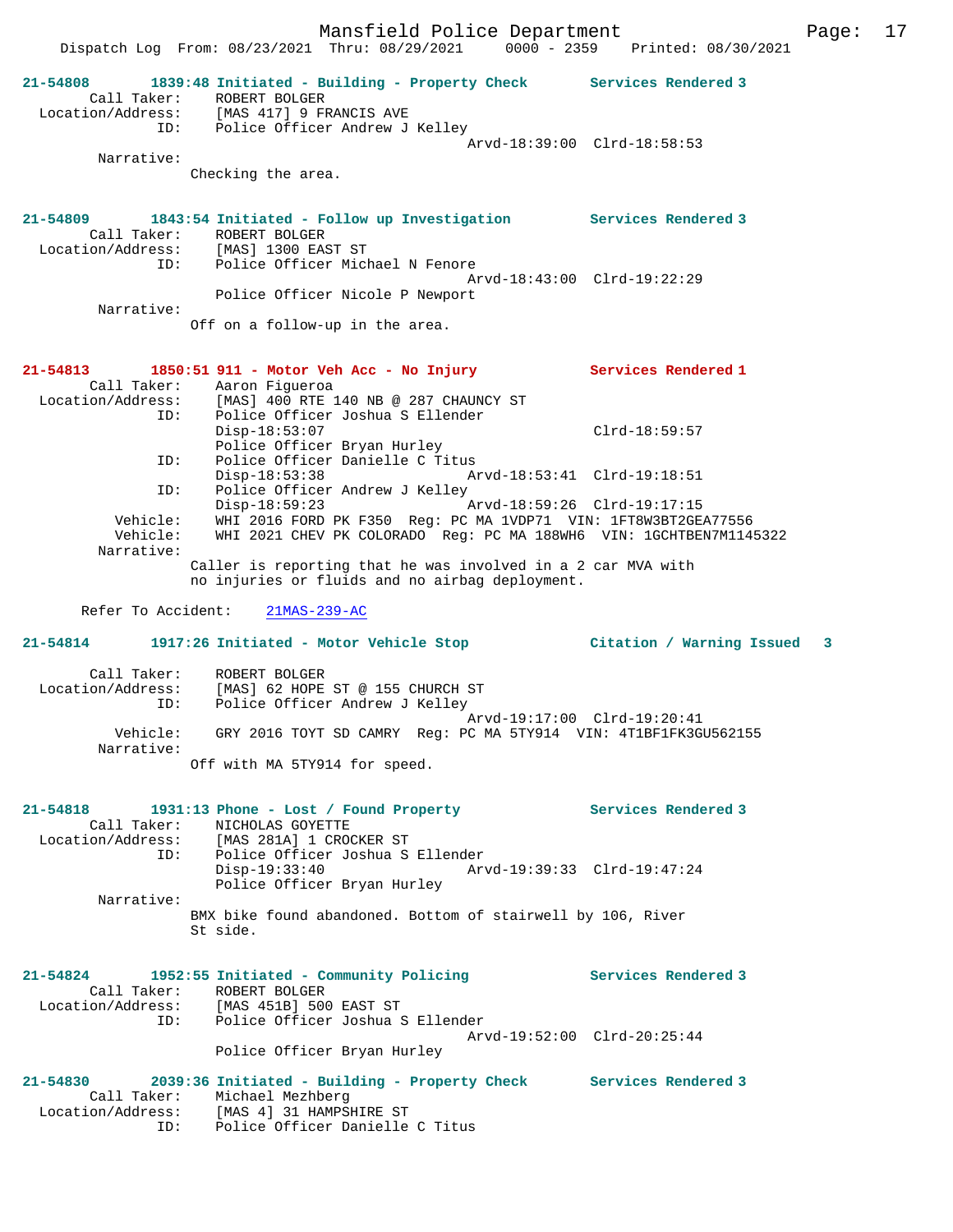Arvd-20:39:00 Clrd-20:48:06 Narrative: Checking the area. **21-54834 2055:49 911 - Assist Fire Department Services Rendered 2**  Call Taker: ROBERT BOLGER<br>Location/Address: [MAS] 31 RUMFC Location/Address: [MAS] 31 RUMFORD AVE ID: Police Officer Joshua S Ellender Disp-20:57:32 Arvd-21:05:56 Clrd-21:06:03 Police Officer Bryan Hurley Narrative: Assist MFD with a medical. Nature; choking. **21-54835 2057:36 Initiated - Building - Property Check Building Checked / Secured 3** Call Taker: ROBERT BOLGER Location/Address: [MAS 2] 60 FORBES BLVD ID: Police Officer Danielle C Titus Arvd-20:57:00 Clrd-21:05:40 Narrative: Checking the area. 21-54843 2127:09 Phone - Well Being Check Not Home / No Answer 3 Call Taker: NICHOLAS GOYETTE Location/Address: [MAS H4566] 8 SERENA ALLEN WAY ID: Police Officer Joshua S Ellender Disp-21:32:18 Arvd-21:40:09 Clrd-21:50:17 Police Officer Bryan Hurley ID: Sergeant Jeffrey G Bombard Disp-21:44:45 Arvd-21:44:50 Clrd-21:50:17 Narrative: Narrative: **21-54846 2139:54 Other - Suspicious Actv / Persn / Veh Incident Report 2**  Call Taker: Support Staff Heather A Sullivan Location: [MAS] COTTAGE STREET ID: [MAS] CULLAGE DINSEL<br>ID: Detective David D Kerr

 Disp-21:45:20 Arvd-21:45:24 Clrd-21:45:28 Narrative:

report of a car possibly being followed. See OF.

Refer To Incident: 21MAS-886-OF

**21-54849 2201:01 Initiated - Building - Property Check Building Checked / Secured 3** Call Taker: ROBERT BOLGER Location/Address: [MAS 139] 265 FRUIT ST ID: Police Officer Andrew J Kelley Arvd-22:01:00 Clrd-22:08:50 Narrative: Checking the area.

#### **21-54850 2201:26 Initiated - Building - Property Check Building Checked / Secured 3**

 Call Taker: ROBERT BOLGER Location/Address: [MAS 840] 280 SCHOOL ST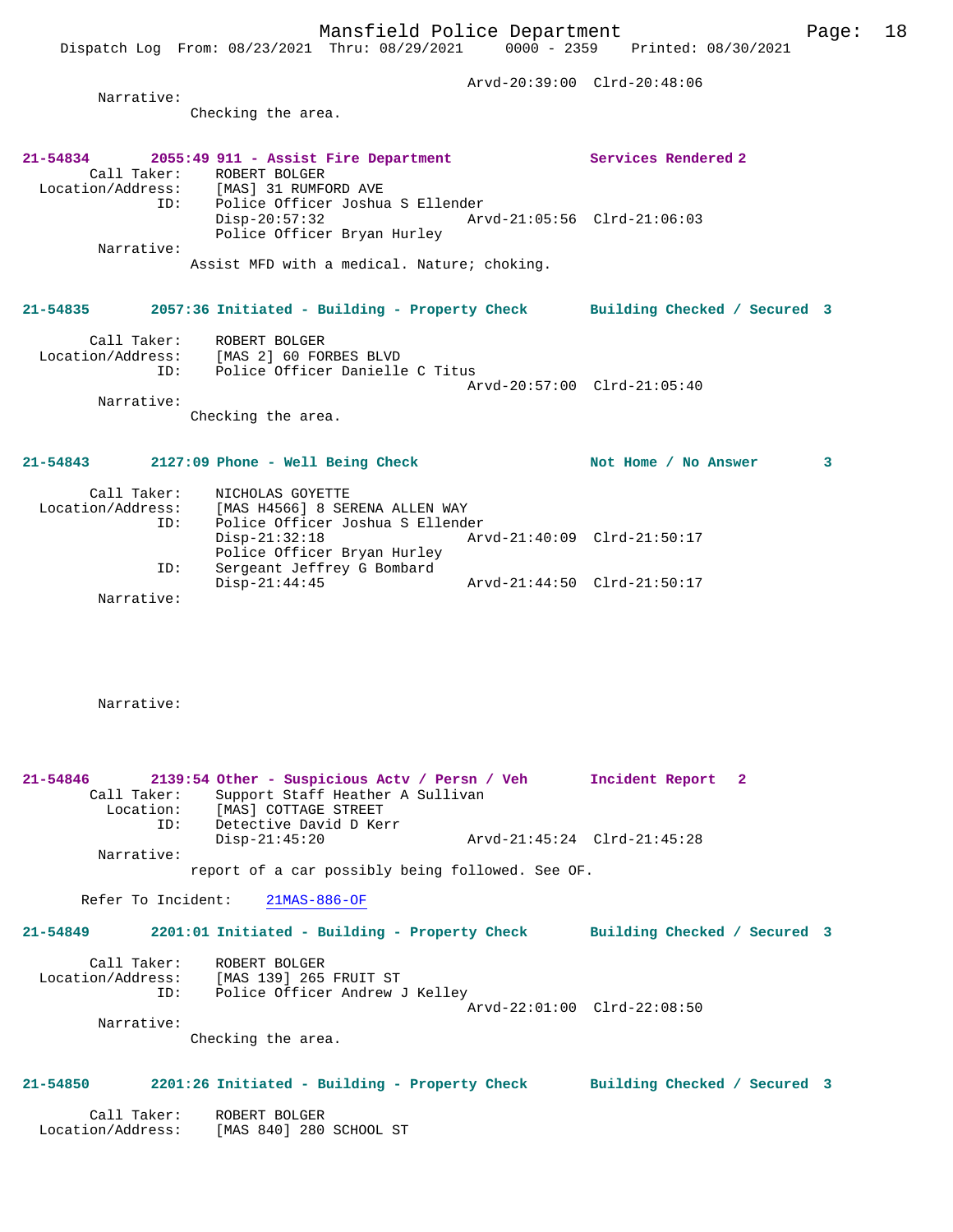Mansfield Police Department Page: 19 Dispatch Log From: 08/23/2021 Thru: 08/29/2021 0000 - 2359 ID: Police Officer Danielle C Titus Arvd-22:01:00 Clrd-22:16:19 Narrative: Checking the area. **21-54857 2237:25 Initiated - Building - Property Check Building Checked / Secured 3** Call Taker: Michael Mezhberg Location/Address: [MAS 894] 905 SOUTH MAIN ST Apt. #C ID: Police Officer Danielle C Titus Arvd-22:37:00 Clrd-22:40:49 Narrative: Checking the area. **21-54858 2237:11 911 - Suspicious Actv / Persn / Veh Investigated - Report Taken 2** Call Taker: ROBERT BOLGER Location/Address: [MAS H549] 20 HAWTHORNE CT ID: Police Officer Andrew J Kelley Disp-22:39:02 Clrd-22:54:09<br>Th: Police Officer Joshua S Ellender ID: Police Officer Joshua S Ellender Disp-22:39:16 Arvd-22:42:46 Clrd-22:54:09 Police Officer Bryan Hurley<br>ID: Sergeant Jeffrey G Bombard Sergeant Jeffrey G Bombard<br>Disp-22:43:22 Disp-22:43:22 Arvd-22:43:26 Clrd-22:54:09 Narrative: CP returned home to find the door wide open. She has searched the house and reports her daughters scooter was moved from behind the door and the recliner was fully opened. Narrative: See OF for further information. Refer To Incident: 21MAS-887-OF **21-54859 2325:31 911 - Suspicious Actv / Persn / Veh Unfounded/Unverifed 2** Call Taker: TARA LAKO<br>Vicinity of: [MAS] 17 I [MAS] 17 PRATT ST ID: Police Officer Andrew J Kelley<br>Disp-23:27:19 Disp-23:27:19 <br>Disp-23:27:19 Arvd-23:33:48 Clrd-23:33:50<br>Dice Officer Joshua S Ellender ID: Police Officer Joshua S Ellender Disp-23:27:20 Arvd-23:33:49 Clrd-23:33:50 Police Officer Bryan Hurley Vehicle: GRY 2021 LEXS IS300 Reg: PC MA 3ZZP41 VIN: JTHC81F26M5045214 BRO 2009 HOND UT PILOT Reg: PC MA 934CA7 VIN: 5FNYF48679B009472 Narrative: RP reports a silver Lexus passing things to a light colored pick up truck Narrative: RP is unable to tell how many occupants are inside the vehicles, vehicles have been there for about 5 minutes Narrative: M13 reports mvs in area, all seems fine right now. **For Date: 08/25/2021 - Wednesday 21-54863 0022:37 911 - Suspicious Actv / Persn / Veh Spoken To 2**  Call Taker: Aaron Figueroa<br>Location/Address: [MAS 170] 255 I ess: [MAS 170] 255 HOPE ST<br>ID: Police Officer Andrew

Police Officer Andrew J Kelley<br>Disp-00:25:49

Police Officer Derek M Stark

Disp-00:25:49 Arvd-00:28:26 Clrd-00:30:11<br>TD: Police Officer Derek M Stark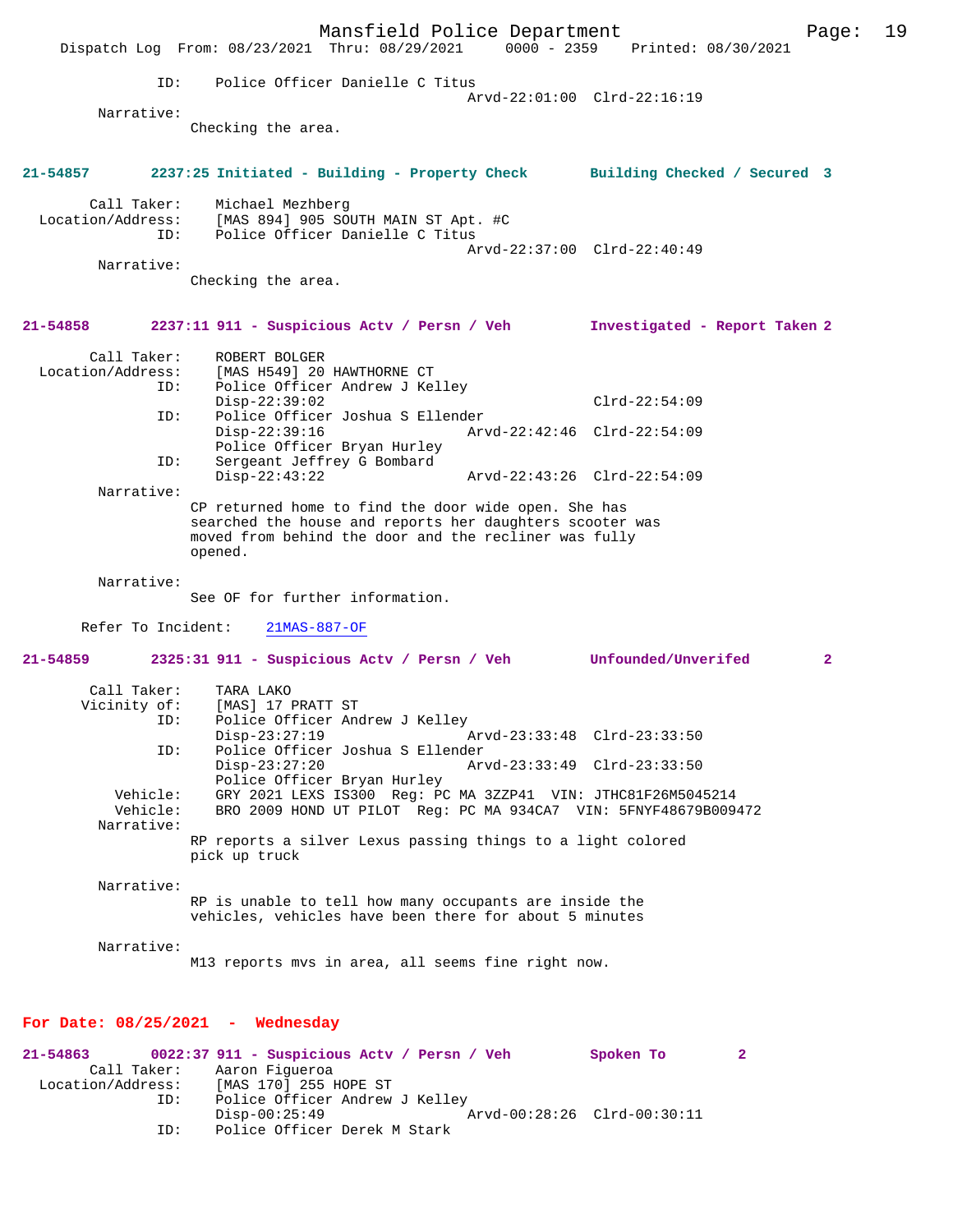Mansfield Police Department Page: 20 Dispatch Log From: 08/23/2021 Thru: 08/29/2021 0000 - 2359 Printed: 08/30/2021 Disp-00:26:05 Arvd-00:29:17 Clrd-00:30:10 Vehicle: BLU 2020 TOYT UT HIGHLA Reg: PC MA 1RFH36 VIN: 5TDGBRCH9LS505034 Narrative: Caller is reporting a dark colored vehicle running with its lights one for the past few hours. Narrative: M13 reports units clear, just making a few calls. He has been moved along. **21-54866 0036:26 Initiated - Building - Property Check Building Checked / Secured 3** Call Taker: NICHOLAS GOYETTE Location/Address: [MAS 170] 255 HOPE ST ID: Police Officer Andrew J Kelley Arvd-00:36:00 Clrd-00:41:33 Narrative: Checking the area. **21-54870 0047:50 Initiated - Building - Property Check Building Checked / Secured 3** Call Taker: NICHOLAS GOYETTE Location/Address: [MAS 1015] 30 CHAUNCY ST ID: Police Officer Danielle C Titus Arvd-00:47:00 Clrd-00:53:49 Narrative: Checking the area. **21-54876 0107:47 Initiated - Building - Property Check Building Checked / Secured 3** Call Taker: NICHOLAS GOYETTE Location/Address: [MAS 1002] 250 EAST ST ID: Police Officer Andrew J Kelley Arvd-01:07:00 Clrd-01:08:45 Narrative: Checking the area. **21-54878 0110:21 Phone - Building - Property Check Building Checked / Secured 3** Call Taker: NICHOLAS GOYETTE Location/Address: [MAS] MAYFLOWER DR ID: Police Officer Andrew J Kelley<br>Disp-01:10:47 A Disp-01:10:47 Arvd-01:15:32 Clrd-01:15:32 Narrative: house check **21-54879 0111:05 Initiated - Building - Property Check Building Checked / Secured 3** Call Taker: NICHOLAS GOYETTE Location/Address: [MAS 411] 60 FORBES BLVD<br>This Doline Officer Derek M.St ID: Police Officer Derek M Stark Arvd-01:11:00 Clrd-01:21:39 Narrative: Checking the area. **21-54883 0121:44 Initiated - Building - Property Check Building Checked / Secured 3** Call Taker: NICHOLAS GOYETTE Location/Address: [MAS 322] 31 HAMPSHIRE ST ID: Police Officer Derek M Stark Arvd-01:21:00 Clrd-01:31:40 Narrative: Checking the area.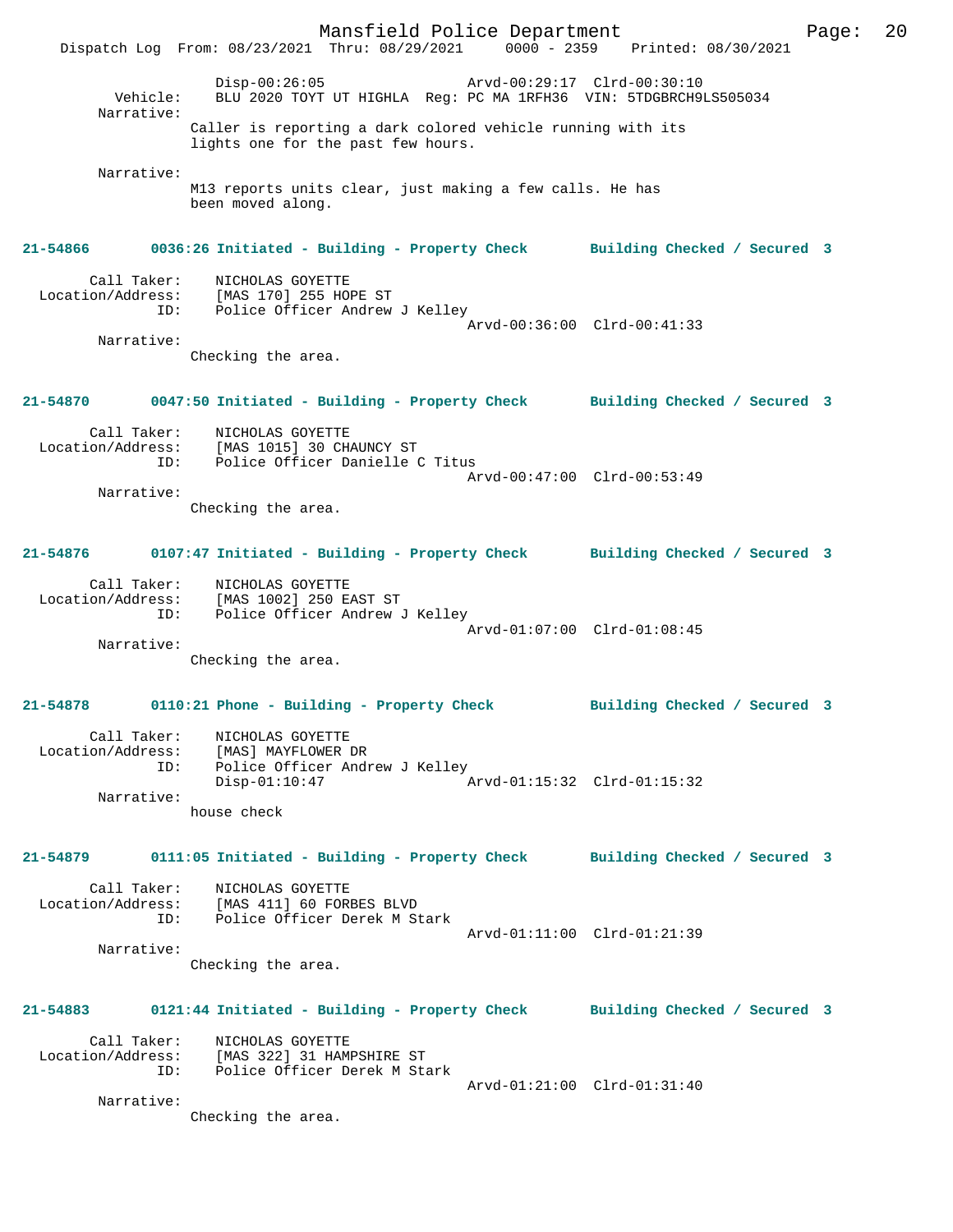Dispatch Log From: 08/23/2021 Thru: 08/29/2021 0000 - 2359 Printed: 08/30/2021 **21-54888 0138:16 Initiated - Building - Property Check Building Checked / Secured 3** Call Taker: TARA LAKO Location/Address: [MAS 1040] 10 RESERVOIR ST Apt. #ST ID: Police Officer Derek M Stark Arvd-01:38:00 Clrd-01:44:57 Narrative: Checking the area. **21-54890 0145 Initiated - Building - Property Check Building Checked / Secured 3** Call Taker: Police Officer Derek M Stark Location/Address: [MAS 894] 905 SOUTH MAIN ST Apt. #C ID: Police Officer Derek M Stark Arvd-01:45:34 Clrd-01:45:50 Narrative: Checking the area. **21-54892 0204 Initiated - Building - Property Check Building Checked / Secured 3** Call Taker: Police Officer Andrew J Kelley Location/Address: [MAS 253] 330 PRATT ST Apt. #A ID: Police Officer Andrew J Kelley Arvd-02:04:25 Clrd-02:05:37 Narrative: Checking the area. **21-54894 0213 Initiated - Building - Property Check Building Checked / Secured 3** Call Taker: Police Officer Andrew J Kelley Location/Address: [MAS] NORTH MAIN ST ID: Police Officer Andrew J Kelley Arvd-02:14:01 Clrd-02:15:27 Narrative: Checking the area. **21-54900 0301 Initiated - Building - Property Check Building Checked / Secured 3** Call Taker: Police Officer Andrew J Kelley Location/Address: [MAS 333] 245 EAST ST ID: Police Officer Andrew J Kelley Arvd-03:02:09 Clrd-03:03:08 Narrative: Checking the area. **21-54901 0313 Initiated - Building - Property Check Building Checked / Secured 3** Call Taker: Police Officer Derek M Stark Location/Address: [MAS 840] 280 SCHOOL ST ID: Police Officer Derek M Stark Arvd-03:14:10 Clrd-03:23:20 Narrative: Checking the area. **21-54903 0328:03 Initiated - Building - Property Check Building Checked / Secured 3** Call Taker: NICHOLAS GOYETTE Location/Address: [MAS 281A] 1 CROCKER ST ID: Police Officer Danielle C Titus Arvd-03:28:00 Clrd-03:37:15 Narrative: Checking the area.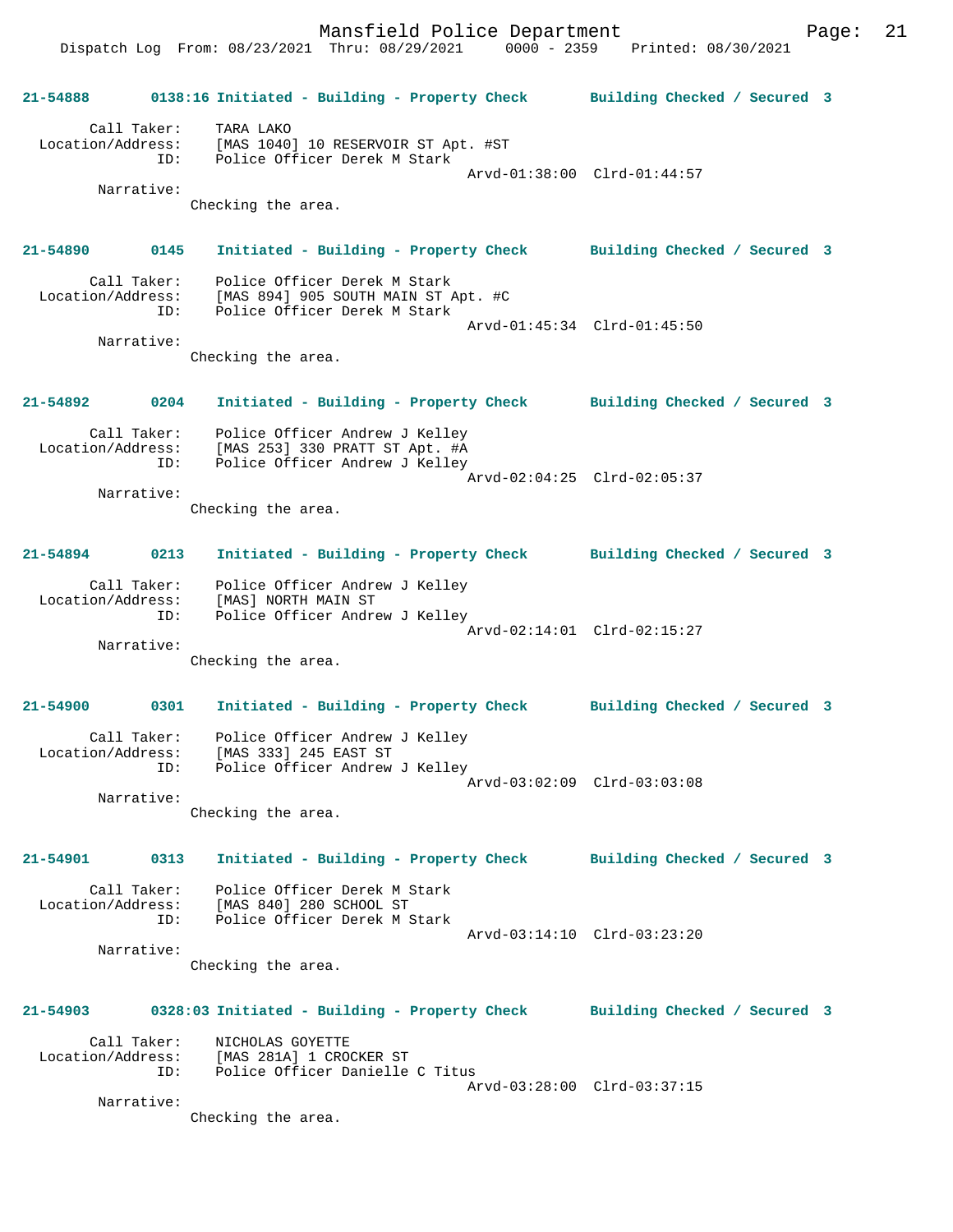Dispatch Log From: 08/23/2021 Thru: 08/29/2021

**21-54904 0328 Initiated - Building - Property Check Building Checked / Secured 3** Call Taker: Police Officer Derek M Stark Location/Address: [MAS 907E] 390 WEST ST ID: Police Officer Derek M Stark Arvd-03:28:37 Clrd-03:31:42 Narrative: Checking the area. **21-54905 0328:12 911 - Motor Vehicle Theft Incident Report 2**  Call Taker: Aaron Figueroa<br>Location/Address: [MAS] 6 WEST C Location/Address: [MAS] 6 WEST CHURCH ST ID: Police Officer Derek M Stark Disp-03:32:27 Arvd-03:35:49 Clrd-04:06:33<br>ID: Police Officer Andrew J Kelley Police Officer Andrew J Kelley<br>Disp-03:33:31 P Disp-03:33:31 Arvd-03:54:09 Clrd-04:06:32 ID: Police Officer Danielle C Titus<br>Disp-03:37:21 A Disp-03:37:21 Arvd-03:54:09 Clrd-04:06:31<br>Vehicle: BLK 2011 FORD ESCAPE Req: PAR MA 10904 VIN: 1FMCU9DG2BKA BLK 2011 FORD ESCAPE Reg: PAR MA 10904 VIN: 1FMCU9DG2BKA03191 Narrative: Caller is reporting her vehicle is possibly stolen. Black ford escape, last night around 9pm. Narrative: NCIC stolen mv report request for entry by M14. MV last seen around 9pm last night, mv was unlocked with keys inside. Narrative: GBC sent out, BAPERN transmission sent, SEMRECC district towns notified via simulcast. Narrative: M12 clear from residence, checking surrounding area. Narrative: M13 checked all hotels and 106 to CVS, as well as 24/7 businesses. Nothing found. Narrative: Units canvased area with no findings. M12 checked for cameras in area and did not locate any. See OF report for further. Narrative: Refer To Incident: 21MAS-888-OF **21-54925 0725 Initiated - Parking Violations Services Rendered 3**  Call Taker: Animal Control Steven Simonds Location/Address: [MAS] 43 NORTH MAIN ST @ 13 PARK ST ID: Animal Control Steven Simonds Arvd-07:26:01 Clrd-08:09:48 Narrative: checking area for parking violations **21-54929 0753:13 Phone - Motor Veh Acc - No Injury Services Rendered 1**  Call Taker: Savannah Karch<br>Vicinity of: [MAS 735] Vicinity of: ID: Patrolman CHRISTOPHER J DIMODICA Disp-07:55:05 Clrd-07:57:13<br>ID: Patrolman STEVEN HOLE Patrolman STEVEN HOLE Disp-07:55:12 Clrd-07:57:19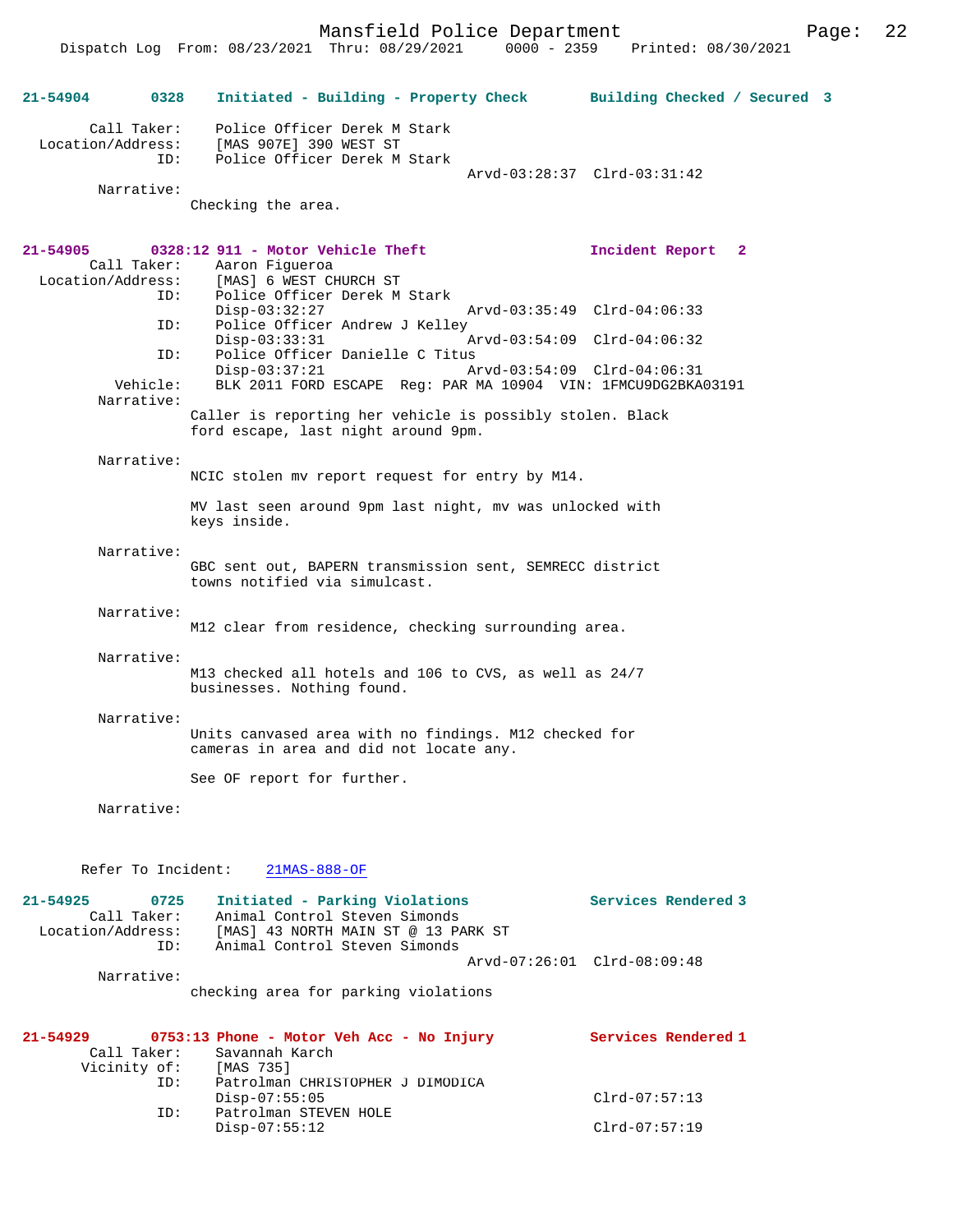## Mansfield Police Department Page: 23

|                                    | Dispatch Log From: 08/23/2021 Thru: 08/29/2021                                                                                                        |                             | 0000 - 2359 Printed: 08/30/2021 |   |
|------------------------------------|-------------------------------------------------------------------------------------------------------------------------------------------------------|-----------------------------|---------------------------------|---|
| ID:                                | Patrolman PAUL POLITSOPOULOS                                                                                                                          |                             |                                 |   |
| ID:                                | $Disp-07:57:08$<br>Police Officer Mark O'Connor                                                                                                       |                             | $Clrd-07:58:44$                 |   |
|                                    | $Disp-07:59:28$                                                                                                                                       |                             | $Clrd-07:59:37$                 |   |
| ID:                                | Police Officer Matthew A Souza<br>Police Officer David W Kinahan                                                                                      |                             |                                 |   |
|                                    | $Disp-07:59:31$                                                                                                                                       | Arvd-08:06:41 Clrd-08:24:39 |                                 |   |
| Vehicle:<br>Vehicle:<br>Narrative: | GRY 2020 JEEP UT COMPASS Reg: PC MA 3BFY91 VIN: 3C4NJDDB0LT203371<br>SIL 2009 CAMRY Req: RI LJ999 VIN: 4T4BE46K29R058631                              |                             |                                 |   |
|                                    | 2                                                                                                                                                     |                             |                                 |   |
|                                    |                                                                                                                                                       |                             |                                 |   |
|                                    |                                                                                                                                                       |                             |                                 |   |
|                                    |                                                                                                                                                       |                             |                                 |   |
|                                    | 21-54948     0935:04 Initiated - Motor Vehicle Stop        Citation / Warning Issued                                                                  |                             |                                 | 3 |
| Call Taker:<br>Location/Address:   | Dispatcher Jacques Ryan<br>[MAS] 449 MILL ST @ 1 CEDAR RIDGE LN                                                                                       |                             |                                 |   |
| ID:                                | Police Officer Beau J Palanza                                                                                                                         | Arvd-09:35:00 Clrd-09:41:04 |                                 |   |
| Vehicle:<br>Narrative:             | BRO 2015 CHEV SILVER Req: PC MA 8MME60 VIN: 1GCVKSEC3FZ173627                                                                                         |                             |                                 |   |
|                                    | mvst                                                                                                                                                  |                             |                                 |   |
| 21-54954                           | 1007:25 Initiated - Motor Vehicle Stop (Citation / Warning Issued 3                                                                                   |                             |                                 |   |
|                                    |                                                                                                                                                       |                             |                                 |   |
| Call Taker:<br>Location/Address:   | William Casey<br>[MAS H6690] 1801 WEST ST                                                                                                             |                             |                                 |   |
| ID:                                | Police Officer David W Kinahan                                                                                                                        | Arvd-10:07:00 Clrd-11:05:40 |                                 |   |
| ID:                                | Police Officer Mark O'Connor                                                                                                                          |                             |                                 |   |
|                                    | $Disp-10:10:04$<br>Police Officer Matthew A Souza                                                                                                     | Arvd-10:17:25 Clrd-11:05:37 |                                 |   |
| Vehicle:<br>Towed:                 | BLU 2003 VOLK NEWBEE Req: PC MA 2YMX44 VIN: 3VWCK21CX3M421685<br>For: Unregistered/Uninsured By: Private Tow - Operator Request To: Owner's Residence |                             |                                 |   |
| Narrative:                         |                                                                                                                                                       |                             |                                 |   |
|                                    | Out with myst                                                                                                                                         |                             |                                 |   |
| Narrative:                         | Achins Towing en route                                                                                                                                |                             |                                 |   |
|                                    |                                                                                                                                                       |                             |                                 |   |
| Narrative:                         | Achins on scene                                                                                                                                       |                             |                                 |   |
| Narrative:                         |                                                                                                                                                       |                             |                                 |   |
|                                    | private tow to the residence of the RO                                                                                                                |                             |                                 |   |
| Refer To Arrest:                   | $21MAS-303-AR$                                                                                                                                        |                             |                                 |   |
| 21-54956<br>1009                   | Initiated - Parking Violations                                                                                                                        |                             | Services Rendered 3             |   |
| Call Taker:                        | Animal Control Steven Simonds<br>Location/Address: [MAS] 242 NORTH MAIN ST @ 16 OLD COLONY WAY                                                        |                             |                                 |   |
| ID:                                | Animal Control Steven Simonds                                                                                                                         |                             |                                 |   |
| Narrative:                         |                                                                                                                                                       | Arvd-10:09:53 Clrd-10:35:02 |                                 |   |
|                                    | checking area for parking violations                                                                                                                  |                             |                                 |   |
| Narrative:                         |                                                                                                                                                       |                             |                                 |   |
|                                    | tagged MA on west church for overtime parking                                                                                                         |                             |                                 |   |
| 21-54961                           | 1028:03 Phone - Parking Violations                                                                                                                    |                             | Services Rendered 3             |   |
| Call Taker:                        | Jarred Kohler                                                                                                                                         |                             |                                 |   |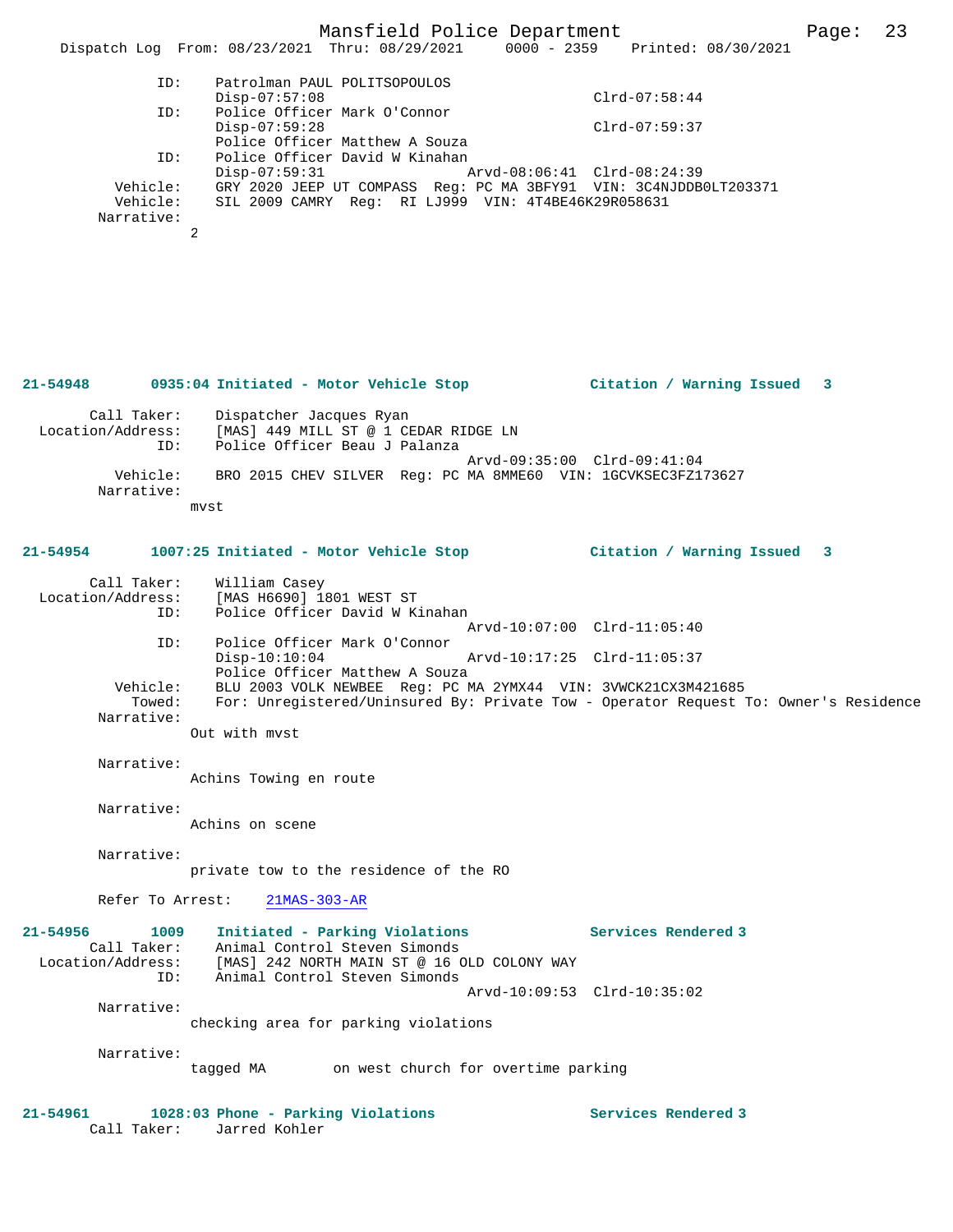Mansfield Police Department Page: 24 Dispatch Log From: 08/23/2021 Thru: 08/29/2021 0000 - 2359 Printed: 08/30/2021 Location/Address: [MAS H5688] 19 KNIGHT WAY ID: Police Officer Beau J Palanza Disp-10:32:20 Arvd-10:43:24 Clrd-11:20:29 ID: Sergeant Brian P Thibault Disp-10:34:30 Enrt-10:34:30 Arvd-10:43:32 Clrd-11:17:17 Vehicle: BLU 2019 VOLK UT ATLAS Reg: PC MA 15RT60 VIN: 1V2NR2CA3KC606601 Vehicle: BLK 2013 JEEP WRANGL Reg: PC MA 436XE6 VIN: 1C4BJWDG1DL699448 Narrative: Caller reporting two cars intentionally parked too far off the curb to block construction trucks from entering the Charter school. Narrative: Officers spoke the RO's of the vehicles and they were advised, and agreed to move their cars **21-54965 1049:24 Initiated - Motor Vehicle Stop Citation / Warning Issued 3** Call Taker: Dispatcher Jacques Ryan Location/Address: [MAS] 173 CHAUNCY ST @ 12 PERKINS AVE ID: Police Officer David J Pepicelli Arvd-10:49:00 Clrd-10:53:27 Vehicle: GRY 2018 NISS ROGUE Reg: PC MA 8FC718 VIN: JN8AT2MV2JW315236 Narrative: MVST Narrative: Citation to the RO for hands-free violation **21-54968 1058:43 Initiated - Motor Vehicle Stop Citation / Warning Issued 3** Call Taker: Dispatcher Jacques Ryan Location/Address: [MAS] 235 CHAUNCY ST @ 99 COPELAND DR ID: Police Officer David J Pepicelli Arvd-10:58:00 Clrd-10:59:03 Vehicle: GRY 2015 TOYT UT HIGHLA Reg: PC MA 51PV70 VIN: 5TDJKRFH9FS219058 Narrative: mvst for hands free Narrative: Citation to the RO for Hands-free **21-54970 1105:49 Initiated - Motor Vehicle Stop Citation / Warning Issued 3** Call Taker: Dispatcher Jacques Ryan Location/Address: [MAS] 99 COPELAND DR @ 235 CHAUNCY ST ID: Police Officer David J Pepicelli Arvd-11:05:00 Clrd-11:12:32<br>Vehicle: GRY 2004 TOYT COROLL Reg: PC MA 1DGY25 VIN: JTDRR32E6420 GRY 2004 TOYT COROLL Reg: PC MA 1DGY25 VIN: JTDBR32E642030199 Narrative: mvst Narrative: Citation to the operator for Hands-free **21-54971 1112:56 Initiated - Motor Vehicle Stop Citation / Warning Issued 3** Call Taker: Dispatcher Jacques Ryan Location/Address: [MAS] 287 CHAUNCY ST @ 400 RTE 140 NB ID: Police Officer David J Pepicelli Arvd-11:12:00 Clrd-11:17:21 Vehicle: GRY 2016 MAZD UT CX-5 Reg: PC MA 1ZKP11 VIN: JM3KE4DY9G0661691 Narrative: mvst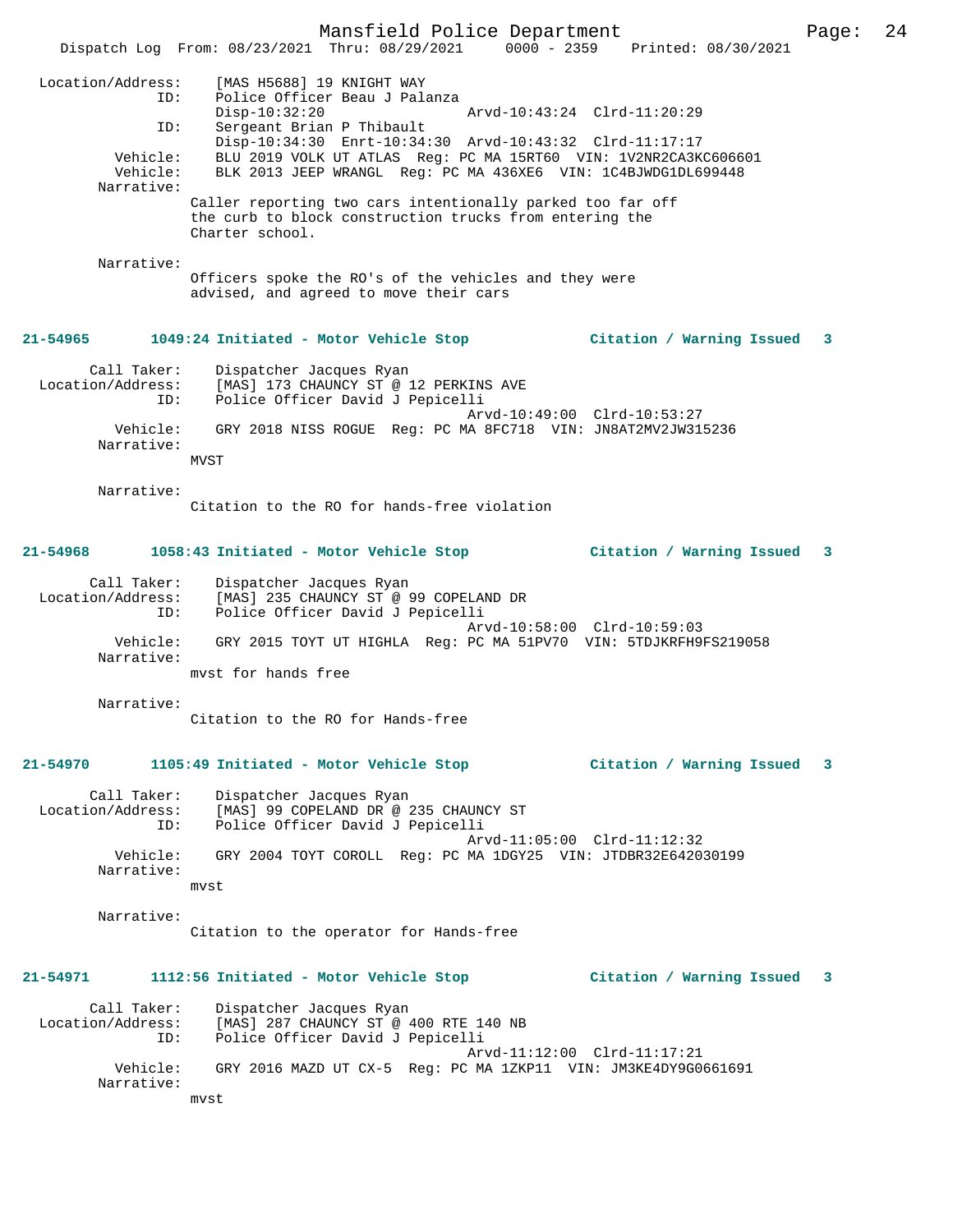Mansfield Police Department Form Page: 25 Dispatch Log From: 08/23/2021 Thru: 08/29/2021 0000 - 2359 Printed: 08/30/2021 **21-54972 1115:00 Phone - Shoplifting Investigated - Report Taken 3** Call Taker: Dispatcher Jacques Ryan Location/Address: [MAS 840F130] 280 SCHOOL ST Apt. #F130 ID: Police Officer Mark O'Connor Arvd-11:15:38 Clrd-11:29:27 Police Officer Matthew A Souza Narrative: call came via email Narrative: incident happened 8/10 of 2021 Refer To Summons: 21MAS-304-AR Summons: RICCI, KERRIN M Address: 19 WOODS ST Apt. #1ST F PAWTUCKET, RI<br>Age: 37 Age:<br>:Charges SHOPLIFTING BY CONCEALING MDSE **21-54973 1119:43 Initiated - Motor Vehicle Stop Citation / Warning Issued 3** Call Taker: Dispatcher Jacques Ryan Location/Address: [MAS] 100 RTE 140 NB @ 170 SCHOOL ST ID: Police Officer David W Kinahan Arvd-11:19:00 Clrd-11:27:17 Vehicle: GRY 2021 TOYT COROLLA Reg: PC MA 5MJ562 VIN: JTDEPMAEXMJ160471 Narrative: mvst Narrative: citation for hands-free **21-54975 1124:21 Initiated - Motor Vehicle Stop Citation / Warning Issued 3** Call Taker: Dispatcher Jacques Ryan Vicinity of: [MAS 143B] 131 COPELAND DR Vicinity of: [MAS 143B] 131 COPELAND DR<br>ID: Police Officer David J Pepicelli Arvd-11:24:00 Clrd-11:26:12 Vehicle: BLU 2014 CHEV CRUZE Reg: PC MA 6AA549 VIN: 1G1PK5SB6E7470089 Narrative: mvst Narrative: citation to the RO for handsfree **21-54978 1137 Initiated - Parking Violations Services Rendered 3**  Call Taker: Animal Control Steven Simonds Location/Address: [MAS] 43 NORTH MAIN ST @ 13 PARK ST ID: Animal Control Steven Simonds Arvd-11:37:34 Clrd-11:58:14 Narrative: checking area for parking violations Narrative: tagged MA 1WDS59 on main for restrictive parking Narrative: tagged MA 52HK98 on main for restrictive parking **21-54982 1140:39 Initiated - Motor Vehicle Stop Citation / Warning Issued 3** Call Taker: Dispatcher Jacques Ryan<br>Location/Address: [MAS] 91 CHAUNCY ST @ 6 [MAS] 91 CHAUNCY ST @ 6 HIGHLAND AVE ID: Police Officer David J Pepicelli Arvd-11:40:00 Clrd-11:44:49 Vehicle: GRY 2010 TOYT HIGHLA Reg: PC MA 127ES1 VIN: 5TDJK3EH0AS015143

Narrative: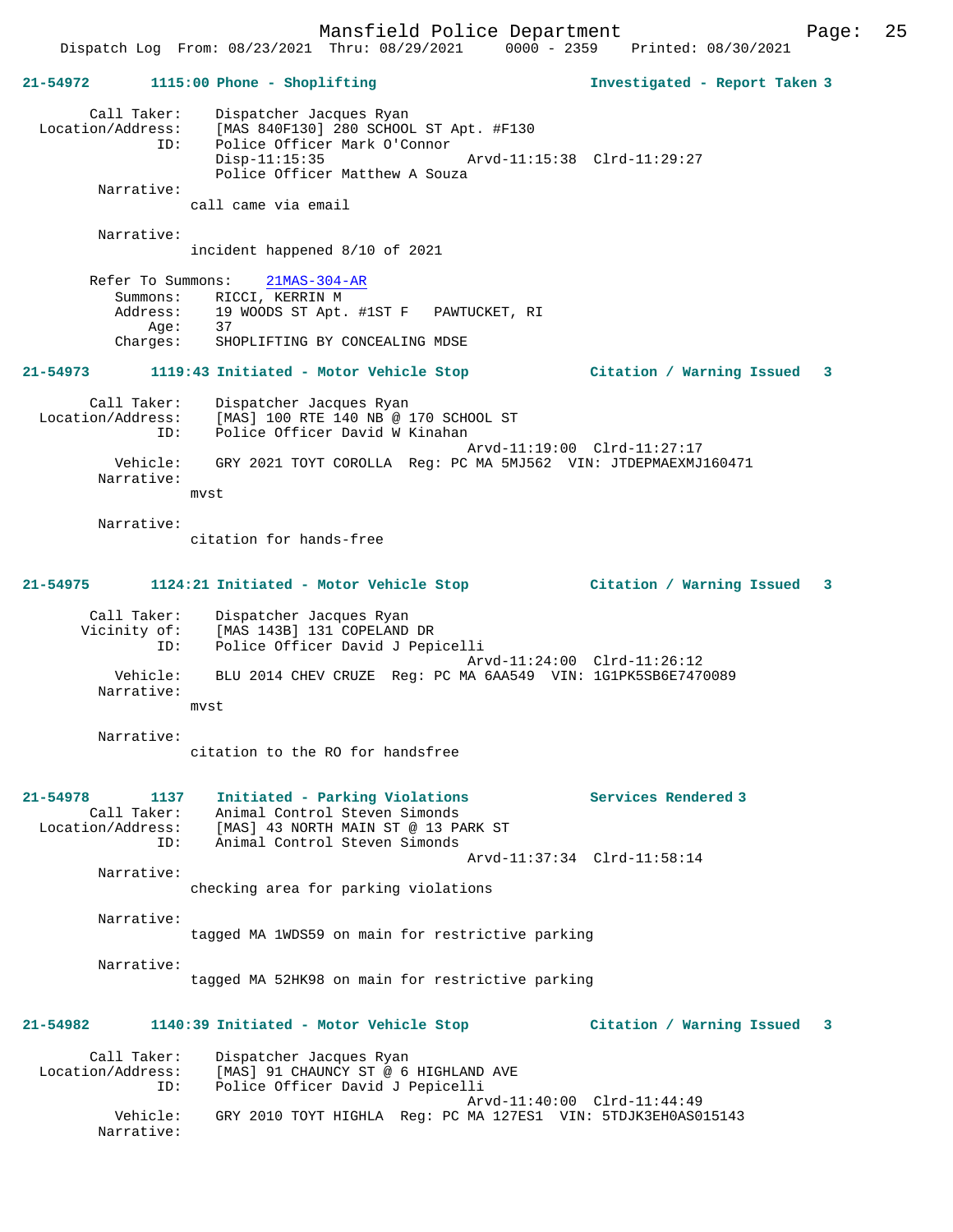|                                                             |                                                                                               | Mansfield Police Department<br>Dispatch Log From: 08/23/2021 Thru: 08/29/2021                                                             | 0000 - 2359 Printed: 08/30/2021 | Page: | 26 |
|-------------------------------------------------------------|-----------------------------------------------------------------------------------------------|-------------------------------------------------------------------------------------------------------------------------------------------|---------------------------------|-------|----|
|                                                             | mvst                                                                                          |                                                                                                                                           |                                 |       |    |
| Narrative:                                                  |                                                                                               |                                                                                                                                           |                                 |       |    |
|                                                             |                                                                                               | Citation to the operator for hands-free violation                                                                                         |                                 |       |    |
| $21 - 54987$<br>Call Taker:<br>Vicinity of:<br>ID:          | Dispatcher Jacques Ryan                                                                       | 1151:08 Initiated - Disabled Motor Vehicle<br>[MAS] 300 RTE 140 NB @ 375 WEST ST<br>Police Officer Mark O'Connor                          | Services Rendered 3             |       |    |
| Vehicle:<br>Narrative:                                      |                                                                                               | Police Officer Matthew A Souza<br>GRY 2013 TOYT UT HIGHLA Reg: PC MA 43XC56 VIN: 5TDBK3EH2DS238406                                        | Arvd-11:51:00 Clrd-12:18:44     |       |    |
|                                                             | Reported DMV in the area.                                                                     |                                                                                                                                           |                                 |       |    |
| Narrative:                                                  |                                                                                               | Achins en route for the flat tire                                                                                                         |                                 |       |    |
| Narrative:                                                  |                                                                                               | Achins is on scene changing the tire                                                                                                      |                                 |       |    |
| 21-54989<br>Location/Address:<br>Narrative:                 | Call Taker: Dispatcher Jacques Ryan<br>[MAS] 900 SOUTH MAIN ST                                | 1155:10 Phone - Assist Fire Department                                                                                                    | Cancelled Enroute 2             |       |    |
|                                                             | masterbox activation                                                                          | Assisting the FD with a fire related incident. Nature:                                                                                    |                                 |       |    |
| Narrative:                                                  | line                                                                                          | Error on the FD side, the box was supposed to be taken off                                                                                |                                 |       |    |
| 21-54996<br>1236<br>Call Taker:<br>Location/Address:<br>ID: |                                                                                               | Initiated - Parking Violations<br>Animal Control Steven Simonds<br>[MAS] 126 NORTH MAIN ST @ 10 VILLA ST<br>Animal Control Steven Simonds | Services Rendered 3             |       |    |
| Narrative:                                                  |                                                                                               | checking area for parking violations                                                                                                      | Arvd-12:36:31 Clrd-12:47:10     |       |    |
|                                                             |                                                                                               |                                                                                                                                           |                                 |       |    |
| Narrative:                                                  | tagged MA                                                                                     | on main for overtime parking                                                                                                              |                                 |       |    |
| Narrative:                                                  | tagged MA                                                                                     | on old colony way for overtime parking                                                                                                    |                                 |       |    |
| Narrative:                                                  | tagged MA                                                                                     | on old colony way for overtime parking                                                                                                    |                                 |       |    |
| 21-55005<br>$\overline{\mathbf{2}}$                         |                                                                                               | 1317:49 Phone - 911 Hang-ups & Verifications                                                                                              | Confirmed misdial/Accdntl Call  |       |    |
| Call Taker:<br>Location/Address:<br>ID:                     | Jarred Kohler<br>$Disp-13:20:02$                                                              | [MAS H5724] 150 LAWNDALE RD<br>Police Officer David J Pepicelli                                                                           | Arvd-13:26:16 Clrd-13:29:51     |       |    |
| Narrative:                                                  | known to the officer<br>Contact made?: yes<br>Cellphone? $(y/n)$ : yes<br>Uncertainty radius: | Checking on a 911 accidental, caller will make themselves                                                                                 |                                 |       |    |
| Narrative:                                                  |                                                                                               | CP was having issues with the phone                                                                                                       |                                 |       |    |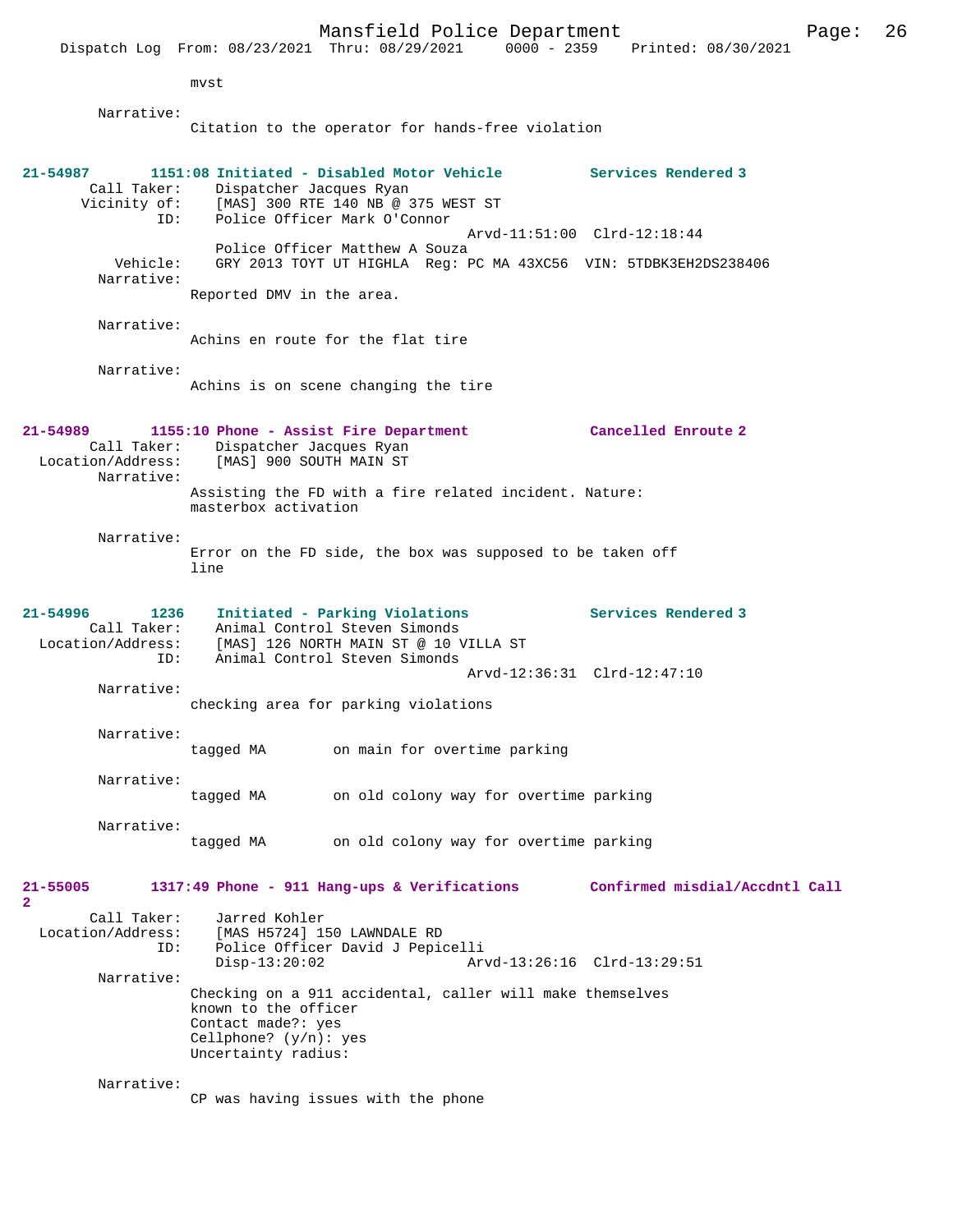|                                                             | Dispatch Log From: 08/23/2021 Thru: 08/29/2021 0000 - 2359                                                                                                                                                   | Printed: 08/30/2021            |
|-------------------------------------------------------------|--------------------------------------------------------------------------------------------------------------------------------------------------------------------------------------------------------------|--------------------------------|
| 21-55007<br>$\overline{2}$                                  | 1325:21 Phone - 911 Hang-ups & Verifications Confirmed misdial/Accdntl Call                                                                                                                                  |                                |
| Call Taker:<br>Location/Address:<br>ID:<br>Narrative:       | Jarred Kohler<br>[MAS 995] 22 OTIS ST<br>Sergeant Brian P Thibault<br>$Disp-13:28:58$<br>Checking on a 911 hang up.<br>Contact made?: no<br>Cellphone? $(y/n)$ : yes<br>Uncertainty radius: 19 meters        | Arvd-13:32:22 Clrd-13:42:55    |
| 21-55010<br>Call Taker:                                     | $1325:59$ Walk-In - Assist Citizen - P S A<br>Support Staff Matthew Todesco<br>Location/Address: [MAS] 383 ELM ST                                                                                            | Services Rendered 3            |
| ID:<br>Narrative:                                           | Police Officer David W Kinahan<br>Disp-13:30:44 Enrt-13:30:44 Arvd-13:35:18 Clrd-13:53:13                                                                                                                    |                                |
|                                                             | RP in the lobby to speak with Traffic Officer Dave kinahan<br>about reducing the speed limit.                                                                                                                |                                |
| 21-55011<br>1335<br>Call Taker:<br>Location/Address:<br>ID: | Initiated - Parking Violations<br>Animal Control Steven Simonds<br>[MAS] 242 NORTH MAIN ST @ 16 OLD COLONY WAY<br>Animal Control Steven Simonds                                                              | Services Rendered 3            |
| Narrative:                                                  | checking area for parking violations                                                                                                                                                                         | Arvd-13:36:03 Clrd-13:52:21    |
| 21-55017<br>1401<br>Call Taker:<br>Location/Address:<br>ID: | Initiated - Speed Trailer/Signs Deployed Services Rendered 3<br>Animal Control Steven Simonds<br>[MAS] ESSEX ST<br>Animal Control Steven Simonds                                                             |                                |
| Narrative:                                                  | changed batteries on speed sign                                                                                                                                                                              | Arvd-14:01:21 Clrd-14:16:49    |
| 21-55022<br>$\overline{2}$                                  | 1416:43 Phone - 911 Hang-ups & Verifications                                                                                                                                                                 | Confirmed misdial/Accdntl Call |
| Call Taker:<br>Location/Address:<br>ID:                     | Jarred Kohler<br>[MAS 414A] 33 SUFFOLK RD<br>Police Officer Mark O'Connor<br>$Disp-14:20:04$                                                                                                                 | Arvd-14:34:33 Clrd-14:35:31    |
| Narrative:                                                  | Police Officer Matthew A Souza<br>Checking on a 911 hang up. Caller is working on the cell<br>tower and will make themselves known.<br>Contact made?: yes<br>Cellphone? $(y/n)$ : yes<br>Uncertainty radius: |                                |
| 21-55023                                                    | 1418:14 911 - Motor Veh Acc - No Injury                                                                                                                                                                      | Investigated - Report Taken 1  |
| Call Taker:<br>Location/Address:<br>ID:<br>ID:              | PATRICK FEENEY<br>[MAS 255] 377 CHAUNCY ST<br>Police Officer David W Kinahan<br>$Disp-14:22:03$<br>Police Officer David J Pepicelli                                                                          | Arvd-14:30:43 Clrd-15:18:41    |
| Vehicle:<br>Vehicle:<br>Narrative:                          | $Disp-14:22:33$<br>GRY 2017 INFI Q50 Req: PC MA 2HJH37 VIN: JN1EV7AR2HM830757<br>BLK 2019 SUBA UT OUTBAC Req: PC MA 1VSA44 VIN: 4S4BSABC0K3382334                                                            | Arvd-14:31:28 Clrd-15:17:22    |
|                                                             | 911 caller reports an accident in the parking lot by the<br>Chauncy St entrance.                                                                                                                             |                                |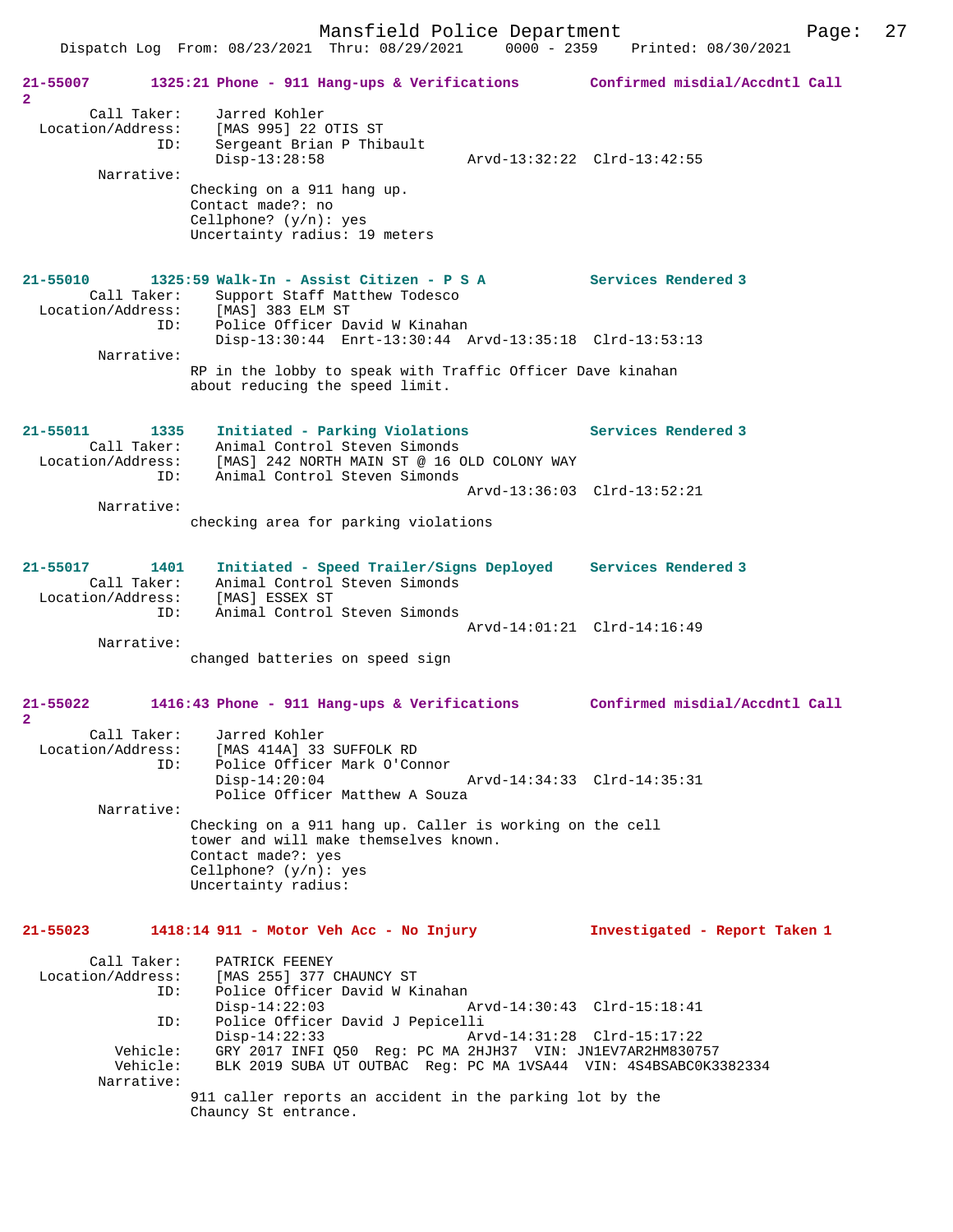Dispatch Log From: 08/23/2021 Thru: 08/29/2021

 Narrative: RP is not on scene, calling on behalf of her sister who is involved in the crash. She will be in a black Subaru Outback. Narrative: Caller reports that no one is injured there, but states her sister is shooken up. Narrative: M11 is picking up a party to operate one of the vehicles, from the Citgo station, sm 36187 Narrative: em 38189.8 Refer To Accident:  $\frac{21\text{MAS}-240-\text{AC}}{21\text{MAS}-305-\text{AR}}$ Refer To Arrest: **21-55030 1439:14 Phone - Animal Complaints Spoken To 3**  Call Taker: Jennifer Napolitano<br>Location/Address: [MAS 262] 60 OAKLANI [MAS 262] 60 OAKLAND ST ID: Police Officer Beau J Palanza Disp-14:41:55 Arvd-14:49:06 Clrd-14:49:35<br>TD: animal control Jeffrey S Collins animal control Jeffrey S Collins<br>Disp-14:42:39 Ar Disp-14:42:39 Arvd-14:49:09 Clrd-14:49:35 PLE 2002 LEXS CO SC430 Reg: PC MA 14YW31 VIN: JTHFN48YX20017421 Narrative: Calling party reporting a male parked outside in a Black Lexus that left his dog in the vehicle and dog appears to be in distress. Narrative: Party is in his vehicle trying to cool the car down currently Narrative: Officers spoke to the party in question and the dog wasn't in distress but barking at people walking by. The party was made aware of the complaint. **21-55033 1451:34 Phone - 911 Hang-ups & Verifications Confirmed misdial/Accdntl Call 2**  Call Taker: Jennifer Napolitano<br>Location/Address: [MAS 840I135] 280 SO ess: [MAS 840I135] 280 SCHOOL ST Apt. #I135<br>ID: Police Officer Beau J Palanza Police Officer Beau J Palanza<br>Disp-14:54:18 Disp-14:54:18 Arvd-14:58:54 Clrd-15:04:21 Narrative: Checking on a 911 hang up. No answer on callback Contact made?: No Cellphone? (y/n): yes Uncertainty radius: 7 meters Narrative: Call came from the parking lot **21-55038 1521:28 Initiated - Follow up Investigation Investigated - Report Taken 3** Call Taker: Dispatcher Jacques Ryan<br>Location/Address: [MAS H3982] 232 MILL ST Location/Address: [MAS H3982] 232 MILL ST ID: Police Officer Nicole P Newport Arvd-15:21:00 Clrd-17:50:30 Narrative: Conducting a follow up in the area to a previously reported incident.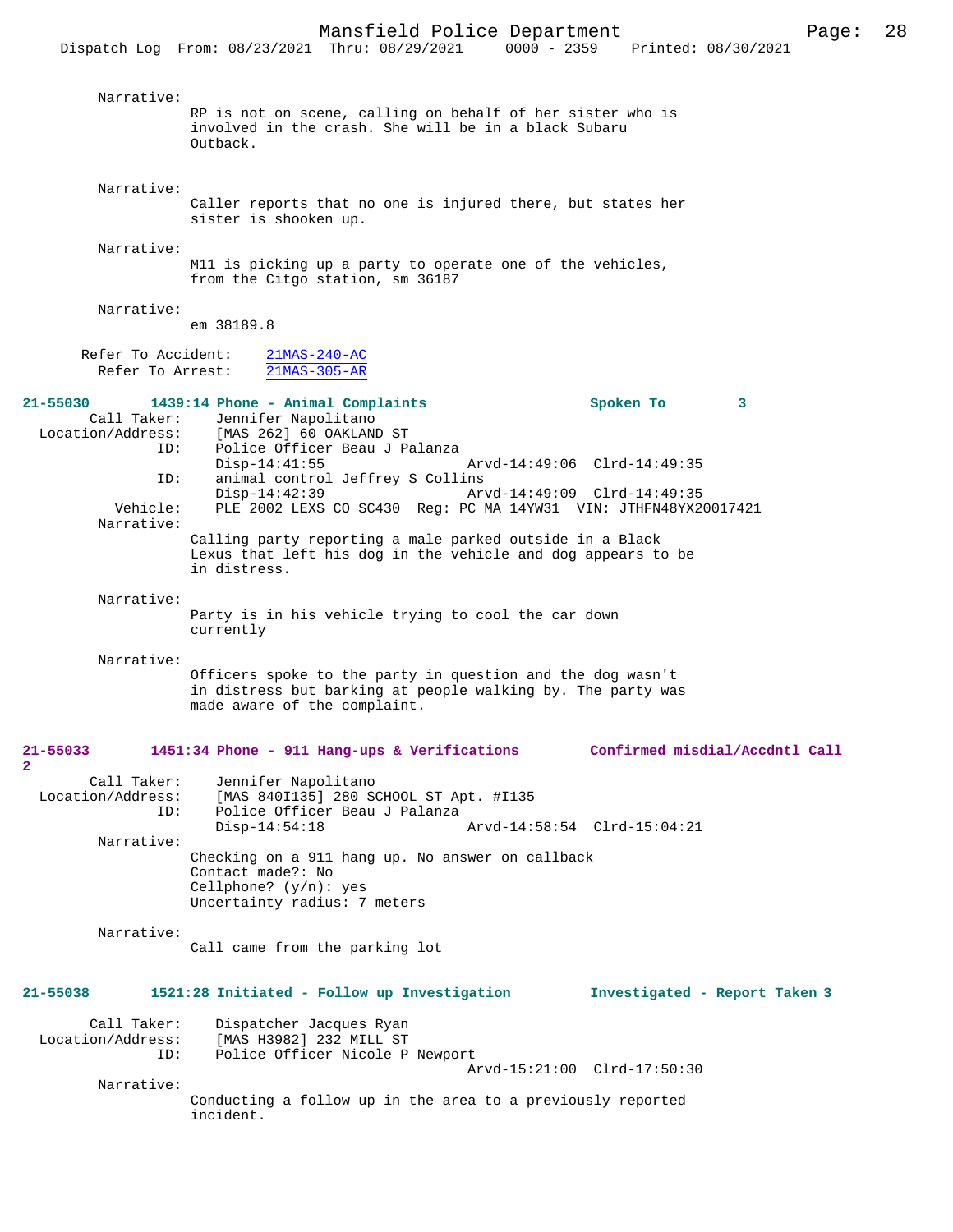Mansfield Police Department Fage: 29 Dispatch Log From: 08/23/2021 Thru: 08/29/2021 0000 - 2359 Printed: 08/30/2021 Narrative: OF# pulled credit card fraud Refer To Incident: 21MAS-893-OF **21-55051 1658:03 Initiated - Motor Vehicle Stop Citation / Warning Issued 3** Call Taker: Dispatcher Jacques Ryan<br>Location/Address: [MAS 813B] 86 EASTMAN ST Location/Address: [MAS 813B] 86 EASTMAN ST ID: Police Officer Joshua S Ellender Arvd-16:58:00 Clrd-17:10:50 Police Officer Bryan Hurley<br>Vehicle: BLU 2016 YAMA MO FZ09 Req: BLU 2016 YAMA MO FZ09 Reg: MC MA 2A6862 VIN: JYARN33E9GA011368 Narrative: mvst Narrative: Citation to the RO for speed **21-55055 1709:16 Initiated - Follow up Investigation Investigated - Report Taken 3** Call Taker: Dispatcher Jacques Ryan<br>Location/Address: [MAS] 61 MARSHALL AVE ess: [MAS] 61 MARSHALL AVE<br>ID: Police Officer David Police Officer David J Pepicelli Arvd-17:09:00 Clrd-17:32:15<br>Vebicle: RLK 2019 LEXS UT RX Req: PC MA 1LTE88 VIN: 2T2RZMCA8KC20 BLK 2019 LEXS UT RX Reg: PC MA 1LTF88 VIN: 2T2BZMCA8KC206519 Narrative: Conducting a follow up in the area to a previously reported incident. In reference to a previous hit and run at Home Depot Narrative: OF# pulled for property damage Refer To Incident: 21MAS-894-OF **21-55061 1738:59 Initiated - Motor Vehicle Stop Citation / Warning Issued 3** Call Taker: Dispatcher Jacques Ryan<br>Location/Address: [MAS] 18 NORTH MAIN ST ess: [MAS] 18 NORTH MAIN ST @ 12 HIGH ST<br>ID: Police Officer David J Pepicelli Police Officer David J Pepicelli Arvd-17:38:00 Clrd-17:41:06<br>Vehicle: RED 2020 HYUN ELANTRA Reg: PC MA 2YHN99 VIN: 5NPD84LE8LH RED 2020 HYUN ELANTRA Reg: PC MA 2YHN99 VIN: 5NPD84LF8LH629739 Narrative: mvst Narrative: Citation to the RO for Speed **21-55070 1852:19 Phone - 911 Hang-ups & Verifications Confirmed misdial/Accdntl Call 2**  Call Taker: Jarred Kohler<br>Location/Address: [MAS H3509] 4 ess: [MAS H3509] 46 OLD STABLE DR<br>ID: Police Officer Joshua S Eller Police Officer Joshua S Ellender<br>Disp-18:54:07 Arv Disp-18:54:07 Arvd-19:00:35 Clrd-19:00:40 Police Officer Bryan Hurley Narrative: Checking on a 911 hang up. Female caller confirmed no emergency, will make herself known Contact made?: yes Cellphone? (y/n): yes Uncertainty radius: **21-55084 2015:52 Initiated - Building - Property Check Building Checked / Secured 3** Call Taker: Chelsey Ferstler<br>Location/Address: [MAS 1040] 10 RE: [MAS 1040] 10 RESERVOIR ST Apt. #ST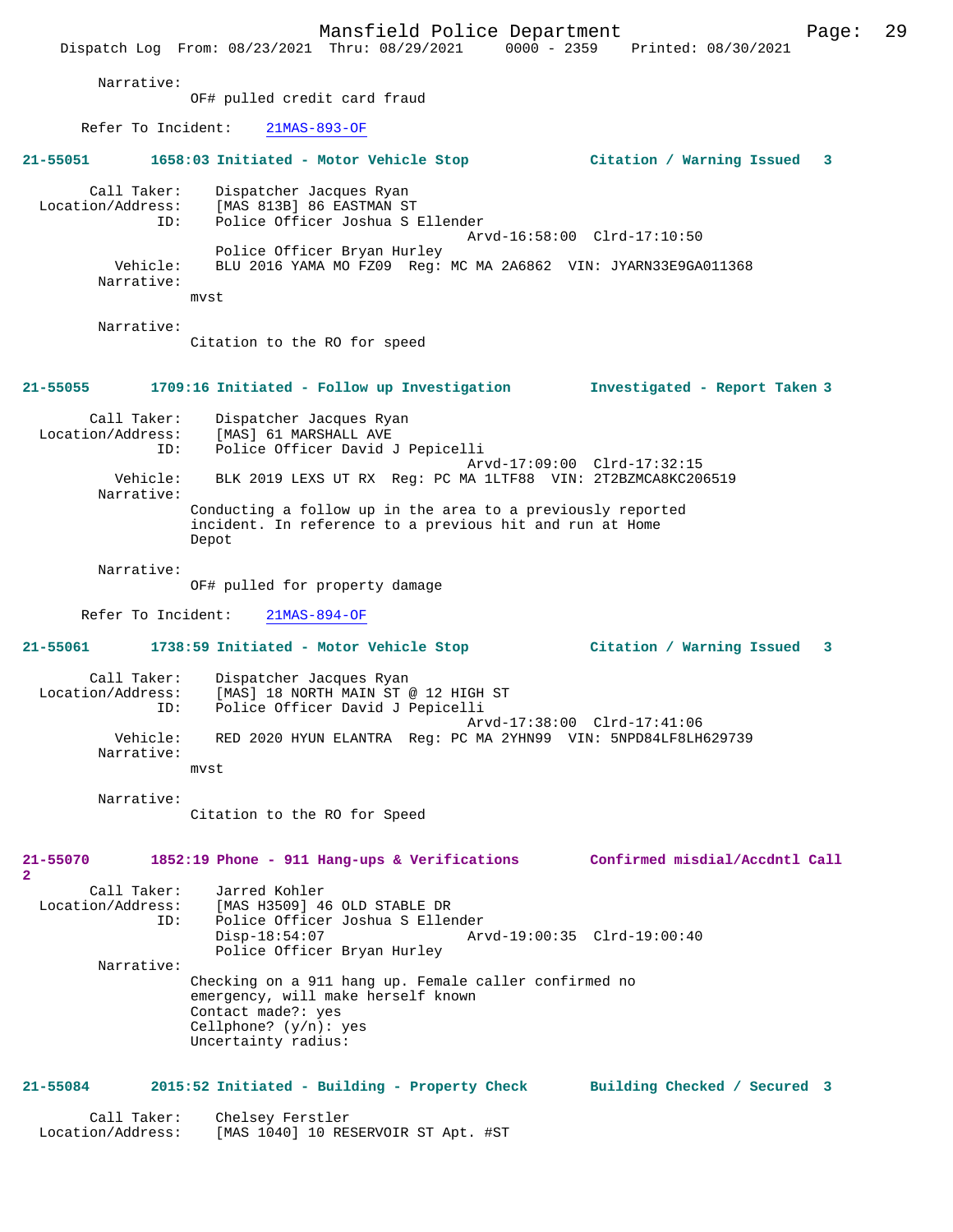Mansfield Police Department Fage: 30 Dispatch Log From: 08/23/2021 Thru: 08/29/2021 0000 - 2359 Printed: 08/30/2021 ID: Police Officer Danielle C Titus Arvd-20:15:00 Clrd-20:22:48 Narrative: Checking the area. **21-55088 2032:35 Initiated - Building - Property Check Building Checked / Secured 3** Call Taker: Chelsey Ferstler Location/Address: [MAS 417] 9 FRANCIS AVE ID: Police Officer Joshua S Ellender Arvd-20:32:00 Clrd-20:45:35 Police Officer Bryan Hurley Narrative: Checking the area. **21-55090 2045:41 Initiated - Suspicious Actv / Persn / Veh Spoken To 2**  Call Taker: Chelsey Ferstler<br>.on/Address: [MAS 966] 99 MAPLE ST Call .....<br>Location/Address:<br>ID: Police Officer Joshua S Ellender Arvd-20:45:00 Clrd-20:48:49 Police Officer Bryan Hurley Vehicle: BLK 2013 CADI ATS Reg: PC MA 6DX651 VIN: 1G6AB5RX4D0134336 Vehicle: RED 2013 CHEV IMPALA Reg: PC MA 1EBN25 VIN: 2G1WF5E32D1199662 Narrative: out with 2 vehicles Narrative: M3 spoke with 2 operators stated they were just talking, will be moving along. **21-55092 2052:55 Initiated - Building - Property Check Building Checked / Secured 3** Call Taker: Chelsey Ferstler Location/Address: [MAS 4] 31 HAMPSHIRE ST ID: Police Officer Danielle C Titus Arvd-20:52:00 Clrd-20:54:17 Narrative: Checking the area. **21-55099 2153:50 Initiated - Building - Property Check Building Checked / Secured 3** Call Taker: Chelsey Ferstler Location/Address: [MAS 987A] 125 HIGH ST Apt. #1-4 ID: Police Officer David J Pepicelli Arvd-21:53:00 Clrd-22:04:41 Narrative: Checking the area. **21-55101 2205:19 Phone - Erratic Oper MV / Road Rage Unfounded/Unverifed 3** Call Taker: TARA LAKO<br>Vicinity of: [MAS] 12 I of: [MAS] 12 PRATT ST<br>ID: Police Officer Jos ID: Police Officer Joshua S Ellender Disp-22:08:39 Arvd-22:15:09 Clrd-22:25:20 Police Officer Bryan Hurley Narrative: RP reports dirth bikes/motorcycles driving up and down the street. RP is trying to get her child to sleep. Last seen traveling towards the train station. Narrative: M3 reports area checked found no dirtbikes **21-55103 2239:54 Initiated - Building - Property Check Building Checked / Secured 3**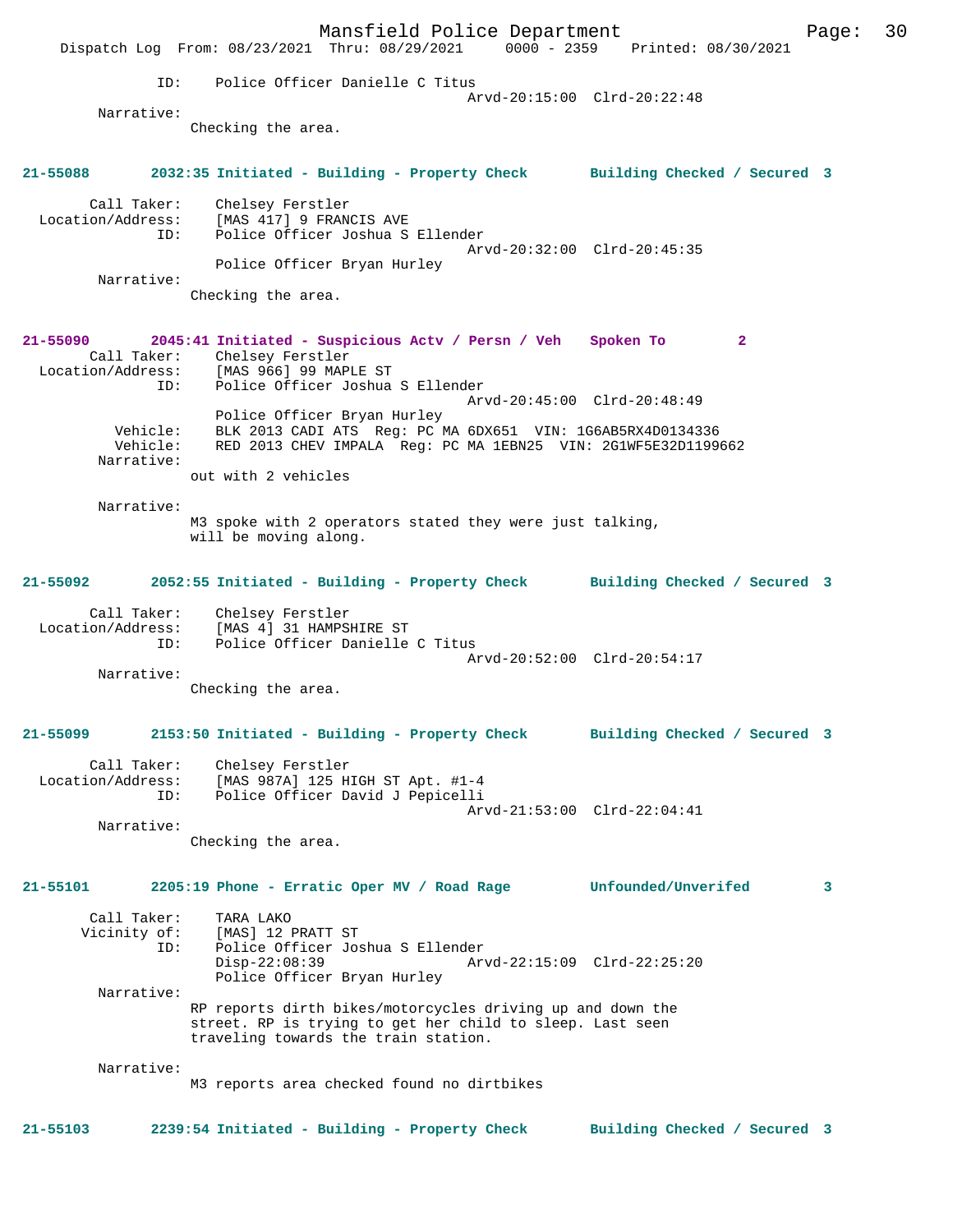Mansfield Police Department Page: 31

| Call Taker:<br>Location/Address:<br>ID: | Chelsey Ferstler<br>[MAS 907E] 390 WEST ST<br>Police Officer Jay J Sparrow | Arvd-22:39:00 Clrd-22:48:03 |  |
|-----------------------------------------|----------------------------------------------------------------------------|-----------------------------|--|
| Narrative:                              |                                                                            |                             |  |

Checking the area.

## **For Date: 08/26/2021 - Thursday**

**21-55116 0034:29 Initiated - Building - Property Check Building Checked / Secured 3** Call Taker: Chelsey Ferstler<br>Location/Address: [MAS 834] 261 CH Location (Address: [MAS 834] 261 CHAUNCY ST<br>ID: Police Officer Michael N Police Officer Michael N Fenore Arvd-00:34:00 Clrd-00:40:47 Narrative: Checking the area.

**21-55121 0048:44 Initiated - Building - Property Check Building Checked / Secured 3**

 Call Taker: Chelsey Ferstler Location/Address: [MAS 1002] 250 EAST ST ID: Police Officer Meghan Birnie Arvd-00:48:00 Clrd-00:58:52 Narrative:

Checking the area.

### **21-55125 0111:36 Initiated - Building - Property Check Building Checked / Secured 3**

 Call Taker: Chelsey Ferstler Location/Address: [MAS 170] 255 HOPE ST ID: Police Officer Meghan Birnie Arvd-01:11:00 Clrd-01:23:12 Narrative:

Checking the area.

## **21-55133 0133:38 Initiated - Building - Property Check Building Checked / Secured 3** Call Taker: JEFFREY KEEFE

 Vicinity of: [MAS] NORTH MAIN ST ID: Police Officer Meghan Birnie Arvd-01:33:00 Clrd-01:42:43 Narrative:

Checking the area.

#### **21-55142 0153:15 Initiated - Building - Property Check Building Checked / Secured 3**

Call Taker: Chelsey Ferstler<br>Location/Address: [MAS 4] 31 HAMPS: ess: [MAS 4] 31 HAMPSHIRE ST<br>ID: Police Officer Michael I Police Officer Michael N Fenore Arvd-01:53:00 Clrd-01:57:27 Narrative:

Checking the area.

# **21-55153 0235:51 Initiated - Building - Property Check Building Checked / Secured 3**

 Call Taker: Chelsey Ferstler Location/Address: [MAS 139] 265 FRUIT ST ID: Police Officer Meghan Birnie Arvd-02:35:00 Clrd-02:41:00

Narrative:

Checking the area.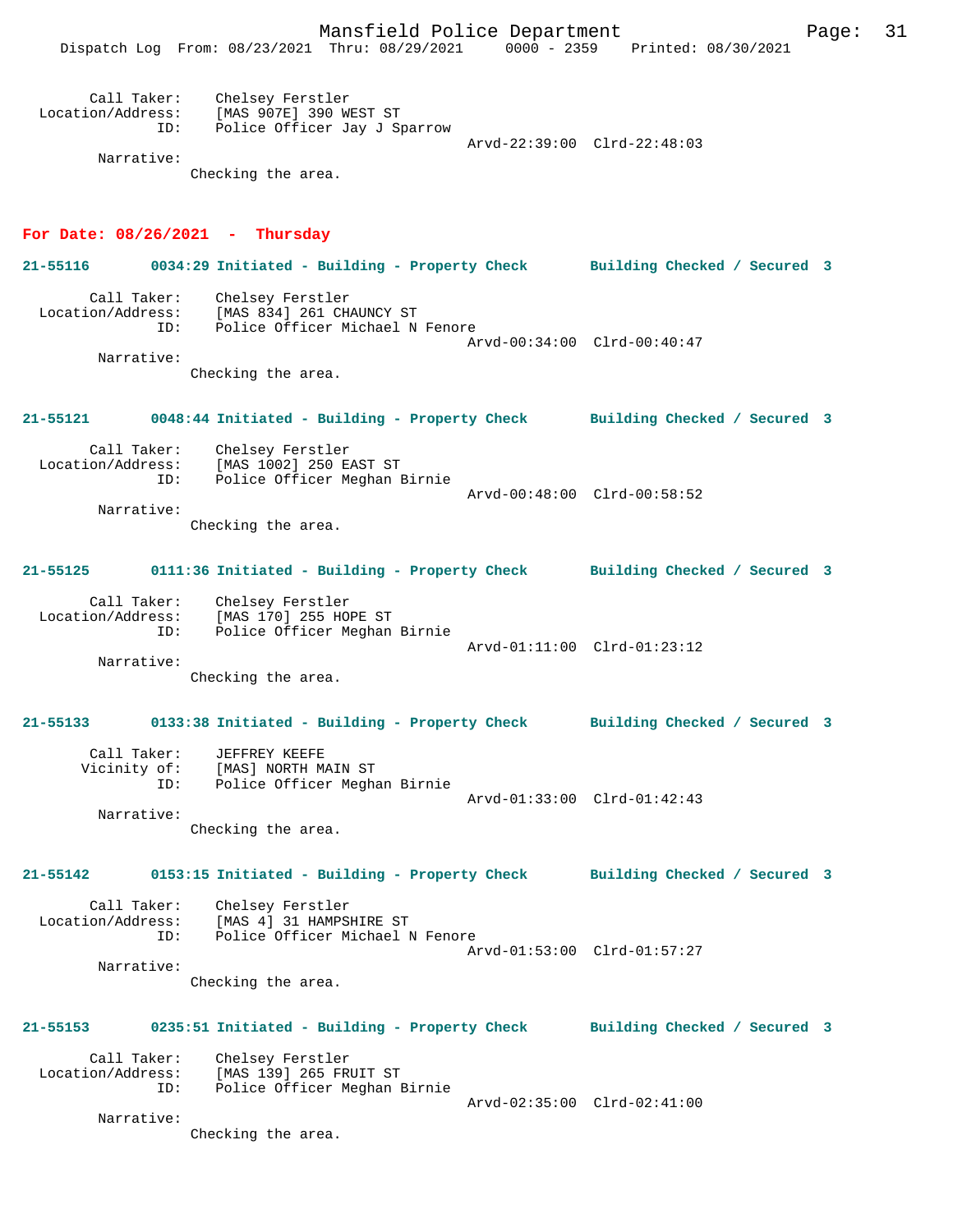Mansfield Police Department Fage: 32

| 21-55155<br>Call Taker:<br>Vicinity of:              | 0328:55 Phone - Suspicious Actv / Persn / Veh<br><b>JEFFREY KEEFE</b><br>[MAS] 261 CHAUNCY ST                                                                            | $\mathbf{2}$<br>Spoken To    |
|------------------------------------------------------|--------------------------------------------------------------------------------------------------------------------------------------------------------------------------|------------------------------|
| ID:<br>ID:                                           | Police Officer Meghan Birnie<br>Disp-03:30:36<br>Arvd-03:33:34 Clrd-03:42:14<br>Police Officer Michael N Fenore                                                          |                              |
| ID:                                                  | $Disp-03:30:43$<br>Police Officer Joshua S Ellender                                                                                                                      | Arvd-03:33:54 Clrd-03:37:40  |
| Vehicle:                                             | $Disp-03:30:51$<br>Arvd-03:32:14 Clrd-03:42:39<br>2008 PRIUS Reg: RAH5153 VIN: JTDKB20U783332108                                                                         |                              |
| Narrative:                                           | CP reports a susp vehicle in the back of the lot.                                                                                                                        |                              |
| Narrative:                                           | possibly a grey four door.                                                                                                                                               |                              |
| Narrative:                                           | Vehicle has been in the back of the lot unknown if anyone<br>inside.                                                                                                     |                              |
| Narrative:                                           | Spoke to female party she will be staying in parking lot,<br>CVS okay with her staying for a few more hours until sun<br>comes up, will be renewing registration online. |                              |
| $21 - 55158$<br>Call Taker:<br>Location/Address:     | 0353:46 Phone - Assist Fire Department<br>Chelsey Ferstler<br>[MAS] 90 NORFOLK ST                                                                                        | Services Rendered 2          |
| ID:                                                  | Police Officer Beau J Palanza<br>Arvd-03:59:39 Clrd-05:33:27<br>$Disp-03:54:48$                                                                                          |                              |
| ID:<br>ID:                                           | Police Officer Meghan Birnie<br>$Disp-04:10:58$<br>Police Officer Joshua S Ellender                                                                                      | Arvd-04:14:58 Clrd-05:33:16  |
| ID:                                                  | $Disp-04:38:14$<br>Police Officer Joshua S Ellender                                                                                                                      | Arvd-04:47:29 Clrd-04:47:32  |
| Narrative:                                           | $Disp-04:53:34$                                                                                                                                                          | Arvd-04:53:36 Clrd-05:33:19  |
|                                                      | Assisting the FD with a fire related incident. Nature:<br>automatic fire alarm                                                                                           |                              |
| Narrative:                                           | Norfolk St will be shut down                                                                                                                                             |                              |
| Narrative:                                           | M4 will be at Norfolk at Hampden                                                                                                                                         |                              |
| Narrative:                                           | M1 to area of Norfolk and Forbes for truck that lost load,<br>per FD, assisted truck, on his way                                                                         |                              |
| Narrative:                                           | M1 reports Norfolk is open                                                                                                                                               |                              |
| 21-55168                                             | 0635:49 Initiated - Building - Property Check                                                                                                                            | Building Checked / Secured 3 |
| Call Taker:<br>Vicinity of:<br>ID:                   | Chelsey Ferstler<br>[MAS] MAYFLOWER DR<br>Police Officer Meghan Birnie                                                                                                   |                              |
| Narrative:                                           | Checking the area.                                                                                                                                                       | Arvd-06:35:00 Clrd-06:39:31  |
| 21-55172<br>0736<br>Call Taker:<br>Location/Address: | Initiated - Parking Violations<br>Animal Control Steven Simonds<br>[MAS] 43 NORTH MAIN ST @ 13 PARK ST                                                                   | Services Rendered 3          |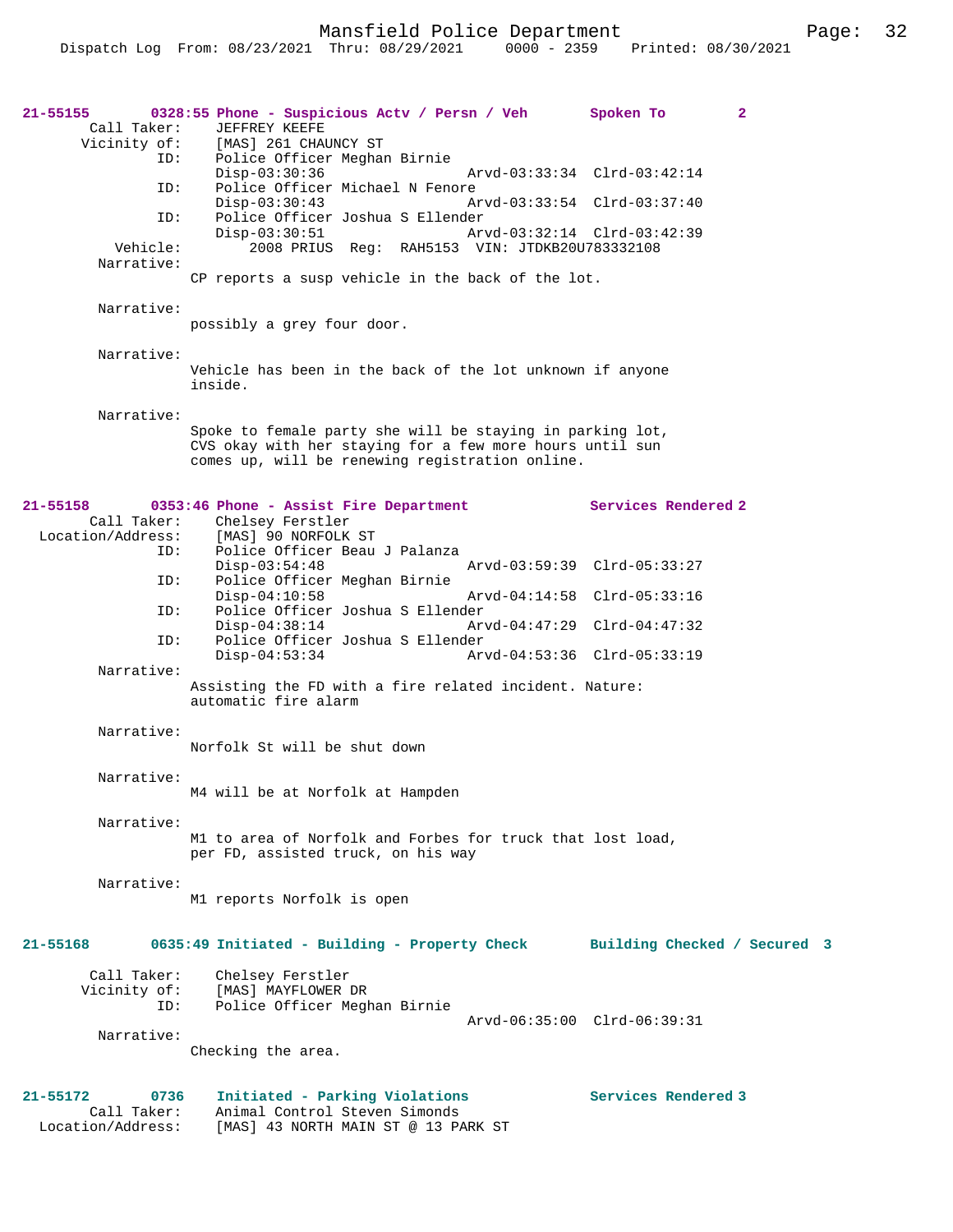Mansfield Police Department Fage: 33 Dispatch Log From: 08/23/2021 Thru: 08/29/2021 0000 - 2359 Printed: 08/30/2021 ID: Animal Control Steven Simonds Arvd-07:37:05 Clrd-08:45:17 Narrative: checking area for parking violations **21-55185 0957 Initiated - Parking Violations Services Rendered 3**  Call Taker: Animal Control Steven Simonds Location/Address: [MAS] 242 NORTH MAIN ST @ 16 OLD COLONY WAY ID: Animal Control Steven Simonds Arvd-09:57:53 Clrd-10:51:18 Narrative: checking area for parking violations **21-55190 1030:46 Initiated - Building - Property Check Building Checked / Secured 3** Call Taker: Emily Archer Location/Address: [MAS 281A] 1 CROCKER ST ID: Police Officer Michael T Fitzgerald Arvd-10:30:00 Clrd-10:36:51 Narrative: Checking the area. **21-55191 1032:36 Initiated - Building - Property Check Building Checked / Secured 3** Call Taker: Emily Archer<br>ion/Address: Location/Address: [MAS] MYSTIC LN ID: Police Officer Mark O'Connor Arvd-10:32:00 Clrd-10:34:52 Police Officer Matthew A Souza Narrative: Checking the area. **21-55192 1035:20 Initiated - Building - Property Check Building Checked / Secured 3** Call Taker: Emily Archer Location/Address: [MAS 907E] 390 WEST ST Police Officer Beau J Palanza Arvd-10:35:00 Clrd-10:43:07 Narrative: Checking the area. **21-55193 1037:07 Initiated - Building - Property Check Building Checked / Secured 3** Call Taker: Emily Archer Location/Address: [MAS] 4 ERICK RD @ 15 BONNEY LN ID: Police Officer Mark O'Connor Arvd-10:37:00 Clrd-10:41:09 Police Officer Matthew A Souza Narrative: Checking the area. **21-55195 1041:15 Initiated - Traffic / Roadway Complaint Spoken To 2**  Call Taker: Emily Archer<br>Location/Address: [MAS] LAWNDAI [MAS] LAWNDALE RD ID: Police Officer Mark O'Connor Arvd-10:41:00 Clrd-10:47:25 Police Officer Matthew A Souza Narrative: M11 en route to the area for cars parked on the side of the road way. Narrative: M11 states he is on scene, there are two vehicles parked on the opposite side of the road. Road is passable but it is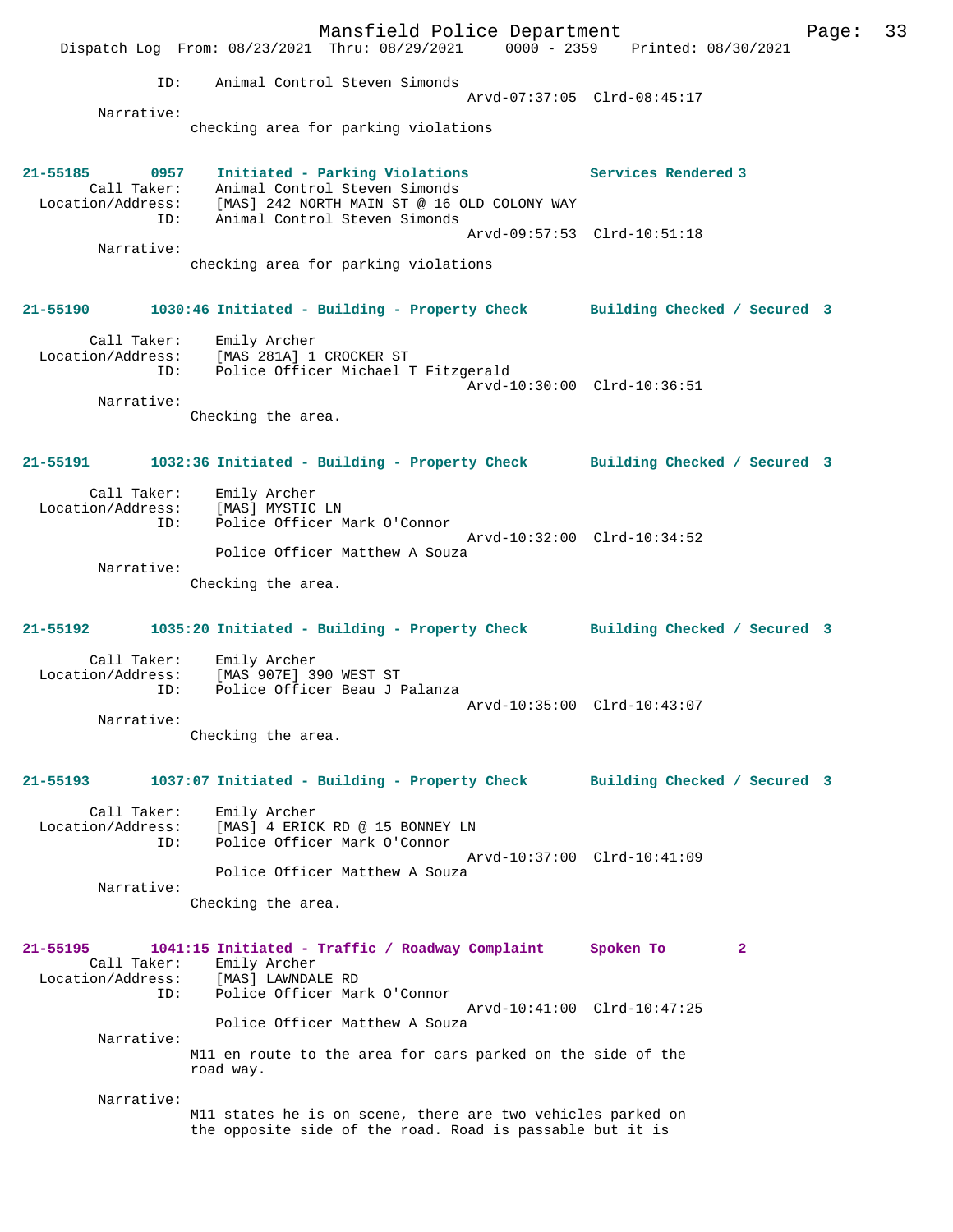tight. He is going to attempt to make contact with the operators so they park on the same side of the road.

Dispatch Log From: 08/23/2021 Thru: 08/29/2021

Narrative:

M11 states they spoke to the resident at 121 Lawndale, realtor was taking pictures, and they state the vehicles will be removed.

| 21-55206 |            | 1114:10 Phone - Well Being Check    |  |                             | Spoken To                   |  |
|----------|------------|-------------------------------------|--|-----------------------------|-----------------------------|--|
|          |            | Call Taker: MATTHEW BOMES           |  |                             |                             |  |
|          |            | Location/Address: [MAS H4566]       |  |                             |                             |  |
|          | ID:        | Police Officer Michael T Fitzgerald |  |                             |                             |  |
|          |            | $Disp-11:19:32$                     |  | Arvd-11:24:44 Clrd-11:33:18 |                             |  |
|          | ID:        | animal control Jeffrey S Collins    |  |                             |                             |  |
|          |            | $Disp-11:22:27$                     |  |                             | $Clrd-11:23:04$             |  |
|          | ID:        | Police Officer Mark O'Connor        |  |                             |                             |  |
|          |            | $Disp-11:23:09$                     |  |                             | Arvd-11:28:20 Clrd-11:33:20 |  |
|          |            | Police Officer Matthew A Souza      |  |                             |                             |  |
|          | Narrative: |                                     |  |                             |                             |  |

Narrative:

Narrative:

| 21-55215 | 1153:36 Initiated - Motor Vehicle Stop |  | Citation / Warning Issued 3 |  |
|----------|----------------------------------------|--|-----------------------------|--|
|          |                                        |  |                             |  |

 Call Taker: Michael Chisholm Location/Address: [MAS] 91 CHAUNCY ST @ 6 HIGHLAND AVE ID: Sergeant Robert S Pierce Arvd-11:53:00 Clrd-12:00:24 Vehicle: BLU 2007 TOYT COROLL Reg: PC MA 4WS542 VIN: 2T1BR32E27C814658 Narrative:

Narrative:

mvst

Expire reg. will be issuing

| $21 - 55216$<br>1204<br>Call Taker:<br>ID: | Initiated - Parking Violations<br>Animal Control Steven Simonds<br>Location/Address: $[MAS]$ 255 NORTH MAIN ST @ 8 COTTAGE ST<br>Animal Control Steven Simonds | Services Rendered 3          |
|--------------------------------------------|----------------------------------------------------------------------------------------------------------------------------------------------------------------|------------------------------|
| ID:                                        | Arvd-12:04:52 Clrd-12:45:30<br>Police Officer Michael T Fitzgerald                                                                                             |                              |
| Narrative:                                 | $Disp-12:22:17$                                                                                                                                                | $Clrd-12:23:09$              |
|                                            | checking area for parking violations                                                                                                                           |                              |
| Narrative:                                 | on old colony way for overtime parking<br>tagged MA                                                                                                            |                              |
| Narrative:                                 | on Francis ave for handicapped parking<br>tagged MA                                                                                                            |                              |
| $21 - 55218$                               | 1211:35 Initiated - Building - Property Check                                                                                                                  | Building Checked / Secured 3 |
| ID:                                        | Call Taker: Michael Chisholm<br>Location/Address: [MAS 2] 60 FORBES BLVD<br>Police Officer Beau J Palanza<br>Arvd-12:11:00 Clrd-12:18:04                       |                              |

Narrative:

Checking the area.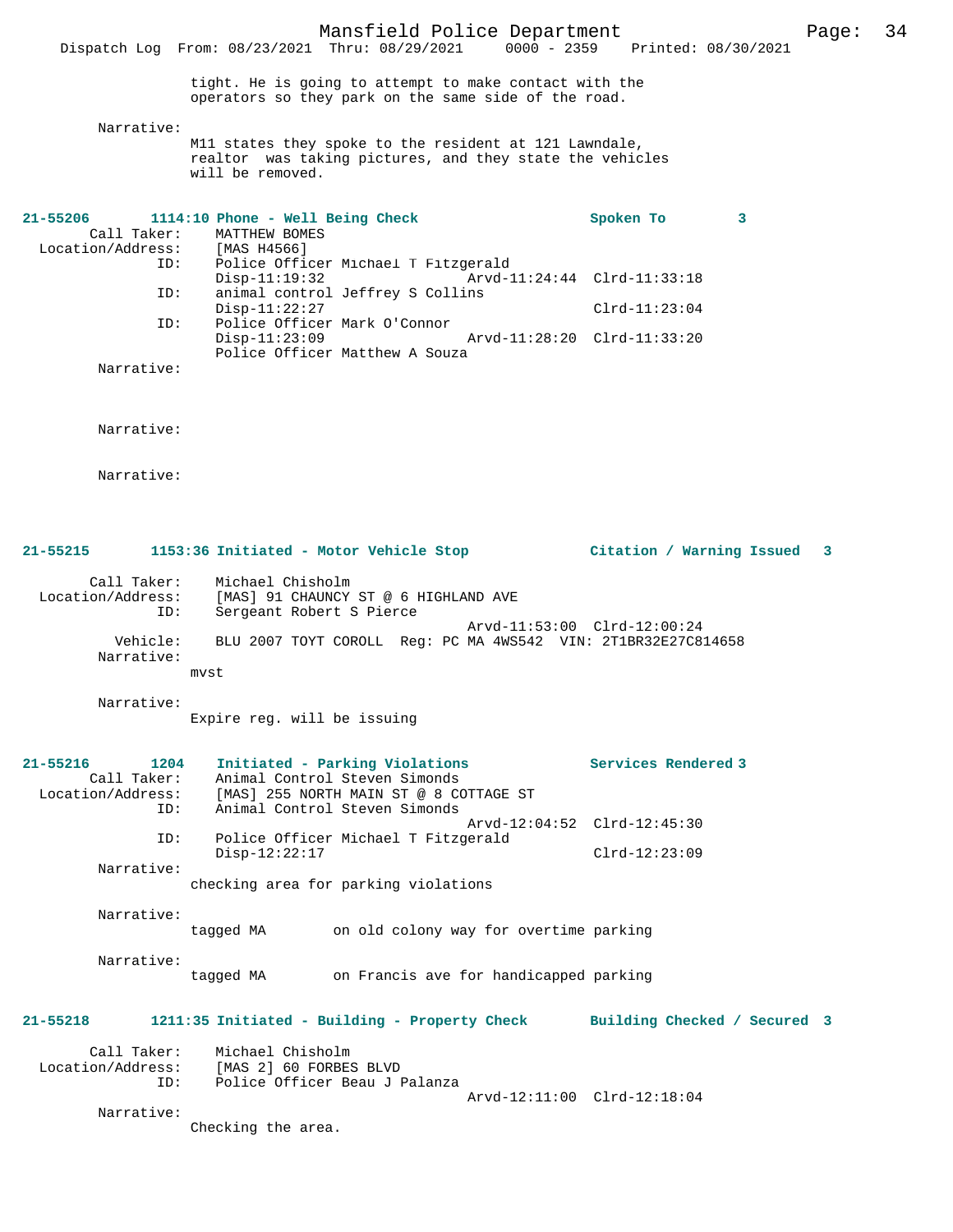Mansfield Police Department Page: 35

**21-55219 1218:12 Initiated - Building - Property Check Building Checked / Secured 3** Call Taker: Michael Chisholm Location/Address: [MAS 4] 31 HAMPSHIRE ST ID: Police Officer Beau J Palanza Arvd-12:18:00 Clrd-12:24:34 Narrative: Checking the area. **21-55220 1219:48 Phone - Parking Violations Spoken To 3**  Call Taker: Dispatcher Alyson Vico<br>Location/Address: [MAS] 25 FRANCIS AVE Ap Location/Address: [MAS] 25 FRANCIS AVE Apt. #11 ID: Police Officer Michael T Fitzgerald Disp-12:23:13 Arvd-12:28:56 Clrd-12:36:01 Vehicle: GRY 2018 C-HR Reg: RI GT683 VIN: NMTKHMBX9JR013832 Narrative: Caller reporting the same car keeps parking in the handicap spot. Possibly grey Subaru. Narrative: Party misundertood rules with the parking space language barrier was noted party advised unit clear **21-55237 1318:48 Initiated - Building - Property Check Building Checked / Secured 3** Call Taker: Michael Chisholm Location/Address: [MAS 927] 50 PLYMOUTH ST ID: Police Officer Beau J Palanza Arvd-13:18:00 Clrd-13:23:12 Narrative: Checking the area. **21-55243 1340:54 Walk-In - Fraud or Identity Theft Services Rendered 1**  Call Taker: Support Staff Heather A Sullivan<br>Location/Address: [MAS H1615] 440 STEARNS AVE Location/Address: [MAS H1615] 440 STEARNS AVE ID: Police Officer Mark O'Connor Disp-13:42:11 Arvd-13:55:00 Clrd-14:50:28 Police Officer Matthew A Souza Narrative: walk in reporting he was notified by his bank a check was attempted to be cashed fraudulently in his name. Refer To Incident: 21MAS-897-OF **21-55253 1435:34 Initiated - Building - Property Check Building Checked / Secured 3** Call Taker: Michael Chisholm Location/Address: [MAS 840] 280 SCHOOL ST ID: Police Officer Beau J Palanza Arvd-14:35:00 Clrd-14:51:47 Narrative: Checking the area. **21-55254 1440:33 Initiated - Community Policing Services Rendered 3**  Call Taker: Michael Chisholm Location/Address: [MAS 982] 111 HOPE ST ID: Police Officer Michael T Fitzgerald Arvd-14:40:00 Clrd-14:50:41 Narrative: Community Policing **21-55272 1611:55 Radio - Motor Vehicle Stop Citation / Warning Issued 3**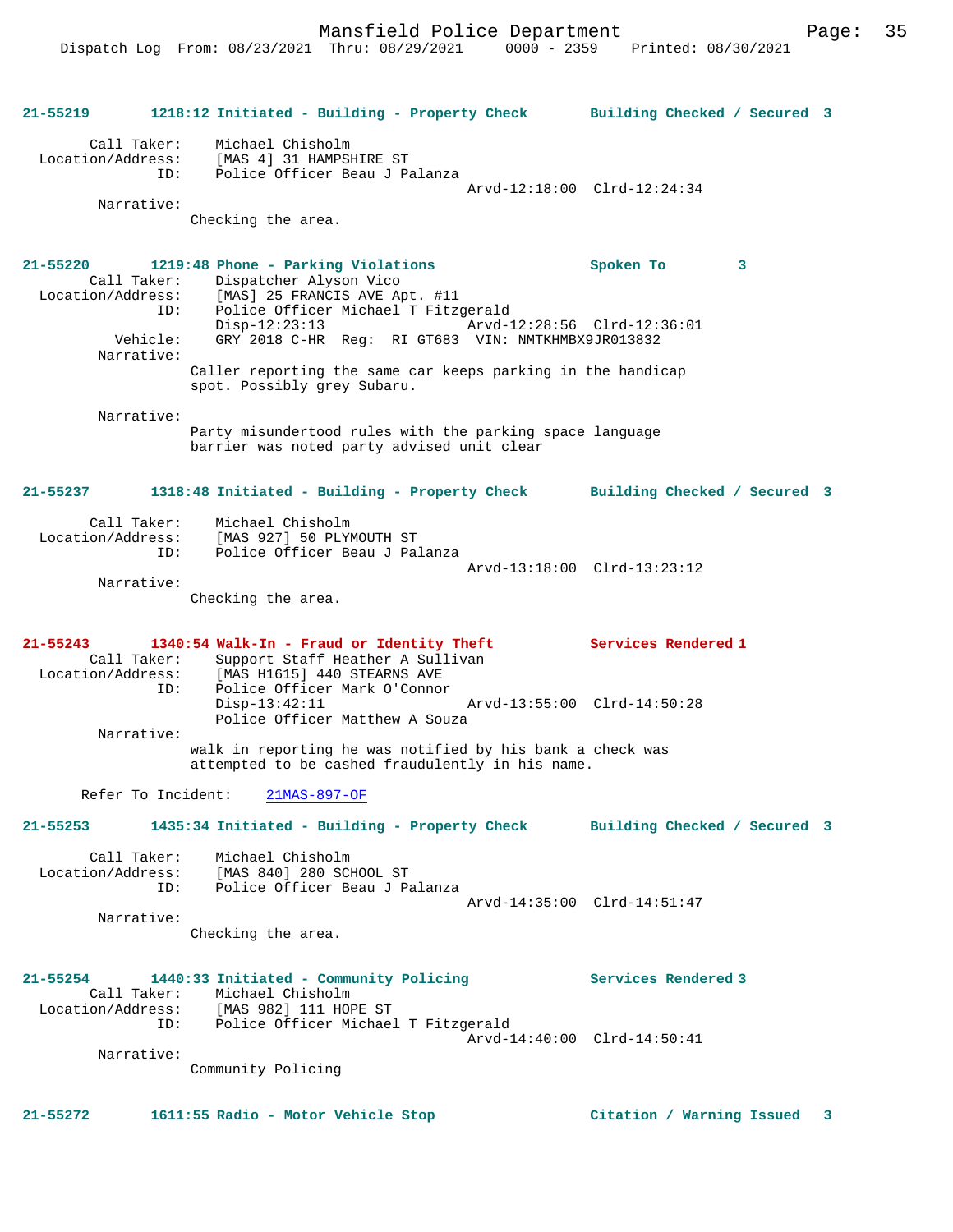Mansfield Police Department Page: 36 Dispatch Log From: 08/23/2021 Thru: 08/29/2021 0000 - 2359 Printed: 08/30/2021 Call Taker: Jarred Kohler Location/Address: [MAS] 75 PRATT ST @ 33 NEWTON ST ID: Police Officer Michael T Fitzgerald Disp-16:14:48 Arvd-16:14:50 Clrd-16:14:52 Vehicle: BLK 2019 KIA SORENT Reg: PC MA 1CSP46 VIN: 5XYPGDA35KG569143 Narrative: out with mvst Narrative: citation issued to the RO **21-55278 1703:48 Phone - Assist Citizen - P S A Services Rendered 3**  Call Taker: Dispatcher Alyson Vico Location/Address: [MAS H4206] 12 PERKINS AVE ID: Police Officer Danielle C Titus<br>Disp-17:08:17 Ar Disp-17:08:17 Arvd-17:21:38 Clrd-17:51:39 Narrative: Caller reporting fraud on her bothers computer. Brother is from New York, but the CP has his computer screen up from video chat. Narrative: Advised, she will head to NY to assist her brother **21-55281 1710:12 Phone - Road Hazards Services Rendered 3**  Call Taker: Dispatcher Alyson Vico Location/Address: [MAS] 100 RTE 140 SB @ 280 SCHOOL ST ID: Police Officer Jay J Sparrow Disp-17:11:52 Arvd-17:22:19 Clrd-17:22:23 Narrative: Caller reporting a tire in the road way. Narrative: M5 cleared initially with nothing found, after another call M5 returned and found a blown out tractor trailer tire, he is removing it **21-55283 1719:31 Phone - Assist Fire Department Services Rendered 2**  Call Taker: Michael Chisholm Location/Address: [MAS H2521] 180 OTIS ST ID: Police Officer David J Pepicelli Disp-17:21:24 Clrd-17:23:11 ID: Police Officer Jay J Sparrow Disp-17:22:42 Arvd-17:27:24 Clrd-17:27:47 Narrative: Assisting the FD with a fire related incident. Nature: low hanging wires Narrative: Assisting the FD with a fire related incident. Nature:Wires Down Narrative: M5 advises control he will be taking this call from his road hazard call and cancels m11 Narrative: Fire cleared, M5 to clear **21-55291 1753:45 Walk-In - Fraud or Identity Theft Spoken To 1**  Call Taker: Support Staff Matthew Gately<br>Location/Address: [MAS 432] 12 BONNEY LN Apt. # [MAS 432] 12 BONNEY LN Apt. #19 ID: Police Officer David J Pepicelli Disp-17:56:06 Arvd-18:02:24 Clrd-18:11:43 Narrative: Walk in would like to speak with an Officer in regards to a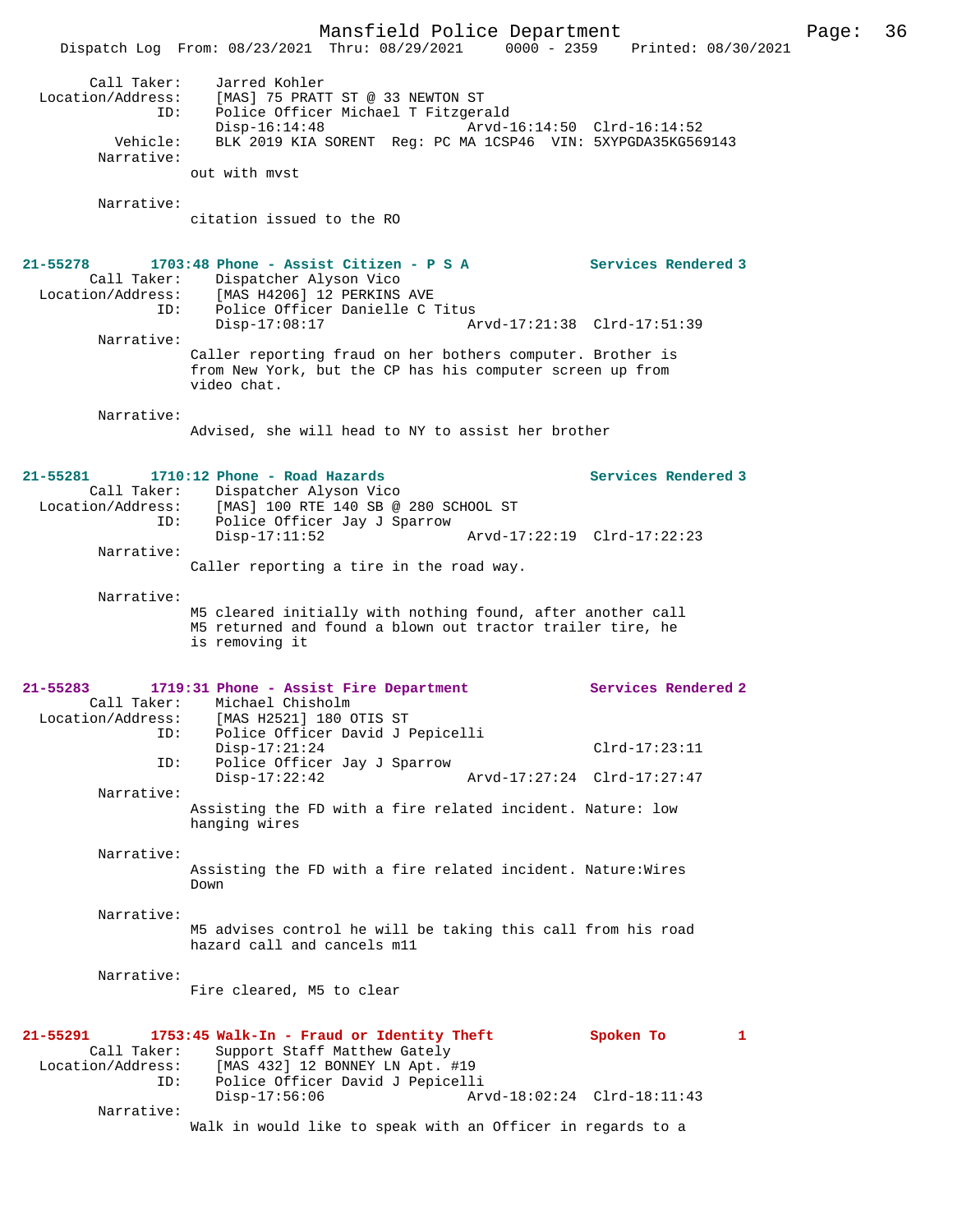Mansfield Police Department Page: 37 Dispatch Log From: 08/23/2021 Thru: 08/29/2021 scam call she recieved. The scammer tried to get her to purchase a voucher at Target or she would be arrested. Ofc. Pepicelli spoke with her and helped her block the number. **21-55322 2119:03 Initiated - Building - Property Check Building Checked / Secured 3** Call Taker: Michael Chisholm<br>Location/Address: [MAS 4] 31 HAMPSI [MAS 4] 31 HAMPSHIRE ST ID: Police Officer Jay J Sparrow Arvd-21:19:00 Clrd-21:23:46 Narrative: Checking the area. **21-55323 2123:57 Initiated - Building - Property Check Building Checked / Secured 3** Call Taker: Michael Chisholm Location/Address: [MAS 411] 60 FORBES BLVD ID: Police Officer Jay J Sparrow Arvd-21:23:00 Clrd-21:28:18 Narrative: Checking the area. **21-55324 2127:24 Initiated - Building - Property Check Building Checked / Secured 3** Call Taker: Michael Chisholm Location/Address: [MAS 814] 50 WEST CHURCH ST<br>ID: Police Officer Danielle C T Police Officer Danielle C Titus Arvd-21:27:00 Clrd-21:30:51 Narrative: Checking the area. **21-55327 2133:02 Initiated - Building - Property Check Building Checked / Secured 3** Call Taker: Stephen Martell<br>Location/Address: [MAS 840] 280 S ess: [MAS 840] 280 SCHOOL ST<br>ID: Police Officer Jay J Spa Police Officer Jay J Sparrow Arvd-21:33:00 Clrd-21:44:27 Narrative: Checking the area. **21-55329 2149:15 Phone - Assist Fire Department Services Rendered 2**  Call Taker: Michael Chisholm<br>Location/Address: [MAS H3719] 19 JA [MAS H3719] 19 JAKES WAY ID: Police Officer David J Pepicelli Disp-21:50:54 Arvd-21:55:51 Clrd-22:05:23 Narrative: Assisting the FD with a fire related incident. Nature: Fire Alarm **For Date: 08/27/2021 - Friday 21-55339 0022:58 Phone - Suspicious Actv / Persn / Veh Referred to Other Agency 2**

Call Taker: Chelsey Ferstler<br>.on/Address: [MAS] PRATT ST Location/Address:<br>TD: Police Officer Christopher D Sorge<br>Disp-00:28:20 Arvd Disp-00:28:20 Arvd-00:32:13 Clrd-00:32:15<br>Vehicle: RED 2016 TOYT UT HIGHLA Req: PC MA 24YA85 VIN: 5TDBKRFH2 RED 2016 TOYT UT HIGHLA Reg: PC MA 24YA85 VIN: 5TDBKRFH2GS271542 Narrative: Employee from at & t stole phones, have been tracking. in vehicle.

Narrative: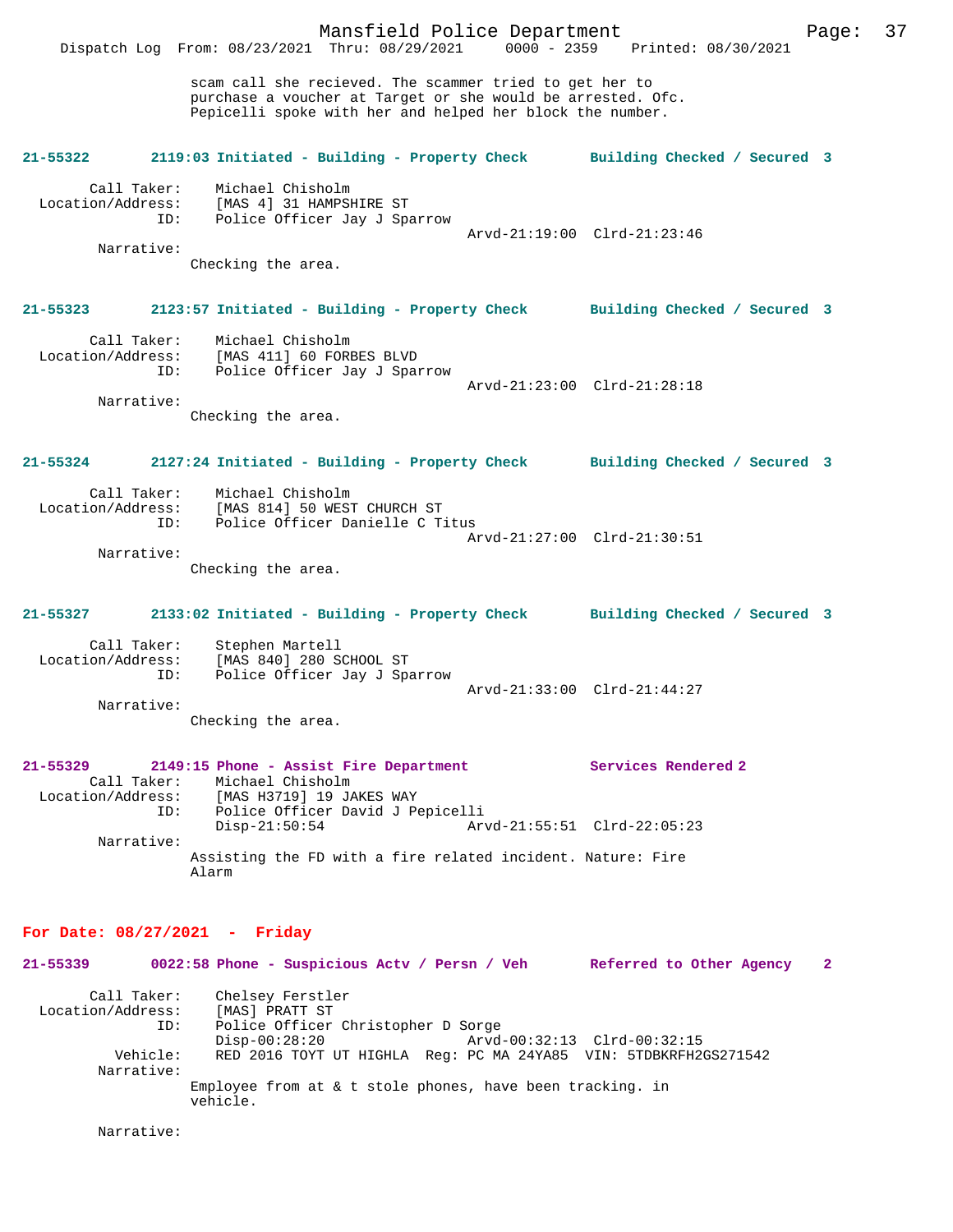Mansfield Police Department Page: 38 Dispatch Log From: 08/23/2021 Thru: 08/29/2021 0000 - 2359 middle eastern male goatee, wearing jeans and a light colored long sleeve shirt Narrative: approaching mansfield ave & chauncy Narrative: approaching central st toward copeland Narrative: getting on the on ramp, north bound commerical st, on 140 Narrative: passing forbes blvd Narrative: now into foxboro, approaching exits, driver getting on 95 Narrative: M12 advises he was following 3 mvs on Commercial St and MA Reg was the only one to enter I95 NB, Reg is expired. State police were advised of the update. **21-55348 0102:47 Initiated - Building - Property Check Building Checked / Secured 3** Call Taker: Dispatcher Judge Katrina Vicinity of: [MAS 170] 255 HOPE ST ID: Police Officer Meghan Birnie Arvd-01:02:00 Clrd-01:17:51 Vehicle: BLK 2006 VOLK JETTA Reg: PC MA 5TAZ80 VIN: 3VWRG71K76M847242 Narrative: Checking the area. Narrative: MA Reg is in the parking lot, unoccupied. **21-55369 0243:26 Initiated - Building - Property Check Services Rendered 3**  Call Taker: JEFFREY KEEFE Vicinity of: [MAS 1002] 250 EAST ST ID: Police Officer Meghan Birnie Arvd-02:43:00 Clrd-02:52:13 Narrative: Checking the area. **21-55370 0245:52 Initiated - Building - Property Check Services Rendered 3**  Call Taker: JEFFREY KEEFE<br>Vicinity of: [MAS 2] 60 FOI of: [MAS 2] 60 FORBES BLVD<br>TD: Police Officer Christop Police Officer Christopher D Sorge Arvd-02:45:00 Clrd-02:52:31 Narrative: Checking the area. **21-55372 0252:46 Initiated - Building - Property Check Services Rendered 3**  Call Taker: JEFFREY KEEFE<br>Vicinity of: [MAS 4] 31 HAN Vicinity of: [MAS 4] 31 HAMPSHIRE ST ID: Police Officer Christopher D Sorge Arvd-02:52:00 Clrd-02:56:52 Narrative: Checking the area. **21-55373 0258:00 Initiated - Building - Property Check Services Rendered 3**  Call Taker: JEFFREY KEEFE

- Vicinity of: [MAS] NORTH MAIN ST
	- ID: Police Officer Meghan Birnie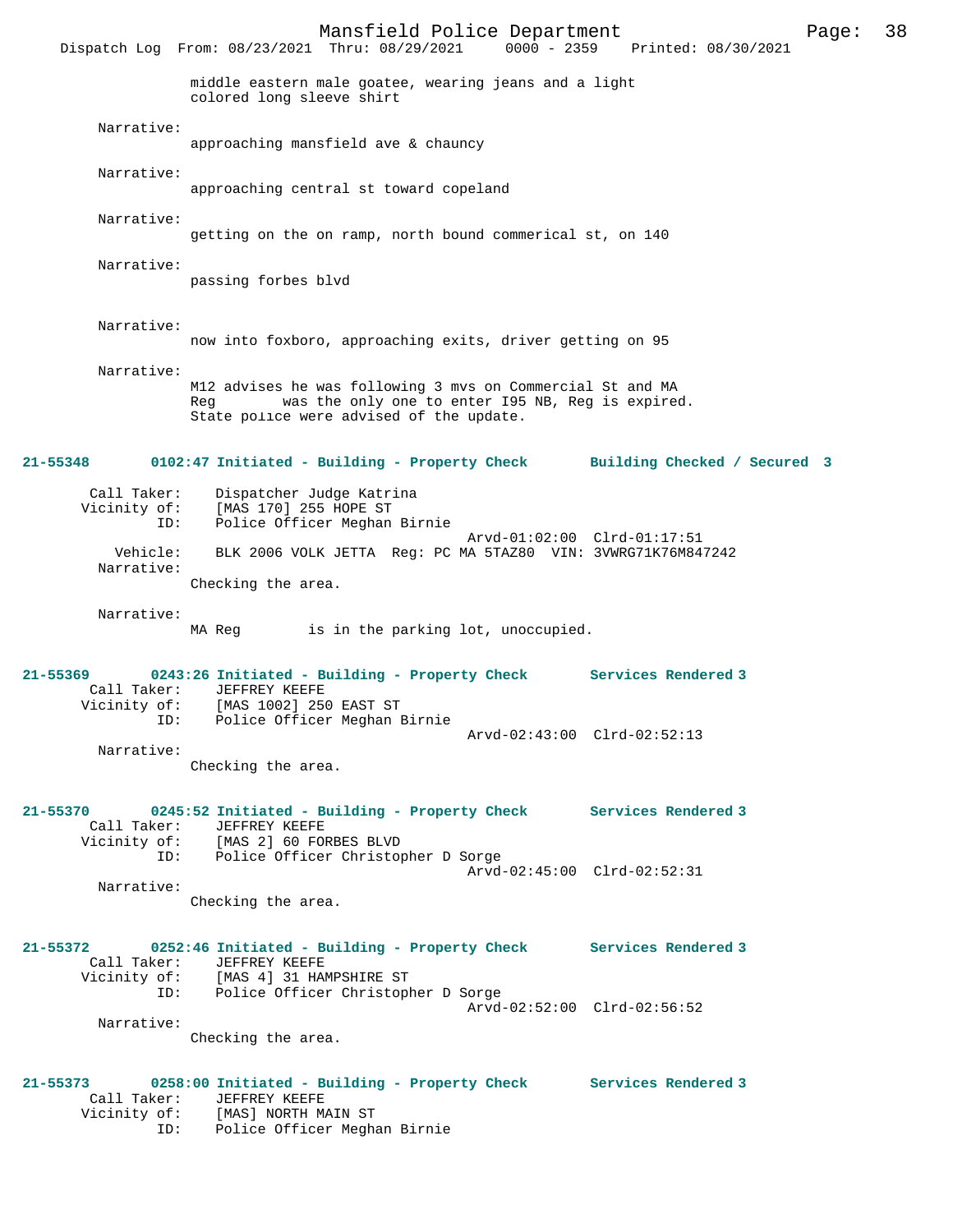Narrative: Checking the area. **21-55377 0551:21 Initiated - Building - Property Check Services Rendered 3**  Call Taker: JEFFREY KEEFE Vicinity of: [MAS] MAYFLOWER DR of: [MAS] MAYFLOWER DR<br>ID: Police Officer Meghan Birnie Arvd-05:51:00 Clrd-05:54:52

Narrative:

Checking the area.

#### **21-55378 0629:41 Initiated - Motor Vehicle Stop Citation / Warning Issued 3**

 Call Taker: JEFFREY KEEFE Vicinity of: [MAS] 62 HOPE ST @ 155 CHURCH ST ID: Police Officer Meghan Birnie Arvd-06:29:00 Clrd-06:34:07 Vehicle: BLK 2015 JEEP GRDCHE Reg: PC MA 1WMC39 VIN: 1C4RJFCG0FC165103 Narrative: citation for speed .

**21-55392 0859:26 Walk-In - Fraud or Identity Theft Incident Report 1**  Call Taker: Support Staff Heather A Sullivan<br>Location/Address: [MAS H1445] 21 WILLIAMS ST Location/Address: [MAS H1445] 21 WILLIAMS ST ID: Police Officer Andrew J Kelley Disp-09:00:32 Arvd-09:00:43 Clrd-09:15:28 Narrative: RP with a letter from the IRS stating possible identity theft.

Refer To Incident: 21MAS-900-OF

**21-55396 0925:10 Initiated - Building - Property Check Building Checked / Secured 3**

 Call Taker: Jarred Kohler Location/Address: [MAS 1002] 250 EAST ST ID: Police Officer Beau J Palanza Arvd-09:25:00 Clrd-09:35:22

Checking the area.

Narrative:

## **21-55403 0943:28 Phone - Well Being Check Services Rendered 3**  Call Taker: MATTHEW BOMES Location/Address: [MAS H6669] 1375 WEST ST ID: Police Officer Andrew J Kelley Disp-09:49:36 Arvd-09:53:56 Clrd-09:57:57 ID: Sergeant Robert S Pierce Disp-09:49:39 Clrd-09:57:59 Vehicle: GRY 2016 BUIC UT ENCORE Reg: PAS MA RW941C VIN: KL4CJESB3GB586756 Narrative: Rep from "are you okay" program requesting wbc for a female party not answering her phone. Last contact was yesterday Narrative: Party has gray buick encore Narrative: no answer at the door, vehicle also not at the residence. Narrative: ML2 spoke with the son who states she is either shopping or in the cape.

**21-55408 1018:11 Phone - 911 Hang-ups & Verifications Services Rendered 2**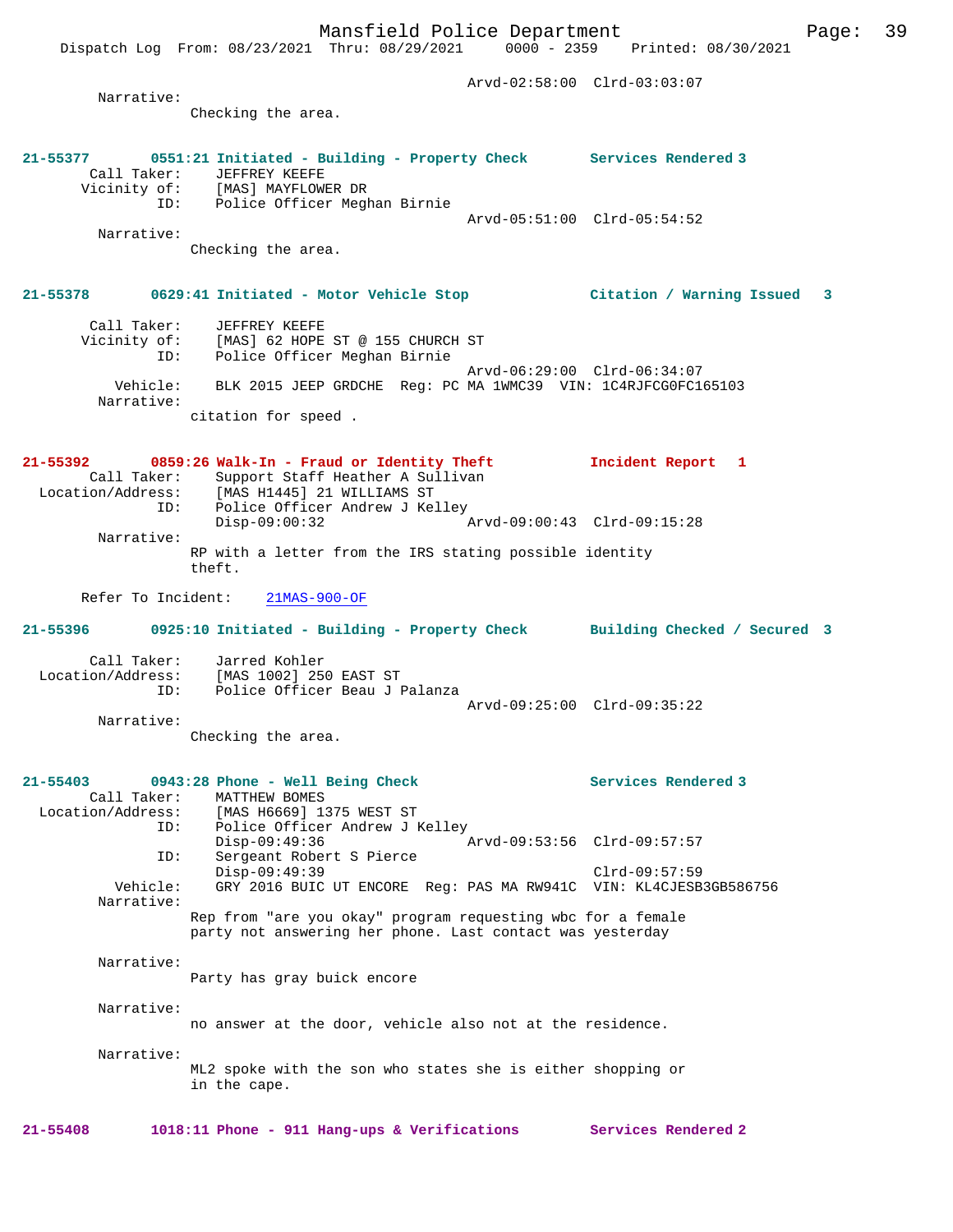Mansfield Police Department Page: 40 Dispatch Log From: 08/23/2021 Thru: 08/29/2021 0000 - 2359 Printed: 08/30/2021 Call Taker: MATTHEW BOMES Location/Address: [MAS 840D100] 280 SCHOOL ST Apt. #D100 ID: Police Officer Andrew J Kelley Disp-10:20:56 Arvd-10:26:25 Clrd-10:28:52 Narrative: Checking on a 911 hang up. No contact made on callback x2 Contact made?: no Cellphone? (y/n): yes Uncertainty radius: 11m 90% Narrative: checked the area no issues. **21-55422 1106:14 Initiated - Motor Vehicle Stop Citation / Warning Issued 3** Call Taker: Jarred Kohler Location/Address: [MAS] 86 ESSEX ST @ 1 FAWN LN ID: Police Officer Beau J Palanza Arvd-11:06:00 Clrd-11:12:42 Vehicle: GRY 2010 FORD FUSION Reg: PC MA 180YBS VIN: 3FAHP0HA8AR370096 Narrative: out with mvst Narrative: citation issued to the RO, speed and lic not in possession **21-55426 1137:38 Initiated - Motor Vehicle Stop Citation / Warning Issued 3** Call Taker: Jarred Kohler Location/Address: [MAS H3961] 231 WINTER ST ID: Police Officer Beau J Palanza Arvd-11:37:00 Clrd-11:44:42 Vehicle: RED 2021 TOYT CAMRY Reg: PC MA 675WN6 VIN: 4T1G11BKXMU041763 Narrative: out with mvst Narrative: citation issued to the RO **21-55427 1139:00 Phone - Parking Violations Services Rendered 3**  Call Taker: Dispatcher Alyson Vico Location/Address: [MAS] 30 MANSFIELD AVE @ 32 OAKLAND ST ID: Police Officer David W Kinahan<br>Disp-11:44:13 A Disp-11:44:13 Arvd-11:54:09 Clrd-12:25:23 Narrative: Caller reporting restaurant employees are parked without stickers. Narrative: vehicles check, caller advised **21-55428 1142:10 Phone - Animal Complaints Investigated - Report Taken 3** Call Taker: Jarred Kohler Location/Address: [MAS] 391 OAKLAND ST Narrative: dog bite in the past Narrative: see OF for further Refer To Incident: 21MAS-901-OF **21-55442 1243:19 Walk-In - Assist Citizen - P S A Services Rendered 3**  Call Taker: Support Staff Heather A Sullivan Location/Address: [MAS 451B] 500 EAST ST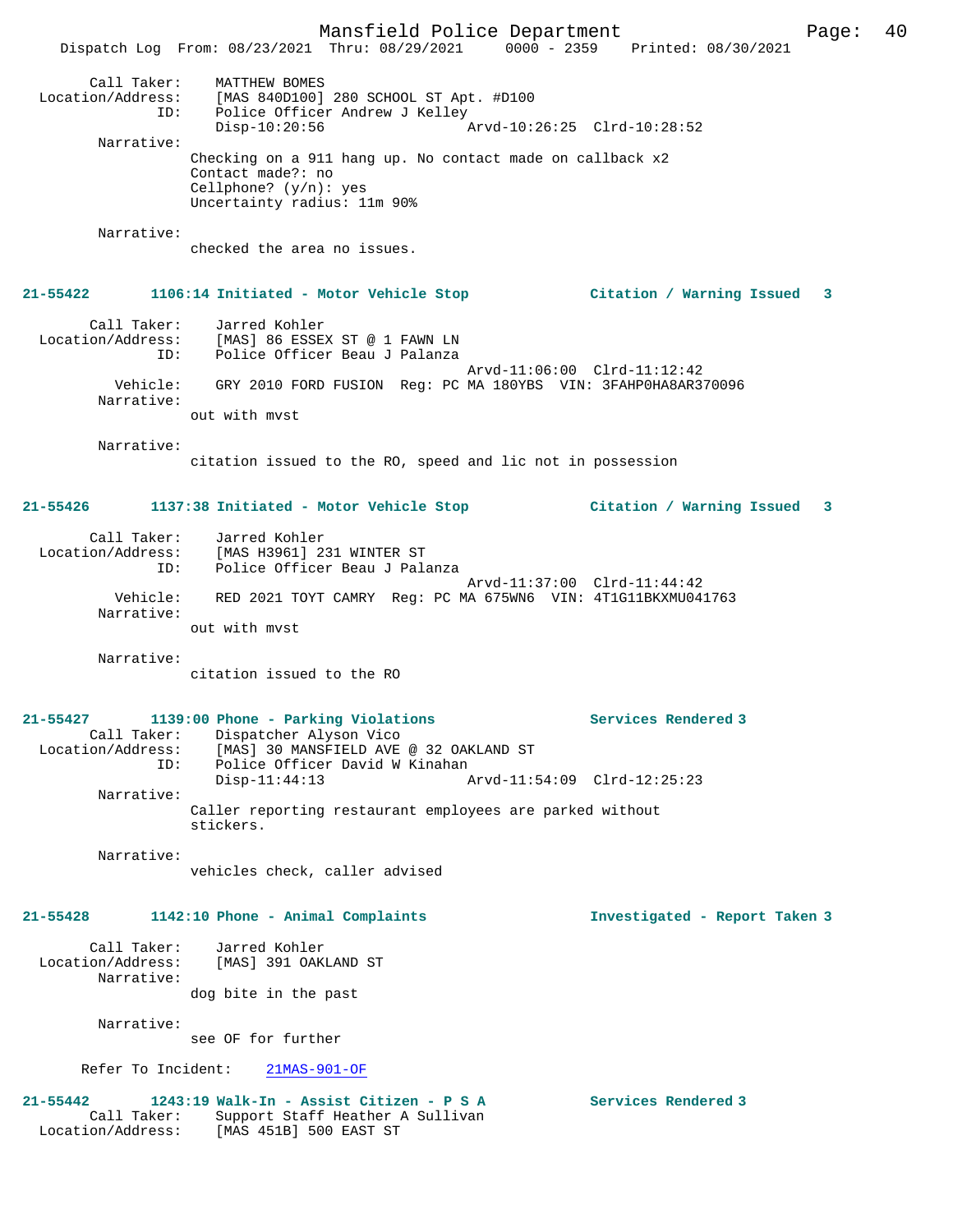Mansfield Police Department Fage: 41 Dispatch Log From: 08/23/2021 Thru: 08/29/2021 0000 - 2359 Printed: 08/30/2021 ID: Police Officer David W Kinahan Disp-12:51:43 Arvd-12:59:26 Clrd-13:05:55 Narrative: vin verification **21-55443 1259:58 Initiated - Building - Property Check Building Checked / Secured 3** Call Taker: Jarred Kohler Location/Address: [MAS] 4 ERICK RD @ 15 BONNEY LN ID: Police Officer Beau J Palanza Arvd-12:59:00 Clrd-13:03:39 Narrative: Checking the area. **21-55444 1259:42 Phone - Erratic Oper MV / Road Rage Services Rendered 3**  Call Taker: MATTHEW BOMES Location/Address: [MAS] RTE 140 SB ID: Sergeant Robert S Pierce Disp-13:03:56 Arvd-13:06:43 Clrd-13:31:18 Narrative: Caller reports erratic operator in a black silverado Narrative: Possible partial plate **21-55451 1326:21 Initiated - Assist Citizen - P S A Services Rendered 3**  Call Taker: Jarred Kohler Location/Address: [MAS 173] 64 PRATT ST ID: Police Officer David W Kinahan Arvd-13:26:00 Clrd-13:29:28 Vehicle: WHI 2019 GMC VA SAVANA Reg: PC MA 6MXX60 VIN: 1GTW7AFG4K1367884 Narrative: flagged down for a party with his keys locked in his vehicle Narrative: achins enroute. **21-55456 1343:50 Initiated - Building - Property Check Building Checked / Secured 3** Call Taker: Josesph Shebertes Location/Address: [MAS 417] 9 FRANCIS AVE ID: Police Officer Beau J Palanza Arvd-13:43:00 Clrd-13:54:18 Narrative: Checking the area. **21-55457 1355:44 Initiated - Follow up Investigation Services Rendered 3**  Call Taker: Jarred Kohler Location/Address: [MAS] WEST CHURCH ST ID: Detective Christopher P Walsh Arvd-13:55:00 Clrd-14:10:55 ID: Lieutenant Thomas R Connor Disp-13:56:01 Arvd-13:56:03 Clrd-14:10:53 Narrative: Conducting a follow up in the area to a previously reported incident. **21-55458 1356:26 Initiated - Building - Property Check Building Checked / Secured 3** Call Taker: Jarred Kohler<br>ion/Address: [MAS 2] 60 FORBES BLVD  $Location/Address:$  ID: Police Officer Andrew J Kelley Arvd-13:56:00 Clrd-14:01:35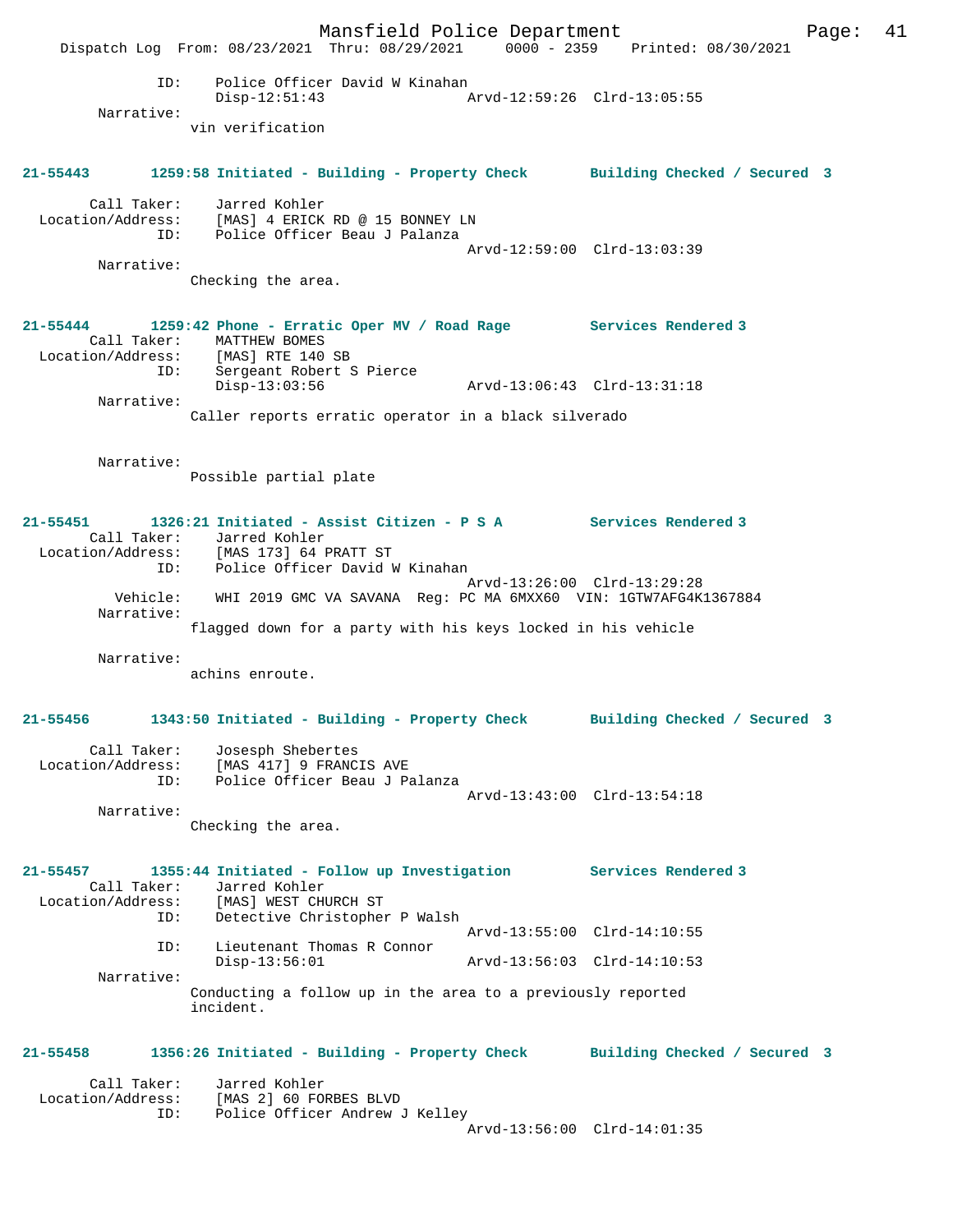Mansfield Police Department Page: 42 Dispatch Log From: 08/23/2021 Thru: 08/29/2021 0000 - 2359 Printed: 08/30/2021 Narrative: Checking the area. **21-55464 1412:49 Initiated - Motor Vehicle Stop Citation / Warning Issued 3** Call Taker: Jarred Kohler Location/Address: [MAS 992] 660 EAST ST ID: Police Officer Beau J Palanza Arvd-14:12:00 Clrd-14:17:32 Vehicle: WHI 2010 DODG RAM Reg: PC MA 7BRT60 VIN: 1D7RV1GP2AS137020 Narrative: out with mvst Narrative: citation issued to the OP **21-55467 1421:04 Initiated - Motor Vehicle Stop Citation / Warning Issued 3** Call Taker: Jarred Kohler<br>Location/Address: [MAS] 710 EAST Location/Address: [MAS] 710 EAST ST @ 48 STEARNS AVE ID: Police Officer Beau J Palanza Arvd-14:21:00 Clrd-14:25:55 Vehicle: GRY 2001 GMC SIERRA Reg: PC MA 836XDL VIN: 1GTHK24U21E221772 Narrative: out with an mvst Narrative: citation for failure to stop. **21-55470 1440:31 Initiated - Building - Property Check Building Checked / Secured 3** Call Taker: Jarred Kohler Location/Address: [MAS 4] 31 HAMPSHIRE ST ID: Police Officer Andrew J Kelley Arvd-14:40:00 Clrd-14:42:31 Narrative: Checking the area. **21-55472 1442:40 Initiated - Motor Vehicle Stop Citation / Warning Issued 3** Call Taker: Jarred Kohler Vicinity of: [MAS 4] 31 HAMPSHIRE ST ID: Police Officer Andrew J Kelley Arvd-14:42:00 Clrd-14:48:45 Vehicle: BLK 2015 BMW 328 Reg: PC MA 1366XG VIN: WBA3B5G5XFNS18137 Narrative: out with mvst Narrative: citation issued for speed to the RO **21-55474 1504:19 Phone - Suspicious Actv / Persn / Veh Gone on Arrival 2**  Call Taker: MATTHEW BOMES<br>Location/Address: [MAS 1020] 448 [MAS 1020] 448 FRUIT ST ID: Police Officer Beau J Palanza Disp-15:08:15 Arvd-15:08:17 Clrd-15:18:35 Narrative: Two males walking on the trail from fruit st heading north towards east st. caller reports they are smoking marijuana. both men are brunettes, with a thin build and black t shirts Narrative: M5 checked the area nothing found.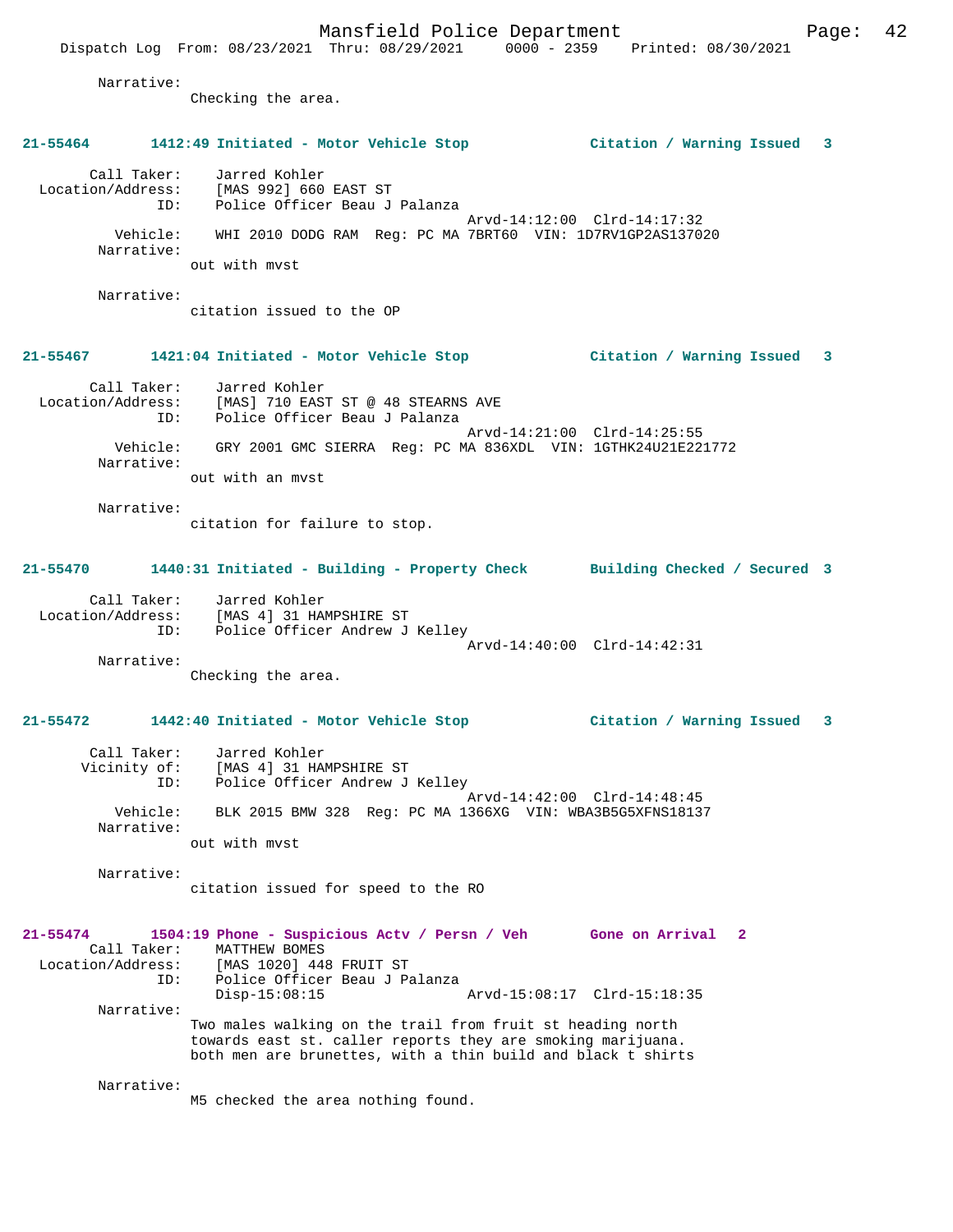Mansfield Police Department Page: 43 Dispatch Log From: 08/23/2021 Thru: 08/29/2021 **21-55477 1527:31 Initiated - Building - Property Check Building Checked / Secured 3** Call Taker: Jarred Kohler<br>Location/Address: [MAS] 321 SCH [MAS] 321 SCHOOL ST ID: Police Officer Andrew J Kelley Arvd-15:27:00 Clrd-15:28:10 Narrative: Checking the area. **21-55481 1625:08 Phone - 911 Hang-ups & Verifications Confirmed misdial/Accdntl Call 2**  Call Taker: MATTHEW BOMES<br>Location/Address: [MAS 262] 60 0 ess: [MAS 262] 60 OAKLAND ST<br>ID: Police Officer Danielle Police Officer Danielle C Titus Disp-16:29:45 Enrt-16:33:26 Arvd-16:41:24 Clrd-16:42:51 Narrative: Checking on a 911 accidental. Contact made, no services required. Black jeep Contact made?: yes Cellphone? (y/n): yes Uncertainty radius: 5m 95% Narrative: confirmed accidental **21-55488 1709:40 911 - 911 Hang-ups & Verifications Confirmed misdial/Accdntl Call 2**  Call Taker: MATTHEW BOMES<br>Vicinity of: [MAS] 43 IAN 1 of: [MAS] 43 IAN KEATS DR<br>ID: Police Officer Daniell Police Officer Danielle C Titus Disp-17:13:15 Arvd-17:25:33 Clrd-17:33:15 Narrative: Checking on a 911 hang up. No contact made on callback x2 Contact made?: no Cellphone? (y/n): yes Uncertainty radius: 19m at 95% Narrative: M12 confirmed accidental by children **21-55489 1712:06 Phone - Motor Veh Acc - No Injury Investigated - Report Taken 1** Call Taker: Dispatcher Jacques Ryan<br>Location/Address: [MAS] RTE 140 SB ess: [MAS] RTE 140 SB<br>ID: Police Officer Wi Police Officer William C Trudell Disp-17:16:39 Arvd-17:22:14 Clrd-17:43:42<br>Vehicle: 2015 FORD UT EDGE Req: PC ME 549AYC VIN: 2FMTK4J84FB  $12015$  FORD UT EDGE Reg: PC ME 549AYC VIN: 2FMTK4J84FBB29946 Towed: For: Accident By: Achins Garage To: Achins Garage Narrative: Reported DMV in the area. Silver SUV changing their tire. Narrative: single car mva into the guard rail. Narrative: tow requested at 1724 Narrative: achins on scene Narrative: curtosy transport of the occupants, start 36350 Narrative: end 36352 Refer To Accident: 21MAS-241-AC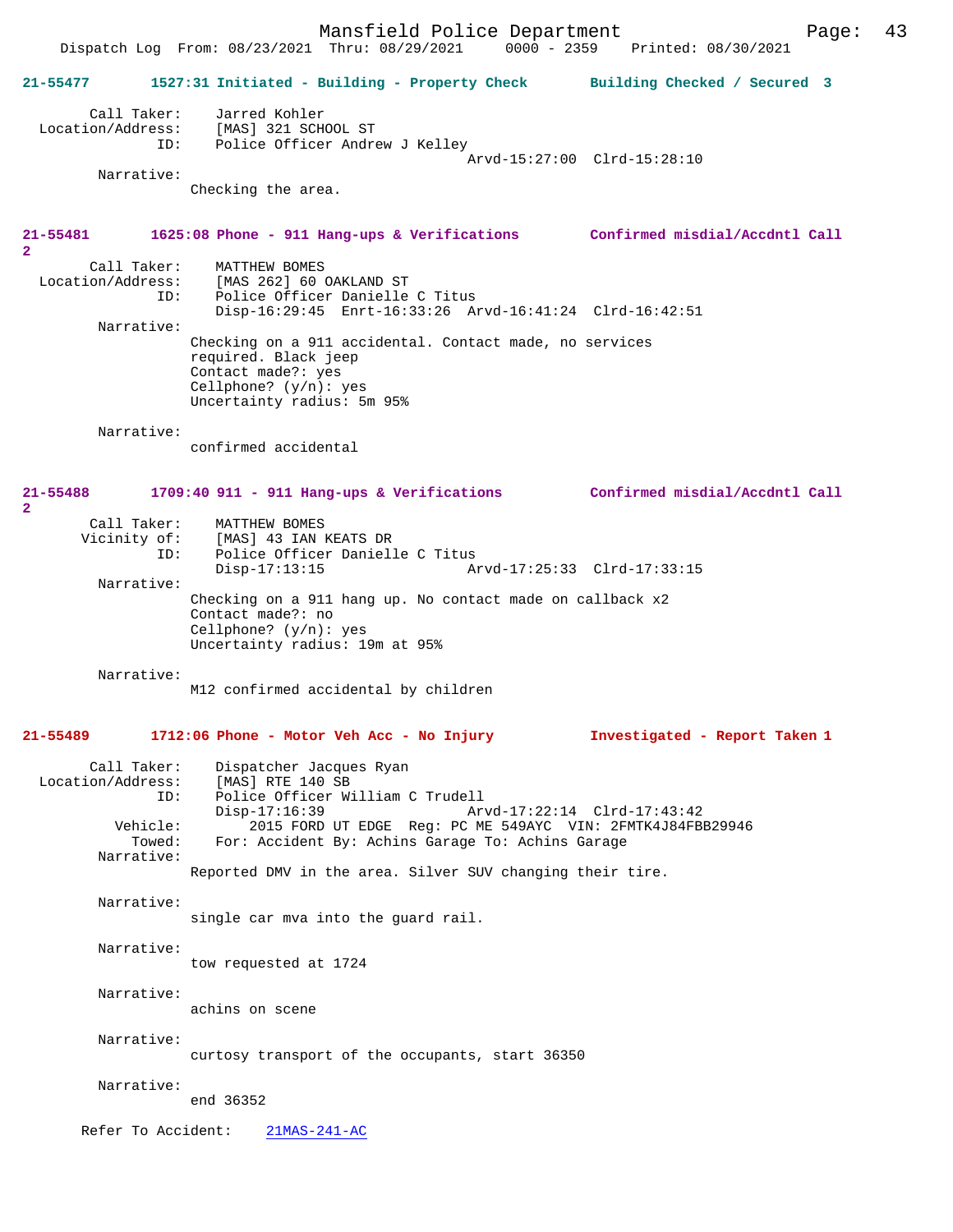| 21-55490<br>Call Taker:                                                                                                      | 1722:05 Other - Xfinity Event<br>CARLY MORIARTY                                                                                                                                                                          | Arrest(s) Made<br>2                      |
|------------------------------------------------------------------------------------------------------------------------------|--------------------------------------------------------------------------------------------------------------------------------------------------------------------------------------------------------------------------|------------------------------------------|
| Location/Address:<br>ID:                                                                                                     | [MAS 108B] 885 SOUTH MAIN ST<br>imc imc<br>$Disp-17:25:36$                                                                                                                                                               | Arvd-17:25:46 Clrd-08/28/2021 @ 05:51:12 |
| Narrative:                                                                                                                   | Kings of Leon Concert                                                                                                                                                                                                    |                                          |
|                                                                                                                              | Main gate recieved notification oa MVA on ramp, M7 on<br>lacation, 4-12 shift to handle 518pm                                                                                                                            |                                          |
| Narrative:                                                                                                                   | SEMREC called in 911 accidental lot6 6 near red p/u, mtn<br>bike blue team off to confirm, unable to confrim. No futher<br>calls for assitance                                                                           |                                          |
| Narrative:                                                                                                                   | 7pm 817 through the gate<br>730pm 2044<br>800pm 4178<br>802pm 991 accidental lot 9 NW corner bikes out to confrimed                                                                                                      |                                          |
|                                                                                                                              | accidental                                                                                                                                                                                                               |                                          |
| Narrative:                                                                                                                   | Blue team to assit with intoxicated female in the Uber lot.<br>MFD to evaluate. BF on scene, custody given to BF.                                                                                                        |                                          |
| Narrative:                                                                                                                   | Venue requests MFD Secll row for female passed out.                                                                                                                                                                      |                                          |
| Narrative:                                                                                                                   | Male and female brought down by venue ended up as PCs 307<br>and 308-AR --Officer Birnie in route w/female on board<br>18034-18038miles                                                                                  |                                          |
|                                                                                                                              | Officers cleared detail at 1130pm                                                                                                                                                                                        |                                          |
| Refer To $P/C$ :<br>$P/C$ :<br>Address:<br>Aqe:<br>Charges:<br>$P/C$ :<br>Address:<br>Age:<br>Charges:<br>Refer To Incident: | $21MAS-307-AR$<br>GOULET, KYLA<br>10 NANCY AVE<br>PELHAM, NH<br>35<br>PROTECTIVE CUSTODY<br>Refer To $P/C$ :<br>$21MAS-308-AR$<br>GOULET, RYAN<br>10 NANCY AVE<br>PELHAM, NH<br>38<br>PROTECTIVE CUSTODY<br>21MAS-905-OF |                                          |
| 21-55498                                                                                                                     | 1803:32 Initiated - Building - Property Check                                                                                                                                                                            | Building Checked / Secured 3             |
| Call Taker:<br>Location/Address:<br>ID:                                                                                      | Josesph Shebertes<br>[MAS 820C] 31 PLYMOUTH ST<br>Police Officer Beau J Palanza                                                                                                                                          | Arvd-18:03:00 Clrd-18:16:18              |
| Narrative:                                                                                                                   | Checking the area.                                                                                                                                                                                                       |                                          |
| 21-55505                                                                                                                     | 1849:39 Initiated - Building - Property Check                                                                                                                                                                            | Building Checked / Secured 3             |
| Call Taker:<br>Vicinity of:<br>ID:                                                                                           | Savannah Karch<br>[MAS 969A140] 321 SCHOOL ST Apt. #A140<br>Police Officer William C Trudell                                                                                                                             |                                          |
| Narrative:                                                                                                                   | Checking the area.                                                                                                                                                                                                       | Arvd-18:49:00 Clrd-18:56:36              |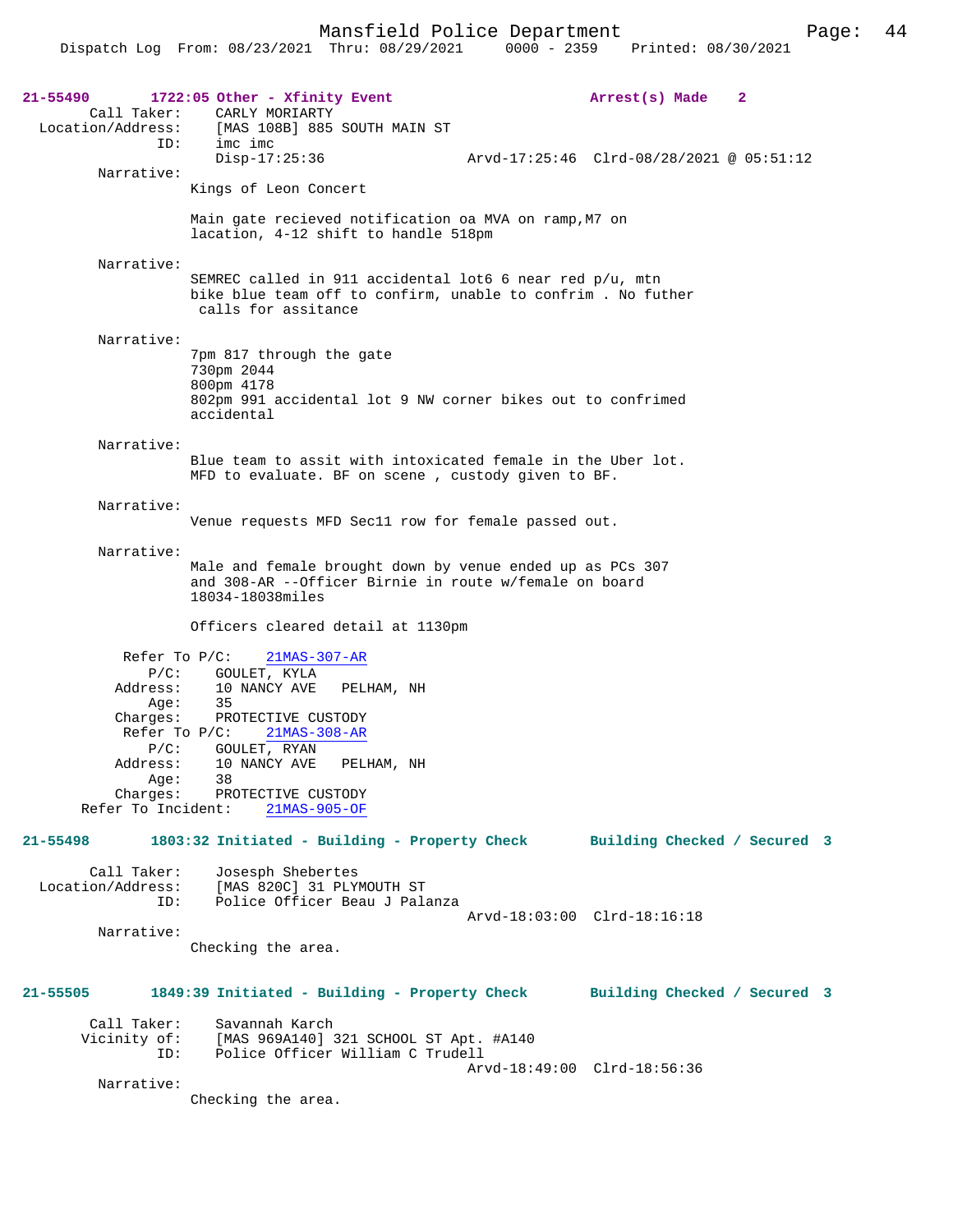Mansfield Police Department Page: 45 Dispatch Log From: 08/23/2021 Thru: 08/29/2021 0000 - 2359 **21-55515 1945:34 Phone - Assist Fire Department Services Rendered 2**  Call Taker: Savannah Karch Vicinity of: [MAS 1000] 229 SCHOOL ST ID: Police Officer William C Trudell Disp-19:46:31 Arvd-19:49:30 Clrd-20:43:18 Vehicle: BLK/WHI 2008 FORD CROVIC Reg: PC MA 2NRP56 VIN: 2FAFP71V98X112212 Towed: For: Other By: Achins Garage To: Achins Garage Released To: WILLS On: 08/28/2021 @ 0930 Narrative: Assisting the FD with a fire related incident. Nature: fuel leak Narrative: Achins en route for the tow. Narrative: Achins on scene. Narrative: M11 advises trying to figure out how to remove gas tank becuase the vehicle cannot be towed with it hanging due to fire hazard. Narrative: M11 advises vehicle has been removed from the roadway and the leak has been controlled for the time being. **21-55517 1948:38 Initiated - Building - Property Check Building Checked / Secured 3** Call Taker: Savannah Karch Location/Address: [MAS 820C] 31 PLYMOUTH ST Police Officer Beau J Palanza Arvd-19:48:00 Clrd-20:01:15 Narrative: Checking the area. **21-55525 2027:56 Initiated - Building - Property Check Building Checked / Secured 3** Call Taker: Chelsey Ferstler Location/Address: [MAS 417] 9 FRANCIS AVE ID: Police Officer Danielle C Titus Arvd-20:27:00 Clrd-20:30:08 Narrative: Checking the area. **21-55529 2048:01 Initiated - Building - Property Check Building Checked / Secured 3** Call Taker: Savannah Karch Location/Address: [MAS 1015] 30 CHAUNCY ST ID: Police Officer Andrew J Kelley Arvd-20:48:00 Clrd-20:50:36 Narrative: Checking the area. **21-55531 2050:43 Initiated - Building - Property Check Building Checked / Secured 3** Call Taker: Savannah Karch Location/Address: [MAS 281A] 1 CROCKER ST ID: Police Officer Andrew J Kelley Arvd-20:50:00 Clrd-21:37:58 Narrative: Checking the area.

**21-55532 2052:26 Initiated - Building - Property Check Building Checked / Secured 3**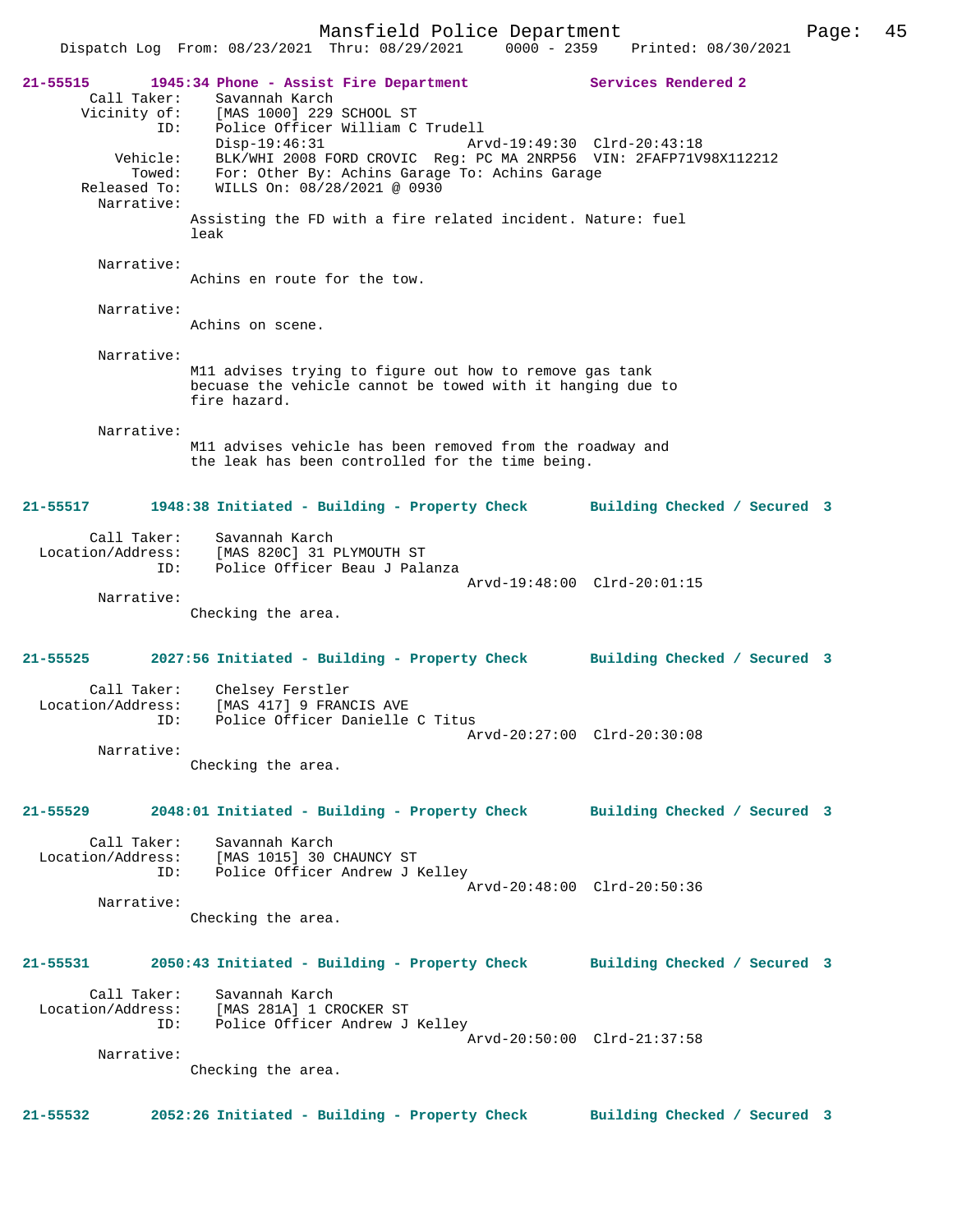Mansfield Police Department Page: 46 Dispatch Log From: 08/23/2021 Thru: 08/29/2021 0000 - 2359 Printed: 08/30/2021 Call Taker: Savannah Karch Location/Address: [MAS] 4 ERICK RD @ 15 BONNEY LN ID: Police Officer Danielle C Titus Arvd-20:52:00 Clrd-21:03:17 Narrative: Checking the area. **21-55537 2133:06 Initiated - Building - Property Check Building Checked / Secured 3** Call Taker: Savannah Karch Vicinity of: [MAS] PLYMOUTH ST<br>ID: Police Officer Wil Police Officer William C Trudell Arvd-21:33:00 Clrd-21:35:39 Narrative: Checking the area. **21-55539 2136:11 911 - Motor Veh Acc - No Injury Vehicle Towed 1**  Call Taker: Aaron Figueroa<br>Location/Address: [MAS] 64 COPELI Location/Address: [MAS] 64 COPELAND DR ID: Police Officer William C Trudell Disp-21:37:39 Arvd-21:41:48 Clrd-22:21:12 ID: Police Officer Andrew J Kelley<br>Disp-21:38:12 Disp-21:38:12 Arvd-21:38:14 Clrd-22:21:14 Vehicle: GRY 2006 TOYT MATRIX Reg: PC MA 1LCR72 VIN: 2T1KR32E76C572643 Towed: For: Accident By: Achins Garage To: Achins Garage Released To: LUCIER On: 08/28/2021 @ 1134 Vehicle: BLK 2019 TOYT HIGHLA Reg: PC MA 1KPS67 VIN: 5TDJZRFHXKS611679 Towed: For: Accident By: Achins Garage To: Achins Garage Narrative: Caller is reporting she was involved in a 2 car mva, no injuries. The caller stated one vehicle is out of the road. Narrative: M13 advises hook needed for one vehicle. Narrative: Achins En route. Narrative: M11 advises hook needed for second vehicle. Refer To Accident: 21MAS-242-AC **21-55541 2154:20 Initiated - Building - Property Check Building Checked / Secured 3** Call Taker: Savannah Karch Location/Address: [MAS 992] 660 EAST ST ID: Police Officer Danielle C Titus Arvd-21:54:00 Clrd-21:57:42 Narrative: Checking the area. **21-55542 2156:20 Initiated - Building - Property Check Building Checked / Secured 3** Call Taker: Savannah Karch Location/Address: [MAS 820C] 31 PLYMOUTH ST ID: Police Officer Beau J Palanza Arvd-21:56:00 Clrd-22:10:12 Narrative: Checking the area.

### **For Date: 08/28/2021 - Saturday**

**21-55560 0001:02 Initiated - Building - Property Check Building Checked / Secured 3**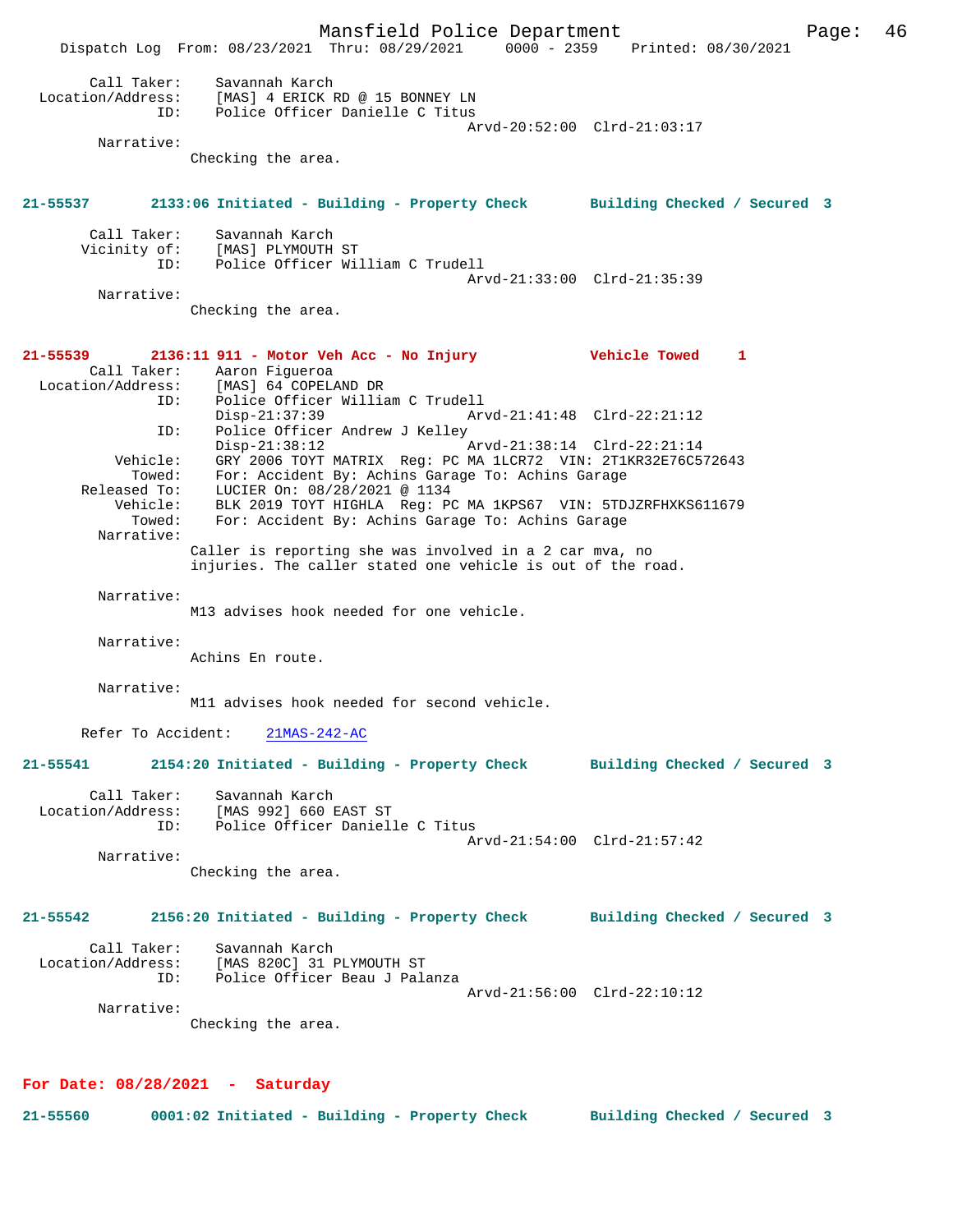Mansfield Police Department Fage: 47 Dispatch Log From: 08/23/2021 Thru: 08/29/2021 0000 - 2359 Printed: 08/30/2021 Call Taker: Savannah Karch<br>ion/Address: '''' Location/Address: [MAS 820C] 31 PLYMOUTH ST<br>ID: Officer Raymond E Maigret Officer Raymond E Maigret Arvd-00:01:00 Clrd-00:12:40 Narrative: Checking the area. **21-55575 0049:51 Phone - Disturbance / Gathering Services Rendered 1**  Call Taker: Stephen Martell<br>Location/Address: [MAS] 13 BONNEY ess: [MAS] 13 BONNEY LN Apt. #4<br>ID: Police Officer Derek M Sta: Police Officer Derek M Stark<br>Disp-00:53:19 Disp-00:53:19 Arvd-00:55:05 Clrd-01:35:12<br>ID: Police Officer Nicole P Newport Police Officer Nicole P Newport Disp-00:53:23 Arvd-00:59:13 Clrd-01:28:41 ID: Sergeant David Schepis<br>Disp-00:55:26 Disp-00:55:26 Arvd-00:55:30 Clrd-01:28:39 Narrative: RP stated his GF kicked him out, he would like to retrieve his belongings and go on his way. Narrative: Rp is on the corner on stearns and Bonnie. Narrative: M14 providing courtesy transport to the mbta 67433 Narrative: ending mileage 67436 Refer To Incident: 21MAS-906-OF **21-55587 0136:23 Initiated - Building - Property Check Building Checked / Secured 3** Call Taker: Savannah Karch Location/Address: [MAS 1015] 30 CHAUNCY ST ID: Police Officer Nicole P Newport Arvd-01:36:00 Clrd-02:15:48 Narrative: Checking the area. **21-55589 0149:17 Initiated - Building - Property Check Building Checked / Secured 3** Call Taker: Savannah Karch Location/Address: [MAS 907E] 390 WEST ST ID: Police Officer Meghan Birnie Arvd-01:49:00 Clrd-01:56:24 Narrative: Checking the area. **21-55592 0201:23 Initiated - Building - Property Check Building Checked / Secured 3** Call Taker: Savannah Karch Location/Address: [MAS 820C] 31 PLYMOUTH ST ID: Officer Raymond E Maigret Arvd-02:01:00 Clrd-02:14:47 Narrative: Checking the area. **21-55594 0207:05 Initiated - Building - Property Check Building Checked / Secured 3** Call Taker: Savannah Karch Location/Address: [MAS 4] 31 HAMPSHIRE ST Police Officer Meghan Birnie Arvd-02:07:00 Clrd-02:22:46 Narrative: Checking the area.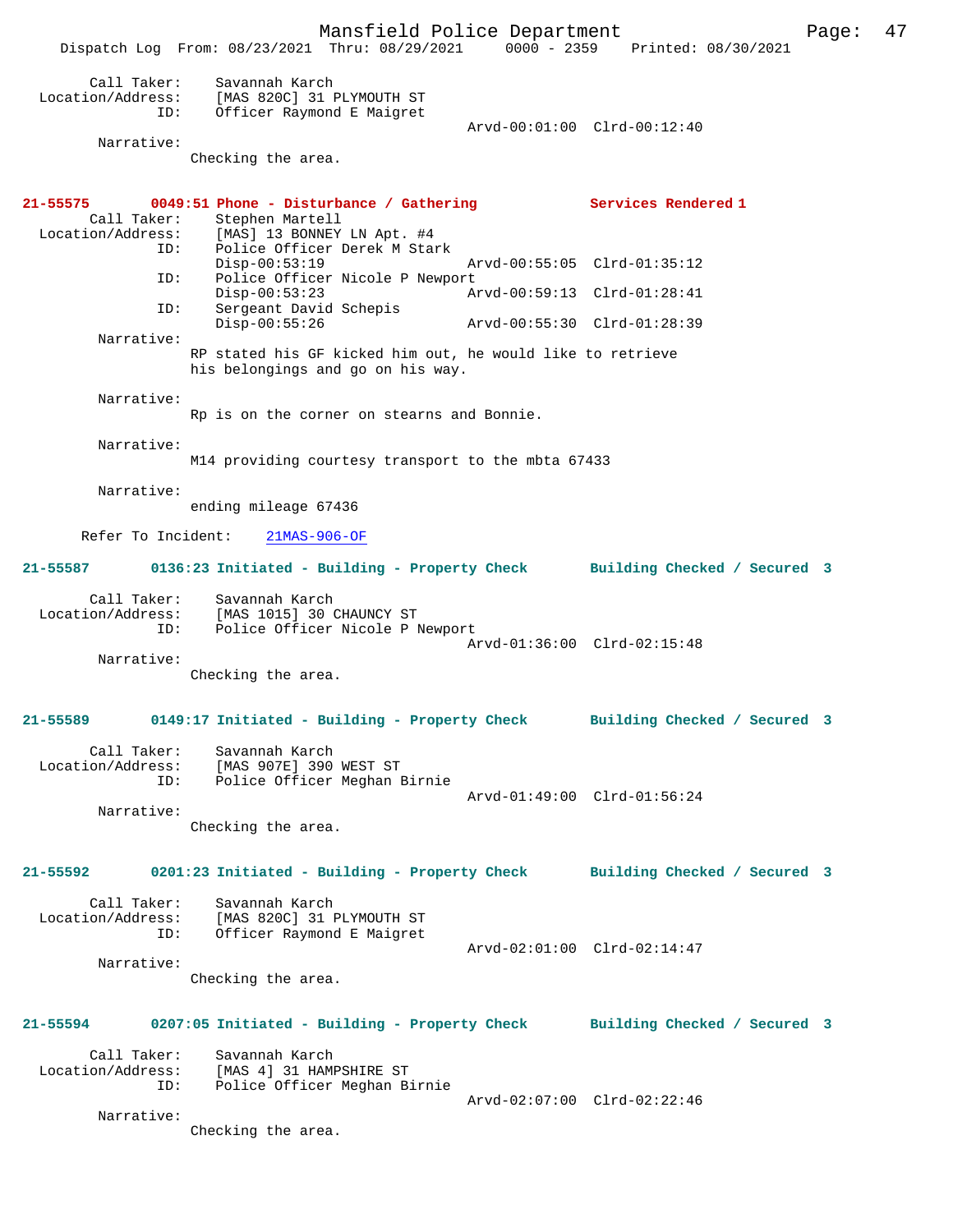Mansfield Police Department Page: 48

**21-55597 0222:53 Initiated - Building - Property Check Building Checked / Secured 3** Call Taker: Savannah Karch Location/Address: [MAS 2] 60 FORBES BLVD ID: Police Officer Meghan Birnie Arvd-02:22:00 Clrd-02:27:46 Narrative: Checking the area. **21-55598 0226:39 Initiated - Building - Property Check Building Checked / Secured 3** Call Taker: Savannah Karch<br>Location/Address: [MAS 1039] 242 ess: [MAS 1039] 242 NORTH MAIN ST<br>ID: Police Officer Nicole P Newma Police Officer Nicole P Newport Arvd-02:26:00 Clrd-02:42:11 Vehicle: WHI 2018 TESL MODEL 3 Reg: PC MA 2KPK39 VIN: 5YJ3E1EB1JF100092 Narrative: Checking the area. Narrative: M3 advises checking on a couple behind 214 Rumford ave. Narrative: M3 advises changing a tire. **21-55599 0242:20 Initiated - Building - Property Check Building Checked / Secured 3** Call Taker: Savannah Karch Vicinity of: [MAS 1039] COPELAND DR ID: Police Officer Nicole P Newport Arvd-02:42:00 Clrd-02:45:31 Narrative: Checking the area. **21-55600 0309:23 Initiated - Building - Property Check Building Checked / Secured 3** Call Taker: Savannah Karch Location/Address: [MAS 834] 261 CHAUNCY ST ID: Police Officer Nicole P Newport Arvd-03:09:00 Clrd-03:32:39 Vehicle: WHI 2008 NISS ALTIMA Reg: PAS MA NEDA92 VIN: 1N4CL21E08C232298 Narrative: Checking the area. Narrative: M3 notes vehicle in the lot, employees spoken to and advised that the vehicle is a regular and no bother. No further action needed at this time. **21-55601 0309:54 Initiated - Building - Property Check Building Checked / Secured 3** Call Taker: Savannah Karch Location/Address: [MAS 840] 280 SCHOOL ST ID: Police Officer Meghan Birnie Arvd-03:09:00 Clrd-03:15:06 Narrative: Checking the area. **21-55602 0409:41 Initiated - Building - Property Check Building Checked / Secured 3** Call Taker: Savannah Karch Location/Address: [MAS 820C] 31 PLYMOUTH ST ID: Officer Raymond E Maigret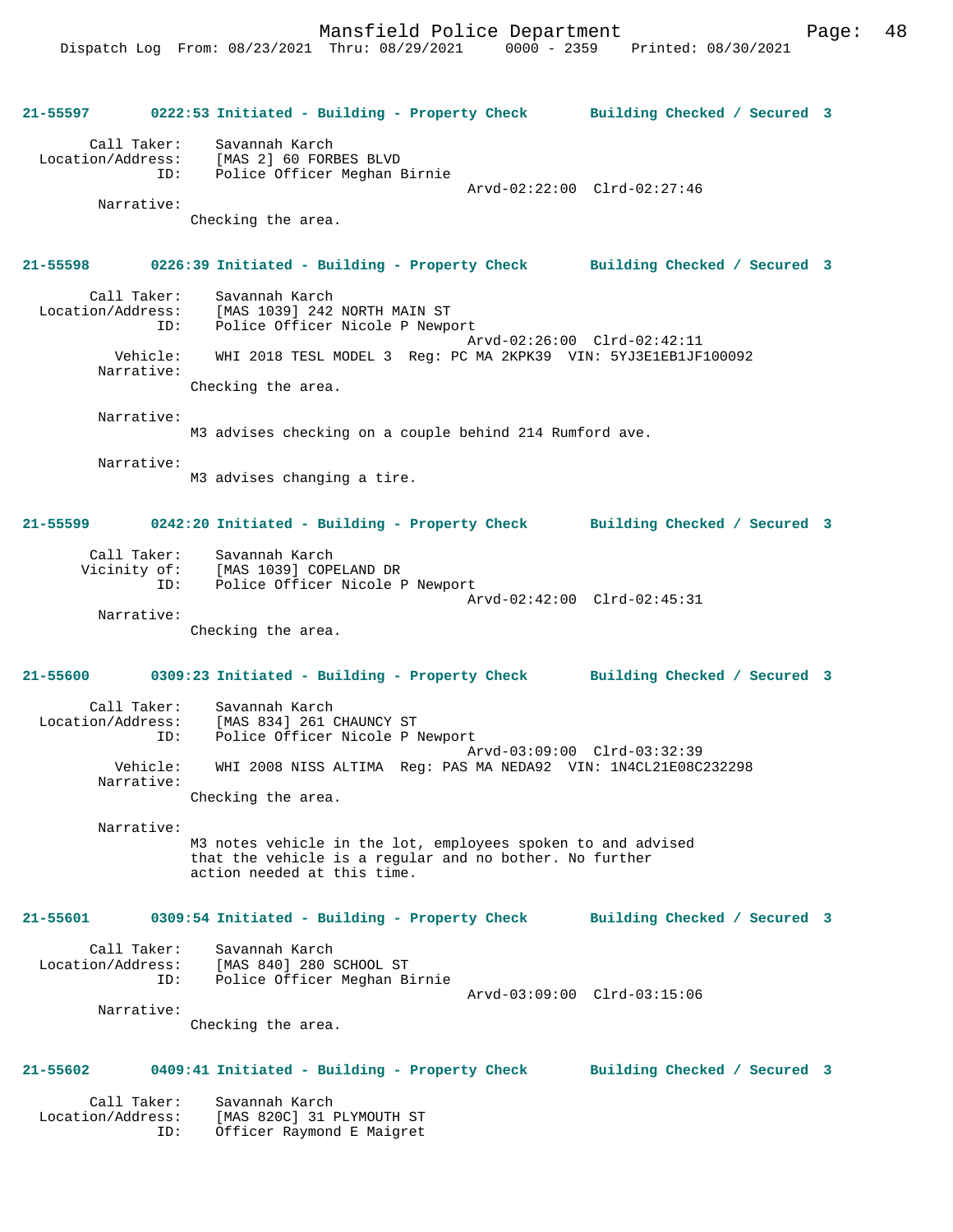Mansfield Police Department Page: 49 Dispatch Log From: 08/23/2021 Thru: 08/29/2021 Arvd-04:09:00 Clrd-04:21:24 Narrative: Checking the area. **21-55603 0426:04 Initiated - Building - Property Check Building Checked / Secured 3** Call Taker: Savannah Karch<br>ion/Address: [MAS 1002] 250 EAST ST Location/Address: [MAS 1002] 250 EAST ST ID: Police Officer Derek M Stark Arvd-04:26:00 Clrd-04:36:49 Narrative: Checking the area. **21-55608 0605:13 Initiated - Building - Property Check Building Checked / Secured 3** Call Taker: Savannah Karch Location/Address: [MAS 820C] 31 PLYMOUTH ST ID: Officer Raymond E Maigret Arvd-06:05:00 Clrd-06:16:59 Narrative: Checking the area. **21-55611 0652:42 Initiated - Building - Property Check Building Checked / Secured 3** Call Taker: Dispatcher Alyson Vico<br>Location/Address: [MAS] MAYFLOWER DR [MAS] MAYFLOWER DR ID: Police Officer Derek M Stark Arvd-06:52:00 Clrd-07:00:16 Narrative: Checking the area. **21-55629 0911:39 Walk-In - Assist Citizen - P S A Spoken To 3**  Call Taker: Support Staff Thomas Plunkett<br>Location/Address: [MAS H1472] 23 CANOE RIVER DR ess: [MAS H1472] 23 CANOE RIVER DR<br>ID: Sergeant Robert S Pierce Sergeant Robert S Pierce<br>Disp-09:13:34 Disp-09:13:34 Arvd-09:15:29 Clrd-09:24:54 Narrative: Walk in requesting to speak with an officer in regards to a citation recieved in Foxboro yesterday. Narrative: Party advised to follow up with Wrentham district court in regards to the citation **21-55631 0915:32 Initiated - Building - Property Check Building Checked / Secured 3** Call Taker: Dispatcher Alyson Vico<br>Location/Address: [MAS 820C] 31 PLYMOUTH ess: [MAS 820C] 31 PLYMOUTH ST<br>ID: Detective Patrick J Pennie Detective Patrick J Pennie Arvd-09:15:00 Clrd-09:25:36 Narrative: Checking the area. **21-55633 0927 Initiated - Building - Property Check Building Checked / Secured 3** Call Taker: Police Officer Andrew J Kelley Location/Address: [MAS] PLYMOUTH ST ID: Police Officer Andrew J Kelley Arvd-09:35:07 Clrd-09:48:24 Narrative: Checking the area.

**21-55641 1019:34 Phone - Assist Fire Department Referred to Other Agency 2**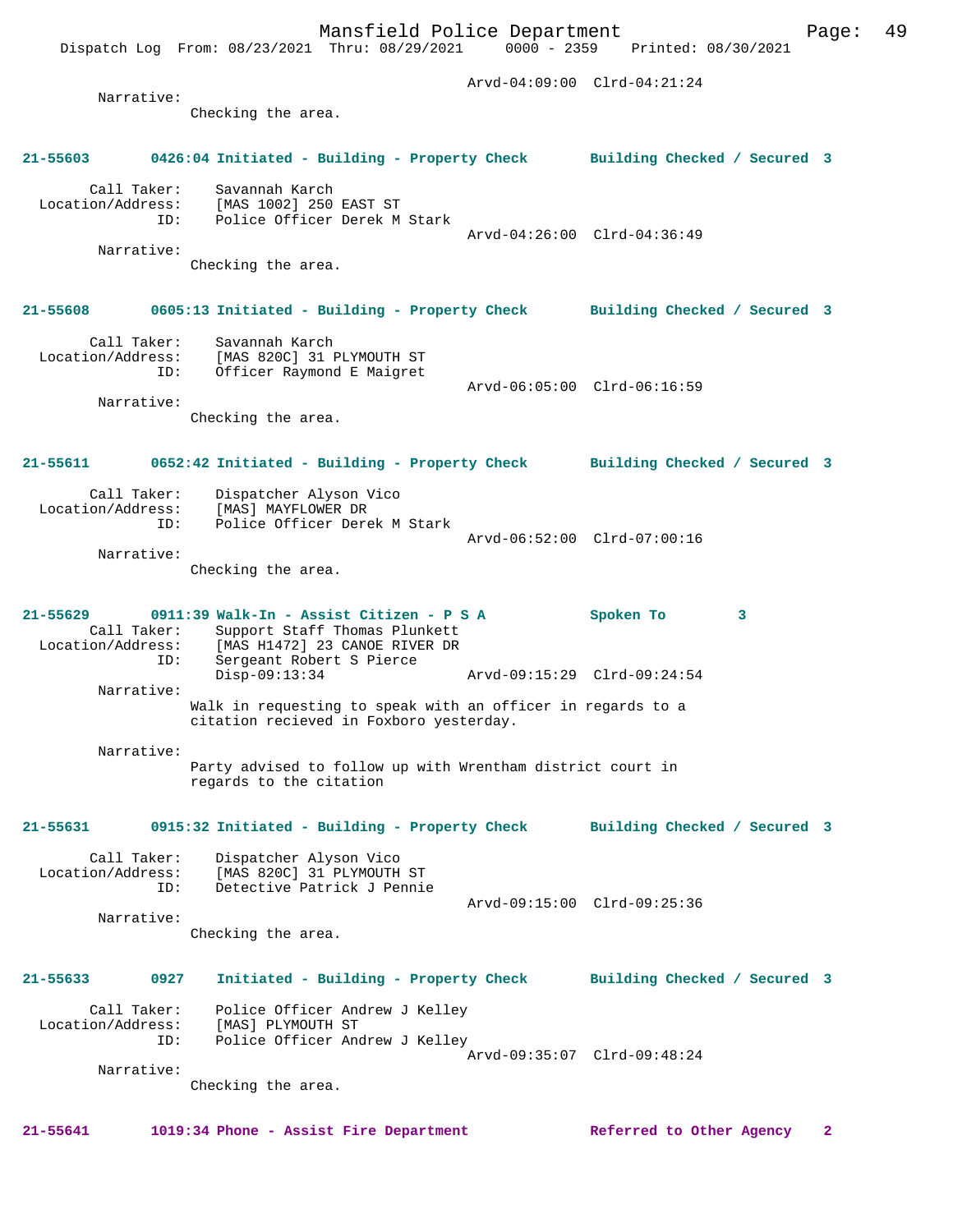|                                         | Dispatch Log From: 08/23/2021 Thru: 08/29/2021<br>$0000 - 2359$                                                                                                                                             | Printed: 08/30/2021                                  |   |
|-----------------------------------------|-------------------------------------------------------------------------------------------------------------------------------------------------------------------------------------------------------------|------------------------------------------------------|---|
| Call Taker:<br>Location/Address:<br>ID: | Dispatcher Alyson Vico<br>[MAS] 26 ELYSE RD<br>Police Officer Michael T Fitzgerald<br>$Disp-10:20:42$                                                                                                       | Arvd-10:27:31 Clrd-10:33:00                          |   |
| Narrative:                              |                                                                                                                                                                                                             |                                                      |   |
|                                         | Assisting the FD with a fire related incident. Nature:<br>Carbon Monoxide detector sounding.                                                                                                                |                                                      |   |
| 21-55642                                | 1027:26 Phone - Well Being Check                                                                                                                                                                            | Cancelled Enroute 3                                  |   |
| Call Taker:                             | Fournier Elin                                                                                                                                                                                               |                                                      |   |
| Location/Address:<br>ID:                | [MAS H1603] 506 BIRD RD<br>Police Officer Joshua S Ellender                                                                                                                                                 |                                                      |   |
|                                         | $Disp-10:32:12$                                                                                                                                                                                             | $Clrd-10:33:12$                                      |   |
| ID:                                     | Police Officer Michael T Fitzgerald                                                                                                                                                                         |                                                      |   |
|                                         | $Disp-10:33:09$                                                                                                                                                                                             | $Clrd-10:34:07$                                      |   |
| Narrative:                              | Caller requesting WBC on her sister. Last heard from her<br>last night. Party was supposed to be getting on a plane<br>today and her doctor told her not to. Has not been answering<br>the phone ever since |                                                      |   |
| Narrative:                              |                                                                                                                                                                                                             |                                                      |   |
|                                         | Caller called back to cancel. She was able to make contact<br>with her sister and she is fine                                                                                                               |                                                      |   |
| 21-55647                                | 1058:36 Initiated - Motor Vehicle Stop                                                                                                                                                                      | Citation / Warning Issued                            | 3 |
| Call Taker:<br>Location/Address:<br>ID: | Dispatcher Alyson Vico<br>[MAS] 235 CHAUNCY ST @ 99 COPELAND DR<br>Police Officer Joshua S Ellender                                                                                                         |                                                      |   |
| Vehicle:<br>Narrative:                  | WHI 2021 GMC TERRAIN Reg: PC MA 3XZF21 VIN: 3GKALTEV2ML353175                                                                                                                                               | Arvd-10:58:00 Clrd-11:03:20                          |   |
|                                         | M3 is off with a MVST.                                                                                                                                                                                      |                                                      |   |
| Narrative:                              | Citation to the operator for a red light violation.                                                                                                                                                         |                                                      |   |
|                                         |                                                                                                                                                                                                             |                                                      |   |
| 21-55655                                | 1127:43 Initiated - Motor Vehicle Stop                                                                                                                                                                      | Citation / Warning Issued                            | 3 |
| Call Taker:<br>Location/Address:<br>ID: | Emily Archer<br>[MAS] 99 COPELAND DR @ 235 CHAUNCY ST<br>Police Officer Joshua S Ellender                                                                                                                   |                                                      |   |
| Vehicle:                                | GRY 2007 TOYT RAVNEW Reg: PC MA 1XDX54 VIN: JTMBD33V575070807                                                                                                                                               | Arvd-11:27:00 Clrd-11:32:13                          |   |
| Narrative:                              | MVST                                                                                                                                                                                                        |                                                      |   |
| Narrative:                              |                                                                                                                                                                                                             |                                                      |   |
|                                         | Citation to the RO for a red light violation.                                                                                                                                                               |                                                      |   |
| 21-55656                                | 1137:23 Initiated - Motor Vehicle Stop                                                                                                                                                                      | Citation / Warning Issued<br>$\overline{\mathbf{3}}$ |   |
| Call Taker:<br>Location/Address:<br>ID: | Dispatcher Alyson Vico<br>[MAS] 99 COPELAND DR @ 235 CHAUNCY ST<br>Police Officer Joshua S Ellender                                                                                                         |                                                      |   |
| Vehicle:<br>Narrative:                  | GRY 2011 TOYT CAMRY Reg: PC MA 5XZ227 VIN: 4T4BF3EK7BR113248<br>Off with a MVST.                                                                                                                            | Arvd-11:37:00 Clrd-11:52:30                          |   |
| Narrative:                              |                                                                                                                                                                                                             |                                                      |   |

Citation to the operator for failure to stop.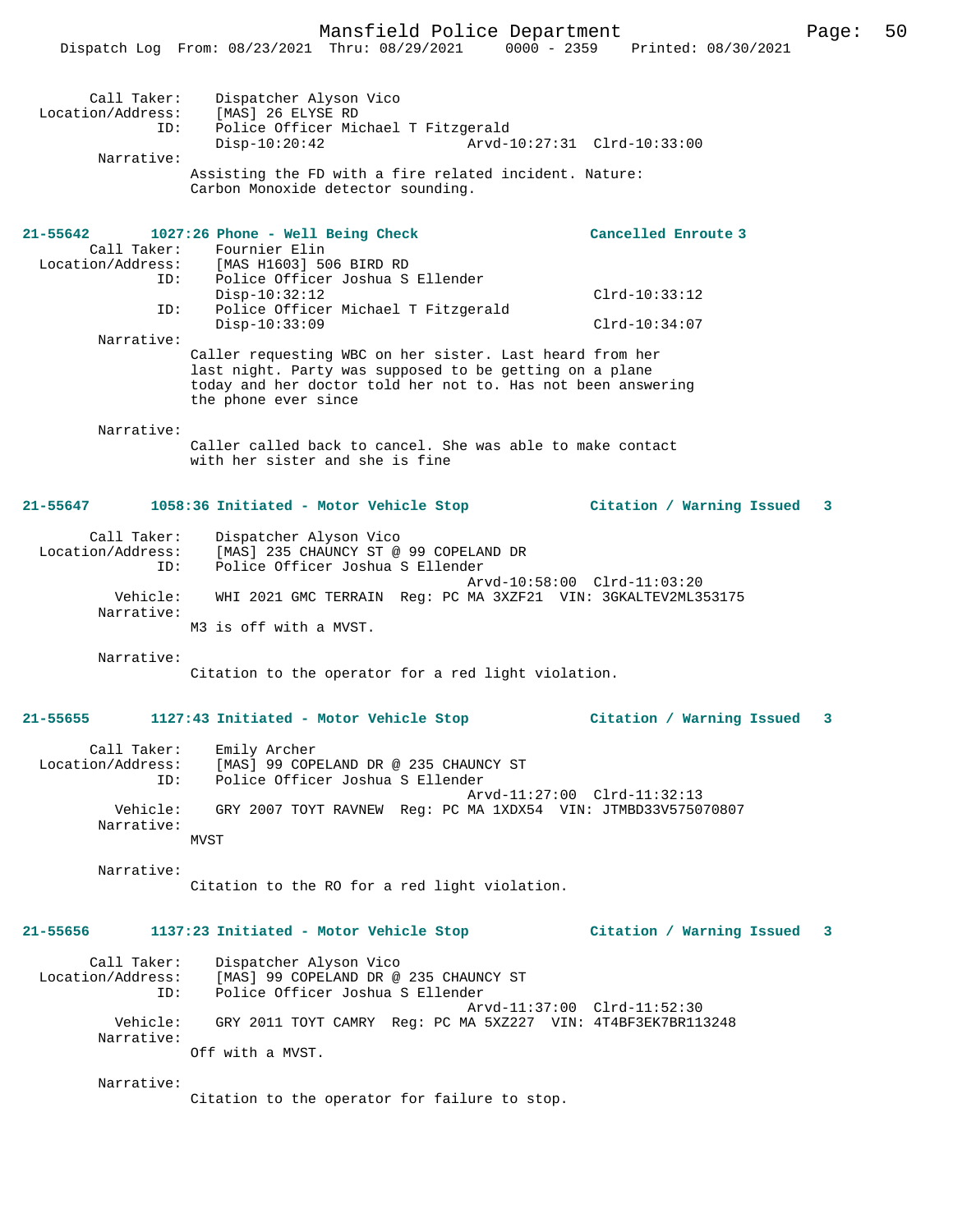Mansfield Police Department Fage: 51 Dispatch Log From: 08/23/2021 Thru: 08/29/2021 0000 - 2359 Printed: 08/30/2021 **21-55657 1151:20 Initiated - Building - Property Check Building Checked / Secured 3** Call Taker: Dispatcher Alyson Vico Location/Address: [MAS 820C] 31 PLYMOUTH ST ID: Detective Patrick J Pennie Arvd-11:51:00 Clrd-12:02:15 Narrative: Checking the area. **21-55659 1152:37 Initiated - Building - Property Check Building Checked / Secured 3** Call Taker: Dispatcher Alyson Vico<br>Location/Address: [MAS 840] 280 SCHOOL S ess: [MAS 840] 280 SCHOOL ST<br>ID: Police Officer Andrew J Police Officer Andrew J Kelley Arvd-11:52:00 Clrd-12:01:55 Narrative: Checking the area. **21-55663 1207:07 Phone - 911 Hang-ups & Verifications Confirmed misdial/Accdntl Call 2**  Call Taker: Emily Archer Location/Address: [MAS] 1779 WEST ST<br>TD: Police Officer Andr Police Officer Andrew J Kelley<br>Disp-12:10:04 Arvd-12:16:13 Clrd-12:25:44 Narrative: Checking on a 911 hang up. Contact made?:Y Cellphone? (y/n):Y Caller reporting he accidentally pressed the power off button, and it called 911. House is set back in the woods. **21-55666 1230:31 Initiated - Building - Property Check Building Checked / Secured 3** Call Taker: Emily Archer Location/Address: [MAS 204] 26 OTIS ST ID: Police Officer Andrew J Kelley Arvd-12:30:00 Clrd-12:34:09 Narrative: Checking the area. **21-55668 1319:53 Initiated - Building - Property Check Building Checked / Secured 3** Call Taker: Dispatcher Alyson Vico Location/Address: [MAS] 905 SOUTH MAIN ST<br>TD: Police Officer Andrew J Police Officer Andrew J Kelley Arvd-13:19:00 Clrd-13:34:36 Narrative: Checking the area. **21-55672 1352:21 Initiated - Building - Property Check Building Checked / Secured 3** Call Taker: Dispatcher Alyson Vico Location/Address: [MAS 1040] 10 RESERVOIR ST Apt. #ST ID: Police Officer Andrew J Kelley Arvd-13:52:00 Clrd-13:55:03 Narrative: Checking the area. **21-55674 1411:28 911 - Well Being Check Spoken To 3**  Call Taker: Fournier Elin<br>Location/Address: [MAS] 37 COPEI ess: [MAS] 37 COPELAND DR<br>ID: Police Officer Joshua Police Officer Joshua S Ellender Disp-14:13:50 Arvd-14:26:11 Clrd-14:26:35 Narrative: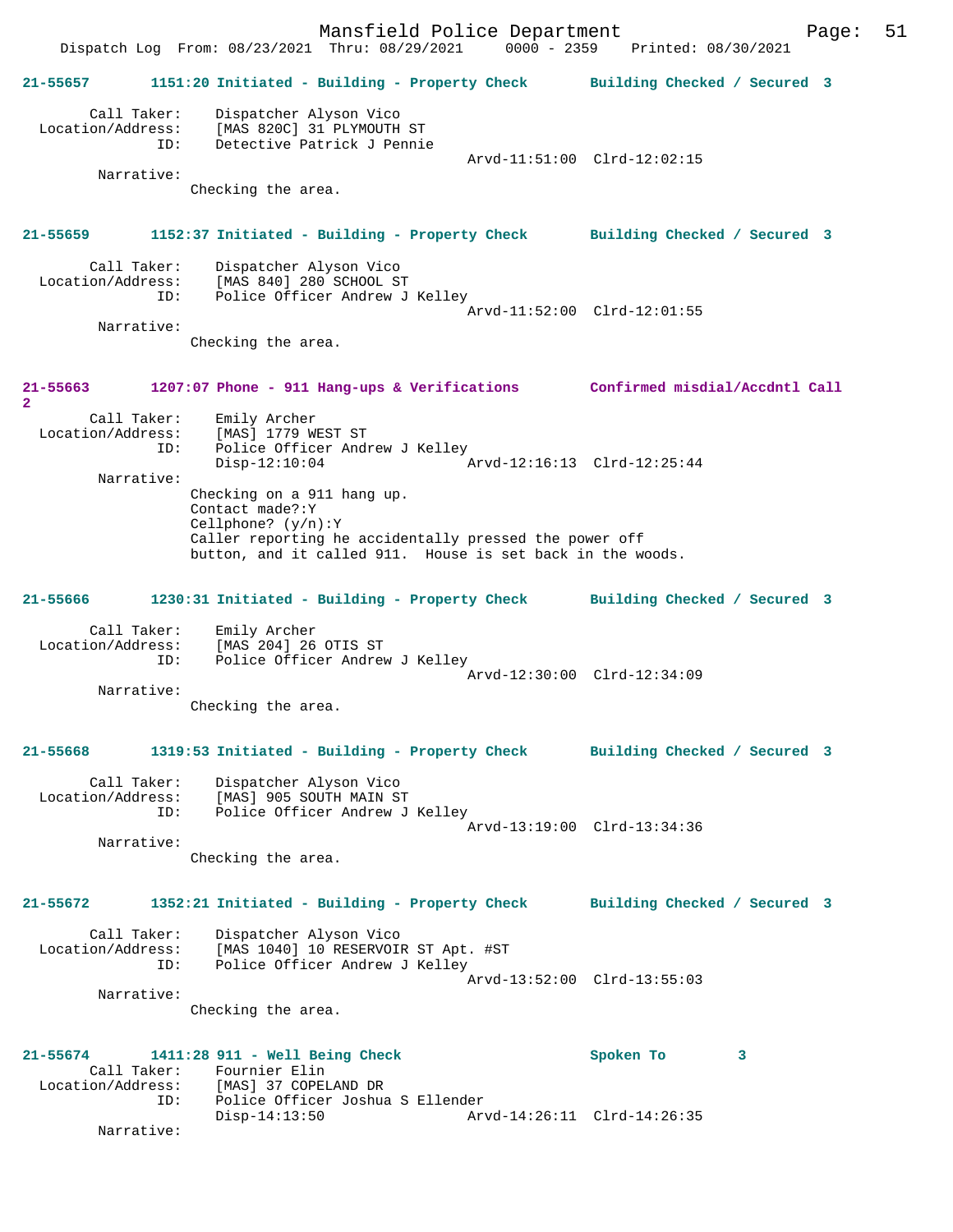Narrative:

| 21-55675                                       |                 | 1421:11 Initiated - Building - Property Check Building Checked / Secured 3                                                                                                                                                                                              |                                |
|------------------------------------------------|-----------------|-------------------------------------------------------------------------------------------------------------------------------------------------------------------------------------------------------------------------------------------------------------------------|--------------------------------|
| Call Taker:<br>Location/Address:<br>Narrative: | ID:             | Dispatcher Alyson Vico<br>[MAS 820C] 31 PLYMOUTH ST<br>Detective Patrick J Pennie<br>Checking the area.                                                                                                                                                                 | Arvd-14:21:00 Clrd-14:27:29    |
| 21-55678                                       |                 | 1426:15 Initiated - Building - Property Check                                                                                                                                                                                                                           | Building Checked / Secured 3   |
| Call Taker:<br>Location/Address:               | ID:             | Dispatcher Alyson Vico<br>[MAS 2] 60 FORBES BLVD<br>Police Officer Andrew J Kelley                                                                                                                                                                                      | Arvd-14:26:00 Clrd-14:41:13    |
| Narrative:                                     |                 | Checking the area.                                                                                                                                                                                                                                                      |                                |
|                                                |                 |                                                                                                                                                                                                                                                                         |                                |
| 21-55681                                       |                 | 1501:26 Phone - Erratic Oper MV / Road Rage Dispersed Gathering                                                                                                                                                                                                         | 3                              |
| Call Taker:<br>Location/Address:               | ID:             | Emily Archer<br>[MAS] LANCELOT LN<br>Police Officer Andrew J Kelley<br>$Disp-15:04:27$                                                                                                                                                                                  |                                |
| Narrative:                                     | Vehicle:        | BLU 2016 SUBA WRX Reg: PC MA 4SY425 VIN: JF1VA1E6XG8805785                                                                                                                                                                                                              |                                |
|                                                |                 | Caller wishing to remain anonymous is reporting there was a<br>vehicle speeding through neighborhood, 15 minutes old. Took a<br>left near Williams and Tremont.                                                                                                         |                                |
| Narrative:                                     |                 | M13 states he spoke to the operator and he apologized for<br>speeding, and the owner of the vehicle (the father) was<br>advised of his license status.                                                                                                                  |                                |
| 21-55682                                       | ID:<br>Vehicle: | 1516:52 911 - Motor Veh Acc - No Injury<br>Call Taker: MATTHEW BOMES<br>Location/Address: [MAS 255] 377 CHAUNCY ST<br>Police Officer Andrew J Kelley<br>$Disp-15:19:34$<br>Arvd-15:21:55 Clrd-15:33:43<br>GRY 2011 CHEV SILVER Req: PC MA 2707EH VIN: 3GCPKSE38BG130758 | Services Rendered 1            |
| Narrative:                                     | Vehicle:        | WHI 2014 FORD LL TCN Reg: NY ENR5273 VIN: NM0AS8F74E1151441<br>3 rd row car struck another pullung in the parking                                                                                                                                                       |                                |
|                                                |                 | spot, White ford Transit was (A&A) on the truck side                                                                                                                                                                                                                    |                                |
| Narrative:                                     |                 | Damage is under a thousand, paperwork has been exchanged. NY<br>REG has damage to the left side.                                                                                                                                                                        |                                |
| 21-55690<br>$\overline{2}$                     |                 | 1614:32 911 - 911 Hang-ups & Verifications                                                                                                                                                                                                                              | Confirmed misdial/Accdntl Call |
| Call Taker:                                    | ID:             | JEFFREY KEEFE<br>Vicinity of: [MAS 255] 377 CHAUNCY ST<br>Police Officer Andrew J Kelley<br>$Disp-16:20:49$                                                                                                                                                             | Arvd-16:31:16 Clrd-16:34:20    |
| Narrative:                                     |                 |                                                                                                                                                                                                                                                                         |                                |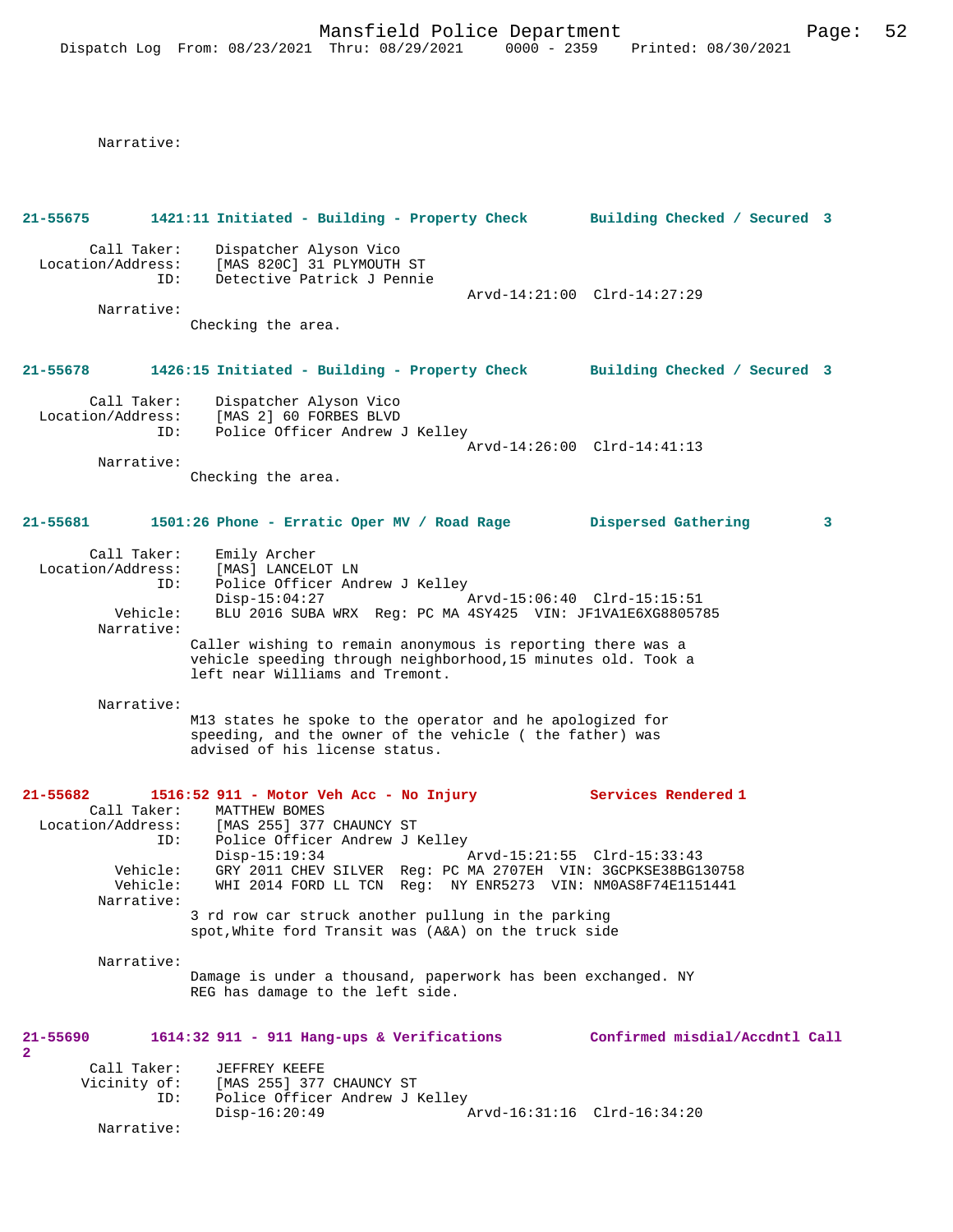Mansfield Police Department Page: 53 Dispatch Log From: 08/23/2021 Thru: 08/29/2021 Checking on a 911 hang up. Contact made?: yes front desk Cellphone? (y/n): no front desk Uncertainty radius: spoke with office staff staed all was okay. **21-55695 1703:57 911 - Well Being Check Services Rendered 3**  Call Taker: MATTHEW BOMES<br>Location/Address: [MAS 418B] 23 [MAS 418B] 23 FRANCIS AVE Apt. #2305 ID: Police Officer Jay J Sparrow Disp-17:06:01 Arvd-17:11:55 Clrd-17:20:37<br>TD: Police Officer Bryan Hurley Police Officer Bryan Hurley Disp-17:06:04 Arvd-17:11:59 Clrd-17:20:37 Police Officer Joshua S Ellender Narrative: caller states there area children in the apartment left alone parents left ~3hrs ago. kids are running around the facility Narrative: 2 kids between the age of 5-7 yrs old unk. how many children are Narrative: spoke with both parents who were home, stated they had a group of kids playing hide and seek. **21-55698 1719:57 Initiated - Parking Violations Building Checked / Secured 3** Call Taker: Stephen Martell<br>Location/Address: [MAS 1040] 10 R ess: [MAS 1040] 10 RESERVOIR ST Apt. #ST<br>ID: Police Officer William C Trudell Police Officer William C Trudell Arvd-17:19:00 Clrd-17:22:16 Narrative: removing tail gaiters from the parking lot. Narrative: large amount of concert traffic in the area, lots are about to open but currently have no where to go, unit will be clear. **21-55700 1727:03 Initiated - Motor Vehicle Stop Citation / Warning Issued 3** Call Taker: Stephen Martell<br>Vicinity of: [MAS 933] 572 W of: [MAS 933] 572 WEST ST<br>ID: Police Officer Andrew Police Officer Andrew J Kelley Arvd-17:27:00 Clrd-17:34:41<br>Vehicle: WHI 2011 FORD F150 Reg: PC MA 746JX4 VIN: 1FTEX1EMXBFC98 WHI 2011 FORD F150 Reg: PC MA 746JX4 VIN: 1FTEX1EMXBFC98706 Narrative: MV stop **21-55702 1737:03 Initiated - Motor Vehicle Stop Citation / Warning Issued 3** Call Taker: Stephen Martell Location/Address: [MAS] COPELAND DR ID: Police Officer William C Trudell Arvd-17:37:00 Clrd-17:42:58<br>Vehicle: GRY 2010 TOYT HIGHLA Reg: PC MA 7ZR594 VIN: 5TDJK3EH2AS0 Vehicle: GRY 2010 TOYT HIGHLA Reg: PC MA 7ZR594 VIN: 5TDJK3EH2AS020845 Narrative: MV stop **21-55707 1759:07 Other - Xfinity Event Arrest(s) Made 2**  Call Taker: PATRICK FEENEY<br>Location/Address: [MAS 108B] 885 ess: [MAS 108B] 885 SOUTH MAIN ST<br>ID: PATRICK FEENEY PATRICK FEENEY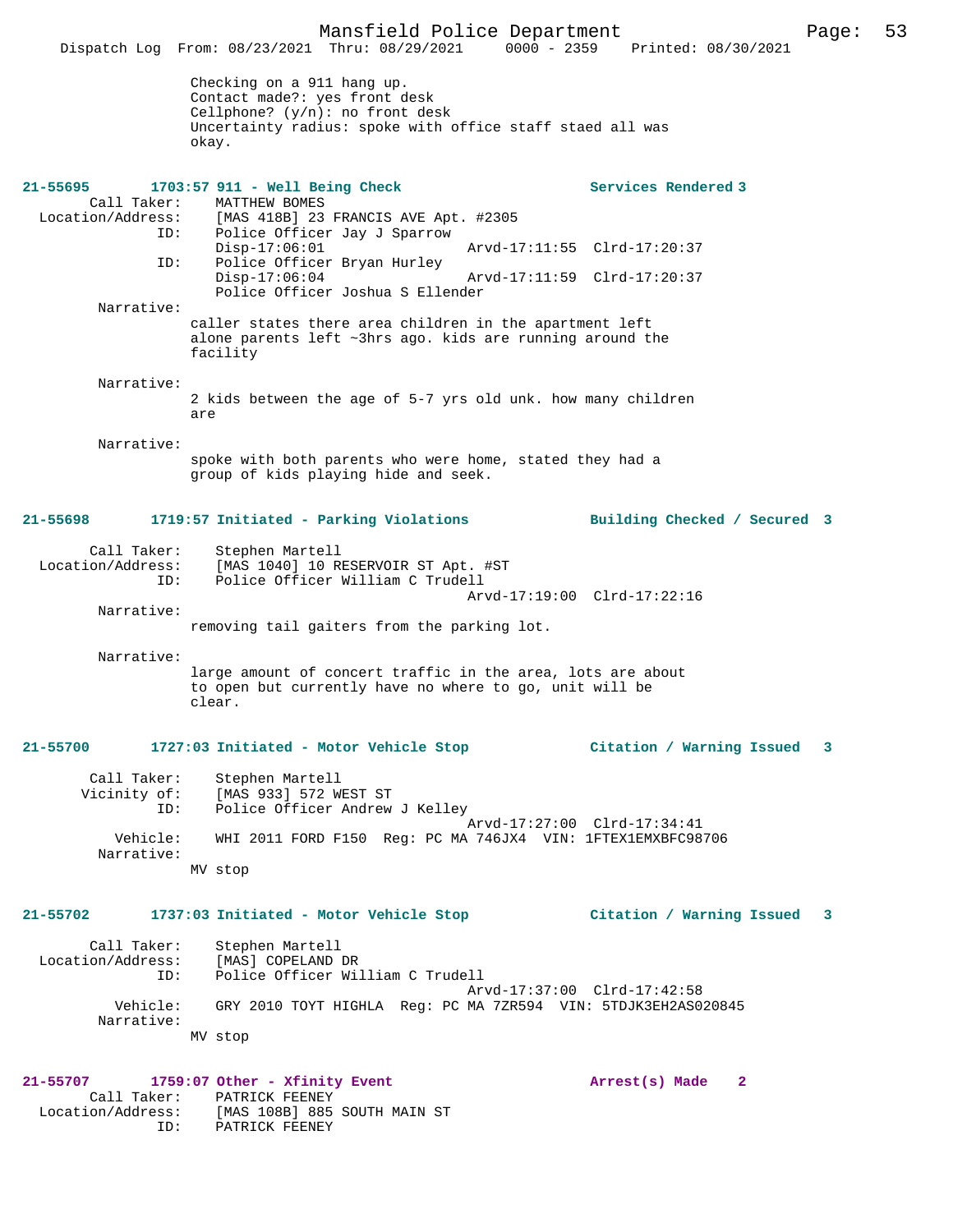Mansfield Police Department Page: 54 Dispatch Log From: 08/23/2021 Thru: 08/29/2021 Disp-18:10:23 Arvd-18:10:37 Clrd-08/29/2021 @ 01:33:45 Vehicle: GRY 2013 FORD EXPLORER Reg: PC MA 2SCT39 VIN: 1FM5K8D84DGC00497 Vehicle: GRY 2015 HOND PILOT Reg: PC MA 39B110 VIN: 5FNYF4H26FB076685<br>Vehicle: RED 2005 FORD MUSTANG Reg: PC MA 2JLC86 VIN: 1ZVFT80N05517710 hicle: RED 2005 FORD MUSTANG Reg: PC MA 2JLC86 VIN: 1ZVFT80N055177165<br>Towed: For: Unlicensed Operation By: Central Street Garage To: Central ; For: Unlicensed Operation By: Central Street Garage To: Central Street Garage Narrative: CP up and running at 1730 hrs. Narrative: ABCC is on location and beginning patrol of the lots. Narrative: ABCC reports alcohol pickup in Red Lot Row 1; given to security. Lot Command notified as well. Narrative: Security reporting that the alcohol pick up is actually Lot 9 row 1. Narrative: ABCC report another alcohol pickup in lot 9/row 1. Passed along to venue security; dispatched. Narrative: M7 looking for parking to open Pumphouse; Lt Archer checking with Parking. Parking reports staff enroute to open that gate. M7 updated. Narrative: ABCC reports alcohol pickup lot 9/row 1 closest to the compound. Security informed & dispatched. Narrative: SEMRECC reports open line 911 call no distress in the background. ANI is - - Rapid SOS mapping in the Red Lot 1st few rows on the right from the main drive aisle. Narrative: Sgt Thibault informed and in the area investigating; nothing showing at this time, sweeping the area. Narrative: Fast Lane open at this time. Narrative: Full gate opening in 2 mins Narrative: Lot Command reports area checks clear and checked throughly; negative results, no one in the area flagging them down or appearing in distress. Narrative: Lt. Archer reports gate opening. Narrative: Sgt Thibault asking lot ofcs to spread the word of lot opening. Narrative: M7 reports out at 140/Fisher for the escort. Narrative: SEMRECC reports accidental 911 from Lot 6 by the woodline in a white Kia. Blue Team has that direct, responding to investigate. Narrative: Blue Team reports all checks ok in lot 6; all units clear.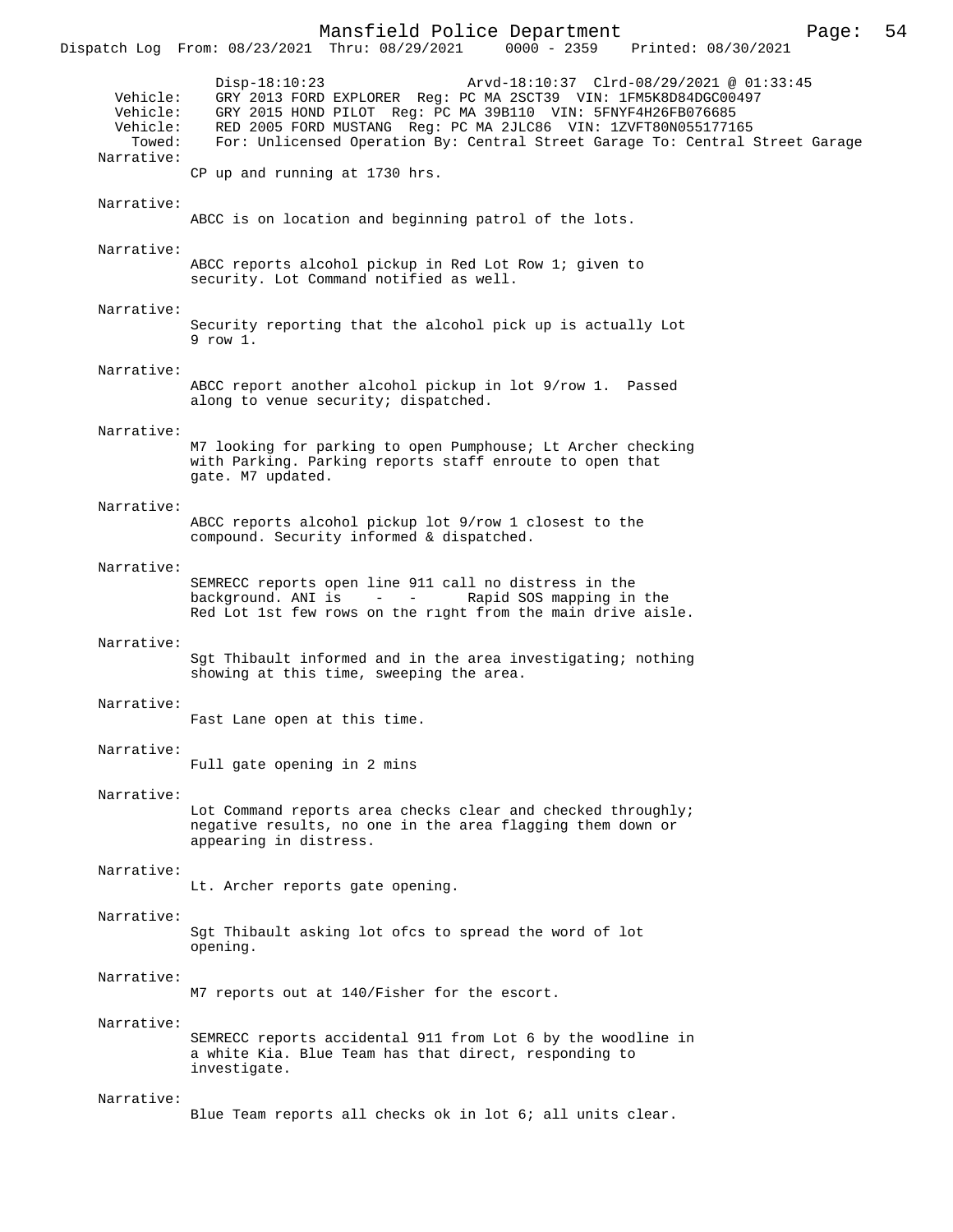Lt Connor reports that Det. Wright has 1 customer; Ofc Varmahmoodi enroute. Lt. Connor reports that Det Wright has several more; Ofc Mauicio en route.

#### Narrative:

Narrative:

Heavy traffic on 495SB; all red from the S.Main St exit up to 95 cloverleaf. MFD/FFD working a crash on 495Sb.

#### Narrative:

M7 reports has the 2 SUV's now; on 140 now. ML1 notified. M7 to notify when close by, coming Spring to S.Main.

#### Narrative:

Lot Command reports that the is a red barrier that is by the flagpole that needs to be moved for the escort. Maintence has the message.

#### Narrative:

M7 reporting on S.Main

#### Narrative:

ML1 wants all NB traffic on S. Main St stop for the escort. Main gate ofcs have the msg.

#### Narrative:

M7 reports coming up to the ramp now. Lot Command reports M7 is clear to come in all the way.

#### Narrative:

M7 reports that the escort is complete.

#### Narrative:

Lot Command reports moving Red and Blue Teams closer to the flagpole area where the bulk of the patrons are. Crowds are well behaved but excited. Officers taking up positions to assist with security and monitor the crowd.

#### Narrative:

Current WX: light rain/drizzle. Weather Channel radar predicting occassional rain to end at approx 2145hrs. Spot WX forecast request from NWS/NOAA.

#### Narrative:

Lot Command having Red Team return bikes to the compound and maintain presence by the flagpole. Blue team to go to the area where purses and bags are stored. Cart 1 to go the circle by the barriers.

## Narrative:

Sgt Schepis requesting 2 ofcs from Lots to come in to assist security. Lot Command sending Red Team inside when bikes are secured.

#### Narrative:

#### Narrative:

M1 reporting traffic backed up to the Citgo from Xfinity Traffic. Ramps reporting that there is significant traffic backup on the highway, people exiting vehicles and running up the exit ramps.

#### Narrative:

Waze showing traffic backed up to just south of the West St overpass on 495SB. 140sb is also backed up to the highway overpass. South Main St is backed up to 4 corners at the Citgo.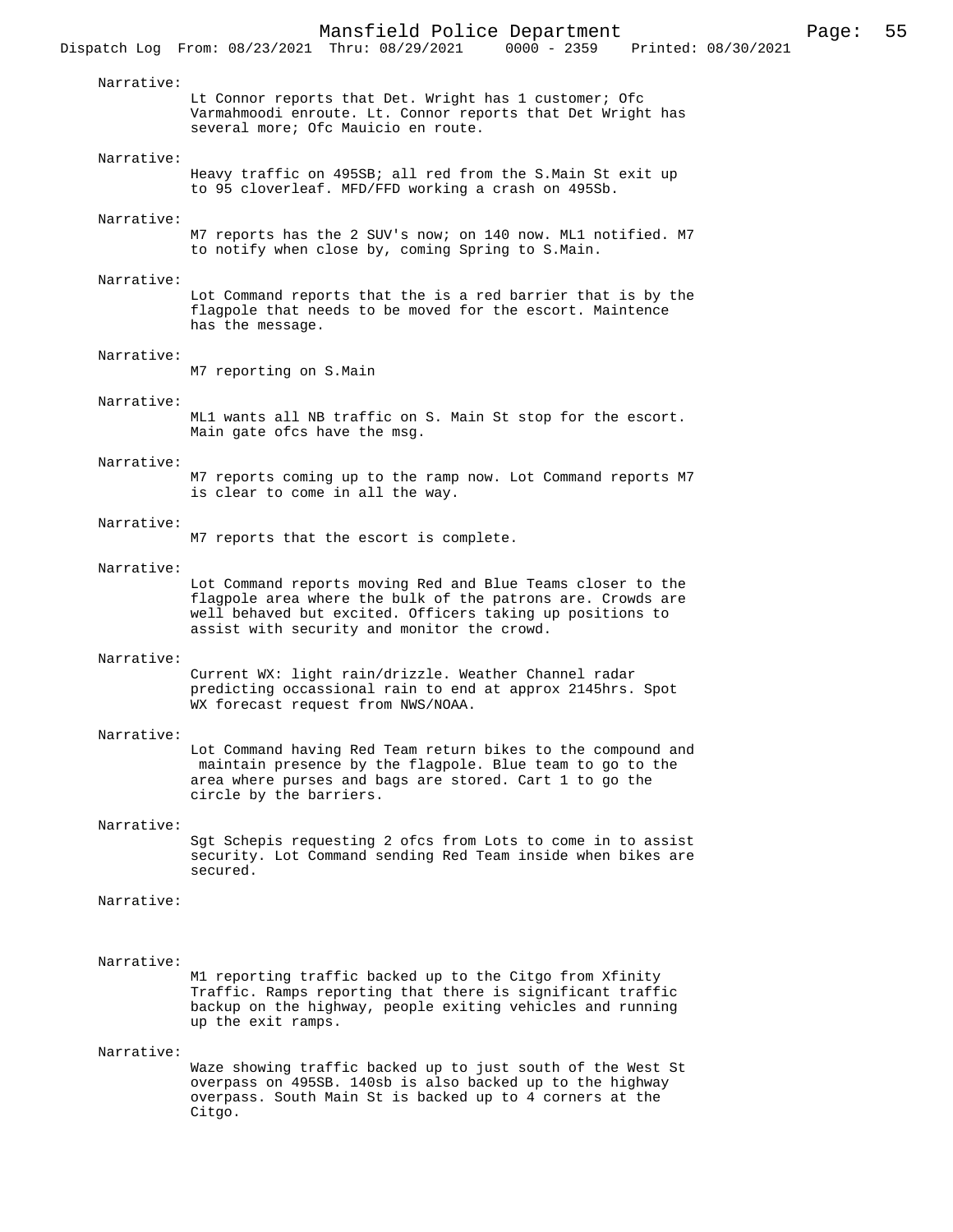```
 Narrative:
```
 Narrative: MFD is responding to Lamp Post 3 for a female party passed out. Narrative: Security reports at the opening of 4 there is amale party that is urinating and starting fighting. Narrative: In there are of the bar. Sgt Schepis notified and deploying 2 ofcs. Narrative: ML2 reporting a MVA on Reservoir St. Shift will need to handle. Narrative: Compound reports walking a juv. fem to the fire/ems for alcohol issues. Narrative: Compound requesting FD to the compound for evaluations; FD en route. Narrative: Reservoir reporting 3 car MVa on Reservoir. Control notified on Ch1; shift car on the way. Narrative: Stark to the Compound to assist with booking. Narrative: Reservoir reports 3 cars are by the hotel. Narrative: Sgt Schepis informed of a combative guest at guest services; ofc's en route. Narrative: 3 arrest # for the compund. 21MAS-309-AR, 310-AR & 311-AR assigned. Narrative: Spot Wx came back: High pressure builds over New England tonight and moves off  $t \circ$ the east Sunday. This brings dry northeast conditions near the surface tonight. Meanwhile a disturbance rides over the top of this low level wind, creating scattered light showers. As the showers are falling into dry air, much of rain is evaporating on the way down. Expect a trend to warmer more humid air Sunday afternoon. Minimum relative humidity values will range from 60 to 70 percent Sunday. REST OF TONIGHT... Chance of pcpn......20 percent. Chance of rain......MISSING. Chance of thunder...MISSING. Begin/end of pcpn...Now through 2 AM EDT.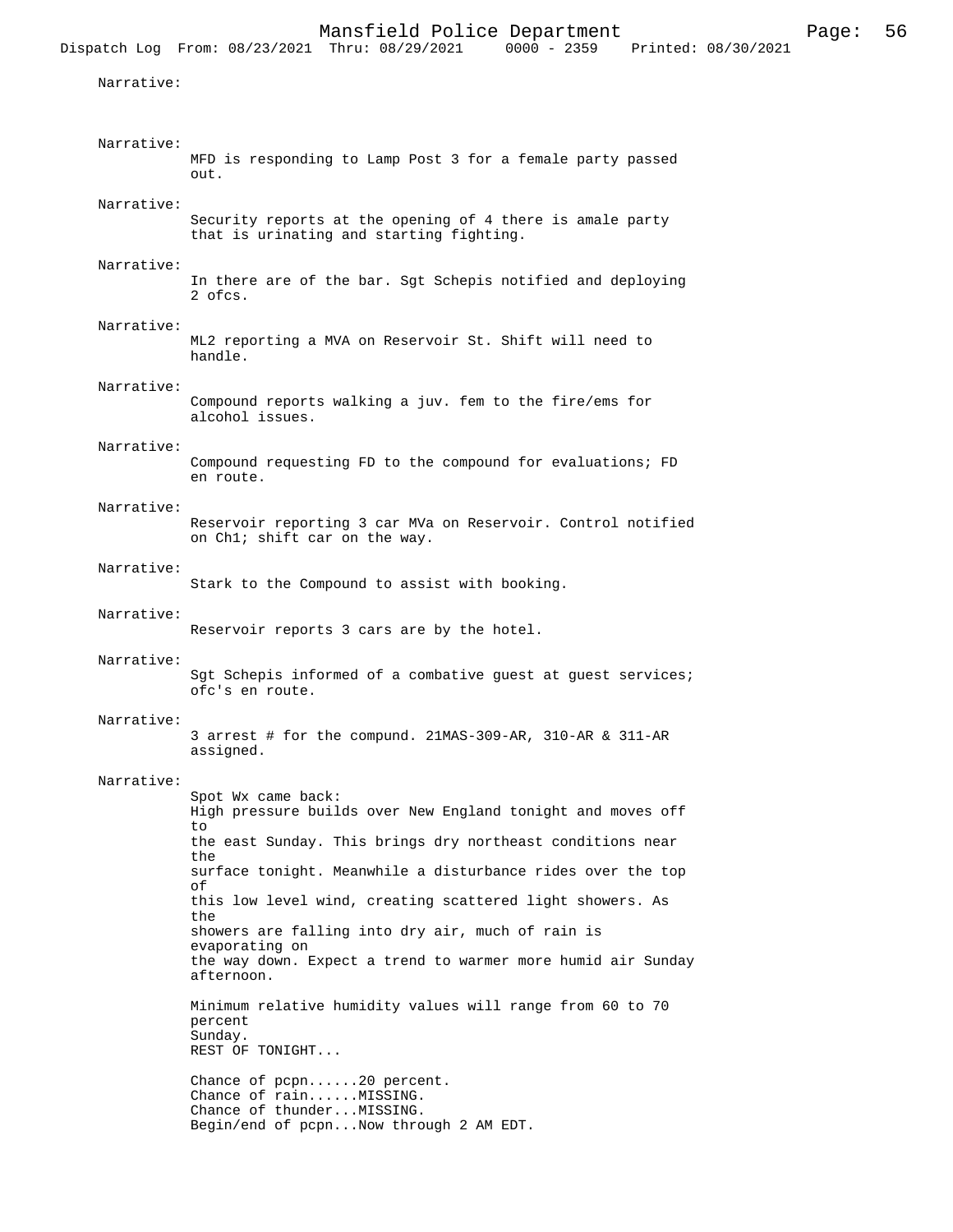Max apparent temp...65. Surface winds.......Light winds. Rainfall amount.....0.05 inches. Pcpn amount.........0.05 inches.

| TIME (EDT) 9 PM                 | 11 PM | 1 AM         | 3 AM           | 5 AM           |
|---------------------------------|-------|--------------|----------------|----------------|
| Chc of pcpn $(\frac{1}{2})$ .20 | 20    | 20           | 20             | 20             |
| Chc of rain $(\frac{1}{6})$ .20 | 20    | 20           | 20             | 20             |
| Chc of thdr $(\frac{1}{6})$ .0  | 0     | <sup>0</sup> | 0              | 0              |
| $Temp.$ 65                      | 64    | 63           | 63             | 62             |
| Heat index $(F)$ 65             | 64    | 63           | 63             | 62             |
| Surface windE 3                 | F. 2  | E 1          | E <sub>1</sub> | E <sub>1</sub> |
| Surface wnd qst.9               | 7     | 6            | 5.             | 5.             |

### Narrative:

Narrative:

SEMRECC reporting 911 call from male in the middle of the lawn; caller was unable to hear; stated all was fine; no ofcs on the lawn, logged per ML1. No Rapid SOS on that call at the CP.

#### Narrative:

Opening of Sect 4 for a intox male; Sgt Schepis notifiedd.

 Narrative: Sgt Schepis reporting Det McCune's team responding to section 4; switching to Ch3.

#### Narrative:

No escort for the talent at the end of the event.

#### Narrative:

Security reporting that they are bringing the high intox male down from Sect 4. Schepis updated.

#### Narrative:

Ramp reporting ramps and S. Main st are empty; Norton side is clear as well.

## Narrative:

SEMRECC reporting that there are 2 people down in the area of 651 S. main st. M1 has is it, shift to handle.

## Narrative:

Ramps reporting that the shift is on location at 651 S Main.

#### Narrative:

T1 reports brining 1 arrestee to triage, party is high intox.

### Narrative:

T-1 report transporting 1 male to HQ; sm 18042.6 mi.

#### Narrative:

Lt. Connor requests 3 more ARs, 312, 313, & 314 assigned.

## Narrative:

Em for T1 at hq 18046.5

#### Narrative:

Compound reports FD is on location for an eval.

## Narrative: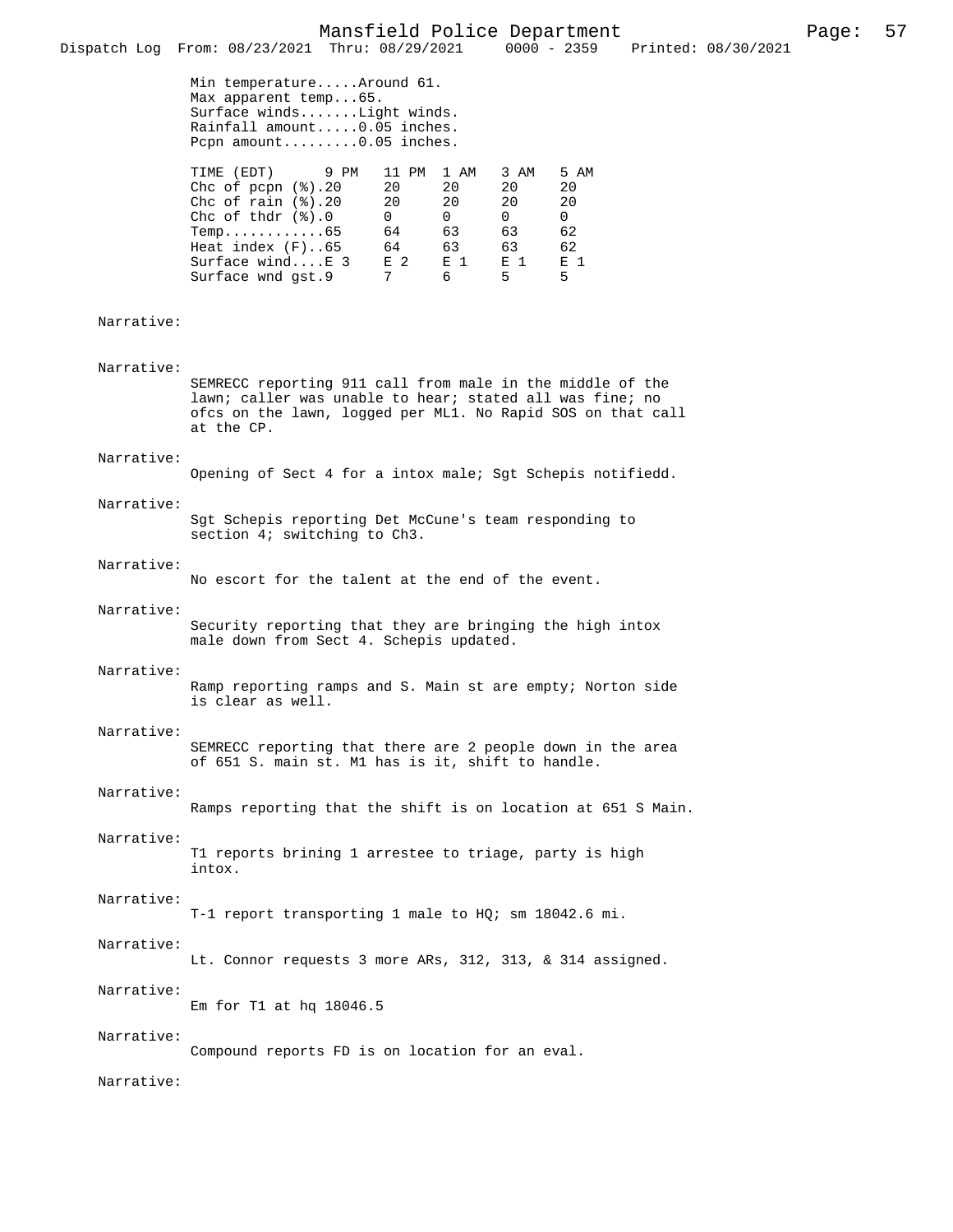Narrative:

| Narrative: | Sgt Schepis reports heading to that location now.                                                                                                                               |
|------------|---------------------------------------------------------------------------------------------------------------------------------------------------------------------------------|
| Narrative: |                                                                                                                                                                                 |
| Narrative: | Ofcs on location at the medical in the Reserve Lawn. Off<br>with FD.                                                                                                            |
| Narrative: | Ofc Mauricio reports 1 juv female being transported to SMH                                                                                                                      |
| Narrative: | Sgt. Schepis reports clear of the medical in the Reserve<br>Lawn.                                                                                                               |
| Narrative: | Sgt Schepis reports a phone turned into him; has a MA<br>License on the back of it OLN<br>Will be turned into<br>Guest Services.                                                |
| Narrative: | T-1 clear of HQ and returning to the venue.                                                                                                                                     |
| Narrative: | Squad 3 reports coming down with 2 invitees that were<br>engaged in an act in near the woodline.                                                                                |
| Narrative: | MT 1 back on Xfinity grounds.                                                                                                                                                   |
| Narrative: | Compund reporting FD on scene for invitee that is vomiting.                                                                                                                     |
| Narrative: | MT-2 transporting 2 males to HQ sm 13643.6 miles.                                                                                                                               |
| Narrative: | ML1 sending Street Personnel back out to their posts. Squads<br>3 & 4 heading out of the venue.                                                                                 |
| Narrative: | $MT-2$ at HQ, em 13647.5 miles.                                                                                                                                                 |
| Narrative: | 16,424 was the final count through the gate.                                                                                                                                    |
| Narrative: | Ofc Mello on the way out for traffic post.                                                                                                                                      |
| Narrative: | Compound reports Seaward & Stanton are switching posts; Ofc<br>Seaward tied up with an investigation.                                                                           |
| Narrative: | MT-2 reports clear of HQ returning to venue.                                                                                                                                    |
| Narrative: | SEMRECC reporting 911 hangup, 2x call back with no answer.<br>Rapid SOS mapping puts it in the area of Sect 12. Wide area<br>mapping on Rapid SOS, also putting it in the lawn. |
| Narrative: | Schepis notified and checking out; camera up and nothing<br>showing.                                                                                                            |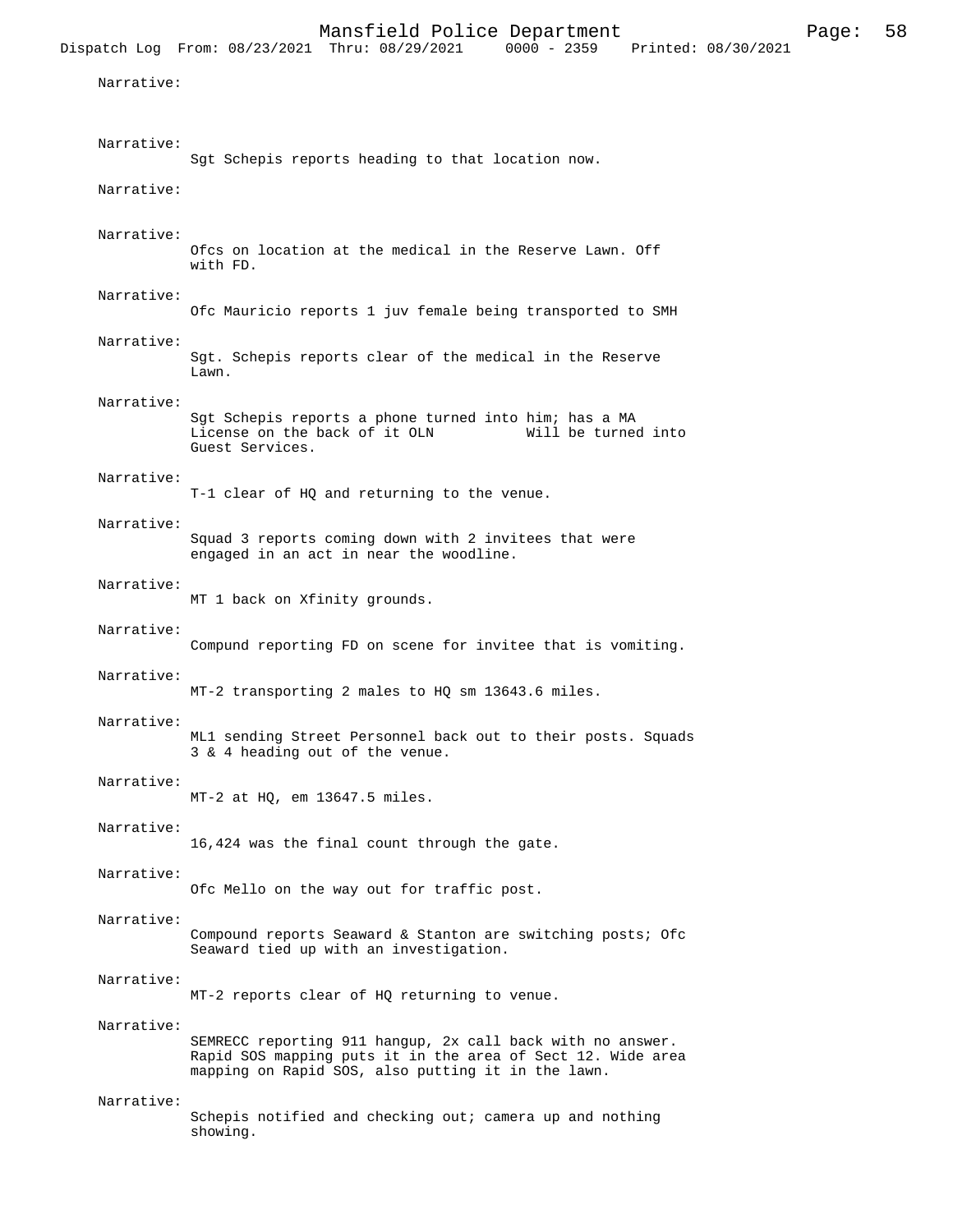Dispatch Log From: 08/23/2021 Thru: 08/29/2021 Narrative: MT-1 reporting en route to the station with 1 female sm 18050.5 miles. Narrative: Ofc. Seaward requests an OF for the investigation; RE: 21MAS-911-OF. Narrative: MT-1 reports off at HQ 18054.4 miles. Narrative: Triage requesting PD to for a PC; Compund sending 2 ofcs over. Narrative: Security reporting possible fight breaking out at left field concessions; nothing seen on camera. Schepis notified. Narrative: Security on scene reporting nothing showing; Schepis off in the area as well. Narrative: Sgt Schepis reports off with a female reporting a past assault. Narrative: Compound reports FD on location evaluating 1. Narrative: Sgt Schepis reports suspect in the assault described as w/m lsw a maroon shirt and unknown color shorts. Described as having a crew cut hair cut. Put out on Ch2. Narrative: End time of the show, 2258 hrs. Narrative: M7 reports Xtra Mart is full of pedestrians, unable to pull traffic from the lot. Narrative: Sgt Schepis reports that an altercation was just broken up in the upper concessions, sorting it out now. Narrative: Parking/Security reporting multiple pedestrians in the main roadway slowing down egress traffic; request for bike officers to move them along. Lot Command notified; officers dispatched. Narrative: Ramps reporting approx 1 mile back up onto the ramp. Narrative: Sgt. Schepis reports that all units clear, all parties ID'd no one wants to press charges. Narrative: Parking/Security reporting an intox female giving them a hard tim by the trucks and busses at the truck gate. Lot Command notified; Cart 1 with 2 ofcs en route; Security updated. Narrative: Cart 1 reports female was advised and moved along without

incident.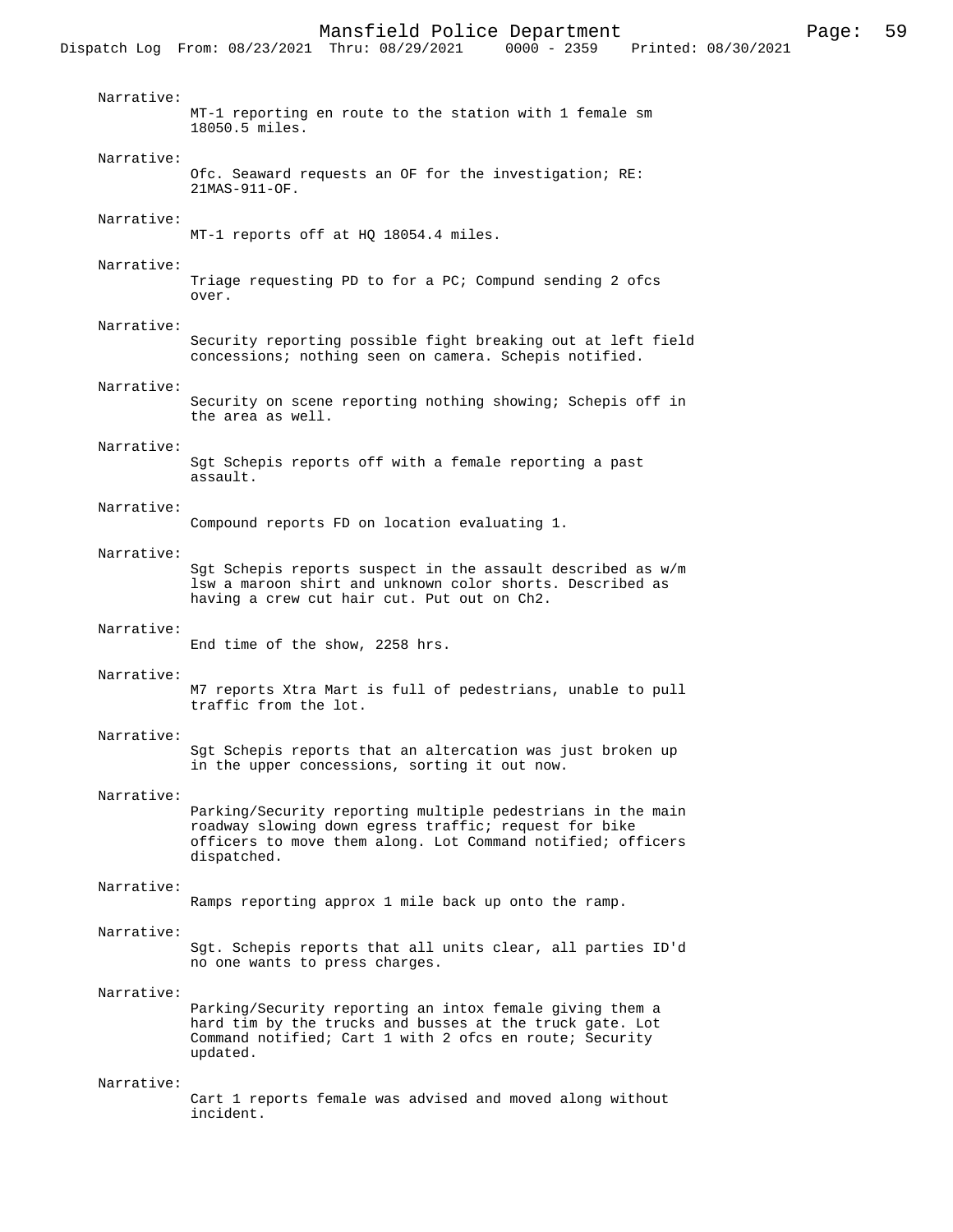Narrative: Compound reporting an arrestee is complaining of an arm injury, requesting FD. FD notified and on location. Narrative: M7 reports off with a minor MVA on S. Main st; MA Pc & MA PC Narrative: SEMRECC reports that MECC reporting that a male party from Franklin may be en route to the venue to go drinking in a red Mustang, MA PC 2JLC86 Narrative: Report that the red mustang headed towards Norton. Control advised. Narrative: Security reporting minor MVA on main road across from Lot 5 requesting PD; Lot Command notified. Narrative: M7 reports that damage is under \$1000; info was exchanged, both m/v's are underway. Narrative: Lot Command reports the minor MVA on the main road is clear; operators exchanged info prior to arrival and damage was minor in nature. Narrative: MT-1 reports tansporting 1 male to HQ sm 13651.5 miles Narrative: M7 reports off with the Mustang; poss. operator has sus. lic. and pass has WMS hit. Narrative: Lt Connor reports poss missing/lost party, Sam Orlando described as w/f approx 5ft9in with long dark hair. LSW a gray top. Friends have not seen her in several hours and they are at the compound. Narrative: MT-1 reports EM 13655.5 Narrative: Lot Command looking for someone to check the interior of the venue for lost female. Security has secured for the evening. Ofc making way in now. Narrative: M7 requests tow for the Mustang; unlicensed operation. SEMRECC contact Central St, en route. Narrative: M7 reports AR for Narrative: Richard Bros. Lot reported clear; moving additional pedestrians from the other lots. Narrative: Interior check of the venue is negative for the missing/lost female. Lt. Connor reports that the RP's can go to the station and file a missing persons report. Narrative: SEMRECC reports broken down mv in lot 9; RP is concenred

because of the delay with AAA. Lot Command notified, reports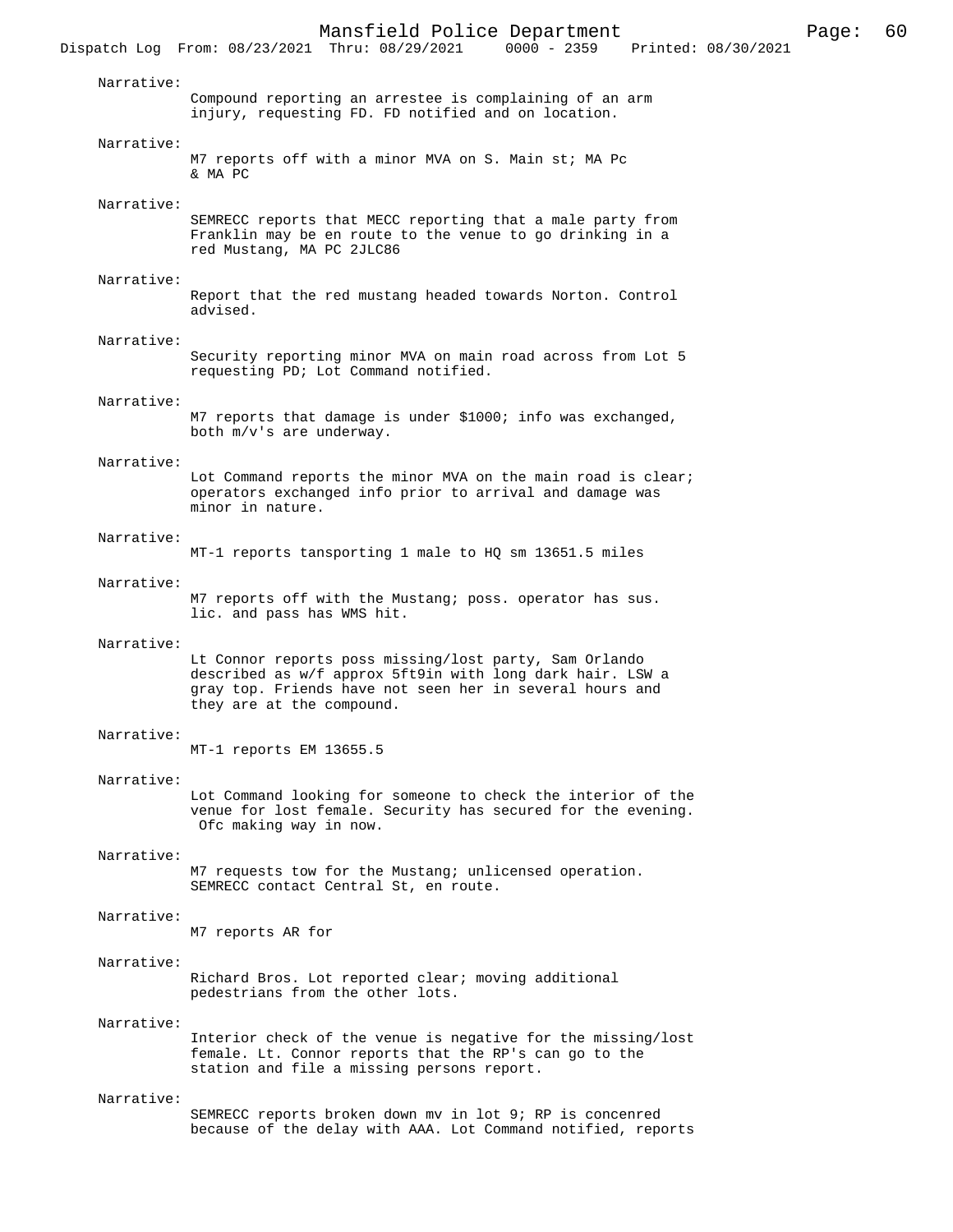Dispatch Log From: 08/23/2021 Thru: 08/29/2021 0000 - 2359 Printed: 08/30/2021 officers checked on the m/v, 2008 Lincoln MKX color white, approx 10 min prior and parties checked ok. They were ok with waiting for AAA. Narrative: M7 reports tow has the m/v. Narrative: CP is breaking down & securing. Refer To P/C: 21MAS-309-AR P/C: SCHESCHAREG, MIKE<br>Address: 36 FAYEITE ST AF 36 FAYEITE ST ARLINGTON, MA<br>21  $A$ a $\ominus$  : Charges: PROTECTIVE CUSTODY Refer To P/C: 21MAS-310-AR P/C: BLANTON, DEAN Address: 173 OLD SCHOOL HOUSE LN HANOVER, MA Age: 20 Charges: PROTECTIVE CUSTODY Refer To P/C:  $\frac{21 \text{MAS}-311-\text{AR}}{}$  P/C: BINGEL, THOMAS Address: 4 CARPENTER RD NORTON, MA  $Age: 19$  Charges: PROTECTIVE CUSTODY Refer To Arrest: 21MAS-312-AR Arrest: KEETS, DONALD<br>Address: 41 N. MANCHEST 41 N. MANCHESTER ST BROCKTON, MA Age:<br>:Charges A&B ON POLICE OFFICER A&B ON AMBULANCE PERSONNEL SIMPLE A&B DISORDERLY CONDUCT DISTURBING THE PEACE RESIST ARREST A&B ON AMBULANCE PERSONNEL Refer To P/C: 21MAS-313-AR P/C: CURTO, ISABELLA SOPHIA Address: 13 COTTAGE ST BELCHERTOWN, MA Age: 19 Charges: PROTECTIVE CUSTODY Refer To Arrest: 21MAS-314-AR Arrest: GREEN, JOSEPH Address: 136 WILLOW ST READING, MA Age: 22<br>Charges: DIS DISORDERLY CONDUCT Refer To Arrest: 21MAS-316-AR Refer To Incident: 21MAS-911-OF **21-55709 1810:31 Initiated - Building - Property Check Building Checked / Secured 3** Call Taker: Stephen Martell<br>Location/Address: [MAS 820C] 31 P [MAS 820C] 31 PLYMOUTH ST Narrative: Checking the area. Narrative: Sherriff Danckert checked the area **21-55710 1812:55 Initiated - Building - Property Check Building Checked / Secured 3** Call Taker: Stephen Martell<br>.on/Address: [MAS] PLYMOUTH ST Location/Address: ID: Police Officer Andrew J Kelley Arvd-18:12:00 Clrd-18:15:13 Narrative: Checking the area.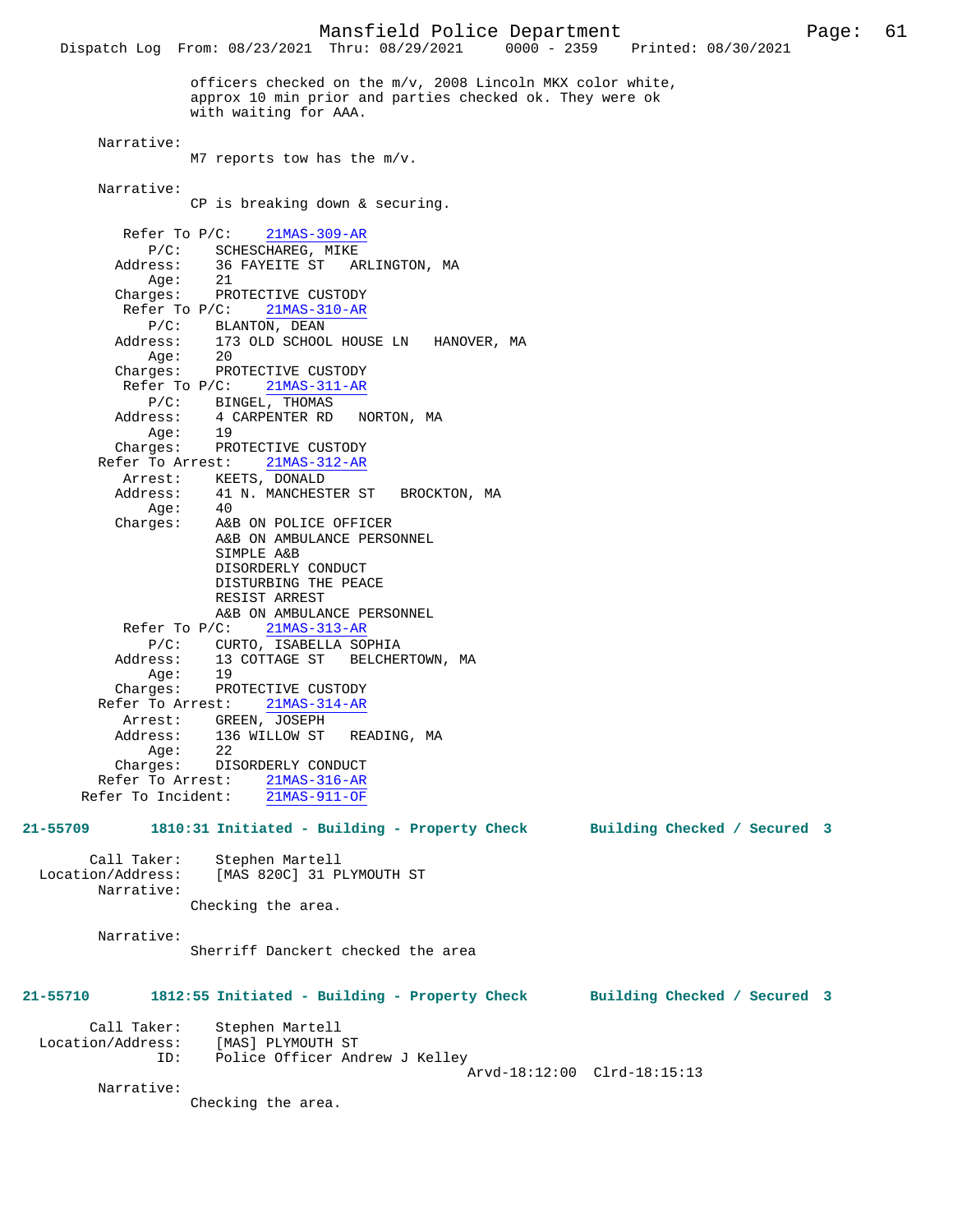Mansfield Police Department Fage: 62

|  | - - - - - <del>- - - - - - -</del> |                    |  |
|--|------------------------------------|--------------------|--|
|  | $0000 - 2359$                      | Printed: 08/30/202 |  |

|                                                         | Dispatch Log From: 08/23/2021 Thru: 08/29/2021<br>$0000 - 2359$                                                                                                                                                                                                             | Printed: 08/30/2021            |
|---------------------------------------------------------|-----------------------------------------------------------------------------------------------------------------------------------------------------------------------------------------------------------------------------------------------------------------------------|--------------------------------|
| 21-55711<br>$\overline{a}$                              | 1817:06 Phone - 911 Hang-ups & Verifications Confirmed misdial/Accdntl Call                                                                                                                                                                                                 |                                |
| Call Taker:<br>Location/Address:<br>ID:                 | Emily Archer<br>[MAS H5300] 600 ELM ST<br>Police Officer Andrew J Kelley<br>$Disp-18:18:45$                                                                                                                                                                                 | Arvd-18:21:22 Clrd-18:24:32    |
| Narrative:                                              | Checking on a 911 hang up.<br>Contact made?: Y<br>Cellphone? $(y/n):Y$<br>Caller states it is an accidental, child dialed.                                                                                                                                                  |                                |
| Narrative:                                              | confirmed accidental.                                                                                                                                                                                                                                                       |                                |
| 21-55712                                                | 1830:15 Phone - Disturbance / Gathering                                                                                                                                                                                                                                     | -1<br>Peace Restored           |
| Call Taker:<br>Location/Address:<br>ID:                 | Emily Archer<br>[MAS] 792 WEST ST Apt. #C206<br>Police Officer Jay J Sparrow<br>$Disp-18:31:39$                                                                                                                                                                             | Arvd-18:38:01 Clrd-18:48:29    |
| ID:                                                     | Police Officer Bryan Hurley<br>$Disp-18:31:46$<br>Police Officer Joshua S Ellender                                                                                                                                                                                          | Arvd-18:36:50 Clrd-18:44:55    |
| ID:<br>ID:                                              | Sergeant John R Armstrong<br>$Disp-18:31:50$<br>Police Officer Andrew J Kelley                                                                                                                                                                                              | Arvd-18:35:58 Clrd-18:48:29    |
| Narrative:                                              | Disp-18:31:59                                                                                                                                                                                                                                                               | Arvd-18:34:41 Clrd-18:48:29    |
|                                                         | Caller reporting there is an intoxicated female at their<br>door, she has been knocking for 10 minutes.                                                                                                                                                                     |                                |
| Narrative:                                              | Caller reporting the female is wearing white shirt, jean<br>shorts.                                                                                                                                                                                                         |                                |
| Refer To Incident:                                      | $21MAS-910-OF$                                                                                                                                                                                                                                                              |                                |
| $21 - 55713$<br>Call Taker:<br>Location/Address:<br>ID: | 1838:22 Phone - Suspicious Actv / Persn / Veh Gone on Arrival 2<br>Emily Archer<br>[MAS 949A110] 84 COPELAND DR Apt. #110<br>Police Officer William C Trudell<br>$Disp-18:39:57$                                                                                            | Arvd-18:46:45 Clrd-18:55:17    |
| Narrative:                                              | Caller reporting an intoxicated male came into Subway and<br>was slurring his speech, had difficulty paying for his food<br>and tripped on his way out of the store. The male drove a<br>gray car, either a Toyota or Honda, and they believe he is<br>behind the car wash. |                                |
| Narrative:                                              | Caller states the male is white, was wearing a Patriots<br>shirt, Boston Red Sox Hat, and is between 50-60s year old.                                                                                                                                                       |                                |
| Narrative:                                              | Customer saw the male leave the car wash, and headed towards<br>Dunkins.                                                                                                                                                                                                    |                                |
| Narrative:                                              | verbal dispute over a cat.                                                                                                                                                                                                                                                  |                                |
| Narrative:                                              | checked the area, vehicle was GOA.                                                                                                                                                                                                                                          |                                |
| 21-55719<br>2                                           | 1932:56 Phone - 911 Hang-ups & Verifications                                                                                                                                                                                                                                | Confirmed misdial/Accdntl Call |
| Call Taker:<br>Location/Address:<br>ID:                 | APRIL LEHANE<br>[MAS H5421] 368 FRANKLIN ST<br>Police Officer Bryan Hurley                                                                                                                                                                                                  |                                |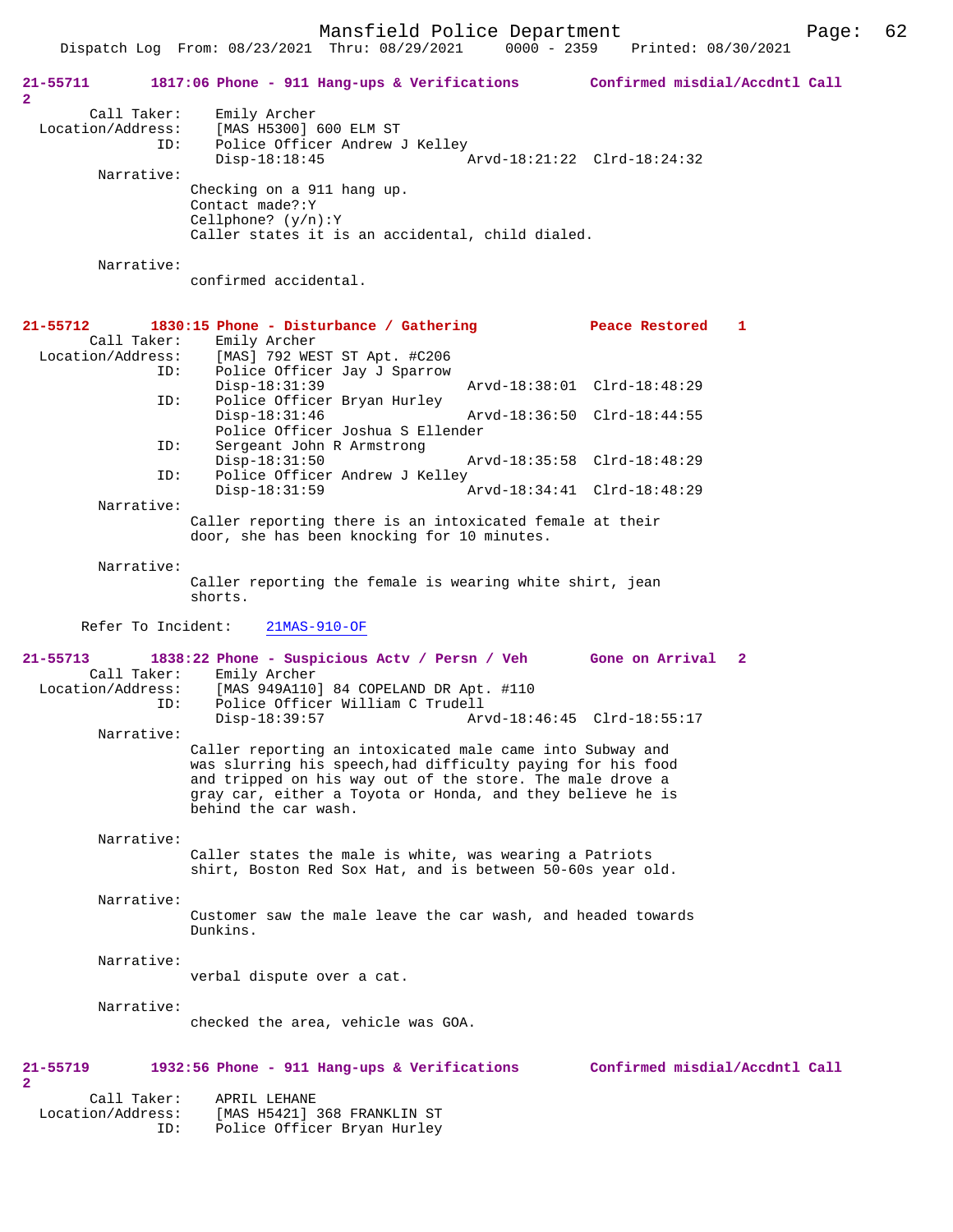Mansfield Police Department Page: 63 Dispatch Log From: 08/23/2021 Thru: 08/29/2021 Disp-19:34:36 Arvd-19:39:42 Clrd-19:49:53 Police Officer Joshua S Ellender Narrative: Checking on a 911 hang up. Contact made?:y Cellphone? (y/n):y Uncertainty radius: accidental by homeowner setting up new cellphone **21-55721 1944:00 Initiated - Building - Property Check Building Checked / Secured 3** Call Taker: Stephen Martell<br>Location/Address: [MAS 820C] 31 PI [MAS 820C] 31 PLYMOUTH ST Narrative: Checking the area. Narrative: Sherriff Danckert checking the area **21-55724 2014:25 Initiated - Building - Property Check Building Checked / Secured 3** Call Taker: Stephen Martell Location/Address: [MAS] SOUTH MAIN ST ID: Police Officer Andrew J Kelley Arvd-20:14:00 Clrd-20:20:27 Narrative: Checking the area. **21-55725 2015:21 Initiated - Traffic / Roadway Complaint Services Rendered 2**  Call Taker: Stephen Martell<br>Location/Address: [MAS] SOUTH MAI Location/Address: [MAS] SOUTH MAIN ST ID: Police Officer Bryan Hurley Arvd-20:15:00 Clrd-20:50:03 Police Officer Joshua S Ellender Narrative: assisting with traffic. **21-55726 2015:49 Phone - Traffic / Roadway Complaint Services Rendered 2**  Call Taker: Emily Archer Location/Address: [MAS] SMILEY AVE @ ASPEN ST ID: Sergeant John R Armstrong Disp-20:18:38 Clrd-20:21:58<br>Vehicle: BLK 2016 CHEV CRUZE Req: PC MA 9HTZ30 VIN: 1GlPC5SG4G716 BLK 2016 CHEV CRUZE Reg: PC MA 9HTZ30 VIN: 1G1PC5SG4G7165296 Narrative: Caller reporting cars parked on the road way, and occupants are exiting the vehicles and going to the concert. Narrative: 1 vehicle parked illegally. **21-55727 2017:50 Phone - Motor Veh Acc - No Injury Citation / Warning Issued 1** Call Taker: Emily Archer<br>Location/Address: [MAS] 10 RESI ess: [MAS] 10 RESERVOIR ST<br>ID: Police Officer Andrew Police Officer Andrew J Kelley<br>Disp-20:20:38 Disp-20:20:38 Arvd-20:26:28 Clrd-20:52:46 Vehicle: BLK 2011 HOND ACCORD Reg: PC MA 1WPM83 VIN: 1HGCP3F89BA019622 Vehicle: WHI 2014 HYUN Tucson Gls/limited/se Reg: CT AV75559 VIN: KM8JUCAG9EU806226 Vehicle: BLU 2008 TOYT UT RAV4 Reg: PC MA 9AM275 VIN: JTMBD33VX85134308 Narrative: Three car MVA, no injuries. Narrative: Caller reporting she is in a Honda,there is a Toyota, and a Hyundai also involved.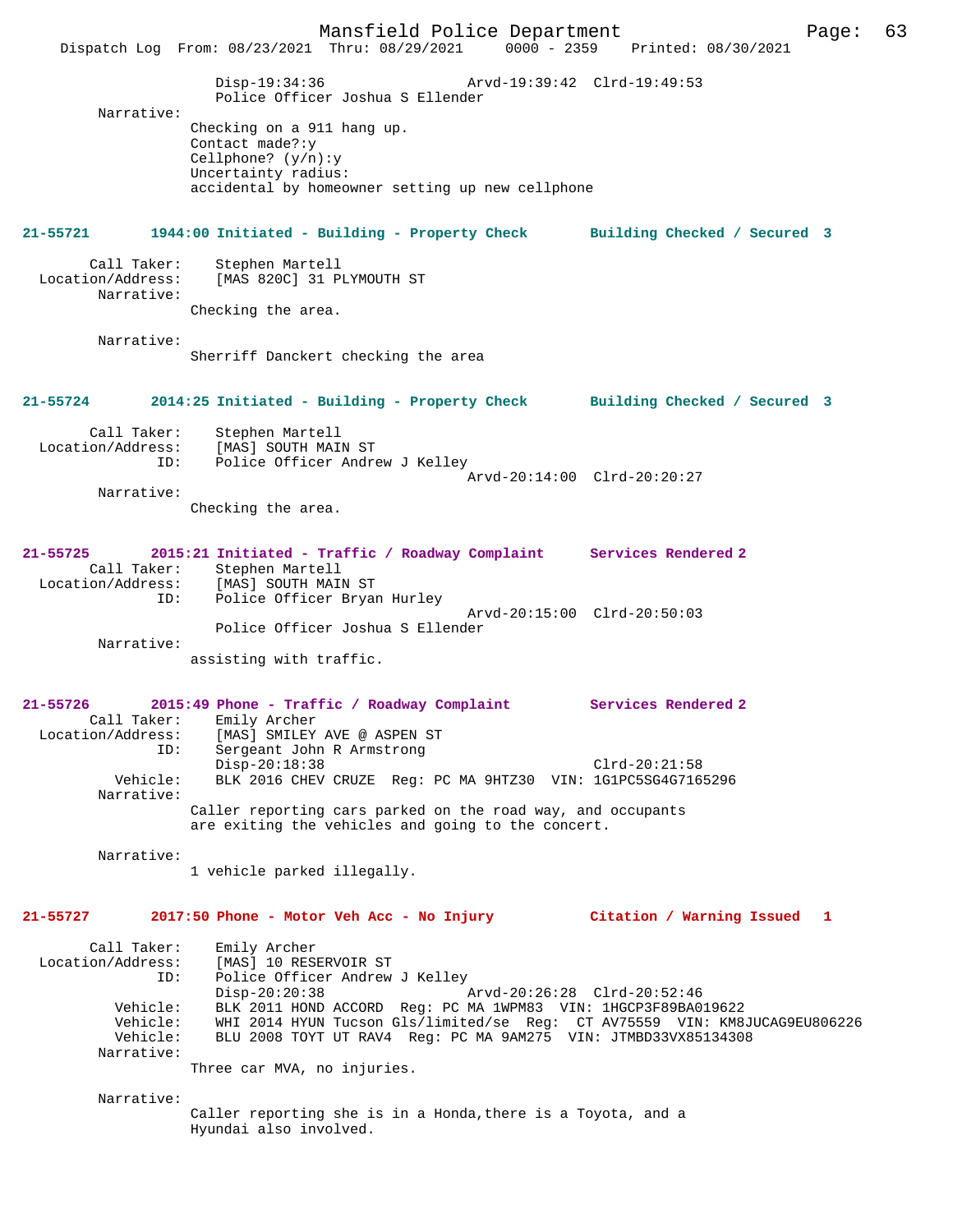Narrative: 1 citation issued for failure to use care and caution. Refer To Accident: 21MAS-243-AC **21-55728 2022:23 Phone - Assist Citizen - P S A Services Rendered 3**  Call Taker: Stephen Martell<br>Location/Address: [MAS] 77 SOUTH M [MAS] 77 SOUTH MAIN ST Narrative: Rp states concert goers urinated in the driveay. Narrative: units checked the area. clear. **21-55734 2051:05 Phone - Neighbor Dispute Services Rendered 3**  Call Taker: Emily Archer<br>Location/Address: [MAS H541] 34 [MAS H541] 347 ELM ST ID: Police Officer Andrew J Kelley Disp-20:54:11 Clrd-20:54:21<br>TD: Police Officer Brvan Hurley Police Officer Bryan Hurley Disp-20:54:16 Arvd-20:59:21 Clrd-21:02:12 Police Officer Joshua S Ellender<br>ID: Police Officer William C Trudell Police Officer William C Trudell<br>Disp-20:54:25 Arv Disp-20:54:25 Arvd-20:59:20 Clrd-21:02:12 Narrative: Caller requesting an officer for a noise complaint. She is unsure which house number it is, it is across the street from her. Narrative: music is from the concert venue. units clear. **21-55736 2102:22 Initiated - Building - Property Check Building Checked / Secured 3** Call Taker: Stephen Martell Location/Address: [MAS 820C] 31 PLYMOUTH ST Narrative: Checking the area. Narrative: Sherriff Danckert checking the area **21-55737 2127:36 Phone - Suspicious Actv / Persn / Veh Unfounded/Unverifed 2** Call Taker: Emily Archer Location/Address: [MAS H6237] 15 SOUTHPARK LN Police Officer Andrew J Kelley<br>Disp-21:29:15 Disp-21:29:15 Arvd-21:35:17 Clrd-21:37:42 Narrative: Caller reporting she heard 3 different loud bangs,unknown direction of travel. **21-55738 2130:23 Initiated - Building - Property Check Building Checked / Secured 3** Call Taker: Stephen Martell<br>Location/Address: [MAS 1002] 250 [MAS 1002] 250 EAST ST ID: Police Officer Jay J Sparrow Arvd-21:30:00 Clrd-21:40:06 Narrative: Checking the area. **21-55743 2222:32 Initiated - Building - Property Check Building Checked / Secured 3** Call Taker: Stephen Martell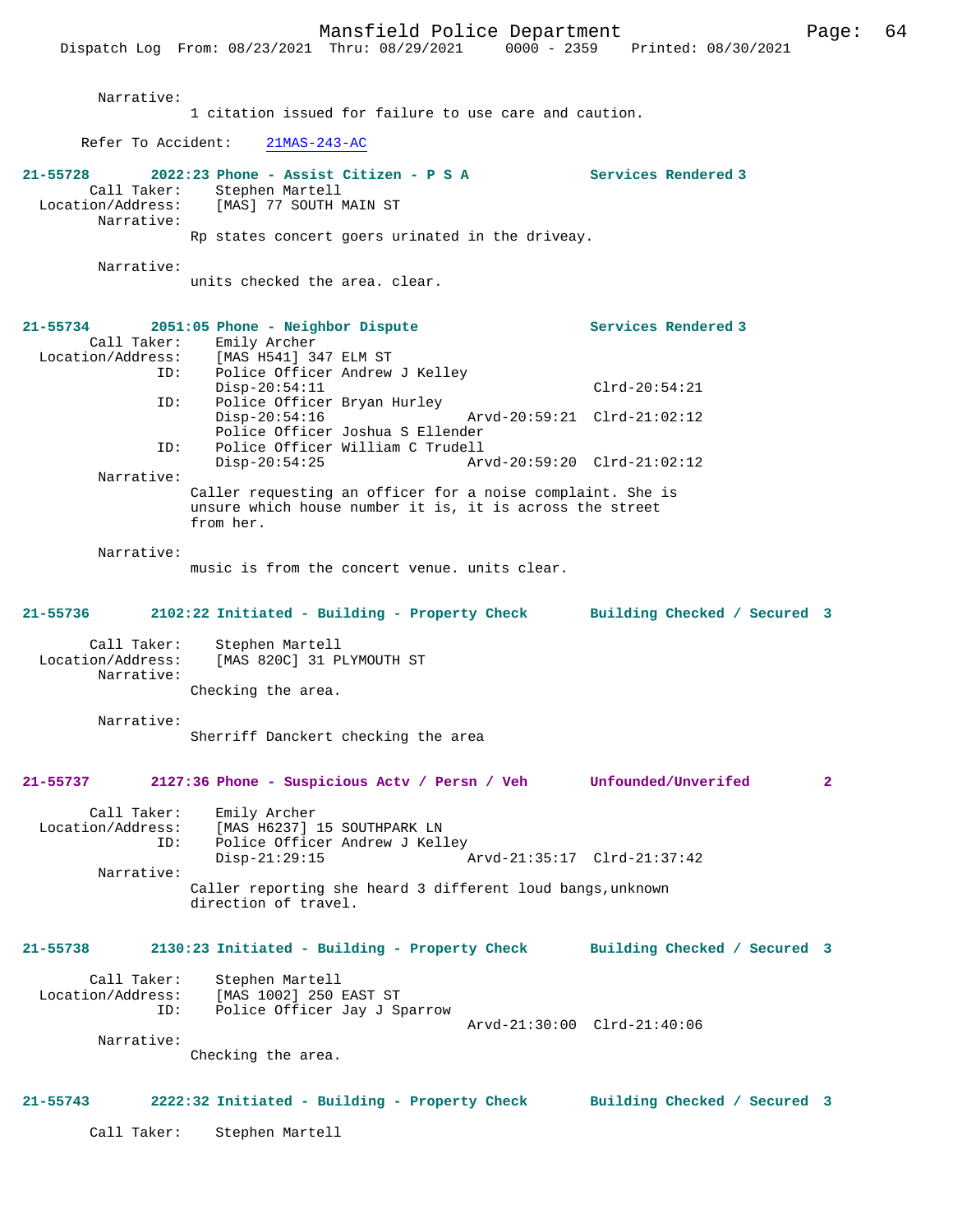Mansfield Police Department Page: 65 Dispatch Log From: 08/23/2021 Thru: 08/29/2021 Location/Address: [MAS] MAYFLOWER DR ID: Police Officer Jay J Sparrow Arvd-22:22:00 Clrd-22:26:04 Narrative: Checking the area. **21-55744 2223:20 Initiated - Building - Property Check Building Checked / Secured 3** Call Taker: Stephen Martell<br>Location/Address: [MAS 840] 280 S <code>[MAS 840] 280 SCHOOL ST</code> ID: Police Officer Andrew J Kelley Arvd-22:23:00 Clrd-22:43:59 Narrative: Checking the area. **21-55755 2303:38 Phone - Building - Property Check Building Checked / Secured 3** Call Taker: Stephen Martell Location/Address: [MAS 820C] 31 PLYMOUTH ST Narrative: Sherriff Danckert Checking the area. Narrative: checks secure **21-55756 2322:42 Phone - Suspicious Actv / Persn / Veh Arrest(s) Made 2**  Call Taker: JEFFREY KEEFE<br>Vicinity of: [MAS H3997] 3 of: [MAS H3997] 380 GILBERT ST<br>ID: Police Officer Andrew J Ke Police Officer Andrew J Kelley Disp-23:23:23 <br>Disp-23:23:23 Arvd-23:31:47 Clrd-23:57:02<br>Displayment John R Armstrong Sergeant John R Armstrong<br>Disp-23:23:32 Disp-23:23:32 Arvd-23:32:29 Clrd-08/29/2021 @ 00:01:17<br>TD: Police Officer Bryan Hurley Police Officer Bryan Hurley<br>Disp-23:23:53 Disp-23:23:53 Arvd-23:36:23 Clrd-08/29/2021 @ 00:01:25 Police Officer Joshua S Ellender<br>ID: Police Officer William C Trudell Police Officer William C Trudell<br>Disp-23:24:49 Ar Disp-23:24:49 Arvd-23:32:46 Clrd-08/29/2021 @ 00:01:22 ID: Police Officer Jay J Sparrow Disp-23:25:58 Arvd-23:31:26 Clrd-08/29/2021 @ 04:32:33 ID: Police Officer Derek M Stark Disp-03:15:51 Arvd-04:06:08 Clrd-08/29/2021 @ 05:41:10<br>Vehicle: WHI 2016 FORD VA TRANSI Req: PC MA 7CV689 VIN: 1FTYE1ZM9GKA61152 WHI 2016 FORD VA TRANSI Reg: PC MA 7CV689 VIN: 1FTYE1ZM9GKA61152 Narrative: CP reported that his wife saw somone trying to break into their vehile. Narrative: Wife saw the party go across the street. Possibly long hair party in dark cloths. Narrative: T shirt dark shorts unknown exact direction of travel. Narrative: M1 off with a female at 425 gilbert Narrative: FD requested for a female party, not giving any information. Narrative: FD on location evaluating Narrative: female party called a phone number, number was gathered an a call was attempted without success. Narrative: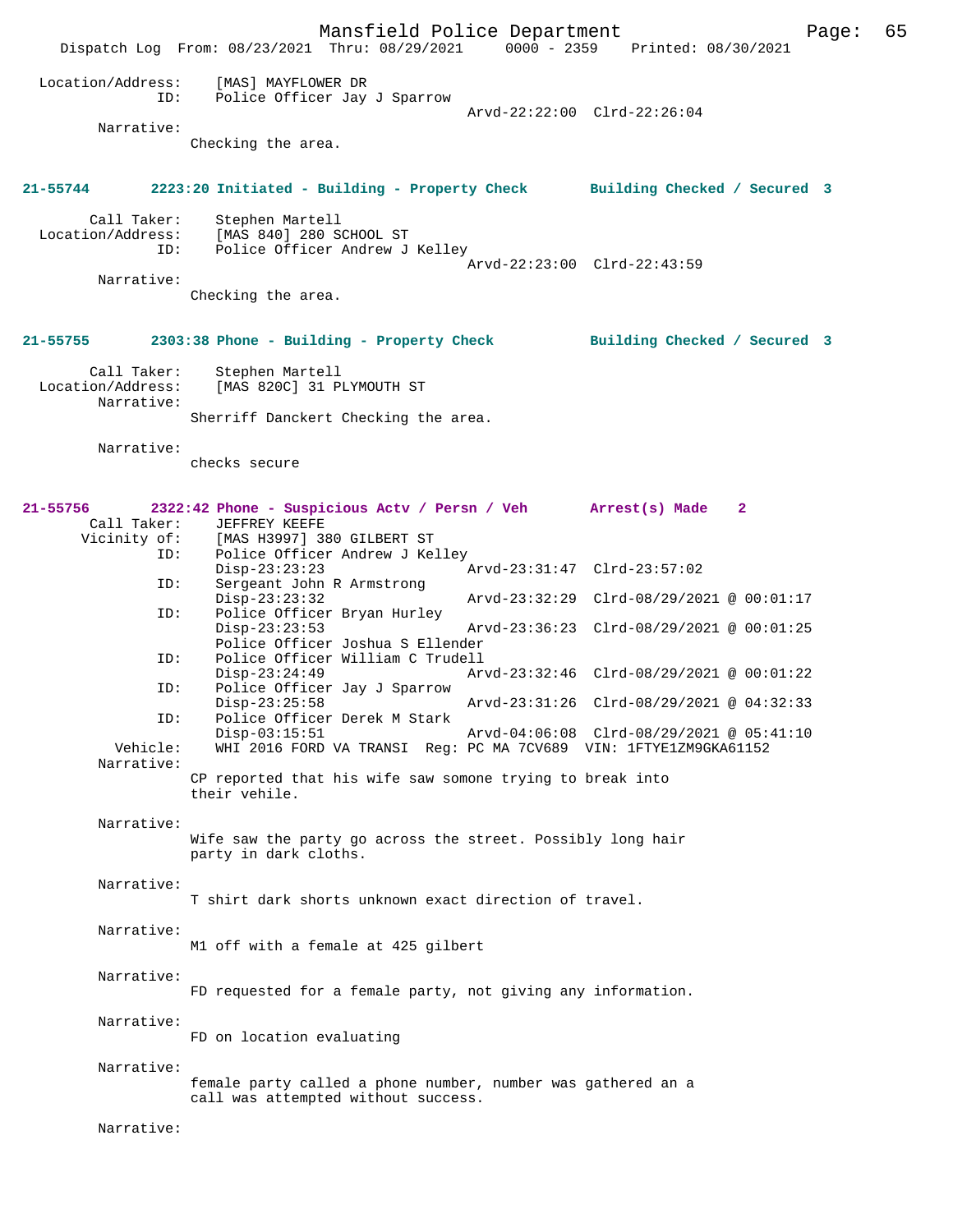Narrative:

Fd transporting 1 with M5 on board.

Narrative:

M14 transporting the female party back to the station, SM - 67493

Narrative:

EM :67503 @0434

 Refer To Arrest: 21MAS-315-AR Arrest: COLEN, RACHEL ANNE Address: 9 MOUNTAINVIEW ST WILBRAHAM, MA<br>Aqe: 31 Age:<br>:Charges Warrant arrest Warrant arrest Warrant arrest Warrant arrest

## **For Date: 08/29/2021 - Sunday**

**21-55762 0021:01 Phone - Building - Property Check Building Checked / Secured 3** Call Taker: Stephen Martell<br>Location/Address: [MAS 820C] 31 PI [MAS 820C] 31 PLYMOUTH ST Narrative: Checking the area.

| 21-55781          | 0130:23 Walk-In - Assist Citizen - P S A                    |                             | Services Rendered 3 |
|-------------------|-------------------------------------------------------------|-----------------------------|---------------------|
| Call Taker:       | Support Staff Heather A Sullivan                            |                             |                     |
| Location/Address: | [MAS 10] 885 S MAIN ST                                      |                             |                     |
| ID:               | Police Officer Derek M Stark                                |                             |                     |
|                   | $Disp-01:33:05$                                             | Arvd-01:33:09 Clrd-03:15:45 |                     |
| ID:               | Sergeant John R Armstrong                                   |                             |                     |
|                   | $Disp-01:51:30$                                             | Arvd-01:56:16 Clrd-03:15:56 |                     |
| ID:               | Sergeant David Schepis                                      |                             |                     |
|                   | $Disp-01:51:35$                                             | Arvd-01:56:18 Clrd-03:15:56 |                     |
| ID:               | Police Officer Nicole P Newport                             |                             |                     |
|                   | $Disp-01:51:40$                                             | Arvd-01:56:20 Clrd-03:15:56 |                     |
| Narrative:        |                                                             |                             |                     |
|                   | walk in to report a missing person from the Xfinity Center. |                             |                     |

Narrative:

shift heading to xfinity center to conduct a secondary search with the Fire Department.

Narrative:

female party has been located in the woods in the area by the tractor trailers.

# Narrative:

Narrative:

friends and family en route to xfinity from the station.

Refer To Incident: 21MAS-912-OF

| 21-55795 | 0231:39 Initiated - Building - Property Check | Building Checked / Secured 3 |
|----------|-----------------------------------------------|------------------------------|
|          |                                               |                              |

| Call Taker:       | Stephen Martell           |                             |  |
|-------------------|---------------------------|-----------------------------|--|
| Location/Address: | [MAS 820C] 31 PLYMOUTH ST |                             |  |
| ID:               | Officer Raymond E Maigret |                             |  |
|                   |                           | Arvd-02:31:00 Clrd-02:42:07 |  |

Narrative: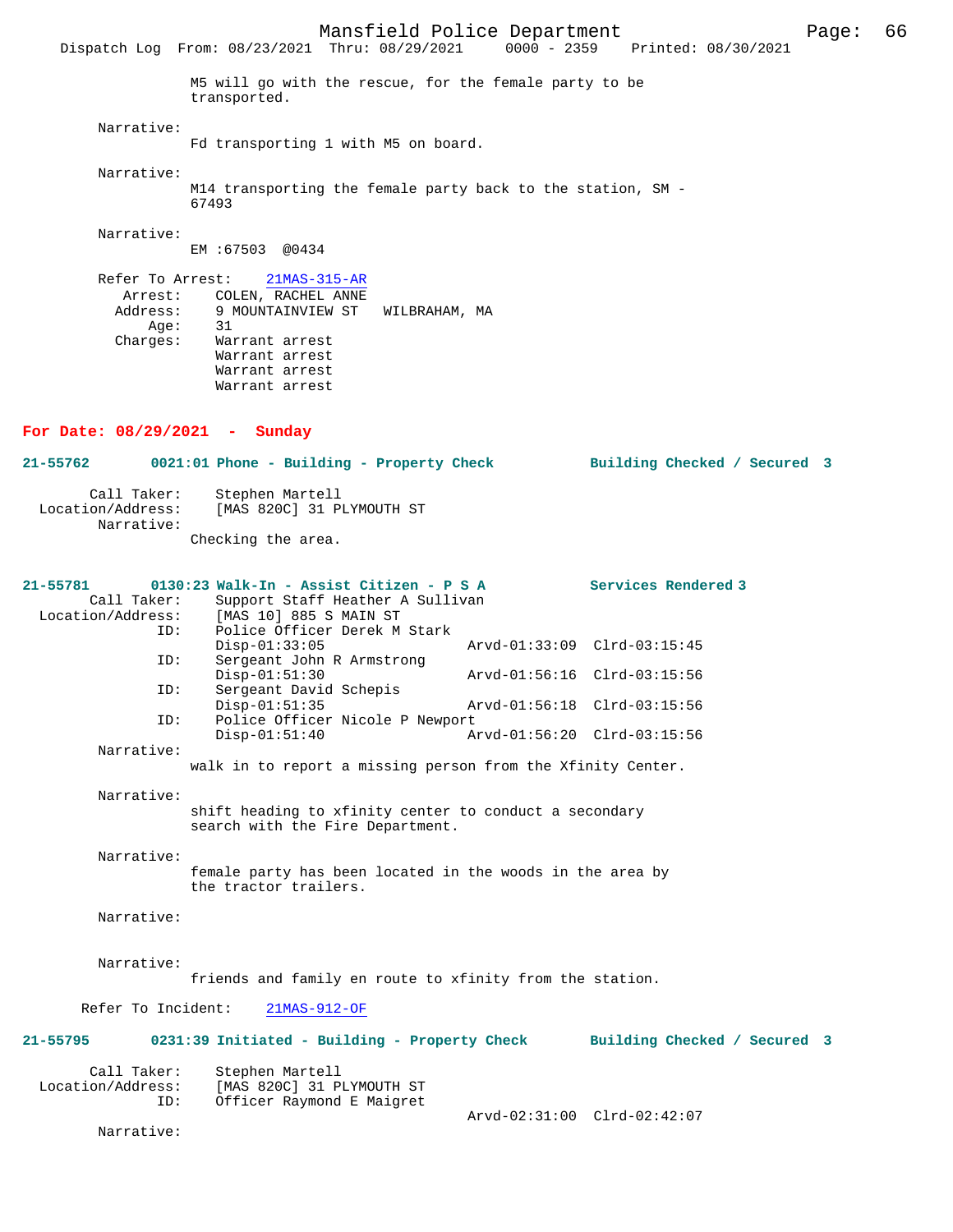Mansfield Police Department Form Page: 67 Dispatch Log From: 08/23/2021 Thru: 08/29/2021 0000 - 2359 Printed: 08/30/2021 Checking the area. **21-55797 0321:27 Initiated - Building - Property Check Building Checked / Secured 3** Call Taker: Stephen Martell Location/Address: [MAS 1002] 250 EAST ST Sergeant David Schepis Arvd-03:21:00 Clrd-03:26:45 Narrative: Checking the area. **21-55799 0432:09 Initiated - Building - Property Check Building Checked / Secured 3** Call Taker: APRIL LEHANE Location/Address: [MAS 820C] 31 PLYMOUTH ST ID: Officer Raymond E Maigret Arvd-04:32:00 Clrd-04:44:00 Narrative: Checking the area. **21-55800 0616:36 Phone - Disturbance / Gathering Incident Report 1**  Call Taker: JEFFREY KEEFE Vicinity of: [MAS 304A] 1 MANSFIELD AVE<br>ID: Sergeant John R Armstrong Sergeant John R Armstrong<br>Disp-06:17:35 Disp-06:17:35 Arvd-06:18:59 Clrd-06:38:50 ID: Sergeant David Schepis<br>Disp-06:17:39 Disp-06:17:39 <br>Disp-06:17:39 <br>Dice Officer Derek M Stark<br>Displace Officer Derek M Stark Police Officer Derek M Stark<br>Disp-06:17:41 Disp-06:17:41 Arvd-06:25:45 Clrd-06:38:50<br>TD: Police Officer Nicole P Newport Police Officer Nicole P Newport<br>Disp-06:19:44 A Disp-06:19:44 Arvd-06:19:47 Clrd-06:38:50 Vehicle: WHI 2021 HOND CLARITY Reg: PC MA 2GFF83 VIN: JHMZC5F19MC000125 Narrative: North common for parties fighting. White male black female. Narrative: Two minutes old. Sounded verbal only. Narrative: CP was a passerby and no longer in the area. Narrative: verbal only, both declined 209a. Male party is scheduled to take the providence train this morning. Refer To Incident: 21MAS-913-OF **21-55805 0651:25 Initiated - Building - Property Check Building Checked / Secured 3** Call Taker: Josesph Shebertes<br>Location/Address: [MAS 820C] 31 PLY [MAS 820C] 31 PLYMOUTH ST ID: Officer Raymond E Maigret Arvd-06:51:00 Clrd-07:02:55 Narrative: Checking the area. **21-55808 0705:36 Initiated - Building - Property Check Building Checked / Secured 3** Call Taker: Josesph Shebertes<br>Location/Address: [MAS 834] 261 CHA [MAS 834] 261 CHAUNCY ST ID: Police Officer Nicole P Newport Arvd-07:05:00 Clrd-07:09:37 Narrative: Checking the area.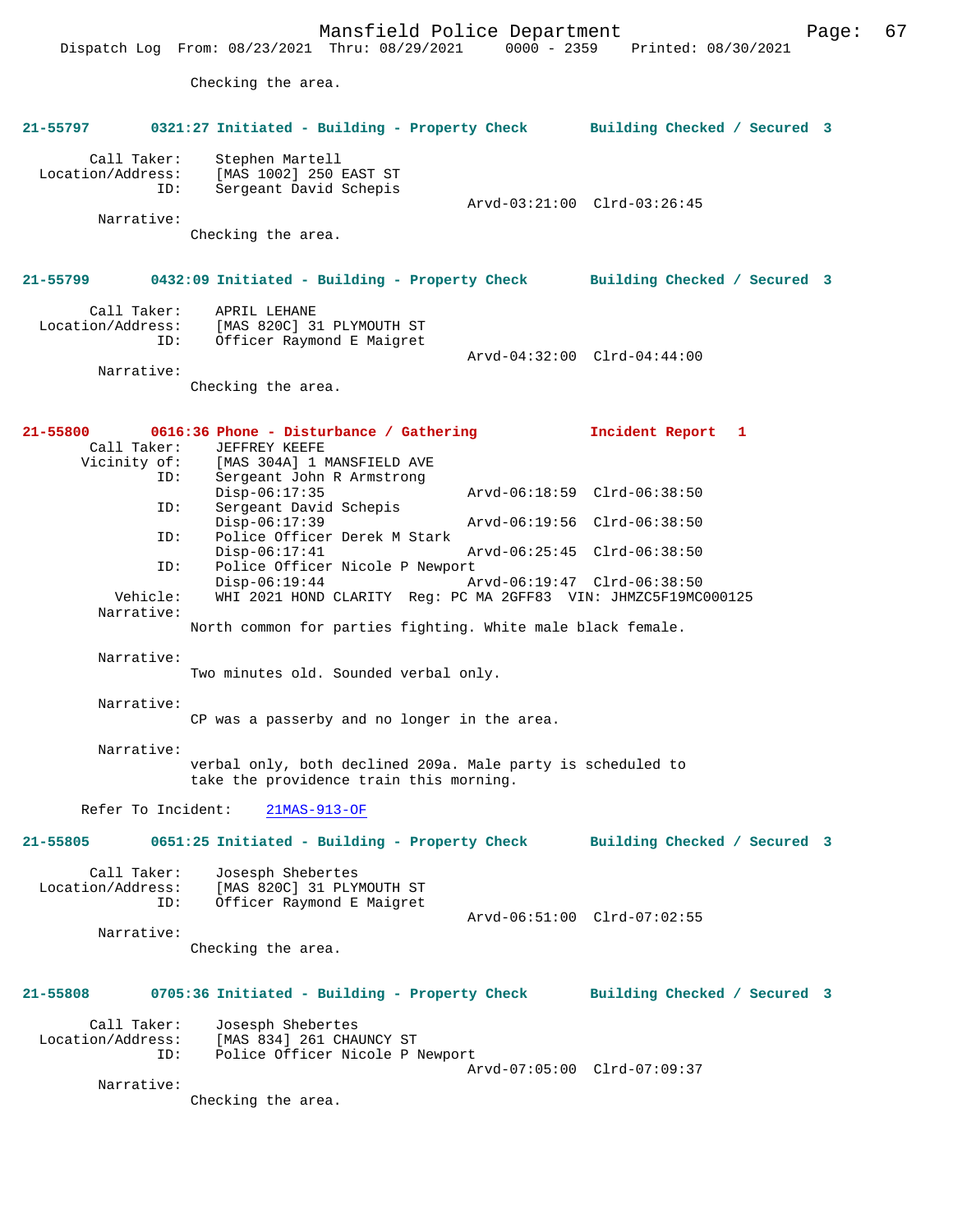Mansfield Police Department Page: 68

|                            | Dispatch Log From: $08/23/2021$ Thru: $08/29/2021$ 0000 - 2359           |                             | Printed: 08/30/2021 |  |
|----------------------------|--------------------------------------------------------------------------|-----------------------------|---------------------|--|
|                            | $21-55816$ 0857:08 Phone - Sudden / Unattended Death                     |                             | Services Rendered 1 |  |
| Call Taker:                | Josesph Shebertes                                                        |                             |                     |  |
| Location/Address: [MAS H5] |                                                                          |                             |                     |  |
| ID:                        | Police Officer David J Pepicelli                                         |                             |                     |  |
|                            | $Disp-08:59:01$                                                          | Arvd-09:01:29 Clrd-11:44:04 |                     |  |
| ID:                        | Sergeant Robert S Pierce                                                 |                             |                     |  |
|                            | $Disp-09:06:27$                                                          | Arvd-09:06:29 Clrd-11:36:30 |                     |  |
| ID:                        | Detective Derek M McCune                                                 |                             |                     |  |
|                            | $Disp-09:16:59$                                                          | Arvd-09:17:13 Clrd-12:14:26 |                     |  |
| Vehicle:                   | BLK 2009 FORD LGTCON Req: PC MA 43CF00 VIN: 1FTRF12W79KB15788            |                             |                     |  |
| Narrative:                 |                                                                          |                             |                     |  |
|                            | Assisting FD with a medical incident. Nature: suspected<br>sudden death. |                             |                     |  |

Narrative:

Refer To Incident: 21MAS-914-OF

**21-55821 0925:22 Initiated - Building - Property Check Building Checked / Secured 3** Call Taker: Josesph Shebertes

 Location/Address: [MAS 820C] 31 PLYMOUTH ST ID: Police Officer Joshua S Ellender Arvd-09:25:00 Clrd-09:41:59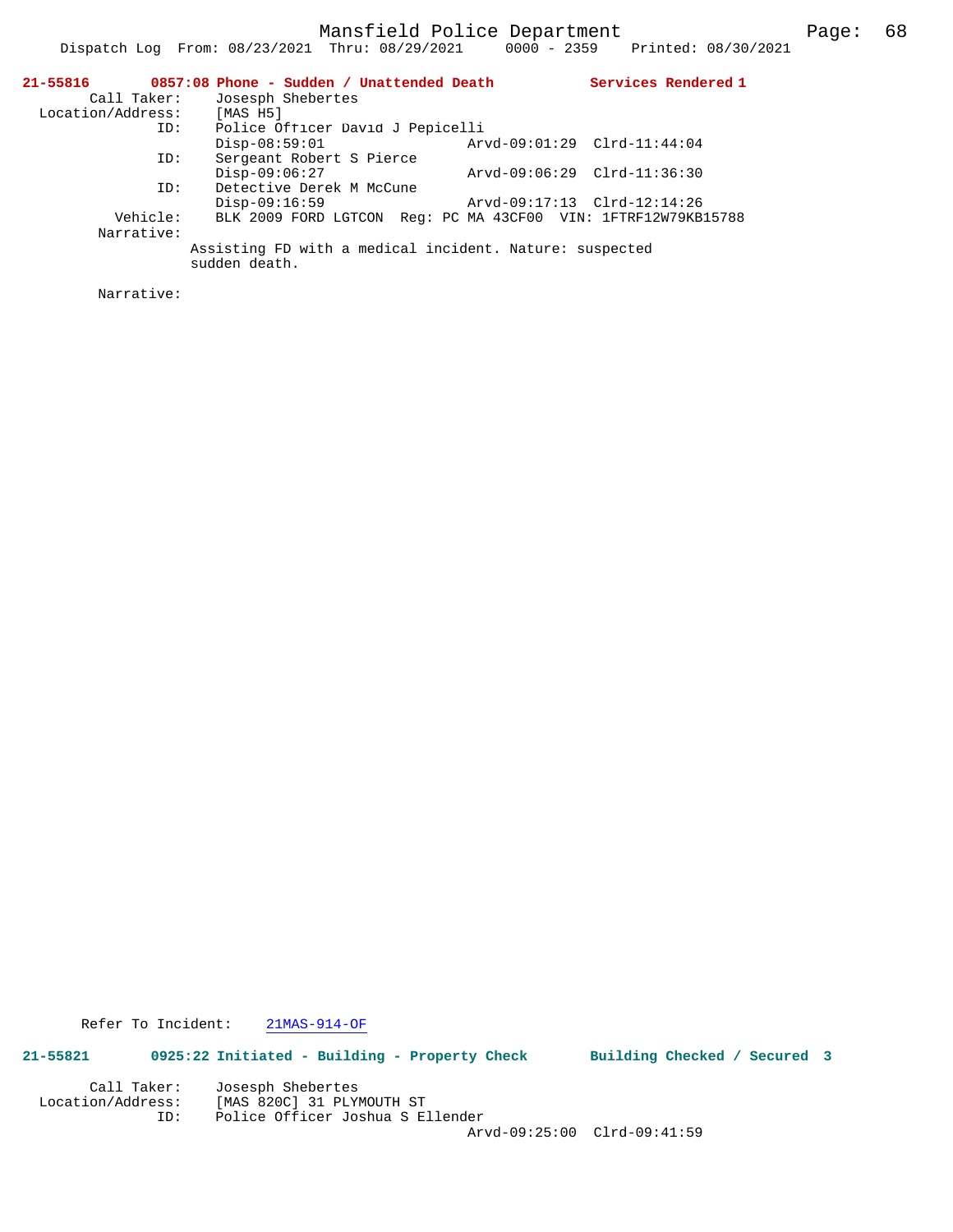Narrative:

Checking the area.

# **21-55839 1130:23 911 - Erratic Oper MV / Road Rage Unfounded/Unverifed 3** Call Taker: Kerri Bishop<br>on/Address: [MAS] RTE 140 NB Location/Address: ID: Police Officer Matthew A Souza Disp-11:35:02 Clrd-11:45:39 Police Officer Mark O'Connor<br>ID: Sergeant Robert S Pierce Sergeant Robert S Pierce<br>Disp-11:36:37 Disp-11:36:37 <br>
D: Sergeant ADAM W BYRNES <br>
D: Sergeant ADAM W BYRNES Sergeant ADAM W BYRNES Disp-11:38:26 Arvd-11:41:32 Clrd-11:43:04<br>Vehicle: BLU 2018 TOYT RAV4 Reg: PC MA 3EV795 VIN: JTMDFREV9JJJ742 BLU 2018 TOYT RAV4 Reg: PC MA 3EV795 VIN: JTMDFREV9JJ742448 Narrative: caller reports erratic operation of blue rav 4, party was sleeping at the wheel at the 140/school st intersection. party knocked on window and believes they are intoxicated. vehicle continued north on 140 from School St. Narrative: nothing showing in the area, Foxboro PD was advised. **21-55844 1202:15 Initiated - Building - Property Check Building Checked / Secured 3** Call Taker: Josesph Shebertes<br>Location/Address: [MAS 820C] 31 PLY ess: [MAS 820C] 31 PLYMOUTH ST<br>ID: Police Officer Joshua S.E. Police Officer Joshua S Ellender Arvd-12:02:00 Clrd-12:17:10 Narrative: Checking the area. **21-55849 1238:08 Phone - 911 Hang-ups & Verifications Confirmed misdial/Accdntl Call 2**  Call Taker: Savannah Karch<br>Location/Address: [MAS] 131 SHAW ess: [MAS] 131 SHAWMUT AVE<br>ID: Police Officer Nicole Police Officer Nicole P Newport Disp-12:44:27 Arvd-12:45:26 Clrd-12:48:56 Narrative: Checking on a 911 hang up. Contact made?: yes, accidental caller will make herself known Cellphone? (y/n):y Uncertainty radius: **21-55853 1341:35 Initiated - Building - Property Check Building Checked / Secured 3** Call Taker: Josesph Shebertes Location/Address: [MAS 820C] 31 PLYMOUTH ST ID: Police Officer Joshua S Ellender Arvd-13:41:00 Clrd-14:00:46 Narrative: Checking the area. **21-55855 1358:43 Walk-In - Suspicious Actv / Persn / Veh Spoken To 2**  Call Taker: Support Staff Devon M DiMascio<br>Location/Address: [MAS H2243] 112 FRANKLIN ST [MAS H2243] 112 FRANKLIN ST ID: Police Officer Matthew A Souza<br>Disp-14:03:42 Disp-14:03:42 Arvd-14:03:47 Clrd-14:07:37 Police Officer Mark O'Connor Narrative: RP into the station to report suspicious drone activity. Ofc. Souza and Ofc. O'Connor to be notified.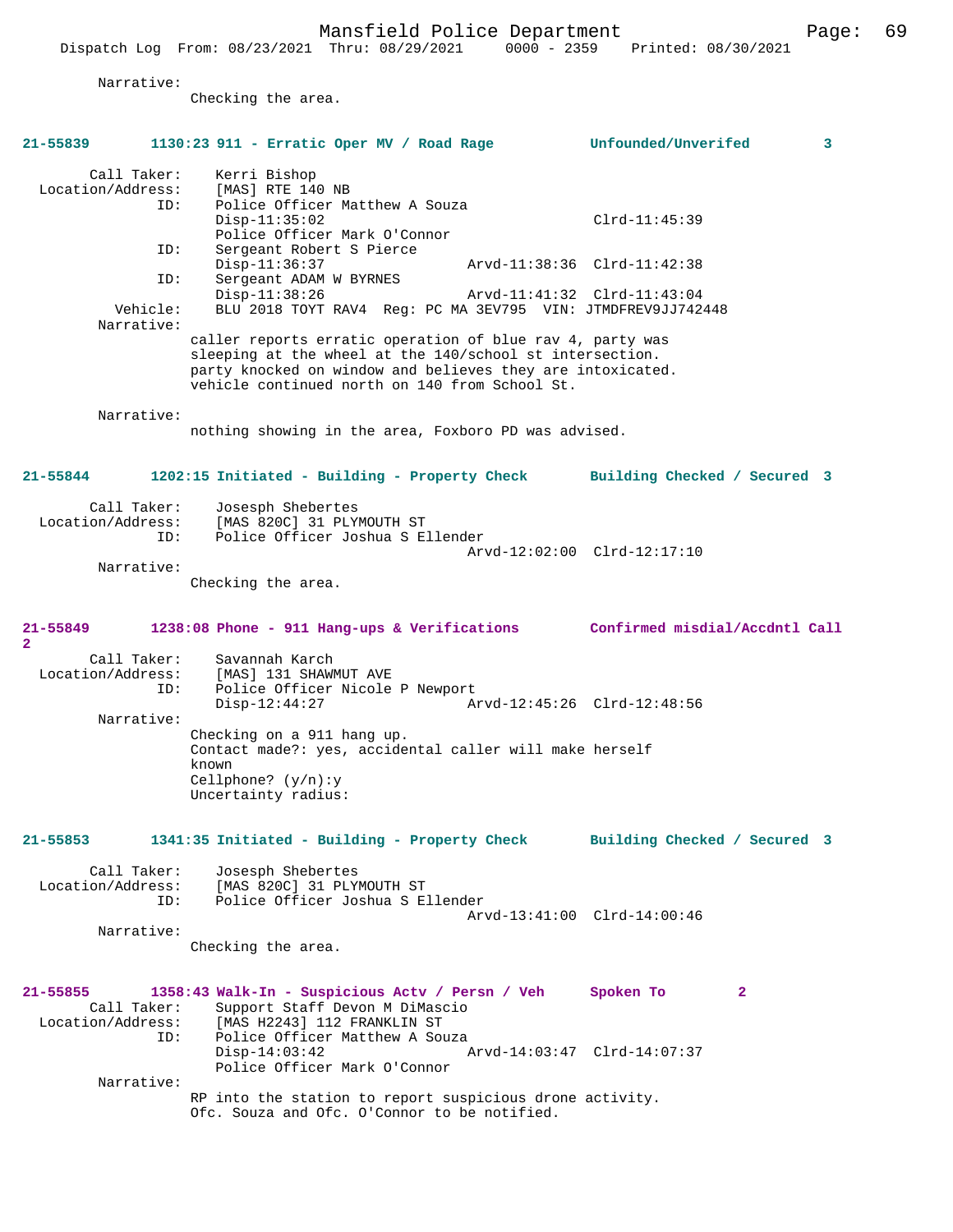Mansfield Police Department Page: 70 Dispatch Log From: 08/23/2021 Thru: 08/29/2021 0000 - 2359 Printed: 08/30/2021 Narrative: Units will be clr, spoke to the RP, no illegal actvity was reported. The drone was flying in a school zone and the rp found it suspicious. **21-55862 1449:36 Initiated - Building - Property Check Building Checked / Secured 3** Call Taker: Josesph Shebertes Location/Address: [MAS 840] 280 SCHOOL ST ID: Police Officer Matthew A Souza Arvd-14:49:00 Clrd-15:04:33 Police Officer Mark O'Connor Narrative: Checking the area. **21-55865 1505:22 Initiated - Building - Property Check Building Checked / Secured 3** Call Taker: Josesph Shebertes Location/Address: [MAS 820C] 31 PLYMOUTH ST ID: Police Officer Joshua S Ellender Arvd-15:05:00 Clrd-15:37:43 Narrative: Checking the area. **21-55868 1542:42 Phone - Assist Fire Department Cancelled Enroute 2**  Call Taker: Josesph Shebertes<br>Location/Address: [MAS H2152] 78 CO [MAS H2152] 78 COLONIAL DR ID: Police Officer Matthew A Souza Disp-15:44:17 Clrd-15:44:46 Police Officer Mark O'Connor Narrative: Assisting the FD with a fire related incident. Nature: residential fire alarm Narrative: FD to handle per M1 **21-55871 1639:14 Phone - Motor Veh Acc - No Injury Services Rendered 1**  Call Taker: Savannah Karch<br>Location/Address: [MAS 969A110] 3 ess: [MAS 969A110] 321 SCHOOL ST Apt. #A110<br>ID: Police Officer Bryan Hurley Police Officer Bryan Hurley<br>Disp-16:41:28 Arvd-16:46:40 Clrd-16:51:38 Police Officer Joshua S Ellender Narrative: caller reporting past motor vehicle accident in the staples lot,is now parked in the buffalo wild wings lot looking to get police report filed mercedes gl 450 color blue Narrative: no report taken, paperwork was already exchanged upon arrival. **21-55880 1730:49 Initiated - Building - Property Check Building Checked / Secured 3** Call Taker: Josesph Shebertes<br>Location/Address: [MAS 2] 60 FORBES Rocation: [MAS 2] 60 FORBES BLVD<br>ID: Police Officer Brvan H Police Officer Bryan Hurley Arvd-17:30:00 Clrd-17:37:15 Police Officer Joshua S Ellender Narrative: Checking the area. **21-55888 1906:42 Phone - 911 Hang-ups & Verifications Confirmed misdial/Accdntl Call**

**2**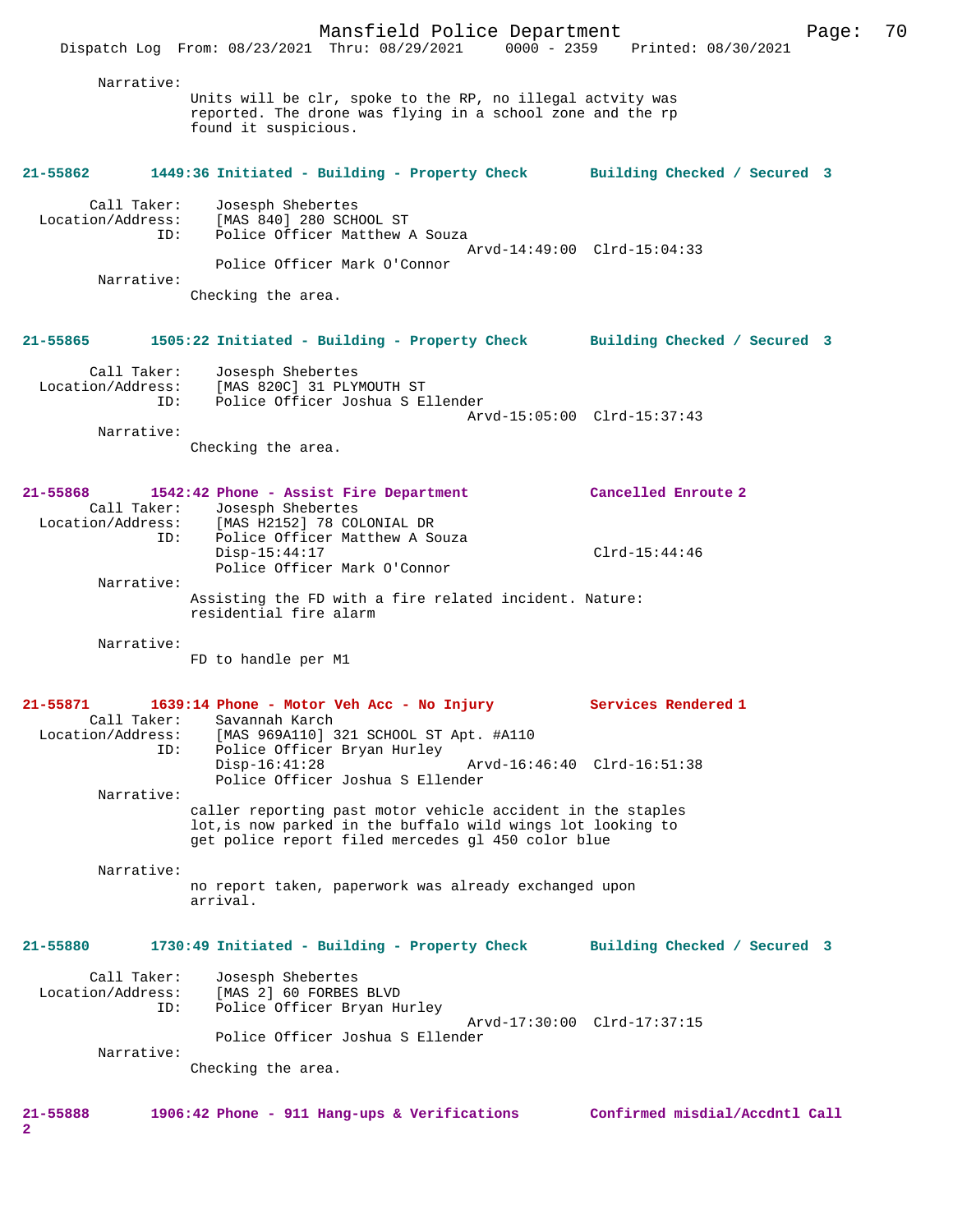Mansfield Police Department Page: 71 Dispatch Log From: 08/23/2021 Thru: 08/29/2021 0000 - 2359 Printed: 08/30/2021 Call Taker: JEFFREY KEEFE Location/Address: [MAS 250] 44 NORTH MAIN ST ID: Police Officer David J Pepicelli<br>Disp-19:09:46 Arv Disp-19:09:46 Arvd-19:09:58 Clrd-19:13:32 Narrative: Checking on a 911 hang up. Contact made?: yes Cellphone? (y/n): yes Uncertainty radius: 11 meters Narrative: Cp stated all was okay. **21-55890 1913:49 Initiated - Building - Property Check Building Checked / Secured 3** Call Taker: Nicole Boyer Vicinity of: [MAS] NORTH MAIN ST ID: Police Officer Andrew J Kelley Arvd-19:13:00 Clrd-19:19:36 Narrative: Checking the area. **21-55891 1921:15 Initiated - Building - Property Check Building Checked / Secured 3** Call Taker: Nicole Boyer Vicinity of: [MAS] COPELAND DR<br>ID: Police Officer And Police Officer Andrew J Kelley Arvd-19:21:00 Clrd-19:28:56 Narrative: Checking the area. **21-55893 1945:25 Initiated - Building - Property Check Building Checked / Secured 3** Call Taker: Nicole Boyer Vicinity of: [MAS 840] 280 SCHOOL ST<br>ID: Police Officer Bryan Hum Police Officer Bryan Hurley Arvd-19:45:00 Clrd-19:59:04 Police Officer Joshua S Ellender Narrative: Checking the area. **21-55895 2002:34 Initiated - Building - Property Check Building Checked / Secured 3** Call Taker: JEFFREY KEEFE<br>Vicinity of: [MAS 907E] 39 of: [MAS 907E] 390 WEST ST<br>ID: Police Officer Bryan H Police Officer Bryan Hurley Arvd-20:02:00 Clrd-20:06:54 Police Officer Joshua S Ellender Narrative: Checking the area. **21-55899 2038:58 Phone - Erratic Oper MV / Road Rage Gone on Arrival 3**  Call Taker: Nicole Boyer<br>ion/Address: [MAS] MAPLE ST Location/Address:<br>ID: Police Officer Andrew J Kelley Disp-20:41:59 Clrd-20:44:46 ID: Sergeant Jeffrey G Bombard Disp-20:42:42<br>
Disp-20:42:42<br>
Vehicle: BLU 2019 KIA UT NIRO Reg: PC MA 1TRE95 VIN: KNDCB3LC0K526 BLU 2019 KIA UT NIRO Reg: PC MA 1TBF95 VIN: KNDCB3LC0K5265473 Narrative: 15 minutes ago, 4 door sedan, blue Kia, crossed over the double yellow line to pass CP Narrative: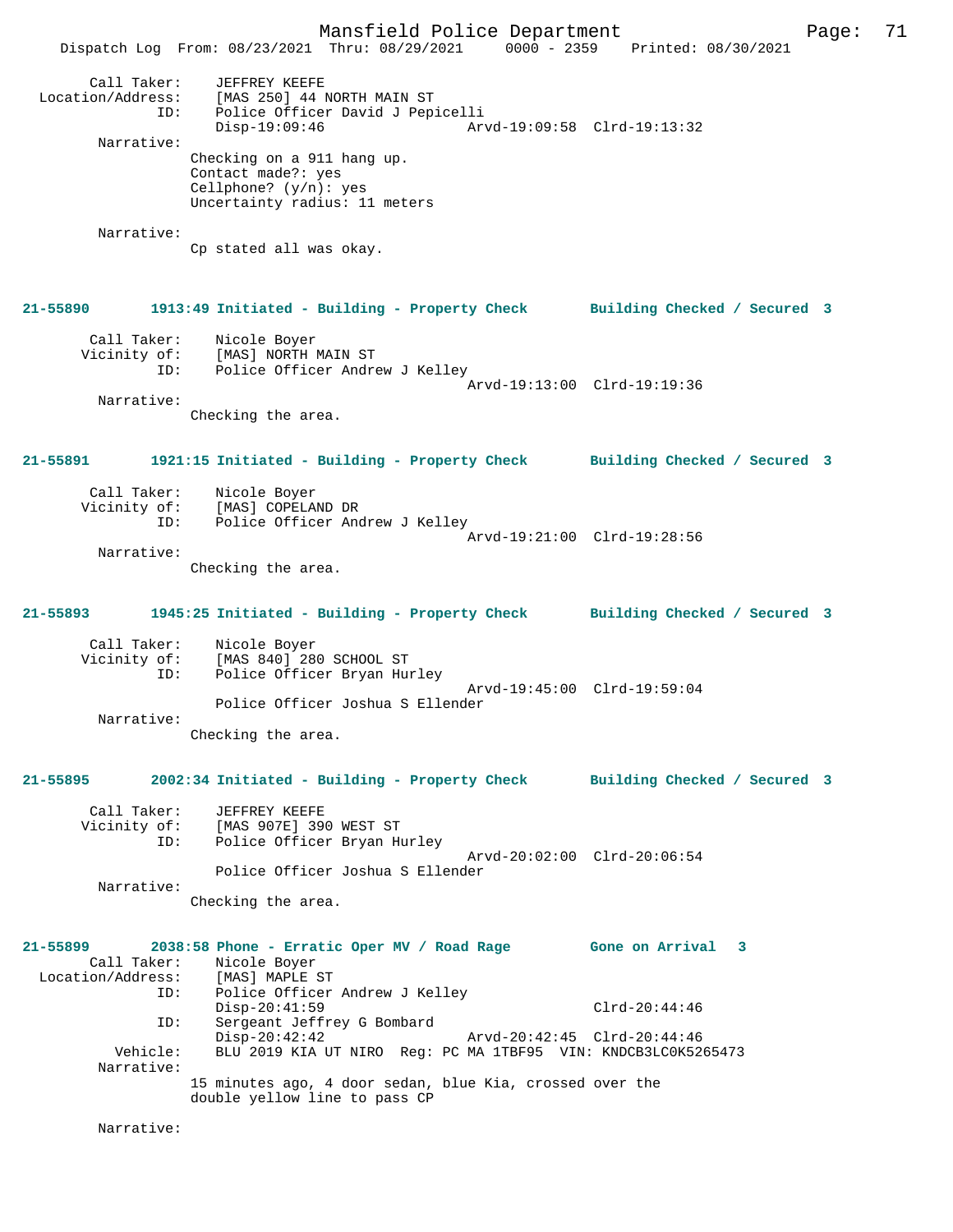Mansfield Police Department Page: 72 Dispatch Log From: 08/23/2021 Thru: 08/29/2021 0000 - 2359 Last saw them at the corner of Forbes and 140. They went Northbound and CP went Southbound. Narrative: 140 NB up to town line, checks negative **21-55902 2113:53 Initiated - Building - Property Check Building Checked / Secured 3** Call Taker: Nicole Boyer Vicinity of: [MAS 12] 250 EAST ST ID: Police Officer David J Pepicelli Arvd-21:13:00 Clrd-21:31:02 Vehicle: GRN 2010 HOND ACCORD Reg: PC MA 3JBN64 VIN: 1HGCP3F86AA007894 Vehicle: BRO 2007 TOYT AVALON Reg: PC MA 1EHH82 VIN: 4T1BK36B17U236152 Vehicle: GRY 2011 JEEP UT LIBERTY Reg: PC MA 3FEX61 VIN: 1J4PN2GK4BW519047 Narrative: Checking the area. Narrative: In the area of the J&J schools, unoccupied vehicles are in the area Narrative: Located kids on the playground, and will be out speaking with them. Narrative: Three of them have been moved along, and they will be on their way **21-55905 2146:48 Initiated - Building - Property Check Building Checked / Secured 3** Call Taker: Nicole Boyer Vicinity of: [MAS 1040] 10 RESERVOIR ST Apt. #ST ID: Police Officer Bryan Hurley Arvd-21:46:00 Clrd-21:53:35 Police Officer Joshua S Ellender Narrative: Checking the area. **21-55906 2153:44 Initiated - Disabled Motor Vehicle Citation / Warning Issued 3** Call Taker: Nicole Boyer<br>Vicinity of: [MAS] 72 RESI Vicinity of: [MAS] 72 RESERVOIR ST ID: Police Officer Bryan Hurley Arvd-21:53:00 Clrd-22:06:43 Police Officer Joshua S Ellender Vehicle: GRY 2007 TOYT COROLL Reg: PC MA 2LYS26 VIN: 2T1BR32E07C743802 Narrative: Reported DMV in the area. Narrative: Vehicle was operating intermittently and stopped, RO cited for no inspection sticker. **21-55907 2214:52 Initiated - Building - Property Check Building Checked / Secured 3** Call Taker: Nicole Boyer<br>Vicinity of: [MAS 255] 37 MAS 2551 377 CHAUNCY ST ID: Police Officer Bryan Hurley Arvd-22:14:00 Clrd-22:18:09 Police Officer Joshua S Ellender Narrative:

Checking the area.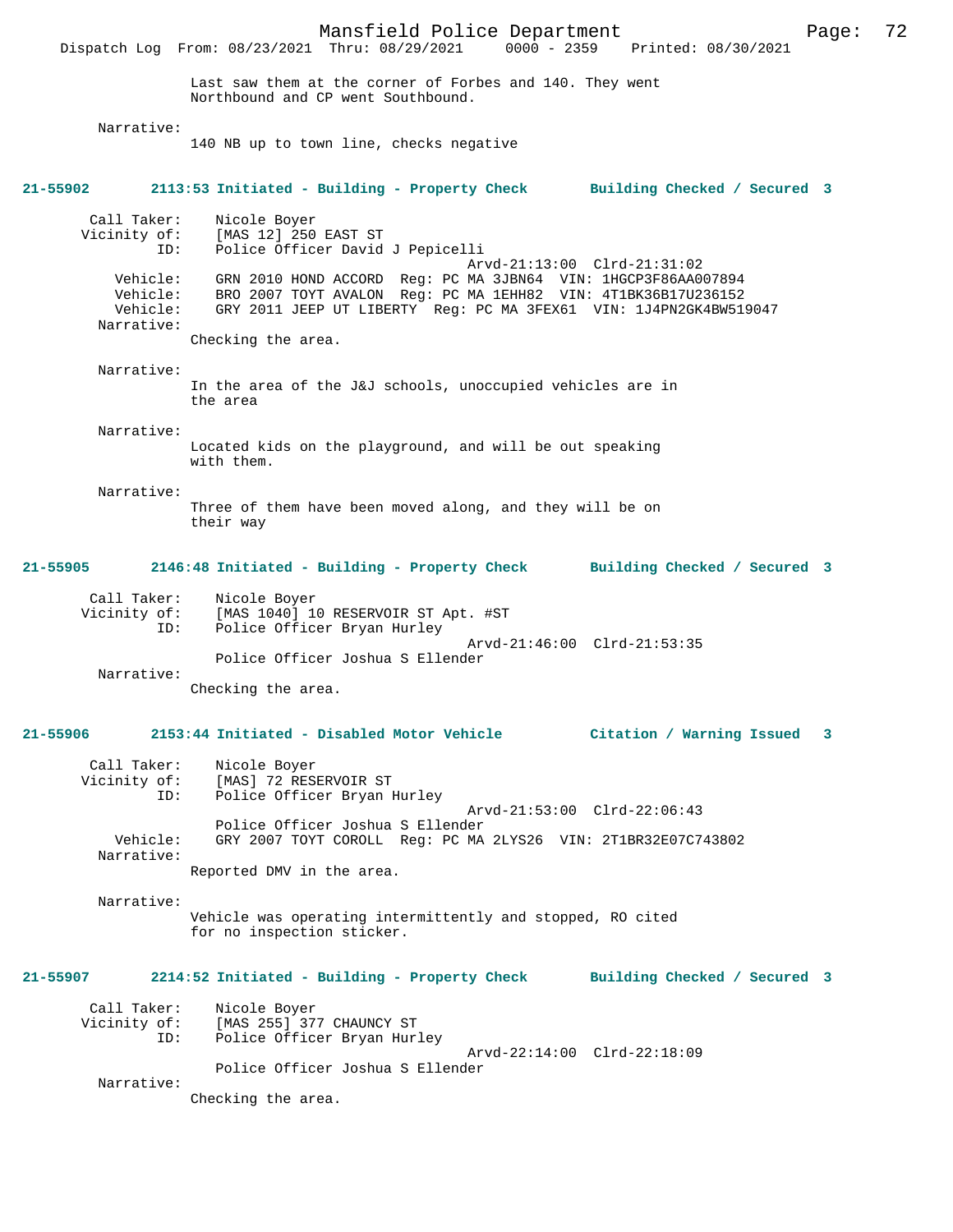Mansfield Police Department Page: 73 Dispatch Log From: 08/23/2021 Thru: 08/29/2021 **21-55909 2226:00 Initiated - Building - Property Check Building Checked / Secured 3** Call Taker: Nicole Boyer Vicinity of: [MAS 4] 31 HAMPSHIRE ST ID: Police Officer Bryan Hurley Arvd-22:26:00 Clrd-22:36:30 Police Officer Joshua S Ellender Narrative: Checking the area. **21-55918 2242:10 Initiated - Building - Property Check Building Checked / Secured 3** Call Taker: Nicole Boyer Vicinity of: [MAS 1015] 30 CHAUNCY ST<br>ID: Police Officer Andrew J P Police Officer Andrew J Kelley Arvd-22:42:00 Clrd-22:56:25 Narrative: Checking the area. **21-55921 2253:19 Initiated - Suspicious Actv / Persn / Veh Spoken To 2**  Call Taker: Nicole Boyer Vicinity of: [MAS] FORBES BLVD Vicinity of: [MAS] FORBES BLVD<br>ID: Police Officer Bryan Hurley Arvd-22:53:00 Clrd-22:57:30 Police Officer Joshua S Ellender Vehicle: GRY 2011 CHEV AVEO Reg: PC MA 1RFF29 VIN: KL1TG6DE2BB252770 Narrative: Out with an MVST Narrative: Male operator stated he was watching movies in the car and checks OK. **21-55924 2330:08 Phone - Well Being Check Investigated - No Report 3** Call Taker: NICHOLAS GOYETTE<br>ion/Address: [MAS H4535] Location/Address: [MAS H4535] #<br>ID: Police Officer David J Pepicel Police Officer David J Pepicelli Disp-23:33:25 Arvd-23:36:33 Clrd-08/30/2021 @ 00:10:00<br>TD: Police Officer Bryan Hurley Police Officer Bryan Hurley<br>Disp-23:33:29 Disp-23:33:29 Arvd-23:36:35 Clrd-08/30/2021 @ 00:10:03 Police Officer Joshua S Ellender

 ID: Sergeant Jeffrey G Bombard Disp-23:44:36 Arvd-23:44:39 Clrd-08/30/2021 @ 00:13:22

Narrative: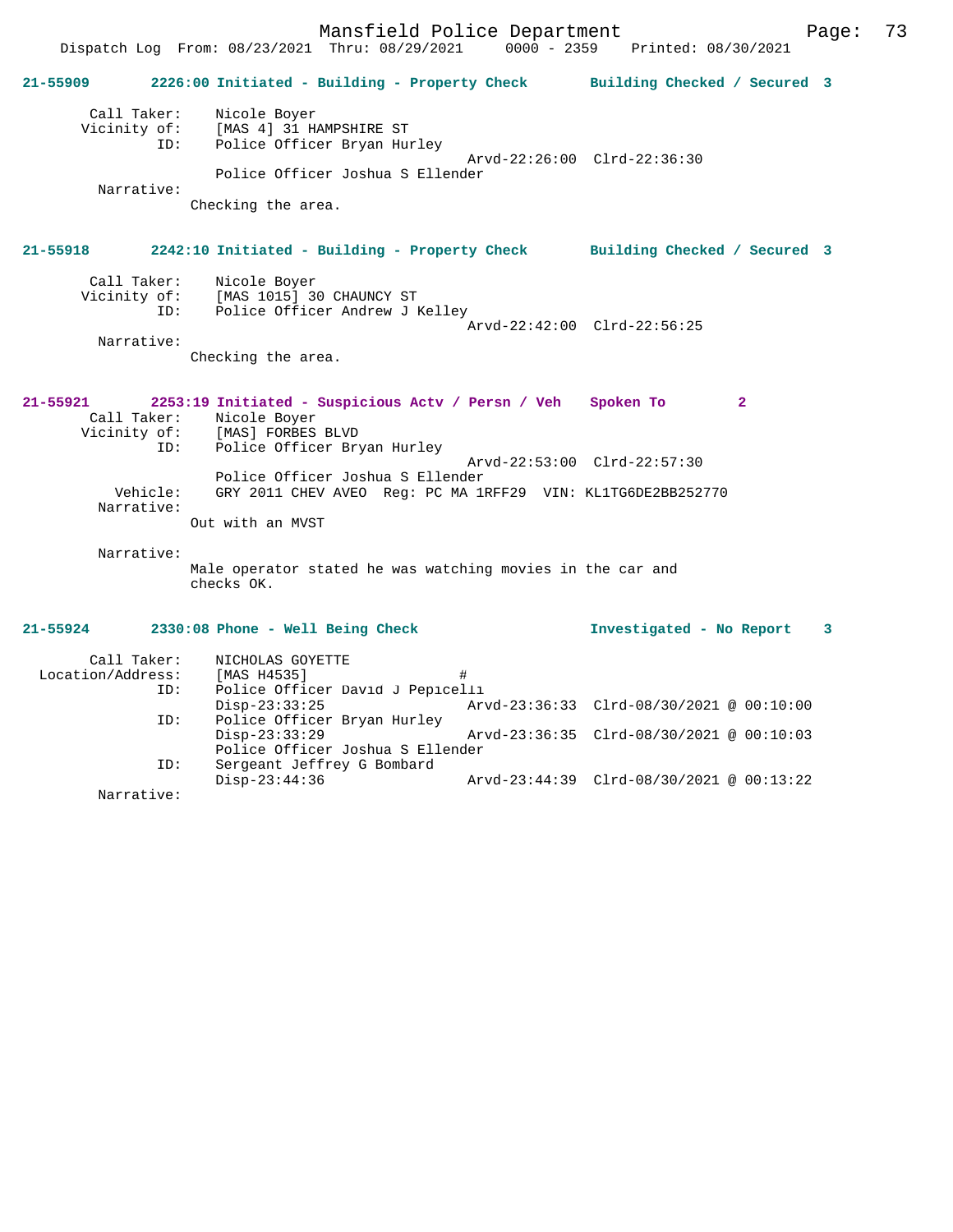### **For Date: 08/30/2021 - Monday**

# **Call Number Time Call Reason 6 and Call Reason Action Action Priority 21-55936 0049:44 Initiated - Building - Property Check Building Checked / Secured 3** Call Taker: Nicole Boyer Vicinity of: [MAS 1015] 30 CHAUNCY ST ID: Police Officer Andrew J Kelley Arvd-00:49:00 Clrd-00:51:46 Narrative: Checking the area. **21-55941 0108:29 Initiated - Building - Property Check Building Checked / Secured 3** Call Taker: Nicole Boyer Vicinity of: [MAS 4] 31 HAMPSHIRE ST ID: Police Officer Andrew J Kelley Arvd-01:08:00 Clrd-01:10:37 Narrative: Checking the area. **21-55952 0153:44 Initiated - Building - Property Check Building Checked / Secured 3** Call Taker: Nicole Boyer<br>Vicinity of: [MAS] COPELAI Vicinity of: [MAS] COPELAND DR ID: Police Officer Andrew J Kelley Arvd-01:53:00 Clrd-02:08:30 Narrative: Checking the area. **21-55953 0156:51 Initiated - Building - Property Check Building Checked / Secured 3** Call Taker: NICHOLAS GOYETTE Location/Address: [MAS 417] 9 FRANCIS AVE ID: Police Officer Derek M Stark Arvd-01:56:00 Clrd-02:11:30 Narrative: Checking the area. **21-55954 0209:06 Phone - Assist Fire Department Referred to Other Agency 2** Call Taker: Nicole Boyer Location/Address: [MAS] 10 MAYHEW FARM DR<br>ID: Police Officer Andrew J Police Officer Andrew J Kelley<br>Disp-02:10:09 A Disp-02:10:09 Arvd-02:20:45 Clrd-02:23:10 Narrative: Assisting the FD with a fire related incident. Nature: Direct call to the station, alarm sounding, no smoke or fire Narrative: FD to handle **21-55957 0224:05 Initiated - Building - Property Check Building Checked / Secured 3** Call Taker: Nicole Boyer<br>Vicinity of: [MAS 840] 28 Vicinity of: [MAS 840] 280 SCHOOL ST ID: Police Officer Andrew J Kelley ID: Police Officer Andrew J Kelley<br>Arvd-02:24:00 Clrd-02:27:27 Narrative: Checking the area. **21-55958 0228:41 Initiated - Building - Property Check Building Checked / Secured 3**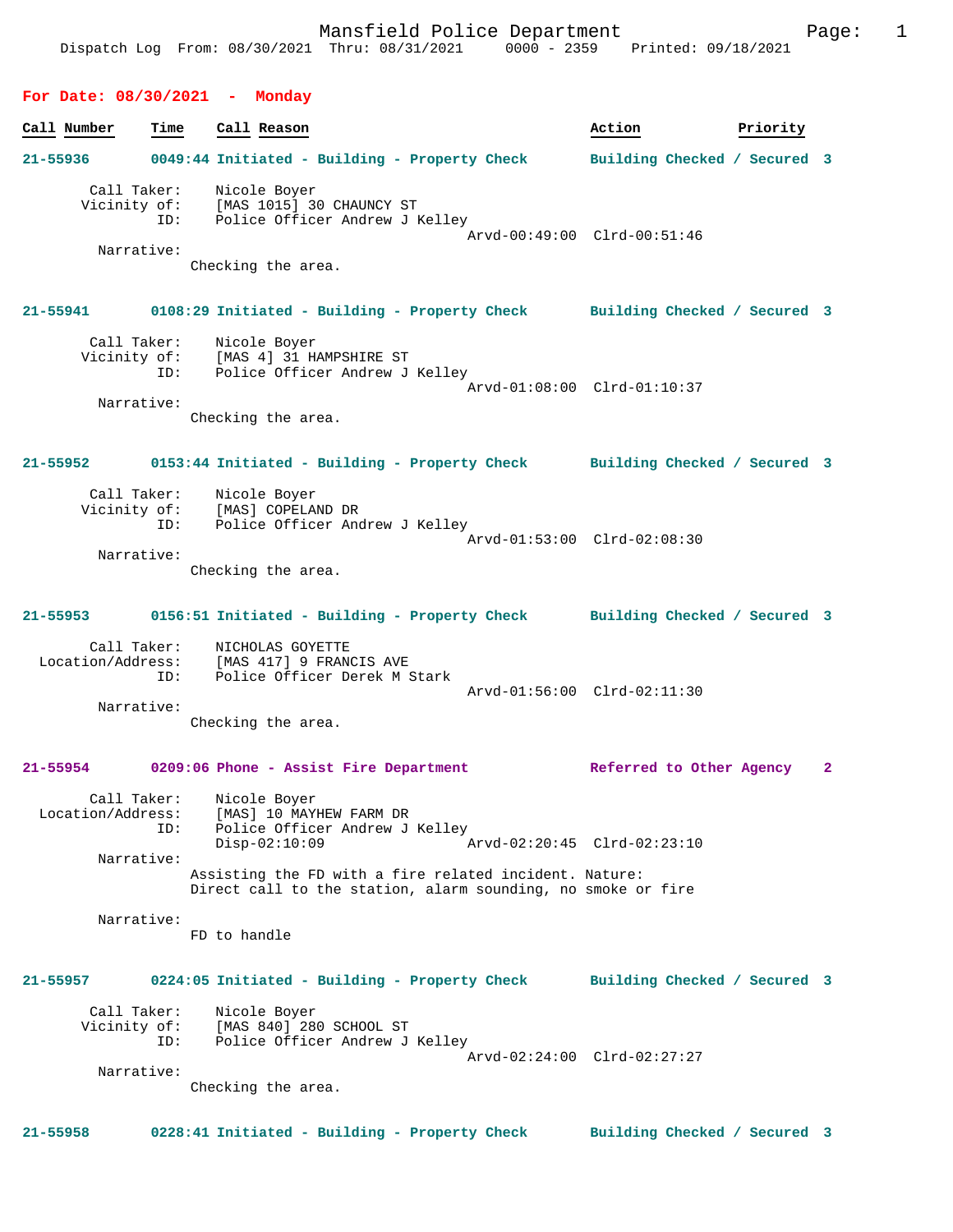|                                                             | Dispatch Log From: 08/30/2021 Thru: 08/31/2021 0000 - 2359 Printed: 09/18/2021                                                                  |                              |
|-------------------------------------------------------------|-------------------------------------------------------------------------------------------------------------------------------------------------|------------------------------|
| Call Taker:<br>ID:                                          | Nicole Boyer<br>Location/Address: [MAS 124] 241 FRANCIS AVE Apt. #B<br>Police Officer Derek M Stark                                             | Arvd-02:28:00 Clrd-02:31:32  |
| Narrative:                                                  |                                                                                                                                                 |                              |
|                                                             | Checking the area.                                                                                                                              |                              |
| Narrative:                                                  | Checking the bus terminal, located (8) buses with doors<br>open. But everything seems to be OK.                                                 |                              |
|                                                             | 21-55960 0243:05 Initiated - Building - Property Check Building Checked / Secured 3                                                             |                              |
| Call Taker:<br>ID:                                          | Nicole Boyer<br>Vicinity of: [MAS] GREEN ACRES DR<br>Police Officer Derek M Stark                                                               |                              |
| Narrative:                                                  | Checking the area.                                                                                                                              | Arvd-02:43:00 Clrd-02:43:23  |
| 21-55962                                                    | 0248:22 Initiated - Building - Property Check Building Checked / Secured 3                                                                      |                              |
|                                                             | Call Taker: Nicole Boyer<br>Vicinity of: [MAS 992] 660 EAST ST<br>ID: Police Officer Derek M Stark                                              | Arvd-02:48:00 Clrd-02:53:01  |
| Narrative:                                                  | Checking the area.                                                                                                                              |                              |
| 21-55965                                                    | 0303:24 Initiated - Building - Property Check Building Checked / Secured 3                                                                      |                              |
| Vicinity of:<br>ID:                                         | Call Taker: Nicole Boyer<br>[MAS] 4 ERICK RD @ 15 BONNEY LN<br>Police Officer Derek M Stark                                                     | Arvd-03:03:00 Clrd-03:15:55  |
| Narrative:                                                  | Checking the area.                                                                                                                              |                              |
| 21-55970                                                    | 0325:30 Initiated - Building - Property Check                                                                                                   | Building Checked / Secured 3 |
| Call Taker:<br>ID:                                          | Nicole Boyer<br>Vicinity of: [MAS 12] 250 EAST ST<br>Police Officer Derek M Stark                                                               | Arvd-03:25:00 Clrd-03:32:20  |
| Narrative:                                                  | Checking the area.                                                                                                                              |                              |
| 21-55995<br>0846<br>Call Taker:<br>Location/Address:<br>ID: | Initiated - Speed Trailer/Signs Deployed Services Rendered 3<br>Animal Control Steven Simonds<br>[MAS] MILL ST<br>Animal Control Steven Simonds |                              |
| Narrative:                                                  | changing batteries on speed sign                                                                                                                | Arvd-08:47:20 Clrd-08:58:31  |
| 21-55999<br>0909<br>Call Taker:<br>Location/Address:<br>ID: | Initiated - Parking Violations<br>Animal Control Steven Simonds<br>[MAS] 43 NORTH MAIN ST @ 13 PARK ST<br>Animal Control Steven Simonds         | Services Rendered 3          |
| Narrative:                                                  | checking area for parking violations                                                                                                            | Arvd-09:09:50 Clrd-10:01:45  |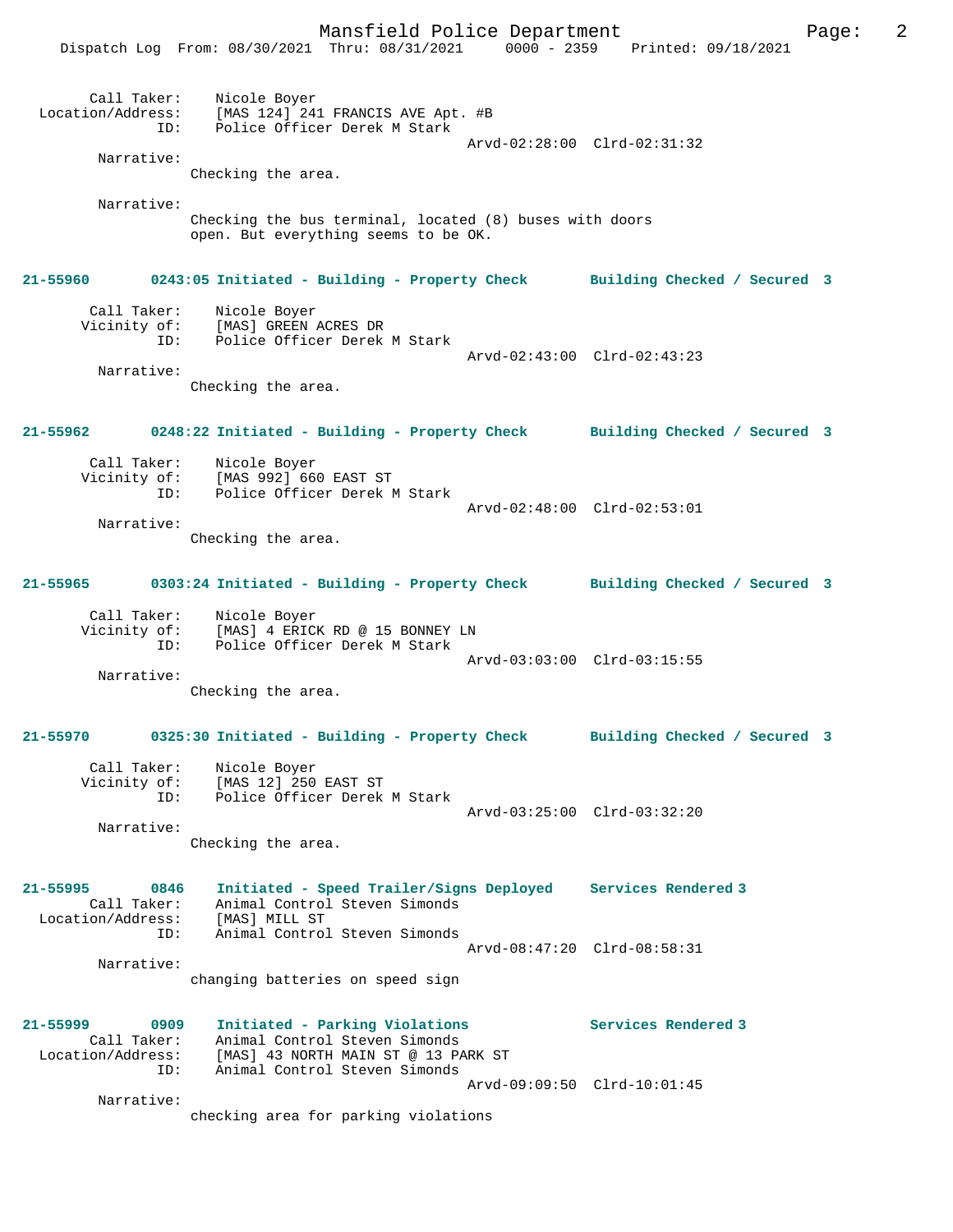Mansfield Police Department Form Page: 3 Dispatch Log From: 08/30/2021 Thru: 08/31/2021 0000 - 2359 Printed: 09/18/2021 **21-56028 1119 Initiated - Parking Violations Services Rendered 3**  Call Taker: Animal Control Steven Simonds Location/Address: [MAS] 126 NORTH MAIN ST @ 10 VILLA ST ID: Animal Control Steven Simonds Arvd-11:20:17 Clrd-11:48:42 Narrative: checking area for parking violations Narrative: tagged MA 9XG219 on Fuller for overtime parking Narrative: tagged MA 1WMZ83 RI GY255 MA 2PV519 and RI NE304 on Fulton Street for overtime parking **21-56031 1135:26 Phone - 911 Hang-ups & Verifications Spoken To 2**  Call Taker: William Casey<br>Location/Address: [MAS 1005B] 29 ess: [MAS 1005B] 292 CHAUNCY ST Apt. #150<br>ID: Police Officer Beau J Palanza Police Officer Beau J Palanza Disp-11:41:15 Clrd-11:44:42 Narrative: Checking on a 911 hang up. Contact made?:yes Cellphone? (y/n):business someone will step out Uncertainty radius: Narrative: Confirmed accidental by details officers **21-56046 1255:58 Initiated - Building - Property Check Building Checked / Secured 3** Call Taker: Jennifer Napolitano Location/Address: [MAS 982] 111 HOPE ST ID: Police Officer Gregg S Kennedy Arvd-12:55:00 Clrd-13:03:19 Narrative: Checking the area. **21-56050 1324:10 Initiated - Motor Vehicle Stop Citation / Warning Issued 3** Call Taker: Jennifer Napolitano<br>Vicinity of: [MAS H4339] 154 CHAN of: [MAS H4339] 154 CHAUNCY ST<br>TD: Police Officer Beau J Palau Police Officer Beau J Palanza Arvd-13:24:00 Clrd-13:42:14<br>Vehicle: GRY 2019 NISS ROGUES Reg: PC MA 9PY991 VIN: JN1BJ1CR8KW3 GRY 2019 NISS ROGUES Reg: PC MA 9PY991 VIN: JN1BJ1CR8KW322099 Narrative: Out for mvst Narrative: Citation issued for handsfree violation **21-56054 1342:49 Phone - Erratic Oper MV / Road Rage Unfounded/Unverifed 3** Call Taker: Kieran M Ruth<br>Location/Address: [MAS] 54 CHAUI [MAS] 54 CHAUNCY ST @ 363 NORTH MAIN ST ID: Police Officer Beau J Palanza Disp-13:44:10 Arvd-13:46:35 Clrd-13:46:39 Narrative: Out for the report erratic diver in a gray SUV Narrative: The vehicle is heading to Foxboro on Rte 140 nb Narrative: Vehicle got on to 95 South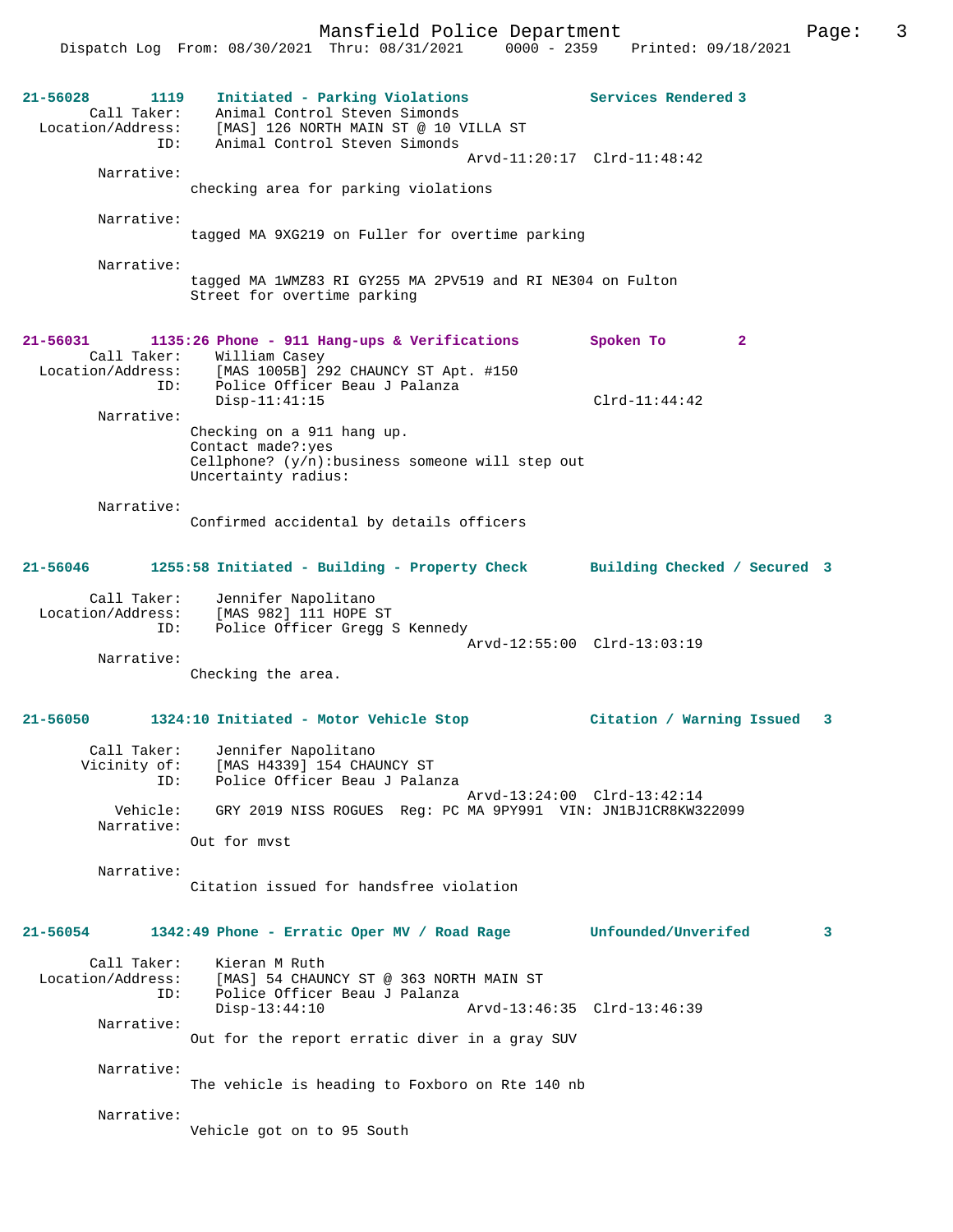Mansfield Police Department Form Page: 4 Dispatch Log From: 08/30/2021 Thru: 08/31/2021 0000 - 2359 Printed: 09/18/2021 Narrative: The vehicle got onto 95 SB Narrative: Plate given does not match vehicle description **21-56058 1404:10 Initiated - Motor Vehicle Stop Citation / Warning Issued 3** Call Taker: Jennifer Napolitano Location/Address: [MAS 240A] 189 CHAUNCY ST ID: Police Officer Beau J Palanza Arvd-14:04:00 Clrd-14:07:43<br>Vehicle: GRY 2017 VOLV UT XC90 Req: PC MA 5ZF383 VIN: YV4A22PL7H1 Vehicle: GRY 2017 VOLV UT XC90 Reg: PC MA 5ZF383 VIN: YV4A22PL7H1168411 Narrative: Out for mvst in the parking lot Narrative: Citation for speed **21-56060 1415:18 Initiated - Motor Vehicle Stop Citation / Warning Issued 3** Call Taker: Jennifer Napolitano Location/Address: [MAS] 109 OAKLAND ST @ 11 CURTIN ST ID: Police Officer Beau J Palanza Arvd-14:15:00 Clrd-14:25:18 Vehicle: RED 2010 TOYT CAMRY Reg: PC MA 9TX334 VIN: 4T4BF3EK5AR047295 Narrative: Out for mvst Narrative: Citation for speed and hands free **21-56062 1419:38 Alarm - Assist Fire Department Services Rendered 2**  Call Taker: CARLY MORIARTY Location/Address: [MAS 942A] 10 CONNORS AVE Apt. #B ID: Police Officer Gregg S Kennedy<br>Disp-14:20:05 Disp-14:20:05 Arvd-14:25:13 Clrd-14:38:54 Narrative: Assisting the FD with a fire related incident. Nature: masterbox activation **21-56064 1423:45 Initiated - Motor Vehicle Stop Citation / Warning Issued 3** Call Taker: Jennifer Napolitano Vicinity of: [MAS U4] WEST ST ID: Police Officer Mark O'Connor Arvd-14:23:00 Clrd-14:35:15 Police Officer Matthew A Souza<br>Vehicle: GRY 2016 HOND VA ODYSSE Req: E GRY 2016 HOND VA ODYSSE Reg: PC MA 8KLH80 VIN: 5FNRL5H39GB149996 Narrative: Out for mvst Narrative: Citation to the operator for speed **21-56079 1549:39 Phone - 911 Hang-ups & Verifications Gone on Arrival 2**  Call Taker: Kieran M Ruth<br>Location/Address: [MAS 840I120] [MAS 840I120] 280 SCHOOL ST Apt. #I120 ID: Police Officer Mark O'Connor Disp-15:51:31 Arvd-16:01:46 Clrd-16:03:44 Police Officer Matthew A Souza Narrative: Checking on a 911 hang up. Contact made?:Y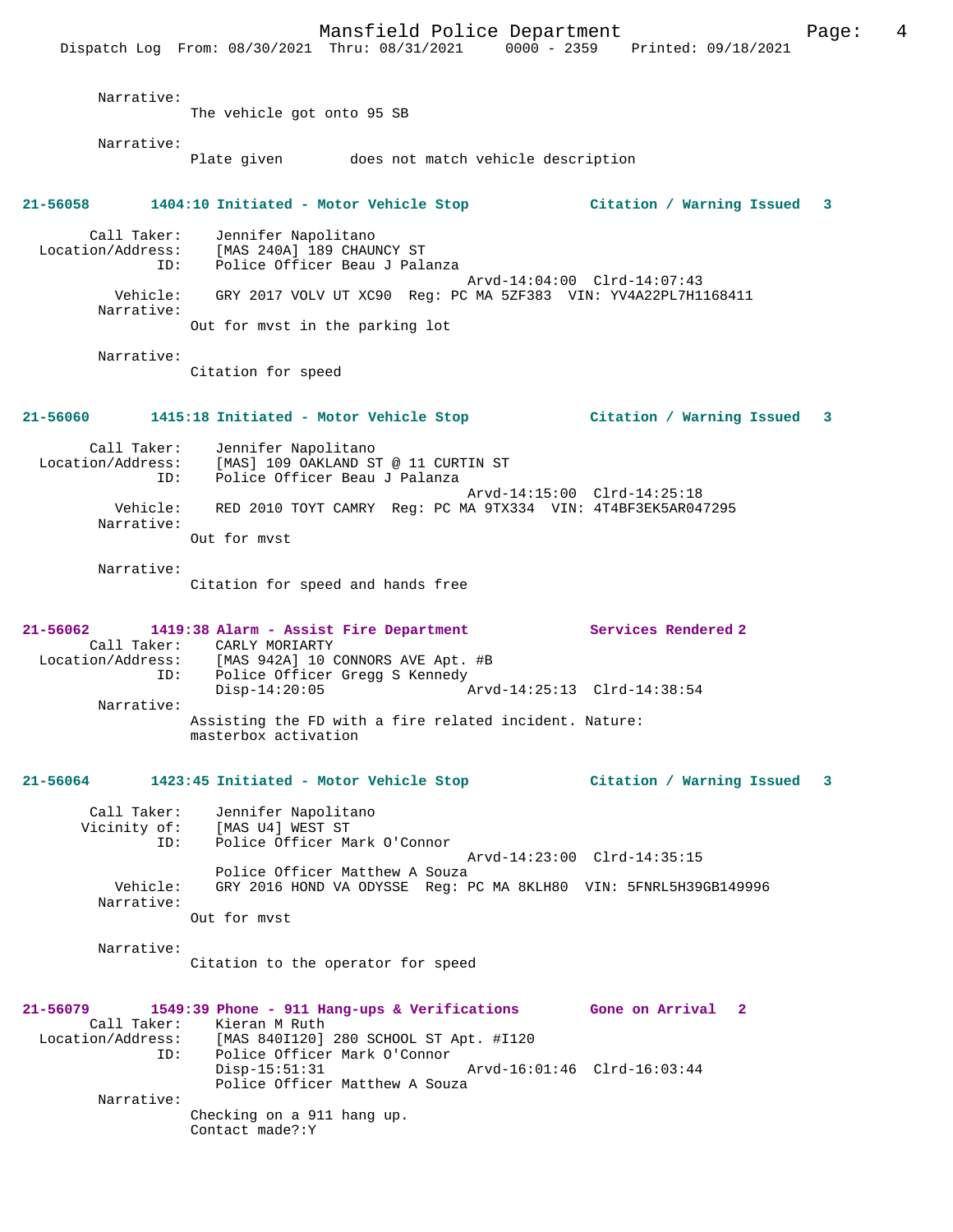Mansfield Police Department Page: 5 Dispatch Log From: 08/30/2021 Thru: 08/31/2021 Cellphone? (y/n):Y Uncertainty radius:25 meters Caller with meet at the front of the store a Lucas Narrative: The costomer left the area **21-56082 1627:04 Phone - Disturbance / Gathering Incident Report 1**  Call Taker: William Casey<br>Location/Address: [MAS 418B] 23 ess: [MAS 418B] 23 FRANCIS AVE<br>TD: Sergeant Jeffrey G Bombard Sergeant Jeffrey G Bombard<br>Disp-16:27:45 Disp-16:27:45 Arvd-16:43:03 Clrd-16:44:10<br>ID: Police Officer Michael N Fenore Police Officer Michael N Fenore Disp-16:28:22 Arvd-16:32:08 Clrd-16:45:24 Police Officer Nicole P Newport<br>TD: Police Officer Joshua S Ellender ID: Police Officer Joshua S Ellender Disp-16:28:30 Arvd-16:33:08 Clrd-16:48:51 Police Officer Bryan Hurley Narrative: Cp reports children fighting infront the apartment. Narrative: M17 kids no longer fighting and took off. Checking the area. Narrative: believe the parties are inside the apartment. Will be speaking with them. Refer To Incident: 21MAS-918-OF **21-56088 1707:32 Phone - Suspicious Actv / Persn / Veh Services Rendered 2**  Call Taker: William Casey<br>ion/Address: [MAS 100] Location/Address:<br>
ID: ID: Police Officer Joshua S Ellender Arvd-17:16:03 Clrd-17:26:51 Police Officer Bryan Hurley<br>ID: Police Officer David J Pepic Police Officer David J Pepicelli<br>Disp-17:12:58 Ar Arvd-17:15:51 Clrd-17:24:17 Vehicle: Narrative: Narrative: Refer To Incident: 21MAS-919-OF **21-56090 1711:15 Phone - 911 Hang-ups & Verifications Unfounded/Unverifed 2** Call Taker: William Casey<br>Location/Address: [MAS 1040] 10 ess: [MAS 1040] 10 RESERVOIR ST Apt. #ST<br>ID: Sergeant Jeffrey G Bombard Sergeant Jeffrey G Bombard<br>Disp-17:14:50 Disp-17:14:50 Arvd-17:24:53 Clrd-17:28:35 Narrative: Checking on a 911 hang up. Contact made?:yes Cellphone? (y/n):yes, will meet officers Uncertainty radius: Narrative: M1 spoke with the front desk who stated the party left prior to his arrival and there is no issue at the hotel **21-56097 1731:04 Initiated - Motor Vehicle Stop Citation / Warning Issued 3**

 Call Taker: Jennifer Napolitano Location/Address: [MAS] 79 WEST ST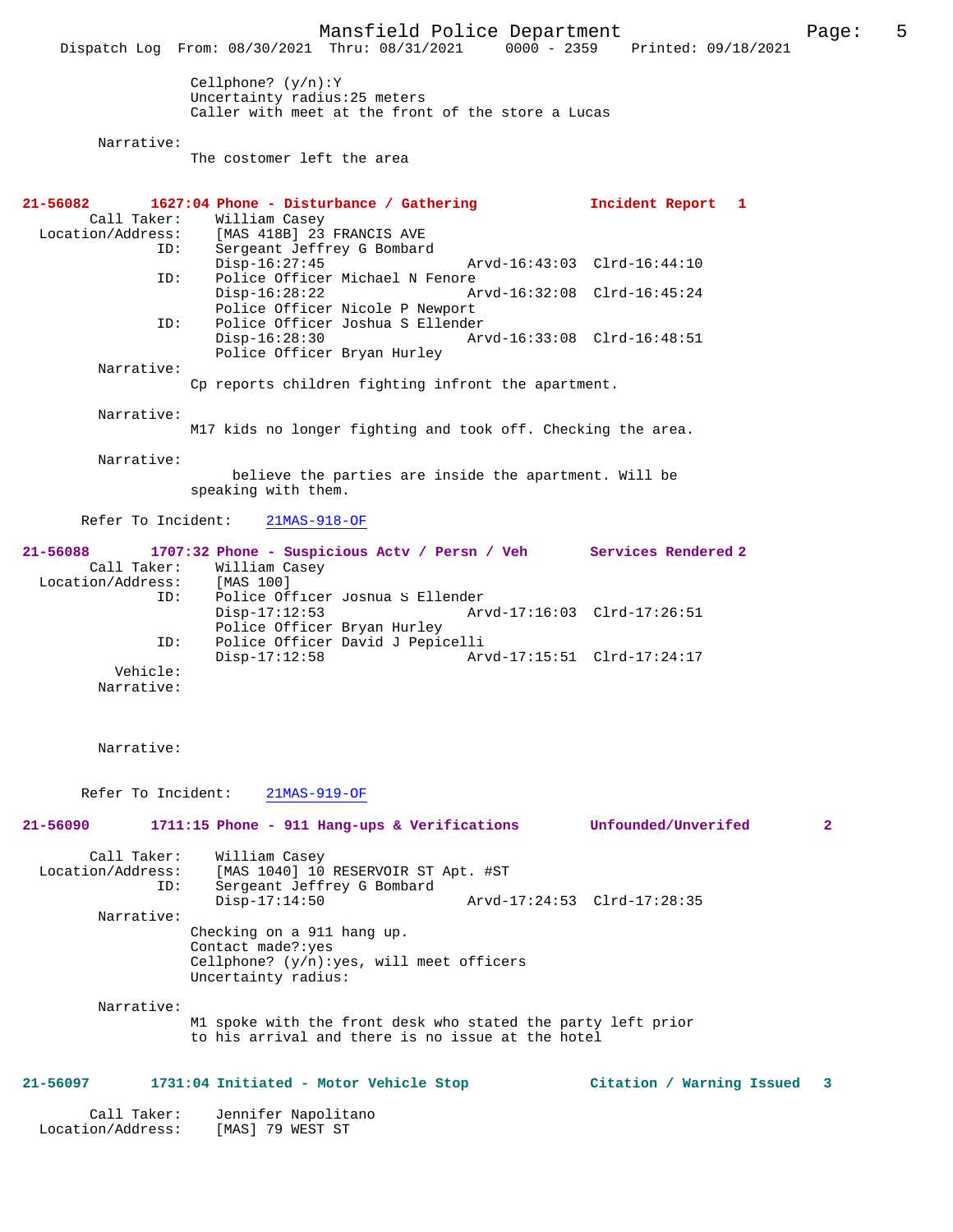|                                                            | Mansfield Police Department                                                                                                                                                                                                       |                                                                                | Page: | 6 |
|------------------------------------------------------------|-----------------------------------------------------------------------------------------------------------------------------------------------------------------------------------------------------------------------------------|--------------------------------------------------------------------------------|-------|---|
|                                                            | Dispatch Log From: 08/30/2021 Thru: 08/31/2021 0000 - 2359 Printed: 09/18/2021                                                                                                                                                    |                                                                                |       |   |
| ID:                                                        | Police Officer David J Pepicelli                                                                                                                                                                                                  | Arvd-17:31:00 Clrd-17:54:26                                                    |       |   |
| Vehicle:<br>Narrative:                                     | GRY 2019 TOYT TACOMA Req: PC MA 1HFY85 VIN: 3TMCZ5AN9KM236348                                                                                                                                                                     |                                                                                |       |   |
|                                                            | Out for myst                                                                                                                                                                                                                      |                                                                                |       |   |
| Narrative:                                                 | Citation issued for redlight violation at East and North<br>Main and failure to notify the registry of new address.                                                                                                               |                                                                                |       |   |
| $21 - 56103$<br>Call Taker:<br>ID:                         | 1808:52 Phone - Assist Other Agency<br>Kieran M Ruth<br>Location/Address: [MAS] 400 RTE 140 SB @ 272 CHAUNCY ST<br>Police Officer David J Pepicelli                                                                               | Services Rendered 3                                                            |       |   |
|                                                            | $Disp-18:10:02$                                                                                                                                                                                                                   | Arvd-18:12:04 Clrd-18:42:15                                                    |       |   |
| ID:                                                        | Police Officer Danielle C Titus<br>$Disp-18:10:06$                                                                                                                                                                                | $Clrd-18:12:45$                                                                |       |   |
| Narrative:                                                 | Out for an MVA with no injuries, a silver Mercedes is<br>involved                                                                                                                                                                 |                                                                                |       |   |
| 21-56106                                                   | 1815:50 Initiated - Follow up Investigation Mot Home / No Answer                                                                                                                                                                  |                                                                                | 3     |   |
| Call Taker:<br>Location/Address:<br>ID:                    | Jennifer Napolitano<br>[MAS 427]<br>Police Officer Danielle C Titus                                                                                                                                                               |                                                                                |       |   |
| Narrative:                                                 |                                                                                                                                                                                                                                   | Arvd-18:15:00 Clrd-18:22:26                                                    |       |   |
| Narrative:                                                 |                                                                                                                                                                                                                                   |                                                                                |       |   |
| 21-56111<br>Location/Address:<br>ID:                       | 1846:54 Initiated - Follow up Investigation Services Rendered 3<br>Call Taker: Jennifer Napolitano<br>[MAS] ANGELL ST<br>Police Officer Michael N Fenore                                                                          |                                                                                |       |   |
|                                                            | Police Officer Nicole P Newport                                                                                                                                                                                                   | Arvd-18:46:00 Clrd-19:02:38                                                    |       |   |
| Narrative:                                                 | Conducting a follow up in the area to a previously reported<br>incident.                                                                                                                                                          |                                                                                |       |   |
| 21-56113<br>Call Taker:<br>Location/Address:<br>ID:<br>ID: | 1853:36 Phone - Assist Citizen - P S A<br>APRIL LEHANE<br>[MAS H5502] 386 GILBERT ST<br>Police Officer David J Pepicelli<br>$Disp-18:58:52$<br>Police Officer Joshua S Ellender<br>$Disp-19:00:24$<br>Police Officer Bryan Hurley | Assisted Party 3<br>Arvd-19:02:49 Clrd-19:29:16<br>Arvd-19:10:54 Clrd-19:30:37 |       |   |
| Narrative:                                                 | rp left his phone out on porch other night and cannot find<br>it. It is tracking on Otis St at this time. He believes it<br>was left out on Saturday night when female was attempting to<br>break into cars on the street         |                                                                                |       |   |
| Narrative:                                                 | M11 reports party is unsure if he lost it or it was stolen,<br>he had it last Saturday night and that is all he can<br>remember.                                                                                                  |                                                                                |       |   |
| $21 - 56129$                                               | 2023:34 Initiated - Building - Property Check                                                                                                                                                                                     | Building Checked / Secured 3                                                   |       |   |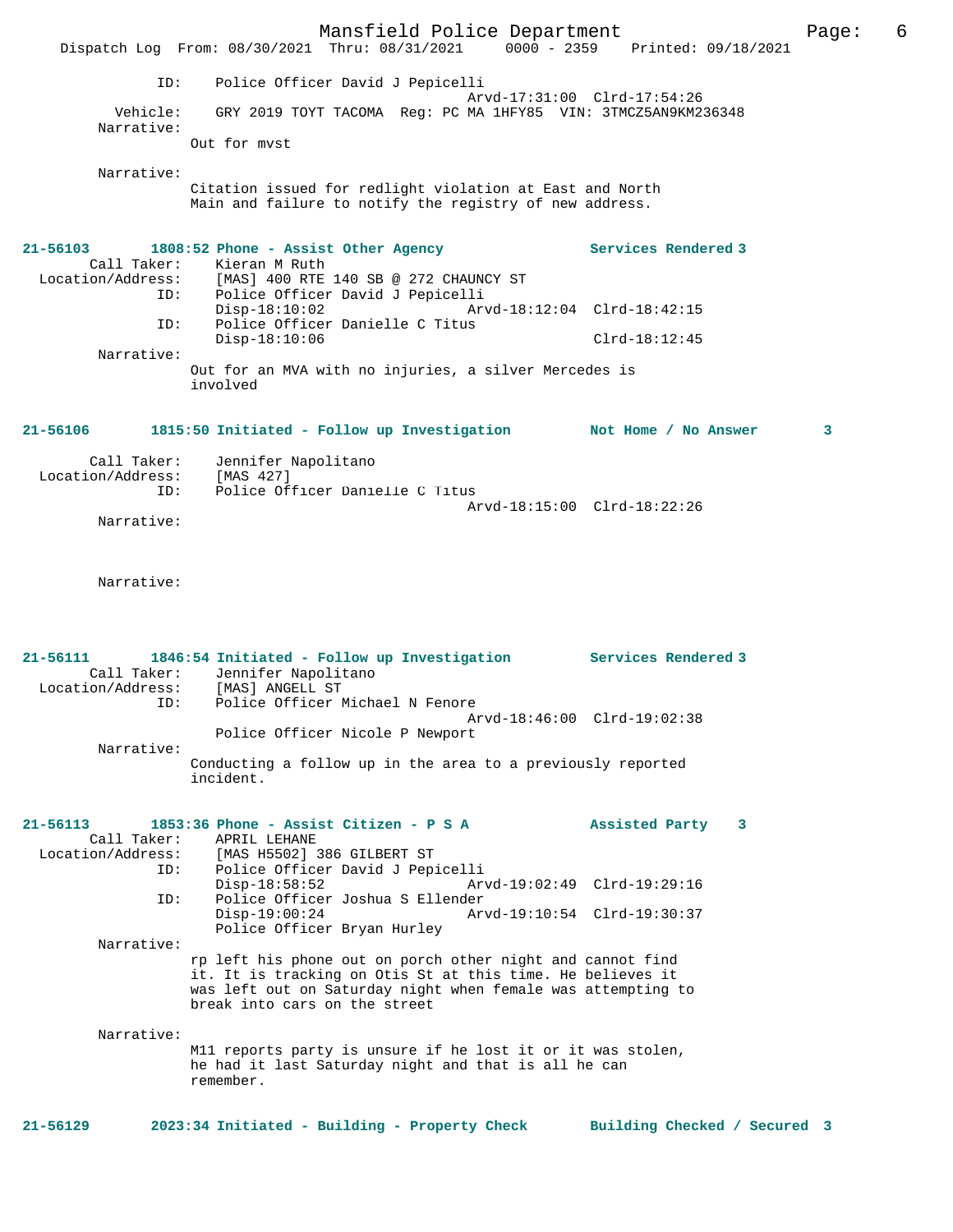|                                                | Dispatch Log From: 08/30/2021 Thru: 08/31/2021<br>$0000 - 2359$                                                                                                                                                                               | Printed: 09/18/2021                                              |
|------------------------------------------------|-----------------------------------------------------------------------------------------------------------------------------------------------------------------------------------------------------------------------------------------------|------------------------------------------------------------------|
| Call Taker:<br>Location/Address:<br>ID:        | NICHOLAS GOYETTE<br>[MAS 417] 9 FRANCIS AVE<br>Police Officer Danielle C Titus                                                                                                                                                                | Arvd-20:23:00 Clrd-20:36:50                                      |
| Narrative:                                     |                                                                                                                                                                                                                                               |                                                                  |
|                                                | Checking the area.                                                                                                                                                                                                                            |                                                                  |
| 21-56139<br>Call Taker:<br>ID:<br>ID:          | 2128:31 Phone - Well Being Check<br>APRIL LEHANE<br>Location/Address: [MAS H1745] 195 TREMONT ST<br>Police Officer David J Pepicelli<br>$Disp-21:30:10$<br>Police Officer Joshua S Ellender<br>$Disp-21:30:12$<br>Police Officer Bryan Hurley | Spoken To<br>3<br>Arvd-21:31:17 Clrd-21:39:16<br>$Clrd-21:39:16$ |
| Narrative:                                     | rp is concerned for welfare of her sister. Family has been<br>unable to reach her at all over last week. It was at least<br>one week since last contact was made.                                                                             |                                                                  |
| Narrative:                                     |                                                                                                                                                                                                                                               |                                                                  |
|                                                | Everything is all set, female party is safe. Requested to<br>call sister to inform her of the update.                                                                                                                                         |                                                                  |
| Narrative:                                     | CP was advised                                                                                                                                                                                                                                |                                                                  |
| 21-56146<br>$\mathbf{2}$                       | 2201:26 Phone - 911 Hang-ups & Verifications Confirmed misdial/Accdntl Call                                                                                                                                                                   |                                                                  |
| Call Taker:<br>Location/Address:<br>ID:        | APRIL LEHANE<br>[MAS H5918] 32 OAKLAND ST<br>Police Officer Joshua S Ellender<br>$Disp-22:03:59$<br>Police Officer Bryan Hurley                                                                                                               | Arvd-22:07:17 Clrd-22:08:37                                      |
| Narrative:                                     | Checking on a 911 hang up.<br>Contact made?: y<br>Cellphone? $(y/n):y$<br>Uncertainty radius:                                                                                                                                                 |                                                                  |
| Narrative:                                     |                                                                                                                                                                                                                                               |                                                                  |
|                                                | caller stated misdial                                                                                                                                                                                                                         |                                                                  |
| 21-56156<br>$\overline{2}$                     | 2251:30 911 - 911 Hang-ups & Verifications                                                                                                                                                                                                    | Confirmed misdial/Accdntl Call                                   |
| Call Taker:<br>Location/Address:<br>ID:<br>ID: | Nicole Boyer<br>[MAS H3461] 50 RIVERSIDE DR<br>Police Officer Joshua S Ellender<br>$Disp-22:54:01$<br>Police Officer Bryan Hurley<br>Police Officer David J Pepicelli                                                                         | $Clrd-23:00:56$                                                  |
|                                                | $Disp-23:00:53$                                                                                                                                                                                                                               | Arvd-23:06:22 Clrd-23:08:19                                      |
| Narrative:                                     | Checking on a 911 hang up.<br>Contact made?: Yes<br>Cellphone? $(y/n)$ : Yes<br>Uncertainty radius: 65 meters                                                                                                                                 |                                                                  |
|                                                | CP stated it was an accident with an update on the cell<br>phone                                                                                                                                                                              |                                                                  |

# **For Date: 08/31/2021 - Tuesday**

**21-56196 0145 Initiated - Building - Property Check Building Checked / Secured 3**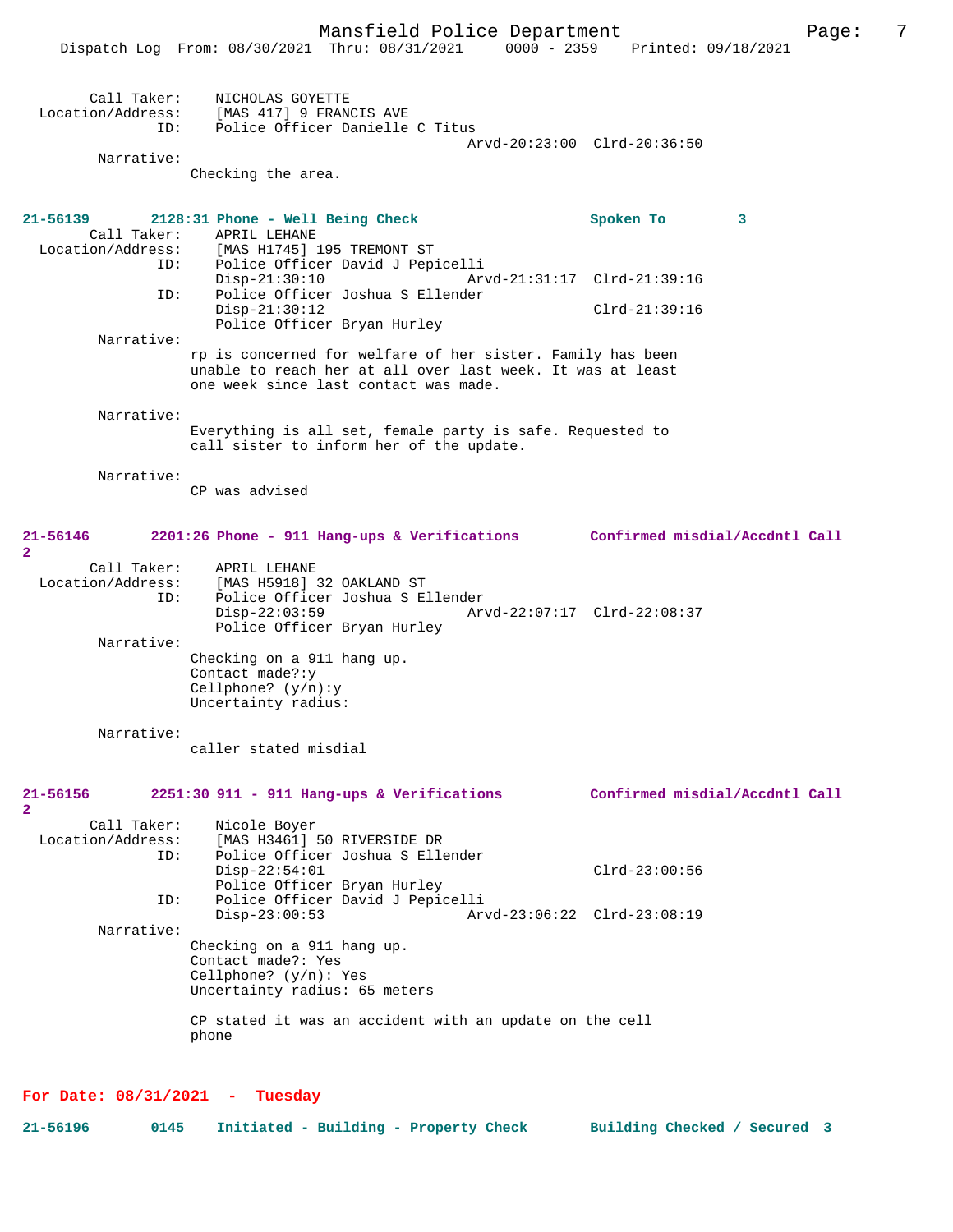Mansfield Police Department Page: 8 Dispatch Log From: 08/30/2021 Thru: 08/31/2021 0000 - 2359 Printed: 09/18/2021 Call Taker: Sergeant Jeffrey G Bombard Location/Address: [MAS 217] 50 RESERVOIR ST<br>ID: Sergeant Jeffrey G Bombard Sergeant Jeffrey G Bombard Arvd-01:47:23 Clrd-01:51:21 Narrative: Checking the area. **21-56199 0154 Initiated - Building - Property Check Building Checked / Secured 3** Call Taker: Sergeant Jeffrey G Bombard Location/Address: [MAS 840] 280 SCHOOL ST Sergeant Jeffrey G Bombard Arvd-01:55:01 Clrd-02:03:38 Narrative: Checking the area. **21-56203 0210 Initiated - Building - Property Check Building Checked / Secured 3** Call Taker: Sergeant Jeffrey G Bombard Location/Address: [MAS 4] 31 HAMPSHIRE ST ID: Sergeant Jeffrey G Bombard Arvd-02:11:08 Clrd-02:14:43 Narrative: Checking the area. **21-56206 0215 Initiated - Building - Property Check Building Checked / Secured 3** Call Taker: Sergeant Jeffrey G Bombard<br>Location/Address: [MAS 2] 60 FORBES BLVD ess: [MAS 2] 60 FORBES BLVD<br>ID: Sergeant Jeffrey G Bomb Sergeant Jeffrey G Bombard Arvd-02:16:40 Clrd-02:22:51<br>Vehicle: RED 2011 FORD CROWN Reg: PC MA 2STR54 VIN: 2FABP7EV0BX17 RED 2011 FORD CROWN Reg: PC MA 2STR54 VIN: 2FABP7EV0BX174677 Narrative: Checking the area. Refer To Field Int: 21MAS-84-FI **21-56210 0249:02 Initiated - Building - Property Check Building Checked / Secured 3** Call Taker: NICHOLAS GOYETTE Location/Address: [MAS 1002] 250 EAST ST Police Officer Christopher D Sorge Arvd-02:49:00 Clrd-02:56:14 Narrative: Checking the area. **21-56212 0250 Initiated - Building - Property Check Building Checked / Secured 3** Call Taker: Sergeant Jeffrey G Bombard<br>Location/Address: [MAS 907E] 390 WEST ST ess: [MAS 907E] 390 WEST ST<br>ID: Sergeant Jeffrey G Bomk Sergeant Jeffrey G Bombard Arvd-02:50:51 Clrd-03:00:15 Narrative: Checking the area. **21-56214 0307 Initiated - Building - Property Check Building Checked / Secured 3** Call Taker: Sergeant Jeffrey G Bombard<br>Location/Address: [MAS 894] 905 SOUTH MAIN S ess: [MAS 894] 905 SOUTH MAIN ST Apt. #C<br>ID: Sergeant Jeffrey G Bombard Sergeant Jeffrey G Bombard Arvd-03:08:07 Clrd-03:11:53 Narrative: Checking the area.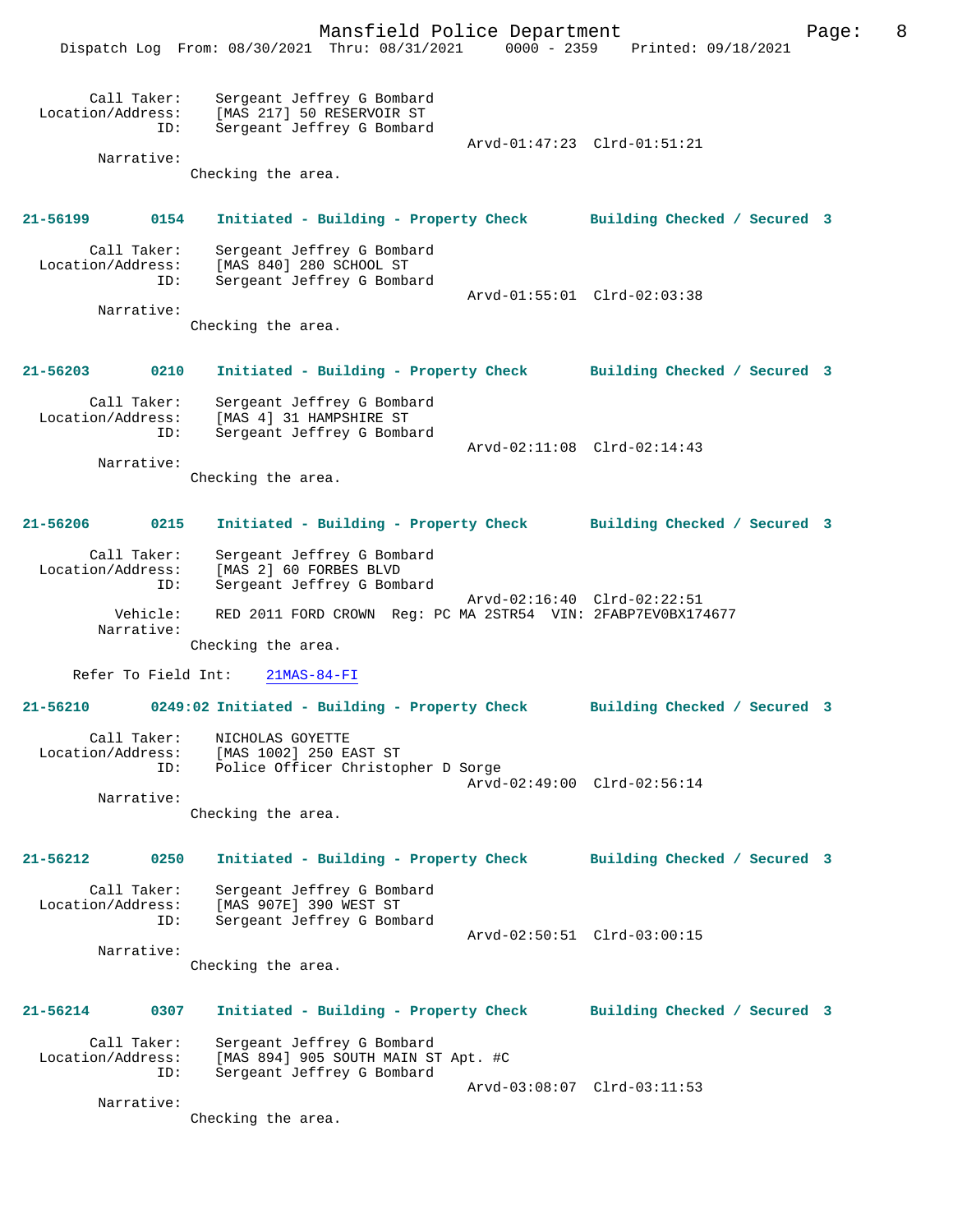Mansfield Police Department Fage: 9

| 21-56223<br>Call Taker:<br>Location/Address:                | 0647:26 Alarm - Assist Fire Department<br>CARLY MORIARTY<br>[MAS 120] 71 HAMPDEN RD                                                                             | Services Rendered 2         |
|-------------------------------------------------------------|-----------------------------------------------------------------------------------------------------------------------------------------------------------------|-----------------------------|
| ID:<br>Narrative:                                           | Police Officer Christopher D Sorge<br>Disp-06:48:36                                                                                                             | Arvd-06:54:12 Clrd-07:05:55 |
|                                                             | Assisting the FD with a fire related incident.<br>Nature: masterbox activation                                                                                  |                             |
| Narrative:                                                  | checked in with MELD they are on scene investigating.                                                                                                           |                             |
| $21 - 56229$<br>Call Taker:<br>Location/Address:            | 0657:46 Phone - Assist Fire Department<br>Josesph Shebertes<br>[MAS 280] 440 FORBES BLVD                                                                        | Cancelled Enroute 2         |
| ID:<br>Narrative:                                           | Sergeant David Schepis<br>Disp-06:58:54                                                                                                                         | $Clrd-07:00:41$             |
|                                                             | Assisting the FD with a fire related incident. Nature: Fire<br>alarm activation.                                                                                |                             |
| Narrative:                                                  | cancelled en route, proper pass code given, power outage was<br>the cause.                                                                                      |                             |
| 21-56240<br>0737<br>Call Taker:<br>Location/Address:<br>ID: | Initiated - Parking Violations<br>Animal Control Steven Simonds<br>[MAS] 43 NORTH MAIN ST @ 13 PARK ST<br>Animal Control Steven Simonds                         | Services Rendered 3         |
|                                                             |                                                                                                                                                                 | Arvd-07:37:48 Clrd-08:01:54 |
| Narrative:                                                  | checking area for parking violations                                                                                                                            |                             |
| $21 - 56253$<br>0838<br>Call Taker:<br>Location/Address:    | Initiated - Speed Trailer/Signs Deployed Services Rendered 3<br>Animal Control Steven Simonds<br>[MAS] ESSEX ST                                                 |                             |
| ID:<br>Narrative:                                           | Animal Control Steven Simonds                                                                                                                                   | Arvd-08:38:27 Clrd-09:04:27 |
|                                                             | changing batteries on speed sign                                                                                                                                |                             |
| 0959<br>21-56269<br>Call Taker:<br>Location/Address:<br>ID: | Initiated - Speed Trailer/Signs Deployed Services Rendered 3<br>Animal Control Steven Simonds<br>[MAS] RESERVOIR ST @ SWETT ST<br>Animal Control Steven Simonds |                             |
| Narrative:                                                  |                                                                                                                                                                 | Arvd-10:00:18 Clrd-10:54:56 |
|                                                             | removing signs from reservoir and putting them on swett                                                                                                         |                             |
| 21-56286<br>1125<br>Call Taker:<br>Location/Address:<br>ID: | Initiated - Parking Violations<br>Animal Control Steven Simonds<br>[MAS] 126 NORTH MAIN ST @ 10 VILLA ST<br>Animal Control Steven Simonds                       | Services Rendered 3         |
| Narrative:                                                  | checking area for parking violations                                                                                                                            | Arvd-11:25:45 Clrd-11:40:32 |
| 21-56293<br>1220<br>Call Taker:<br>Location/Address:        | Initiated - Parking Violations<br>Animal Control Steven Simonds<br>[MAS] 242 NORTH MAIN ST @ 16 OLD COLONY WAY                                                  | Services Rendered 3         |
| ID:<br>Narrative:                                           | Animal Control Steven Simonds                                                                                                                                   | Arvd-12:20:33 Clrd-12:29:44 |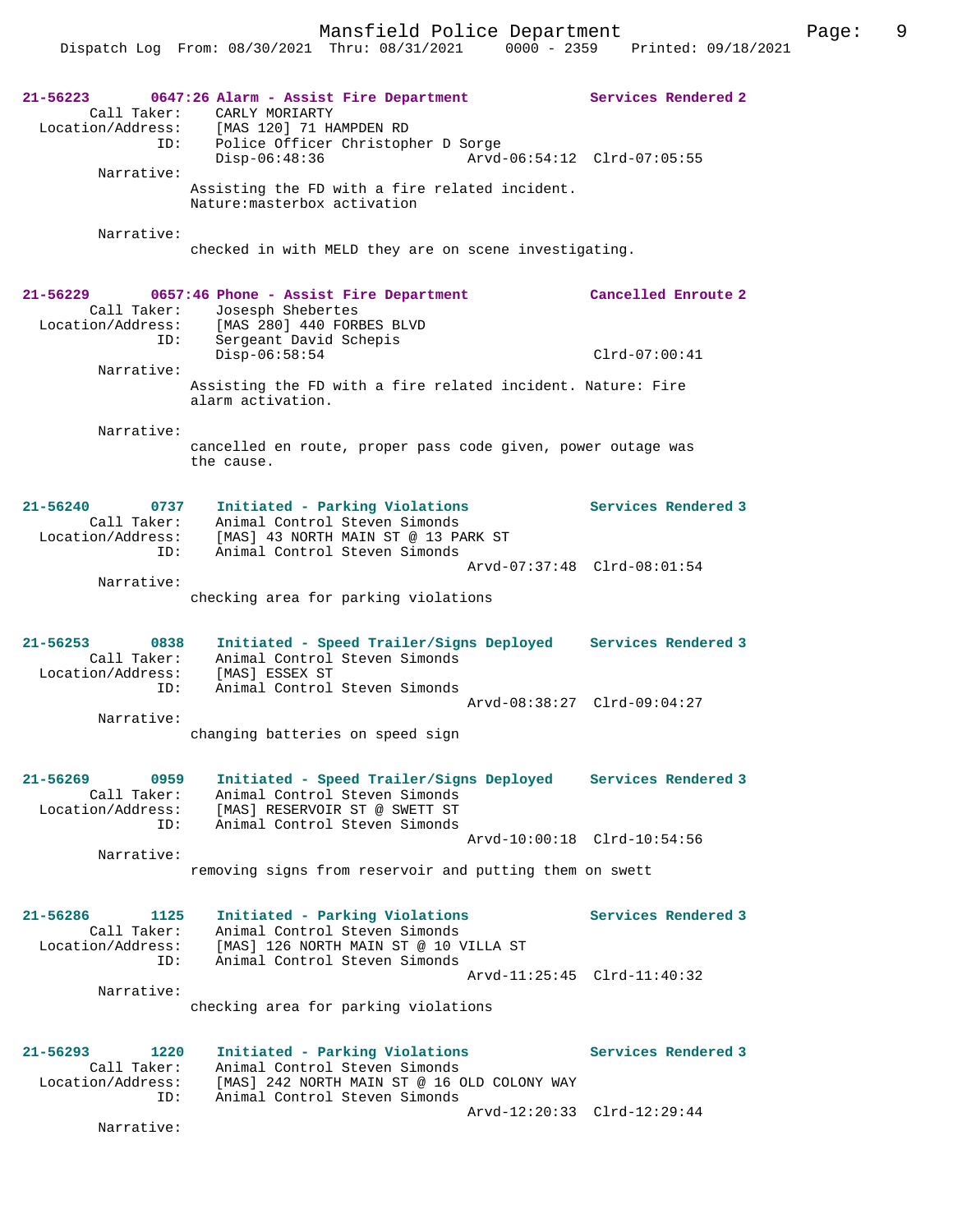Call Taker: Josesph Shebertes Location/Address: [MAS 907E] 390 WEST ST<br>ID: Police Officer Mark O'O Police Officer Mark O'Connor Arvd-12:25:00 Clrd-12:30:14 Police Officer Joshua S Ellender Narrative: Checking the area.

# **21-56301 1234:27 Initiated - Motor Vehicle Stop Citation / Warning Issued 3**

| Call Taker:<br>Vicinity of:<br>ID: | Josesph Shebertes<br>[MAS] 272 CHAUNCY ST<br>Police Officer Mark O'Connor                                                        |
|------------------------------------|----------------------------------------------------------------------------------------------------------------------------------|
| Vehicle:<br>Narrative:             | Arvd-12:34:00 Clrd-12:41:36<br>Police Officer Joshua S Ellender<br>RED 2010 TOYT COROLL Req: PC MA 5LK524 VIN: 2T1BU4EE5AC279848 |
|                                    | citation issued to the male RO.                                                                                                  |

# **21-56303 1241:45 Initiated - Motor Vehicle Stop Citation / Warning Issued 3**

| Call Taker:            | Josesph Shebertes                                                            |
|------------------------|------------------------------------------------------------------------------|
| Vicinity of:           | [MAS 834] 261 CHAUNCY ST                                                     |
|                        | Police Officer Mark O'Connor<br>ID:                                          |
|                        | Arvd-12:41:00 Clrd-12:48:41                                                  |
|                        | Police Officer Joshua S Ellender                                             |
| Vehicle:<br>Narrative: | WHI 2020 JEEP UT WRANGLER UNLIMITED Req: PC MA 9ZK559 VIN: 1C4HJXENXLW132262 |
|                        | MVST                                                                         |

Narrative:

citation issued to the RO for failure to stop.

## **21-56306 1308:11 Phone - Assist Other Agency Cancelled Enroute 3**  Call Taker: Josesph Shebertes<br>Location/Address: [MAS] MANSFIELD A [MAS] MANSFIELD AVE Narrative: cancelled en route, party pulled into a plaza in Norton.

| 21-56311          | 1321        | Initiated - Parking Violations              | Services Rendered 3 |
|-------------------|-------------|---------------------------------------------|---------------------|
|                   | Call Taker: | Animal Control Steven Simonds               |                     |
| Location/Address: |             | [MAS] 242 NORTH MAIN ST @ 16 OLD COLONY WAY |                     |
|                   | ID:         | Animal Control Steven Simonds               |                     |
|                   |             | Arvd-13:22:08 Clrd-14:00:59                 |                     |
|                   | Narrative:  |                                             |                     |

checking area for parking violations

| 21-56316          |     |                                                                          |                               | 1343:42 Phone - Follow up Investigation |                             | Services Rendered 3 |  |
|-------------------|-----|--------------------------------------------------------------------------|-------------------------------|-----------------------------------------|-----------------------------|---------------------|--|
|                   |     |                                                                          | Call Taker: Josesph Shebertes |                                         |                             |                     |  |
| Location/Address: |     |                                                                          | [MAS H4324] 122 RUMFORD AVE   |                                         |                             |                     |  |
|                   | ID: |                                                                          | Sergeant Brian P Thibault     |                                         |                             |                     |  |
|                   |     | $Disp-13:43:49$                                                          |                               |                                         | Arvd-13:44:11 Clrd-13:53:18 |                     |  |
|                   | ID: |                                                                          | Police Officer Mark O'Connor  |                                         |                             |                     |  |
|                   |     | $Disp-13:44:08$                                                          |                               |                                         | Arvd-13:44:10 Clrd-13:53:20 |                     |  |
|                   |     |                                                                          |                               | Police Officer Joshua S Ellender        |                             |                     |  |
| Narrative:        |     |                                                                          |                               |                                         |                             |                     |  |
|                   |     | Conducting a follow up in the area to a previously reported<br>incident. |                               |                                         |                             |                     |  |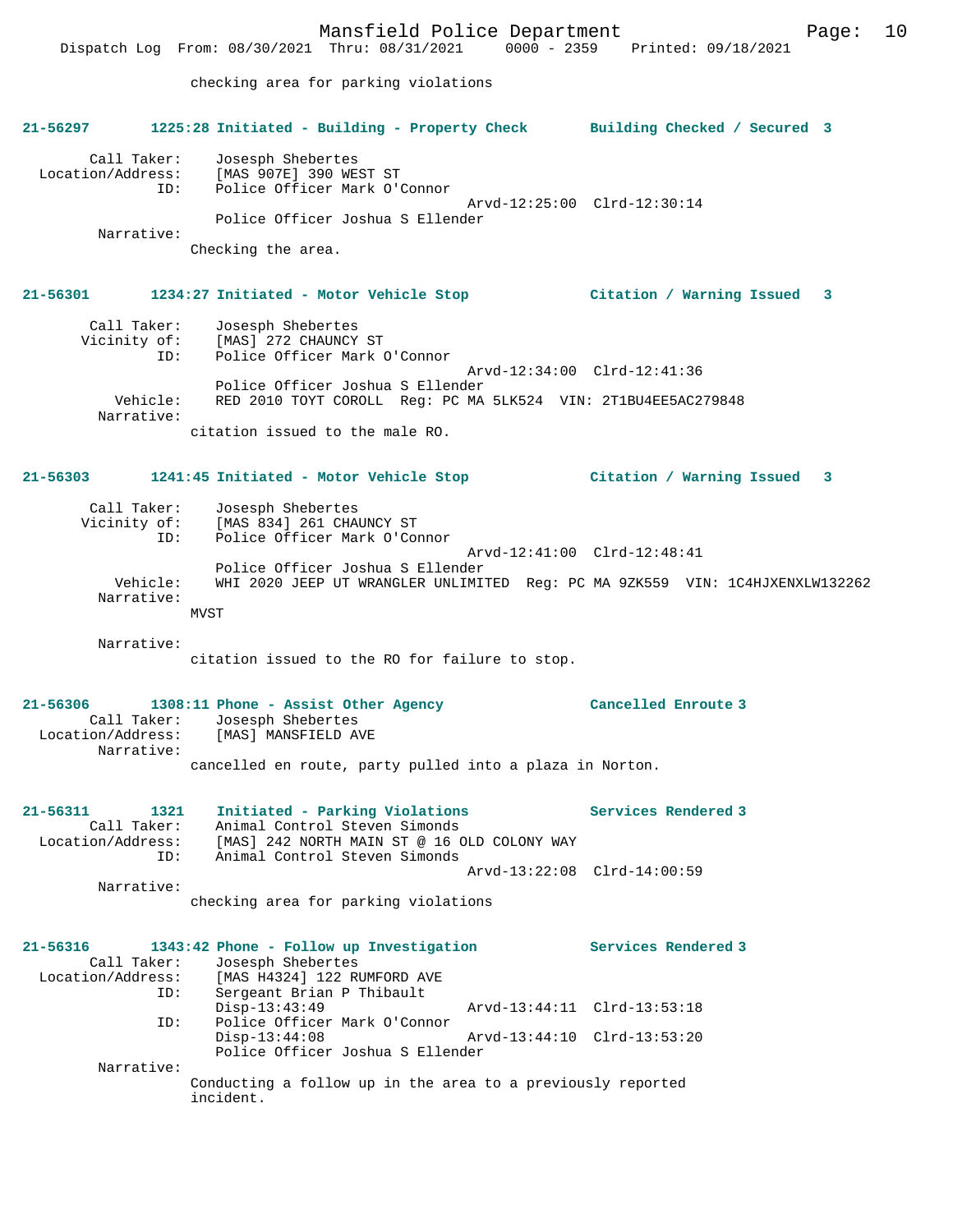**21-56327 1426:14 Initiated - Follow up Investigation Services Rendered 3**  Call Taker: Josesph Shebertes Location/Address: [MAS H5] 33 ANGELL ST ID: Detective Anthony R Lattanzio Arvd-14:26:00 Clrd-14:51:46 Narrative: Conducting a follow up in the area to a previously reported incident. **21-56334 1445:42 Initiated - Motor Vehicle Stop Citation / Warning Issued 3** Call Taker: Josesph Shebertes<br>Location/Address: [MAS H1456] 578 M [MAS H1456] 578 MAPLE ST ID: Police Officer Beau J Palanza Arvd-14:45:00 Clrd-14:50:50 Vehicle: WHI 2021 FORD F150 Reg: PAS MA US737E VIN: 1FTFW1E51MFA55286 Narrative: **MVST**  Narrative: citation issued to the RO for speed. **21-56335 1448:02 Phone - 911 Hang-ups & Verifications Confirmed misdial/Accdntl Call 2**  Call Taker: Jennifer Napolitano<br>Location/Address: [MAS 9A] 55 CABOT BI Location Wapolitano<br>[MAS 9A] 55 CABOT BLVD<br>Police Off' ID: Police Officer Mark O'Connor Disp-14:49:50 Arvd-15:00:05 Clrd-15:02:37 Police Officer Joshua S Ellender Narrative: Checking on a 911 hang up. Misdial using the phone system Contact made?: yes Cellphone? (y/n): yes Uncertainty radius: landline Narrative: She will be out front **21-56336 1452:08 Initiated - Follow up Investigation Services Rendered 3**  Call Taker: Jennifer Napolitano<br>Location/Address: [MAS H4324] 122 RUME [MAS H4324] 122 RUMFORD AVE Apt. #2R ID: Sergeant Brian P Thibault Arvd-14:52:00 Clrd-14:54:48 Narrative: Dropping off paperwork for the complainant regarding his last call to dispatch at 1356. Party will not answer his phone or the door. Narrative: paperwork dropped off, voicemail was also left for party involved. **21-56339 1500:30 Initiated - Building - Property Check Building Checked / Secured 3** Call Taker: Josesph Shebertes<br>Location/Address: [MAS 992] 660 EAS Location/Address: [MAS 992] 660 EAST ST ID: Police Officer Beau J Palanza Arvd-15:00:00 Clrd-15:06:53 Narrative: Checking the area. **21-56340 1509:06 Initiated - Building - Property Check Services Rendered 3**  Call Taker: Josesph Shebertes

 Location/Address: [MAS 840] 280 SCHOOL ST ID: Police Officer Mark O'Connor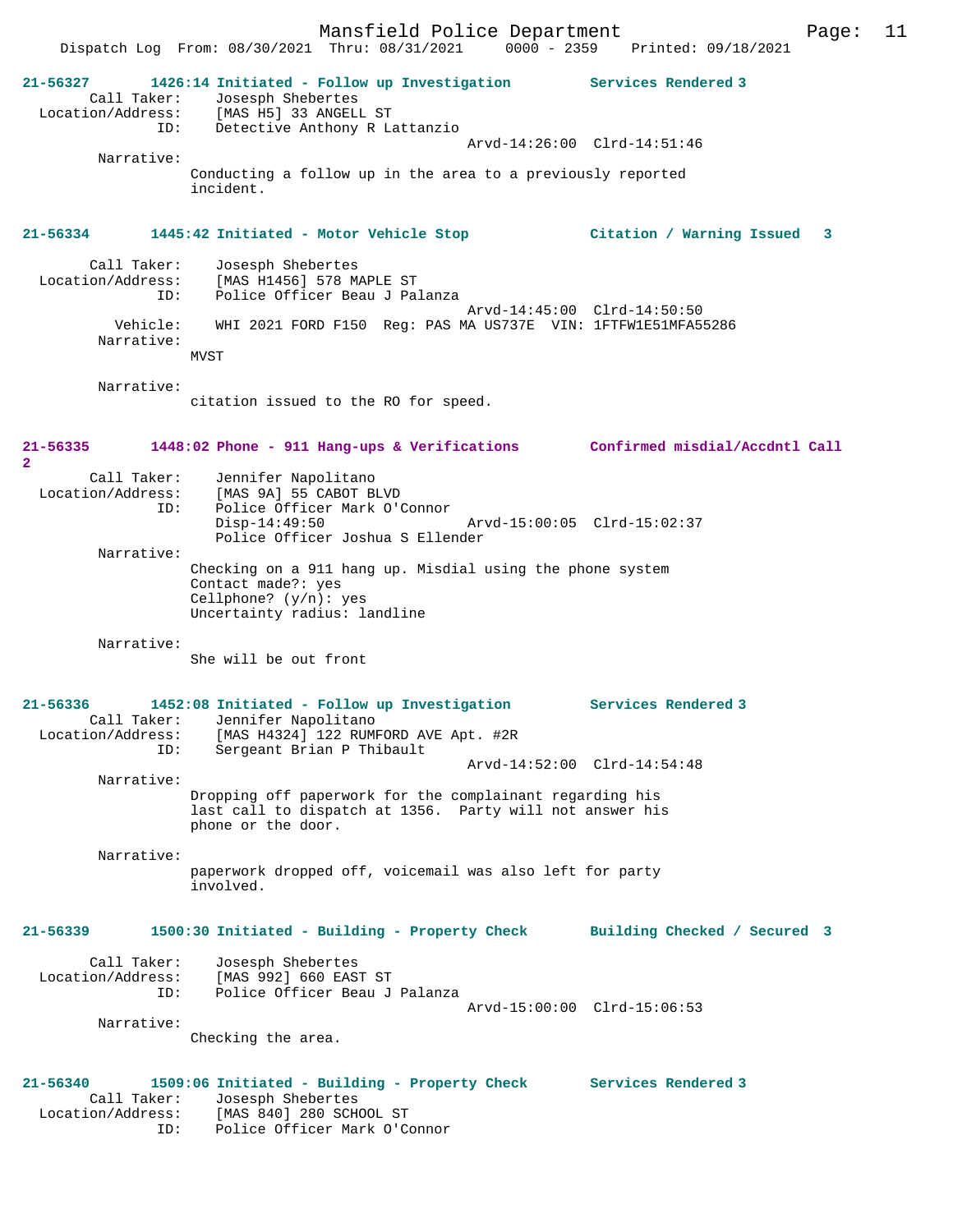Mansfield Police Department Page: 12 Dispatch Log From: 08/30/2021 Thru: 08/31/2021 Arvd-15:09:00 Clrd-16:01:54 Police Officer Joshua S Ellender Narrative: Checking the area. **21-56342 1511:37 Initiated - Community Policing Building Checked / Secured 3** Call Taker: Josesph Shebertes Location/Address: [MAS 417] 9 FRANCIS AVE ID: Police Officer Beau J Palanza Arvd-15:11:00 Clrd-15:25:32 Narrative: M5 checked the area and handed out bracelets and talked to the kids in the nighborhood. **21-56358 1729:23 Phone - Assist Fire Department Services Rendered 2**  Call Taker: Josesph Shebertes<br>Location/Address: [MAS H6592] 86 YOR ess: [MAS H6592] 86 YORK RD<br>ID: Police Officer Danielle ID: Police Officer Danielle C Titus Disp-17:30:30 Arvd-17:38:56 Clrd-18:05:20 Narrative: Assisting the FD with a fire related incident. Nature: CO detector sounding. **21-56362 1742:16 911 - 911 Hang-ups & Verifications Unfounded/Unverifed 2** Call Taker: Ryan O'Rourke Location/Address: [MAS 187] 515 WEST ST ID: Police Officer David J Pepicelli Disp-17:44:32 Arvd-17:50:09 Clrd-17:50:25 Narrative: Checking on a 911 hang up. Contact made?: Y Cellphone? (y/n): Y Uncertainty radius: Narrative: caller rpts accidental, stated she works there and that she has to leave, she was instructed to wait for an officer. Narrative: spoke to an employee who was waiting for a ride, she reported the female who called left the area, M11 will be clr. **21-56363 1743:25 Phone - Motor Veh Acc - No Injury Services Rendered 1**  Call Taker: Jennifer Napolitano Location/Address: [MAS 9] 25 COBB ST ID: Police Officer Bryan Hurley Arvd-17:51:28 Clrd-18:08:39 Police Officer Joshua S Ellender<br>Vehicle: RED 2016 TOYT AVALON Reg: PAR MA Vehicle: RED 2016 TOYT AVALON Reg: PAR MA 107B VIN: 4T1BD1EB1GU051647 Vehicle: GRY 2018 TOYT TACOMA Reg: PC MA 4030ZT VIN: 5TFRX5GN8JX115259 Narrative: Caller states someone hit his vehicle and he'd like to file a report. Other vehicle is on the way back to the property. Maroon vehicle parked under the canopy to the nursing home. Narrative: paper exchange only. V2 backed into V1 **21-56387 2017:55 Phone - 911 Hang-ups & Verifications Confirmed misdial/Accdntl Call 2**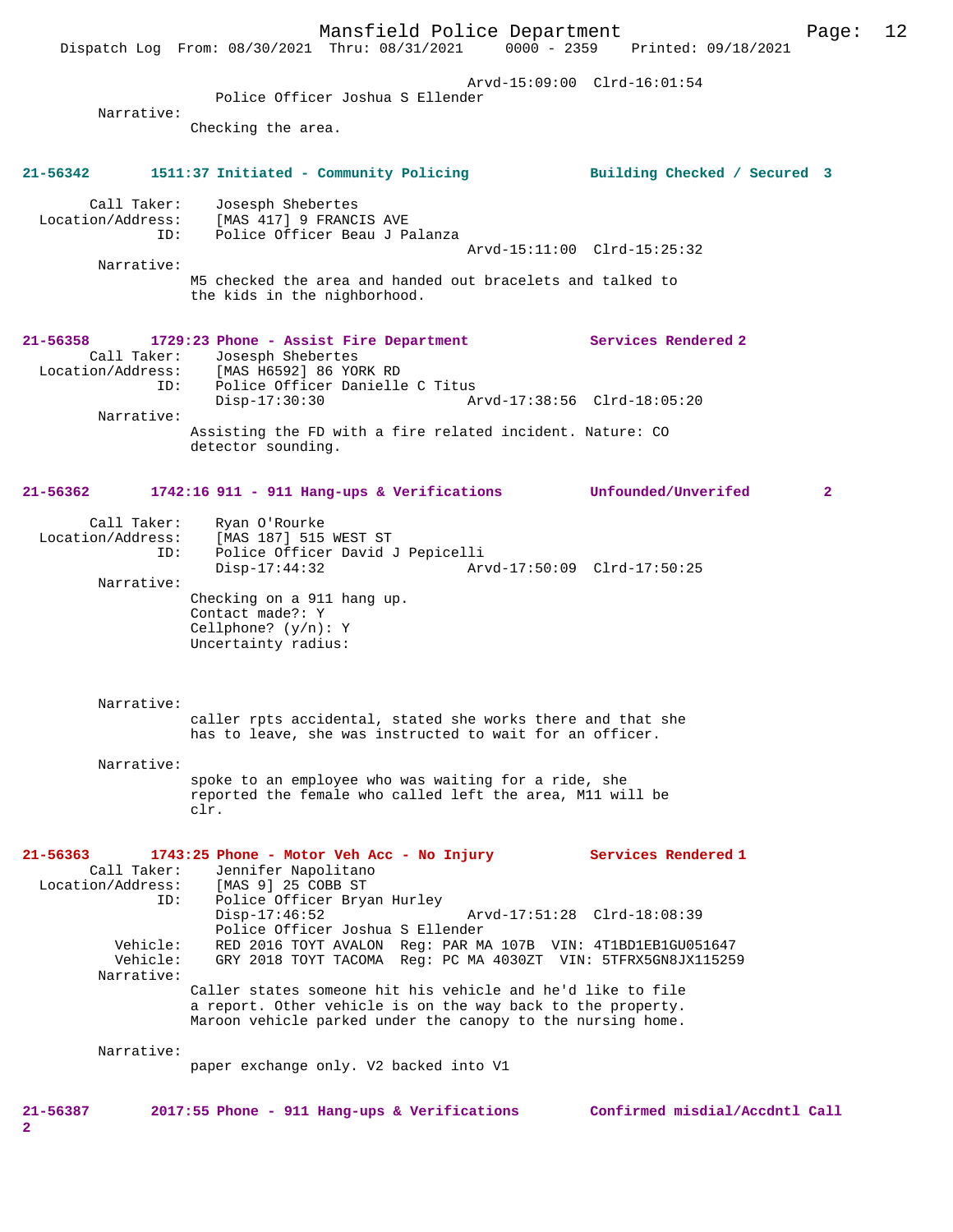|                                                                     | Mansfield Police Department<br>Dispatch Log From: 08/30/2021 Thru: 08/31/2021 0000 - 2359 Printed: 09/18/2021                                                                                                                                      |                                                                   | 13<br>Page: |
|---------------------------------------------------------------------|----------------------------------------------------------------------------------------------------------------------------------------------------------------------------------------------------------------------------------------------------|-------------------------------------------------------------------|-------------|
| Call Taker:<br>Location/Address:<br>ID:<br>Narrative:               | Jennifer Napolitano<br>[MAS 269] 213 SOUTH MAIN ST Apt. #UPSTA<br>Police Officer David J Pepicelli<br>$Disp-20:20:00$<br>Checking on a 911 accidental dial by a child<br>Contact made?: y<br>Cellphone? $(y/n):y$<br>Uncertainty radius: 39 meters | Arvd-20:21:56 Clrd-20:23:44                                       |             |
| 21-56389                                                            | 2025:14 Initiated - Building - Property Check Building Checked / Secured 3                                                                                                                                                                         |                                                                   |             |
| Call Taker:<br>ID:                                                  | TARA LAKO<br>Location/Address: [MAS 322] 31 HAMPSHIRE ST<br>Police Officer Danielle C Titus                                                                                                                                                        |                                                                   |             |
| Narrative:                                                          | Checking the area.                                                                                                                                                                                                                                 | Arvd-20:25:00 Clrd-20:29:21                                       |             |
| 21-56390                                                            | 2028:04 Phone - Well Being Check                                                                                                                                                                                                                   | Referred to Other Agency                                          | 3           |
| Call Taker:<br>Location/Address:<br>ID:<br>ID:<br>ID:<br>Narrative: | Jennifer Napolitano<br>[MAS]<br>Police Officer David J Pepicelli<br>$Disp-20:29:45$<br>Police Officer Danielle C Titus<br>Disp-20:29:50<br>Police Officer Jay J Sparrow<br>Disp-20:30:18                                                           | Arvd-20:29:47 Clrd-20:50:14<br>$Clrd-20:34:13$<br>$Clrd-20:34:16$ |             |
| Narrative:                                                          |                                                                                                                                                                                                                                                    |                                                                   |             |
| Narrative:                                                          |                                                                                                                                                                                                                                                    |                                                                   |             |
| Narrative:                                                          |                                                                                                                                                                                                                                                    |                                                                   |             |
| 21-56396                                                            | 2116:37 Initiated - Building - Property Check                                                                                                                                                                                                      | Building Checked / Secured 3                                      |             |
| Call Taker:                                                         | TARA LAKO<br>Location/Address: [MAS 411] 60 FORBES BLVD<br>ID: Police Officer Danielle C Titus                                                                                                                                                     | Arvd-21:16:00 Clrd-21:20:50                                       |             |
| Narrative:                                                          | Checking the area.                                                                                                                                                                                                                                 |                                                                   |             |
| 21-56397                                                            | 2126:31 Initiated - Building - Property Check Building Checked / Secured 3                                                                                                                                                                         |                                                                   |             |
| Call Taker:<br>Location/Address:                                    | TARA LAKO<br>[MAS] 905 SOUTH MAIN ST<br>ID: Police Officer Danielle C Titus                                                                                                                                                                        | Arvd-21:26:00 Clrd-21:31:51                                       |             |
| Narrative:                                                          | Checking the area.                                                                                                                                                                                                                                 |                                                                   |             |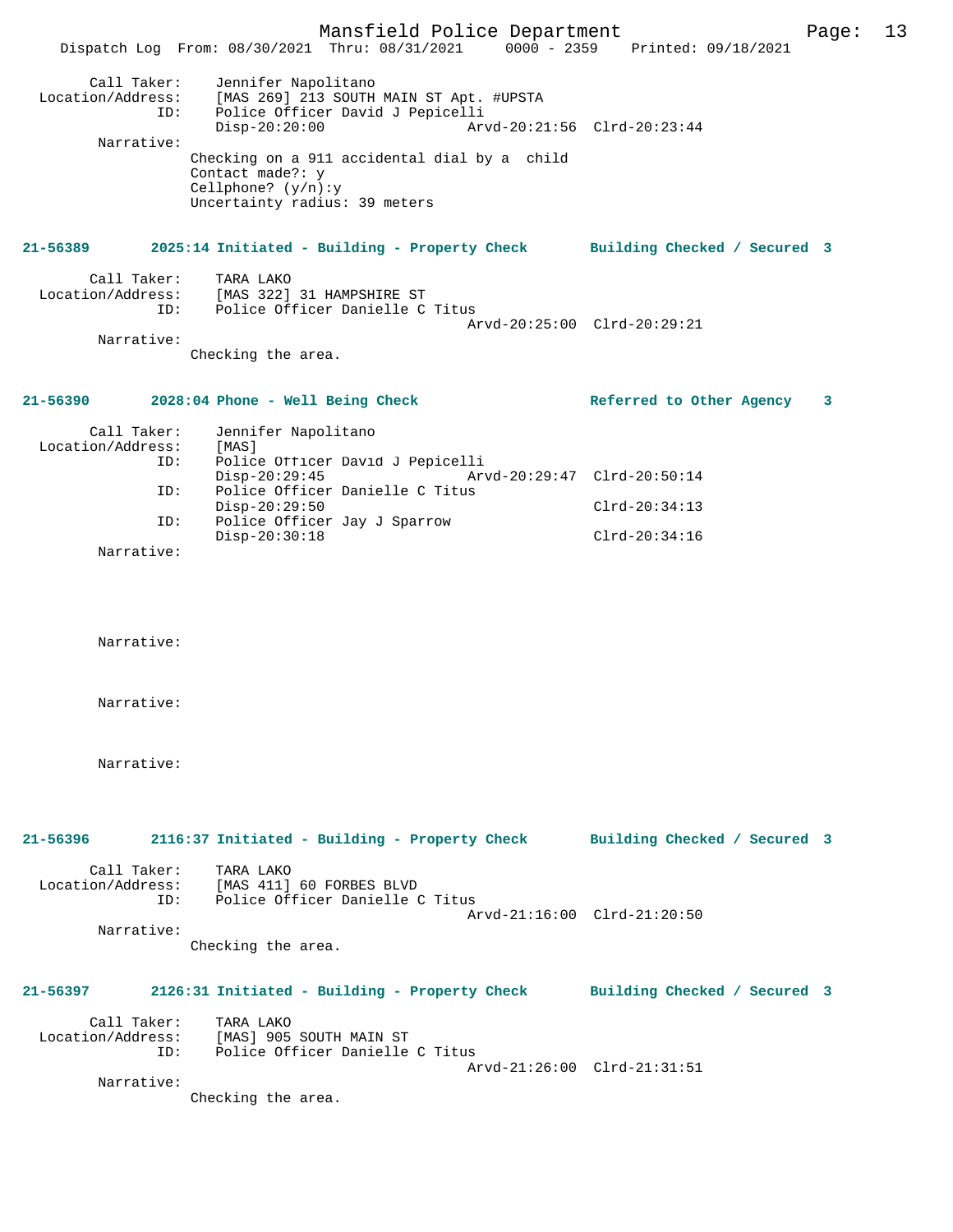Dispatch Log From: 08/30/2021 Thru: 08/31/2021 0000 - 2359 Printed: 09/18/2021 **21-56402 2144:28 Initiated - Building - Property Check Building Checked / Secured 3** Call Taker: TARA LAKO Location/Address: [MAS 1015] 30 CHAUNCY ST ID: Police Officer David J Pepicelli Arvd-21:44:00 Clrd-21:51:21 Narrative: Checking the area. **21-56403 2148:52 Initiated - Suspicious Actv / Persn / Veh Building Checked / Secured 2** Call Taker: TARA LAKO Location/Address: [MAS H849] 75 HALL ST Police Officer Bryan Hurley Arvd-21:48:00 Clrd-21:51:11 Police Officer Joshua S Ellender ID: Police Officer Bryan Hurley Arvd-21:51:20 Clrd-21:52:10 Police Officer Joshua S Ellender<br>Vehicle: GRY 2021 CHEV SUBURBAN Reg: PAS GRY 2021 CHEV SUBURBAN Reg: PAS MA RT5349 VIN: 1GNSKEKD5MR339510 Narrative: Out checking on a MV door open Narrative: Ofc Hurley reports the vehicle has been secured, does not appear to have been gone through. **21-56405 2152:49 Initiated - Building - Property Check Building Checked / Secured 3** Call Taker: TARA LAKO Location/Address: [MAS 226E] 125 HIGH ST Apt. #1-4 ID: Police Officer David J Pepicelli Arvd-21:52:00 Clrd-22:12:36 Narrative: Checking the area. **21-56406 2200:23 Initiated - Building - Property Check Building Checked / Secured 3** Call Taker: TARA LAKO Location/Address: [MAS 840] 280 SCHOOL ST ID: Police Officer Danielle C Titus Arvd-22:00:00 Clrd-22:11:25 Narrative: Checking the area. **21-56408 2202:55 Initiated - Building - Property Check Service of Court Papers 3** Call Taker: TARA LAKO Location/Address: [MAS] FRANCIS AVE Police Officer Bryan Hurley Arvd-22:02:00 Clrd-22:12:58 Police Officer Joshua S Ellender Narrative: Checking the area. **21-56413 2222:28 Initiated - Building - Property Check Building Checked / Secured 3** Call Taker: TARA LAKO Location/Address: [MAS 982] 111 HOPE ST ID: Police Officer Bryan Hurley Arvd-22:22:00 Clrd-22:27:33 Police Officer Joshua S Ellender Narrative: Checking the area.

Mansfield Police Department Form Page: 14